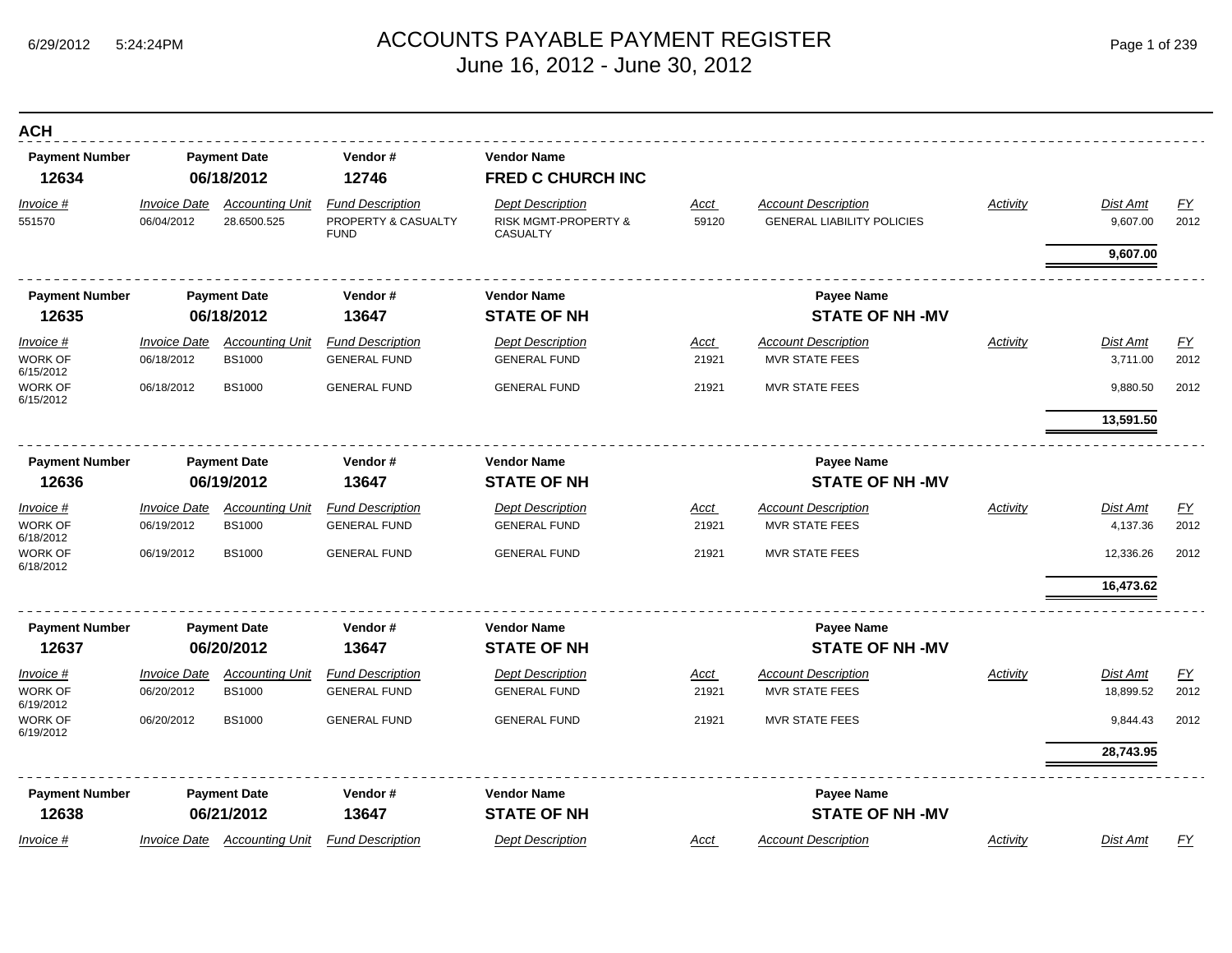| <b>Payment Number</b>                    |                                   | <b>Payment Date</b>                     | Vendor#                                        | <b>Vendor Name</b>                             |                      | <b>Payee Name</b>                                   |          |                              |                   |
|------------------------------------------|-----------------------------------|-----------------------------------------|------------------------------------------------|------------------------------------------------|----------------------|-----------------------------------------------------|----------|------------------------------|-------------------|
| 12638                                    |                                   | 06/21/2012                              | 13647                                          | <b>STATE OF NH</b>                             |                      | <b>STATE OF NH-MV</b>                               |          |                              |                   |
| Invoice #<br>WORK OF<br>6/20/2012        | <b>Invoice Date</b><br>06/21/2012 | <b>Accounting Unit</b><br><b>BS1000</b> | <b>Fund Description</b><br><b>GENERAL FUND</b> | <b>Dept Description</b><br><b>GENERAL FUND</b> | <u>Acct</u><br>21921 | <b>Account Description</b><br><b>MVR STATE FEES</b> | Activity | <b>Dist Amt</b><br>12,172.76 | EY<br>2012        |
| WORK OF<br>6/20/2012                     | 06/21/2012                        | <b>BS1000</b>                           | <b>GENERAL FUND</b>                            | <b>GENERAL FUND</b>                            | 21921                | <b>MVR STATE FEES</b>                               |          | 8,168.62                     | 2012              |
|                                          |                                   |                                         |                                                |                                                |                      |                                                     |          | 20,341.38                    |                   |
| <b>Payment Number</b><br>12639           |                                   | <b>Payment Date</b><br>06/22/2012       | Vendor#<br>13647                               | <b>Vendor Name</b><br><b>STATE OF NH</b>       |                      | <b>Payee Name</b><br><b>STATE OF NH-MV</b>          |          |                              |                   |
| Invoice #                                | <b>Invoice Date</b>               | <b>Accounting Unit</b>                  | <b>Fund Description</b>                        | <b>Dept Description</b>                        | <u>Acct</u>          | <b>Account Description</b>                          | Activity | Dist Amt                     | EY                |
| WORK OF<br>6/21/2012                     | 06/22/2012                        | <b>BS1000</b>                           | <b>GENERAL FUND</b>                            | <b>GENERAL FUND</b>                            | 21921                | <b>MVR STATE FEES</b>                               |          | 6,873.12                     | 2012              |
| WORK OF<br>6/21/2012                     | 06/22/2012                        | <b>BS1000</b>                           | <b>GENERAL FUND</b>                            | <b>GENERAL FUND</b>                            | 21921                | <b>MVR STATE FEES</b>                               |          | 8,177.24                     | 2012              |
|                                          |                                   |                                         |                                                |                                                |                      |                                                     |          | 15,050.36                    |                   |
| <b>Payment Number</b>                    |                                   | <b>Payment Date</b>                     | Vendor#                                        | <b>Vendor Name</b>                             |                      | <b>Payee Name</b>                                   |          |                              |                   |
| 12640                                    |                                   | 06/25/2012                              | 13647                                          | <b>STATE OF NH</b>                             |                      | <b>STATE OF NH-MV</b>                               |          |                              |                   |
| <i>Invoice</i> #<br>WORK OF<br>6/22/2012 | <b>Invoice Date</b><br>06/25/2012 | <b>Accounting Unit</b><br><b>BS1000</b> | <b>Fund Description</b><br><b>GENERAL FUND</b> | <b>Dept Description</b><br><b>GENERAL FUND</b> | Acct<br>21921        | <b>Account Description</b><br><b>MVR STATE FEES</b> | Activity | Dist Amt<br>6,130.52         | <u>FY</u><br>2012 |
| WORK OF<br>6/22/2012                     | 06/25/2012                        | <b>BS1000</b>                           | <b>GENERAL FUND</b>                            | <b>GENERAL FUND</b>                            | 21921                | <b>MVR STATE FEES</b>                               |          | 12,127.98                    | 2012              |
|                                          |                                   |                                         |                                                |                                                |                      |                                                     |          | 18,258.50                    |                   |
| <b>Payment Number</b>                    |                                   | <b>Payment Date</b>                     | Vendor#                                        | <b>Vendor Name</b>                             |                      |                                                     |          |                              |                   |
| 12641                                    |                                   | 06/25/2012                              | 13978                                          | <b>ANTHEM BCBS OF NE</b>                       |                      |                                                     |          |                              |                   |
| <i>Invoice</i> #                         | <b>Invoice Date</b>               | <b>Accounting Unit</b>                  | <b>Fund Description</b>                        | <b>Dept Description</b>                        | Acct                 | <b>Account Description</b>                          | Activity | Dist Amt                     | EY                |
| 7013-06/25/2012                          | 06/25/2012                        | 13.6600.890                             | BENEFITS SELF INSURANCE<br><b>FUND</b>         | BENEFITS SELF INSURANCE<br><b>FUND</b>         |                      | 59507 5,910 CLAIMS-BC/BS POS PLAN                   |          | 72,900.60                    | 2012              |
| AENH00039119                             | 06/11/2012                        | 13.6600.890                             | BENEFITS SELF INSURANCE<br><b>FUND</b>         | BENEFITS SELF INSURANCE<br><b>FUND</b>         |                      | 59507 5,910 CLAIMS-BC/BS POS PLAN                   |          | 15,394.22                    | 2012              |
| 7013-06/25/2012                          | 06/25/2012                        | 13.6600.890                             | BENEFITS SELF INSURANCE<br><b>FUND</b>         | BENEFITS SELF INSURANCE<br><b>FUND</b>         |                      | 59507 5,905 CLAIMS-BC/BS HMO PLAN                   |          | 195,180.65                   | 2012              |
| AENH00039119                             | 06/11/2012                        | 13.6600.890                             | BENEFITS SELF INSURANCE<br><b>FUND</b>         | BENEFITS SELF INSURANCE<br><b>FUND</b>         |                      | 59507 5,905 CLAIMS-BC/BS HMO PLAN                   |          | 254,547.37                   | 2012              |
| 7013-06/25/2012                          | 06/25/2012                        | 13.6600.890                             | BENEFITS SELF INSURANCE<br><b>FUND</b>         | BENEFITS SELF INSURANCE<br><b>FUND</b>         |                      | 59507 5,900 CLAIMS-BC/BS JW PLAN                    |          | 43,042.20                    | 2012              |
| AENH00039119                             | 06/11/2012                        | 13.6600.890                             | BENEFITS SELF INSURANCE<br><b>FUND</b>         | BENEFITS SELF INSURANCE<br><b>FUND</b>         |                      | 59507 5,900 CLAIMS-BC/BS JW PLAN                    |          | 39,505.22                    | 2012              |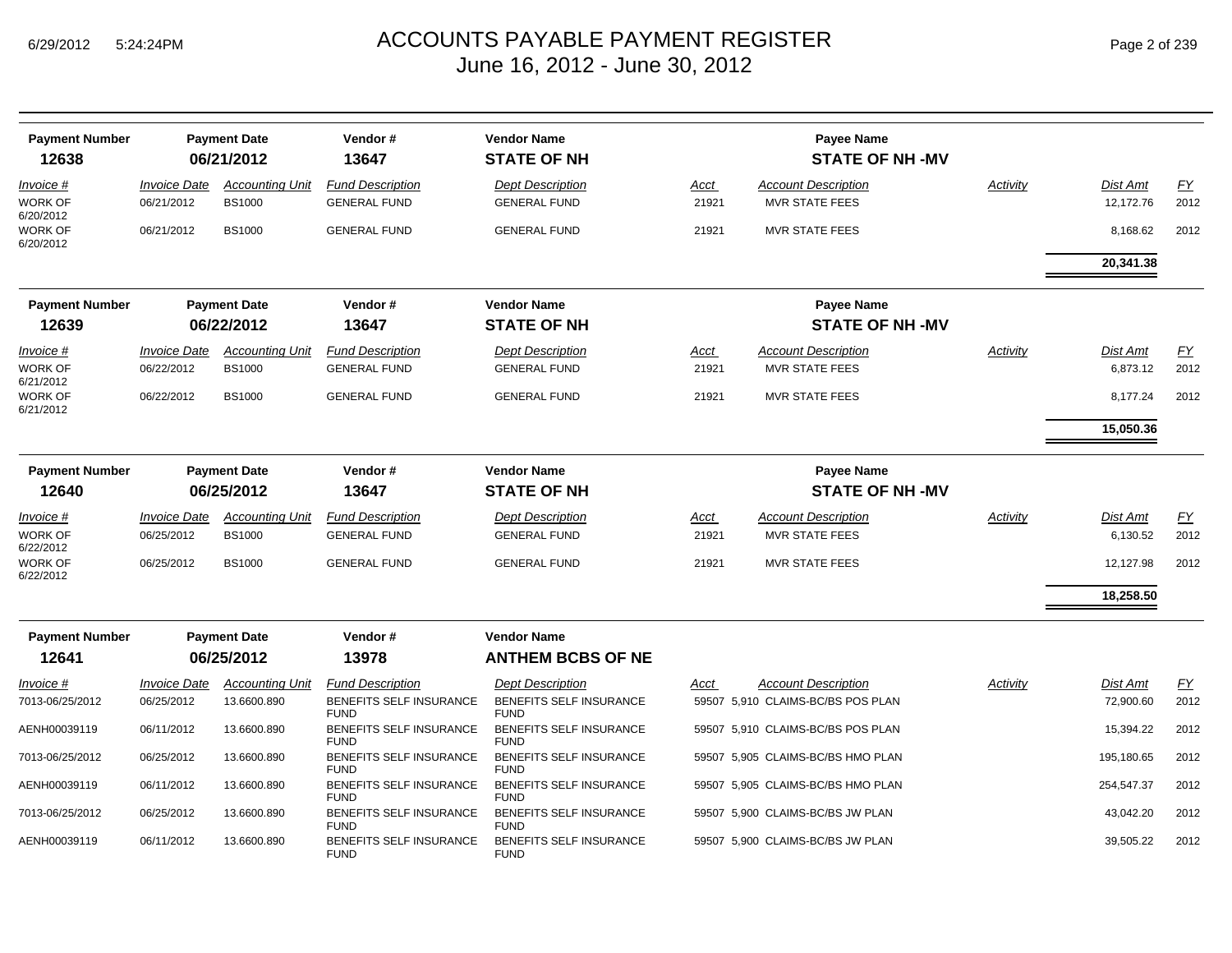| <b>Payment Number</b><br>12641  |                                   | <b>Payment Date</b><br>06/25/2012       | Vendor#<br>13978                               | <b>Vendor Name</b><br><b>ANTHEM BCBS OF NE</b> |               |                                                     |          |                       |            |
|---------------------------------|-----------------------------------|-----------------------------------------|------------------------------------------------|------------------------------------------------|---------------|-----------------------------------------------------|----------|-----------------------|------------|
| Invoice #                       | <b>Invoice Date</b>               | <b>Accounting Unit</b>                  | <b>Fund Description</b>                        | <b>Dept Description</b>                        | Acct          | <b>Account Description</b>                          | Activity | Dist Amt              | <u>FY</u>  |
| AENH00038979                    | 06/21/2012                        | 13.6600.890                             | <b>BENEFITS SELF INSURANCE</b><br><b>FUND</b>  | <b>BENEFITS SELF INSURANCE</b><br><b>FUND</b>  | 59500         | <b>CLAIMS ADMINISTRATION</b>                        |          | 58,180.44             | 2012       |
| 7013-06/25/2012                 | 06/25/2012                        | 13.6600.890.S                           | BENEFITS SELF INSURANCE<br><b>FUND</b>         | BENEFITS SELF INSURANCE<br><b>FUND</b>         |               | 59507 5,910 CLAIMS-BC/BS POS PLAN                   |          | 54,822.37             | 2012       |
| AENH00039119                    | 06/11/2012                        | 13.6600.890.S                           | <b>BENEFITS SELF INSURANCE</b><br><b>FUND</b>  | <b>BENEFITS SELF INSURANCE</b><br><b>FUND</b>  |               | 59507 5,910 CLAIMS-BC/BS POS PLAN                   |          | 38,386.82             | 2012       |
| 7013-06/25/2012                 | 06/25/2012                        | 13.6600.890.S                           | BENEFITS SELF INSURANCE<br><b>FUND</b>         | BENEFITS SELF INSURANCE<br><b>FUND</b>         |               | 59507 5,905 CLAIMS-BC/BS HMO PLAN                   |          | 187,109.68            | 2012       |
| AENH00039119                    | 06/11/2012                        | 13.6600.890.S                           | BENEFITS SELF INSURANCE<br><b>FUND</b>         | BENEFITS SELF INSURANCE<br><b>FUND</b>         |               | 59507 5,905 CLAIMS-BC/BS HMO PLAN                   |          | 41,292.83             | 2012       |
| AENH00038979                    | 06/21/2012                        | 13.6600.890.S                           | BENEFITS SELF INSURANCE<br><b>FUND</b>         | BENEFITS SELF INSURANCE<br><b>FUND</b>         | 59500         | <b>CLAIMS ADMINISTRATION</b>                        |          | 44,843.55             | 2012       |
|                                 |                                   |                                         |                                                |                                                |               |                                                     |          | 1,045,205.95          |            |
| <b>Payment Number</b>           |                                   | <b>Payment Date</b>                     | Vendor#                                        | <b>Vendor Name</b>                             |               | <b>Payee Name</b>                                   |          |                       |            |
| 12642                           |                                   | 06/25/2012                              | 14017                                          | <b>BENEFIT STRATEGIES INC</b>                  |               | <b>BENEFIT STRATEGIES (FLEX)</b>                    |          |                       |            |
| Invoice #<br>CP061512220        | <b>Invoice Date</b><br>06/15/2012 | <b>Accounting Unit</b><br><b>BS1000</b> | <b>Fund Description</b><br><b>GENERAL FUND</b> | <b>Dept Description</b><br><b>GENERAL FUND</b> | Acct<br>21467 | <b>Account Description</b><br>125 FLEXIBLE BENEFITS | Activity | Dist Amt<br>17,293.03 | EY<br>2012 |
|                                 |                                   |                                         |                                                |                                                |               |                                                     |          | 17,293.03             |            |
| <b>Payment Number</b>           |                                   | <b>Payment Date</b>                     | Vendor#                                        | <b>Vendor Name</b>                             |               |                                                     |          |                       |            |
| 12643                           |                                   | 06/25/2012                              | 12837                                          | <b>HARVARD PILGRIM HEALTH CARE</b>             |               |                                                     |          |                       |            |
| <u>Invoice #</u>                | <b>Invoice Date</b>               | <b>Accounting Unit</b>                  | <b>Fund Description</b>                        | <b>Dept Description</b>                        | Acct          | <b>Account Description</b>                          | Activity | Dist Amt              | EY         |
| 257064                          | 06/13/2012                        | 13.6600.890                             | BENEFITS SELF INSURANCE<br><b>FUND</b>         | <b>BENEFITS SELF INSURANCE</b><br><b>FUND</b>  |               | 59507 5,915 CLAIMS-HPHC PLAN                        |          | 31,483.25             | 2012       |
| 257624                          | 06/19/2012                        | 13.6600.890                             | BENEFITS SELF INSURANCE<br><b>FUND</b>         | BENEFITS SELF INSURANCE<br><b>FUND</b>         |               | 59507 5,915 CLAIMS-HPHC PLAN                        |          | 46,148.51             | 2012       |
| 062512-CITY OF<br><b>NASHUA</b> | 06/25/2012                        | 13.6600.890                             | BENEFITS SELF INSURANCE<br><b>FUND</b>         | <b>BENEFITS SELF INSURANCE</b><br><b>FUND</b>  | 59500         | <b>CLAIMS ADMINISTRATION</b>                        |          | 12,312.52             | 2012       |
| 257064                          | 06/13/2012                        | 13.6600.890.S                           | BENEFITS SELF INSURANCE<br><b>FUND</b>         | BENEFITS SELF INSURANCE<br><b>FUND</b>         |               | 59507 5,915 CLAIMS-HPHC PLAN                        |          | 44,806.11             | 2012       |
| 257624                          | 06/19/2012                        | 13.6600.890.S                           | BENEFITS SELF INSURANCE<br><b>FUND</b>         | BENEFITS SELF INSURANCE<br><b>FUND</b>         |               | 59507 5,915 CLAIMS-HPHC PLAN                        |          | 86,055.89             | 2012       |
| 062512-CITY OF<br><b>NASHUA</b> | 06/25/2012                        | 13.6600.890.S                           | BENEFITS SELF INSURANCE<br><b>FUND</b>         | BENEFITS SELF INSURANCE<br><b>FUND</b>         | 59500         | <b>CLAIMS ADMINISTRATION</b>                        |          | 17,106.17             | 2012       |
| 102300459068                    | 05/19/2012                        | <b>BS6600</b>                           | BENEFITS SELF INSURANCE<br><b>FUND</b>         | BENEFITS SELF INSURANCE<br><b>FUND</b>         | 21550         | HARVARD MEDICARE<br><b>ENHANCED PLAN</b>            |          | 28,925.00             | 2012       |
| 102300459067                    | 05/19/2012                        | <b>BS6600</b>                           | BENEFITS SELF INSURANCE<br><b>FUND</b>         | BENEFITS SELF INSURANCE<br><b>FUND</b>         | 21550         | HARVARD MEDICARE<br><b>ENHANCED PLAN</b>            |          | 110,250.00            | 2012       |
|                                 |                                   |                                         |                                                |                                                |               |                                                     |          | 377.087.45            |            |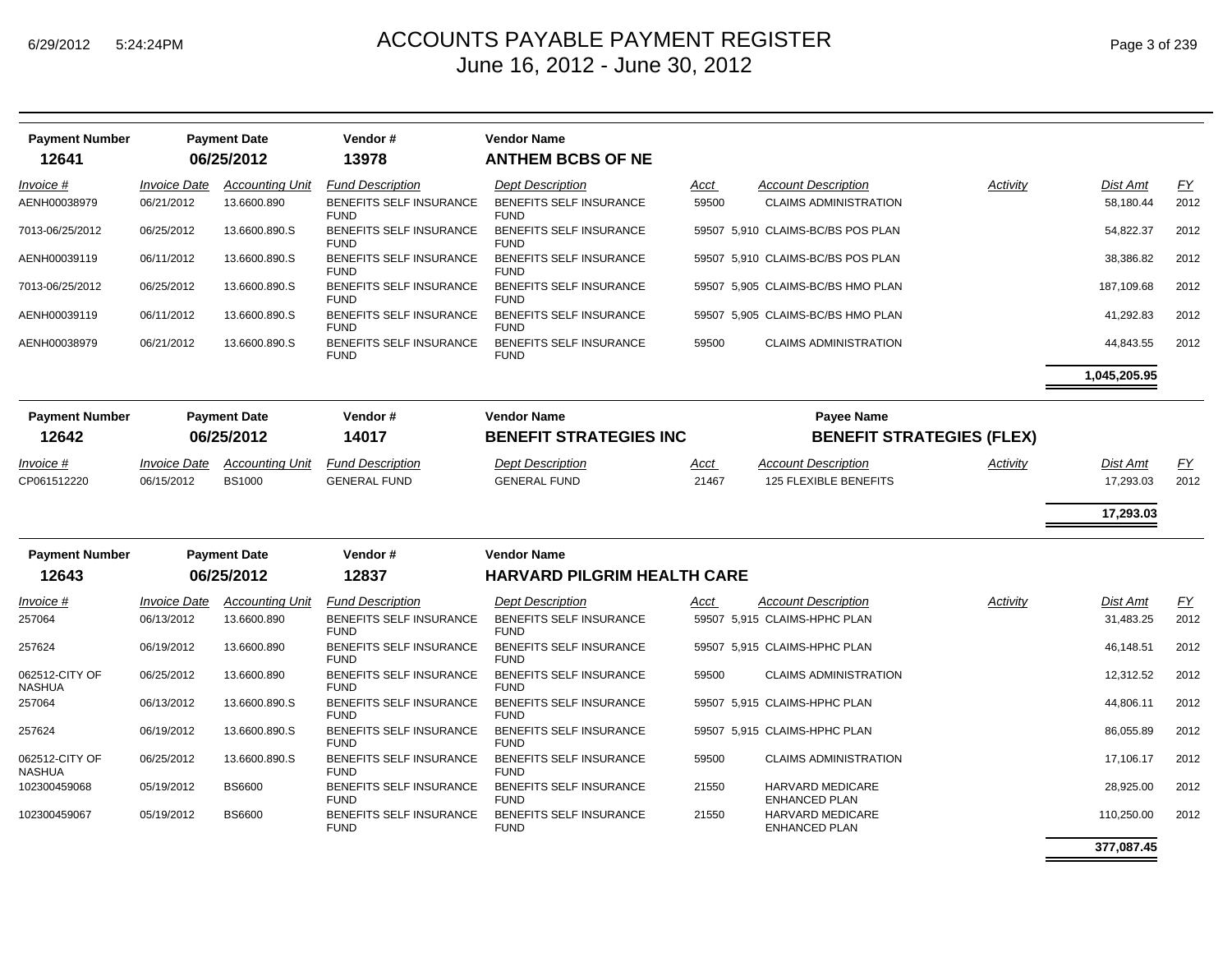|  | Page 4 of 239 |  |  |  |
|--|---------------|--|--|--|
|--|---------------|--|--|--|

| <b>Payment Number</b>          |                            | <b>Payment Date</b>    | Vendor#                                | <b>Vendor Name</b>                     |             |                            |          |           |                  |
|--------------------------------|----------------------------|------------------------|----------------------------------------|----------------------------------------|-------------|----------------------------|----------|-----------|------------------|
| 12644                          |                            | 06/25/2012             | 10803                                  | <b>HM LIFE INSURANCE CO</b>            |             |                            |          |           |                  |
| Invoice #                      | <i><b>Invoice Date</b></i> | <b>Accounting Unit</b> | <b>Fund Description</b>                | <b>Dept Description</b>                | <u>Acct</u> | <b>Account Description</b> | Activity | Dist Amt  | EY               |
| 403708-0010<br><b>JUNE2012</b> | 06/25/2012                 | 13.6600.890            | BENEFITS SELF INSURANCE<br><b>FUND</b> | BENEFITS SELF INSURANCE<br><b>FUND</b> | 59165       | STOP LOSS COVERAGE         |          | 66,540.12 | 2012             |
|                                |                            |                        |                                        |                                        |             |                            |          | 66,540.12 |                  |
| <b>Payment Number</b>          |                            | <b>Payment Date</b>    | Vendor#                                | <b>Vendor Name</b>                     |             |                            |          |           |                  |
| 12645                          |                            | 06/25/2012             | 14555                                  | <b>NORTHEAST DELTA DENTAL</b>          |             |                            |          |           |                  |
| Invoice #                      | <b>Invoice Date</b>        | <b>Accounting Unit</b> | <b>Fund Description</b>                | <b>Dept Description</b>                | Acct        | <b>Account Description</b> | Activity | Dist Amt  | $\underline{FY}$ |
| 0604-06112012                  | 06/11/2012                 | 13.6600.890            | BENEFITS SELF INSURANCE<br><b>FUND</b> | BENEFITS SELF INSURANCE<br><b>FUND</b> |             | 59525 5,930 CLAIMS-DENTAL  |          | 26,660.11 | 2012             |
| 0614-06182012                  | 06/18/2012                 | 13.6600.890            | BENEFITS SELF INSURANCE<br><b>FUND</b> | BENEFITS SELF INSURANCE<br><b>FUND</b> |             | 59525 5,930 CLAIMS-DENTAL  |          | 13,228.66 | 2012             |
| 0604-06112012                  | 06/11/2012                 | 13.6600.890.S          | BENEFITS SELF INSURANCE<br><b>FUND</b> | BENEFITS SELF INSURANCE<br><b>FUND</b> |             | 59525 5,930 CLAIMS-DENTAL  |          | 9,665.51  | 2012             |
| 0614-06182012                  | 06/18/2012                 | 13.6600.890.S          | BENEFITS SELF INSURANCE<br><b>FUND</b> | BENEFITS SELF INSURANCE<br><b>FUND</b> |             | 59525 5,930 CLAIMS-DENTAL  |          | 4,863.87  | 2012             |
|                                |                            |                        |                                        |                                        |             |                            |          | 54,418.15 |                  |
| <b>Payment Number</b>          |                            | <b>Payment Date</b>    | Vendor#                                | <b>Vendor Name</b>                     |             |                            |          |           |                  |
| 12646                          |                            | 06/25/2012             | 13197                                  | <b>NORTHERN NEW ENGLAND BENEFIT T</b>  |             |                            |          |           |                  |
| Invoice #                      | <b>Invoice Date</b>        | <b>Accounting Unit</b> | <b>Fund Description</b>                | <b>Dept Description</b>                | Acct        | <b>Account Description</b> | Activity | Dist Amt  | EY               |
| AUG 2012<br>COVERAGE           | 06/25/2012                 | 13.6600.525            | BENEFITS SELF INSURANCE<br><b>FUND</b> | BENEFITS SELF INSURANCE<br><b>FUND</b> | 59000       | <b>HEALTH POLICIES</b>     |          | 39,948.32 | 2012             |
|                                |                            |                        |                                        |                                        |             |                            |          | 39,948.32 |                  |
| <b>Payment Number</b>          |                            | <b>Payment Date</b>    | Vendor#                                | <b>Vendor Name</b>                     |             | <b>Payee Name</b>          |          |           |                  |
| 12647                          |                            | 06/26/2012             | 13647                                  | <b>STATE OF NH</b>                     |             | <b>STATE OF NH-MV</b>      |          |           |                  |
| Invoice #                      | <b>Invoice Date</b>        | <b>Accounting Unit</b> | <b>Fund Description</b>                | <b>Dept Description</b>                | <u>Acct</u> | <b>Account Description</b> | Activity | Dist Amt  | <u>FY</u>        |
| WORK OF<br>6/25/2012           | 06/26/2012                 | <b>BS1000</b>          | <b>GENERAL FUND</b>                    | <b>GENERAL FUND</b>                    | 21921       | <b>MVR STATE FEES</b>      |          | 4,470.96  | 2012             |
| WORK OF<br>6/25/2012           | 06/26/2012                 | <b>BS1000</b>          | <b>GENERAL FUND</b>                    | <b>GENERAL FUND</b>                    | 21921       | <b>MVR STATE FEES</b>      |          | 11,500.01 | 2012             |
|                                |                            |                        |                                        |                                        |             |                            |          | 15,970.97 |                  |
| <b>Payment Number</b>          |                            | <b>Payment Date</b>    | Vendor#                                | <b>Vendor Name</b>                     |             | <b>Payee Name</b>          |          |           |                  |
| 12648                          |                            | 06/27/2012             | 13647                                  | <b>STATE OF NH</b>                     |             | <b>STATE OF NH-MV</b>      |          |           |                  |
| Invoice #                      | Invoice Date               | <b>Accounting Unit</b> | <b>Fund Description</b>                | <b>Dept Description</b>                | <u>Acct</u> | <b>Account Description</b> | Activity | Dist Amt  | EY               |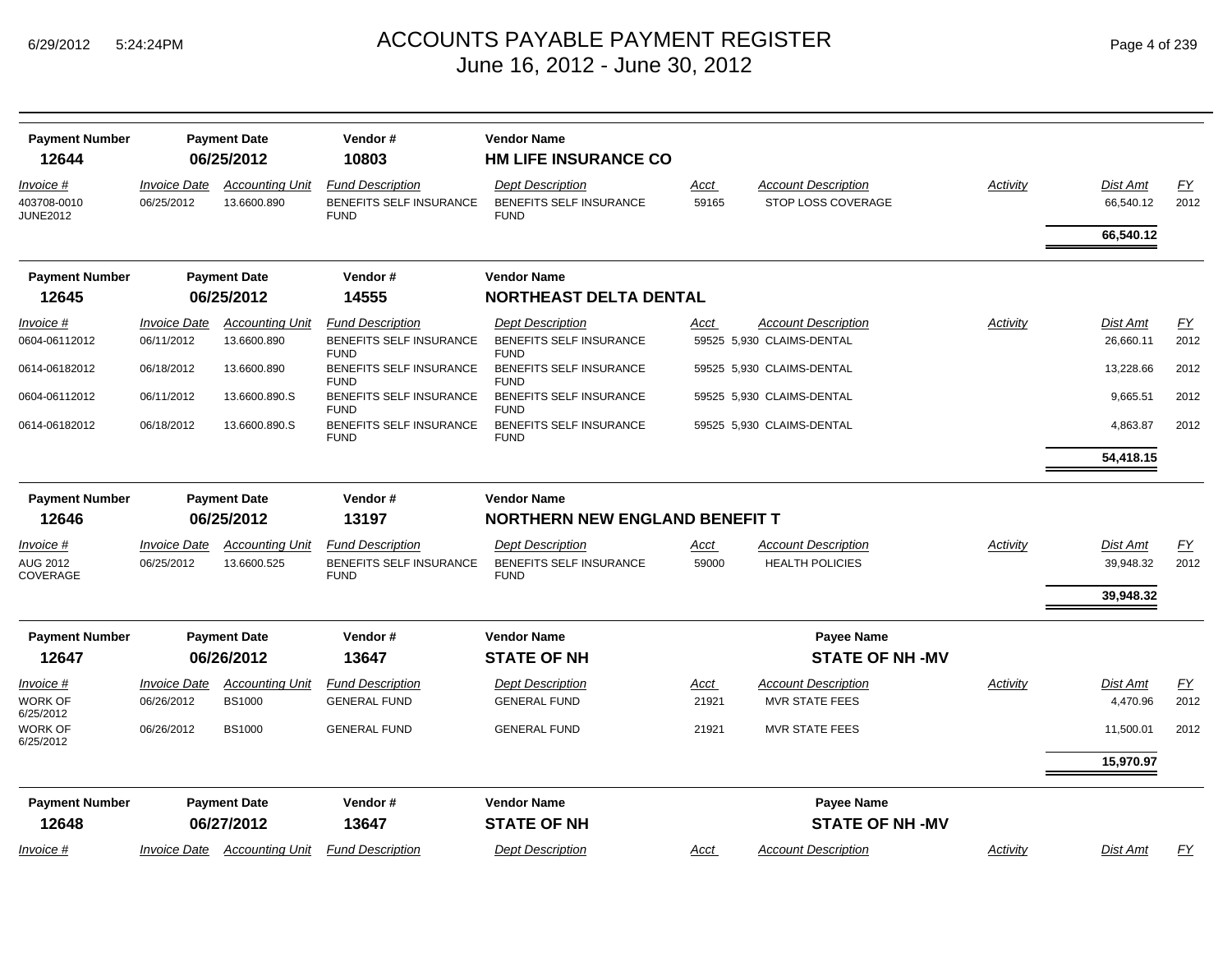| <b>Payment Number</b>       |                     | <b>Payment Date</b>    | Vendor#                 | <b>Vendor Name</b>            |             | <b>Payee Name</b>            |                                |            |      |
|-----------------------------|---------------------|------------------------|-------------------------|-------------------------------|-------------|------------------------------|--------------------------------|------------|------|
| 12648                       |                     | 06/27/2012             | 13647                   | <b>STATE OF NH</b>            |             | <b>STATE OF NH-MV</b>        |                                |            |      |
| Invoice #                   | <b>Invoice Date</b> | <b>Accounting Unit</b> | <b>Fund Description</b> | <b>Dept Description</b>       | Acct        | <b>Account Description</b>   | Activity                       | Dist Amt   | EY   |
| <b>WORK OF</b><br>6/26/2012 | 06/27/2012          | <b>BS1000</b>          | <b>GENERAL FUND</b>     | <b>GENERAL FUND</b>           | 21921       | <b>MVR STATE FEES</b>        |                                | 8,864.20   | 2012 |
| WORK OF<br>6/26/2012        | 06/27/2012          | <b>BS1000</b>          | <b>GENERAL FUND</b>     | <b>GENERAL FUND</b>           | 21921       | <b>MVR STATE FEES</b>        |                                | 10,312.80  | 2012 |
|                             |                     |                        |                         |                               |             |                              |                                | 19,177.00  |      |
| <b>Payment Number</b>       |                     | <b>Payment Date</b>    | Vendor#                 | <b>Vendor Name</b>            |             | <b>Payee Name</b>            |                                |            |      |
| 12649                       |                     | 06/28/2012             | 13647                   | <b>STATE OF NH</b>            |             | <b>STATE OF NH-MV</b>        |                                |            |      |
| Invoice #                   | <b>Invoice Date</b> | <b>Accounting Unit</b> | <b>Fund Description</b> | <b>Dept Description</b>       | <u>Acct</u> | <b>Account Description</b>   | Activity                       | Dist Amt   | EY   |
| <b>WORK OF</b><br>6/27/2012 | 06/28/2012          | <b>BS1000</b>          | <b>GENERAL FUND</b>     | <b>GENERAL FUND</b>           | 21921       | <b>MVR STATE FEES</b>        |                                | 4,688.48   | 2012 |
| WORK OF<br>6/27/2012        | 06/28/2012          | <b>BS1000</b>          | <b>GENERAL FUND</b>     | <b>GENERAL FUND</b>           | 21921       | <b>MVR STATE FEES</b>        |                                | 13,032.52  | 2012 |
|                             |                     |                        |                         |                               |             |                              |                                | 17,721.00  |      |
| <b>Payment Number</b>       |                     | <b>Payment Date</b>    | Vendor#                 | <b>Vendor Name</b>            |             | <b>Payee Name</b>            |                                |            |      |
| 12650                       |                     | 06/28/2012             | 11186                   | NH DEPT OF ENVIROMENTAL SERVS |             |                              | NH DEPT OF ENVIRONMENTAL SERVS |            |      |
| Invoice #                   | <b>Invoice Date</b> | <b>Accounting Unit</b> | <b>Fund Description</b> | <b>Dept Description</b>       | Acct        | <b>Account Description</b>   | Activity                       | Dist Amt   | EY   |
| 221339                      | 06/07/2012          | 68.6000.900            | <b>SOLID WASTE FUND</b> | <b>SOLID WASTE</b>            | 75200       | <b>INTEREST</b>              |                                | 179,477.50 | 2012 |
| 221339                      | 06/07/2012          | 68.6000.900            | SOLID WASTE FUND        | <b>SOLID WASTE</b>            | 75100       | <b>PRINCIPAL</b>             |                                | 374,348.19 | 2012 |
|                             |                     |                        |                         |                               |             |                              |                                | 553,825.69 |      |
| <b>Payment Number</b>       |                     | <b>Payment Date</b>    | Vendor#                 | <b>Vendor Name</b>            |             | <b>Payee Name</b>            |                                |            |      |
| 12651                       |                     | 06/29/2012             | 13647                   | <b>STATE OF NH</b>            |             | <b>STATE OF NH-MV</b>        |                                |            |      |
| Invoice #                   | <b>Invoice Date</b> | <b>Accounting Unit</b> | <b>Fund Description</b> | <b>Dept Description</b>       | Acct        | <b>Account Description</b>   | Activity                       | Dist Amt   | EY   |
| <b>WORK OF</b><br>6/28/2012 | 06/28/2012          | <b>BS1000</b>          | <b>GENERAL FUND</b>     | <b>GENERAL FUND</b>           | 21921       | <b>MVR STATE FEES</b>        |                                | 3,088.88   | 2012 |
| WORK OF<br>6/28/2012        | 06/28/2012          | <b>BS1000</b>          | <b>GENERAL FUND</b>     | <b>GENERAL FUND</b>           | 21921       | <b>MVR STATE FEES</b>        |                                | 16,837.43  | 2012 |
|                             |                     |                        |                         |                               |             |                              |                                | 19,926.31  |      |
| <b>Payment Number</b>       |                     | <b>Payment Date</b>    | Vendor#                 | <b>Vendor Name</b>            |             | <b>Payee Name</b>            |                                |            |      |
| 12652                       |                     | 06/29/2012             | 10902                   | THE FRONT DOOR AGENCY INC     |             | <b>FRONT DOOR AGENCY INC</b> |                                |            |      |
| Invoice #                   | <b>Invoice Date</b> | <b>Accounting Unit</b> | <b>Fund Description</b> | <b>Dept Description</b>       | Acct        | <b>Account Description</b>   | Activity                       | Dist Amt   | FY   |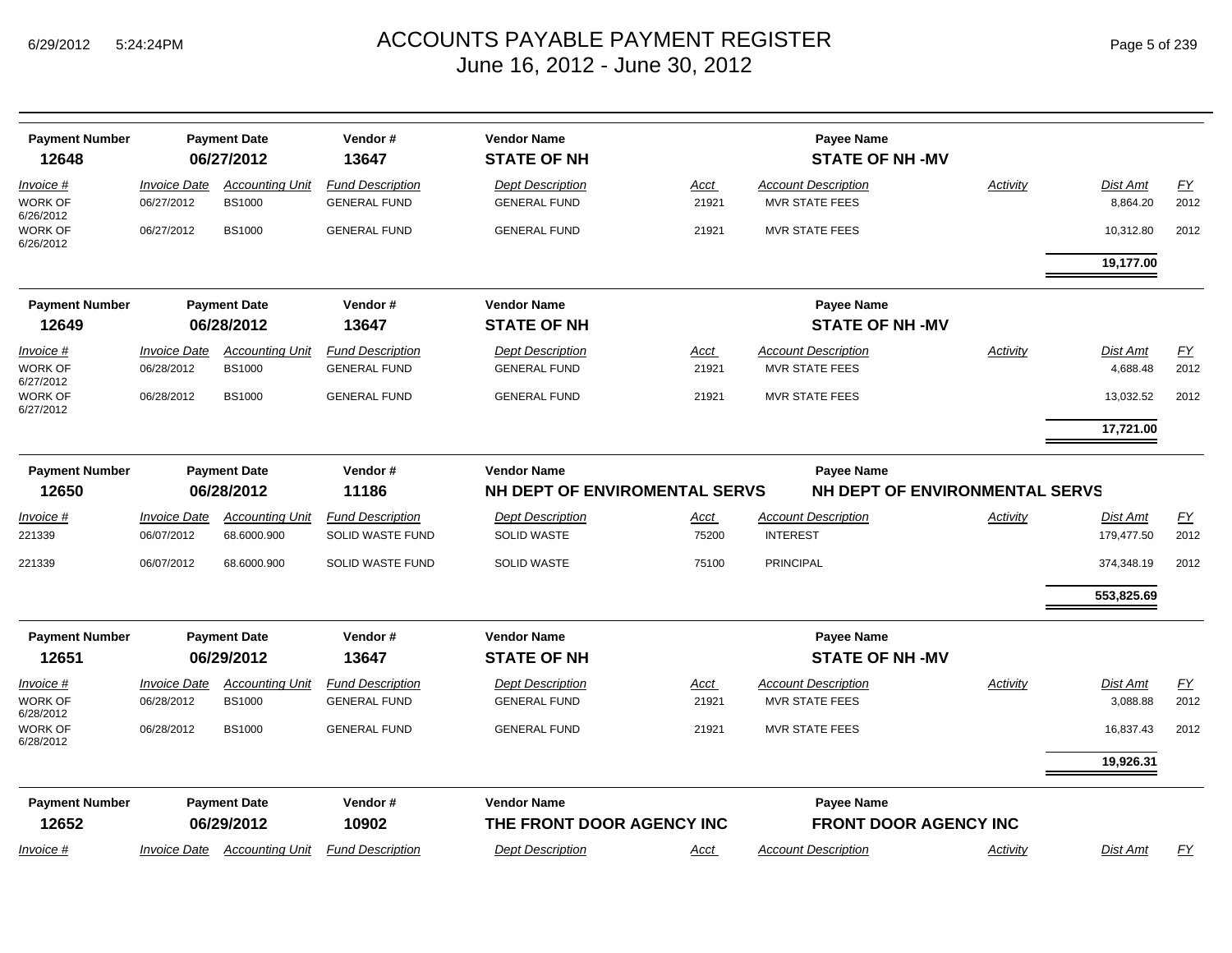| <b>Payment Number</b>    |                     | <b>Payment Date</b>    | Vendor#                                    | <b>Vendor Name</b>                              |             | <b>Payee Name</b>                          |                                     |          |      |
|--------------------------|---------------------|------------------------|--------------------------------------------|-------------------------------------------------|-------------|--------------------------------------------|-------------------------------------|----------|------|
| 12652                    |                     | 06/29/2012             | 10902                                      | THE FRONT DOOR AGENCY INC                       |             | <b>FRONT DOOR AGENCY INC</b>               |                                     |          |      |
| Invoice #                | <b>Invoice Date</b> | <b>Accounting Unit</b> | <b>Fund Description</b>                    | <b>Dept Description</b>                         | Acct        | <b>Account Description</b>                 | Activity                            | Dist Amt | EY   |
| 062912-2                 | 06/29/2012          | BS8401                 | AGENCY-HOME PROGRAM<br><b>DEPOSITS</b>     | <b>BS-AGENCY-HOME PROGRAM</b><br><b>DEPOSIT</b> | 21800       | <b>INTEREST PAYABLE</b>                    | HP-5016                             | 29.10    | 2012 |
| 062912-1                 | 06/29/2012          | <b>BS8401</b>          | AGENCY-HOME PROGRAM<br><b>DEPOSITS</b>     | <b>BS-AGENCY-HOME PROGRAM</b><br><b>DEPOSIT</b> | 21800       | <b>INTEREST PAYABLE</b>                    | HP-5015                             | 33.37    | 2012 |
| 062912-2                 | 06/29/2012          | <b>BS8401</b>          | AGENCY-HOME PROGRAM<br><b>DEPOSITS</b>     | <b>BS-AGENCY-HOME PROGRAM</b><br><b>DEPOSIT</b> | 21730       | <b>ESCROW DEPOSITS</b>                     | HP-5016                             | 2,100.00 | 2012 |
| 062912-1                 | 06/29/2012          | <b>BS8401</b>          | AGENCY-HOME PROGRAM<br><b>DEPOSITS</b>     | <b>BS-AGENCY-HOME PROGRAM</b><br><b>DEPOSIT</b> | 21730       | <b>ESCROW DEPOSITS</b>                     | HP-5015                             | 2,409.00 | 2012 |
|                          |                     |                        |                                            |                                                 |             |                                            |                                     | 4,571.47 |      |
| <b>Payment Number</b>    |                     | <b>Payment Date</b>    | Vendor#                                    | <b>Vendor Name</b>                              |             | <b>Payee Name</b>                          |                                     |          |      |
| 12653                    |                     | 06/29/2012             | 11355                                      | <b>NEIGHBORWORKS GREATER MANCHES</b>            |             |                                            | <b>SOFTRENDS PROPERTY MANAGEMEN</b> |          |      |
| Invoice #                | <b>Invoice Date</b> | <b>Accounting Unit</b> | <b>Fund Description</b>                    | <b>Dept Description</b>                         | Acct        | <b>Account Description</b>                 | Activity                            | Dist Amt | EY   |
| 06252012-2               | 06/25/2012          | BS8401                 | AGENCY-HOME PROGRAM<br><b>DEPOSITS</b>     | <b>BS-AGENCY-HOME PROGRAM</b><br><b>DEPOSIT</b> | 21800       | <b>INTEREST PAYABLE</b>                    | HP-5009                             | 599.58   | 2012 |
| 06252012-1               | 06/25/2012          | <b>BS8401</b>          | AGENCY-HOME PROGRAM<br><b>DEPOSITS</b>     | <b>BS-AGENCY-HOME PROGRAM</b><br><b>DEPOSIT</b> | 21800       | <b>INTEREST PAYABLE</b>                    | HP-5010                             | 791.18   | 2012 |
| 06252012-2               | 06/25/2012          | <b>BS8401</b>          | AGENCY-HOME PROGRAM<br><b>DEPOSITS</b>     | <b>BS-AGENCY-HOME PROGRAM</b><br><b>DEPOSIT</b> | 21730       | <b>ESCROW DEPOSITS</b>                     | HP-5009                             | 3,553.49 | 2012 |
| 06252012-1               | 06/25/2012          | <b>BS8401</b>          | AGENCY-HOME PROGRAM<br><b>DEPOSITS</b>     | BS-AGENCY-HOME PROGRAM<br><b>DEPOSIT</b>        | 21730       | <b>ESCROW DEPOSITS</b>                     | HP-5010                             | 2,928.89 | 2012 |
|                          |                     |                        |                                            |                                                 |             |                                            |                                     | 7,873.14 |      |
| <b>Payment Number</b>    |                     | <b>Payment Date</b>    | Vendor#                                    | <b>Vendor Name</b>                              |             |                                            |                                     |          |      |
| 9201203                  |                     | 06/29/2012             | 14109                                      | <b>CITIZENS BANK</b>                            |             |                                            |                                     |          |      |
| Invoice #                | <b>Invoice Date</b> | <b>Accounting Unit</b> | <b>Fund Description</b>                    | <b>Dept Description</b>                         | <u>Acct</u> | <b>Account Description</b>                 | Activity                            | Dist Amt | EY   |
| 01-330004-680-9<br>JUN12 | 06/28/2012          | TF91.7565              | EDU-SCHOOL RELATED<br>PROG/ACT             | <b>SCHOOL</b>                                   | 61299       | MISCELLANEOUS SUPPLIES                     |                                     | 99.94    | 2012 |
| 01-330004-680-9<br>JUN12 | 06/28/2012          | 22.5010                | CAP PROJECTS-INFO<br><b>TECHNOLOGY</b>     | CAPITAL PROJECTS-INFO TECH                      | 81342       | <b>COMPUTER SOFTWARE &amp;</b><br>HARDWARE | 1010.22.01.30                       | 24.84    | 2012 |
| 01-330004-680-9<br>JUN12 | 06/28/2012          | 91.1.012320            | <b>GENERAL FUND</b>                        | <b>SCHOOL</b>                                   | 61299       | MISCELLANEOUS SUPPLIES                     |                                     | 33.89    | 2012 |
| 01-330004-680-9<br>JUN12 | 06/28/2012          | 91.1.012320            | <b>GENERAL FUND</b>                        | <b>SCHOOL</b>                                   | 55607       | POSTAGE & DELIVERY                         |                                     | 190.00   | 2012 |
| 01-330004-680-9<br>JUN12 | 06/28/2012          | 50.1.635               | <b>GENERAL FUND</b>                        | <b>POLICE</b>                                   | 55400       | <b>CONFERENCES AND</b><br><b>SEMINARS</b>  |                                     | 1,514.76 | 2012 |
| 01-330004-680-9<br>JUN12 | 06/28/2012          | 91.1.992212            | <b>GENERAL FUND</b>                        | <b>SCHOOL</b>                                   | 55300       | TRAVEL                                     |                                     | 492.24   | 2012 |
| 01-330004-680-9<br>JUN12 | 06/28/2012          | 71.3068                | <b>COMMUNITY SERVICES</b><br><b>GRANTS</b> | <b>COMMUNITY SERVICES GRANTS</b>                | 61917       | <b>MEETING EXPENSES</b>                    | 71.1001.12.01                       | 252.42   | 2012 |
| 01-330004-680-9<br>JUN12 | 06/28/2012          | 71.3068                | <b>COMMUNITY SERVICES</b><br><b>GRANTS</b> | <b>COMMUNITY SERVICES GRANTS</b>                | 61917       | <b>MEETING EXPENSES</b>                    | 71.1001.12.01                       | 155.66   | 2012 |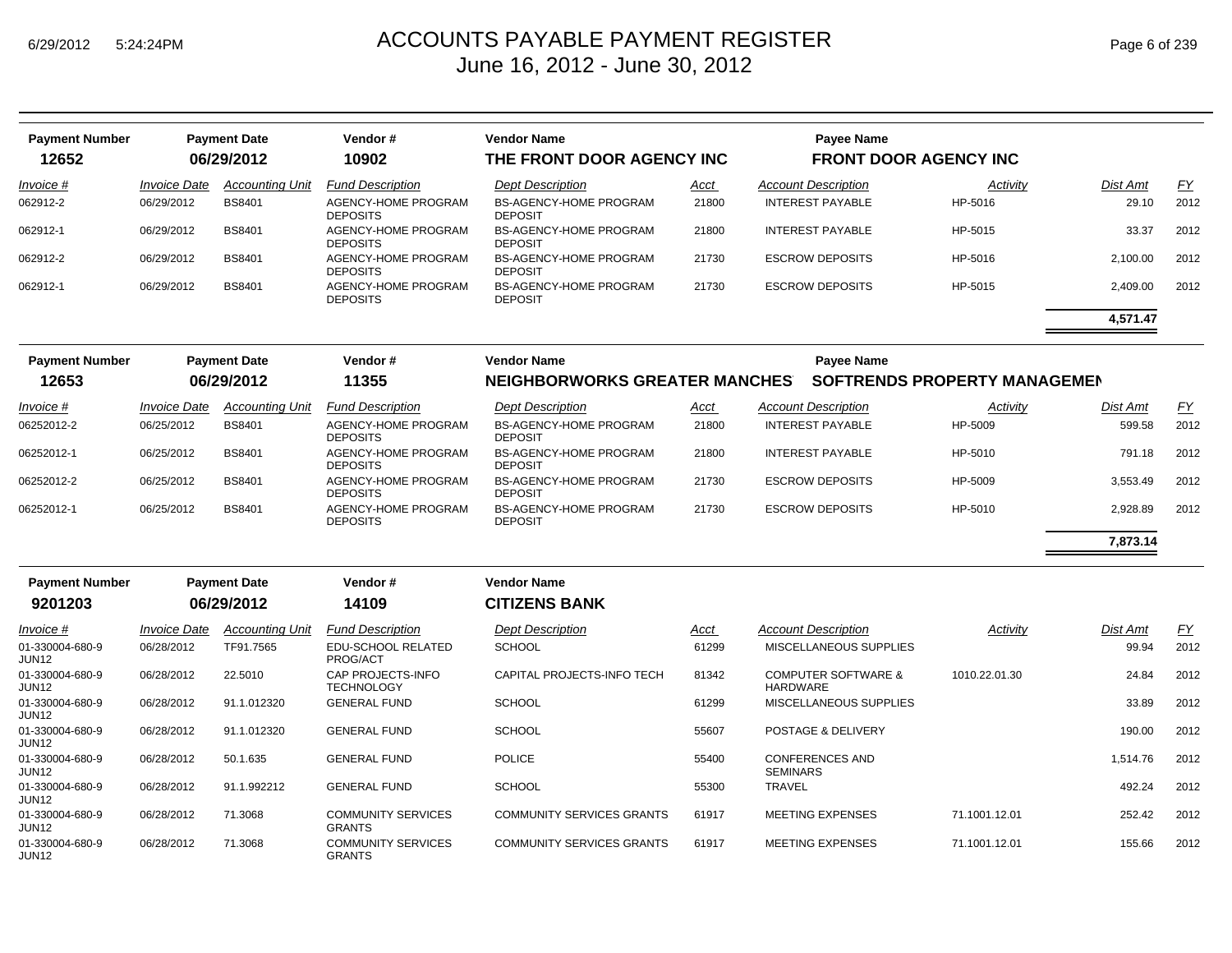| <b>Payment Number</b>    |                            | <b>Payment Date</b>    | Vendor #                                   | <b>Vendor Name</b>                       |       |                                             |                 |          |      |
|--------------------------|----------------------------|------------------------|--------------------------------------------|------------------------------------------|-------|---------------------------------------------|-----------------|----------|------|
| 9201203                  |                            | 06/29/2012             | 14109                                      | <b>CITIZENS BANK</b>                     |       |                                             |                 |          |      |
| <i>Invoice</i> #         | <i><b>Invoice Date</b></i> | <b>Accounting Unit</b> | <b>Fund Description</b>                    | <b>Dept Description</b>                  | Acct  | <b>Account Description</b>                  | Activity        | Dist Amt | EY   |
| 01-330004-680-9<br>JUN12 | 06/28/2012                 | 71.3068                | <b>COMMUNITY SERVICES</b><br><b>GRANTS</b> | <b>COMMUNITY SERVICES GRANTS</b>         | 55300 | <b>TRAVEL</b>                               | 71.1004.12.01   | 308.56   | 2012 |
| 01-330004-680-9<br>JUN12 | 06/28/2012                 | 22.1.535               | <b>GENERAL FUND</b>                        | INFORMATION TECHNOLOGY                   | 71228 | <b>COMPUTER SOFTWARE</b>                    |                 | 99.95    | 2012 |
| 01-330004-680-9<br>JUN12 | 06/28/2012                 | 22.1.535               | <b>GENERAL FUND</b>                        | <b>INFORMATION TECHNOLOGY</b>            | 71228 | <b>COMPUTER SOFTWARE</b>                    |                 | 81.33    | 2012 |
| 01-330004-680-9<br>JUN12 | 06/28/2012                 | 22.1.535               | <b>GENERAL FUND</b>                        | <b>INFORMATION TECHNOLOGY</b>            | 54407 | SOFTWARE MAINTENANCE                        |                 | 1.50     | 2012 |
| 01-330004-680-9<br>JUN12 | 06/28/2012                 | 22.1.535               | <b>GENERAL FUND</b>                        | INFORMATION TECHNOLOGY                   | 54407 | SOFTWARE MAINTENANCE                        |                 | 20.00    | 2012 |
| 01-330004-680-9<br>JUN12 | 06/28/2012                 | 22.1.535               | <b>GENERAL FUND</b>                        | <b>INFORMATION TECHNOLOGY</b>            | 54407 | SOFTWARE MAINTENANCE                        |                 | 99.00    | 2012 |
| 01-330004-680-9<br>JUN12 | 06/28/2012                 | 22.1.535               | <b>GENERAL FUND</b>                        | <b>INFORMATION TECHNOLOGY</b>            | 54407 | SOFTWARE MAINTENANCE                        |                 | 69.95    | 2012 |
| 01-330004-680-9<br>JUN12 | 06/28/2012                 | 22.1.535               | <b>GENERAL FUND</b>                        | <b>INFORMATION TECHNOLOGY</b>            | 54407 | SOFTWARE MAINTENANCE                        |                 | 99.00    | 2012 |
| 01-330004-680-9<br>JUN12 | 06/28/2012                 | 68.6000.540            | SOLID WASTE FUND                           | <b>SOLID WASTE</b>                       | 55400 | <b>CONFERENCES AND</b><br><b>SEMINARS</b>   |                 | 559.40   | 2012 |
| 01-330004-680-9<br>JUN12 | 06/28/2012                 | 68.6000.540            | SOLID WASTE FUND                           | <b>SOLID WASTE</b>                       | 55400 | <b>CONFERENCES AND</b><br><b>SEMINARS</b>   |                 | 20.00    | 2012 |
| 01-330004-680-9<br>JUN12 | 06/28/2012                 | 69.6200.540            | <b>WASTEWATER FUND</b>                     | WASTEWATER                               | 55400 | <b>CONFERENCES AND</b><br><b>SEMINARS</b>   |                 | 559.40   | 2012 |
| 01-330004-680-9<br>JUN12 | 06/28/2012                 | 69.6200.540            | <b>WASTEWATER FUND</b>                     | <b>WASTEWATER</b>                        | 55400 | <b>CONFERENCES AND</b><br><b>SEMINARS</b>   |                 | 20.00    | 2012 |
| 01-330004-680-9<br>JUN12 | 06/28/2012                 | 50.4025                | <b>DOJ DRUG FORFEITURE</b><br><b>FUNDS</b> | <b>DOJ DRUG FORFEITURE FUNDS</b>         | 55400 | <b>CONFERENCES AND</b><br><b>SEMINARS</b>   |                 | 368.61   | 2012 |
| 01-330004-680-9<br>JUN12 | 06/28/2012                 | 55.1.740               | <b>GENERAL FUND</b>                        | <b>CODE ENFORCEMENT</b>                  | 55400 | <b>CONFERENCES AND</b><br><b>SEMINARS</b>   |                 | 432.20   | 2012 |
| 01-330004-680-9<br>JUN12 | 06/28/2012                 | 60.1.500               | <b>GENERAL FUND</b>                        | <b>PUBLIC</b><br>WORKS-ADMIN/ENGINEERING | 55400 | <b>CONFERENCES AND</b><br><b>SEMINARS</b>   |                 | 559.40   | 2012 |
| 01-330004-680-9<br>JUN12 | 06/28/2012                 | 91.3800.992210         | <b>SCHOOL GRANTS FUND</b>                  | <b>SCHOOL</b>                            | 55300 | <b>TRAVEL</b>                               | 91.03501.992210 | 564.20   | 2012 |
| 01-330004-680-9<br>JUN12 | 06/28/2012                 | 22.1.500               | <b>GENERAL FUND</b>                        | <b>INFORMATION TECHNOLOGY</b>            | 71228 | <b>COMPUTER SOFTWARE</b>                    |                 | 5.00     | 2012 |
| 01-330004-680-9<br>JUN12 | 06/28/2012                 | 22.1.500               | <b>GENERAL FUND</b>                        | <b>INFORMATION TECHNOLOGY</b>            | 71221 | <b>COMPUTER EQUIPMENT</b>                   |                 | 454.11   | 2012 |
| 01-330004-680-9<br>JUN12 | 06/28/2012                 | 22.1.500               | <b>GENERAL FUND</b>                        | INFORMATION TECHNOLOGY                   | 55421 | <b>TRAINING &amp; CERTIFICATIONS</b>        |                 | 4.20     | 2012 |
| 01-330004-680-9<br>JUN12 | 06/28/2012                 | 22.1.500               | <b>GENERAL FUND</b>                        | <b>INFORMATION TECHNOLOGY</b>            | 55421 | <b>TRAINING &amp; CERTIFICATIONS</b>        |                 | 149.95   | 2012 |
| 01-330004-680-9<br>JUN12 | 06/28/2012                 | <b>BS1000</b>          | <b>GENERAL FUND</b>                        | <b>GENERAL FUND</b>                      | 14128 | PREPAID CREDIT CARD                         |                 | 255.00   | 2012 |
| 01-330004-680-9<br>JUN12 | 06/28/2012                 | 50.1.500               | <b>GENERAL FUND</b>                        | <b>POLICE</b>                            | 71400 | <b>EMERGENCY RESCUE</b><br><b>EQUIPMENT</b> |                 | 127.96   | 2012 |
| 01-330004-680-9<br>JUN12 | 06/28/2012                 | 91.3800.181271         | <b>SCHOOL GRANTS FUND</b>                  | <b>SCHOOL</b>                            | 61135 | EDUCATIONAL SUPPLIES                        | 91.03762.181271 | 207.00   | 2012 |
| 01-330004-680-9<br>JUN12 | 06/28/2012                 | 91.3800.042219         | <b>SCHOOL GRANTS FUND</b>                  | <b>SCHOOL</b>                            | 55300 | TRAVEL                                      | 91.03468.042219 | 2,296.80 | 2012 |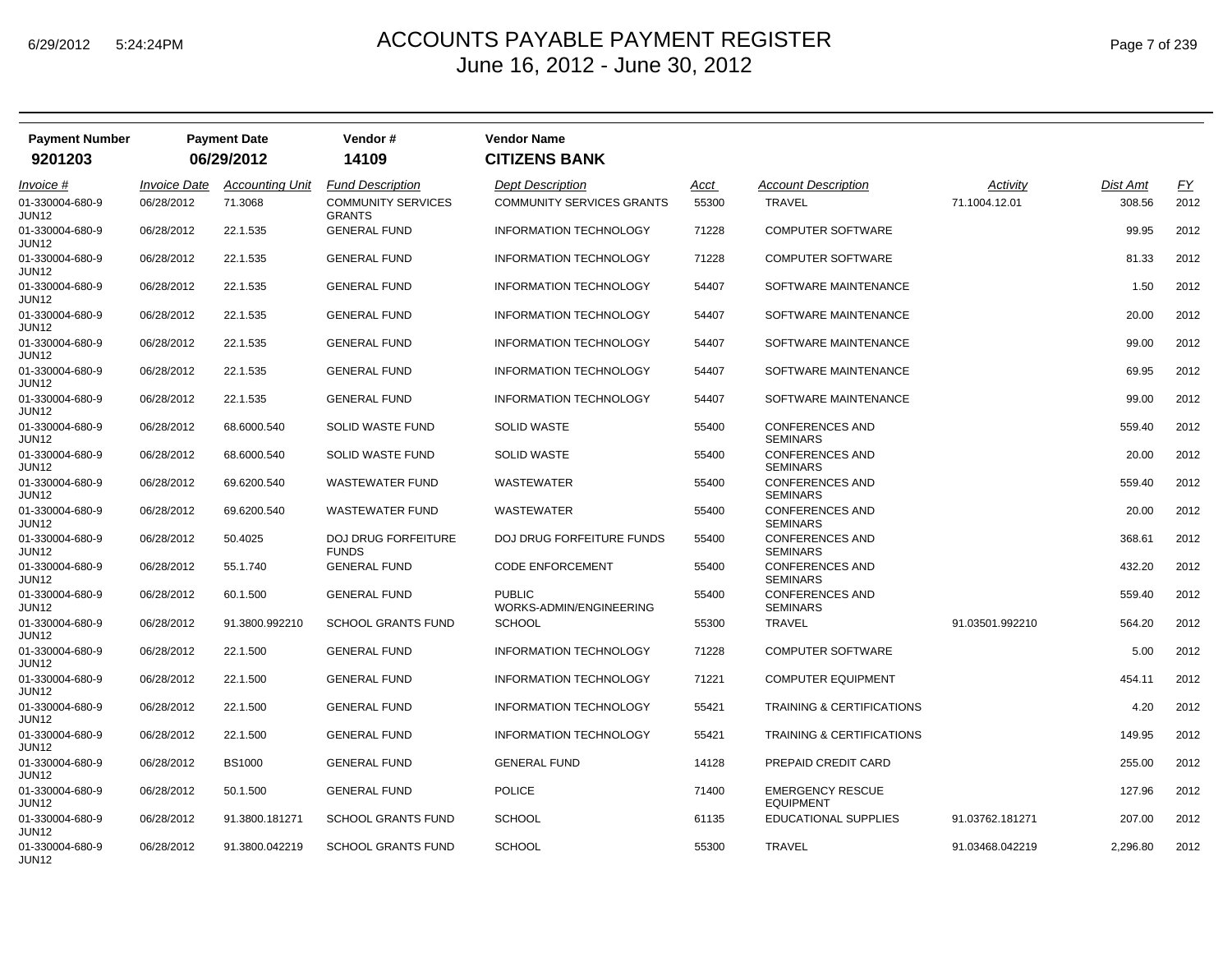| <b>Payment Number</b><br>9201203 |                     | <b>Payment Date</b><br>06/29/2012 | Vendor#<br>14109                   | <b>Vendor Name</b><br><b>CITIZENS BANK</b> |             |                                     |          |           |      |
|----------------------------------|---------------------|-----------------------------------|------------------------------------|--------------------------------------------|-------------|-------------------------------------|----------|-----------|------|
| Invoice #                        | <b>Invoice Date</b> | <b>Accounting Unit</b>            | <b>Fund Description</b>            | <b>Dept Description</b>                    | <u>Acct</u> | <b>Account Description</b>          | Activity | Dist Amt  | FY   |
| 01-330004-680-9<br>JUN12         | 06/28/2012          | 26.4010                           | MOTOR VEHICLE ADMIN<br><b>FUND</b> | <b>MOTOR VEHICLE ADMIN FUND</b>            | 55699       | OTHER CONTRACTED<br><b>SERVICES</b> |          | 200.00    | 2012 |
| 01-330004-680-9<br>JUN12         | 06/28/2012          | 01.1.500                          | <b>GENERAL FUND</b>                | <b>MAYOR</b>                               | 68300       | <b>MAYORS EXPENSE ACCOUNT</b>       |          | 320.37    | 2012 |
| 01-330004-680-9<br>JUN12         | 06/28/2012          | 01.1.500                          | <b>GENERAL FUND</b>                | <b>MAYOR</b>                               | 68300       | <b>MAYORS EXPENSE ACCOUNT</b>       |          | 232.60    | 2012 |
| 01-330004-680-9<br>JUN12         | 06/28/2012          | 01.1.500                          | <b>GENERAL FUND</b>                | <b>MAYOR</b>                               | 61910       | <b>MEALS - FUNCTIONS</b>            |          | 55.59     | 2012 |
| 01-330004-680-9<br>JUN12         | 06/28/2012          | 05.1.500                          | <b>GENERAL FUND</b>                | <b>CITI-STAT</b>                           | 55307       | MILEAGE REIMBURSEMENTS              |          | 21.00     | 2012 |
|                                  |                     |                                   |                                    |                                            |             |                                     |          | 10.955.83 |      |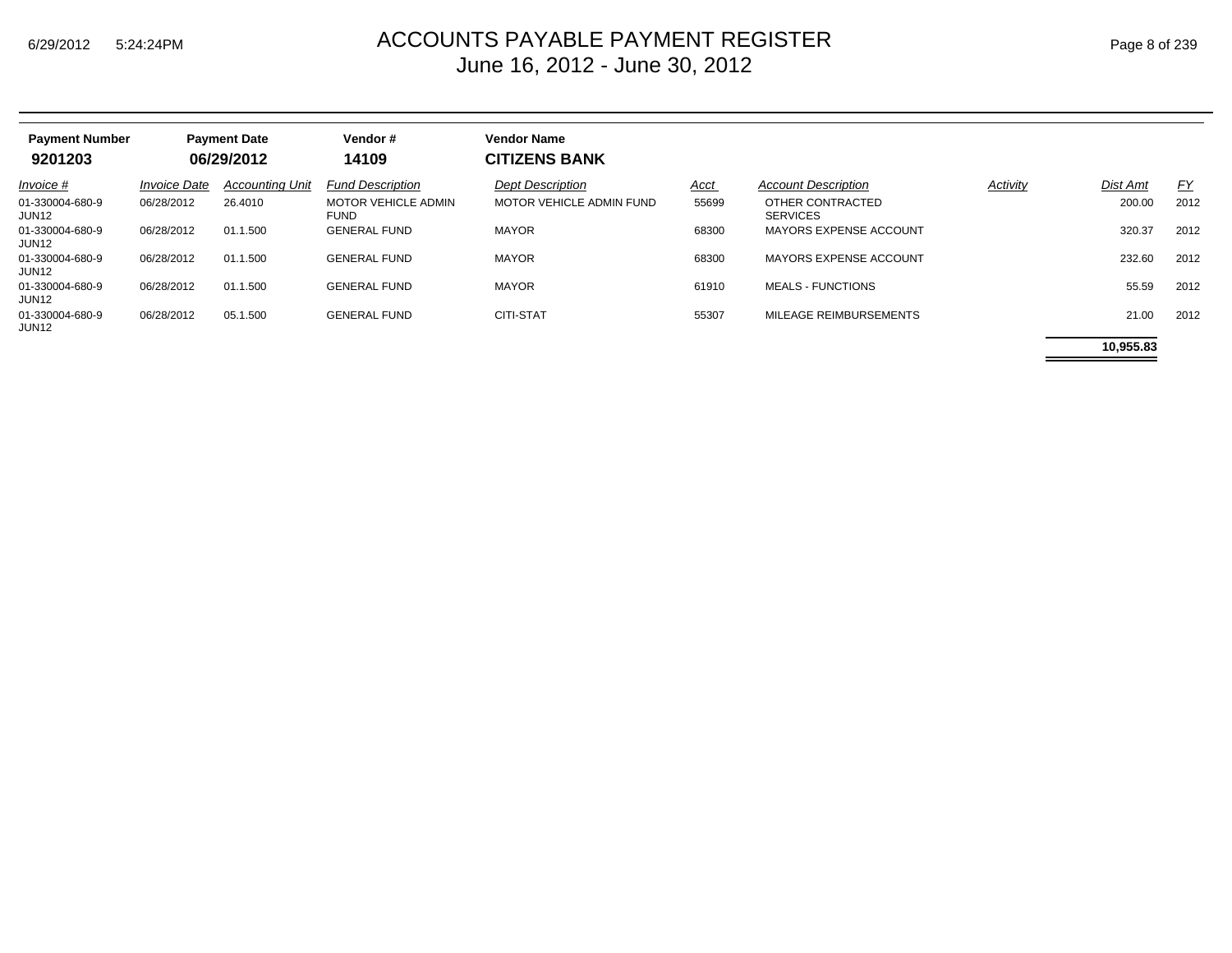| <b>SYS</b>                        |                                          |                                    |                                                |                                                      |                      |                                                         |                 |                          |                          |
|-----------------------------------|------------------------------------------|------------------------------------|------------------------------------------------|------------------------------------------------------|----------------------|---------------------------------------------------------|-----------------|--------------------------|--------------------------|
| <b>Payment Number</b><br>205420   |                                          | <b>Payment Date</b><br>06/18/2012  | Vendor#<br>14509                               | <b>Vendor Name</b><br><b>NATIONAL GRID</b>           |                      |                                                         |                 |                          |                          |
| <i>Invoice</i> #<br>41484-6908593 | <i><b>Invoice Date</b></i><br>05/17/2012 | <b>Accounting Unit</b><br>75.1.500 | <b>Fund Description</b><br><b>GENERAL FUND</b> | <b>Dept Description</b><br><b>WELFARE ASSISTANCE</b> | Acct<br>55800        | <b>Account Description</b><br><b>GENERAL ASSISTANCE</b> | Activity        | Dist Amt<br>44.51        | <u>FY</u><br>2012        |
| 36773-7901174                     | 05/23/2012                               | 75.1.500                           | <b>GENERAL FUND</b>                            | <b>WELFARE ASSISTANCE</b>                            | 55800                | <b>GENERAL ASSISTANCE</b>                               |                 | 291.82                   | 2012                     |
|                                   |                                          |                                    |                                                |                                                      |                      |                                                         |                 | 336.33                   |                          |
| <b>Payment Number</b><br>205421   |                                          | <b>Payment Date</b><br>06/18/2012  | Vendor#<br>13372                               | <b>Vendor Name</b><br><b>PSNH</b>                    |                      |                                                         |                 |                          |                          |
| <u>Invoice #</u><br>41531-7901202 | <i><b>Invoice Date</b></i><br>06/05/2012 | <b>Accounting Unit</b><br>75.1.500 | <b>Fund Description</b><br><b>GENERAL FUND</b> | <b>Dept Description</b><br><b>WELFARE ASSISTANCE</b> | <u>Acct</u><br>55800 | <b>Account Description</b><br><b>GENERAL ASSISTANCE</b> | <b>Activity</b> | <u>Dist Amt</u><br>46.11 | $\underline{FY}$<br>2012 |
| 41530-5908298                     | 06/11/2012                               | 75.1.500                           | <b>GENERAL FUND</b>                            | <b>WELFARE ASSISTANCE</b>                            | 55800                | <b>GENERAL ASSISTANCE</b>                               |                 | 91.85                    | 2012                     |
| 41527-7901191                     | 06/01/2012                               | 75.1.500                           | <b>GENERAL FUND</b>                            | <b>WELFARE ASSISTANCE</b>                            | 55800                | <b>GENERAL ASSISTANCE</b>                               |                 | 66.78                    | 2012                     |
| 41487-6908590                     | 05/15/2012                               | 75.1.500                           | <b>GENERAL FUND</b>                            | <b>WELFARE ASSISTANCE</b>                            | 55800                | <b>GENERAL ASSISTANCE</b>                               |                 | 90.36                    | 2012                     |
| 39211-7901212                     | 06/07/2012                               | 75.1.500                           | <b>GENERAL FUND</b>                            | <b>WELFARE ASSISTANCE</b>                            | 55800                | <b>GENERAL ASSISTANCE</b>                               |                 | 100.23                   | 2012                     |
| 38745-2955312                     | 06/11/2012                               | 75.1.500                           | <b>GENERAL FUND</b>                            | <b>WELFARE ASSISTANCE</b>                            | 55800                | <b>GENERAL ASSISTANCE</b>                               |                 | 36.54                    | 2012                     |
| 30870-7901177                     | 05/24/2012                               | 75.1.500                           | <b>GENERAL FUND</b>                            | <b>WELFARE ASSISTANCE</b>                            | 55800                | <b>GENERAL ASSISTANCE</b>                               |                 | 51.69                    | 2012                     |
|                                   |                                          |                                    |                                                |                                                      |                      |                                                         |                 | 483.56                   |                          |
| <b>Payment Number</b><br>205422   |                                          | <b>Payment Date</b><br>06/18/2012  | Vendor#<br>12253                               | <b>Vendor Name</b><br><b>188 CONCORD ST LLC</b>      |                      |                                                         |                 |                          |                          |
| <i>Invoice</i> #<br>41512-6908628 | <b>Invoice Date</b><br>06/07/2012        | <b>Accounting Unit</b><br>75.1.500 | <b>Fund Description</b><br><b>GENERAL FUND</b> | <b>Dept Description</b><br><b>WELFARE ASSISTANCE</b> | <u>Acct</u><br>55810 | <b>Account Description</b><br>RENTAL ASSISTANCE         | Activity        | Dist Amt<br>315.00       | $\underline{FY}$<br>2012 |
| 41491-6908625                     | 06/06/2012                               | 75.1.500                           | <b>GENERAL FUND</b>                            | <b>WELFARE ASSISTANCE</b>                            | 55810                | RENTAL ASSISTANCE                                       |                 | 252.00                   | 2012                     |
| 41466-7901194                     | 06/04/2012                               | 75.1.500                           | <b>GENERAL FUND</b>                            | <b>WELFARE ASSISTANCE</b>                            | 55810                | RENTAL ASSISTANCE                                       |                 | 273.00                   | 2012                     |
| 41450-7901186                     | 06/01/2012                               | 75.1.500                           | <b>GENERAL FUND</b>                            | <b>WELFARE ASSISTANCE</b>                            | 55810                | RENTAL ASSISTANCE                                       |                 | 301.00                   | 2012                     |
| 41402-6908545                     | 04/17/2012                               | 75.1.500                           | <b>GENERAL FUND</b>                            | <b>WELFARE ASSISTANCE</b>                            | 55810                | RENTAL ASSISTANCE                                       |                 | 273.00                   | 2012                     |
| 40676-7901211                     | 06/07/2012                               | 75.1.500                           | <b>GENERAL FUND</b>                            | <b>WELFARE ASSISTANCE</b>                            | 55810                | <b>RENTAL ASSISTANCE</b>                                |                 | 273.00                   | 2012                     |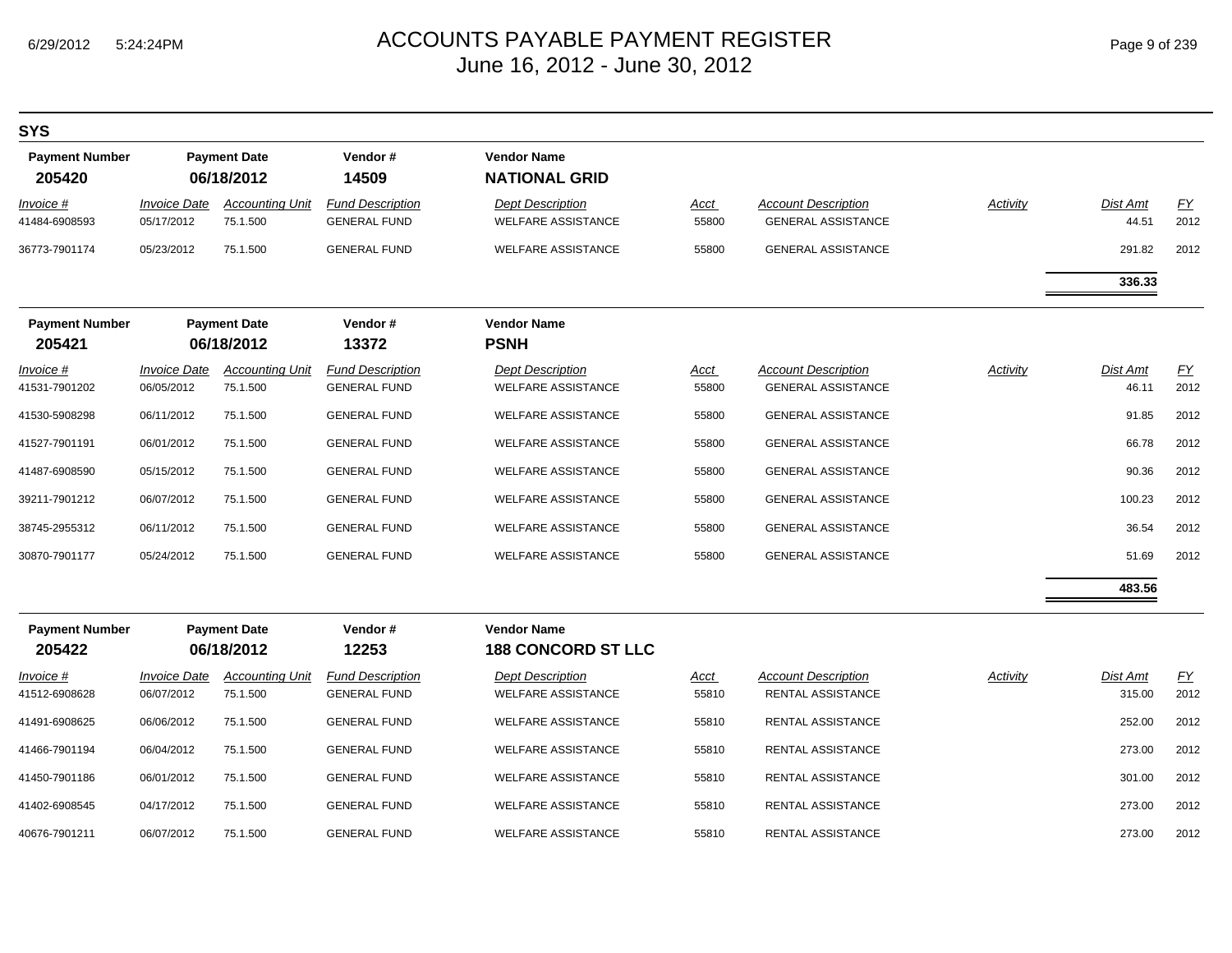|                                   |                                   |                                    |                                                |                                                      |                                            |                                                        |                 | 1,687.00                            |            |
|-----------------------------------|-----------------------------------|------------------------------------|------------------------------------------------|------------------------------------------------------|--------------------------------------------|--------------------------------------------------------|-----------------|-------------------------------------|------------|
| <b>Payment Number</b><br>205423   |                                   | <b>Payment Date</b><br>06/18/2012  | Vendor#<br>12254                               | <b>Vendor Name</b><br>23 TO 25 TEMPLE ST REALTY LLC  |                                            |                                                        |                 |                                     |            |
| Invoice #<br>39192-7901234        | <b>Invoice Date</b><br>06/15/2012 | <b>Accounting Unit</b><br>75.1.500 | <b>Fund Description</b><br><b>GENERAL FUND</b> | <b>Dept Description</b><br><b>WELFARE ASSISTANCE</b> | Acct<br>55810                              | <b>Account Description</b><br><b>RENTAL ASSISTANCE</b> | <b>Activity</b> | <b>Dist Amt</b><br>480.00           | EY<br>2012 |
|                                   |                                   |                                    |                                                |                                                      |                                            |                                                        |                 | 480.00                              |            |
| <b>Payment Number</b><br>205424   |                                   | <b>Payment Date</b><br>06/18/2012  | Vendor#<br>12255                               | <b>Vendor Name</b><br>28 - 34 RAILROAD SQUARE LLC    |                                            |                                                        |                 |                                     |            |
| Invoice #<br>41544-5908301        | <b>Invoice Date</b><br>06/12/2012 | <b>Accounting Unit</b><br>75.1.500 | <b>Fund Description</b><br><b>GENERAL FUND</b> | <b>Dept Description</b><br><b>WELFARE ASSISTANCE</b> | Acct<br>55810                              | <b>Account Description</b><br>RENTAL ASSISTANCE        | Activity        | <b>Dist Amt</b><br>450.00<br>450.00 | EY<br>2012 |
| <b>Payment Number</b><br>205425   | <b>Payment Date</b><br>06/18/2012 |                                    | Vendor#<br>11775                               | <b>Vendor Name</b><br>85 WEST HOLLIS ST LLC          | <b>Payee Name</b><br>85 1/2 WEST HOLLIS ST |                                                        |                 |                                     |            |
| <u>Invoice #</u><br>35380-5908273 | <b>Invoice Date</b><br>05/25/2012 | <b>Accounting Unit</b><br>75.1.500 | <b>Fund Description</b><br><b>GENERAL FUND</b> | <b>Dept Description</b><br><b>WELFARE ASSISTANCE</b> | <u>Acct</u><br>55810                       | <b>Account Description</b><br><b>RENTAL ASSISTANCE</b> | <b>Activity</b> | <b>Dist Amt</b><br>370.19<br>370.19 | EY<br>2012 |
| <b>Payment Number</b><br>205426   |                                   | <b>Payment Date</b><br>06/18/2012  | Vendor#<br>12494                               | <b>Vendor Name</b><br><b>CENTRAL REALTY</b>          |                                            |                                                        |                 |                                     |            |
| Invoice #<br>41510-7901178        | <b>Invoice Date</b><br>05/24/2012 | <b>Accounting Unit</b><br>75.1.500 | <b>Fund Description</b><br><b>GENERAL FUND</b> | <b>Dept Description</b><br><b>WELFARE ASSISTANCE</b> | Acct<br>55810                              | <b>Account Description</b><br><b>RENTAL ASSISTANCE</b> | Activity        | <b>Dist Amt</b><br>425.00           | EY<br>2012 |
|                                   |                                   |                                    |                                                |                                                      |                                            |                                                        |                 | 425.00                              |            |
| <b>Payment Number</b><br>205427   |                                   | <b>Payment Date</b><br>06/18/2012  | Vendor#<br>11735                               | <b>Vendor Name</b><br><b>COSMOS E MARANDOS</b>       |                                            |                                                        |                 |                                     |            |
| Invoice #<br>41456-6908609        | <b>Invoice Date</b><br>05/30/2012 | <b>Accounting Unit</b><br>75.1.500 | <b>Fund Description</b><br><b>GENERAL FUND</b> | <b>Dept Description</b><br><b>WELFARE ASSISTANCE</b> | <u>Acct</u><br>55810                       | <b>Account Description</b><br><b>RENTAL ASSISTANCE</b> | <b>Activity</b> | Dist Amt<br>660.00                  | EY<br>2012 |
|                                   |                                   |                                    |                                                |                                                      |                                            |                                                        |                 | 660.00                              |            |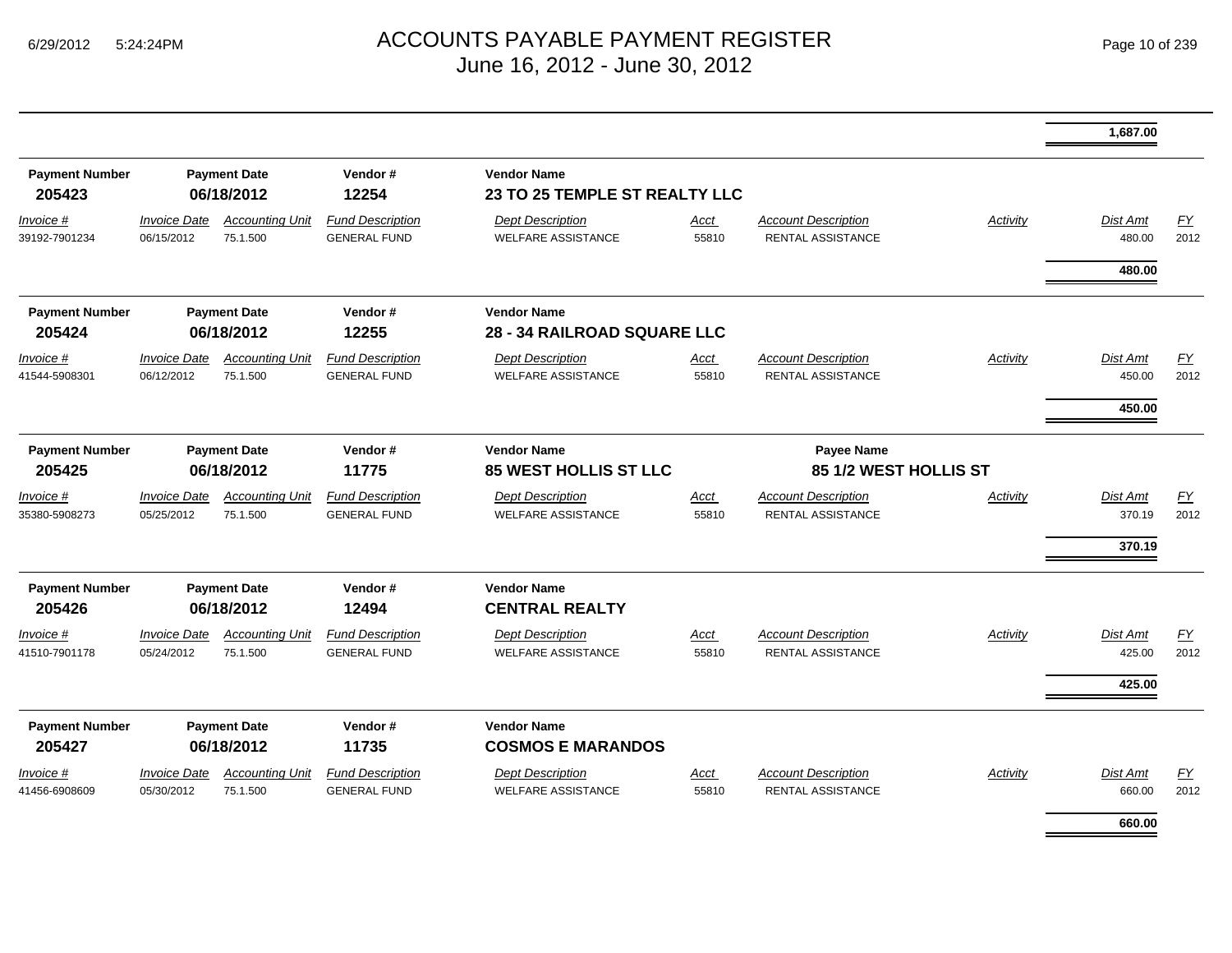| <b>Payment Number</b><br>205428 |                                   | <b>Payment Date</b><br>06/18/2012  | Vendor#<br>12563                               | <b>Vendor Name</b><br><b>COUNTRY BARN MOTEL</b>      |                      |                                                        |          |                    |            |
|---------------------------------|-----------------------------------|------------------------------------|------------------------------------------------|------------------------------------------------------|----------------------|--------------------------------------------------------|----------|--------------------|------------|
| Invoice #<br>41490-1946780      | <b>Invoice Date</b><br>06/07/2012 | <b>Accounting Unit</b><br>75.1.500 | <b>Fund Description</b><br><b>GENERAL FUND</b> | <b>Dept Description</b><br><b>WELFARE ASSISTANCE</b> | Acct<br>55810        | <b>Account Description</b><br>RENTAL ASSISTANCE        | Activity | Dist Amt<br>266.00 | EY<br>2012 |
| 41322-6908621                   | 06/05/2012                        | 75.1.500                           | <b>GENERAL FUND</b>                            | <b>WELFARE ASSISTANCE</b>                            | 55810                | RENTAL ASSISTANCE                                      |          | 259.00             | 2012       |
| 39335-7901207                   | 06/07/2012                        | 75.1.500                           | <b>GENERAL FUND</b>                            | <b>WELFARE ASSISTANCE</b>                            | 55810                | RENTAL ASSISTANCE                                      |          | 252.00             | 2012       |
| 38407-6908613                   | 06/01/2012                        | 75.1.500                           | <b>GENERAL FUND</b>                            | <b>WELFARE ASSISTANCE</b>                            | 55810                | RENTAL ASSISTANCE                                      |          | 287.00             | 2012       |
|                                 |                                   |                                    |                                                |                                                      |                      |                                                        |          | 1,064.00           |            |
| <b>Payment Number</b><br>205429 |                                   | <b>Payment Date</b><br>06/18/2012  | Vendor#<br>12625                               | <b>Vendor Name</b><br><b>DHG ASSOC</b>               |                      |                                                        |          |                    |            |
| Invoice #<br>37484-6908627      | <b>Invoice Date</b><br>06/06/2012 | <b>Accounting Unit</b><br>75.1.500 | <b>Fund Description</b><br><b>GENERAL FUND</b> | <b>Dept Description</b><br><b>WELFARE ASSISTANCE</b> | Acct<br>55810        | <b>Account Description</b><br><b>RENTAL ASSISTANCE</b> | Activity | Dist Amt<br>750.00 | EY<br>2012 |
|                                 |                                   |                                    |                                                |                                                      |                      |                                                        |          | 750.00             |            |
| <b>Payment Number</b><br>205430 |                                   | <b>Payment Date</b><br>06/18/2012  | Vendor#<br>12765                               | <b>Vendor Name</b><br><b>GAUTHIER REALTY</b>         |                      |                                                        |          |                    |            |
| Invoice #<br>40254-4945101      | <b>Invoice Date</b><br>06/12/2012 | <b>Accounting Unit</b><br>75.1.500 | <b>Fund Description</b><br><b>GENERAL FUND</b> | <b>Dept Description</b><br><b>WELFARE ASSISTANCE</b> | <b>Acct</b><br>55810 | <b>Account Description</b><br><b>RENTAL ASSISTANCE</b> | Activity | Dist Amt<br>600.00 | EY<br>2012 |
| 40034-5908285                   | 06/06/2012                        | 75.1.500                           | <b>GENERAL FUND</b>                            | <b>WELFARE ASSISTANCE</b>                            | 55810                | RENTAL ASSISTANCE                                      |          | 660.00             | 2012       |
| 38189-7901208                   | 06/07/2012                        | 75.1.500                           | <b>GENERAL FUND</b>                            | <b>WELFARE ASSISTANCE</b>                            | 55810                | RENTAL ASSISTANCE                                      |          | 910.00             | 2012       |
|                                 |                                   |                                    |                                                |                                                      |                      |                                                        |          | 2,170.00           |            |
| <b>Payment Number</b><br>205431 |                                   | <b>Payment Date</b><br>06/18/2012  | Vendor#<br>11438                               | <b>Vendor Name</b><br><b>KATHLEEN M KARAWSKI</b>     |                      |                                                        |          |                    |            |
| Invoice #<br>37951-6908611      | <b>Invoice Date</b><br>05/31/2012 | <b>Accounting Unit</b><br>75.1.500 | <b>Fund Description</b><br><b>GENERAL FUND</b> | <b>Dept Description</b><br><b>WELFARE ASSISTANCE</b> | <b>Acct</b><br>55810 | <b>Account Description</b><br><b>RENTAL ASSISTANCE</b> | Activity | Dist Amt<br>680.00 | EY<br>2012 |
|                                 |                                   |                                    |                                                |                                                      |                      |                                                        |          | 680.00             |            |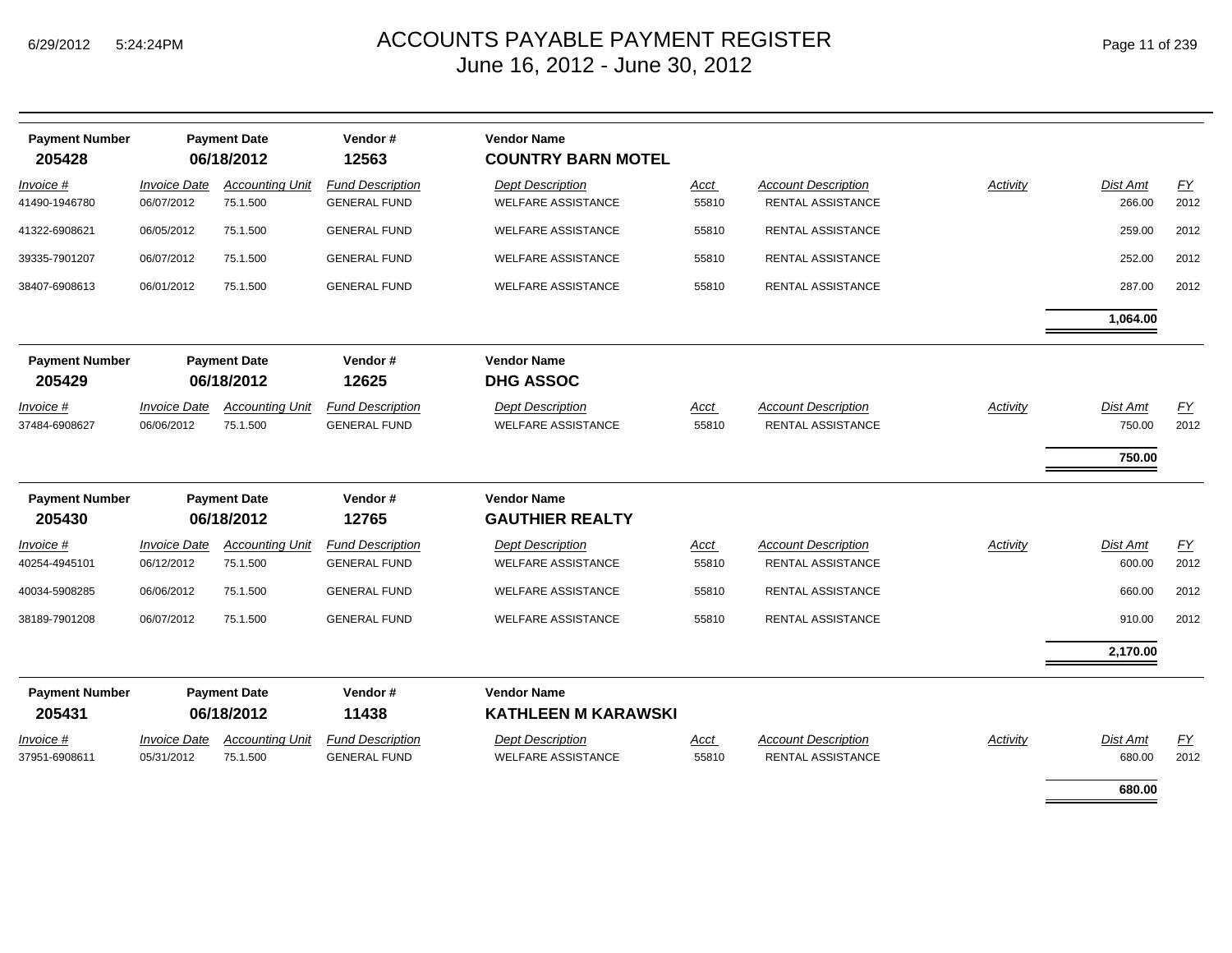| Page 12 of 239 |  |  |
|----------------|--|--|
|----------------|--|--|

| <b>Payment Number</b><br>205432   |                                   | <b>Payment Date</b><br>06/18/2012  | Vendor#<br>13016                               | <b>Vendor Name</b><br><b>LIGHT PARTNERS</b>          |                      |                                                        |                 |                                     |            |
|-----------------------------------|-----------------------------------|------------------------------------|------------------------------------------------|------------------------------------------------------|----------------------|--------------------------------------------------------|-----------------|-------------------------------------|------------|
| Invoice #<br>41528-6908634        | <b>Invoice Date</b><br>06/08/2012 | <b>Accounting Unit</b><br>75.1.500 | <b>Fund Description</b><br><b>GENERAL FUND</b> | <b>Dept Description</b><br><b>WELFARE ASSISTANCE</b> | <b>Acct</b><br>55810 | <b>Account Description</b><br><b>RENTAL ASSISTANCE</b> | <b>Activity</b> | Dist Amt<br>865.00                  | EY<br>2012 |
|                                   |                                   |                                    |                                                |                                                      |                      |                                                        |                 | 865.00                              |            |
| <b>Payment Number</b>             |                                   | <b>Payment Date</b>                | Vendor#                                        | <b>Vendor Name</b>                                   |                      |                                                        |                 |                                     |            |
| 205433                            |                                   | 06/18/2012                         | 11635                                          | <b>WARREN J. MEDEIROS</b>                            |                      |                                                        |                 |                                     |            |
| <i>Invoice</i> #<br>36630-7901200 | <b>Invoice Date</b><br>06/05/2012 | <b>Accounting Unit</b><br>75.1.500 | <b>Fund Description</b><br><b>GENERAL FUND</b> | <b>Dept Description</b><br><b>WELFARE ASSISTANCE</b> | Acct<br>55810        | <b>Account Description</b><br><b>RENTAL ASSISTANCE</b> | Activity        | <b>Dist Amt</b><br>900.00           | EY<br>2012 |
|                                   |                                   |                                    |                                                |                                                      |                      |                                                        |                 | 900.00                              |            |
| <b>Payment Number</b><br>205434   |                                   | <b>Payment Date</b><br>06/18/2012  | Vendor#<br>13233                               | <b>Vendor Name</b><br><b>OTD REALTY LLC</b>          |                      |                                                        |                 |                                     |            |
| Invoice #<br>38222-6908619        | <b>Invoice Date</b><br>06/04/2012 | <b>Accounting Unit</b><br>75.1.500 | <b>Fund Description</b><br><b>GENERAL FUND</b> | <b>Dept Description</b><br><b>WELFARE ASSISTANCE</b> | Acct<br>55810        | <b>Account Description</b><br><b>RENTAL ASSISTANCE</b> | Activity        | <b>Dist Amt</b><br>450.00<br>450.00 | EY<br>2012 |
| <b>Payment Number</b><br>205435   |                                   | <b>Payment Date</b><br>06/18/2012  | Vendor#<br>10577                               | <b>Vendor Name</b><br><b>PALM SQUARE LLC</b>         |                      |                                                        |                 |                                     |            |
| Invoice #<br>41522-5908297        | <b>Invoice Date</b><br>06/08/2012 | <b>Accounting Unit</b><br>75.1.500 | <b>Fund Description</b><br><b>GENERAL FUND</b> | <b>Dept Description</b><br><b>WELFARE ASSISTANCE</b> | Acct<br>55810        | <b>Account Description</b><br>RENTAL ASSISTANCE        | Activity        | Dist Amt<br>800.00                  | EY<br>2012 |
|                                   |                                   |                                    |                                                |                                                      |                      |                                                        |                 | 800.00                              |            |
| <b>Payment Number</b><br>205436   |                                   | <b>Payment Date</b><br>06/18/2012  | Vendor#<br>11399                               | <b>Vendor Name</b><br><b>ANDRE J QUIRION</b>         |                      |                                                        |                 |                                     |            |
| Invoice #<br>40840-7901198        | <b>Invoice Date</b><br>06/04/2012 | <b>Accounting Unit</b><br>75.1.500 | <b>Fund Description</b><br><b>GENERAL FUND</b> | <b>Dept Description</b><br><b>WELFARE ASSISTANCE</b> | Acct<br>55810        | <b>Account Description</b><br><b>RENTAL ASSISTANCE</b> | Activity        | Dist Amt<br>727.01                  | EY<br>2012 |
|                                   |                                   |                                    |                                                |                                                      |                      |                                                        |                 | 727.01                              |            |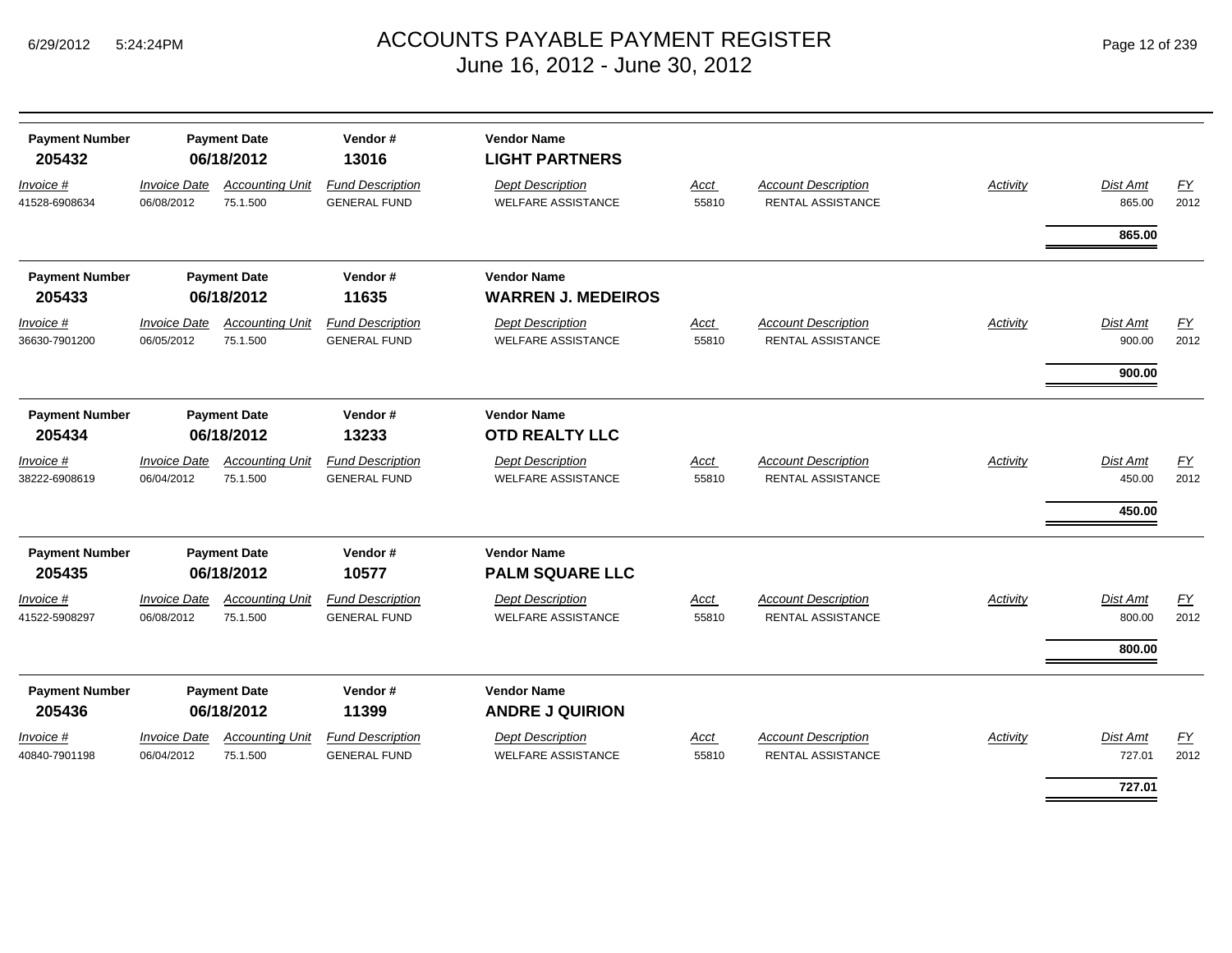| <b>Payment Number</b><br>205437   |                                          | <b>Payment Date</b><br>06/18/2012  | Vendor#<br>13421                               | <b>Vendor Name</b><br><b>REGENT PARK ASSOC</b>       |                      |                                                         |                 |                            |                          |
|-----------------------------------|------------------------------------------|------------------------------------|------------------------------------------------|------------------------------------------------------|----------------------|---------------------------------------------------------|-----------------|----------------------------|--------------------------|
| Invoice #<br>41499-7901218        | <i><b>Invoice Date</b></i><br>06/11/2012 | <b>Accounting Unit</b><br>75.1.500 | <b>Fund Description</b><br><b>GENERAL FUND</b> | <b>Dept Description</b><br><b>WELFARE ASSISTANCE</b> | Acct<br>55810        | <b>Account Description</b><br>RENTAL ASSISTANCE         | <b>Activity</b> | Dist Amt<br>863.59         | EY<br>2012               |
|                                   |                                          |                                    |                                                |                                                      |                      |                                                         |                 | 863.59                     |                          |
| <b>Payment Number</b><br>205438   |                                          | <b>Payment Date</b><br>06/18/2012  | Vendor#<br>13636                               | <b>Vendor Name</b><br><b>ST JOSEPHS PHARMACY</b>     |                      |                                                         |                 |                            |                          |
| <u>Invoice #</u><br>34866-5908294 | <b>Invoice Date</b><br>06/07/2012        | <b>Accounting Unit</b><br>75.1.500 | <b>Fund Description</b><br><b>GENERAL FUND</b> | <b>Dept Description</b><br><b>WELFARE ASSISTANCE</b> | <u>Acct</u><br>55800 | <b>Account Description</b><br><b>GENERAL ASSISTANCE</b> | <b>Activity</b> | Dist Amt<br>39.15<br>39.15 | $\underline{FY}$<br>2012 |
| <b>Payment Number</b><br>205439   |                                          | <b>Payment Date</b><br>06/18/2012  | Vendor#<br>13898                               | <b>Vendor Name</b><br><b>WINGATES PHARMACY INC</b>   |                      |                                                         |                 |                            |                          |
| Invoice #<br>41519-7901182        | <b>Invoice Date</b><br>05/29/2012        | <b>Accounting Unit</b><br>75.1.500 | <b>Fund Description</b><br><b>GENERAL FUND</b> | <b>Dept Description</b><br><b>WELFARE ASSISTANCE</b> | <u>Acct</u><br>55800 | <b>Account Description</b><br><b>GENERAL ASSISTANCE</b> | Activity        | Dist Amt<br>10.65          | EY<br>2012               |
| 41489-7901150                     | 05/11/2012                               | 75.1.500                           | <b>GENERAL FUND</b>                            | <b>WELFARE ASSISTANCE</b>                            | 55800                | <b>GENERAL ASSISTANCE</b>                               |                 | 25.33                      | 2012                     |
| 41474-5908246                     | 05/04/2012                               | 75.1.500                           | <b>GENERAL FUND</b>                            | <b>WELFARE ASSISTANCE</b>                            | 55800                | <b>GENERAL ASSISTANCE</b>                               |                 | 116.44                     | 2012                     |
| 41467-6908562                     | 05/01/2012                               | 75.1.500                           | <b>GENERAL FUND</b>                            | <b>WELFARE ASSISTANCE</b>                            | 55800                | <b>GENERAL ASSISTANCE</b>                               |                 | 137.20                     | 2012                     |
| 41462-4945084                     | 05/21/2012                               | 75.1.500                           | <b>GENERAL FUND</b>                            | <b>WELFARE ASSISTANCE</b>                            | 55800                | <b>GENERAL ASSISTANCE</b>                               |                 | 75.23                      | 2012                     |
| 41457-7901137                     | 05/01/2012                               | 75.1.500                           | <b>GENERAL FUND</b>                            | <b>WELFARE ASSISTANCE</b>                            | 55800                | <b>GENERAL ASSISTANCE</b>                               |                 | 479.74                     | 2012                     |
| 41456-5908255                     | 05/09/2012                               | 75.1.500                           | <b>GENERAL FUND</b>                            | <b>WELFARE ASSISTANCE</b>                            | 55800                | <b>GENERAL ASSISTANCE</b>                               |                 | 23.27                      | 2012                     |
| 41445-7901159                     | 05/16/2012                               | 75.1.500                           | <b>GENERAL FUND</b>                            | <b>WELFARE ASSISTANCE</b>                            | 55800                | <b>GENERAL ASSISTANCE</b>                               |                 | 127.35                     | 2012                     |
| 41442-6908595                     | 05/17/2012                               | 75.1.500                           | <b>GENERAL FUND</b>                            | <b>WELFARE ASSISTANCE</b>                            | 55800                | <b>GENERAL ASSISTANCE</b>                               |                 | 508.63                     | 2012                     |
| 41441-5908236                     | 05/01/2012                               | 75.1.500                           | <b>GENERAL FUND</b>                            | <b>WELFARE ASSISTANCE</b>                            | 55800                | <b>GENERAL ASSISTANCE</b>                               |                 | 11.59                      | 2012                     |
| 41429-6908580                     | 05/09/2012                               | 75.1.500                           | <b>GENERAL FUND</b>                            | <b>WELFARE ASSISTANCE</b>                            | 55800                | <b>GENERAL ASSISTANCE</b>                               |                 | 17.58                      | 2012                     |
| 41429-6908579                     | 05/09/2012                               | 75.1.500                           | <b>GENERAL FUND</b>                            | <b>WELFARE ASSISTANCE</b>                            | 55800                | <b>GENERAL ASSISTANCE</b>                               |                 | 86.17                      | 2012                     |
| 41425-4945049                     | 05/09/2012                               | 75.1.500                           | <b>GENERAL FUND</b>                            | <b>WELFARE ASSISTANCE</b>                            | 55800                | <b>GENERAL ASSISTANCE</b>                               |                 | 42.01                      | 2012                     |
| 41409-7901183                     | 05/30/2012                               | 75.1.500                           | <b>GENERAL FUND</b>                            | <b>WELFARE ASSISTANCE</b>                            | 55800                | <b>GENERAL ASSISTANCE</b>                               |                 | 32.75                      | 2012                     |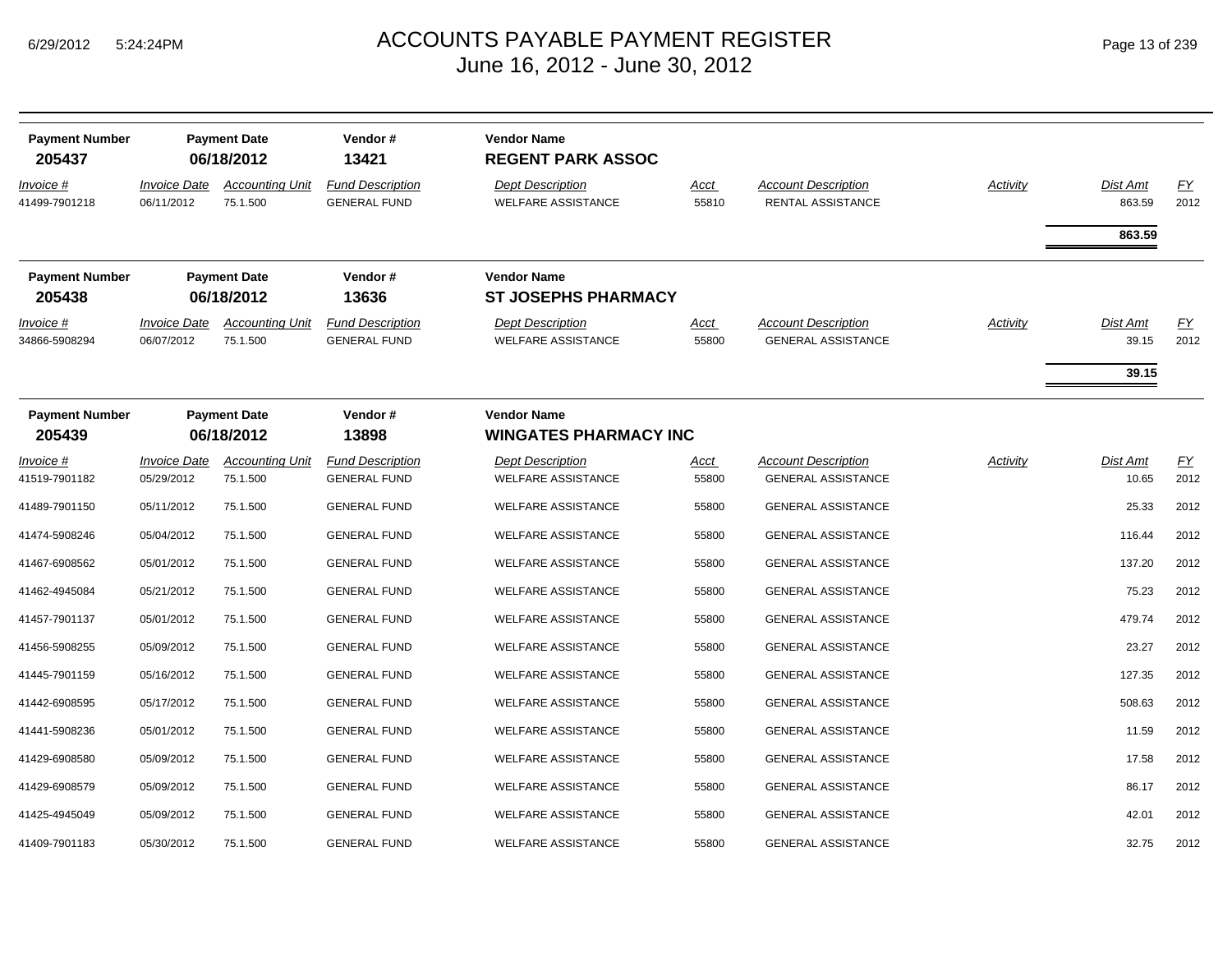| Page 14 of 239 |  |  |  |
|----------------|--|--|--|
|----------------|--|--|--|

| <b>Payment Number</b><br>205439 |                                          | <b>Payment Date</b><br>06/18/2012  | Vendor#<br>13898                               | <b>Vendor Name</b><br><b>WINGATES PHARMACY INC</b>   |               |                                                         |          |                   |                          |
|---------------------------------|------------------------------------------|------------------------------------|------------------------------------------------|------------------------------------------------------|---------------|---------------------------------------------------------|----------|-------------------|--------------------------|
| Invoice #<br>41409-6908597      | <i><b>Invoice Date</b></i><br>05/18/2012 | <b>Accounting Unit</b><br>75.1.500 | <b>Fund Description</b><br><b>GENERAL FUND</b> | <b>Dept Description</b><br><b>WELFARE ASSISTANCE</b> | Acct<br>55800 | <b>Account Description</b><br><b>GENERAL ASSISTANCE</b> | Activity | Dist Amt<br>57.96 | $\underline{FY}$<br>2012 |
| 41389-7901171                   | 05/23/2012                               | 75.1.500                           | <b>GENERAL FUND</b>                            | <b>WELFARE ASSISTANCE</b>                            | 55800         | <b>GENERAL ASSISTANCE</b>                               |          | 50.00             | 2012                     |
| 41389-4945077                   | 05/18/2012                               | 75.1.500                           | <b>GENERAL FUND</b>                            | <b>WELFARE ASSISTANCE</b>                            | 55800         | <b>GENERAL ASSISTANCE</b>                               |          | 35.00             | 2012                     |
| 41389-4945076                   | 05/18/2012                               | 75.1.500                           | <b>GENERAL FUND</b>                            | <b>WELFARE ASSISTANCE</b>                            | 55800         | <b>GENERAL ASSISTANCE</b>                               |          | 44.20             | 2012                     |
| 41372-5908252                   | 05/07/2012                               | 75.1.500                           | <b>GENERAL FUND</b>                            | <b>WELFARE ASSISTANCE</b>                            | 55800         | <b>GENERAL ASSISTANCE</b>                               |          | 10.58             | 2012                     |
| 41372-5908242                   | 05/03/2012                               | 75.1.500                           | <b>GENERAL FUND</b>                            | <b>WELFARE ASSISTANCE</b>                            | 55800         | <b>GENERAL ASSISTANCE</b>                               |          | 34.25             | 2012                     |
| 41372-1946770                   | 05/04/2012                               | 75.1.500                           | <b>GENERAL FUND</b>                            | <b>WELFARE ASSISTANCE</b>                            | 55800         | <b>GENERAL ASSISTANCE</b>                               |          | 25.22             | 2012                     |
| 41369-5908272                   | 05/24/2012                               | 75.1.500                           | <b>GENERAL FUND</b>                            | WELFARE ASSISTANCE                                   | 55800         | <b>GENERAL ASSISTANCE</b>                               |          | 247.78            | 2012                     |
| 41355-5908264                   | 05/17/2012                               | 75.1.500                           | <b>GENERAL FUND</b>                            | <b>WELFARE ASSISTANCE</b>                            | 55800         | <b>GENERAL ASSISTANCE</b>                               |          | 47.05             | 2012                     |
| 41348-7901145                   | 05/10/2012                               | 75.1.500                           | <b>GENERAL FUND</b>                            | <b>WELFARE ASSISTANCE</b>                            | 55800         | <b>GENERAL ASSISTANCE</b>                               |          | 213.89            | 2012                     |
| 41348-4945043                   | 05/03/2012                               | 75.1.500                           | <b>GENERAL FUND</b>                            | <b>WELFARE ASSISTANCE</b>                            | 55800         | <b>GENERAL ASSISTANCE</b>                               |          | 34.91             | 2012                     |
| 41296-4945042                   | 05/03/2012                               | 75.1.500                           | <b>GENERAL FUND</b>                            | <b>WELFARE ASSISTANCE</b>                            | 55800         | <b>GENERAL ASSISTANCE</b>                               |          | 23.48             | 2012                     |
| 41275-7901151                   | 05/14/2012                               | 75.1.500                           | <b>GENERAL FUND</b>                            | <b>WELFARE ASSISTANCE</b>                            | 55800         | <b>GENERAL ASSISTANCE</b>                               |          | 79.75             | 2012                     |
| 41254-6908563                   | 05/01/2012                               | 75.1.500                           | <b>GENERAL FUND</b>                            | <b>WELFARE ASSISTANCE</b>                            | 55800         | <b>GENERAL ASSISTANCE</b>                               |          | 10.93             | 2012                     |
| 41253-6908564                   | 05/02/2012                               | 75.1.500                           | <b>GENERAL FUND</b>                            | <b>WELFARE ASSISTANCE</b>                            | 55800         | <b>GENERAL ASSISTANCE</b>                               |          | 26.72             | 2012                     |
| 41253-4945095                   | 05/29/2012                               | 75.1.500                           | <b>GENERAL FUND</b>                            | <b>WELFARE ASSISTANCE</b>                            | 55800         | <b>GENERAL ASSISTANCE</b>                               |          | 55.23             | 2012                     |
| 41184-5908267                   | 05/18/2012                               | 75.1.500                           | <b>GENERAL FUND</b>                            | <b>WELFARE ASSISTANCE</b>                            | 55800         | <b>GENERAL ASSISTANCE</b>                               |          | 31.45             | 2012                     |
| 41129-6908576                   | 05/08/2012                               | 75.1.500                           | <b>GENERAL FUND</b>                            | <b>WELFARE ASSISTANCE</b>                            | 55800         | <b>GENERAL ASSISTANCE</b>                               |          | 117.06            | 2012                     |
| 40628-6908592                   | 05/16/2012                               | 75.1.500                           | <b>GENERAL FUND</b>                            | <b>WELFARE ASSISTANCE</b>                            | 55800         | <b>GENERAL ASSISTANCE</b>                               |          | 20.85             | 2012                     |
| 40550-5908260                   | 05/15/2012                               | 75.1.500                           | <b>GENERAL FUND</b>                            | <b>WELFARE ASSISTANCE</b>                            | 55800         | <b>GENERAL ASSISTANCE</b>                               |          | 31.73             | 2012                     |
| 40488-4945037                   | 05/01/2012                               | 75.1.500                           | <b>GENERAL FUND</b>                            | <b>WELFARE ASSISTANCE</b>                            | 55800         | <b>GENERAL ASSISTANCE</b>                               |          | 9.99              | 2012                     |
| 40488-4945035                   | 05/01/2012                               | 75.1.500                           | <b>GENERAL FUND</b>                            | <b>WELFARE ASSISTANCE</b>                            | 55800         | <b>GENERAL ASSISTANCE</b>                               |          | 19.23             | 2012                     |
| 40377-4945068                   | 05/16/2012                               | 75.1.500                           | <b>GENERAL FUND</b>                            | <b>WELFARE ASSISTANCE</b>                            | 55800         | <b>GENERAL ASSISTANCE</b>                               |          | 69.29             | 2012                     |
| 40377-4945067                   | 05/16/2012                               | 75.1.500                           | <b>GENERAL FUND</b>                            | <b>WELFARE ASSISTANCE</b>                            | 55800         | <b>GENERAL ASSISTANCE</b>                               |          | 76.79             | 2012                     |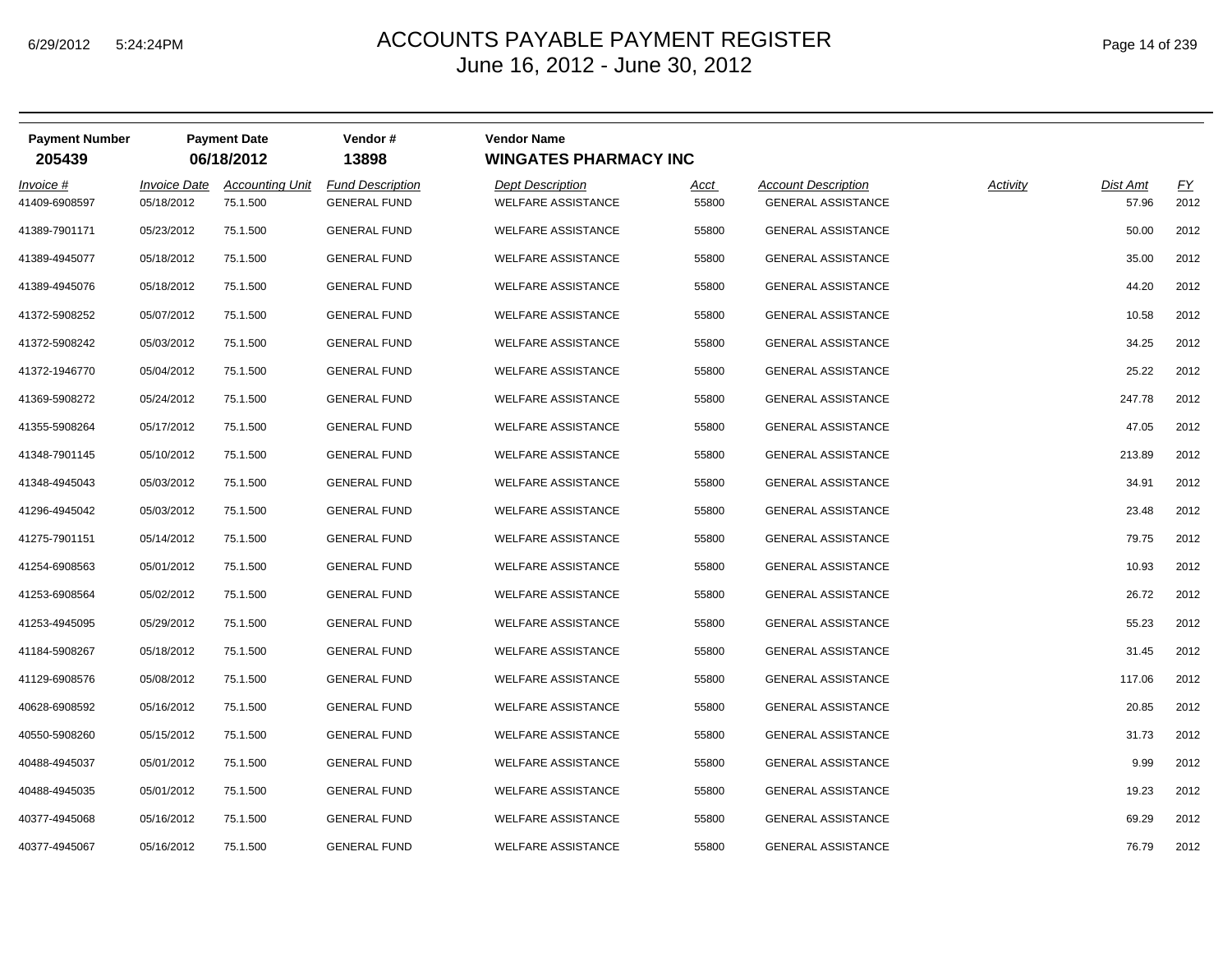| Page 15 of 239 |  |  |
|----------------|--|--|
|                |  |  |

| <b>Payment Number</b><br>205439 |                                   | <b>Payment Date</b><br>06/18/2012  | Vendor#<br>13898                               | <b>Vendor Name</b><br><b>WINGATES PHARMACY INC</b>   |               |                                                         |          |                   |                   |
|---------------------------------|-----------------------------------|------------------------------------|------------------------------------------------|------------------------------------------------------|---------------|---------------------------------------------------------|----------|-------------------|-------------------|
| Invoice #<br>40377-4945044      | <b>Invoice Date</b><br>05/07/2012 | <b>Accounting Unit</b><br>75.1.500 | <b>Fund Description</b><br><b>GENERAL FUND</b> | <b>Dept Description</b><br><b>WELFARE ASSISTANCE</b> | Acct<br>55800 | <b>Account Description</b><br><b>GENERAL ASSISTANCE</b> | Activity | Dist Amt<br>10.95 | <u>FY</u><br>2012 |
| 40030-6908582                   | 05/11/2012                        | 75.1.500                           | <b>GENERAL FUND</b>                            | <b>WELFARE ASSISTANCE</b>                            | 55800         | <b>GENERAL ASSISTANCE</b>                               |          | 23.57             | 2012              |
| 38464-5908239                   | 05/02/2012                        | 75.1.500                           | <b>GENERAL FUND</b>                            | <b>WELFARE ASSISTANCE</b>                            | 55800         | <b>GENERAL ASSISTANCE</b>                               |          | 91.54             | 2012              |
| 38182-5908243                   | 05/04/2012                        | 75.1.500                           | <b>GENERAL FUND</b>                            | <b>WELFARE ASSISTANCE</b>                            | 55800         | <b>GENERAL ASSISTANCE</b>                               |          | 10.81             | 2012              |
| 36815-6908586                   | 05/11/2012                        | 75.1.500                           | <b>GENERAL FUND</b>                            | <b>WELFARE ASSISTANCE</b>                            | 55800         | <b>GENERAL ASSISTANCE</b>                               |          | 4.95              | 2012              |
| 34866-4945083                   | 05/21/2012                        | 75.1.500                           | <b>GENERAL FUND</b>                            | <b>WELFARE ASSISTANCE</b>                            | 55800         | <b>GENERAL ASSISTANCE</b>                               |          | 31.14             | 2012              |
| 33304-6908583                   | 05/11/2012                        | 75.1.500                           | <b>GENERAL FUND</b>                            | <b>WELFARE ASSISTANCE</b>                            | 55800         | <b>GENERAL ASSISTANCE</b>                               |          | 28.40             | 2012              |
| 32859-4945091                   | 05/25/2012                        | 75.1.500                           | <b>GENERAL FUND</b>                            | <b>WELFARE ASSISTANCE</b>                            | 55800         | <b>GENERAL ASSISTANCE</b>                               |          | 148.70            | 2012              |
| 32077-5908237                   | 05/02/2012                        | 75.1.500                           | <b>GENERAL FUND</b>                            | <b>WELFARE ASSISTANCE</b>                            | 55800         | <b>GENERAL ASSISTANCE</b>                               |          | 35.32             | 2012              |
| 32077-4945085                   | 05/22/2012                        | 75.1.500                           | <b>GENERAL FUND</b>                            | <b>WELFARE ASSISTANCE</b>                            | 55800         | <b>GENERAL ASSISTANCE</b>                               |          | 23.36             | 2012              |
| 31775-4945074                   | 05/17/2012                        | 75.1.500                           | <b>GENERAL FUND</b>                            | <b>WELFARE ASSISTANCE</b>                            | 55800         | <b>GENERAL ASSISTANCE</b>                               |          | 27.03             | 2012              |
| 10304-6908577                   | 05/08/2012                        | 75.1.500                           | <b>GENERAL FUND</b>                            | <b>WELFARE ASSISTANCE</b>                            | 55800         | <b>GENERAL ASSISTANCE</b>                               |          | 25.92             | 2012              |
|                                 |                                   |                                    |                                                |                                                      |               |                                                         |          |                   |                   |

**3,528.97**

| <b>Payment Number</b><br>205440 |                     | <b>Payment Date</b><br>06/18/2012 | Vendor#<br>12339                   | <b>Vendor Name</b><br><b>APPLE NASHUA LLC</b>      |             |                                              |          |          |           |
|---------------------------------|---------------------|-----------------------------------|------------------------------------|----------------------------------------------------|-------------|----------------------------------------------|----------|----------|-----------|
| Invoice #                       | <b>Invoice Date</b> | <b>Accounting Unit</b>            | <b>Fund Description</b>            | <b>Dept Description</b>                            | <u>Acct</u> | <b>Account Description</b>                   | Activity | Dist Amt | <u>FY</u> |
| 338907                          | 06/05/2012          | 28.6500.890                       | PROPERTY & CASUALTY<br><b>FUND</b> | <b>RISK MGMT-PROPERTY &amp;</b><br><b>CASUALTY</b> | 59207       | <b>WORKERS COMPENSATION</b><br><b>CLAIMS</b> |          | 312.00   | 2012      |
| 337807                          | 05/31/2012          | 28.6500.890                       | PROPERTY & CASUALTY<br><b>FUND</b> | <b>RISK MGMT-PROPERTY &amp;</b><br><b>CASUALTY</b> | 59207       | <b>WORKERS COMPENSATION</b><br><b>CLAIMS</b> |          | 312.00   | 2012      |
| 337055                          | 05/29/2012          | 28.6500.890                       | PROPERTY & CASUALTY<br><b>FUND</b> | <b>RISK MGMT-PROPERTY &amp;</b><br><b>CASUALTY</b> | 59207       | <b>WORKERS COMPENSATION</b><br><b>CLAIMS</b> |          | 312.00   | 2012      |
| 336285                          | 05/24/2012          | 28.6500.890                       | PROPERTY & CASUALTY<br><b>FUND</b> | <b>RISK MGMT-PROPERTY &amp;</b><br><b>CASUALTY</b> | 59207       | <b>WORKERS COMPENSATION</b><br><b>CLAIMS</b> |          | 312.00   | 2012      |
| 335477                          | 05/22/2012          | 28.6500.890                       | PROPERTY & CASUALTY<br><b>FUND</b> | <b>RISK MGMT-PROPERTY &amp;</b><br><b>CASUALTY</b> | 59207       | <b>WORKERS COMPENSATION</b><br><b>CLAIMS</b> |          | 312.00   | 2012      |
| 334615                          | 05/17/2012          | 28.6500.890                       | PROPERTY & CASUALTY<br><b>FUND</b> | <b>RISK MGMT-PROPERTY &amp;</b><br>CASUALTY        | 59207       | <b>WORKERS COMPENSATION</b><br><b>CLAIMS</b> |          | 389.00   | 2012      |
| 334372                          | 06/18/2012          | 28.6500.890                       | PROPERTY & CASUALTY<br><b>FUND</b> | <b>RISK MGMT-PROPERTY &amp;</b><br><b>CASUALTY</b> | 59207       | <b>WORKERS COMPENSATION</b><br><b>CLAIMS</b> |          | 389.00   | 2012      |
| 331772                          | 05/08/2012          | 28.6500.890                       | PROPERTY & CASUALTY<br><b>FUND</b> | <b>RISK MGMT-PROPERTY &amp;</b><br><b>CASUALTY</b> | 59207       | <b>WORKERS COMPENSATION</b><br><b>CLAIMS</b> |          | 542.00   | 2012      |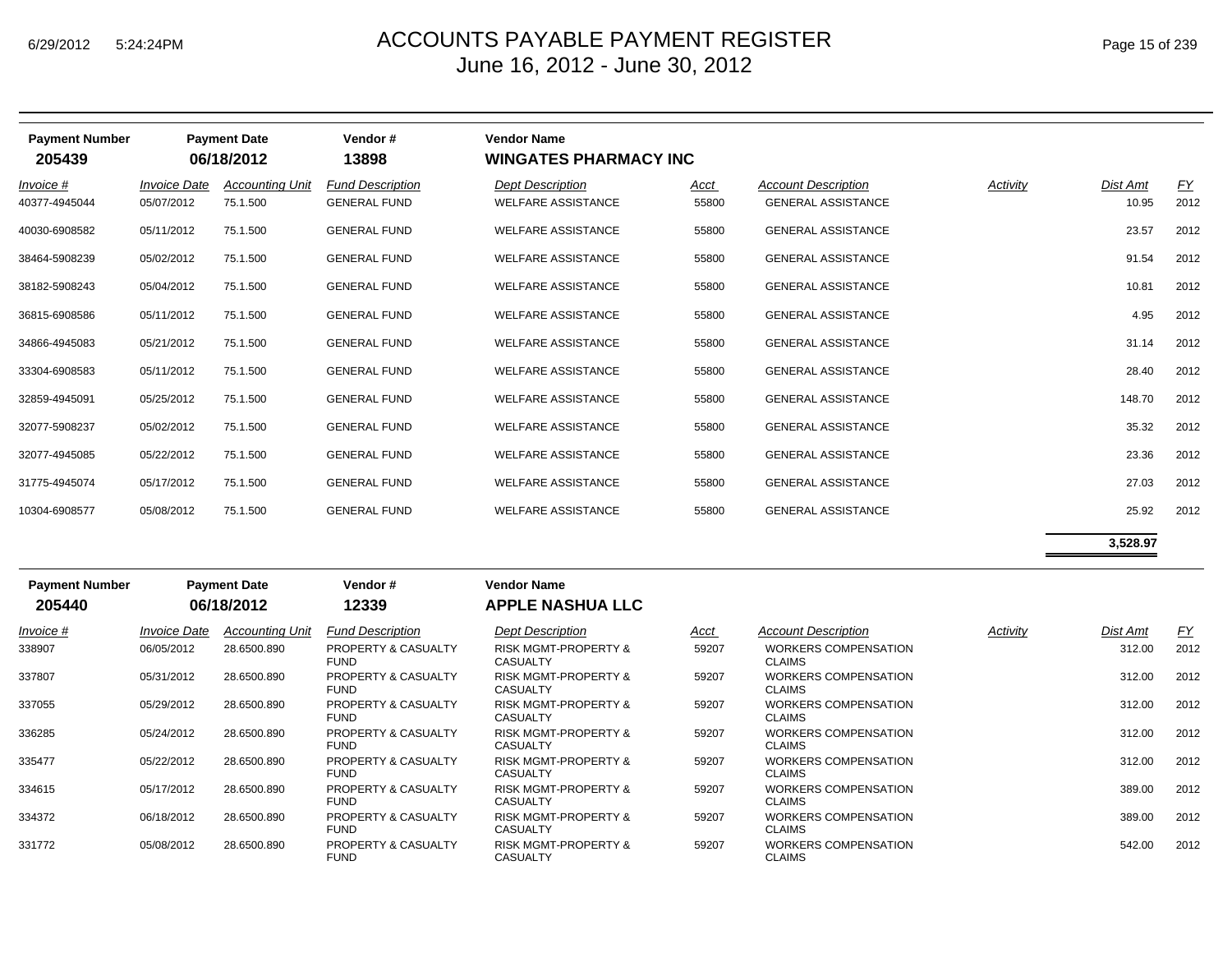|                       |                            |                        |                                    |                                                    |       |                                              |          | 2.880.00        |      |
|-----------------------|----------------------------|------------------------|------------------------------------|----------------------------------------------------|-------|----------------------------------------------|----------|-----------------|------|
| <b>Payment Number</b> |                            | <b>Payment Date</b>    | Vendor#                            | <b>Vendor Name</b>                                 |       |                                              |          |                 |      |
| 205441                |                            | 06/18/2012             | 12350                              | <b>ASSOCIATED RADIOLOGISTS PA</b>                  |       |                                              |          |                 |      |
| Invoice #             | <b>Invoice Date</b>        | <b>Accounting Unit</b> | <b>Fund Description</b>            | <b>Dept Description</b>                            | Acct  | <b>Account Description</b>                   | Activity | Dist Amt        | EY   |
| 6255913               | 05/29/2012                 | 28.6500.895            | PROPERTY & CASUALTY<br><b>FUND</b> | <b>RISK MGMT-PROPERTY &amp;</b><br><b>CASUALTY</b> | 59207 | <b>WORKERS COMPENSATION</b><br><b>CLAIMS</b> |          | 29.00           | 2012 |
| 4273793               | 05/30/2012                 | 28.6500.890            | PROPERTY & CASUALTY<br><b>FUND</b> | <b>RISK MGMT-PROPERTY &amp;</b><br><b>CASUALTY</b> | 59207 | WORKERS COMPENSATION<br><b>CLAIMS</b>        |          | 88.00           | 2012 |
|                       |                            |                        |                                    |                                                    |       |                                              |          | 117.00          |      |
| <b>Payment Number</b> |                            | <b>Payment Date</b>    | Vendor#                            | <b>Vendor Name</b>                                 |       |                                              |          |                 |      |
| 205442                |                            | 06/18/2012             | 12356                              | <b>AVICORE REPORTING</b>                           |       |                                              |          |                 |      |
| Invoice #             | <i><b>Invoice Date</b></i> | <b>Accounting Unit</b> | <b>Fund Description</b>            | <b>Dept Description</b>                            | Acct  | <b>Account Description</b>                   | Activity | Dist Amt        | EY   |
| A2019756              | 05/29/2012                 | 28.6500.895            | PROPERTY & CASUALTY<br><b>FUND</b> | <b>RISK MGMT-PROPERTY &amp;</b><br><b>CASUALTY</b> | 59207 | WORKERS COMPENSATION<br><b>CLAIMS</b>        |          | 159.30          | 2012 |
|                       |                            |                        |                                    |                                                    |       |                                              |          | 159.30          |      |
| <b>Payment Number</b> |                            | <b>Payment Date</b>    | Vendor#                            | <b>Vendor Name</b>                                 |       |                                              |          |                 |      |
| 205443                |                            | 06/18/2012             | 11396                              | <b>CLAIMS BUREAU US INC</b>                        |       |                                              |          |                 |      |
| <i>Invoice</i> #      | <b>Invoice Date</b>        | <b>Accounting Unit</b> | <b>Fund Description</b>            | <b>Dept Description</b>                            | Acct  | <b>Account Description</b>                   | Activity | Dist Amt        | EY   |
| 1182                  | 05/31/2012                 | 28.6500.895            | PROPERTY & CASUALTY<br><b>FUND</b> | RISK MGMT-PROPERTY &<br><b>CASUALTY</b>            | 59207 | WORKERS COMPENSATION<br><b>CLAIMS</b>        |          | 2,926.00        | 2012 |
| 0472                  | 04/24/2012                 | 28.6500.890            | PROPERTY & CASUALTY<br><b>FUND</b> | RISK MGMT-PROPERTY &<br><b>CASUALTY</b>            | 59207 | WORKERS COMPENSATION<br><b>CLAIMS</b>        |          | 1,154.25        | 2012 |
|                       |                            |                        |                                    |                                                    |       |                                              |          | 4,080.25        |      |
| <b>Payment Number</b> |                            | <b>Payment Date</b>    | Vendor#                            | <b>Vendor Name</b>                                 |       |                                              |          |                 |      |
| 205444                |                            | 06/18/2012             | 12571                              | <b>CPTE NASHUA</b>                                 |       |                                              |          |                 |      |
| Invoice #             | <b>Invoice Date</b>        | <b>Accounting Unit</b> | <b>Fund Description</b>            | <b>Dept Description</b>                            | Acct  | <b>Account Description</b>                   | Activity | <b>Dist Amt</b> | EY   |
| 6434 18395            | 05/31/2012                 | 28.6500.890            | PROPERTY & CASUALTY<br><b>FUND</b> | RISK MGMT-PROPERTY &<br><b>CASUALTY</b>            | 59207 | WORKERS COMPENSATION<br><b>CLAIMS</b>        |          | 140.00          | 2012 |
| 6434 18394            | 05/31/2012                 | 28.6500.890            | PROPERTY & CASUALTY<br><b>FUND</b> | RISK MGMT-PROPERTY &<br><b>CASUALTY</b>            | 59207 | <b>WORKERS COMPENSATION</b><br><b>CLAIMS</b> |          | 420.00          | 2012 |
| 6434 18393            | 05/24/2012                 | 28.6500.890            | PROPERTY & CASUALTY<br><b>FUND</b> | <b>RISK MGMT-PROPERTY &amp;</b><br><b>CASUALTY</b> | 59207 | <b>WORKERS COMPENSATION</b><br><b>CLAIMS</b> |          | 490.00          | 2012 |
| 6434 18392            | 05/24/2012                 | 28.6500.890            | PROPERTY & CASUALTY<br><b>FUND</b> | <b>RISK MGMT-PROPERTY &amp;</b><br><b>CASUALTY</b> | 59207 | <b>WORKERS COMPENSATION</b><br><b>CLAIMS</b> |          | 490.00          | 2012 |
|                       |                            |                        |                                    |                                                    |       |                                              |          | 1,540.00        |      |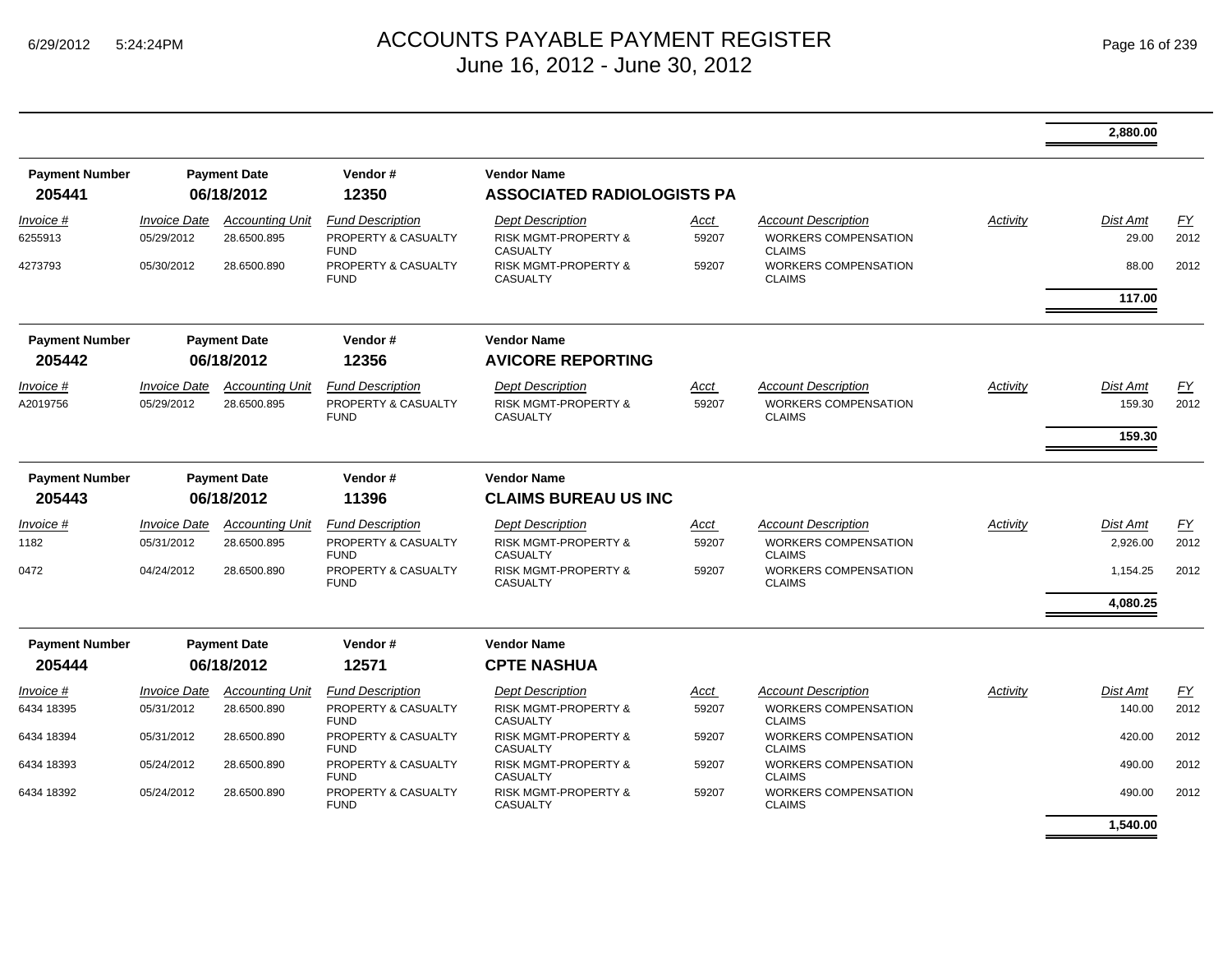| <b>Payment Number</b>        |                                   | <b>Payment Date</b>                   | Vendor#                                        | <b>Vendor Name</b>                                 |               |                                                           |          |                    |            |
|------------------------------|-----------------------------------|---------------------------------------|------------------------------------------------|----------------------------------------------------|---------------|-----------------------------------------------------------|----------|--------------------|------------|
| 205445                       |                                   | 06/18/2012                            | 11450                                          | <b>CULLENCOLLIMORE PLLC</b>                        |               |                                                           |          |                    |            |
| Invoice #                    | <i><b>Invoice Date</b></i>        | <b>Accounting Unit</b>                | <b>Fund Description</b>                        | <b>Dept Description</b>                            | <u>Acct</u>   | <b>Account Description</b>                                | Activity | <b>Dist Amt</b>    | EY         |
| 2903                         | 06/05/2012                        | 28.6500.895                           | PROPERTY & CASUALTY<br><b>FUND</b>             | <b>RISK MGMT-PROPERTY &amp;</b><br><b>CASUALTY</b> | 59225         | <b>GENERAL LIABILITY CLAIMS</b>                           |          | 2,385.50           | 2012       |
| 2864                         | 05/21/2012                        | 28.6500.895                           | PROPERTY & CASUALTY<br><b>FUND</b>             | RISK MGMT-PROPERTY &<br><b>CASUALTY</b>            | 59225         | <b>GENERAL LIABILITY CLAIMS</b>                           |          | 122.50             | 2012       |
| 2863                         | 05/21/2012                        | 28.6500.895                           | PROPERTY & CASUALTY<br><b>FUND</b>             | <b>RISK MGMT-PROPERTY &amp;</b><br><b>CASUALTY</b> | 59225         | <b>GENERAL LIABILITY CLAIMS</b>                           |          | 3,713.00           | 2012       |
| 2827                         | 04/11/2012                        | 28.6500.895                           | PROPERTY & CASUALTY<br><b>FUND</b>             | <b>RISK MGMT-PROPERTY &amp;</b><br><b>CASUALTY</b> | 59225         | <b>GENERAL LIABILITY CLAIMS</b>                           |          | 3,006.50           | 2012       |
| 2902                         | 06/05/2012                        | 28.6500.895                           | PROPERTY & CASUALTY<br><b>FUND</b>             | RISK MGMT-PROPERTY &<br><b>CASUALTY</b>            | 59207         | <b>WORKERS COMPENSATION</b><br><b>CLAIMS</b>              |          | 1,522.50           | 2012       |
|                              |                                   |                                       |                                                |                                                    |               |                                                           |          | 10,750.00          |            |
| <b>Payment Number</b>        |                                   | <b>Payment Date</b>                   | Vendor#                                        | <b>Vendor Name</b>                                 |               |                                                           |          |                    |            |
| 205446                       |                                   | 06/18/2012                            | 12600                                          | <b>DARTMOUTH HITCHCOCK CLINIC</b>                  |               |                                                           |          |                    |            |
| <i>Invoice</i> #<br>36140443 | <b>Invoice Date</b><br>05/23/2012 | <b>Accounting Unit</b><br>28.6500.890 | <b>Fund Description</b><br>PROPERTY & CASUALTY | <b>Dept Description</b><br>RISK MGMT-PROPERTY &    | Acct<br>59207 | <b>Account Description</b><br><b>WORKERS COMPENSATION</b> | Activity | Dist Amt<br>135.00 | EY<br>2012 |
| 36140442                     | 05/23/2012                        | 28.6500.890                           | <b>FUND</b><br>PROPERTY & CASUALTY             | <b>CASUALTY</b><br><b>RISK MGMT-PROPERTY &amp;</b> | 59207         | <b>CLAIMS</b><br><b>WORKERS COMPENSATION</b>              |          | 246.00             | 2012       |
|                              |                                   |                                       | <b>FUND</b>                                    | <b>CASUALTY</b>                                    |               | <b>CLAIMS</b>                                             |          |                    |            |
|                              |                                   |                                       |                                                |                                                    |               |                                                           |          | 381.00             |            |
| <b>Payment Number</b>        |                                   | <b>Payment Date</b>                   | Vendor#                                        | <b>Vendor Name</b>                                 |               |                                                           |          |                    |            |
| 205447                       |                                   | 06/18/2012                            | 11777                                          | <b>RONALD DENAHEY</b>                              |               |                                                           |          |                    |            |
| Invoice #                    | <b>Invoice Date</b>               | <b>Accounting Unit</b>                | <b>Fund Description</b>                        | <b>Dept Description</b>                            | <u>Acct</u>   | <b>Account Description</b>                                | Activity | Dist Amt           | EY         |
| MILEAGE REIMB                | 05/30/2012                        | 28.6500.890                           | <b>PROPERTY &amp; CASUALTY</b><br><b>FUND</b>  | <b>RISK MGMT-PROPERTY &amp;</b><br><b>CASUALTY</b> | 59207         | <b>WORKERS COMPENSATION</b><br><b>CLAIMS</b>              |          | 20.41              | 2012       |
|                              |                                   |                                       |                                                |                                                    |               |                                                           |          | 20.41              |            |
| <b>Payment Number</b>        |                                   | <b>Payment Date</b>                   | Vendor#                                        | <b>Vendor Name</b>                                 |               |                                                           |          |                    |            |
| 205448                       |                                   | 06/18/2012                            | 12622                                          | <b>DEVINE MILLIMET &amp; BRANCH PA</b>             |               |                                                           |          |                    |            |
| Invoice #                    | <b>Invoice Date</b>               | <b>Accounting Unit</b>                | <b>Fund Description</b>                        | <b>Dept Description</b>                            | <u>Acct</u>   | <b>Account Description</b>                                | Activity | <b>Dist Amt</b>    | <u>FY</u>  |
| 363856                       | 06/08/2012                        | 28.6500.895                           | PROPERTY & CASUALTY<br><b>FUND</b>             | RISK MGMT-PROPERTY &<br><b>CASUALTY</b>            | 59225         | <b>GENERAL LIABILITY CLAIMS</b>                           |          | 690.90             | 2012       |
| 364070                       | 06/12/2012                        | 28.6500.895                           | PROPERTY & CASUALTY<br><b>FUND</b>             | RISK MGMT-PROPERTY &<br><b>CASUALTY</b>            | 59207         | <b>WORKERS COMPENSATION</b><br><b>CLAIMS</b>              |          | 2,782.15           | 2012       |
| 363216                       | 06/05/2012                        | 28.6500.895                           | PROPERTY & CASUALTY<br><b>FUND</b>             | <b>RISK MGMT-PROPERTY &amp;</b><br><b>CASUALTY</b> | 59207         | WORKERS COMPENSATION<br><b>CLAIMS</b>                     |          | 36.05              | 2012       |
|                              |                                   |                                       |                                                |                                                    |               |                                                           |          | 3.509.10           |            |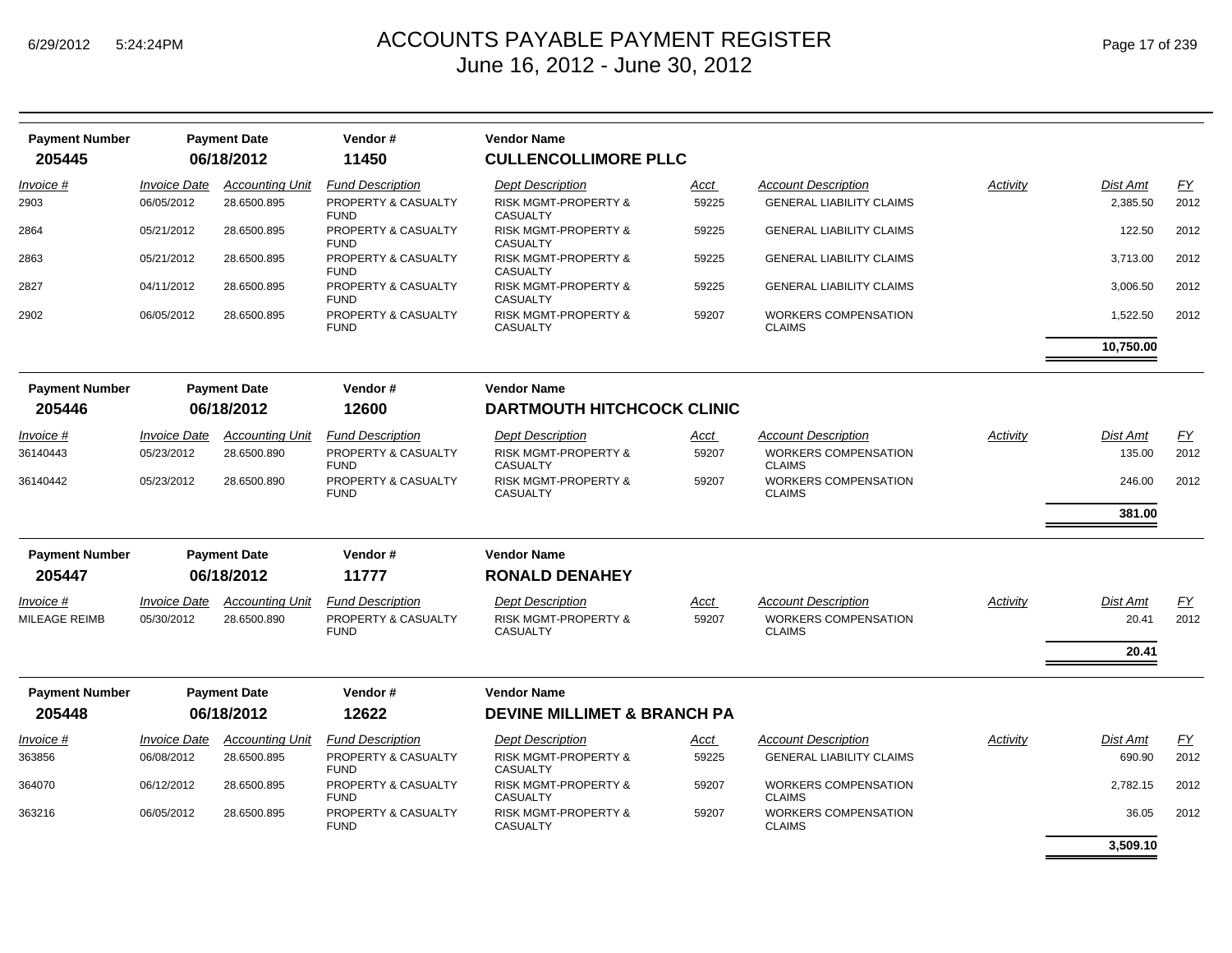| <b>Payment Number</b><br>205449   |                                   | <b>Payment Date</b><br>06/18/2012     | Vendor#<br>12679                                              | <b>Vendor Name</b><br><b>ELLIOT HOSPITAL</b>                                  |               |                                                        |                                      |                 |                                     |                          |
|-----------------------------------|-----------------------------------|---------------------------------------|---------------------------------------------------------------|-------------------------------------------------------------------------------|---------------|--------------------------------------------------------|--------------------------------------|-----------------|-------------------------------------|--------------------------|
| Invoice #<br>604215200            | <b>Invoice Date</b><br>06/08/2012 | <b>Accounting Unit</b><br>28.6500.890 | <b>Fund Description</b><br>PROPERTY & CASUALTY<br><b>FUND</b> | <b>Dept Description</b><br><b>RISK MGMT-PROPERTY &amp;</b><br><b>CASUALTY</b> | Acct<br>59207 | <b>Account Description</b><br><b>CLAIMS</b>            | <b>WORKERS COMPENSATION</b>          | <b>Activity</b> | <b>Dist Amt</b><br>388.41<br>388.41 | $\underline{FY}$<br>2012 |
|                                   |                                   |                                       |                                                               |                                                                               |               |                                                        |                                      |                 |                                     |                          |
| <b>Payment Number</b>             |                                   | <b>Payment Date</b>                   | Vendor#                                                       | <b>Vendor Name</b>                                                            |               |                                                        |                                      |                 |                                     |                          |
| 205450                            |                                   | 06/18/2012                            | 12741                                                         | <b>FOUNDATION MEDICAL PARTNERS</b>                                            |               |                                                        |                                      |                 |                                     |                          |
| Invoice #                         | <b>Invoice Date</b>               | <b>Accounting Unit</b>                | <b>Fund Description</b>                                       | <b>Dept Description</b>                                                       | Acct          | <b>Account Description</b>                             |                                      | Activity        | <b>Dist Amt</b>                     | EY                       |
| 4569037                           | 11/11/2011                        | 28.6500.890                           | PROPERTY & CASUALTY<br><b>FUND</b>                            | <b>RISK MGMT-PROPERTY &amp;</b><br><b>CASUALTY</b>                            | 59207         | <b>CLAIMS</b>                                          | <b>WORKERS COMPENSATION</b>          |                 | 129.00                              | 2012                     |
|                                   |                                   |                                       |                                                               |                                                                               |               |                                                        |                                      |                 | 129.00                              |                          |
| <b>Payment Number</b>             |                                   | <b>Payment Date</b>                   | Vendor#                                                       | <b>Vendor Name</b>                                                            |               |                                                        | <b>Payee Name</b>                    |                 |                                     |                          |
| 205451                            |                                   | 06/18/2012                            | 12743                                                         | <b>FOUR SEASONS ORTHOPAEDIC CTR P</b>                                         |               |                                                        | <b>FOUR SEASONS ORTHOPEDIC CENTE</b> |                 |                                     |                          |
| Invoice #                         | <b>Invoice Date</b>               | <b>Accounting Unit</b>                | <b>Fund Description</b>                                       | <b>Dept Description</b>                                                       | Acct          | <b>Account Description</b>                             |                                      | Activity        | Dist Amt                            | EY                       |
| 70953 18391                       | 05/21/2012                        | 28.6500.890                           | PROPERTY & CASUALTY<br><b>FUND</b>                            | <b>RISK MGMT-PROPERTY &amp;</b><br><b>CASUALTY</b>                            | 59207         | <b>CLAIMS</b>                                          | <b>WORKERS COMPENSATION</b>          |                 | 155.00                              | 2012                     |
| 70953 18390                       | 05/30/2012                        | 28.6500.890                           | PROPERTY & CASUALTY<br><b>FUND</b>                            | <b>RISK MGMT-PROPERTY &amp;</b><br><b>CASUALTY</b>                            | 59207         | <b>CLAIMS</b>                                          | <b>WORKERS COMPENSATION</b>          |                 | 155.00                              | 2012                     |
| 457739 18374                      | 05/22/2012                        | 28.6500.890                           | PROPERTY & CASUALTY<br><b>FUND</b>                            | <b>RISK MGMT-PROPERTY &amp;</b><br><b>CASUALTY</b>                            | 59207         | <b>CLAIMS</b>                                          | <b>WORKERS COMPENSATION</b>          |                 | 155.00                              | 2012                     |
|                                   |                                   |                                       |                                                               |                                                                               |               |                                                        |                                      |                 | 465.00                              |                          |
| <b>Payment Number</b>             |                                   | <b>Payment Date</b>                   | Vendor#                                                       | <b>Vendor Name</b>                                                            |               |                                                        |                                      |                 |                                     |                          |
| 205452                            |                                   | 06/18/2012                            | 12887                                                         | <b>ILLG AUTOMOTIVE CORP</b>                                                   |               |                                                        |                                      |                 |                                     |                          |
| <i>Invoice</i> #<br>RO 3440-1     | <b>Invoice Date</b><br>06/14/2012 | <b>Accounting Unit</b><br>28.6500.890 | <b>Fund Description</b><br>PROPERTY & CASUALTY                | <b>Dept Description</b><br><b>RISK MGMT-PROPERTY &amp;</b>                    | Acct<br>59275 | <b>Account Description</b><br><b>AUTOMOBILE CLAIMS</b> |                                      | Activity        | <b>Dist Amt</b><br>318.85           | <u>FY</u><br>2012        |
|                                   |                                   |                                       | <b>FUND</b>                                                   | <b>CASUALTY</b>                                                               |               |                                                        |                                      |                 |                                     |                          |
|                                   |                                   |                                       |                                                               |                                                                               |               |                                                        |                                      |                 | 318.85                              |                          |
| <b>Payment Number</b>             |                                   | <b>Payment Date</b>                   | Vendor#                                                       | <b>Vendor Name</b>                                                            |               |                                                        |                                      |                 |                                     |                          |
| 205453                            |                                   | 06/18/2012                            | 11614                                                         | <b>JONATHAN W SOBEL MD PLLC</b>                                               |               |                                                        |                                      |                 |                                     |                          |
| Invoice #                         | <b>Invoice Date</b>               | <b>Accounting Unit</b>                | <b>Fund Description</b>                                       | <b>Dept Description</b>                                                       | <u>Acct</u>   | <b>Account Description</b>                             |                                      | Activity        | <b>Dist Amt</b>                     | EY                       |
| <b>ADD'L RECORD</b><br><b>CHG</b> | 05/22/2012                        | 28.6500.895                           | PROPERTY & CASUALTY<br><b>FUND</b>                            | <b>RISK MGMT-PROPERTY &amp;</b><br><b>CASUALTY</b>                            | 59207         | <b>CLAIMS</b>                                          | <b>WORKERS COMPENSATION</b>          |                 | 310.00                              | 2012                     |
|                                   |                                   |                                       |                                                               |                                                                               |               |                                                        |                                      |                 | 310.00                              |                          |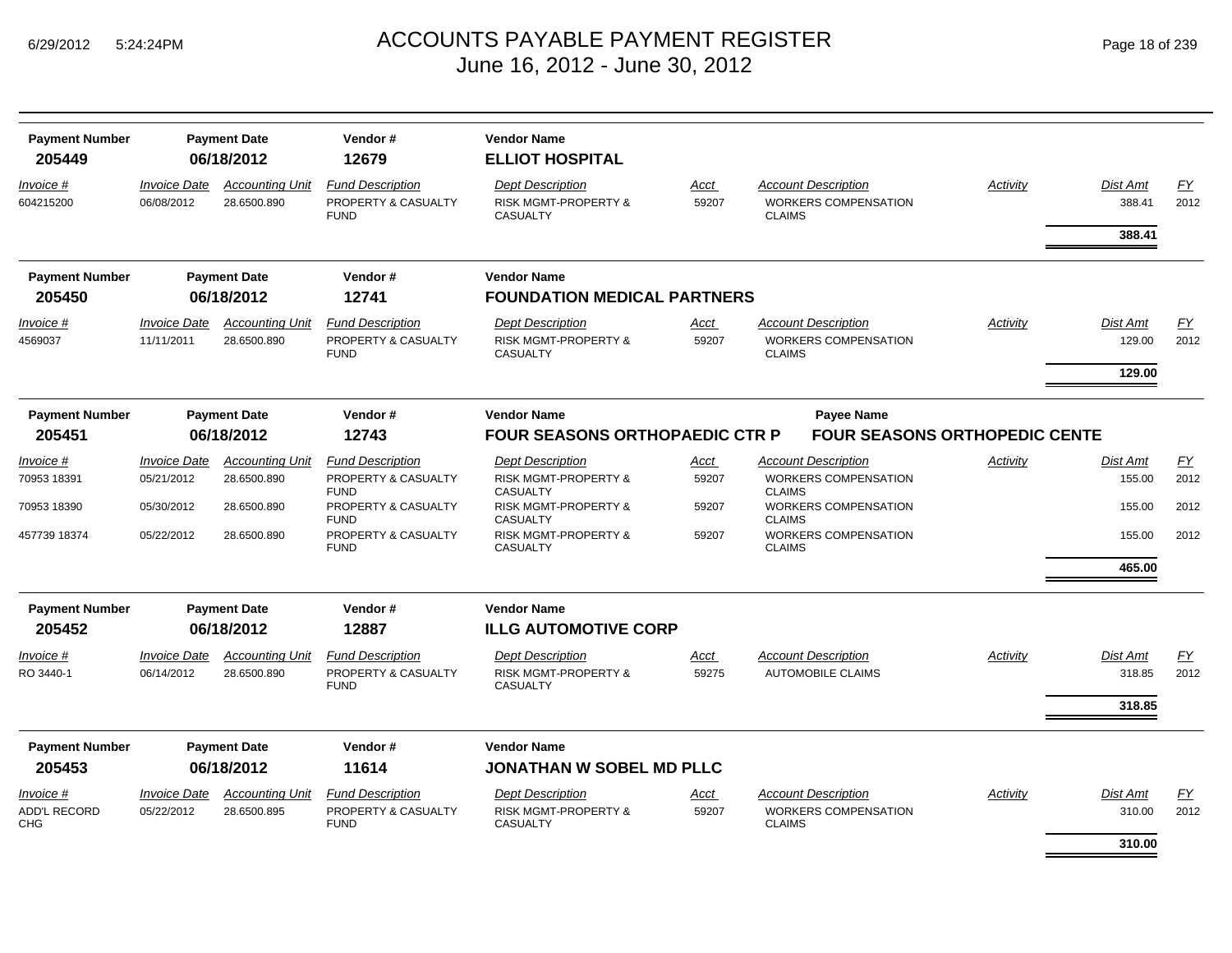| <b>Payment Number</b><br>205454   |                                          | <b>Payment Date</b><br>06/18/2012     | Vendor#<br>13089                                              | <b>Vendor Name</b><br><b>MERIDIAN RESOURCE CO</b>                             |               |                                                                            |          |                          |                   |
|-----------------------------------|------------------------------------------|---------------------------------------|---------------------------------------------------------------|-------------------------------------------------------------------------------|---------------|----------------------------------------------------------------------------|----------|--------------------------|-------------------|
| <i>Invoice</i> #<br>321883249     | <i><b>Invoice Date</b></i><br>05/22/2012 | <b>Accounting Unit</b><br>28.6500.895 | <b>Fund Description</b><br>PROPERTY & CASUALTY<br><b>FUND</b> | <b>Dept Description</b><br><b>RISK MGMT-PROPERTY &amp;</b><br><b>CASUALTY</b> | Acct<br>59207 | <b>Account Description</b><br><b>WORKERS COMPENSATION</b><br><b>CLAIMS</b> | Activity | Dist Amt<br>3.568.29     | EY<br>2012        |
|                                   |                                          |                                       |                                                               |                                                                               |               |                                                                            |          | 3,568.29                 |                   |
| <b>Payment Number</b>             |                                          | <b>Payment Date</b>                   | Vendor#                                                       | <b>Vendor Name</b>                                                            |               |                                                                            |          |                          |                   |
| 205455                            |                                          | 06/18/2012                            | 13134                                                         | <b>NASHUA ANESTHESIA PARTNERS</b>                                             |               |                                                                            |          |                          |                   |
| Invoice #<br>ACCT#<br>1149-070851 | <b>Invoice Date</b><br>06/05/2012        | <b>Accounting Unit</b><br>28.6500.890 | <b>Fund Description</b><br>PROPERTY & CASUALTY<br><b>FUND</b> | <b>Dept Description</b><br><b>RISK MGMT-PROPERTY &amp;</b><br><b>CASUALTY</b> | Acct<br>59207 | <b>Account Description</b><br><b>WORKERS COMPENSATION</b><br><b>CLAIMS</b> | Activity | Dist Amt<br>1,825.00     | <u>FY</u><br>2012 |
|                                   |                                          |                                       |                                                               |                                                                               |               |                                                                            |          | 1,825.00                 |                   |
| <b>Payment Number</b>             |                                          | <b>Payment Date</b>                   | Vendor#                                                       | <b>Vendor Name</b>                                                            |               |                                                                            |          |                          |                   |
| 205456                            |                                          | 06/18/2012                            | 13145                                                         | <b>NASHUA RADIOLOGY PA</b>                                                    |               |                                                                            |          |                          |                   |
| Invoice #<br>36982                | <b>Invoice Date</b><br>06/07/2012        | <b>Accounting Unit</b><br>28.6500.890 | <b>Fund Description</b><br>PROPERTY & CASUALTY<br><b>FUND</b> | <b>Dept Description</b><br><b>RISK MGMT-PROPERTY &amp;</b><br><b>CASUALTY</b> | Acct<br>59207 | <b>Account Description</b><br><b>WORKERS COMPENSATION</b><br><b>CLAIMS</b> | Activity | <b>Dist Amt</b><br>90.00 | <u>FY</u><br>2012 |
|                                   |                                          |                                       |                                                               |                                                                               |               |                                                                            |          | 90.00                    |                   |
| <b>Payment Number</b>             |                                          | <b>Payment Date</b>                   | Vendor#                                                       | <b>Vendor Name</b>                                                            |               |                                                                            |          |                          |                   |
| 205457                            |                                          | 06/18/2012                            | 13168                                                         | <b>NEW ENGLAND BAPTIST HOSPITAL</b>                                           |               |                                                                            |          |                          |                   |
| Invoice #<br>KAQ02354             | <b>Invoice Date</b><br>05/28/2012        | <b>Accounting Unit</b><br>28.6500.895 | <b>Fund Description</b><br>PROPERTY & CASUALTY<br><b>FUND</b> | <b>Dept Description</b><br><b>RISK MGMT-PROPERTY &amp;</b><br><b>CASUALTY</b> | Acct<br>59207 | Account Description<br><b>WORKERS COMPENSATION</b><br><b>CLAIMS</b>        | Activity | Dist Amt<br>2,230.68     | FY<br>2012        |
|                                   |                                          |                                       |                                                               |                                                                               |               |                                                                            |          | 2,230.68                 |                   |
| <b>Payment Number</b>             |                                          | <b>Payment Date</b>                   | Vendor#                                                       | <b>Vendor Name</b>                                                            |               |                                                                            |          |                          |                   |
| 205458                            |                                          | 06/18/2012                            | 10778                                                         | NH HAND THERAPY CTR INC                                                       |               |                                                                            |          |                          |                   |
| Invoice #                         | <b>Invoice Date</b>                      | <b>Accounting Unit</b>                | <b>Fund Description</b>                                       | <b>Dept Description</b>                                                       | <u>Acct</u>   | <b>Account Description</b>                                                 | Activity | <b>Dist Amt</b>          | <u>FY</u>         |
| 13863                             | 05/31/2012                               | 28.6500.890                           | PROPERTY & CASUALTY<br><b>FUND</b>                            | <b>RISK MGMT-PROPERTY &amp;</b><br><b>CASUALTY</b>                            | 59207         | WORKERS COMPENSATION<br><b>CLAIMS</b>                                      |          | 175.00                   | 2012              |
| 13789                             | 05/25/2012                               | 28.6500.890                           | PROPERTY & CASUALTY<br><b>FUND</b>                            | <b>RISK MGMT-PROPERTY &amp;</b><br><b>CASUALTY</b>                            | 59207         | WORKERS COMPENSATION<br><b>CLAIMS</b>                                      |          | 102.00                   | 2012              |
| 13783                             | 05/24/2012                               | 28.6500.890                           | <b>PROPERTY &amp; CASUALTY</b><br><b>FUND</b>                 | <b>RISK MGMT-PROPERTY &amp;</b><br><b>CASUALTY</b>                            | 59207         | <b>WORKERS COMPENSATION</b><br><b>CLAIMS</b>                               |          | 175.00                   | 2012              |
|                                   |                                          |                                       |                                                               |                                                                               |               |                                                                            |          | 452.00                   |                   |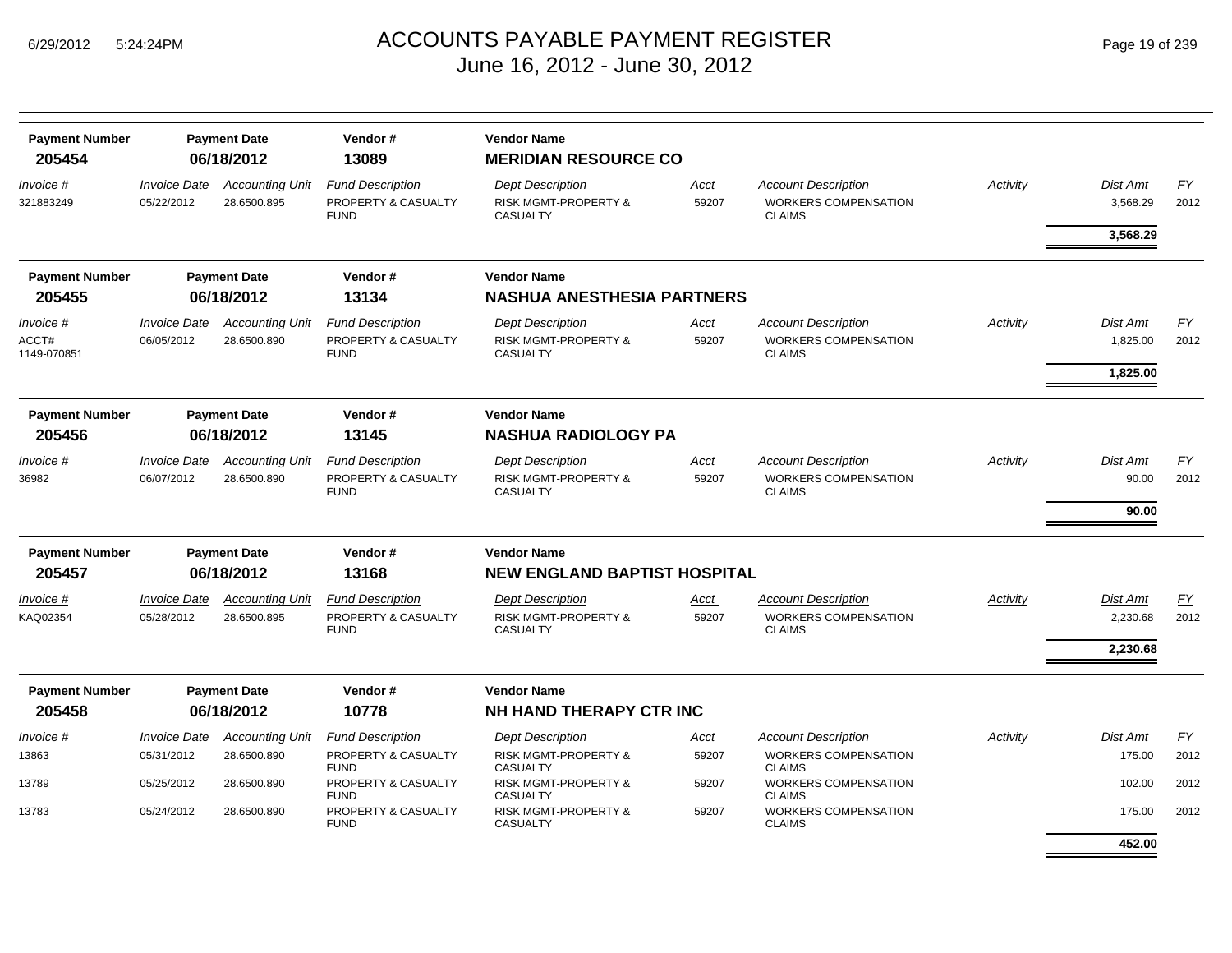| <b>Payment Number</b><br>205459 |                     | <b>Payment Date</b><br>06/18/2012 | Vendor #<br>13212                             | <b>Vendor Name</b><br>OCCUPATIONAL HEALTH CTRS SOUTH |       |                                              |          |                 |      |
|---------------------------------|---------------------|-----------------------------------|-----------------------------------------------|------------------------------------------------------|-------|----------------------------------------------|----------|-----------------|------|
| <i>Invoice</i> #                | <b>Invoice Date</b> | <b>Accounting Unit</b>            | <b>Fund Description</b>                       | <b>Dept Description</b>                              | Acct  | <b>Account Description</b>                   | Activity | <b>Dist Amt</b> | EY   |
| I34-1255161864                  | 06/03/2012          | 28.6500.890                       | PROPERTY & CASUALTY<br><b>FUND</b>            | <b>RISK MGMT-PROPERTY &amp;</b><br><b>CASUALTY</b>   | 59207 | <b>WORKERS COMPENSATION</b><br><b>CLAIMS</b> |          | 751.33          | 2012 |
| I34-1255161864                  | 06/03/2012          | 28.6500.890                       | PROPERTY & CASUALTY<br><b>FUND</b>            | <b>RISK MGMT-PROPERTY &amp;</b><br><b>CASUALTY</b>   | 59207 | <b>WORKERS COMPENSATION</b><br><b>CLAIMS</b> |          | 760.66          | 2012 |
| 134-1255161276<br>18427         | 06/10/2012          | 28.6500.890                       | PROPERTY & CASUALTY<br><b>FUND</b>            | <b>RISK MGMT-PROPERTY &amp;</b><br><b>CASUALTY</b>   | 59207 | <b>WORKERS COMPENSATION</b><br><b>CLAIMS</b> |          | 157.29          | 2012 |
| I34-1255161276<br>18426         | 06/09/2012          | 28.6500.890                       | PROPERTY & CASUALTY<br><b>FUND</b>            | <b>RISK MGMT-PROPERTY &amp;</b><br><b>CASUALTY</b>   | 59207 | <b>WORKERS COMPENSATION</b><br><b>CLAIMS</b> |          | 259.73          | 2012 |
| 134-1255161276<br>18387         | 06/08/2012          | 28.6500.890                       | PROPERTY & CASUALTY<br><b>FUND</b>            | <b>RISK MGMT-PROPERTY &amp;</b><br><b>CASUALTY</b>   | 59207 | <b>WORKERS COMPENSATION</b><br><b>CLAIMS</b> |          | 227.95          | 2012 |
| I34-1255161276<br>18386         | 06/07/2012          | 28.6500.890                       | PROPERTY & CASUALTY<br><b>FUND</b>            | RISK MGMT-PROPERTY &<br><b>CASUALTY</b>              | 59207 | <b>WORKERS COMPENSATION</b><br><b>CLAIMS</b> |          | 249.34          | 2012 |
| I34-1255161276<br>18370         | 05/31/2012          | 28.6500.890                       | PROPERTY & CASUALTY<br><b>FUND</b>            | <b>RISK MGMT-PROPERTY &amp;</b><br><b>CASUALTY</b>   | 59207 | WORKERS COMPENSATION<br><b>CLAIMS</b>        |          | 208.72          | 2012 |
| I34-1255161276<br>18369         | 05/31/2012          | 28.6500.890                       | <b>PROPERTY &amp; CASUALTY</b><br><b>FUND</b> | <b>RISK MGMT-PROPERTY &amp;</b><br><b>CASUALTY</b>   | 59207 | <b>WORKERS COMPENSATION</b><br><b>CLAIMS</b> |          | 221.25          | 2012 |
| I34-1255161276<br>18368         | 06/03/2012          | 28.6500.890                       | PROPERTY & CASUALTY<br><b>FUND</b>            | <b>RISK MGMT-PROPERTY &amp;</b><br><b>CASUALTY</b>   | 59207 | <b>WORKERS COMPENSATION</b><br><b>CLAIMS</b> |          | 211.57          | 2012 |
| I34-1255161276<br>18367         | 05/25/2012          | 28.6500.890                       | PROPERTY & CASUALTY<br><b>FUND</b>            | <b>RISK MGMT-PROPERTY &amp;</b><br><b>CASUALTY</b>   | 59207 | <b>WORKERS COMPENSATION</b><br><b>CLAIMS</b> |          | 208.72          | 2012 |
| I34-1255161276<br>18366         | 05/25/2012          | 28.6500.890                       | <b>PROPERTY &amp; CASUALTY</b><br><b>FUND</b> | <b>RISK MGMT-PROPERTY &amp;</b><br><b>CASUALTY</b>   | 59207 | <b>WORKERS COMPENSATION</b><br><b>CLAIMS</b> |          | 208.72          | 2012 |
| I34-1255161276<br>18365         | 05/26/2012          | 28.6500.890                       | PROPERTY & CASUALTY<br><b>FUND</b>            | <b>RISK MGMT-PROPERTY &amp;</b><br>CASUALTY          | 59207 | <b>WORKERS COMPENSATION</b><br><b>CLAIMS</b> |          | 208.72          | 2012 |
| I34-1255161276<br>18364         | 05/25/2012          | 28.6500.890                       | PROPERTY & CASUALTY<br><b>FUND</b>            | <b>RISK MGMT-PROPERTY &amp;</b><br><b>CASUALTY</b>   | 59207 | <b>WORKERS COMPENSATION</b><br><b>CLAIMS</b> |          | 221.25          | 2012 |
| I34-1255161276<br>18363         | 05/23/2012          | 28.6500.890                       | PROPERTY & CASUALTY<br><b>FUND</b>            | <b>RISK MGMT-PROPERTY &amp;</b><br><b>CASUALTY</b>   | 59207 | <b>WORKERS COMPENSATION</b><br><b>CLAIMS</b> |          | 182.25          | 2012 |
| I34-1255161276<br>18362         | 05/19/2012          | 28.6500.890                       | PROPERTY & CASUALTY<br><b>FUND</b>            | <b>RISK MGMT-PROPERTY &amp;</b><br><b>CASUALTY</b>   | 59207 | <b>WORKERS COMPENSATION</b><br><b>CLAIMS</b> |          | 310.90          | 2012 |
| I34-1255161266<br>18401         | 05/23/2012          | 28.6500.890                       | PROPERTY & CASUALTY<br><b>FUND</b>            | <b>RISK MGMT-PROPERTY &amp;</b><br><b>CASUALTY</b>   | 59207 | <b>WORKERS COMPENSATION</b><br><b>CLAIMS</b> |          | 190.15          | 2012 |
| I34-1255160442<br>18373         | 05/31/2012          | 28.6500.890                       | PROPERTY & CASUALTY<br><b>FUND</b>            | <b>RISK MGMT-PROPERTY &amp;</b><br><b>CASUALTY</b>   | 59207 | <b>WORKERS COMPENSATION</b><br><b>CLAIMS</b> |          | 119.48          | 2012 |
| I34-1255160442<br>18372         | 05/26/2012          | 28.6500.890                       | PROPERTY & CASUALTY<br><b>FUND</b>            | <b>RISK MGMT-PROPERTY &amp;</b><br><b>CASUALTY</b>   | 59207 | <b>WORKERS COMPENSATION</b><br><b>CLAIMS</b> |          | 133.26          | 2012 |
| 134-1255160442<br>18371         | 05/25/2012          | 28.6500.890                       | PROPERTY & CASUALTY<br><b>FUND</b>            | <b>RISK MGMT-PROPERTY &amp;</b><br><b>CASUALTY</b>   | 59207 | WORKERS COMPENSATION<br><b>CLAIMS</b>        |          | 133.26          | 2012 |
|                                 |                     |                                   |                                               |                                                      |       |                                              |          | 4,964.55        |      |

| <b>Payment Number</b><br>205460 | <b>Payment Date</b><br>06/18/2012 |                 | Vendor#<br>13597            | <b>Vendor Name</b><br><b>SO NH REGIONAL MEDICAL CENTER</b> |             |                                |          |                 |           |  |  |
|---------------------------------|-----------------------------------|-----------------|-----------------------------|------------------------------------------------------------|-------------|--------------------------------|----------|-----------------|-----------|--|--|
| $Invoice$ #                     | <i><b>Invoice Date</b></i>        | Accountina Unit | <b>Fund Description</b>     | <b>Dept Description</b>                                    | <u>Acct</u> | <b>Account Description</b>     | Activity | <u>Dist Amt</u> | <b>EV</b> |  |  |
| SRN2355722                      | 06/02/2012                        | 28.6500.890     | PROPERTY & CASUALTY<br>FUND | RISK MGMT-PROPERTY &<br>CASUALTY                           | 59207       | WORKERS COMPENSATION<br>CLAIMS |          | 233.80          | 2012      |  |  |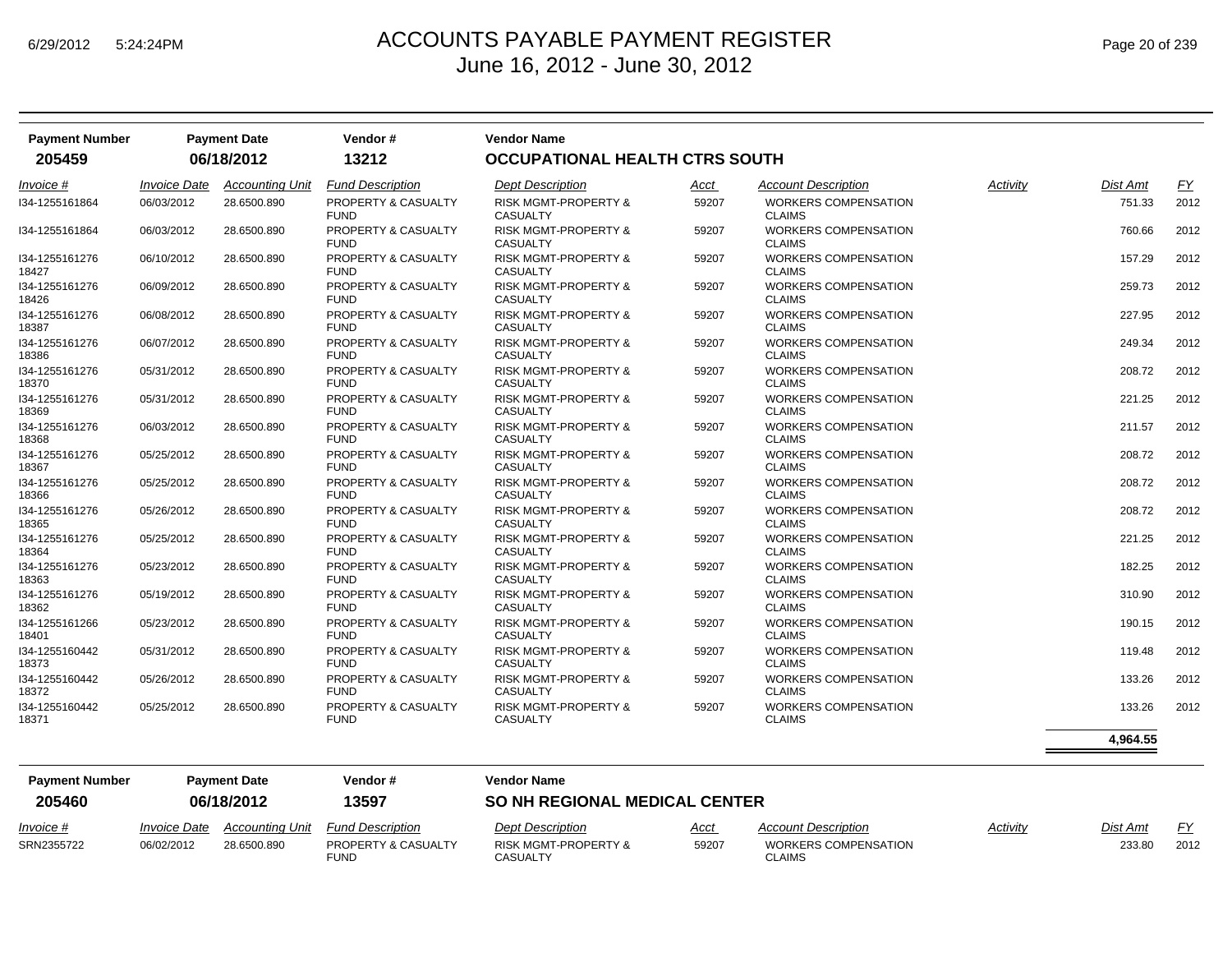*Invoice #*

SRN2355645

SRN2355492

SRN2346602

SRN2346591

RSN2356194

*Invoice #*

*Invoice #*

37179516

37179517

37002743

12146-00450

28354

28316

| 205460                   | <b>Payment Number</b><br><b>Payment Date</b><br>06/18/2012 |                        | Vendor#<br>13597                   | <b>Vendor Name</b><br><b>SO NH REGIONAL MEDICAL CENTER</b> |             |                                              |          |                 |           |  |
|--------------------------|------------------------------------------------------------|------------------------|------------------------------------|------------------------------------------------------------|-------------|----------------------------------------------|----------|-----------------|-----------|--|
| Invoice #                | <i><b>Invoice Date</b></i>                                 | <b>Accounting Unit</b> | <b>Fund Description</b>            | <b>Dept Description</b>                                    | Acct        | <b>Account Description</b>                   | Activity | <b>Dist Amt</b> | <u>FY</u> |  |
| SRN2355645               | 06/04/2012                                                 | 28.6500.890            | PROPERTY & CASUALTY<br><b>FUND</b> | <b>RISK MGMT-PROPERTY &amp;</b><br><b>CASUALTY</b>         | 59207       | WORKERS COMPENSATION<br><b>CLAIMS</b>        |          | 763.65          | 2012      |  |
| SRN2355492               | 06/04/2012                                                 | 28.6500.890            | PROPERTY & CASUALTY<br><b>FUND</b> | <b>RISK MGMT-PROPERTY &amp;</b><br><b>CASUALTY</b>         | 59207       | <b>WORKERS COMPENSATION</b><br><b>CLAIMS</b> |          | 1,925.62        | 2012      |  |
| SRN2346602               | 05/25/2012                                                 | 28.6500.890            | PROPERTY & CASUALTY<br><b>FUND</b> | <b>RISK MGMT-PROPERTY &amp;</b><br><b>CASUALTY</b>         | 59207       | <b>WORKERS COMPENSATION</b><br><b>CLAIMS</b> |          | 233.80          | 2012      |  |
| SRN2346591               | 05/25/2012                                                 | 28.6500.890            | PROPERTY & CASUALTY<br><b>FUND</b> | <b>RISK MGMT-PROPERTY &amp;</b><br><b>CASUALTY</b>         | 59207       | <b>WORKERS COMPENSATION</b><br><b>CLAIMS</b> |          | 393.30          | 2012      |  |
| RSN2356194               | 06/04/2012                                                 | 28.6500.890            | PROPERTY & CASUALTY<br><b>FUND</b> | <b>RISK MGMT-PROPERTY &amp;</b><br><b>CASUALTY</b>         | 59207       | WORKERS COMPENSATION<br><b>CLAIMS</b>        |          | 381.23          | 2012      |  |
|                          |                                                            |                        |                                    |                                                            |             |                                              |          | 3,931.40        |           |  |
| <b>Payment Number</b>    |                                                            | <b>Payment Date</b>    | Vendor#                            | <b>Vendor Name</b>                                         |             | <b>Payee Name</b>                            |          |                 |           |  |
| 205461                   |                                                            | 06/18/2012             | 13635                              | <b>ST JOSEPHS HOSPITAL</b>                                 |             | <b>ST JOSEPH BUSINESS &amp; HEALTH</b>       |          |                 |           |  |
| <i>Invoice</i> #         | <i><b>Invoice Date</b></i>                                 | <b>Accounting Unit</b> | <b>Fund Description</b>            | <b>Dept Description</b>                                    | Acct        | <b>Account Description</b>                   | Activity | <b>Dist Amt</b> | FY        |  |
| 28354                    | 06/05/2012                                                 | 28.6500.890            | PROPERTY & CASUALTY<br><b>FUND</b> | <b>RISK MGMT-PROPERTY &amp;</b><br><b>CASUALTY</b>         | 59207       | <b>WORKERS COMPENSATION</b><br><b>CLAIMS</b> |          | 123.00          | 2012      |  |
| 28316                    | 05/31/2012                                                 | 28.6500.890            | PROPERTY & CASUALTY<br><b>FUND</b> | <b>RISK MGMT-PROPERTY &amp;</b><br><b>CASUALTY</b>         | 59207       | <b>WORKERS COMPENSATION</b><br><b>CLAIMS</b> |          | 270.00          | 2012      |  |
|                          |                                                            |                        |                                    |                                                            |             |                                              |          | 393.00          |           |  |
| <b>Payment Number</b>    |                                                            | <b>Payment Date</b>    | Vendor#                            | <b>Vendor Name</b>                                         |             |                                              |          |                 |           |  |
| 205462                   |                                                            | 06/18/2012             | 13635                              | <b>ST JOSEPHS HOSPITAL</b>                                 |             |                                              |          |                 |           |  |
| Invoice #                | <b>Invoice Date</b>                                        | <b>Accounting Unit</b> | <b>Fund Description</b>            | <b>Dept Description</b>                                    | <u>Acct</u> | Account Description                          | Activity | <b>Dist Amt</b> | EY        |  |
| 12146-00450              | 06/14/2012                                                 | 28.6500.890            | PROPERTY & CASUALTY<br><b>FUND</b> | <b>RISK MGMT-PROPERTY &amp;</b><br><b>CASUALTY</b>         | 59207       | <b>WORKERS COMPENSATION</b><br><b>CLAIMS</b> |          | 1.185.25        | 2012      |  |
|                          |                                                            |                        |                                    |                                                            |             |                                              |          | 1,185.25        |           |  |
| <b>Payment Number</b>    |                                                            | <b>Payment Date</b>    | Vendor#                            | <b>Vendor Name</b>                                         |             |                                              |          |                 |           |  |
| 205463                   |                                                            | 06/18/2012             | 13666                              | <b>STONERIVER PHARMACY SOLUTIONS</b>                       |             |                                              |          |                 |           |  |
| Invoice #                | <b>Invoice Date</b>                                        | <b>Accounting Unit</b> | <b>Fund Description</b>            | <b>Dept Description</b>                                    | Acct        | Account Description                          | Activity | Dist Amt        | <u>FY</u> |  |
| 37194572 AND<br>37230221 | 05/30/2012                                                 | 28.6500.895            | PROPERTY & CASUALTY<br><b>FUND</b> | <b>RISK MGMT-PROPERTY &amp;</b><br><b>CASUALTY</b>         | 59207       | <b>WORKERS COMPENSATION</b><br><b>CLAIMS</b> |          | 936.69          | 2012      |  |
| 37179516                 | 05/20/2012                                                 | 28.6500.895            | PROPERTY & CASUALTY<br><b>FUND</b> | <b>RISK MGMT-PROPERTY &amp;</b><br><b>CASUALTY</b>         | 59207       | <b>WORKERS COMPENSATION</b><br><b>CLAIMS</b> |          | 53.28           | 2012      |  |
| 37179517                 | 05/20/2012                                                 | 28.6500.890            | PROPERTY & CASUALTY<br><b>FUND</b> | <b>RISK MGMT-PROPERTY &amp;</b><br><b>CASUALTY</b>         | 59207       | WORKERS COMPENSATION<br><b>CLAIMS</b>        |          | 52.83           | 2012      |  |
| 37002743                 | 04/15/2012                                                 | 28.6500.890            | PROPERTY & CASUALTY<br><b>FUND</b> | RISK MGMT-PROPERTY &<br><b>CASUALTY</b>                    | 59207       | <b>WORKERS COMPENSATION</b><br><b>CLAIMS</b> |          | 241.85          | 2012      |  |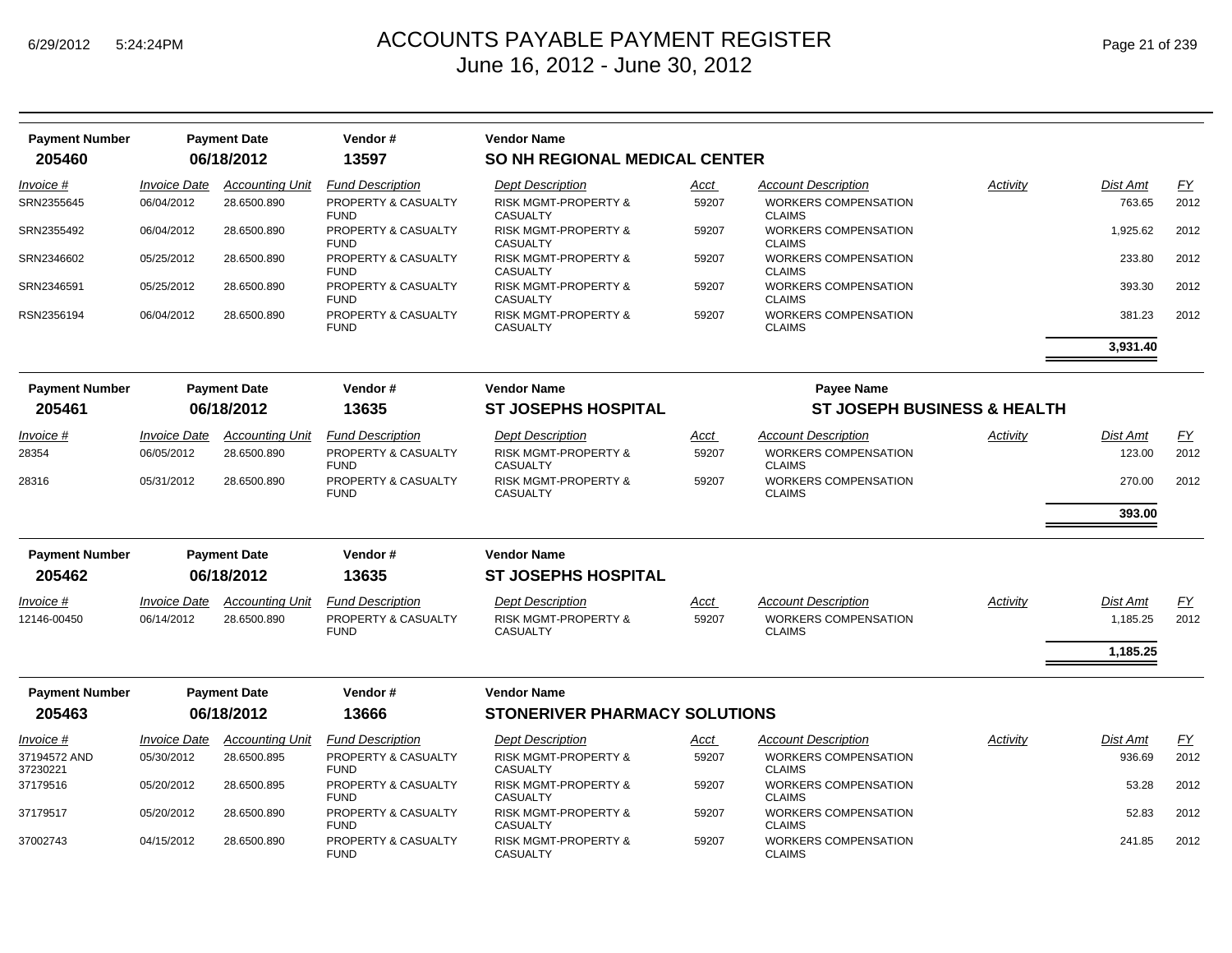|                                 |                            |                                   |                                        |                                          |       |                                                    |               | 1,284.65 |           |
|---------------------------------|----------------------------|-----------------------------------|----------------------------------------|------------------------------------------|-------|----------------------------------------------------|---------------|----------|-----------|
| <b>Payment Number</b><br>205464 |                            | <b>Payment Date</b><br>06/21/2012 | Vendor#<br>13303                       | <b>Vendor Name</b><br><b>PETTY CASH</b>  |       |                                                    |               |          |           |
| Invoice #                       | <i><b>Invoice Date</b></i> | <b>Accounting Unit</b>            | <b>Fund Description</b>                | Dept Description                         | Acct  | <b>Account Description</b>                         | Activity      | Dist Amt | <u>FY</u> |
| 20120620PETTYCA<br>SН           | 06/20/2012                 | 22.5010                           | CAP PROJECTS-INFO<br><b>TECHNOLOGY</b> | CAPITAL PROJECTS-INFO TECH               | 81342 | <b>COMPUTER SOFTWARE &amp;</b><br>HARDWARE         | 1010.22.01.30 | 14.74    | 2012      |
| 20120620PETTYCA<br>SН           | 06/20/2012                 | 45.1.720                          | <b>GENERAL FUND</b>                    | <b>SUBURBAN CEMETERY</b>                 | 54280 | <b>BUILDING/GROUNDS</b><br><b>MAINTENANCE</b>      |               | 9.77     | 2012      |
| 20120620PETTYCA<br>SН           | 06/20/2012                 | 07.1.565                          | <b>GENERAL FUND</b>                    | <b>CITY CLERK</b>                        | 55699 | OTHER CONTRACTED<br><b>SERVICES</b>                |               | 40.00    | 2012      |
| 20120620PETTYCA<br>SH           | 06/20/2012                 | 30.1.500                          | <b>GENERAL FUND</b>                    | <b>PURCHASING</b>                        | 61100 | OFFICE SUPPLIES                                    |               | 3.00     | 2012      |
| 20120620PETTYCA<br>SΗ           | 06/20/2012                 | 30.1.500                          | <b>GENERAL FUND</b>                    | <b>PURCHASING</b>                        | 54600 | <b>VEHICLE REPAIRS &amp;</b><br><b>MAINTENANCE</b> |               | 30.00    | 2012      |
| 20120620PETTYCA<br>SН           | 06/20/2012                 | 69.6200.670                       | <b>WASTEWATER FUND</b>                 | WASTEWATER                               | 55607 | POSTAGE & DELIVERY                                 |               | 21.80    | 2012      |
| 20120620PETTYCA<br>SН           | 06/20/2012                 | 69.6200.670                       | <b>WASTEWATER FUND</b>                 | <b>WASTEWATER</b>                        | 55421 | <b>TRAINING &amp; CERTIFICATIONS</b>               |               | 20.00    | 2012      |
| 20120620PETTYCA<br>SН           | 06/20/2012                 | 69.6200.670                       | <b>WASTEWATER FUND</b>                 | WASTEWATER                               | 55400 | <b>CONFERENCES AND</b><br><b>SEMINARS</b>          |               | 12.38    | 2012      |
| 20120620PETTYCA<br>SН           | 06/20/2012                 | 69.6200.670                       | <b>WASTEWATER FUND</b>                 | <b>WASTEWATER</b>                        | 55400 | <b>CONFERENCES AND</b><br><b>SEMINARS</b>          |               | 42.71    | 2012      |
| 20120620PETTYCA<br>SН           | 06/20/2012                 | 69.6200.670                       | <b>WASTEWATER FUND</b>                 | <b>WASTEWATER</b>                        | 54200 | <b>JANITORIAL SERVICES</b>                         |               | 19.98    | 2012      |
| 20120620PETTYCA<br>SН           | 06/20/2012                 | 60.1.665                          | <b>GENERAL FUND</b>                    | <b>PUBLIC</b><br>WORKS-ADMIN/ENGINEERING | 71900 | <b>OFFICE EQUIPMENT</b>                            |               | 13.58    | 2012      |
| 20120620PETTYCA<br>SН           | 06/20/2012                 | 60.1.665                          | <b>GENERAL FUND</b>                    | <b>PUBLIC</b><br>WORKS-ADMIN/ENGINEERING | 61299 | MISCELLANEOUS SUPPLIES                             |               | 44.36    | 2012      |
| 20120620PETTYCA<br>SН           | 06/20/2012                 | 61.1.685                          | <b>GENERAL FUND</b>                    | <b>STREETS</b>                           | 61900 | <b>MEALS</b>                                       |               | 144.63   | 2012      |
| 20120620PETTYCA<br>SН           | 06/20/2012                 | 61.1.670                          | <b>GENERAL FUND</b>                    | <b>STREETS</b>                           | 71025 | <b>SMALL TOOLS</b>                                 |               | 7.25     | 2012      |
| 20120620PETTYCA<br>SН           | 06/20/2012                 | 61.1.700                          | <b>GENERAL FUND</b>                    | <b>STREETS</b>                           | 61100 | OFFICE SUPPLIES                                    |               | 4.78     | 2012      |
| 20120620PETTYCA<br>SН           | 06/20/2012                 | 83.1.500                          | <b>GENERAL FUND</b>                    | ECONOMIC DEVELOPMENT                     | 61910 | <b>MEALS - FUNCTIONS</b>                           |               | 33.14    | 2012      |
| 20120620PETTYCA<br>SΗ           | 06/20/2012                 | 82.1.500                          | <b>GENERAL FUND</b>                    | PLANNING & ZONING                        | 61910 | <b>MEALS - FUNCTIONS</b>                           |               | 78.79    | 2012      |
| 20120620PETTYCA<br>SН           | 06/20/2012                 | 82.1.500                          | <b>GENERAL FUND</b>                    | PLANNING & ZONING                        | 61299 | MISCELLANEOUS SUPPLIES                             |               | 7.99     | 2012      |
| 20120620PETTYCA<br>SН           | 06/20/2012                 | 82.1.500                          | <b>GENERAL FUND</b>                    | PLANNING & ZONING                        | 55307 | MILEAGE REIMBURSEMENTS                             |               | 166.42   | 2012      |
| 20120620PETTYCA<br>SН           | 06/20/2012                 | 01.1.500                          | <b>GENERAL FUND</b>                    | <b>MAYOR</b>                             | 61910 | <b>MEALS - FUNCTIONS</b>                           |               | 9.49     | 2012      |
| 20120620PETTYCA<br>SН           | 06/20/2012                 | 01.1.500                          | <b>GENERAL FUND</b>                    | <b>MAYOR</b>                             | 61299 | MISCELLANEOUS SUPPLIES                             |               | 37.47    | 2012      |

**762.28**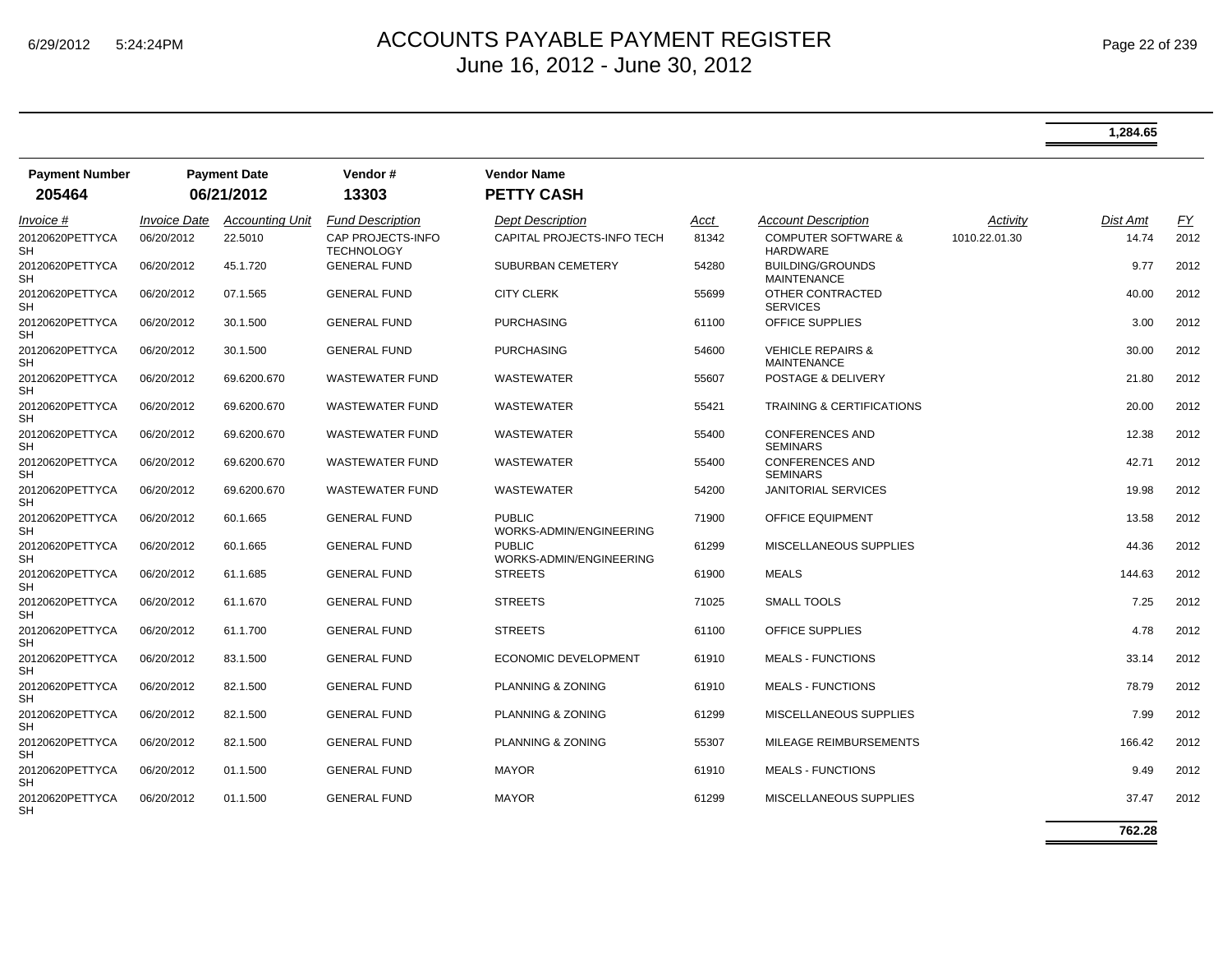| <b>Payment Number</b>                |                                   | <b>Payment Date</b>                | Vendor#                                        | <b>Vendor Name</b>                                   |                      |                                                        |          |                           |                   |
|--------------------------------------|-----------------------------------|------------------------------------|------------------------------------------------|------------------------------------------------------|----------------------|--------------------------------------------------------|----------|---------------------------|-------------------|
| 205465                               |                                   | 06/21/2012                         | 999000554                                      | <b>25 FRONT STREET LLC</b>                           |                      |                                                        |          |                           |                   |
| Invoice #                            | <i><b>Invoice Date</b></i>        | <b>Accounting Unit</b>             | <b>Fund Description</b>                        | <b>Dept Description</b>                              | Acct                 | <b>Account Description</b>                             | Activity | Dist Amt                  | <u>FY</u>         |
| 49779 TAX<br>REFUND-2011             | 06/13/2011                        | 26.1.580                           | <b>GENERAL FUND</b>                            | <b>FINANCIAL SERVICES</b>                            | 41300                | <b>INTEREST ON TAXES</b>                               |          | 118.42                    | 2012              |
| 49779 TAX<br>REFUND                  | 06/13/2012                        | <b>BS1000</b>                      | <b>GENERAL FUND</b>                            | <b>GENERAL FUND</b>                                  |                      | 11500 8,120 Overlay-Interest                           |          | 331.80                    | 2012              |
| 49779 TAX<br>REFUND                  | 06/13/2012                        | <b>BS1000</b>                      | <b>GENERAL FUND</b>                            | <b>GENERAL FUND</b>                                  |                      | 11500 8,110 Overlay-Prior Year                         |          | 3,665.88                  | 2012              |
| 49779 TAX<br>REFUND-2011             | 06/13/2011                        | <b>BS1000</b>                      | <b>GENERAL FUND</b>                            | <b>GENERAL FUND</b>                                  |                      | 11200 2,011 PROPERTY TAX RECEIVABLE<br>2011            |          | 3,768.31                  | 2012              |
|                                      |                                   |                                    |                                                |                                                      |                      |                                                        |          | 7,884.41                  |                   |
| <b>Payment Number</b><br>205466      |                                   | <b>Payment Date</b><br>06/21/2012  | Vendor#<br>999000551                           | <b>Vendor Name</b><br><b>AMHERST ST ASSOCIATES</b>   |                      |                                                        |          |                           |                   |
| Invoice #<br>1400 TAX<br>REFUND-2011 | <b>Invoice Date</b><br>06/13/2012 | <b>Accounting Unit</b><br>26.1.580 | <b>Fund Description</b><br><b>GENERAL FUND</b> | <b>Dept Description</b><br><b>FINANCIAL SERVICES</b> | <u>Acct</u><br>41300 | <b>Account Description</b><br><b>INTEREST ON TAXES</b> | Activity | <b>Dist Amt</b><br>263.90 | <u>FY</u><br>2012 |
| 1400 TAX REFUND                      | 06/13/2012                        | <b>BS1000</b>                      | <b>GENERAL FUND</b>                            | <b>GENERAL FUND</b>                                  |                      | 11500 8,120 Overlay-Interest                           |          | 775.50                    | 2012              |
| 1400 TAX REFUND                      | 06/13/2012                        | <b>BS1000</b>                      | <b>GENERAL FUND</b>                            | <b>GENERAL FUND</b>                                  |                      | 11500 8,110 Overlay-Prior Year                         |          | 8,578.20                  | 2012              |
| 1400 TAX<br>REFUND-2011              | 06/13/2012                        | <b>BS1000</b>                      | <b>GENERAL FUND</b>                            | <b>GENERAL FUND</b>                                  |                      | 11200 2,011 PROPERTY TAX RECEIVABLE<br>2011            |          | 8,817.89                  | 2012              |
|                                      |                                   |                                    |                                                |                                                      |                      |                                                        |          | 18,435.49                 |                   |
| <b>Payment Number</b>                |                                   | <b>Payment Date</b>                | Vendor#                                        | <b>Vendor Name</b>                                   |                      |                                                        |          |                           |                   |
| 205467                               |                                   | 06/21/2012                         | 999000565                                      | <b>ARTHUR &amp; MARTHA BARRETT</b>                   |                      |                                                        |          |                           |                   |
| Invoice #                            | <i><b>Invoice Date</b></i>        | <b>Accounting Unit</b>             | <b>Fund Description</b>                        | <b>Dept Description</b>                              | Acct                 | <b>Account Description</b>                             | Activity | Dist Amt                  | EY                |
| 43541 TAX<br><b>REFUND</b>           | 06/13/2012                        | 26.1.580                           | <b>GENERAL FUND</b>                            | <b>FINANCIAL SERVICES</b>                            | 41300                | <b>INTEREST ON TAXES</b>                               |          | 11.10                     | 2012              |
| 43541 TAX<br>REFUND                  | 06/13/2012                        | <b>BS1000</b>                      | <b>GENERAL FUND</b>                            | <b>GENERAL FUND</b>                                  |                      | 11200 2,011 PROPERTY TAX RECEIVABLE<br>2011            |          | 394.24                    | 2012              |
|                                      |                                   |                                    |                                                |                                                      |                      |                                                        |          | 405.34                    |                   |
| <b>Payment Number</b>                |                                   | <b>Payment Date</b>                | Vendor#                                        | <b>Vendor Name</b>                                   |                      |                                                        |          |                           |                   |
| 205468                               |                                   | 06/21/2012                         | 999000552                                      | <b>ATASANTE LLC</b>                                  |                      |                                                        |          |                           |                   |
| Invoice #                            | <b>Invoice Date</b>               | <b>Accounting Unit</b>             | <b>Fund Description</b>                        | <b>Dept Description</b>                              | Acct                 | <b>Account Description</b>                             | Activity | Dist Amt                  | <u>FY</u>         |
| 2984 TAX REFUND                      | 06/13/2012                        | <b>BS1000</b>                      | <b>GENERAL FUND</b>                            | <b>GENERAL FUND</b>                                  |                      | 11500 8,110 Overlay-Prior Year                         |          | 4,084.08                  | 2012              |
| 2984 TAX REFUND<br>2011              | 06/13/2012                        | <b>BS1000</b>                      | <b>GENERAL FUND</b>                            | <b>GENERAL FUND</b>                                  |                      | 11200 2,011 PROPERTY TAX RECEIVABLE<br>2011            |          | 4,219.16                  | 2012              |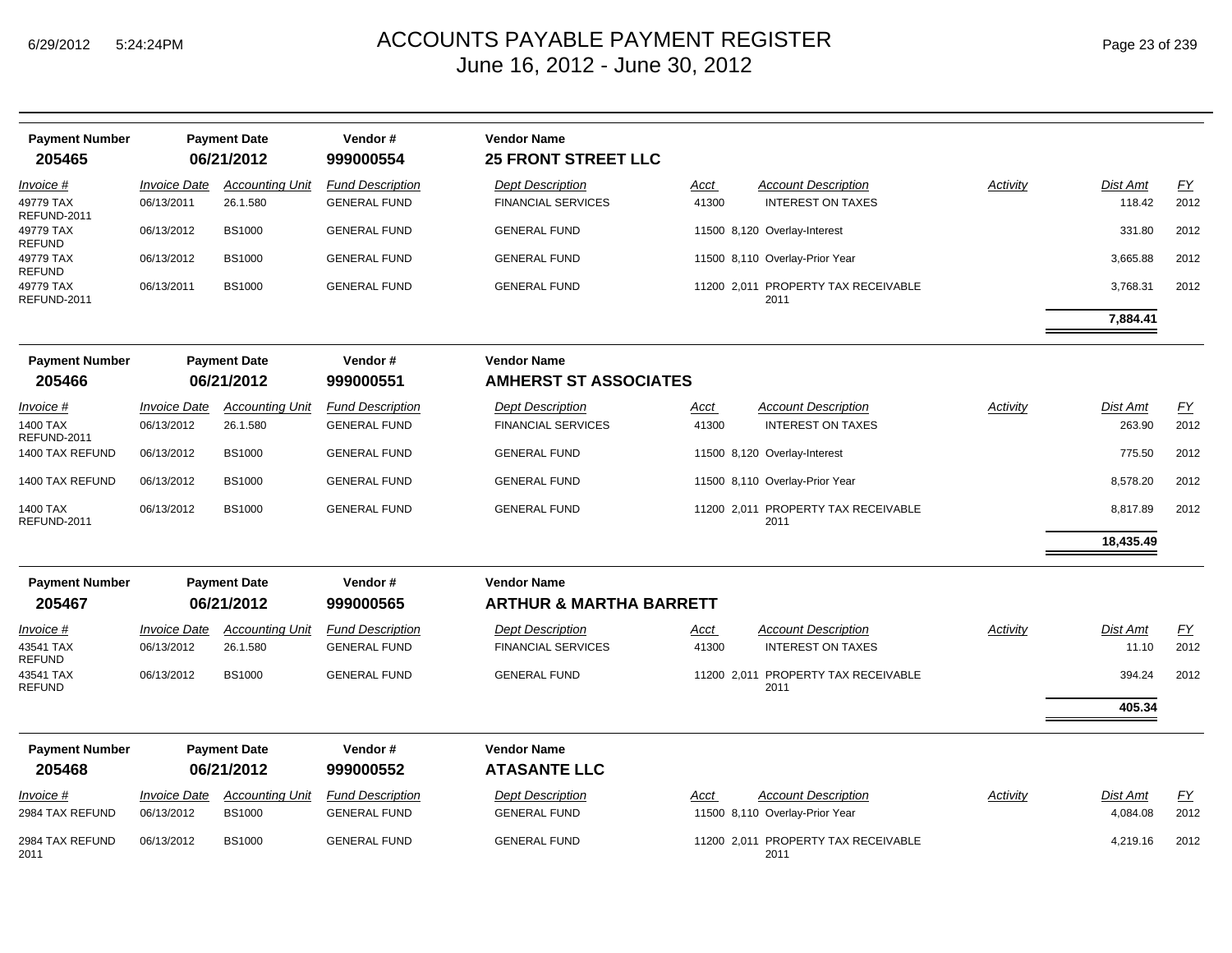|                                             |                                   |                                         |                                                |                                                         |                      |                                                                           |          | 8,303.24                     |                   |
|---------------------------------------------|-----------------------------------|-----------------------------------------|------------------------------------------------|---------------------------------------------------------|----------------------|---------------------------------------------------------------------------|----------|------------------------------|-------------------|
| <b>Payment Number</b><br>205469             |                                   | <b>Payment Date</b><br>06/21/2012       | Vendor#<br>999000556                           | <b>Vendor Name</b><br><b>BRIAN MCLAUGHLIN</b>           |                      |                                                                           |          |                              |                   |
| Invoice #<br>10068 TAX                      | <b>Invoice Date</b><br>06/13/2012 | <b>Accounting Unit</b><br>26.1.580      | <b>Fund Description</b><br><b>GENERAL FUND</b> | <b>Dept Description</b><br><b>FINANCIAL SERVICES</b>    | <b>Acct</b><br>41300 | <b>Account Description</b><br><b>INTEREST ON TAXES</b>                    | Activity | Dist Amt<br>53.36            | EY<br>2012        |
| <b>REFUND</b><br>10068 TAX<br><b>REFUND</b> | 06/13/2012                        | <b>BS1000</b>                           | <b>GENERAL FUND</b>                            | <b>GENERAL FUND</b>                                     |                      | 11200 2.011 PROPERTY TAX RECEIVABLE<br>2011                               |          | 1,759.38                     | 2012              |
|                                             |                                   |                                         |                                                |                                                         |                      |                                                                           |          | 1,812.74                     |                   |
| <b>Payment Number</b><br>205470             |                                   | <b>Payment Date</b><br>06/21/2012       | Vendor#<br>999000555                           | <b>Vendor Name</b><br><b>BRUCE &amp; TARA MACDONALD</b> |                      |                                                                           |          |                              |                   |
| Invoice #<br>9326 TAX REFUND                | <b>Invoice Date</b><br>06/13/2012 | <b>Accounting Unit</b><br>26.1.580      | <b>Fund Description</b><br><b>GENERAL FUND</b> | <b>Dept Description</b><br><b>FINANCIAL SERVICES</b>    | Acct<br>41300        | <b>Account Description</b><br><b>INTEREST ON TAXES</b>                    | Activity | Dist Amt<br>42.72            | <u>FY</u><br>2012 |
| 9326 TAX REFUND                             | 06/13/2012                        | <b>BS1000</b>                           | <b>GENERAL FUND</b>                            | <b>GENERAL FUND</b>                                     |                      | 11200 2,011 PROPERTY TAX RECEIVABLE<br>2011                               |          | 1,436.45                     | 2012              |
|                                             |                                   |                                         |                                                |                                                         |                      |                                                                           |          | 1,479.17                     |                   |
| <b>Payment Number</b><br>205471             |                                   | <b>Payment Date</b><br>06/21/2012       | Vendor#<br>999000540                           | <b>Vendor Name</b><br><b>CITY OF MANCHESTER</b>         |                      |                                                                           |          |                              |                   |
| Invoice #<br>3140320 MVR<br><b>REFUND</b>   | <b>Invoice Date</b><br>06/11/2012 | <b>Accounting Unit</b><br>26.1.585      | <b>Fund Description</b><br><b>GENERAL FUND</b> | <b>Dept Description</b><br><b>FINANCIAL SERVICES</b>    | Acct<br>45913        | <b>Account Description</b><br><b>CASH OVER/SHORT</b>                      | Activity | Dist Amt<br>10.00            | FY<br>2012        |
|                                             |                                   |                                         |                                                |                                                         |                      |                                                                           |          | 10.00                        |                   |
| <b>Payment Number</b><br>205472             |                                   | <b>Payment Date</b><br>06/21/2012       | Vendor#<br>999000568                           | <b>Vendor Name</b><br><b>CRAIG D BREWER</b>             |                      |                                                                           |          |                              |                   |
| Invoice #<br>46114 TAX<br><b>REFUND</b>     | <b>Invoice Date</b><br>06/13/2012 | <b>Accounting Unit</b><br><b>BS1000</b> | <b>Fund Description</b><br><b>GENERAL FUND</b> | <b>Dept Description</b><br><b>GENERAL FUND</b>          | Acct                 | <b>Account Description</b><br>11200 2,011 PROPERTY TAX RECEIVABLE<br>2011 | Activity | Dist Amt<br>500.00<br>500.00 | EY<br>2012        |
|                                             |                                   |                                         | Vendor#                                        | <b>Vendor Name</b>                                      |                      |                                                                           |          |                              |                   |
| <b>Payment Number</b><br>205473             |                                   | <b>Payment Date</b><br>06/21/2012       | 999000559                                      | <b>DAVID EATON &amp; MARY COLE</b>                      |                      |                                                                           |          |                              |                   |
| Invoice #<br>15610 TAX<br><b>REFUND</b>     | <b>Invoice Date</b><br>06/13/2012 | <b>Accounting Unit</b><br>26.1.580      | <b>Fund Description</b><br><b>GENERAL FUND</b> | <b>Dept Description</b><br><b>FINANCIAL SERVICES</b>    | Acct<br>41300        | <b>Account Description</b><br><b>INTEREST ON TAXES</b>                    | Activity | Dist Amt<br>14.35            | EY<br>2012        |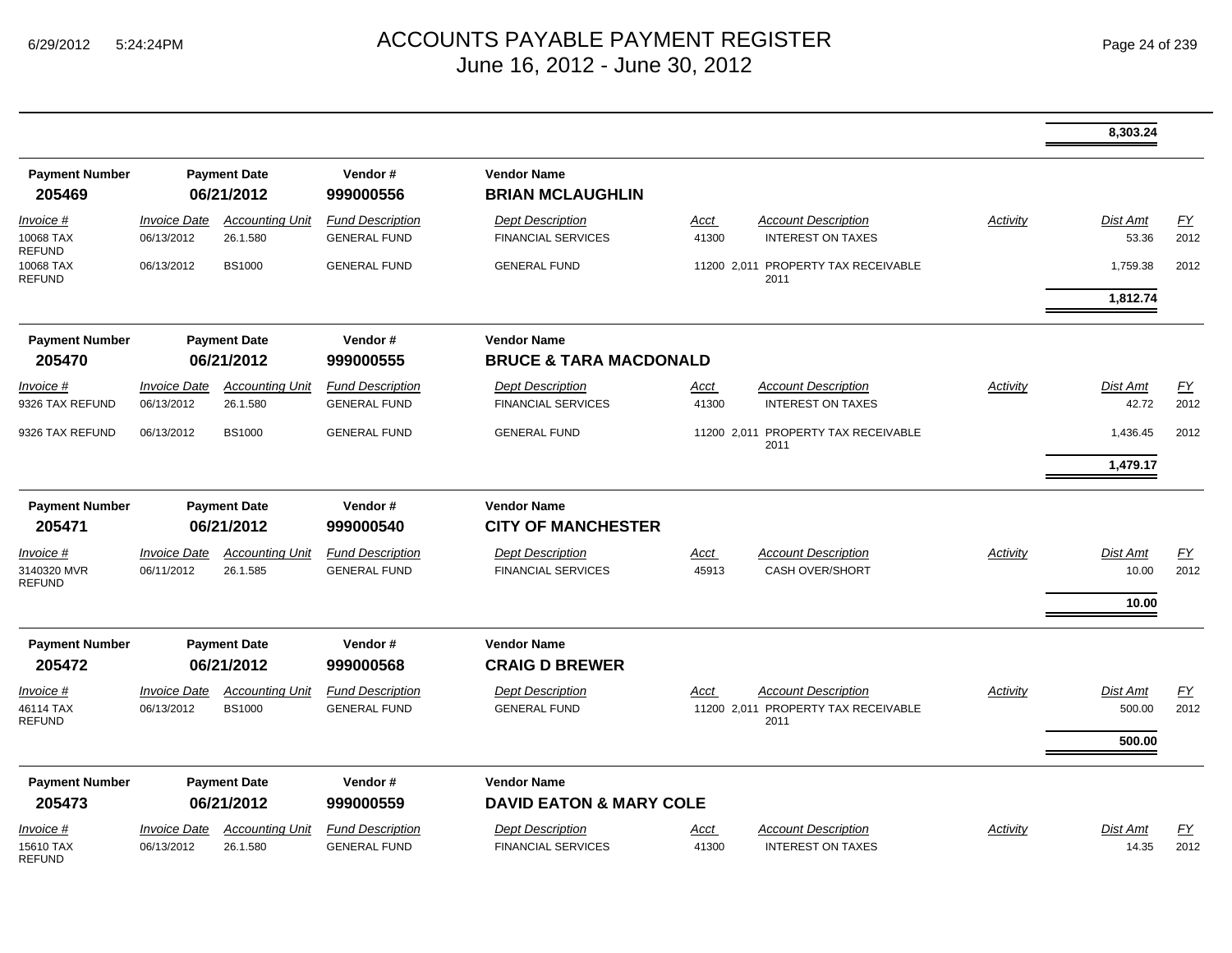| <b>Payment Number</b><br>205473  |                                   | <b>Payment Date</b><br>06/21/2012       | Vendor#<br>999000559                           | <b>Vendor Name</b><br><b>DAVID EATON &amp; MARY COLE</b> |                      |                                                            |                 |                    |                   |
|----------------------------------|-----------------------------------|-----------------------------------------|------------------------------------------------|----------------------------------------------------------|----------------------|------------------------------------------------------------|-----------------|--------------------|-------------------|
| <i>Invoice</i> #                 | <i><b>Invoice Date</b></i>        | <b>Accounting Unit</b>                  | <b>Fund Description</b>                        | <b>Dept Description</b>                                  | Acct                 | <b>Account Description</b>                                 | <b>Activity</b> | Dist Amt           | EY                |
| 15610 TAX<br>REFUND              | 06/13/2012                        | <b>BS1000</b>                           | <b>GENERAL FUND</b>                            | <b>GENERAL FUND</b>                                      |                      | 11200 2,011 PROPERTY TAX RECEIVABLE<br>2011                |                 | 436.18             | 2012              |
|                                  |                                   |                                         |                                                |                                                          |                      |                                                            |                 | 450.53             |                   |
| <b>Payment Number</b>            |                                   | <b>Payment Date</b>                     | Vendor#                                        | <b>Vendor Name</b>                                       |                      |                                                            |                 |                    |                   |
| 205474                           |                                   | 06/21/2012                              | 999000541                                      | <b>DAVID HOLDEN</b>                                      |                      |                                                            |                 |                    |                   |
| Invoice #<br>43655 MVR<br>REFUND | <b>Invoice Date</b><br>06/11/2012 | <b>Accounting Unit</b><br><b>BS1000</b> | <b>Fund Description</b><br><b>GENERAL FUND</b> | <b>Dept Description</b><br><b>GENERAL FUND</b>           | <u>Acct</u><br>21907 | <b>Account Description</b><br><b>MOTOR VEHICLE REFUNDS</b> | Activity        | Dist Amt<br>32.00  | EY<br>2012        |
|                                  |                                   |                                         |                                                |                                                          |                      |                                                            |                 | 32.00              |                   |
| <b>Payment Number</b>            |                                   | <b>Payment Date</b>                     | Vendor#                                        | <b>Vendor Name</b>                                       |                      |                                                            |                 |                    |                   |
| 205475                           |                                   | 06/21/2012                              | 999000542                                      | <b>GEORGE PAPAKOSTAS</b>                                 |                      |                                                            |                 |                    |                   |
| Invoice #                        | <b>Invoice Date</b>               | <b>Accounting Unit</b>                  | <b>Fund Description</b>                        | <b>Dept Description</b>                                  | <u>Acct</u>          | <b>Account Description</b>                                 | Activity        | Dist Amt           | EY                |
| 2828768 MVR<br><b>REFUND</b>     | 06/11/2012                        | <b>BS1000</b>                           | <b>GENERAL FUND</b>                            | <b>GENERAL FUND</b>                                      | 21907                | <b>MOTOR VEHICLE REFUNDS</b>                               |                 | 206.20             | 2012              |
|                                  |                                   |                                         |                                                |                                                          |                      |                                                            |                 | 206.20             |                   |
| <b>Payment Number</b>            |                                   | <b>Payment Date</b>                     | Vendor#                                        | <b>Vendor Name</b>                                       |                      |                                                            |                 |                    |                   |
| 205476                           |                                   | 06/21/2012                              | 999000543                                      | <b>HENRY BERNARDINI</b>                                  |                      |                                                            |                 |                    |                   |
| Invoice #<br>COOLCAT AUTO        | <b>Invoice Date</b><br>06/11/2012 | <b>Accounting Unit</b><br>26.1.585      | <b>Fund Description</b><br><b>GENERAL FUND</b> | <b>Dept Description</b><br><b>FINANCIAL SERVICES</b>     | <u>Acct</u><br>42200 | <b>Account Description</b><br><b>MOTOR VEHICLE PERMITS</b> | Activity        | Dist Amt<br>240.00 | EY<br>2012        |
| PERMITS                          |                                   |                                         |                                                |                                                          |                      |                                                            |                 | 240.00             |                   |
| <b>Payment Number</b>            |                                   | <b>Payment Date</b>                     | Vendor#                                        | <b>Vendor Name</b>                                       |                      |                                                            |                 |                    |                   |
| 205477                           |                                   | 06/21/2012                              | 999000562                                      | <b>JOSEPH CARUSO &amp; ERIN GUERTIN</b>                  |                      |                                                            |                 |                    |                   |
| <i>Invoice</i> #<br>38441 TAX    | <b>Invoice Date</b><br>06/13/2012 | <b>Accounting Unit</b><br>26.1.580      | <b>Fund Description</b><br><b>GENERAL FUND</b> | <b>Dept Description</b><br><b>FINANCIAL SERVICES</b>     | <u>Acct</u><br>41300 | Account Description<br><b>INTEREST ON TAXES</b>            | Activity        | Dist Amt<br>11.04  | <u>FY</u><br>2012 |
| REFUND<br>38441 TAX<br>REFUND    | 06/13/2012                        | <b>BS1000</b>                           | <b>GENERAL FUND</b>                            | <b>GENERAL FUND</b>                                      |                      | 11200 2,011 PROPERTY TAX RECEIVABLE<br>2011                |                 | 387.95             | 2012              |
|                                  |                                   |                                         |                                                |                                                          |                      |                                                            |                 | 398.99             |                   |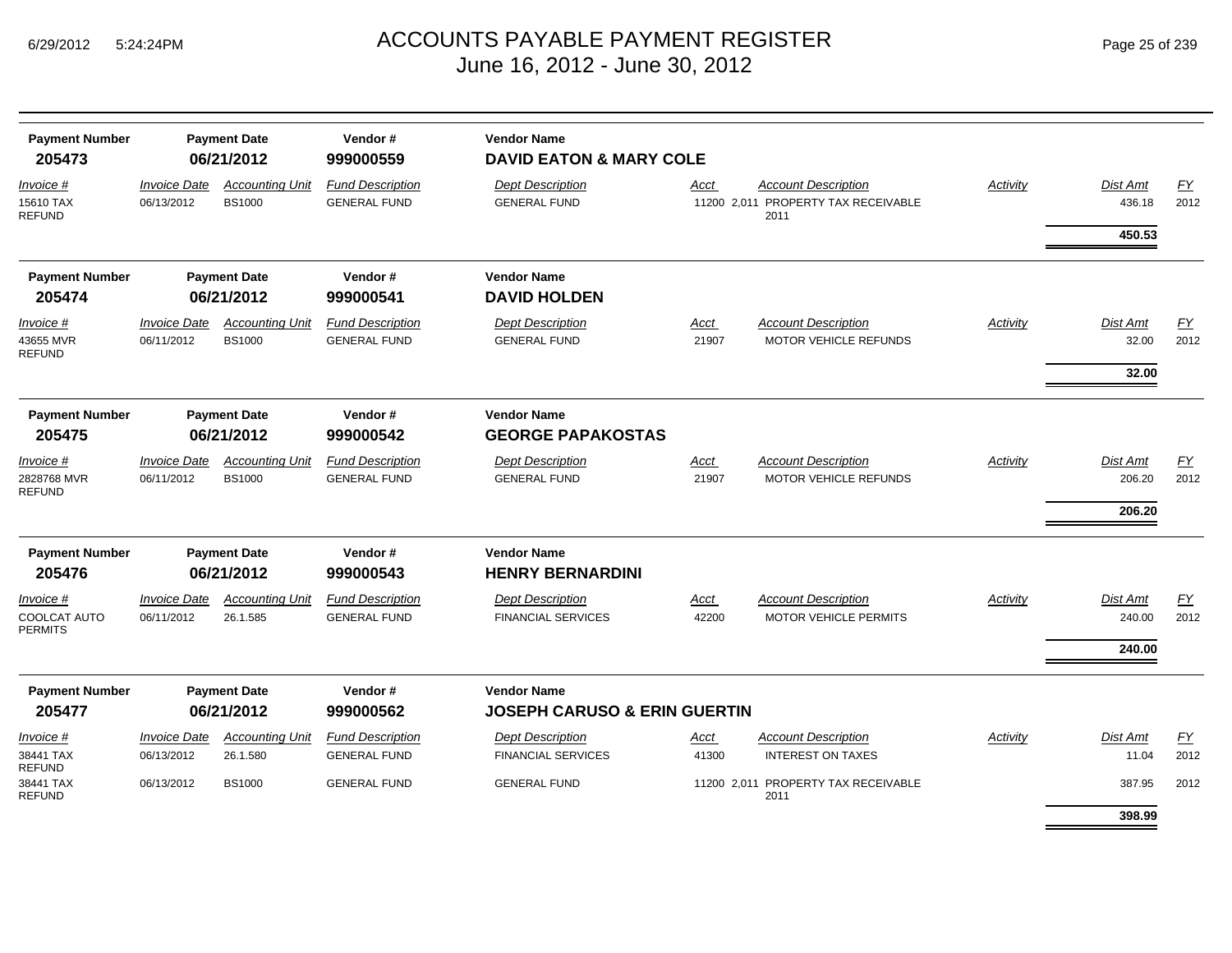**Payment Number Payment Date Vendor # Vendor Name**

47656 TAX REFUND

47656 TAX REFUND

10922 TAX REFUND

10922 TAX REFUND

22282 TAX REFUND

41472 TAX REFUND

| 205478                           |                                   | 06/21/2012                         | 999000571                                      | <b>KEVIN MILLER</b>                                  |                      |                                                        |          |                          |                   |
|----------------------------------|-----------------------------------|------------------------------------|------------------------------------------------|------------------------------------------------------|----------------------|--------------------------------------------------------|----------|--------------------------|-------------------|
| Invoice #<br>47656 TAX<br>REFUND | <b>Invoice Date</b><br>06/13/2012 | <b>Accounting Unit</b><br>26.1.580 | <b>Fund Description</b><br><b>GENERAL FUND</b> | <b>Dept Description</b><br><b>FINANCIAL SERVICES</b> | <u>Acct</u><br>41300 | <b>Account Description</b><br><b>INTEREST ON TAXES</b> | Activity | <b>Dist Amt</b><br>34.38 | <u>FY</u><br>2012 |
| 47656 TAX<br>REFUND              | 06/13/2012                        | <b>BS1000</b>                      | <b>GENERAL FUND</b>                            | <b>GENERAL FUND</b>                                  |                      | 11200 2,011 PROPERTY TAX RECEIVABLE<br>2011            |          | 1,086.25                 | 2012              |
|                                  |                                   |                                    |                                                |                                                      |                      |                                                        |          | 1,120.63                 |                   |
| <b>Payment Number</b>            |                                   | <b>Payment Date</b>                | Vendor#                                        | <b>Vendor Name</b>                                   |                      |                                                        |          |                          |                   |
| 205479                           |                                   | 06/21/2012                         | 999000557                                      | <b>KYLE &amp; ELAINE SALIE</b>                       |                      |                                                        |          |                          |                   |
| Invoice #                        | <i><b>Invoice Date</b></i>        | <b>Accounting Unit</b>             | <b>Fund Description</b>                        | <b>Dept Description</b>                              | <b>Acct</b>          | <b>Account Description</b>                             | Activity | Dist Amt                 | <u>FY</u>         |
| 10922 TAX<br>REFUND              | 06/13/2012                        | 26.1.580                           | <b>GENERAL FUND</b>                            | <b>FINANCIAL SERVICES</b>                            | 41300                | <b>INTEREST ON TAXES</b>                               |          | 27.60                    | 2012              |
| 10922 TAX                        | 06/13/2012                        | <b>BS1000</b>                      | <b>GENERAL FUND</b>                            | <b>GENERAL FUND</b>                                  |                      | 11200 2,011 PROPERTY TAX RECEIVABLE                    |          | 897.52                   | 2012              |
| REFUND                           |                                   |                                    |                                                |                                                      |                      | 2011                                                   |          | 925.12                   |                   |
|                                  |                                   |                                    |                                                |                                                      |                      |                                                        |          |                          |                   |
| <b>Payment Number</b>            |                                   | <b>Payment Date</b>                | Vendor#                                        | <b>Vendor Name</b>                                   |                      |                                                        |          |                          |                   |
| 205480                           |                                   | 06/21/2012                         | 999000560                                      | <b>MARK HEALEY</b>                                   |                      |                                                        |          |                          |                   |
| Invoice #                        | <b>Invoice Date</b>               | <b>Accounting Unit</b>             | <b>Fund Description</b>                        | <b>Dept Description</b>                              | <u>Acct</u>          | <b>Account Description</b>                             | Activity | <b>Dist Amt</b>          | EY                |
| 22282 TAX<br>REFUND              | 06/13/2012                        | 26.1.580                           | <b>GENERAL FUND</b>                            | <b>FINANCIAL SERVICES</b>                            | 41300                | <b>INTEREST ON TAXES</b>                               |          | 51.04                    | 2012              |
| 22282 TAX<br>REFUND              | 06/13/2012                        | <b>BS1000</b>                      | <b>GENERAL FUND</b>                            | <b>GENERAL FUND</b>                                  |                      | 11200 2,011 PROPERTY TAX RECEIVABLE<br>2011            |          | 1,755.19                 | 2012              |
|                                  |                                   |                                    |                                                |                                                      |                      |                                                        |          | 1,806.23                 |                   |
|                                  |                                   |                                    |                                                |                                                      |                      |                                                        |          |                          |                   |
| <b>Payment Number</b>            |                                   | <b>Payment Date</b>                | Vendor#                                        | <b>Vendor Name</b>                                   |                      |                                                        |          |                          |                   |
| 205481                           |                                   | 06/21/2012                         | 999000544                                      | <b>MICHELLE MILLER</b>                               |                      |                                                        |          |                          |                   |
| Invoice #                        | <b>Invoice Date</b>               | <b>Accounting Unit</b>             | <b>Fund Description</b>                        | <b>Dept Description</b>                              | Acct                 | <b>Account Description</b>                             | Activity | <b>Dist Amt</b>          | <u>FY</u>         |
| DREMGRL MVR<br><b>REFUND</b>     | 06/11/2012                        | 26.1.585                           | <b>GENERAL FUND</b>                            | <b>FINANCIAL SERVICES</b>                            | 42200                | <b>MOTOR VEHICLE PERMITS</b>                           |          | 52.00                    | 2012              |
|                                  |                                   |                                    |                                                |                                                      |                      |                                                        |          | 52.00                    |                   |
| <b>Payment Number</b>            |                                   | <b>Payment Date</b>                | Vendor#                                        | <b>Vendor Name</b>                                   |                      |                                                        |          |                          |                   |
| 205482                           |                                   | 06/21/2012                         | 999000563                                      | <b>PAPA GINO'S OF AMERICA</b>                        |                      |                                                        |          |                          |                   |
| <i>Invoice</i> #                 | <b>Invoice Date</b>               | <b>Accounting Unit</b>             | <b>Fund Description</b>                        | <b>Dept Description</b>                              | Acct                 | <b>Account Description</b>                             | Activity | <b>Dist Amt</b>          | <u>FY</u>         |
| 41472 TAX                        | 06/13/2012                        | 26.1.580                           | <b>GENERAL FUND</b>                            | <b>FINANCIAL SERVICES</b>                            | 41300                | <b>INTEREST ON TAXES</b>                               |          | 43.12                    | 2012              |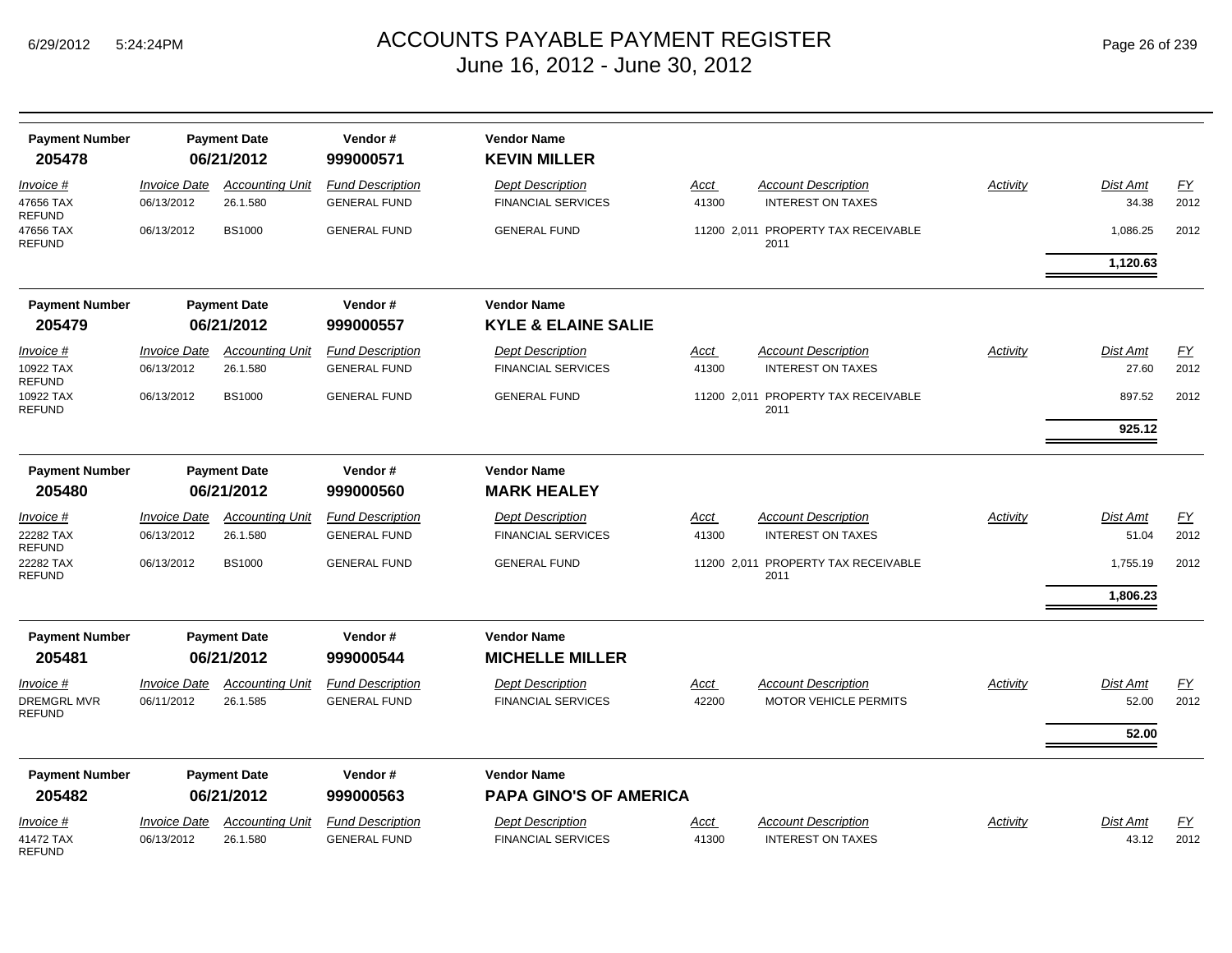| <b>Payment Number</b><br>205482                |                                          | <b>Payment Date</b><br>06/21/2012       | Vendor#<br>999000563                           | <b>Vendor Name</b><br><b>PAPA GINO'S OF AMERICA</b> |               |                                                                           |          |                             |            |
|------------------------------------------------|------------------------------------------|-----------------------------------------|------------------------------------------------|-----------------------------------------------------|---------------|---------------------------------------------------------------------------|----------|-----------------------------|------------|
| <u>Invoice #</u><br>41472 TAX<br><b>REFUND</b> | <i><b>Invoice Date</b></i><br>06/13/2012 | <b>Accounting Unit</b><br><b>BS1000</b> | <b>Fund Description</b><br><b>GENERAL FUND</b> | <b>Dept Description</b><br><b>GENERAL FUND</b>      | <u>Acct</u>   | <b>Account Description</b><br>11200 2,011 PROPERTY TAX RECEIVABLE<br>2011 | Activity | <b>Dist Amt</b><br>1,310.63 | EY<br>2012 |
|                                                |                                          |                                         |                                                |                                                     |               |                                                                           |          | 1,353.75                    |            |
| <b>Payment Number</b>                          |                                          | <b>Payment Date</b>                     | Vendor#                                        | <b>Vendor Name</b>                                  |               |                                                                           |          |                             |            |
| 205483                                         |                                          | 06/21/2012                              | 999000566                                      | <b>PETER &amp; LYNDA DOBENS</b>                     |               |                                                                           |          |                             |            |
| Invoice #                                      | <i><b>Invoice Date</b></i>               | <b>Accounting Unit</b>                  | <b>Fund Description</b>                        | <b>Dept Description</b>                             | <u>Acct</u>   | <b>Account Description</b>                                                | Activity | <b>Dist Amt</b>             | EY         |
| 43557 AX REFUND                                | 06/13/2012                               | 26.1.580                                | <b>GENERAL FUND</b>                            | <b>FINANCIAL SERVICES</b>                           | 41300         | <b>INTEREST ON TAXES</b>                                                  |          | 14.00                       | 2012       |
| 43557 AX REFUND                                | 06/13/2012                               | <b>BS1000</b>                           | <b>GENERAL FUND</b>                            | <b>GENERAL FUND</b>                                 |               | 11200 2.011 PROPERTY TAX RECEIVABLE<br>2011                               |          | 427.79                      | 2012       |
|                                                |                                          |                                         |                                                |                                                     |               |                                                                           |          | 441.79                      |            |
| <b>Payment Number</b>                          |                                          | <b>Payment Date</b>                     | Vendor#                                        | <b>Vendor Name</b>                                  |               |                                                                           |          |                             |            |
| 205484                                         |                                          | 06/21/2012                              | 999000567                                      | <b>PRAVEEN TAILAM</b>                               |               |                                                                           |          |                             |            |
| <u>Invoice #</u>                               | <i><b>Invoice Date</b></i>               | <b>Accounting Unit</b>                  | <b>Fund Description</b>                        | <b>Dept Description</b>                             | <u>Acct</u>   | <b>Account Description</b>                                                | Activity | <b>Dist Amt</b>             | EY         |
| 43669 TAX<br><b>REFUND</b>                     | 06/13/2012                               | 26.1.580                                | <b>GENERAL FUND</b>                            | <b>FINANCIAL SERVICES</b>                           | 41300         | <b>INTEREST ON TAXES</b>                                                  |          | 42.02                       | 2012       |
| 43669 TAX<br><b>REFUND</b>                     | 06/13/2012                               | <b>BS1000</b>                           | <b>GENERAL FUND</b>                            | <b>GENERAL FUND</b>                                 |               | 11200 2,011 PROPERTY TAX RECEIVABLE<br>2011                               |          | 1,367.24                    | 2012       |
|                                                |                                          |                                         |                                                |                                                     |               |                                                                           |          | 1,409.26                    |            |
| <b>Payment Number</b>                          |                                          | <b>Payment Date</b>                     | Vendor#                                        | <b>Vendor Name</b>                                  |               |                                                                           |          |                             |            |
| 205485                                         |                                          | 06/21/2012                              | 999000545                                      | <b>RAMON MIRANDA</b>                                |               |                                                                           |          |                             |            |
| Invoice #<br>CUL8R-                            | <b>Invoice Date</b><br>06/11/2012        | <b>Accounting Unit</b><br><b>BS1000</b> | <b>Fund Description</b><br><b>GENERAL FUND</b> | <b>Dept Description</b><br><b>GENERAL FUND</b>      | Acct<br>21907 | <b>Account Description</b><br><b>MOTOR VEHICLE REFUNDS</b>                | Activity | <b>Dist Amt</b><br>32.00    | EY<br>2012 |
|                                                |                                          |                                         |                                                |                                                     |               |                                                                           |          | 32.00                       |            |
| <b>Payment Number</b>                          |                                          | <b>Payment Date</b>                     | Vendor#                                        | <b>Vendor Name</b>                                  |               |                                                                           |          |                             |            |
| 205486                                         |                                          | 06/21/2012                              | 999000570                                      | <b>ROGER DUHAMEL</b>                                |               |                                                                           |          |                             |            |
| <i>Invoice</i> #                               | <i><b>Invoice Date</b></i>               | <b>Accounting Unit</b>                  | <b>Fund Description</b>                        | <b>Dept Description</b>                             | Acct          | <b>Account Description</b>                                                | Activity | <b>Dist Amt</b>             | EY         |
| 47290 TAX<br><b>REFUND</b>                     | 06/13/2012                               | 26.1.580                                | <b>GENERAL FUND</b>                            | <b>FINANCIAL SERVICES</b>                           | 41300         | <b>INTEREST ON TAXES</b>                                                  |          | 29.76                       | 2012       |
| 47290 TAX<br><b>REFUND</b>                     | 06/13/2012                               | <b>BS1000</b>                           | <b>GENERAL FUND</b>                            | <b>GENERAL FUND</b>                                 |               | 11200 2,011 PROPERTY TAX RECEIVABLE<br>2011                               |          | 993.98                      | 2012       |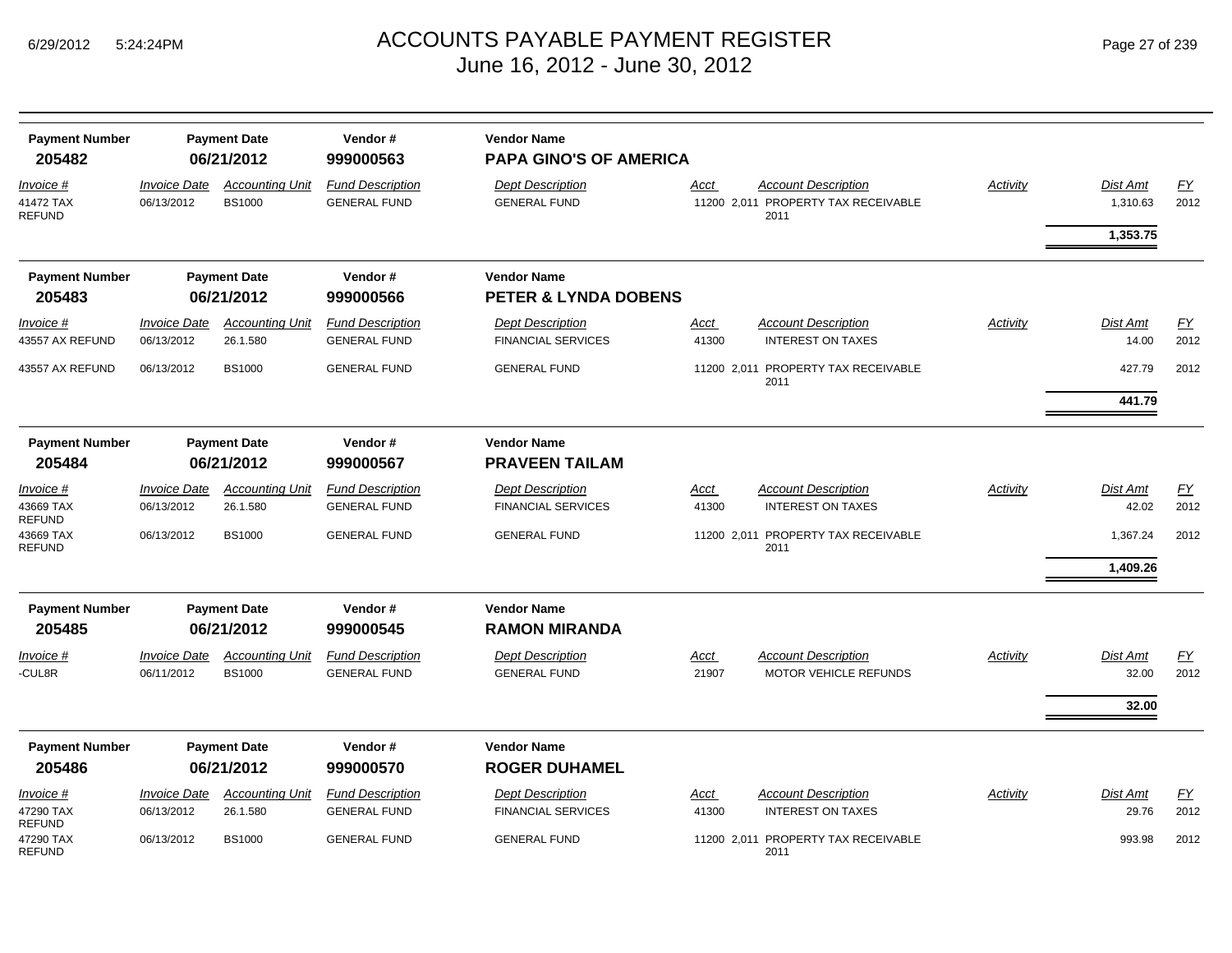|                                 |                     |                                   |                         |                                            |       |                                             |          | 1,023.74        |      |
|---------------------------------|---------------------|-----------------------------------|-------------------------|--------------------------------------------|-------|---------------------------------------------|----------|-----------------|------|
| <b>Payment Number</b><br>205487 |                     | <b>Payment Date</b><br>06/21/2012 | Vendor#<br>999000572    | <b>Vendor Name</b><br><b>SHIRLEY EATON</b> |       |                                             |          |                 |      |
| Invoice #                       | <b>Invoice Date</b> | <b>Accounting Unit</b>            | <b>Fund Description</b> | <b>Dept Description</b>                    | Acct  | <b>Account Description</b>                  | Activity | Dist Amt        | EY   |
| 50672 TAX<br><b>REFUND</b>      | 06/13/2012          | 26.1.580                          | <b>GENERAL FUND</b>     | <b>FINANCIAL SERVICES</b>                  | 41300 | <b>INTEREST ON TAXES</b>                    |          | 42.46           | 2012 |
| 50672 TAX<br><b>REFUND</b>      | 06/13/2012          | <b>BS1000</b>                     | <b>GENERAL FUND</b>     | <b>GENERAL FUND</b>                        |       | 11200 2,011 PROPERTY TAX RECEIVABLE<br>2011 |          | 1,321.11        | 2012 |
|                                 |                     |                                   |                         |                                            |       |                                             |          | 1,363.57        |      |
| <b>Payment Number</b>           |                     | <b>Payment Date</b>               | Vendor#                 | <b>Vendor Name</b>                         |       |                                             |          |                 |      |
| 205488                          |                     | 06/21/2012                        | 999000569               | <b>STEPHEN ROONEY &amp; CHRISTINE</b>      |       |                                             |          |                 |      |
| Invoice #                       | <b>Invoice Date</b> | <b>Accounting Unit</b>            | <b>Fund Description</b> | <b>Dept Description</b>                    | Acct  | <b>Account Description</b>                  | Activity | Dist Amt        | EY   |
| 46635 TAX<br><b>REFUND</b>      | 06/13/2012          | 26.1.580                          | <b>GENERAL FUND</b>     | <b>FINANCIAL SERVICES</b>                  | 41300 | <b>INTEREST ON TAXES</b>                    |          | 7.64            | 2012 |
| 46635 TAX<br><b>REFUND</b>      | 06/13/2012          | <b>BS1000</b>                     | <b>GENERAL FUND</b>     | <b>GENERAL FUND</b>                        |       | 11200 2,011 PROPERTY TAX RECEIVABLE<br>2011 |          | 218.09          | 2012 |
|                                 |                     |                                   |                         |                                            |       |                                             |          | 225.73          |      |
| <b>Payment Number</b>           |                     | <b>Payment Date</b>               | Vendor#                 | <b>Vendor Name</b>                         |       |                                             |          |                 |      |
| 205489                          |                     | 06/21/2012                        | 999000564               | <b>SUSAN WOLFE</b>                         |       |                                             |          |                 |      |
| Invoice #                       | <b>Invoice Date</b> | <b>Accounting Unit</b>            | <b>Fund Description</b> | <b>Dept Description</b>                    | Acct  | <b>Account Description</b>                  | Activity | <b>Dist Amt</b> | EY   |
| 43027 TAX<br><b>REFUND</b>      | 06/13/2012          | 26.1.580                          | <b>GENERAL FUND</b>     | <b>FINANCIAL SERVICES</b>                  | 41300 | <b>INTEREST ON TAXES</b>                    |          | 11.16           | 2012 |
| 43027 TAX<br><b>REFUND</b>      | 06/13/2012          | <b>BS1000</b>                     | <b>GENERAL FUND</b>     | <b>GENERAL FUND</b>                        |       | 11200 2,011 PROPERTY TAX RECEIVABLE<br>2011 |          | 346.01          | 2012 |
|                                 |                     |                                   |                         |                                            |       |                                             |          | 357.17          |      |
| <b>Payment Number</b>           |                     | <b>Payment Date</b>               | Vendor#                 | <b>Vendor Name</b>                         |       |                                             |          |                 |      |
| 205490                          |                     | 06/21/2012                        | 999000561               | <b>TACO BELL CORP</b>                      |       |                                             |          |                 |      |
| Invoice #                       | <b>Invoice Date</b> | <b>Accounting Unit</b>            | <b>Fund Description</b> | <b>Dept Description</b>                    | Acct  | <b>Account Description</b>                  | Activity | <b>Dist Amt</b> | EY   |
| 23162 TAX<br><b>REFUND</b>      | 06/13/2012          | 26.1.580                          | <b>GENERAL FUND</b>     | <b>FINANCIAL SERVICES</b>                  | 41300 | <b>INTEREST ON TAXES</b>                    |          | 214.24          | 2012 |
| 23162 TAX<br>REFUND             | 06/13/2012          | <b>BS1000</b>                     | <b>GENERAL FUND</b>     | <b>GENERAL FUND</b>                        |       | 11200 2,011 PROPERTY TAX RECEIVABLE<br>2011 |          | 6,301.49        | 2012 |
|                                 |                     |                                   |                         |                                            |       |                                             |          | 6,515.73        |      |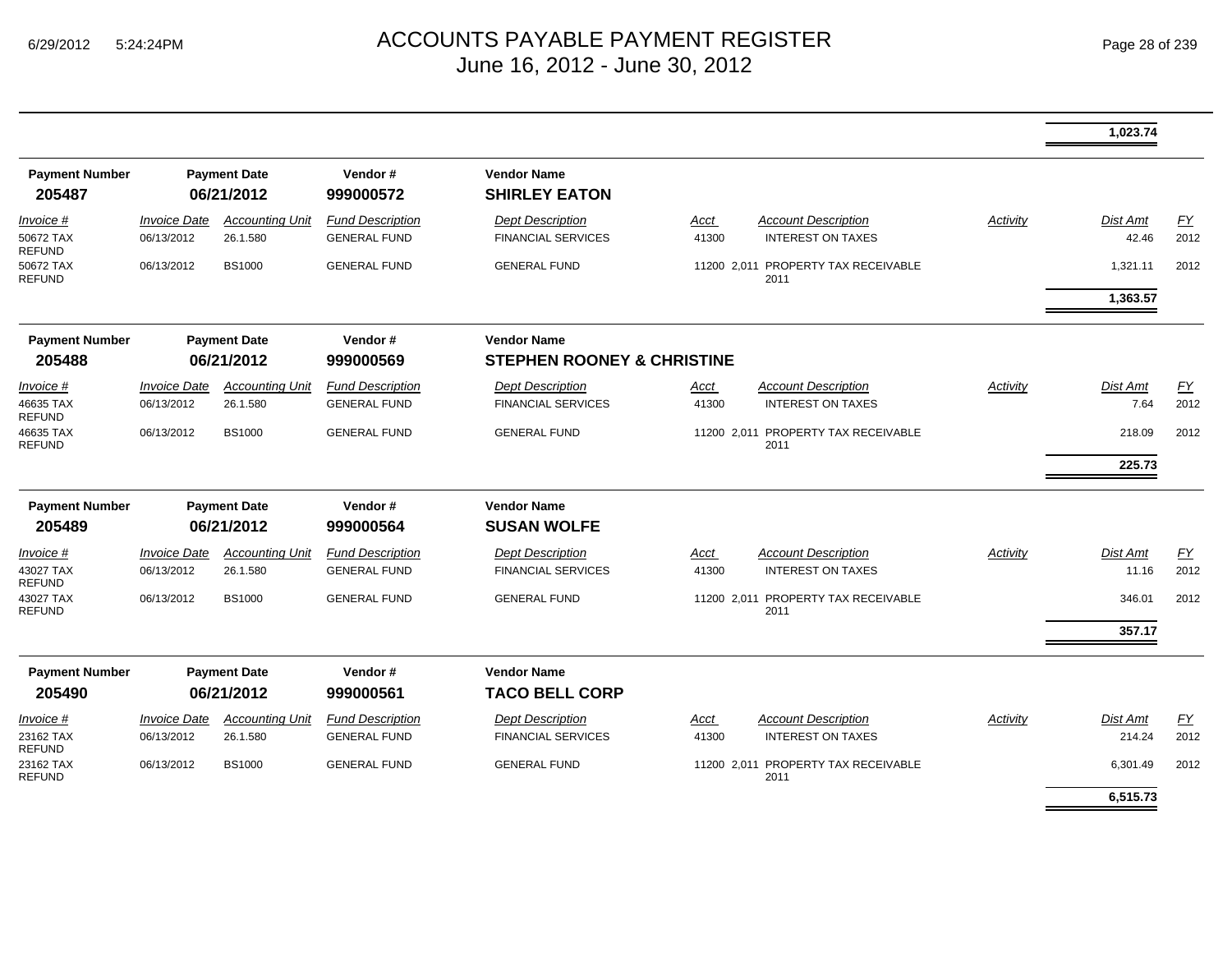| <b>Payment Number</b><br>205491          |                                   | <b>Payment Date</b><br>06/21/2012       | Vendor#<br>999000546                           | <b>Vendor Name</b><br><b>VIPIN DAWAR</b>             |                      |                                                                      |                 |                              |                   |
|------------------------------------------|-----------------------------------|-----------------------------------------|------------------------------------------------|------------------------------------------------------|----------------------|----------------------------------------------------------------------|-----------------|------------------------------|-------------------|
| Invoice #<br>158996 MVR<br><b>REFUND</b> | <b>Invoice Date</b><br>06/11/2012 | <b>Accounting Unit</b><br><b>BS1000</b> | <b>Fund Description</b><br><b>GENERAL FUND</b> | <b>Dept Description</b><br><b>GENERAL FUND</b>       | <u>Acct</u><br>21907 | <b>Account Description</b><br>MOTOR VEHICLE REFUNDS                  | Activity        | <b>Dist Amt</b><br>38.00     | EY<br>2012        |
|                                          |                                   |                                         |                                                |                                                      |                      |                                                                      |                 | 38.00                        |                   |
| <b>Payment Number</b>                    |                                   | <b>Payment Date</b>                     | Vendor#                                        | <b>Vendor Name</b>                                   |                      |                                                                      |                 |                              |                   |
| 205492                                   |                                   | 06/21/2012                              | 999000558                                      | <b>WILLIAM &amp; CHRISTINE GAGNON</b>                |                      |                                                                      |                 |                              |                   |
| Invoice #<br>13004 TAX                   | <b>Invoice Date</b><br>06/13/2012 | <b>Accounting Unit</b><br>26.1.580      | <b>Fund Description</b><br><b>GENERAL FUND</b> | <b>Dept Description</b><br><b>FINANCIAL SERVICES</b> | <u>Acct</u><br>41300 | Account Description<br><b>INTEREST ON TAXES</b>                      | <b>Activity</b> | <b>Dist Amt</b><br>27.75     | EY<br>2012        |
| REFUND<br>13004 TAX<br>REFUND            | 06/13/2012                        | <b>BS1000</b>                           | <b>GENERAL FUND</b>                            | <b>GENERAL FUND</b>                                  | 11200 2,011          | PROPERTY TAX RECEIVABLE<br>2011                                      |                 | 895.42                       | 2012              |
|                                          |                                   |                                         |                                                |                                                      |                      |                                                                      |                 | 923.17                       |                   |
| <b>Payment Number</b>                    |                                   | <b>Payment Date</b>                     | Vendor#                                        | <b>Vendor Name</b>                                   |                      |                                                                      |                 |                              |                   |
| 205493                                   |                                   | 06/21/2012                              | 999000553                                      | <b>WORTHEN REALTY TRUST</b>                          |                      |                                                                      |                 |                              |                   |
| Invoice #                                | <b>Invoice Date</b>               | <b>Accounting Unit</b>                  | <b>Fund Description</b>                        | <b>Dept Description</b>                              | Acct                 | <b>Account Description</b>                                           | Activity        | <b>Dist Amt</b>              | <u>FY</u>         |
| 36250 TAX<br>REFUND-2011                 | 06/13/2012                        | 26.1.580                                | <b>GENERAL FUND</b>                            | <b>FINANCIAL SERVICES</b>                            | 41300                | <b>INTEREST ON TAXES</b>                                             |                 | 181.44                       | 2012              |
| 36250 TAX<br><b>REFUND</b>               | 06/13/2012                        | <b>BS1000</b>                           | <b>GENERAL FUND</b>                            | <b>GENERAL FUND</b>                                  |                      | 11500 8,120 Overlay-Interest                                         |                 | 514.29                       | 2012              |
| 36250 TAX<br>REFUND                      | 06/13/2012                        | <b>BS1000</b>                           | <b>GENERAL FUND</b>                            | <b>GENERAL FUND</b>                                  |                      | 11500 8,110 Overlay-Prior Year                                       |                 | 5,677.32                     | 2012              |
| 36250 TAX<br>REFUND-2011                 | 06/13/2012                        | <b>BS1000</b>                           | <b>GENERAL FUND</b>                            | <b>GENERAL FUND</b>                                  |                      | 11200 2,011 PROPERTY TAX RECEIVABLE<br>2011                          |                 | 5,835.95                     | 2012              |
|                                          |                                   |                                         |                                                |                                                      |                      |                                                                      |                 | 12,209.00                    |                   |
| <b>Payment Number</b>                    |                                   | <b>Payment Date</b>                     | Vendor#                                        | <b>Vendor Name</b>                                   |                      |                                                                      |                 |                              |                   |
| 205494                                   |                                   | 06/21/2012                              | 11431                                          | A & L EASTERN LABORATORIES                           |                      |                                                                      |                 |                              |                   |
| Invoice #<br>038540                      | <b>Invoice Date</b><br>05/22/2012 | <b>Accounting Unit</b><br>77.1.650      | <b>Fund Description</b><br><b>GENERAL FUND</b> | <b>Dept Description</b><br>PARKS & RECREATION        | Acct<br>54280        | Account Description<br><b>BUILDING/GROUNDS</b><br><b>MAINTENANCE</b> | Activity        | Dist Amt<br>350.00<br>350.00 | <u>FY</u><br>2012 |
| <b>Payment Number</b><br>205495          |                                   | <b>Payment Date</b><br>06/21/2012       | Vendor#<br>11569                               | <b>Vendor Name</b><br><b>ADVERTEASERS</b>            |                      |                                                                      |                 |                              |                   |
| Invoice #                                | Invoice Date                      | <u>Accounting Unit</u>                  | <b>Fund Description</b>                        | <b>Dept Description</b>                              | <u>Acct</u>          | <b>Account Description</b>                                           | Activity        | Dist Amt                     | EY                |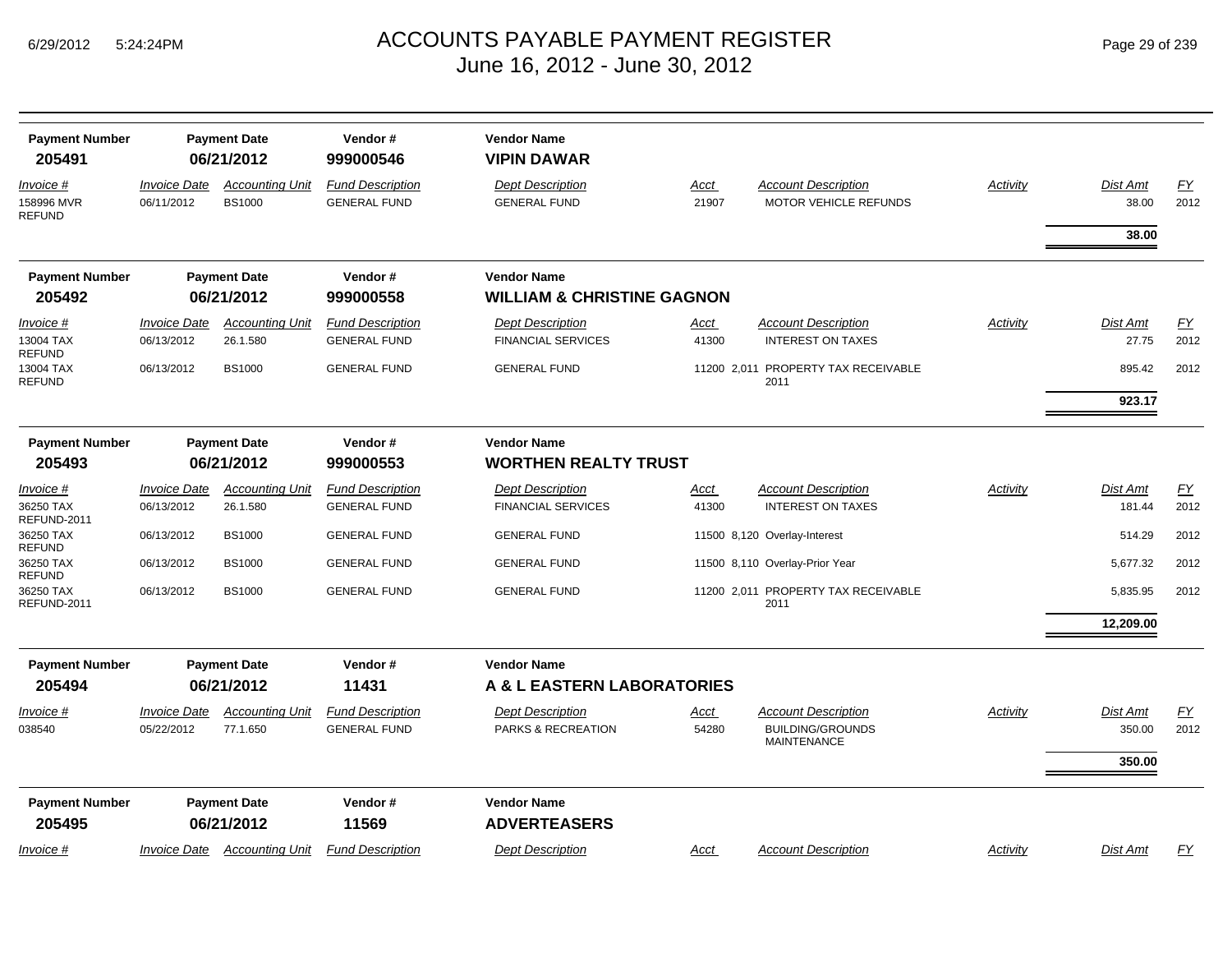| <b>Payment Number</b><br>205495 | <b>Payment Date</b><br>06/21/2012 |                                    | Vendor#<br>11569                                                      | <b>Vendor Name</b><br><b>ADVERTEASERS</b>                           |                      |                                                      |                           |                           |            |
|---------------------------------|-----------------------------------|------------------------------------|-----------------------------------------------------------------------|---------------------------------------------------------------------|----------------------|------------------------------------------------------|---------------------------|---------------------------|------------|
| Invoice #<br>12061              | <b>Invoice Date</b><br>05/18/2012 | <b>Accounting Unit</b><br>60.1.500 | <b>Fund Description</b><br><b>GENERAL FUND</b>                        | <b>Dept Description</b><br><b>PUBLIC</b><br>WORKS-ADMIN/ENGINEERING | Acct<br>61299        | <b>Account Description</b><br>MISCELLANEOUS SUPPLIES | <b>Activity</b>           | <b>Dist Amt</b><br>142.50 | EY<br>2012 |
|                                 |                                   |                                    |                                                                       |                                                                     |                      |                                                      |                           | 142.50                    |            |
| <b>Payment Number</b><br>205496 |                                   | <b>Payment Date</b><br>06/21/2012  | Vendor#<br>12296                                                      | <b>Vendor Name</b><br><b>AIRGAS EAST</b>                            |                      |                                                      |                           |                           |            |
| Invoice #                       | <b>Invoice Date</b>               | <b>Accounting Unit</b>             | <b>Fund Description</b>                                               | <b>Dept Description</b>                                             |                      | <b>Account Description</b>                           | Activity                  | <b>Dist Amt</b>           |            |
| 116530314                       | 05/21/2012                        | 61.1.700                           | <b>GENERAL FUND</b>                                                   | <b>STREETS</b>                                                      | <u>Acct</u><br>71025 | <b>SMALL TOOLS</b>                                   |                           | 78.98                     | EY<br>2012 |
| 116530315                       | 05/21/2012                        | 61.1.700                           | <b>GENERAL FUND</b>                                                   | <b>STREETS</b>                                                      | 71025                | <b>SMALL TOOLS</b>                                   |                           | 78.54                     | 2012       |
| 116525471                       | 05/21/2012                        | 61.1.700                           | <b>GENERAL FUND</b>                                                   | <b>STREETS</b>                                                      | 61166                | <b>GASES</b>                                         |                           | 65.17                     | 2012       |
|                                 |                                   |                                    |                                                                       |                                                                     |                      |                                                      |                           | 222.69                    |            |
| <b>Payment Number</b><br>205497 | <b>Payment Date</b><br>06/21/2012 |                                    | Vendor#<br>12298                                                      | <b>Vendor Name</b><br><b>ALECS SHOE STORE INC</b>                   |                      |                                                      |                           |                           |            |
| Invoice #                       | <b>Invoice Date</b>               | <b>Accounting Unit</b>             | <b>Fund Description</b>                                               | <b>Dept Description</b>                                             | Acct                 | <b>Account Description</b>                           | Activity                  | Dist Amt                  | <u>FY</u>  |
| 21993                           | 05/31/2012                        | 50.1.500                           | <b>GENERAL FUND</b>                                                   | <b>POLICE</b>                                                       | 61107                | <b>CLOTHING &amp; UNIFORMS</b>                       |                           | 569.22                    | 2012       |
|                                 |                                   |                                    |                                                                       |                                                                     |                      |                                                      |                           | 569.22                    |            |
| <b>Payment Number</b><br>205498 |                                   | <b>Payment Date</b><br>06/21/2012  | Vendor#<br>12308                                                      | <b>Vendor Name</b><br><b>ALPHAGRAPHICS</b>                          |                      |                                                      |                           |                           |            |
| Invoice #<br>43980              | <b>Invoice Date</b><br>06/01/2012 | <b>Accounting Unit</b><br>71.3068  | <b>Fund Description</b><br><b>COMMUNITY SERVICES</b><br><b>GRANTS</b> | <b>Dept Description</b><br><b>COMMUNITY SERVICES GRANTS</b>         | <u>Acct</u><br>55607 | <b>Account Description</b><br>POSTAGE & DELIVERY     | Activity<br>71.1001.12.01 | <b>Dist Amt</b><br>498.80 | EY<br>2012 |
| 43980                           | 06/01/2012                        | 71.3068                            | <b>COMMUNITY SERVICES</b><br><b>GRANTS</b>                            | <b>COMMUNITY SERVICES GRANTS</b>                                    | 55600                | <b>PRINTING</b>                                      | 71.1001.12.01             | (498.80)                  | 2012       |
| 43980                           | 06/01/2012                        | 71.3068                            | <b>COMMUNITY SERVICES</b><br><b>GRANTS</b>                            | <b>COMMUNITY SERVICES GRANTS</b>                                    | 55600                | <b>PRINTING</b>                                      | 71.1001.12.01             | 1,497.75                  | 2012       |
|                                 |                                   |                                    |                                                                       |                                                                     |                      |                                                      |                           | 1,497.75                  |            |
| <b>Payment Number</b>           |                                   | <b>Payment Date</b>                | Vendor#                                                               | <b>Vendor Name</b>                                                  |                      |                                                      |                           |                           |            |
| 205499                          |                                   | 06/21/2012                         | 12314                                                                 | <b>AMBI CIRCUIT BOARD ELECTRONICS</b>                               |                      |                                                      |                           |                           |            |
| Invoice #                       | <i><b>Invoice Date</b></i>        | <b>Accounting Unit</b>             | <b>Fund Description</b>                                               | <b>Dept Description</b>                                             | Acct                 | <b>Account Description</b>                           | Activity                  | <b>Dist Amt</b>           | EY         |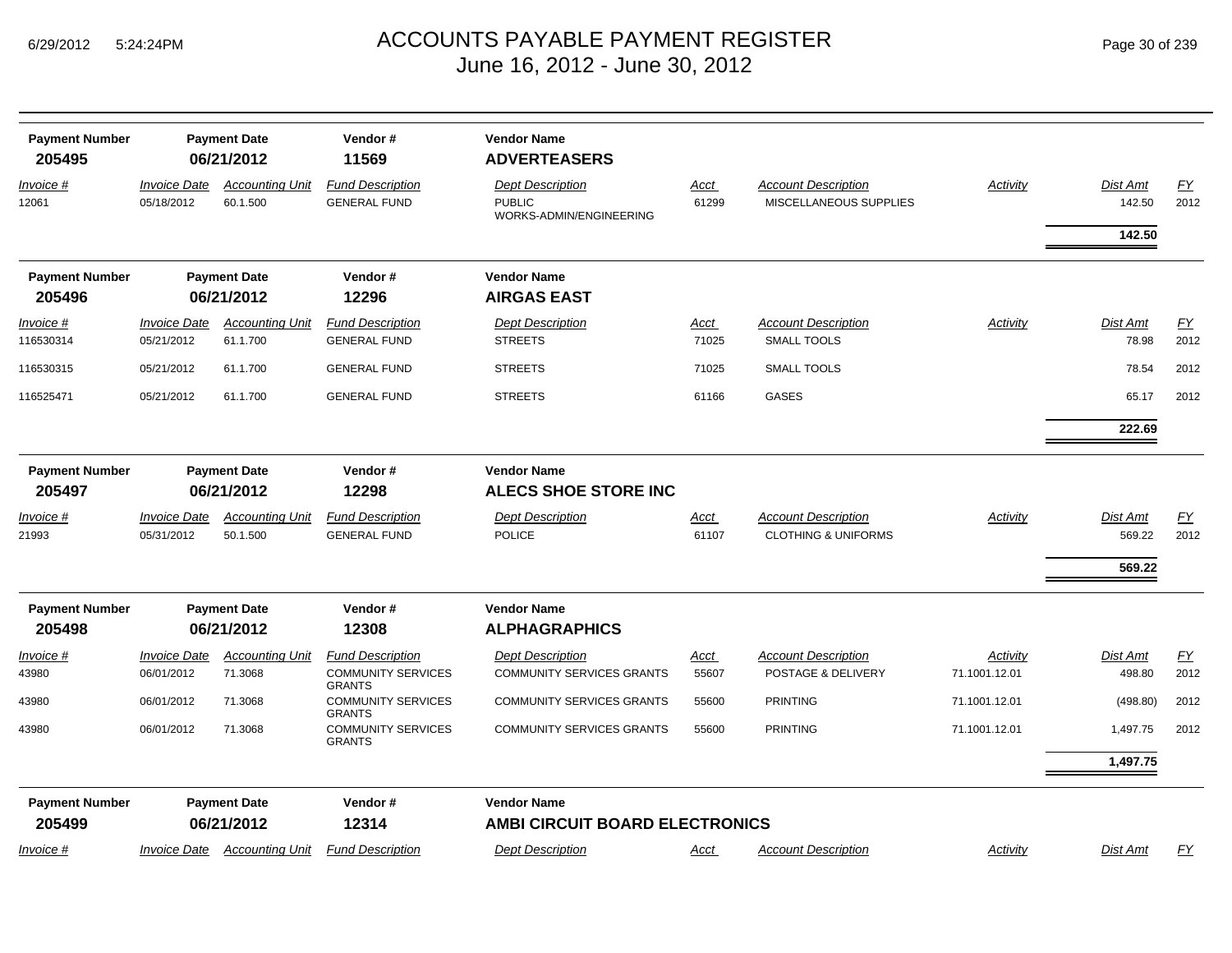| <b>Payment Number</b><br>205499    | <b>Payment Date</b><br>06/21/2012        |                                     | Vendor#<br>12314                               | <b>Vendor Name</b><br>AMBI CIRCUIT BOARD ELECTRONICS |                |                                                                             |                 |                              |                   |  |
|------------------------------------|------------------------------------------|-------------------------------------|------------------------------------------------|------------------------------------------------------|----------------|-----------------------------------------------------------------------------|-----------------|------------------------------|-------------------|--|
| Invoice #                          | <b>Invoice Date</b>                      | <b>Accounting Unit</b>              | <b>Fund Description</b>                        | <b>Dept Description</b>                              | Acct           | <b>Account Description</b><br>OTHER PROFESSIONAL                            | Activity        | Dist Amt                     | <u>FY</u>         |  |
| 12-RA12-1C<br>12-RA12-1C           | 05/18/2012<br>05/18/2012                 | 86.3120<br>66.1.500                 | <b>TRANSIT GRANTS</b><br><b>GENERAL FUND</b>   | <b>GRANT FUNDS-TRANSIT</b><br>PARKING LOTS           | 53999<br>54600 | <b>SERVICES</b><br><b>VEHICLE REPAIRS &amp;</b>                             | 86.800.12.20.01 | 110.65<br>165.35             | 2012<br>2012      |  |
|                                    |                                          |                                     |                                                |                                                      |                | <b>MAINTENANCE</b>                                                          |                 | 276.00                       |                   |  |
| <b>Payment Number</b><br>205500    |                                          | <b>Payment Date</b><br>06/21/2012   | Vendor#<br>13969                               | <b>Vendor Name</b><br><b>AMERICAN PLANNING ASSOC</b> |                |                                                                             |                 |                              |                   |  |
| Invoice #                          | <b>Invoice Date</b>                      | <b>Accounting Unit</b>              | <b>Fund Description</b>                        | <b>Dept Description</b>                              | <u>Acct</u>    | <b>Account Description</b>                                                  | <b>Activity</b> | Dist Amt                     | EY                |  |
| 013514-120506                      | 06/11/2012                               | 82.1.500                            | <b>GENERAL FUND</b>                            | PLANNING & ZONING                                    | 55200          | <b>DUES AND MEMBERSHIPS</b>                                                 |                 | 1,586.00                     | 2012              |  |
|                                    |                                          |                                     |                                                |                                                      |                |                                                                             |                 | 1,586.00                     |                   |  |
| <b>Payment Number</b><br>205501    |                                          | <b>Payment Date</b><br>06/21/2012   | Vendor#<br>12317                               | <b>Vendor Name</b><br>AMERICAN TANK MANAGEMENT INC   |                |                                                                             |                 |                              |                   |  |
| Invoice #<br>4893                  | <b>Invoice Date</b><br>05/22/2012        | <b>Accounting Unit</b><br>77.1.650  | <b>Fund Description</b><br><b>GENERAL FUND</b> | <b>Dept Description</b><br>PARKS & RECREATION        | Acct<br>54280  | <b>Account Description</b><br><b>BUILDING/GROUNDS</b><br><b>MAINTENANCE</b> | Activity        | Dist Amt<br>425.00<br>425.00 | <u>FY</u><br>2012 |  |
| <b>Payment Number</b>              |                                          | <b>Payment Date</b>                 | Vendor#                                        | <b>Vendor Name</b>                                   |                |                                                                             |                 |                              |                   |  |
| 205502                             |                                          | 06/21/2012                          | 11889                                          | <b>AMHERST TOWN BAND</b>                             |                |                                                                             |                 |                              |                   |  |
| <i>Invoice</i> #<br>6/14 & 7/26/12 | <i><b>Invoice Date</b></i><br>06/01/2012 | <b>Accounting Unit</b><br>TF77.7551 | <b>Fund Description</b><br>P&R-SUMMERFUN       | <b>Dept Description</b><br>P&R-SUMMERFUN             | Acct<br>55654  | <b>Account Description</b><br><b>CONCERTS</b>                               | Activity        | Dist Amt<br>400.00           | <u>FY</u><br>2012 |  |
|                                    |                                          |                                     |                                                |                                                      |                |                                                                             |                 | 400.00                       |                   |  |
| <b>Payment Number</b><br>205503    |                                          | <b>Payment Date</b><br>06/21/2012   | Vendor#<br>11898                               | <b>Vendor Name</b><br><b>EDWARD ANNINO</b>           |                |                                                                             |                 |                              |                   |  |
| <u>Invoice #</u>                   | <b>Invoice Date</b>                      | <b>Accounting Unit</b>              | <b>Fund Description</b>                        | <b>Dept Description</b>                              | <u>Acct</u>    | <b>Account Description</b>                                                  | Activity        | Dist Amt                     | EY                |  |
| MILEAGE-EDWARD<br><b>ANNINO</b>    | 06/14/2012                               | 50.1.500                            | <b>GENERAL FUND</b>                            | <b>POLICE</b>                                        | 55307          | MILEAGE REIMBURSEMENTS                                                      |                 | 44.40<br>44.40               | 2012              |  |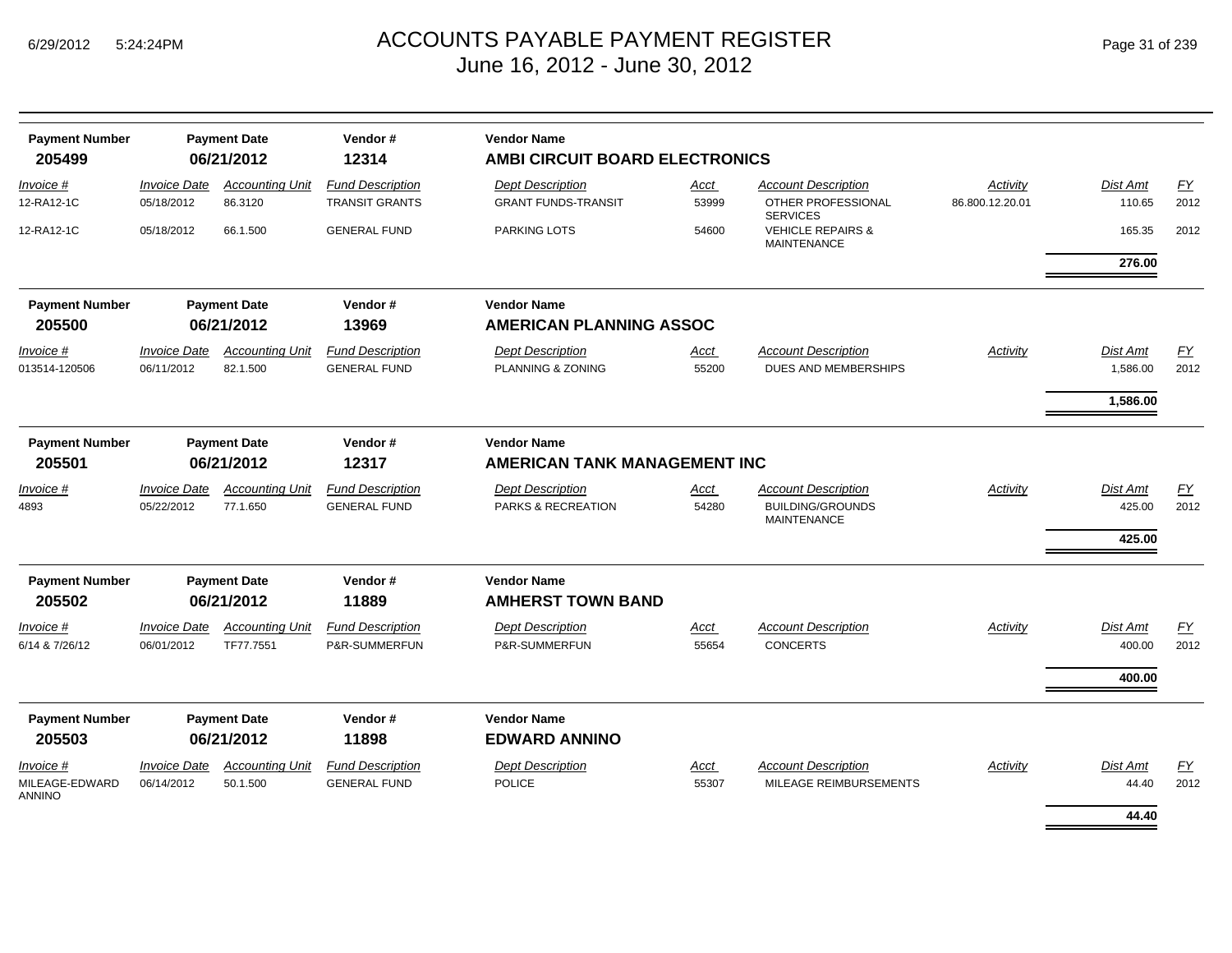| <b>Payment Number</b><br>205504 |                                   | <b>Payment Date</b><br>06/21/2012   | Vendor#<br>12343                                                           | <b>Vendor Name</b><br><b>ARCSOURCE INC</b>                                 |               |                                                                             |                             |                    |                          |
|---------------------------------|-----------------------------------|-------------------------------------|----------------------------------------------------------------------------|----------------------------------------------------------------------------|---------------|-----------------------------------------------------------------------------|-----------------------------|--------------------|--------------------------|
| Invoice #<br>672508             | <b>Invoice Date</b><br>05/21/2012 | <b>Accounting Unit</b><br>86.3120   | <b>Fund Description</b><br><b>TRANSIT GRANTS</b>                           | <b>Dept Description</b><br><b>GRANT FUNDS-TRANSIT</b>                      | Acct<br>61799 | <b>Account Description</b><br><b>VEHICLE PARTS &amp; SUPPLIES</b>           | Activity<br>86.800.12.30.05 | Dist Amt<br>21.34  | $\underline{FY}$<br>2012 |
|                                 |                                   |                                     |                                                                            |                                                                            |               |                                                                             |                             | 21.34              |                          |
| <b>Payment Number</b>           |                                   | <b>Payment Date</b>                 | Vendor#                                                                    | <b>Vendor Name</b>                                                         |               | <b>Payee Name</b>                                                           |                             |                    |                          |
| 205505                          |                                   | 06/21/2012                          | 12348                                                                      | <b>ASAP SPRINKLER LLC</b>                                                  |               | <b>ASAP SPRINKLER CORP</b>                                                  |                             |                    |                          |
| Invoice #<br>02120              | <b>Invoice Date</b><br>05/15/2012 | <b>Accounting Unit</b><br>TF77.7050 | <b>Fund Description</b><br><b>HOLMAN STADIUM</b><br><b>IMPROVEMNTS ETF</b> | <b>Dept Description</b><br><b>HOLMAN STADIUM</b><br><b>IMPROVEMNTS ETF</b> | Acct<br>54280 | <b>Account Description</b><br><b>BUILDING/GROUNDS</b><br><b>MAINTENANCE</b> | Activity                    | Dist Amt<br>380.00 | <u>FY</u><br>2012        |
|                                 |                                   |                                     |                                                                            |                                                                            |               |                                                                             |                             | 380.00             |                          |
| <b>Payment Number</b>           |                                   | <b>Payment Date</b>                 | Vendor#                                                                    | <b>Vendor Name</b>                                                         |               |                                                                             |                             |                    |                          |
| 205506                          |                                   | 06/21/2012                          | 11426                                                                      | <b>ATCO INTERNATIONAL</b>                                                  |               |                                                                             |                             |                    |                          |
| Invoice #                       | <b>Invoice Date</b>               | <b>Accounting Unit</b>              | <b>Fund Description</b>                                                    | <b>Dept Description</b>                                                    | Acct          | <b>Account Description</b>                                                  | Activity                    | Dist Amt           | <u>FY</u>                |
| 10344581                        | 05/18/2012                        | 69.6200.670                         | <b>WASTEWATER FUND</b>                                                     | <b>WASTEWATER</b>                                                          | 54487         | <b>EQUIPMENT REPAIRS &amp;</b><br><b>MAINTENANCE</b>                        |                             | 336.40             | 2012                     |
| 10344582                        | 05/18/2012                        | 69.6200.670                         | <b>WASTEWATER FUND</b>                                                     | WASTEWATER                                                                 | 54487         | <b>EQUIPMENT REPAIRS &amp;</b><br><b>MAINTENANCE</b>                        |                             | 608.00             | 2012                     |
|                                 |                                   |                                     |                                                                            |                                                                            |               |                                                                             |                             | 944.40             |                          |
| <b>Payment Number</b>           |                                   | <b>Payment Date</b>                 | Vendor#                                                                    | <b>Vendor Name</b>                                                         |               |                                                                             |                             |                    |                          |
| 205507                          |                                   | 06/21/2012                          | 12355                                                                      | <b>AUTO ELECTRIC WAREHOUSE INC</b>                                         |               |                                                                             |                             |                    |                          |
| Invoice #<br>12532              | <b>Invoice Date</b><br>05/25/2012 | <b>Accounting Unit</b><br>77.1.690  | <b>Fund Description</b><br><b>GENERAL FUND</b>                             | <b>Dept Description</b><br><b>PARKS &amp; RECREATION</b>                   | Acct<br>61799 | <b>Account Description</b><br><b>VEHICLE PARTS &amp; SUPPLIES</b>           | Activity                    | Dist Amt<br>195.00 | $\underline{FY}$<br>2012 |
|                                 |                                   |                                     |                                                                            |                                                                            |               |                                                                             |                             | 195.00             |                          |
| <b>Payment Number</b>           |                                   | <b>Payment Date</b>                 | Vendor#                                                                    | <b>Vendor Name</b>                                                         |               |                                                                             |                             |                    |                          |
| 205508                          |                                   | 06/21/2012                          | 11437                                                                      | <b>B F &amp; D SALES INC</b>                                               |               |                                                                             |                             |                    |                          |
| Invoice #                       | <b>Invoice Date</b>               | <b>Accounting Unit</b>              | <b>Fund Description</b>                                                    | <b>Dept Description</b>                                                    | Acct          | <b>Account Description</b>                                                  | Activity                    | Dist Amt           | <b>FY</b>                |
| 221                             | 05/03/2012                        | 61.1.700                            | <b>GENERAL FUND</b>                                                        | <b>STREETS</b>                                                             | 54600         | <b>VEHICLE REPAIRS &amp;</b><br><b>MAINTENANCE</b>                          |                             | 114.98<br>114.98   | 2012                     |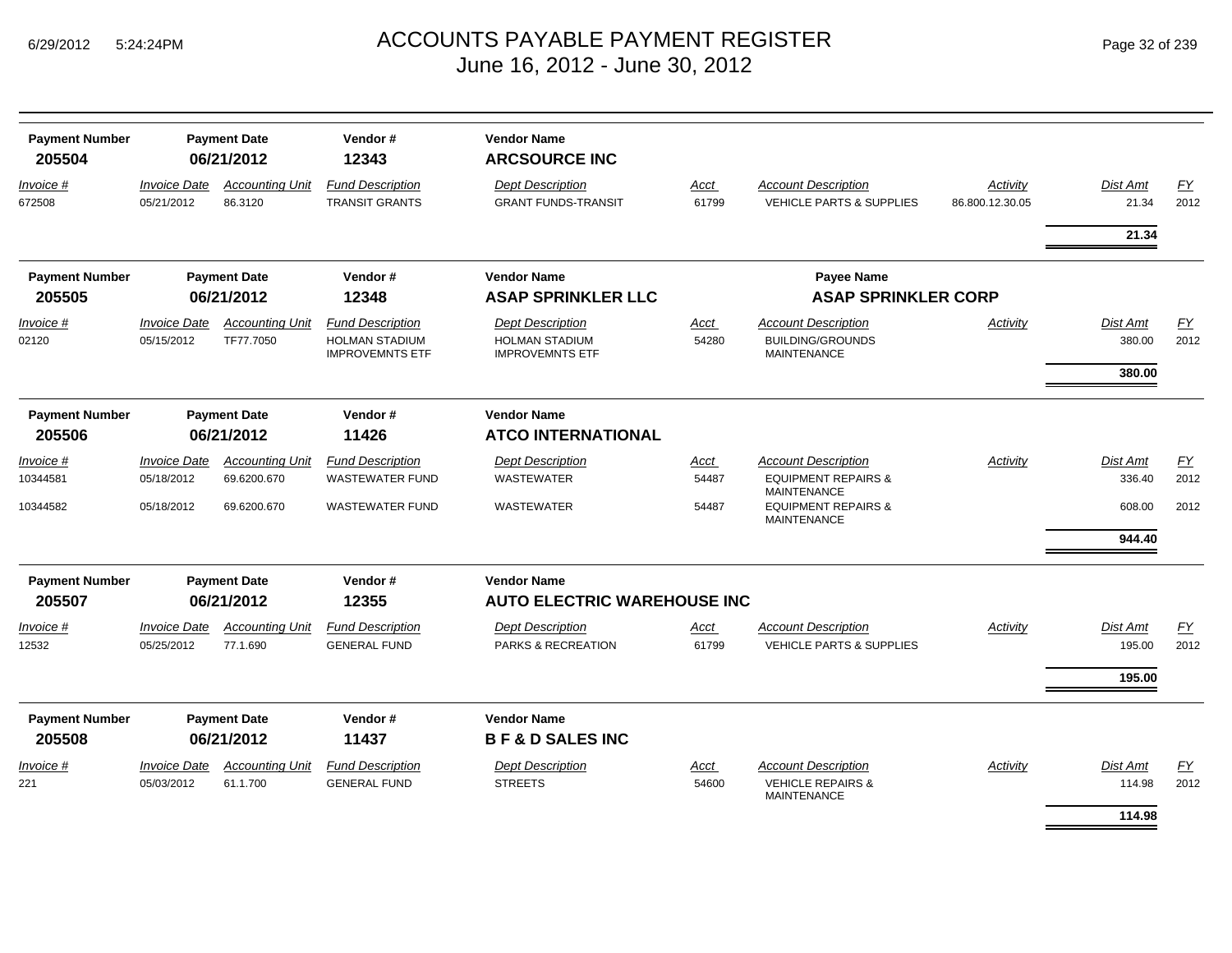| <b>Payment Number</b><br>205509 | <b>Payment Date</b><br>06/21/2012 |                                         | Vendor#<br>12361                               | <b>Vendor Name</b><br><b>BAIN PEST CONTROL SERVICE INC</b> |                      |                                                     |          |                           |                   |  |
|---------------------------------|-----------------------------------|-----------------------------------------|------------------------------------------------|------------------------------------------------------------|----------------------|-----------------------------------------------------|----------|---------------------------|-------------------|--|
| Invoice #<br>596032             | <b>Invoice Date</b><br>05/16/2012 | <b>Accounting Unit</b><br>29.1.720.8163 | <b>Fund Description</b><br><b>GENERAL FUND</b> | <b>Dept Description</b><br><b>CITY BUILDINGS</b>           | Acct<br>54228        | <b>Account Description</b><br>PEST CONTROL SERVICES | Activity | Dist Amt<br>75.00         | EY<br>2012        |  |
|                                 |                                   |                                         |                                                |                                                            |                      |                                                     |          | 75.00                     |                   |  |
| <b>Payment Number</b><br>205510 | <b>Payment Date</b><br>06/21/2012 |                                         | Vendor#<br>12362                               | <b>Vendor Name</b><br><b>BAKER &amp; TAYLOR</b>            |                      |                                                     |          |                           |                   |  |
| Invoice #<br>V78428080          | <b>Invoice Date</b><br>05/22/2012 | <b>Accounting Unit</b><br>79.1.755      | <b>Fund Description</b><br><b>GENERAL FUND</b> | <b>Dept Description</b><br>LIBRARY                         | <u>Acct</u><br>61814 | <b>Account Description</b><br><b>MEDIA</b>          | Activity | <b>Dist Amt</b><br>152.39 | <u>FY</u><br>2012 |  |
| V78273161                       | 05/21/2012                        | 79.1.755                                | <b>GENERAL FUND</b>                            | LIBRARY                                                    | 61814                | <b>MEDIA</b>                                        |          | 18.48                     | 2012              |  |
| V78273160                       | 05/21/2012                        | 79.1.755                                | <b>GENERAL FUND</b>                            | LIBRARY                                                    | 61814                | <b>MEDIA</b>                                        |          | 98.78                     | 2012              |  |
| 3017949622                      | 05/31/2012                        | TF79.8063                               | LIBRARY-HENRY STEARNS<br><b>FUND</b>           | LIBRARY-HENRY STEARNS FUND                                 | 61807                | <b>PUBLICATIONS</b>                                 |          | 17.46                     | 2012              |  |
| 3017925854                      | 05/21/2012                        | TF79.8063                               | LIBRARY-HENRY STEARNS<br><b>FUND</b>           | LIBRARY-HENRY STEARNS FUND                                 | 61807                | <b>PUBLICATIONS</b>                                 |          | 8.40                      | 2012              |  |
| 3017925853                      | 05/21/2012                        | TF79.8063                               | <b>LIBRARY-HENRY STEARNS</b><br><b>FUND</b>    | LIBRARY-HENRY STEARNS FUND                                 | 61807                | <b>PUBLICATIONS</b>                                 |          | 14.43                     | 2012              |  |
| 3017925852                      | 05/21/2012                        | TF79.8063                               | LIBRARY-HENRY STEARNS<br><b>FUND</b>           | LIBRARY-HENRY STEARNS FUND                                 | 61807                | <b>PUBLICATIONS</b>                                 |          | 28.28                     | 2012              |  |
| 3017925851                      | 05/21/2012                        | TF79.8063                               | LIBRARY-HENRY STEARNS<br><b>FUND</b>           | LIBRARY-HENRY STEARNS FUND                                 | 61807                | <b>PUBLICATIONS</b>                                 |          | 29.95                     | 2012              |  |
| 3017925850                      | 05/21/2012                        | TF79.8063                               | <b>LIBRARY-HENRY STEARNS</b><br><b>FUND</b>    | LIBRARY-HENRY STEARNS FUND                                 | 61807                | <b>PUBLICATIONS</b>                                 |          | 10.47                     | 2012              |  |
| 3017925849                      | 05/21/2012                        | TF79.8063                               | LIBRARY-HENRY STEARNS<br><b>FUND</b>           | LIBRARY-HENRY STEARNS FUND                                 | 61807                | <b>PUBLICATIONS</b>                                 |          | 11.89                     | 2012              |  |
| 3017925848                      | 05/21/2012                        | TF79.8063                               | LIBRARY-HENRY STEARNS<br><b>FUND</b>           | LIBRARY-HENRY STEARNS FUND                                 | 61807                | <b>PUBLICATIONS</b>                                 |          | 8.40                      | 2012              |  |
| 3017925847                      | 05/21/2012                        | TF79.8063                               | <b>LIBRARY-HENRY STEARNS</b><br><b>FUND</b>    | LIBRARY-HENRY STEARNS FUND                                 | 61807                | <b>PUBLICATIONS</b>                                 |          | 17.47                     | 2012              |  |
| 3017925846                      | 05/21/2012                        | TF79.8063                               | LIBRARY-HENRY STEARNS<br><b>FUND</b>           | LIBRARY-HENRY STEARNS FUND                                 | 61807                | <b>PUBLICATIONS</b>                                 |          | 14.00                     | 2012              |  |
| 3017925845                      | 05/21/2012                        | TF79.8063                               | LIBRARY-HENRY STEARNS<br><b>FUND</b>           | LIBRARY-HENRY STEARNS FUND                                 | 61807                | <b>PUBLICATIONS</b>                                 |          | 29.92                     | 2012              |  |
| 3017925844                      | 05/21/2012                        | TF79.8063                               | LIBRARY-HENRY STEARNS<br><b>FUND</b>           | LIBRARY-HENRY STEARNS FUND                                 | 61807                | <b>PUBLICATIONS</b>                                 |          | 13.85                     | 2012              |  |
| 3017925843                      | 05/21/2012                        | TF79.8063                               | LIBRARY-HENRY STEARNS<br><b>FUND</b>           | LIBRARY-HENRY STEARNS FUND                                 | 61807                | <b>PUBLICATIONS</b>                                 |          | 10.49                     | 2012              |  |
| 3017925842                      | 05/21/2012                        | TF79.8063                               | LIBRARY-HENRY STEARNS<br><b>FUND</b>           | LIBRARY-HENRY STEARNS FUND                                 | 61807                | <b>PUBLICATIONS</b>                                 |          | 14.98                     | 2012              |  |
| 3017925841                      | 05/21/2012                        | TF79.8063                               | LIBRARY-HENRY STEARNS<br><b>FUND</b>           | LIBRARY-HENRY STEARNS FUND                                 | 61807                | <b>PUBLICATIONS</b>                                 |          | 13.27                     | 2012              |  |
| 3017925840                      | 05/21/2012                        | TF79.8063                               | <b>LIBRARY-HENRY STEARNS</b><br><b>FUND</b>    | LIBRARY-HENRY STEARNS FUND                                 | 61807                | <b>PUBLICATIONS</b>                                 |          | 14.96                     | 2012              |  |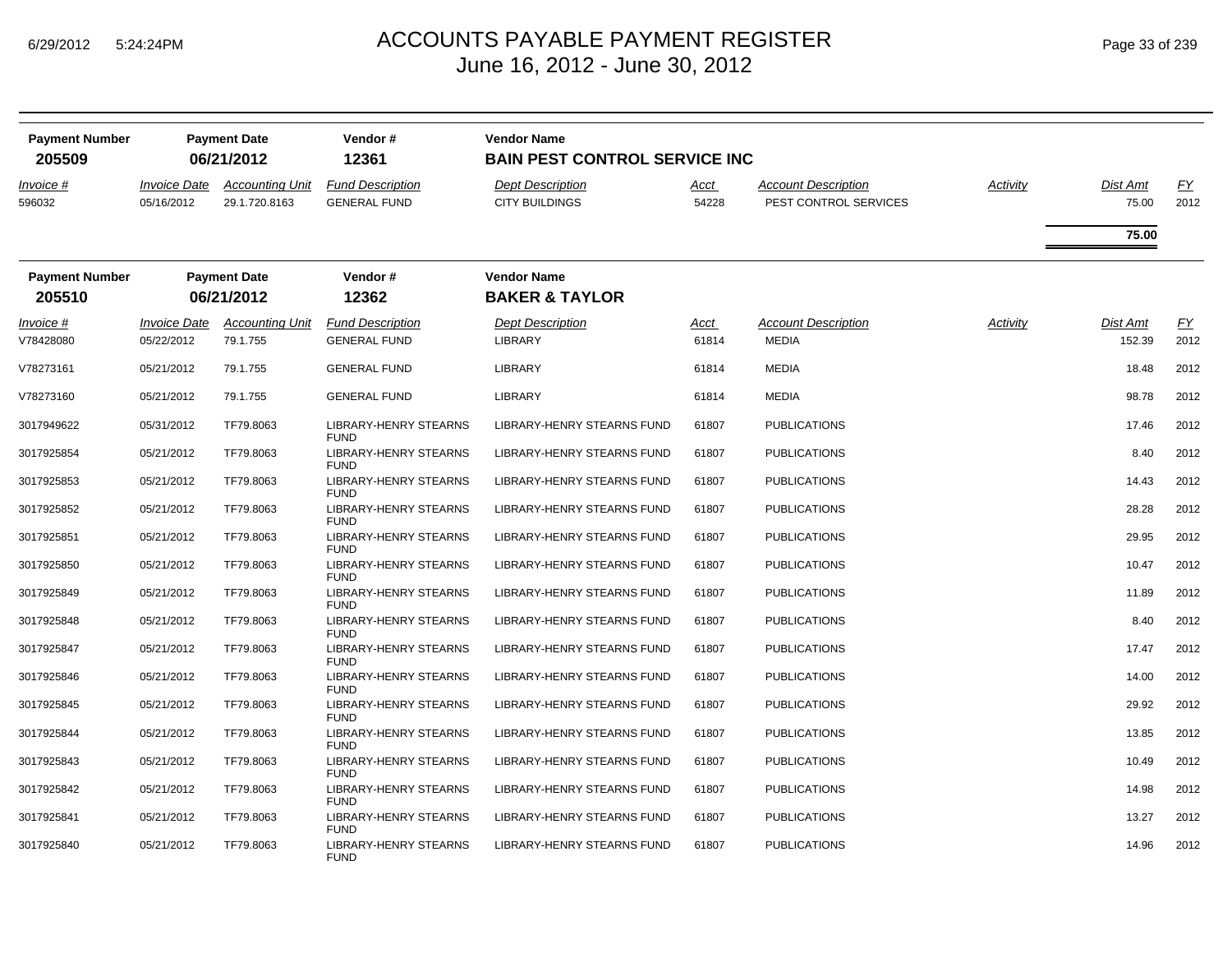| <b>Payment Number</b> | <b>Payment Date</b><br>06/21/2012 |                        | Vendor#                                     | <b>Vendor Name</b>         |             |                            |          |          |      |
|-----------------------|-----------------------------------|------------------------|---------------------------------------------|----------------------------|-------------|----------------------------|----------|----------|------|
| 205510                |                                   |                        | 12362                                       | <b>BAKER &amp; TAYLOR</b>  |             |                            |          |          |      |
| Invoice #             | <b>Invoice Date</b>               | <b>Accounting Unit</b> | <b>Fund Description</b>                     | <b>Dept Description</b>    | <u>Acct</u> | <b>Account Description</b> | Activity | Dist Amt | EY   |
| 3017925839            | 05/21/2012                        | TF79.8063              | <b>LIBRARY-HENRY STEARNS</b><br><b>FUND</b> | LIBRARY-HENRY STEARNS FUND | 61807       | <b>PUBLICATIONS</b>        |          | 59.34    | 2012 |
| 3017919870            | 05/16/2012                        | TF79.8063              | LIBRARY-HENRY STEARNS<br><b>FUND</b>        | LIBRARY-HENRY STEARNS FUND | 61807       | <b>PUBLICATIONS</b>        |          | 5.59     | 2012 |
| 3017919869            | 05/16/2012                        | TF79.8063              | LIBRARY-HENRY STEARNS<br><b>FUND</b>        | LIBRARY-HENRY STEARNS FUND | 61807       | <b>PUBLICATIONS</b>        |          | 13.32    | 2012 |
| 3017919868            | 05/16/2012                        | TF79.8063              | LIBRARY-HENRY STEARNS<br><b>FUND</b>        | LIBRARY-HENRY STEARNS FUND | 61807       | <b>PUBLICATIONS</b>        |          | 5.59     | 2012 |
| 3017919867            | 05/16/2012                        | TF79.8063              | <b>LIBRARY-HENRY STEARNS</b><br><b>FUND</b> | LIBRARY-HENRY STEARNS FUND | 61807       | <b>PUBLICATIONS</b>        |          | 5.59     | 2012 |
| 3017919866            | 05/16/2012                        | TF79.8063              | LIBRARY-HENRY STEARNS<br><b>FUND</b>        | LIBRARY-HENRY STEARNS FUND | 61807       | <b>PUBLICATIONS</b>        |          | 13.99    | 2012 |
| 3017919865            | 05/16/2012                        | TF79.8063              | <b>LIBRARY-HENRY STEARNS</b><br><b>FUND</b> | LIBRARY-HENRY STEARNS FUND | 61807       | <b>PUBLICATIONS</b>        |          | 56.60    | 2012 |
| 3017919864            | 05/16/2012                        | TF79.8063              | <b>LIBRARY-HENRY STEARNS</b><br><b>FUND</b> | LIBRARY-HENRY STEARNS FUND | 61807       | <b>PUBLICATIONS</b>        |          | 6.99     | 2012 |
| 3017919863            | 05/16/2012                        | TF79.8063              | LIBRARY-HENRY STEARNS<br><b>FUND</b>        | LIBRARY-HENRY STEARNS FUND | 61807       | <b>PUBLICATIONS</b>        |          | 40.49    | 2012 |
| 3017919862            | 05/16/2012                        | TF79.8063              | <b>LIBRARY-HENRY STEARNS</b><br><b>FUND</b> | LIBRARY-HENRY STEARNS FUND | 61807       | <b>PUBLICATIONS</b>        |          | 13.85    | 2012 |
| 3017919861            | 05/16/2012                        | TF79.8063              | LIBRARY-HENRY STEARNS<br><b>FUND</b>        | LIBRARY-HENRY STEARNS FUND | 61807       | <b>PUBLICATIONS</b>        |          | 24.90    | 2012 |
| 3017919860            | 05/16/2012                        | TF79.8063              | LIBRARY-HENRY STEARNS<br><b>FUND</b>        | LIBRARY-HENRY STEARNS FUND | 61807       | <b>PUBLICATIONS</b>        |          | 30.63    | 2012 |
| 3017919859            | 05/16/2012                        | TF79.8063              | LIBRARY-HENRY STEARNS<br><b>FUND</b>        | LIBRARY-HENRY STEARNS FUND | 61807       | <b>PUBLICATIONS</b>        |          | 42.42    | 2012 |
| 3017919858            | 05/16/2012                        | TF79.8063              | LIBRARY-HENRY STEARNS<br><b>FUND</b>        | LIBRARY-HENRY STEARNS FUND | 61807       | <b>PUBLICATIONS</b>        |          | 17.49    | 2012 |
| 3017919857            | 05/16/2012                        | TF79.8063              | LIBRARY-HENRY STEARNS<br><b>FUND</b>        | LIBRARY-HENRY STEARNS FUND | 61807       | <b>PUBLICATIONS</b>        |          | 19.95    | 2012 |
| 3017919856            | 05/16/2012                        | TF79.8063              | LIBRARY-HENRY STEARNS<br><b>FUND</b>        | LIBRARY-HENRY STEARNS FUND | 61807       | <b>PUBLICATIONS</b>        |          | 13.97    | 2012 |
| 3017919855            | 05/16/2012                        | TF79.8063              | <b>LIBRARY-HENRY STEARNS</b><br><b>FUND</b> | LIBRARY-HENRY STEARNS FUND | 61807       | <b>PUBLICATIONS</b>        |          | 26.21    | 2012 |
| 3017919854            | 05/16/2012                        | TF79.8063              | <b>LIBRARY-HENRY STEARNS</b><br><b>FUND</b> | LIBRARY-HENRY STEARNS FUND | 61807       | <b>PUBLICATIONS</b>        |          | 30.63    | 2012 |
| 3017919853            | 05/16/2012                        | TF79.8063              | LIBRARY-HENRY STEARNS<br><b>FUND</b>        | LIBRARY-HENRY STEARNS FUND | 61807       | <b>PUBLICATIONS</b>        |          | 32.67    | 2012 |
| 3017919852            | 05/16/2012                        | TF79.8063              | <b>LIBRARY-HENRY STEARNS</b><br><b>FUND</b> | LIBRARY-HENRY STEARNS FUND | 61807       | <b>PUBLICATIONS</b>        |          | 21.83    | 2012 |
| 3017919851            | 05/16/2012                        | TF79.8063              | LIBRARY-HENRY STEARNS<br><b>FUND</b>        | LIBRARY-HENRY STEARNS FUND | 61807       | <b>PUBLICATIONS</b>        |          | 13.85    | 2012 |
| 3017919850            | 05/16/2012                        | TF79.8063              | LIBRARY-HENRY STEARNS<br><b>FUND</b>        | LIBRARY-HENRY STEARNS FUND | 61807       | <b>PUBLICATIONS</b>        |          | 15.51    | 2012 |
| 3017919849            | 05/16/2012                        | TF79.8063              | <b>LIBRARY-HENRY STEARNS</b><br><b>FUND</b> | LIBRARY-HENRY STEARNS FUND | 61807       | <b>PUBLICATIONS</b>        |          | 10.47    | 2012 |
| 3017919848            | 05/16/2012                        | TF79.8063              | LIBRARY-HENRY STEARNS<br><b>FUND</b>        | LIBRARY-HENRY STEARNS FUND | 61807       | <b>PUBLICATIONS</b>        |          | 11.37    | 2012 |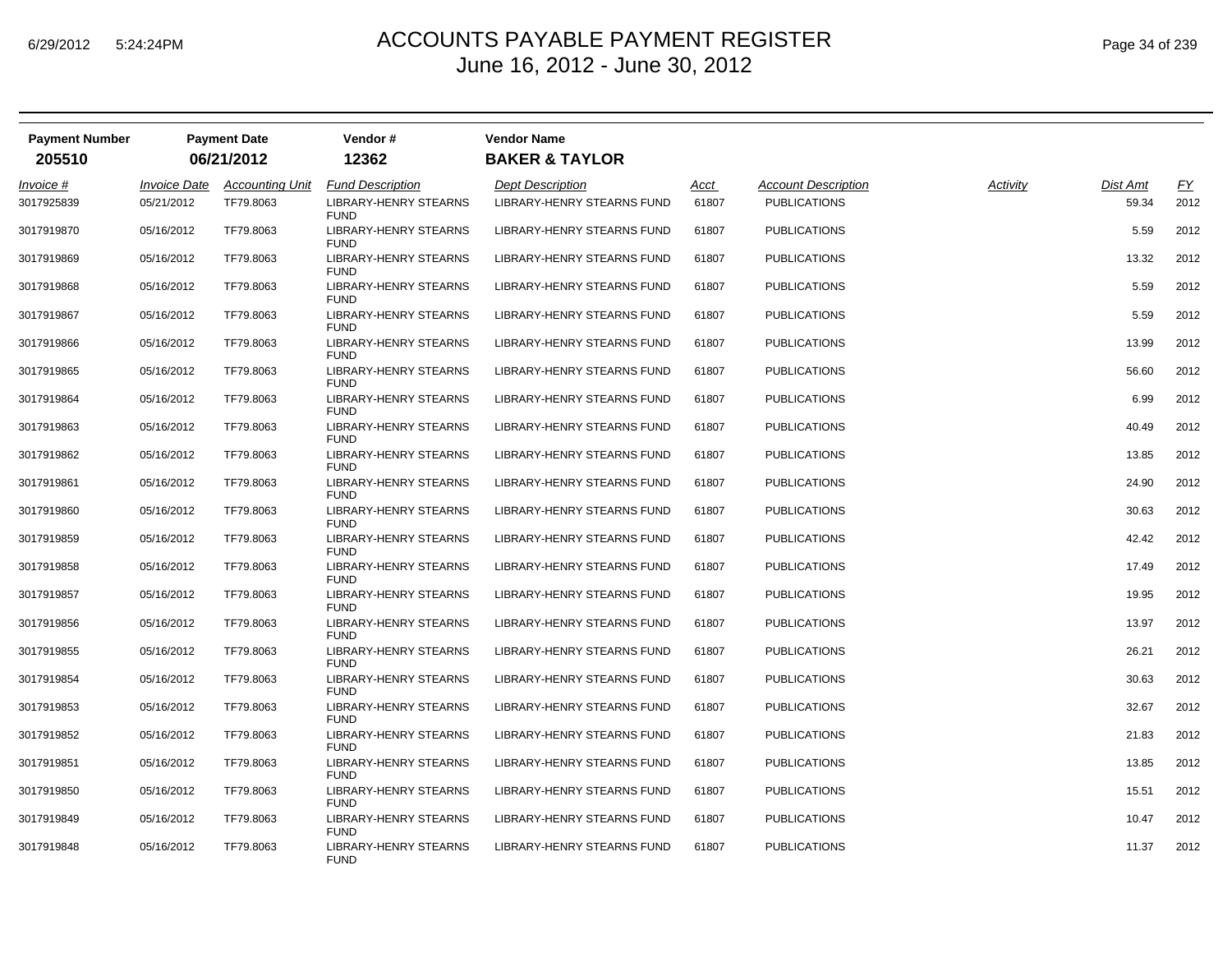| <b>Payment Number</b><br>205510 | <b>Payment Date</b><br>06/21/2012 |                        | Vendor#<br>12362                            | <b>Vendor Name</b><br><b>BAKER &amp; TAYLOR</b> |       |                            |          |          |           |  |
|---------------------------------|-----------------------------------|------------------------|---------------------------------------------|-------------------------------------------------|-------|----------------------------|----------|----------|-----------|--|
| Invoice #                       | <b>Invoice Date</b>               | <b>Accounting Unit</b> | <b>Fund Description</b>                     | <b>Dept Description</b>                         | Acct  | <b>Account Description</b> | Activity | Dist Amt | <u>FY</u> |  |
| 3017919847                      | 05/16/2012                        | TF79.8063              | <b>LIBRARY-HENRY STEARNS</b><br><b>FUND</b> | <b>LIBRARY-HENRY STEARNS FUND</b>               | 61807 | <b>PUBLICATIONS</b>        |          | 8.30     | 2012      |  |
| 3017919846                      | 05/16/2012                        | TF79.8063              | <b>LIBRARY-HENRY STEARNS</b><br><b>FUND</b> | <b>LIBRARY-HENRY STEARNS FUND</b>               | 61807 | <b>PUBLICATIONS</b>        |          | 14.43    | 2012      |  |
| 3017919845                      | 05/16/2012                        | TF79.8063              | <b>LIBRARY-HENRY STEARNS</b><br><b>FUND</b> | <b>LIBRARY-HENRY STEARNS FUND</b>               | 61807 | <b>PUBLICATIONS</b>        |          | 9.79     | 2012      |  |
| 3017919844                      | 05/16/2012                        | TF79.8063              | <b>LIBRARY-HENRY STEARNS</b><br><b>FUND</b> | <b>LIBRARY-HENRY STEARNS FUND</b>               | 61807 | <b>PUBLICATIONS</b>        |          | 18.18    | 2012      |  |
| 3017919843                      | 05/16/2012                        | TF79.8063              | <b>LIBRARY-HENRY STEARNS</b><br><b>FUND</b> | <b>LIBRARY-HENRY STEARNS FUND</b>               | 61807 | <b>PUBLICATIONS</b>        |          | 40.58    | 2012      |  |
| 3017919842                      | 05/16/2012                        | TF79.8063              | <b>LIBRARY-HENRY STEARNS</b><br><b>FUND</b> | <b>LIBRARY-HENRY STEARNS FUND</b>               | 61807 | <b>PUBLICATIONS</b>        |          | 5.59     | 2012      |  |
| 3017919841                      | 05/16/2012                        | TF79.8063              | <b>LIBRARY-HENRY STEARNS</b><br><b>FUND</b> | <b>LIBRARY-HENRY STEARNS FUND</b>               | 61807 | <b>PUBLICATIONS</b>        |          | 57.85    | 2012      |  |
| 3017919840                      | 05/16/2012                        | TF79.8063              | <b>LIBRARY-HENRY STEARNS</b><br><b>FUND</b> | <b>LIBRARY-HENRY STEARNS FUND</b>               | 61807 | <b>PUBLICATIONS</b>        |          | 83.24    | 2012      |  |
| 2309844                         | 05/21/2012                        | TF79.8063              | <b>LIBRARY-HENRY STEARNS</b><br><b>FUND</b> | LIBRARY-HENRY STEARNS FUND                      | 61807 | <b>PUBLICATIONS</b>        |          | (34.96)  | 2012      |  |
| 2309227                         | 05/18/2012                        | TF79.8063              | <b>LIBRARY-HENRY STEARNS</b><br><b>FUND</b> | LIBRARY-HENRY STEARNS FUND                      | 61807 | <b>PUBLICATIONS</b>        |          | (14.43)  | 2012      |  |
| 3017863386                      | 04/23/2012                        | TF79.8063              | <b>LIBRARY-HENRY STEARNS</b><br><b>FUND</b> | LIBRARY-HENRY STEARNS FUND                      | 61807 | <b>PUBLICATIONS</b>        |          | 16.76    | 2012      |  |
|                                 |                                   |                        |                                             |                                                 |       |                            |          | 1,266.45 |           |  |
| <b>Payment Number</b>           |                                   | <b>Payment Date</b>    | Vendor#                                     | <b>Vendor Name</b>                              |       |                            |          |          |           |  |
| 205511                          |                                   | 06/21/2012             | 12391                                       | <b>BELLETETES INC</b>                           |       |                            |          |          |           |  |

| Invoice #<br>4575069 | <i><b>Invoice Date</b></i><br>05/29/2012 | <b>Accounting Unit</b><br>61.1.670 | <b>Fund Description</b><br><b>GENERAL FUND</b> | <b>Dept Description</b><br><b>STREETS</b> | Acct<br>71025 | <b>Account Description</b><br><b>SMALL TOOLS</b> | Activity | Dist Amt<br>5.49 | <u>FY</u><br>2012 |
|----------------------|------------------------------------------|------------------------------------|------------------------------------------------|-------------------------------------------|---------------|--------------------------------------------------|----------|------------------|-------------------|
| 4575046              | 05/29/2012                               | 61.1.670                           | <b>GENERAL FUND</b>                            | <b>STREETS</b>                            | 71025         | <b>SMALL TOOLS</b>                               |          | 10.79            | 2012              |
| 4573883              | 05/24/2012                               | 61.1.670                           | <b>GENERAL FUND</b>                            | <b>STREETS</b>                            | 61299         | MISCELLANEOUS SUPPLIES                           |          | 2.00             | 2012              |
| 4575052              | 05/29/2012                               | 61.1.670                           | <b>GENERAL FUND</b>                            | <b>STREETS</b>                            | 61299         | MISCELLANEOUS SUPPLIES                           |          | 21.59            | 2012              |
| 4574084              | 05/25/2012                               | 61.1.675                           | <b>GENERAL FUND</b>                            | <b>STREETS</b>                            | 61560         | <b>CONSTRUCTION MATERIALS</b>                    |          | 28.41            | 2012              |
| 4573867              | 05/24/2012                               | 61.1.675                           | <b>GENERAL FUND</b>                            | <b>STREETS</b>                            | 61560         | <b>CONSTRUCTION MATERIALS</b>                    |          | 75.56            | 2012              |
| 4573694              | 05/23/2012                               | 61.1.675                           | <b>GENERAL FUND</b>                            | <b>STREETS</b>                            | 61560         | <b>CONSTRUCTION MATERIALS</b>                    |          | 19.60            | 2012              |
| 4578118              | 06/12/2012                               | 50.1.500                           | <b>GENERAL FUND</b>                            | <b>POLICE</b>                             | 61799         | <b>VEHICLE PARTS &amp; SUPPLIES</b>              |          | 5.92             | 2012              |
| 4573902              | 05/24/2012                               | 52.1.720                           | <b>GENERAL FUND</b>                            | <b>FIRE</b>                               | 54280         | <b>BUILDING/GROUNDS</b><br><b>MAINTENANCE</b>    |          | 90.06            | 2012              |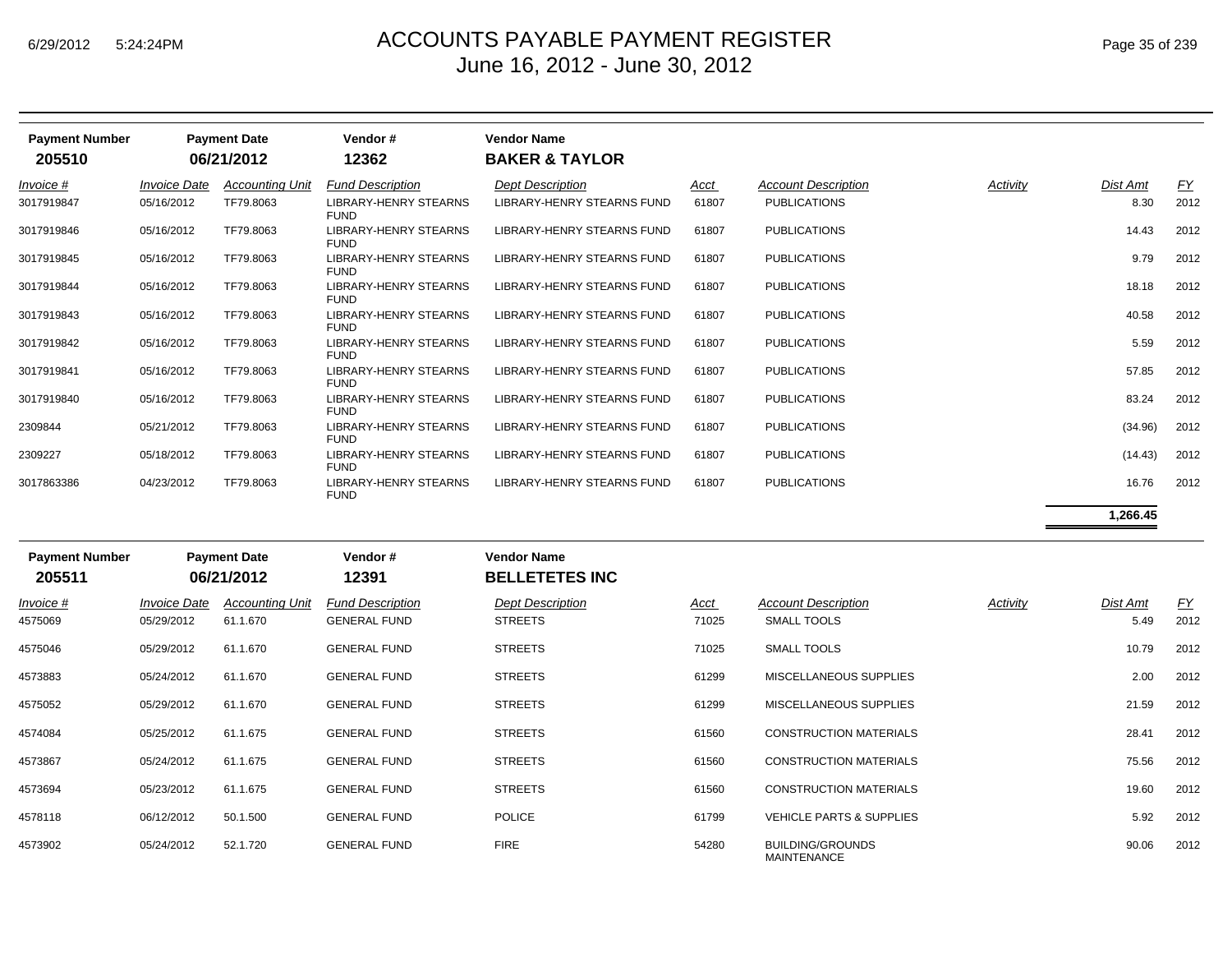|                                   |                                          |                                       |                                                   |                                              |                      |                                                                                    |          | 259.42             |            |
|-----------------------------------|------------------------------------------|---------------------------------------|---------------------------------------------------|----------------------------------------------|----------------------|------------------------------------------------------------------------------------|----------|--------------------|------------|
| <b>Payment Number</b><br>205512   |                                          | <b>Payment Date</b><br>06/21/2012     | Vendor#<br>12395                                  | <b>Vendor Name</b><br><b>BENS UNIFORMS</b>   |                      |                                                                                    |          |                    |            |
| <i>Invoice</i> #<br>37461         | <i><b>Invoice Date</b></i><br>05/24/2012 | <b>Accounting Unit</b><br>50.1.500    | <b>Fund Description</b><br><b>GENERAL FUND</b>    | <b>Dept Description</b><br><b>POLICE</b>     | Acct<br>61110        | <b>Account Description</b><br>PROTECTIVE CLOTHING                                  | Activity | Dist Amt<br>114.98 | EY<br>2012 |
| 41676                             | 05/21/2012                               | 50.1.500                              | <b>GENERAL FUND</b>                               | <b>POLICE</b>                                | 61110                | PROTECTIVE CLOTHING                                                                |          | (45.00)            | 2012       |
| 41676                             | 05/21/2012                               | 50.1.500                              | <b>GENERAL FUND</b>                               | <b>POLICE</b>                                | 61110                | PROTECTIVE CLOTHING                                                                |          | 45.00              | 2012       |
| 40981                             | 05/09/2012                               | 50.1.500                              | <b>GENERAL FUND</b>                               | <b>POLICE</b>                                | 61107                | <b>CLOTHING &amp; UNIFORMS</b>                                                     |          | 4.00               | 2012       |
| 37438                             | 05/22/2012                               | 50.1.500                              | <b>GENERAL FUND</b>                               | <b>POLICE</b>                                | 61107                | <b>CLOTHING &amp; UNIFORMS</b>                                                     |          | 112.00             | 2012       |
| 37462                             | 05/24/2012                               | 50.1.500                              | <b>GENERAL FUND</b>                               | <b>POLICE</b>                                | 61107                | <b>CLOTHING &amp; UNIFORMS</b>                                                     |          | 117.32             | 2012       |
| 37440                             | 05/23/2012                               | 50.1.500                              | <b>GENERAL FUND</b>                               | <b>POLICE</b>                                | 61107                | <b>CLOTHING &amp; UNIFORMS</b>                                                     |          | 180.00             | 2012       |
| 37421                             | 05/21/2012                               | 50.1.500                              | <b>GENERAL FUND</b>                               | <b>POLICE</b>                                | 61107                | <b>CLOTHING &amp; UNIFORMS</b>                                                     |          | 370.00             | 2012       |
| 41676                             | 05/21/2012                               | 50.1.500                              | <b>GENERAL FUND</b>                               | <b>POLICE</b>                                | 61107                | <b>CLOTHING &amp; UNIFORMS</b>                                                     |          | 45.00              | 2012       |
|                                   |                                          |                                       |                                                   |                                              |                      |                                                                                    |          | 943.30             |            |
| <b>Payment Number</b><br>205513   |                                          | <b>Payment Date</b><br>06/21/2012     | Vendor#<br>12402                                  | <b>Vendor Name</b><br><b>BEST FORD</b>       |                      |                                                                                    |          |                    |            |
| <i>Invoice</i> #<br>RO-#6029726/1 | <b>Invoice Date</b><br>06/06/2012        | <b>Accounting Unit</b><br>69.6200.540 | <b>Fund Description</b><br><b>WASTEWATER FUND</b> | <b>Dept Description</b><br><b>WASTEWATER</b> | Acct<br>54600        | <b>Account Description</b><br><b>VEHICLE REPAIRS &amp;</b><br><b>MAINTENANCE</b>   | Activity | Dist Amt<br>25.87  | EY<br>2012 |
| 50287294                          | 05/23/2012                               | 50.1.500                              | <b>GENERAL FUND</b>                               | <b>POLICE</b>                                | 61799                | <b>VEHICLE PARTS &amp; SUPPLIES</b>                                                |          | 257.98             | 2012       |
|                                   |                                          |                                       |                                                   |                                              |                      |                                                                                    |          | 283.85             |            |
| <b>Payment Number</b><br>205514   |                                          | <b>Payment Date</b><br>06/21/2012     | Vendor#<br>10793                                  | <b>Vendor Name</b><br><b>BK SYSTEMS INC</b>  |                      |                                                                                    |          |                    |            |
| Invoice #<br>20690                | <i><b>Invoice Date</b></i><br>05/22/2012 | <b>Accounting Unit</b><br>52.1.620    | <b>Fund Description</b><br><b>GENERAL FUND</b>    | <b>Dept Description</b><br><b>FIRE</b>       | <u>Acct</u><br>54487 | <b>Account Description</b><br><b>EQUIPMENT REPAIRS &amp;</b><br><b>MAINTENANCE</b> | Activity | Dist Amt<br>380.00 | EY<br>2012 |
|                                   |                                          |                                       |                                                   |                                              |                      |                                                                                    |          | 380.00             |            |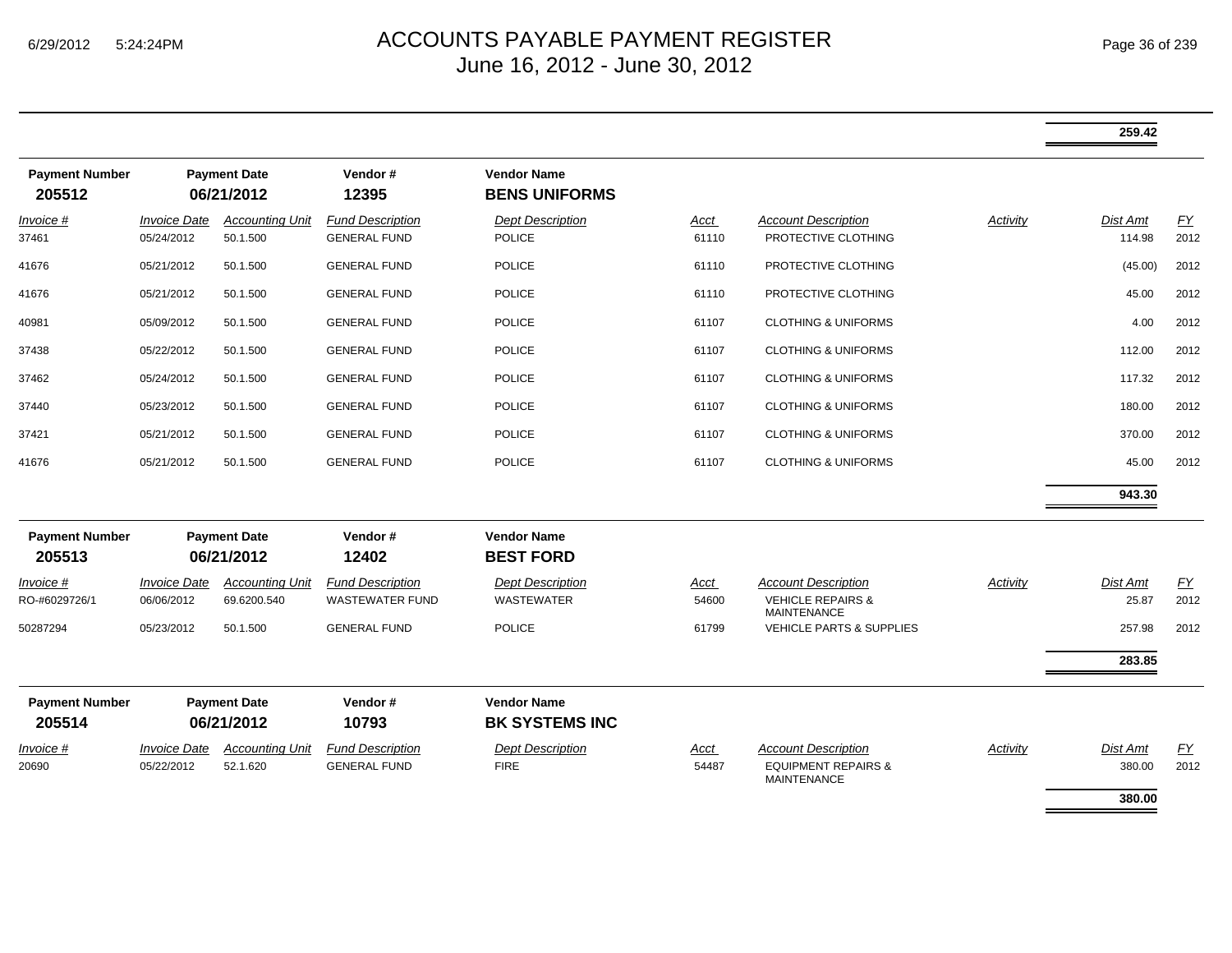| Page 37 of 239 |  |  |
|----------------|--|--|
|----------------|--|--|

| <b>Payment Number</b>                 |                                   | <b>Payment Date</b>                | Vendor#                                                     | <b>Vendor Name</b>                                          |               |                                                                    |                           |                     |                   |
|---------------------------------------|-----------------------------------|------------------------------------|-------------------------------------------------------------|-------------------------------------------------------------|---------------|--------------------------------------------------------------------|---------------------------|---------------------|-------------------|
| 205515                                |                                   | 06/21/2012                         | 11579                                                       | <b>BREATHE NEW HAMPSHIRE</b>                                |               |                                                                    |                           |                     |                   |
| Invoice #<br>MAY 18, 2012             | <b>Invoice Date</b><br>05/18/2012 | <b>Accounting Unit</b><br>71.3068  | <b>Fund Description</b><br><b>COMMUNITY SERVICES</b>        | <b>Dept Description</b><br><b>COMMUNITY SERVICES GRANTS</b> | Acct<br>55421 | <b>Account Description</b><br><b>TRAINING &amp; CERTIFICATIONS</b> | Activity<br>71.1001.12.01 | Dist Amt<br>645.78  | FY<br>2012        |
| JUN 1 & JUN 8 2012                    | 06/07/2012                        | 71.3068                            | <b>GRANTS</b><br><b>COMMUNITY SERVICES</b><br><b>GRANTS</b> | <b>COMMUNITY SERVICES GRANTS</b>                            | 55421         | <b>TRAINING &amp; CERTIFICATIONS</b>                               | 71.1001.12.01             | 896.36              | 2012              |
|                                       |                                   |                                    |                                                             |                                                             |               |                                                                    |                           | 1,542.14            |                   |
| <b>Payment Number</b>                 |                                   | <b>Payment Date</b>                | Vendor#                                                     | <b>Vendor Name</b>                                          |               |                                                                    |                           |                     |                   |
| 205516                                |                                   | 06/21/2012                         | 14073                                                       | <b>THERESA CALOPE-YAKLIN</b>                                |               |                                                                    |                           |                     |                   |
| Invoice #                             | <b>Invoice Date</b>               | <b>Accounting Unit</b>             | <b>Fund Description</b>                                     | <b>Dept Description</b>                                     | Acct          | <b>Account Description</b>                                         | Activity                  | <b>Dist Amt</b>     | EY                |
| <b>MILEAGE</b><br>5/20-5/31/12        | 06/07/2012                        | 72.1.500                           | <b>GENERAL FUND</b>                                         | <b>COMMUNITY HEALTH</b>                                     | 55307         | MILEAGE REIMBURSEMENTS                                             |                           | 105.45              | 2012              |
|                                       |                                   |                                    |                                                             |                                                             |               |                                                                    |                           | 105.45              |                   |
| <b>Payment Number</b>                 |                                   | <b>Payment Date</b>                | Vendor#                                                     | <b>Vendor Name</b>                                          |               |                                                                    |                           |                     |                   |
| 205517                                |                                   | 06/21/2012<br>10328                |                                                             | <b>CAPITAL REGIONAL DEVELOPMENT C</b>                       |               |                                                                    |                           |                     |                   |
| Invoice #                             | <b>Invoice Date</b>               | <b>Accounting Unit</b>             | <b>Fund Description</b>                                     | <b>Dept Description</b>                                     | Acct          | <b>Account Description</b>                                         | Activity                  | <b>Dist Amt</b>     | <u>FY</u>         |
| <b>BROWNFIELDS</b><br><b>LOAN REQ</b> | 06/13/2012                        | 81.3080                            | <b>COMMUNITY DEVELOPMENT</b><br><b>GRANTS</b>               | <b>COMMUNITY DEVELOPMENT</b><br><b>GRANTS</b>               | 53628         | <b>CONTRACT SERVICES</b>                                           | 1023.81.03.30             | 900.00<br>900.00    | 2012              |
|                                       |                                   |                                    |                                                             |                                                             |               |                                                                    |                           |                     |                   |
| <b>Payment Number</b><br>205518       |                                   | <b>Payment Date</b><br>06/21/2012  | Vendor#<br>12470                                            | <b>Vendor Name</b><br><b>CAREER CONNECTIONS</b>             |               |                                                                    |                           |                     |                   |
| Invoice #                             | <b>Invoice Date</b>               | <b>Accounting Unit</b>             | <b>Fund Description</b>                                     | <b>Dept Description</b>                                     | Acct          | <b>Account Description</b>                                         | Activity                  | <b>Dist Amt</b>     | <u>FY</u>         |
| 35503                                 | 06/05/2012                        | 22.5010                            | CAP PROJECTS-INFO<br><b>TECHNOLOGY</b>                      | CAPITAL PROJECTS-INFO TECH                                  | 81342         | <b>COMPUTER SOFTWARE &amp;</b><br><b>HARDWARE</b>                  | 1010.22.01.30             | 673.28              | 2012              |
| 35481                                 | 05/29/2012                        | 22.5010                            | CAP PROJECTS-INFO<br><b>TECHNOLOGY</b>                      | CAPITAL PROJECTS-INFO TECH                                  | 81342         | <b>COMPUTER SOFTWARE &amp;</b><br><b>HARDWARE</b>                  | 1010.22.01.30             | 841.60              | 2012              |
|                                       |                                   |                                    |                                                             |                                                             |               |                                                                    |                           | 1,514.88            |                   |
| <b>Payment Number</b>                 |                                   | <b>Payment Date</b>                | Vendor#                                                     | <b>Vendor Name</b>                                          |               |                                                                    |                           |                     |                   |
| 205519                                |                                   | 06/21/2012                         | 12476                                                       | <b>CARPARTS OF NASHUA</b>                                   |               |                                                                    |                           |                     |                   |
| Invoice #<br>C59168                   | <b>Invoice Date</b><br>06/06/2012 | <b>Accounting Unit</b><br>77.1.690 | <b>Fund Description</b><br><b>GENERAL FUND</b>              | <b>Dept Description</b><br>PARKS & RECREATION               | Acct<br>61799 | <b>Account Description</b><br><b>VEHICLE PARTS &amp; SUPPLIES</b>  | Activity                  | Dist Amt<br>(30.76) | <u>FY</u><br>2012 |
| D543209                               | 06/05/2012                        | 77.1.690                           | <b>GENERAL FUND</b>                                         | PARKS & RECREATION                                          | 61799         | <b>VEHICLE PARTS &amp; SUPPLIES</b>                                |                           | 30.76               | 2012              |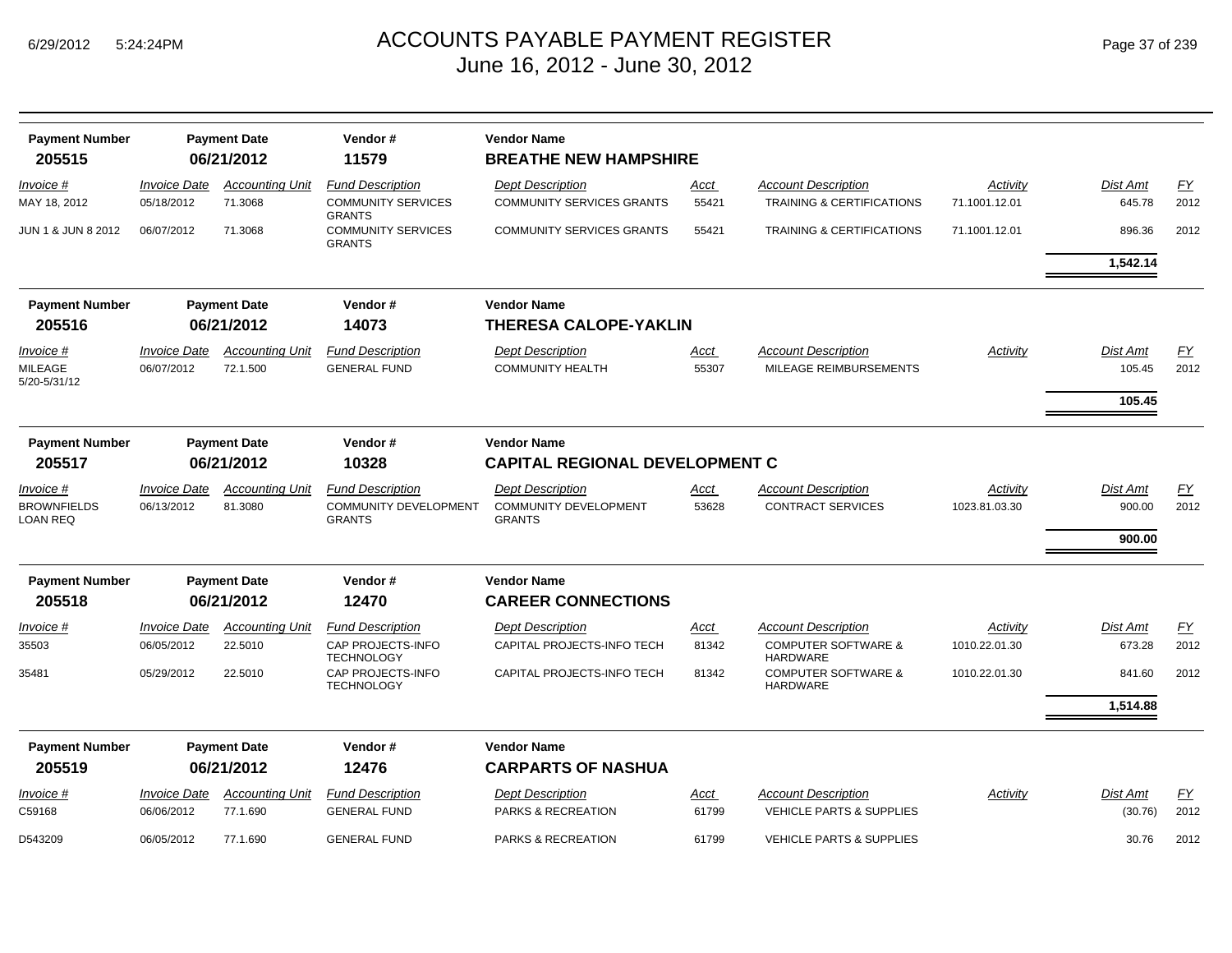| <b>Payment Number</b><br>205519 |                                   | <b>Payment Date</b><br>06/21/2012  | Vendor#<br>12476                               | <b>Vendor Name</b><br><b>CARPARTS OF NASHUA</b>          |                      |                                                         |                 |                    |            |
|---------------------------------|-----------------------------------|------------------------------------|------------------------------------------------|----------------------------------------------------------|----------------------|---------------------------------------------------------|-----------------|--------------------|------------|
| Invoice #<br>D544101            | <b>Invoice Date</b><br>06/11/2012 | <b>Accounting Unit</b><br>44.1.720 | <b>Fund Description</b><br><b>GENERAL FUND</b> | <b>Dept Description</b><br>EDGEWOOD CEMETERY             | <b>Acct</b><br>61799 | <b>Account Description</b><br>VEHICLE PARTS & SUPPLIES  | <b>Activity</b> | Dist Amt<br>59.80  | EY<br>2012 |
| D543337                         | 06/06/2012                        | 50.1.500                           | <b>GENERAL FUND</b>                            | <b>POLICE</b>                                            | 61799                | <b>VEHICLE PARTS &amp; SUPPLIES</b>                     |                 | 24.86              | 2012       |
| D540991                         | 05/21/2012                        | 50.1.500                           | <b>GENERAL FUND</b>                            | <b>POLICE</b>                                            | 61799                | <b>VEHICLE PARTS &amp; SUPPLIES</b>                     |                 | 68.92              | 2012       |
| D541034                         | 05/21/2012                        | 50.1.500                           | <b>GENERAL FUND</b>                            | <b>POLICE</b>                                            | 61799                | <b>VEHICLE PARTS &amp; SUPPLIES</b>                     |                 | 68.92              | 2012       |
|                                 |                                   |                                    |                                                |                                                          |                      |                                                         |                 | 222.50             |            |
| <b>Payment Number</b><br>205520 |                                   | <b>Payment Date</b><br>06/21/2012  | Vendor#<br>12488                               | <b>Vendor Name</b><br><b>CCP INDUSTRIES INC</b>          |                      |                                                         |                 |                    |            |
| <u>Invoice #</u><br>IN00890677  | <b>Invoice Date</b><br>04/30/2012 | <b>Accounting Unit</b><br>61.1.700 | <b>Fund Description</b><br><b>GENERAL FUND</b> | <b>Dept Description</b><br><b>STREETS</b>                | <u>Acct</u><br>61299 | <b>Account Description</b><br>MISCELLANEOUS SUPPLIES    | Activity        | Dist Amt<br>364.02 | EY<br>2012 |
|                                 |                                   |                                    |                                                |                                                          |                      |                                                         |                 | 364.02             |            |
| <b>Payment Number</b>           |                                   | <b>Payment Date</b>                | Vendor#                                        | <b>Vendor Name</b>                                       |                      |                                                         |                 |                    |            |
| 205521                          |                                   | 06/21/2012                         | 11581                                          | <b>CD TAG AND STORAGE LLC</b>                            |                      |                                                         |                 |                    |            |
| Invoice #<br>1838               | <b>Invoice Date</b><br>05/23/2012 | <b>Accounting Unit</b><br>79.1.770 | <b>Fund Description</b><br><b>GENERAL FUND</b> | <b>Dept Description</b><br><b>LIBRARY</b>                | <u>Acct</u><br>61299 | <b>Account Description</b><br>MISCELLANEOUS SUPPLIES    | <b>Activity</b> | Dist Amt<br>12.00  | EY<br>2012 |
| 1838                            | 05/23/2012                        | 79.1.770                           | <b>GENERAL FUND</b>                            | LIBRARY                                                  | 61299                | MISCELLANEOUS SUPPLIES                                  |                 | 145.00             | 2012       |
|                                 |                                   |                                    |                                                |                                                          |                      |                                                         |                 | 157.00             |            |
| <b>Payment Number</b><br>205522 |                                   | <b>Payment Date</b><br>06/21/2012  | Vendor#<br>12489                               | <b>Vendor Name</b><br><b>CDW GOVERNMENT INC</b>          |                      | <b>Payee Name</b><br><b>CDW GOVERNMENT</b>              |                 |                    |            |
| <u>Invoice #</u><br>K932879     | <b>Invoice Date</b><br>05/22/2012 | <b>Accounting Unit</b><br>22.1.500 | <b>Fund Description</b><br><b>GENERAL FUND</b> | <b>Dept Description</b><br><b>INFORMATION TECHNOLOGY</b> | <u>Acct</u><br>71221 | <b>Account Description</b><br><b>COMPUTER EQUIPMENT</b> | Activity        | Dist Amt<br>179.80 | EY<br>2012 |
|                                 |                                   |                                    |                                                |                                                          |                      |                                                         |                 | 179.80             |            |
| <b>Payment Number</b><br>205523 |                                   | <b>Payment Date</b><br>06/21/2012  | Vendor#<br>12498                               | <b>Vendor Name</b><br><b>CHANNING BETE CO INC</b>        |                      |                                                         |                 |                    |            |
| Invoice #                       | <i><b>Invoice Date</b></i>        | <b>Accounting Unit</b>             | <b>Fund Description</b>                        | <b>Dept Description</b>                                  | <b>Acct</b>          | <b>Account Description</b>                              | Activity        | Dist Amt           | <u>FY</u>  |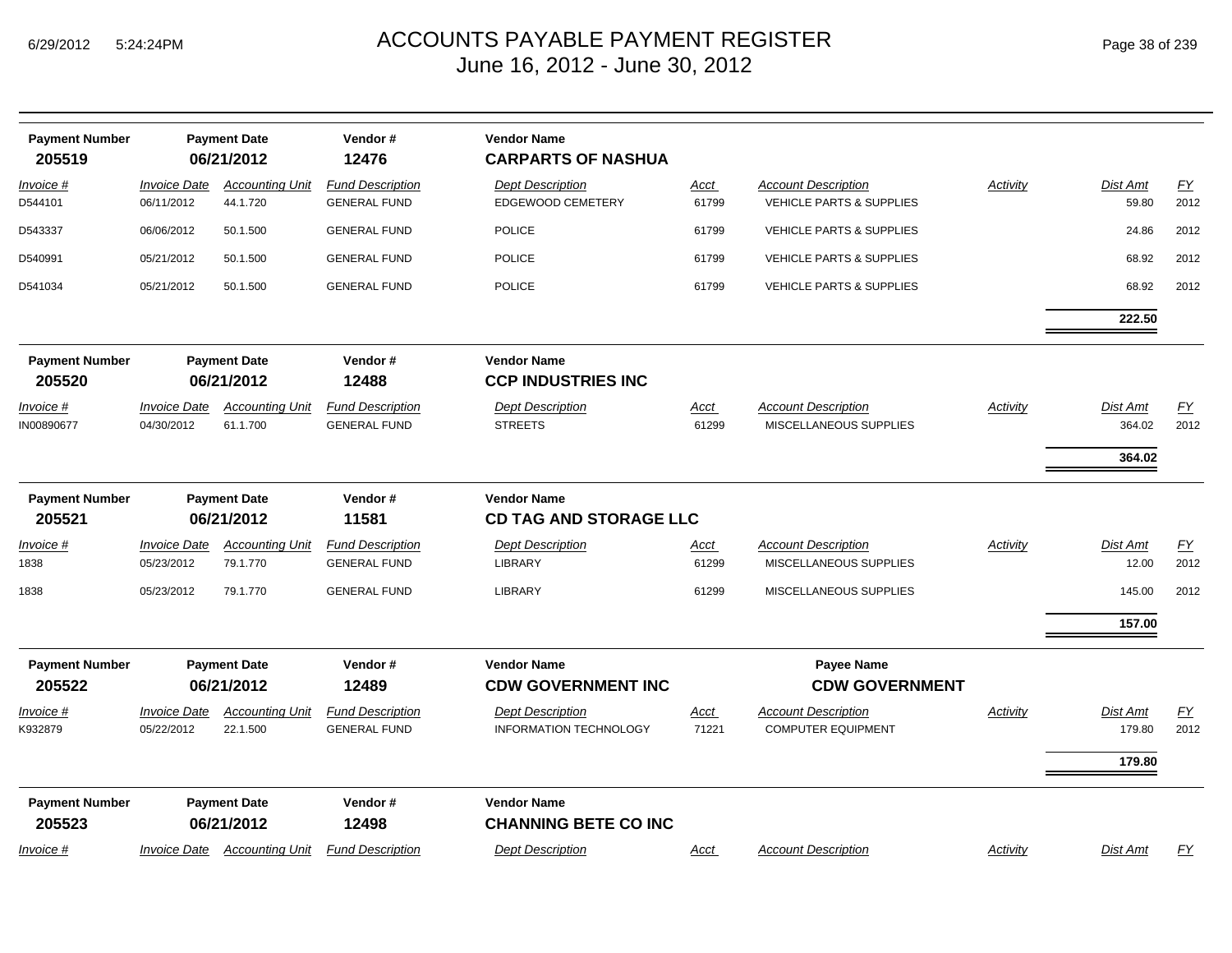| Page 39 of 239 |  |  |
|----------------|--|--|
|----------------|--|--|

| <b>Payment Number</b> |                     | <b>Payment Date</b>    | Vendor#                                    | <b>Vendor Name</b>                        |             |                    |                                                    |                                      |          |                  |
|-----------------------|---------------------|------------------------|--------------------------------------------|-------------------------------------------|-------------|--------------------|----------------------------------------------------|--------------------------------------|----------|------------------|
| 205523                |                     | 06/21/2012             | 12498                                      | <b>CHANNING BETE CO INC</b>               |             |                    |                                                    |                                      |          |                  |
| Invoice #             | <b>Invoice Date</b> | <b>Accounting Unit</b> | <b>Fund Description</b>                    | <b>Dept Description</b>                   | Acct        |                    | <b>Account Description</b>                         | Activity                             | Dist Amt | EY               |
| 52496646              | 05/22/2012          | 71.3068                | <b>COMMUNITY SERVICES</b><br><b>GRANTS</b> | <b>COMMUNITY SERVICES GRANTS</b>          | 61135       |                    | <b>EDUCATIONAL SUPPLIES</b>                        | 71.1008.12.01                        | 24.30    | 2012             |
| 52496646              | 05/22/2012          | 71.3068                | <b>COMMUNITY SERVICES</b><br><b>GRANTS</b> | <b>COMMUNITY SERVICES GRANTS</b>          | 61135       |                    | EDUCATIONAL SUPPLIES                               | 71.1008.12.01                        | 270.00   | 2012             |
|                       |                     |                        |                                            |                                           |             |                    |                                                    |                                      | 294.30   |                  |
| <b>Payment Number</b> |                     | <b>Payment Date</b>    | Vendor#                                    | <b>Vendor Name</b>                        |             |                    |                                                    |                                      |          |                  |
| 205524                |                     | 06/21/2012             | 12504                                      | <b>CHEMSERVE ENVIRONMENTAL ANALYS</b>     |             |                    |                                                    |                                      |          |                  |
| <u>Invoice #</u>      | <b>Invoice Date</b> | <b>Accounting Unit</b> | <b>Fund Description</b>                    | <b>Dept Description</b>                   | <u>Acct</u> |                    | <b>Account Description</b>                         | <b>Activity</b>                      | Dist Amt | EY               |
| 47139                 | 05/23/2012          | 69.6200.670            | <b>WASTEWATER FUND</b>                     | <b>WASTEWATER</b>                         | 53107       | <b>SERVICES</b>    | ARCHITECT/ENGINEERING                              |                                      | 126.22   | 2012             |
| 47137                 | 05/23/2012          | 69.6200.670            | <b>WASTEWATER FUND</b>                     | <b>WASTEWATER</b>                         | 53107       | <b>SERVICES</b>    | ARCHITECT/ENGINEERING                              |                                      | 117.71   | 2012             |
| 47190                 | 05/22/2012          | 69.6200.670            | <b>WASTEWATER FUND</b>                     | <b>WASTEWATER</b>                         | 53107       | <b>SERVICES</b>    | ARCHITECT/ENGINEERING                              |                                      | 50.00    | 2012             |
|                       |                     |                        |                                            |                                           |             |                    |                                                    |                                      | 293.93   |                  |
| <b>Payment Number</b> |                     | <b>Payment Date</b>    | Vendor#                                    | <b>Vendor Name</b>                        |             |                    |                                                    |                                      |          |                  |
| 205525                |                     | 06/21/2012             | 12507                                      | <b>CHICK BEAULIEU INC</b>                 |             |                    |                                                    |                                      |          |                  |
| <u>Invoice #</u>      | <b>Invoice Date</b> | <b>Accounting Unit</b> | <b>Fund Description</b>                    | <b>Dept Description</b>                   | <u>Acct</u> |                    | <b>Account Description</b>                         | Activity                             | Dist Amt | $\underline{FY}$ |
| 1780                  | 05/23/2012          | 69.6200.670            | <b>WASTEWATER FUND</b>                     | <b>WASTEWATER</b>                         | 54280       |                    | <b>BUILDING/GROUNDS</b><br><b>MAINTENANCE</b>      |                                      | 990.00   | 2012             |
|                       |                     |                        |                                            |                                           |             |                    |                                                    |                                      | 990.00   |                  |
| <b>Payment Number</b> |                     | <b>Payment Date</b>    | Vendor#                                    | <b>Vendor Name</b>                        |             |                    | <b>Payee Name</b>                                  |                                      |          |                  |
| 205526                |                     | 06/21/2012             | 14106                                      | <b>CINTAS</b>                             |             |                    | <b>CINTAS UNIFORMS</b>                             |                                      |          |                  |
| <i>Invoice</i> #      | <b>Invoice Date</b> | <b>Accounting Unit</b> | <b>Fund Description</b>                    | <b>Dept Description</b>                   | Acct        |                    | Account Description                                | Activity                             | Dist Amt | FY               |
| 016698535             | 05/28/2012          | 86.3120                | <b>TRANSIT GRANTS</b>                      | <b>GRANT FUNDS-TRANSIT</b>                | 54600       |                    | <b>VEHICLE REPAIRS &amp;</b><br><b>MAINTENANCE</b> | 86.800.12.40.01                      | 45.28    | 2012             |
|                       |                     |                        |                                            |                                           |             |                    |                                                    |                                      | 45.28    |                  |
| <b>Payment Number</b> |                     | <b>Payment Date</b>    | Vendor#                                    | <b>Vendor Name</b>                        |             |                    | <b>Payee Name</b>                                  |                                      |          |                  |
| 205527                |                     | 06/21/2012             | 11268                                      | <b>CLEAR CHANNEL MEDIA &amp; ENTERTAI</b> |             |                    |                                                    | <b>CLEAR CHANNEL BROADCASTING IN</b> |          |                  |
| <i>Invoice</i> #      | <b>Invoice Date</b> | <b>Accounting Unit</b> | <b>Fund Description</b>                    | <b>Dept Description</b>                   | <u>Acct</u> |                    | Account Description                                | <u>Activity</u>                      | Dist Amt | EY               |
| 211-38689             | 05/27/2012          | 71.3068                | <b>COMMUNITY SERVICES</b><br><b>GRANTS</b> | <b>COMMUNITY SERVICES GRANTS</b>          | 55500       | <b>ADVERTISING</b> |                                                    | 71.1001.12.01                        | 3,060.00 | 2012             |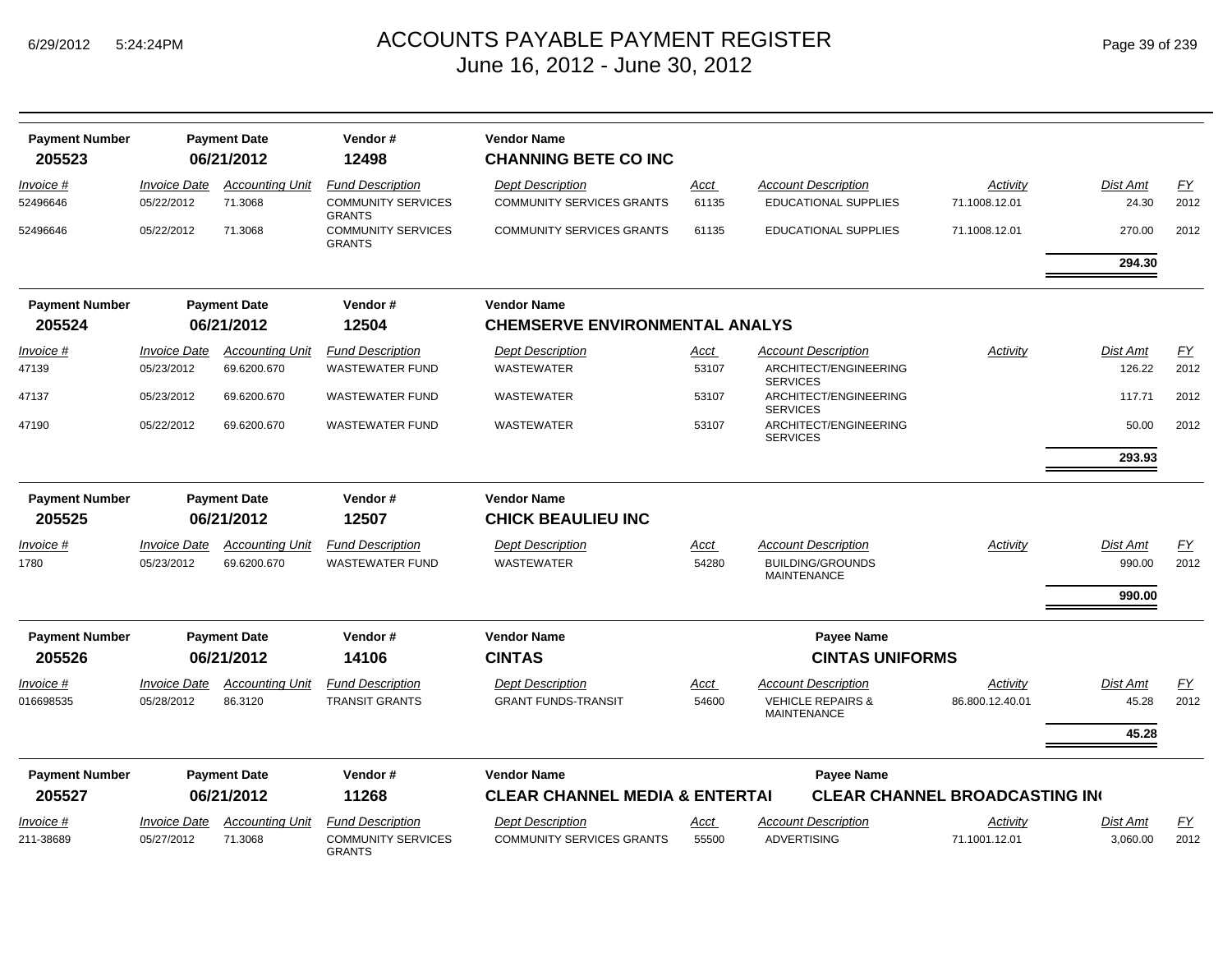|                                    |                                   |                                         |                                                   |                                                             |                      |                                                          |                 | 3,060.00                            |                   |
|------------------------------------|-----------------------------------|-----------------------------------------|---------------------------------------------------|-------------------------------------------------------------|----------------------|----------------------------------------------------------|-----------------|-------------------------------------|-------------------|
| <b>Payment Number</b><br>205528    |                                   | <b>Payment Date</b><br>06/21/2012       | Vendor#<br>12536                                  | <b>Vendor Name</b><br><b>COMCAST CABLE COMMUNICATIONS I</b> |                      |                                                          |                 |                                     |                   |
| Invoice #<br>8773200810859417      | <b>Invoice Date</b><br>05/22/2012 | <b>Accounting Unit</b><br><b>BS1000</b> | <b>Fund Description</b><br><b>GENERAL FUND</b>    | <b>Dept Description</b><br><b>GENERAL FUND</b>              | <u>Acct</u><br>12428 | <b>Account Description</b><br>A/R STATE-VITAL STATISTICS | Activity        | <b>Dist Amt</b><br>119.35           | EY<br>2012        |
| MAY12<br>8773200811209679<br>MAY12 | 05/26/2012                        | 50.1.500                                | <b>GENERAL FUND</b>                               | <b>POLICE</b>                                               | 54849                | <b>TELEPHONE LEASE</b>                                   |                 | 231.59<br>350.94                    | 2012              |
| <b>Payment Number</b><br>205529    |                                   | <b>Payment Date</b><br>06/21/2012       | Vendor#<br>10490                                  | <b>Vendor Name</b><br><b>CONWAY OFFICE PRODUCTS LLC</b>     |                      |                                                          |                 |                                     |                   |
| Invoice #<br>29963A                | <b>Invoice Date</b><br>05/22/2012 | <b>Accounting Unit</b><br>50.1.500      | <b>Fund Description</b><br><b>GENERAL FUND</b>    | <b>Dept Description</b><br><b>POLICE</b>                    | Acct<br>61100        | <b>Account Description</b><br>OFFICE SUPPLIES            | Activity        | <b>Dist Amt</b><br>104.84<br>104.84 | EY<br>2012        |
| <b>Payment Number</b><br>205530    |                                   | <b>Payment Date</b><br>06/21/2012       | Vendor#<br>11891                                  | <b>Vendor Name</b><br><b>JOAN CORNETT</b>                   |                      |                                                          |                 |                                     |                   |
| Invoice #<br>6/21/12               | <b>Invoice Date</b><br>06/21/2012 | <b>Accounting Unit</b><br>TF77.7551     | <b>Fund Description</b><br>P&R-SUMMERFUN          | <b>Dept Description</b><br>P&R-SUMMERFUN                    | Acct<br>55654        | <b>Account Description</b><br><b>CONCERTS</b>            | Activity        | <b>Dist Amt</b><br>550.00<br>550.00 | <u>FY</u><br>2012 |
| <b>Payment Number</b><br>205531    |                                   | <b>Payment Date</b><br>06/21/2012       | Vendor#<br>12560                                  | <b>Vendor Name</b><br><b>CORRIVEAU ROUTHIER INC</b>         |                      |                                                          |                 |                                     |                   |
| Invoice #<br>263167                | <b>Invoice Date</b><br>05/24/2012 | <b>Accounting Unit</b><br>69.6200.540   | <b>Fund Description</b><br><b>WASTEWATER FUND</b> | <b>Dept Description</b><br><b>WASTEWATER</b>                | <u>Acct</u><br>54300 | <b>Account Description</b><br>SEWER MAINTENANCE          | <b>Activity</b> | <b>Dist Amt</b><br>32.90<br>32.90   | <u>FY</u><br>2012 |
| <b>Payment Number</b><br>205532    |                                   | <b>Payment Date</b><br>06/21/2012       | Vendor#<br>11448                                  | <b>Vendor Name</b><br><b>CRISP CONTRACTING LLC</b>          |                      |                                                          |                 |                                     |                   |
| <u>Invoice #</u><br>8212           | <b>Invoice Date</b><br>06/13/2012 | <b>Accounting Unit</b><br>44.1.720      | <b>Fund Description</b><br><b>GENERAL FUND</b>    | <b>Dept Description</b><br><b>EDGEWOOD CEMETERY</b>         | <u>Acct</u><br>61535 | <b>Account Description</b><br><b>GRAVEL/LOAM</b>         | <b>Activity</b> | Dist Amt<br>680.00                  | EY<br>2012        |
|                                    |                                   |                                         |                                                   |                                                             |                      |                                                          |                 | 680.00                              |                   |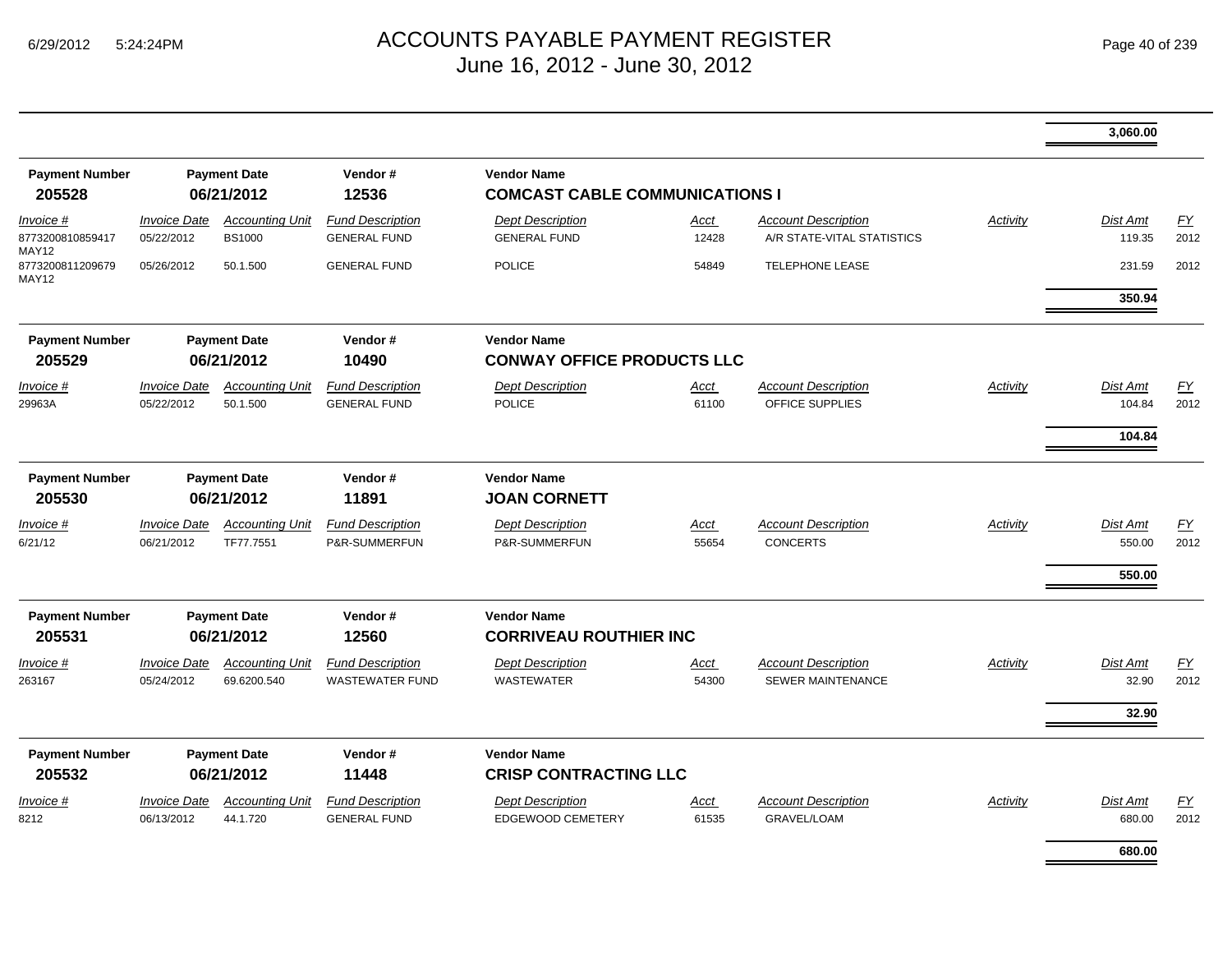|  | Page 41 of 239 |  |  |  |
|--|----------------|--|--|--|
|--|----------------|--|--|--|

| <b>Payment Number</b><br>205533             |                                   | <b>Payment Date</b><br>06/21/2012  | Vendor#<br>14148                                                      | <b>Vendor Name</b><br><b>PATRICIA CROOKER</b>               |                      |                                                                                           |                           |                                         |                   |
|---------------------------------------------|-----------------------------------|------------------------------------|-----------------------------------------------------------------------|-------------------------------------------------------------|----------------------|-------------------------------------------------------------------------------------------|---------------------------|-----------------------------------------|-------------------|
| Invoice #<br><b>MILEAGE</b><br>6/10-6/16/12 | <b>Invoice Date</b><br>06/17/2012 | <b>Accounting Unit</b><br>71.3068  | <b>Fund Description</b><br><b>COMMUNITY SERVICES</b><br><b>GRANTS</b> | <b>Dept Description</b><br><b>COMMUNITY SERVICES GRANTS</b> | Acct<br>55300        | <b>Account Description</b><br><b>TRAVEL</b>                                               | Activity<br>71.1004.12.01 | <b>Dist Amt</b><br>88.27<br>88.27       | <b>FY</b><br>2012 |
|                                             |                                   |                                    |                                                                       |                                                             |                      |                                                                                           |                           |                                         |                   |
| <b>Payment Number</b><br>205534             |                                   | <b>Payment Date</b><br>06/21/2012  | Vendor#<br>14153                                                      | <b>Vendor Name</b><br><b>CROWNE PLAZA NASHUA</b>            |                      |                                                                                           |                           |                                         |                   |
| Invoice #<br>162660                         | <b>Invoice Date</b><br>05/23/2012 | <b>Accounting Unit</b><br>22.5010  | <b>Fund Description</b><br>CAP PROJECTS-INFO<br><b>TECHNOLOGY</b>     | <b>Dept Description</b><br>CAPITAL PROJECTS-INFO TECH       | <u>Acct</u><br>81342 | <b>Account Description</b><br><b>COMPUTER SOFTWARE &amp;</b><br><b>HARDWARE</b>           | Activity<br>1010.22.01.30 | Dist Amt<br>270.00<br>270.00            | EY<br>2012        |
| <b>Payment Number</b><br>205535             |                                   | <b>Payment Date</b><br>06/21/2012  | Vendor#<br>10547                                                      | <b>Vendor Name</b><br><b>CVS WHOLESALE FLAGS</b>            |                      |                                                                                           |                           |                                         |                   |
| Invoice #<br>100872007                      | <b>Invoice Date</b><br>05/24/2012 | <b>Accounting Unit</b><br>BS1000   | <b>Fund Description</b><br><b>GENERAL FUND</b>                        | <b>Dept Description</b><br><b>GENERAL FUND</b>              | Acct<br>14300        | <b>Account Description</b><br><b>INVENTORY OF SUPPLIES</b>                                | Activity                  | <b>Dist Amt</b><br>1,372.00<br>1,372.00 | <b>FY</b><br>2012 |
| <b>Payment Number</b><br>205536             |                                   | <b>Payment Date</b><br>06/21/2012  | Vendor#<br>12601                                                      | <b>Vendor Name</b><br><b>DAVE ILLGS COLLISION REPAIR CE</b> |                      |                                                                                           |                           |                                         |                   |
| Invoice #                                   | <b>Invoice Date</b>               | <b>Accounting Unit</b>             | <b>Fund Description</b>                                               | <b>Dept Description</b>                                     | Acct                 | <b>Account Description</b>                                                                | Activity                  | Dist Amt                                | <b>FY</b>         |
| RO 3440-2<br>RO 3440                        | 06/07/2012<br>06/01/2012          | 50.1.500<br>50.1.500               | <b>GENERAL FUND</b><br><b>GENERAL FUND</b>                            | POLICE<br><b>POLICE</b>                                     | 61799<br>54600       | <b>VEHICLE PARTS &amp; SUPPLIES</b><br><b>VEHICLE REPAIRS &amp;</b><br><b>MAINTENANCE</b> |                           | 17.89<br>359.60                         | 2012<br>2012      |
|                                             |                                   |                                    |                                                                       |                                                             |                      |                                                                                           |                           | 377.49                                  |                   |
| <b>Payment Number</b><br>205537             |                                   | <b>Payment Date</b><br>06/21/2012  | Vendor#<br>12609                                                      | <b>Vendor Name</b><br><b>DELL MARKETING LP</b>              |                      |                                                                                           |                           |                                         |                   |
| Invoice #<br>XFRRT4MR7                      | <b>Invoice Date</b><br>05/24/2012 | <b>Accounting Unit</b><br>22.1.545 | <b>Fund Description</b><br><b>GENERAL FUND</b>                        | <b>Dept Description</b><br><b>INFORMATION TECHNOLOGY</b>    | Acct<br>71221        | <b>Account Description</b><br><b>COMPUTER EQUIPMENT</b>                                   | Activity                  | Dist Amt<br>273.48                      | EY<br>2012        |
| XFRRPN395                                   | 05/24/2012                        | 22.1.545                           | <b>GENERAL FUND</b>                                                   | INFORMATION TECHNOLOGY                                      | 71221                | <b>COMPUTER EQUIPMENT</b>                                                                 |                           | 481.08                                  | 2012              |
| <b>XFRT24976</b>                            | 05/24/2012                        | 22.1.545                           | <b>GENERAL FUND</b>                                                   | INFORMATION TECHNOLOGY                                      | 71221                | <b>COMPUTER EQUIPMENT</b>                                                                 |                           | 100.44                                  | 2012              |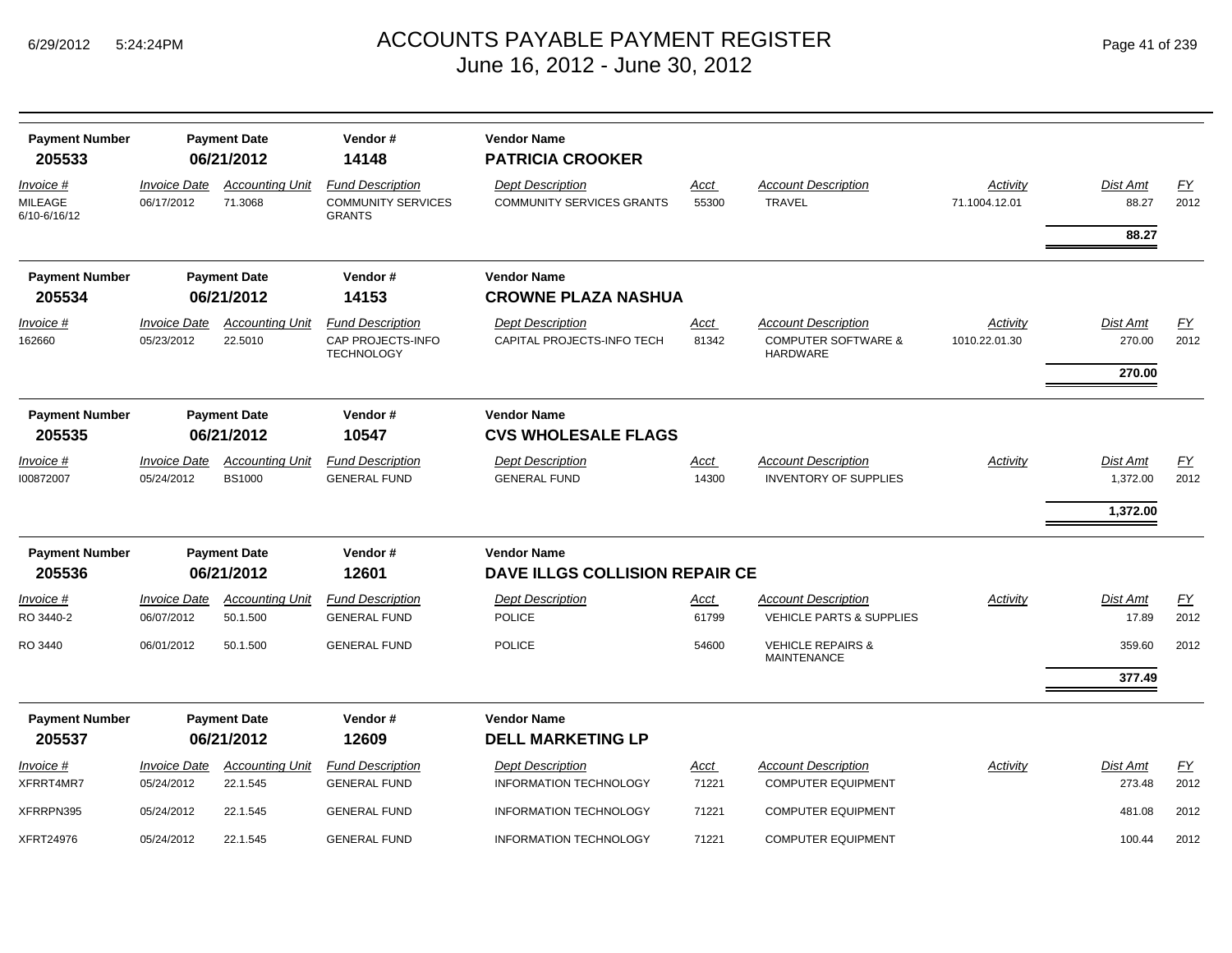| <b>Payment Number</b><br>205537 |                                          | <b>Payment Date</b><br>06/21/2012 | Vendor#<br>12609                                         | <b>Vendor Name</b><br><b>DELL MARKETING LP</b>  |                      |                                                      |                 |                      |            |
|---------------------------------|------------------------------------------|-----------------------------------|----------------------------------------------------------|-------------------------------------------------|----------------------|------------------------------------------------------|-----------------|----------------------|------------|
| Invoice #<br>XFRPP19M9          | <i><b>Invoice Date</b></i><br>05/22/2012 | <b>Accounting Unit</b><br>50.1010 | <b>Fund Description</b><br><b>GF-PRIOR YEAR EXPENSES</b> | <b>Dept Description</b><br>POLICE-PRIOR YEAR    | <u>Acct</u><br>94200 | <b>Account Description</b><br>PRIOR YEAR ESCROWS     | <b>Activity</b> | Dist Amt<br>3,252.06 | EY<br>2012 |
| XFRPP19M9                       | 05/22/2012                               | 50.1.500                          | <b>GENERAL FUND</b>                                      | <b>POLICE</b>                                   | 71221                | <b>COMPUTER EQUIPMENT</b>                            |                 | 435.39               | 2012       |
|                                 |                                          |                                   |                                                          |                                                 |                      |                                                      |                 | 4,542.45             |            |
| <b>Payment Number</b><br>205538 |                                          | <b>Payment Date</b><br>06/21/2012 | Vendor#<br>10588                                         | <b>Vendor Name</b><br><b>DENNIS K BURKE INC</b> |                      |                                                      |                 |                      |            |
| <u>Invoice #</u>                | <b>Invoice Date</b>                      | <b>Accounting Unit</b>            | <b>Fund Description</b>                                  | <b>Dept Description</b>                         | <u>Acct</u>          | <b>Account Description</b>                           | Activity        | Dist Amt             | <u>FY</u>  |
| 54224                           | 05/23/2012                               | 61.1.700                          | <b>GENERAL FUND</b>                                      | <b>STREETS</b>                                  | 61300                | FUEL, UNLEADED                                       |                 | 19,766.47            | 2012       |
|                                 |                                          |                                   |                                                          |                                                 |                      |                                                      |                 | 19,766.47            |            |
| <b>Payment Number</b>           |                                          | <b>Payment Date</b>               | Vendor#                                                  | <b>Vendor Name</b>                              |                      |                                                      |                 |                      |            |
| 205539                          |                                          | 06/21/2012                        | 11894                                                    | <b>EASTERN INDUSTRIAL AUTOMATION</b>            |                      |                                                      |                 |                      |            |
| Invoice #                       | <b>Invoice Date</b>                      | <b>Accounting Unit</b>            | <b>Fund Description</b>                                  | <b>Dept Description</b>                         | Acct                 | <b>Account Description</b>                           | Activity        | <b>Dist Amt</b>      | EY         |
| 3721506                         | 05/17/2012                               | 69.6200.670                       | <b>WASTEWATER FUND</b>                                   | <b>WASTEWATER</b>                               | 54487                | <b>EQUIPMENT REPAIRS &amp;</b><br><b>MAINTENANCE</b> |                 | 929.92               | 2012       |
| 3719654                         | 05/11/2012                               | 69.6200.670                       | <b>WASTEWATER FUND</b>                                   | WASTEWATER                                      | 54487                | <b>EQUIPMENT REPAIRS &amp;</b><br><b>MAINTENANCE</b> |                 | 929.24               | 2012       |
|                                 |                                          |                                   |                                                          |                                                 |                      |                                                      |                 | 1,859.16             |            |
| <b>Payment Number</b>           |                                          | <b>Payment Date</b>               | Vendor#                                                  | <b>Vendor Name</b>                              |                      |                                                      |                 |                      |            |
| 205540                          |                                          | 06/21/2012                        | 12673                                                    | <b>EDUCATIONAL INNOVATIONS INC</b>              |                      |                                                      |                 |                      |            |
| Invoice #                       | <i><b>Invoice Date</b></i>               | <b>Accounting Unit</b>            | <b>Fund Description</b>                                  | <b>Dept Description</b>                         | Acct                 | <b>Account Description</b>                           | Activity        | Dist Amt             | EY         |
| DP544226                        | 05/16/2012                               | 72.1.500                          | <b>GENERAL FUND</b>                                      | <b>COMMUNITY HEALTH</b>                         | 61135                | <b>EDUCATIONAL SUPPLIES</b>                          |                 | 7.95                 | 2012       |
| DP544226                        | 05/16/2012                               | 72.1.500                          | <b>GENERAL FUND</b>                                      | <b>COMMUNITY HEALTH</b>                         | 61135                | <b>EDUCATIONAL SUPPLIES</b>                          |                 | 83.85                | 2012       |
|                                 |                                          |                                   |                                                          |                                                 |                      |                                                      |                 | 91.80                |            |
| <b>Payment Number</b>           |                                          | <b>Payment Date</b>               | Vendor#                                                  | <b>Vendor Name</b>                              |                      |                                                      |                 |                      |            |
| 205541                          |                                          | 06/21/2012                        | 10829                                                    | <b>ELECTRONIC ENVIRONMENTS CORP</b>             |                      |                                                      |                 |                      |            |
| <u>Invoice #</u>                | <b>Invoice Date</b>                      | <b>Accounting Unit</b>            | <b>Fund Description</b>                                  | <b>Dept Description</b>                         | <u>Acct_</u>         | <b>Account Description</b>                           | Activity        | Dist Amt             | <u>FY</u>  |
| 258474-A                        | 03/08/2012                               | 22.5010                           | CAP PROJECTS-INFO<br><b>TECHNOLOGY</b>                   | CAPITAL PROJECTS-INFO TECH                      | 81342                | <b>COMPUTER SOFTWARE &amp;</b><br><b>HARDWARE</b>    | 1010.22.01.30   | 20,173.50            | 2012       |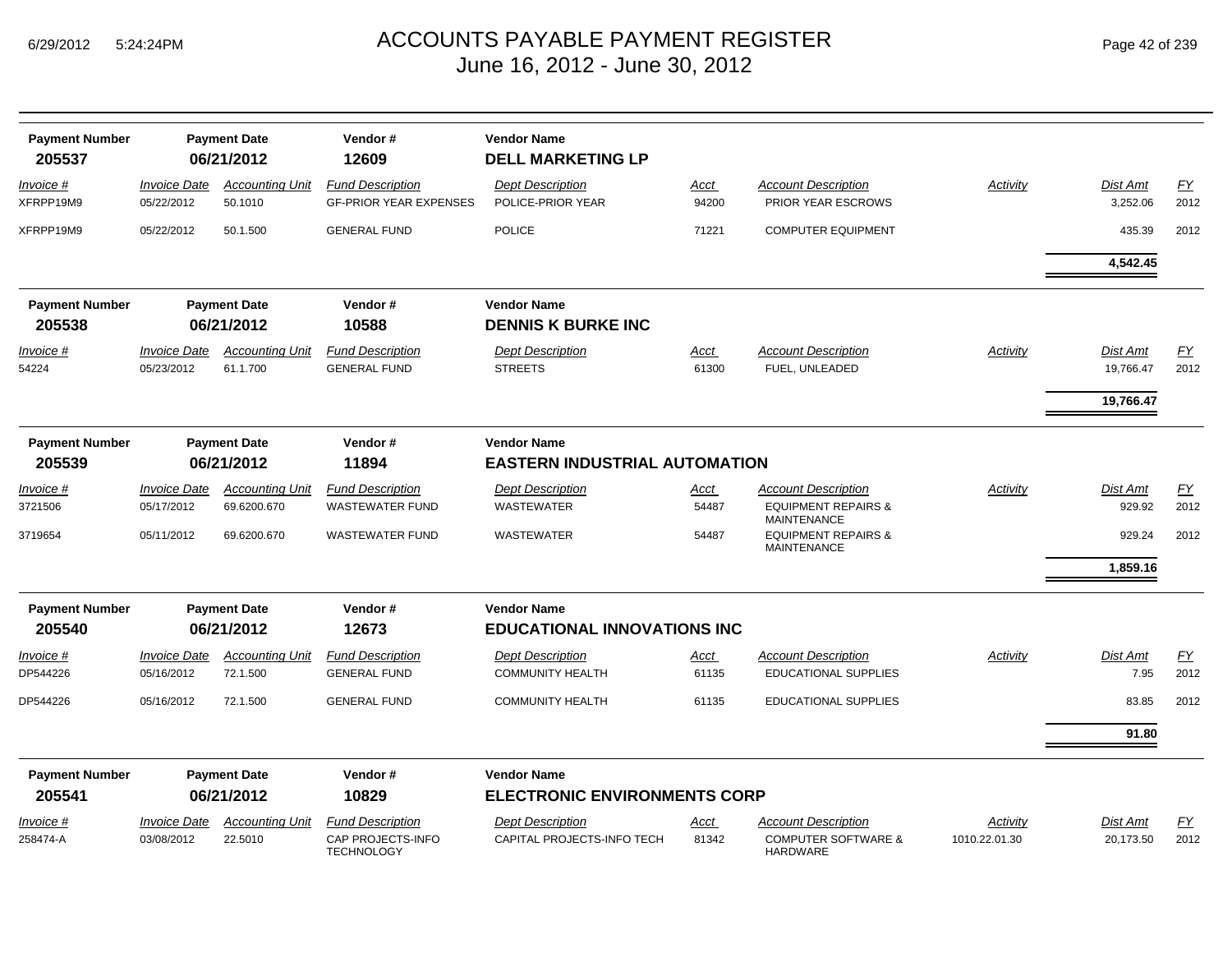|                                       |                                          |                                       |                                                   |                                                           |                      |                                                                                    |                 | 20,173.50                |            |
|---------------------------------------|------------------------------------------|---------------------------------------|---------------------------------------------------|-----------------------------------------------------------|----------------------|------------------------------------------------------------------------------------|-----------------|--------------------------|------------|
| <b>Payment Number</b><br>205542       |                                          | <b>Payment Date</b><br>06/21/2012     | Vendor#<br>12688                                  | <b>Vendor Name</b><br><b>ENVIRONMENTAL RESOURCE ASSOC</b> |                      |                                                                                    |                 |                          |            |
| Invoice #<br>654443                   | <i><b>Invoice Date</b></i><br>05/22/2012 | <b>Accounting Unit</b><br>69.6200.670 | <b>Fund Description</b><br><b>WASTEWATER FUND</b> | <b>Dept Description</b><br><b>WASTEWATER</b>              | Acct<br>61149        | Account Description<br><b>LABORATORY SUPPLIES</b>                                  | Activity        | <b>Dist Amt</b><br>10.00 | EY<br>2012 |
| 654443                                | 05/22/2012                               | 69.6200.670                           | <b>WASTEWATER FUND</b>                            | <b>WASTEWATER</b>                                         | 61149                | <b>LABORATORY SUPPLIES</b>                                                         |                 | 461.52                   | 2012       |
|                                       |                                          |                                       |                                                   |                                                           |                      |                                                                                    |                 | 471.52                   |            |
| <b>Payment Number</b><br>205543       |                                          | <b>Payment Date</b><br>06/21/2012     | Vendor#<br>12689                                  | <b>Vendor Name</b><br><b>ENVIROSYSTEMS INC</b>            |                      |                                                                                    |                 |                          |            |
| Invoice #                             | <b>Invoice Date</b>                      | <b>Accounting Unit</b>                | <b>Fund Description</b>                           | <b>Dept Description</b>                                   | Acct                 | <b>Account Description</b>                                                         | Activity        | <b>Dist Amt</b>          | FY         |
| 26087                                 | 05/18/2012                               | 69.6200.670                           | <b>WASTEWATER FUND</b>                            | WASTEWATER                                                | 61149                | <b>LABORATORY SUPPLIES</b>                                                         |                 | 1,050.00                 | 2012       |
| 26037                                 | 05/15/2012                               | 69.6200.670                           | <b>WASTEWATER FUND</b>                            | <b>WASTEWATER</b>                                         | 61149                | <b>LABORATORY SUPPLIES</b>                                                         |                 | 50.00                    | 2012       |
|                                       |                                          |                                       |                                                   |                                                           |                      |                                                                                    |                 | 1,100.00                 |            |
| <b>Payment Number</b><br>205544       |                                          | <b>Payment Date</b><br>06/21/2012     | Vendor#<br>12698                                  | <b>Vendor Name</b><br><b>FW WEBB CO</b>                   |                      | <b>Payee Name</b><br><b>FW WEBB COMPANY</b>                                        |                 |                          |            |
| <u>Invoice #</u><br>36729723          | <b>Invoice Date</b><br>05/24/2012        | <b>Accounting Unit</b><br>69.6200.670 | <b>Fund Description</b><br><b>WASTEWATER FUND</b> | <b>Dept Description</b><br><b>WASTEWATER</b>              | <u>Acct</u><br>54487 | <b>Account Description</b><br><b>EQUIPMENT REPAIRS &amp;</b><br><b>MAINTENANCE</b> | Activity        | Dist Amt<br>2,466.00     | EY<br>2012 |
|                                       |                                          |                                       |                                                   |                                                           |                      |                                                                                    |                 | 2,466.00                 |            |
| <b>Payment Number</b><br>205545       |                                          | <b>Payment Date</b><br>06/21/2012     | Vendor#<br>14216                                  | <b>Vendor Name</b><br><b>FAIRPOINT COMMUNICATIONS</b>     |                      |                                                                                    |                 |                          |            |
| Invoice #                             | <b>Invoice Date</b>                      | <b>Accounting Unit</b>                | <b>Fund Description</b>                           | <b>Dept Description</b>                                   | <u>Acct</u>          | Account Description                                                                | Activity        | Dist Amt                 | EY         |
| 603 880 0100<br>363-JUN12             | 06/06/2012                               | 86.3120                               | <b>TRANSIT GRANTS</b>                             | <b>GRANT FUNDS-TRANSIT</b>                                | 55109                | TELEPHONE-VOICE                                                                    | 86.800.12.10.10 | 167.40                   | 2012       |
| 603 880 4509 528<br>APR12             | 04/06/2012                               | 68.6000.692                           | SOLID WASTE FUND                                  | <b>SOLID WASTE</b>                                        | 55109                | TELEPHONE-VOICE                                                                    |                 | 29.67                    | 2012       |
| 603 880 4509 528<br>MAY12             | 05/06/2012                               | 68.6000.692                           | SOLID WASTE FUND                                  | <b>SOLID WASTE</b>                                        | 55109                | TELEPHONE-VOICE                                                                    |                 | 29.65                    | 2012       |
| 603 578 0430<br>796-MAY12             | 05/30/2012                               | 69.6200.540                           | <b>WASTEWATER FUND</b>                            | <b>WASTEWATER</b>                                         | 55109                | TELEPHONE-VOICE                                                                    |                 | 32.62                    | 2012       |
| 603 578 0289<br>234-MAY12             | 05/30/2012                               | 69.6200.540                           | <b>WASTEWATER FUND</b>                            | <b>WASTEWATER</b>                                         | 55109                | TELEPHONE-VOICE                                                                    |                 | 32.62                    | 2012       |
| 603 880 0568 578<br>JUN <sub>12</sub> | 06/06/2012                               | 50.1.500                              | <b>GENERAL FUND</b>                               | <b>POLICE</b>                                             | 54849                | <b>TELEPHONE LEASE</b>                                                             |                 | 88.38                    | 2012       |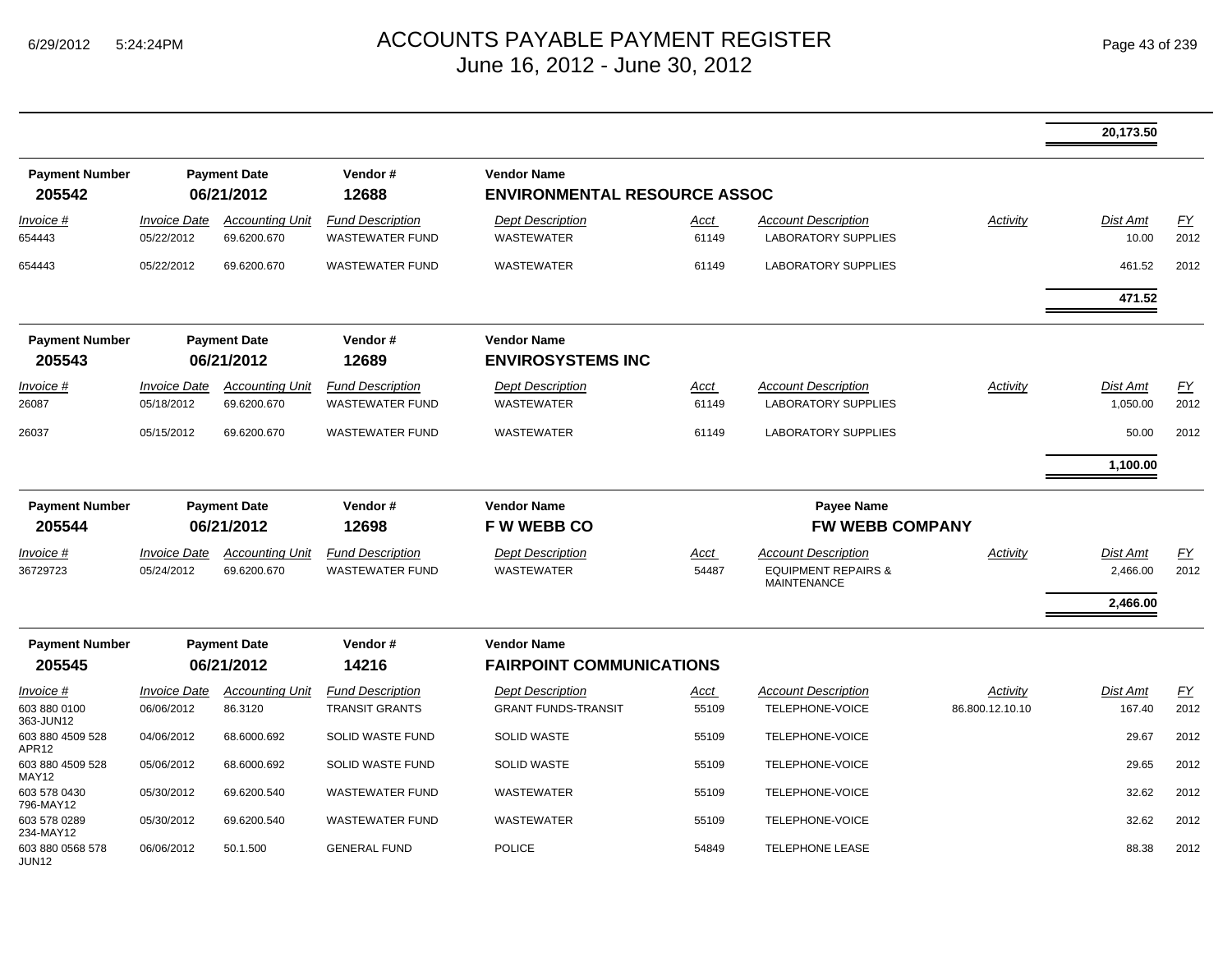|                                 |                                          |                                   |                                                  |                                                               |               |                                                                   |                             | 380.34                   |            |
|---------------------------------|------------------------------------------|-----------------------------------|--------------------------------------------------|---------------------------------------------------------------|---------------|-------------------------------------------------------------------|-----------------------------|--------------------------|------------|
| <b>Payment Number</b><br>205546 |                                          | <b>Payment Date</b><br>06/21/2012 | Vendor#<br>14222                                 | <b>Vendor Name</b><br><b>FASTENAL CO</b>                      |               |                                                                   |                             |                          |            |
| Invoice #<br><b>NHNAS86618</b>  | <i><b>Invoice Date</b></i><br>06/01/2012 | <b>Accounting Unit</b><br>86.3120 | <b>Fund Description</b><br><b>TRANSIT GRANTS</b> | <b>Dept Description</b><br><b>GRANT FUNDS-TRANSIT</b>         | Acct<br>61799 | <b>Account Description</b><br><b>VEHICLE PARTS &amp; SUPPLIES</b> | Activity<br>86.800.12.30.05 | <b>Dist Amt</b><br>27.47 | FY<br>2012 |
| <b>NHNAS86330</b>               | 05/17/2012                               | 61.1.700                          | <b>GENERAL FUND</b>                              | <b>STREETS</b>                                                | 54600         | <b>VEHICLE REPAIRS &amp;</b><br><b>MAINTENANCE</b>                |                             | 0.01                     | 2012       |
| <b>NHNAS86330</b>               | 05/17/2012                               | 61.1.700                          | <b>GENERAL FUND</b>                              | <b>STREETS</b>                                                | 54600         | <b>VEHICLE REPAIRS &amp;</b><br><b>MAINTENANCE</b>                |                             | 220.50                   | 2012       |
|                                 |                                          |                                   |                                                  |                                                               |               |                                                                   |                             | 247.98                   |            |
| <b>Payment Number</b><br>205547 |                                          | <b>Payment Date</b><br>06/21/2012 | Vendor#<br>12706                                 | <b>Vendor Name</b><br><b>FAY SPOFFORD &amp; THORNDIKE LLC</b> |               | <b>Payee Name</b><br><b>FAY SPOFFORD &amp; THORNDIKE</b>          |                             |                          |            |
| Invoice #                       | <b>Invoice Date</b>                      | <b>Accounting Unit</b>            | <b>Fund Description</b>                          | <b>Dept Description</b>                                       | Acct          | Account Description                                               | Activity                    | Dist Amt                 | <u>FY</u>  |
| 2                               | 03/31/2012                               | 60.5700                           | CAP PROJECTS-BROAD ST<br><b>PKWY</b>             | CAP PROJECTS-BROAD ST<br><b>PKWY</b>                          | 81700         | <b>INFRASTRUCTURE</b>                                             | 1061.60.04.60               | 21,287.13                | 2012       |
| 2                               | 03/31/2012                               | 60.5700                           | CAP PROJECTS-BROAD ST<br><b>PKWY</b>             | CAP PROJECTS-BROAD ST<br><b>PKWY</b>                          | 81700         | <b>INFRASTRUCTURE</b>                                             | 1061.60.04.55               | 81,978.31                | 2012       |
| $\overline{2}$                  | 03/31/2012                               | 60.5700                           | CAP PROJECTS-BROAD ST<br><b>PKWY</b>             | CAP PROJECTS-BROAD ST<br><b>PKWY</b>                          | 81700         | <b>INFRASTRUCTURE</b>                                             | 1061.60.04.50               | 23,178.15                | 2012       |
| $\overline{2}$                  | 03/31/2012                               | 60.5700                           | CAP PROJECTS-BROAD ST<br><b>PKWY</b>             | CAP PROJECTS-BROAD ST<br><b>PKWY</b>                          | 81700         | <b>INFRASTRUCTURE</b>                                             | 1061.60.04.45               | 17,984.36                | 2012       |
| 2                               | 03/31/2012                               | 60.5700                           | CAP PROJECTS-BROAD ST<br><b>PKWY</b>             | CAP PROJECTS-BROAD ST<br><b>PKWY</b>                          | 81700         | <b>INFRASTRUCTURE</b>                                             | 1061.60.04.40               | 2,000.00                 | 2012       |
| 1-999                           | 02/25/2012                               | 60.5700                           | CAP PROJECTS-BROAD ST<br><b>PKWY</b>             | CAP PROJECTS-BROAD ST<br><b>PKWY</b>                          | 81700         | <b>INFRASTRUCTURE</b>                                             | 1061.60.04.55               | (19,900.00)              | 2012       |
| 1-999                           | 02/25/2012                               | 60.5700                           | CAP PROJECTS-BROAD ST<br><b>PKWY</b>             | CAP PROJECTS-BROAD ST<br><b>PKWY</b>                          | 81700         | <b>INFRASTRUCTURE</b>                                             | 1061.60.04.50               | (2,500.00)               | 2012       |
| 1                               | 02/25/2012                               | 60.5700                           | CAP PROJECTS-BROAD ST<br><b>PKWY</b>             | CAP PROJECTS-BROAD ST<br><b>PKWY</b>                          | 81700         | <b>INFRASTRUCTURE</b>                                             | 1061.60.04.55               | 19,900.00                | 2012       |
| $\mathbf{1}$                    | 02/25/2012                               | 60.5700                           | CAP PROJECTS-BROAD ST<br><b>PKWY</b>             | CAP PROJECTS-BROAD ST<br><b>PKWY</b>                          | 81700         | <b>INFRASTRUCTURE</b>                                             | 1061.60.04.50               | 2,500.00                 | 2012       |
|                                 |                                          |                                   |                                                  |                                                               |               |                                                                   |                             | 146,427.95               |            |
| <b>Payment Number</b>           |                                          | <b>Payment Date</b>               | Vendor#                                          | <b>Vendor Name</b>                                            |               |                                                                   |                             |                          |            |
| 205548                          |                                          | 06/21/2012                        | 12716                                            | <b>FIMBEL PAUNET CORP</b>                                     |               |                                                                   |                             |                          |            |
| Invoice #                       | <b>Invoice Date</b>                      | <b>Accounting Unit</b>            | <b>Fund Description</b>                          | <b>Dept Description</b>                                       | <u>Acct</u>   | <b>Account Description</b>                                        | Activity                    | Dist Amt                 | EY         |
| 73690                           | 05/22/2012                               | 50.1.500                          | <b>GENERAL FUND</b>                              | <b>POLICE</b>                                                 | 54280         | <b>BUILDING/GROUNDS</b><br><b>MAINTENANCE</b>                     |                             | 2,860.00                 | 2012       |
| 73665                           | 05/19/2012                               | 52.1.720                          | <b>GENERAL FUND</b>                              | <b>FIRE</b>                                                   | 54280         | <b>BUILDING/GROUNDS</b><br><b>MAINTENANCE</b>                     |                             | 294.00                   | 2012       |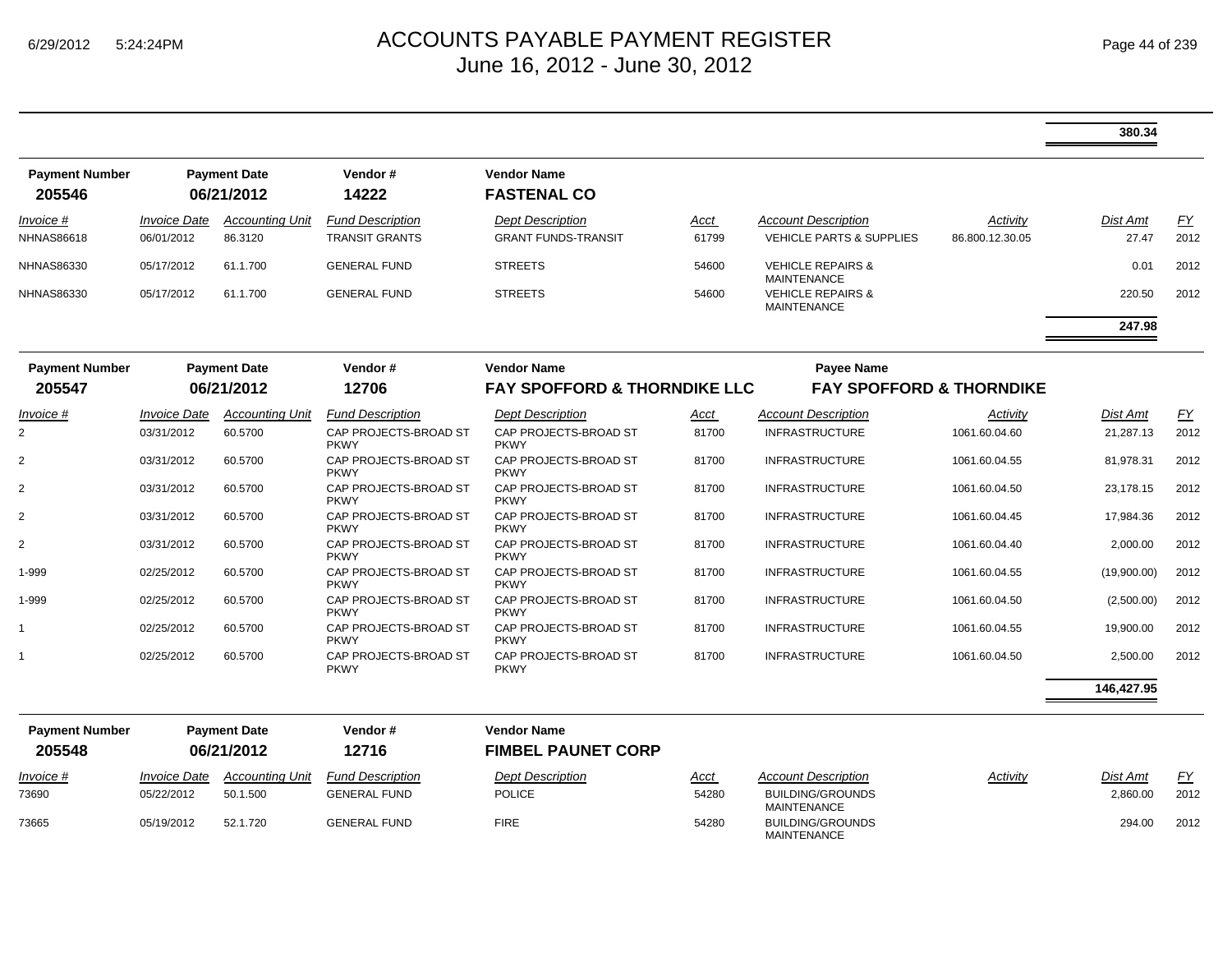|                                 |                                          |                                       |                                                   |                                                                    |                      |                                                                             |                           | 3,154.00                           |            |
|---------------------------------|------------------------------------------|---------------------------------------|---------------------------------------------------|--------------------------------------------------------------------|----------------------|-----------------------------------------------------------------------------|---------------------------|------------------------------------|------------|
| <b>Payment Number</b><br>205549 |                                          | <b>Payment Date</b><br>06/21/2012     | Vendor#<br>12739                                  | <b>Vendor Name</b><br><b>FORESTRY SUPPLIERS INC</b>                |                      |                                                                             |                           |                                    |            |
| Invoice #<br>326881+00          | <i><b>Invoice Date</b></i><br>05/22/2012 | <b>Accounting Unit</b><br>69.6200.950 | <b>Fund Description</b><br><b>WASTEWATER FUND</b> | <b>Dept Description</b><br><b>WASTEWATER</b>                       | <u>Acct</u><br>81700 | <b>Account Description</b><br><b>INFRASTRUCTURE</b>                         | Activity<br>1052.69.01.30 | Dist Amt<br>55.31                  | EY<br>2012 |
| 326881+00                       | 05/22/2012                               | 69.6200.950                           | <b>WASTEWATER FUND</b>                            | <b>WASTEWATER</b>                                                  | 81700                | <b>INFRASTRUCTURE</b>                                                       | 1052.69.01.30             | 68.30<br>123.61                    | 2012       |
| <b>Payment Number</b><br>205550 |                                          | <b>Payment Date</b><br>06/21/2012     | Vendor#<br>10834                                  | <b>Vendor Name</b><br><b>FRANCESCO DEMOLITION INC</b>              |                      |                                                                             |                           |                                    |            |
| Invoice #<br>2117               | <i><b>Invoice Date</b></i><br>05/29/2012 | <b>Accounting Unit</b><br>81.1001     | <b>Fund Description</b><br>CAPITAL IMPROVEMENTS   | <b>Dept Description</b><br><b>COMMUNITY</b><br>DEVELOPMENT-CAP IMP | Acct<br>81100        | <b>Account Description</b><br>CAPITAL IMPROVEMENTS                          | Activity                  | Dist Amt<br>65,000.00<br>65,000.00 | EY<br>2012 |
| <b>Payment Number</b>           |                                          | <b>Payment Date</b>                   | Vendor#                                           | <b>Vendor Name</b>                                                 |                      |                                                                             |                           |                                    |            |
| 205551                          |                                          | 06/21/2012                            | 12749                                             | <b>FREEDOM PRINTERS LLC</b>                                        |                      |                                                                             |                           |                                    |            |
| Invoice #<br>5329               | <b>Invoice Date</b><br>06/04/2012        | <b>Accounting Unit</b><br>26.1.570    | <b>Fund Description</b><br><b>GENERAL FUND</b>    | <b>Dept Description</b><br><b>FINANCIAL SERVICES</b>               | Acct<br>61235        | <b>Account Description</b><br><b>FORMS/BILLING SUPPLIES</b>                 | Activity                  | <b>Dist Amt</b><br>0.04            | EY<br>2012 |
| 5329                            | 06/04/2012                               | 26.1.570                              | <b>GENERAL FUND</b>                               | <b>FINANCIAL SERVICES</b>                                          | 61235                | <b>FORMS/BILLING SUPPLIES</b>                                               |                           | 965.60                             | 2012       |
|                                 |                                          |                                       |                                                   |                                                                    |                      |                                                                             |                           | 965.64                             |            |
| <b>Payment Number</b><br>205552 |                                          | <b>Payment Date</b><br>06/21/2012     | Vendor#<br>11895                                  | <b>Vendor Name</b><br><b>MARCUS GALE</b>                           |                      |                                                                             |                           |                                    |            |
| Invoice #<br>2012-SUMMERFUN     | <i><b>Invoice Date</b></i><br>05/09/2012 | <b>Accounting Unit</b><br>TF77.7551   | <b>Fund Description</b><br>P&R-SUMMERFUN          | <b>Dept Description</b><br>P&R-SUMMERFUN                           | Acct<br>55654        | <b>Account Description</b><br><b>CONCERTS</b>                               | Activity                  | Dist Amt<br>400.00<br>400.00       | EY<br>2012 |
| <b>Payment Number</b><br>205553 |                                          | <b>Payment Date</b><br>06/21/2012     | Vendor#<br>12762                                  | <b>Vendor Name</b><br><b>GATE CITY FENCE CO INC</b>                |                      |                                                                             |                           |                                    |            |
| Invoice #<br>36024              | <i><b>Invoice Date</b></i><br>04/12/2012 | <b>Accounting Unit</b><br>68.6000.692 | <b>Fund Description</b><br>SOLID WASTE FUND       | <b>Dept Description</b><br><b>SOLID WASTE</b>                      | <u>Acct</u><br>54280 | <b>Account Description</b><br><b>BUILDING/GROUNDS</b><br><b>MAINTENANCE</b> | Activity                  | <b>Dist Amt</b><br>875.00          | EY<br>2012 |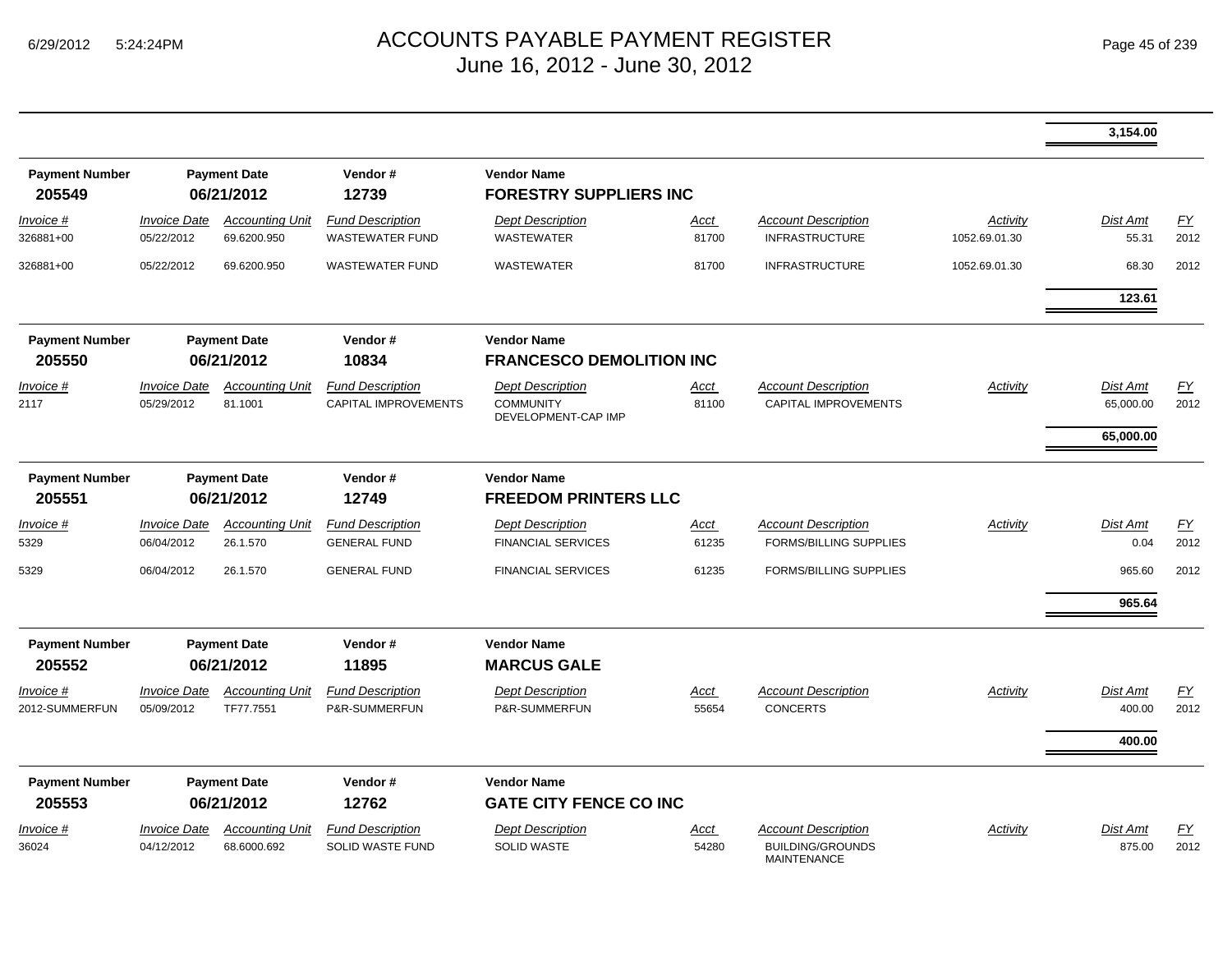| Page 46 of 239 |  |  |  |
|----------------|--|--|--|
|----------------|--|--|--|

| <b>Payment Number</b><br>205553            |                                   | <b>Payment Date</b><br>06/21/2012  | Vendor#<br>12762                                 | <b>Vendor Name</b><br><b>GATE CITY FENCE CO INC</b>   |                      |                                                                   |                             |                              |              |
|--------------------------------------------|-----------------------------------|------------------------------------|--------------------------------------------------|-------------------------------------------------------|----------------------|-------------------------------------------------------------------|-----------------------------|------------------------------|--------------|
| Invoice #<br>36305                         | <b>Invoice Date</b><br>05/22/2012 | <b>Accounting Unit</b><br>61.1.670 | <b>Fund Description</b><br><b>GENERAL FUND</b>   | <b>Dept Description</b><br><b>STREETS</b>             | <u>Acct</u><br>55699 | <b>Account Description</b><br>OTHER CONTRACTED<br><b>SERVICES</b> | Activity                    | Dist Amt<br>325.00           | EY<br>2012   |
| 36324                                      | 05/29/2012                        | TF77.7052                          | MINE FALLS PARK ETF                              | MINE FALLS PARK ETF                                   | 61542                | <b>SIGNS</b>                                                      |                             | 95.00                        | 2012         |
|                                            |                                   |                                    |                                                  |                                                       |                      |                                                                   |                             | 1,295.00                     |              |
| <b>Payment Number</b><br>205554            |                                   | <b>Payment Date</b><br>06/21/2012  | Vendor#<br>11522                                 | <b>Vendor Name</b><br><b>GEOFFREY ROGAN</b>           |                      |                                                                   |                             |                              |              |
| Invoice #<br>6/19-GEOFFREY<br>ROGAN        | <b>Invoice Date</b><br>06/12/2012 | <b>Accounting Unit</b><br>50.1.500 | <b>Fund Description</b><br><b>GENERAL FUND</b>   | <b>Dept Description</b><br><b>POLICE</b>              | <u>Acct</u><br>55307 | <b>Account Description</b><br>MILEAGE REIMBURSEMENTS              | Activity                    | Dist Amt<br>44.40<br>44.40   | EY<br>2012   |
| <b>Payment Number</b><br>205555            |                                   | <b>Payment Date</b><br>06/21/2012  | Vendor#<br>14253                                 | <b>Vendor Name</b><br><b>ROBERT GIGGI</b>             |                      |                                                                   |                             |                              |              |
| <u>Invoice #</u><br>REIMB 6/5/12           | <b>Invoice Date</b><br>06/08/2012 | <b>Accounting Unit</b><br>50.1.500 | <b>Fund Description</b><br><b>GENERAL FUND</b>   | <b>Dept Description</b><br><b>POLICE</b>              | <u>Acct</u><br>61107 | <b>Account Description</b><br><b>CLOTHING &amp; UNIFORMS</b>      | Activity                    | Dist Amt<br>229.95<br>229.95 | EY<br>2012   |
| <b>Payment Number</b><br>205556            |                                   | <b>Payment Date</b><br>06/21/2012  | Vendor#<br>12776                                 | <b>Vendor Name</b><br><b>GILLIG LLC</b>               |                      |                                                                   |                             |                              |              |
| Invoice #<br>4819260                       | <b>Invoice Date</b><br>05/22/2012 | <b>Accounting Unit</b><br>86.3120  | <b>Fund Description</b><br><b>TRANSIT GRANTS</b> | <b>Dept Description</b><br><b>GRANT FUNDS-TRANSIT</b> | <b>Acct</b><br>61799 | <b>Account Description</b><br><b>VEHICLE PARTS &amp; SUPPLIES</b> | Activity<br>86.800.12.30.01 | Dist Amt<br>207.71<br>207.71 | EY<br>2012   |
| <b>Payment Number</b>                      |                                   | <b>Payment Date</b>                | Vendor#                                          | <b>Vendor Name</b>                                    |                      |                                                                   |                             |                              |              |
| 205557                                     |                                   | 06/21/2012                         | 12791                                            | <b>DONNA GRAHAM</b>                                   |                      |                                                                   |                             |                              |              |
| Invoice #<br><b>BDGT MTNG</b><br>6/07/12   | <b>Invoice Date</b><br>06/14/2012 | <b>Accounting Unit</b><br>02.1.500 | <b>Fund Description</b><br><b>GENERAL FUND</b>   | <b>Dept Description</b><br><b>BOARD OF ALDERMEN</b>   | <u>Acct</u><br>53428 | <b>Account Description</b><br>STENOGRAPHIC SERVICES               | Activity                    | Dist Amt<br>140.00           | EY<br>2012   |
| CNSR CM MTNG<br>6/5/12<br>BDGT MTNG 6/4/12 | 06/13/2012<br>06/10/2012          | 02.1.500<br>02.1.500               | <b>GENERAL FUND</b><br><b>GENERAL FUND</b>       | <b>BOARD OF ALDERMEN</b><br><b>BOARD OF ALDERMEN</b>  | 53428<br>53428       | STENOGRAPHIC SERVICES<br>STENOGRAPHIC SERVICES                    |                             | 190.00<br>200.00             | 2012<br>2012 |
|                                            |                                   |                                    |                                                  |                                                       |                      |                                                                   |                             |                              |              |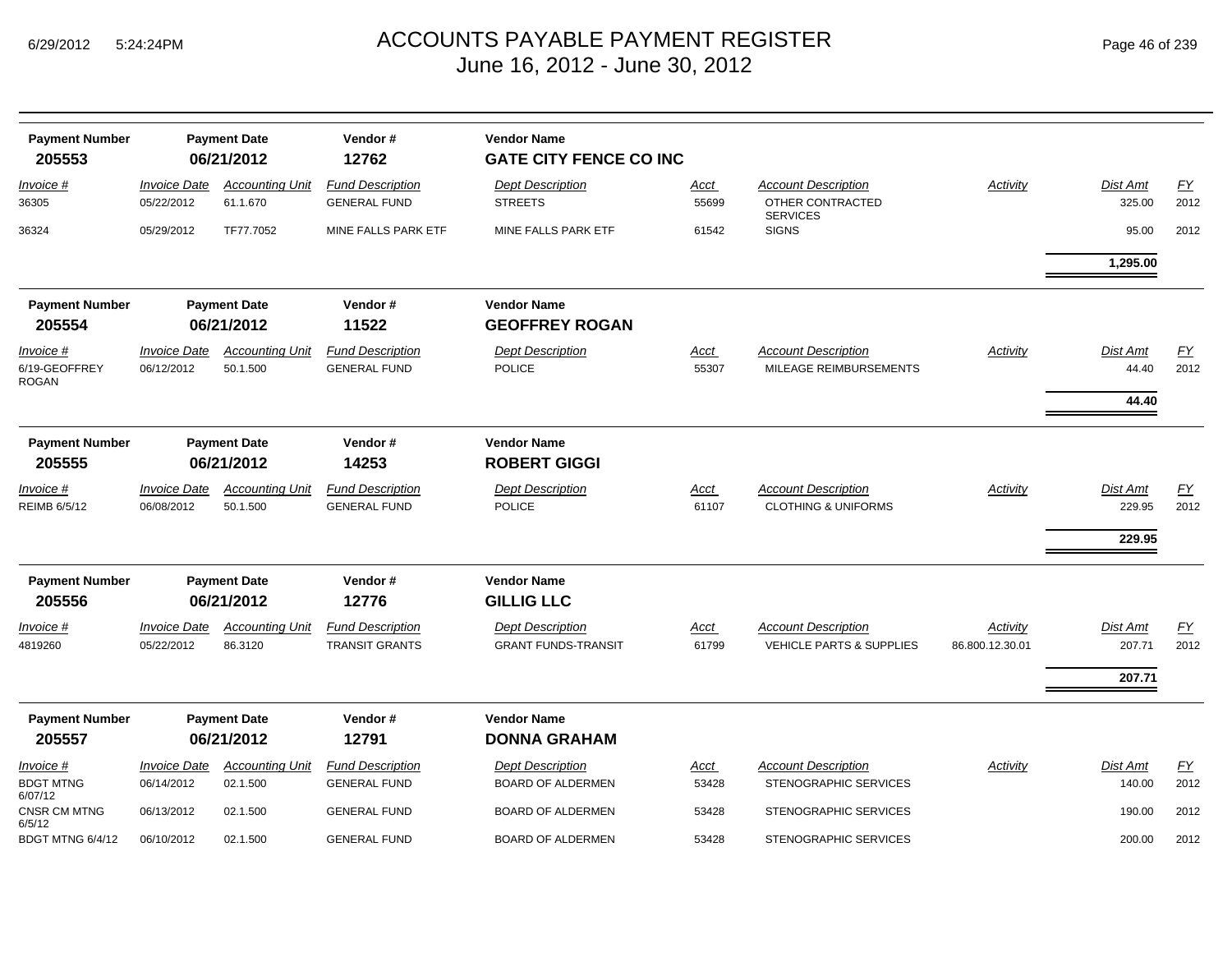|                                           |                                   |                                     |                                                                   |                                                                   |                      |                                                                             |                           | 530.00                              |            |
|-------------------------------------------|-----------------------------------|-------------------------------------|-------------------------------------------------------------------|-------------------------------------------------------------------|----------------------|-----------------------------------------------------------------------------|---------------------------|-------------------------------------|------------|
| <b>Payment Number</b><br>205558           |                                   | <b>Payment Date</b><br>06/21/2012   | Vendor#<br>10853                                                  | <b>Vendor Name</b><br><b>GRAINGER</b>                             |                      |                                                                             |                           |                                     |            |
| <i>Invoice</i> #<br>9836038233            | <b>Invoice Date</b><br>05/23/2012 | <b>Accounting Unit</b><br>73.1.500  | <b>Fund Description</b><br><b>GENERAL FUND</b>                    | <b>Dept Description</b><br><b>ENVIRONMENTAL HEALTH</b>            | Acct<br>61149        | <b>Account Description</b><br><b>LABORATORY SUPPLIES</b>                    | Activity                  | <b>Dist Amt</b><br>478.00           | EY<br>2012 |
|                                           |                                   |                                     |                                                                   |                                                                   |                      |                                                                             |                           | 478.00                              |            |
| <b>Payment Number</b><br>205559           |                                   | <b>Payment Date</b><br>06/21/2012   | Vendor#<br>14265                                                  | <b>Vendor Name</b><br>THE GRANITE GROUP                           |                      |                                                                             |                           |                                     |            |
| <i>Invoice</i> #<br>6013357-00            | <b>Invoice Date</b><br>05/21/2012 | <b>Accounting Unit</b><br>79.1.720  | <b>Fund Description</b><br><b>GENERAL FUND</b>                    | <b>Dept Description</b><br>LIBRARY                                | Acct<br>54280        | <b>Account Description</b><br><b>BUILDING/GROUNDS</b><br><b>MAINTENANCE</b> | <b>Activity</b>           | <b>Dist Amt</b><br>314.60<br>314.60 | EY<br>2012 |
| <b>Payment Number</b><br>205560           |                                   | <b>Payment Date</b><br>06/21/2012   | Vendor#<br>14279                                                  | <b>Vendor Name</b><br><b>GUITAR CENTER</b>                        |                      |                                                                             |                           |                                     |            |
| <i>Invoice</i> #<br>5100470255            | <b>Invoice Date</b><br>04/20/2012 | <b>Accounting Unit</b><br>TF77.7550 | <b>Fund Description</b><br>P&R-GREELEY PARK<br><b>JACKMAN</b>     | <b>Dept Description</b><br>P&R-GREELEY PARK JACKMAN               | <u>Acct</u><br>54280 | <b>Account Description</b><br><b>BUILDING/GROUNDS</b><br><b>MAINTENANCE</b> | Activity                  | <b>Dist Amt</b><br>419.99<br>419.99 | EY<br>2012 |
| <b>Payment Number</b><br>205561           |                                   | <b>Payment Date</b><br>06/21/2012   | Vendor#<br>12818                                                  | <b>Vendor Name</b><br><b>GZA GEOENVIRONMENTAL INC</b>             |                      |                                                                             |                           |                                     |            |
| Invoice #<br>0655679                      | <b>Invoice Date</b><br>05/23/2012 | <b>Accounting Unit</b><br>81.3080   | <b>Fund Description</b><br>COMMUNITY DEVELOPMENT<br><b>GRANTS</b> | <b>Dept Description</b><br>COMMUNITY DEVELOPMENT<br><b>GRANTS</b> | Acct<br>53628        | <b>Account Description</b><br><b>CONTRACT SERVICES</b>                      | Activity<br>1023.81.02.30 | <b>Dist Amt</b><br>1,153.25         | EY<br>2012 |
|                                           |                                   |                                     |                                                                   |                                                                   |                      |                                                                             |                           | 1,153.25                            |            |
| <b>Payment Number</b>                     |                                   | <b>Payment Date</b>                 | Vendor#                                                           | <b>Vendor Name</b>                                                |                      |                                                                             |                           |                                     |            |
| 205562                                    |                                   | 06/21/2012                          | 14286                                                             | <b>SCOTT HAMMOND</b>                                              |                      |                                                                             |                           |                                     |            |
| Invoice #<br>6/19-SCOTT<br><b>HAMMOND</b> | <b>Invoice Date</b><br>06/13/2012 | <b>Accounting Unit</b><br>50.1.500  | <b>Fund Description</b><br><b>GENERAL FUND</b>                    | <b>Dept Description</b><br><b>POLICE</b>                          | <u>Acct</u><br>52809 | <b>Account Description</b><br><b>WELLNESS PROGRAM</b>                       | <b>Activity</b>           | Dist Amt<br>239.40                  | EY<br>2012 |
|                                           |                                   |                                     |                                                                   |                                                                   |                      |                                                                             |                           | 239.40                              |            |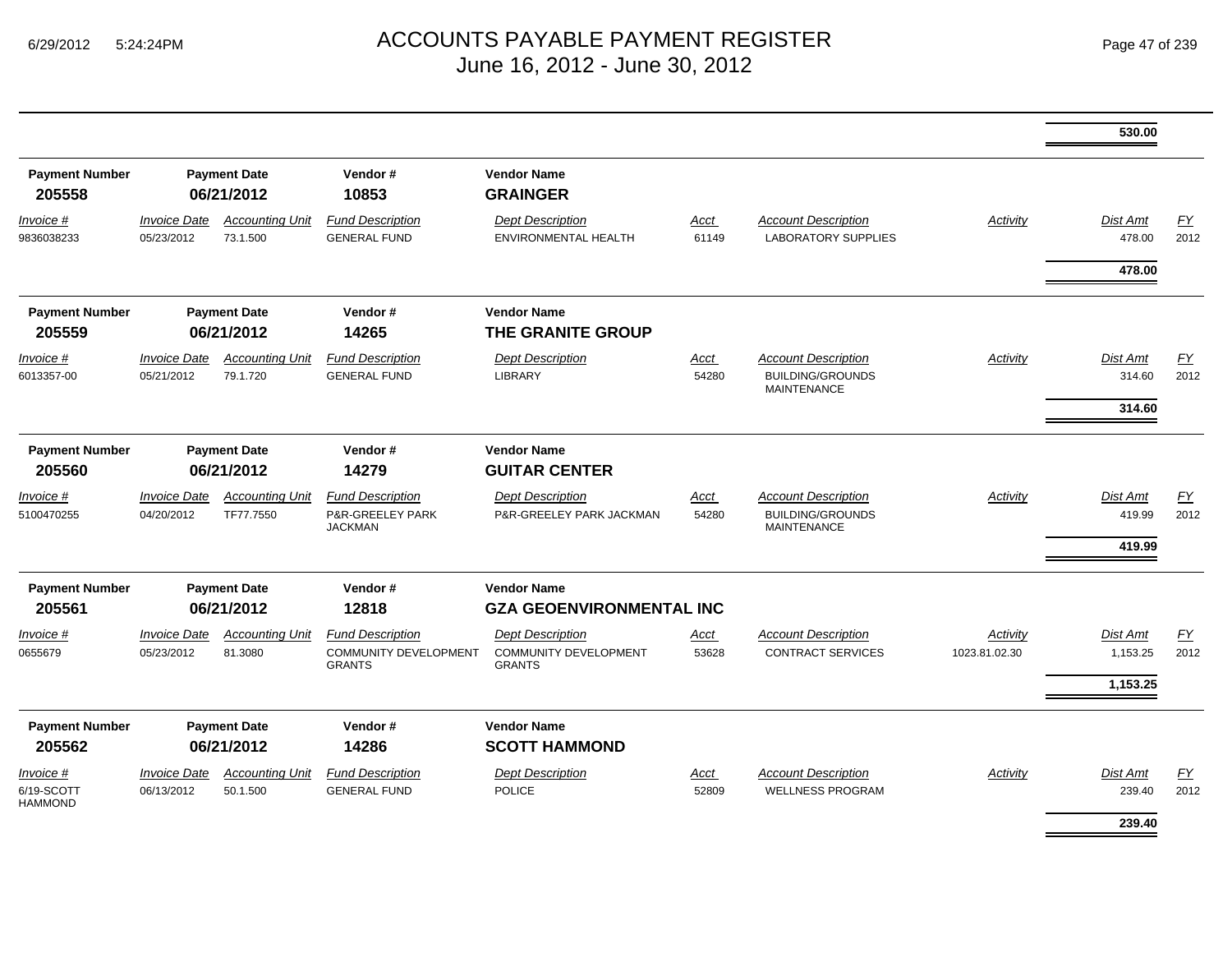| <b>Payment Number</b> |                            | <b>Payment Date</b>    | Vendor#                                        | <b>Vendor Name</b>                             |       |                                                      |          |                 |      |
|-----------------------|----------------------------|------------------------|------------------------------------------------|------------------------------------------------|-------|------------------------------------------------------|----------|-----------------|------|
| 205563                |                            | 06/21/2012             | 10469                                          | <b>HI-WAY SAFETY SYSTEMS INC</b>               |       |                                                      |          |                 |      |
| Invoice #             | <b>Invoice Date</b>        | <b>Accounting Unit</b> | <b>Fund Description</b>                        | <b>Dept Description</b>                        | Acct  | <b>Account Description</b>                           | Activity | <b>Dist Amt</b> | EY   |
| 17454-11              | 06/07/2012                 | TF60.7514              | <b>PW-AMHERST ST TRAF</b><br><b>MITIGATION</b> | <b>PW-AMHERST ST TRAF</b><br><b>MITIGATION</b> | 55699 | OTHER CONTRACTED<br><b>SERVICES</b>                  |          | 3,275.76        | 2012 |
| 17454-11              | 06/07/2012                 | 64.1.705               | <b>GENERAL FUND</b>                            | <b>TRAFFIC</b>                                 | 54275 | <b>SIGNING &amp; STRIPING</b><br><b>SERVICES</b>     |          | 16,156.45       | 2012 |
|                       |                            |                        |                                                |                                                |       |                                                      |          | 19,432.21       |      |
| <b>Payment Number</b> |                            | <b>Payment Date</b>    | Vendor#                                        | <b>Vendor Name</b>                             |       |                                                      |          |                 |      |
| 205564                |                            | 06/21/2012             | 14300                                          | <b>HIGHLAND POWER</b>                          |       |                                                      |          |                 |      |
| <i>Invoice</i> #      | <b>Invoice Date</b>        | <b>Accounting Unit</b> | <b>Fund Description</b>                        | <b>Dept Description</b>                        | Acct  | <b>Account Description</b>                           | Activity | <b>Dist Amt</b> | EY   |
| 6999                  | 05/22/2012                 | 69.6200.670            | <b>WASTEWATER FUND</b>                         | WASTEWATER                                     | 54487 | <b>EQUIPMENT REPAIRS &amp;</b><br><b>MAINTENANCE</b> |          | 2,507.88        | 2012 |
|                       |                            |                        |                                                |                                                |       |                                                      |          | 2,507.88        |      |
| <b>Payment Number</b> |                            | <b>Payment Date</b>    | Vendor#                                        | <b>Vendor Name</b>                             |       | <b>Payee Name</b>                                    |          |                 |      |
| 205565                |                            | 06/21/2012             | 14309                                          | <b>HOME DEPOT CREDIT SERVICES</b>              |       | <b>HOME DEPOT CREDIT SERVICE 3065</b>                |          |                 |      |
| <i>Invoice</i> #      | <i><b>Invoice Date</b></i> | <b>Accounting Unit</b> | <b>Fund Description</b>                        | <b>Dept Description</b>                        | Acct  | <b>Account Description</b>                           | Activity | <b>Dist Amt</b> | FY   |
| 7027949               | 06/01/2012                 | 77.1.650               | <b>GENERAL FUND</b>                            | PARKS & RECREATION                             | 54280 | <b>BUILDING/GROUNDS</b><br><b>MAINTENANCE</b>        |          | 84.97           | 2012 |
| 7260219               | 06/01/2012                 | 77.1.650               | <b>GENERAL FUND</b>                            | PARKS & RECREATION                             | 54280 | <b>BUILDING/GROUNDS</b><br><b>MAINTENANCE</b>        |          | 151.64          | 2012 |
| 4028237               | 06/04/2012                 | 77.1.650               | <b>GENERAL FUND</b>                            | PARKS & RECREATION                             | 54280 | <b>BUILDING/GROUNDS</b><br><b>MAINTENANCE</b>        |          | 30.93           | 2012 |
| 1028863               | 06/07/2012                 | 77.1.650               | <b>GENERAL FUND</b>                            | PARKS & RECREATION                             | 54280 | <b>BUILDING/GROUNDS</b><br><b>MAINTENANCE</b>        |          | 19.97           | 2012 |
| 0029058               | 06/08/2012                 | 77.1.650               | <b>GENERAL FUND</b>                            | PARKS & RECREATION                             | 54280 | <b>BUILDING/GROUNDS</b><br><b>MAINTENANCE</b>        |          | 70.80           | 2012 |
| 0023568               | 06/08/2012                 | 77.1.650               | <b>GENERAL FUND</b>                            | PARKS & RECREATION                             | 54280 | <b>BUILDING/GROUNDS</b><br><b>MAINTENANCE</b>        |          | 203.04          | 2012 |
| 1028883               | 06/07/2012                 | 77.1.650               | <b>GENERAL FUND</b>                            | PARKS & RECREATION                             | 54280 | <b>BUILDING/GROUNDS</b><br><b>MAINTENANCE</b>        |          | 599.70          | 2012 |
| 0304008               | 06/08/2012                 | 77.1.650               | <b>GENERAL FUND</b>                            | PARKS & RECREATION                             | 54280 | <b>BUILDING/GROUNDS</b><br><b>MAINTENANCE</b>        |          | 41.92           | 2012 |
| 22608742              | 06/06/2012                 | 77.1.650               | <b>GENERAL FUND</b>                            | PARKS & RECREATION                             | 54280 | <b>BUILDING/GROUNDS</b><br><b>MAINTENANCE</b>        |          | 377.40          | 2012 |
| 23039721              | 06/06/2012                 | 77.1.650               | <b>GENERAL FUND</b>                            | <b>PARKS &amp; RECREATION</b>                  | 54280 | <b>BUILDING/GROUNDS</b><br><b>MAINTENANCE</b>        |          | 40.02           | 2012 |
| 6010714               | 06/12/2012                 | 44.1.720               | <b>GENERAL FUND</b>                            | EDGEWOOD CEMETERY                              | 71000 | <b>EQUIPMENT</b>                                     |          | 149.00          | 2012 |
| 6024843               | 06/12/2012                 | 44.1.720               | <b>GENERAL FUND</b>                            | EDGEWOOD CEMETERY                              | 71000 | <b>EQUIPMENT</b>                                     |          | 298.00          | 2012 |
| 6010714               | 06/12/2012                 | 44.1.720               | <b>GENERAL FUND</b>                            | <b>EDGEWOOD CEMETERY</b>                       | 61499 | <b>GENERAL BUILDING SUPPLIES</b>                     |          | 397.05          | 2012 |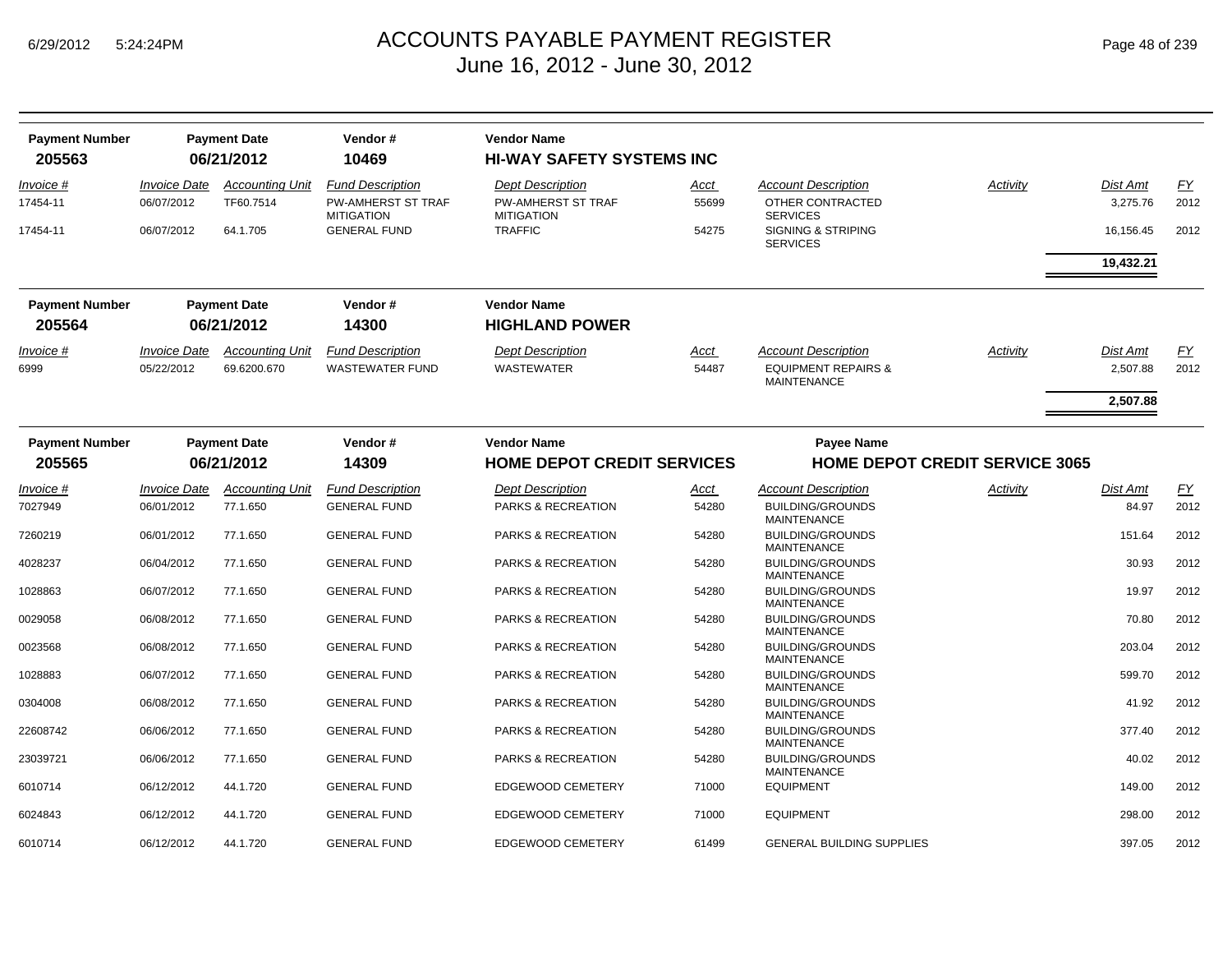| <b>Payment Number</b><br>205565 |                                   | <b>Payment Date</b><br>06/21/2012  | Vendor#<br>14309                               | <b>Vendor Name</b><br><b>HOME DEPOT CREDIT SERVICES</b> |               | Payee Name                                                          | <b>HOME DEPOT CREDIT SERVICE 3065</b> |                    |            |
|---------------------------------|-----------------------------------|------------------------------------|------------------------------------------------|---------------------------------------------------------|---------------|---------------------------------------------------------------------|---------------------------------------|--------------------|------------|
|                                 |                                   |                                    |                                                |                                                         |               |                                                                     |                                       |                    |            |
| Invoice #<br>7994611            | <b>Invoice Date</b><br>06/11/2012 | <b>Accounting Unit</b><br>44.1.720 | <b>Fund Description</b><br><b>GENERAL FUND</b> | Dept Description<br><b>EDGEWOOD CEMETERY</b>            | Acct<br>54280 | <b>Account Description</b><br><b>BUILDING/GROUNDS</b>               | Activity                              | Dist Amt<br>71.67  | EY<br>2012 |
| 1052443                         | 06/07/2012                        | 29.1.720.8162                      | <b>GENERAL FUND</b>                            | <b>CITY BUILDINGS</b>                                   | 54280         | <b>MAINTENANCE</b><br><b>BUILDING/GROUNDS</b><br><b>MAINTENANCE</b> |                                       | 121.81             | 2012       |
| 5040035                         | 06/13/2012                        | 86.3120                            | <b>TRANSIT GRANTS</b>                          | <b>GRANT FUNDS-TRANSIT</b>                              | 61799         | <b>VEHICLE PARTS &amp; SUPPLIES</b>                                 | 86.800.12.30.05                       | 36.35              | 2012       |
| 7994559                         | 06/11/2012                        | 86.3120                            | <b>TRANSIT GRANTS</b>                          | <b>GRANT FUNDS-TRANSIT</b>                              | 61299         | MISCELLANEOUS SUPPLIES                                              | 86.800.12.40.01                       | 69.85              | 2012       |
| 3262117                         | 06/15/2012                        | 42.1.720                           | <b>GENERAL FUND</b>                            | WOODLAWN CEMETERY                                       | 54487         | <b>EQUIPMENT REPAIRS &amp;</b><br><b>MAINTENANCE</b>                |                                       | 105.05             | 2012       |
| 7253292                         | 06/11/2012                        | 42.1.720                           | <b>GENERAL FUND</b>                            | WOODLAWN CEMETERY                                       | 54487         | <b>EQUIPMENT REPAIRS &amp;</b><br><b>MAINTENANCE</b>                |                                       | 39.98              | 2012       |
| 6019038                         | 06/02/2012                        | 42.1.720                           | <b>GENERAL FUND</b>                            | <b>WOODLAWN CEMETERY</b>                                | 54487         | <b>EQUIPMENT REPAIRS &amp;</b><br><b>MAINTENANCE</b>                |                                       | 88.14              | 2012       |
| 2025668                         | 05/17/2012                        | 42.1.720                           | <b>GENERAL FUND</b>                            | WOODLAWN CEMETERY                                       | 54487         | <b>EQUIPMENT REPAIRS &amp;</b><br><b>MAINTENANCE</b>                |                                       | 97.62              | 2012       |
| 6023661                         | 05/03/2012                        | 42.1.720                           | <b>GENERAL FUND</b>                            | <b>WOODLAWN CEMETERY</b>                                | 54487         | <b>EQUIPMENT REPAIRS &amp;</b><br><b>MAINTENANCE</b>                |                                       | 12.43              | 2012       |
| 3025486                         | 05/16/2012                        | 69.6200.670                        | <b>WASTEWATER FUND</b>                         | <b>WASTEWATER</b>                                       | 54487         | <b>EQUIPMENT REPAIRS &amp;</b><br><b>MAINTENANCE</b>                |                                       | 73.57              | 2012       |
| 1028881                         | 06/07/2012                        | 69.6200.670                        | <b>WASTEWATER FUND</b>                         | WASTEWATER                                              | 54487         | <b>EQUIPMENT REPAIRS &amp;</b><br><b>MAINTENANCE</b>                |                                       | 15.94              | 2012       |
| 7010786                         | 06/11/2012                        | 69.6200.670                        | <b>WASTEWATER FUND</b>                         | WASTEWATER                                              | 54487         | <b>EQUIPMENT REPAIRS &amp;</b><br><b>MAINTENANCE</b>                |                                       | 52.34              | 2012       |
| 4026654                         | 05/15/2012                        | 69.6200.670                        | <b>WASTEWATER FUND</b>                         | WASTEWATER                                              | 54487         | <b>EQUIPMENT REPAIRS &amp;</b><br><b>MAINTENANCE</b>                |                                       | 80.91              | 2012       |
|                                 |                                   |                                    |                                                |                                                         |               |                                                                     |                                       | 3,330.10           |            |
| <b>Payment Number</b><br>205566 |                                   | <b>Payment Date</b><br>06/21/2012  | Vendor#<br>14309                               | <b>Vendor Name</b><br><b>HOME DEPOT CREDIT SERVICES</b> |               | <b>Payee Name</b>                                                   | <b>HOME DEPOT CREDIT SERVICE 3073</b> |                    |            |
|                                 |                                   |                                    |                                                |                                                         |               |                                                                     |                                       |                    |            |
| Invoice #<br>6215295            | <b>Invoice Date</b><br>06/12/2012 | <b>Accounting Unit</b><br>50.1.500 | <b>Fund Description</b><br><b>GENERAL FUND</b> | <b>Dept Description</b><br><b>POLICE</b>                | Acct<br>71025 | <b>Account Description</b><br>SMALL TOOLS                           | Activity                              | Dist Amt<br>(8.27) | EY<br>2012 |
| 7010511                         | 06/11/2012                        | 50.1.500                           | <b>GENERAL FUND</b>                            | <b>POLICE</b>                                           | 71025         | <b>SMALL TOOLS</b>                                                  |                                       | 565.09             | 2012       |
| 3054543                         | 06/15/2012                        | 50.1.500                           | <b>GENERAL FUND</b>                            | <b>POLICE</b>                                           | 61428         | <b>JANITORIAL SUPPLIES</b>                                          |                                       | 31.92              | 2012       |
|                                 |                                   |                                    |                                                |                                                         |               |                                                                     |                                       | 588.74             |            |
| <b>Payment Number</b>           |                                   | <b>Payment Date</b>                | Vendor#                                        | <b>Vendor Name</b>                                      |               |                                                                     |                                       |                    |            |
| 205567                          |                                   | 06/21/2012                         | 14312                                          | <b>JENNIFER HOSKING</b>                                 |               |                                                                     |                                       |                    |            |

*Invoice #Invoice Date Accounting Unit Fund Description Dept Description Acct Account Description Activity Dist Amt FY*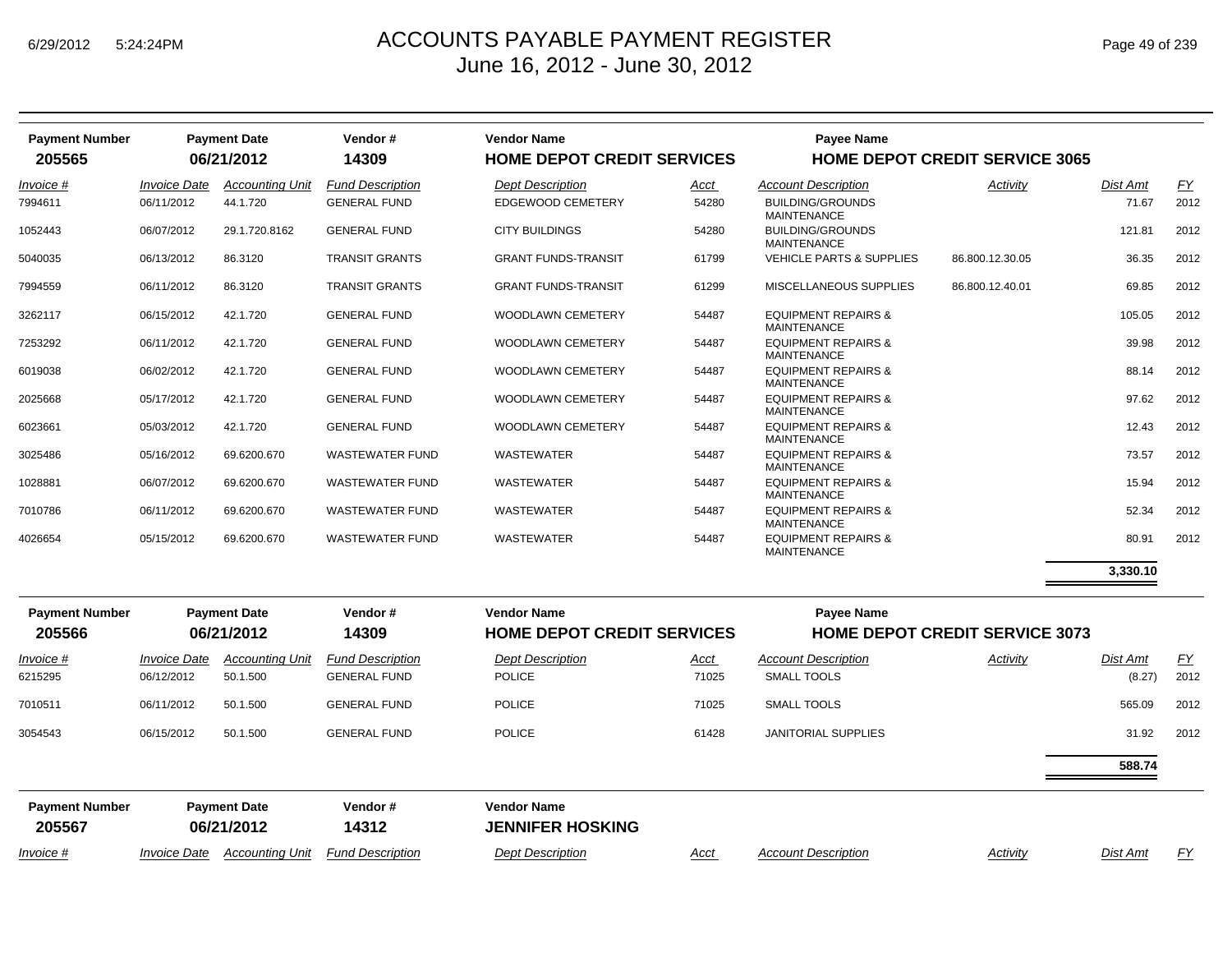| <b>Payment Number</b><br>205567            | <b>Payment Date</b><br>06/21/2012 |                                         | Vendor#<br>14312                                                  |                                                                     |                      |                                                                                 |                           |                                     |                          |
|--------------------------------------------|-----------------------------------|-----------------------------------------|-------------------------------------------------------------------|---------------------------------------------------------------------|----------------------|---------------------------------------------------------------------------------|---------------------------|-------------------------------------|--------------------------|
| Invoice #<br>33244A/6/21/12<br><b>DCAP</b> | <b>Invoice Date</b><br>06/20/2012 | <b>Accounting Unit</b><br><b>BS1000</b> | <b>Fund Description</b><br><b>GENERAL FUND</b>                    | <b>Dept Description</b><br><b>GENERAL FUND</b>                      | <b>Acct</b><br>21460 | <b>Account Description</b><br><b>125 DEPENDENT CARE</b>                         | <b>Activity</b>           | Dist Amt<br>1,181.00                | $\underline{FY}$<br>2012 |
|                                            |                                   |                                         |                                                                   |                                                                     |                      |                                                                                 |                           | 1,181.00                            |                          |
| <b>Payment Number</b>                      |                                   | <b>Payment Date</b>                     | Vendor#                                                           | <b>Vendor Name</b>                                                  |                      |                                                                                 |                           |                                     |                          |
| 205568                                     |                                   | 06/21/2012                              | 10887                                                             | <b>HOYLE TANNER &amp; ASSOCIATES INC</b>                            |                      |                                                                                 |                           |                                     |                          |
| Invoice #<br>50236 - MAY12                 | <b>Invoice Date</b><br>06/08/2012 | <b>Accounting Unit</b><br>22.5010       | <b>Fund Description</b><br>CAP PROJECTS-INFO<br><b>TECHNOLOGY</b> | <b>Dept Description</b><br>CAPITAL PROJECTS-INFO TECH               | Acct<br>81342        | <b>Account Description</b><br><b>COMPUTER SOFTWARE &amp;</b><br><b>HARDWARE</b> | Activity<br>1010.22.01.30 | Dist Amt<br>396.00<br>396.00        | EY<br>2012               |
| <b>Payment Number</b><br>205569            |                                   | <b>Payment Date</b><br>06/21/2012       | Vendor#<br>14325                                                  | <b>Vendor Name</b><br><b>IDEXX DISTRIBUTION INC</b>                 |                      |                                                                                 |                           |                                     |                          |
| $Invoice$ #<br>259803525                   | <b>Invoice Date</b><br>05/18/2012 | <b>Accounting Unit</b><br>69.6200.670   | <b>Fund Description</b><br><b>WASTEWATER FUND</b>                 | <b>Dept Description</b><br><b>WASTEWATER</b>                        | <b>Acct</b><br>61149 | <b>Account Description</b><br><b>LABORATORY SUPPLIES</b>                        | <b>Activity</b>           | Dist Amt<br>1,193.85<br>1,193.85    | $\underline{FY}$<br>2012 |
| <b>Payment Number</b><br>205570            |                                   | <b>Payment Date</b><br>06/21/2012       | Vendor#<br>12888                                                  | <b>Vendor Name</b><br><b>IMTEK REPROGRAPHICS INC</b>                |                      |                                                                                 |                           |                                     |                          |
| Invoice #<br>506-43161                     | <b>Invoice Date</b><br>05/20/2012 | <b>Accounting Unit</b><br>60.1.665      | <b>Fund Description</b><br><b>GENERAL FUND</b>                    | <b>Dept Description</b><br><b>PUBLIC</b><br>WORKS-ADMIN/ENGINEERING | Acct<br>61299        | <b>Account Description</b><br>MISCELLANEOUS SUPPLIES                            | Activity                  | <b>Dist Amt</b><br>123.52<br>123.52 | EY<br>2012               |
| <b>Payment Number</b><br>205571            |                                   | <b>Payment Date</b><br>06/21/2012       | Vendor#<br>12889                                                  | <b>Vendor Name</b><br><b>INDUSTRIAL PROTECTION SERVICES</b>         |                      |                                                                                 |                           |                                     |                          |
| <i>Invoice</i> #<br>104801-00              | <b>Invoice Date</b><br>05/21/2012 | <b>Accounting Unit</b><br>52.1.625      | <b>Fund Description</b><br><b>GENERAL FUND</b>                    | <b>Dept Description</b><br><b>FIRE</b>                              | Acct<br>71999        | <b>Account Description</b><br>MISCELLANEOUS EQUIPMENT                           | Activity                  | Dist Amt<br>53.85                   | EY<br>2012               |
|                                            |                                   |                                         |                                                                   |                                                                     |                      |                                                                                 |                           | 53.85                               |                          |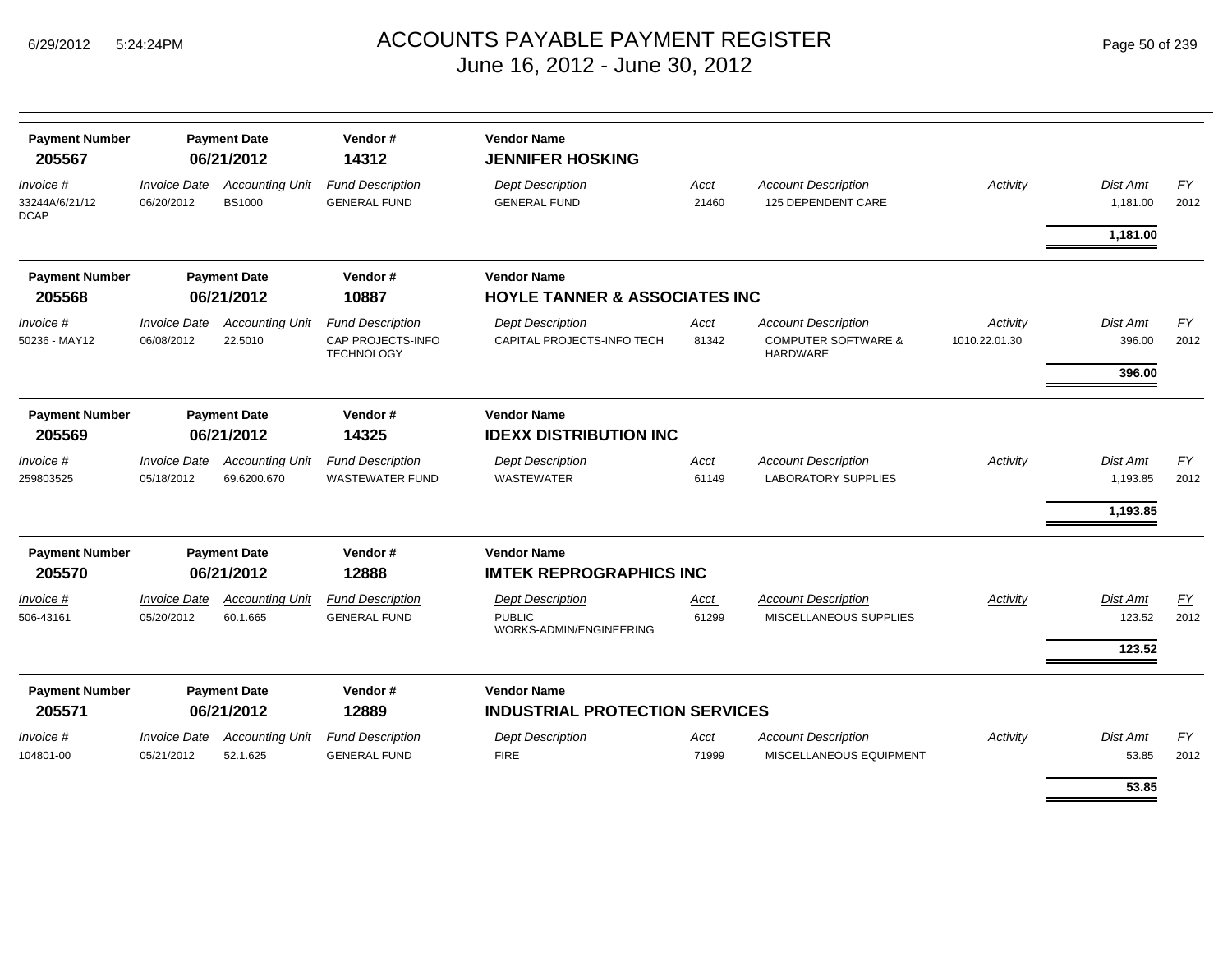| <b>Payment Number</b><br>205572 |                                   | <b>Payment Date</b><br>06/21/2012  | Vendor#<br>11468                               | <b>Vendor Name</b><br><b>INNER CITY MATERIALS LLC</b> |                      |                                                                             |                 |                    |                   |
|---------------------------------|-----------------------------------|------------------------------------|------------------------------------------------|-------------------------------------------------------|----------------------|-----------------------------------------------------------------------------|-----------------|--------------------|-------------------|
| Invoice #<br>1573               | <b>Invoice Date</b><br>05/21/2012 | <b>Accounting Unit</b><br>50.1.500 | <b>Fund Description</b><br><b>GENERAL FUND</b> | <b>Dept Description</b><br><b>POLICE</b>              | Acct<br>54280        | <b>Account Description</b><br><b>BUILDING/GROUNDS</b><br><b>MAINTENANCE</b> | Activity        | Dist Amt<br>340.00 | <u>FY</u><br>2012 |
|                                 |                                   |                                    |                                                |                                                       |                      |                                                                             |                 | 340.00             |                   |
| <b>Payment Number</b>           |                                   | <b>Payment Date</b>                | Vendor#                                        | <b>Vendor Name</b>                                    |                      | <b>Payee Name</b>                                                           |                 |                    |                   |
| 205573                          |                                   | 06/21/2012                         | 12900                                          | <b>INTERNATIONAL CODE COUNCIL INC</b>                 |                      | <b>ICC</b>                                                                  |                 |                    |                   |
| <u>Invoice #</u><br>2898826     | <b>Invoice Date</b><br>06/04/2012 | <b>Accounting Unit</b><br>82.1.500 | <b>Fund Description</b><br><b>GENERAL FUND</b> | <b>Dept Description</b><br>PLANNING & ZONING          | <u>Acct</u><br>55200 | <b>Account Description</b><br>DUES AND MEMBERSHIPS                          | <b>Activity</b> | Dist Amt<br>225.00 | EY<br>2012        |
|                                 |                                   |                                    |                                                |                                                       |                      |                                                                             |                 | 225.00             |                   |
| <b>Payment Number</b>           |                                   | <b>Payment Date</b>                | Vendor#                                        | <b>Vendor Name</b>                                    |                      |                                                                             |                 |                    |                   |
| 205574                          |                                   | 06/21/2012                         | 12903                                          | <b>IPMA</b>                                           |                      |                                                                             |                 |                    |                   |
| Invoice #                       | <b>Invoice Date</b>               | <b>Accounting Unit</b>             | <b>Fund Description</b>                        | <b>Dept Description</b>                               | Acct                 | <b>Account Description</b>                                                  | Activity        | Dist Amt           | $\underline{FY}$  |
| 24182419                        | 05/22/2012                        | 50.1.635                           | <b>GENERAL FUND</b>                            | <b>POLICE</b>                                         | 53450                | RECRUITMENT/HIRING<br><b>SERVICES</b>                                       |                 | (989.00)           | 2012              |
| 24182015                        | 04/25/2012                        | 50.1.635                           | <b>GENERAL FUND</b>                            | <b>POLICE</b>                                         | 53450                | RECRUITMENT/HIRING<br><b>SERVICES</b>                                       |                 | 3,775.00           | 2012              |
|                                 |                                   |                                    |                                                |                                                       |                      |                                                                             |                 | 2,786.00           |                   |
| <b>Payment Number</b>           |                                   | <b>Payment Date</b>                | Vendor#                                        | <b>Vendor Name</b>                                    |                      |                                                                             |                 |                    |                   |
| 205575                          |                                   | 06/21/2012                         | 11549                                          | <b>ISSUETRAK</b>                                      |                      |                                                                             |                 |                    |                   |
| Invoice #                       | <b>Invoice Date</b>               | <b>Accounting Unit</b>             | <b>Fund Description</b>                        | <b>Dept Description</b>                               | <b>Acct</b>          | <b>Account Description</b>                                                  | Activity        | Dist Amt           | EY                |
| CON0612MR                       | 05/21/2012                        | 22.1.535                           | <b>GENERAL FUND</b>                            | INFORMATION TECHNOLOGY                                | 54407                | SOFTWARE MAINTENANCE                                                        |                 | 5,175.00           | 2012              |
|                                 |                                   |                                    |                                                |                                                       |                      |                                                                             |                 | 5,175.00           |                   |
| <b>Payment Number</b><br>205576 |                                   | <b>Payment Date</b><br>06/21/2012  | Vendor#<br>12906                               | <b>Vendor Name</b><br><b>J LAWRENCE HALL INC</b>      |                      |                                                                             |                 |                    |                   |
| Invoice #                       | <b>Invoice Date</b>               | <b>Accounting Unit</b>             | <b>Fund Description</b>                        | <b>Dept Description</b>                               | Acct                 | <b>Account Description</b>                                                  | Activity        | Dist Amt           | EY                |
| 55735                           | 05/24/2012                        | 29.1.720.8163                      | <b>GENERAL FUND</b>                            | <b>CITY BUILDINGS</b>                                 | 54243                | <b>HVAC MAINTENANCE</b>                                                     |                 | 7,753.80           | 2012              |
|                                 |                                   |                                    |                                                |                                                       |                      |                                                                             |                 | 7,753.80           |                   |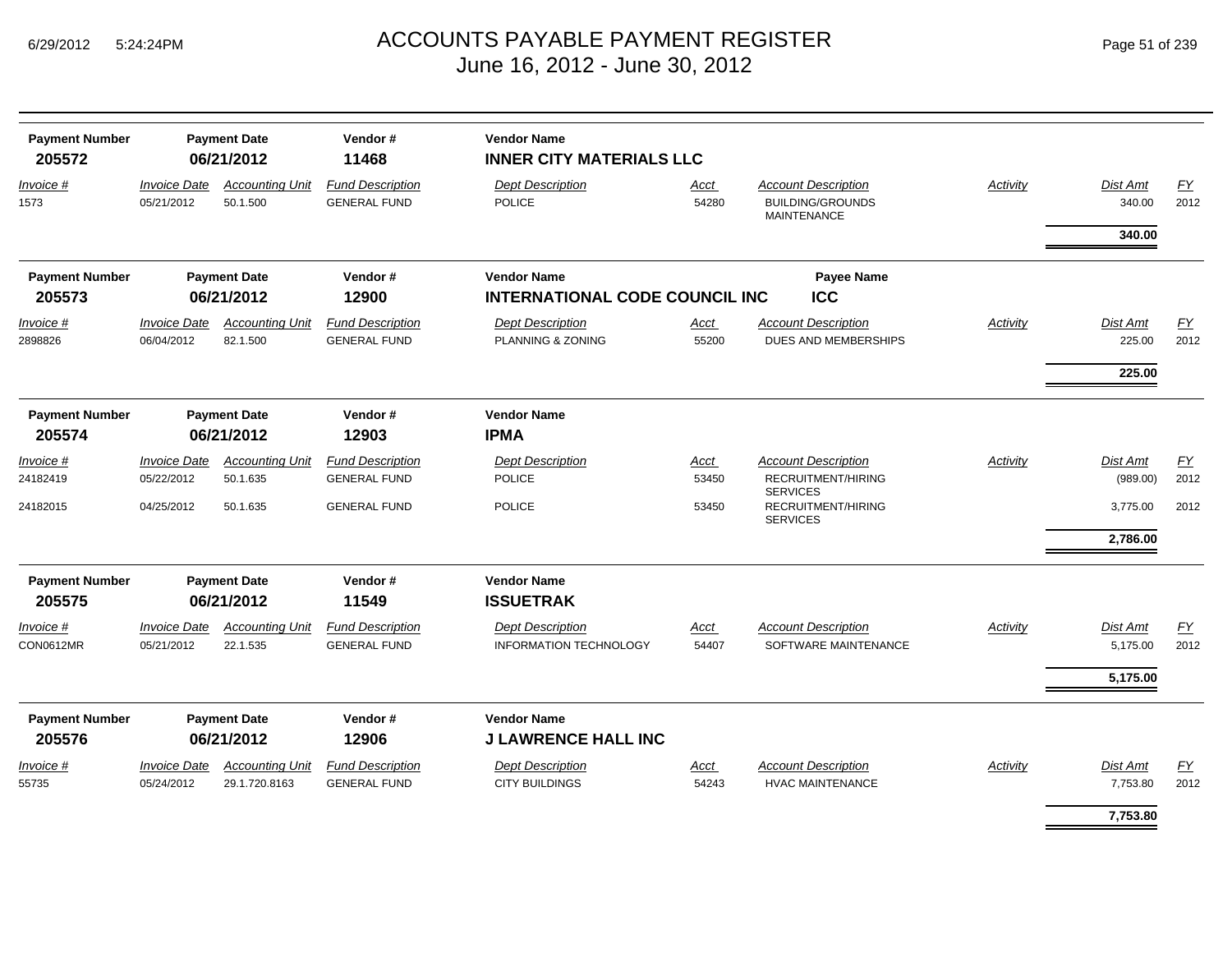| <b>Payment Number</b><br>205577 |                                   | <b>Payment Date</b><br>06/21/2012     | Vendor#<br>12907                                  | <b>Vendor Name</b><br><b>JP PEST SERVICES</b> |               |                                                     |          |                      |            |
|---------------------------------|-----------------------------------|---------------------------------------|---------------------------------------------------|-----------------------------------------------|---------------|-----------------------------------------------------|----------|----------------------|------------|
| Invoice #<br>1023795            | <b>Invoice Date</b><br>05/14/2012 | <b>Accounting Unit</b><br>61.1.670    | <b>Fund Description</b><br><b>GENERAL FUND</b>    | <b>Dept Description</b><br><b>STREETS</b>     | Acct<br>54228 | <b>Account Description</b><br>PEST CONTROL SERVICES | Activity | Dist Amt<br>65.00    | EY<br>2012 |
|                                 |                                   |                                       |                                                   |                                               |               |                                                     |          | 65.00                |            |
| <b>Payment Number</b>           |                                   | <b>Payment Date</b>                   | Vendor#                                           | <b>Vendor Name</b>                            |               |                                                     |          |                      |            |
| 205578                          |                                   | 06/21/2012                            | 12911                                             | JAN PRO CLEANING SYSTEMS NORTH                |               |                                                     |          |                      |            |
| Invoice #                       | <b>Invoice Date</b>               | <b>Accounting Unit</b>                | <b>Fund Description</b>                           | <b>Dept Description</b>                       | Acct          | <b>Account Description</b>                          | Activity | Dist Amt             | EY         |
| 17451                           | 06/01/2012                        | 60.1.500                              | <b>GENERAL FUND</b>                               | <b>PUBLIC</b><br>WORKS-ADMIN/ENGINEERING      | 55699         | OTHER CONTRACTED<br><b>SERVICES</b>                 |          | 665.00               | 2012       |
| 17450                           | 06/01/2012                        | 61.1.670                              | <b>GENERAL FUND</b>                               | <b>STREETS</b>                                | 54200         | <b>JANITORIAL SERVICES</b>                          |          | 620.00               | 2012       |
|                                 |                                   |                                       |                                                   |                                               |               |                                                     |          | 1,285.00             |            |
| <b>Payment Number</b>           |                                   | <b>Payment Date</b>                   | Vendor#                                           | <b>Vendor Name</b>                            |               |                                                     |          |                      |            |
| 205579                          |                                   | 06/21/2012                            | 11040                                             | <b>JCI JONES CHEMICALS INC</b>                |               |                                                     |          |                      |            |
| Invoice #<br>546702             | <b>Invoice Date</b><br>05/22/2012 | <b>Accounting Unit</b><br>69.6200.670 | <b>Fund Description</b><br><b>WASTEWATER FUND</b> | <b>Dept Description</b><br>WASTEWATER         | Acct<br>61156 | <b>Account Description</b><br><b>CHEMICALS</b>      | Activity | Dist Amt<br>3,241.52 | EY<br>2012 |
| 546648                          | 05/21/2012                        | 69.6200.670                           | <b>WASTEWATER FUND</b>                            | WASTEWATER                                    | 61156         | <b>CHEMICALS</b>                                    |          | 3,206.04             | 2012       |
|                                 |                                   |                                       |                                                   |                                               |               |                                                     |          | 6,447.56             |            |
| <b>Payment Number</b>           |                                   | <b>Payment Date</b>                   | Vendor#                                           | <b>Vendor Name</b>                            |               |                                                     |          |                      |            |
| 205580                          |                                   | 06/21/2012                            | 11930                                             | <b>JD DESIGN &amp; PRINT</b>                  |               |                                                     |          |                      |            |
| Invoice #                       | <b>Invoice Date</b>               | <b>Accounting Unit</b>                | <b>Fund Description</b>                           | <b>Dept Description</b>                       | <u>Acct</u>   | <b>Account Description</b>                          | Activity | Dist Amt             | EY         |
| 5226                            | 05/08/2012                        | TF77.7551                             | P&R-SUMMERFUN                                     | P&R-SUMMERFUN                                 | 53400         | <b>MARKETING &amp; PROMOTION</b>                    |          | 188.00               | 2012       |
|                                 |                                   |                                       |                                                   |                                               |               |                                                     |          | 188.00               |            |
| <b>Payment Number</b>           |                                   | <b>Payment Date</b>                   | Vendor#                                           | <b>Vendor Name</b>                            |               |                                                     |          |                      |            |
| 205581                          |                                   | 06/21/2012                            | 11939                                             | <b>JENNIFER DESHAIES</b>                      |               |                                                     |          |                      |            |
| Invoice #                       | <b>Invoice Date</b>               | <b>Accounting Unit</b>                | <b>Fund Description</b>                           | <b>Dept Description</b>                       | Acct          | <b>Account Description</b>                          | Activity | Dist Amt             | EY         |
| 6/21-JEN<br><b>DESHAIES</b>     | 06/20/2012                        | 28.6500.500                           | PROPERTY & CASUALTY<br><b>FUND</b>                | RISK MGMT-PROPERTY &<br><b>CASUALTY</b>       | 55307         | MILEAGE REIMBURSEMENTS                              |          | 29.97                | 2012       |
|                                 |                                   |                                       |                                                   |                                               |               |                                                     |          | 29.97                |            |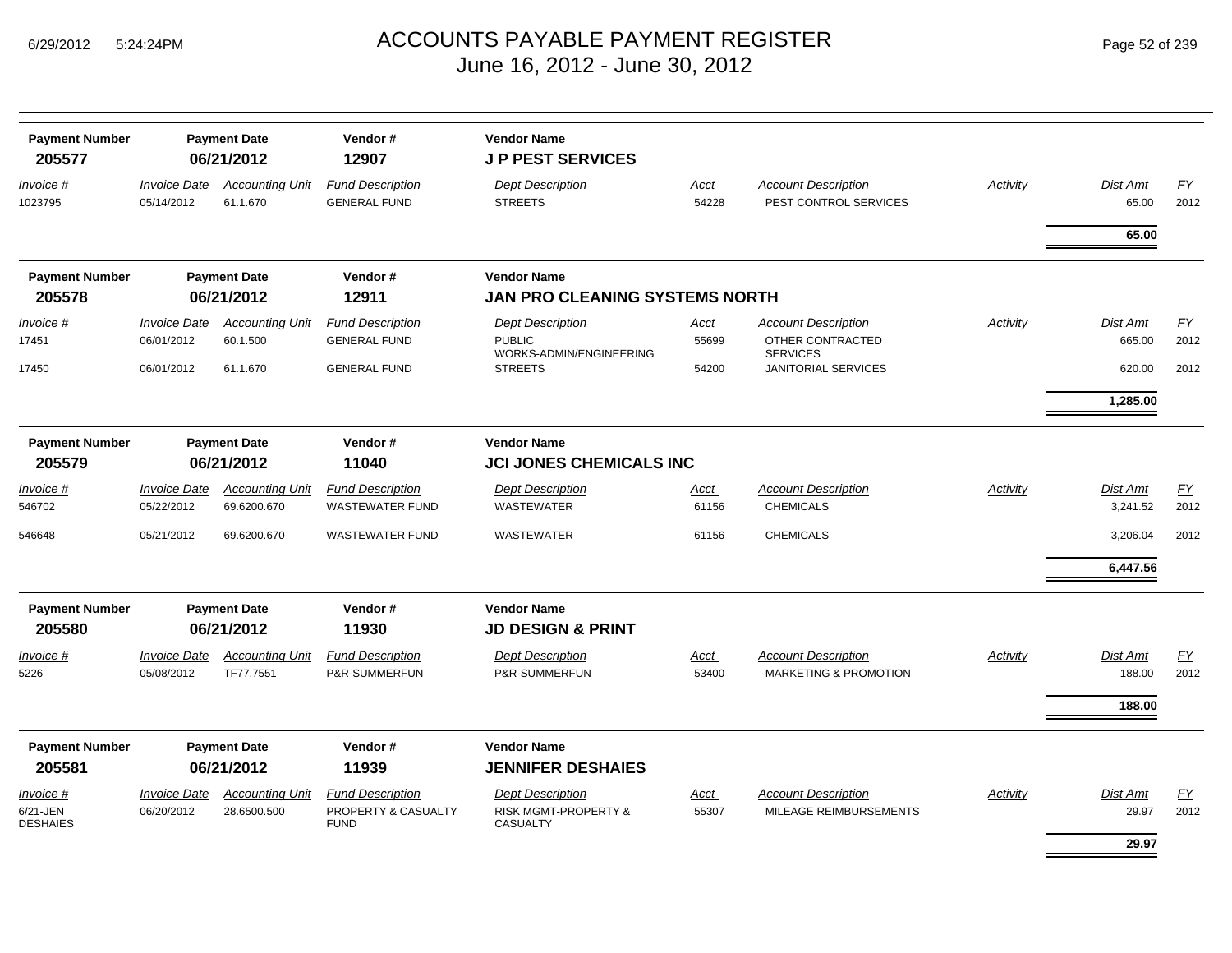| <b>Payment Number</b><br>205582 |                                   | <b>Payment Date</b><br>06/21/2012 | Vendor#<br>12919                                                               | <b>Vendor Name</b><br><b>MIKE JEYNES</b>                         |                      |                                                           |          |                           |                   |
|---------------------------------|-----------------------------------|-----------------------------------|--------------------------------------------------------------------------------|------------------------------------------------------------------|----------------------|-----------------------------------------------------------|----------|---------------------------|-------------------|
| Invoice #<br>6/11-6/14 TAPING   | <b>Invoice Date</b><br>06/19/2012 | <b>Accounting Unit</b><br>22.2505 | <b>Fund Description</b><br><b>GOVT &amp; EDUCATION</b><br><b>CHANNELS FUND</b> | <b>Dept Description</b><br><b>GOV'T &amp; EDUCATION CHANNELS</b> | <u>Acct</u><br>53470 | <b>Account Description</b><br><b>VIDEOGRAPHY SERVICES</b> | Activity | <b>Dist Amt</b><br>225.00 | <u>FY</u><br>2012 |
|                                 |                                   |                                   |                                                                                |                                                                  |                      |                                                           |          | 225.00                    |                   |
| <b>Payment Number</b>           |                                   | <b>Payment Date</b>               | Vendor#                                                                        | <b>Vendor Name</b>                                               |                      |                                                           |          |                           |                   |
| 205583                          |                                   | 06/21/2012                        | 11932                                                                          | <b>JACQUELINE KISTLER</b>                                        |                      |                                                           |          |                           |                   |
| Invoice #                       | <b>Invoice Date</b>               | <b>Accounting Unit</b>            | <b>Fund Description</b>                                                        | <b>Dept Description</b>                                          | <u>Acct</u>          | <b>Account Description</b>                                | Activity | <b>Dist Amt</b>           | <u>FY</u>         |
| J. KISTLER -<br>REFUND          | 06/14/2012                        | TF42.8028.8                       | WOODLAWN CEMETERY<br>PERP-CARE                                                 | WOODLAWN CEMETERY<br>PERP-CARE                                   | 45814                | <b>MISCELLANEOUS</b><br><b>CONTRIBUTIONS</b>              |          | 212.50                    | 2012              |
| J. KISTLER -<br>REFUND          | 06/14/2012                        | TF42.8028.8                       | WOODLAWN CEMETERY<br>PERP-CARE                                                 | WOODLAWN CEMETERY<br>PERP-CARE                                   | 45128                | SALE OF NICHE                                             |          | 637.50                    | 2012              |
|                                 |                                   |                                   |                                                                                |                                                                  |                      |                                                           |          | 850.00                    |                   |
| <b>Payment Number</b>           |                                   | <b>Payment Date</b>               | Vendor#                                                                        | <b>Vendor Name</b>                                               |                      |                                                           |          |                           |                   |
| 205584                          |                                   | 06/21/2012                        | 14371                                                                          | <b>ALLISON KRONES</b>                                            |                      |                                                           |          |                           |                   |
| Invoice #                       | <b>Invoice Date</b>               | <b>Accounting Unit</b>            | <b>Fund Description</b>                                                        | <b>Dept Description</b>                                          | Acct                 | <b>Account Description</b>                                | Activity | <b>Dist Amt</b>           | EY                |
| 30678A/06/21/2012<br>DCAP       | 06/20/2012                        | <b>BS1000</b>                     | <b>GENERAL FUND</b>                                                            | <b>GENERAL FUND</b>                                              | 21460                | 125 DEPENDENT CARE                                        |          | 2,250.00                  | 2012              |
|                                 |                                   |                                   |                                                                                |                                                                  |                      |                                                           |          | 2,250.00                  |                   |
| <b>Payment Number</b>           |                                   | <b>Payment Date</b>               | Vendor#                                                                        | <b>Vendor Name</b>                                               |                      |                                                           |          |                           |                   |
| 205585                          |                                   | 06/21/2012                        | 12998                                                                          | <b>LAW REALTY CO INC</b>                                         |                      |                                                           |          |                           |                   |
| Invoice #                       | <b>Invoice Date</b>               | <b>Accounting Unit</b>            | <b>Fund Description</b>                                                        | <b>Dept Description</b>                                          | Acct                 | <b>Account Description</b>                                | Activity | <b>Dist Amt</b>           | EY                |
| JUL12                           | 06/19/2012                        | 50.4025                           | <b>DOJ DRUG FORFEITURE</b><br><b>FUNDS</b>                                     | DOJ DRUG FORFEITURE FUNDS                                        | 54899                | <b>RENTALS</b>                                            |          | 416.67                    | 2012              |
|                                 |                                   |                                   |                                                                                |                                                                  |                      |                                                           |          | 416.67                    |                   |
| <b>Payment Number</b>           |                                   | <b>Payment Date</b>               | Vendor#                                                                        | <b>Vendor Name</b>                                               |                      |                                                           |          |                           |                   |
| 205586                          |                                   | 06/21/2012                        | 10514                                                                          | <b>JOHN R LETHBRIDGE</b>                                         |                      |                                                           |          |                           |                   |
| Invoice #                       | <b>Invoice Date</b>               | <b>Accounting Unit</b>            | <b>Fund Description</b>                                                        | <b>Dept Description</b>                                          | <u>Acct</u>          | <b>Account Description</b>                                | Activity | <b>Dist Amt</b>           | EY                |
| 3/22/12 2HRS                    | 06/12/2012                        | 72.1.500                          | <b>GENERAL FUND</b>                                                            | <b>COMMUNITY HEALTH</b>                                          | 55699                | OTHER CONTRACTED<br><b>SERVICES</b>                       |          | 46.00                     | 2012              |
| 6/13/12 2HRS                    | 06/14/2012                        | 72.1.500                          | <b>GENERAL FUND</b>                                                            | <b>COMMUNITY HEALTH</b>                                          | 55699                | OTHER CONTRACTED<br><b>SERVICES</b>                       |          | 46.00                     | 2012              |
|                                 |                                   |                                   |                                                                                |                                                                  |                      |                                                           |          | 92.00                     |                   |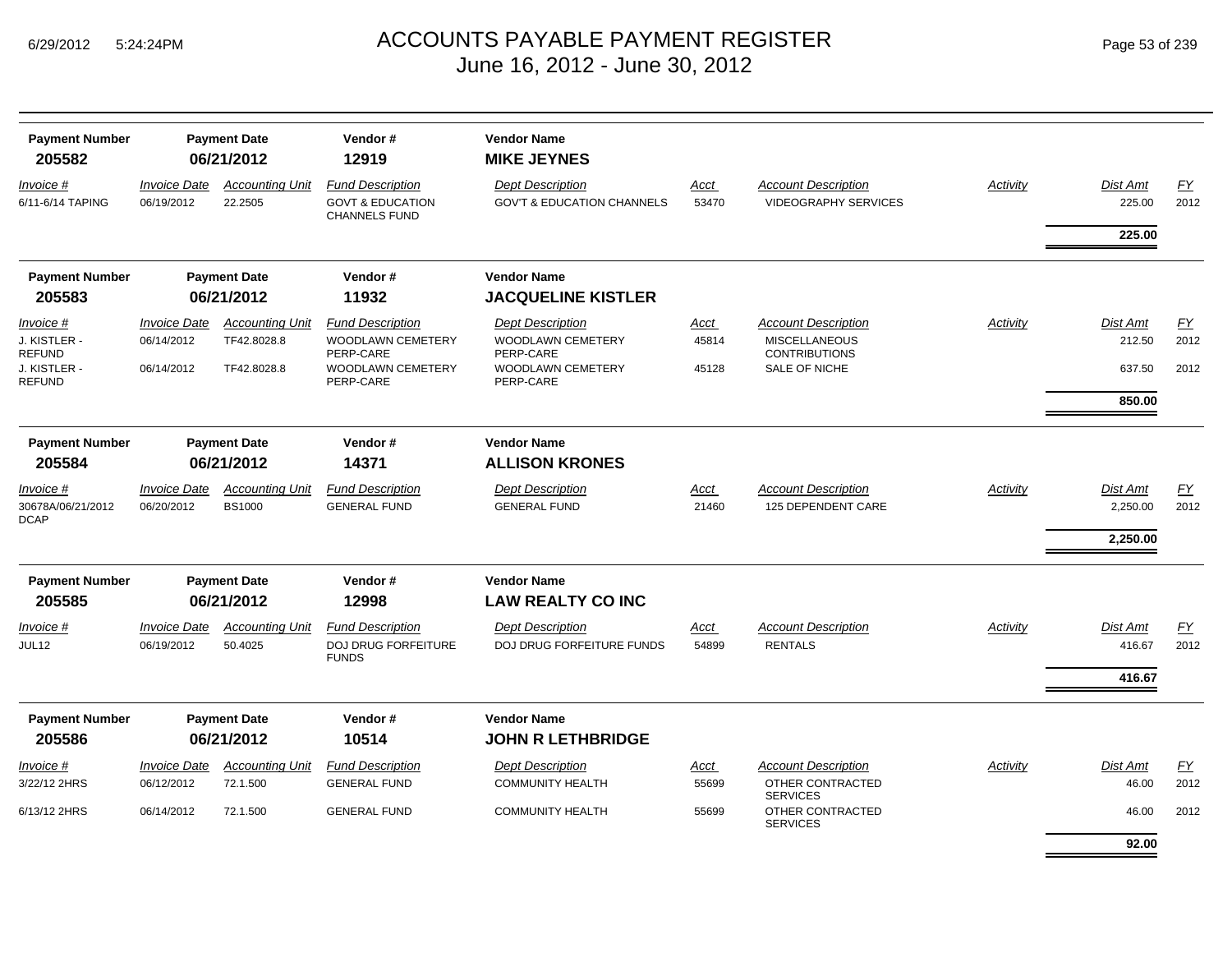| <b>Payment Number</b><br>205587 |                                   | <b>Payment Date</b><br>06/21/2012  | Vendor#<br>13009                               | <b>Vendor Name</b><br><b>LEXISNEXIS RISK DATA MGMT INC</b> |               | <b>Payee Name</b>                                    | <b>LEXISNEXIS RISK DATA MGT INC</b> |                      |            |
|---------------------------------|-----------------------------------|------------------------------------|------------------------------------------------|------------------------------------------------------------|---------------|------------------------------------------------------|-------------------------------------|----------------------|------------|
| Invoice #<br>1457450-20130330P  | <b>Invoice Date</b><br>05/21/2012 | <b>Accounting Unit</b><br>32.1.500 | <b>Fund Description</b><br><b>GENERAL FUND</b> | <b>Dept Description</b><br><b>ASSESSING</b>                | Acct<br>61299 | <b>Account Description</b><br>MISCELLANEOUS SUPPLIES | Activity                            | Dist Amt<br>1,560.00 | EY<br>2012 |
|                                 |                                   |                                    |                                                |                                                            |               |                                                      |                                     | 1,560.00             |            |
| <b>Payment Number</b><br>205588 |                                   | <b>Payment Date</b><br>06/21/2012  | Vendor#<br>13023                               | <b>Vendor Name</b><br><b>LOOMIS FARGO &amp; CO</b>         |               |                                                      |                                     |                      |            |
| Invoice #                       | <b>Invoice Date</b>               | <b>Accounting Unit</b>             | <b>Fund Description</b>                        | <b>Dept Description</b>                                    | Acct          | <b>Account Description</b>                           | Activity                            | Dist Amt             | <u>FY</u>  |
| 11068879                        | 05/31/2012                        | 86.3120                            | <b>TRANSIT GRANTS</b>                          | <b>GRANT FUNDS-TRANSIT</b>                                 | 53999         | OTHER PROFESSIONAL<br><b>SERVICES</b>                | 86.800.12.20.01                     | 131.18               | 2012       |
| 11068879                        | 05/31/2012                        | 66.1.500                           | <b>GENERAL FUND</b>                            | <b>PARKING LOTS</b>                                        | 55699         | OTHER CONTRACTED<br><b>SERVICES</b>                  |                                     | 95.71                | 2012       |
|                                 |                                   |                                    |                                                |                                                            |               |                                                      |                                     | 226.89               |            |
| <b>Payment Number</b>           |                                   | <b>Payment Date</b>                | Vendor#                                        | <b>Vendor Name</b>                                         |               | <b>Payee Name</b>                                    |                                     |                      |            |
| 205589                          |                                   | 06/21/2012                         | 14415                                          | <b>LOWES</b>                                               |               | <b>LOWE'S - 3502</b>                                 |                                     |                      |            |
| Invoice #                       | <b>Invoice Date</b>               | <b>Accounting Unit</b>             | <b>Fund Description</b>                        | <b>Dept Description</b>                                    | Acct          | <b>Account Description</b>                           | Activity                            | Dist Amt             | <u>FY</u>  |
| 20557                           | 06/07/2012                        | 77.1.650                           | <b>GENERAL FUND</b>                            | PARKS & RECREATION                                         | 54280         | <b>BUILDING/GROUNDS</b><br><b>MAINTENANCE</b>        |                                     | 656.13               | 2012       |
|                                 |                                   |                                    |                                                |                                                            |               |                                                      |                                     | 656.13               |            |
| <b>Payment Number</b>           |                                   | <b>Payment Date</b>                | Vendor#                                        | <b>Vendor Name</b>                                         |               |                                                      |                                     |                      |            |
| 205590                          |                                   | 06/21/2012                         | 14416                                          | <b>DONNALEE LOZEAU</b>                                     |               |                                                      |                                     |                      |            |
| Invoice #                       | <b>Invoice Date</b>               | <b>Accounting Unit</b>             | <b>Fund Description</b>                        | <b>Dept Description</b>                                    | <u>Acct</u>   | <b>Account Description</b>                           | Activity                            | Dist Amt             | EY         |
| 6/7/12 TRAVEL                   | 06/08/2012                        | 01.1.500                           | <b>GENERAL FUND</b>                            | <b>MAYOR</b>                                               | 68300         | MAYORS EXPENSE ACCOUNT                               |                                     | 107.01               | 2012       |
|                                 |                                   |                                    |                                                |                                                            |               |                                                      |                                     | 107.01               |            |
| <b>Payment Number</b>           |                                   | <b>Payment Date</b>                | Vendor#                                        | <b>Vendor Name</b>                                         |               |                                                      |                                     |                      |            |
| 205591                          |                                   | 06/21/2012                         | 13035                                          | <b>M &amp; M ELECTRICAL SUPPLY CO INC</b>                  |               |                                                      |                                     |                      |            |
| Invoice #                       | <b>Invoice Date</b>               | <b>Accounting Unit</b>             | <b>Fund Description</b>                        | <b>Dept Description</b>                                    | Acct          | <b>Account Description</b>                           | Activity                            | Dist Amt             | <b>FY</b>  |
| R24117                          | 05/22/2012                        | 77.1.650                           | <b>GENERAL FUND</b>                            | PARKS & RECREATION                                         | 54280         | <b>BUILDING/GROUNDS</b><br><b>MAINTENANCE</b>        |                                     | 38.20                | 2012       |
| R24060                          | 05/21/2012                        | 69.6200.670                        | <b>WASTEWATER FUND</b>                         | <b>WASTEWATER</b>                                          | 54487         | <b>EQUIPMENT REPAIRS &amp;</b><br><b>MAINTENANCE</b> |                                     | 33.90                | 2012       |
|                                 |                                   |                                    |                                                |                                                            |               |                                                      |                                     | 72.10                |            |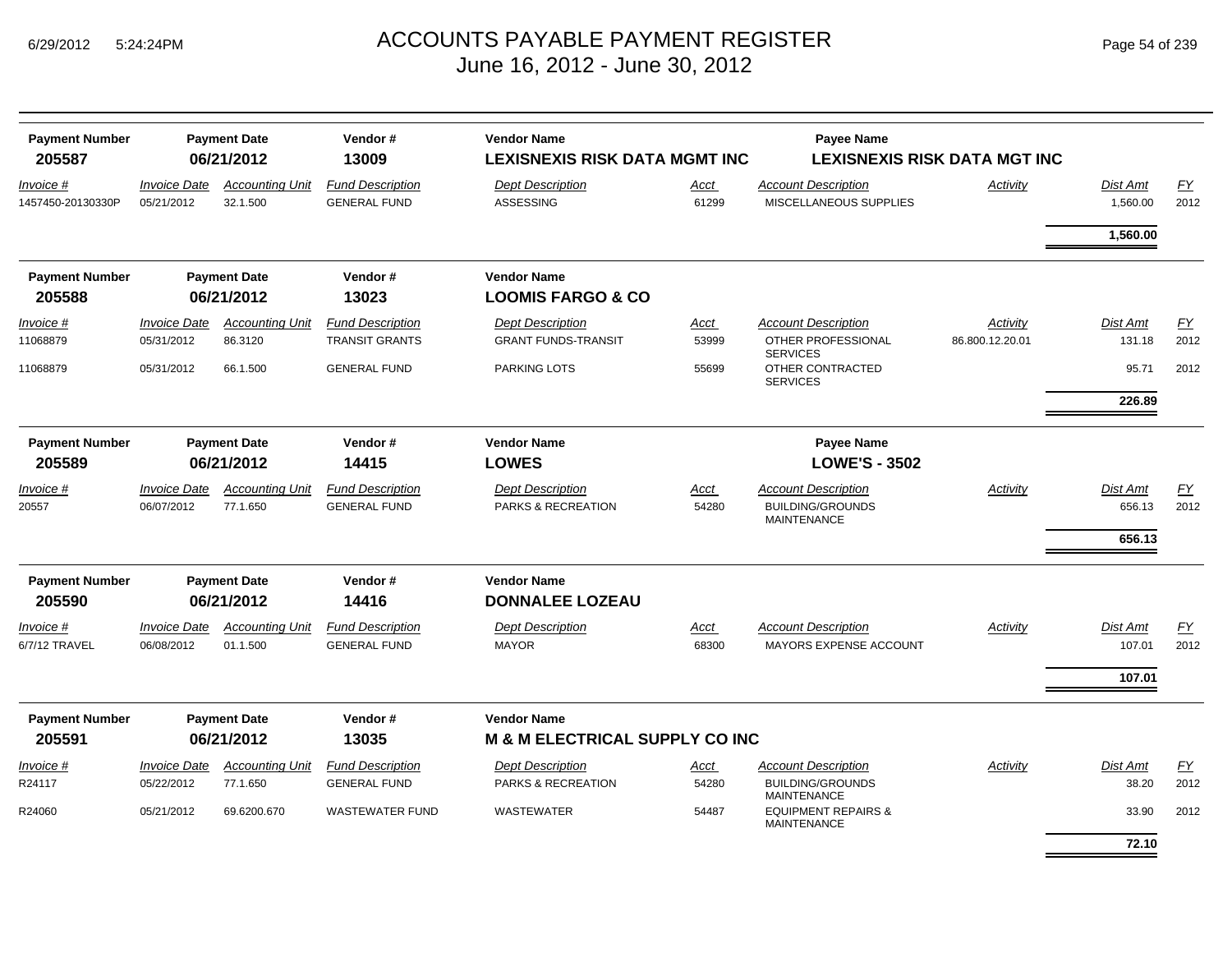| <b>Payment Number</b><br>205592            |                                   | <b>Payment Date</b><br>06/21/2012  | Vendor#<br>13039                               | <b>Vendor Name</b><br><b>MAC MULKIN CHEVROLET INC</b> |               |                                                                   |                 |                           |                          |
|--------------------------------------------|-----------------------------------|------------------------------------|------------------------------------------------|-------------------------------------------------------|---------------|-------------------------------------------------------------------|-----------------|---------------------------|--------------------------|
| Invoice #<br>372550                        | <b>Invoice Date</b><br>06/04/2012 | <b>Accounting Unit</b><br>50.1.500 | <b>Fund Description</b><br><b>GENERAL FUND</b> | <b>Dept Description</b><br><b>POLICE</b>              | Acct<br>61799 | <b>Account Description</b><br><b>VEHICLE PARTS &amp; SUPPLIES</b> | <b>Activity</b> | Dist Amt<br>28.09         | EY<br>2012               |
| 372965                                     | 06/07/2012                        | 50.1.500                           | <b>GENERAL FUND</b>                            | POLICE                                                | 61799         | <b>VEHICLE PARTS &amp; SUPPLIES</b>                               |                 | 16.32                     | 2012                     |
| 372937                                     | 06/06/2012                        | 50.1.500                           | <b>GENERAL FUND</b>                            | <b>POLICE</b>                                         | 61799         | <b>VEHICLE PARTS &amp; SUPPLIES</b>                               |                 | 9.81                      | 2012                     |
| 372656                                     | 05/31/2012                        | 50.1.500                           | <b>GENERAL FUND</b>                            | POLICE                                                | 61799         | <b>VEHICLE PARTS &amp; SUPPLIES</b>                               |                 | 29.92                     | 2012                     |
|                                            |                                   |                                    |                                                |                                                       |               |                                                                   |                 | 84.14                     |                          |
| <b>Payment Number</b><br>205593            |                                   | <b>Payment Date</b><br>06/21/2012  | Vendor#<br>11881                               | <b>Vendor Name</b><br><b>ROBERT MACLEOD</b>           |               |                                                                   |                 |                           |                          |
| Invoice #<br>6/18-ROBERT<br><b>MACLEOD</b> | <b>Invoice Date</b><br>06/07/2012 | <b>Accounting Unit</b><br>50.1.500 | <b>Fund Description</b><br><b>GENERAL FUND</b> | <b>Dept Description</b><br><b>POLICE</b>              | Acct<br>52809 | <b>Account Description</b><br><b>WELLNESS PROGRAM</b>             | <b>Activity</b> | <b>Dist Amt</b><br>200.00 | $\underline{FY}$<br>2012 |
|                                            |                                   |                                    |                                                |                                                       |               |                                                                   |                 | 200.00                    |                          |
| <b>Payment Number</b>                      |                                   | <b>Payment Date</b>                | Vendor#                                        | <b>Vendor Name</b>                                    |               |                                                                   |                 |                           |                          |
| 205594                                     |                                   | 06/21/2012                         | 14433                                          | <b>JAMES MALONEY</b>                                  |               |                                                                   |                 |                           |                          |
| Invoice #<br>6/19-JAMES<br><b>MALONEY</b>  | <b>Invoice Date</b><br>06/11/2012 | <b>Accounting Unit</b><br>50.1.500 | <b>Fund Description</b><br><b>GENERAL FUND</b> | <b>Dept Description</b><br><b>POLICE</b>              | Acct<br>61107 | <b>Account Description</b><br><b>CLOTHING &amp; UNIFORMS</b>      | Activity        | <b>Dist Amt</b><br>115.00 | EY<br>2012               |
|                                            |                                   |                                    |                                                |                                                       |               |                                                                   |                 | 115.00                    |                          |
| <b>Payment Number</b><br>205595            |                                   | <b>Payment Date</b><br>06/21/2012  | Vendor#<br>14442                               | <b>Vendor Name</b><br><b>JACLYN MARQUIS</b>           |               |                                                                   |                 |                           |                          |
| Invoice #                                  | <b>Invoice Date</b>               | <b>Accounting Unit</b>             | <b>Fund Description</b>                        | <b>Dept Description</b>                               | Acct          | <b>Account Description</b>                                        | Activity        | Dist Amt                  | $\underline{FY}$         |
| 6/20-JACLYN<br><b>MARQUIS</b>              | 06/18/2012                        | 50.1.500                           | <b>GENERAL FUND</b>                            | <b>POLICE</b>                                         | 61107         | <b>CLOTHING &amp; UNIFORMS</b>                                    |                 | 295.16                    | 2012                     |
|                                            |                                   |                                    |                                                |                                                       |               |                                                                   |                 | 295.16                    |                          |
| <b>Payment Number</b>                      |                                   | <b>Payment Date</b>                | Vendor#                                        | <b>Vendor Name</b>                                    |               |                                                                   |                 |                           |                          |
| 205596                                     |                                   | 06/21/2012                         | 13060                                          | <b>MARSHALL SIGNS INC</b>                             |               |                                                                   |                 |                           |                          |
| Invoice #                                  | <b>Invoice Date</b>               | <b>Accounting Unit</b>             | <b>Fund Description</b>                        | <b>Dept Description</b>                               | Acct          | <b>Account Description</b>                                        | Activity        | <b>Dist Amt</b>           | EY                       |
| 12-12141                                   | 05/18/2012                        | 77.1.650                           | <b>GENERAL FUND</b>                            | PARKS & RECREATION                                    | 61542         | <b>SIGNS</b>                                                      |                 | 32.00                     | 2012                     |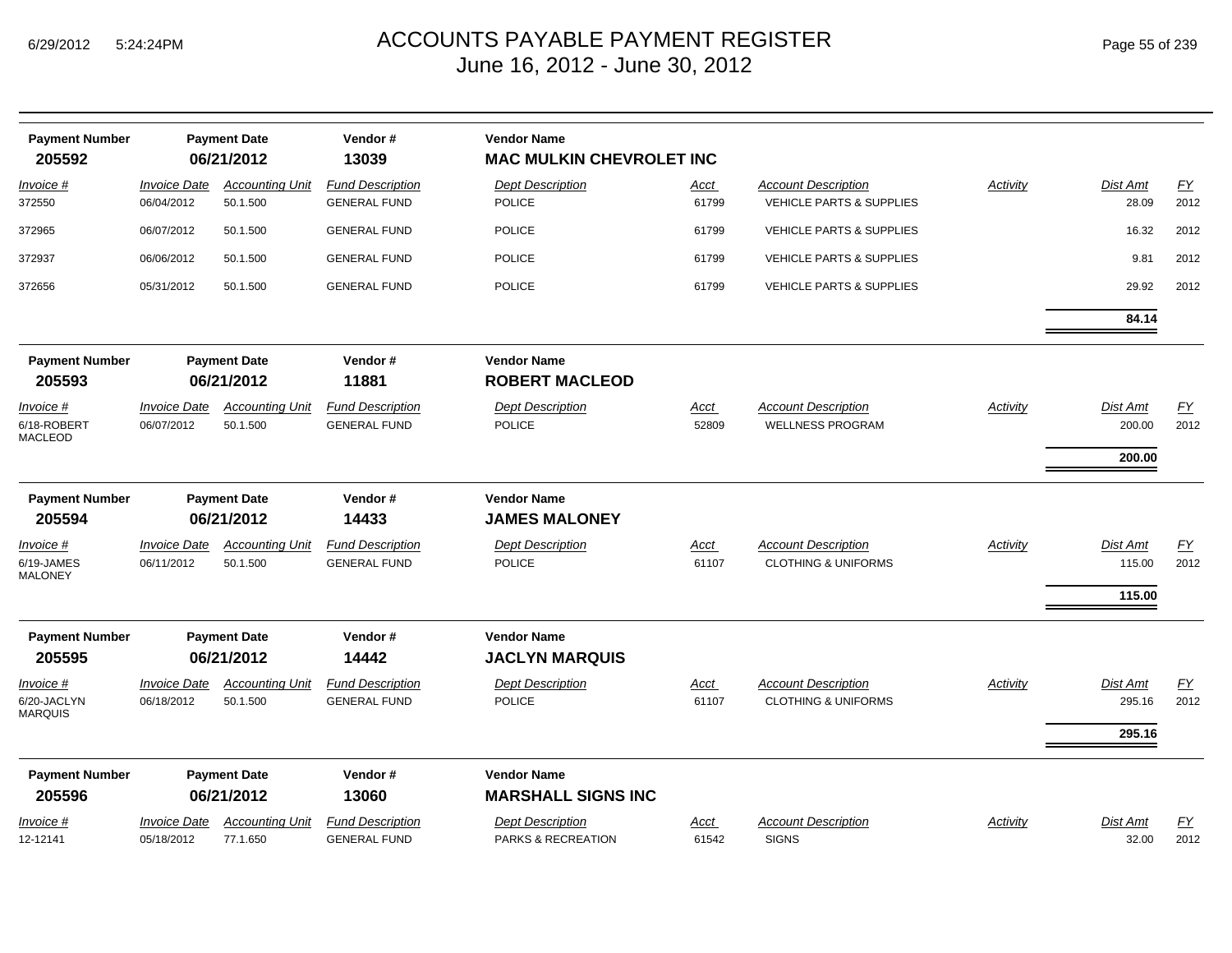| Page 56 of 239 |  |  |  |
|----------------|--|--|--|
|----------------|--|--|--|

| <b>Payment Number</b><br>205596                |                                          | <b>Payment Date</b><br>06/21/2012  | Vendor#<br>13060                                                               | <b>Vendor Name</b><br><b>MARSHALL SIGNS INC</b>                  |                      |                                                                             |                 |                    |                   |
|------------------------------------------------|------------------------------------------|------------------------------------|--------------------------------------------------------------------------------|------------------------------------------------------------------|----------------------|-----------------------------------------------------------------------------|-----------------|--------------------|-------------------|
| Invoice #<br>12-12142                          | <b>Invoice Date</b><br>05/18/2012        | <b>Accounting Unit</b><br>77.1.650 | <b>Fund Description</b><br><b>GENERAL FUND</b>                                 | <b>Dept Description</b><br>PARKS & RECREATION                    | Acct<br>61542        | <b>Account Description</b><br><b>SIGNS</b>                                  | Activity        | Dist Amt<br>132.00 | <b>FY</b><br>2012 |
| 12-12128                                       | 05/09/2012                               | 77.1.650                           | <b>GENERAL FUND</b>                                                            | PARKS & RECREATION                                               | 61542                | <b>SIGNS</b>                                                                |                 | 175.00             | 2012              |
|                                                |                                          |                                    |                                                                                |                                                                  |                      |                                                                             |                 | 339.00             |                   |
| <b>Payment Number</b><br>205597                |                                          | <b>Payment Date</b><br>06/21/2012  | Vendor#<br>13063                                                               | <b>Vendor Name</b><br><b>MARVELL PLATE GLASS INC</b>             |                      |                                                                             |                 |                    |                   |
|                                                |                                          |                                    |                                                                                |                                                                  |                      |                                                                             |                 |                    |                   |
| Invoice #<br>3411                              | <i><b>Invoice Date</b></i><br>05/23/2012 | <b>Accounting Unit</b><br>79.1.720 | <b>Fund Description</b><br><b>GENERAL FUND</b>                                 | <b>Dept Description</b><br><b>LIBRARY</b>                        | Acct<br>54280        | <b>Account Description</b><br><b>BUILDING/GROUNDS</b><br><b>MAINTENANCE</b> | <b>Activity</b> | Dist Amt<br>116.13 | <u>FY</u><br>2012 |
|                                                |                                          |                                    |                                                                                |                                                                  |                      |                                                                             |                 | 116.13             |                   |
| <b>Payment Number</b>                          |                                          | <b>Payment Date</b>                | Vendor#                                                                        | <b>Vendor Name</b>                                               |                      |                                                                             |                 |                    |                   |
| 205598                                         |                                          | 06/21/2012                         | 13067                                                                          | <b>MAYNARD &amp; LESIEUR INC</b>                                 |                      |                                                                             |                 |                    |                   |
| Invoice #<br>39995                             | <b>Invoice Date</b><br>06/08/2012        | <b>Accounting Unit</b><br>77.1.690 | <b>Fund Description</b><br><b>GENERAL FUND</b>                                 | <b>Dept Description</b><br>PARKS & RECREATION                    | Acct<br>61705        | <b>Account Description</b><br><b>TIRES</b>                                  | Activity        | Dist Amt<br>138.00 | EY<br>2012        |
| 39768                                          | 06/06/2012                               | 69.6200.540                        | <b>WASTEWATER FUND</b>                                                         | <b>WASTEWATER</b>                                                | 54600                | <b>VEHICLE REPAIRS &amp;</b><br><b>MAINTENANCE</b>                          |                 | 653.42             | 2012              |
|                                                |                                          |                                    |                                                                                |                                                                  |                      |                                                                             |                 | 791.42             |                   |
| <b>Payment Number</b>                          |                                          | <b>Payment Date</b>                | Vendor#                                                                        | <b>Vendor Name</b>                                               |                      |                                                                             |                 |                    |                   |
| 205599                                         |                                          | 06/21/2012                         | 14449                                                                          | <b>GEORGE MCCARTHY</b>                                           |                      |                                                                             |                 |                    |                   |
| Invoice #<br>6/19-GEORGE<br><b>MCCARTHY</b>    | <b>Invoice Date</b><br>06/13/2012        | <b>Accounting Unit</b><br>50.1.500 | <b>Fund Description</b><br><b>GENERAL FUND</b>                                 | <b>Dept Description</b><br><b>POLICE</b>                         | <u>Acct</u><br>61107 | <b>Account Description</b><br><b>CLOTHING &amp; UNIFORMS</b>                | Activity        | Dist Amt<br>122.64 | <u>FY</u><br>2012 |
| 6/18-GEORGE<br><b>MCCARTHY</b>                 | 05/03/2012                               | 50.1.500                           | <b>GENERAL FUND</b>                                                            | <b>POLICE</b>                                                    | 61107                | <b>CLOTHING &amp; UNIFORMS</b>                                              |                 | 69.95              | 2012              |
|                                                |                                          |                                    |                                                                                |                                                                  |                      |                                                                             |                 | 192.59             |                   |
| <b>Payment Number</b>                          |                                          | <b>Payment Date</b>                | Vendor#                                                                        | <b>Vendor Name</b>                                               |                      |                                                                             |                 |                    |                   |
| 205600                                         |                                          | 06/21/2012                         | 13080                                                                          | <b>JIM MCLEAN</b>                                                |                      |                                                                             |                 |                    |                   |
| Invoice #<br>6/11, 12, 17, 18<br><b>TAPING</b> | <i><b>Invoice Date</b></i><br>06/19/2012 | <b>Accounting Unit</b><br>22.2505  | <b>Fund Description</b><br><b>GOVT &amp; EDUCATION</b><br><b>CHANNELS FUND</b> | <b>Dept Description</b><br><b>GOV'T &amp; EDUCATION CHANNELS</b> | Acct<br>53470        | <b>Account Description</b><br><b>VIDEOGRAPHY SERVICES</b>                   | Activity        | Dist Amt<br>287.50 | EY<br>2012        |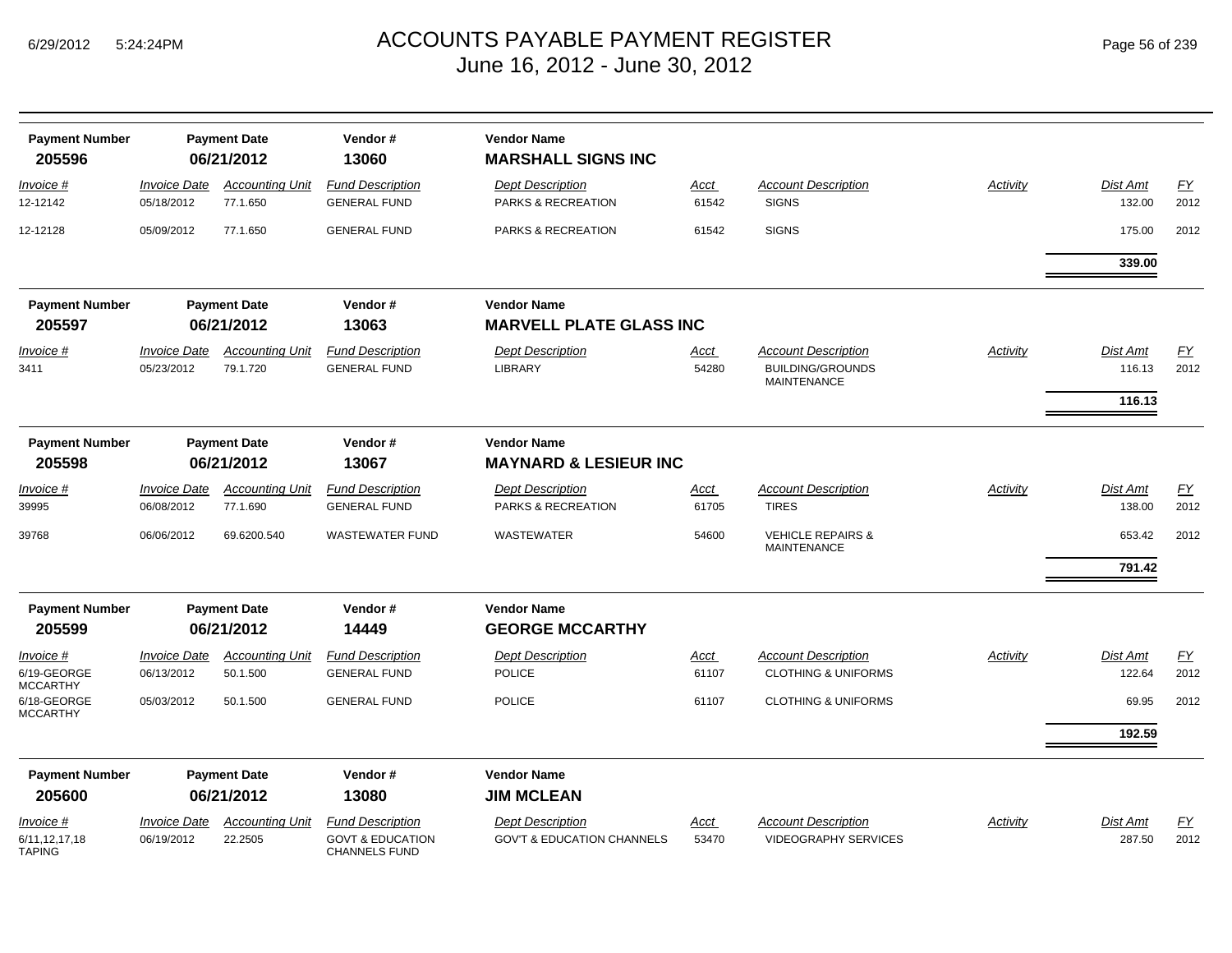|                                            |                                   |                                         |                                                |                                                         |               |                                                             |                 | 287.50                     |            |
|--------------------------------------------|-----------------------------------|-----------------------------------------|------------------------------------------------|---------------------------------------------------------|---------------|-------------------------------------------------------------|-----------------|----------------------------|------------|
| <b>Payment Number</b><br>205601            |                                   | <b>Payment Date</b><br>06/21/2012       | Vendor#<br>10901                               | <b>Vendor Name</b><br><b>MICHIE CORP</b>                |               |                                                             |                 |                            |            |
| Invoice #<br>00222201-IN                   | <b>Invoice Date</b><br>05/21/2012 | <b>Accounting Unit</b><br>61.1.675      | <b>Fund Description</b><br><b>GENERAL FUND</b> | <b>Dept Description</b><br><b>STREETS</b>               | Acct<br>61560 | <b>Account Description</b><br><b>CONSTRUCTION MATERIALS</b> | Activity        | Dist Amt<br>20.00          | EY<br>2012 |
| 00222201-IN                                | 05/21/2012                        | 61.1.675                                | <b>GENERAL FUND</b>                            | <b>STREETS</b>                                          | 61560         | <b>CONSTRUCTION MATERIALS</b>                               |                 | 1,302.00                   | 2012       |
|                                            |                                   |                                         |                                                |                                                         |               |                                                             |                 | 1,322.00                   |            |
| <b>Payment Number</b><br>205602            |                                   | <b>Payment Date</b><br>06/21/2012       | Vendor#<br>13097                               | <b>Vendor Name</b><br><b>MICRO MARKETING ASSOCIATES</b> |               |                                                             |                 |                            |            |
| Invoice #                                  | <b>Invoice Date</b>               | <b>Accounting Unit</b>                  | <b>Fund Description</b>                        | <b>Dept Description</b>                                 | <u>Acct</u>   | <b>Account Description</b>                                  | Activity        | Dist Amt                   | EY         |
| 441000                                     | 05/16/2012                        | 79.1.755                                | <b>GENERAL FUND</b>                            | LIBRARY                                                 | 61814         | <b>MEDIA</b>                                                |                 | 39.95                      | 2012       |
| 440815                                     | 05/16/2012                        | 79.1.755                                | <b>GENERAL FUND</b>                            | <b>LIBRARY</b>                                          | 61814         | <b>MEDIA</b>                                                |                 | 67.97                      | 2012       |
|                                            |                                   |                                         |                                                |                                                         |               |                                                             |                 | 107.92                     |            |
| <b>Payment Number</b>                      |                                   | <b>Payment Date</b>                     | Vendor#                                        | <b>Vendor Name</b>                                      |               |                                                             |                 |                            |            |
| 205603                                     |                                   | 06/21/2012                              | 11207                                          | <b>MIKE WITZGALL</b>                                    |               |                                                             |                 |                            |            |
| <u>Invoice #</u><br>$\overline{2}$         | <b>Invoice Date</b><br>06/13/2012 | <b>Accounting Unit</b><br>29.1.720.8162 | <b>Fund Description</b><br><b>GENERAL FUND</b> | <b>Dept Description</b><br><b>CITY BUILDINGS</b>        | Acct<br>54243 | <b>Account Description</b><br><b>HVAC MAINTENANCE</b>       | <b>Activity</b> | Dist Amt<br>673.00         | EY<br>2012 |
|                                            |                                   |                                         |                                                |                                                         |               |                                                             |                 | 673.00                     |            |
| <b>Payment Number</b><br>205604            |                                   | <b>Payment Date</b><br>06/21/2012       | Vendor#<br>11210                               | <b>Vendor Name</b><br><b>ARCHIE S MOBLEY III</b>        |               |                                                             |                 |                            |            |
| Invoice #<br>32368A/6/21/12<br><b>DCAP</b> | <b>Invoice Date</b><br>06/20/2012 | <b>Accounting Unit</b><br><b>BS1000</b> | <b>Fund Description</b><br><b>GENERAL FUND</b> | <b>Dept Description</b><br><b>GENERAL FUND</b>          | Acct<br>21460 | <b>Account Description</b><br>125 DEPENDENT CARE            | Activity        | Dist Amt<br>96.15<br>96.15 | EY<br>2012 |
|                                            |                                   |                                         |                                                |                                                         |               |                                                             |                 |                            |            |
| <b>Payment Number</b><br>205605            |                                   | <b>Payment Date</b><br>06/21/2012       | Vendor#<br>13131                               | <b>Vendor Name</b><br><b>NAPA AUTO PARTS</b>            |               |                                                             |                 |                            |            |
| Invoice #                                  | <b>Invoice Date</b>               | <b>Accounting Unit</b>                  | <b>Fund Description</b>                        | <b>Dept Description</b>                                 | <u>Acct</u>   | <b>Account Description</b>                                  | Activity        | <b>Dist Amt</b>            | <u>FY</u>  |
| 835654                                     | 05/29/2012                        | 61.1.700                                | <b>GENERAL FUND</b>                            | <b>STREETS</b>                                          | 54600         | <b>VEHICLE REPAIRS &amp;</b><br><b>MAINTENANCE</b>          |                 | 61.50                      | 2012       |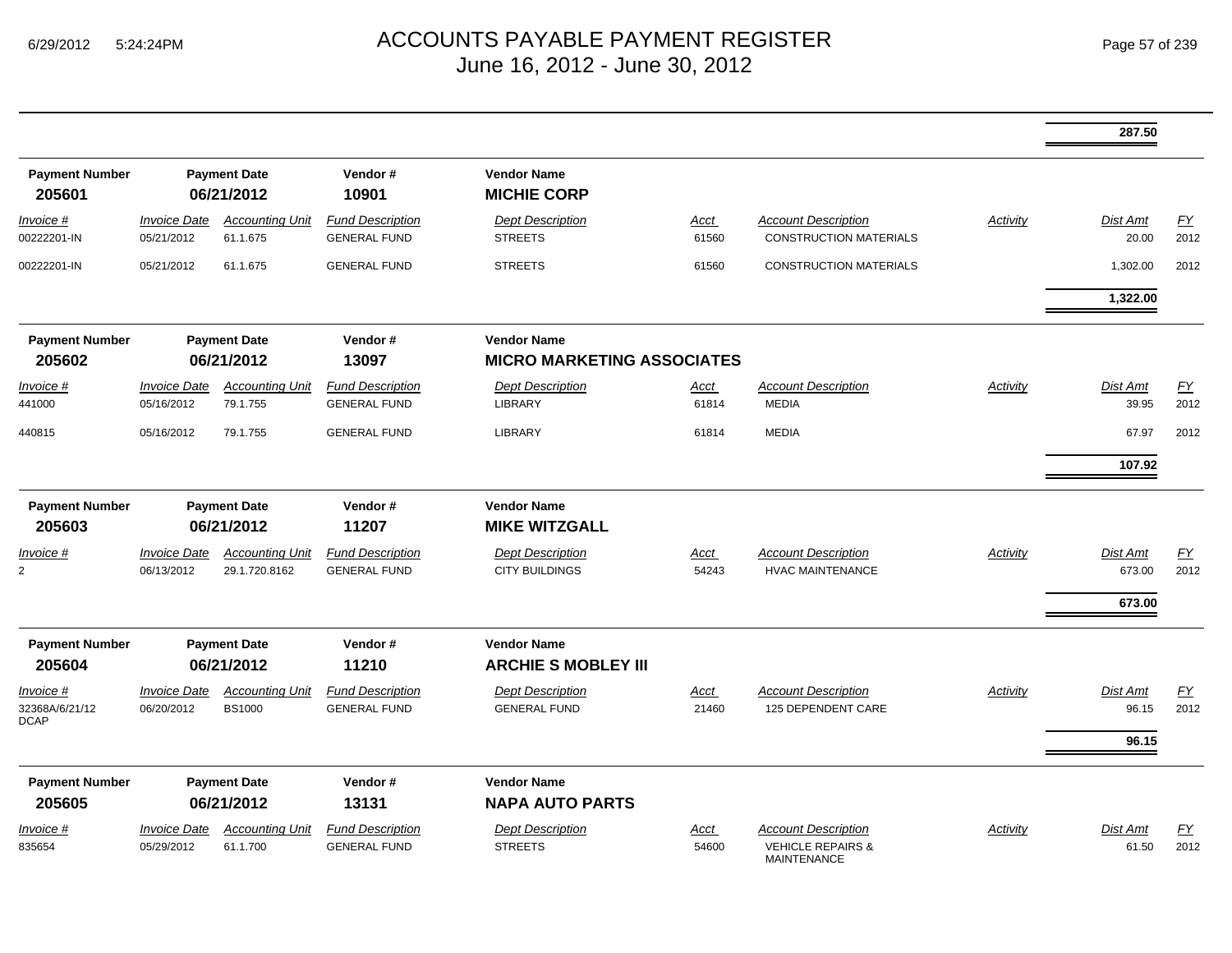| <b>Payment Number</b> | <b>Payment Date</b>        |                        | Vendor#                 | <b>Vendor Name</b>      |       |                                                    |          |          |           |
|-----------------------|----------------------------|------------------------|-------------------------|-------------------------|-------|----------------------------------------------------|----------|----------|-----------|
| 205605                |                            | 06/21/2012             | 13131                   | <b>NAPA AUTO PARTS</b>  |       |                                                    |          |          |           |
| Invoice #             | <i><b>Invoice Date</b></i> | <b>Accounting Unit</b> | <b>Fund Description</b> | <b>Dept Description</b> | Acct  | <b>Account Description</b>                         | Activity | Dist Amt | <u>FY</u> |
| 835688                | 05/29/2012                 | 61.1.700               | <b>GENERAL FUND</b>     | <b>STREETS</b>          | 54600 | <b>VEHICLE REPAIRS &amp;</b><br><b>MAINTENANCE</b> |          | 5.76     | 2012      |
| 835257                | 05/24/2012                 | 61.1.700               | <b>GENERAL FUND</b>     | <b>STREETS</b>          | 54600 | <b>VEHICLE REPAIRS &amp;</b><br>MAINTENANCE        |          | 115.00   | 2012      |
| 835146                | 05/24/2012                 | 61.1.700               | <b>GENERAL FUND</b>     | <b>STREETS</b>          | 54600 | <b>VEHICLE REPAIRS &amp;</b><br><b>MAINTENANCE</b> |          | 4.18     | 2012      |
| 835151                | 05/24/2012                 | 61.1.700               | <b>GENERAL FUND</b>     | <b>STREETS</b>          | 54600 | <b>VEHICLE REPAIRS &amp;</b><br><b>MAINTENANCE</b> |          | 7.27     | 2012      |
| 835145                | 05/24/2012                 | 61.1.700               | <b>GENERAL FUND</b>     | <b>STREETS</b>          | 54600 | <b>VEHICLE REPAIRS &amp;</b><br><b>MAINTENANCE</b> |          | 8.14     | 2012      |
| 835039                | 05/23/2012                 | 61.1.700               | <b>GENERAL FUND</b>     | <b>STREETS</b>          | 54600 | <b>VEHICLE REPAIRS &amp;</b><br><b>MAINTENANCE</b> |          | 12.99    | 2012      |
| 835038                | 05/23/2012                 | 61.1.700               | <b>GENERAL FUND</b>     | <b>STREETS</b>          | 54600 | <b>VEHICLE REPAIRS &amp;</b><br><b>MAINTENANCE</b> |          | 2.09     | 2012      |
|                       |                            |                        |                         |                         |       |                                                    |          | 216.93   |           |

| <b>Payment Number</b><br>205606 |                            | <b>Payment Date</b><br>06/21/2012 | Vendor#<br>13131        | <b>Vendor Name</b><br><b>NAPA AUTO PARTS</b> |             |                                     |          |          |           |
|---------------------------------|----------------------------|-----------------------------------|-------------------------|----------------------------------------------|-------------|-------------------------------------|----------|----------|-----------|
| Invoice #                       | <i><b>Invoice Date</b></i> | Accounting Unit                   | <b>Fund Description</b> | <b>Dept Description</b>                      | <b>Acct</b> | <b>Account Description</b>          | Activity | Dist Amt | <u>FY</u> |
| 835552                          | 05/29/2012                 | 68.6000.540                       | SOLID WASTE FUND        | <b>SOLID WASTE</b>                           | 55699       | OTHER CONTRACTED<br><b>SERVICES</b> |          | 19.56    | 2012      |
| 835553                          | 05/26/2012                 | 68.6000.540                       | SOLID WASTE FUND        | <b>SOLID WASTE</b>                           | 55699       | OTHER CONTRACTED<br><b>SERVICES</b> |          | 19.56    | 2012      |
| 835561                          | 05/29/2012                 | 68.6000.540                       | SOLID WASTE FUND        | <b>SOLID WASTE</b>                           | 55699       | OTHER CONTRACTED<br><b>SERVICES</b> |          | 45.04    | 2012      |
| 835545                          | 05/29/2012                 | 68.6000.540                       | SOLID WASTE FUND        | <b>SOLID WASTE</b>                           | 55699       | OTHER CONTRACTED<br><b>SERVICES</b> |          | 12.96    | 2012      |
| 835142                          | 05/24/2012                 | 68.6000.540                       | SOLID WASTE FUND        | <b>SOLID WASTE</b>                           | 55699       | OTHER CONTRACTED<br><b>SERVICES</b> |          | 6.96     | 2012      |
| 835143                          | 05/24/2012                 | 68.6000.540                       | SOLID WASTE FUND        | <b>SOLID WASTE</b>                           | 55699       | OTHER CONTRACTED<br><b>SERVICES</b> |          | 55.83    | 2012      |

| <b>Payment Number</b> | <b>Payment Date</b>        |                        | Vendor#                      | <b>Vendor Name</b>                |             |                            |          |          |           |  |
|-----------------------|----------------------------|------------------------|------------------------------|-----------------------------------|-------------|----------------------------|----------|----------|-----------|--|
| 205607                | 06/21/2012                 |                        | 11779                        | <b>NASHUA COLLEGIATE BASEBALL</b> |             |                            |          |          |           |  |
| $Invoice$ #           | <i><b>Invoice Date</b></i> | <b>Accounting Unit</b> | <b>Fund Description</b>      | <b>Dept Description</b>           | <u>Acct</u> | <b>Account Description</b> | Activity | Dist Amt | <u>FY</u> |  |
| 1578                  | 05/19/2012                 | 77.2504                | <b>HOLMAN STADIUM EVENTS</b> | <b>HOLMAN STADIUM EVENTS</b>      | 55699       | OTHER CONTRACTED           |          | 551.00   | 2012      |  |
|                       |                            |                        | <b>FUND</b>                  |                                   |             | <b>SERVICES</b>            |          | 551.00   |           |  |

**159.91**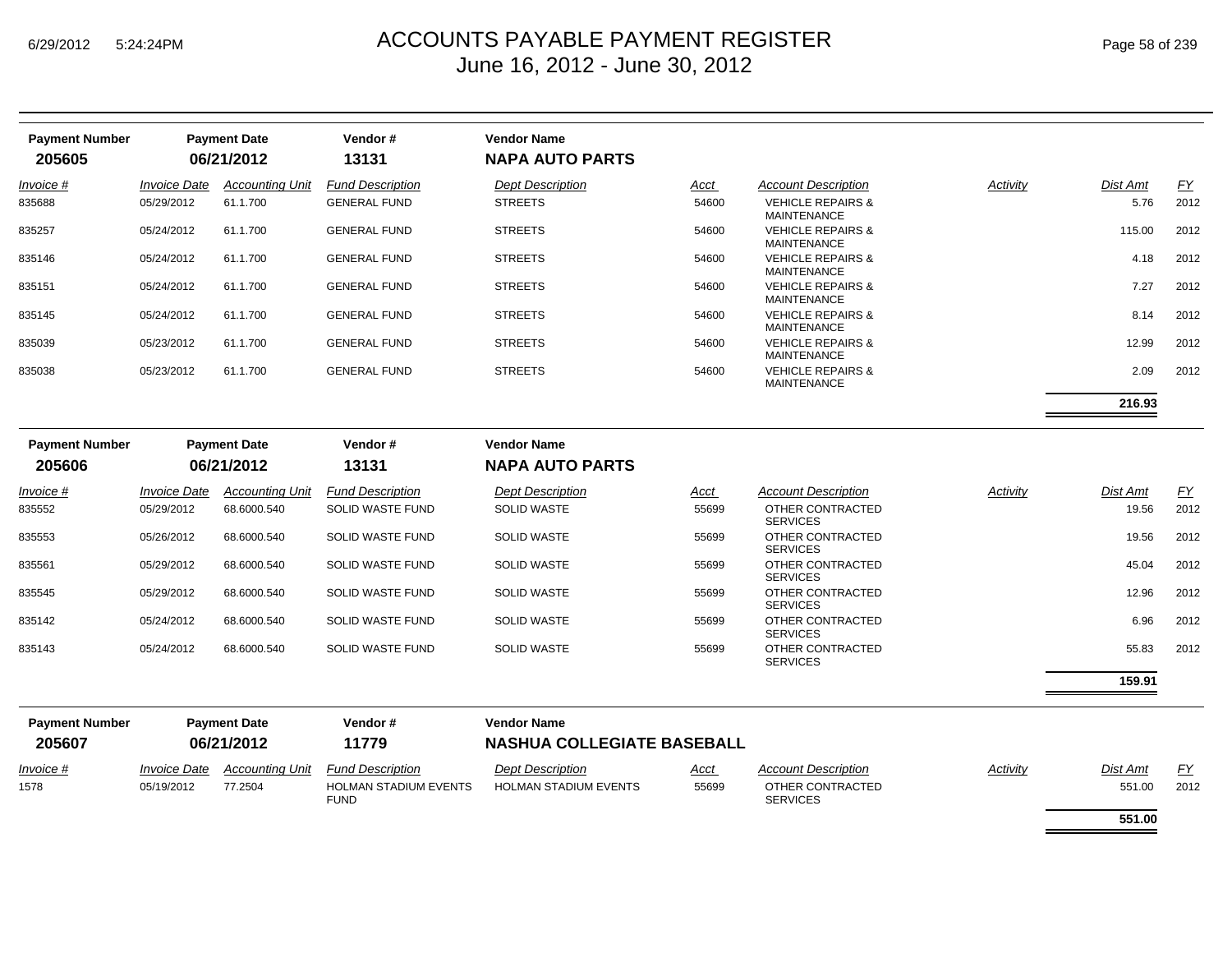| <b>Payment Number</b><br>205608 |                                                             | <b>Payment Date</b><br>06/21/2012  | Vendor#<br>13137                                       | <b>Vendor Name</b><br><b>NASHUA FARMERS EXCHANGE INC</b> |                                       |                                                                             |                           |                              |            |
|---------------------------------|-------------------------------------------------------------|------------------------------------|--------------------------------------------------------|----------------------------------------------------------|---------------------------------------|-----------------------------------------------------------------------------|---------------------------|------------------------------|------------|
| Invoice #<br>479-9499           | <b>Invoice Date</b><br>05/24/2012                           | <b>Accounting Unit</b><br>77.1.650 | <b>Fund Description</b><br><b>GENERAL FUND</b>         | <b>Dept Description</b><br><b>PARKS &amp; RECREATION</b> | Acct<br>54280                         | <b>Account Description</b><br><b>BUILDING/GROUNDS</b><br><b>MAINTENANCE</b> | <b>Activity</b>           | Dist Amt<br>334.32           | EY<br>2012 |
|                                 |                                                             |                                    |                                                        |                                                          |                                       |                                                                             |                           | 334.32                       |            |
| <b>Payment Number</b><br>205609 |                                                             | <b>Payment Date</b><br>06/21/2012  | Vendor#<br>13144                                       | <b>Vendor Name</b>                                       | <b>NASHUA OUTDOOR POWER EQUIPMENT</b> |                                                                             |                           |                              |            |
| Invoice #                       | <b>Invoice Date</b>                                         | <b>Accounting Unit</b>             | <b>Fund Description</b>                                | <b>Dept Description</b>                                  | Acct                                  | <b>Account Description</b>                                                  | <b>Activity</b>           | Dist Amt                     | EY         |
| 372830                          | 05/31/2012                                                  | 77.1.650                           | <b>GENERAL FUND</b>                                    | PARKS & RECREATION                                       | 71999                                 | MISCELLANEOUS EQUIPMENT                                                     |                           | 236.01                       | 2012       |
| 373543                          | 06/08/2012                                                  | 77.1.650                           | <b>GENERAL FUND</b>                                    | PARKS & RECREATION                                       | 54487                                 | <b>EQUIPMENT REPAIRS &amp;</b><br><b>MAINTENANCE</b>                        |                           | 40.47                        | 2012       |
| 373303                          | 06/05/2012                                                  | 44.1.720                           | <b>GENERAL FUND</b>                                    | <b>EDGEWOOD CEMETERY</b>                                 | 54487                                 | <b>EQUIPMENT REPAIRS &amp;</b><br><b>MAINTENANCE</b>                        |                           | 48.16                        | 2012       |
|                                 |                                                             |                                    |                                                        |                                                          |                                       |                                                                             |                           | 324.64                       |            |
| <b>Payment Number</b>           |                                                             | <b>Payment Date</b>                | Vendor#                                                | <b>Vendor Name</b>                                       |                                       |                                                                             |                           |                              |            |
| 205610                          | 06/21/2012<br>14502<br><b>NASHUA POLICE ATHLETIC LEAGUE</b> |                                    |                                                        |                                                          |                                       |                                                                             |                           |                              |            |
| Invoice #<br>CS080893           | <b>Invoice Date</b><br>05/24/2012                           | <b>Accounting Unit</b><br>84.3090  | <b>Fund Description</b><br><b>URBAN PROGRAM GRANTS</b> | <b>Dept Description</b><br><b>URBAN PROGRAM GRANTS</b>   | Acct<br>69010                         | <b>Account Description</b><br>PUBLIC FACILITY<br><b>IMPROVEMENTS</b>        | Activity<br>1024.84.01.30 | <b>Dist Amt</b><br>20,000.00 | EY<br>2012 |
|                                 |                                                             |                                    |                                                        |                                                          |                                       |                                                                             |                           | 20,000.00                    |            |
| <b>Payment Number</b><br>205611 |                                                             | <b>Payment Date</b><br>06/21/2012  | Vendor#<br>14509                                       | <b>Vendor Name</b><br><b>NATIONAL GRID</b>               |                                       |                                                                             |                           |                              |            |
| Invoice #<br>57354-37180-6/8/12 | <b>Invoice Date</b><br>06/08/2012                           | <b>Accounting Unit</b><br>50.1.500 | <b>Fund Description</b><br><b>GENERAL FUND</b>         | <b>Dept Description</b><br><b>POLICE</b>                 | Acct<br>54114                         | <b>Account Description</b><br><b>HEATING GAS</b>                            | Activity                  | <b>Dist Amt</b><br>40.77     | EY<br>2012 |
|                                 |                                                             |                                    |                                                        |                                                          |                                       |                                                                             |                           |                              |            |
|                                 |                                                             |                                    |                                                        |                                                          |                                       |                                                                             |                           | 40.77                        |            |
| <b>Payment Number</b>           |                                                             | <b>Payment Date</b>                | Vendor#                                                | <b>Vendor Name</b>                                       |                                       |                                                                             |                           |                              |            |
| 205612                          |                                                             | 06/21/2012                         | 11473                                                  | <b>NEW ENGLAND PAPER &amp; SUPPLY</b>                    |                                       |                                                                             |                           |                              |            |
| Invoice #<br>11272              | <b>Invoice Date</b><br>05/23/2012                           | <b>Accounting Unit</b><br>66.1.500 | <b>Fund Description</b><br><b>GENERAL FUND</b>         | <b>Dept Description</b><br><b>PARKING LOTS</b>           | Acct<br>61428                         | <b>Account Description</b><br><b>JANITORIAL SUPPLIES</b>                    | Activity                  | <b>Dist Amt</b><br>125.00    | EY<br>2012 |
| 11272                           | 05/23/2012                                                  | 66.1.500                           | <b>GENERAL FUND</b>                                    | <b>PARKING LOTS</b>                                      | 61299                                 | MISCELLANEOUS SUPPLIES                                                      |                           | 40.00                        | 2012       |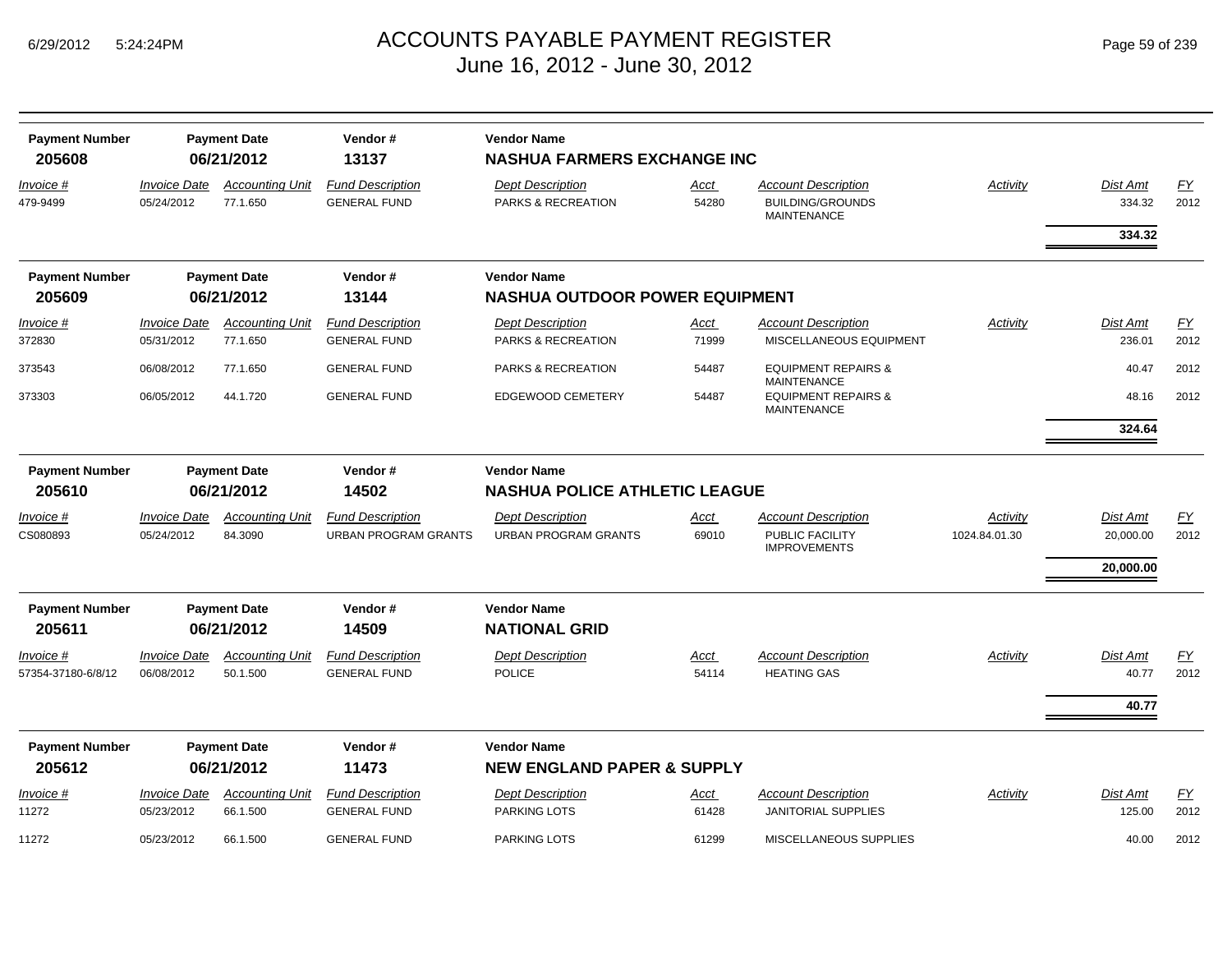| <b>Payment Number</b><br>205612       |                                   | <b>Payment Date</b><br>06/21/2012       | Vendor#<br>11473                                  | <b>Vendor Name</b><br><b>NEW ENGLAND PAPER &amp; SUPPLY</b> |                      |                                                                                    |          |                           |                   |
|---------------------------------------|-----------------------------------|-----------------------------------------|---------------------------------------------------|-------------------------------------------------------------|----------------------|------------------------------------------------------------------------------------|----------|---------------------------|-------------------|
| Invoice #<br>11270                    | <b>Invoice Date</b><br>05/22/2012 | <b>Accounting Unit</b><br><b>BS1000</b> | <b>Fund Description</b><br><b>GENERAL FUND</b>    | <b>Dept Description</b><br><b>GENERAL FUND</b>              | <u>Acct</u><br>14300 | <b>Account Description</b><br><b>INVENTORY OF SUPPLIES</b>                         | Activity | Dist Amt<br>55.28         | EY<br>2012        |
| 11276                                 | 05/23/2012                        | 52.1.720                                | <b>GENERAL FUND</b>                               | <b>FIRE</b>                                                 | 61428                | <b>JANITORIAL SUPPLIES</b>                                                         |          | 285.38                    | 2012              |
|                                       |                                   |                                         |                                                   |                                                             |                      |                                                                                    |          | 505.66                    |                   |
| <b>Payment Number</b><br>205613       |                                   | <b>Payment Date</b><br>06/21/2012       | Vendor#<br>13173                                  | <b>Vendor Name</b><br><b>NEW ENGLAND SHARPENING CO INC</b>  |                      |                                                                                    |          |                           |                   |
| <u>Invoice #</u><br>15502             | <b>Invoice Date</b><br>05/18/2012 | <b>Accounting Unit</b><br>77.1.650      | <b>Fund Description</b><br><b>GENERAL FUND</b>    | <b>Dept Description</b><br>PARKS & RECREATION               | <u>Acct</u><br>54487 | <b>Account Description</b><br><b>EQUIPMENT REPAIRS &amp;</b><br><b>MAINTENANCE</b> | Activity | Dist Amt<br>100.00        | EY<br>2012        |
|                                       |                                   |                                         |                                                   |                                                             |                      |                                                                                    |          | 100.00                    |                   |
| <b>Payment Number</b><br>205614       |                                   | <b>Payment Date</b><br>06/21/2012       | Vendor#<br>11901                                  | <b>Vendor Name</b><br><b>NEW HAMPSHIRE BAR ASSOC</b>        |                      |                                                                                    |          |                           |                   |
| Invoice #<br>318249/9056              | <b>Invoice Date</b><br>06/14/2012 | <b>Accounting Unit</b><br>50.1.635      | <b>Fund Description</b><br><b>GENERAL FUND</b>    | <b>Dept Description</b><br><b>POLICE</b>                    | <u>Acct</u><br>55421 | <b>Account Description</b><br><b>TRAINING &amp; CERTIFICATIONS</b>                 | Activity | Dist Amt<br>350.00        | <u>FY</u><br>2012 |
| 324147/17746                          | 06/14/2012                        | 50.1.635                                | <b>GENERAL FUND</b>                               | <b>POLICE</b>                                               | 55421                | <b>TRAINING &amp; CERTIFICATIONS</b>                                               |          | 310.00                    | 2012              |
| 12455-6/1/2012                        | 06/01/2012                        | 03.1.500                                | <b>GENERAL FUND</b>                               | LEGAL                                                       | 55200                | <b>DUES AND MEMBERSHIPS</b>                                                        |          | (210.00)                  | 2012              |
| 529-6/1/2012                          | 06/01/2012                        | 03.1.500                                | <b>GENERAL FUND</b>                               | LEGAL                                                       | 55200                | <b>DUES AND MEMBERSHIPS</b>                                                        |          | (210.00)                  | 2012              |
| 12455-6/1/2012                        | 06/01/2012                        | 03.1.500                                | <b>GENERAL FUND</b>                               | LEGAL                                                       | 55200                | <b>DUES AND MEMBERSHIPS</b>                                                        |          | 210.00                    | 2012              |
| 529-6/1/2012                          | 06/01/2012                        | 03.1.500                                | <b>GENERAL FUND</b>                               | LEGAL                                                       | 55200                | <b>DUES AND MEMBERSHIPS</b>                                                        |          | 210.00                    | 2012              |
| 320064/12455                          | 06/01/2012                        | 03.1.500                                | <b>GENERAL FUND</b>                               | LEGAL                                                       | 55200                | DUES AND MEMBERSHIPS                                                               |          | 310.00                    | 2012              |
| 313464/529                            | 06/01/2012                        | 03.1.500                                | <b>GENERAL FUND</b>                               | LEGAL                                                       | 55200                | DUES AND MEMBERSHIPS                                                               |          | 310.00                    | 2012              |
|                                       |                                   |                                         |                                                   |                                                             |                      |                                                                                    |          | 1,280.00                  |                   |
| <b>Payment Number</b><br>205615       |                                   | <b>Payment Date</b><br>06/21/2012       | Vendor#<br>14528                                  | <b>Vendor Name</b><br><b>NEWEA</b>                          |                      |                                                                                    |          |                           |                   |
| Invoice #<br>ADIE/KEATING-6/4-<br>6/5 | <b>Invoice Date</b><br>05/31/2012 | <b>Accounting Unit</b><br>69.6200.540   | <b>Fund Description</b><br><b>WASTEWATER FUND</b> | <b>Dept Description</b><br><b>WASTEWATER</b>                | <u>Acct</u><br>55400 | <b>Account Description</b><br><b>CONFERENCES AND</b><br><b>SEMINARS</b>            | Activity | <b>Dist Amt</b><br>290.00 | EY<br>2012        |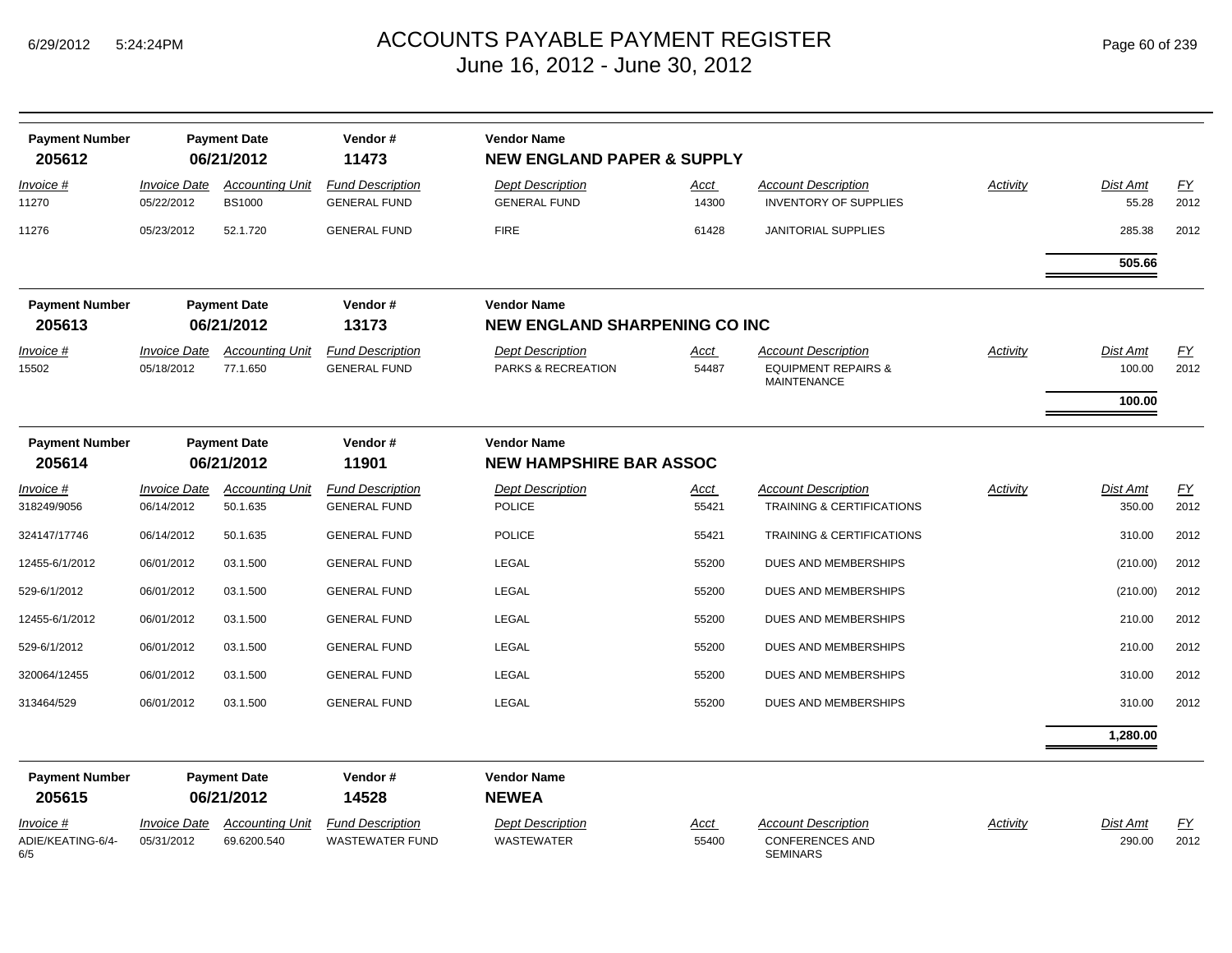| <b>Payment Number</b><br>205615       |                                   | <b>Payment Date</b><br>06/21/2012     | Vendor#<br>14528                                  | <b>Vendor Name</b><br><b>NEWEA</b>                   |                      |                                                                         |                 |                              |                   |
|---------------------------------------|-----------------------------------|---------------------------------------|---------------------------------------------------|------------------------------------------------------|----------------------|-------------------------------------------------------------------------|-----------------|------------------------------|-------------------|
| Invoice #<br>ADIE/KEATING-6/4-<br>6/5 | Invoice Date<br>05/31/2012        | <b>Accounting Unit</b><br>69.6200.670 | <b>Fund Description</b><br><b>WASTEWATER FUND</b> | <b>Dept Description</b><br><b>WASTEWATER</b>         | <u>Acct</u><br>55400 | <b>Account Description</b><br><b>CONFERENCES AND</b><br><b>SEMINARS</b> | <b>Activity</b> | Dist Amt<br>150.00           | EY<br>2012        |
|                                       |                                   |                                       |                                                   |                                                      |                      |                                                                         |                 | 440.00                       |                   |
| <b>Payment Number</b><br>205616       |                                   | <b>Payment Date</b><br>06/21/2012     | Vendor#<br>13180                                  | <b>Vendor Name</b><br><b>NH BRAGG &amp; SONS INC</b> |                      |                                                                         |                 |                              |                   |
| <u>Invoice #</u>                      | <b>Invoice Date</b>               | <b>Accounting Unit</b>                | <b>Fund Description</b>                           | <b>Dept Description</b>                              | <u>Acct</u>          | <b>Account Description</b>                                              | <b>Activity</b> | Dist Amt                     | EY                |
| 263301-03                             | 05/24/2012                        | 61.1.670                              | <b>GENERAL FUND</b>                               | <b>STREETS</b>                                       | 71025                | <b>SMALL TOOLS</b>                                                      |                 | 21.98                        | 2012              |
| 263301-03                             | 05/24/2012                        | 61.1.670                              | <b>GENERAL FUND</b>                               | <b>STREETS</b>                                       | 71025                | SMALL TOOLS                                                             |                 | 97.60                        | 2012              |
| 263301-02                             | 05/21/2012                        | 61.1.670                              | <b>GENERAL FUND</b>                               | <b>STREETS</b>                                       | 71025                | <b>SMALL TOOLS</b>                                                      |                 | 9.78                         | 2012              |
| 263301-02                             | 05/21/2012                        | 61.1.670                              | <b>GENERAL FUND</b>                               | <b>STREETS</b>                                       | 71025                | <b>SMALL TOOLS</b>                                                      |                 | 47.45                        | 2012              |
| 263304-01                             | 05/18/2012                        | 61.1.670                              | <b>GENERAL FUND</b>                               | <b>STREETS</b>                                       | 61299                | MISCELLANEOUS SUPPLIES                                                  |                 | 240.27                       | 2012              |
|                                       |                                   |                                       |                                                   |                                                      |                      |                                                                         |                 | 417.08                       |                   |
| <b>Payment Number</b><br>205617       |                                   | <b>Payment Date</b><br>06/21/2012     | Vendor#<br>11900                                  | <b>Vendor Name</b><br><b>NHBA COURT FEES SERVICE</b> |                      |                                                                         |                 |                              |                   |
| Invoice #<br>17746/2012-2013          | <b>Invoice Date</b><br>06/14/2012 | <b>Accounting Unit</b><br>50.1.635    | <b>Fund Description</b><br><b>GENERAL FUND</b>    | <b>Dept Description</b><br><b>POLICE</b>             | <u>Acct</u><br>55421 | <b>Account Description</b><br><b>TRAINING &amp; CERTIFICATIONS</b>      | <b>Activity</b> | Dist Amt<br>210.00<br>210.00 | EY<br>2012        |
| <b>Payment Number</b><br>205618       |                                   | <b>Payment Date</b><br>06/21/2012     | Vendor#<br>11900                                  | <b>Vendor Name</b><br><b>NHBA COURT FEES SERVICE</b> |                      |                                                                         |                 |                              |                   |
| Invoice #<br>9056/2012-2013           | <b>Invoice Date</b><br>06/14/2012 | <b>Accounting Unit</b><br>50.1.635    | <b>Fund Description</b><br><b>GENERAL FUND</b>    | <b>Dept Description</b><br><b>POLICE</b>             | Acct<br>55421        | <b>Account Description</b><br><b>TRAINING &amp; CERTIFICATIONS</b>      | Activity        | Dist Amt<br>210.00<br>210.00 | <u>FY</u><br>2012 |
| <b>Payment Number</b><br>205619       |                                   | <b>Payment Date</b><br>06/21/2012     | Vendor#<br>14547                                  | <b>Vendor Name</b><br><b>NHWPCA</b>                  |                      |                                                                         |                 |                              |                   |
| Invoice #                             | Invoice Date                      | <b>Accounting Unit</b>                | <b>Fund Description</b>                           | <b>Dept Description</b>                              | Acct                 | <b>Account Description</b>                                              | Activity        | <b>Dist Amt</b>              | <b>FY</b>         |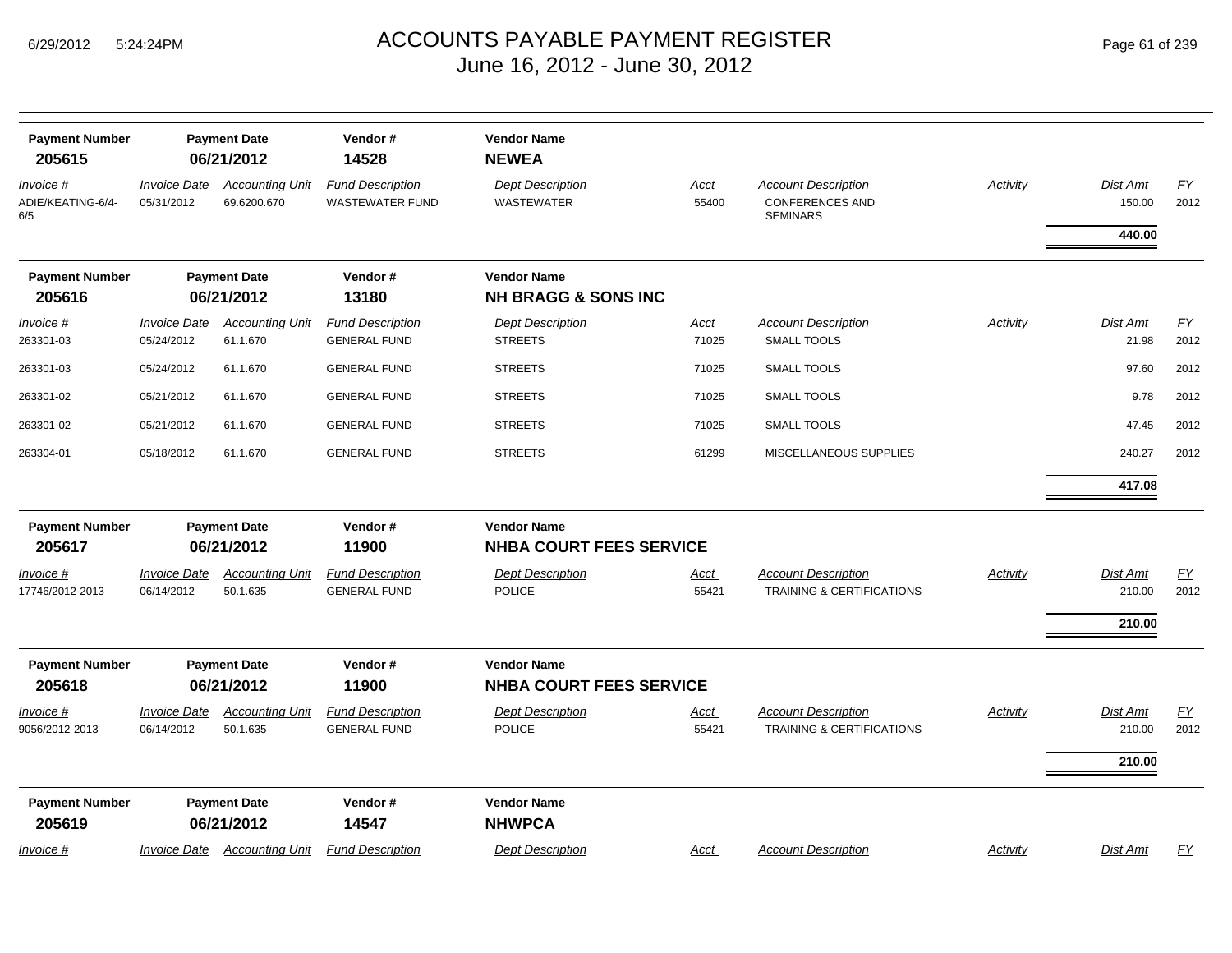| <b>Payment Number</b><br>205619     | <b>Payment Date</b><br>06/21/2012        |                                       | Vendor#<br>14547                                                               |                                                                          |               |                                                                         |                           |                          |            |
|-------------------------------------|------------------------------------------|---------------------------------------|--------------------------------------------------------------------------------|--------------------------------------------------------------------------|---------------|-------------------------------------------------------------------------|---------------------------|--------------------------|------------|
| Invoice #<br>2012 TRADE FAIR        | <b>Invoice Date</b><br>06/10/2012        | <b>Accounting Unit</b><br>69.6200.670 | <b>Fund Description</b><br><b>WASTEWATER FUND</b>                              | <b>Dept Description</b><br><b>WASTEWATER</b>                             | Acct<br>55400 | <b>Account Description</b><br><b>CONFERENCES AND</b><br><b>SEMINARS</b> | Activity                  | <b>Dist Amt</b><br>70.00 | EY<br>2012 |
|                                     |                                          |                                       |                                                                                |                                                                          |               |                                                                         |                           | 70.00                    |            |
| <b>Payment Number</b>               |                                          | <b>Payment Date</b>                   | Vendor#                                                                        | <b>Vendor Name</b>                                                       |               |                                                                         |                           |                          |            |
| 205620                              |                                          | 06/21/2012                            | 14552                                                                          | <b>NNEREN</b>                                                            |               |                                                                         |                           |                          |            |
| Invoice #<br>12Q36314/0             | <i><b>Invoice Date</b></i><br>05/22/2012 | <b>Accounting Unit</b><br>32.1.600    | <b>Fund Description</b><br><b>GENERAL FUND</b>                                 | <b>Dept Description</b><br>ASSESSING                                     | Acct<br>55200 | <b>Account Description</b><br><b>DUES AND MEMBERSHIPS</b>               | Activity                  | Dist Amt<br>54.00        | FY<br>2012 |
|                                     |                                          |                                       |                                                                                |                                                                          |               |                                                                         |                           | 54.00                    |            |
| <b>Payment Number</b>               |                                          | <b>Payment Date</b>                   | Vendor#                                                                        | <b>Vendor Name</b>                                                       |               |                                                                         |                           |                          |            |
| 205621                              |                                          | 06/21/2012                            | 10576                                                                          | <b>NORTHLAND INDUSTRIAL TRUCK CO</b>                                     |               |                                                                         |                           |                          |            |
| Invoice #                           | <b>Invoice Date</b>                      | <b>Accounting Unit</b>                | <b>Fund Description</b>                                                        | <b>Dept Description</b>                                                  | Acct          | <b>Account Description</b>                                              | Activity                  | Dist Amt                 | EY         |
| K46833                              | 05/21/2012                               | 77.1.690                              | <b>GENERAL FUND</b>                                                            | PARKS & RECREATION                                                       | 61799         | VEHICLE PARTS & SUPPLIES                                                |                           | 16.43                    | 2012       |
| K46833                              | 05/21/2012                               | 77.1.690                              | <b>GENERAL FUND</b>                                                            | PARKS & RECREATION                                                       | 61799         | <b>VEHICLE PARTS &amp; SUPPLIES</b>                                     |                           | 55.39                    | 2012       |
|                                     |                                          |                                       |                                                                                |                                                                          |               |                                                                         |                           | 71.82                    |            |
| <b>Payment Number</b>               |                                          | <b>Payment Date</b>                   | Vendor#                                                                        | <b>Vendor Name</b>                                                       |               |                                                                         |                           |                          |            |
| 205622                              |                                          | 06/21/2012                            | 10893                                                                          | <b>JILL O'MEARA</b>                                                      |               |                                                                         |                           |                          |            |
| Invoice #<br>6/18-JILL O'MEARA      | <b>Invoice Date</b><br>06/06/2012        | <b>Accounting Unit</b><br>72.3070     | <b>Fund Description</b><br><b>COMMUNITY HEALTH</b><br><b>GRANTS FUND</b>       | <b>Dept Description</b><br><b>COMMUNITY HEALTH GRANTS</b><br><b>FUND</b> | Acct<br>55300 | <b>Account Description</b><br><b>TRAVEL</b>                             | Activity<br>72.1002.12.01 | Dist Amt<br>62.16        | EY<br>2012 |
|                                     |                                          |                                       |                                                                                |                                                                          |               |                                                                         |                           | 62.16                    |            |
| <b>Payment Number</b>               |                                          | <b>Payment Date</b>                   | Vendor#                                                                        | <b>Vendor Name</b>                                                       |               |                                                                         |                           |                          |            |
| 205623                              |                                          | 06/21/2012                            | 11442                                                                          | <b>TIM O'NEIL</b>                                                        |               |                                                                         |                           |                          |            |
| Invoice #<br>06/12, 06/14<br>TAPING | <b>Invoice Date</b><br>06/19/2012        | <b>Accounting Unit</b><br>22.2505     | <b>Fund Description</b><br><b>GOVT &amp; EDUCATION</b><br><b>CHANNELS FUND</b> | <b>Dept Description</b><br><b>GOV'T &amp; EDUCATION CHANNELS</b>         | Acct<br>53470 | <b>Account Description</b><br><b>VIDEOGRAPHY SERVICES</b>               | Activity                  | Dist Amt<br>100.00       | EY<br>2012 |
|                                     |                                          |                                       |                                                                                |                                                                          |               |                                                                         |                           | 100.00                   |            |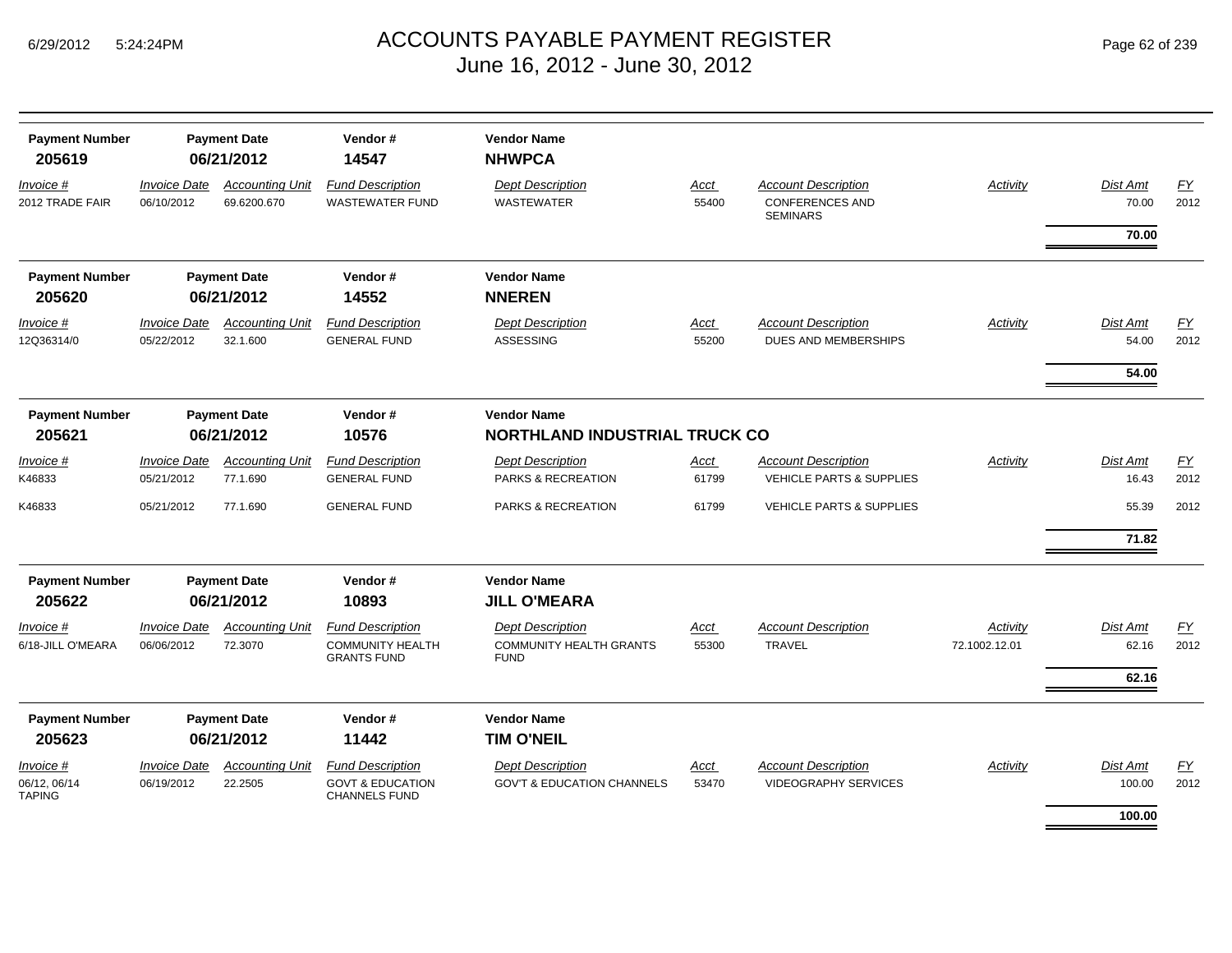| <b>Payment Number</b>         |                                          | <b>Payment Date</b>                   | Vendor#                                                           | <b>Vendor Name</b>                                                            |                      |                                                                                    |                           |                              |                          |
|-------------------------------|------------------------------------------|---------------------------------------|-------------------------------------------------------------------|-------------------------------------------------------------------------------|----------------------|------------------------------------------------------------------------------------|---------------------------|------------------------------|--------------------------|
| 205624                        |                                          | 06/21/2012                            | 13211                                                             | <b>OCCUPATIONAL DRUG TESTING LLC</b>                                          |                      |                                                                                    |                           |                              |                          |
| Invoice #<br>13585            | <b>Invoice Date</b><br>05/31/2012        | <b>Accounting Unit</b><br>28.6500.500 | <b>Fund Description</b><br>PROPERTY & CASUALTY<br><b>FUND</b>     | <b>Dept Description</b><br><b>RISK MGMT-PROPERTY &amp;</b><br><b>CASUALTY</b> | Acct<br>61192        | <b>Account Description</b><br><b>SAFETY SUPPLIES</b>                               | Activity                  | Dist Amt<br>533.50<br>533.50 | FY<br>2012               |
| <b>Payment Number</b>         |                                          | <b>Payment Date</b>                   | Vendor#                                                           | <b>Vendor Name</b>                                                            |                      |                                                                                    |                           |                              |                          |
| 205625                        |                                          | 06/21/2012                            | 10937                                                             | <b>ORR &amp; RENO</b>                                                         |                      |                                                                                    |                           |                              |                          |
| Invoice #<br>81698            | <b>Invoice Date</b><br>05/30/2012        | <b>Accounting Unit</b><br>22.5010     | <b>Fund Description</b><br>CAP PROJECTS-INFO<br><b>TECHNOLOGY</b> | <b>Dept Description</b><br>CAPITAL PROJECTS-INFO TECH                         | Acct<br>81342        | <b>Account Description</b><br><b>COMPUTER SOFTWARE &amp;</b><br>HARDWARE           | Activity<br>1010.22.01.30 | Dist Amt<br>812.00<br>812.00 | EY<br>2012               |
| <b>Payment Number</b>         |                                          | <b>Payment Date</b>                   | Vendor#                                                           | <b>Vendor Name</b>                                                            |                      |                                                                                    |                           |                              |                          |
| 205626                        |                                          | 06/21/2012                            | 13276                                                             | <b>PEABODY SUPPLY CO</b>                                                      |                      |                                                                                    |                           |                              |                          |
| Invoice #<br>970441           | <i><b>Invoice Date</b></i><br>05/18/2012 | <b>Accounting Unit</b><br>69.6200.670 | <b>Fund Description</b><br><b>WASTEWATER FUND</b>                 | <b>Dept Description</b><br><b>WASTEWATER</b>                                  | Acct<br>54487        | <b>Account Description</b><br><b>EQUIPMENT REPAIRS &amp;</b><br><b>MAINTENANCE</b> | Activity                  | Dist Amt<br>13.57            | EY<br>2012               |
|                               |                                          |                                       |                                                                   |                                                                               |                      |                                                                                    |                           | 13.57                        |                          |
| <b>Payment Number</b>         |                                          | <b>Payment Date</b>                   | Vendor#                                                           | <b>Vendor Name</b>                                                            |                      |                                                                                    |                           |                              |                          |
| 205627                        |                                          | 06/21/2012                            | 13297                                                             | PERMA LINE CORP OF NEW ENGLAND                                                |                      |                                                                                    |                           |                              |                          |
| Invoice #<br>134114           | <i><b>Invoice Date</b></i><br>05/22/2012 | <b>Accounting Unit</b><br>64.1.705    | <b>Fund Description</b><br><b>GENERAL FUND</b>                    | <b>Dept Description</b><br><b>TRAFFIC</b>                                     | <u>Acct</u><br>61542 | <b>Account Description</b><br><b>SIGNS</b>                                         | Activity                  | Dist Amt<br>38.75            | $\underline{FY}$<br>2012 |
|                               |                                          |                                       |                                                                   |                                                                               |                      |                                                                                    |                           | 38.75                        |                          |
| <b>Payment Number</b>         |                                          | <b>Payment Date</b>                   | Vendor#                                                           | <b>Vendor Name</b>                                                            |                      |                                                                                    |                           |                              |                          |
| 205628                        |                                          | 06/21/2012                            | 13303                                                             | <b>PETTY CASH</b>                                                             |                      |                                                                                    |                           |                              |                          |
| Invoice #                     | <b>Invoice Date</b>                      | <b>Accounting Unit</b>                | <b>Fund Description</b>                                           | <b>Dept Description</b>                                                       | <u>Acct</u>          | <b>Account Description</b>                                                         | Activity                  | Dist Amt                     | EY                       |
| 6/20-LINDA<br>ALUKONIS        | 06/12/2012                               | 71.3068                               | <b>COMMUNITY SERVICES</b><br><b>GRANTS</b>                        | <b>COMMUNITY SERVICES GRANTS</b>                                              | 61917                | <b>MEETING EXPENSES</b>                                                            | 71.1008.12.01             | 40.76                        | 2012                     |
| 6/20-LINDA<br><b>ALUKONIS</b> | 06/12/2012                               | 71.3068                               | <b>COMMUNITY SERVICES</b><br><b>GRANTS</b>                        | <b>COMMUNITY SERVICES GRANTS</b>                                              | 55300                | <b>TRAVEL</b>                                                                      | 71.1008.12.01             | 49.62                        | 2012                     |
| 6/20-LINDA<br><b>ALUKONIS</b> | 06/12/2012                               | 72.3070                               | <b>COMMUNITY HEALTH</b><br><b>GRANTS FUND</b>                     | <b>COMMUNITY HEALTH GRANTS</b><br><b>FUND</b>                                 | 55300                | TRAVEL                                                                             | 72.1002.12.01             | 9.99                         | 2012                     |
| 6/20-LINDA<br><b>ALUKONIS</b> | 06/12/2012                               | 72.3070                               | <b>COMMUNITY HEALTH</b><br><b>GRANTS FUND</b>                     | <b>COMMUNITY HEALTH GRANTS</b><br><b>FUND</b>                                 | 55300                | <b>TRAVEL</b>                                                                      | 72.1003.12.01             | 15.65                        | 2012                     |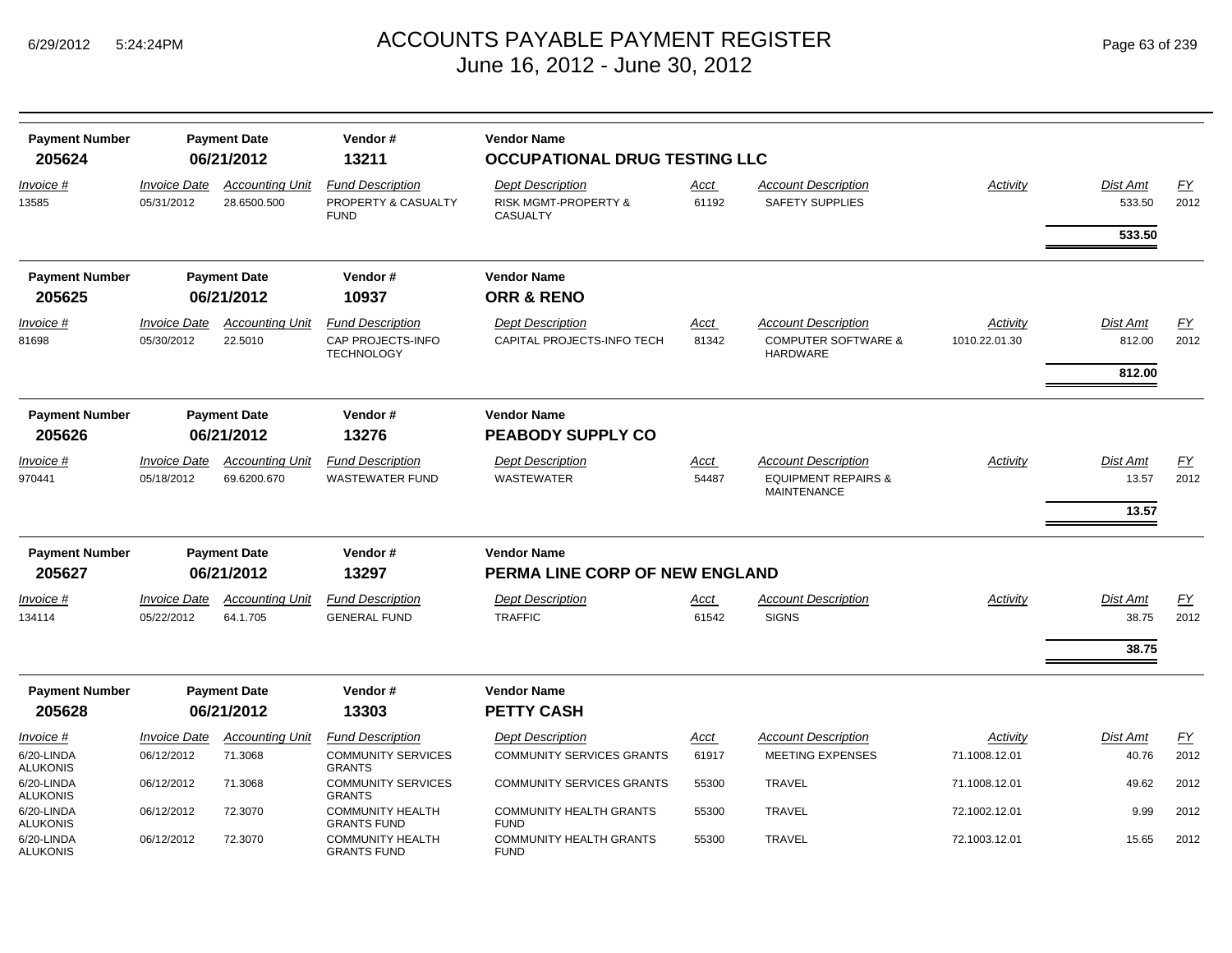| <b>Payment Number</b><br>205628  |                            | <b>Payment Date</b><br>06/21/2012 | Vendor#<br>13303                              | <b>Vendor Name</b><br><b>PETTY CASH</b>       |             |                                                    |               |                 |           |
|----------------------------------|----------------------------|-----------------------------------|-----------------------------------------------|-----------------------------------------------|-------------|----------------------------------------------------|---------------|-----------------|-----------|
| Invoice #                        | <b>Invoice Date</b>        | <b>Accounting Unit</b>            | <b>Fund Description</b>                       | <b>Dept Description</b>                       | Acct        | <b>Account Description</b>                         | Activity      | <b>Dist Amt</b> | FY        |
| 6/20-LINDA<br><b>ALUKONIS</b>    | 06/12/2012                 | 72.3070                           | <b>COMMUNITY HEALTH</b><br><b>GRANTS FUND</b> | <b>COMMUNITY HEALTH GRANTS</b><br><b>FUND</b> | 55300       | <b>TRAVEL</b>                                      | 72.1002.12.01 | 6.11            | 2012      |
| 6/20-LINDA<br><b>ALUKONIS</b>    | 06/12/2012                 | 72.3070                           | <b>COMMUNITY HEALTH</b><br><b>GRANTS FUND</b> | <b>COMMUNITY HEALTH GRANTS</b><br><b>FUND</b> | 55300       | <b>TRAVEL</b>                                      | 72.1007.12.01 | 27.20           | 2012      |
| 6/20-LINDA<br><b>ALUKONIS</b>    | 06/12/2012                 | 72.3070                           | <b>COMMUNITY HEALTH</b><br><b>GRANTS FUND</b> | <b>COMMUNITY HEALTH GRANTS</b><br><b>FUND</b> | 55300       | <b>TRAVEL</b>                                      | 72.1003.12.01 | 18.75           | 2012      |
| 6/20-LINDA<br><b>ALUKONIS</b>    | 06/12/2012                 | 71.1.500                          | <b>GENERAL FUND</b>                           | <b>COMMUNITY SERVICES</b>                     | 68318       | <b>COMMUNITY HEALTH</b><br><b>IMPROVEMENT PLAN</b> |               | 27.77           | 2012      |
| 6/20-LINDA<br><b>ALUKONIS</b>    | 06/12/2012                 | 72.1.500                          | <b>GENERAL FUND</b>                           | <b>COMMUNITY HEALTH</b>                       | 55307       | MILEAGE REIMBURSEMENTS                             |               | 5.00            | 2012      |
|                                  |                            |                                   |                                               |                                               |             |                                                    |               | 200.85          |           |
| <b>Payment Number</b>            |                            | <b>Payment Date</b>               | Vendor#                                       | <b>Vendor Name</b>                            |             |                                                    |               |                 |           |
| 205629                           | 06/21/2012                 |                                   | 13303                                         | <b>PETTY CASH</b>                             |             |                                                    |               |                 |           |
| Invoice #                        | <i><b>Invoice Date</b></i> | <b>Accounting Unit</b>            | <b>Fund Description</b>                       | <b>Dept Description</b>                       | Acct        | <b>Account Description</b>                         | Activity      | Dist Amt        | <u>FY</u> |
| 6/20/12-LINDA<br><b>ALUKONIS</b> | 06/14/2012                 | TF72.7526                         | CHAIRMAN FUND-BOARD OF<br><b>HEALTH</b>       | CHAIRMAN FUND-BOARD OF<br><b>HEALTH</b>       | 61910       | <b>MEALS - FUNCTIONS</b>                           |               | 60.00           | 2012      |
|                                  |                            |                                   |                                               |                                               |             |                                                    |               | 60.00           |           |
| <b>Payment Number</b>            |                            | <b>Payment Date</b>               | Vendor#                                       | <b>Vendor Name</b>                            |             |                                                    |               |                 |           |
| 205630                           |                            | 06/21/2012                        | 13315                                         | <b>PATRICIA PIECUCH</b>                       |             |                                                    |               |                 |           |
| Invoice #                        | <b>Invoice Date</b>        | <b>Accounting Unit</b>            | <b>Fund Description</b>                       | <b>Dept Description</b>                       | Acct        | <b>Account Description</b>                         | Activity      | <b>Dist Amt</b> | EY        |
| 6/18-PATRICIA<br><b>PIECUCH</b>  | 06/07/2012                 | 07.1.565                          | <b>GENERAL FUND</b>                           | <b>CITY CLERK</b>                             | 55400       | <b>CONFERENCES AND</b><br><b>SEMINARS</b>          |               | 236.80          | 2012      |
| 6/18-PATRICIA<br><b>PIECUCH</b>  | 06/07/2012                 | 07.1.565                          | <b>GENERAL FUND</b>                           | <b>CITY CLERK</b>                             | 55307       | MILEAGE REIMBURSEMENTS                             |               | 471.66          | 2012      |
|                                  |                            |                                   |                                               |                                               |             |                                                    |               | 708.46          |           |
| <b>Payment Number</b><br>205631  |                            | <b>Payment Date</b><br>06/21/2012 | Vendor#<br>13335                              | <b>Vendor Name</b><br><b>LUIS PORRES</b>      |             |                                                    |               |                 |           |
| Invoice #                        | <b>Invoice Date</b>        | <b>Accounting Unit</b>            | <b>Fund Description</b>                       | <b>Dept Description</b>                       | <b>Acct</b> | <b>Account Description</b>                         | Activity      | Dist Amt        | EY        |
| 6/18-LUIS PORRES                 | 06/17/2012                 | 72.3070                           | <b>COMMUNITY HEALTH</b><br><b>GRANTS FUND</b> | <b>COMMUNITY HEALTH GRANTS</b><br><b>FUND</b> | 55300       | <b>TRAVEL</b>                                      | 72.1002.12.01 | 81.15           | 2012      |
|                                  |                            |                                   |                                               |                                               |             |                                                    |               | 81.15           |           |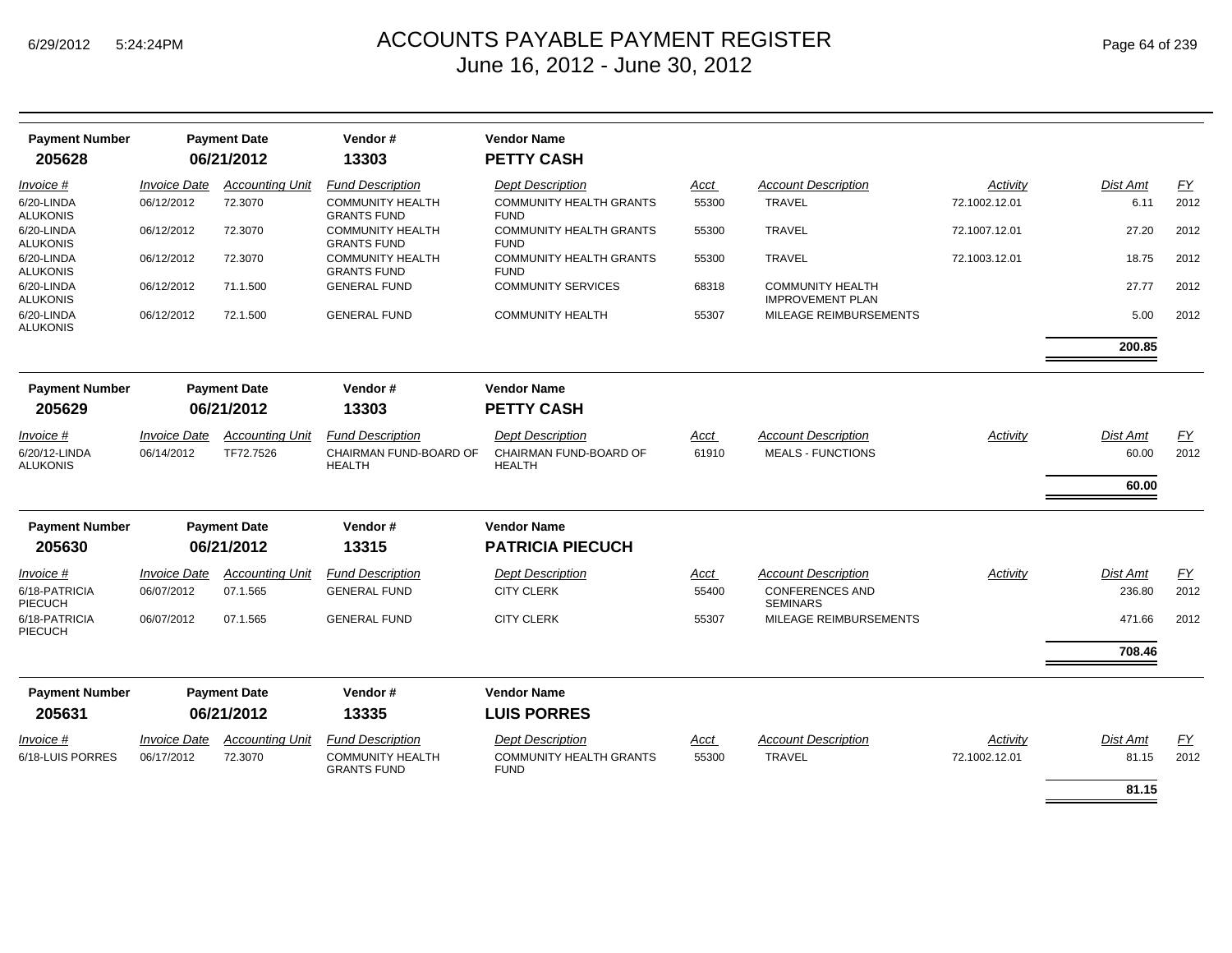| <b>Payment Number</b>   | <b>Payment Date</b>        |                        | Vendor#                              | <b>Vendor Name</b>                            |             | <b>Payee Name</b>                              |               |                 |      |  |
|-------------------------|----------------------------|------------------------|--------------------------------------|-----------------------------------------------|-------------|------------------------------------------------|---------------|-----------------|------|--|
| 205632                  |                            | 06/21/2012             | 10872                                | <b>PRECISION DYNAMICS CORP</b>                |             | <b>PRECISION DYNAMICS CORPORATION</b>          |               |                 |      |  |
| Invoice #               | <b>Invoice Date</b>        | <b>Accounting Unit</b> | <b>Fund Description</b>              | <b>Dept Description</b>                       | Acct        | <b>Account Description</b>                     | Activity      | Dist Amt        | EY   |  |
| 941400                  | 05/18/2012                 | 50.1.500               | <b>GENERAL FUND</b>                  | <b>POLICE</b>                                 | 61185       | <b>CRIME SCENE/EVIDENCE</b><br><b>SUPPLIES</b> |               | 8.90            | 2012 |  |
| 941400                  | 05/18/2012                 | 50.1.500               | <b>GENERAL FUND</b>                  | <b>POLICE</b>                                 | 61185       | <b>CRIME SCENE/EVIDENCE</b><br><b>SUPPLIES</b> |               | 945.92          | 2012 |  |
|                         |                            |                        |                                      |                                               |             |                                                |               | 954.82          |      |  |
| <b>Payment Number</b>   |                            | <b>Payment Date</b>    | Vendor#                              | <b>Vendor Name</b>                            |             |                                                |               |                 |      |  |
| 205633                  | 06/21/2012<br>13357        |                        |                                      | <b>PROGRESSIVE ALARM SERVICES INC</b>         |             |                                                |               |                 |      |  |
| <b>Invoice #</b>        | <b>Invoice Date</b>        | <b>Accounting Unit</b> | <b>Fund Description</b>              | <b>Dept Description</b>                       | <u>Acct</u> | <b>Account Description</b>                     | Activity      | Dist Amt        | EY   |  |
| 2011654.02              | 04/18/2012                 | 69.6200.975            | <b>WASTEWATER FUND</b>               | <b>WASTEWATER</b>                             | 81300       | MACHINERY AND EQUIPMENT                        |               | 9,215.75        | 2012 |  |
|                         |                            |                        |                                      |                                               |             |                                                |               | 9,215.75        |      |  |
| <b>Payment Number</b>   |                            | <b>Payment Date</b>    | Vendor#                              | <b>Vendor Name</b>                            |             |                                                |               |                 |      |  |
| 205634                  | 06/21/2012<br>13361        |                        |                                      | PROJECT RESOURCE GROUP LLC                    |             |                                                |               |                 |      |  |
| Invoice #               | <b>Invoice Date</b>        | <b>Accounting Unit</b> | <b>Fund Description</b>              | <b>Dept Description</b>                       | Acct        | <b>Account Description</b>                     | Activity      | Dist Amt        | EY   |  |
| 2012-06                 | 06/15/2012                 | 31.5002                | CAP PROJECTS-HUNT<br><b>BUILDING</b> | CAPITAL PROJECTS-HUNT BLDG                    | 81200       | <b>BUILDINGS AND</b><br><b>IMPROVEMENTS</b>    | 1003.31.01.30 | 3,500.00        | 2012 |  |
| 2012-06                 | 06/15/2012                 | 29.1001                | CAPITAL IMPROVEMENTS                 | <b>BUILDING MAINTENANCE-CAP</b><br><b>IMP</b> | 81100       | <b>CAPITAL IMPROVEMENTS</b>                    |               | 2,750.00        | 2012 |  |
|                         |                            |                        |                                      |                                               |             |                                                |               | 6,250.00        |      |  |
| <b>Payment Number</b>   |                            | <b>Payment Date</b>    | Vendor#                              | <b>Vendor Name</b>                            |             |                                                |               |                 |      |  |
| 205635                  |                            | 06/21/2012             | 13372                                | <b>PSNH</b>                                   |             |                                                |               |                 |      |  |
| Invoice #               | <b>Invoice Date</b>        | <b>Accounting Unit</b> | <b>Fund Description</b>              | <b>Dept Description</b>                       | <u>Acct</u> | <b>Account Description</b>                     | Activity      | <b>Dist Amt</b> | EY   |  |
| 56747875060-6/4/12      | 06/04/2012                 | 50.4025                | DOJ DRUG FORFEITURE<br><b>FUNDS</b>  | DOJ DRUG FORFEITURE FUNDS                     | 54899       | <b>RENTALS</b>                                 |               | 231.60          | 2012 |  |
| 56014461013-6/12/1      | 06/12/2012                 | 57.1.620               | <b>GENERAL FUND</b>                  | CITYWIDE COMMUNICATIONS                       | 54100       | <b>ELECTRICITY</b>                             |               | 380.86          | 2012 |  |
| 2<br>56265401000-6/8/12 | 06/08/2012                 | 50.1.500               | <b>GENERAL FUND</b>                  | <b>POLICE</b>                                 | 54100       | <b>ELECTRICITY</b>                             |               | 319.00          | 2012 |  |
|                         |                            |                        |                                      |                                               |             |                                                |               | 931.46          |      |  |
| <b>Payment Number</b>   |                            | <b>Payment Date</b>    | Vendor#                              | <b>Vendor Name</b>                            |             |                                                |               |                 |      |  |
| 205636                  |                            | 06/21/2012             | 11931                                | <b>QBE ADMINISTRATION CTR</b>                 |             |                                                |               |                 |      |  |
| Invoice #               | <i><b>Invoice Date</b></i> | <b>Accounting Unit</b> | <b>Fund Description</b>              | <b>Dept Description</b>                       | Acct        | <b>Account Description</b>                     | Activity      | Dist Amt        | FY   |  |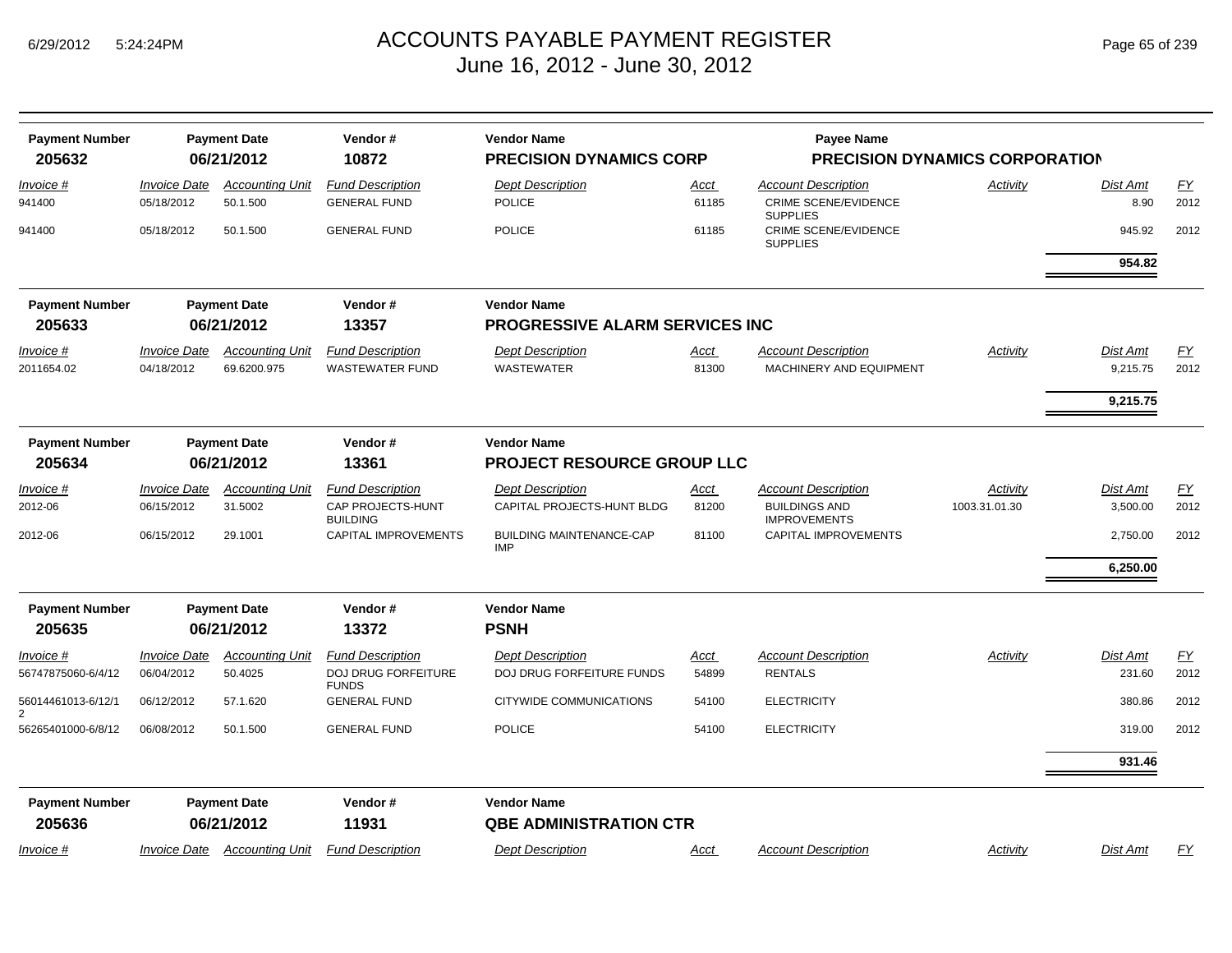| <b>Payment Number</b><br>205636              | <b>Payment Date</b><br>06/21/2012 |                                       | Vendor#<br>11931                                              |                                                                    |               |                                                                   |                 |                           |            |  |  |
|----------------------------------------------|-----------------------------------|---------------------------------------|---------------------------------------------------------------|--------------------------------------------------------------------|---------------|-------------------------------------------------------------------|-----------------|---------------------------|------------|--|--|
| Invoice #<br>BAB009303                       | <b>Invoice Date</b><br>05/17/2012 | <b>Accounting Unit</b><br>28.6500.525 | <b>Fund Description</b><br>PROPERTY & CASUALTY<br><b>FUND</b> | <b>Dept Description</b><br>RISK MGMT-PROPERTY &<br><b>CASUALTY</b> | Acct<br>59120 | <b>Account Description</b><br><b>GENERAL LIABILITY POLICIES</b>   | <b>Activity</b> | Dist Amt<br>10,000.00     | EY<br>2012 |  |  |
|                                              |                                   |                                       |                                                               |                                                                    |               |                                                                   |                 | 10,000.00                 |            |  |  |
| <b>Payment Number</b>                        | <b>Payment Date</b><br>06/21/2012 |                                       | Vendor#                                                       |                                                                    |               | <b>Vendor Name</b>                                                |                 |                           |            |  |  |
| 205637                                       |                                   |                                       | 11188                                                         | <b>QUALITY PRESS INC</b>                                           |               |                                                                   |                 |                           |            |  |  |
| Invoice #<br>Q9337-32                        | <b>Invoice Date</b><br>05/18/2012 | <b>Accounting Unit</b><br>TF77.7551   | <b>Fund Description</b><br>P&R-SUMMERFUN                      | <b>Dept Description</b><br>P&R-SUMMERFUN                           | Acct<br>53400 | <b>Account Description</b><br><b>MARKETING &amp; PROMOTION</b>    | Activity        | Dist Amt<br>350.00        | EY<br>2012 |  |  |
| Q9336-32                                     | 05/18/2012                        | TF77.7551                             | P&R-SUMMERFUN                                                 | P&R-SUMMERFUN                                                      | 53400         | MARKETING & PROMOTION                                             |                 | 1,365.00                  | 2012       |  |  |
|                                              |                                   |                                       |                                                               |                                                                    |               |                                                                   |                 | 1,715.00                  |            |  |  |
| <b>Payment Number</b>                        | Vendor#<br><b>Payment Date</b>    |                                       |                                                               | <b>Vendor Name</b>                                                 |               |                                                                   |                 |                           |            |  |  |
| 205638                                       |                                   | 06/21/2012                            | 13392                                                         | <b>R WHITE EQUIPMENT CENTER INC</b>                                |               |                                                                   |                 |                           |            |  |  |
| Invoice #<br>11451                           | <b>Invoice Date</b><br>05/29/2012 | <b>Accounting Unit</b><br>52.1.630    | <b>Fund Description</b><br><b>GENERAL FUND</b>                | <b>Dept Description</b><br><b>FIRE</b>                             | Acct<br>61799 | <b>Account Description</b><br><b>VEHICLE PARTS &amp; SUPPLIES</b> | <b>Activity</b> | <b>Dist Amt</b><br>32.00  | EY<br>2012 |  |  |
|                                              |                                   |                                       |                                                               |                                                                    |               |                                                                   |                 | 32.00                     |            |  |  |
| <b>Payment Number</b>                        |                                   | <b>Payment Date</b>                   | Vendor#                                                       | <b>Vendor Name</b>                                                 |               |                                                                   |                 |                           |            |  |  |
| 205639                                       |                                   | 06/21/2012                            | 13397                                                         | <b>RANDOM HOUSE INC</b>                                            |               |                                                                   |                 |                           |            |  |  |
| Invoice #<br>1084107285                      | <b>Invoice Date</b><br>05/08/2012 | <b>Accounting Unit</b><br>79.1.755    | <b>Fund Description</b><br><b>GENERAL FUND</b>                | <b>Dept Description</b><br>LIBRARY                                 | Acct<br>61814 | <b>Account Description</b><br><b>MEDIA</b>                        | Activity        | <b>Dist Amt</b><br>63.75  | EY<br>2012 |  |  |
| 1084192075                                   | 05/18/2012                        | 79.1.755                              | <b>GENERAL FUND</b>                                           | <b>LIBRARY</b>                                                     | 61814         | <b>MEDIA</b>                                                      |                 | 75.00                     | 2012       |  |  |
|                                              |                                   |                                       |                                                               |                                                                    |               |                                                                   |                 | 138.75                    |            |  |  |
| <b>Payment Number</b>                        |                                   | <b>Payment Date</b>                   | Vendor#                                                       | <b>Vendor Name</b>                                                 |               |                                                                   |                 |                           |            |  |  |
| 205640                                       |                                   | 06/21/2012                            | 11373                                                         | <b>KEVIN RAUTENBERG</b>                                            |               |                                                                   |                 |                           |            |  |  |
| Invoice #<br>6/20-KEVIN<br><b>RAUTENBERG</b> | <b>Invoice Date</b><br>06/19/2012 | <b>Accounting Unit</b><br>50.1.500    | <b>Fund Description</b><br><b>GENERAL FUND</b>                | <b>Dept Description</b><br><b>POLICE</b>                           | Acct<br>52809 | <b>Account Description</b><br><b>WELLNESS PROGRAM</b>             | Activity        | <b>Dist Amt</b><br>200.00 | EY<br>2012 |  |  |
|                                              |                                   |                                       |                                                               |                                                                    |               |                                                                   |                 | 200.00                    |            |  |  |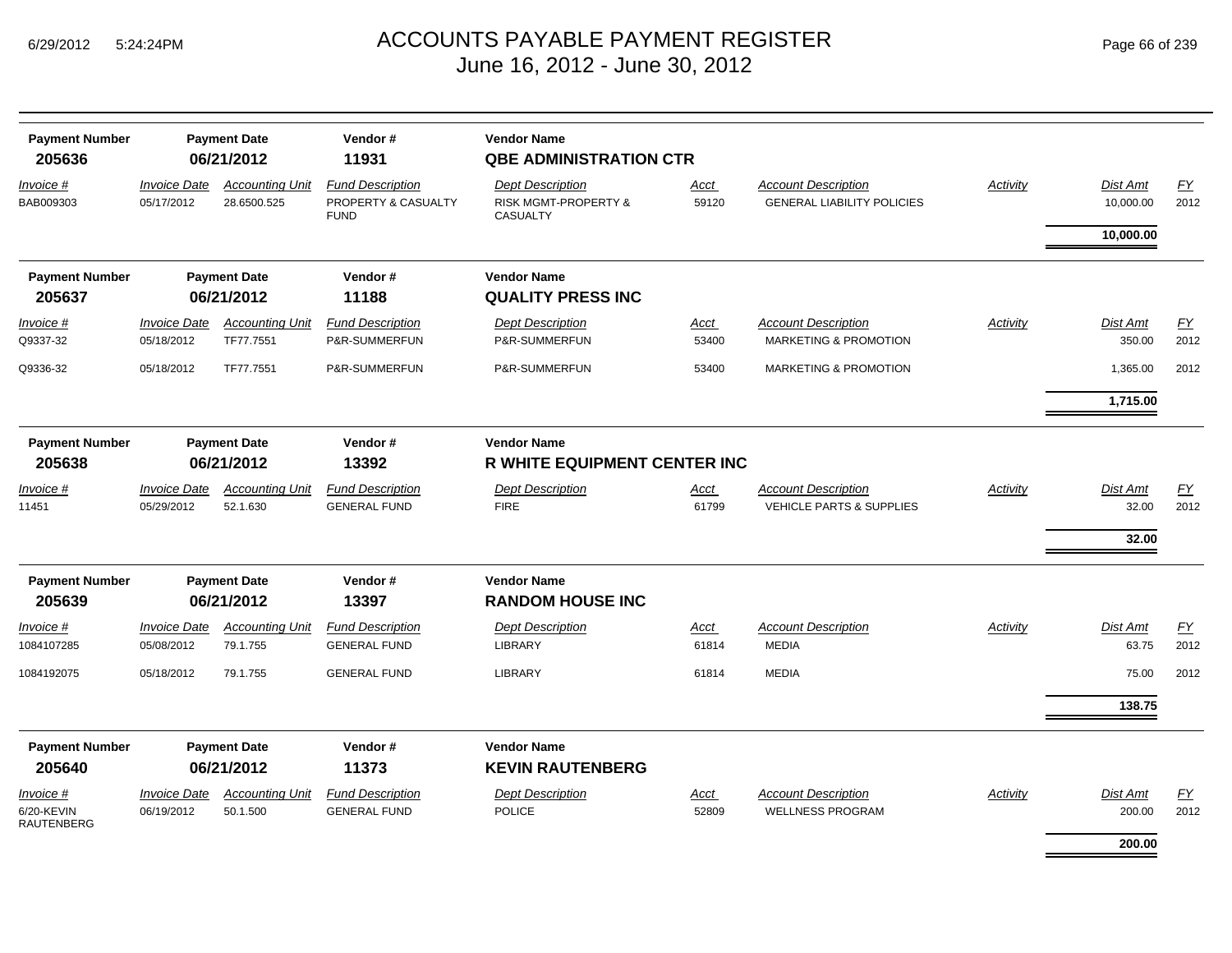| <b>Payment Number</b><br>205641              | <b>Payment Date</b><br>06/21/2012 |                                     | Vendor#<br>11170                                                      | <b>Vendor Name</b>                                          | <b>RED THREAD SPACES LLC</b> |                                                          |                           |                           |                          |  |  |  |  |
|----------------------------------------------|-----------------------------------|-------------------------------------|-----------------------------------------------------------------------|-------------------------------------------------------------|------------------------------|----------------------------------------------------------|---------------------------|---------------------------|--------------------------|--|--|--|--|
| Invoice #<br>273433                          | <b>Invoice Date</b><br>05/25/2012 | <b>Accounting Unit</b><br>22.1.535  | <b>Fund Description</b><br><b>GENERAL FUND</b>                        | <b>Dept Description</b><br><b>INFORMATION TECHNOLOGY</b>    | <u>Acct</u><br>71221         | <b>Account Description</b><br><b>COMPUTER EQUIPMENT</b>  | Activity                  | Dist Amt<br>6,072.09      | EY<br>2012               |  |  |  |  |
|                                              |                                   |                                     |                                                                       |                                                             |                              |                                                          |                           | 6,072.09                  |                          |  |  |  |  |
| <b>Payment Number</b><br>205642              |                                   | <b>Payment Date</b><br>06/21/2012   | Vendor#<br>13438                                                      | <b>Vendor Name</b><br><b>ANNA RIBAUDO</b>                   |                              |                                                          |                           |                           |                          |  |  |  |  |
| Invoice #<br>9-JUN-12                        | <b>Invoice Date</b><br>06/08/2012 | <b>Accounting Unit</b><br>TF77.7551 | <b>Fund Description</b><br>P&R-SUMMERFUN                              | <b>Dept Description</b><br>P&R-SUMMERFUN                    | Acct<br>55654                | <b>Account Description</b><br><b>CONCERTS</b>            | Activity                  | Dist Amt<br>200.00        | $\underline{FY}$<br>2012 |  |  |  |  |
|                                              |                                   |                                     |                                                                       |                                                             |                              |                                                          |                           | 200.00                    |                          |  |  |  |  |
| <b>Payment Number</b><br>205643              | <b>Payment Date</b><br>06/21/2012 |                                     | Vendor#<br>11205                                                      | <b>Vendor Name</b><br><b>RICHARD SPRANKLE</b>               |                              |                                                          |                           |                           |                          |  |  |  |  |
| Invoice #<br>6/20-RICHARD<br><b>SPRANKLE</b> | <b>Invoice Date</b><br>06/15/2012 | <b>Accounting Unit</b><br>50.1.500  | <b>Fund Description</b><br><b>GENERAL FUND</b>                        | <b>Dept Description</b><br><b>POLICE</b>                    | Acct<br>55307                | <b>Account Description</b><br>MILEAGE REIMBURSEMENTS     | Activity                  | Dist Amt<br>44.40         | EY<br>2012               |  |  |  |  |
| 6/18-RICHARD<br>SPRANKLE                     | 06/08/2012                        | 50.1.500                            | <b>GENERAL FUND</b>                                                   | <b>POLICE</b>                                               | 52809                        | <b>WELLNESS PROGRAM</b>                                  |                           | 179.70<br>224.10          | 2012                     |  |  |  |  |
| <b>Payment Number</b>                        |                                   | <b>Payment Date</b>                 | Vendor#                                                               | <b>Vendor Name</b>                                          |                              |                                                          |                           |                           |                          |  |  |  |  |
| 205644                                       |                                   | 06/21/2012                          | 13453                                                                 | <b>RIVIER COLLEGE</b>                                       |                              |                                                          |                           |                           |                          |  |  |  |  |
| Invoice #<br>6/1-CONFERENCE                  | <b>Invoice Date</b><br>06/01/2012 | <b>Accounting Unit</b><br>71.3068   | <b>Fund Description</b><br><b>COMMUNITY SERVICES</b><br><b>GRANTS</b> | <b>Dept Description</b><br><b>COMMUNITY SERVICES GRANTS</b> | Acct<br>61917                | <b>Account Description</b><br><b>MEETING EXPENSES</b>    | Activity<br>71.1001.12.01 | <b>Dist Amt</b><br>234.00 | EY<br>2012               |  |  |  |  |
| 6/5-TRAINING                                 | 06/06/2012                        | 71.3068                             | <b>COMMUNITY SERVICES</b><br><b>GRANTS</b>                            | <b>COMMUNITY SERVICES GRANTS</b>                            | 55421                        | <b>TRAINING &amp; CERTIFICATIONS</b>                     | 71.1001.12.01             | 952.00                    | 2012                     |  |  |  |  |
|                                              |                                   |                                     |                                                                       |                                                             |                              |                                                          |                           | 1,186.00                  |                          |  |  |  |  |
| <b>Payment Number</b>                        |                                   | <b>Payment Date</b>                 | Vendor#                                                               | <b>Vendor Name</b>                                          |                              |                                                          |                           |                           |                          |  |  |  |  |
| 205645                                       |                                   | 06/21/2012                          | 11896                                                                 | <b>ROSITA LEE MUSIC CENTER</b>                              |                              |                                                          |                           |                           |                          |  |  |  |  |
| <i>Invoice</i> #<br>22-JUN-12                | <b>Invoice Date</b><br>05/05/2012 | <b>Accounting Unit</b><br>TF77.7551 | <b>Fund Description</b><br>P&R-SUMMERFUN                              | <b>Dept Description</b><br>P&R-SUMMERFUN                    | <u>Acct</u><br>55650         | <b>Account Description</b><br><b>ENRICHMENT PROGRAMS</b> | Activity                  | <b>Dist Amt</b><br>200.00 | <u>FY</u><br>2012        |  |  |  |  |
|                                              |                                   |                                     |                                                                       |                                                             |                              |                                                          |                           | 200.00                    |                          |  |  |  |  |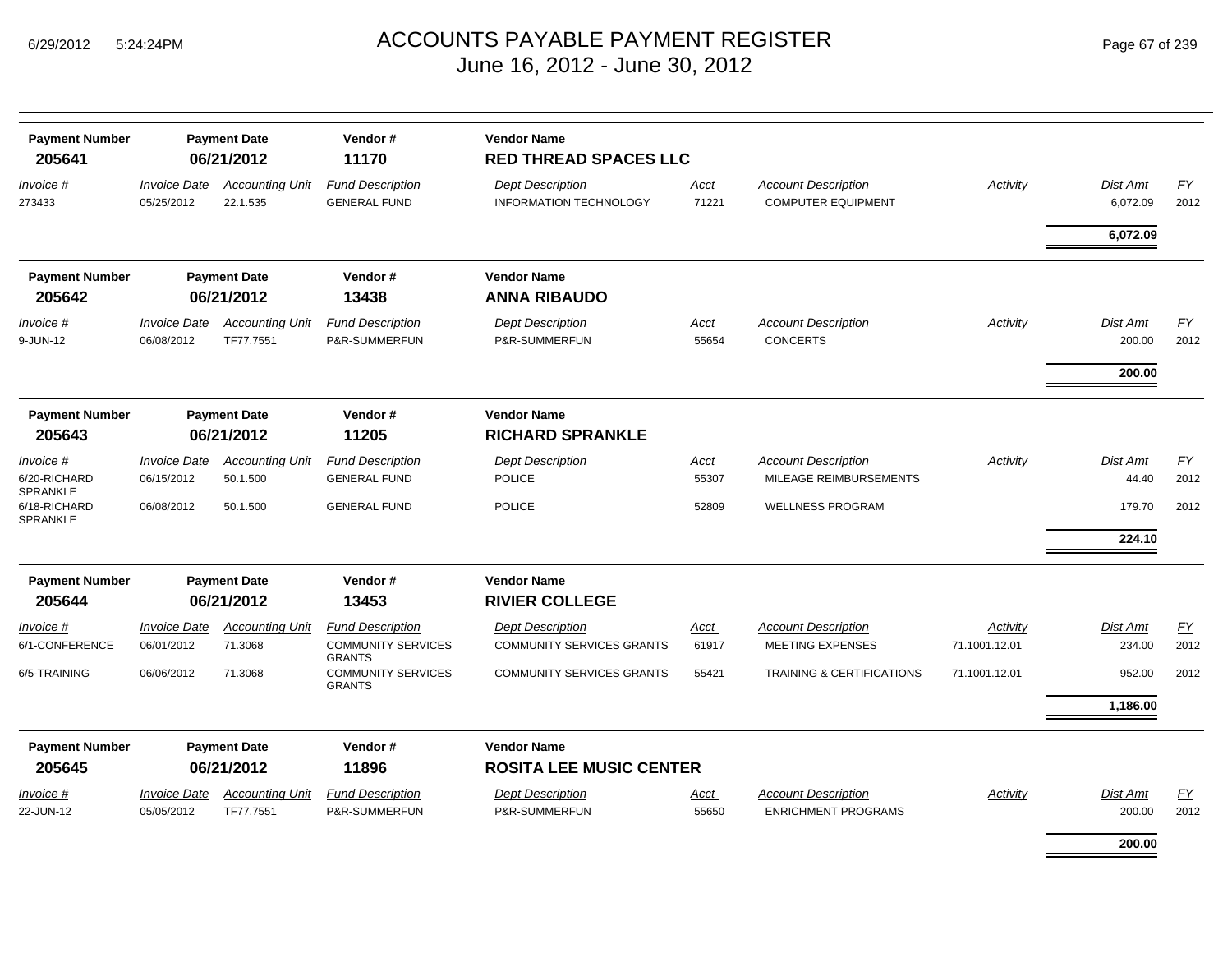| <b>Payment Number</b><br>205646          | <b>Payment Date</b><br>06/21/2012 |                                    | Vendor#<br>11523                                 | <b>Vendor Name</b><br><b>KEVIN ROURKE</b>                 |                      |                                                                   |                             |                           |                          |
|------------------------------------------|-----------------------------------|------------------------------------|--------------------------------------------------|-----------------------------------------------------------|----------------------|-------------------------------------------------------------------|-----------------------------|---------------------------|--------------------------|
| Invoice #<br>6/20-KEVIN<br><b>ROURKE</b> | <b>Invoice Date</b><br>06/14/2012 | <b>Accounting Unit</b><br>50.1.500 | <b>Fund Description</b><br><b>GENERAL FUND</b>   | <b>Dept Description</b><br><b>POLICE</b>                  | <b>Acct</b><br>61107 | <b>Account Description</b><br><b>CLOTHING &amp; UNIFORMS</b>      | <b>Activity</b>             | Dist Amt<br>161.94        | EY<br>2012               |
|                                          |                                   |                                    |                                                  |                                                           |                      |                                                                   |                             | 161.94                    |                          |
| <b>Payment Number</b><br>205647          |                                   | <b>Payment Date</b><br>06/21/2012  | Vendor#<br>13478                                 | <b>Vendor Name</b><br><b>ANDREW ROY</b>                   |                      |                                                                   |                             |                           |                          |
| Invoice #<br>6/18-ANDREW ROY             | <b>Invoice Date</b><br>06/08/2012 | <b>Accounting Unit</b><br>50.1.500 | <b>Fund Description</b><br><b>GENERAL FUND</b>   | <b>Dept Description</b><br><b>POLICE</b>                  | <b>Acct</b><br>61107 | <b>Account Description</b><br><b>CLOTHING &amp; UNIFORMS</b>      | Activity                    | <b>Dist Amt</b><br>153.89 | $\underline{FY}$<br>2012 |
|                                          |                                   |                                    |                                                  |                                                           |                      |                                                                   |                             | 153.89                    |                          |
| <b>Payment Number</b><br>205648          | <b>Payment Date</b><br>06/21/2012 |                                    | Vendor#<br>13486                                 | <b>Vendor Name</b><br><b>RYDER FLEET PRODUCTS COM INC</b> |                      |                                                                   |                             |                           |                          |
| Invoice #<br>2632177                     | <b>Invoice Date</b><br>05/22/2012 | <b>Accounting Unit</b><br>86.3120  | <b>Fund Description</b><br><b>TRANSIT GRANTS</b> | <b>Dept Description</b><br><b>GRANT FUNDS-TRANSIT</b>     | Acct<br>61799        | <b>Account Description</b><br><b>VEHICLE PARTS &amp; SUPPLIES</b> | Activity<br>86.800.12.30.05 | <b>Dist Amt</b><br>67.04  | <b>FY</b><br>2012        |
| 2632177                                  | 05/22/2012                        | 86.3120                            | <b>TRANSIT GRANTS</b>                            | <b>GRANT FUNDS-TRANSIT</b>                                | 61799                | <b>VEHICLE PARTS &amp; SUPPLIES</b>                               | 86.800.12.30.02             | 30.50                     | 2012                     |
| 2632177                                  | 05/22/2012                        | 86.3120                            | <b>TRANSIT GRANTS</b>                            | <b>GRANT FUNDS-TRANSIT</b>                                | 61799                | <b>VEHICLE PARTS &amp; SUPPLIES</b>                               | 86.800.12.30.01             | 29.07                     | 2012                     |
|                                          |                                   |                                    |                                                  |                                                           |                      |                                                                   |                             | 126.61                    |                          |
| <b>Payment Number</b><br>205649          |                                   | <b>Payment Date</b><br>06/21/2012  | Vendor#<br>13495                                 | <b>Vendor Name</b><br><b>SAFETY KLEEN SYSTEMS INC</b>     |                      |                                                                   |                             |                           |                          |
| <i>Invoice</i> #<br>57844725             | <b>Invoice Date</b><br>05/23/2012 | <b>Accounting Unit</b><br>61.1.700 | <b>Fund Description</b><br><b>GENERAL FUND</b>   | <b>Dept Description</b><br><b>STREETS</b>                 | <b>Acct</b><br>55699 | <b>Account Description</b><br>OTHER CONTRACTED<br><b>SERVICES</b> | <b>Activity</b>             | <b>Dist Amt</b><br>561.20 | $\underline{FY}$<br>2012 |
|                                          |                                   |                                    |                                                  |                                                           |                      |                                                                   |                             | 561.20                    |                          |
| <b>Payment Number</b><br>205650          |                                   | <b>Payment Date</b><br>06/21/2012  | Vendor#<br>13504                                 | <b>Vendor Name</b><br><b>SANEL AUTO PARTS CO</b>          |                      |                                                                   |                             |                           |                          |
| Invoice #<br>02LY5370                    | <b>Invoice Date</b><br>05/24/2012 | <b>Accounting Unit</b><br>52.1.630 | <b>Fund Description</b><br><b>GENERAL FUND</b>   | <b>Dept Description</b><br><b>FIRE</b>                    | <b>Acct</b><br>61799 | <b>Account Description</b><br><b>VEHICLE PARTS &amp; SUPPLIES</b> | Activity                    | Dist Amt<br>20.25         | $\underline{FY}$<br>2012 |
| 02LV4263                                 | 05/18/2012                        | 52.1.630                           | <b>GENERAL FUND</b>                              | <b>FIRE</b>                                               | 61799                | <b>VEHICLE PARTS &amp; SUPPLIES</b>                               |                             | 11.10                     | 2012                     |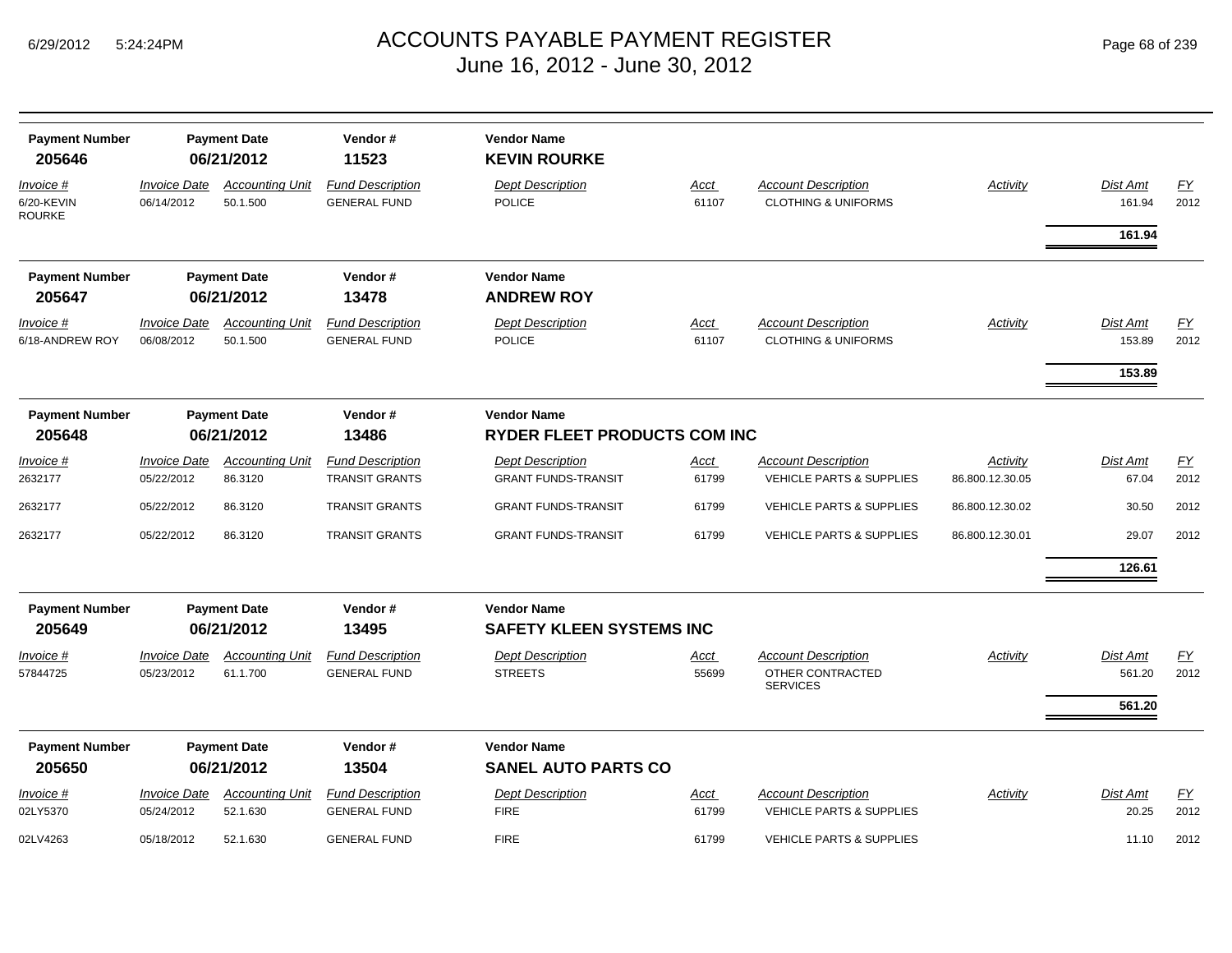| <b>Payment Number</b><br>205650          |                                          | <b>Payment Date</b><br>06/21/2012   | Vendor#<br>13504                               | <b>Vendor Name</b><br><b>SANEL AUTO PARTS CO</b> |                      |                                                                   |          |                                     |                          |
|------------------------------------------|------------------------------------------|-------------------------------------|------------------------------------------------|--------------------------------------------------|----------------------|-------------------------------------------------------------------|----------|-------------------------------------|--------------------------|
| Invoice #<br>02LV4324                    | <b>Invoice Date</b><br>05/18/2012        | <b>Accounting Unit</b><br>52.1.630  | <b>Fund Description</b><br><b>GENERAL FUND</b> | <b>Dept Description</b><br><b>FIRE</b>           | <u>Acct</u><br>61799 | <b>Account Description</b><br><b>VEHICLE PARTS &amp; SUPPLIES</b> | Activity | <b>Dist Amt</b><br>11.10            | $\underline{FY}$<br>2012 |
|                                          |                                          |                                     |                                                |                                                  |                      |                                                                   |          | 42.45                               |                          |
| <b>Payment Number</b><br>205651          |                                          | <b>Payment Date</b><br>06/21/2012   | Vendor#<br>13504                               | <b>Vendor Name</b><br><b>SANEL AUTO PARTS CO</b> |                      |                                                                   |          |                                     |                          |
| Invoice #<br>02LV1967                    | <i><b>Invoice Date</b></i><br>05/18/2012 | <b>Accounting Unit</b><br>77.1.690  | <b>Fund Description</b><br><b>GENERAL FUND</b> | <b>Dept Description</b><br>PARKS & RECREATION    | Acct<br>61799        | <b>Account Description</b><br><b>VEHICLE PARTS &amp; SUPPLIES</b> | Activity | <b>Dist Amt</b><br>2.28             | <u>FY</u><br>2012        |
| 02LV2132                                 | 05/18/2012                               | 77.1.690                            | <b>GENERAL FUND</b>                            | PARKS & RECREATION                               | 61799                | <b>VEHICLE PARTS &amp; SUPPLIES</b>                               |          | 2.28                                | 2012                     |
|                                          |                                          |                                     |                                                |                                                  |                      |                                                                   |          | 4.56                                |                          |
| <b>Payment Number</b>                    |                                          | <b>Payment Date</b>                 | Vendor#                                        | <b>Vendor Name</b>                               |                      |                                                                   |          |                                     |                          |
| 205652                                   |                                          | 06/21/2012                          | 13504                                          | <b>SANEL AUTO PARTS CO</b>                       |                      |                                                                   |          |                                     |                          |
| Invoice #                                | <i><b>Invoice Date</b></i>               | <b>Accounting Unit</b>              | <b>Fund Description</b>                        | <b>Dept Description</b>                          | <u>Acct</u>          | Account Description                                               | Activity | <b>Dist Amt</b>                     | EY                       |
| 02LW5210                                 | 05/21/2012                               | 69.6200.540                         | <b>WASTEWATER FUND</b>                         | WASTEWATER                                       | 54487                | <b>EQUIPMENT REPAIRS &amp;</b><br><b>MAINTENANCE</b>              |          | 89.75                               | 2012                     |
| 02LW2876                                 | 05/21/2012                               | 69.6200.670                         | <b>WASTEWATER FUND</b>                         | WASTEWATER                                       | 54600                | <b>VEHICLE REPAIRS &amp;</b><br><b>MAINTENANCE</b>                |          | 16.49                               | 2012                     |
| 02LW3049                                 | 05/21/2012                               | 69.6200.670                         | <b>WASTEWATER FUND</b>                         | WASTEWATER                                       | 54600                | <b>VEHICLE REPAIRS &amp;</b><br><b>MAINTENANCE</b>                |          | 16.49                               | 2012                     |
| 02LV4272                                 | 05/18/2012                               | 69.6200.670                         | <b>WASTEWATER FUND</b>                         | WASTEWATER                                       | 54600                | <b>VEHICLE REPAIRS &amp;</b><br><b>MAINTENANCE</b>                |          | 16.49                               | 2012                     |
|                                          |                                          |                                     |                                                |                                                  |                      |                                                                   |          | 139.22                              |                          |
| <b>Payment Number</b>                    |                                          | <b>Payment Date</b>                 | Vendor #                                       | <b>Vendor Name</b>                               |                      |                                                                   |          |                                     |                          |
| 205653                                   |                                          | 06/21/2012                          | 13550                                          | <b>SCOTT SEROLL</b>                              |                      |                                                                   |          |                                     |                          |
| <i>Invoice</i> #<br>6/18-SCOTT<br>SEROLL | <b>Invoice Date</b><br>06/07/2012        | <b>Accounting Unit</b><br>50.1.500  | <b>Fund Description</b><br><b>GENERAL FUND</b> | <b>Dept Description</b><br>POLICE                | Acct<br>61107        | <b>Account Description</b><br><b>CLOTHING &amp; UNIFORMS</b>      | Activity | <b>Dist Amt</b><br>166.15<br>166.15 | EY<br>2012               |
| <b>Payment Number</b><br>205654          |                                          | <b>Payment Date</b><br>06/21/2012   | Vendor#<br>13569                               | <b>Vendor Name</b><br><b>SIGN DESIGN</b>         |                      |                                                                   |          |                                     |                          |
| <u>Invoice #</u>                         |                                          | <b>Invoice Date Accounting Unit</b> | <b>Fund Description</b>                        | <b>Dept Description</b>                          | <u>Acct</u>          | <b>Account Description</b>                                        | Activity | <b>Dist Amt</b>                     | EY                       |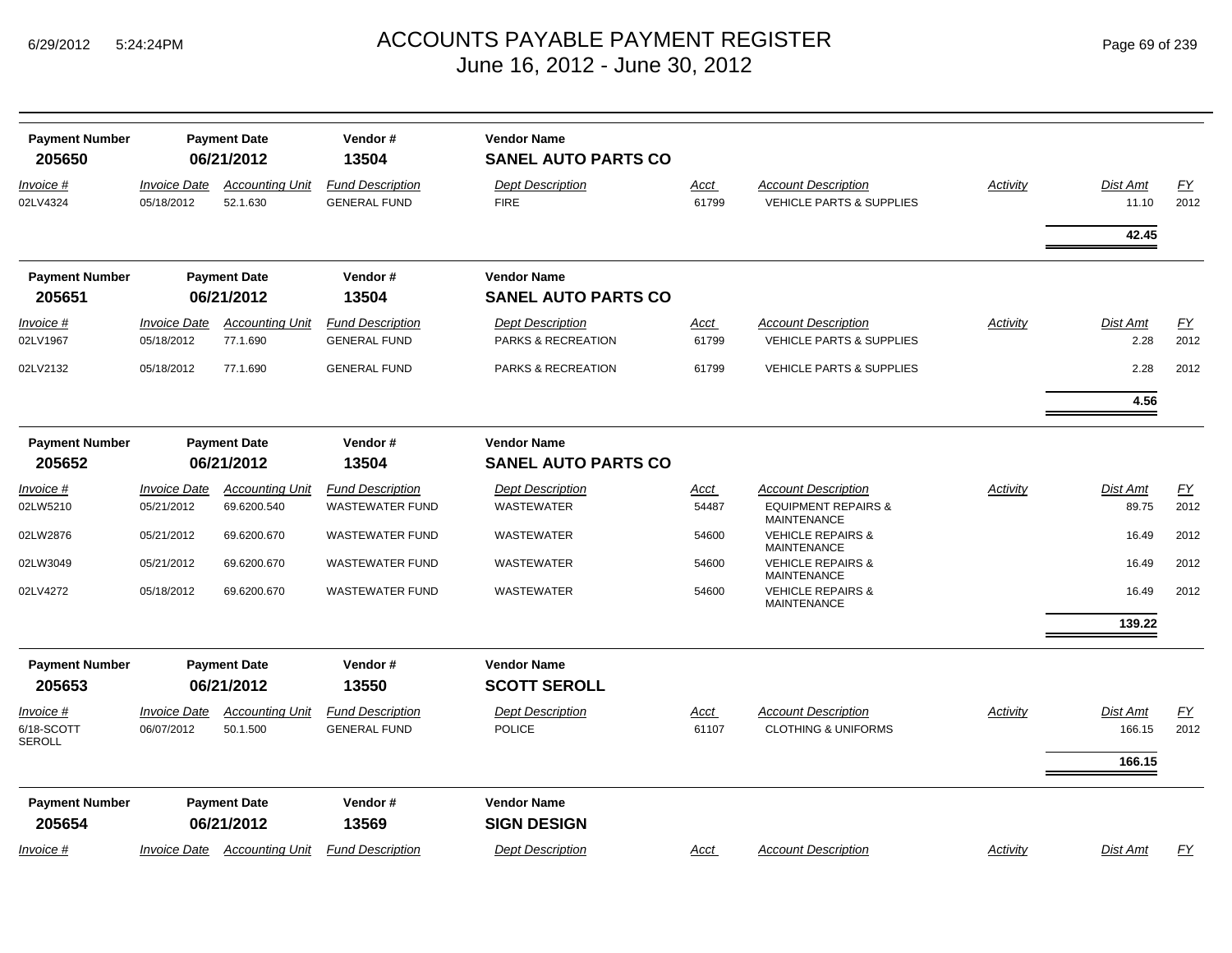|  | Page 70 of 239 |  |  |  |
|--|----------------|--|--|--|
|--|----------------|--|--|--|

| <b>Payment Number</b><br>205654  | <b>Payment Date</b><br>06/21/2012 |                                     | Vendor#<br>13569                                                           | <b>Vendor Name</b><br><b>SIGN DESIGN</b>                                   |               |                                                                             |          |                           |            |
|----------------------------------|-----------------------------------|-------------------------------------|----------------------------------------------------------------------------|----------------------------------------------------------------------------|---------------|-----------------------------------------------------------------------------|----------|---------------------------|------------|
| Invoice #<br>67                  | <b>Invoice Date</b><br>05/17/2012 | <b>Accounting Unit</b><br>TF77.7551 | <b>Fund Description</b><br>P&R-SUMMERFUN                                   | <b>Dept Description</b><br>P&R-SUMMERFUN                                   | Acct<br>53400 | <b>Account Description</b><br>MARKETING & PROMOTION                         | Activity | <b>Dist Amt</b><br>165.00 | EY<br>2012 |
|                                  |                                   |                                     |                                                                            |                                                                            |               |                                                                             |          | 165.00                    |            |
| <b>Payment Number</b>            |                                   | <b>Payment Date</b>                 | Vendor#                                                                    | <b>Vendor Name</b>                                                         |               |                                                                             |          |                           |            |
| 205655                           |                                   | 06/21/2012                          | 13577                                                                      | <b>SIMPLEX GRINNELL</b>                                                    |               |                                                                             |          |                           |            |
| Invoice #<br>67760524            | <b>Invoice Date</b><br>05/09/2012 | <b>Accounting Unit</b><br>TF77.7050 | <b>Fund Description</b><br><b>HOLMAN STADIUM</b><br><b>IMPROVEMNTS ETF</b> | <b>Dept Description</b><br><b>HOLMAN STADIUM</b><br><b>IMPROVEMNTS ETF</b> | Acct<br>54280 | <b>Account Description</b><br><b>BUILDING/GROUNDS</b><br><b>MAINTENANCE</b> | Activity | Dist Amt<br>499.00        | FY<br>2012 |
|                                  |                                   |                                     |                                                                            |                                                                            |               |                                                                             |          | 499.00                    |            |
| <b>Payment Number</b>            |                                   | <b>Payment Date</b>                 | Vendor#                                                                    | <b>Vendor Name</b>                                                         |               |                                                                             |          |                           |            |
| 205656                           |                                   | 06/21/2012                          | 13580                                                                      | <b>SIRCHIE FINGERPRINT LABS</b>                                            |               |                                                                             |          |                           |            |
| Invoice #                        | <i><b>Invoice Date</b></i>        | <b>Accounting Unit</b>              | <b>Fund Description</b>                                                    | <b>Dept Description</b>                                                    | Acct          | <b>Account Description</b>                                                  | Activity | <b>Dist Amt</b>           | EY         |
| 0082068-IN                       | 05/23/2012                        | 50.1.500                            | <b>GENERAL FUND</b>                                                        | <b>POLICE</b>                                                              | 61185         | <b>CRIME SCENE/EVIDENCE</b><br><b>SUPPLIES</b>                              |          | 16.85                     | 2012       |
| 0082068-IN                       | 05/23/2012                        | 50.1.500                            | <b>GENERAL FUND</b>                                                        | <b>POLICE</b>                                                              | 61185         | <b>CRIME SCENE/EVIDENCE</b><br><b>SUPPLIES</b>                              |          | 160.52<br>177.37          | 2012       |
|                                  |                                   |                                     |                                                                            |                                                                            |               |                                                                             |          |                           |            |
| <b>Payment Number</b>            |                                   | <b>Payment Date</b>                 | Vendor#                                                                    | <b>Vendor Name</b>                                                         |               |                                                                             |          |                           |            |
| 205657                           |                                   | 06/21/2012                          | 13605                                                                      | <b>SOURCE 4 INC</b>                                                        |               |                                                                             |          |                           |            |
| Invoice #<br>899361              | <b>Invoice Date</b><br>05/31/2012 | <b>Accounting Unit</b><br>50.1.500  | <b>Fund Description</b><br><b>GENERAL FUND</b>                             | <b>Dept Description</b><br><b>POLICE</b>                                   | Acct<br>61100 | <b>Account Description</b><br>OFFICE SUPPLIES                               | Activity | Dist Amt<br>213.89        | EY<br>2012 |
|                                  |                                   |                                     |                                                                            |                                                                            |               |                                                                             |          | 213.89                    |            |
| <b>Payment Number</b><br>205658  |                                   | <b>Payment Date</b><br>06/21/2012   | Vendor#<br>11897                                                           | <b>Vendor Name</b><br>SOUTH JR DEB SOFTBALL LEAGUE                         |               |                                                                             |          |                           |            |
| Invoice #                        | <b>Invoice Date</b>               | <b>Accounting Unit</b>              | <b>Fund Description</b>                                                    | <b>Dept Description</b>                                                    | Acct          | <b>Account Description</b>                                                  | Activity | <b>Dist Amt</b>           | EY         |
| <b>ENTRY FEE - JULY</b><br>20-22 | 06/12/2012                        | 77.1.500                            | <b>GENERAL FUND</b>                                                        | <b>PARKS &amp; RECREATION</b>                                              | 55200         | <b>DUES AND MEMBERSHIPS</b>                                                 |          | 350.00                    | 2012       |
|                                  |                                   |                                     |                                                                            |                                                                            |               |                                                                             |          | 350.00                    |            |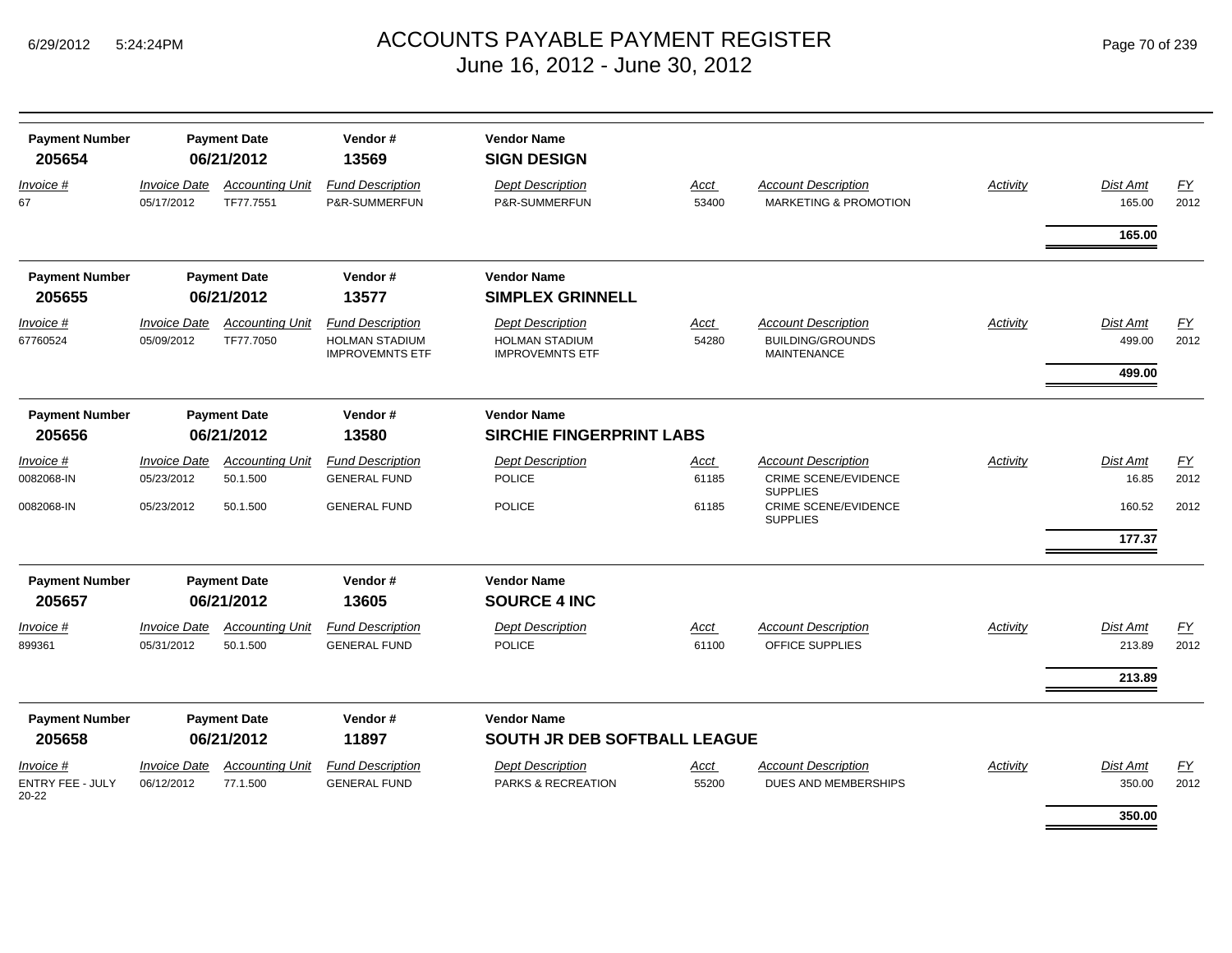| <b>Payment Number</b>           | <b>Payment Date</b>        |                                | Vendor#                                         | <b>Vendor Name</b>                              |             |                                               |                 |                 |      |  |  |
|---------------------------------|----------------------------|--------------------------------|-------------------------------------------------|-------------------------------------------------|-------------|-----------------------------------------------|-----------------|-----------------|------|--|--|
| 205659                          | 06/21/2012                 |                                | 13608                                           | SOUTHERN NH HIV AIDS TASK FORC                  |             |                                               |                 |                 |      |  |  |
| Invoice #                       | <b>Invoice Date</b>        | <b>Accounting Unit</b>         | <b>Fund Description</b>                         | <b>Dept Description</b>                         | <u>Acct</u> | <b>Account Description</b>                    | Activity        | Dist Amt        | EY   |  |  |
| MAY-2012                        | 05/31/2012                 | 71.3068                        | <b>COMMUNITY SERVICES</b><br><b>GRANTS</b>      | <b>COMMUNITY SERVICES GRANTS</b>                | 55699       | OTHER CONTRACTED<br><b>SERVICES</b>           | 71.1006.12.01   | 523.00          | 2012 |  |  |
| MAY-2012                        | 05/31/2012                 | 71.3068                        | <b>COMMUNITY SERVICES</b><br><b>GRANTS</b>      | <b>COMMUNITY SERVICES GRANTS</b>                | 55699       | OTHER CONTRACTED<br><b>SERVICES</b>           | 71.1006.12.01   | 7,479.00        | 2012 |  |  |
|                                 |                            |                                |                                                 |                                                 |             |                                               |                 | 8,002.00        |      |  |  |
| <b>Payment Number</b>           |                            | <b>Payment Date</b>            | Vendor#                                         | <b>Vendor Name</b>                              |             |                                               |                 |                 |      |  |  |
| 205660                          | 06/21/2012                 |                                | 13633                                           | <b>ST JOHN LUCY</b>                             |             |                                               |                 |                 |      |  |  |
| Invoice #                       | <b>Invoice Date</b>        | <b>Accounting Unit</b>         | <b>Fund Description</b>                         | <b>Dept Description</b>                         | Acct        | <b>Account Description</b>                    | <b>Activity</b> | <b>Dist Amt</b> | EY   |  |  |
| 6/20/12-LUCY ST.<br><b>JOHN</b> | 06/12/2012                 | 82.1.500                       | <b>GENERAL FUND</b>                             | PLANNING & ZONING                               | 55400       | <b>CONFERENCES AND</b><br><b>SEMINARS</b>     |                 | 55.00           | 2012 |  |  |
|                                 |                            |                                |                                                 |                                                 |             |                                               |                 | 55.00           |      |  |  |
| <b>Payment Number</b>           |                            | Vendor#<br><b>Payment Date</b> |                                                 | <b>Vendor Name</b>                              |             |                                               |                 |                 |      |  |  |
| 205661                          | 06/21/2012<br>13634        |                                |                                                 | <b>ST JOSEPH BUSINESS &amp; HEALTH</b>          |             |                                               |                 |                 |      |  |  |
| Invoice #                       | <b>Invoice Date</b>        | <b>Accounting Unit</b>         | <b>Fund Description</b>                         | <b>Dept Description</b>                         | <u>Acct</u> | <b>Account Description</b>                    | Activity        | Dist Amt        | EY   |  |  |
| 27950                           | 05/03/2012                 | 13.6600.525                    | BENEFITS SELF INSURANCE<br><b>FUND</b>          | <b>BENEFITS SELF INSURANCE</b><br><b>FUND</b>   | 53135       | <b>MEDICAL SERVICES</b>                       |                 | 8,865.00        | 2012 |  |  |
| 28275                           | 06/01/2012                 | 52.1.500                       | <b>GENERAL FUND</b>                             | <b>FIRE</b>                                     | 53135       | <b>MEDICAL SERVICES</b>                       |                 | 2,867.20        | 2012 |  |  |
|                                 |                            |                                |                                                 |                                                 |             |                                               |                 | 11,732.20       |      |  |  |
| <b>Payment Number</b>           |                            | <b>Payment Date</b>            | Vendor#                                         | <b>Vendor Name</b>                              |             |                                               |                 |                 |      |  |  |
| 205662                          |                            | 06/21/2012                     | 13637                                           | <b>JOSHUA ST ONGE</b>                           |             |                                               |                 |                 |      |  |  |
| Invoice #                       | <b>Invoice Date</b>        | <b>Accounting Unit</b>         | <b>Fund Description</b>                         | <b>Dept Description</b>                         | Acct        | <b>Account Description</b>                    | Activity        | Dist Amt        | EY   |  |  |
| 6/18-JOSHUA ST<br><b>ONGE</b>   | 06/06/2012                 | 50.1.500                       | <b>GENERAL FUND</b>                             | <b>POLICE</b>                                   | 54849       | <b>TELEPHONE LEASE</b>                        |                 | 45.96           | 2012 |  |  |
|                                 |                            |                                |                                                 |                                                 |             |                                               | 45.96           |                 |      |  |  |
| <b>Payment Number</b>           |                            | <b>Payment Date</b>            | Vendor#                                         | <b>Vendor Name</b>                              |             |                                               |                 |                 |      |  |  |
| 205663                          |                            | 06/21/2012                     | 13643                                           | <b>STANLEY ELEVATOR CO INC</b>                  |             |                                               |                 |                 |      |  |  |
| Invoice #                       | <i><b>Invoice Date</b></i> | <b>Accounting Unit</b>         | <b>Fund Description</b>                         | <b>Dept Description</b>                         | <u>Acct</u> | <b>Account Description</b>                    | Activity        | <b>Dist Amt</b> | EY   |  |  |
| SRV000187961                    | 05/17/2012                 | TF77.7050                      | <b>HOLMAN STADIUM</b><br><b>IMPROVEMNTS ETF</b> | <b>HOLMAN STADIUM</b><br><b>IMPROVEMNTS ETF</b> | 54280       | <b>BUILDING/GROUNDS</b><br><b>MAINTENANCE</b> |                 | 249.00          | 2012 |  |  |
|                                 |                            |                                |                                                 |                                                 |             |                                               |                 | 249.00          |      |  |  |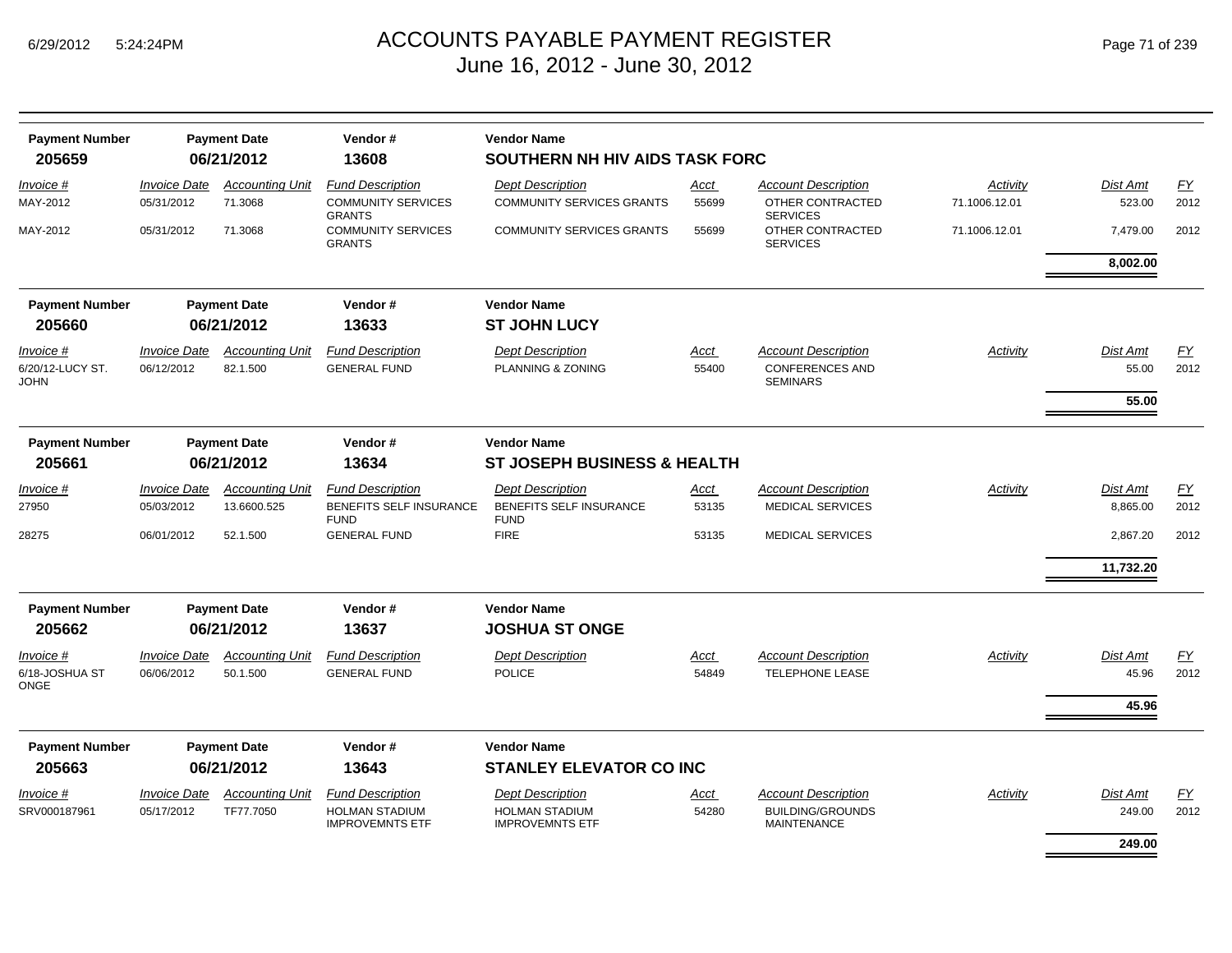| <b>Payment Number</b><br>205664                   |                                                       | <b>Vendor Name</b><br><b>Payment Date</b><br>Vendor#<br>06/21/2012<br>10947<br><b>STANLEY SECURITY SOLUTIONS</b> |                                                         |                                                |                      |                                                      |                 |                            |                  |
|---------------------------------------------------|-------------------------------------------------------|------------------------------------------------------------------------------------------------------------------|---------------------------------------------------------|------------------------------------------------|----------------------|------------------------------------------------------|-----------------|----------------------------|------------------|
| <u>Invoice #</u><br>9144708                       | <b>Invoice Date</b><br>04/04/2012                     | <b>Accounting Unit</b><br>68.6000.692                                                                            | <b>Fund Description</b><br><b>SOLID WASTE FUND</b>      | <b>Dept Description</b><br><b>SOLID WASTE</b>  | <u>Acct</u><br>61192 | <b>Account Description</b><br><b>SAFETY SUPPLIES</b> | <b>Activity</b> | Dist Amt<br>16,807.87      | EY<br>2012       |
|                                                   |                                                       |                                                                                                                  |                                                         |                                                |                      |                                                      |                 | 16,807.87                  |                  |
| <b>Payment Number</b>                             |                                                       | <b>Payment Date</b>                                                                                              | Vendor#                                                 | <b>Vendor Name</b>                             |                      |                                                      |                 |                            |                  |
| 205665                                            | 11212<br><b>JILL STANSFIELD</b><br>06/21/2012         |                                                                                                                  |                                                         |                                                |                      |                                                      |                 |                            |                  |
| <u>Invoice #</u><br>023561 6/21/12<br><b>DCAP</b> | <b>Invoice Date</b><br>06/20/2012                     | <b>Accounting Unit</b><br><b>BS1000</b>                                                                          | <b>Fund Description</b><br><b>GENERAL FUND</b>          | <b>Dept Description</b><br><b>GENERAL FUND</b> | <u>Acct</u><br>21460 | <b>Account Description</b><br>125 DEPENDENT CARE     | <b>Activity</b> | Dist Amt<br>96.15<br>96.15 | EY<br>2012       |
|                                                   |                                                       |                                                                                                                  |                                                         |                                                |                      |                                                      |                 |                            |                  |
| <b>Payment Number</b><br>205666                   | <b>Payment Date</b><br>Vendor#<br>06/21/2012<br>11963 |                                                                                                                  | <b>Vendor Name</b><br><b>STAPLES BUSINESS ADVANTAGE</b> |                                                |                      |                                                      |                 |                            |                  |
| Invoice #                                         | <i><b>Invoice Date</b></i>                            | <b>Accounting Unit</b>                                                                                           | <b>Fund Description</b>                                 | <b>Dept Description</b>                        | <u>Acct</u>          | <b>Account Description</b>                           | Activity        | Dist Amt                   | $\underline{FY}$ |
| 3175157412                                        | 05/24/2012                                            | 77.1.500                                                                                                         | <b>GENERAL FUND</b>                                     | PARKS & RECREATION                             | 61100                | OFFICE SUPPLIES                                      |                 | 52.51                      | 2012             |
| 3174884704                                        | 05/18/2012                                            | 60.1.500                                                                                                         | <b>GENERAL FUND</b>                                     | <b>PUBLIC</b><br>WORKS-ADMIN/ENGINEERING       | 61100                | OFFICE SUPPLIES                                      |                 | 44.03                      | 2012             |
| 3175130477                                        | 05/23/2012                                            | 81.1.500                                                                                                         | <b>GENERAL FUND</b>                                     | COMMUNITY DEVELOPMENT                          | 61650                | <b>COPIER SUPPLIES</b>                               |                 | 10.79                      | 2012             |
| 3175130478                                        | 05/23/2012                                            | 81.1.500                                                                                                         | <b>GENERAL FUND</b>                                     | COMMUNITY DEVELOPMENT                          | 61100                | OFFICE SUPPLIES                                      |                 | 5.00                       | 2012             |
| 3175130478                                        | 05/23/2012                                            | 81.1.500                                                                                                         | <b>GENERAL FUND</b>                                     | COMMUNITY DEVELOPMENT                          | 61100                | OFFICE SUPPLIES                                      |                 | 11.99                      | 2012             |
| 3175130477                                        | 05/23/2012                                            | 81.1.500                                                                                                         | <b>GENERAL FUND</b>                                     | <b>COMMUNITY DEVELOPMENT</b>                   | 61100                | OFFICE SUPPLIES                                      |                 | 29.19                      | 2012             |
| 3175103863                                        | 05/18/2012                                            | 18.1.500                                                                                                         | <b>GENERAL FUND</b>                                     | OTHER GENERAL GOV'T                            | 45960                | <b>VENDOR DISCOUNTS</b>                              |                 | (7.42)                     | 2012             |
| 3174884703                                        | 05/18/2012                                            | 22.1.500                                                                                                         | <b>GENERAL FUND</b>                                     | <b>INFORMATION TECHNOLOGY</b>                  | 71221                | <b>COMPUTER EQUIPMENT</b>                            |                 | 39.98                      | 2012             |
| 3174884703                                        | 05/18/2012                                            | 22.1.500                                                                                                         | <b>GENERAL FUND</b>                                     | <b>INFORMATION TECHNOLOGY</b>                  | 61100                | OFFICE SUPPLIES                                      |                 | 53.85                      | 2012             |
| 3175103863                                        | 05/18/2012                                            | 26.1.500                                                                                                         | <b>GENERAL FUND</b>                                     | <b>FINANCIAL SERVICES</b>                      | 61100                | OFFICE SUPPLIES                                      |                 | 247.21                     | 2012             |
| 3175103864                                        | 05/22/2012                                            | 26.1.500                                                                                                         | <b>GENERAL FUND</b>                                     | <b>FINANCIAL SERVICES</b>                      | 61100                | OFFICE SUPPLIES                                      |                 | 97.20                      | 2012             |
| 3175074699                                        | 05/19/2012                                            | 26.1.500                                                                                                         | <b>GENERAL FUND</b>                                     | <b>FINANCIAL SERVICES</b>                      | 61100                | OFFICE SUPPLIES                                      |                 | 64.80                      | 2012             |
| 3174884701                                        | 05/18/2012                                            | 53.1.730                                                                                                         | <b>GENERAL FUND</b>                                     | <b>BUILDING INSPECTION</b>                     | 61299                | MISCELLANEOUS SUPPLIES                               |                 | 193.78                     | 2012             |

**842.91**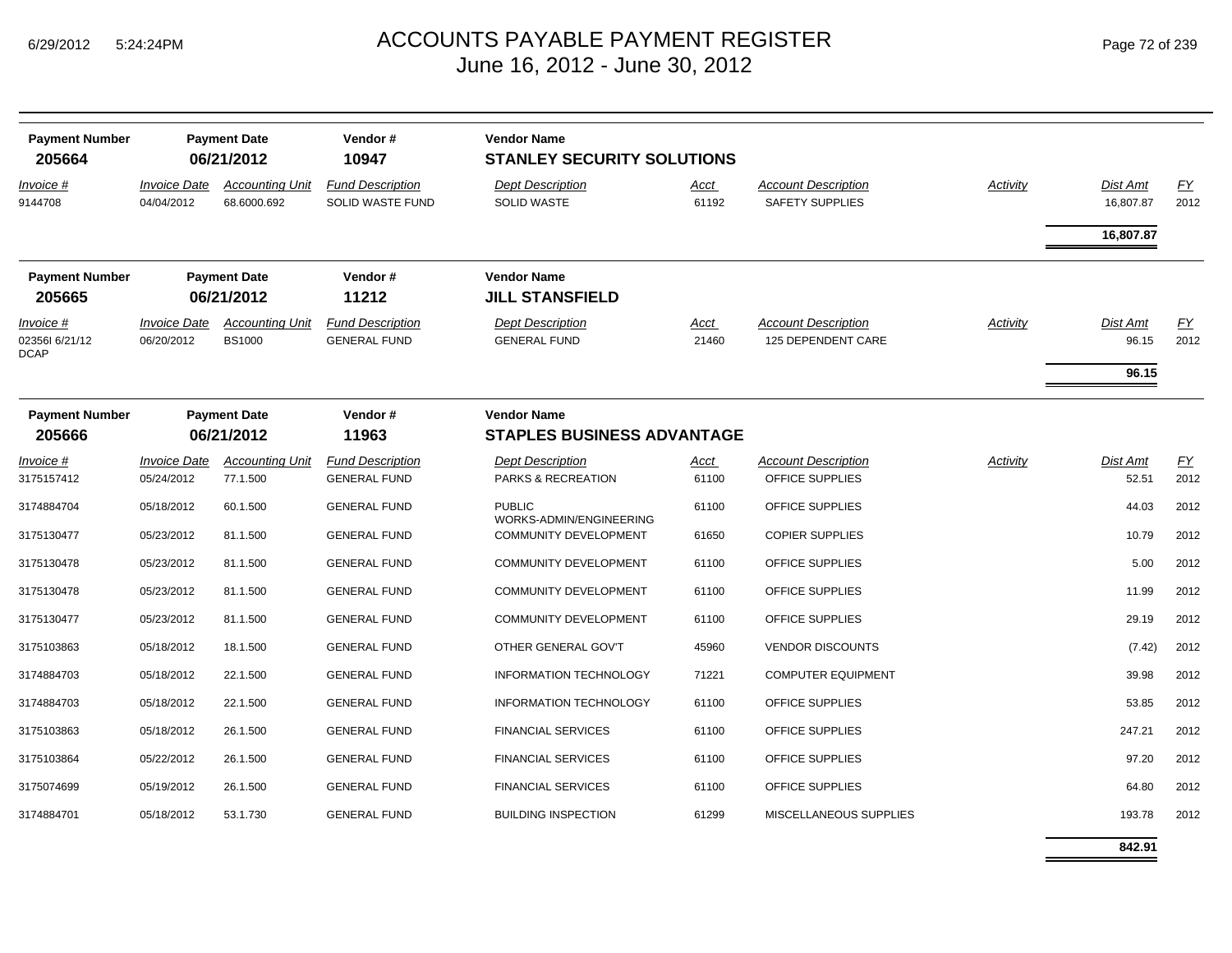| <b>Payment Number</b><br>205667                | <b>Payment Date</b><br>06/21/2012 |                                         | Vendor#<br>13647                                       | <b>Vendor Name</b><br><b>STATE OF NH</b>                            |                      |                                                                          |                           |                          |                   |
|------------------------------------------------|-----------------------------------|-----------------------------------------|--------------------------------------------------------|---------------------------------------------------------------------|----------------------|--------------------------------------------------------------------------|---------------------------|--------------------------|-------------------|
| Invoice #<br><b>DANIELLE</b>                   | <b>Invoice Date</b><br>06/15/2012 | <b>Accounting Unit</b><br><b>BS1000</b> | <b>Fund Description</b><br><b>GENERAL FUND</b>         | <b>Dept Description</b><br><b>GENERAL FUND</b>                      | Acct<br>21922        | <b>Account Description</b><br>FBI FINGERPRINT STATE FEE                  | Activity                  | <b>Dist Amt</b><br>16.50 | EY<br>2012        |
| LANE-6/15/12<br><b>ELIZABETH</b><br>VANTASSELL | 06/08/2012                        | <b>BS1000</b>                           | <b>GENERAL FUND</b>                                    | <b>GENERAL FUND</b>                                                 | 21922                | FBI FINGERPRINT STATE FEE                                                |                           | 16.50                    | 2012              |
|                                                |                                   |                                         |                                                        |                                                                     |                      |                                                                          |                           | 33.00                    |                   |
| <b>Payment Number</b><br>205668                |                                   | <b>Payment Date</b><br>06/21/2012       | Vendor#<br>10948                                       | <b>Vendor Name</b><br>STATE OF NH DEPT OF SAFETY                    |                      |                                                                          |                           |                          |                   |
| Invoice #                                      | <b>Invoice Date</b>               | <b>Accounting Unit</b>                  | <b>Fund Description</b>                                | <b>Dept Description</b>                                             | Acct                 | <b>Account Description</b>                                               | Activity                  | Dist Amt                 | FY                |
| 5910T                                          | 06/06/2012                        | 50.1.500                                | <b>GENERAL FUND</b>                                    | <b>POLICE</b>                                                       | 54849                | <b>TELEPHONE LEASE</b>                                                   |                           | 1,125.00                 | 2012              |
|                                                |                                   |                                         |                                                        |                                                                     |                      |                                                                          |                           | 1,125.00                 |                   |
| <b>Payment Number</b><br>205669                | <b>Payment Date</b><br>06/21/2012 |                                         | Vendor#<br>13649                                       | <b>Vendor Name</b><br><b>STATE OF NH UC</b>                         |                      |                                                                          |                           |                          |                   |
| Invoice #<br>99375/APRIL 2012                  | <b>Invoice Date</b><br>06/08/2012 | <b>Accounting Unit</b><br>13.1.500.S    | <b>Fund Description</b><br><b>GENERAL FUND</b>         | <b>Dept Description</b><br><b>BENEFITS</b>                          | Acct<br>59580        | <b>Account Description</b><br><b>UNEMPLOYMENT</b><br><b>COMPENSATION</b> | Activity                  | Dist Amt<br>3,453.29     | <u>FY</u><br>2012 |
| 99375/APRIL 2012                               | 06/08/2012                        | 13.1.500                                | <b>GENERAL FUND</b>                                    | <b>BENEFITS</b>                                                     | 59580                | <b>UNEMPLOYMENT</b><br><b>COMPENSATION</b>                               |                           | 8,922.27                 | 2012              |
|                                                |                                   |                                         |                                                        |                                                                     |                      |                                                                          |                           | 12,375.56                |                   |
| <b>Payment Number</b><br>205670                |                                   | <b>Payment Date</b><br>06/21/2012       | Vendor#<br>13676                                       | <b>Vendor Name</b><br><b>DAVID SULLIVAN</b>                         |                      |                                                                          |                           |                          |                   |
| Invoice #<br>6/6-DAVID<br><b>SULLIVAN</b>      | <b>Invoice Date</b><br>06/06/2012 | <b>Accounting Unit</b><br>84.3090       | <b>Fund Description</b><br><b>URBAN PROGRAM GRANTS</b> | <b>Dept Description</b><br><b>URBAN PROGRAM GRANTS</b>              | <b>Acct</b><br>68235 | <b>Account Description</b><br><b>ADMINISTRATIVE EXPENSES</b>             | Activity<br>1032.84.01.30 | <b>Dist Amt</b><br>25.00 | EY<br>2012        |
|                                                |                                   |                                         |                                                        |                                                                     |                      |                                                                          |                           | 25.00                    |                   |
| <b>Payment Number</b><br>205671                |                                   | <b>Payment Date</b><br>06/21/2012       | Vendor#<br>13693                                       | <b>Vendor Name</b><br><b>SWANA</b>                                  |                      |                                                                          |                           |                          |                   |
| Invoice #<br>2013-738654                       | <b>Invoice Date</b><br>05/24/2012 | <b>Accounting Unit</b><br>60.1.665      | <b>Fund Description</b><br><b>GENERAL FUND</b>         | <b>Dept Description</b><br><b>PUBLIC</b><br>WORKS-ADMIN/ENGINEERING | Acct<br>55200        | <b>Account Description</b><br>DUES AND MEMBERSHIPS                       | Activity                  | Dist Amt<br>369.00       | <u>FY</u><br>2012 |
|                                                |                                   |                                         |                                                        |                                                                     |                      |                                                                          |                           | 369.00                   |                   |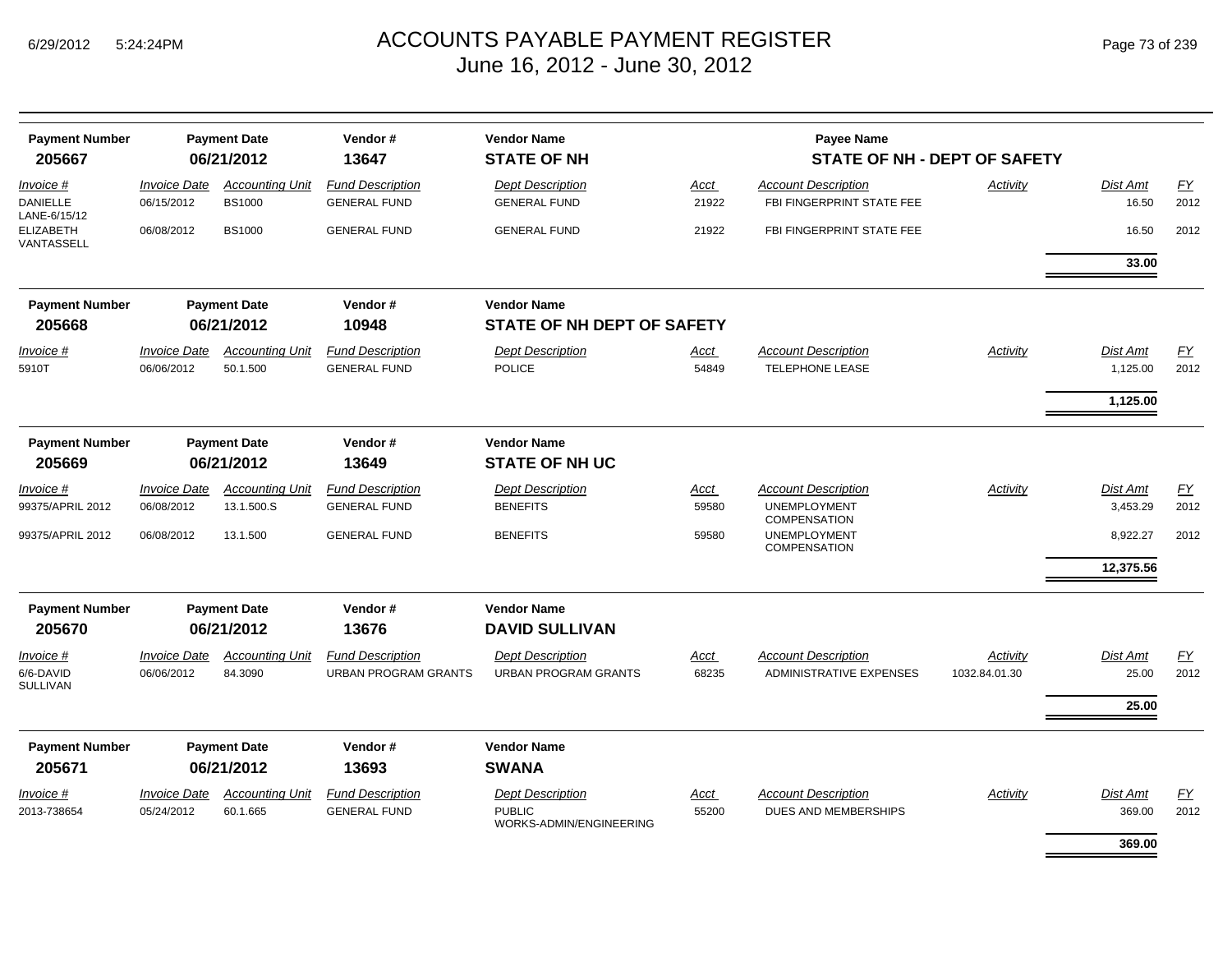|  | Page 74 of 239 |  |  |  |
|--|----------------|--|--|--|
|--|----------------|--|--|--|

| <b>Payment Number</b><br>205672             |                                   | <b>Payment Date</b><br>06/21/2012     | Vendor#<br>13697                                  | <b>Vendor Name</b><br><b>STEPHEN SWEENEY</b>         |                      |                                                                                    |          |                            |                   |
|---------------------------------------------|-----------------------------------|---------------------------------------|---------------------------------------------------|------------------------------------------------------|----------------------|------------------------------------------------------------------------------------|----------|----------------------------|-------------------|
| Invoice #<br>6/20-STEPHEN<br><b>SWEENEY</b> | <b>Invoice Date</b><br>06/11/2012 | <b>Accounting Unit</b><br>50.1.500    | <b>Fund Description</b><br><b>GENERAL FUND</b>    | <b>Dept Description</b><br><b>POLICE</b>             | <b>Acct</b><br>61107 | <b>Account Description</b><br><b>CLOTHING &amp; UNIFORMS</b>                       | Activity | Dist Amt<br>326.79         | EY<br>2012        |
|                                             |                                   |                                       |                                                   |                                                      |                      |                                                                                    |          | 326.79                     |                   |
| <b>Payment Number</b><br>205673             |                                   | <b>Payment Date</b><br>06/21/2012     | Vendor#<br>13712                                  | <b>Vendor Name</b><br><b>TAYLOR TECHNOLOGIES INC</b> |                      |                                                                                    |          |                            |                   |
| Invoice #<br>85797                          | <b>Invoice Date</b><br>05/21/2012 | <b>Accounting Unit</b><br>73.1.500    | <b>Fund Description</b><br><b>GENERAL FUND</b>    | <b>Dept Description</b><br>ENVIRONMENTAL HEALTH      | <b>Acct</b><br>61149 | <b>Account Description</b><br><b>LABORATORY SUPPLIES</b>                           | Activity | Dist Amt<br>8.46           | EY<br>2012        |
| 85797                                       | 05/21/2012                        | 73.1.500                              | <b>GENERAL FUND</b>                               | ENVIRONMENTAL HEALTH                                 | 61149                | <b>LABORATORY SUPPLIES</b>                                                         |          | 197.58                     | 2012              |
|                                             |                                   |                                       |                                                   |                                                      |                      |                                                                                    |          | 206.04                     |                   |
| <b>Payment Number</b><br>205674             | <b>Payment Date</b><br>06/21/2012 |                                       | Vendor#<br>13723                                  | <b>Vendor Name</b><br><b>TESSCO INC</b>              |                      |                                                                                    |          |                            |                   |
| Invoice #<br>745445                         | <b>Invoice Date</b><br>05/18/2012 | <b>Accounting Unit</b><br>57.1.620    | <b>Fund Description</b><br><b>GENERAL FUND</b>    | <b>Dept Description</b><br>CITYWIDE COMMUNICATIONS   | Acct<br>54487        | <b>Account Description</b><br><b>EQUIPMENT REPAIRS &amp;</b><br><b>MAINTENANCE</b> | Activity | Dist Amt<br>70.96<br>70.96 | EY<br>2012        |
| <b>Payment Number</b><br>205675             |                                   | <b>Payment Date</b><br>06/21/2012     | Vendor#<br>13757                                  | <b>Vendor Name</b><br><b>TOWERS MOTOR PARTS CORP</b> |                      |                                                                                    |          |                            |                   |
| Invoice #<br>682626                         | <b>Invoice Date</b><br>06/04/2012 | <b>Accounting Unit</b><br>50.1.500    | <b>Fund Description</b><br><b>GENERAL FUND</b>    | <b>Dept Description</b><br><b>POLICE</b>             | <b>Acct</b><br>61799 | <b>Account Description</b><br><b>VEHICLE PARTS &amp; SUPPLIES</b>                  | Activity | Dist Amt<br>15.98<br>15.98 | <u>FY</u><br>2012 |
| <b>Payment Number</b><br>205676             |                                   | <b>Payment Date</b><br>06/21/2012     | Vendor#<br>13764                                  | <b>Vendor Name</b><br><b>TREASURER STATE OF NH</b>   |                      |                                                                                    |          |                            |                   |
| Invoice #<br><b>RENEWAL-MARTIN</b><br>DAVIS | <b>Invoice Date</b><br>06/13/2012 | <b>Accounting Unit</b><br>69.6200.670 | <b>Fund Description</b><br><b>WASTEWATER FUND</b> | <b>Dept Description</b><br><b>WASTEWATER</b>         | <u>Acct</u><br>55421 | <b>Account Description</b><br><b>TRAINING &amp; CERTIFICATIONS</b>                 | Activity | Dist Amt<br>50.00          | EY<br>2012        |
|                                             |                                   |                                       |                                                   |                                                      |                      |                                                                                    |          | 50.00                      |                   |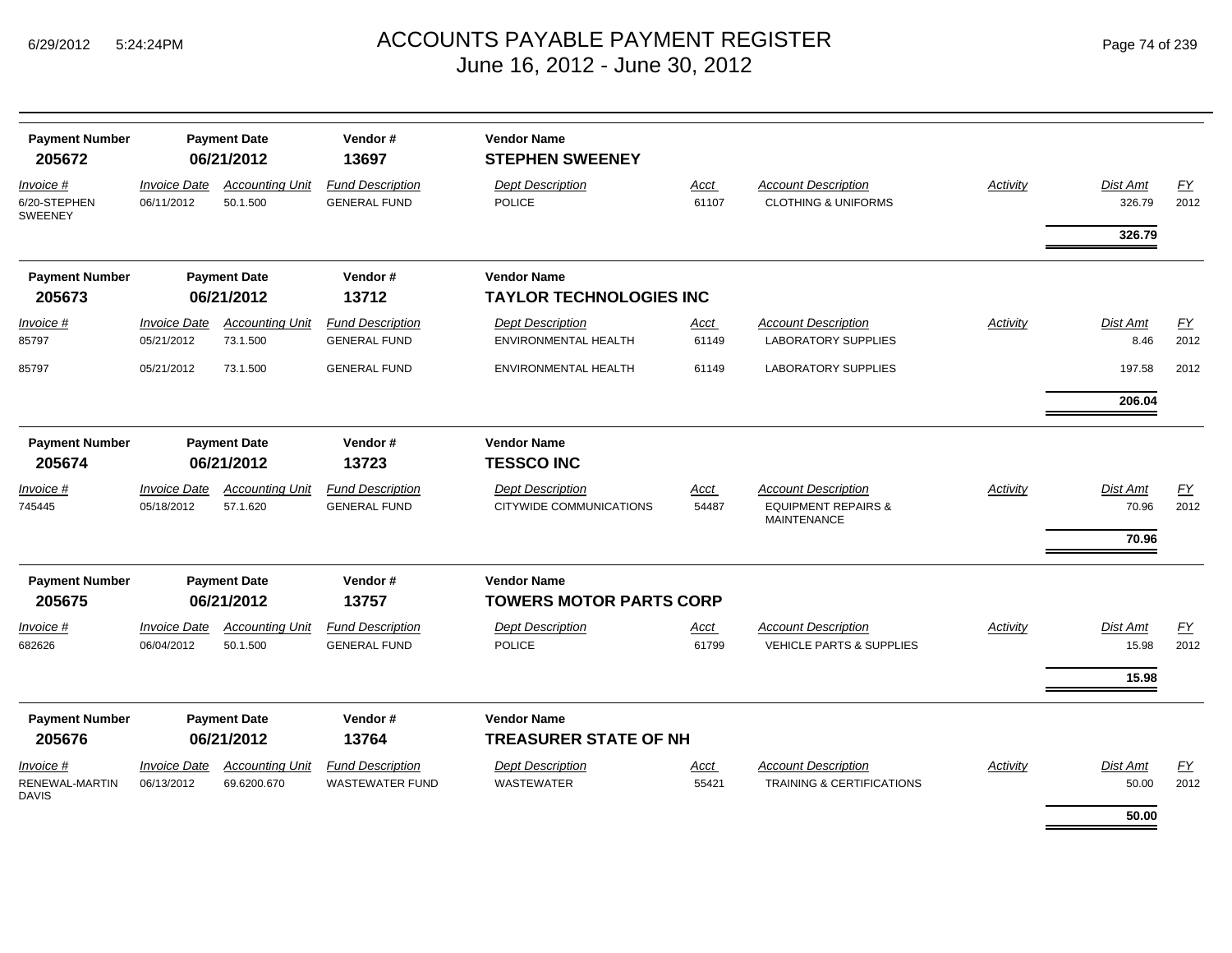| <b>Payment Number</b><br>205677                  |                                          | Vendor#<br><b>Payment Date</b><br>06/21/2012<br>13764 |                                                        | <b>Vendor Name</b><br><b>TREASURER STATE OF NH</b>               |               |                                                                         |                           |                      |                   |
|--------------------------------------------------|------------------------------------------|-------------------------------------------------------|--------------------------------------------------------|------------------------------------------------------------------|---------------|-------------------------------------------------------------------------|---------------------------|----------------------|-------------------|
| <i>Invoice</i> #<br><b>JUNE</b><br>7-8,2012-REG. | <b>Invoice Date</b><br>06/04/2012        | <b>Accounting Unit</b><br>50.3050                     | <b>Fund Description</b><br>POLICE GRANTS FUND          | <b>Dept Description</b><br>POLICE GRANTS FUND                    | Acct<br>55400 | <b>Account Description</b><br><b>CONFERENCES AND</b><br><b>SEMINARS</b> | Activity<br>50.1003.12.02 | Dist Amt<br>150.00   | EY<br>2012        |
|                                                  |                                          |                                                       |                                                        |                                                                  |               |                                                                         |                           | 150.00               |                   |
| <b>Payment Number</b>                            |                                          | <b>Payment Date</b>                                   | Vendor#                                                | <b>Vendor Name</b>                                               |               | <b>Payee Name</b>                                                       |                           |                      |                   |
| 205678                                           | 06/21/2012                               |                                                       | 13764                                                  | <b>TREASURER STATE OF NH</b><br><b>TREASURER STATE OF NH DOT</b> |               |                                                                         |                           |                      |                   |
| Invoice #<br>D16726                              | <i><b>Invoice Date</b></i><br>04/17/2012 | <b>Accounting Unit</b><br>64.1001                     | <b>Fund Description</b><br><b>CAPITAL IMPROVEMENTS</b> | <b>Dept Description</b><br><b>TRAFFIC-CAP IMP</b>                | Acct<br>81100 | <b>Account Description</b><br><b>CAPITAL IMPROVEMENTS</b>               | Activity                  | Dist Amt<br>1,686.21 | <u>FY</u><br>2012 |
|                                                  |                                          |                                                       |                                                        |                                                                  |               |                                                                         |                           | 1,686.21             |                   |
| <b>Payment Number</b>                            |                                          | <b>Payment Date</b>                                   | Vendor#                                                | <b>Vendor Name</b>                                               |               |                                                                         |                           |                      |                   |
| 205679                                           | 06/21/2012<br>10953                      |                                                       |                                                        | <b>TREMONT PRESERVATION SERVICES</b>                             |               |                                                                         |                           |                      |                   |
| <i>Invoice</i> #                                 | <b>Invoice Date</b>                      | <b>Accounting Unit</b>                                | <b>Fund Description</b>                                | <b>Dept Description</b>                                          | Acct          | <b>Account Description</b>                                              | Activity                  | Dist Amt             | EY                |
| 01-2012-45                                       | 05/24/2012                               | 81.3080                                               | COMMUNITY DEVELOPMENT<br><b>GRANTS</b>                 | <b>COMMUNITY DEVELOPMENT</b><br><b>GRANTS</b>                    | 54210         | <b>CONSTRUCTION SERVICES</b>                                            | 1078.81.01.30             | 4,500.00             | 2012              |
|                                                  |                                          |                                                       |                                                        |                                                                  |               |                                                                         |                           | 4,500.00             |                   |
| <b>Payment Number</b>                            |                                          | <b>Payment Date</b>                                   | Vendor#                                                | <b>Vendor Name</b>                                               |               |                                                                         |                           |                      |                   |
| 205680                                           |                                          | 06/21/2012                                            | 11929                                                  | <b>MARY JEANNE TUFANO</b>                                        |               |                                                                         |                           |                      |                   |
| Invoice #<br>PELRB#G-0177-1                      | <b>Invoice Date</b><br>05/30/2012        | <b>Accounting Unit</b><br>50.1.500                    | <b>Fund Description</b><br><b>GENERAL FUND</b>         | <b>Dept Description</b><br><b>POLICE</b>                         | Acct<br>53999 | Account Description<br>OTHER PROFESSIONAL<br><b>SERVICES</b>            | Activity                  | Dist Amt<br>900.00   | EY<br>2012        |
|                                                  |                                          |                                                       |                                                        |                                                                  |               |                                                                         |                           | 900.00               |                   |
| <b>Payment Number</b>                            |                                          | <b>Payment Date</b>                                   | Vendor#                                                | <b>Vendor Name</b>                                               |               |                                                                         |                           |                      |                   |
| 205681                                           |                                          | 06/21/2012                                            | 13797                                                  | <b>UNIFIRST CORPORATION</b>                                      |               |                                                                         |                           |                      |                   |
| Invoice #                                        | <b>Invoice Date</b>                      | <b>Accounting Unit</b>                                | <b>Fund Description</b>                                | <b>Dept Description</b>                                          | Acct          | <b>Account Description</b>                                              | Activity                  | Dist Amt             | <u>FY</u>         |
| 044 3992349                                      | 05/18/2012                               | 61.1.670                                              | <b>GENERAL FUND</b>                                    | <b>STREETS</b>                                                   | 61107         | <b>CLOTHING &amp; UNIFORMS</b>                                          |                           | 262.06               | 2012              |
| 044 3992586                                      | 05/18/2012                               | 61.1.670                                              | <b>GENERAL FUND</b>                                    | <b>STREETS</b>                                                   | 61107         | <b>CLOTHING &amp; UNIFORMS</b>                                          |                           | 294.96               | 2012              |
|                                                  |                                          |                                                       |                                                        |                                                                  |               |                                                                         |                           | 557.02               |                   |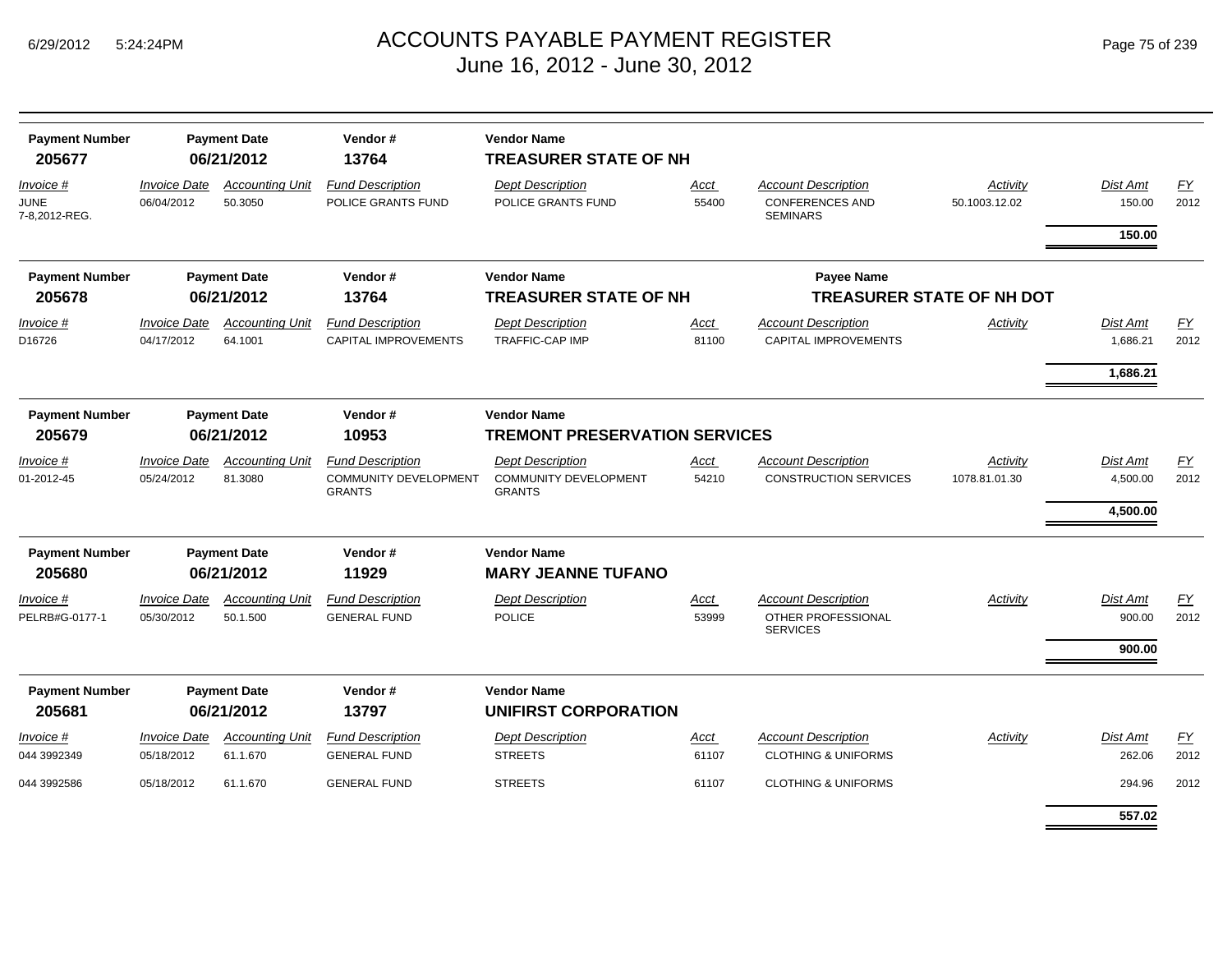| <b>Payment Number</b><br>205682 | <b>Payment Date</b><br>06/21/2012 |                                    | Vendor#<br>13804                               | <b>Vendor Name</b><br>UNITED SITE SERVICES NORTHEAST |               |                                                                   |               |                   |            |  |
|---------------------------------|-----------------------------------|------------------------------------|------------------------------------------------|------------------------------------------------------|---------------|-------------------------------------------------------------------|---------------|-------------------|------------|--|
| Invoice #<br>114-620629         | <b>Invoice Date</b><br>05/29/2012 | <b>Accounting Unit</b><br>61.1.670 | <b>Fund Description</b><br><b>GENERAL FUND</b> | <b>Dept Description</b><br><b>STREETS</b>            | Acct<br>55699 | <b>Account Description</b><br>OTHER CONTRACTED<br><b>SERVICES</b> | Activity      | Dist Amt<br>54.97 | EY<br>2012 |  |
|                                 |                                   |                                    |                                                |                                                      |               |                                                                   |               | 54.97             |            |  |
| <b>Payment Number</b>           |                                   | <b>Payment Date</b>                | Vendor#                                        | <b>Vendor Name</b>                                   |               |                                                                   |               |                   |            |  |
| 205683                          |                                   | 06/21/2012                         | 13806                                          | UNIVERSAL RECYCLING TECH LLC                         |               |                                                                   |               |                   |            |  |
| Invoice #                       | <b>Invoice Date</b>               | <b>Accounting Unit</b>             | <b>Fund Description</b>                        | <b>Dept Description</b>                              | Acct          | <b>Account Description</b>                                        | Activity      | Dist Amt          | FY         |  |
| ARINV040541                     | 03/05/2012                        | TF68.7002                          | SOLID WASTE RECLAMATION<br><b>TRUST</b>        | SOLID WASTE RECLAMATION<br><b>TRUST</b>              | 53999         | OTHER PROFESSIONAL<br><b>SERVICES</b>                             |               | 1,566.45          | 2012       |  |
| ARINV039103                     | 01/20/2012                        | TF68.7002                          | SOLID WASTE RECLAMATION<br><b>TRUST</b>        | SOLID WASTE RECLAMATION<br><b>TRUST</b>              | 53999         | OTHER PROFESSIONAL<br><b>SERVICES</b>                             |               | 426.27            | 2012       |  |
| ARINV039102                     | 01/23/2012                        | TF68.7002                          | SOLID WASTE RECLAMATION<br><b>TRUST</b>        | SOLID WASTE RECLAMATION<br><b>TRUST</b>              | 53999         | OTHER PROFESSIONAL<br><b>SERVICES</b>                             |               | 340.64            | 2012       |  |
| ARINV042645                     | 05/16/2012                        | TF68.7002                          | SOLID WASTE RECLAMATION<br><b>TRUST</b>        | SOLID WASTE RECLAMATION<br><b>TRUST</b>              | 53999         | OTHER PROFESSIONAL<br><b>SERVICES</b>                             |               | 1.676.01          | 2012       |  |
| ARINV042146                     | 04/27/2012                        | TF68.7002                          | SOLID WASTE RECLAMATION<br><b>TRUST</b>        | SOLID WASTE RECLAMATION<br><b>TRUST</b>              | 53999         | OTHER PROFESSIONAL<br><b>SERVICES</b>                             |               | 1,539.23          | 2012       |  |
| ARINV041700                     | 04/13/2012                        | TF68.7002                          | SOLID WASTE RECLAMATION<br><b>TRUST</b>        | SOLID WASTE RECLAMATION<br><b>TRUST</b>              | 53999         | OTHER PROFESSIONAL<br><b>SERVICES</b>                             |               | 1,312.88          | 2012       |  |
| ARINV041503                     | 04/10/2012                        | TF68.7002                          | SOLID WASTE RECLAMATION<br><b>TRUST</b>        | SOLID WASTE RECLAMATION<br><b>TRUST</b>              | 53999         | OTHER PROFESSIONAL<br><b>SERVICES</b>                             |               | 1,214.00          | 2012       |  |
| ARINV041699                     | 04/11/2012                        | TF68.7002                          | SOLID WASTE RECLAMATION<br><b>TRUST</b>        | SOLID WASTE RECLAMATION<br><b>TRUST</b>              | 53999         | OTHER PROFESSIONAL<br><b>SERVICES</b>                             |               | 1.087.50          | 2012       |  |
|                                 |                                   |                                    |                                                |                                                      |               |                                                                   |               | 9,162.98          |            |  |
| <b>Payment Number</b>           |                                   | <b>Payment Date</b>                | Vendor#                                        | <b>Vendor Name</b>                                   |               |                                                                   |               |                   |            |  |
| 205684                          |                                   | 06/21/2012                         | 11371                                          | <b>USP OF NEW ENGLAND</b>                            |               |                                                                   |               |                   |            |  |
| Invoice #                       | <b>Invoice Date</b>               | <b>Accounting Unit</b>             | <b>Fund Description</b>                        | <b>Dept Description</b>                              | Acct          | <b>Account Description</b>                                        | Activity      | Dist Amt          | EY         |  |
| 18839881                        | 05/23/2012                        | 61.1.700                           | <b>GENERAL FUND</b>                            | <b>STREETS</b>                                       | 71025         | <b>SMALL TOOLS</b>                                                |               | 192.15            | 2012       |  |
|                                 |                                   |                                    |                                                |                                                      |               |                                                                   |               | 192.15            |            |  |
| <b>Payment Number</b>           |                                   | <b>Payment Date</b>                | Vendor#                                        | <b>Vendor Name</b>                                   |               |                                                                   |               |                   |            |  |
| 205685                          |                                   | 06/21/2012                         | 10883                                          | <b>VELOCITY CONTRACT SOLUTIONS</b>                   |               |                                                                   |               |                   |            |  |
| Invoice #                       | <b>Invoice Date</b>               | <b>Accounting Unit</b>             | <b>Fund Description</b>                        | <b>Dept Description</b>                              | Acct          | <b>Account Description</b>                                        | Activity      | Dist Amt          | EY         |  |
| 290876                          | 03/31/2012                        | 22.5010                            | CAP PROJECTS-INFO<br><b>TECHNOLOGY</b>         | CAPITAL PROJECTS-INFO TECH                           | 81342         | <b>COMPUTER SOFTWARE &amp;</b><br><b>HARDWARE</b>                 | 1010.22.01.30 | 17,070.87         | 2012       |  |
|                                 |                                   |                                    |                                                |                                                      |               |                                                                   |               | 17,070.87         |            |  |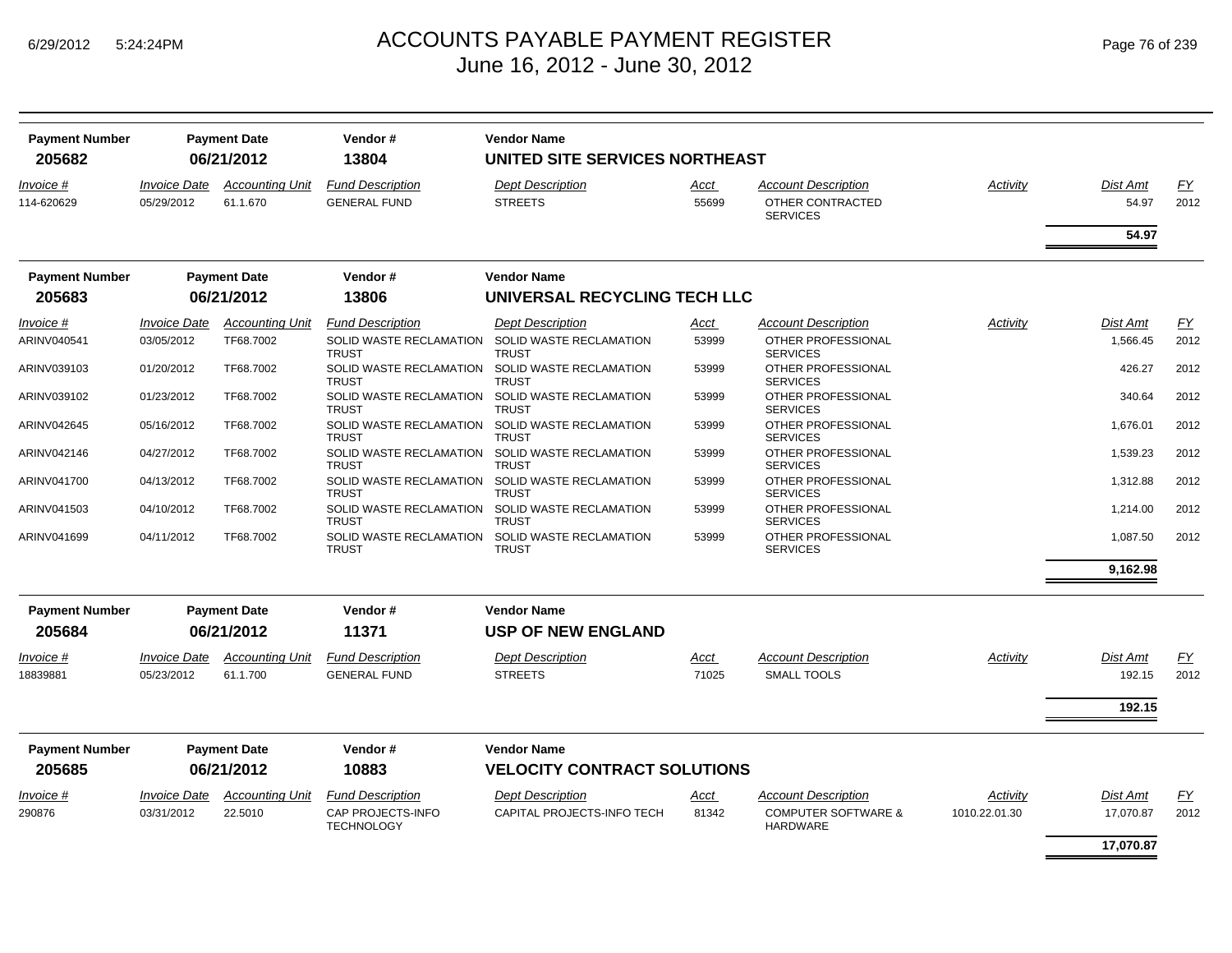| <b>Payment Number</b><br>205686         | <b>Payment Date</b><br>06/21/2012 |                                       | <b>Vendor Name</b><br>Vendor#<br>13833<br><b>VERIZON WIRELESS</b>              |                                                                          |                      | <b>Payee Name</b>                                         | VERIZON WIRELESS-286546928 |                                    |            |
|-----------------------------------------|-----------------------------------|---------------------------------------|--------------------------------------------------------------------------------|--------------------------------------------------------------------------|----------------------|-----------------------------------------------------------|----------------------------|------------------------------------|------------|
| Invoice #<br>2746724234                 | <b>Invoice Date</b><br>05/20/2012 | <b>Accounting Unit</b><br>50.1.500    | <b>Fund Description</b><br><b>GENERAL FUND</b>                                 | <b>Dept Description</b><br><b>POLICE</b>                                 | <b>Acct</b><br>54849 | <b>Account Description</b><br><b>TELEPHONE LEASE</b>      | Activity                   | Dist Amt<br>1,072.89               | EY<br>2012 |
|                                         |                                   |                                       |                                                                                |                                                                          |                      |                                                           |                            | 1,072.89                           |            |
| <b>Payment Number</b><br>205687         |                                   | <b>Payment Date</b><br>06/21/2012     | Vendor#<br>12157                                                               | <b>Vendor Name</b><br><b>VWR SCIENTIFIC PRODUCTS</b>                     |                      | <b>Payee Name</b><br><b>VWR INTERNATIONAL</b>             |                            |                                    |            |
| Invoice #<br>8050519164                 | <b>Invoice Date</b><br>05/22/2012 | <b>Accounting Unit</b><br>69.6200.670 | <b>Fund Description</b><br><b>WASTEWATER FUND</b>                              | <b>Dept Description</b><br><b>WASTEWATER</b>                             | <u>Acct</u><br>61149 | <b>Account Description</b><br><b>LABORATORY SUPPLIES</b>  | Activity                   | <b>Dist Amt</b><br>1.64            | EY<br>2012 |
| 8050519164                              | 05/22/2012                        | 69.6200.670                           | <b>WASTEWATER FUND</b>                                                         | <b>WASTEWATER</b>                                                        | 61149                | <b>LABORATORY SUPPLIES</b>                                |                            | 584.33                             | 2012       |
|                                         |                                   |                                       |                                                                                |                                                                          |                      |                                                           |                            | 585.97                             |            |
| <b>Payment Number</b><br>205688         | <b>Payment Date</b><br>06/21/2012 |                                       | Vendor#<br>11933                                                               | <b>Vendor Name</b><br><b>FRANK J WALLENT</b>                             |                      |                                                           |                            |                                    |            |
| Invoice #<br>6/11-13 6/16-18            | <b>Invoice Date</b><br>06/19/2012 | <b>Accounting Unit</b><br>22.2505     | <b>Fund Description</b><br><b>GOVT &amp; EDUCATION</b><br><b>CHANNELS FUND</b> | <b>Dept Description</b><br><b>GOV'T &amp; EDUCATION CHANNELS</b>         | Acct<br>53470        | <b>Account Description</b><br><b>VIDEOGRAPHY SERVICES</b> | Activity                   | Dist Amt<br>300.00<br>300.00       | EY<br>2012 |
| <b>Payment Number</b><br>205689         |                                   | <b>Payment Date</b><br>06/21/2012     | Vendor#<br>10737                                                               | <b>Vendor Name</b><br><b>WESTON &amp; SAMPSON CMR INC</b>                |                      |                                                           |                            |                                    |            |
| Invoice #<br>APPLICATION20120<br>525-11 | <b>Invoice Date</b><br>05/25/2012 | <b>Accounting Unit</b><br>81.3080     | <b>Fund Description</b><br>COMMUNITY DEVELOPMENT<br><b>GRANTS</b>              | <b>Dept Description</b><br><b>COMMUNITY DEVELOPMENT</b><br><b>GRANTS</b> | Acct<br>54210        | <b>Account Description</b><br>CONSTRUCTION SERVICES       | Activity<br>1078.81.01.30  | Dist Amt<br>10,042.00<br>10,042.00 | EY<br>2012 |
| <b>Payment Number</b>                   |                                   | <b>Payment Date</b>                   | Vendor#                                                                        | <b>Vendor Name</b>                                                       |                      |                                                           |                            |                                    |            |
| 205690                                  |                                   | 06/21/2012                            | 10969                                                                          | <b>EARTHLINK BUSINESS</b>                                                |                      |                                                           |                            |                                    |            |
| Invoice #<br>6/12/2012                  | <b>Invoice Date</b><br>06/10/2012 | <b>Accounting Unit</b><br>91.1.012621 | <b>Fund Description</b><br><b>GENERAL FUND</b>                                 | <b>Dept Description</b><br><b>SCHOOL</b>                                 | <b>Acct</b><br>55109 | <b>Account Description</b><br>TELEPHONE-VOICE             | Activity                   | <b>Dist Amt</b><br>778.21          | EY<br>2012 |
| 6/12/2012                               | 06/10/2012                        | 91.1.012621                           | <b>GENERAL FUND</b>                                                            | <b>SCHOOL</b>                                                            | 55109                | <b>TELEPHONE-VOICE</b>                                    |                            | 53.05                              | 2012       |
| 6/12/2012                               | 06/10/2012                        | 91.1.032621                           | <b>GENERAL FUND</b>                                                            | SCHOOL                                                                   | 55109                | TELEPHONE-VOICE                                           |                            | 801.16                             | 2012       |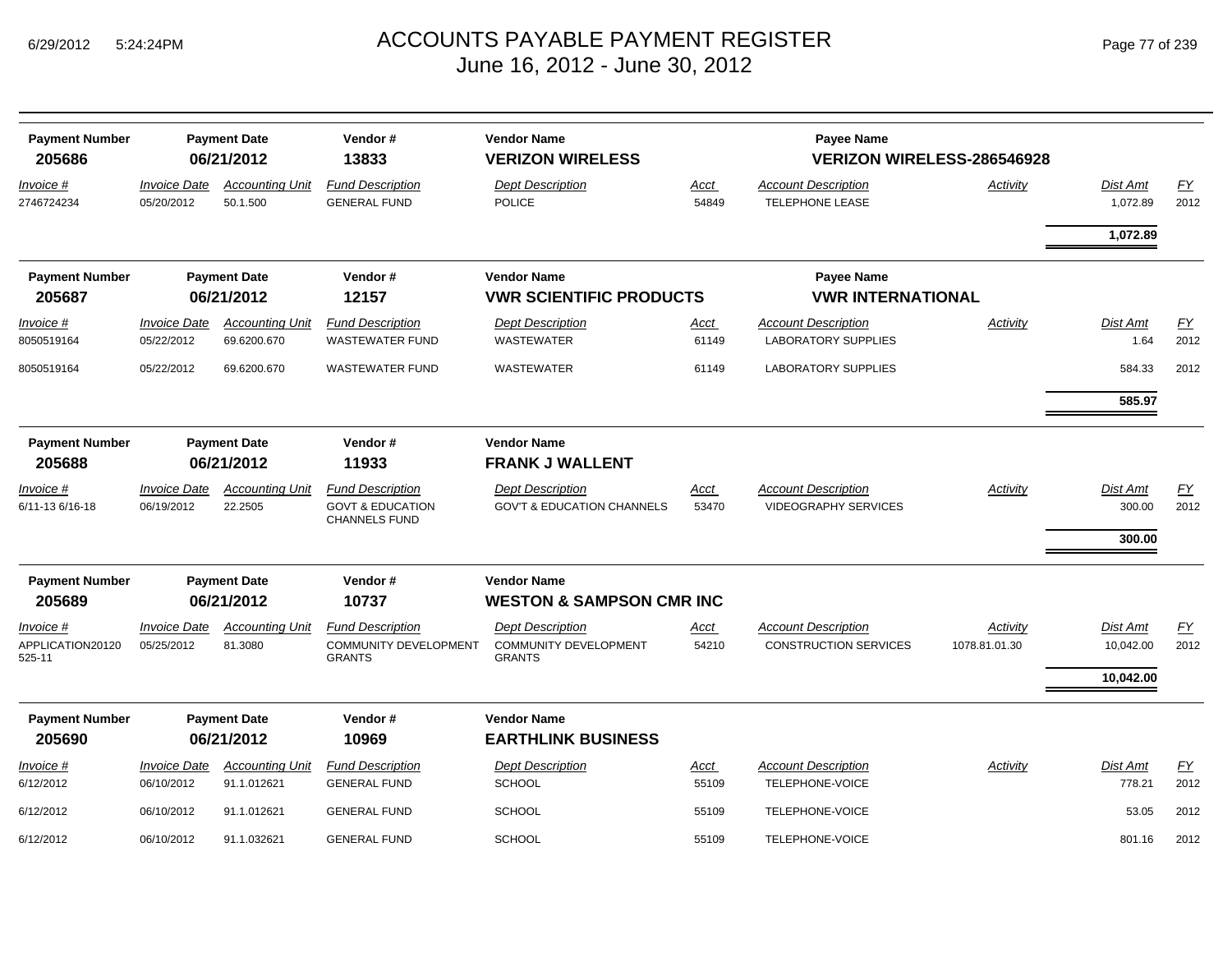| <b>Payment Number</b><br>205690 |                     | <b>Payment Date</b><br>06/21/2012 | Vendor#<br>10969          | <b>Vendor Name</b><br><b>EARTHLINK BUSINESS</b> |             |                            |                 |          |                  |
|---------------------------------|---------------------|-----------------------------------|---------------------------|-------------------------------------------------|-------------|----------------------------|-----------------|----------|------------------|
| Invoice #                       | <b>Invoice Date</b> | <b>Accounting Unit</b>            | <b>Fund Description</b>   | <b>Dept Description</b>                         | <b>Acct</b> | <b>Account Description</b> | Activity        | Dist Amt | $\underline{FY}$ |
| 6/12/2012                       | 06/10/2012          | 91.1.042621                       | <b>GENERAL FUND</b>       | <b>SCHOOL</b>                                   | 55109       | TELEPHONE-VOICE            |                 | 42.93    | 2012             |
| 6/12/2012                       | 06/10/2012          | 91.1.042621                       | <b>GENERAL FUND</b>       | <b>SCHOOL</b>                                   | 55109       | TELEPHONE-VOICE            |                 | 754.86   | 2012             |
| 6/12/2012                       | 06/10/2012          | 91.1.052621                       | <b>GENERAL FUND</b>       | <b>SCHOOL</b>                                   | 55109       | TELEPHONE-VOICE            |                 | 91.39    | 2012             |
| 6/12/2012                       | 06/10/2012          | 91.1.062621                       | <b>GENERAL FUND</b>       | <b>SCHOOL</b>                                   | 55109       | TELEPHONE-VOICE            |                 | 3.75     | 2012             |
| 6/12/2012                       | 06/10/2012          | 91.1.062621                       | <b>GENERAL FUND</b>       | <b>SCHOOL</b>                                   | 55109       | TELEPHONE-VOICE            |                 | 77.32    | 2012             |
| 6/12/2012                       | 06/10/2012          | 91.1.072621                       | <b>GENERAL FUND</b>       | <b>SCHOOL</b>                                   | 55109       | TELEPHONE-VOICE            |                 | 66.81    | 2012             |
| 6/12/2012                       | 06/10/2012          | 91.1.092621                       | <b>GENERAL FUND</b>       | <b>SCHOOL</b>                                   | 55109       | TELEPHONE-VOICE            |                 | 44.83    | 2012             |
| 6/12/2012                       | 06/10/2012          | 91.1.102621                       | <b>GENERAL FUND</b>       | <b>SCHOOL</b>                                   | 55109       | TELEPHONE-VOICE            |                 | 75.68    | 2012             |
| 6/12/2012                       | 06/10/2012          | 91.1.112621                       | <b>GENERAL FUND</b>       | <b>SCHOOL</b>                                   | 55109       | TELEPHONE-VOICE            |                 | 3.75     | 2012             |
| 6/12/2012                       | 06/10/2012          | 91.1.112621                       | <b>GENERAL FUND</b>       | <b>SCHOOL</b>                                   | 55109       | TELEPHONE-VOICE            |                 | 47.58    | 2012             |
| 6/12/2012                       | 06/10/2012          | 91.1.132621                       | <b>GENERAL FUND</b>       | <b>SCHOOL</b>                                   | 55109       | TELEPHONE-VOICE            |                 | 33.35    | 2012             |
| 6/12/2012                       | 06/10/2012          | 91.1.192621                       | <b>GENERAL FUND</b>       | <b>SCHOOL</b>                                   | 55109       | TELEPHONE-VOICE            |                 | 3.75     | 2012             |
| 6/12/2012                       | 06/10/2012          | 91.1.192621                       | <b>GENERAL FUND</b>       | <b>SCHOOL</b>                                   | 55109       | TELEPHONE-VOICE            |                 | 66.59    | 2012             |
| 6/12/2012                       | 06/10/2012          | 91.1.202621                       | <b>GENERAL FUND</b>       | SCHOOL                                          | 55109       | TELEPHONE-VOICE            |                 | 34.92    | 2012             |
| 6/12/2012                       | 06/10/2012          | 91.1.222621                       | <b>GENERAL FUND</b>       | <b>SCHOOL</b>                                   | 55109       | TELEPHONE-VOICE            |                 | 23.22    | 2012             |
| 6/12/2012                       | 06/10/2012          | 91.1.142621                       | <b>GENERAL FUND</b>       | <b>SCHOOL</b>                                   | 55109       | TELEPHONE-VOICE            |                 | 55.59    | 2012             |
| 6/12/2012                       | 06/10/2012          | 91.1.152621                       | <b>GENERAL FUND</b>       | <b>SCHOOL</b>                                   | 55109       | TELEPHONE-VOICE            |                 | 40.15    | 2012             |
| 6/12/2012                       | 06/10/2012          | 91.1.162621                       | <b>GENERAL FUND</b>       | <b>SCHOOL</b>                                   | 55109       | TELEPHONE-VOICE            |                 | 26.84    | 2012             |
| 6/12/2012                       | 06/10/2012          | 91.1.172621                       | <b>GENERAL FUND</b>       | <b>SCHOOL</b>                                   | 55109       | TELEPHONE-VOICE            |                 | 3.75     | 2012             |
| 6/12/2012                       | 06/10/2012          | 91.1.172621                       | <b>GENERAL FUND</b>       | <b>SCHOOL</b>                                   | 55109       | TELEPHONE-VOICE            |                 | 51.15    | 2012             |
| 6/12/2012                       | 06/10/2012          | 91.1.182621                       | <b>GENERAL FUND</b>       | <b>SCHOOL</b>                                   | 55109       | TELEPHONE-VOICE            |                 | 47.45    | 2012             |
| 6/12/2012                       | 06/10/2012          | 91.3800.231240                    | <b>SCHOOL GRANTS FUND</b> | <b>SCHOOL</b>                                   | 55109       | TELEPHONE-VOICE            | 91.03762.231240 | 6.45     | 2012             |
|                                 |                     |                                   |                           |                                                 |             |                            |                 |          |                  |

**3,234.53**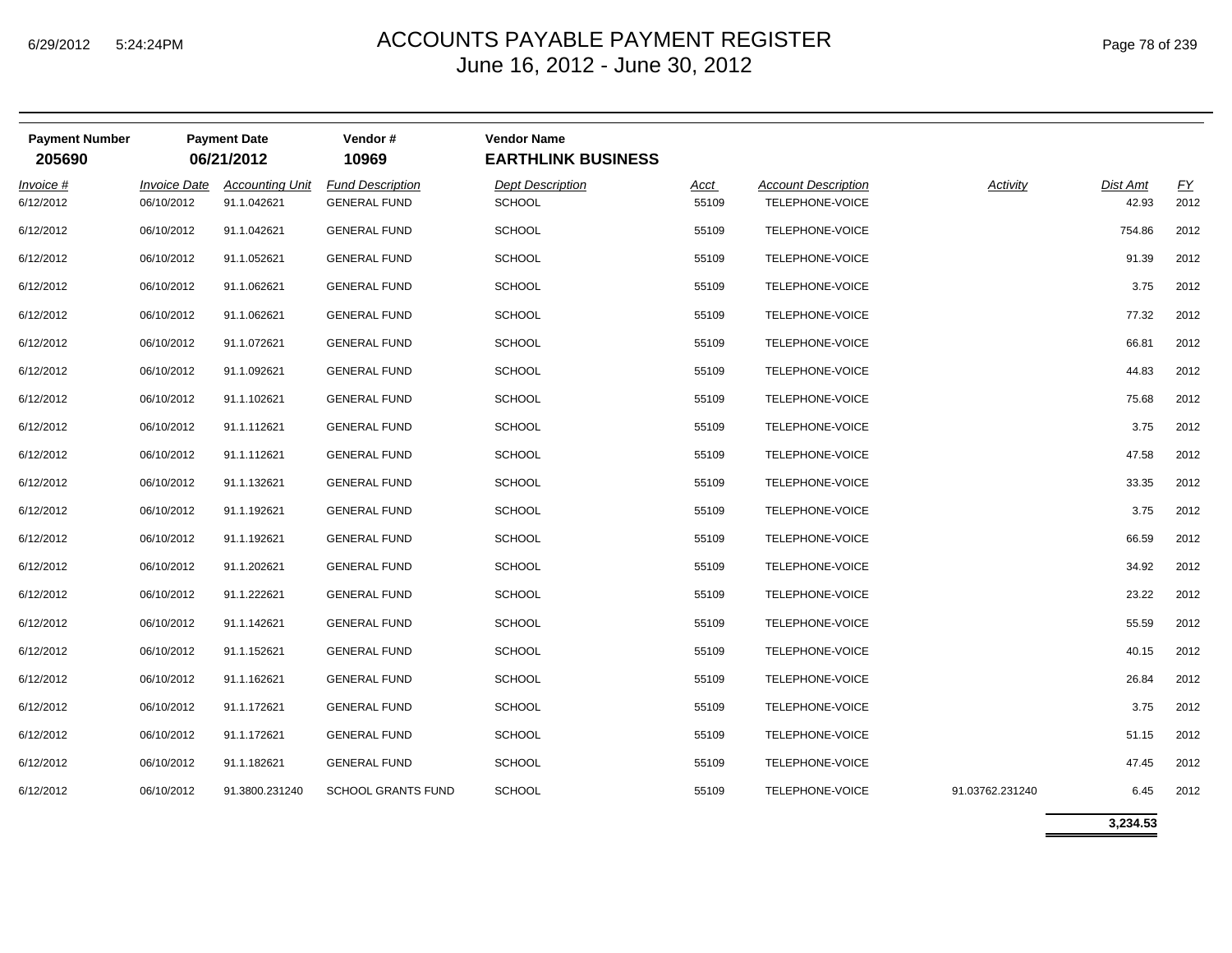| <b>Payment Number</b><br>205691                 | <b>Payment Date</b><br>06/21/2012 |                                          | Vendor#<br>10144                                | <b>Vendor Name</b><br><b>CIRCUS SMIRKUS</b> |                      |                                                      |                 |                      |                          |
|-------------------------------------------------|-----------------------------------|------------------------------------------|-------------------------------------------------|---------------------------------------------|----------------------|------------------------------------------------------|-----------------|----------------------|--------------------------|
| Invoice #<br>JULY 27 FIELD<br><b>TRIP</b>       | <b>Invoice Date</b><br>06/18/2012 | <b>Accounting Unit</b><br>91.2222.991490 | <b>Fund Description</b><br>AFTER SCHOOL PROGRAM | <b>Dept Description</b><br><b>SCHOOL</b>    | <b>Acct</b><br>61299 | <b>Account Description</b><br>MISCELLANEOUS SUPPLIES | <b>Activity</b> | Dist Amt<br>2,157.00 | $\underline{FY}$<br>2012 |
|                                                 |                                   |                                          |                                                 |                                             |                      |                                                      |                 | 2,157.00             |                          |
| <b>Payment Number</b>                           |                                   | <b>Payment Date</b>                      | Vendor#                                         | <b>Vendor Name</b>                          |                      |                                                      |                 |                      |                          |
| 205692                                          | 06/21/2012                        |                                          | 14216                                           | <b>FAIRPOINT COMMUNICATIONS</b>             |                      |                                                      |                 |                      |                          |
| Invoice #<br>JUNE-12-603882233<br>2400          | <b>Invoice Date</b><br>06/06/2012 | <b>Accounting Unit</b><br>91.1.042621    | <b>Fund Description</b><br><b>GENERAL FUND</b>  | <b>Dept Description</b><br><b>SCHOOL</b>    | Acct<br>55109        | <b>Account Description</b><br>TELEPHONE-VOICE        | Activity        | Dist Amt<br>37.40    | <u>FY</u><br>2012        |
| JUNE-12-603891538<br>7274                       | 06/12/2012                        | 91.1.102621                              | <b>GENERAL FUND</b>                             | <b>SCHOOL</b>                               | 55109                | TELEPHONE-VOICE                                      |                 | 29.65                | 2012                     |
|                                                 |                                   |                                          |                                                 |                                             |                      |                                                      |                 | 67.05                |                          |
| <b>Payment Number</b>                           |                                   | <b>Payment Date</b>                      | Vendor#                                         | <b>Vendor Name</b>                          |                      |                                                      |                 |                      |                          |
| 205693                                          | 06/21/2012<br>12840               |                                          | <b>HASLER INC</b>                               |                                             |                      |                                                      |                 |                      |                          |
| Invoice #                                       | <i><b>Invoice Date</b></i>        | <b>Accounting Unit</b>                   | <b>Fund Description</b>                         | <b>Dept Description</b>                     | Acct                 | <b>Account Description</b>                           | Activity        | Dist Amt             | <u>FY</u>                |
| TMS#254220-JUN                                  | 06/13/2012                        | 91.1.041160                              | <b>GENERAL FUND</b>                             | <b>SCHOOL</b>                               | 55607                | POSTAGE & DELIVERY                                   |                 | 2,000.00             | 2012                     |
|                                                 |                                   |                                          |                                                 |                                             |                      |                                                      |                 | 2,000.00             |                          |
| <b>Payment Number</b>                           |                                   | <b>Payment Date</b>                      | Vendor#                                         | <b>Vendor Name</b>                          |                      |                                                      |                 |                      |                          |
| 205694                                          |                                   | 06/21/2012                               | 11596                                           | <b>LIQUID PLANET WATERPARK</b>              |                      |                                                      |                 |                      |                          |
| Invoice #<br><b>AUGUST FIELD</b><br><b>TRIP</b> | <b>Invoice Date</b><br>06/15/2012 | <b>Accounting Unit</b><br>91.2222.991490 | <b>Fund Description</b><br>AFTER SCHOOL PROGRAM | <b>Dept Description</b><br><b>SCHOOL</b>    | <u>Acct</u><br>61299 | <b>Account Description</b><br>MISCELLANEOUS SUPPLIES | <b>Activity</b> | Dist Amt<br>300.00   | EY<br>2012               |
|                                                 |                                   |                                          |                                                 |                                             |                      |                                                      |                 | 300.00               |                          |
| <b>Payment Number</b><br>205695                 |                                   | <b>Payment Date</b><br>06/21/2012        | Vendor#<br>11061                                | <b>Vendor Name</b><br>PETTY CASH SCHOOLS    |                      | Payee Name<br>PENNICHUCK MS PETTY CSH                |                 |                      |                          |
| Invoice #                                       | <b>Invoice Date</b>               | <b>Accounting Unit</b>                   | <b>Fund Description</b>                         | <b>Dept Description</b>                     | <b>Acct</b>          | <b>Account Description</b>                           | Activity        | Dist Amt             | <u>FY</u>                |
| $1 - 2$                                         | 06/15/2012                        | 91.1.071160                              | <b>GENERAL FUND</b>                             | SCHOOL                                      | 61135                | <b>EDUCATIONAL SUPPLIES</b>                          |                 | 101.05               | 2012                     |
|                                                 |                                   |                                          |                                                 |                                             |                      |                                                      |                 | 101.05               |                          |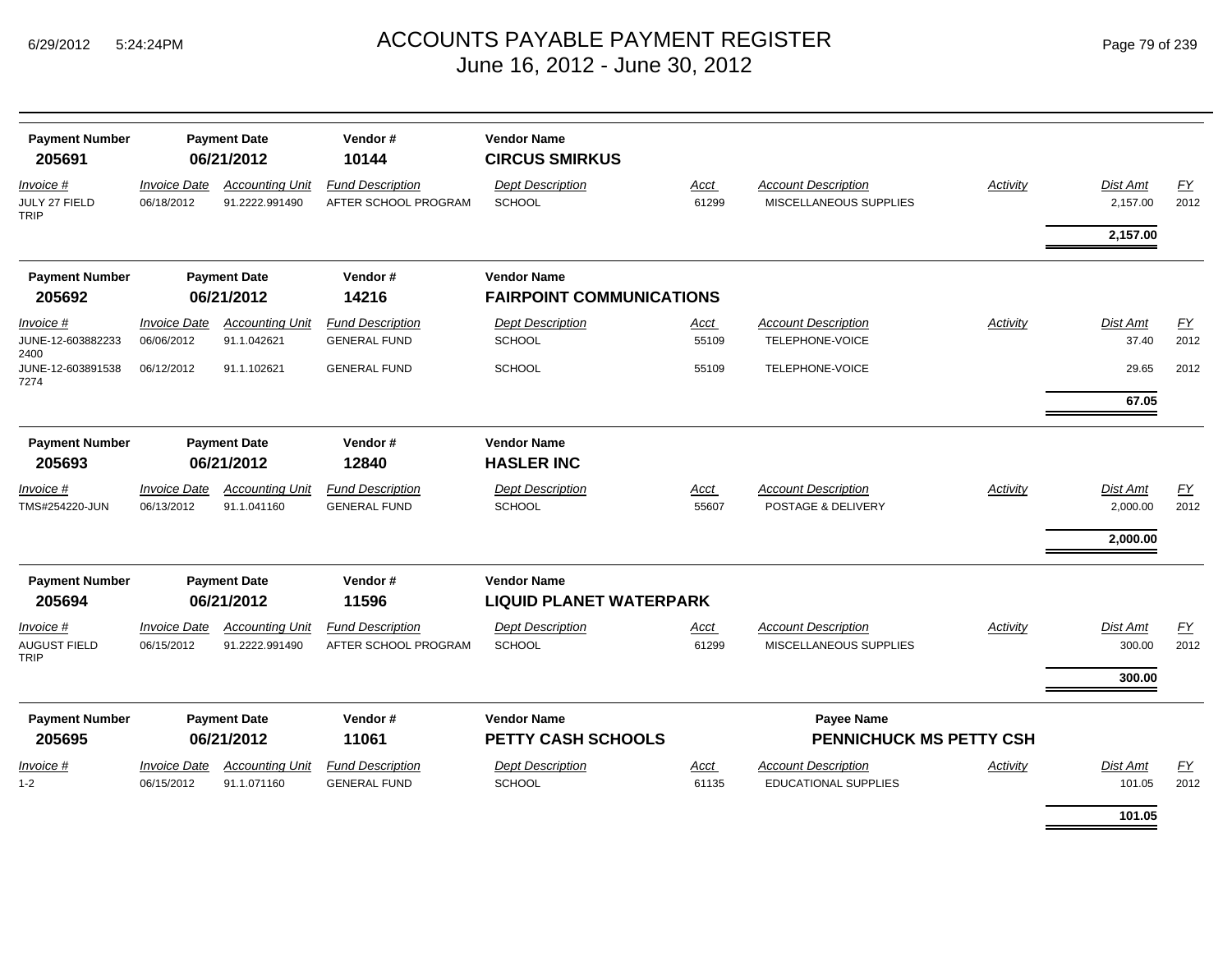| Page 80 of 239 |  |  |
|----------------|--|--|
|                |  |  |

| <b>Payment Number</b><br>205696 |                                          | <b>Payment Date</b><br>06/21/2012        | Vendor#<br>13339                                | <b>Vendor Name</b><br><b>POSTMASTER</b>                   |                      |                                                                                    |          |                                   |                   |
|---------------------------------|------------------------------------------|------------------------------------------|-------------------------------------------------|-----------------------------------------------------------|----------------------|------------------------------------------------------------------------------------|----------|-----------------------------------|-------------------|
| Invoice #<br>BOX687-JUN         | <b>Invoice Date</b><br>06/20/2012        | <b>Accounting Unit</b><br>91.1.012320    | <b>Fund Description</b><br><b>GENERAL FUND</b>  | <b>Dept Description</b><br>SCHOOL                         | <u>Acct</u><br>55607 | <b>Account Description</b><br>POSTAGE & DELIVERY                                   | Activity | <b>Dist Amt</b><br>1,030.00       | EY<br>2012        |
|                                 |                                          |                                          |                                                 |                                                           |                      |                                                                                    |          | 1,030.00                          |                   |
| <b>Payment Number</b><br>205697 |                                          | <b>Payment Date</b><br>06/21/2012        | Vendor#<br>13801                                | <b>Vendor Name</b><br><b>UNITED PARCEL SERVICE</b>        |                      |                                                                                    |          |                                   |                   |
| Invoice #<br>85W011232          | <b>Invoice Date</b><br>06/09/2012        | <b>Accounting Unit</b><br>91.1.041160    | <b>Fund Description</b><br><b>GENERAL FUND</b>  | <b>Dept Description</b><br>SCHOOL                         | <u>Acct</u><br>55607 | <b>Account Description</b><br>POSTAGE & DELIVERY                                   | Activity | <b>Dist Amt</b><br>62.20<br>62.20 | <b>FY</b><br>2012 |
| <b>Payment Number</b><br>205698 |                                          | <b>Payment Date</b><br>06/21/2012        | Vendor#<br>12289                                | <b>Vendor Name</b><br><b>AFFILIATED HVAC SERVICES LLC</b> |                      |                                                                                    |          |                                   |                   |
| Invoice #<br>30550              | <b>Invoice Date</b><br>06/18/2012        | <b>Accounting Unit</b><br>91.2100.993120 | <b>Fund Description</b><br><b>FOOD SERVICES</b> | <b>Dept Description</b><br><b>SCHOOL</b>                  | Acct<br>54487        | <b>Account Description</b><br><b>EQUIPMENT REPAIRS &amp;</b><br><b>MAINTENANCE</b> | Activity | <b>Dist Amt</b><br>84.00<br>84.00 | FY<br>2012        |
| <b>Payment Number</b><br>205699 |                                          | <b>Payment Date</b><br>06/21/2012        | Vendor#<br>11023                                | <b>Vendor Name</b><br><b>ALL AMERICAN SPORTS CORP</b>     |                      |                                                                                    |          |                                   |                   |
| Invoice #<br>94638361           | <i><b>Invoice Date</b></i><br>05/19/2012 | <b>Accounting Unit</b><br>91.1.041462    | <b>Fund Description</b><br><b>GENERAL FUND</b>  | <b>Dept Description</b><br><b>SCHOOL</b>                  | Acct<br>55628        | <b>Account Description</b><br>LAUNDRY & CLEANING<br><b>SERVICES</b>                | Activity | <b>Dist Amt</b><br>31.00          | EY<br>2012        |
| 94638361                        | 05/19/2012                               | 91.1.041466                              | <b>GENERAL FUND</b>                             | <b>SCHOOL</b>                                             | 55628                | LAUNDRY & CLEANING<br><b>SERVICES</b>                                              |          | 150.00                            | 2012              |
| 94638361                        | 05/19/2012                               | 91.1.041467                              | <b>GENERAL FUND</b>                             | <b>SCHOOL</b>                                             | 55628                | <b>LAUNDRY &amp; CLEANING</b><br><b>SERVICES</b>                                   |          | 150.00                            | 2012              |
| 94638361                        | 05/19/2012                               | 91.1.041469                              | <b>GENERAL FUND</b>                             | <b>SCHOOL</b>                                             | 55628                | LAUNDRY & CLEANING<br><b>SERVICES</b>                                              |          | 100.00                            | 2012              |
|                                 |                                          |                                          |                                                 |                                                           |                      |                                                                                    |          | 431.00                            |                   |
| <b>Payment Number</b><br>205700 |                                          | <b>Payment Date</b><br>06/21/2012        | Vendor#<br>11890                                | <b>Vendor Name</b><br><b>GABRIEL ARANEO</b>               |                      |                                                                                    |          |                                   |                   |
| Invoice #<br>PV-0601212         | <b>Invoice Date</b><br>06/15/2012        | <b>Accounting Unit</b><br>91.1.992212    | <b>Fund Description</b><br><b>GENERAL FUND</b>  | <b>Dept Description</b><br><b>SCHOOL</b>                  | <u>Acct</u><br>55300 | <b>Account Description</b><br><b>TRAVEL</b>                                        | Activity | Dist Amt<br>88.51                 | EY<br>2012        |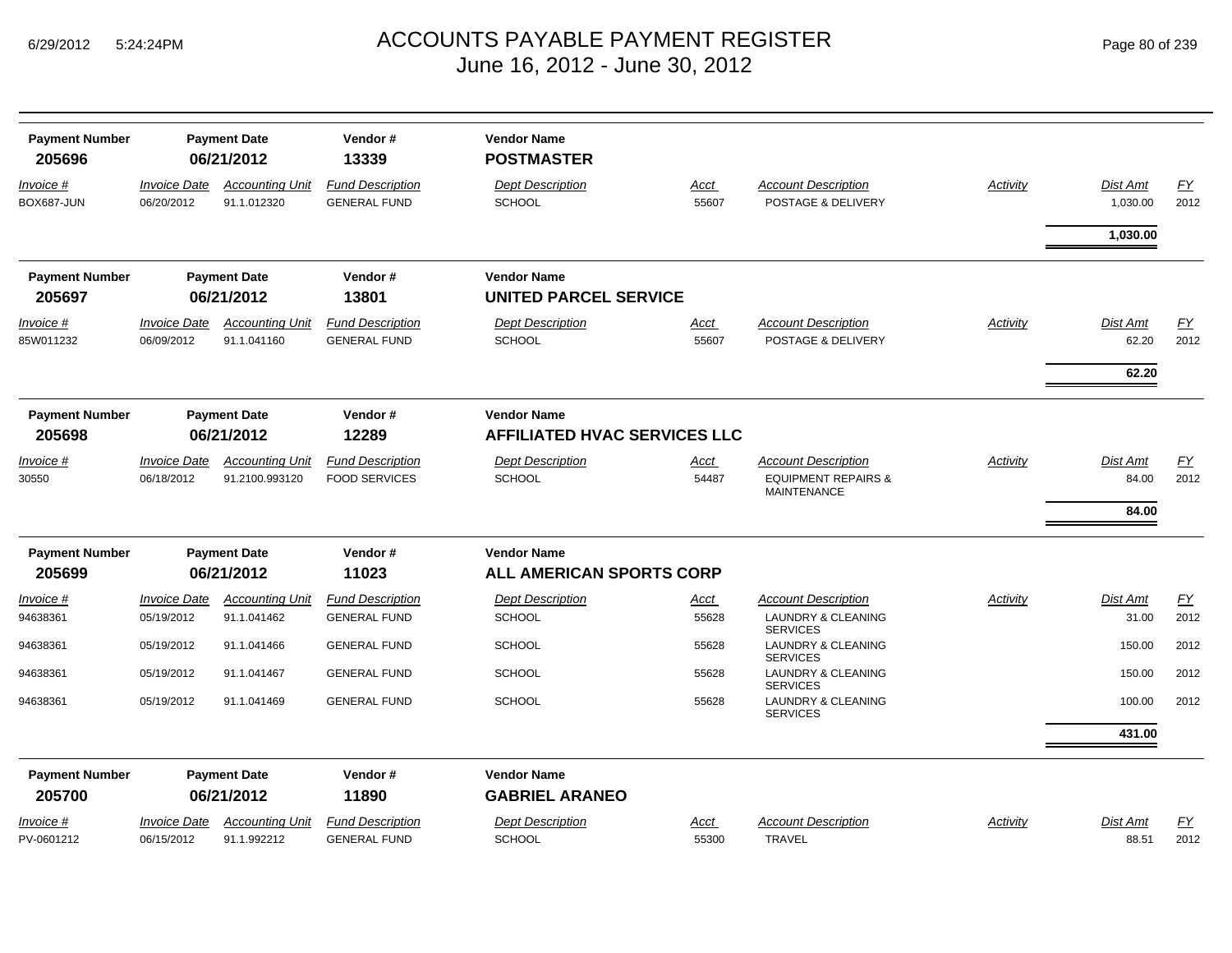|                                 |                                   |                                       |                                                |                                                     |                      |                                                      |                 | 88.51              |                   |
|---------------------------------|-----------------------------------|---------------------------------------|------------------------------------------------|-----------------------------------------------------|----------------------|------------------------------------------------------|-----------------|--------------------|-------------------|
| <b>Payment Number</b><br>205701 |                                   | <b>Payment Date</b><br>06/21/2012     | Vendor#<br>11128                               | <b>Vendor Name</b><br><b>THOMAS ARRIA</b>           |                      |                                                      |                 |                    |                   |
| Invoice #<br>MILES-APR          | <b>Invoice Date</b><br>04/30/2012 | <b>Accounting Unit</b><br>91.1.012338 | <b>Fund Description</b><br><b>GENERAL FUND</b> | <b>Dept Description</b><br><b>SCHOOL</b>            | <u>Acct</u><br>55307 | <b>Account Description</b><br>MILEAGE REIMBURSEMENTS | <b>Activity</b> | Dist Amt<br>117.60 | <u>FY</u><br>2012 |
|                                 |                                   |                                       |                                                |                                                     |                      |                                                      |                 | 117.60             |                   |
| <b>Payment Number</b><br>205702 |                                   | <b>Payment Date</b><br>06/21/2012     | Vendor#<br>12369                               | <b>Vendor Name</b><br><b>BARNES &amp; NOBLE INC</b> |                      |                                                      |                 |                    |                   |
| $Invoice$ #                     | <b>Invoice Date</b>               | <b>Accounting Unit</b>                | <b>Fund Description</b>                        | <b>Dept Description</b>                             | <u>Acct</u>          | <b>Account Description</b>                           | <b>Activity</b> | Dist Amt           | EY                |
| 2316159                         | 05/05/2012                        | 91.1.071115                           | <b>GENERAL FUND</b>                            | <b>SCHOOL</b>                                       | 61821                | <b>PERIODICALS</b>                                   |                 | 111.80             | 2012              |
| 2316161                         | 05/05/2012                        | 91.1.071128                           | <b>GENERAL FUND</b>                            | <b>SCHOOL</b>                                       | 61875                | <b>BOOKS</b>                                         |                 | 605.24             | 2012              |
| 2318599                         | 05/09/2012                        | 91.1.192220                           | <b>GENERAL FUND</b>                            | <b>SCHOOL</b>                                       | 61814                | <b>MEDIA</b>                                         |                 | 140.20             | 2012              |
|                                 |                                   |                                       |                                                |                                                     |                      |                                                      |                 | 857.24             |                   |
| <b>Payment Number</b>           |                                   | <b>Payment Date</b>                   | Vendor#                                        | <b>Vendor Name</b>                                  |                      |                                                      |                 |                    |                   |
| 205703                          |                                   | 06/21/2012                            | 12391                                          | <b>BELLETETES INC</b>                               |                      |                                                      |                 |                    |                   |
| Invoice #<br>4576474            | <b>Invoice Date</b><br>06/05/2012 | <b>Accounting Unit</b><br>91.1.222620 | <b>Fund Description</b><br><b>GENERAL FUND</b> | <b>Dept Description</b><br><b>SCHOOL</b>            | <b>Acct</b><br>61299 | <b>Account Description</b><br>MISCELLANEOUS SUPPLIES | Activity        | Dist Amt<br>23.98  | <u>FY</u><br>2012 |
| 4577242                         | 06/08/2012                        | 91.1.222620                           | <b>GENERAL FUND</b>                            | <b>SCHOOL</b>                                       | 61299                | MISCELLANEOUS SUPPLIES                               |                 | 31.93              | 2012              |
| 4577830                         | 06/11/2012                        | 91.1.222620                           | <b>GENERAL FUND</b>                            | <b>SCHOOL</b>                                       | 61299                | MISCELLANEOUS SUPPLIES                               |                 | 26.09              | 2012              |
| 4577927                         | 06/11/2012                        | 91.1.222620                           | <b>GENERAL FUND</b>                            | <b>SCHOOL</b>                                       | 61299                | MISCELLANEOUS SUPPLIES                               |                 | 7.79               | 2012              |
| 4576406                         | 06/04/2012                        | 91.1.222620                           | <b>GENERAL FUND</b>                            | <b>SCHOOL</b>                                       | 61299                | MISCELLANEOUS SUPPLIES                               |                 | 37.52              | 2012              |
| 4576708                         | 06/06/2012                        | 91.1.222620                           | <b>GENERAL FUND</b>                            | <b>SCHOOL</b>                                       | 61299                | MISCELLANEOUS SUPPLIES                               |                 | 96.96              | 2012              |
| 4575227                         | 05/29/2012                        | 91.1.222620                           | <b>GENERAL FUND</b>                            | <b>SCHOOL</b>                                       | 61299                | MISCELLANEOUS SUPPLIES                               |                 | 15.28              | 2012              |
| 4570827                         | 05/10/2012                        | 91.1.222620                           | <b>GENERAL FUND</b>                            | <b>SCHOOL</b>                                       | 61299                | MISCELLANEOUS SUPPLIES                               |                 | 20.67              | 2012              |
| 4573662                         | 05/23/2012                        | 91.1.222620                           | <b>GENERAL FUND</b>                            | <b>SCHOOL</b>                                       | 61299                | MISCELLANEOUS SUPPLIES                               |                 | 10.34              | 2012              |
| 4575703                         | 05/31/2012                        | 91.1.222620                           | <b>GENERAL FUND</b>                            | <b>SCHOOL</b>                                       | 61299                | MISCELLANEOUS SUPPLIES                               |                 | 4.90               | 2012              |
| 4575907                         | 06/01/2012                        | 91.1.222620                           | <b>GENERAL FUND</b>                            | <b>SCHOOL</b>                                       | 61299                | <b>MISCELLANEOUS SUPPLIES</b>                        |                 | 16.17              | 2012              |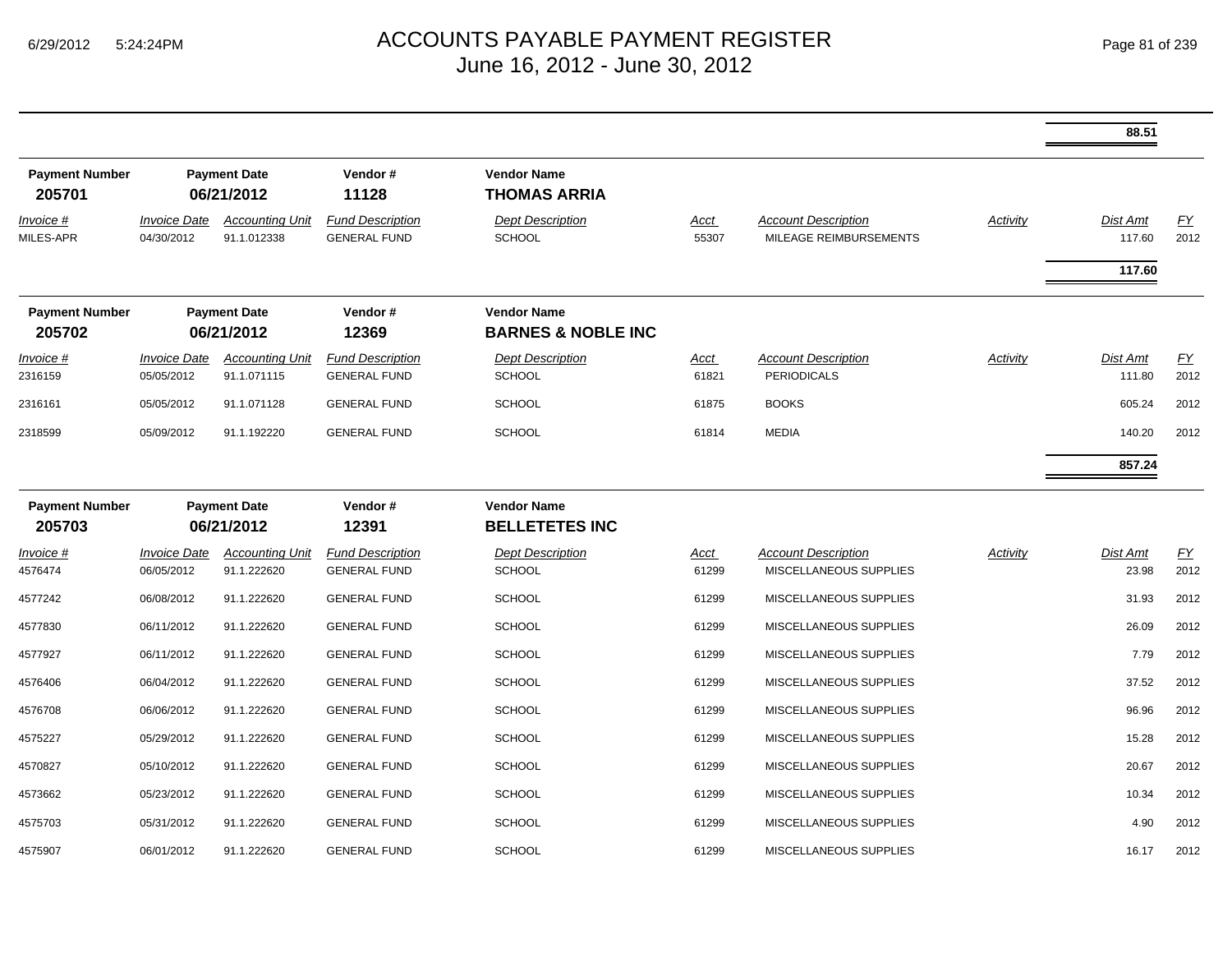| <b>Payment Number</b><br>205703 |                                   | <b>Payment Date</b><br>06/21/2012     | Vendor#<br>12391                               | <b>Vendor Name</b><br><b>BELLETETES INC</b> |               |                                                      |          |                   |            |
|---------------------------------|-----------------------------------|---------------------------------------|------------------------------------------------|---------------------------------------------|---------------|------------------------------------------------------|----------|-------------------|------------|
| <i>Invoice</i> #<br>4576319     | <b>Invoice Date</b><br>06/04/2012 | <b>Accounting Unit</b><br>91.1.222620 | <b>Fund Description</b><br><b>GENERAL FUND</b> | <b>Dept Description</b><br><b>SCHOOL</b>    | Acct<br>61299 | <b>Account Description</b><br>MISCELLANEOUS SUPPLIES | Activity | Dist Amt<br>37.28 | FY<br>2012 |
| 4562146                         | 03/29/2012                        | 91.1.222620                           | <b>GENERAL FUND</b>                            | <b>SCHOOL</b>                               | 61299         | MISCELLANEOUS SUPPLIES                               |          | 28.40             | 2012       |
| 4567978                         | 04/26/2012                        | 91.1.222620                           | <b>GENERAL FUND</b>                            | <b>SCHOOL</b>                               | 61299         | MISCELLANEOUS SUPPLIES                               |          | 18.40             | 2012       |
| 4562375                         | 03/30/2012                        | 91.1.222620                           | <b>GENERAL FUND</b>                            | <b>SCHOOL</b>                               | 61299         | MISCELLANEOUS SUPPLIES                               |          | 44.22             | 2012       |
| 4571609                         | 05/14/2012                        | 91.1.222620                           | <b>GENERAL FUND</b>                            | <b>SCHOOL</b>                               | 61299         | MISCELLANEOUS SUPPLIES                               |          | 21.19             | 2012       |
| 4570587                         | 05/09/2012                        | 91.1.222620                           | <b>GENERAL FUND</b>                            | <b>SCHOOL</b>                               | 61299         | MISCELLANEOUS SUPPLIES                               |          | 21.58             | 2012       |
| 4569529                         | 05/04/2012                        | 91.1.222620                           | <b>GENERAL FUND</b>                            | <b>SCHOOL</b>                               | 61299         | MISCELLANEOUS SUPPLIES                               |          | 33.40             | 2012       |
| 4568834                         | 04/30/2012                        | 91.1.222620                           | <b>GENERAL FUND</b>                            | <b>SCHOOL</b>                               | 61299         | MISCELLANEOUS SUPPLIES                               |          | 44.61             | 2012       |
| 4569093                         | 05/01/2012                        | 91.1.222620                           | <b>GENERAL FUND</b>                            | <b>SCHOOL</b>                               | 61299         | MISCELLANEOUS SUPPLIES                               |          | 44.85             | 2012       |
| 4572043                         | 05/16/2012                        | 91.1.222620                           | <b>GENERAL FUND</b>                            | <b>SCHOOL</b>                               | 61299         | MISCELLANEOUS SUPPLIES                               |          | 10.04             | 2012       |
| 4573313                         | 05/21/2012                        | 91.1.222620                           | <b>GENERAL FUND</b>                            | <b>SCHOOL</b>                               | 61299         | MISCELLANEOUS SUPPLIES                               |          | 29.51             | 2012       |
| 4569249                         | 05/02/2012                        | 91.1.222620                           | <b>GENERAL FUND</b>                            | <b>SCHOOL</b>                               | 61299         | MISCELLANEOUS SUPPLIES                               |          | 8.98              | 2012       |
| 4571938                         | 05/16/2012                        | 91.1.222620                           | <b>GENERAL FUND</b>                            | SCHOOL                                      | 61299         | MISCELLANEOUS SUPPLIES                               |          | 278.09            | 2012       |
| 4573628                         | 05/23/2012                        | 91.1.222620                           | <b>GENERAL FUND</b>                            | <b>SCHOOL</b>                               | 61299         | MISCELLANEOUS SUPPLIES                               |          | 46.78             | 2012       |
| 4573942                         | 05/24/2012                        | 91.1.222620                           | <b>GENERAL FUND</b>                            | <b>SCHOOL</b>                               | 61299         | MISCELLANEOUS SUPPLIES                               |          | 412.25            | 2012       |
| 4573952                         | 05/24/2012                        | 91.1.222620                           | <b>GENERAL FUND</b>                            | <b>SCHOOL</b>                               | 61299         | MISCELLANEOUS SUPPLIES                               |          | 34.65             | 2012       |
| 4573826                         | 05/24/2012                        | 91.1.222620                           | <b>GENERAL FUND</b>                            | <b>SCHOOL</b>                               | 61299         | MISCELLANEOUS SUPPLIES                               |          | 364.45            | 2012       |
|                                 |                                   |                                       |                                                |                                             |               |                                                      |          | 1,770.31          |            |
| Downant Number                  |                                   | Downant Data                          | $V$ andar #                                    | <i>Monder</i> Name                          |               |                                                      |          |                   |            |

| <b>Payment Number</b><br>205704 |                                          | <b>Payment Date</b><br>06/21/2012 | Vendor#<br>11916                               | <b>Vendor Name</b><br><b>LAUREN BERRIDGE</b> |                      |                                                      |                 |                           |             |
|---------------------------------|------------------------------------------|-----------------------------------|------------------------------------------------|----------------------------------------------|----------------------|------------------------------------------------------|-----------------|---------------------------|-------------|
| <b>Invoice</b> #<br>2037        | <i><b>Invoice Date</b></i><br>06/11/2012 | Accounting Unit<br>91.1.991160    | <b>Fund Description</b><br><b>GENERAL FUND</b> | <b>Dept Description</b><br><b>SCHOOL</b>     | <u>Acct</u><br>52800 | <b>Account Description</b><br>EDUCATIONAL ASSISTANCE | <b>Activity</b> | <b>Dist Amt</b><br>336.00 | FY.<br>2012 |
| 080                             | 06/11/2012                               | 91.1.991160                       | <b>GENERAL FUND</b>                            | <b>SCHOOL</b>                                | 52800                | EDUCATIONAL ASSISTANCE                               |                 | 432.00                    | 2012        |

**768.00**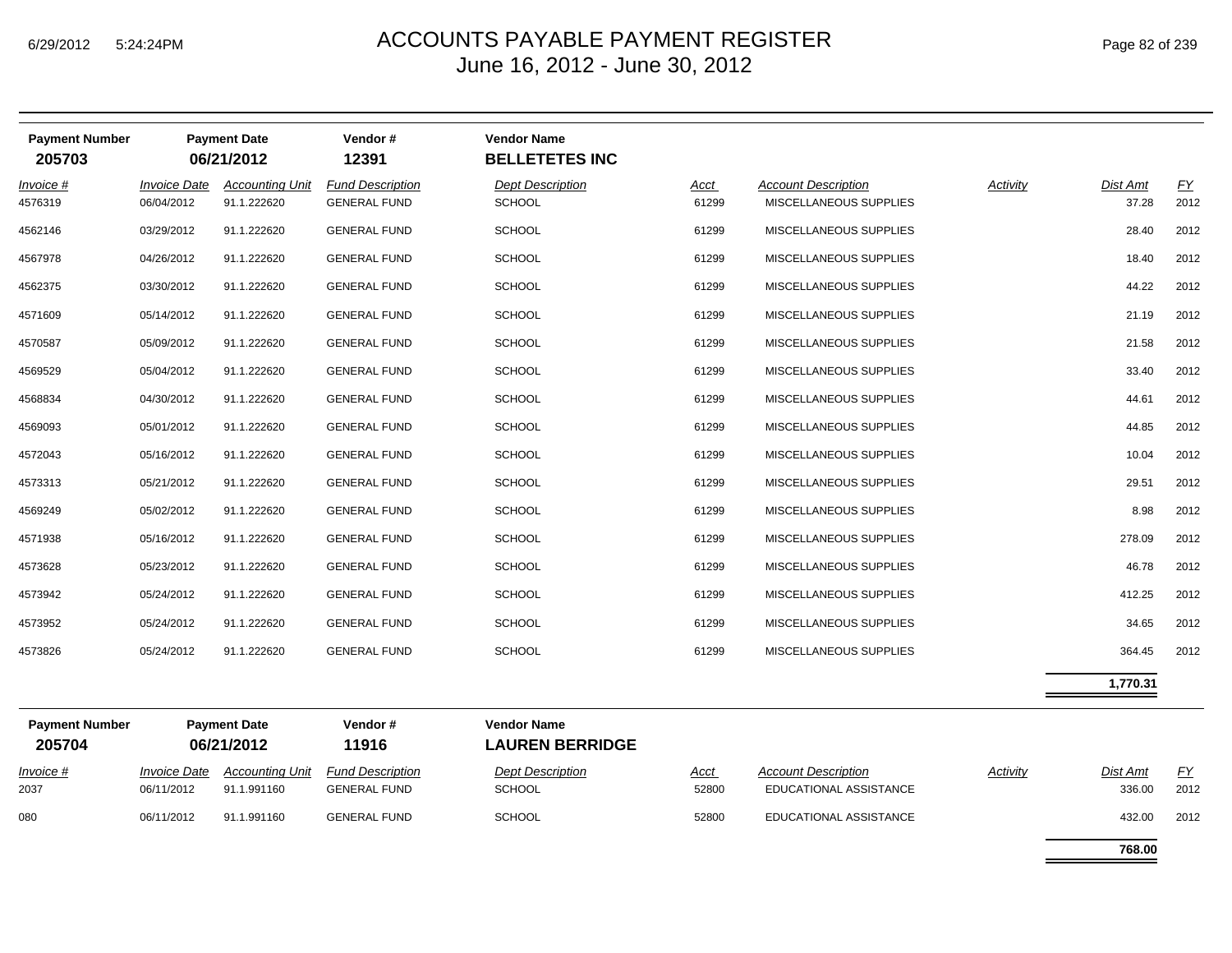| Page 83 of 239 |
|----------------|
|----------------|

| <b>Payment Number</b><br>205705 | <b>Payment Date</b><br>06/21/2012 |                                       | Vendor#<br>11906                               | <b>Vendor Name</b><br><b>CAKES BY ALYSHA</b>      |                      |                                                      |                 |                    |            |
|---------------------------------|-----------------------------------|---------------------------------------|------------------------------------------------|---------------------------------------------------|----------------------|------------------------------------------------------|-----------------|--------------------|------------|
| Invoice #<br><b>MAY-12</b>      | <b>Invoice Date</b><br>05/21/2012 | <b>Accounting Unit</b><br>91.1.041300 | <b>Fund Description</b><br><b>GENERAL FUND</b> | <b>Dept Description</b><br><b>SCHOOL</b>          | Acct<br>61135        | <b>Account Description</b><br>EDUCATIONAL SUPPLIES   | <b>Activity</b> | Dist Amt<br>70.00  | EY<br>2012 |
|                                 |                                   |                                       |                                                |                                                   |                      |                                                      |                 | 70.00              |            |
| <b>Payment Number</b><br>205706 |                                   | <b>Payment Date</b><br>06/21/2012     | Vendor#<br>14074                               | <b>Vendor Name</b><br><b>CAMBIUM LEARNING INC</b> |                      |                                                      |                 |                    |            |
| Invoice #                       | <b>Invoice Date</b>               | <b>Accounting Unit</b>                | <b>Fund Description</b>                        | <b>Dept Description</b>                           | Acct                 | <b>Account Description</b>                           | Activity        | <b>Dist Amt</b>    | FY         |
| RI 936945                       | 05/14/2012                        | 91.3800.161271                        | SCHOOL GRANTS FUND                             | SCHOOL                                            | 61135                | <b>EDUCATIONAL SUPPLIES</b>                          | 91.03762.161271 | 3.11               | 2012       |
| RI 936945                       | 05/14/2012                        | 91.3800.161271                        | <b>SCHOOL GRANTS FUND</b>                      | <b>SCHOOL</b>                                     | 61135                | EDUCATIONAL SUPPLIES                                 | 91.03762.161271 | 1,610.95           | 2012       |
|                                 |                                   |                                       |                                                |                                                   |                      |                                                      |                 | 1,614.06           |            |
| <b>Payment Number</b><br>205707 | <b>Payment Date</b><br>06/21/2012 |                                       | Vendor#<br>12467                               | <b>Vendor Name</b><br><b>CAPP USA</b>             |                      | Payee Name<br><b>CAPP INC</b>                        |                 |                    |            |
| <u>Invoice #</u>                | <b>Invoice Date</b>               | <b>Accounting Unit</b>                | <b>Fund Description</b>                        | <b>Dept Description</b>                           | Acct                 | <b>Account Description</b>                           | Activity        | Dist Amt           | EY         |
| S1254650.001                    | 05/29/2012                        | 91.1.222620                           | <b>GENERAL FUND</b>                            | <b>SCHOOL</b>                                     | 61421                | SUPPLIES, HVAC                                       |                 | 265.00             | 2012       |
| S1254572.001                    | 06/06/2012                        | 91.1.222620                           | <b>GENERAL FUND</b>                            | <b>SCHOOL</b>                                     | 61421                | SUPPLIES, HVAC                                       |                 | 180.00             | 2012       |
|                                 |                                   |                                       |                                                |                                                   |                      |                                                      |                 | 445.00             |            |
| <b>Payment Number</b>           |                                   | <b>Payment Date</b>                   | Vendor#                                        | <b>Vendor Name</b>                                |                      |                                                      |                 |                    |            |
| 205708                          |                                   | 06/21/2012                            | 11909                                          | <b>DIANE CAPPS</b>                                |                      |                                                      |                 |                    |            |
| <u>Invoice #</u>                | <b>Invoice Date</b>               | <b>Accounting Unit</b>                | <b>Fund Description</b>                        | <b>Dept Description</b>                           | <u>Acct</u>          | <b>Account Description</b>                           | <b>Activity</b> | Dist Amt           | EY         |
| <b>JUN-12</b>                   | 06/14/2012                        | 91.2222.991490                        | AFTER SCHOOL PROGRAM                           | SCHOOL                                            | 61299                | MISCELLANEOUS SUPPLIES                               |                 | 6.53               | 2012       |
|                                 |                                   |                                       |                                                |                                                   |                      |                                                      |                 | 6.53               |            |
| <b>Payment Number</b>           |                                   | <b>Payment Date</b>                   | Vendor#                                        | <b>Vendor Name</b>                                |                      |                                                      |                 |                    |            |
| 205709                          |                                   | 06/21/2012                            | 12477                                          | <b>CARTRIDGE WORLD NASHUA</b>                     |                      |                                                      |                 |                    |            |
| <u>Invoice #</u><br>49965       | <b>Invoice Date</b><br>06/01/2012 | <b>Accounting Unit</b><br>91.1.171160 | <b>Fund Description</b><br><b>GENERAL FUND</b> | <b>Dept Description</b><br>SCHOOL                 | <u>Acct</u><br>61650 | <b>Account Description</b><br><b>COPIER SUPPLIES</b> | Activity        | Dist Amt<br>149.98 | EY<br>2012 |
|                                 |                                   |                                       |                                                |                                                   |                      |                                                      |                 | 149.98             |            |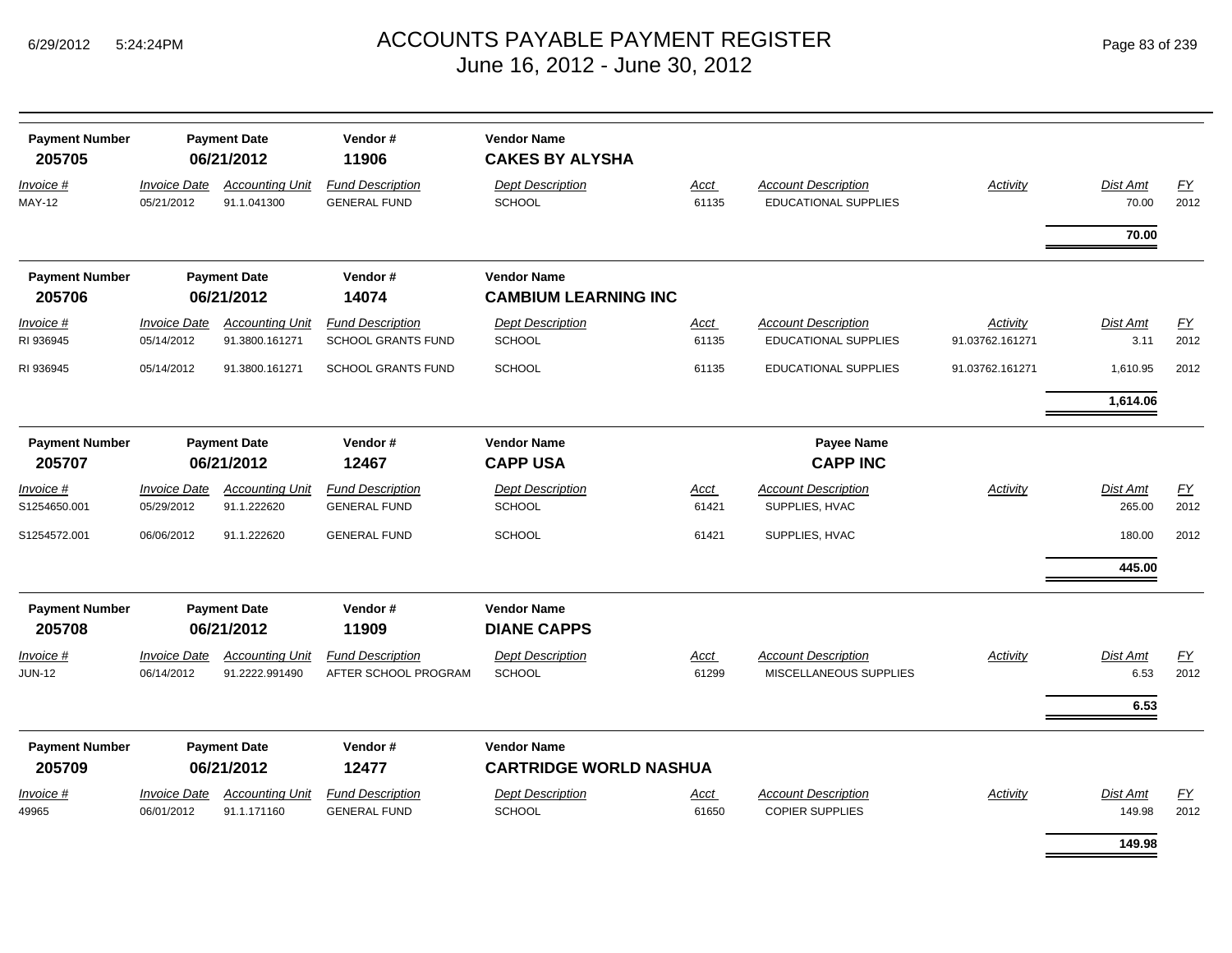| Page 84 of 239 |  |  |  |
|----------------|--|--|--|
|----------------|--|--|--|

| <b>Payment Number</b><br>205710 | <b>Payment Date</b><br>06/21/2012                     |                                          | Vendor#<br>14095                                     | <b>Vendor Name</b><br><b>CEDARCREST INC</b>                     |                      |                                                           |                             |                                  |            |
|---------------------------------|-------------------------------------------------------|------------------------------------------|------------------------------------------------------|-----------------------------------------------------------------|----------------------|-----------------------------------------------------------|-----------------------------|----------------------------------|------------|
| Invoice #<br>1359A-APR          | <b>Invoice Date</b><br>01/01/2012                     | <b>Accounting Unit</b><br>91.1.021267    | <b>Fund Description</b><br><b>GENERAL FUND</b>       | <b>Dept Description</b><br>SCHOOL                               | Acct<br>55694        | <b>Account Description</b><br>TUITION, OUT OF DISTRICT    | <b>Activity</b>             | Dist Amt<br>2,457.62             | EY<br>2012 |
|                                 |                                                       |                                          |                                                      |                                                                 |                      |                                                           |                             | 2,457.62                         |            |
| <b>Payment Number</b><br>205711 |                                                       | <b>Payment Date</b><br>06/21/2012        | Vendor#<br>14102                                     | <b>Vendor Name</b><br><b>JUNE CHISHOLM</b>                      |                      |                                                           |                             |                                  |            |
| Invoice #<br><b>JUN-12</b>      | <b>Invoice Date</b><br>06/04/2012                     | <b>Accounting Unit</b><br>91.3800.231249 | <b>Fund Description</b><br><b>SCHOOL GRANTS FUND</b> | <b>Dept Description</b><br>SCHOOL                               | Acct<br>61135        | <b>Account Description</b><br><b>EDUCATIONAL SUPPLIES</b> | Activity<br>91.03762.231249 | Dist Amt<br>31.39                | EY<br>2012 |
| <b>Payment Number</b><br>205712 |                                                       | <b>Payment Date</b><br>06/21/2012        | Vendor#<br>11917                                     | <b>Vendor Name</b><br><b>CLARK HEINTZ TOOLS &amp; EQUIPMENT</b> |                      |                                                           |                             | 31.39                            |            |
| Invoice #<br>2321               | <b>Invoice Date</b><br>04/24/2012                     | <b>Accounting Unit</b><br>91.1.222620    | <b>Fund Description</b><br><b>GENERAL FUND</b>       | <b>Dept Description</b><br>SCHOOL                               | <b>Acct</b><br>54243 | <b>Account Description</b><br><b>HVAC MAINTENANCE</b>     | Activity                    | Dist Amt<br>79.60<br>79.60       | EY<br>2012 |
| <b>Payment Number</b><br>205713 |                                                       | <b>Payment Date</b><br>06/21/2012        | Vendor#<br>14117                                     | <b>Vendor Name</b><br><b>DONALD COCHRANE</b>                    |                      |                                                           |                             |                                  |            |
| <i>Invoice</i> #<br>MILES-MAY   | <b>Invoice Date</b><br>05/31/2012                     | <b>Accounting Unit</b><br>91.1.012320    | <b>Fund Description</b><br><b>GENERAL FUND</b>       | <b>Dept Description</b><br><b>SCHOOL</b>                        | Acct<br>55307        | <b>Account Description</b><br>MILEAGE REIMBURSEMENTS      | Activity                    | Dist Amt<br>175.38               | EY<br>2012 |
| <b>Payment Number</b><br>205714 | <b>Payment Date</b><br>Vendor#<br>06/21/2012<br>12540 |                                          |                                                      | <b>Vendor Name</b><br><b>COMPUTER HUT dba IT INSIDERS</b>       |                      |                                                           |                             | 175.38                           |            |
| Invoice #<br>82162              | <b>Invoice Date</b><br>05/31/2012                     | <b>Accounting Unit</b><br>91.3800.181271 | <b>Fund Description</b><br><b>SCHOOL GRANTS FUND</b> | <b>Dept Description</b><br>SCHOOL                               | <b>Acct</b><br>71221 | <b>Account Description</b><br><b>COMPUTER EQUIPMENT</b>   | Activity<br>91.03762.181271 | Dist Amt<br>2,396.85<br>2.396.85 | EY<br>2012 |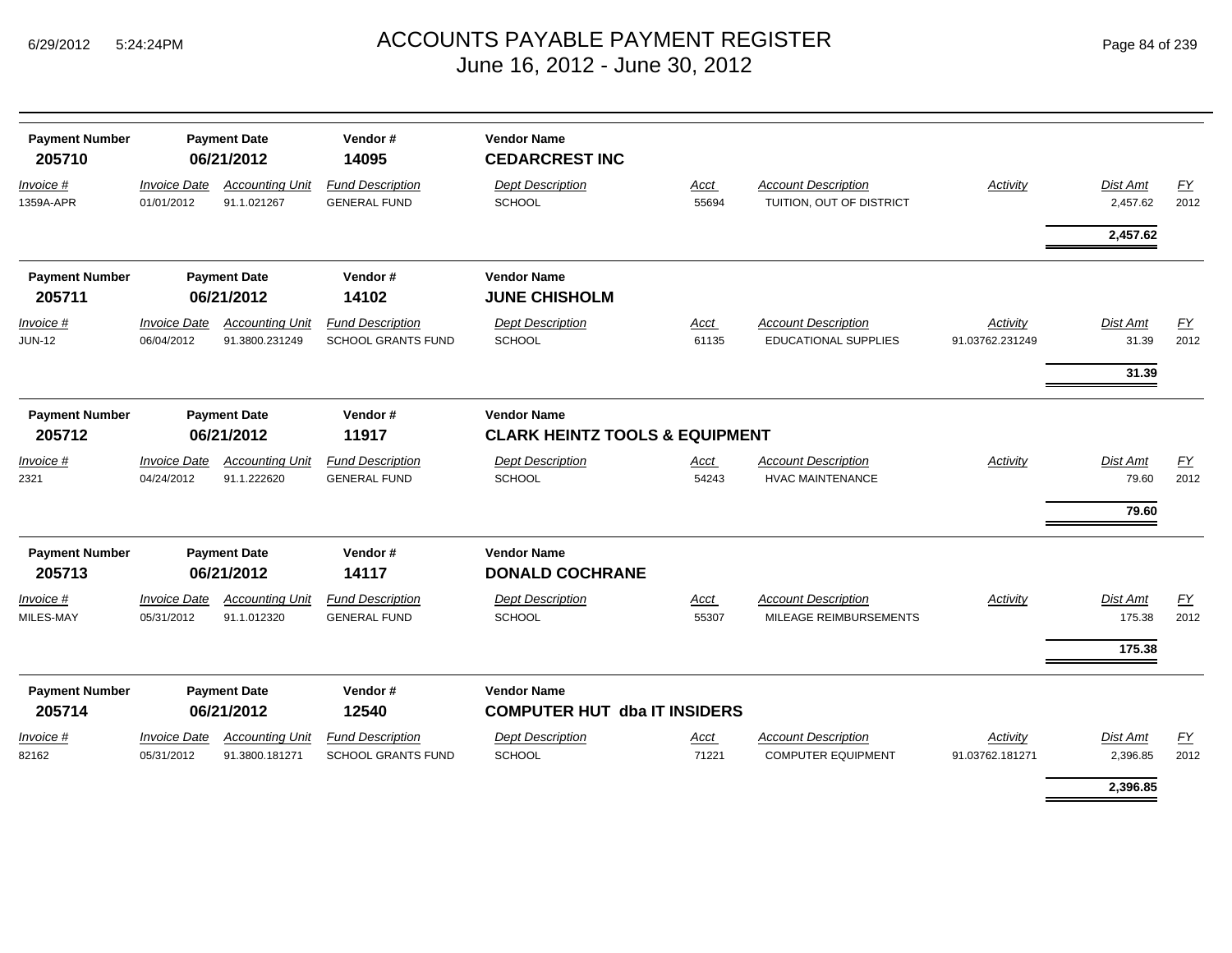| <b>Payment Number</b><br>205715 |                                          | <b>Payment Date</b><br>06/21/2012        | Vendor#<br>12552                                | <b>Vendor Name</b><br><b>CONTROL TECHNOLOGIES INC</b>         |               |                                                                             |                 |                    |                   |
|---------------------------------|------------------------------------------|------------------------------------------|-------------------------------------------------|---------------------------------------------------------------|---------------|-----------------------------------------------------------------------------|-----------------|--------------------|-------------------|
| Invoice #<br>72042              | <b>Invoice Date</b><br>05/15/2012        | <b>Accounting Unit</b><br>91.1.222620    | <b>Fund Description</b><br><b>GENERAL FUND</b>  | <b>Dept Description</b><br><b>SCHOOL</b>                      | Acct<br>61421 | <b>Account Description</b><br>SUPPLIES, HVAC                                | <b>Activity</b> | Dist Amt<br>944.46 | EY<br>2012        |
| 72373                           | 05/31/2012                               | 91.1.222620                              | <b>GENERAL FUND</b>                             | <b>SCHOOL</b>                                                 | 61421         | SUPPLIES, HVAC                                                              |                 | 657.91             | 2012              |
|                                 |                                          |                                          |                                                 |                                                               |               |                                                                             |                 | 1,602.37           |                   |
| <b>Payment Number</b><br>205716 |                                          | <b>Payment Date</b><br>06/21/2012        | Vendor#<br>12560                                | <b>Vendor Name</b><br><b>CORRIVEAU ROUTHIER INC</b>           |               |                                                                             |                 |                    |                   |
| Invoice #<br>263165             | <i><b>Invoice Date</b></i><br>05/24/2012 | <b>Accounting Unit</b><br>91.1.222630    | <b>Fund Description</b><br><b>GENERAL FUND</b>  | <b>Dept Description</b><br><b>SCHOOL</b>                      | Acct<br>61599 | <b>Account Description</b><br><b>GROUNDS MAINTENANCE</b><br><b>SUPPLIES</b> | Activity        | Dist Amt<br>114.30 | EY<br>2012        |
|                                 |                                          |                                          |                                                 |                                                               |               |                                                                             |                 | 114.30             |                   |
| <b>Payment Number</b><br>205717 |                                          | <b>Payment Date</b><br>06/21/2012        | Vendor#<br>14138                                | <b>Vendor Name</b><br><b>COSTA FRUIT &amp; PRODUCE CO INC</b> |               |                                                                             |                 |                    |                   |
|                                 |                                          |                                          |                                                 |                                                               |               |                                                                             |                 |                    |                   |
| <i>Invoice</i> #<br>2674953     | <i><b>Invoice Date</b></i><br>06/01/2012 | <b>Accounting Unit</b><br>91.2100.193120 | <b>Fund Description</b><br><b>FOOD SERVICES</b> | <b>Dept Description</b><br><b>SCHOOL</b>                      | Acct<br>61214 | <b>Account Description</b><br>FOOD. FOOD SERVICE<br><b>PROGRAM</b>          | Activity        | Dist Amt<br>102.07 | <u>FY</u><br>2012 |
| 2674953                         | 06/01/2012                               | 91.2100.203120                           | <b>FOOD SERVICES</b>                            | <b>SCHOOL</b>                                                 | 61214         | FOOD, FOOD SERVICE<br><b>PROGRAM</b>                                        |                 | 119.52             | 2012              |
| 2701804                         | 06/08/2012                               | 91.2100.073120                           | <b>FOOD SERVICES</b>                            | <b>SCHOOL</b>                                                 | 61214         | FOOD, FOOD SERVICE<br><b>PROGRAM</b>                                        |                 | 370.89             | 2012              |
| 2674953                         | 06/01/2012                               | 91.2100.093120                           | <b>FOOD SERVICES</b>                            | <b>SCHOOL</b>                                                 | 61214         | FOOD. FOOD SERVICE<br>PROGRAM                                               |                 | 127.88             | 2012              |
| 2674953                         | 06/01/2012                               | 91.2100.103120                           | <b>FOOD SERVICES</b>                            | <b>SCHOOL</b>                                                 | 61214         | FOOD. FOOD SERVICE<br><b>PROGRAM</b>                                        |                 | 149.70             | 2012              |
| 2674953                         | 06/01/2012                               | 91.2100.113120                           | <b>FOOD SERVICES</b>                            | <b>SCHOOL</b>                                                 | 61214         | FOOD, FOOD SERVICE<br><b>PROGRAM</b>                                        |                 | 136.79             | 2012              |
| 2674953                         | 06/01/2012                               | 91.2100.123120                           | <b>FOOD SERVICES</b>                            | <b>SCHOOL</b>                                                 | 61214         | FOOD, FOOD SERVICE<br><b>PROGRAM</b>                                        |                 | 99.45              | 2012              |
| 2674953                         | 06/01/2012                               | 91.2100.133120                           | <b>FOOD SERVICES</b>                            | <b>SCHOOL</b>                                                 | 61214         | FOOD, FOOD SERVICE<br><b>PROGRAM</b>                                        |                 | 137.84             | 2012              |
| 2696016                         | 06/01/2012                               | 91.2100.143120                           | <b>FOOD SERVICES</b>                            | <b>SCHOOL</b>                                                 | 61214         | FOOD, FOOD SERVICE<br><b>PROGRAM</b>                                        |                 | 28.42              | 2012              |
| 2674953                         | 06/01/2012                               | 91.2100.143120                           | <b>FOOD SERVICES</b>                            | <b>SCHOOL</b>                                                 | 61214         | FOOD. FOOD SERVICE<br><b>PROGRAM</b>                                        |                 | 190.01             | 2012              |
| 2674953                         | 06/01/2012                               | 91.2100.153120                           | <b>FOOD SERVICES</b>                            | <b>SCHOOL</b>                                                 | 61214         | FOOD. FOOD SERVICE<br>PROGRAM                                               |                 | 224.03             | 2012              |
| 2674953                         | 06/01/2012                               | 91.2100.163120                           | <b>FOOD SERVICES</b>                            | <b>SCHOOL</b>                                                 | 61214         | FOOD, FOOD SERVICE<br><b>PROGRAM</b>                                        |                 | 204.49             | 2012              |
| 2674953                         | 06/01/2012                               | 91.2100.173120                           | <b>FOOD SERVICES</b>                            | <b>SCHOOL</b>                                                 | 61214         | FOOD, FOOD SERVICE<br><b>PROGRAM</b>                                        |                 | 134.87             | 2012              |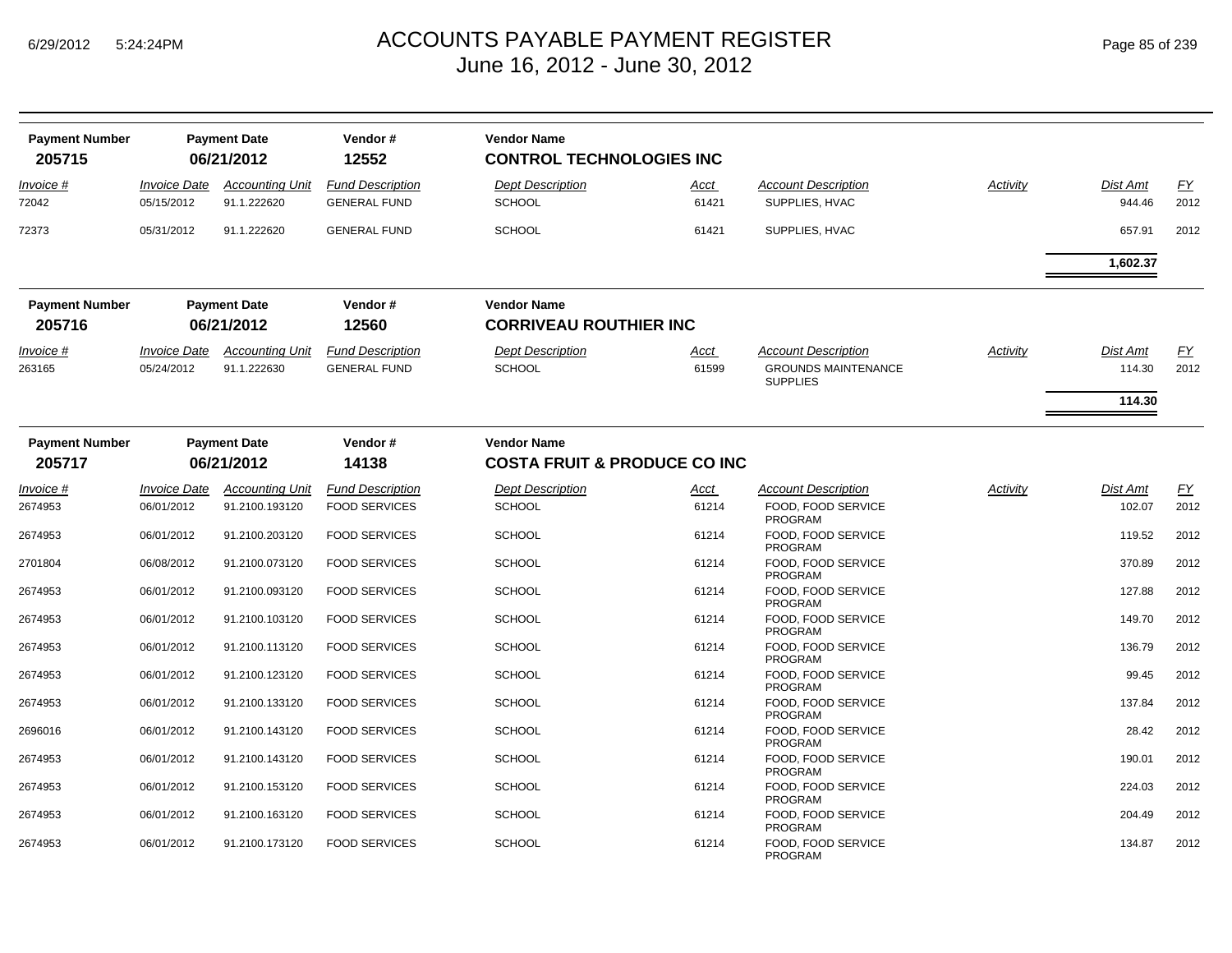| <b>Payment Number</b><br>205717 |                                   | <b>Payment Date</b><br>06/21/2012     | Vendor#<br>14138          | <b>Vendor Name</b><br><b>COSTA FRUIT &amp; PRODUCE CO INC</b> |               |                                                      |                 |                  |                  |  |  |
|---------------------------------|-----------------------------------|---------------------------------------|---------------------------|---------------------------------------------------------------|---------------|------------------------------------------------------|-----------------|------------------|------------------|--|--|
| <i>Invoice</i> #                | <b>Invoice Date</b>               | <b>Accounting Unit</b>                | <b>Fund Description</b>   | <b>Dept Description</b>                                       | Acct          | <b>Account Description</b>                           | Activity        | <b>Dist Amt</b>  | <u>FY</u>        |  |  |
| 2674953                         | 06/01/2012                        | 91.2100.183120                        | <b>FOOD SERVICES</b>      | <b>SCHOOL</b>                                                 | 61214         | FOOD, FOOD SERVICE<br><b>PROGRAM</b>                 |                 | 118.12           | 2012             |  |  |
| 2701894                         | 06/08/2012                        | 91.2100.033120                        | <b>FOOD SERVICES</b>      | <b>SCHOOL</b>                                                 | 61214         | FOOD, FOOD SERVICE<br><b>PROGRAM</b>                 |                 | 492.35           | 2012             |  |  |
|                                 |                                   |                                       |                           |                                                               |               |                                                      |                 | 2,636.43         |                  |  |  |
| <b>Payment Number</b><br>205718 |                                   | <b>Payment Date</b><br>06/21/2012     | Vendor#<br>14145          | <b>Vendor Name</b><br><b>COVART VIRGINIA L</b>                |               |                                                      |                 |                  |                  |  |  |
|                                 |                                   |                                       | <b>Fund Description</b>   |                                                               |               |                                                      |                 |                  |                  |  |  |
| <i>Invoice</i> #<br>MILES-JUN   | <b>Invoice Date</b><br>06/16/2012 | <b>Accounting Unit</b><br>91.1.992322 | <b>GENERAL FUND</b>       | <b>Dept Description</b><br>SCHOOL                             | Acct<br>55307 | <b>Account Description</b><br>MILEAGE REIMBURSEMENTS | Activity        | Dist Amt<br>6.11 | EY<br>2012       |  |  |
|                                 |                                   |                                       |                           |                                                               |               |                                                      |                 | 6.11             |                  |  |  |
|                                 |                                   |                                       |                           |                                                               |               |                                                      |                 |                  |                  |  |  |
| <b>Payment Number</b>           |                                   | <b>Payment Date</b>                   | Vendor#                   | <b>Vendor Name</b>                                            |               |                                                      |                 |                  |                  |  |  |
| 205719                          |                                   | 06/21/2012                            | 12583                     | <b>LUCIE L CROWDER</b>                                        |               |                                                      |                 |                  |                  |  |  |
| <u>Invoice #</u>                | <b>Invoice Date</b>               | <b>Accounting Unit</b>                | <b>Fund Description</b>   | <b>Dept Description</b>                                       | <b>Acct</b>   | <b>Account Description</b>                           | Activity        | <b>Dist Amt</b>  | $\underline{FY}$ |  |  |
| <b>MAY-12</b>                   | 06/13/2012                        | 91.3800.231249                        | <b>SCHOOL GRANTS FUND</b> | <b>SCHOOL</b>                                                 | 61135         | <b>EDUCATIONAL SUPPLIES</b>                          | 91.03762.231249 | 263.58           | 2012             |  |  |
|                                 |                                   |                                       |                           |                                                               |               |                                                      |                 | 263.58           |                  |  |  |
| <b>Payment Number</b>           |                                   | <b>Payment Date</b>                   | Vendor#                   | <b>Vendor Name</b>                                            |               |                                                      |                 |                  |                  |  |  |
| 205720                          |                                   | 06/21/2012                            | 11908                     | <b>LINDA CROWELL</b>                                          |               |                                                      |                 |                  |                  |  |  |
| Invoice #                       | <b>Invoice Date</b>               | <b>Accounting Unit</b>                | <b>Fund Description</b>   | <b>Dept Description</b>                                       | <u>Acct</u>   | <b>Account Description</b>                           | <b>Activity</b> | <b>Dist Amt</b>  | <u>FY</u>        |  |  |
| APR/JUN-12                      | 06/12/2012                        | 91.2222.991490                        | AFTER SCHOOL PROGRAM      | <b>SCHOOL</b>                                                 | 61299         | MISCELLANEOUS SUPPLIES                               |                 | 47.31            | 2012             |  |  |
|                                 |                                   |                                       |                           |                                                               |               |                                                      |                 | 47.31            |                  |  |  |
| <b>Payment Number</b>           |                                   | <b>Payment Date</b>                   | Vendor#                   | <b>Vendor Name</b>                                            |               |                                                      |                 |                  |                  |  |  |
| 205721                          |                                   | 06/21/2012                            | 11907                     | <b>HEATHER DUBOIS</b>                                         |               |                                                      |                 |                  |                  |  |  |
| <i>Invoice</i> #                | <b>Invoice Date</b>               | <b>Accounting Unit</b>                | <b>Fund Description</b>   | <b>Dept Description</b>                                       | Acct          | <b>Account Description</b>                           | Activity        | <b>Dist Amt</b>  | EY               |  |  |
| PV-060112                       | 06/14/2012                        | 91.3800.042210                        | <b>SCHOOL GRANTS FUND</b> | <b>SCHOOL</b>                                                 | 55300         | <b>TRAVEL</b>                                        | 91.03902.042210 | 106.65           | 2012             |  |  |
|                                 |                                   |                                       |                           |                                                               |               |                                                      |                 | 106.65           |                  |  |  |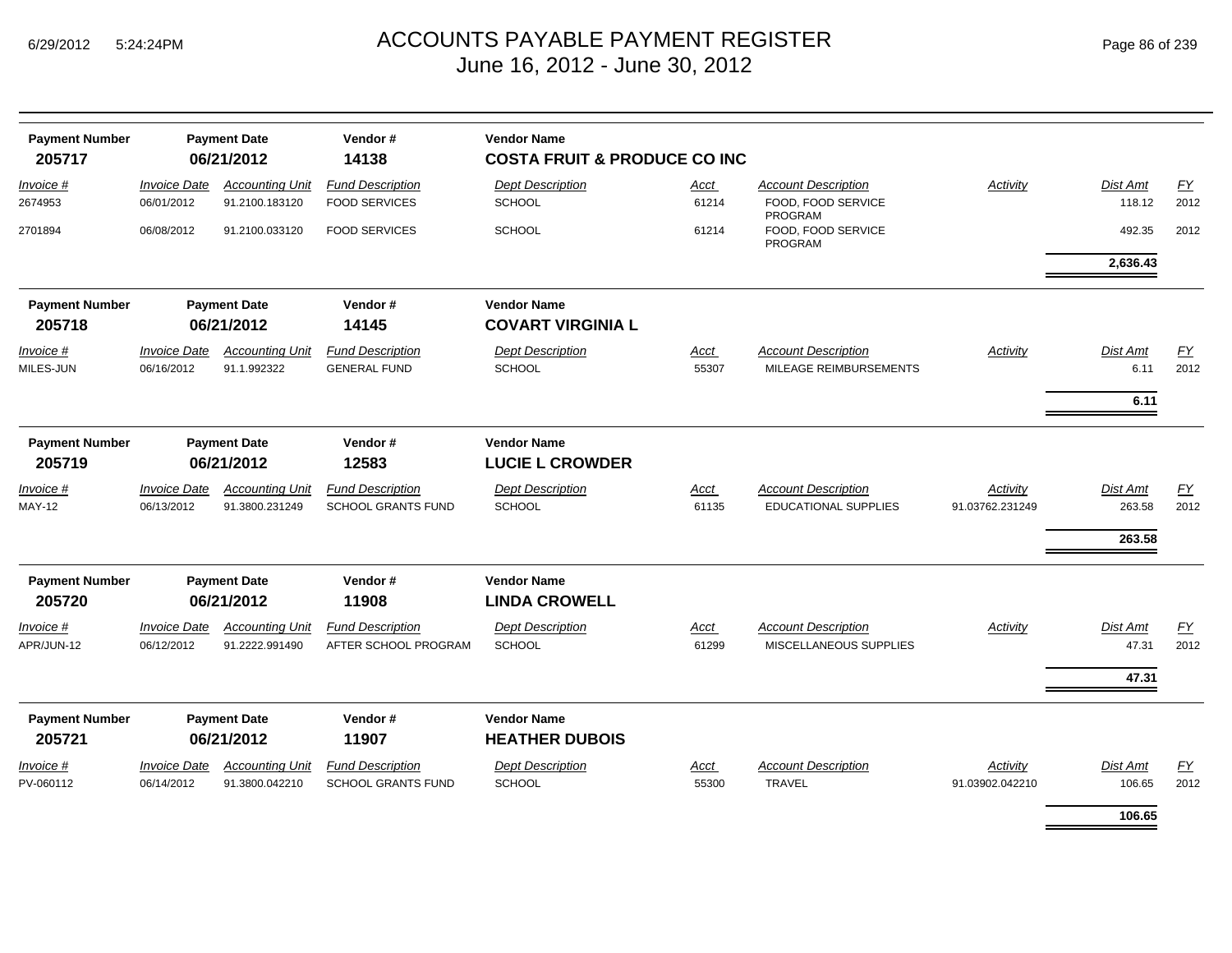| <b>Payment Number</b>           | <b>Payment Date</b>                      |                                       | Vendor#                                        | <b>Vendor Name</b>                       |               |                                                           |          |                    |            |
|---------------------------------|------------------------------------------|---------------------------------------|------------------------------------------------|------------------------------------------|---------------|-----------------------------------------------------------|----------|--------------------|------------|
| 205722                          |                                          | 06/21/2012                            | 14213                                          | <b>VIRGINIA ESSON</b>                    |               |                                                           |          |                    |            |
| Invoice #<br>JUN-12             | <i><b>Invoice Date</b></i><br>06/15/2012 | <b>Accounting Unit</b><br>91.1.071160 | <b>Fund Description</b><br><b>GENERAL FUND</b> | <b>Dept Description</b><br><b>SCHOOL</b> | Acct<br>61135 | <b>Account Description</b><br><b>EDUCATIONAL SUPPLIES</b> | Activity | Dist Amt<br>312.74 | FY<br>2012 |
|                                 |                                          |                                       |                                                |                                          |               |                                                           |          | 312.74             |            |
| <b>Payment Number</b><br>205723 | <b>Payment Date</b><br>06/21/2012        |                                       | Vendor#<br>12698                               | <b>Vendor Name</b><br><b>FW WEBB CO</b>  |               |                                                           |          |                    |            |
| $Invoice$ #<br>36803922         | <b>Invoice Date</b><br>05/21/2012        | <b>Accounting Unit</b><br>91.1.222620 | <b>Fund Description</b><br><b>GENERAL FUND</b> | <b>Dept Description</b><br><b>SCHOOL</b> | Acct<br>61421 | <b>Account Description</b><br>SUPPLIES, HVAC              | Activity | Dist Amt<br>36.52  | EY<br>2012 |
| 36781348                        | 05/16/2012                               | 91.1.222620                           | <b>GENERAL FUND</b>                            | <b>SCHOOL</b>                            | 61421         | SUPPLIES, HVAC                                            |          | 40.58              | 2012       |
| 36755248                        | 05/23/2012                               | 91.1.222620                           | <b>GENERAL FUND</b>                            | <b>SCHOOL</b>                            | 61421         | SUPPLIES, HVAC                                            |          | 129.80             | 2012       |
| 36850143                        | 05/25/2012                               | 91.1.222620                           | <b>GENERAL FUND</b>                            | <b>SCHOOL</b>                            | 61421         | SUPPLIES, HVAC                                            |          | 18.24              | 2012       |
| 36847169                        | 06/06/2012                               | 91.1.222620                           | <b>GENERAL FUND</b>                            | <b>SCHOOL</b>                            | 61421         | SUPPLIES, HVAC                                            |          | 185.24             | 2012       |
| 36928663                        | 06/07/2012                               | 91.1.222620                           | <b>GENERAL FUND</b>                            | <b>SCHOOL</b>                            | 61421         | SUPPLIES, HVAC                                            |          | 38.98              | 2012       |
| 36820708                        | 05/25/2012                               | 91.1.222620                           | <b>GENERAL FUND</b>                            | <b>SCHOOL</b>                            | 61421         | SUPPLIES, HVAC                                            |          | 912.70             | 2012       |
| 36935624                        | 06/07/2012                               | 91.1.222620                           | <b>GENERAL FUND</b>                            | <b>SCHOOL</b>                            | 61421         | SUPPLIES, HVAC                                            |          | 20.62              | 2012       |
| 36804965                        | 05/31/2012                               | 91.1.222620                           | <b>GENERAL FUND</b>                            | <b>SCHOOL</b>                            | 61421         | SUPPLIES, HVAC                                            |          | 581.97             | 2012       |
| 36855753                        | 05/29/2012                               | 91.1.222620                           | <b>GENERAL FUND</b>                            | <b>SCHOOL</b>                            | 61421         | SUPPLIES, HVAC                                            |          | 82.89              | 2012       |
| 36863485                        | 05/30/2012                               | 91.1.222620                           | <b>GENERAL FUND</b>                            | <b>SCHOOL</b>                            | 61421         | SUPPLIES, HVAC                                            |          | 26.93              | 2012       |
| 36840063                        | 05/24/2012                               | 91.1.222620                           | <b>GENERAL FUND</b>                            | <b>SCHOOL</b>                            | 61421         | SUPPLIES, HVAC                                            |          | 4.21               | 2012       |
| 36891681-2                      | 06/04/2012                               | 91.1.222620                           | <b>GENERAL FUND</b>                            | <b>SCHOOL</b>                            | 61421         | SUPPLIES, HVAC                                            |          | 171.48             | 2012       |
| 36888972                        | 06/01/2012                               | 91.1.222620                           | <b>GENERAL FUND</b>                            | <b>SCHOOL</b>                            | 61421         | SUPPLIES, HVAC                                            |          | 21.02              | 2012       |
| 36884813                        | 06/01/2012                               | 91.1.222620                           | <b>GENERAL FUND</b>                            | <b>SCHOOL</b>                            | 61421         | SUPPLIES, HVAC                                            |          | 39.15              | 2012       |
| 36884300                        | 06/01/2012                               | 91.1.222620                           | <b>GENERAL FUND</b>                            | <b>SCHOOL</b>                            | 61421         | SUPPLIES, HVAC                                            |          | 318.19             | 2012       |
| 36928826                        | 06/07/2012                               | 91.1.222620                           | <b>GENERAL FUND</b>                            | <b>SCHOOL</b>                            | 61421         | SUPPLIES, HVAC                                            |          | 15.38              | 2012       |
| 36908457                        | 06/05/2012                               | 91.1.222620                           | <b>GENERAL FUND</b>                            | <b>SCHOOL</b>                            | 61421         | SUPPLIES, HVAC                                            |          | 12.59              | 2012       |

**2,656.49**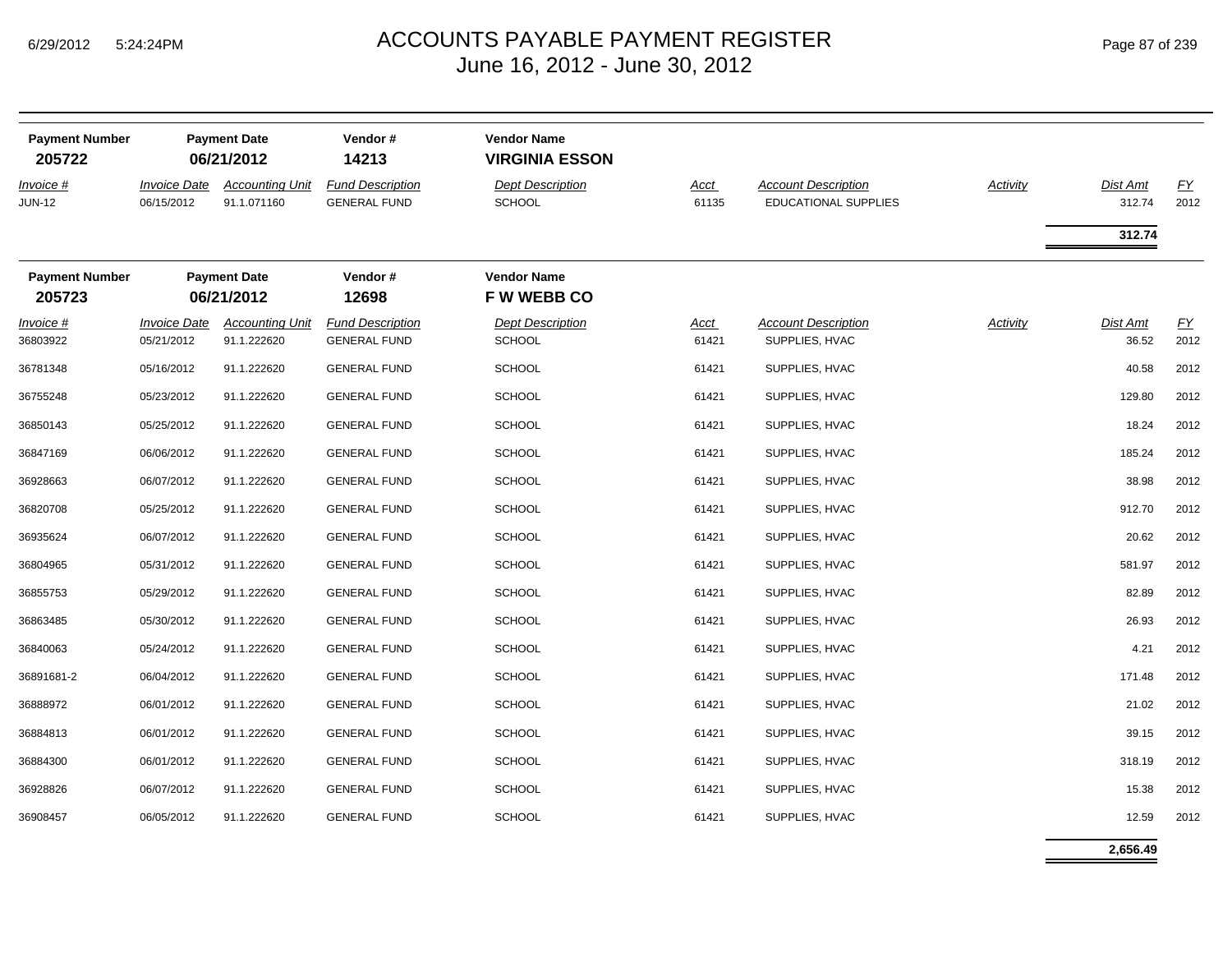| <b>Payment Number</b><br>205724 |                                   | <b>Payment Date</b><br>06/21/2012 | Vendor#<br>14220        | <b>Vendor Name</b><br><b>FANTINI BAKING CO INC</b> |       |                                                  |          |          |           |
|---------------------------------|-----------------------------------|-----------------------------------|-------------------------|----------------------------------------------------|-------|--------------------------------------------------|----------|----------|-----------|
| Invoice #                       | <b>Invoice Date</b>               | <b>Accounting Unit</b>            | <b>Fund Description</b> | <b>Dept Description</b>                            | Acct  | <b>Account Description</b>                       | Activity | Dist Amt | EY        |
| A73213                          | 06/12/2012                        | 91.2100.063120                    | <b>FOOD SERVICES</b>    | <b>SCHOOL</b>                                      | 61214 | FOOD, FOOD SERVICE<br><b>PROGRAM</b>             |          | 8.87     | 2012      |
| A72829                          | 06/11/2012                        | 91.2100.093120                    | <b>FOOD SERVICES</b>    | <b>SCHOOL</b>                                      | 61214 | FOOD, FOOD SERVICE<br><b>PROGRAM</b>             |          | 76.33    | 2012      |
| A72831                          | 06/11/2012                        | 91.2100.113120                    | <b>FOOD SERVICES</b>    | <b>SCHOOL</b>                                      | 61214 | FOOD, FOOD SERVICE<br><b>PROGRAM</b>             |          | 73.28    | 2012      |
| A73214                          | 06/12/2012                        | 91.2100.113120                    | <b>FOOD SERVICES</b>    | <b>SCHOOL</b>                                      | 61214 | FOOD, FOOD SERVICE<br><b>PROGRAM</b>             |          | 33.15    | 2012      |
| A72833                          | 06/11/2012                        | 91.2100.133120                    | <b>FOOD SERVICES</b>    | <b>SCHOOL</b>                                      | 61214 | FOOD. FOOD SERVICE<br><b>PROGRAM</b>             |          | 18.45    | 2012      |
| A72836                          | 06/11/2012                        | 91.2100.163120                    | <b>FOOD SERVICES</b>    | <b>SCHOOL</b>                                      | 61214 | FOOD. FOOD SERVICE<br>PROGRAM                    |          | 116.25   | 2012      |
| A72837                          | 06/11/2012                        | 91.2100.173120                    | <b>FOOD SERVICES</b>    | <b>SCHOOL</b>                                      | 61214 | FOOD, FOOD SERVICE<br><b>PROGRAM</b>             |          | 17.45    | 2012      |
| A72838                          | 06/11/2012                        | 91.2100.183120                    | <b>FOOD SERVICES</b>    | <b>SCHOOL</b>                                      | 61214 | FOOD, FOOD SERVICE<br><b>PROGRAM</b>             |          | 92.51    | 2012      |
| A72827                          | 06/11/2012                        | 91.2100.033120                    | <b>FOOD SERVICES</b>    | <b>SCHOOL</b>                                      | 61214 | FOOD. FOOD SERVICE<br><b>PROGRAM</b>             |          | 34.58    | 2012      |
|                                 |                                   |                                   |                         |                                                    |       |                                                  |          | 470.87   |           |
| <b>Payment Number</b><br>205725 | <b>Payment Date</b><br>06/21/2012 |                                   | Vendor#<br>14221        | <b>Vendor Name</b><br><b>RICHARD FARRENKOPF</b>    |       |                                                  |          |          |           |
| Invoice #                       | <b>Invoice Date</b>               | <b>Accounting Unit</b>            | <b>Fund Description</b> | <b>Dept Description</b>                            | Acct  | <b>Account Description</b>                       | Activity | Dist Amt | <u>FY</u> |
| <b>JUN-12</b>                   | 06/12/2012                        | 91.1.992225                       | <b>GENERAL FUND</b>     | <b>SCHOOL</b>                                      | 71228 | <b>COMPUTER SOFTWARE</b>                         |          | 99.99    | 2012      |
|                                 |                                   |                                   |                         |                                                    |       |                                                  |          | 99.99    |           |
| <b>Payment Number</b>           |                                   | <b>Payment Date</b>               | Vendor#                 | <b>Vendor Name</b>                                 |       |                                                  |          |          |           |
| 205726                          |                                   | 06/21/2012                        | 14227                   | <b>FIRST STUDENT INC</b>                           |       |                                                  |          |          |           |
| Invoice #                       | <b>Invoice Date</b>               | <b>Accounting Unit</b>            | <b>Fund Description</b> | <b>Dept Description</b>                            | Acct  | <b>Account Description</b>                       | Activity | Dist Amt | EY        |
| 17746150                        | 05/29/2012                        | 91.1.031410                       | <b>GENERAL FUND</b>     | <b>SCHOOL</b>                                      | 55690 | <b>REGULAR TRANSPORTATION</b><br><b>SERVICES</b> |          | 274.13   | 2012      |
| 17746145                        | 05/29/2012                        | 91.1.041452                       | <b>GENERAL FUND</b>     | <b>SCHOOL</b>                                      | 55690 | REGULAR TRANSPORTATION<br><b>SERVICES</b>        |          | 289.35   | 2012      |
| 17746117                        | 05/29/2012                        | 91.1.041457                       | <b>GENERAL FUND</b>     | <b>SCHOOL</b>                                      | 55690 | REGULAR TRANSPORTATION<br><b>SERVICES</b>        |          | 69.49    | 2012      |
| 17746117                        | 05/29/2012                        | 91.1.041473                       | <b>GENERAL FUND</b>     | <b>SCHOOL</b>                                      | 55690 | REGULAR TRANSPORTATION<br><b>SERVICES</b>        |          | 69.49    | 2012      |
| 17746118                        | 05/29/2012                        | 91.1.041474                       | <b>GENERAL FUND</b>     | <b>SCHOOL</b>                                      | 55690 | REGULAR TRANSPORTATION<br><b>SERVICES</b>        |          | 142.20   | 2012      |
| 17746119                        | 05/29/2012                        | 91.1.041474                       | <b>GENERAL FUND</b>     | <b>SCHOOL</b>                                      | 55690 | REGULAR TRANSPORTATION<br><b>SERVICES</b>        |          | 48.30    | 2012      |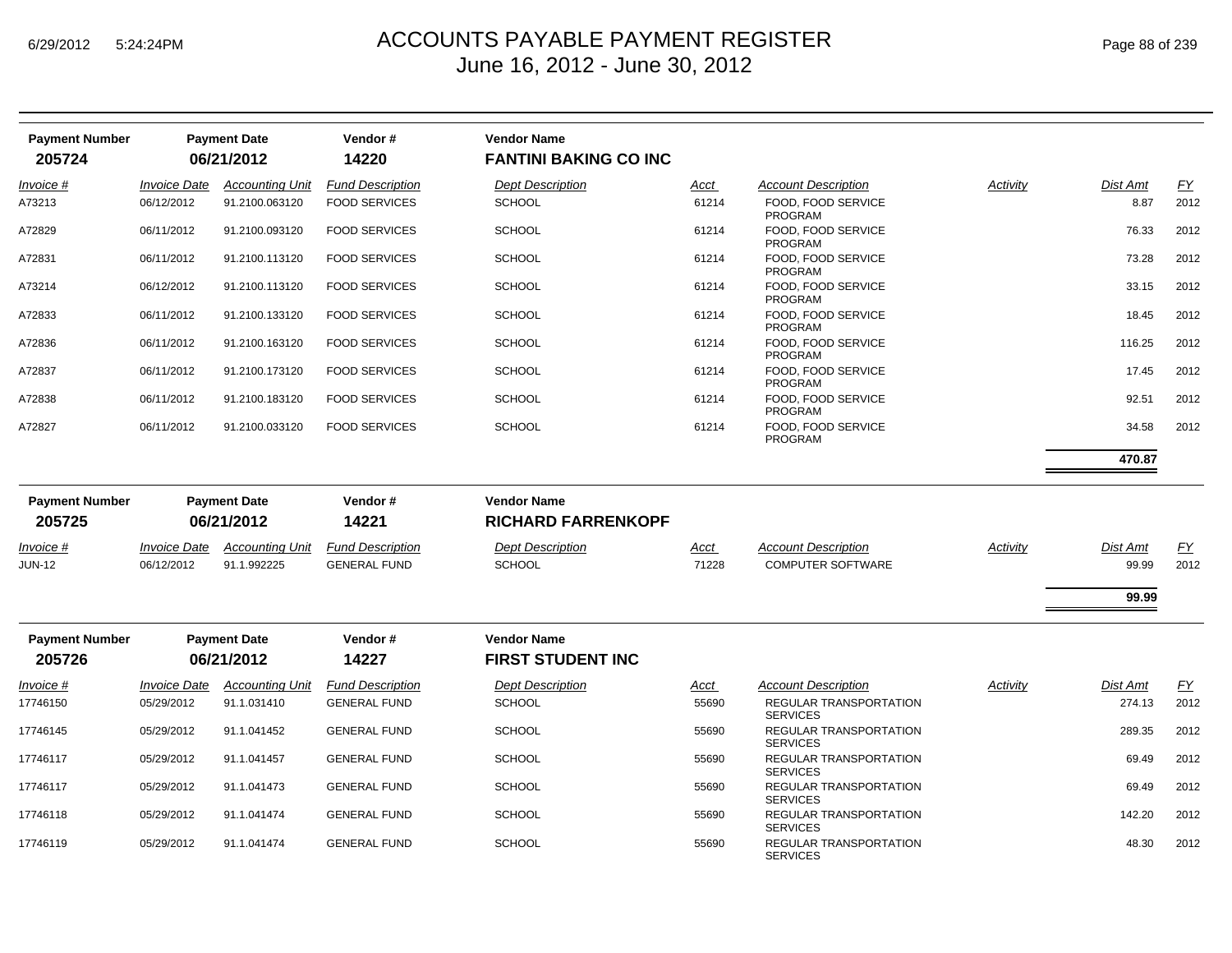| <b>Payment Number</b><br>205726 |                            | <b>Payment Date</b><br>06/21/2012 | Vendor#<br>14227          | <b>Vendor Name</b><br><b>FIRST STUDENT INC</b>         |       |                                           |                 |                 |           |
|---------------------------------|----------------------------|-----------------------------------|---------------------------|--------------------------------------------------------|-------|-------------------------------------------|-----------------|-----------------|-----------|
| Invoice #                       | <b>Invoice Date</b>        | <b>Accounting Unit</b>            | <b>Fund Description</b>   | <b>Dept Description</b>                                | Acct  | <b>Account Description</b>                | Activity        | Dist Amt        | EY        |
| 17746156                        | 06/10/2012                 | 91.1.992700                       | <b>GENERAL FUND</b>       | SCHOOL                                                 | 55690 | REGULAR TRANSPORTATION<br><b>SERVICES</b> |                 | 106,184.52      | 2012      |
| 17746018                        | 05/22/2012                 | 91.3800.991600                    | <b>SCHOOL GRANTS FUND</b> | <b>SCHOOL</b>                                          | 55690 | REGULAR TRANSPORTATION<br><b>SERVICES</b> | 91.03532.991600 | 70.85           | 2012      |
| 17746017                        | 05/22/2012                 | 91.3800.042700                    | <b>SCHOOL GRANTS FUND</b> | <b>SCHOOL</b>                                          | 55690 | REGULAR TRANSPORTATION<br><b>SERVICES</b> | 91.03902.042700 | 171.30          | 2012      |
| 17746212                        | 06/05/2012                 | 91.3800.042700                    | <b>SCHOOL GRANTS FUND</b> | SCHOOL                                                 | 55690 | REGULAR TRANSPORTATION<br><b>SERVICES</b> | 91.03902.042700 | 283.35          | 2012      |
|                                 |                            |                                   |                           |                                                        |       |                                           |                 | 107,602.98      |           |
| <b>Payment Number</b><br>205727 |                            | <b>Payment Date</b><br>06/21/2012 | Vendor#<br>12735          | <b>Vendor Name</b><br><b>FOLLETT LIBRARY RESOURCES</b> |       |                                           |                 |                 |           |
| <i>Invoice</i> #                | <i><b>Invoice Date</b></i> | <b>Accounting Unit</b>            | <b>Fund Description</b>   | <b>Dept Description</b>                                | Acct  | <b>Account Description</b>                | Activity        | <b>Dist Amt</b> | <u>FY</u> |
| 580952F-0                       | 05/21/2012                 | 91.1.102220                       | <b>GENERAL FUND</b>       | SCHOOL                                                 | 61814 | <b>MEDIA</b>                              |                 | 325.17          | 2012      |
| 605116F-3                       | 05/23/2012                 | 91.1.112220                       | <b>GENERAL FUND</b>       | <b>SCHOOL</b>                                          | 61814 | <b>MEDIA</b>                              |                 | 133.55          | 2012      |
|                                 |                            |                                   |                           |                                                        |       |                                           |                 | 458.72          |           |
| <b>Payment Number</b><br>205728 |                            | <b>Payment Date</b><br>06/21/2012 | Vendor#<br>12755          | <b>Vendor Name</b><br><b>GERALD GADBOIS</b>            |       |                                           |                 |                 |           |
| <i>Invoice</i> #                | <b>Invoice Date</b>        | <b>Accounting Unit</b>            | <b>Fund Description</b>   | <b>Dept Description</b>                                | Acct  | <b>Account Description</b>                | Activity        | Dist Amt        | EY        |
| 50312-04                        | 05/03/2012                 | 91.1.041428                       | <b>GENERAL FUND</b>       | <b>SCHOOL</b>                                          | 55642 | <b>GAME OFFICIALS</b>                     |                 | 60.00           | 2012      |
| 52312-04                        | 05/23/2012                 | 91.1.041428                       | <b>GENERAL FUND</b>       | <b>SCHOOL</b>                                          | 55642 | <b>GAME OFFICIALS</b>                     |                 | 60.00           | 2012      |
| 50512-04                        | 05/05/2012                 | 91.1.041473                       | <b>GENERAL FUND</b>       | SCHOOL                                                 | 55642 | <b>GAME OFFICIALS</b>                     |                 | 60.00           | 2012      |
| 50712-05                        | 05/07/2012                 | 91.1.051431                       | <b>GENERAL FUND</b>       | <b>SCHOOL</b>                                          | 55642 | <b>GAME OFFICIALS</b>                     |                 | 60.00           | 2012      |
| 52412-05                        | 05/24/2012                 | 91.1.051431                       | <b>GENERAL FUND</b>       | SCHOOL                                                 | 55642 | <b>GAME OFFICIALS</b>                     |                 | 60.00           | 2012      |
| 41612-07                        | 04/16/2012                 | 91.1.071431                       | <b>GENERAL FUND</b>       | <b>SCHOOL</b>                                          | 55642 | <b>GAME OFFICIALS</b>                     |                 | 60.00           | 2012      |
| 51412-07                        | 05/14/2012                 | 91.1.071431                       | <b>GENERAL FUND</b>       | <b>SCHOOL</b>                                          | 55642 | <b>GAME OFFICIALS</b>                     |                 | 60.00           | 2012      |
|                                 |                            |                                   |                           |                                                        |       |                                           |                 |                 |           |

**420.00**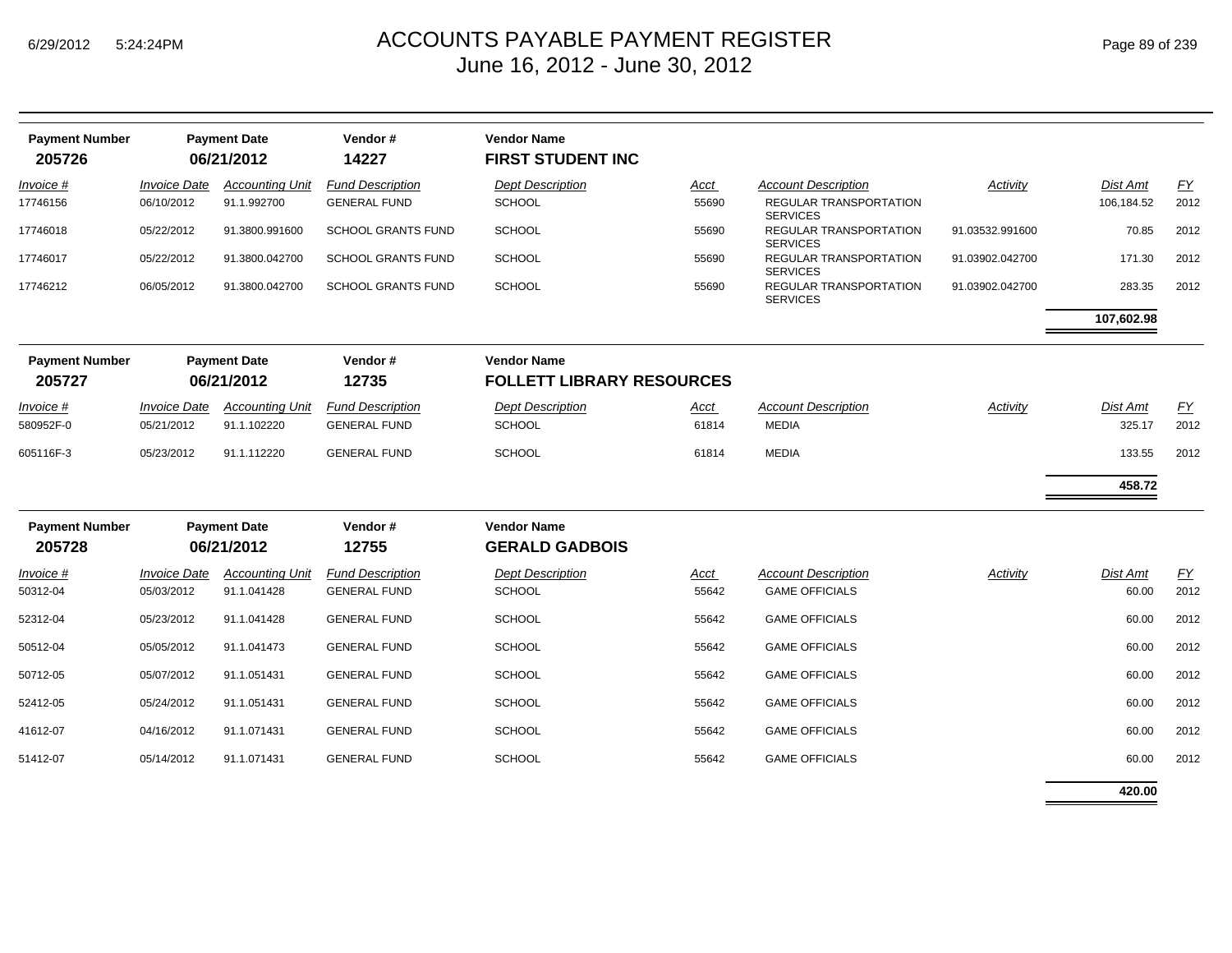| <b>Payment Number</b><br>205729 |                            | <b>Payment Date</b><br>06/21/2012 | Vendor#<br>14247        | <b>Vendor Name</b><br><b>GARELICK FARMS LYNN</b> |       |                                      |          |                 |           |
|---------------------------------|----------------------------|-----------------------------------|-------------------------|--------------------------------------------------|-------|--------------------------------------|----------|-----------------|-----------|
| Invoice #                       | <i><b>Invoice Date</b></i> | <b>Accounting Unit</b>            | <b>Fund Description</b> | <b>Dept Description</b>                          | Acct  | <b>Account Description</b>           | Activity | <b>Dist Amt</b> | <u>FY</u> |
| 9564108                         | 06/09/2012                 | 91.2100.193120                    | <b>FOOD SERVICES</b>    | <b>SCHOOL</b>                                    | 61214 | FOOD, FOOD SERVICE<br><b>PROGRAM</b> |          | 525.50          | 2012      |
| 9564110                         | 06/09/2012                 | 91.2100.203120                    | <b>FOOD SERVICES</b>    | <b>SCHOOL</b>                                    | 61214 | FOOD. FOOD SERVICE<br><b>PROGRAM</b> |          | 524.33          | 2012      |
| 9564112                         | 06/09/2012                 | 91.2100.043120                    | <b>FOOD SERVICES</b>    | <b>SCHOOL</b>                                    | 61214 | FOOD, FOOD SERVICE<br><b>PROGRAM</b> |          | 1,488.55        | 2012      |
| 9564118                         | 06/09/2012                 | 91.2100.053120                    | <b>FOOD SERVICES</b>    | <b>SCHOOL</b>                                    | 61214 | FOOD, FOOD SERVICE<br><b>PROGRAM</b> |          | 367.50          | 2012      |
| 9564111                         | 06/09/2012                 | 91.2100.053120                    | <b>FOOD SERVICES</b>    | <b>SCHOOL</b>                                    | 61214 | FOOD, FOOD SERVICE<br><b>PROGRAM</b> |          | 1,259.32        | 2012      |
| 9564107                         | 06/09/2012                 | 91.2100.063120                    | <b>FOOD SERVICES</b>    | <b>SCHOOL</b>                                    | 61214 | FOOD, FOOD SERVICE<br><b>PROGRAM</b> |          | 787.14          | 2012      |
| 9564116                         | 06/09/2012                 | 91.2100.073120                    | <b>FOOD SERVICES</b>    | <b>SCHOOL</b>                                    | 61214 | FOOD. FOOD SERVICE<br><b>PROGRAM</b> |          | 953.05          | 2012      |
| 9564104                         | 06/09/2012                 | 91.2100.093120                    | <b>FOOD SERVICES</b>    | <b>SCHOOL</b>                                    | 61214 | FOOD, FOOD SERVICE<br><b>PROGRAM</b> |          | 433.62          | 2012      |
| 9564114                         | 06/09/2012                 | 91.2100.103120                    | <b>FOOD SERVICES</b>    | SCHOOL                                           | 61214 | FOOD, FOOD SERVICE<br><b>PROGRAM</b> |          | 505.97          | 2012      |
| 9564101                         | 06/09/2012                 | 91.2100.113120                    | <b>FOOD SERVICES</b>    | <b>SCHOOL</b>                                    | 61214 | FOOD. FOOD SERVICE<br><b>PROGRAM</b> |          | 396.62          | 2012      |
| 9564102                         | 06/09/2012                 | 91.2100.123120                    | <b>FOOD SERVICES</b>    | <b>SCHOOL</b>                                    | 61214 | FOOD, FOOD SERVICE<br><b>PROGRAM</b> |          | 275.50          | 2012      |
| 9564100                         | 06/09/2012                 | 91.2100.133120                    | <b>FOOD SERVICES</b>    | <b>SCHOOL</b>                                    | 61214 | FOOD, FOOD SERVICE<br><b>PROGRAM</b> |          | 513.67          | 2012      |
| 9564105                         | 06/09/2012                 | 91.2100.143120                    | <b>FOOD SERVICES</b>    | <b>SCHOOL</b>                                    | 61214 | FOOD. FOOD SERVICE<br><b>PROGRAM</b> |          | 718.82          | 2012      |
| 9564106                         | 06/09/2012                 | 91.2100.153120                    | <b>FOOD SERVICES</b>    | <b>SCHOOL</b>                                    | 61214 | FOOD, FOOD SERVICE<br><b>PROGRAM</b> |          | 968.57          | 2012      |
| 9564109                         | 06/09/2012                 | 91.2100.163120                    | <b>FOOD SERVICES</b>    | <b>SCHOOL</b>                                    | 61214 | FOOD. FOOD SERVICE<br><b>PROGRAM</b> |          | 873.39          | 2012      |
| 9564115                         | 06/09/2012                 | 91.2100.173120                    | <b>FOOD SERVICES</b>    | <b>SCHOOL</b>                                    | 61214 | FOOD, FOOD SERVICE<br><b>PROGRAM</b> |          | 487.76          | 2012      |
| 9564103                         | 06/09/2012                 | 91.2100.183120                    | <b>FOOD SERVICES</b>    | <b>SCHOOL</b>                                    | 61214 | FOOD, FOOD SERVICE<br><b>PROGRAM</b> |          | 353.33          | 2012      |
| 9564099                         | 06/09/2012                 | 91.2100.033120                    | <b>FOOD SERVICES</b>    | <b>SCHOOL</b>                                    | 61214 | FOOD, FOOD SERVICE<br><b>PROGRAM</b> |          | 1,256.58        | 2012      |
| 9549573                         | 06/02/2012                 | 91.2222.991490                    | AFTER SCHOOL PROGRAM    | <b>SCHOOL</b>                                    | 61299 | MISCELLANEOUS SUPPLIES               |          | 22.95           | 2012      |
| 9549572                         | 06/02/2012                 | 91.2222.991490                    | AFTER SCHOOL PROGRAM    | <b>SCHOOL</b>                                    | 61299 | MISCELLANEOUS SUPPLIES               |          | 22.46           | 2012      |
| 9549566                         | 06/02/2012                 | 91.2222.991490                    | AFTER SCHOOL PROGRAM    | <b>SCHOOL</b>                                    | 61299 | MISCELLANEOUS SUPPLIES               |          | 94.79           | 2012      |
| 9549574                         | 06/02/2012                 | 91.2222.991490                    | AFTER SCHOOL PROGRAM    | <b>SCHOOL</b>                                    | 61299 | MISCELLANEOUS SUPPLIES               |          | 28.95           | 2012      |

**12,858.37**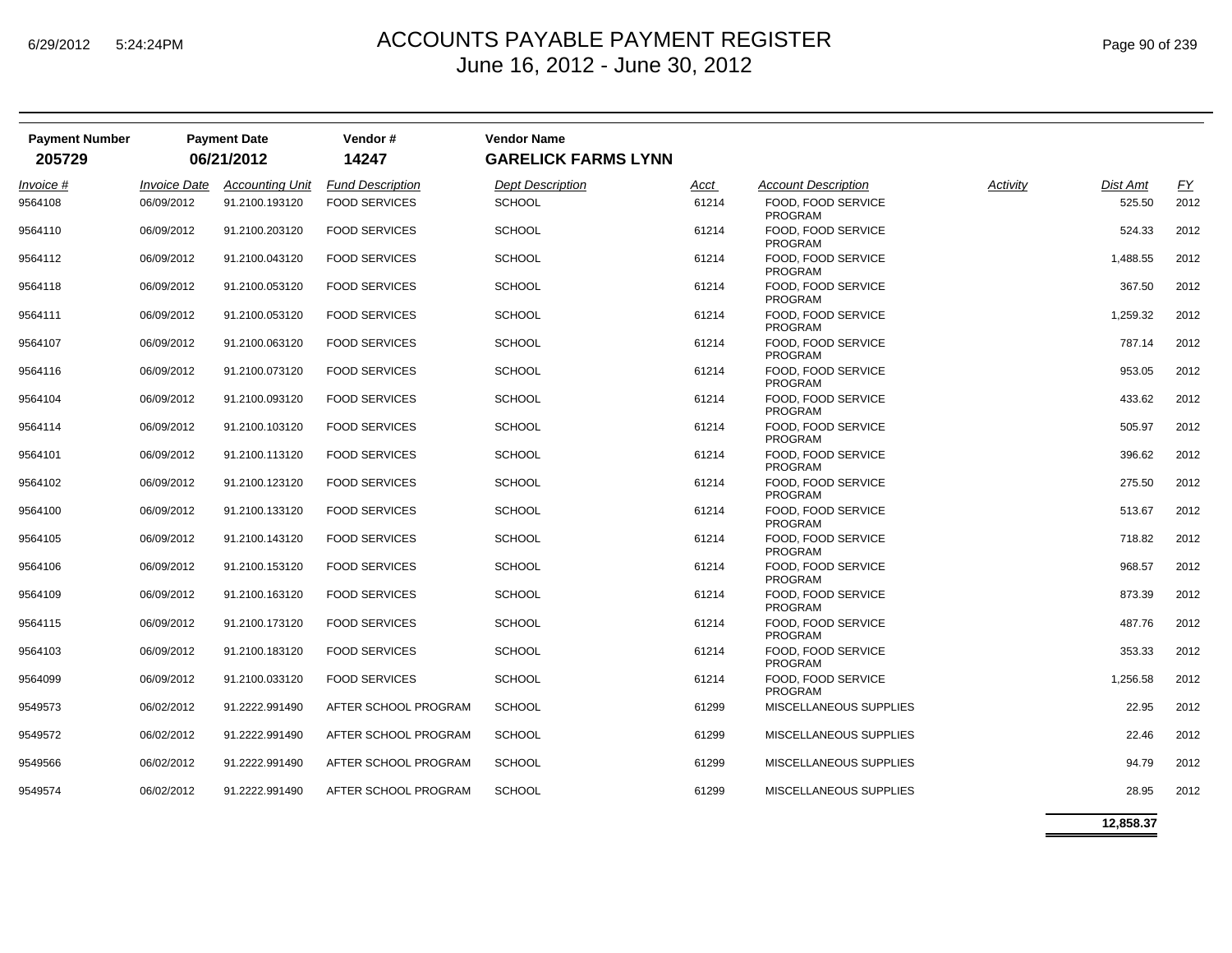| <b>Payment Number</b><br>205730 |                                   | <b>Payment Date</b><br>06/21/2012     | Vendor#<br>11927                               | <b>Vendor Name</b><br><b>KAYLA GEER</b>                |                      |                                                      |                 |                          |            |
|---------------------------------|-----------------------------------|---------------------------------------|------------------------------------------------|--------------------------------------------------------|----------------------|------------------------------------------------------|-----------------|--------------------------|------------|
| Invoice #<br>ED720              | <b>Invoice Date</b><br>06/20/2012 | <b>Accounting Unit</b><br>91.1.991160 | <b>Fund Description</b><br><b>GENERAL FUND</b> | <b>Dept Description</b><br><b>SCHOOL</b>               | <b>Acct</b><br>52800 | <b>Account Description</b><br>EDUCATIONAL ASSISTANCE | <b>Activity</b> | Dist Amt<br>1,137.60     | EY<br>2012 |
|                                 |                                   |                                       |                                                |                                                        |                      |                                                      |                 | 1,137.60                 |            |
| <b>Payment Number</b><br>205731 |                                   | <b>Payment Date</b><br>06/21/2012     | Vendor#<br>12771                               | <b>Vendor Name</b><br><b>GENERAL LINEN SERVICE INC</b> |                      |                                                      |                 |                          |            |
| Invoice #                       | <b>Invoice Date</b>               | <b>Accounting Unit</b>                | <b>Fund Description</b>                        | <b>Dept Description</b>                                | <u>Acct</u>          | <b>Account Description</b>                           | <b>Activity</b> | <b>Dist Amt</b>          | EY         |
| 923944                          | 06/18/2012                        | 91.2247.041387                        | <b>CULINARY ARTS</b>                           | <b>SCHOOL</b>                                          | 61135                | <b>EDUCATIONAL SUPPLIES</b>                          |                 | 78.44                    | 2012       |
| 916799                          | 06/04/2012                        | 91.2247.041387                        | <b>CULINARY ARTS</b>                           | <b>SCHOOL</b>                                          | 61135                | <b>EDUCATIONAL SUPPLIES</b>                          |                 | 42.00                    | 2012       |
| SO915574                        | 05/28/2012                        | 91.2247.041387                        | <b>CULINARY ARTS</b>                           | <b>SCHOOL</b>                                          | 61135                | EDUCATIONAL SUPPLIES                                 |                 | 131.79                   | 2012       |
| 913278                          | 05/28/2012                        | 91.2247.041387                        | <b>CULINARY ARTS</b>                           | <b>SCHOOL</b>                                          | 61135                | <b>EDUCATIONAL SUPPLIES</b>                          |                 | 42.00                    | 2012       |
|                                 |                                   |                                       |                                                |                                                        |                      |                                                      |                 | 294.23                   |            |
| <b>Payment Number</b><br>205732 |                                   | <b>Payment Date</b><br>06/21/2012     | Vendor#<br>14259                               | <b>Vendor Name</b><br><b>JENNIFER GOODWIN</b>          |                      |                                                      |                 |                          |            |
| Invoice #<br>MILES-MAR          | <b>Invoice Date</b><br>03/31/2012 | <b>Accounting Unit</b><br>91.1.992322 | <b>Fund Description</b><br><b>GENERAL FUND</b> | <b>Dept Description</b><br><b>SCHOOL</b>               | <u>Acct</u><br>55307 | <b>Account Description</b><br>MILEAGE REIMBURSEMENTS | <b>Activity</b> | <b>Dist Amt</b><br>32.47 | EY<br>2012 |
| MILES-MAY                       | 05/31/2012                        | 91.1.992322                           | <b>GENERAL FUND</b>                            | <b>SCHOOL</b>                                          | 55307                | MILEAGE REIMBURSEMENTS                               |                 | 32.19                    | 2012       |
| MILES-APR                       | 04/28/2012                        | 91.1.992322                           | <b>GENERAL FUND</b>                            | SCHOOL                                                 | 55307                | MILEAGE REIMBURSEMENTS                               |                 | 27.75                    | 2012       |
|                                 |                                   |                                       |                                                |                                                        |                      |                                                      |                 | 92.41                    |            |
| <b>Payment Number</b><br>205733 |                                   | <b>Payment Date</b><br>06/21/2012     | Vendor#<br>10853                               | <b>Vendor Name</b><br><b>GRAINGER</b>                  |                      |                                                      |                 |                          |            |
| Invoice #<br>9840864343         | <b>Invoice Date</b><br>05/31/2012 | <b>Accounting Unit</b><br>91.1.222620 | <b>Fund Description</b><br><b>GENERAL FUND</b> | <b>Dept Description</b><br>SCHOOL                      | Acct<br>61421        | <b>Account Description</b><br>SUPPLIES, HVAC         | Activity        | Dist Amt<br>109.08       | EY<br>2012 |
| 9832932926                      | 05/21/2012                        | 91.1.222620                           | <b>GENERAL FUND</b>                            | <b>SCHOOL</b>                                          | 61421                | SUPPLIES, HVAC                                       |                 | 20.88                    | 2012       |
| 9833495238                      | 05/21/2012                        | 91.1.222620                           | <b>GENERAL FUND</b>                            | <b>SCHOOL</b>                                          | 61421                | SUPPLIES, HVAC                                       |                 | 320.00                   | 2012       |
| 9839172070                      | 05/29/2012                        | 91.1.222620                           | <b>GENERAL FUND</b>                            | SCHOOL                                                 | 61421                | SUPPLIES, HVAC                                       |                 | 67.33                    | 2012       |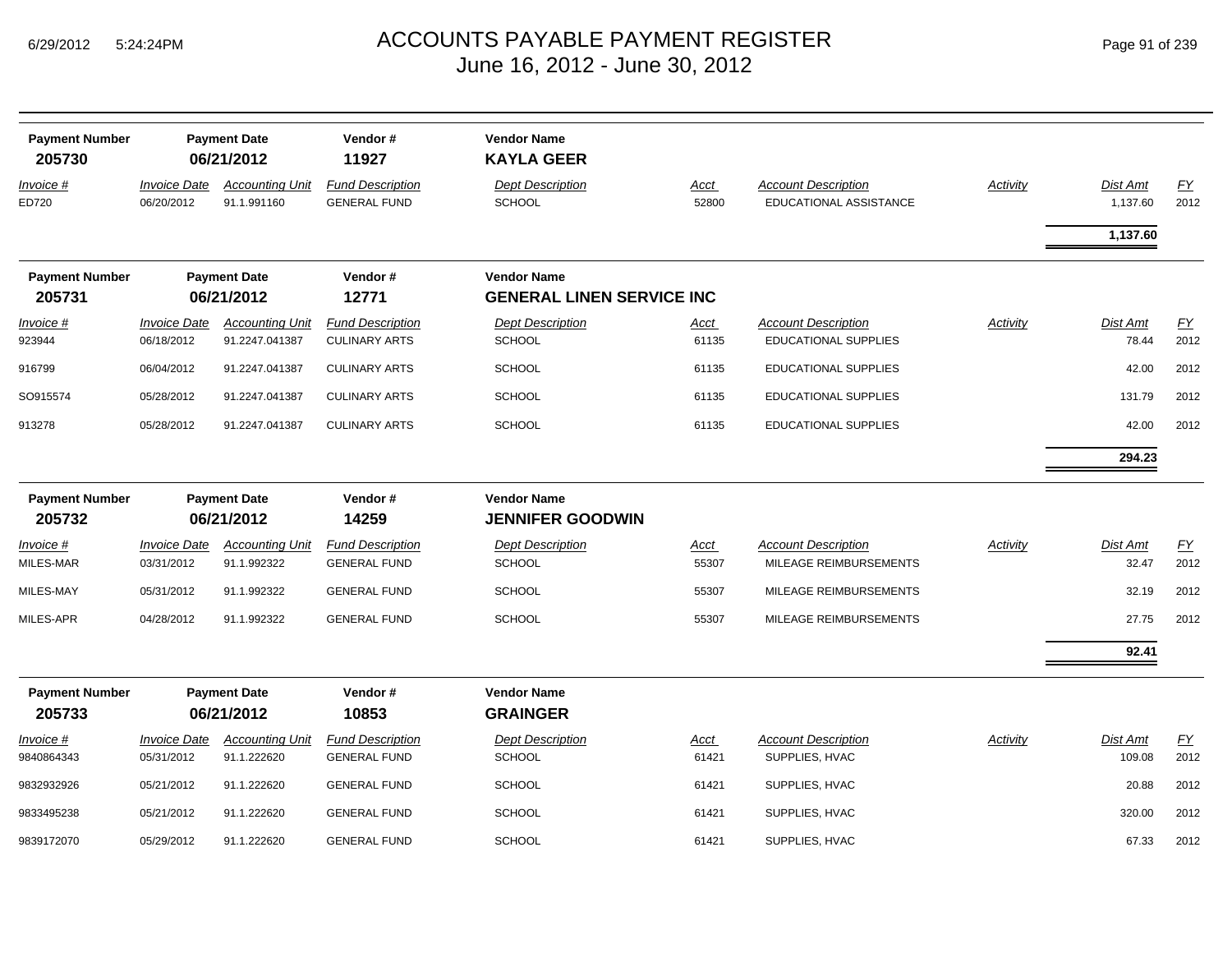| <b>Payment Number</b><br>205733 |                                   | <b>Payment Date</b><br>06/21/2012     | Vendor#<br>10853                               | <b>Vendor Name</b><br><b>GRAINGER</b>                  |               |                                              |                 |                    |            |
|---------------------------------|-----------------------------------|---------------------------------------|------------------------------------------------|--------------------------------------------------------|---------------|----------------------------------------------|-----------------|--------------------|------------|
| Invoice #<br>9809579940         | <b>Invoice Date</b><br>04/23/2012 | <b>Accounting Unit</b><br>91.1.222620 | <b>Fund Description</b><br><b>GENERAL FUND</b> | <b>Dept Description</b><br><b>SCHOOL</b>               | Acct<br>61421 | <b>Account Description</b><br>SUPPLIES, HVAC | <b>Activity</b> | Dist Amt<br>240.00 | EY<br>2012 |
| 9810353772                      | 04/24/2012                        | 91.1.222620                           | <b>GENERAL FUND</b>                            | <b>SCHOOL</b>                                          | 61421         | SUPPLIES, HVAC                               |                 | 298.40             | 2012       |
| 9821318921                      | 05/07/2012                        | 91.1.222620                           | <b>GENERAL FUND</b>                            | <b>SCHOOL</b>                                          | 61421         | SUPPLIES, HVAC                               |                 | 1,387.80           | 2012       |
| 9819946980                      | 05/04/2012                        | 91.1.222620                           | <b>GENERAL FUND</b>                            | <b>SCHOOL</b>                                          | 61421         | SUPPLIES, HVAC                               |                 | 79.96              | 2012       |
| 9819316515                      | 05/03/2012                        | 91.1.222620                           | <b>GENERAL FUND</b>                            | <b>SCHOOL</b>                                          | 61421         | SUPPLIES, HVAC                               |                 | 125.49             | 2012       |
| 9818273469                      | 05/02/2012                        | 91.1.222620                           | <b>GENERAL FUND</b>                            | <b>SCHOOL</b>                                          | 61421         | SUPPLIES, HVAC                               |                 | 2,725.00           | 2012       |
| 9817025134                      | 05/01/2012                        | 91.1.222620                           | <b>GENERAL FUND</b>                            | SCHOOL                                                 | 61421         | SUPPLIES, HVAC                               |                 | 119.16             | 2012       |
| 9814406600                      | 04/27/2012                        | 91.1.222620                           | <b>GENERAL FUND</b>                            | <b>SCHOOL</b>                                          | 61421         | SUPPLIES, HVAC                               |                 | 60.00              | 2012       |
| 9812971829                      | 04/26/2012                        | 91.1.222620                           | <b>GENERAL FUND</b>                            | <b>SCHOOL</b>                                          | 61421         | SUPPLIES, HVAC                               |                 | 74.64              | 2012       |
| 9827870024                      | 05/14/2012                        | 91.1.222620                           | <b>GENERAL FUND</b>                            | <b>SCHOOL</b>                                          | 61421         | SUPPLIES, HVAC                               |                 | 78.40              | 2012       |
| 9828098369                      | 05/15/2012                        | 91.1.222620                           | <b>GENERAL FUND</b>                            | <b>SCHOOL</b>                                          | 61421         | SUPPLIES, HVAC                               |                 | 28.54              | 2012       |
| 9831377883                      | 05/18/2012                        | 91.1.222620                           | <b>GENERAL FUND</b>                            | <b>SCHOOL</b>                                          | 61421         | SUPPLIES, HVAC                               |                 | 37.13              | 2012       |
| 9831377875                      | 05/18/2012                        | 91.1.222620                           | <b>GENERAL FUND</b>                            | <b>SCHOOL</b>                                          | 61421         | SUPPLIES, HVAC                               |                 | 166.60             | 2012       |
| 9823571428                      | 05/09/2012                        | 91.1.222620                           | <b>GENERAL FUND</b>                            | <b>SCHOOL</b>                                          | 61421         | SUPPLIES, HVAC                               |                 | 58.08              | 2012       |
|                                 |                                   |                                       |                                                |                                                        |               |                                              |                 | 5,996.49           |            |
| <b>Payment Number</b><br>205734 |                                   | <b>Payment Date</b><br>06/21/2012     | Vendor#<br>14271                               | <b>Vendor Name</b><br><b>GREAT STATE BEVERAGES INC</b> |               |                                              |                 |                    |            |
| Invoice #                       | <i><b>Invoice Date</b></i>        | <b>Accounting Unit</b>                | <b>Fund Description</b>                        | <b>Dept Description</b>                                | Acct          | <b>Account Description</b>                   | Activity        | Dist Amt           | FY         |

| 2057.34   |                     | UOLIIZUIZ              | 1427T                   |
|-----------|---------------------|------------------------|-------------------------|
| Invoice # | <b>Invoice Date</b> | <b>Accounting Unit</b> | <b>Fund Description</b> |
| 0390018   | 06/15/2012          | 91.2100.043120         | <b>FOOD SERVICES</b>    |
| 0386067   | 06/08/2012          | 91.2100.033120         | <b>FOOD SERVICES</b>    |
| 0386066   | 06/08/2012          | 91.2100.033120         | <b>FOOD SERVICES</b>    |

| Init | <b>Fund Description</b> | <b>Dept Description</b> | <u>Acct</u> | <b>Account Description</b>    | Activity | Dist Amt | FY   |
|------|-------------------------|-------------------------|-------------|-------------------------------|----------|----------|------|
|      | <b>FOOD SERVICES</b>    | <b>SCHOOL</b>           | 61214       | FOOD, FOOD SERVICE<br>PROGRAM |          | 235.38   | 2012 |
|      | <b>FOOD SERVICES</b>    | <b>SCHOOL</b>           | 61214       | FOOD, FOOD SERVICE<br>PROGRAM |          | (10.50)  | 2012 |
|      | <b>FOOD SERVICES</b>    | <b>SCHOOL</b>           | 61214       | FOOD, FOOD SERVICE<br>PROGRAM |          | 253.61   | 2012 |
|      |                         |                         |             |                               |          | 478.49   |      |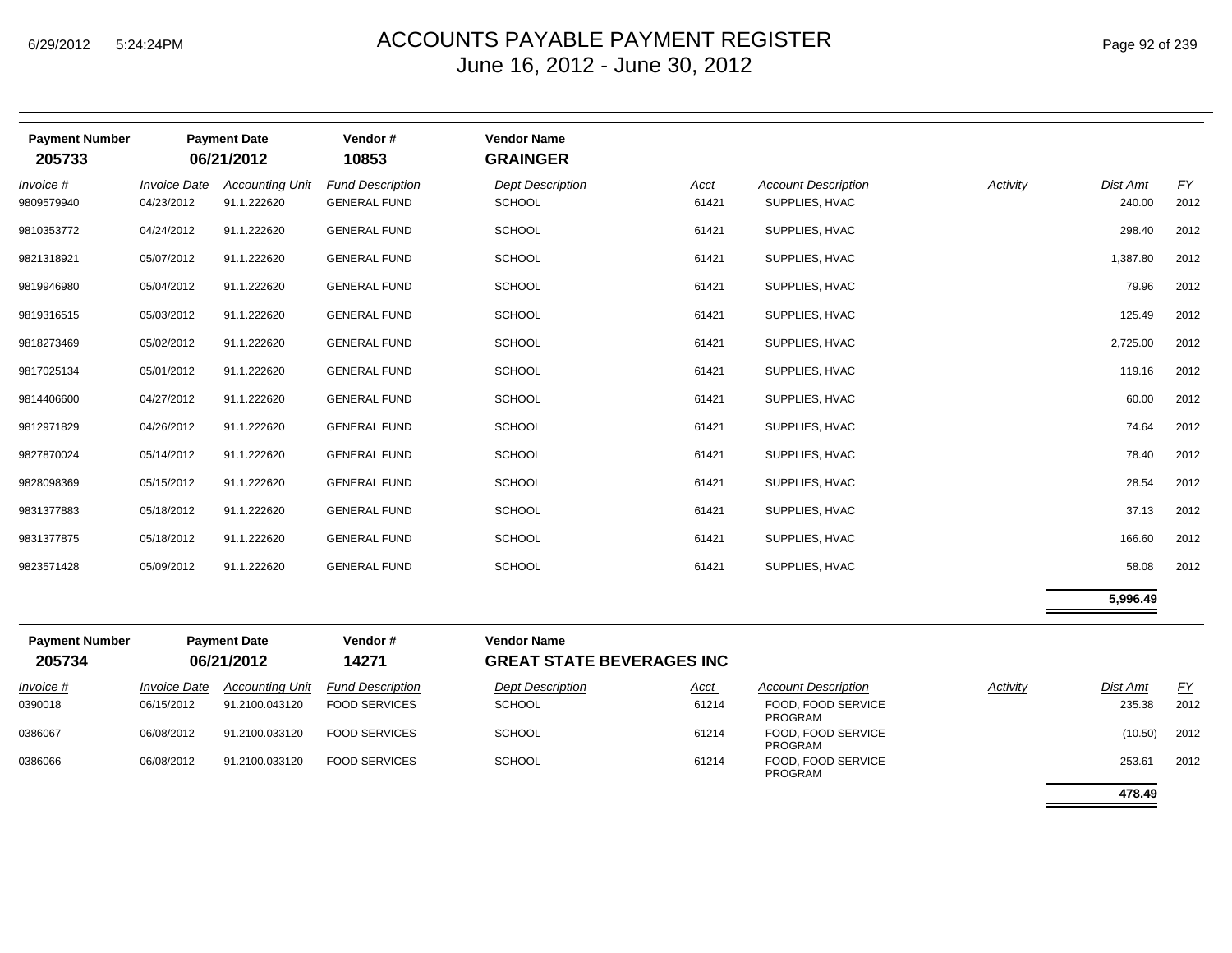| <b>Payment Number</b><br>205735 |                                   | <b>Payment Date</b><br>06/21/2012        | Vendor#<br>14272                                | <b>Vendor Name</b><br><b>GREATER LAWRENCE ED COLLABORAT</b> |                      |                                                                     |          |                      |                          |
|---------------------------------|-----------------------------------|------------------------------------------|-------------------------------------------------|-------------------------------------------------------------|----------------------|---------------------------------------------------------------------|----------|----------------------|--------------------------|
| Invoice #<br>1202244            | <b>Invoice Date</b><br>05/11/2012 | <b>Accounting Unit</b><br>91.1.021267    | <b>Fund Description</b><br><b>GENERAL FUND</b>  | <b>Dept Description</b><br><b>SCHOOL</b>                    | <u>Acct</u><br>55694 | <b>Account Description</b><br>TUITION, OUT OF DISTRICT              | Activity | Dist Amt<br>6,314.00 | $\underline{FY}$<br>2012 |
| 1202248                         | 05/11/2012                        | 91.1.021267                              | <b>GENERAL FUND</b>                             | <b>SCHOOL</b>                                               | 55694                | TUITION, OUT OF DISTRICT                                            |          | 11,734.46            | 2012                     |
| 1202245                         | 05/11/2012                        | 91.1.021267                              | <b>GENERAL FUND</b>                             | <b>SCHOOL</b>                                               | 55694                | TUITION, OUT OF DISTRICT                                            |          | 6,314.00             | 2012                     |
| 1202247                         | 05/11/2012                        | 91.1.021267                              | <b>GENERAL FUND</b>                             | <b>SCHOOL</b>                                               | 55694                | TUITION, OUT OF DISTRICT                                            |          | 11,498.30            | 2012                     |
| 1201923                         | 04/04/2012                        | 91.1.021267                              | <b>GENERAL FUND</b>                             | <b>SCHOOL</b>                                               | 55694                | TUITION, OUT OF DISTRICT                                            |          | 4,305.00             | 2012                     |
| 1202246                         | 05/11/2012                        | 91.1.021267                              | <b>GENERAL FUND</b>                             | <b>SCHOOL</b>                                               | 55694                | TUITION, OUT OF DISTRICT                                            |          | 11,498.30            | 2012                     |
|                                 |                                   |                                          |                                                 |                                                             |                      |                                                                     |          | 51,664.06            |                          |
| <b>Payment Number</b><br>205736 |                                   | <b>Payment Date</b><br>06/21/2012        | Vendor#<br>14276                                | <b>Vendor Name</b><br><b>ELLEN GREENBERG</b>                |                      |                                                                     |          |                      |                          |
| Invoice #<br>MILES-APR          | <i>Invoice Date</i><br>04/30/2012 | <b>Accounting Unit</b><br>91.1.012320    | <b>Fund Description</b><br><b>GENERAL FUND</b>  | <b>Dept Description</b><br><b>SCHOOL</b>                    | <u>Acct</u><br>55307 | <b>Account Description</b><br>MILEAGE REIMBURSEMENTS                | Activity | Dist Amt<br>376.53   | $\underline{FY}$<br>2012 |
| <b>JUN-12</b>                   | 06/12/2012                        | 91.1.012621                              | <b>GENERAL FUND</b>                             | <b>SCHOOL</b>                                               | 55109                | TELEPHONE-VOICE                                                     |          | 90.24                | 2012                     |
|                                 |                                   |                                          |                                                 |                                                             |                      |                                                                     |          | 466.77               |                          |
| <b>Payment Number</b><br>205737 |                                   | <b>Payment Date</b><br>06/21/2012        | Vendor#<br>14280                                | <b>Vendor Name</b><br><b>KAREN GUSTIN</b>                   |                      |                                                                     |          |                      |                          |
| Invoice #<br>JUNE MILE          | <b>Invoice Date</b><br>06/19/2012 | <b>Accounting Unit</b><br>91.2100.993120 | <b>Fund Description</b><br><b>FOOD SERVICES</b> | <b>Dept Description</b><br><b>SCHOOL</b>                    | Acct<br>55307        | <b>Account Description</b><br>MILEAGE REIMBURSEMENTS                | Activity | Dist Amt<br>59.94    | EY<br>2012               |
|                                 |                                   |                                          |                                                 |                                                             |                      |                                                                     |          | 59.94                |                          |
| <b>Payment Number</b><br>205738 |                                   | <b>Payment Date</b><br>06/21/2012        | Vendor#<br>11512                                | <b>Vendor Name</b><br><b>GWINN DESIGN BUILD</b>             |                      |                                                                     |          |                      |                          |
| Invoice #                       | <b>Invoice Date</b><br>06/13/2012 | <b>Accounting Unit</b><br>91.1.222620    | <b>Fund Description</b><br><b>GENERAL FUND</b>  | <b>Dept Description</b><br><b>SCHOOL</b>                    | <u>Acct</u><br>54280 | <b>Account Description</b><br><b>BUILDING/GROUNDS</b>               | Activity | Dist Amt<br>8,000.00 | $\underline{FY}$<br>2012 |
|                                 | 06/13/2012                        | TF900.8639                               | KEEFE AUDITORIUM IMP -<br><b>LGN</b>            | KEEFE AUDITORIUM IMP - LGN                                  | 54280                | <b>MAINTENANCE</b><br><b>BUILDING/GROUNDS</b><br><b>MAINTENANCE</b> |          | 20,000.00            | 2012                     |
|                                 |                                   |                                          |                                                 |                                                             |                      |                                                                     |          | 28,000.00            |                          |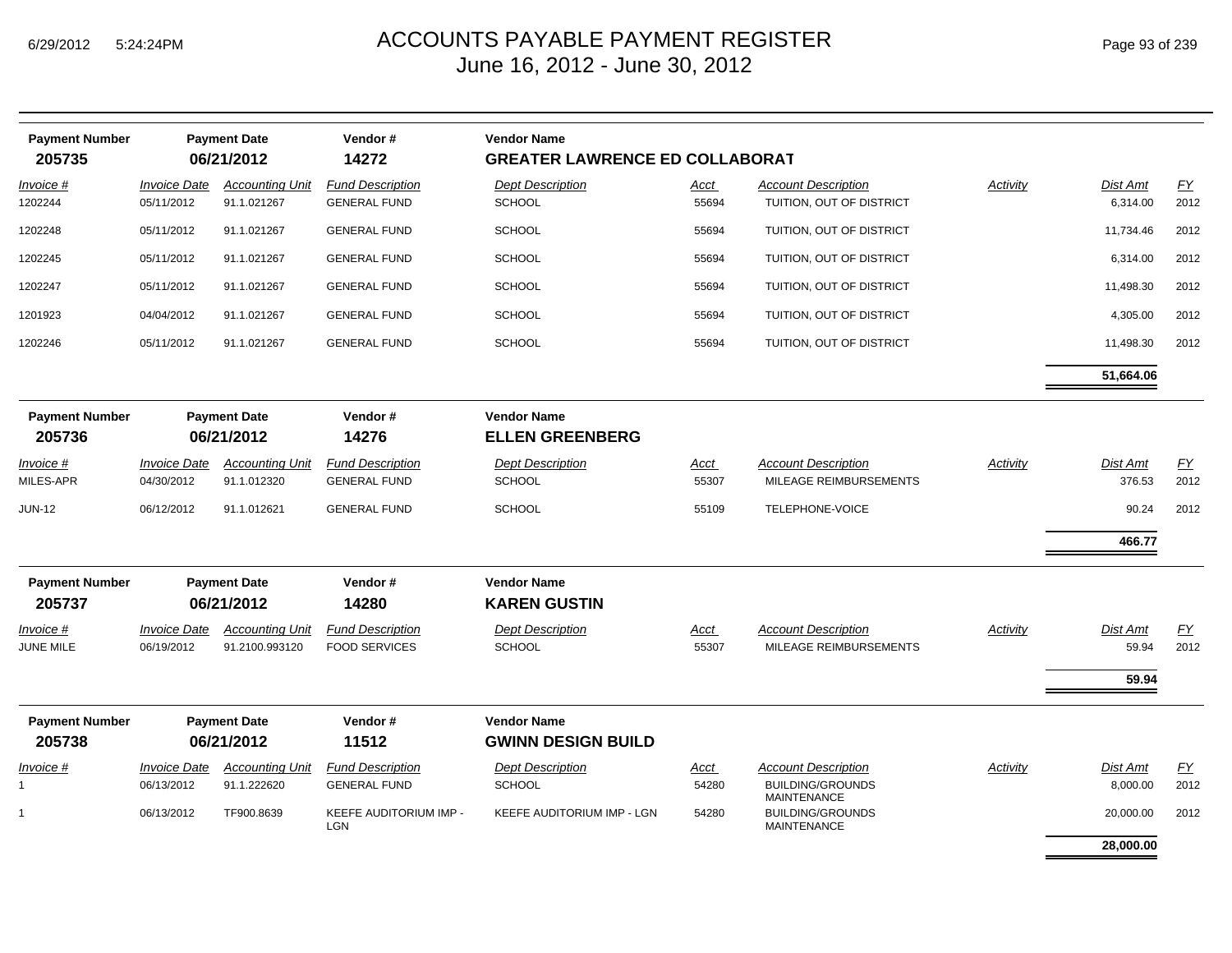| <b>Payment Number</b><br>205739   |                                   | <b>Payment Date</b><br>06/21/2012        | Vendor#<br>11902                                     | <b>Vendor Name</b><br><b>STEVEN HAAS</b>     |                      |                                                           |                                    |                                   |                          |
|-----------------------------------|-----------------------------------|------------------------------------------|------------------------------------------------------|----------------------------------------------|----------------------|-----------------------------------------------------------|------------------------------------|-----------------------------------|--------------------------|
| <u>Invoice #</u><br><b>JUN-12</b> | <b>Invoice Date</b><br>06/12/2012 | <b>Accounting Unit</b><br>91.1.012320    | <b>Fund Description</b><br><b>GENERAL FUND</b>       | <b>Dept Description</b><br><b>SCHOOL</b>     | <u>Acct</u><br>55300 | <b>Account Description</b><br><b>TRAVEL</b>               | <b>Activity</b>                    | Dist Amt<br>1,025.71              | EY<br>2012               |
|                                   |                                   |                                          |                                                      |                                              |                      |                                                           |                                    | 1,025.71                          |                          |
| <b>Payment Number</b><br>205740   |                                   | <b>Payment Date</b><br>06/21/2012        | Vendor#<br>11231                                     | <b>Vendor Name</b><br><b>JEANNA HAMILTON</b> |                      |                                                           |                                    |                                   |                          |
| <u>Invoice #</u><br>06/14         | <b>Invoice Date</b><br>06/15/2012 | <b>Accounting Unit</b><br>91.3800.021500 | <b>Fund Description</b><br><b>SCHOOL GRANTS FUND</b> | <b>Dept Description</b><br>SCHOOL            | <u>Acct</u><br>53628 | <b>Account Description</b><br><b>CONTRACT SERVICES</b>    | <b>Activity</b><br>91.03952.021500 | <b>Dist Amt</b><br>43.75<br>43.75 | EY<br>2012               |
| <b>Payment Number</b><br>205741   |                                   | <b>Payment Date</b><br>06/21/2012        | Vendor#<br>14287                                     | <b>Vendor Name</b><br><b>HANNAFORD</b>       |                      |                                                           |                                    |                                   |                          |
| $Invoice$ #<br>2051               | <b>Invoice Date</b><br>06/07/2012 | <b>Accounting Unit</b><br>91.1.041300    | <b>Fund Description</b><br><b>GENERAL FUND</b>       | <b>Dept Description</b><br><b>SCHOOL</b>     | <u>Acct</u><br>61135 | <b>Account Description</b><br><b>EDUCATIONAL SUPPLIES</b> | Activity                           | <b>Dist Amt</b><br>54.66          | $\underline{FY}$<br>2012 |
| 3993                              | 06/13/2012                        | 91.1.041300                              | <b>GENERAL FUND</b>                                  | <b>SCHOOL</b>                                | 61135                | <b>EDUCATIONAL SUPPLIES</b>                               |                                    | 63.71                             | 2012                     |
| 3994                              | 06/13/2012                        | 91.1.041300                              | <b>GENERAL FUND</b>                                  | <b>SCHOOL</b>                                | 61135                | <b>EDUCATIONAL SUPPLIES</b>                               |                                    | 13.58                             | 2012                     |
| 2350                              | 06/08/2012                        | 91.1.041300                              | <b>GENERAL FUND</b>                                  | <b>SCHOOL</b>                                | 61135                | <b>EDUCATIONAL SUPPLIES</b>                               |                                    | 10.16                             | 2012                     |
| 1552                              | 05/07/2012                        | 91.1.041370                              | <b>GENERAL FUND</b>                                  | <b>SCHOOL</b>                                | 61135                | <b>EDUCATIONAL SUPPLIES</b>                               |                                    | 78.50                             | 2012                     |
| 9401                              | 05/31/2012                        | 91.1.041370                              | <b>GENERAL FUND</b>                                  | <b>SCHOOL</b>                                | 61135                | <b>EDUCATIONAL SUPPLIES</b>                               |                                    | 29.55                             | 2012                     |
| 9062                              | 05/30/2012                        | 91.1.041370                              | <b>GENERAL FUND</b>                                  | <b>SCHOOL</b>                                | 61135                | EDUCATIONAL SUPPLIES                                      |                                    | 91.17                             | 2012                     |
| 4370                              | 05/16/2012                        | 91.1.041370                              | <b>GENERAL FUND</b>                                  | <b>SCHOOL</b>                                | 61135                | <b>EDUCATIONAL SUPPLIES</b>                               |                                    | 125.09                            | 2012                     |
| 6232                              | 05/21/2012                        | 91.1.041370                              | <b>GENERAL FUND</b>                                  | <b>SCHOOL</b>                                | 61135                | EDUCATIONAL SUPPLIES                                      |                                    | 44.80                             | 2012                     |
| 9509                              | 05/01/2012                        | 91.1.041370                              | <b>GENERAL FUND</b>                                  | <b>SCHOOL</b>                                | 61135                | <b>EDUCATIONAL SUPPLIES</b>                               |                                    | 57.70                             | 2012                     |
| 178                               | 05/03/2012                        | 91.1.041370                              | <b>GENERAL FUND</b>                                  | <b>SCHOOL</b>                                | 61135                | <b>EDUCATIONAL SUPPLIES</b>                               |                                    | 43.23                             | 2012                     |
| 503                               | 05/04/2012                        | 91.1.041370                              | <b>GENERAL FUND</b>                                  | <b>SCHOOL</b>                                | 61135                | <b>EDUCATIONAL SUPPLIES</b>                               |                                    | 5.59                              | 2012                     |
| 1553                              | 05/07/2012                        | 91.1.041370                              | <b>GENERAL FUND</b>                                  | <b>SCHOOL</b>                                | 61135                | <b>EDUCATIONAL SUPPLIES</b>                               |                                    | 11.21                             | 2012                     |
| 3678                              | 05/14/2012                        | 91.1.041370                              | <b>GENERAL FUND</b>                                  | <b>SCHOOL</b>                                | 61135                | <b>EDUCATIONAL SUPPLIES</b>                               |                                    | 46.10                             | 2012                     |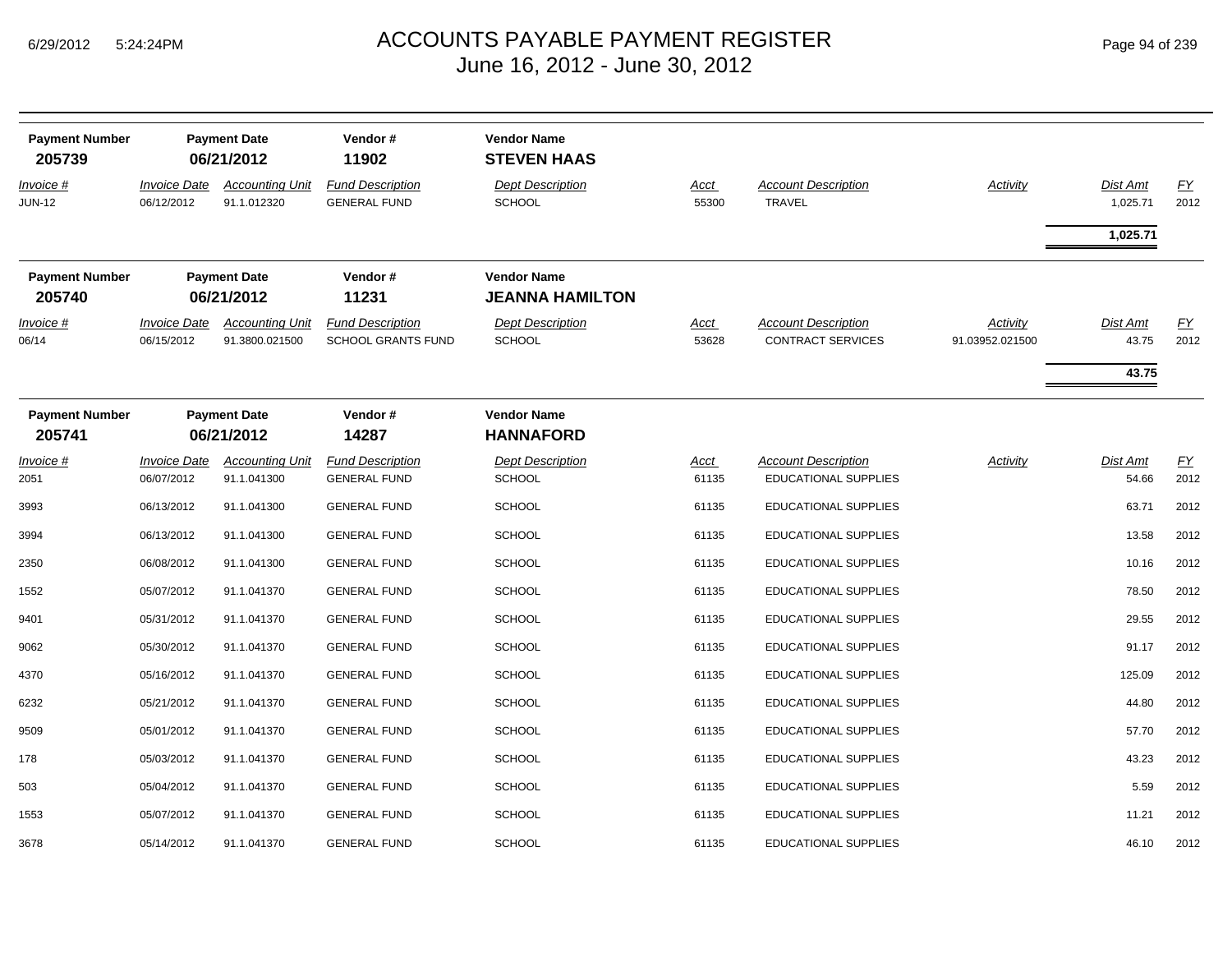| <b>Payment Number</b><br>205741 |                                   | <b>Payment Date</b><br>06/21/2012     | Vendor#<br>14287                               | <b>Vendor Name</b><br><b>HANNAFORD</b>   |               |                                                           |          |                   |                   |
|---------------------------------|-----------------------------------|---------------------------------------|------------------------------------------------|------------------------------------------|---------------|-----------------------------------------------------------|----------|-------------------|-------------------|
| $Invoice$ #<br>4037             | <b>Invoice Date</b><br>05/15/2012 | <b>Accounting Unit</b><br>91.1.041370 | <b>Fund Description</b><br><b>GENERAL FUND</b> | <b>Dept Description</b><br><b>SCHOOL</b> | Acct<br>61135 | <b>Account Description</b><br><b>EDUCATIONAL SUPPLIES</b> | Activity | Dist Amt<br>35.60 | <u>FY</u><br>2012 |
| 9402                            | 05/31/2012                        | 91.1.041370                           | <b>GENERAL FUND</b>                            | <b>SCHOOL</b>                            | 61135         | <b>EDUCATIONAL SUPPLIES</b>                               |          | 20.91             | 2012              |
| 8714                            | 05/29/2012                        | 91.1.041370                           | <b>GENERAL FUND</b>                            | <b>SCHOOL</b>                            | 61135         | <b>EDUCATIONAL SUPPLIES</b>                               |          | 21.87             | 2012              |
| 4650                            | 05/17/2012                        | 91.1.041370                           | <b>GENERAL FUND</b>                            | <b>SCHOOL</b>                            | 61135         | <b>EDUCATIONAL SUPPLIES</b>                               |          | 115.45            | 2012              |
| 4039                            | 05/15/2012                        | 91.1.041370                           | <b>GENERAL FUND</b>                            | <b>SCHOOL</b>                            | 61135         | <b>EDUCATIONAL SUPPLIES</b>                               |          | 1.99              | 2012              |
| 6566                            | 05/22/2012                        | 91.1.041370                           | <b>GENERAL FUND</b>                            | <b>SCHOOL</b>                            | 61135         | <b>EDUCATIONAL SUPPLIES</b>                               |          | 8.43              | 2012              |
| 5087                            | 05/21/2012                        | 91.1.041370                           | <b>GENERAL FUND</b>                            | <b>SCHOOL</b>                            | 61135         | <b>EDUCATIONAL SUPPLIES</b>                               |          | 64.95             | 2012              |
|                                 |                                   |                                       |                                                |                                          |               |                                                           |          |                   |                   |

| <b>Payment Number</b><br>205742 |                            | <b>Payment Date</b><br>06/21/2012 | Vendor#<br>11096        | <b>Vendor Name</b><br><b>HILLYARD/MANCHESTER</b> |             |                                                      |          |                 |           |
|---------------------------------|----------------------------|-----------------------------------|-------------------------|--------------------------------------------------|-------------|------------------------------------------------------|----------|-----------------|-----------|
| Invoice #                       | <i><b>Invoice Date</b></i> | <b>Accounting Unit</b>            | <b>Fund Description</b> | <b>Dept Description</b>                          | <u>Acct</u> | <b>Account Description</b>                           | Activity | <b>Dist Amt</b> | <u>FY</u> |
| 700027553                       | 05/11/2012                 | 91.1.222620                       | <b>GENERAL FUND</b>     | <b>SCHOOL</b>                                    | 54487       | <b>EQUIPMENT REPAIRS &amp;</b><br><b>MAINTENANCE</b> |          | 239.07          | 2012      |
| 700027351                       | 05/10/2012                 | 91.1.222620                       | <b>GENERAL FUND</b>     | <b>SCHOOL</b>                                    | 54487       | <b>EQUIPMENT REPAIRS &amp;</b><br><b>MAINTENANCE</b> |          | 119.80          | 2012      |
| 700027134                       | 05/09/2012                 | 91.1.222620                       | <b>GENERAL FUND</b>     | <b>SCHOOL</b>                                    | 54487       | <b>EQUIPMENT REPAIRS &amp;</b><br><b>MAINTENANCE</b> |          | 423.00          | 2012      |
| 700027135                       | 05/09/2012                 | 91.1.222620                       | <b>GENERAL FUND</b>     | <b>SCHOOL</b>                                    | 54487       | <b>EQUIPMENT REPAIRS &amp;</b><br><b>MAINTENANCE</b> |          | 133.25          | 2012      |
| 700026815                       | 05/07/2012                 | 91.1.222620                       | <b>GENERAL FUND</b>     | <b>SCHOOL</b>                                    | 54487       | <b>EQUIPMENT REPAIRS &amp;</b><br><b>MAINTENANCE</b> |          | 941.05          | 2012      |
| 700026506                       | 05/03/2012                 | 91.1.222620                       | <b>GENERAL FUND</b>     | <b>SCHOOL</b>                                    | 54487       | <b>EQUIPMENT REPAIRS &amp;</b><br><b>MAINTENANCE</b> |          | 59.50           | 2012      |
| 700022676                       | 04/09/2012                 | 91.1.222620                       | <b>GENERAL FUND</b>     | <b>SCHOOL</b>                                    | 54487       | <b>EQUIPMENT REPAIRS &amp;</b><br><b>MAINTENANCE</b> |          | 1,573.50        | 2012      |
|                                 |                            |                                   |                         |                                                  |             |                                                      |          | 3,489.17        |           |

| <b>Payment Number</b><br>205743 | <b>Payment Date</b><br>06/21/2012        |                                       | Vendor #<br>14309                              | <b>Vendor Name</b><br><b>HOME DEPOT CREDIT SERVICES</b> |               | Pavee Name<br><b>HOME DEPOT CREDIT SERVICE</b>            |          |                    |            |
|---------------------------------|------------------------------------------|---------------------------------------|------------------------------------------------|---------------------------------------------------------|---------------|-----------------------------------------------------------|----------|--------------------|------------|
| $Invoice$ #<br>5054238          | <i><b>Invoice Date</b></i><br>06/13/2012 | <b>Accounting Unit</b><br>91.1.031300 | <b>Fund Description</b><br><b>GENERAL FUND</b> | <b>Dept Description</b><br><b>SCHOOL</b>                | Acct<br>61135 | <b>Account Description</b><br><b>EDUCATIONAL SUPPLIES</b> | Activity | Dist Amt<br>248.34 | FY<br>2012 |
| 9053187                         | 06/09/2012                               | 91.1.031370                           | <b>GENERAL FUND</b>                            | <b>SCHOOL</b>                                           | 61135         | EDUCATIONAL SUPPLIES                                      |          | 698.43             | 2012       |

**944.25**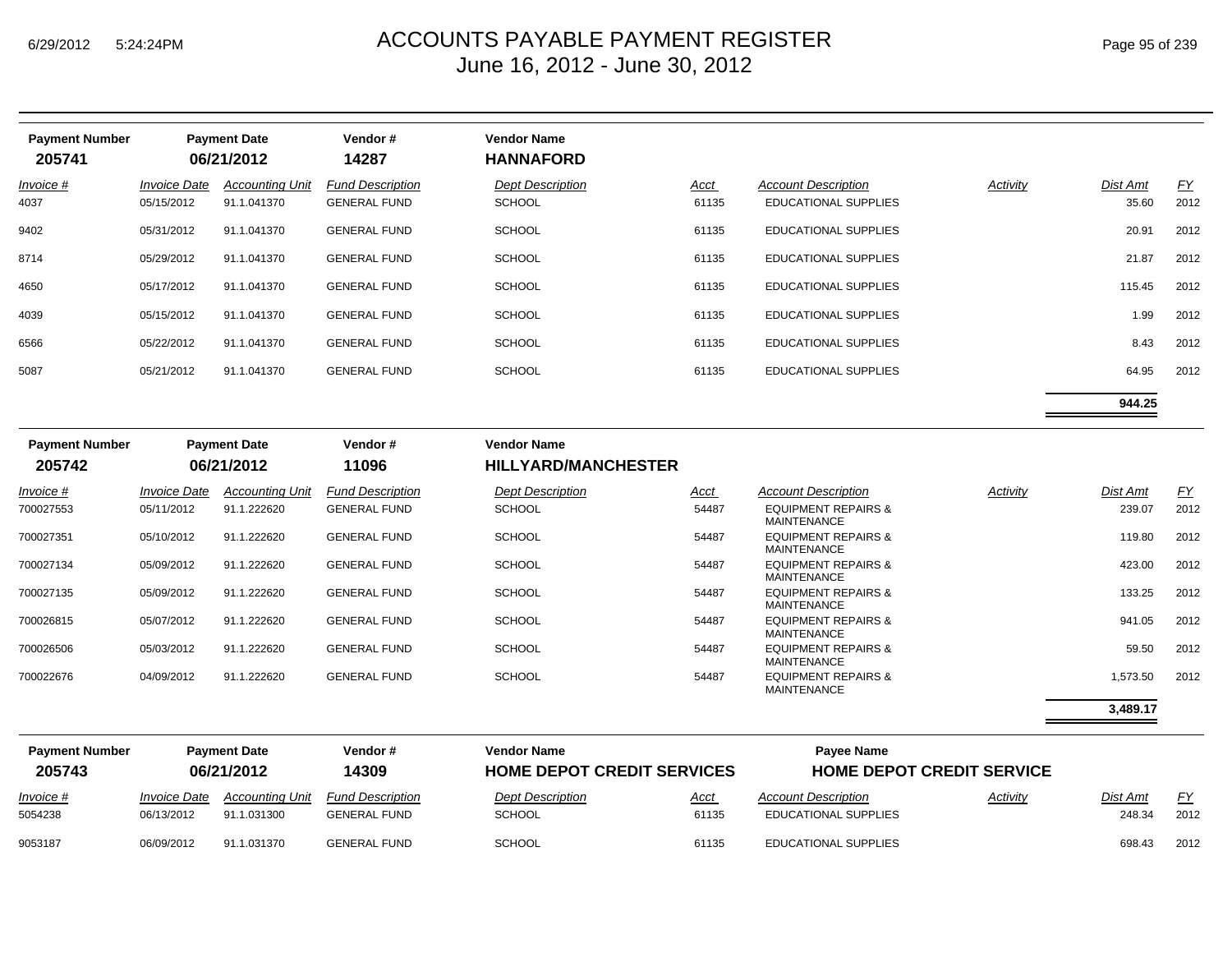| <b>Payment Number</b><br>205743 |                                   | <b>Payment Date</b><br>06/21/2012        | Vendor#<br>14309                                | <b>Vendor Name</b><br><b>HOME DEPOT CREDIT SERVICES</b>     |                      | Payee Name<br><b>HOME DEPOT CREDIT SERVICE</b>       |                 |                    |                          |
|---------------------------------|-----------------------------------|------------------------------------------|-------------------------------------------------|-------------------------------------------------------------|----------------------|------------------------------------------------------|-----------------|--------------------|--------------------------|
| Invoice #<br>2028688            | <b>Invoice Date</b><br>06/06/2012 | <b>Accounting Unit</b><br>91.1.041300    | <b>Fund Description</b><br><b>GENERAL FUND</b>  | <b>Dept Description</b><br><b>SCHOOL</b>                    | Acct<br>61135        | <b>Account Description</b><br>EDUCATIONAL SUPPLIES   | Activity        | Dist Amt<br>87.13  | $\underline{FY}$<br>2012 |
| 1028813                         | 06/07/2012                        | 91.1.041300                              | <b>GENERAL FUND</b>                             | <b>SCHOOL</b>                                               | 61135                | <b>EDUCATIONAL SUPPLIES</b>                          |                 | 95.22              | 2012                     |
| 1028811                         | 06/07/2012                        | 91.1.041300                              | <b>GENERAL FUND</b>                             | <b>SCHOOL</b>                                               | 61135                | EDUCATIONAL SUPPLIES                                 |                 | 100.60             | 2012                     |
| 1028815                         | 06/07/2012                        | 91.1.041300                              | <b>GENERAL FUND</b>                             | <b>SCHOOL</b>                                               | 61135                | <b>EDUCATIONAL SUPPLIES</b>                          |                 | 47.41              | 2012                     |
| 1019850                         | 06/07/2012                        | 91.1.051375                              | <b>GENERAL FUND</b>                             | SCHOOL                                                      | 61135                | <b>EDUCATIONAL SUPPLIES</b>                          |                 | 23.22              | 2012                     |
| 19950                           | 06/08/2012                        | 91.1.051375                              | <b>GENERAL FUND</b>                             | <b>SCHOOL</b>                                               | 61135                | EDUCATIONAL SUPPLIES                                 |                 | 47.06              | 2012                     |
|                                 |                                   |                                          |                                                 |                                                             |                      |                                                      |                 | 1,347.41           |                          |
| <b>Payment Number</b><br>205744 |                                   | <b>Payment Date</b><br>06/21/2012        | Vendor#<br>14309                                | <b>Vendor Name</b><br><b>HOME DEPOT CREDIT SERVICES</b>     |                      |                                                      |                 |                    |                          |
| Invoice #<br>4994173            | <b>Invoice Date</b><br>04/25/2012 | <b>Accounting Unit</b><br>91.1.222620    | <b>Fund Description</b><br><b>GENERAL FUND</b>  | <b>Dept Description</b><br><b>SCHOOL</b>                    | Acct<br>61299        | <b>Account Description</b><br>MISCELLANEOUS SUPPLIES | <b>Activity</b> | Dist Amt<br>318.00 | EY<br>2012               |
| 5015355                         | 05/14/2012                        | 91.1.222620                              | <b>GENERAL FUND</b>                             | <b>SCHOOL</b>                                               | 61299                | MISCELLANEOUS SUPPLIES                               |                 | 502.76             | 2012                     |
| 27460                           | 05/29/2012                        | 91.1.222620                              | <b>GENERAL FUND</b>                             | <b>SCHOOL</b>                                               | 61299                | MISCELLANEOUS SUPPLIES                               |                 | 54.98              | 2012                     |
|                                 |                                   |                                          |                                                 |                                                             |                      |                                                      |                 | 875.74             |                          |
| <b>Payment Number</b><br>205745 |                                   | <b>Payment Date</b><br>06/21/2012        | Vendor#<br>11915                                | <b>Vendor Name</b><br><b>INDEPENDENT SYSTEM DISTRIBUTOR</b> |                      |                                                      |                 |                    |                          |
| Invoice #                       | <b>Invoice Date</b>               | <b>Accounting Unit</b>                   | <b>Fund Description</b>                         | <b>Dept Description</b>                                     | <b>Acct</b>          | <b>Account Description</b>                           | Activity        | Dist Amt           | EY                       |
| 24761                           | 06/04/2012                        | 91.1.222620                              | <b>GENERAL FUND</b>                             | <b>SCHOOL</b>                                               | 53628                | <b>CONTRACT SERVICES</b>                             |                 | 2,683.58           | 2012                     |
|                                 |                                   |                                          |                                                 |                                                             |                      |                                                      |                 | 2,683.58           |                          |
| <b>Payment Number</b>           |                                   | <b>Payment Date</b>                      | Vendor#                                         | <b>Vendor Name</b>                                          |                      |                                                      |                 |                    |                          |
| 205746                          |                                   | 06/21/2012                               | 12908                                           | <b>JACKS PIZZA</b>                                          |                      |                                                      |                 |                    |                          |
| $Invoice$ #<br>13203            | <b>Invoice Date</b><br>06/15/2012 | <b>Accounting Unit</b><br>91.2222.991490 | <b>Fund Description</b><br>AFTER SCHOOL PROGRAM | <b>Dept Description</b><br>SCHOOL                           | <u>Acct</u><br>61299 | <b>Account Description</b><br>MISCELLANEOUS SUPPLIES | Activity        | Dist Amt<br>44.00  | $\underline{FY}$<br>2012 |
|                                 |                                   |                                          |                                                 |                                                             |                      |                                                      |                 | 44.00              |                          |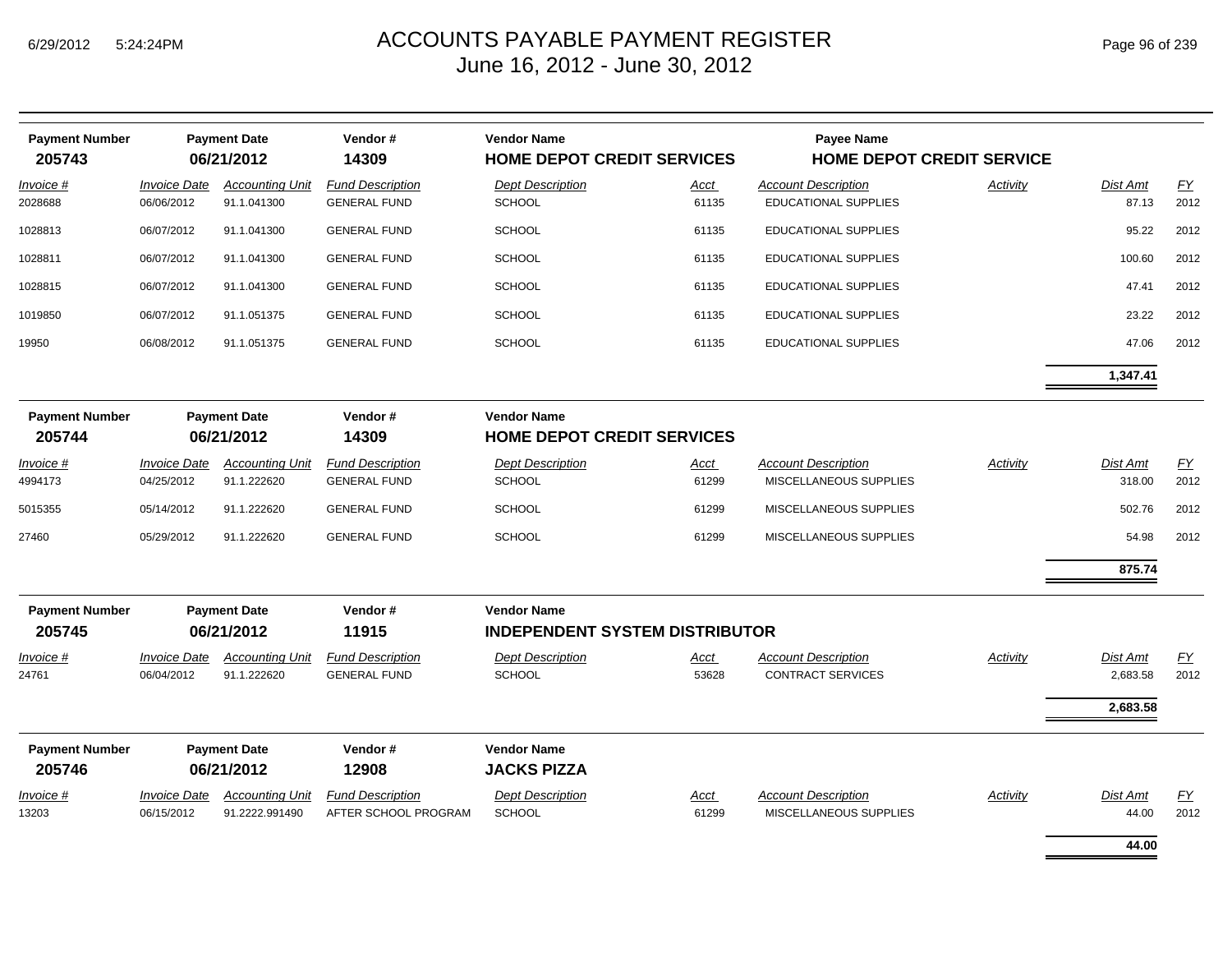|  | Page 97 of 239 |  |  |  |
|--|----------------|--|--|--|
|--|----------------|--|--|--|

| <b>Payment Number</b><br>205747 |                                   | <b>Payment Date</b><br>06/21/2012        | Vendor#<br>11324                                     | <b>Vendor Name</b><br><b>DON JALBERT</b>  |               |                                                                         |                             |                              |            |
|---------------------------------|-----------------------------------|------------------------------------------|------------------------------------------------------|-------------------------------------------|---------------|-------------------------------------------------------------------------|-----------------------------|------------------------------|------------|
| Invoice #<br>PV-052412          | <b>Invoice Date</b><br>05/24/2012 | <b>Accounting Unit</b><br>91.3800.042210 | <b>Fund Description</b><br><b>SCHOOL GRANTS FUND</b> | <b>Dept Description</b><br><b>SCHOOL</b>  | Acct<br>55300 | <b>Account Description</b><br><b>TRAVEL</b>                             | Activity<br>91.03902.042210 | Dist Amt<br>50.00            | FY<br>2012 |
|                                 |                                   |                                          |                                                      |                                           |               |                                                                         |                             | 50.00                        |            |
| <b>Payment Number</b>           |                                   | <b>Payment Date</b>                      | Vendor#                                              | <b>Vendor Name</b>                        |               |                                                                         |                             |                              |            |
| 205748                          |                                   | 06/21/2012                               | 14362                                                | <b>JEANETTE KIMBELL</b>                   |               |                                                                         |                             |                              |            |
| Invoice #<br><b>MAY MILE</b>    | <b>Invoice Date</b><br>06/18/2012 | <b>Accounting Unit</b><br>91.2100.993120 | <b>Fund Description</b><br><b>FOOD SERVICES</b>      | <b>Dept Description</b><br>SCHOOL         | Acct<br>55400 | <b>Account Description</b><br><b>CONFERENCES AND</b><br><b>SEMINARS</b> | Activity                    | Dist Amt<br>75.82            | EY<br>2012 |
|                                 |                                   |                                          |                                                      |                                           |               |                                                                         |                             | 75.82                        |            |
| <b>Payment Number</b>           |                                   | <b>Payment Date</b>                      | Vendor#                                              | <b>Vendor Name</b>                        |               |                                                                         |                             |                              |            |
| 205749                          |                                   | 06/21/2012                               | 11147                                                | <b>TARA KINSELLA</b>                      |               |                                                                         |                             |                              |            |
| Invoice #<br><b>JUN-12</b>      | <b>Invoice Date</b><br>06/19/2012 | <b>Accounting Unit</b><br>91.3800.992210 | <b>Fund Description</b><br><b>SCHOOL GRANTS FUND</b> | <b>Dept Description</b><br>SCHOOL         | Acct<br>61299 | <b>Account Description</b><br>MISCELLANEOUS SUPPLIES                    | Activity<br>91.03502.992210 | Dist Amt<br>133.14<br>133.14 | EY<br>2012 |
| <b>Payment Number</b><br>205750 |                                   | <b>Payment Date</b><br>06/21/2012        | Vendor#<br>14367                                     | <b>Vendor Name</b><br><b>KLOCKIT</b>      |               |                                                                         |                             |                              |            |
| Invoice #<br>3174509            | <b>Invoice Date</b><br>06/01/2012 | <b>Accounting Unit</b><br>91.1.071375    | <b>Fund Description</b><br><b>GENERAL FUND</b>       | <b>Dept Description</b><br><b>SCHOOL</b>  | Acct<br>61135 | <b>Account Description</b><br><b>EDUCATIONAL SUPPLIES</b>               | <b>Activity</b>             | Dist Amt<br>199.85<br>199.85 | EY<br>2012 |
| <b>Payment Number</b><br>205751 |                                   | <b>Payment Date</b><br>06/21/2012        | Vendor#<br>11232                                     | <b>Vendor Name</b><br><b>HOLLY LAVINE</b> |               |                                                                         |                             |                              |            |
| Invoice #<br>06/15              | <b>Invoice Date</b><br>06/15/2012 | <b>Accounting Unit</b><br>91.3800.021500 | <b>Fund Description</b><br><b>SCHOOL GRANTS FUND</b> | <b>Dept Description</b><br>SCHOOL         | Acct<br>53628 | <b>Account Description</b><br><b>CONTRACT SERVICES</b>                  | Activity<br>91.03952.021500 | Dist Amt<br>125.00           | EY<br>2012 |
|                                 |                                   |                                          |                                                      |                                           |               |                                                                         |                             | 125.00                       |            |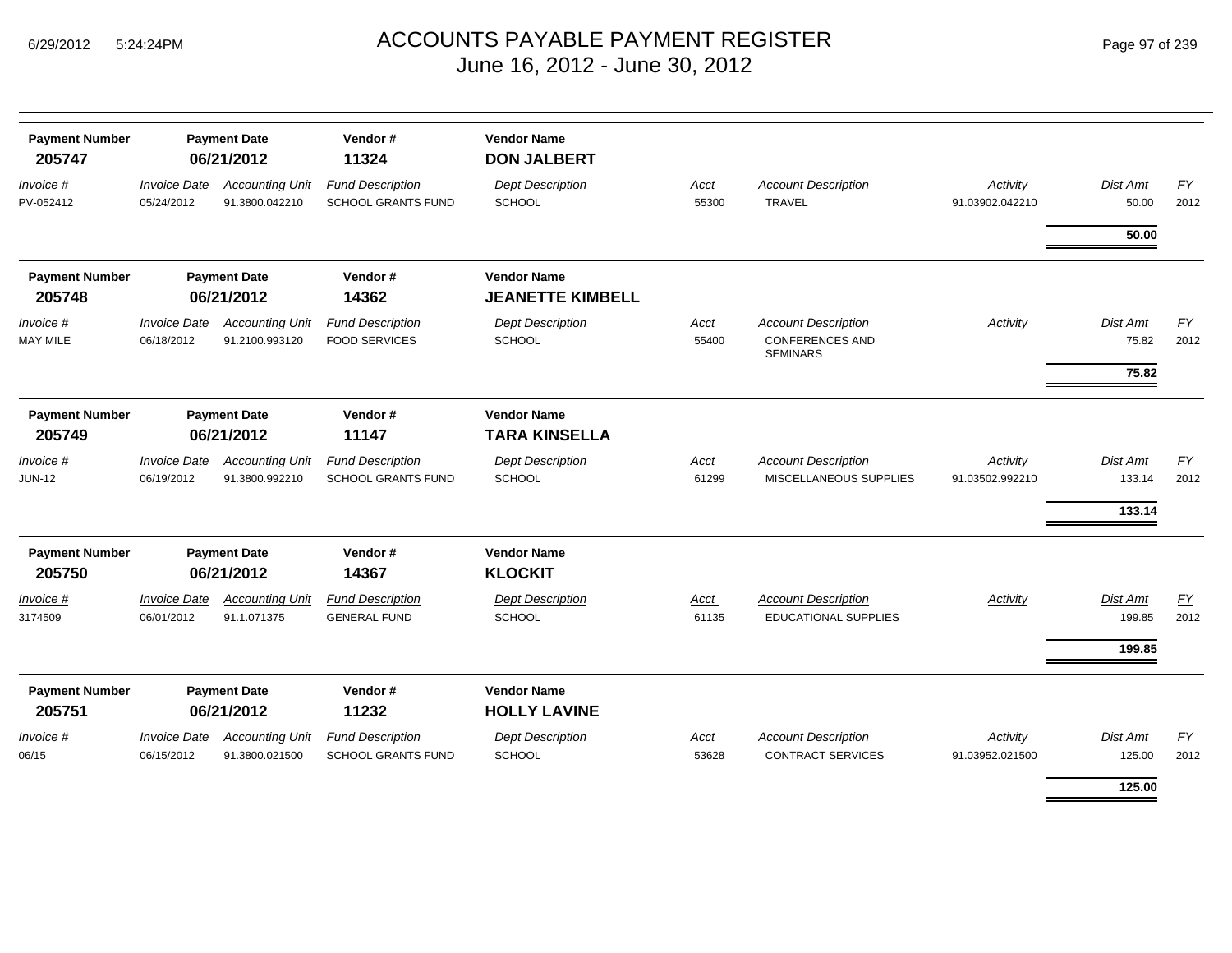| <b>Payment Number</b><br>205752           |                                   | <b>Payment Date</b><br>06/21/2012     | Vendor#<br>14392                                | <b>Vendor Name</b><br><b>LEARNING CENTER FOR THE DEAF</b> |                      |                                                        |                 |                            |            |
|-------------------------------------------|-----------------------------------|---------------------------------------|-------------------------------------------------|-----------------------------------------------------------|----------------------|--------------------------------------------------------|-----------------|----------------------------|------------|
| Invoice #<br>9570                         | <b>Invoice Date</b><br>05/31/2012 | <b>Accounting Unit</b><br>91.1.021267 | <b>Fund Description</b><br><b>GENERAL FUND</b>  | <b>Dept Description</b><br>SCHOOL                         | Acct<br>55694        | <b>Account Description</b><br>TUITION, OUT OF DISTRICT | Activity        | Dist Amt<br>14,870.90      | EY<br>2012 |
|                                           |                                   |                                       |                                                 |                                                           |                      |                                                        |                 | 14,870.90                  |            |
| <b>Payment Number</b><br>205753           |                                   | <b>Payment Date</b><br>06/21/2012     | Vendor#<br>11559                                | <b>Vendor Name</b><br><b>TED LEVESQUE</b>                 |                      |                                                        |                 |                            |            |
| Invoice #<br>42012-04                     | <b>Invoice Date</b><br>04/20/2012 | <b>Accounting Unit</b><br>91.1.041457 | <b>Fund Description</b><br><b>GENERAL FUND</b>  | <b>Dept Description</b><br><b>SCHOOL</b>                  | <b>Acct</b><br>55642 | <b>Account Description</b><br><b>GAME OFFICIALS</b>    | Activity        | Dist Amt<br>80.00          | EY<br>2012 |
|                                           |                                   |                                       |                                                 |                                                           |                      |                                                        |                 | 80.00                      |            |
| <b>Payment Number</b><br>205754           |                                   | <b>Payment Date</b><br>06/21/2012     | Vendor#<br>11911                                | <b>Vendor Name</b><br><b>WEIBIN LIANG</b>                 |                      |                                                        |                 |                            |            |
| $Invoice$ #<br>JAMES LUNCH<br><b>ACCT</b> | <b>Invoice Date</b><br>06/15/2012 | <b>Accounting Unit</b><br>91.2100.12  | <b>Fund Description</b><br><b>FOOD SERVICES</b> | <b>Dept Description</b><br>SCHOOL                         | Acct                 | <b>Account Description</b><br>44503 1,610 LUNCH SALES  | <b>Activity</b> | Dist Amt<br>17.70<br>17.70 | EY<br>2012 |
| <b>Payment Number</b><br>205755           |                                   | <b>Payment Date</b><br>06/21/2012     | Vendor#<br>13013                                | <b>Vendor Name</b><br><b>LIBRARY VIDEO CO</b>             |                      |                                                        |                 |                            |            |
| Invoice #<br>Y00631970001                 | <b>Invoice Date</b><br>05/30/2012 | <b>Accounting Unit</b><br>91.1.092220 | <b>Fund Description</b><br><b>GENERAL FUND</b>  | <b>Dept Description</b><br>SCHOOL                         | Acct<br>61814        | <b>Account Description</b><br><b>MEDIA</b>             | Activity        | Dist Amt<br>96.80          | EY<br>2012 |
| <b>Payment Number</b><br>205756           |                                   | <b>Payment Date</b><br>06/21/2012     | Vendor#<br>14410                                | <b>Vendor Name</b><br><b>JUDITH LOFTUS</b>                |                      |                                                        |                 | 96.80                      |            |
| Invoice #<br>MILES-MAY                    | <b>Invoice Date</b><br>06/18/2012 | <b>Accounting Unit</b><br>91.1.041300 | <b>Fund Description</b><br><b>GENERAL FUND</b>  | <b>Dept Description</b><br><b>SCHOOL</b>                  | <b>Acct</b><br>55307 | <b>Account Description</b><br>MILEAGE REIMBURSEMENTS   | Activity        | Dist Amt<br>39.83          | EY<br>2012 |
|                                           |                                   |                                       |                                                 |                                                           |                      |                                                        |                 | 39.83                      |            |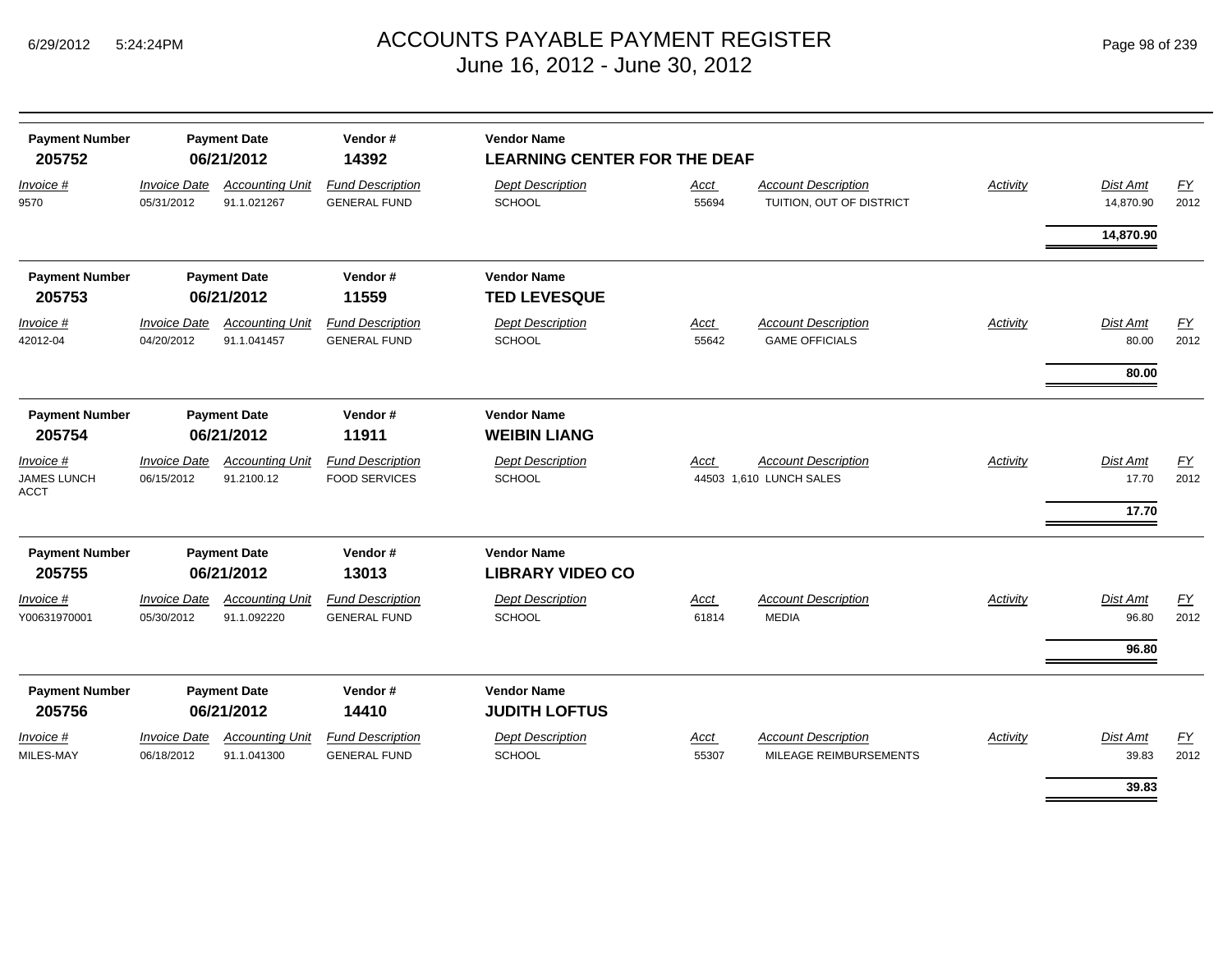| <b>Payment Number</b>           |                                          | <b>Payment Date</b>                   | Vendor#                                        | <b>Vendor Name</b>                                              |               |                                                        |                 |                   |            |
|---------------------------------|------------------------------------------|---------------------------------------|------------------------------------------------|-----------------------------------------------------------------|---------------|--------------------------------------------------------|-----------------|-------------------|------------|
| 205757                          |                                          | 06/21/2012                            | 13033                                          | <b>LUTHERAN COMMUNITY SERVICES SH</b>                           |               |                                                        |                 |                   |            |
| Invoice #<br>512-565            | <i><b>Invoice Date</b></i><br>05/31/2012 | <b>Accounting Unit</b><br>91.1.991260 | <b>Fund Description</b><br><b>GENERAL FUND</b> | <b>Dept Description</b><br><b>SCHOOL</b>                        | Acct<br>53628 | <b>Account Description</b><br><b>CONTRACT SERVICES</b> | Activity        | Dist Amt<br>90.00 | EY<br>2012 |
|                                 |                                          |                                       |                                                |                                                                 |               |                                                        |                 | 90.00             |            |
| <b>Payment Number</b><br>205758 |                                          | <b>Payment Date</b><br>06/21/2012     | Vendor#<br>13035                               | <b>Vendor Name</b><br><b>M &amp; M ELECTRICAL SUPPLY CO INC</b> |               |                                                        |                 |                   |            |
| Invoice #                       | <b>Invoice Date</b>                      | <b>Accounting Unit</b>                | <b>Fund Description</b>                        | <b>Dept Description</b>                                         | Acct          | <b>Account Description</b>                             | Activity        | <b>Dist Amt</b>   | FY         |
| 24172                           | 05/23/2012                               | 91.1.222620                           | <b>GENERAL FUND</b>                            | <b>SCHOOL</b>                                                   | 61407         | SUPPLIES, ELECTRICAL                                   |                 | 38.07             | 2012       |
| 24166                           | 05/23/2012                               | 91.1.222620                           | <b>GENERAL FUND</b>                            | <b>SCHOOL</b>                                                   | 61407         | SUPPLIES, ELECTRICAL                                   |                 | 35.76             | 2012       |
|                                 |                                          |                                       |                                                |                                                                 |               |                                                        |                 | 73.83             |            |
| <b>Payment Number</b>           |                                          | <b>Payment Date</b>                   | Vendor#                                        | <b>Vendor Name</b>                                              |               |                                                        |                 |                   |            |
| 205759                          |                                          | 06/21/2012                            | 13036                                          | <b>M &amp; N SPORTS LLC</b>                                     |               |                                                        |                 |                   |            |
| Invoice #                       | <b>Invoice Date</b>                      | <b>Accounting Unit</b>                | <b>Fund Description</b>                        | <b>Dept Description</b>                                         | <u>Acct</u>   | Account Description                                    | Activity        | <b>Dist Amt</b>   | FY         |
| 17726                           | 05/10/2012                               | 91.1.031455                           | <b>GENERAL FUND</b>                            | <b>SCHOOL</b>                                                   | 54487         | <b>EQUIPMENT REPAIRS &amp;</b><br><b>MAINTENANCE</b>   |                 | 137.64            | 2012       |
| 17726                           | 05/10/2012                               | 91.1.031456                           | <b>GENERAL FUND</b>                            | <b>SCHOOL</b>                                                   | 54487         | <b>EQUIPMENT REPAIRS &amp;</b><br><b>MAINTENANCE</b>   |                 | 85.45             | 2012       |
|                                 |                                          |                                       |                                                |                                                                 |               |                                                        |                 | 223.09            |            |
| <b>Payment Number</b>           |                                          | <b>Payment Date</b>                   | Vendor#                                        | <b>Vendor Name</b>                                              |               |                                                        |                 |                   |            |
| 205760                          |                                          | 06/21/2012                            | 14420                                          | <b>M SAUNDERS INC</b>                                           |               |                                                        |                 |                   |            |
| Invoice #                       | <b>Invoice Date</b>                      | <b>Accounting Unit</b>                | <b>Fund Description</b>                        | <b>Dept Description</b>                                         | Acct          | <b>Account Description</b>                             | Activity        | <b>Dist Amt</b>   | FY         |
| 636089 - 2192                   | 06/04/2012                               | 91.3800.203120                        | SCHOOL GRANTS FUND                             | <b>SCHOOL</b>                                                   | 61214         | FOOD. FOOD SERVICE<br><b>PROGRAM</b>                   | 91.03092.203120 | 171.70            | 2012       |
| 637049 - 2192                   | 06/08/2012                               | 91.3800.203120                        | <b>SCHOOL GRANTS FUND</b>                      | <b>SCHOOL</b>                                                   | 61214         | FOOD, FOOD SERVICE<br><b>PROGRAM</b>                   | 91.03092.203120 | 84.85             | 2012       |
| 637475 - 2192                   | 06/12/2012                               | 91.3800.203120                        | <b>SCHOOL GRANTS FUND</b>                      | <b>SCHOOL</b>                                                   | 61214         | FOOD, FOOD SERVICE<br><b>PROGRAM</b>                   | 91.03092.203120 | 269.55            | 2012       |
| 634735 - 2192                   | 05/25/2012                               | 91.2100.203120                        | <b>FOOD SERVICES</b>                           | <b>SCHOOL</b>                                                   | 61214         | FOOD, FOOD SERVICE<br><b>PROGRAM</b>                   |                 | 82.85             | 2012       |
| 634737 - 2192                   | 05/29/2012                               | 91.2100.203120                        | <b>FOOD SERVICES</b>                           | <b>SCHOOL</b>                                                   | 61214         | FOOD, FOOD SERVICE<br>PROGRAM                          |                 | 76.85             | 2012       |
| 636087 - 2192                   | 06/01/2012                               | 91.2100.203120                        | <b>FOOD SERVICES</b>                           | <b>SCHOOL</b>                                                   | 61214         | FOOD, FOOD SERVICE<br><b>PROGRAM</b>                   |                 | 69.90             | 2012       |
| 636895 - 1086                   | 06/11/2012                               | 91.2100.063120                        | <b>FOOD SERVICES</b>                           | <b>SCHOOL</b>                                                   | 61214         | FOOD. FOOD SERVICE<br><b>PROGRAM</b>                   |                 | 53.45             | 2012       |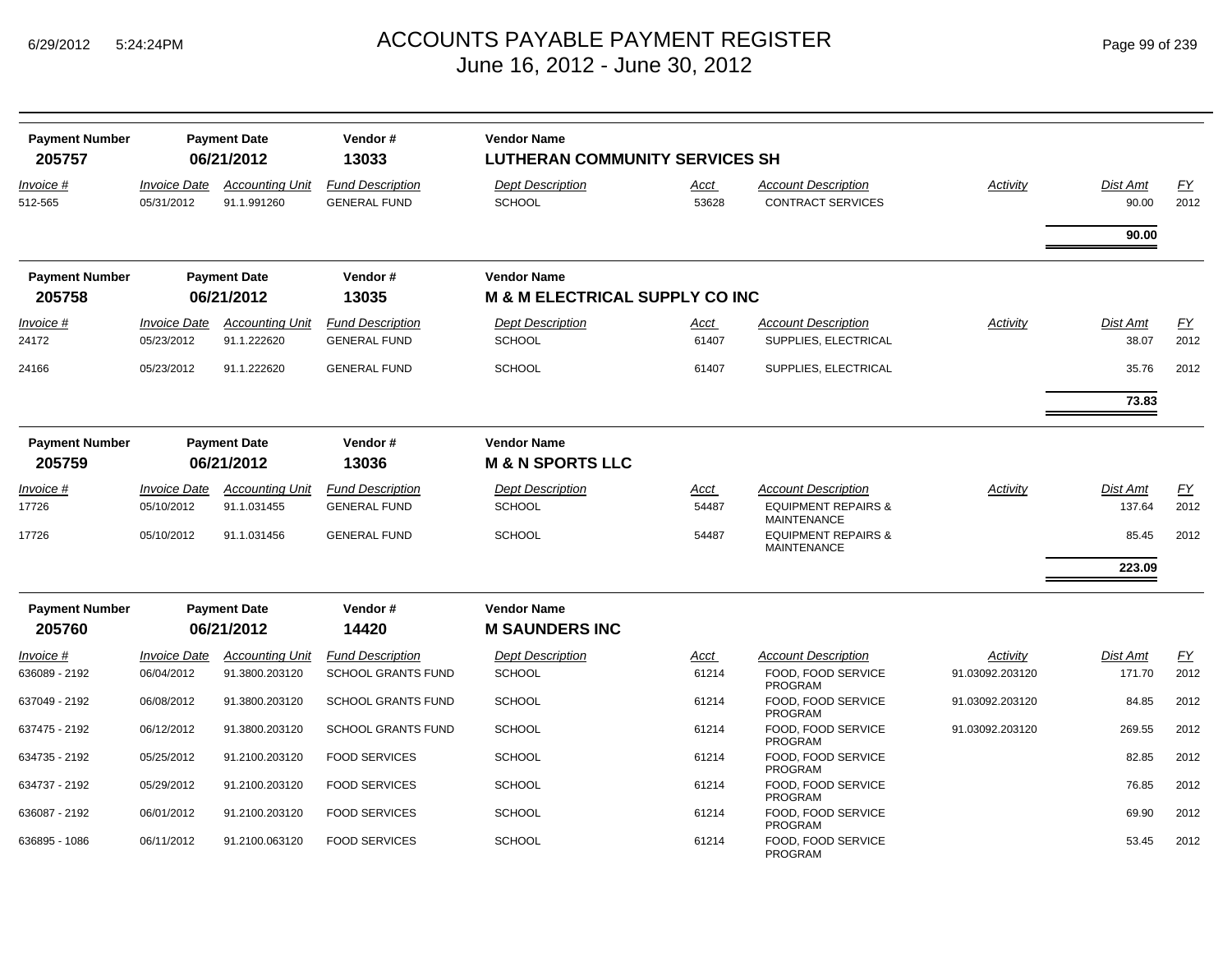| <b>Payment Number</b><br>205760 |                     | <b>Payment Date</b><br>06/21/2012 | Vendor#<br>14420        | <b>Vendor Name</b><br><b>M SAUNDERS INC</b> |             |                                      |          |          |      |
|---------------------------------|---------------------|-----------------------------------|-------------------------|---------------------------------------------|-------------|--------------------------------------|----------|----------|------|
|                                 |                     |                                   |                         |                                             |             |                                      |          |          |      |
| Invoice #                       | <b>Invoice Date</b> | <b>Accounting Unit</b>            | <b>Fund Description</b> | <b>Dept Description</b>                     | <u>Acct</u> | <b>Account Description</b>           | Activity | Dist Amt | EY   |
| 637726 - 1083                   | 06/11/2012          | 91.2100.073120                    | <b>FOOD SERVICES</b>    | <b>SCHOOL</b>                               | 61214       | FOOD, FOOD SERVICE<br>PROGRAM        |          | 78.51    | 2012 |
| 637727 - 1074                   | 06/11/2012          | 91.2100.093120                    | <b>FOOD SERVICES</b>    | <b>SCHOOL</b>                               | 61214       | FOOD. FOOD SERVICE<br>PROGRAM        |          | 60.23    | 2012 |
| 635162 - 1918                   | 05/29/2012          | 91.2100.093120                    | <b>FOOD SERVICES</b>    | <b>SCHOOL</b>                               | 61214       | FOOD. FOOD SERVICE<br>PROGRAM        |          | 124.30   | 2012 |
| 634936 - 1918                   | 05/24/2012          | 91.2100.093120                    | <b>FOOD SERVICES</b>    | <b>SCHOOL</b>                               | 61214       | FOOD. FOOD SERVICE<br>PROGRAM        |          | 104.85   | 2012 |
| 634183 - 1918                   | 05/21/2012          | 91.2100.093120                    | <b>FOOD SERVICES</b>    | <b>SCHOOL</b>                               | 61214       | FOOD, FOOD SERVICE<br><b>PROGRAM</b> |          | 130.75   | 2012 |
| 635208 - 2120                   | 05/25/2012          | 91.2100.113120                    | <b>FOOD SERVICES</b>    | <b>SCHOOL</b>                               | 61214       | FOOD, FOOD SERVICE<br>PROGRAM        |          | 51.90    | 2012 |
| 635912 - 2120                   | 05/30/2012          | 91.2100.113120                    | <b>FOOD SERVICES</b>    | <b>SCHOOL</b>                               | 61214       | FOOD. FOOD SERVICE<br><b>PROGRAM</b> |          | 343.40   | 2012 |
| 636915 - 2120                   | 06/05/2012          | 91.2100.113120                    | <b>FOOD SERVICES</b>    | <b>SCHOOL</b>                               | 61214       | FOOD. FOOD SERVICE<br><b>PROGRAM</b> |          | 95.80    | 2012 |
| 636916 - 2120                   | 06/06/2012          | 91.2100.113120                    | <b>FOOD SERVICES</b>    | <b>SCHOOL</b>                               | 61214       | FOOD, FOOD SERVICE<br>PROGRAM        |          | 139.80   | 2012 |
| 636917 - 2120                   | 06/07/2012          | 91.2100.113120                    | <b>FOOD SERVICES</b>    | <b>SCHOOL</b>                               | 61214       | FOOD, FOOD SERVICE<br><b>PROGRAM</b> |          | 119.80   | 2012 |
| 636918 - 2120                   | 06/08/2012          | 91.2100.113120                    | <b>FOOD SERVICES</b>    | <b>SCHOOL</b>                               | 61214       | FOOD, FOOD SERVICE<br>PROGRAM        |          | 101.17   | 2012 |
| 637479 - 1076                   | 06/12/2012          | 91.2100.113120                    | <b>FOOD SERVICES</b>    | <b>SCHOOL</b>                               | 61214       | FOOD, FOOD SERVICE<br><b>PROGRAM</b> |          | 13.50    | 2012 |
| 637469 - 1076                   | 06/08/2012          | 91.2100.113120                    | <b>FOOD SERVICES</b>    | <b>SCHOOL</b>                               | 61214       | FOOD, FOOD SERVICE<br><b>PROGRAM</b> |          | 73.56    | 2012 |
| 637480 - 1090                   | 06/12/2012          | 91.2100.123120                    | <b>FOOD SERVICES</b>    | <b>SCHOOL</b>                               | 61214       | FOOD, FOOD SERVICE<br>PROGRAM        |          | 13.50    | 2012 |
| 637459 - 1082                   | 06/11/2012          | 91.2100.133120                    | <b>FOOD SERVICES</b>    | <b>SCHOOL</b>                               | 61214       | FOOD, FOOD SERVICE<br><b>PROGRAM</b> |          | 79.80    | 2012 |
| 634092 - 1920                   | 05/24/2012          | 91.2100.143120                    | <b>FOOD SERVICES</b>    | <b>SCHOOL</b>                               | 61214       | FOOD, FOOD SERVICE<br>PROGRAM        |          | 176.70   | 2012 |
| 635365 - 1920                   | 05/29/2012          | 91.2100.143120                    | <b>FOOD SERVICES</b>    | <b>SCHOOL</b>                               | 61214       | FOOD, FOOD SERVICE<br>PROGRAM        |          | 113.80   | 2012 |
| 636076 - 1920                   | 06/01/2012          | 91.2100.143120                    | <b>FOOD SERVICES</b>    | <b>SCHOOL</b>                               | 61214       | FOOD, FOOD SERVICE<br>PROGRAM        |          | 242.55   | 2012 |
| 636535 - 1920                   | 06/04/2012          | 91.2100.143120                    | <b>FOOD SERVICES</b>    | <b>SCHOOL</b>                               | 61214       | FOOD, FOOD SERVICE<br><b>PROGRAM</b> |          | 197.70   | 2012 |
| 636536 - 1920                   | 06/07/2012          | 91.2100.143120                    | <b>FOOD SERVICES</b>    | <b>SCHOOL</b>                               | 61214       | FOOD, FOOD SERVICE<br><b>PROGRAM</b> |          | 59.90    | 2012 |
| 637253 - 1920                   | 06/08/2012          | 91.2100.143120                    | <b>FOOD SERVICES</b>    | <b>SCHOOL</b>                               | 61214       | FOOD, FOOD SERVICE<br><b>PROGRAM</b> |          | 107.80   | 2012 |
| 637254 - 1920                   | 06/11/2012          | 91.2100.143120                    | <b>FOOD SERVICES</b>    | <b>SCHOOL</b>                               | 61214       | FOOD, FOOD SERVICE<br>PROGRAM        |          | 199.65   | 2012 |
| 637048 - 1922                   | 06/08/2012          | 91.2100.153120                    | <b>FOOD SERVICES</b>    | <b>SCHOOL</b>                               | 61214       | FOOD, FOOD SERVICE<br><b>PROGRAM</b> |          | 158.75   | 2012 |
| 636088 - 1922                   | 06/04/2012          | 91.2100.153120                    | <b>FOOD SERVICES</b>    | <b>SCHOOL</b>                               | 61214       | FOOD, FOOD SERVICE<br><b>PROGRAM</b> |          | 229.60   | 2012 |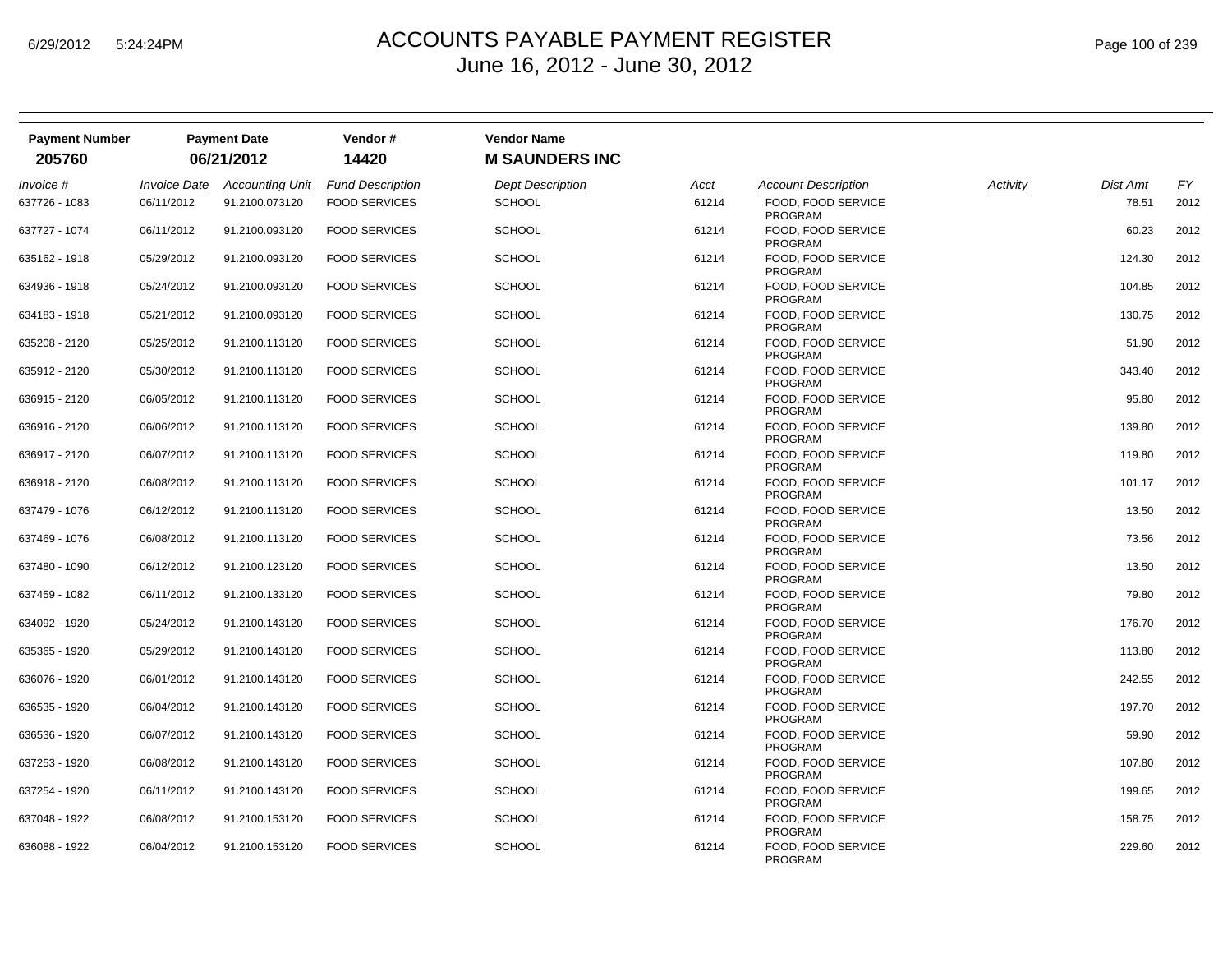| <b>Payment Number</b><br>205760 |                            | <b>Payment Date</b><br>06/21/2012 | Vendor#<br>14420          | <b>Vendor Name</b><br><b>M SAUNDERS INC</b> |             |                                      |                 |                 |      |
|---------------------------------|----------------------------|-----------------------------------|---------------------------|---------------------------------------------|-------------|--------------------------------------|-----------------|-----------------|------|
| Invoice #                       | <i><b>Invoice Date</b></i> | <b>Accounting Unit</b>            | <b>Fund Description</b>   | <b>Dept Description</b>                     | <u>Acct</u> | <b>Account Description</b>           | Activity        | <b>Dist Amt</b> | EY   |
| 636086 - 1922                   | 06/01/2012                 | 91.2100.153120                    | <b>FOOD SERVICES</b>      | <b>SCHOOL</b>                               | 61214       | FOOD. FOOD SERVICE<br><b>PROGRAM</b> |                 | 65.90           | 2012 |
| 634736 - 1922                   | 05/29/2012                 | 91.2100.153120                    | <b>FOOD SERVICES</b>      | <b>SCHOOL</b>                               | 61214       | FOOD, FOOD SERVICE<br><b>PROGRAM</b> |                 | 105.80          | 2012 |
| 634734 - 1922                   | 05/25/2012                 | 91.2100.153120                    | <b>FOOD SERVICES</b>      | <b>SCHOOL</b>                               | 61214       | FOOD, FOOD SERVICE<br><b>PROGRAM</b> |                 | 113.80          | 2012 |
| 637681 - 1084                   | 06/11/2012                 | 91.2100.163120                    | <b>FOOD SERVICES</b>      | <b>SCHOOL</b>                               | 61214       | FOOD, FOOD SERVICE<br><b>PROGRAM</b> |                 | 69.25           | 2012 |
| 634153 - 1921                   | 05/21/2012                 | 91.2100.163120                    | <b>FOOD SERVICES</b>      | <b>SCHOOL</b>                               | 61214       | FOOD, FOOD SERVICE<br><b>PROGRAM</b> |                 | 184.60          | 2012 |
| 635354 - 1921                   | 05/29/2012                 | 91.2100.163120                    | <b>FOOD SERVICES</b>      | <b>SCHOOL</b>                               | 61214       | FOOD, FOOD SERVICE<br><b>PROGRAM</b> |                 | 160.78          | 2012 |
| 636096 - 1921                   | 05/31/2012                 | 91.2100.163120                    | <b>FOOD SERVICES</b>      | <b>SCHOOL</b>                               | 61214       | FOOD, FOOD SERVICE<br><b>PROGRAM</b> |                 | 61.84           | 2012 |
| 636881 - 1921                   | 06/05/2012                 | 91.2100.163120                    | <b>FOOD SERVICES</b>      | <b>SCHOOL</b>                               | 61214       | FOOD, FOOD SERVICE<br><b>PROGRAM</b> |                 | 89.75           | 2012 |
| 636882 - 1921                   | 06/06/2012                 | 91.2100.163120                    | <b>FOOD SERVICES</b>      | <b>SCHOOL</b>                               | 61214       | FOOD, FOOD SERVICE<br><b>PROGRAM</b> |                 | 718.50          | 2012 |
| 637264 - 1921                   | 06/07/2012                 | 91.2100.163120                    | <b>FOOD SERVICES</b>      | <b>SCHOOL</b>                               | 61214       | FOOD, FOOD SERVICE<br><b>PROGRAM</b> |                 | 199.70          | 2012 |
| 637285 - 1921                   | 06/08/2012                 | 91.2100.163120                    | <b>FOOD SERVICES</b>      | <b>SCHOOL</b>                               | 61214       | FOOD, FOOD SERVICE<br><b>PROGRAM</b> |                 | 113.85          | 2012 |
| 637725 - 1921                   | 06/11/2012                 | 91.2100.163120                    | <b>FOOD SERVICES</b>      | <b>SCHOOL</b>                               | 61214       | FOOD, FOOD SERVICE<br><b>PROGRAM</b> |                 | 86.82           | 2012 |
| 637757 - 1080                   | 06/11/2012                 | 91.2100.173120                    | <b>FOOD SERVICES</b>      | <b>SCHOOL</b>                               | 61214       | FOOD, FOOD SERVICE<br><b>PROGRAM</b> |                 | 85.85           | 2012 |
| 634182 - 1919                   | 05/21/2012                 | 91.2100.183120                    | <b>FOOD SERVICES</b>      | <b>SCHOOL</b>                               | 61214       | FOOD, FOOD SERVICE<br><b>PROGRAM</b> |                 | 167.25          | 2012 |
| 635161 - 1919                   | 05/29/2012                 | 91.2100.183120                    | <b>FOOD SERVICES</b>      | <b>SCHOOL</b>                               | 61214       | FOOD, FOOD SERVICE<br><b>PROGRAM</b> |                 | 157.25          | 2012 |
| 636549 - 1919                   | 06/04/2012                 | 91.2100.183120                    | <b>FOOD SERVICES</b>      | <b>SCHOOL</b>                               | 61214       | FOOD, FOOD SERVICE<br><b>PROGRAM</b> |                 | 280.93          | 2012 |
| 637729 - 1085                   | 06/11/2012                 | 91.2100.183120                    | <b>FOOD SERVICES</b>      | <b>SCHOOL</b>                               | 61214       | FOOD, FOOD SERVICE<br><b>PROGRAM</b> |                 | 32.95           | 2012 |
| 634183 - 1918                   | 05/21/2012                 | 91.3800.093120                    | <b>SCHOOL GRANTS FUND</b> | <b>SCHOOL</b>                               | 61214       | FOOD, FOOD SERVICE<br><b>PROGRAM</b> | 91.03092.093120 | 7.55            | 2012 |
| 637731 - 1918                   | 06/11/2012                 | 91.3800.093120                    | <b>SCHOOL GRANTS FUND</b> | <b>SCHOOL</b>                               | 61214       | FOOD, FOOD SERVICE<br><b>PROGRAM</b> | 91.03092.093120 | 130.30          | 2012 |
| 636918 - 2120                   | 06/08/2012                 | 91.3800.113120                    | <b>SCHOOL GRANTS FUND</b> | <b>SCHOOL</b>                               | 61214       | FOOD, FOOD SERVICE<br><b>PROGRAM</b> | 91.03092.113120 | 22.63           | 2012 |
| 637725 - 1921                   | 06/11/2012                 | 91.3800.163120                    | <b>SCHOOL GRANTS FUND</b> | <b>SCHOOL</b>                               | 61214       | FOOD, FOOD SERVICE<br><b>PROGRAM</b> | 91.03092.163120 | 125.88          | 2012 |
| 637730 - 1919                   | 06/11/2012                 | 91.3800.183120                    | <b>SCHOOL GRANTS FUND</b> | <b>SCHOOL</b>                               | 61214       | FOOD, FOOD SERVICE<br><b>PROGRAM</b> | 91.03092.183120 | 145.75          | 2012 |
| 638066 - 1919                   | 06/12/2012                 | 91.3800.183120                    | <b>SCHOOL GRANTS FUND</b> | <b>SCHOOL</b>                               | 61214       | FOOD, FOOD SERVICE<br>PROGRAM        | 91.03092.183120 | 75.80           | 2012 |

**7,029.20**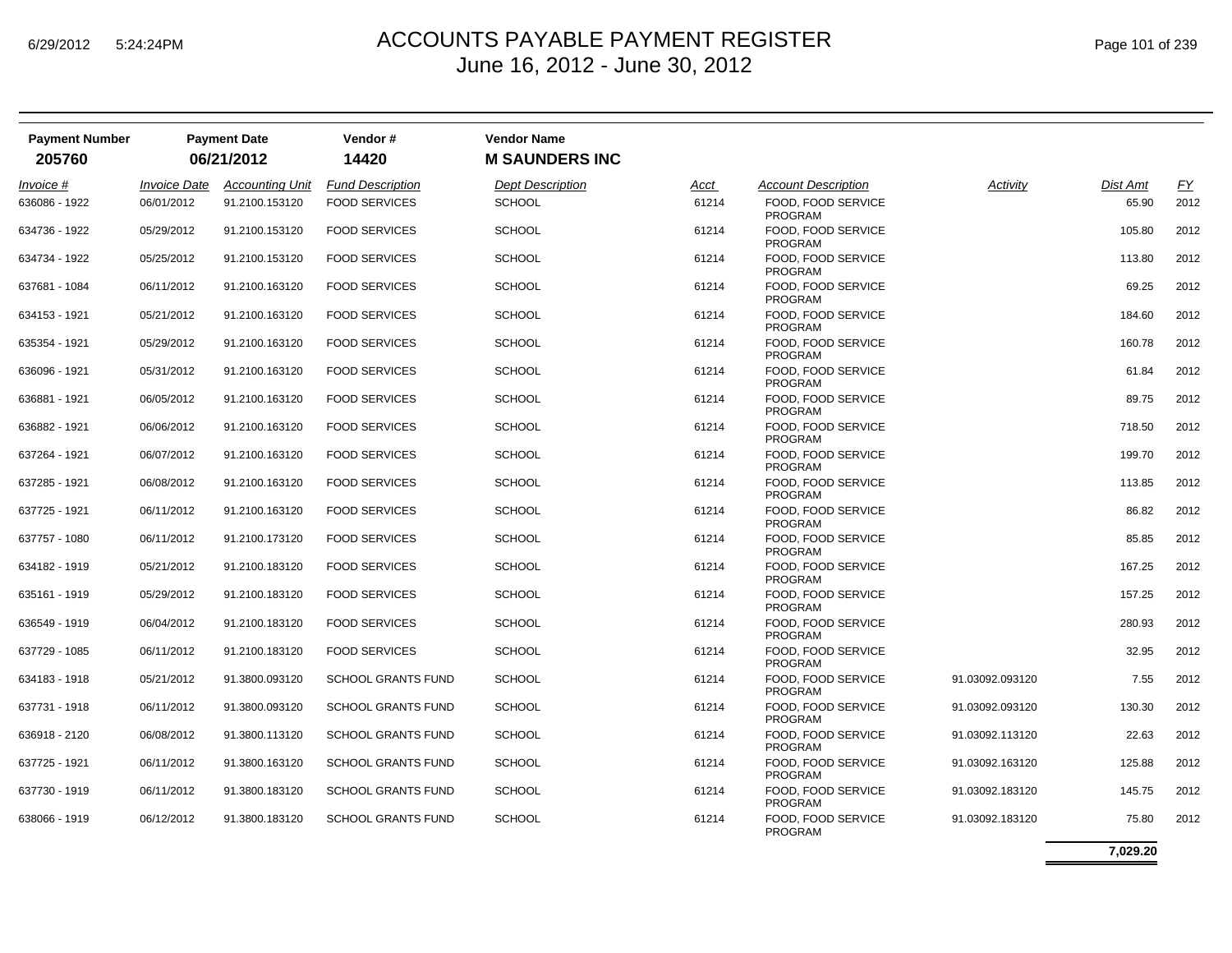| Page 102 of 239 |  |  |  |  |
|-----------------|--|--|--|--|
|-----------------|--|--|--|--|

| <b>Payment Number</b><br>205761     |                                          | <b>Payment Date</b><br>06/21/2012                     | Vendor#<br>11153                                | <b>Vendor Name</b><br><b>RITA L MAGLIO</b>               |                      |                                                      |                 |                           |            |
|-------------------------------------|------------------------------------------|-------------------------------------------------------|-------------------------------------------------|----------------------------------------------------------|----------------------|------------------------------------------------------|-----------------|---------------------------|------------|
| Invoice #<br>MILES-MAY              | Invoice Date<br>06/18/2012               | <b>Accounting Unit</b><br>91.1.992322                 | <b>Fund Description</b><br><b>GENERAL FUND</b>  | <b>Dept Description</b><br><b>SCHOOL</b>                 | <u>Acct</u><br>55307 | <b>Account Description</b><br>MILEAGE REIMBURSEMENTS | <b>Activity</b> | <b>Dist Amt</b><br>15.54  | EY<br>2012 |
| MILES-JUNE                          | 06/18/2012                               | 91.1.992322                                           | <b>GENERAL FUND</b>                             | <b>SCHOOL</b>                                            | 55307                | MILEAGE REIMBURSEMENTS                               |                 | 7.77                      | 2012       |
|                                     |                                          |                                                       |                                                 |                                                          |                      |                                                      |                 | 23.31                     |            |
| <b>Payment Number</b><br>205762     |                                          | <b>Payment Date</b><br>06/21/2012                     | Vendor#<br>11001                                | <b>Vendor Name</b><br><b>GULHIMA MAIRA</b>               |                      |                                                      |                 |                           |            |
| <u>Invoice #</u><br>MILES-APRIL/MAY | <b>Invoice Date</b><br>06/15/2012        | <b>Accounting Unit</b><br>91.1.992322                 | <b>Fund Description</b><br><b>GENERAL FUND</b>  | <b>Dept Description</b><br><b>SCHOOL</b>                 | <u>Acct</u><br>55307 | <b>Account Description</b><br>MILEAGE REIMBURSEMENTS | Activity        | <b>Dist Amt</b><br>14.99  | EY<br>2012 |
| MILES-MARCH/APR                     | 06/15/2012                               | 91.1.992322                                           | <b>GENERAL FUND</b>                             | <b>SCHOOL</b>                                            | 55307                | MILEAGE REIMBURSEMENTS                               |                 | (39.96)                   | 2012       |
| MILES-MARCH/APR                     | 06/15/2012                               | 91.1.992322                                           | <b>GENERAL FUND</b>                             | <b>SCHOOL</b>                                            | 55307                | MILEAGE REIMBURSEMENTS                               |                 | 39.96                     | 2012       |
| MILES-MARCH/APR                     | 06/15/2012                               | 91.3800.021210                                        | <b>SCHOOL GRANTS FUND</b>                       | <b>SCHOOL</b>                                            | 55300                | <b>TRAVEL</b>                                        | 91.03952.021210 | 39.96                     | 2012       |
| 11001                               | 06/15/2012                               | 91.3800.022190                                        | <b>SCHOOL GRANTS FUND</b>                       | <b>SCHOOL</b>                                            | 53628                | <b>CONTRACT SERVICES</b>                             | 91.03952.022190 | 430.00                    | 2012       |
|                                     |                                          |                                                       |                                                 |                                                          |                      |                                                      |                 | 484.95                    |            |
| <b>Payment Number</b><br>205763     |                                          | Vendor#<br><b>Payment Date</b><br>13052<br>06/21/2012 |                                                 | <b>Vendor Name</b><br><b>MANSFIELD PAPER CO INC</b>      |                      |                                                      |                 |                           |            |
| Invoice #<br>534717                 | <i><b>Invoice Date</b></i><br>05/25/2012 | <b>Accounting Unit</b><br>91.2100.043120              | <b>Fund Description</b><br><b>FOOD SERVICES</b> | <b>Dept Description</b><br><b>SCHOOL</b>                 | Acct<br>61299        | <b>Account Description</b><br>MISCELLANEOUS SUPPLIES | Activity        | <b>Dist Amt</b><br>523.42 | EY<br>2012 |
| 535814                              | 06/01/2012                               | 91.2100.113120                                        | <b>FOOD SERVICES</b>                            | <b>SCHOOL</b>                                            | 61299                | MISCELLANEOUS SUPPLIES                               |                 | 48.72                     | 2012       |
| 535708                              | 06/01/2012                               | 91.2100.113120                                        | <b>FOOD SERVICES</b>                            | <b>SCHOOL</b>                                            | 61299                | MISCELLANEOUS SUPPLIES                               |                 | 37.66                     | 2012       |
| 537855                              | 06/15/2012                               | 91.2100.153120                                        | <b>FOOD SERVICES</b>                            | <b>SCHOOL</b>                                            | 61299                | MISCELLANEOUS SUPPLIES                               |                 | 443.78                    | 2012       |
| 534296                              | 05/23/2012                               | 91.2100.163120                                        | <b>FOOD SERVICES</b>                            | <b>SCHOOL</b>                                            | 61299                | MISCELLANEOUS SUPPLIES                               |                 | 36.54                     | 2012       |
|                                     |                                          |                                                       |                                                 |                                                          |                      |                                                      |                 | 1,090.12                  |            |
| <b>Payment Number</b><br>205764     |                                          | <b>Payment Date</b><br>06/21/2012                     | Vendor#<br>11280                                | <b>Vendor Name</b><br><b>MARKET BASKET ACCT #2589096</b> |                      |                                                      |                 |                           |            |
| Invoice #                           | Invoice Date                             | <b>Accounting Unit</b>                                | <b>Fund Description</b>                         | <b>Dept Description</b>                                  | Acct                 | <b>Account Description</b>                           | Activity        | <b>Dist Amt</b>           | <u>FY</u>  |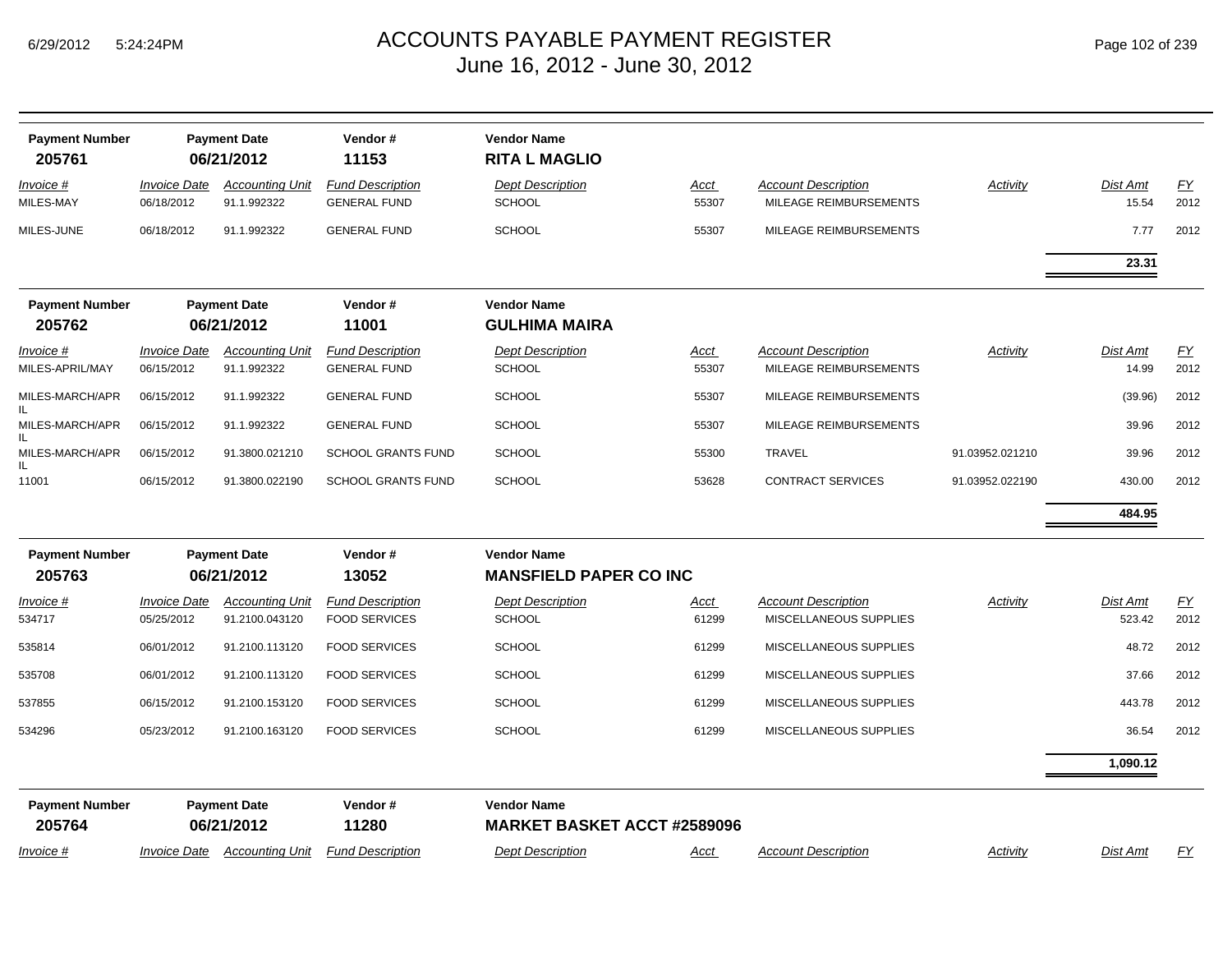|  | Page 103 of 239 |  |  |  |
|--|-----------------|--|--|--|
|--|-----------------|--|--|--|

| <b>Payment Number</b><br>205764 |                                          | <b>Payment Date</b><br>06/21/2012     | Vendor #<br>11280                              | <b>Vendor Name</b><br><b>MARKET BASKET ACCT #2589096</b> |                      |                                                    |                 |                          |                   |
|---------------------------------|------------------------------------------|---------------------------------------|------------------------------------------------|----------------------------------------------------------|----------------------|----------------------------------------------------|-----------------|--------------------------|-------------------|
| <u>Invoice #</u><br>195023-118  | <i><b>Invoice Date</b></i><br>06/03/2012 | <b>Accounting Unit</b><br>91.1.031300 | <b>Fund Description</b><br><b>GENERAL FUND</b> | <b>Dept Description</b><br><b>SCHOOL</b>                 | <u>Acct</u><br>61135 | <b>Account Description</b><br>EDUCATIONAL SUPPLIES | <b>Activity</b> | <b>Dist Amt</b><br>10.32 | <u>FY</u><br>2012 |
| 186737-118                      | 05/30/2012                               | 91.1.031300                           | <b>GENERAL FUND</b>                            | <b>SCHOOL</b>                                            | 61135                | <b>EDUCATIONAL SUPPLIES</b>                        |                 | 10.47                    | 2012              |
| 100320-118                      | 06/06/2012                               | 91.1.031300                           | <b>GENERAL FUND</b>                            | <b>SCHOOL</b>                                            | 61135                | EDUCATIONAL SUPPLIES                               |                 | 237.63                   | 2012              |
| 179033-137                      | 05/25/2012                               | 91.1.031340                           | <b>GENERAL FUND</b>                            | <b>SCHOOL</b>                                            | 61135                | <b>EDUCATIONAL SUPPLIES</b>                        |                 | 12.84                    | 2012              |
| 131622-124                      | 05/30/2012                               | 91.1.031340                           | <b>GENERAL FUND</b>                            | <b>SCHOOL</b>                                            | 61135                | EDUCATIONAL SUPPLIES                               |                 | 47.92                    | 2012              |
| 169814-131                      | 05/29/2012                               | 91.1.041300                           | <b>GENERAL FUND</b>                            | <b>SCHOOL</b>                                            | 61135                | EDUCATIONAL SUPPLIES                               |                 | 47.05                    | 2012              |
| 190467-132                      | 05/31/2012                               | 91.1.041340                           | <b>GENERAL FUND</b>                            | <b>SCHOOL</b>                                            | 61135                | EDUCATIONAL SUPPLIES                               |                 | 14.12                    | 2012              |
| 151799-139                      | 05/30/2012                               | 91.1.041340                           | <b>GENERAL FUND</b>                            | <b>SCHOOL</b>                                            | 61135                | <b>EDUCATIONAL SUPPLIES</b>                        |                 | 50.81                    | 2012              |
| 175351-100                      | 05/01/2012                               | 91.1.041370                           | <b>GENERAL FUND</b>                            | <b>SCHOOL</b>                                            | 61135                | EDUCATIONAL SUPPLIES                               |                 | 111.69                   | 2012              |
| 178870-100                      | 05/03/2012                               | 91.1.041370                           | <b>GENERAL FUND</b>                            | <b>SCHOOL</b>                                            | 61135                | EDUCATIONAL SUPPLIES                               |                 | 24.02                    | 2012              |
| 152195-131                      | 05/09/2012                               | 91.1.041370                           | <b>GENERAL FUND</b>                            | <b>SCHOOL</b>                                            | 61135                | EDUCATIONAL SUPPLIES                               |                 | 26.65                    | 2012              |
| 102899-100                      | 05/14/2012                               | 91.1.041370                           | <b>GENERAL FUND</b>                            | <b>SCHOOL</b>                                            | 61135                | EDUCATIONAL SUPPLIES                               |                 | 36.10                    | 2012              |
| 140174-131                      | 05/16/2012                               | 91.1.041370                           | <b>GENERAL FUND</b>                            | <b>SCHOOL</b>                                            | 61135                | EDUCATIONAL SUPPLIES                               |                 | 54.70                    | 2012              |
| 119305-100                      | 05/22/2012                               | 91.1.041370                           | <b>GENERAL FUND</b>                            | <b>SCHOOL</b>                                            | 61135                | EDUCATIONAL SUPPLIES                               |                 | 33.32                    | 2012              |
| 137154-95                       | 06/01/2012                               | 91.1.061345                           | <b>GENERAL FUND</b>                            | <b>SCHOOL</b>                                            | 61135                | <b>EDUCATIONAL SUPPLIES</b>                        |                 | 86.00                    | 2012              |
| 132336-95                       | 05/30/2012                               | 91.1.061345                           | <b>GENERAL FUND</b>                            | <b>SCHOOL</b>                                            | 61135                | EDUCATIONAL SUPPLIES                               |                 | 3.57                     | 2012              |
| 103589-134                      | 06/08/2012                               | 91.2222.991490                        | AFTER SCHOOL PROGRAM                           | <b>SCHOOL</b>                                            | 61299                | MISCELLANEOUS SUPPLIES                             |                 | 32.02                    | 2012              |
| 101601-134                      | 06/07/2012                               | 91.2222.991490                        | AFTER SCHOOL PROGRAM                           | <b>SCHOOL</b>                                            | 61299                | MISCELLANEOUS SUPPLIES                             |                 | 50.19                    | 2012              |
| 159708-135                      | 06/08/2012                               | 91.2222.991490                        | AFTER SCHOOL PROGRAM                           | <b>SCHOOL</b>                                            | 61299                | MISCELLANEOUS SUPPLIES                             |                 | 38.48                    | 2012              |
| 159717-135                      | 06/08/2012                               | 91.2222.991490                        | AFTER SCHOOL PROGRAM                           | <b>SCHOOL</b>                                            | 61299                | MISCELLANEOUS SUPPLIES                             |                 | 2.19                     | 2012              |
| 152311-103                      | 05/31/2012                               | 91.2222.991490                        | AFTER SCHOOL PROGRAM                           | <b>SCHOOL</b>                                            | 61299                | MISCELLANEOUS SUPPLIES                             |                 | 11.98                    | 2012              |
| 153306-084                      | 06/01/2012                               | 91.2222.991490                        | AFTER SCHOOL PROGRAM                           | <b>SCHOOL</b>                                            | 61299                | MISCELLANEOUS SUPPLIES                             |                 | 46.89                    | 2012              |
| 153304-103                      | 06/01/2012                               | 91.2222.991490                        | AFTER SCHOOL PROGRAM                           | <b>SCHOOL</b>                                            | 61299                | MISCELLANEOUS SUPPLIES                             |                 | 32.72                    | 2012              |
| 198191-103                      | 06/05/2012                               | 91.2222.991490                        | AFTER SCHOOL PROGRAM                           | <b>SCHOOL</b>                                            | 61299                | MISCELLANEOUS SUPPLIES                             |                 | 42.49                    | 2012              |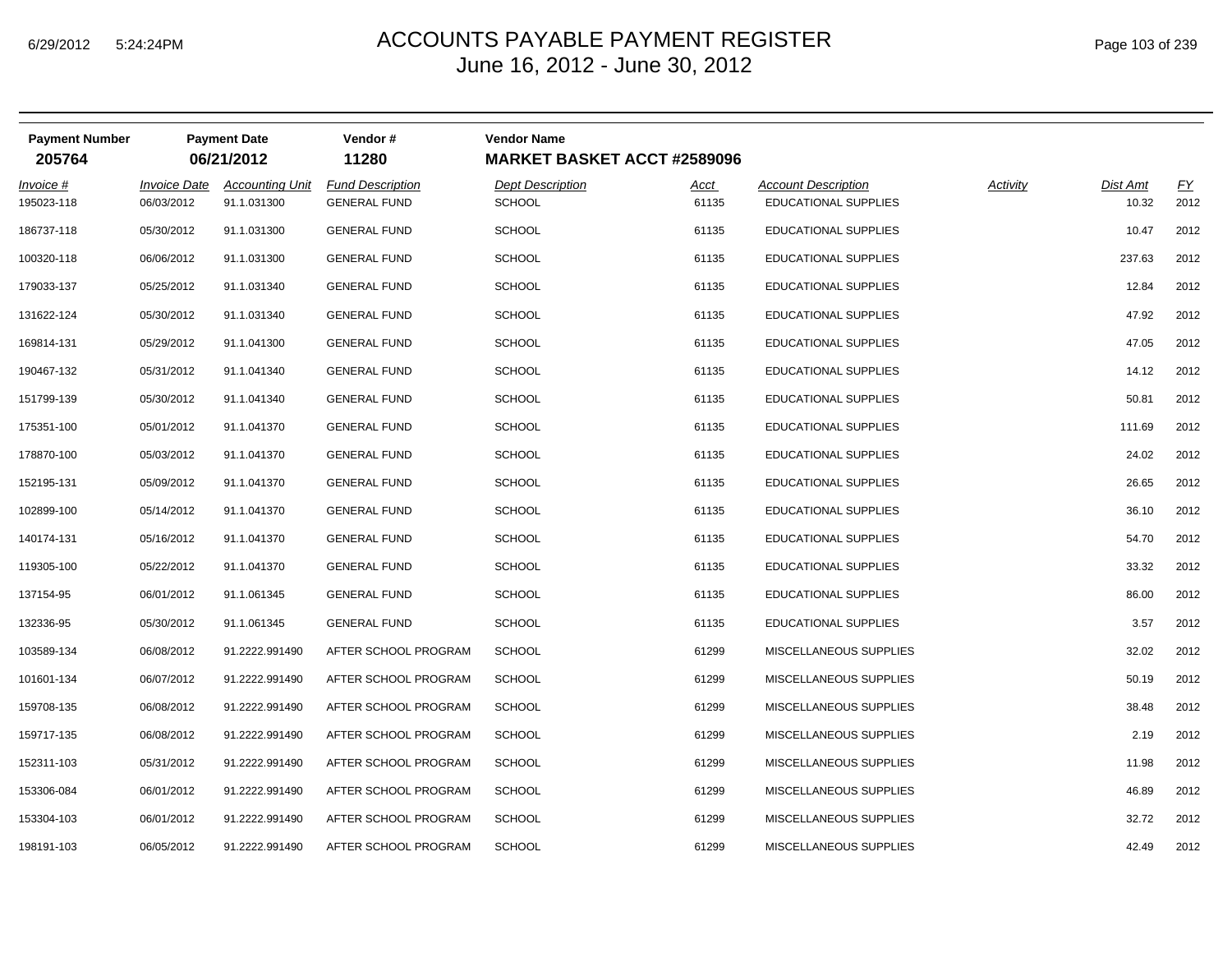| <b>Payment Number</b><br>205764          |                                          | <b>Payment Date</b><br>06/21/2012        | Vendor#<br>11280                                     | <b>Vendor Name</b><br><b>MARKET BASKET ACCT #2589096</b> |                      |                                                                             |                             |                                  |                          |
|------------------------------------------|------------------------------------------|------------------------------------------|------------------------------------------------------|----------------------------------------------------------|----------------------|-----------------------------------------------------------------------------|-----------------------------|----------------------------------|--------------------------|
| Invoice #<br>185860-084                  | <b>Invoice Date</b><br>05/29/2012        | <b>Accounting Unit</b><br>91.2222.991490 | <b>Fund Description</b><br>AFTER SCHOOL PROGRAM      | <b>Dept Description</b><br><b>SCHOOL</b>                 | <u>Acct</u><br>61299 | <b>Account Description</b><br>MISCELLANEOUS SUPPLIES                        | <b>Activity</b>             | Dist Amt<br>68.98                | $\underline{FY}$<br>2012 |
| 155799-135                               | 06/04/2012                               | 91.2222.991490                           | AFTER SCHOOL PROGRAM                                 | <b>SCHOOL</b>                                            | 61299                | MISCELLANEOUS SUPPLIES                                                      |                             | 30.15                            | 2012                     |
| 133575-151                               | 05/31/2012                               | 91.2222.991490                           | AFTER SCHOOL PROGRAM                                 | <b>SCHOOL</b>                                            | 61299                | MISCELLANEOUS SUPPLIES                                                      |                             | 14.28                            | 2012                     |
| 151664-116                               | 05/30/2012                               | 91.2222.991490                           | AFTER SCHOOL PROGRAM                                 | <b>SCHOOL</b>                                            | 61299                | MISCELLANEOUS SUPPLIES                                                      |                             | 31.75                            | 2012                     |
|                                          |                                          |                                          |                                                      |                                                          |                      |                                                                             |                             | 1,209.33                         |                          |
| <b>Payment Number</b><br>205765          |                                          | <b>Payment Date</b><br>06/21/2012        | Vendor#<br>13063                                     | <b>Vendor Name</b><br><b>MARVELL PLATE GLASS INC</b>     |                      |                                                                             |                             |                                  |                          |
|                                          |                                          |                                          |                                                      |                                                          |                      |                                                                             |                             |                                  |                          |
| Invoice #<br>3407                        | <b>Invoice Date</b><br>05/23/2012        | <b>Accounting Unit</b><br>91.1.222620    | <b>Fund Description</b><br><b>GENERAL FUND</b>       | <b>Dept Description</b><br><b>SCHOOL</b>                 | <u>Acct</u><br>54280 | <b>Account Description</b><br><b>BUILDING/GROUNDS</b><br><b>MAINTENANCE</b> | Activity                    | Dist Amt<br>95.65                | EY<br>2012               |
|                                          |                                          |                                          |                                                      |                                                          |                      |                                                                             |                             | 95.65                            |                          |
| <b>Payment Number</b>                    |                                          | <b>Payment Date</b>                      | Vendor#                                              | <b>Vendor Name</b>                                       |                      |                                                                             |                             |                                  |                          |
| 205766                                   |                                          | 06/21/2012                               | 11414                                                | <b>MASS INSIGHT EDUCATION</b>                            |                      |                                                                             |                             |                                  |                          |
| Invoice #<br>JULY AP<br><b>INSTITUTE</b> | <b>Invoice Date</b><br>06/12/2012        | <b>Accounting Unit</b><br>91.3800.992210 | <b>Fund Description</b><br><b>SCHOOL GRANTS FUND</b> | <b>Dept Description</b><br><b>SCHOOL</b>                 | <u>Acct</u><br>55300 | <b>Account Description</b><br><b>TRAVEL</b>                                 | Activity<br>91.03502.992210 | Dist Amt<br>1,000.00<br>1,000.00 | $\underline{FY}$<br>2012 |
| <b>Payment Number</b><br>205767          |                                          | <b>Payment Date</b><br>06/21/2012        | Vendor#<br>14476                                     | <b>Vendor Name</b><br><b>MODERN SCHOOL SUPPLIES INC</b>  |                      |                                                                             |                             |                                  |                          |
| <u>Invoice #</u><br>M15139               | <i><b>Invoice Date</b></i><br>05/31/2012 | <b>Accounting Unit</b><br>91.1.061375    | <b>Fund Description</b><br><b>GENERAL FUND</b>       | <b>Dept Description</b><br><b>SCHOOL</b>                 | <u>Acct</u><br>61135 | <b>Account Description</b><br><b>EDUCATIONAL SUPPLIES</b>                   | <b>Activity</b>             | <b>Dist Amt</b><br>1,152.69      | $\underline{FY}$<br>2012 |
|                                          |                                          |                                          |                                                      |                                                          |                      |                                                                             |                             | 1,152.69                         |                          |
| <b>Payment Number</b><br>205768          |                                          | <b>Payment Date</b><br>06/21/2012        | Vendor#<br>14483                                     | <b>Vendor Name</b><br><b>DOROTHY MORIN</b>               |                      |                                                                             |                             |                                  |                          |
| <u>Invoice #</u><br>ED858                | <b>Invoice Date</b><br>06/20/2012        | <b>Accounting Unit</b><br>91.1.991160    | <b>Fund Description</b><br><b>GENERAL FUND</b>       | <b>Dept Description</b><br>SCHOOL                        | <u>Acct</u><br>52800 | <b>Account Description</b><br>EDUCATIONAL ASSISTANCE                        | <b>Activity</b>             | <b>Dist Amt</b><br>1,516.80      | $\underline{FY}$<br>2012 |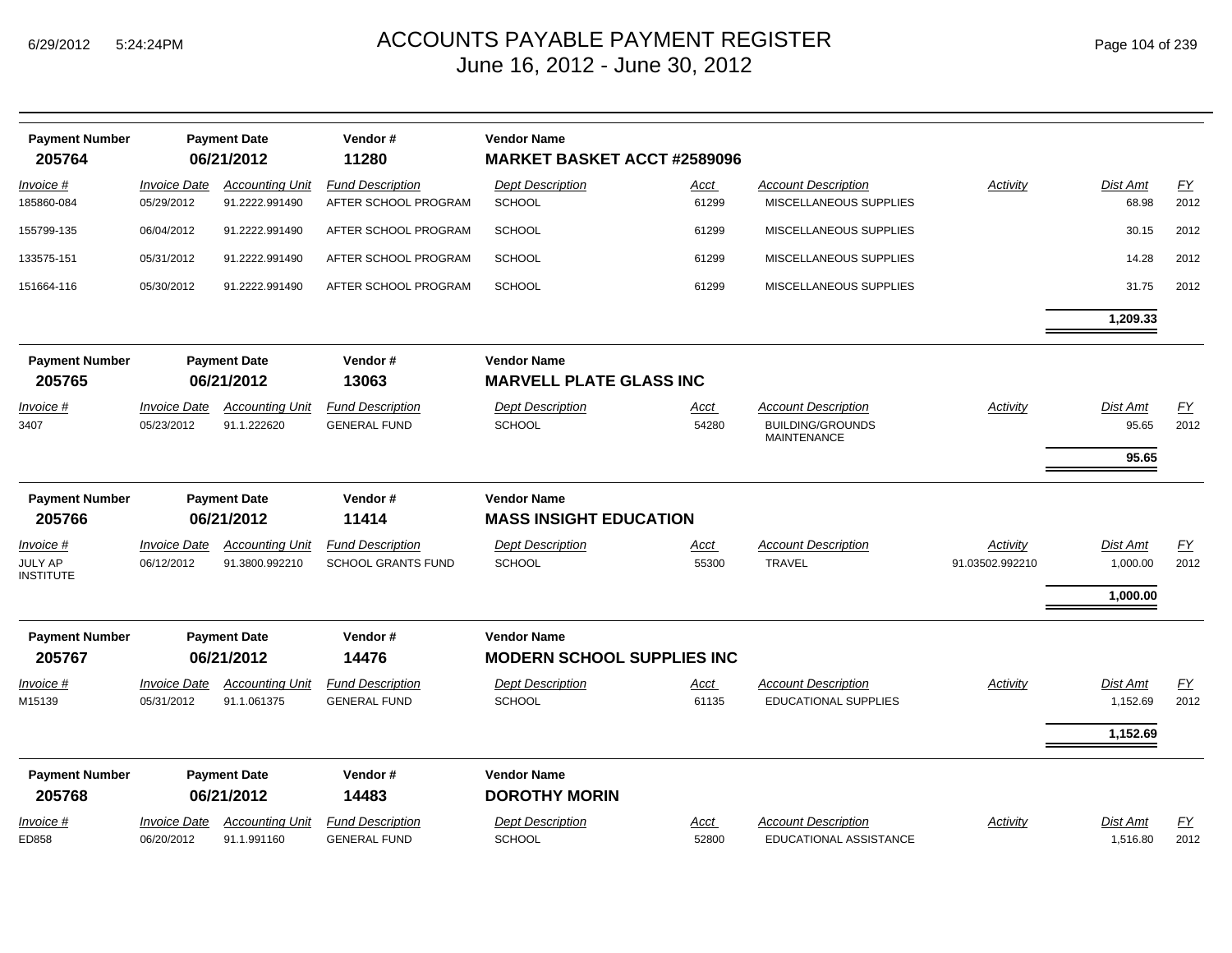|                                                 |                                   |                                       |                                                 |                                                           |                      |                                                           |                 | 1,516.80                  |                   |
|-------------------------------------------------|-----------------------------------|---------------------------------------|-------------------------------------------------|-----------------------------------------------------------|----------------------|-----------------------------------------------------------|-----------------|---------------------------|-------------------|
| <b>Payment Number</b><br>205769                 | <b>Payment Date</b><br>06/21/2012 |                                       | Vendor#<br>14485                                | <b>Vendor Name</b><br><b>MOUNT PROSPECT ACADEMY INC</b>   |                      |                                                           |                 |                           |                   |
| Invoice #<br>11827                              | <b>Invoice Date</b><br>05/31/2012 | <b>Accounting Unit</b><br>91.1.021267 | <b>Fund Description</b><br><b>GENERAL FUND</b>  | <b>Dept Description</b><br><b>SCHOOL</b>                  | <u>Acct</u><br>55694 | <b>Account Description</b><br>TUITION, OUT OF DISTRICT    | <b>Activity</b> | Dist Amt<br>4,682.79      | EY<br>2012        |
|                                                 |                                   |                                       |                                                 |                                                           |                      |                                                           |                 | 4,682.79                  |                   |
| <b>Payment Number</b><br>205770                 | <b>Payment Date</b><br>06/21/2012 |                                       | Vendor#<br>13117                                | <b>Vendor Name</b><br><b>MSC INDUSTRIAL SUPPLY CO INC</b> |                      |                                                           |                 |                           |                   |
| $Invoice$ #<br>C18448332                        | <b>Invoice Date</b><br>05/29/2012 | <b>Accounting Unit</b><br>91.1.031300 | <b>Fund Description</b><br><b>GENERAL FUND</b>  | <b>Dept Description</b><br><b>SCHOOL</b>                  | <u>Acct</u><br>61135 | <b>Account Description</b><br><b>EDUCATIONAL SUPPLIES</b> | <b>Activity</b> | <b>Dist Amt</b><br>989.06 | EY<br>2012        |
| 18718672                                        | 05/29/2012                        | 91.1.031300                           | <b>GENERAL FUND</b>                             | <b>SCHOOL</b>                                             | 61135                | EDUCATIONAL SUPPLIES                                      |                 | 16.17                     | 2012              |
|                                                 |                                   |                                       |                                                 |                                                           |                      |                                                           |                 | 1,005.23                  |                   |
| <b>Payment Number</b><br>205771                 | <b>Payment Date</b><br>06/21/2012 |                                       | Vendor#<br>13123                                | <b>Vendor Name</b><br><b>DENNIS MURPHY JR</b>             |                      |                                                           |                 |                           |                   |
| $Invoice$ #<br>52412-04                         | <b>Invoice Date</b><br>05/24/2012 | <b>Accounting Unit</b><br>91.1.041428 | <b>Fund Description</b><br><b>GENERAL FUND</b>  | <b>Dept Description</b><br><b>SCHOOL</b>                  | <u>Acct</u><br>55642 | <b>Account Description</b><br><b>GAME OFFICIALS</b>       | Activity        | Dist Amt<br>60.00         | <u>FY</u><br>2012 |
|                                                 |                                   |                                       |                                                 |                                                           |                      |                                                           |                 | 60.00                     |                   |
| <b>Payment Number</b><br>205772                 | <b>Payment Date</b><br>06/21/2012 |                                       | Vendor#<br>11912                                | <b>Vendor Name</b><br><b>CLEMENT MUTINDORI</b>            |                      |                                                           |                 |                           |                   |
| Invoice #<br><b>TARIRO LUNCH</b><br><b>ACCT</b> | <b>Invoice Date</b><br>06/15/2012 | <b>Accounting Unit</b><br>91.2100.03  | <b>Fund Description</b><br><b>FOOD SERVICES</b> | <b>Dept Description</b><br><b>SCHOOL</b>                  | Acct                 | <b>Account Description</b><br>44503 1.610 LUNCH SALES     | Activity        | Dist Amt<br>19.00         | EY<br>2012        |
|                                                 |                                   |                                       |                                                 |                                                           |                      |                                                           |                 | 19.00                     |                   |
| <b>Payment Number</b><br>205773                 | <b>Payment Date</b><br>06/21/2012 |                                       | Vendor#<br>13131                                | <b>Vendor Name</b><br><b>NAPA AUTO PARTS</b>              |                      |                                                           |                 |                           |                   |
| Invoice #                                       | <b>Invoice Date</b>               | <b>Accounting Unit</b>                | <b>Fund Description</b>                         | <b>Dept Description</b>                                   | Acct                 | <b>Account Description</b>                                | Activity        | Dist Amt                  | EY                |
| 836728                                          | 06/06/2012                        | 91.1.222620                           | <b>GENERAL FUND</b>                             | <b>SCHOOL</b>                                             | 54600                | <b>VEHICLE REPAIRS &amp;</b><br><b>MAINTENANCE</b>        |                 | (122.92)                  | 2012              |
| 836751                                          | 06/06/2012                        | 91.1.222620                           | <b>GENERAL FUND</b>                             | <b>SCHOOL</b>                                             | 54600                | <b>VEHICLE REPAIRS &amp;</b><br><b>MAINTENANCE</b>        |                 | 248.89                    | 2012              |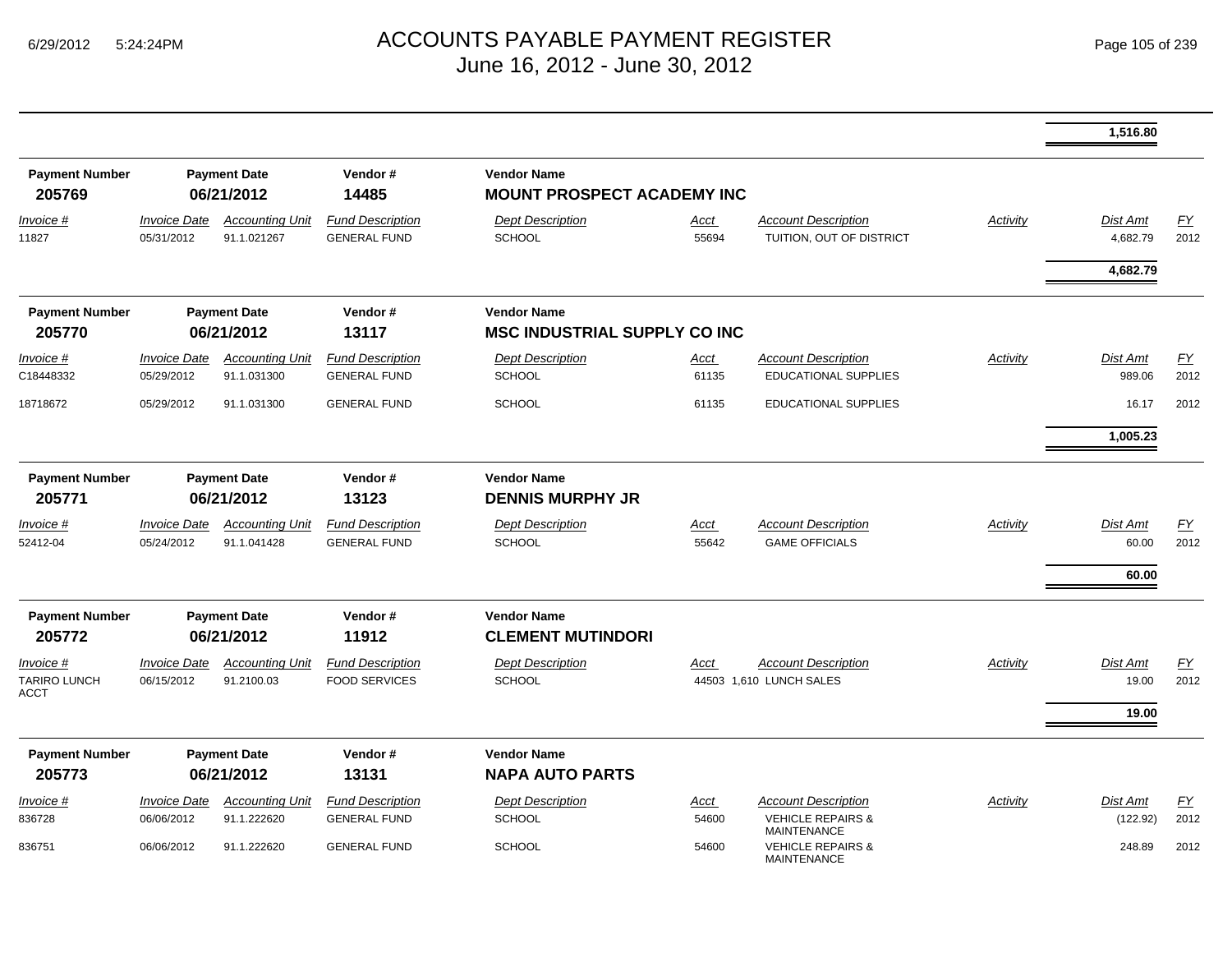|                               |                                |                        |                           |                                       |             |                                                      |                 | 125.97          |           |
|-------------------------------|--------------------------------|------------------------|---------------------------|---------------------------------------|-------------|------------------------------------------------------|-----------------|-----------------|-----------|
| <b>Payment Number</b>         |                                | <b>Payment Date</b>    | Vendor#                   | <b>Vendor Name</b>                    |             |                                                      |                 |                 |           |
| 205774                        | 06/21/2012                     |                        | 13144                     | <b>NASHUA OUTDOOR POWER EQUIPMENT</b> |             |                                                      |                 |                 |           |
| Invoice #                     | <b>Invoice Date</b>            | <b>Accounting Unit</b> | <b>Fund Description</b>   | <b>Dept Description</b>               | Acct        | <b>Account Description</b>                           | Activity        | <b>Dist Amt</b> | FY        |
| 371011                        | 05/14/2012                     | 91.1.222630            | <b>GENERAL FUND</b>       | <b>SCHOOL</b>                         | 61599       | <b>GROUNDS MAINTENANCE</b><br><b>SUPPLIES</b>        |                 | 218.60          | 2012      |
| 372785                        | 05/31/2012                     | 91.1.222630            | <b>GENERAL FUND</b>       | <b>SCHOOL</b>                         | 61599       | <b>GROUNDS MAINTENANCE</b><br><b>SUPPLIES</b>        |                 | 23.20           | 2012      |
| 372784                        | 05/31/2012                     | 91.1.222630            | <b>GENERAL FUND</b>       | <b>SCHOOL</b>                         | 61599       | <b>GROUNDS MAINTENANCE</b><br><b>SUPPLIES</b>        |                 | 14.96           | 2012      |
|                               |                                |                        |                           |                                       |             |                                                      |                 | 256.76          |           |
| <b>Payment Number</b>         |                                | <b>Payment Date</b>    | Vendor#                   | <b>Vendor Name</b>                    |             |                                                      |                 |                 |           |
| 205775                        |                                | 06/21/2012             | 13165                     | <b>NELSON PIANO SERVICE</b>           |             |                                                      |                 |                 |           |
| Invoice #                     | <i><b>Invoice Date</b></i>     | <b>Accounting Unit</b> | <b>Fund Description</b>   | <b>Dept Description</b>               | <u>Acct</u> | <b>Account Description</b>                           | Activity        | <b>Dist Amt</b> | EY        |
| $5 - 30 - 12$                 | 05/30/2012                     | 91.1.041112            | <b>GENERAL FUND</b>       | <b>SCHOOL</b>                         | 54487       | <b>EQUIPMENT REPAIRS &amp;</b><br><b>MAINTENANCE</b> |                 | 210.00          | 2012      |
| 6-13-12                       | 06/13/2012                     | 91.1.061112            | <b>GENERAL FUND</b>       | <b>SCHOOL</b>                         | 54487       | <b>EQUIPMENT REPAIRS &amp;</b><br><b>MAINTENANCE</b> |                 | 315.00          | 2012      |
|                               |                                |                        |                           |                                       |             |                                                      |                 | 525.00          |           |
| <b>Payment Number</b>         | <b>Payment Date</b><br>Vendor# |                        | <b>Vendor Name</b>        |                                       |             |                                                      |                 |                 |           |
| 205776                        | 06/21/2012                     |                        | 14521                     | <b>NEW ENGLAND ICE CREAM</b>          |             |                                                      |                 |                 |           |
| Invoice #                     | <i><b>Invoice Date</b></i>     | <b>Accounting Unit</b> | <b>Fund Description</b>   | <b>Dept Description</b>               | Acct        | <b>Account Description</b>                           | Activity        | <b>Dist Amt</b> | EY        |
| 2285077                       | 05/17/2012                     | 91.2222.991490         | AFTER SCHOOL PROGRAM      | <b>SCHOOL</b>                         | 61299       | MISCELLANEOUS SUPPLIES                               |                 | 115.45          | 2012      |
| 2286737                       | 05/31/2012                     | 91.2222.991490         | AFTER SCHOOL PROGRAM      | <b>SCHOOL</b>                         | 61299       | MISCELLANEOUS SUPPLIES                               |                 | 181.08          | 2012      |
| 2286710                       | 05/31/2012                     | 91.2222.991490         | AFTER SCHOOL PROGRAM      | <b>SCHOOL</b>                         | 61299       | MISCELLANEOUS SUPPLIES                               |                 | 154.79          | 2012      |
| 2286719                       | 05/31/2012                     | 91.2222.991490         | AFTER SCHOOL PROGRAM      | <b>SCHOOL</b>                         | 61299       | MISCELLANEOUS SUPPLIES                               |                 | 156.69          | 2012      |
| 2286717                       | 05/31/2012                     | 91.2222.991490         | AFTER SCHOOL PROGRAM      | <b>SCHOOL</b>                         | 61299       | MISCELLANEOUS SUPPLIES                               |                 | 156.24          | 2012      |
|                               |                                |                        |                           |                                       |             |                                                      |                 | 764.25          |           |
| <b>Payment Number</b>         |                                | <b>Payment Date</b>    | Vendor#                   | <b>Vendor Name</b>                    |             |                                                      |                 |                 |           |
| 205777                        |                                | 06/21/2012             | 11863                     | <b>NEW HAMPSHIRE MEP</b>              |             |                                                      |                 |                 |           |
| Invoice #                     | <b>Invoice Date</b>            | <b>Accounting Unit</b> | <b>Fund Description</b>   | <b>Dept Description</b>               | <u>Acct</u> | <b>Account Description</b>                           | Activity        | Dist Amt        | <u>FY</u> |
| PATHWAYS TO<br><b>SUCCESS</b> | 06/12/2012                     | 91.3800.042210         | <b>SCHOOL GRANTS FUND</b> | <b>SCHOOL</b>                         | 55300       | TRAVEL                                               | 91.03902.042210 | 200.00          | 2012      |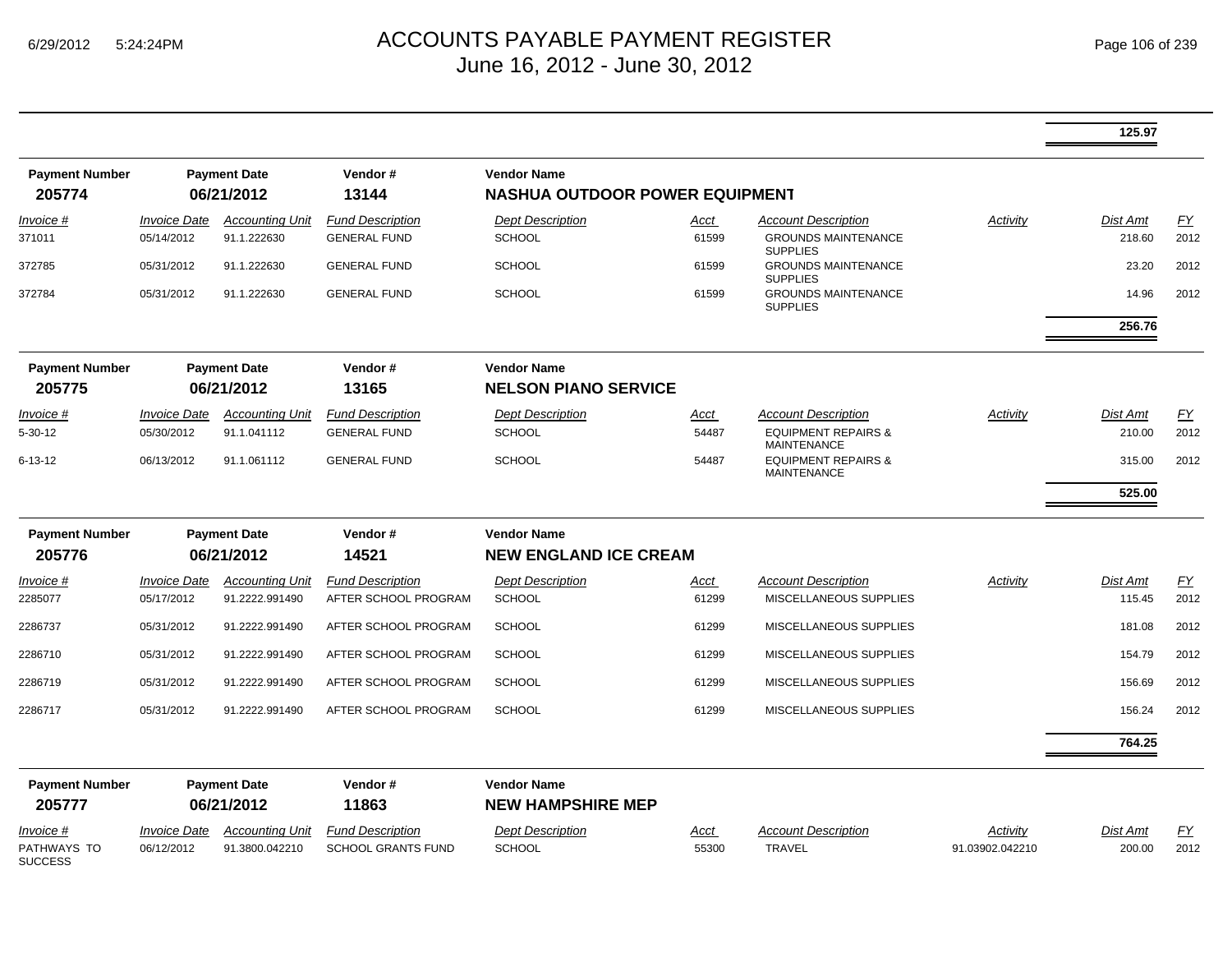|                                 |                                                       |                                          |                                                 |                                                                 |                      |                                                                             |                 | 200.00                      |            |
|---------------------------------|-------------------------------------------------------|------------------------------------------|-------------------------------------------------|-----------------------------------------------------------------|----------------------|-----------------------------------------------------------------------------|-----------------|-----------------------------|------------|
| <b>Payment Number</b><br>205778 | <b>Payment Date</b><br>06/21/2012                     |                                          | Vendor#<br>14554                                | <b>Vendor Name</b><br><b>NORTH CENTER FOOD SERVICE</b>          |                      |                                                                             |                 |                             |            |
| Invoice #                       | <b>Invoice Date</b><br>05/22/2012                     | <b>Accounting Unit</b>                   | <b>Fund Description</b><br><b>CULINARY ARTS</b> | <b>Dept Description</b>                                         | <u>Acct</u><br>61135 | <b>Account Description</b><br><b>EDUCATIONAL SUPPLIES</b>                   | <b>Activity</b> | Dist Amt                    | FY<br>2012 |
| 3732728                         |                                                       | 91.2247.041387                           |                                                 | <b>SCHOOL</b>                                                   |                      |                                                                             |                 | (26.51)                     |            |
| 3732685                         | 05/22/2012                                            | 91.2247.041387                           | <b>CULINARY ARTS</b>                            | <b>SCHOOL</b>                                                   | 61135                | <b>EDUCATIONAL SUPPLIES</b>                                                 |                 | (47.00)                     | 2012       |
| 3730620                         | 05/21/2012                                            | 91.2247.041387                           | <b>CULINARY ARTS</b>                            | <b>SCHOOL</b>                                                   | 61135                | <b>EDUCATIONAL SUPPLIES</b>                                                 |                 | 669.39                      | 2012       |
| 3718983                         | 05/07/2012                                            | 91.2247.041387                           | <b>CULINARY ARTS</b>                            | <b>SCHOOL</b>                                                   | 61135                | <b>EDUCATIONAL SUPPLIES</b>                                                 |                 | 185.50                      | 2012       |
| 3739853                         | 05/31/2012                                            | 91.2247.041387                           | <b>CULINARY ARTS</b>                            | <b>SCHOOL</b>                                                   | 61135                | <b>EDUCATIONAL SUPPLIES</b>                                                 |                 | 252.75                      | 2012       |
|                                 |                                                       |                                          |                                                 |                                                                 |                      |                                                                             |                 | 1,034.13                    |            |
| <b>Payment Number</b><br>205779 | <b>Payment Date</b><br>Vendor#<br>06/21/2012<br>14556 |                                          |                                                 | <b>Vendor Name</b><br><b>NORTHEAST FOOD SVC EQUIPMENT &amp;</b> |                      |                                                                             |                 |                             |            |
| Invoice #<br>416186             | <b>Invoice Date</b><br>06/15/2012                     | <b>Accounting Unit</b><br>91.2100.043120 | <b>Fund Description</b><br><b>FOOD SERVICES</b> | <b>Dept Description</b><br><b>SCHOOL</b>                        | Acct<br>71000        | <b>Account Description</b><br><b>EQUIPMENT</b>                              | <b>Activity</b> | Dist Amt<br>1,970.00        | EY<br>2012 |
| 416185                          | 06/15/2012                                            | 91.2100.073120                           | <b>FOOD SERVICES</b>                            | <b>SCHOOL</b>                                                   | 71000                | <b>EQUIPMENT</b>                                                            |                 | 1,838.00                    | 2012       |
|                                 |                                                       |                                          |                                                 |                                                                 |                      |                                                                             |                 | 3,808.00                    |            |
| <b>Payment Number</b><br>205780 | <b>Payment Date</b><br>06/21/2012                     |                                          | Vendor#<br>11853                                | <b>Vendor Name</b><br><b>P R RUSSELL</b>                        |                      |                                                                             |                 |                             |            |
| Invoice #<br>41619              | <b>Invoice Date</b><br>05/29/2012                     | <b>Accounting Unit</b><br>91.1.222630    | <b>Fund Description</b><br><b>GENERAL FUND</b>  | <b>Dept Description</b><br><b>SCHOOL</b>                        | Acct<br>61599        | <b>Account Description</b><br><b>GROUNDS MAINTENANCE</b><br><b>SUPPLIES</b> | <b>Activity</b> | <b>Dist Amt</b><br>2,158.00 | EY<br>2012 |
|                                 |                                                       |                                          |                                                 |                                                                 |                      |                                                                             |                 | 2,158.00                    |            |
| <b>Payment Number</b><br>205781 | <b>Payment Date</b><br>06/21/2012                     |                                          | Vendor#<br>13251                                | <b>Vendor Name</b><br><b>PAULA PAPANICOLAOU</b>                 |                      |                                                                             |                 |                             |            |
| Invoice #<br>MILES-JUNE         | <b>Invoice Date</b><br>06/18/2012                     | <b>Accounting Unit</b><br>91.1.992322    | <b>Fund Description</b><br><b>GENERAL FUND</b>  | <b>Dept Description</b><br><b>SCHOOL</b>                        | Acct<br>55307        | <b>Account Description</b><br>MILEAGE REIMBURSEMENTS                        | Activity        | <b>Dist Amt</b><br>16.65    | EY<br>2012 |
|                                 |                                                       |                                          |                                                 |                                                                 |                      |                                                                             |                 | 16.65                       |            |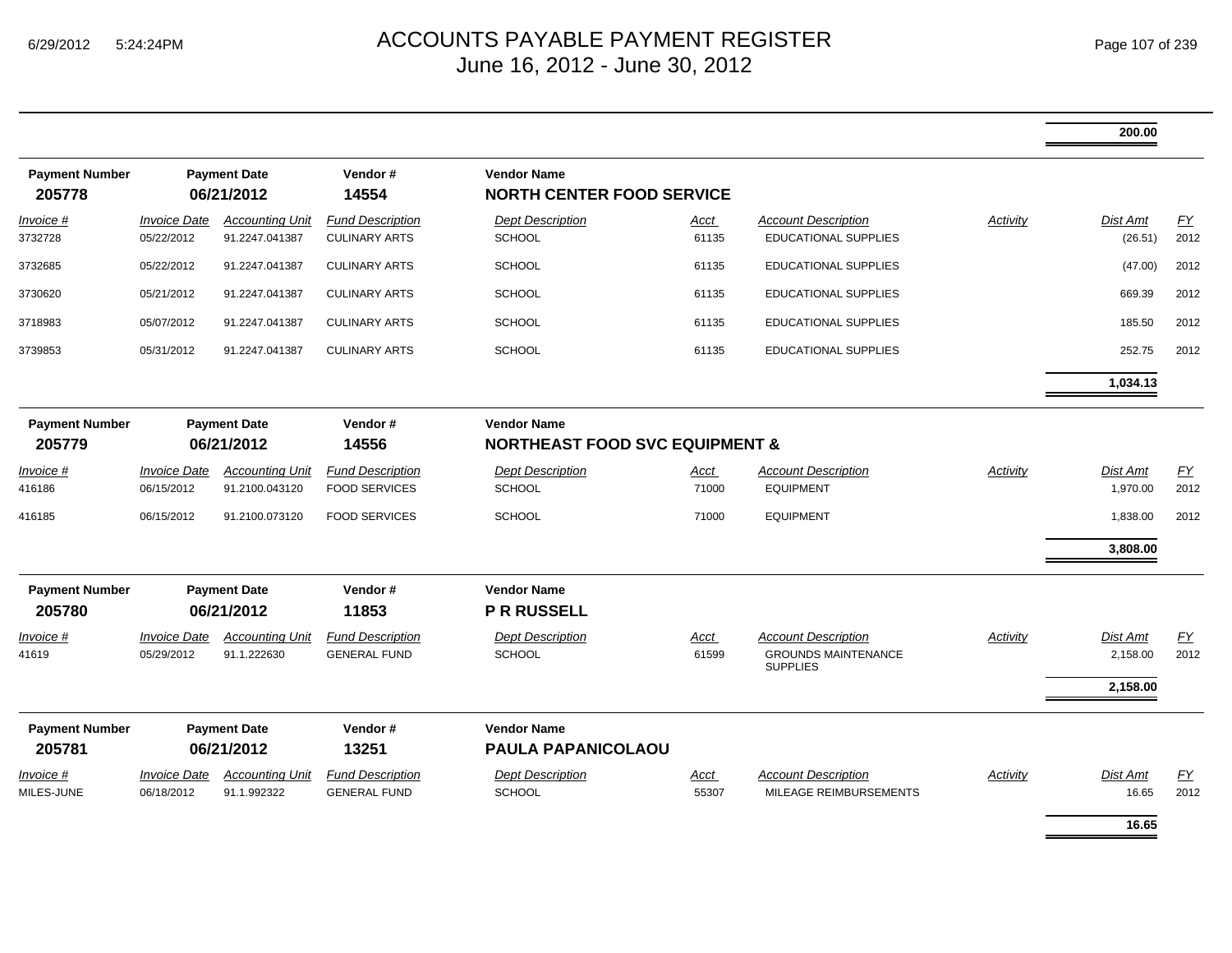| <b>Payment Number</b><br>205782 | <b>Payment Date</b><br>06/21/2012 |                                          | Vendor#<br>11652                                | <b>Vendor Name</b><br>PAR, INC                   |                                                      |                                                           |                 |                              |                   |
|---------------------------------|-----------------------------------|------------------------------------------|-------------------------------------------------|--------------------------------------------------|------------------------------------------------------|-----------------------------------------------------------|-----------------|------------------------------|-------------------|
| Invoice #<br>531638-1           | <b>Invoice Date</b><br>05/31/2012 | <b>Accounting Unit</b><br>91.1.132140    | <b>Fund Description</b><br><b>GENERAL FUND</b>  | <b>Dept Description</b><br><b>SCHOOL</b>         | Acct<br>61249                                        | <b>Account Description</b><br><b>TESTING MATERIALS</b>    | <b>Activity</b> | <b>Dist Amt</b><br>132.00    | FY<br>2012        |
|                                 |                                   |                                          |                                                 |                                                  |                                                      |                                                           |                 | 132.00                       |                   |
| <b>Payment Number</b><br>205783 | <b>Payment Date</b><br>06/21/2012 |                                          | Vendor#<br>13258                                | <b>Vendor Name</b><br><b>MALCOLM PARADISE</b>    |                                                      |                                                           |                 |                              |                   |
| Invoice #<br>JUNE-12            | <b>Invoice Date</b><br>06/14/2012 | <b>Accounting Unit</b><br>91.1.031300    | <b>Fund Description</b><br><b>GENERAL FUND</b>  | <b>Dept Description</b><br><b>SCHOOL</b>         | Acct<br>61135                                        | <b>Account Description</b><br><b>EDUCATIONAL SUPPLIES</b> | Activity        | <b>Dist Amt</b><br>143.73    | <u>FY</u><br>2012 |
| PV-052312                       | 06/15/2012                        | 91.3800.042210                           | <b>SCHOOL GRANTS FUND</b>                       | <b>SCHOOL</b>                                    | 55300                                                | <b>TRAVEL</b>                                             | 91.03902.042210 | 41.07                        | 2012              |
|                                 |                                   |                                          |                                                 |                                                  |                                                      |                                                           |                 | 184.80                       |                   |
| <b>Payment Number</b><br>205784 | <b>Payment Date</b><br>06/21/2012 |                                          | Vendor#<br>11059                                | <b>Vendor Name</b><br>PCI EDUCATIONAL PUBLISHING |                                                      |                                                           |                 |                              |                   |
| Invoice #<br>848574             | <b>Invoice Date</b><br>05/31/2012 | <b>Accounting Unit</b><br>91.1.061210    | <b>Fund Description</b><br><b>GENERAL FUND</b>  | <b>Dept Description</b><br>SCHOOL                | Acct<br>61135                                        | <b>Account Description</b><br><b>EDUCATIONAL SUPPLIES</b> | Activity        | Dist Amt<br>275.89<br>275.89 | EY<br>2012        |
| <b>Payment Number</b><br>205785 | <b>Payment Date</b><br>06/21/2012 |                                          | Vendor#<br>13275                                |                                                  | <b>Vendor Name</b><br>PCS REVENUE CONTROL SYSTEMS IN |                                                           |                 |                              |                   |
| <u>Invoice #</u><br>MS120399    | <b>Invoice Date</b><br>03/15/2012 | <b>Accounting Unit</b><br>91.2100.993120 | <b>Fund Description</b><br><b>FOOD SERVICES</b> | <b>Dept Description</b><br><b>SCHOOL</b>         | Acct<br>71221                                        | <b>Account Description</b><br><b>COMPUTER EQUIPMENT</b>   | Activity        | Dist Amt<br>186.90<br>186.90 | EY<br>2012        |
| <b>Payment Number</b><br>205786 | <b>Payment Date</b><br>06/21/2012 |                                          | Vendor#<br>13276                                | <b>Vendor Name</b><br><b>PEABODY SUPPLY CO</b>   |                                                      |                                                           |                 |                              |                   |
| Invoice #<br>972733             | <b>Invoice Date</b><br>05/24/2012 | <b>Accounting Unit</b><br>91.1.222620    | <b>Fund Description</b><br><b>GENERAL FUND</b>  | <b>Dept Description</b><br><b>SCHOOL</b>         | Acct<br>61414                                        | <b>Account Description</b><br>SUPPLIES, PLUMBING          | Activity        | Dist Amt<br>11.72            | EY<br>2012        |
|                                 |                                   |                                          |                                                 |                                                  |                                                      |                                                           |                 | 11.72                        |                   |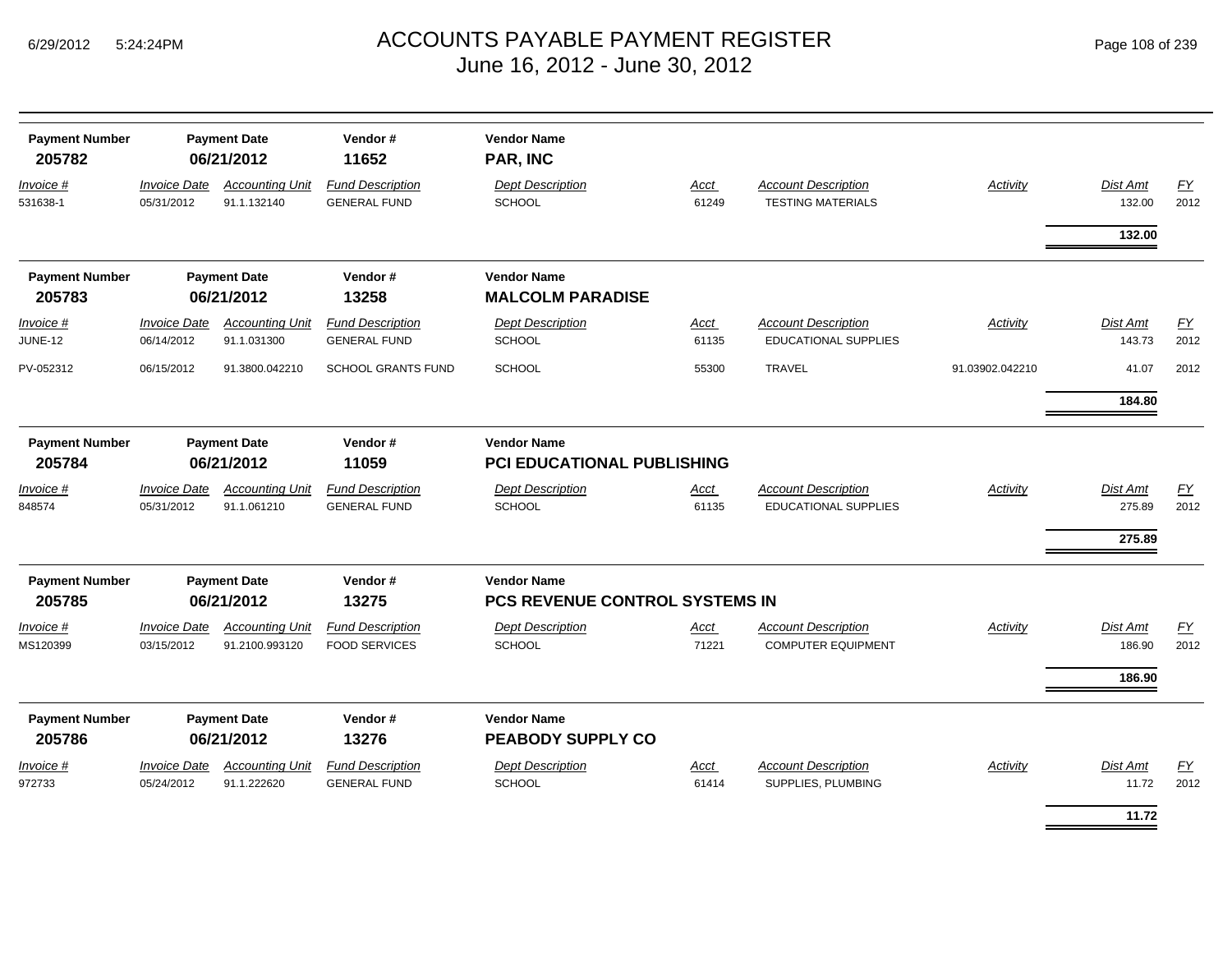| <b>Payment Number</b><br>205787 |                                   | <b>Payment Date</b><br>06/21/2012                      | Vendor#<br>13278                                          | <b>Vendor Name</b><br><b>PEARSON EDUCATION</b>                             |                      |                                                           |                             |                              |                   |
|---------------------------------|-----------------------------------|--------------------------------------------------------|-----------------------------------------------------------|----------------------------------------------------------------------------|----------------------|-----------------------------------------------------------|-----------------------------|------------------------------|-------------------|
| Invoice #<br>4021391933         | <b>Invoice Date</b><br>04/11/2012 | <b>Accounting Unit</b><br>91.3800.091271               | <b>Fund Description</b><br><b>SCHOOL GRANTS FUND</b>      | <b>Dept Description</b><br><b>SCHOOL</b>                                   | Acct<br>61875        | <b>Account Description</b><br><b>BOOKS</b>                | Activity<br>91.03762.091271 | <b>Dist Amt</b><br>264.89    | EY<br>2012        |
|                                 |                                   |                                                        |                                                           |                                                                            |                      |                                                           |                             | 264.89                       |                   |
| <b>Payment Number</b><br>205788 |                                   | <b>Payment Date</b><br>06/21/2012                      | Vendor#<br>13322                                          | <b>Vendor Name</b><br>PITNEY BOWES GLOBAL FIN SRVS                         |                      |                                                           |                             |                              |                   |
| Invoice #<br>1762907-JN12       | <b>Invoice Date</b><br>06/13/2012 | <b>Accounting Unit</b><br>91.1.012320                  | <b>Fund Description</b><br><b>GENERAL FUND</b>            | <b>Dept Description</b><br>SCHOOL                                          | <u>Acct</u><br>54821 | <b>Account Description</b><br><b>EQUIPMENT RENTAL</b>     | <b>Activity</b>             | Dist Amt<br>345.00           | EY<br>2012        |
|                                 |                                   |                                                        |                                                           |                                                                            |                      |                                                           |                             | 345.00                       |                   |
| <b>Payment Number</b><br>205789 |                                   | <b>Payment Date</b><br>06/21/2012                      | Vendor#<br>13325                                          | <b>Vendor Name</b><br><b>PLANK ROAD PUBLISHING INC</b>                     |                      |                                                           |                             |                              |                   |
| Invoice #<br>12-042321          | <b>Invoice Date</b><br>06/01/2012 | <b>Accounting Unit</b><br>91.1.131112                  | <b>Fund Description</b><br><b>GENERAL FUND</b>            | <b>Dept Description</b><br><b>SCHOOL</b>                                   | Acct<br>61135        | <b>Account Description</b><br><b>EDUCATIONAL SUPPLIES</b> | Activity                    | Dist Amt<br>2.50             | EY<br>2012        |
| 12-042321                       | 06/01/2012                        | 91.1.131112                                            | <b>GENERAL FUND</b>                                       | <b>SCHOOL</b>                                                              | 61135                | <b>EDUCATIONAL SUPPLIES</b>                               |                             | 124.75<br>127.25             | 2012              |
| <b>Payment Number</b>           |                                   | <b>Payment Date</b>                                    | Vendor#                                                   | <b>Vendor Name</b>                                                         |                      |                                                           |                             |                              |                   |
| 205790<br>Invoice #<br>04439521 | <b>Invoice Date</b><br>05/16/2012 | 06/21/2012<br><b>Accounting Unit</b><br>91.2100.993120 | 13337<br><b>Fund Description</b><br><b>FOOD SERVICES</b>  | <b>POSITIVE PROMOTIONS INC</b><br><b>Dept Description</b><br><b>SCHOOL</b> | <b>Acct</b><br>61100 | <b>Account Description</b><br><b>OFFICE SUPPLIES</b>      | Activity                    | Dist Amt<br>357.90<br>357.90 | <u>FY</u><br>2012 |
| <b>Payment Number</b><br>205791 |                                   | <b>Payment Date</b><br>06/21/2012                      | Vendor#<br>11768                                          | <b>Vendor Name</b><br><b>PRO SALES</b>                                     |                      |                                                           |                             |                              |                   |
| Invoice #<br>528124             | <b>Invoice Date</b><br>05/28/2012 | <b>Accounting Unit</b><br>TF91.7565                    | <b>Fund Description</b><br>EDU-SCHOOL RELATED<br>PROG/ACT | <b>Dept Description</b><br>SCHOOL                                          | Acct<br>61299        | <b>Account Description</b><br>MISCELLANEOUS SUPPLIES      | Activity                    | Dist Amt<br>220.00           | EY<br>2012        |
|                                 |                                   |                                                        |                                                           |                                                                            |                      |                                                           |                             | 220.00                       |                   |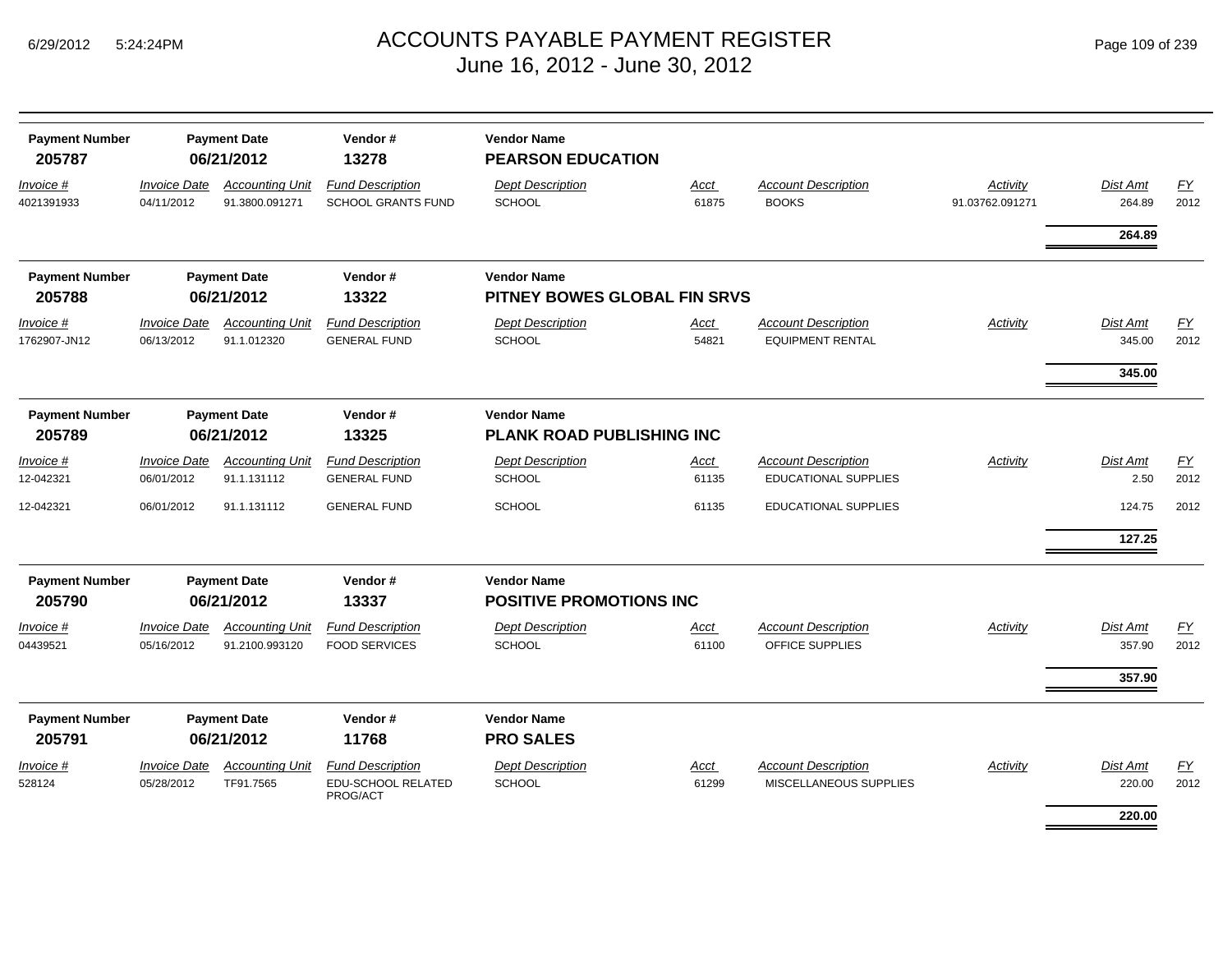| <b>Payment Number</b><br>205792 |                                   | <b>Payment Date</b><br>06/21/2012        | Vendor#<br>13369                                | <b>Vendor Name</b><br>THE PROVIDER ENTERPRISES INC    |               |                                                      |          |                          |            |
|---------------------------------|-----------------------------------|------------------------------------------|-------------------------------------------------|-------------------------------------------------------|---------------|------------------------------------------------------|----------|--------------------------|------------|
| Invoice #                       | <b>Invoice Date</b>               | <b>Accounting Unit</b>                   | <b>Fund Description</b>                         | <b>Dept Description</b>                               | Acct          | <b>Account Description</b>                           | Activity | Dist Amt                 | EY         |
| 28133                           | 05/29/2012                        | 91.1.992700                              | <b>GENERAL FUND</b>                             | <b>SCHOOL</b>                                         | 55690         | REGULAR TRANSPORTATION<br><b>SERVICES</b>            |          | 1,875.50                 | 2012       |
| 28132                           | 05/29/2012                        | 91.1.992700                              | <b>GENERAL FUND</b>                             | <b>SCHOOL</b>                                         | 55690         | REGULAR TRANSPORTATION<br><b>SERVICES</b>            |          | 1,364.00                 | 2012       |
| 28134                           | 05/29/2012                        | 91.1.992700                              | <b>GENERAL FUND</b>                             | <b>SCHOOL</b>                                         | 55690         | REGULAR TRANSPORTATION<br><b>SERVICES</b>            |          | 2,046.00                 | 2012       |
| 28135                           | 05/29/2012                        | 91.1.992700                              | <b>GENERAL FUND</b>                             | <b>SCHOOL</b>                                         | 55690         | REGULAR TRANSPORTATION<br><b>SERVICES</b>            |          | 1,364.00                 | 2012       |
| 28270                           | 05/30/2012                        | 91.1.992700                              | <b>GENERAL FUND</b>                             | <b>SCHOOL</b>                                         | 55690         | REGULAR TRANSPORTATION<br><b>SERVICES</b>            |          | 3,630.00                 | 2012       |
| 28272                           | 05/30/2012                        | 91.1.992700                              | <b>GENERAL FUND</b>                             | <b>SCHOOL</b>                                         | 55690         | REGULAR TRANSPORTATION<br><b>SERVICES</b>            |          | 10,130.00                | 2012       |
| 28271                           | 05/30/2012                        | 91.1.992700                              | <b>GENERAL FUND</b>                             | <b>SCHOOL</b>                                         | 55690         | REGULAR TRANSPORTATION<br><b>SERVICES</b>            |          | 36,340.00                | 2012       |
|                                 |                                   |                                          |                                                 |                                                       |               |                                                      |          | 56,749.50                |            |
| <b>Payment Number</b>           |                                   | <b>Payment Date</b>                      | Vendor#                                         | <b>Vendor Name</b>                                    |               |                                                      |          |                          |            |
| 205793                          | 06/21/2012<br>13392               |                                          | <b>R WHITE EQUIPMENT CENTER INC</b>             |                                                       |               |                                                      |          |                          |            |
| Invoice #                       | <b>Invoice Date</b>               | <b>Accounting Unit</b>                   | <b>Fund Description</b>                         | <b>Dept Description</b>                               | Acct          | <b>Account Description</b>                           | Activity | <b>Dist Amt</b>          | EY         |
| 11432                           | 05/25/2012                        | 91.1.222620                              | <b>GENERAL FUND</b>                             | <b>SCHOOL</b>                                         | 54487         | <b>EQUIPMENT REPAIRS &amp;</b><br><b>MAINTENANCE</b> |          | 90.00                    | 2012       |
|                                 |                                   |                                          |                                                 |                                                       |               |                                                      |          | 90.00                    |            |
| <b>Payment Number</b>           |                                   | <b>Payment Date</b>                      | Vendor#                                         | <b>Vendor Name</b>                                    |               |                                                      |          |                          |            |
| 205794                          |                                   | 06/21/2012                               | 13395                                           | <b>PAULE RALPH</b>                                    |               |                                                      |          |                          |            |
| Invoice #<br>JUNE MILE          | <b>Invoice Date</b><br>06/19/2012 | <b>Accounting Unit</b><br>91.2100.073120 | <b>Fund Description</b><br><b>FOOD SERVICES</b> | <b>Dept Description</b><br>SCHOOL                     | Acct<br>55307 | <b>Account Description</b><br>MILEAGE REIMBURSEMENTS | Activity | <b>Dist Amt</b><br>11.30 | FY<br>2012 |
| JUNE MILE                       | 06/19/2012                        | 91.2100.093120                           | <b>FOOD SERVICES</b>                            | <b>SCHOOL</b>                                         | 55307         | MILEAGE REIMBURSEMENTS                               |          | 11.31                    | 2012       |
| JUNE MILE                       | 06/19/2012                        | 91.2100.133120                           | <b>FOOD SERVICES</b>                            | <b>SCHOOL</b>                                         | 55307         | MILEAGE REIMBURSEMENTS                               |          | 11.31                    | 2012       |
| JUNE MILE                       | 06/19/2012                        | 91.2100.183120                           | <b>FOOD SERVICES</b>                            | <b>SCHOOL</b>                                         | 55307         | MILEAGE REIMBURSEMENTS                               |          | 11.31                    | 2012       |
|                                 |                                   |                                          |                                                 |                                                       |               |                                                      |          | 45.23                    |            |
| <b>Payment Number</b><br>205795 |                                   | <b>Payment Date</b><br>06/21/2012        | Vendor#<br>10631                                | <b>Vendor Name</b><br><b>REGENCY NURSING CARE LLC</b> |               |                                                      |          |                          |            |
| Invoice #                       | <i><b>Invoice Date</b></i>        | <b>Accounting Unit</b>                   | <b>Fund Description</b>                         | <b>Dept Description</b>                               | Acct          | <b>Account Description</b>                           | Activity | <b>Dist Amt</b>          | EY         |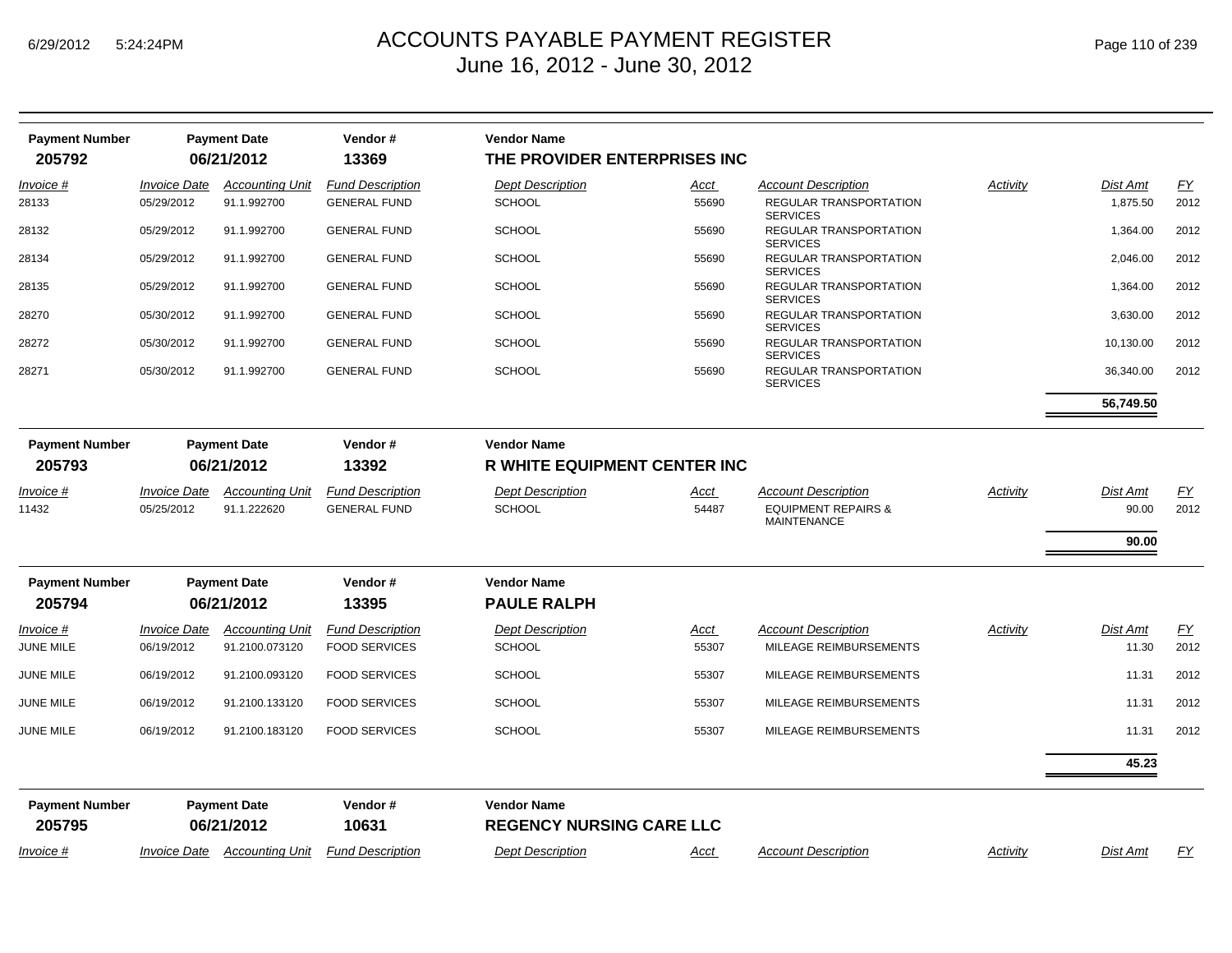| <b>Payment Number</b><br>205795 |                                   | <b>Payment Date</b><br>06/21/2012        | Vendor#<br>10631                                     | <b>Vendor Name</b><br><b>REGENCY NURSING CARE LLC</b> |                      |                                                           |                             |                             |            |
|---------------------------------|-----------------------------------|------------------------------------------|------------------------------------------------------|-------------------------------------------------------|----------------------|-----------------------------------------------------------|-----------------------------|-----------------------------|------------|
| Invoice #<br>1205               | <b>Invoice Date</b><br>06/15/2012 | <b>Accounting Unit</b><br>91.3800.022190 | <b>Fund Description</b><br>SCHOOL GRANTS FUND        | <b>Dept Description</b><br><b>SCHOOL</b>              | Acct<br>53628        | <b>Account Description</b><br><b>CONTRACT SERVICES</b>    | Activity<br>91.03952.022190 | <b>Dist Amt</b><br>1,960.00 | EY<br>2012 |
|                                 |                                   |                                          |                                                      |                                                       |                      |                                                           |                             | 1,960.00                    |            |
| <b>Payment Number</b><br>205796 |                                   | <b>Payment Date</b><br>06/21/2012        | Vendor#<br>11087                                     | <b>Vendor Name</b><br><b>SARAH REINHARDT</b>          |                      |                                                           |                             |                             |            |
| Invoice #<br>SE5760             | <b>Invoice Date</b><br>06/20/2012 | <b>Accounting Unit</b><br>91.1.991160    | <b>Fund Description</b><br><b>GENERAL FUND</b>       | <b>Dept Description</b><br>SCHOOL                     | Acct<br>52800        | <b>Account Description</b><br>EDUCATIONAL ASSISTANCE      | <b>Activity</b>             | Dist Amt<br>1,228.80        | FY<br>2012 |
|                                 |                                   |                                          |                                                      |                                                       |                      |                                                           |                             | 1,228.80                    |            |
| <b>Payment Number</b><br>205797 |                                   | <b>Payment Date</b><br>06/21/2012        | Vendor#<br>13430                                     | <b>Vendor Name</b><br><b>RESERVE ACCOUNT</b>          |                      |                                                           |                             |                             |            |
| Invoice #<br>48970628-JUNE12    | <b>Invoice Date</b><br>06/18/2012 | <b>Accounting Unit</b><br>91.1.012320    | <b>Fund Description</b><br><b>GENERAL FUND</b>       | <b>Dept Description</b><br><b>SCHOOL</b>              | <u>Acct</u><br>55607 | <b>Account Description</b><br>POSTAGE & DELIVERY          | Activity                    | Dist Amt<br>2,000.00        | EY<br>2012 |
|                                 |                                   |                                          |                                                      |                                                       |                      |                                                           |                             | 2,000.00                    |            |
| <b>Payment Number</b><br>205798 |                                   | <b>Payment Date</b><br>06/21/2012        | Vendor#<br>11653                                     | <b>Vendor Name</b><br><b>RESOURCES FOR READING</b>    |                      |                                                           |                             |                             |            |
| Invoice #<br>K439252            | <b>Invoice Date</b><br>05/29/2012 | <b>Accounting Unit</b><br>91.3800.231249 | <b>Fund Description</b><br><b>SCHOOL GRANTS FUND</b> | <b>Dept Description</b><br><b>SCHOOL</b>              | Acct<br>61135        | <b>Account Description</b><br><b>EDUCATIONAL SUPPLIES</b> | Activity<br>91.03762.231249 | <b>Dist Amt</b><br>141.78   | EY<br>2012 |
|                                 |                                   |                                          |                                                      |                                                       |                      |                                                           |                             | 141.78                      |            |
| <b>Payment Number</b><br>205799 |                                   | <b>Payment Date</b><br>06/21/2012        | Vendor#<br>11764                                     | <b>Vendor Name</b><br><b>REXEL CLS</b>                |                      | <b>Payee Name</b><br><b>REXEL</b>                         |                             |                             |            |
| Invoice #<br>S102652574.001     | <b>Invoice Date</b><br>05/16/2012 | <b>Accounting Unit</b><br>91.1.222620    | <b>Fund Description</b><br><b>GENERAL FUND</b>       | <b>Dept Description</b><br><b>SCHOOL</b>              | <u>Acct</u><br>61407 | <b>Account Description</b><br>SUPPLIES, ELECTRICAL        | <b>Activity</b>             | <b>Dist Amt</b><br>47.66    | EY<br>2012 |
| S102773801.001                  | 05/25/2012                        | 91.1.222620                              | <b>GENERAL FUND</b>                                  | <b>SCHOOL</b>                                         | 61407                | SUPPLIES, ELECTRICAL                                      |                             | 18.46                       | 2012       |
| S102692737.001                  | 05/11/2012                        | 91.1.222620                              | <b>GENERAL FUND</b>                                  | <b>SCHOOL</b>                                         | 61407                | SUPPLIES, ELECTRICAL                                      |                             | 123.24                      | 2012       |
|                                 |                                   |                                          |                                                      |                                                       |                      |                                                           |                             | 189.36                      |            |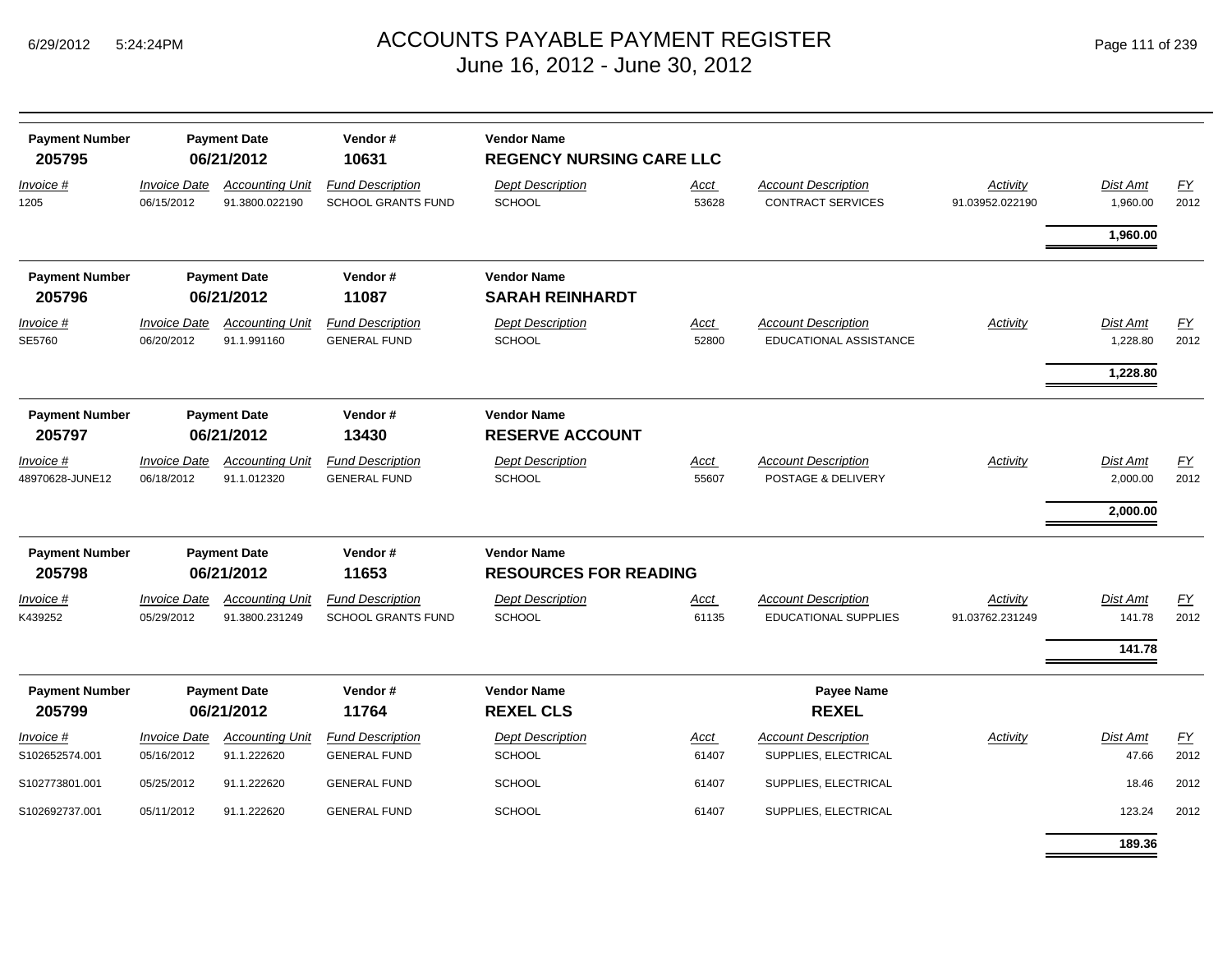| <b>Payment Number</b><br>205800        |                                   | <b>Payment Date</b><br>06/21/2012        | Vendor#<br>13450                                     | <b>Vendor Name</b><br><b>ALISON RISCH</b>            |                      |                                                                                  |                                    |                                   |                          |
|----------------------------------------|-----------------------------------|------------------------------------------|------------------------------------------------------|------------------------------------------------------|----------------------|----------------------------------------------------------------------------------|------------------------------------|-----------------------------------|--------------------------|
| <i>Invoice</i> #<br>5-17-12            | <b>Invoice Date</b><br>05/17/2012 | <b>Accounting Unit</b><br>91.1.031449    | <b>Fund Description</b><br><b>GENERAL FUND</b>       | <b>Dept Description</b><br><b>SCHOOL</b>             | Acct<br>55649        | <b>Account Description</b><br><b>ASSIGNMENT FEES</b>                             | <b>Activity</b>                    | <b>Dist Amt</b><br>60.00          | EY<br>2012               |
| 5-17-12                                | 05/17/2012                        | 91.1.041449                              | <b>GENERAL FUND</b>                                  | <b>SCHOOL</b>                                        | 55649                | <b>ASSIGNMENT FEES</b>                                                           |                                    | 60.00                             | 2012                     |
|                                        |                                   |                                          |                                                      |                                                      |                      |                                                                                  |                                    | 120.00                            |                          |
| <b>Payment Number</b><br>205801        |                                   | <b>Payment Date</b><br>06/21/2012        | Vendor#<br>13460                                     | <b>Vendor Name</b><br><b>SUSAN ROCCA</b>             |                      |                                                                                  |                                    |                                   |                          |
| <u>Invoice #</u><br><b>JUN 13-2012</b> | <b>Invoice Date</b><br>06/14/2012 | <b>Accounting Unit</b><br>91.3800.231249 | <b>Fund Description</b><br><b>SCHOOL GRANTS FUND</b> | <b>Dept Description</b><br><b>SCHOOL</b>             | <u>Acct</u><br>61135 | <b>Account Description</b><br><b>EDUCATIONAL SUPPLIES</b>                        | <b>Activity</b><br>91.03762.231249 | <u>Dist Amt</u><br>34.99          | EY<br>2012               |
|                                        |                                   |                                          |                                                      |                                                      |                      |                                                                                  |                                    | 34.99                             |                          |
| <b>Payment Number</b><br>205802        |                                   | <b>Payment Date</b><br>06/21/2012        | Vendor#<br>13504                                     | <b>Vendor Name</b><br><b>SANEL AUTO PARTS CO</b>     |                      |                                                                                  |                                    |                                   |                          |
| Invoice #<br>2MD0122                   | <b>Invoice Date</b><br>06/04/2012 | <b>Accounting Unit</b><br>91.1.222620    | <b>Fund Description</b><br><b>GENERAL FUND</b>       | <b>Dept Description</b><br><b>SCHOOL</b>             | Acct<br>54600        | <b>Account Description</b><br><b>VEHICLE REPAIRS &amp;</b><br><b>MAINTENANCE</b> | Activity                           | <b>Dist Amt</b><br>26.39<br>26.39 | $\underline{FY}$<br>2012 |
| <b>Payment Number</b><br>205803        |                                   | <b>Payment Date</b><br>06/21/2012        | Vendor#<br>13520                                     | <b>Vendor Name</b><br><b>SCHOLASTIC INCORPORATED</b> |                      |                                                                                  |                                    |                                   |                          |
| Invoice #<br>4746431                   | <b>Invoice Date</b><br>04/17/2012 | <b>Accounting Unit</b><br>91.1.121160    | <b>Fund Description</b><br><b>GENERAL FUND</b>       | <b>Dept Description</b><br><b>SCHOOL</b>             | <u>Acct</u><br>61875 | <b>Account Description</b><br><b>BOOKS</b>                                       | <b>Activity</b>                    | <b>Dist Amt</b><br>76.32<br>76.32 | EY<br>2012               |
| <b>Payment Number</b><br>205804        |                                   | <b>Payment Date</b><br>06/21/2012        | Vendor#<br>13526                                     | <b>Vendor Name</b><br><b>SCHOOL SPECIALTY</b>        |                      |                                                                                  |                                    |                                   |                          |
| Invoice #<br>208108208169              | Invoice Date<br>05/22/2012        | <b>Accounting Unit</b><br>91.1.041160    | <b>Fund Description</b><br><b>GENERAL FUND</b>       | <b>Dept Description</b><br><b>SCHOOL</b>             | Acct<br>61135        | <b>Account Description</b><br><b>EDUCATIONAL SUPPLIES</b>                        | Activity                           | Dist Amt<br>(137.75)              | EY<br>2012               |
| 208108256634                           | 05/31/2012                        | 91.1.071160                              | <b>GENERAL FUND</b>                                  | <b>SCHOOL</b>                                        | 61135                | <b>EDUCATIONAL SUPPLIES</b>                                                      |                                    | 1,722.91                          | 2012                     |
| 208108261304                           | 06/01/2012                        | 91.1.071160                              | <b>GENERAL FUND</b>                                  | <b>SCHOOL</b>                                        | 61135                | <b>EDUCATIONAL SUPPLIES</b>                                                      |                                    | 3.54                              | 2012                     |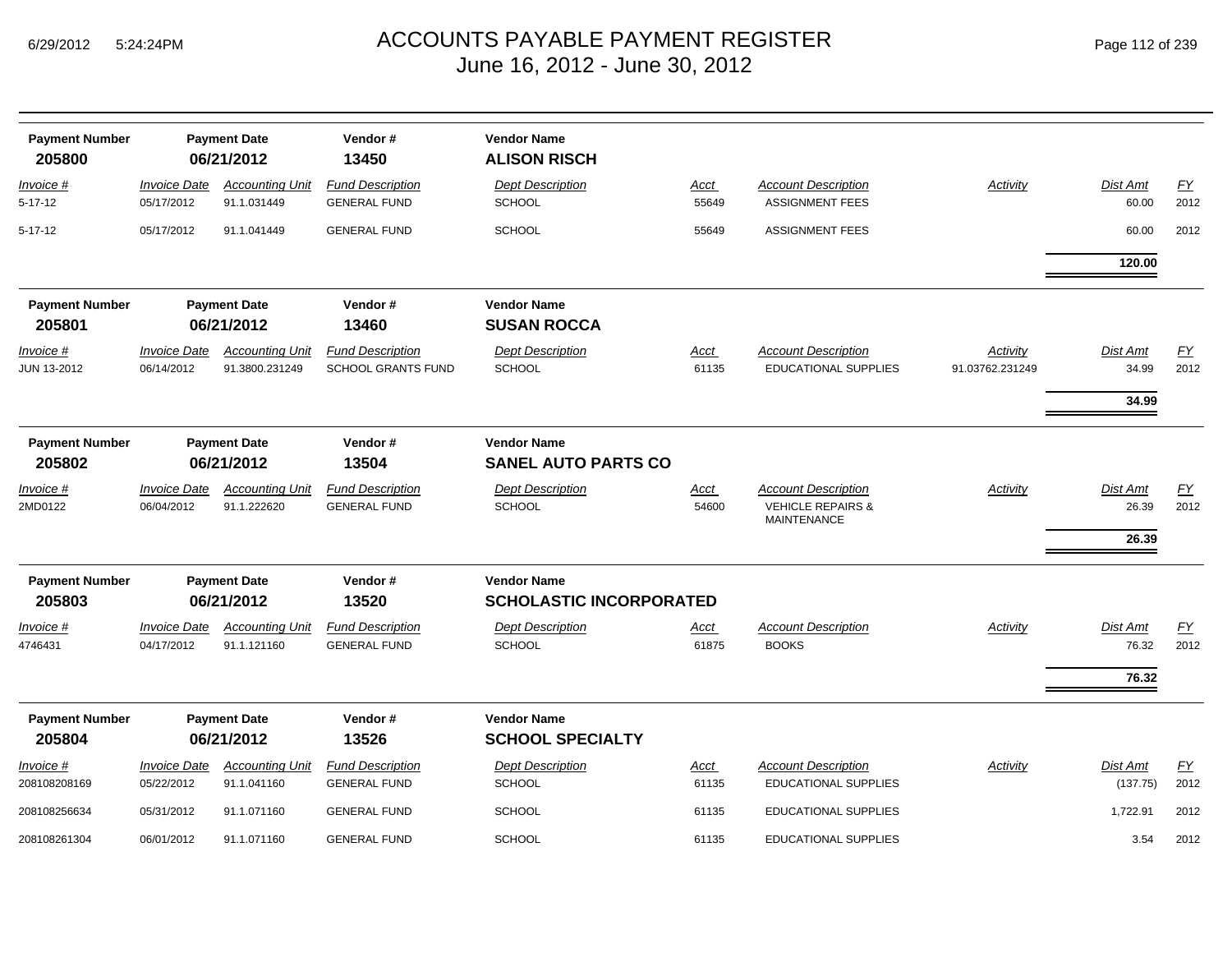| <b>Payment Number</b><br>205804 |                     | <b>Payment Date</b><br>06/21/2012 | Vendor#<br>13526        | <b>Vendor Name</b><br><b>SCHOOL SPECIALTY</b> |             |                             |          |          |      |
|---------------------------------|---------------------|-----------------------------------|-------------------------|-----------------------------------------------|-------------|-----------------------------|----------|----------|------|
| Invoice #                       | <b>Invoice Date</b> | <b>Accounting Unit</b>            | <b>Fund Description</b> | <b>Dept Description</b>                       | <b>Acct</b> | <b>Account Description</b>  | Activity | Dist Amt | EY   |
| 20810256631                     | 05/31/2012          | 91.1.071160                       | <b>GENERAL FUND</b>     | <b>SCHOOL</b>                                 | 61135       | <b>EDUCATIONAL SUPPLIES</b> |          | 1,375.90 | 2012 |
| 208108219596                    | 05/23/2012          | 91.1.091117                       | <b>GENERAL FUND</b>     | <b>SCHOOL</b>                                 | 61135       | <b>EDUCATIONAL SUPPLIES</b> |          | 190.46   | 2012 |
| 208108213115                    | 05/22/2012          | 91.1.091117                       | <b>GENERAL FUND</b>     | <b>SCHOOL</b>                                 | 61135       | <b>EDUCATIONAL SUPPLIES</b> |          | 9.54     | 2012 |
| 208108219599                    | 05/23/2012          | 91.1.091119                       | <b>GENERAL FUND</b>     | <b>SCHOOL</b>                                 | 61135       | EDUCATIONAL SUPPLIES        |          | 179.05   | 2012 |
| 208108213116                    | 05/22/2012          | 91.1.091119                       | <b>GENERAL FUND</b>     | <b>SCHOOL</b>                                 | 61135       | EDUCATIONAL SUPPLIES        |          | 14.96    | 2012 |
| 208108219598                    | 05/23/2012          | 91.1.091121                       | <b>GENERAL FUND</b>     | <b>SCHOOL</b>                                 | 61135       | <b>EDUCATIONAL SUPPLIES</b> |          | 184.13   | 2012 |
| 208108219594                    | 05/23/2012          | 91.1.091122                       | <b>GENERAL FUND</b>     | <b>SCHOOL</b>                                 | 61135       | <b>EDUCATIONAL SUPPLIES</b> |          | 166.46   | 2012 |
| 208108213110                    | 05/23/2012          | 91.1.091122                       | <b>GENERAL FUND</b>     | <b>SCHOOL</b>                                 | 61135       | <b>EDUCATIONAL SUPPLIES</b> |          | 28.58    | 2012 |
| 208108283231                    | 06/06/2012          | 91.1.091122                       | <b>GENERAL FUND</b>     | <b>SCHOOL</b>                                 | 61135       | EDUCATIONAL SUPPLIES        |          | 40.24    | 2012 |
| 208108256633                    | 05/31/2012          | 91.1.091122                       | <b>GENERAL FUND</b>     | <b>SCHOOL</b>                                 | 61135       | <b>EDUCATIONAL SUPPLIES</b> |          | 159.05   | 2012 |
| 208108256630                    | 05/31/2012          | 91.1.091124                       | <b>GENERAL FUND</b>     | <b>SCHOOL</b>                                 | 61135       | <b>EDUCATIONAL SUPPLIES</b> |          | 92.33    | 2012 |
| 208108234319                    | 05/25/2012          | 91.1.091215                       | <b>GENERAL FUND</b>     | <b>SCHOOL</b>                                 | 61135       | EDUCATIONAL SUPPLIES        |          | 158.70   | 2012 |
| 208108256626                    | 05/31/2012          | 91.1.101121                       | <b>GENERAL FUND</b>     | <b>SCHOOL</b>                                 | 61135       | <b>EDUCATIONAL SUPPLIES</b> |          | 65.57    | 2012 |
| 208108234314                    | 05/25/2012          | 91.1.101124                       | <b>GENERAL FUND</b>     | <b>SCHOOL</b>                                 | 61135       | EDUCATIONAL SUPPLIES        |          | 121.63   | 2012 |
| 208108226004                    | 05/24/2012          | 91.1.101124                       | <b>GENERAL FUND</b>     | <b>SCHOOL</b>                                 | 61135       | EDUCATIONAL SUPPLIES        |          | 5.19     | 2012 |
| 208108261305                    | 06/01/2012          | 91.1.101160                       | <b>GENERAL FUND</b>     | <b>SCHOOL</b>                                 | 61135       | <b>EDUCATIONAL SUPPLIES</b> |          | 284.72   | 2012 |
| 208108234314                    | 05/25/2012          | 91.1.101220                       | <b>GENERAL FUND</b>     | <b>SCHOOL</b>                                 | 61135       | EDUCATIONAL SUPPLIES        |          | 21.34    | 2012 |
| 208108234320                    | 05/25/2012          | 91.1.131108                       | <b>GENERAL FUND</b>     | <b>SCHOOL</b>                                 | 61135       | <b>EDUCATIONAL SUPPLIES</b> |          | 46.88    | 2012 |
| 208108226016                    | 05/24/2012          | 91.1.131117                       | <b>GENERAL FUND</b>     | <b>SCHOOL</b>                                 | 61135       | EDUCATIONAL SUPPLIES        |          | 16.90    | 2012 |
| 208108234321                    | 05/25/2012          | 91.1.131117                       | <b>GENERAL FUND</b>     | <b>SCHOOL</b>                                 | 61135       | <b>EDUCATIONAL SUPPLIES</b> |          | 74.35    | 2012 |
| 208108234322                    | 05/25/2012          | 91.1.132140                       | <b>GENERAL FUND</b>     | <b>SCHOOL</b>                                 | 61135       | <b>EDUCATIONAL SUPPLIES</b> |          | 38.56    | 2012 |
| 208108226019                    | 05/24/2012          | 91.1.132140                       | <b>GENERAL FUND</b>     | <b>SCHOOL</b>                                 | 61135       | EDUCATIONAL SUPPLIES        |          | 11.38    | 2012 |
| 208108226010                    | 05/24/2012          | 91.1.152410                       | <b>GENERAL FUND</b>     | <b>SCHOOL</b>                                 | 61135       | <b>EDUCATIONAL SUPPLIES</b> |          | 39.19    | 2012 |
| 208108234318                    | 05/25/2012          | 91.1.152410                       | <b>GENERAL FUND</b>     | <b>SCHOOL</b>                                 | 61135       | <b>EDUCATIONAL SUPPLIES</b> |          | 528.61   | 2012 |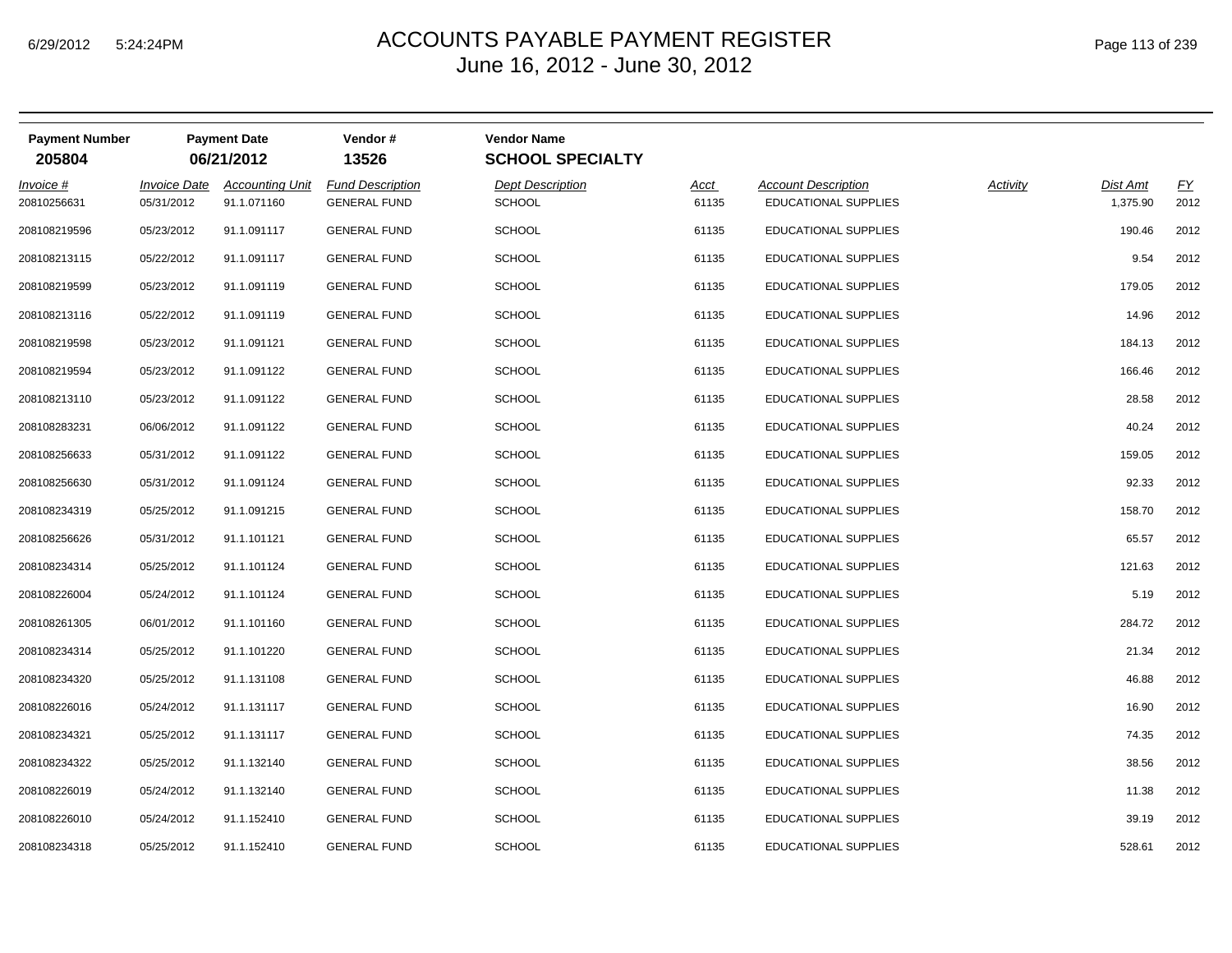| <b>Payment Number</b><br>205804 |                                   | <b>Payment Date</b><br>06/21/2012        | Vendor#<br>13526                                     | <b>Vendor Name</b><br><b>SCHOOL SPECIALTY</b> |                      |                                                           |                             |                            |                          |
|---------------------------------|-----------------------------------|------------------------------------------|------------------------------------------------------|-----------------------------------------------|----------------------|-----------------------------------------------------------|-----------------------------|----------------------------|--------------------------|
| Invoice #<br>208108234316       | <b>Invoice Date</b><br>05/25/2012 | <b>Accounting Unit</b><br>91.1.161121    | <b>Fund Description</b><br><b>GENERAL FUND</b>       | <b>Dept Description</b><br><b>SCHOOL</b>      | Acct<br>61135        | <b>Account Description</b><br><b>EDUCATIONAL SUPPLIES</b> | Activity                    | Dist Amt<br>83.51          | EY<br>2012               |
| 208108226006                    | 05/24/2012                        | 91.1.161121                              | <b>GENERAL FUND</b>                                  | <b>SCHOOL</b>                                 | 61135                | <b>EDUCATIONAL SUPPLIES</b>                               |                             | 19.56                      | 2012                     |
| 208108256628                    | 05/31/2012                        | 91.1.161124                              | <b>GENERAL FUND</b>                                  | <b>SCHOOL</b>                                 | 61135                | <b>EDUCATIONAL SUPPLIES</b>                               |                             | 129.45                     | 2012                     |
| 208108256629                    | 05/31/2012                        | 91.1.161160                              | <b>GENERAL FUND</b>                                  | <b>SCHOOL</b>                                 | 61135                | EDUCATIONAL SUPPLIES                                      |                             | 76.53                      | 2012                     |
| 2081082341317                   | 05/25/2012                        | 91.1.161260                              | <b>GENERAL FUND</b>                                  | <b>SCHOOL</b>                                 | 61135                | EDUCATIONAL SUPPLIES                                      |                             | 206.19                     | 2012                     |
| 208108226009                    | 05/24/2012                        | 91.1.161260                              | <b>GENERAL FUND</b>                                  | <b>SCHOOL</b>                                 | 61135                | <b>EDUCATIONAL SUPPLIES</b>                               |                             | 15.12                      | 2012                     |
| 208108256627                    | 05/31/2012                        | 91.3800.231249                           | <b>SCHOOL GRANTS FUND</b>                            | <b>SCHOOL</b>                                 | 61135                | EDUCATIONAL SUPPLIES                                      | 91.03762.231249             | 184.24                     | 2012                     |
|                                 |                                   |                                          |                                                      |                                               |                      |                                                           |                             | 6,157.02                   |                          |
| <b>Payment Number</b><br>205805 |                                   | <b>Payment Date</b><br>06/21/2012        | Vendor#<br>11886                                     | <b>Vendor Name</b><br><b>ERIN SELLNER</b>     |                      |                                                           |                             |                            |                          |
| Invoice #<br>MILES-MAR          | <b>Invoice Date</b><br>06/18/2012 | <b>Accounting Unit</b><br>91.1.992322    | <b>Fund Description</b><br><b>GENERAL FUND</b>       | <b>Dept Description</b><br><b>SCHOOL</b>      | Acct<br>55307        | <b>Account Description</b><br>MILEAGE REIMBURSEMENTS      | <b>Activity</b>             | Dist Amt<br>91.60<br>91.60 | $\underline{FY}$<br>2012 |
| <b>Payment Number</b><br>205806 |                                   | <b>Payment Date</b><br>06/21/2012        | Vendor#<br>13547                                     | <b>Vendor Name</b><br><b>LINDA SELLNER</b>    |                      |                                                           |                             |                            |                          |
| Invoice #<br>PV-052412          | <b>Invoice Date</b><br>06/08/2012 | <b>Accounting Unit</b><br>91.3800.042210 | <b>Fund Description</b><br><b>SCHOOL GRANTS FUND</b> | <b>Dept Description</b><br>SCHOOL             | <b>Acct</b><br>55300 | <b>Account Description</b><br><b>TRAVEL</b>               | Activity<br>91.03902.042210 | Dist Amt<br>50.00          | EY<br>2012               |
|                                 |                                   |                                          |                                                      |                                               |                      |                                                           |                             | 50.00                      |                          |
| <b>Payment Number</b><br>205807 |                                   | <b>Payment Date</b><br>06/21/2012        | Vendor#<br>13549                                     | <b>Vendor Name</b><br><b>SERESC</b>           |                      |                                                           |                             |                            |                          |
| Invoice #<br>2222853            | <b>Invoice Date</b><br>06/07/2012 | <b>Accounting Unit</b><br>91.3800.022200 | <b>Fund Description</b><br><b>SCHOOL GRANTS FUND</b> | <b>Dept Description</b><br><b>SCHOOL</b>      | <b>Acct</b><br>53628 | <b>Account Description</b><br><b>CONTRACT SERVICES</b>    | Activity<br>91.03952.022200 | Dist Amt<br>3,412.50       | EY<br>2012               |
|                                 |                                   |                                          |                                                      |                                               |                      |                                                           |                             | 3,412.50                   |                          |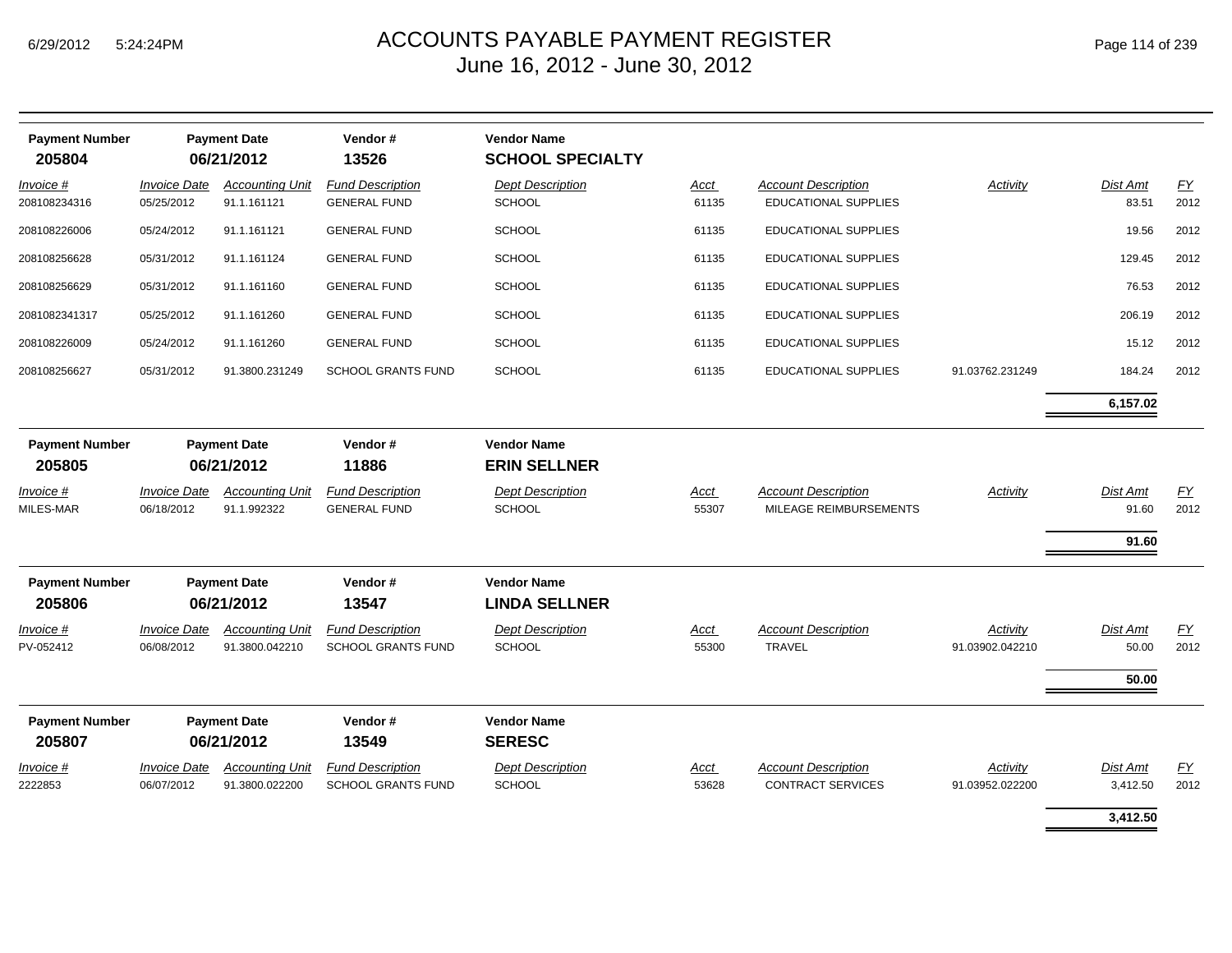| Page 115 of 239 |  |  |  |
|-----------------|--|--|--|
|-----------------|--|--|--|

| <b>Payment Number</b><br>205808 |                                          | <b>Payment Date</b><br>06/21/2012        | Vendor#<br>11926                                | <b>Vendor Name</b><br><b>SERV-PAK PRODUCTS, INC</b> |                      |                                                      |                 |                          |            |
|---------------------------------|------------------------------------------|------------------------------------------|-------------------------------------------------|-----------------------------------------------------|----------------------|------------------------------------------------------|-----------------|--------------------------|------------|
| $Invoice$ #<br>31288            | <i><b>Invoice Date</b></i><br>06/05/2012 | <b>Accounting Unit</b><br>91.2100.193120 | <b>Fund Description</b><br><b>FOOD SERVICES</b> | <b>Dept Description</b><br><b>SCHOOL</b>            | <u>Acct</u><br>61299 | <b>Account Description</b><br>MISCELLANEOUS SUPPLIES | <b>Activity</b> | <b>Dist Amt</b><br>10.00 | EY<br>2012 |
| 31280                           | 05/31/2012                               | 91.2100.193120                           | <b>FOOD SERVICES</b>                            | SCHOOL                                              | 61299                | MISCELLANEOUS SUPPLIES                               |                 | 30.00                    | 2012       |
| 31288                           | 06/05/2012                               | 91.2100.203120                           | <b>FOOD SERVICES</b>                            | <b>SCHOOL</b>                                       | 61299                | MISCELLANEOUS SUPPLIES                               |                 | 15.00                    | 2012       |
| 31280                           | 05/31/2012                               | 91.2100.203120                           | <b>FOOD SERVICES</b>                            | <b>SCHOOL</b>                                       | 61299                | MISCELLANEOUS SUPPLIES                               |                 | 45.00                    | 2012       |
| 31288                           | 06/05/2012                               | 91.2100.043120                           | <b>FOOD SERVICES</b>                            | <b>SCHOOL</b>                                       | 61299                | MISCELLANEOUS SUPPLIES                               |                 | 12.50                    | 2012       |
| 31280                           | 05/31/2012                               | 91.2100.043120                           | <b>FOOD SERVICES</b>                            | <b>SCHOOL</b>                                       | 61299                | MISCELLANEOUS SUPPLIES                               |                 | 37.50                    | 2012       |
| 31288                           | 06/05/2012                               | 91.2100.053120                           | <b>FOOD SERVICES</b>                            | <b>SCHOOL</b>                                       | 61299                | MISCELLANEOUS SUPPLIES                               |                 | 20.00                    | 2012       |
| 31280                           | 05/31/2012                               | 91.2100.053120                           | <b>FOOD SERVICES</b>                            | <b>SCHOOL</b>                                       | 61299                | MISCELLANEOUS SUPPLIES                               |                 | 60.00                    | 2012       |
| 31288                           | 06/05/2012                               | 91.2100.063120                           | <b>FOOD SERVICES</b>                            | <b>SCHOOL</b>                                       | 61299                | MISCELLANEOUS SUPPLIES                               |                 | 10.00                    | 2012       |
| 31280                           | 05/31/2012                               | 91.2100.063120                           | <b>FOOD SERVICES</b>                            | <b>SCHOOL</b>                                       | 61299                | MISCELLANEOUS SUPPLIES                               |                 | 30.00                    | 2012       |
| 31288                           | 06/05/2012                               | 91.2100.073120                           | <b>FOOD SERVICES</b>                            | <b>SCHOOL</b>                                       | 61299                | MISCELLANEOUS SUPPLIES                               |                 | 10.00                    | 2012       |
| 31280                           | 05/31/2012                               | 91.2100.073120                           | <b>FOOD SERVICES</b>                            | <b>SCHOOL</b>                                       | 61299                | MISCELLANEOUS SUPPLIES                               |                 | 30.00                    | 2012       |
| 31288                           | 06/05/2012                               | 91.2100.093120                           | <b>FOOD SERVICES</b>                            | <b>SCHOOL</b>                                       | 61299                | MISCELLANEOUS SUPPLIES                               |                 | 12.50                    | 2012       |
| 31280                           | 05/31/2012                               | 91.2100.093120                           | <b>FOOD SERVICES</b>                            | <b>SCHOOL</b>                                       | 61299                | MISCELLANEOUS SUPPLIES                               |                 | 37.50                    | 2012       |
| 31288                           | 06/05/2012                               | 91.2100.103120                           | <b>FOOD SERVICES</b>                            | <b>SCHOOL</b>                                       | 61299                | MISCELLANEOUS SUPPLIES                               |                 | 17.50                    | 2012       |
| 31280                           | 05/31/2012                               | 91.2100.103120                           | <b>FOOD SERVICES</b>                            | <b>SCHOOL</b>                                       | 61299                | MISCELLANEOUS SUPPLIES                               |                 | 52.50                    | 2012       |
| 31288                           | 06/05/2012                               | 91.2100.113120                           | <b>FOOD SERVICES</b>                            | <b>SCHOOL</b>                                       | 61299                | MISCELLANEOUS SUPPLIES                               |                 | 15.00                    | 2012       |
| 31280                           | 05/31/2012                               | 91.2100.113120                           | <b>FOOD SERVICES</b>                            | <b>SCHOOL</b>                                       | 61299                | MISCELLANEOUS SUPPLIES                               |                 | 45.00                    | 2012       |
| 31288                           | 06/05/2012                               | 91.2100.123120                           | <b>FOOD SERVICES</b>                            | <b>SCHOOL</b>                                       | 61299                | MISCELLANEOUS SUPPLIES                               |                 | 10.00                    | 2012       |
| 31280                           | 05/31/2012                               | 91.2100.123120                           | <b>FOOD SERVICES</b>                            | <b>SCHOOL</b>                                       | 61299                | MISCELLANEOUS SUPPLIES                               |                 | 30.00                    | 2012       |
| 31288                           | 06/05/2012                               | 91.2100.133120                           | <b>FOOD SERVICES</b>                            | <b>SCHOOL</b>                                       | 61299                | MISCELLANEOUS SUPPLIES                               |                 | 15.00                    | 2012       |
| 31280                           | 05/31/2012                               | 91.2100.133120                           | <b>FOOD SERVICES</b>                            | <b>SCHOOL</b>                                       | 61299                | MISCELLANEOUS SUPPLIES                               |                 | 45.00                    | 2012       |
| 31288                           | 06/05/2012                               | 91.2100.143120                           | <b>FOOD SERVICES</b>                            | <b>SCHOOL</b>                                       | 61299                | MISCELLANEOUS SUPPLIES                               |                 | 12.50                    | 2012       |
| 31280                           | 05/31/2012                               | 91.2100.143120                           | <b>FOOD SERVICES</b>                            | <b>SCHOOL</b>                                       | 61299                | MISCELLANEOUS SUPPLIES                               |                 | 37.50                    | 2012       |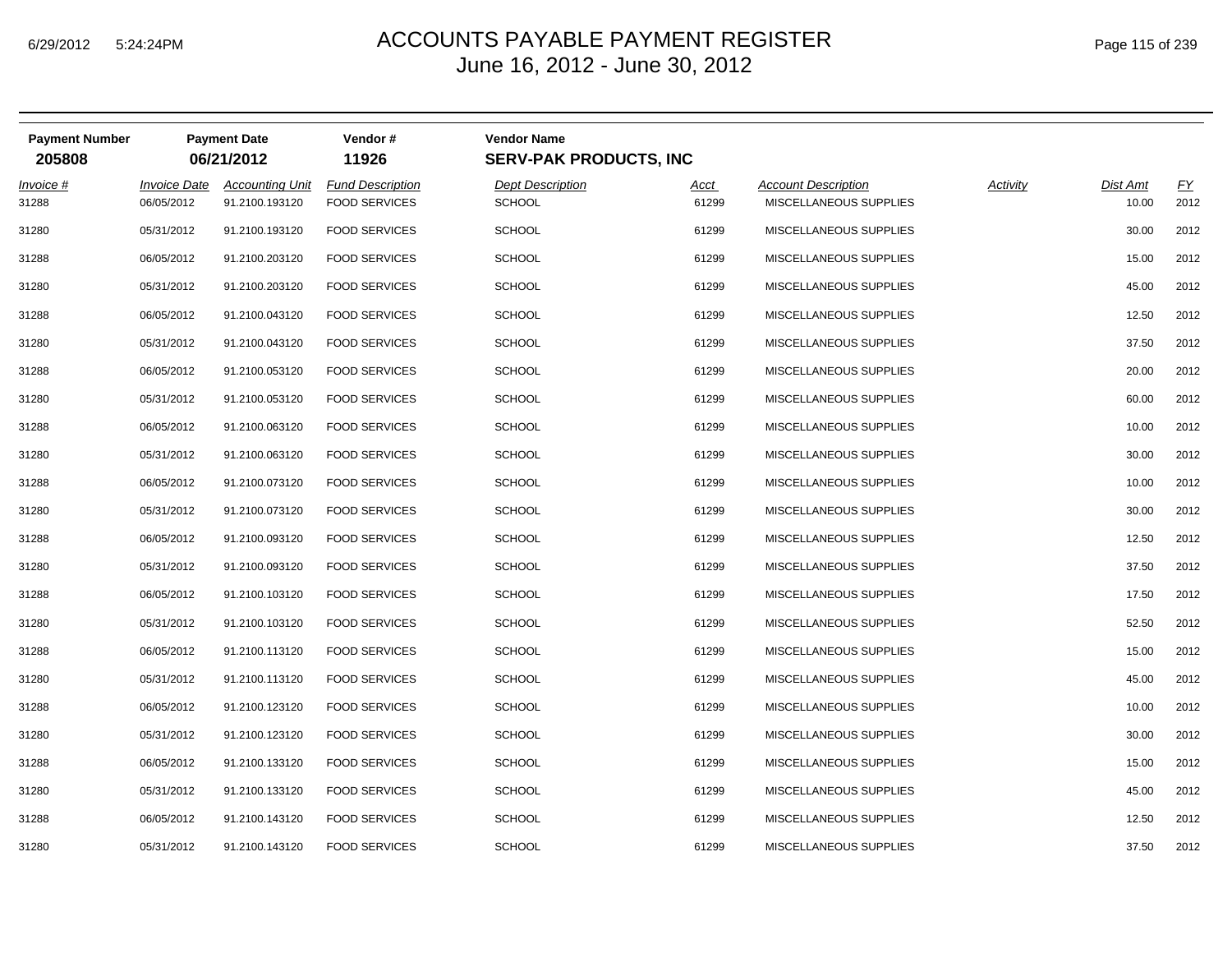| <b>Payment Number</b><br>205808 |                                   | <b>Payment Date</b><br>06/21/2012        | Vendor#<br>11926                                | <b>Vendor Name</b><br><b>SERV-PAK PRODUCTS, INC</b>     |                      |                                                        |          |                                    |                          |
|---------------------------------|-----------------------------------|------------------------------------------|-------------------------------------------------|---------------------------------------------------------|----------------------|--------------------------------------------------------|----------|------------------------------------|--------------------------|
| <u>Invoice #</u><br>31288       | <b>Invoice Date</b><br>06/05/2012 | <b>Accounting Unit</b><br>91.2100.153120 | <b>Fund Description</b><br><b>FOOD SERVICES</b> | <b>Dept Description</b><br><b>SCHOOL</b>                | <u>Acct</u><br>61299 | <b>Account Description</b><br>MISCELLANEOUS SUPPLIES   | Activity | Dist Amt<br>25.00                  | EY<br>2012               |
| 31280                           | 05/31/2012                        | 91.2100.153120                           | <b>FOOD SERVICES</b>                            | <b>SCHOOL</b>                                           | 61299                | MISCELLANEOUS SUPPLIES                                 |          | 75.00                              | 2012                     |
| 31288                           | 06/05/2012                        | 91.2100.163120                           | <b>FOOD SERVICES</b>                            | <b>SCHOOL</b>                                           | 61299                | MISCELLANEOUS SUPPLIES                                 |          | 22.50                              | 2012                     |
| 31280                           | 05/31/2012                        | 91.2100.163120                           | <b>FOOD SERVICES</b>                            | <b>SCHOOL</b>                                           | 61299                | MISCELLANEOUS SUPPLIES                                 |          | 67.50                              | 2012                     |
| 31288                           | 06/05/2012                        | 91.2100.173120                           | <b>FOOD SERVICES</b>                            | <b>SCHOOL</b>                                           | 61299                | MISCELLANEOUS SUPPLIES                                 |          | 15.00                              | 2012                     |
| 31280                           | 05/31/2012                        | 91.2100.173120                           | <b>FOOD SERVICES</b>                            | <b>SCHOOL</b>                                           | 61299                | MISCELLANEOUS SUPPLIES                                 |          | 45.00                              | 2012                     |
| 31288                           | 06/05/2012                        | 91.2100.183120                           | <b>FOOD SERVICES</b>                            | <b>SCHOOL</b>                                           | 61299                | MISCELLANEOUS SUPPLIES                                 |          | 15.00                              | 2012                     |
| 31280                           | 05/31/2012                        | 91.2100.183120                           | <b>FOOD SERVICES</b>                            | <b>SCHOOL</b>                                           | 61299                | MISCELLANEOUS SUPPLIES                                 |          | 45.00                              | 2012                     |
| 31288                           | 06/05/2012                        | 91.2100.033120                           | <b>FOOD SERVICES</b>                            | <b>SCHOOL</b>                                           | 61299                | MISCELLANEOUS SUPPLIES                                 |          | 12.50                              | 2012                     |
| 31280                           | 05/31/2012                        | 91.2100.033120                           | <b>FOOD SERVICES</b>                            | <b>SCHOOL</b>                                           | 61299                | MISCELLANEOUS SUPPLIES                                 |          | 37.50                              | 2012                     |
|                                 |                                   |                                          |                                                 |                                                         |                      |                                                        |          | 1,000.00                           |                          |
| <b>Payment Number</b><br>205809 |                                   | <b>Payment Date</b><br>06/21/2012        | Vendor#<br>13618                                | <b>Vendor Name</b><br><b>SPAULDING YOUTH CENTER</b>     |                      |                                                        |          |                                    |                          |
| Invoice #<br>30643              | <b>Invoice Date</b><br>05/10/2012 | <b>Accounting Unit</b><br>91.1.021267    | <b>Fund Description</b><br><b>GENERAL FUND</b>  | <b>Dept Description</b><br><b>SCHOOL</b>                | Acct<br>55694        | <b>Account Description</b><br>TUITION, OUT OF DISTRICT | Activity | Dist Amt<br>16,805.11<br>16,805.11 | EY<br>2012               |
| <b>Payment Number</b><br>205810 |                                   | <b>Payment Date</b><br>06/21/2012        | Vendor#<br>13631                                | <b>Vendor Name</b><br><b>ST ANNS HOME INC</b>           |                      |                                                        |          |                                    |                          |
| <u>Invoice #</u><br>140626      | <b>Invoice Date</b><br>04/30/2012 | <b>Accounting Unit</b><br>91.1.021267    | <b>Fund Description</b><br><b>GENERAL FUND</b>  | <b>Dept Description</b><br><b>SCHOOL</b>                | <u>Acct</u><br>55694 | <b>Account Description</b><br>TUITION, OUT OF DISTRICT | Activity | Dist Amt<br>5,730.34<br>5,730.34   | $\underline{FY}$<br>2012 |
| <b>Payment Number</b><br>205811 |                                   | <b>Payment Date</b><br>06/21/2012        | Vendor#<br>11963                                | <b>Vendor Name</b><br><b>STAPLES BUSINESS ADVANTAGE</b> |                      |                                                        |          |                                    |                          |
| Invoice #                       | <b>Invoice Date</b>               | <b>Accounting Unit</b>                   | <b>Fund Description</b>                         | <b>Dept Description</b>                                 | Acct                 | <b>Account Description</b>                             | Activity | Dist Amt                           | <u>FY</u>                |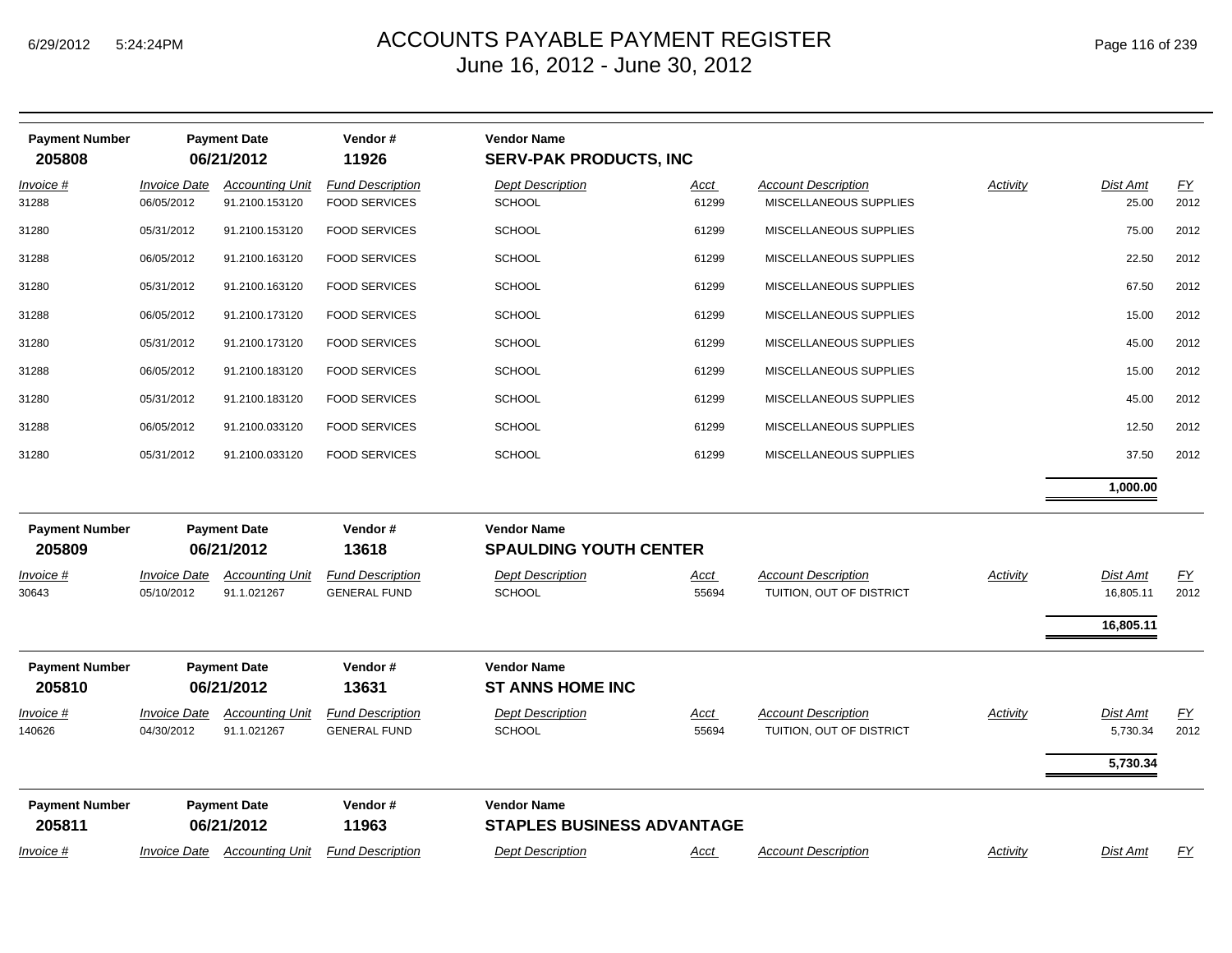|  | Page 117 of 239 |  |  |  |
|--|-----------------|--|--|--|
|--|-----------------|--|--|--|

| <b>Payment Number</b><br>205811 |                            | <b>Payment Date</b><br>06/21/2012 | Vendor#<br>11963          | <b>Vendor Name</b><br><b>STAPLES BUSINESS ADVANTAGE</b> |       |                             |                 |          |      |
|---------------------------------|----------------------------|-----------------------------------|---------------------------|---------------------------------------------------------|-------|-----------------------------|-----------------|----------|------|
| $Invoice$ #                     | <i><b>Invoice Date</b></i> | <b>Accounting Unit</b>            | <b>Fund Description</b>   | <b>Dept Description</b>                                 | Acct  | <b>Account Description</b>  | Activity        | Dist Amt | EY   |
| 3175762803                      | 05/31/2012                 | 91.1.071135                       | <b>GENERAL FUND</b>       | <b>SCHOOL</b>                                           | 61135 | EDUCATIONAL SUPPLIES        |                 | (8.10)   | 2012 |
| 3175762803                      | 05/31/2012                 | 91.1.071135                       | <b>GENERAL FUND</b>       | <b>SCHOOL</b>                                           | 61135 | <b>EDUCATIONAL SUPPLIES</b> |                 | 269.95   | 2012 |
| 3175817978                      | 06/01/2012                 | 91.1.071160                       | <b>GENERAL FUND</b>       | <b>SCHOOL</b>                                           | 61135 | EDUCATIONAL SUPPLIES        |                 | (8.33)   | 2012 |
| 3175817978                      | 06/01/2012                 | 91.1.071160                       | <b>GENERAL FUND</b>       | <b>SCHOOL</b>                                           | 61135 | <b>EDUCATIONAL SUPPLIES</b> |                 | 277.53   | 2012 |
| 3175817976                      | 06/01/2012                 | 91.1.091210                       | <b>GENERAL FUND</b>       | <b>SCHOOL</b>                                           | 61135 | EDUCATIONAL SUPPLIES        |                 | 74.62    | 2012 |
| 3175817977                      | 06/01/2012                 | 91.1.091210                       | <b>GENERAL FUND</b>       | <b>SCHOOL</b>                                           | 61135 | EDUCATIONAL SUPPLIES        |                 | 11.29    | 2012 |
| 3175675421                      | 05/26/2012                 | 91.1.192410                       | <b>GENERAL FUND</b>       | <b>SCHOOL</b>                                           | 61100 | OFFICE SUPPLIES             |                 | (8.15)   | 2012 |
| 3175675421                      | 05/26/2012                 | 91.1.192410                       | <b>GENERAL FUND</b>       | <b>SCHOOL</b>                                           | 61100 | OFFICE SUPPLIES             |                 | 271.81   | 2012 |
| 3175762801                      | 05/31/2012                 | 91.1.161117                       | <b>GENERAL FUND</b>       | <b>SCHOOL</b>                                           | 61135 | EDUCATIONAL SUPPLIES        |                 | 5.00     | 2012 |
| 3175762801                      | 05/31/2012                 | 91.1.161117                       | <b>GENERAL FUND</b>       | <b>SCHOOL</b>                                           | 61135 | EDUCATIONAL SUPPLIES        |                 | 31.97    | 2012 |
| 3175702117                      | 05/30/2012                 | 91.1.992212                       | <b>GENERAL FUND</b>       | <b>SCHOOL</b>                                           | 61135 | EDUCATIONAL SUPPLIES        |                 | (6.07)   | 2012 |
| 3175702117                      | 05/30/2012                 | 91.1.992212                       | <b>GENERAL FUND</b>       | <b>SCHOOL</b>                                           | 61135 | EDUCATIONAL SUPPLIES        |                 | 202.18   | 2012 |
| 3175762800                      | 05/31/2012                 | 91.1.171160                       | <b>GENERAL FUND</b>       | <b>SCHOOL</b>                                           | 61100 | OFFICE SUPPLIES             |                 | 832.74   | 2012 |
| 30175702116                     | 05/30/2012                 | 91.1.191160                       | <b>GENERAL FUND</b>       | <b>SCHOOL</b>                                           | 61135 | EDUCATIONAL SUPPLIES        |                 | 263.66   | 2012 |
| 3176008208                      | 06/02/2012                 | 91.1.172410                       | <b>GENERAL FUND</b>       | <b>SCHOOL</b>                                           | 61100 | OFFICE SUPPLIES             |                 | 5.00     | 2012 |
| 3176008208                      | 06/02/2012                 | 91.1.172410                       | <b>GENERAL FUND</b>       | <b>SCHOOL</b>                                           | 61100 | OFFICE SUPPLIES             |                 | 19.98    | 2012 |
| 3175817975                      | 06/01/2012                 | 91.3800.231240                    | <b>SCHOOL GRANTS FUND</b> | <b>SCHOOL</b>                                           | 61135 | EDUCATIONAL SUPPLIES        | 91.03762.231240 | 6.19     | 2012 |
| 3175817974                      | 06/01/2012                 | 91.3800.231240                    | <b>SCHOOL GRANTS FUND</b> | <b>SCHOOL</b>                                           | 61135 | <b>EDUCATIONAL SUPPLIES</b> | 91.03762.231240 | 65.42    | 2012 |
| 3176027820                      | 06/04/2012                 | 91.3800.231249                    | <b>SCHOOL GRANTS FUND</b> | <b>SCHOOL</b>                                           | 61135 | EDUCATIONAL SUPPLIES        | 91.03762.231249 | 46.05    | 2012 |
| 3175817975                      | 06/01/2012                 | 91.3800.231249                    | <b>SCHOOL GRANTS FUND</b> | <b>SCHOOL</b>                                           | 61135 | EDUCATIONAL SUPPLIES        | 91.03762.231249 | 90.14    | 2012 |
| 3176008209                      | 06/02/2012                 | 91.3800.042219                    | <b>SCHOOL GRANTS FUND</b> | <b>SCHOOL</b>                                           | 61299 | MISCELLANEOUS SUPPLIES      | 91.03468.042219 | 149.95   | 2012 |
| 3174560067                      | 05/15/2012                 | 91.2100.993120                    | <b>FOOD SERVICES</b>      | <b>SCHOOL</b>                                           | 61100 | OFFICE SUPPLIES             |                 | (11.97)  | 2012 |
| 3174560067                      | 05/15/2012                 | 91.2100.993120                    | <b>FOOD SERVICES</b>      | <b>SCHOOL</b>                                           | 61100 | OFFICE SUPPLIES             |                 | 398.89   | 2012 |
| 3176008210                      | 06/02/2012                 | 91.2100.993120                    | <b>FOOD SERVICES</b>      | <b>SCHOOL</b>                                           | 61100 | OFFICE SUPPLIES             |                 | 144.74   | 2012 |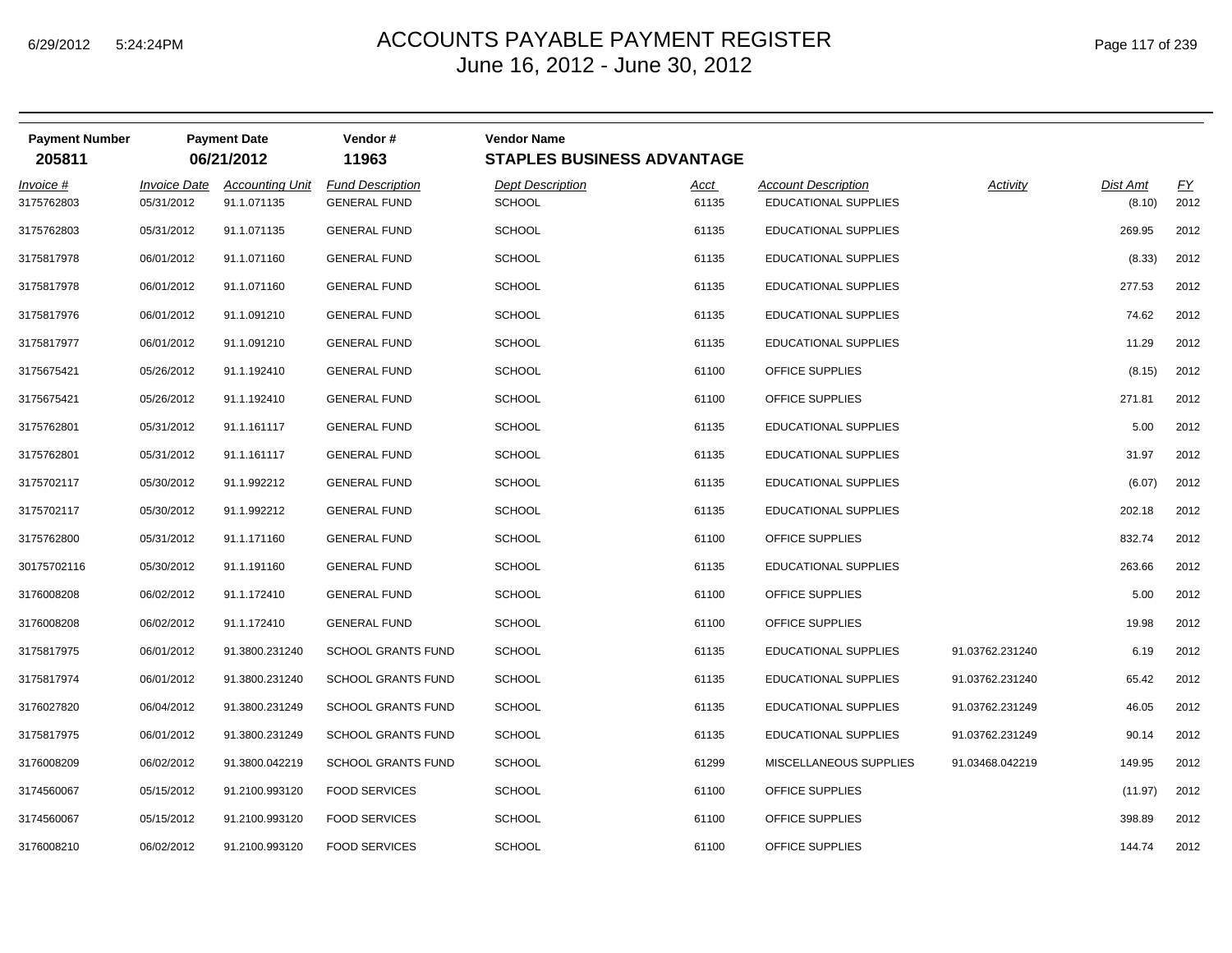|                                   |                                                       |                                          |                                                      |                                                    |                      |                                                           |                             | 3,124.49                  |                          |
|-----------------------------------|-------------------------------------------------------|------------------------------------------|------------------------------------------------------|----------------------------------------------------|----------------------|-----------------------------------------------------------|-----------------------------|---------------------------|--------------------------|
| <b>Payment Number</b><br>205812   |                                                       | <b>Payment Date</b><br>06/21/2012        | Vendor#<br>13688                                     | <b>Vendor Name</b><br><b>SUPER DUPER SCHOOL CO</b> |                      |                                                           |                             |                           |                          |
| <u>Invoice #</u><br>1783090A      | <b>Invoice Date</b><br>05/30/2012                     | <b>Accounting Unit</b><br>91.1.131160    | <b>Fund Description</b><br><b>GENERAL FUND</b>       | <b>Dept Description</b><br>SCHOOL                  | <u>Acct</u><br>61135 | <b>Account Description</b><br><b>EDUCATIONAL SUPPLIES</b> | <b>Activity</b>             | <b>Dist Amt</b><br>371.95 | EY<br>2012               |
|                                   |                                                       |                                          |                                                      |                                                    |                      |                                                           |                             | 371.95                    |                          |
| <b>Payment Number</b><br>205813   |                                                       | <b>Payment Date</b><br>06/21/2012        | Vendor#<br>10692                                     | <b>Vendor Name</b><br><b>SYSCO BOSTON LLC</b>      |                      |                                                           |                             |                           |                          |
| Invoice #<br>205290509            | <b>Invoice Date</b><br>05/29/2012                     | <b>Accounting Unit</b><br>91.1.041300    | <b>Fund Description</b><br><b>GENERAL FUND</b>       | <b>Dept Description</b><br><b>SCHOOL</b>           | <u>Acct</u><br>61135 | <b>Account Description</b><br><b>EDUCATIONAL SUPPLIES</b> | Activity                    | Dist Amt<br>709.41        | $\underline{FY}$<br>2012 |
| <b>Payment Number</b>             |                                                       |                                          | Vendor#                                              | <b>Vendor Name</b>                                 |                      | <b>Payee Name</b>                                         |                             | 709.41                    |                          |
| 205814                            | <b>Payment Date</b><br>06/21/2012<br>11061            |                                          |                                                      | <b>PETTY CASH SCHOOLS</b>                          |                      | <b>TITLE ONE PETTY CASH</b>                               |                             |                           |                          |
| Invoice #<br>629-636              | <b>Invoice Date</b><br>06/18/2012                     | <b>Accounting Unit</b><br>91.3800.231249 | <b>Fund Description</b><br><b>SCHOOL GRANTS FUND</b> | <b>Dept Description</b><br><b>SCHOOL</b>           | <u>Acct</u><br>61428 | <b>Account Description</b><br><b>JANITORIAL SUPPLIES</b>  | Activity<br>91.03762.231249 | Dist Amt<br>101.73        | <u>FY</u><br>2012        |
| 629-636                           | 06/18/2012                                            | 91.3800.231249                           | <b>SCHOOL GRANTS FUND</b>                            | <b>SCHOOL</b>                                      | 61142                | <b>MEDICAL SUPPLIES</b>                                   | 91.03762.231249             | 6.00                      | 2012                     |
| 629-636                           | 06/18/2012                                            | 91.3800.231249                           | <b>SCHOOL GRANTS FUND</b>                            | <b>SCHOOL</b>                                      | 61135                | <b>EDUCATIONAL SUPPLIES</b>                               | 91.03762.231249             | 68.44                     | 2012                     |
|                                   |                                                       |                                          |                                                      |                                                    |                      |                                                           |                             | 176.17                    |                          |
| <b>Payment Number</b><br>205815   |                                                       | <b>Payment Date</b><br>06/21/2012        | Vendor#<br>10992                                     | <b>Vendor Name</b><br>UNIVERSITY CAP & GOWN INC    |                      |                                                           |                             |                           |                          |
| Invoice #<br>120769               | <b>Invoice Date</b><br>05/31/2012                     | <b>Accounting Unit</b><br>91.2207.991600 | <b>Fund Description</b><br>ADULT ED/CONTINUING ED    | <b>Dept Description</b><br><b>SCHOOL</b>           | <u>Acct</u><br>61135 | <b>Account Description</b><br><b>EDUCATIONAL SUPPLIES</b> | <b>Activity</b>             | <b>Dist Amt</b><br>136.50 | EY<br>2012               |
|                                   |                                                       |                                          |                                                      |                                                    |                      |                                                           |                             | 136.50                    |                          |
| <b>Payment Number</b><br>205816   | <b>Payment Date</b><br>Vendor#<br>06/21/2012<br>11237 |                                          |                                                      | <b>Vendor Name</b><br><b>UNIVERSITY OF OREGON</b>  |                      |                                                           |                             |                           |                          |
| Invoice #<br>1203901B DR<br>CRISP | <b>Invoice Date</b><br>04/02/2012                     | <b>Accounting Unit</b><br>91.3800.141271 | <b>Fund Description</b><br><b>SCHOOL GRANTS FUND</b> | <b>Dept Description</b><br><b>SCHOOL</b>           | <u>Acct</u><br>61135 | <b>Account Description</b><br>EDUCATIONAL SUPPLIES        | Activity<br>91.03762.141271 | <b>Dist Amt</b><br>116.00 | $\underline{FY}$<br>2012 |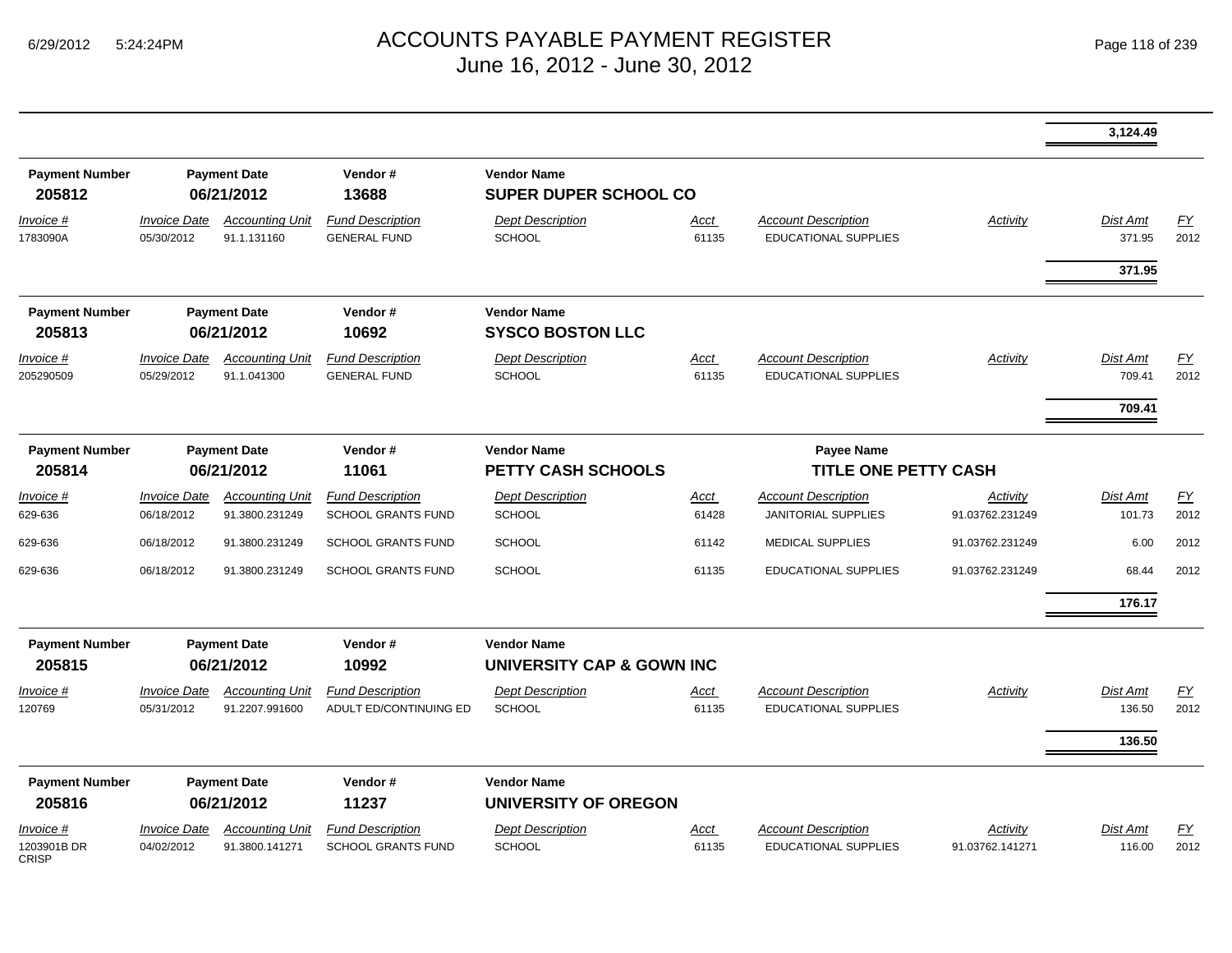|                                 |                                          |                                       |                                                |                                              |                      |                                                           |                                    | 116.00                       |                          |
|---------------------------------|------------------------------------------|---------------------------------------|------------------------------------------------|----------------------------------------------|----------------------|-----------------------------------------------------------|------------------------------------|------------------------------|--------------------------|
| <b>Payment Number</b><br>205817 |                                          | <b>Payment Date</b><br>06/21/2012     | Vendor#<br>13835                               | <b>Vendor Name</b><br><b>MICHELE VERLEY</b>  |                      |                                                           |                                    |                              |                          |
| Invoice #<br>MILES-MAY          | <i><b>Invoice Date</b></i><br>05/31/2012 | <b>Accounting Unit</b><br>91.1.041300 | <b>Fund Description</b><br><b>GENERAL FUND</b> | <b>Dept Description</b><br><b>SCHOOL</b>     | Acct<br>55307        | <b>Account Description</b><br>MILEAGE REIMBURSEMENTS      | Activity                           | Dist Amt<br>98.24            | EY<br>2012               |
| PV-052412                       | 06/08/2012                               | 91.3800.042210                        | <b>SCHOOL GRANTS FUND</b>                      | <b>SCHOOL</b>                                | 55300                | TRAVEL                                                    | 91.03902.042210                    | 54.44                        | 2012                     |
|                                 |                                          |                                       |                                                |                                              |                      |                                                           |                                    | 152.68                       |                          |
| <b>Payment Number</b><br>205818 |                                          | <b>Payment Date</b><br>06/21/2012     | Vendor#<br>12354                               | <b>Vendor Name</b><br><b>AUSTINE SCHOOL</b>  |                      | Payee Name                                                | <b>VERMONT CENTER FOR THE DEAF</b> |                              |                          |
| Invoice #<br>MAY-12             | <b>Invoice Date</b><br>05/01/2012        | <b>Accounting Unit</b><br>91.1.021267 | <b>Fund Description</b><br><b>GENERAL FUND</b> | <b>Dept Description</b><br><b>SCHOOL</b>     | Acct<br>55694        | <b>Account Description</b><br>TUITION, OUT OF DISTRICT    | Activity                           | <b>Dist Amt</b><br>15,458.60 | $\underline{FY}$<br>2012 |
|                                 |                                          |                                       |                                                |                                              |                      |                                                           |                                    | 15,458.60                    |                          |
| <b>Payment Number</b><br>205819 | <b>Payment Date</b><br>06/21/2012        |                                       | Vendor#<br>13857                               | <b>Vendor Name</b><br><b>WAL-MART</b>        |                      |                                                           |                                    |                              |                          |
| <u>Invoice #</u><br>TR#2293     | <b>Invoice Date</b><br>06/07/2012        | <b>Accounting Unit</b><br>91.1.031340 | <b>Fund Description</b><br><b>GENERAL FUND</b> | <b>Dept Description</b><br><b>SCHOOL</b>     | <u>Acct</u><br>61135 | <b>Account Description</b><br><b>EDUCATIONAL SUPPLIES</b> | <b>Activity</b>                    | Dist Amt<br>499.42           | $\underline{FY}$<br>2012 |
|                                 |                                          |                                       |                                                |                                              |                      |                                                           |                                    | 499.42                       |                          |
| <b>Payment Number</b><br>205820 |                                          | <b>Payment Date</b><br>06/21/2012     | Vendor#<br>13864                               | <b>Vendor Name</b><br><b>WB MASON CO INC</b> |                      |                                                           |                                    |                              |                          |
| Invoice #<br>5457630            | <b>Invoice Date</b><br>05/29/2012        | <b>Accounting Unit</b><br>91.1.012320 | <b>Fund Description</b><br><b>GENERAL FUND</b> | <b>Dept Description</b><br>SCHOOL            | Acct<br>61100        | <b>Account Description</b><br><b>OFFICE SUPPLIES</b>      | Activity                           | Dist Amt<br>22.98            | EY<br>2012               |
| 5482307                         | 05/30/2012                               | 91.1.092410                           | <b>GENERAL FUND</b>                            | <b>SCHOOL</b>                                | 61100                | OFFICE SUPPLIES                                           |                                    | 261.27                       | 2012                     |
| 5499070                         | 05/31/2012                               | 91.1.092410                           | <b>GENERAL FUND</b>                            | <b>SCHOOL</b>                                | 61100                | OFFICE SUPPLIES                                           |                                    | 261.27                       | 2012                     |
|                                 |                                          |                                       |                                                |                                              |                      |                                                           |                                    | 545.52                       |                          |
| <b>Payment Number</b><br>205821 | <b>Payment Date</b><br>06/21/2012        |                                       | Vendor#<br>13917                               | <b>Vendor Name</b><br><b>X2 DEVELOPMENT</b>  |                      | Payee Name<br><b>X2 DEVELOPMENT CORP</b>                  |                                    |                              |                          |
| Invoice #                       | Invoice Date                             | <b>Accounting Unit</b>                | <b>Fund Description</b>                        | <b>Dept Description</b>                      | Acct                 | <b>Account Description</b>                                | Activity                           | Dist Amt                     | <u>FY</u>                |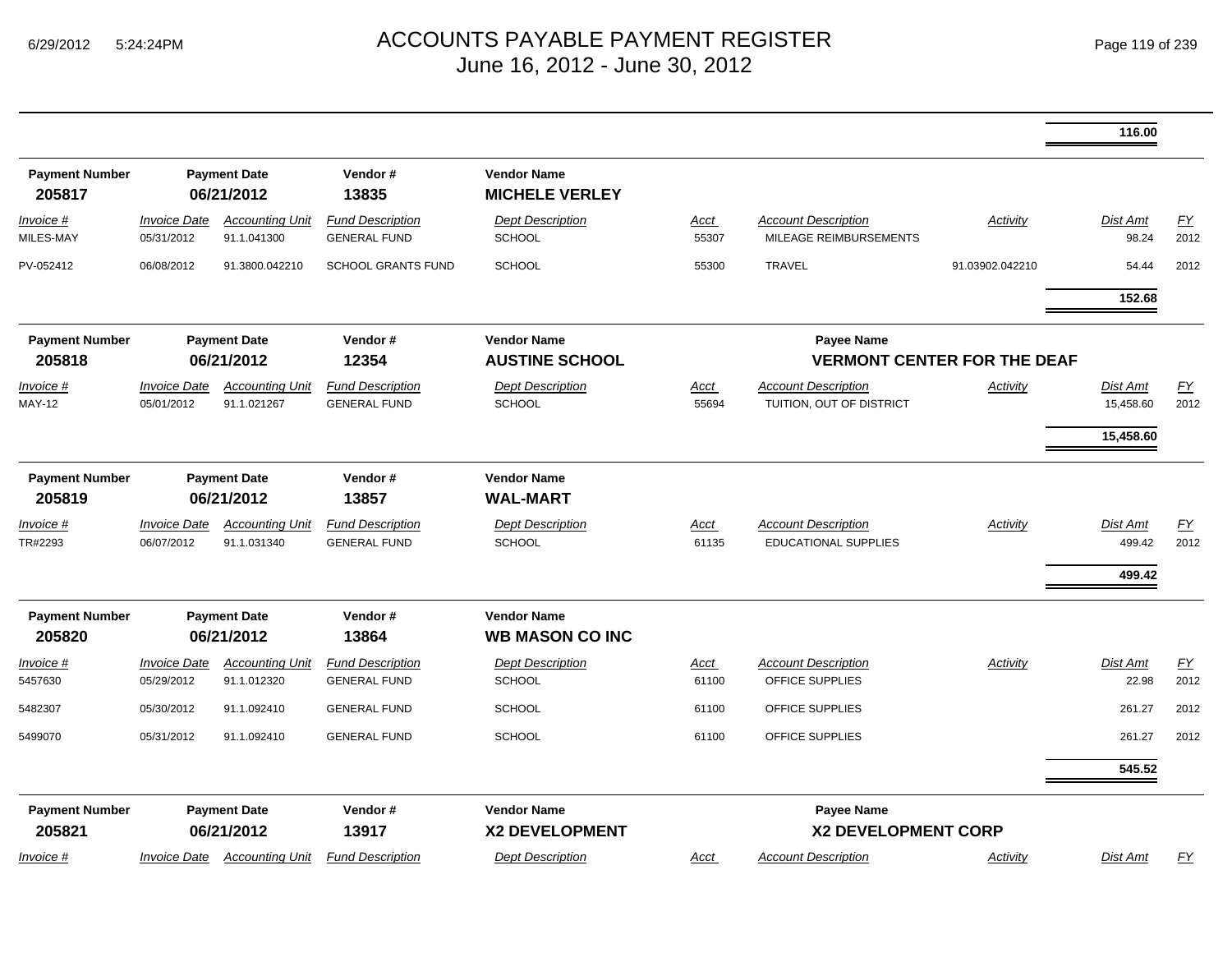| <b>Payment Number</b>               |                                   | <b>Payment Date</b>                   | Vendor#                                        | <b>Vendor Name</b>                                   |                      | <b>Payee Name</b>                                      |                 |                              |                          |
|-------------------------------------|-----------------------------------|---------------------------------------|------------------------------------------------|------------------------------------------------------|----------------------|--------------------------------------------------------|-----------------|------------------------------|--------------------------|
| 205821                              |                                   | 06/21/2012                            | 13917                                          | X2 DEVELOPMENT                                       |                      | X2 DEVELOPMENT CORP                                    |                 |                              |                          |
| <u>Invoice #</u><br>4769            | <b>Invoice Date</b><br>03/21/2012 | <b>Accounting Unit</b><br>91.1.992225 | <b>Fund Description</b><br><b>GENERAL FUND</b> | <b>Dept Description</b><br><b>SCHOOL</b>             | <u>Acct</u><br>71228 | <b>Account Description</b><br><b>COMPUTER SOFTWARE</b> | <b>Activity</b> | Dist Amt<br>300.00           | <u>FY</u><br>2012        |
| 4898                                | 03/27/2012                        | 91.1.992225                           | <b>GENERAL FUND</b>                            | <b>SCHOOL</b>                                        | 53628                | <b>CONTRACT SERVICES</b>                               |                 | 600.00                       | 2012                     |
|                                     |                                   |                                       |                                                |                                                      |                      |                                                        |                 | 900.00                       |                          |
| <b>Payment Number</b><br>205822     |                                   | <b>Payment Date</b><br>06/22/2012     | Vendor#<br>11901                               | <b>Vendor Name</b><br><b>NEW HAMPSHIRE BAR ASSOC</b> |                      |                                                        |                 |                              |                          |
| Invoice #                           | <b>Invoice Date</b>               | <b>Accounting Unit</b>                | <b>Fund Description</b>                        | <b>Dept Description</b>                              | Acct                 | <b>Account Description</b>                             | Activity        | Dist Amt                     | EY                       |
| 318249/9056                         | 06/14/2012                        | 50.1.635                              | <b>GENERAL FUND</b>                            | <b>POLICE</b>                                        | 55421                | <b>TRAINING &amp; CERTIFICATIONS</b>                   |                 | 350.00                       | 2012                     |
| 324147/17746                        | 06/14/2012                        | 50.1.635                              | <b>GENERAL FUND</b>                            | <b>POLICE</b>                                        | 55421                | TRAINING & CERTIFICATIONS                              |                 | 310.00                       | 2012                     |
| 320064/12455                        | 06/01/2012                        | 03.1.500                              | <b>GENERAL FUND</b>                            | LEGAL                                                | 55200                | DUES AND MEMBERSHIPS                                   |                 | 310.00                       | 2012                     |
| 313464/529                          | 06/01/2012                        | 03.1.500                              | <b>GENERAL FUND</b>                            | LEGAL                                                | 55200                | DUES AND MEMBERSHIPS                                   |                 | 310.00                       | 2012                     |
|                                     |                                   |                                       |                                                |                                                      |                      |                                                        |                 | 1,280.00                     |                          |
| <b>Payment Number</b><br>205823     |                                   | <b>Payment Date</b><br>06/22/2012     | Vendor#<br>11900                               | <b>Vendor Name</b><br><b>NHBA COURT FEES SERVICE</b> |                      |                                                        |                 |                              |                          |
| <u>Invoice #</u><br>12455/2012-2013 | <b>Invoice Date</b><br>06/01/2012 | <b>Accounting Unit</b><br>03.1.500    | <b>Fund Description</b><br><b>GENERAL FUND</b> | <b>Dept Description</b><br>LEGAL                     | <u>Acct</u><br>55200 | <b>Account Description</b><br>DUES AND MEMBERSHIPS     | <b>Activity</b> | Dist Amt<br>210.00<br>210.00 | $\underline{FY}$<br>2012 |
| <b>Payment Number</b><br>205824     |                                   | <b>Payment Date</b><br>06/22/2012     | Vendor#<br>11900                               | <b>Vendor Name</b><br><b>NHBA COURT FEES SERVICE</b> |                      |                                                        |                 |                              |                          |
| Invoice #<br>529 /2012-2013         | <b>Invoice Date</b><br>06/01/2012 | <b>Accounting Unit</b><br>03.1.500    | <b>Fund Description</b><br><b>GENERAL FUND</b> | <b>Dept Description</b><br>LEGAL                     | <u>Acct</u><br>55200 | <b>Account Description</b><br>DUES AND MEMBERSHIPS     | Activity        | Dist Amt<br>210.00<br>210.00 | EY<br>2012               |
| <b>Payment Number</b>               |                                   | <b>Payment Date</b>                   | Vendor#                                        | <b>Vendor Name</b>                                   |                      |                                                        |                 |                              |                          |
| 205825<br>Invoice #                 | <b>Invoice Date</b>               | 06/26/2012<br><b>Accounting Unit</b>  | 12003<br><b>Fund Description</b>               | THE ACTORSINGERS<br><b>Dept Description</b>          | Acct                 | <b>Account Description</b>                             | Activity        | Dist Amt                     | EY                       |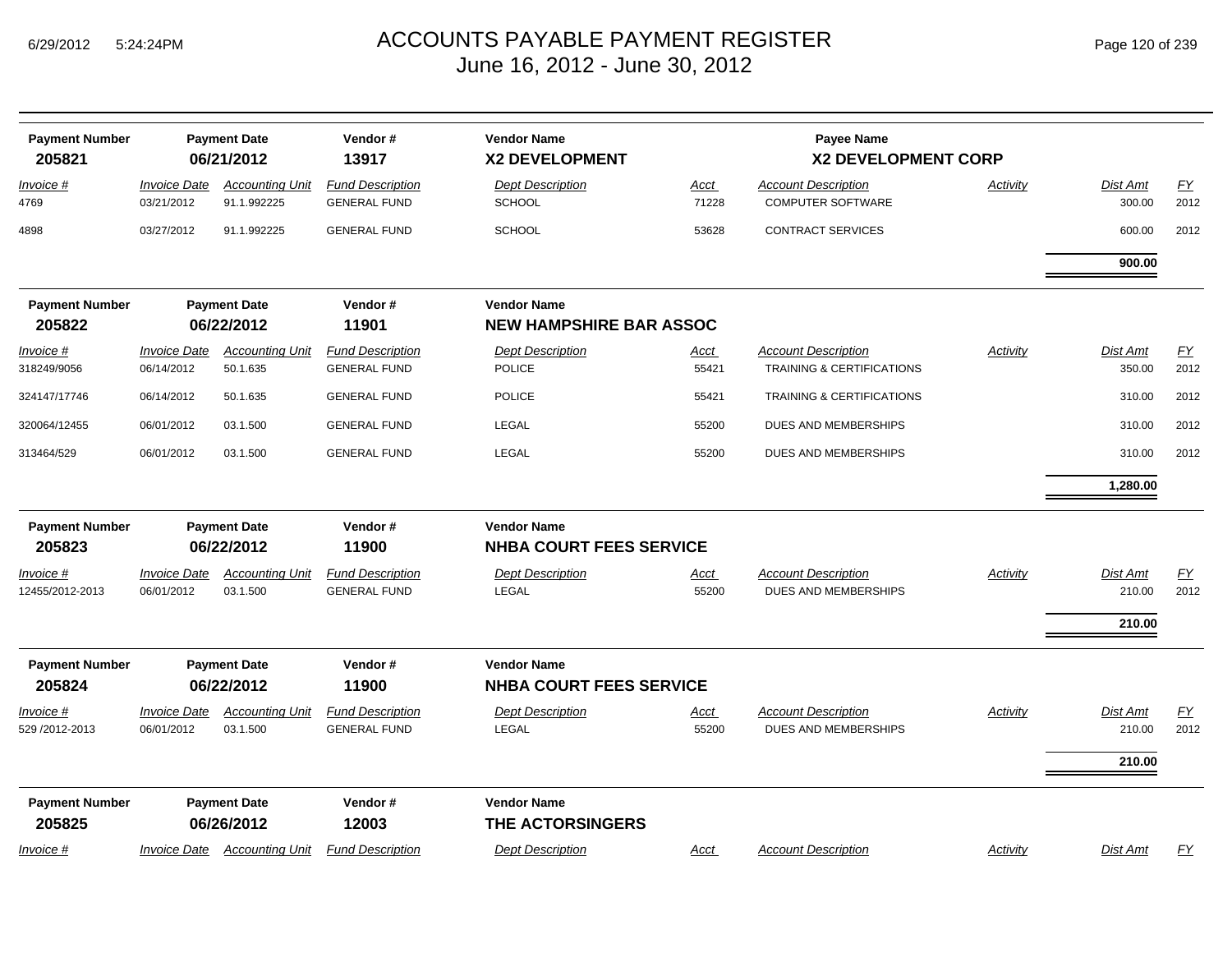| <b>Payment Number</b><br>205825            |                                   | <b>Payment Date</b><br>06/26/2012       | Vendor#<br>12003                                                         | <b>Vendor Name</b><br><b>THE ACTORSINGERS</b>                            |               |                                                            |                 |                           |            |  |  |
|--------------------------------------------|-----------------------------------|-----------------------------------------|--------------------------------------------------------------------------|--------------------------------------------------------------------------|---------------|------------------------------------------------------------|-----------------|---------------------------|------------|--|--|
| <u>Invoice</u> #<br>FY2012 FUNDING         | <b>Invoice Date</b><br>06/26/2012 | <b>Accounting Unit</b><br>09.1.510      | <b>Fund Description</b><br><b>GENERAL FUND</b>                           | <b>Dept Description</b><br>CIVIC & COMMUNITY ACTIVITIES                  | Acct<br>56207 | <b>Account Description</b><br><b>FUNDING FOR THE ARTS</b>  | Activity        | <b>Dist Amt</b><br>400.00 | EY<br>2012 |  |  |
|                                            |                                   |                                         |                                                                          |                                                                          |               |                                                            |                 | 400.00                    |            |  |  |
| <b>Payment Number</b>                      |                                   | <b>Payment Date</b>                     | Vendor#                                                                  | <b>Vendor Name</b>                                                       |               |                                                            |                 |                           |            |  |  |
| 205826                                     |                                   | 06/26/2012                              | 11998                                                                    | <b>ALBERT BOUCHER</b>                                                    |               |                                                            |                 |                           |            |  |  |
| Invoice #<br>062512-HEALTH<br><b>REIMB</b> | <b>Invoice Date</b><br>06/26/2012 | <b>Accounting Unit</b><br>13.6600.890.S | <b>Fund Description</b><br>BENEFITS SELF INSURANCE<br><b>FUND</b>        | <b>Dept Description</b><br>BENEFITS SELF INSURANCE<br><b>FUND</b>        | Acct          | <b>Account Description</b><br>59507 5,915 CLAIMS-HPHC PLAN | Activity        | <b>Dist Amt</b><br>198.88 | FY<br>2012 |  |  |
|                                            |                                   |                                         |                                                                          |                                                                          |               |                                                            |                 | 198.88                    |            |  |  |
| <b>Payment Number</b>                      | <b>Payment Date</b>               |                                         |                                                                          |                                                                          | Vendor#       | <b>Vendor Name</b>                                         |                 |                           |            |  |  |
| 205827                                     | 06/26/2012                        |                                         | 10322                                                                    | <b>CITY ARTS NASHUA</b>                                                  |               |                                                            |                 |                           |            |  |  |
| Invoice #<br>FY2012 FUNDING                | <b>Invoice Date</b><br>06/26/2012 | <b>Accounting Unit</b><br>09.1.510      | <b>Fund Description</b><br><b>GENERAL FUND</b>                           | <b>Dept Description</b><br>CIVIC & COMMUNITY ACTIVITIES                  | Acct<br>56207 | <b>Account Description</b><br><b>FUNDING FOR THE ARTS</b>  | <b>Activity</b> | Dist Amt<br>1,840.00      | EY<br>2012 |  |  |
|                                            |                                   |                                         |                                                                          |                                                                          |               |                                                            |                 | 1,840.00                  |            |  |  |
| <b>Payment Number</b>                      |                                   | <b>Payment Date</b>                     | Vendor#                                                                  | <b>Vendor Name</b>                                                       |               |                                                            |                 |                           |            |  |  |
| 205828                                     |                                   | 06/26/2012                              | 11996                                                                    | <b>DONALD HAERINCK</b>                                                   |               |                                                            |                 |                           |            |  |  |
| Invoice #<br>062512-HEALTH<br><b>REIMB</b> | <b>Invoice Date</b><br>06/26/2012 | <b>Accounting Unit</b><br>13.6600.890.S | <b>Fund Description</b><br><b>BENEFITS SELF INSURANCE</b><br><b>FUND</b> | <b>Dept Description</b><br><b>BENEFITS SELF INSURANCE</b><br><b>FUND</b> | Acct          | <b>Account Description</b><br>59507 5,915 CLAIMS-HPHC PLAN | Activity        | Dist Amt<br>198.88        | EY<br>2012 |  |  |
|                                            |                                   |                                         |                                                                          |                                                                          |               |                                                            |                 | 198.88                    |            |  |  |
| <b>Payment Number</b><br>205829            |                                   | <b>Payment Date</b><br>06/26/2012       | Vendor#<br>11997                                                         | <b>Vendor Name</b><br><b>CHRISTOPHER JACOBS</b>                          |               |                                                            |                 |                           |            |  |  |
| Invoice #<br>062512-HEALTH<br><b>REIMB</b> | <b>Invoice Date</b><br>06/26/2012 | <b>Accounting Unit</b><br>13.6600.890.S | <b>Fund Description</b><br><b>BENEFITS SELF INSURANCE</b><br><b>FUND</b> | <b>Dept Description</b><br><b>BENEFITS SELF INSURANCE</b><br><b>FUND</b> | Acct<br>59507 | <b>Account Description</b><br>5.905 CLAIMS-BC/BS HMO PLAN  | Activity        | <b>Dist Amt</b><br>513.36 | EY<br>2012 |  |  |
|                                            |                                   |                                         |                                                                          |                                                                          |               |                                                            |                 | 513.36                    |            |  |  |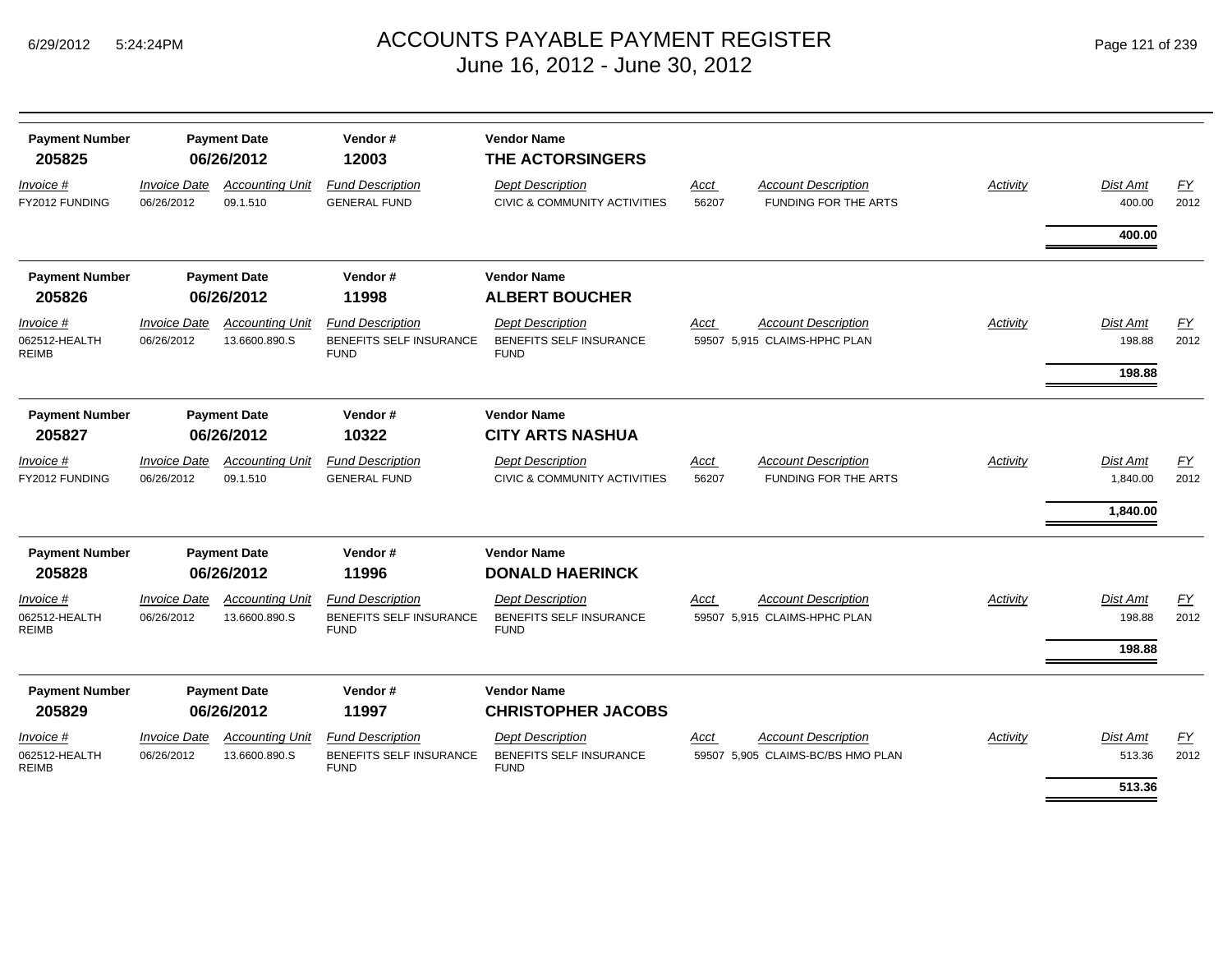| <b>Payment Number</b><br>205830           |                                   | Vendor#<br><b>Vendor Name</b><br><b>Payment Date</b><br>06/26/2012<br>12002<br><b>NASHUA COMMUNITY MUSIC SCHOOL</b> |                                                               |                                                                               |                                     |                                                                            |                 |                                         |                   |
|-------------------------------------------|-----------------------------------|---------------------------------------------------------------------------------------------------------------------|---------------------------------------------------------------|-------------------------------------------------------------------------------|-------------------------------------|----------------------------------------------------------------------------|-----------------|-----------------------------------------|-------------------|
| Invoice #<br>FY2012 FUNDING               | <b>Invoice Date</b><br>06/26/2012 | <b>Accounting Unit</b><br>09.1.510                                                                                  | <b>Fund Description</b><br><b>GENERAL FUND</b>                | <b>Dept Description</b><br>CIVIC & COMMUNITY ACTIVITIES                       | Acct<br>56207                       | <b>Account Description</b><br><b>FUNDING FOR THE ARTS</b>                  | <b>Activity</b> | Dist Amt<br>3,290.00                    | EY<br>2012        |
|                                           |                                   |                                                                                                                     |                                                               |                                                                               |                                     |                                                                            |                 | 3,290.00                                |                   |
| <b>Payment Number</b>                     |                                   | <b>Payment Date</b>                                                                                                 | Vendor#                                                       | <b>Vendor Name</b>                                                            |                                     |                                                                            |                 |                                         |                   |
| 205831                                    |                                   | 06/26/2012                                                                                                          | 12001                                                         | <b>NASHUA INT'L SCULPTURE SYMP</b>                                            |                                     |                                                                            |                 |                                         |                   |
| Invoice #<br>FY2012 FUNDING               | <b>Invoice Date</b><br>06/26/2012 | <b>Accounting Unit</b><br>09.1.510                                                                                  | <b>Fund Description</b><br><b>GENERAL FUND</b>                | <b>Dept Description</b><br>CIVIC & COMMUNITY ACTIVITIES                       | Acct<br>56207                       | <b>Account Description</b><br>FUNDING FOR THE ARTS                         | Activity        | <b>Dist Amt</b><br>4,800.00             | FY<br>2012        |
|                                           |                                   |                                                                                                                     |                                                               |                                                                               |                                     |                                                                            |                 | 4,800.00                                |                   |
| <b>Payment Number</b><br>205832           |                                   | <b>Payment Date</b><br>06/26/2012                                                                                   | Vendor#<br>11999                                              | <b>Vendor Name</b>                                                            | <b>NASHUA SYMPHONY ORGANIZATION</b> |                                                                            |                 |                                         |                   |
| Invoice #<br>FY2012 FUNDING<br><b>BAL</b> | <b>Invoice Date</b><br>06/26/2012 | <b>Accounting Unit</b><br>09.1.510                                                                                  | <b>Fund Description</b><br><b>GENERAL FUND</b>                | <b>Dept Description</b><br><b>CIVIC &amp; COMMUNITY ACTIVITIES</b>            | Acct<br>56207                       | <b>Account Description</b><br><b>FUNDING FOR THE ARTS</b>                  | <b>Activity</b> | <b>Dist Amt</b><br>3,000.00<br>3,000.00 | EY<br>2012        |
| <b>Payment Number</b><br>205833           |                                   | <b>Payment Date</b><br>06/26/2012                                                                                   | Vendor#<br>12000                                              | <b>Vendor Name</b><br><b>SPARTANS DRUM &amp; BUGLE CORPS</b>                  |                                     |                                                                            |                 |                                         |                   |
| <i>Invoice</i> #<br>FY2012 FUNDING        | <b>Invoice Date</b><br>06/26/2012 | <b>Accounting Unit</b><br>09.1.510                                                                                  | <b>Fund Description</b><br><b>GENERAL FUND</b>                | <b>Dept Description</b><br>CIVIC & COMMUNITY ACTIVITIES                       | Acct<br>56207                       | <b>Account Description</b><br><b>FUNDING FOR THE ARTS</b>                  | Activity        | <b>Dist Amt</b><br>980.00               | <b>FY</b><br>2012 |
|                                           |                                   |                                                                                                                     |                                                               |                                                                               |                                     |                                                                            |                 | 980.00                                  |                   |
| <b>Payment Number</b><br>205834           |                                   | <b>Payment Date</b><br>06/26/2012                                                                                   | Vendor#<br>12350                                              | <b>Vendor Name</b><br><b>ASSOCIATED RADIOLOGISTS PA</b>                       |                                     |                                                                            |                 |                                         |                   |
| Invoice #<br>7055262                      | <b>Invoice Date</b><br>06/13/2012 | <b>Accounting Unit</b><br>28.6500.890                                                                               | <b>Fund Description</b><br>PROPERTY & CASUALTY<br><b>FUND</b> | <b>Dept Description</b><br><b>RISK MGMT-PROPERTY &amp;</b><br><b>CASUALTY</b> | Acct<br>59207                       | <b>Account Description</b><br><b>WORKERS COMPENSATION</b><br><b>CLAIMS</b> | Activity        | <b>Dist Amt</b><br>26.00                | EY<br>2012        |
|                                           |                                   |                                                                                                                     |                                                               |                                                                               |                                     |                                                                            |                 | 26.00                                   |                   |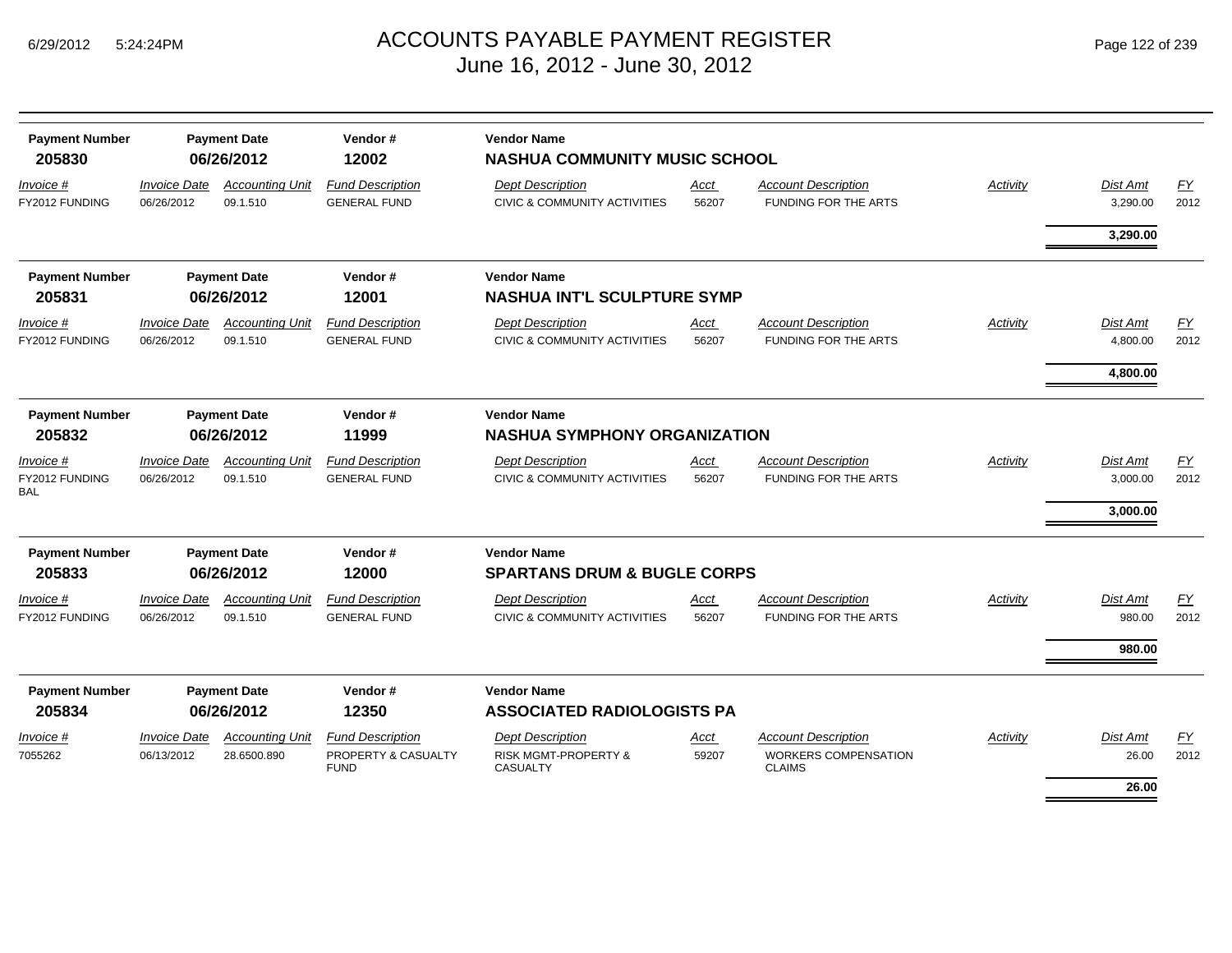| <b>Payment Number</b><br>205835 | Vendor#<br><b>Payment Date</b><br><b>Vendor Name</b><br>06/26/2012<br>11396<br><b>CLAIMS BUREAU US INC</b> |                                       |                                                               |                                                                               |               |                                                                            |          |                           |                   |
|---------------------------------|------------------------------------------------------------------------------------------------------------|---------------------------------------|---------------------------------------------------------------|-------------------------------------------------------------------------------|---------------|----------------------------------------------------------------------------|----------|---------------------------|-------------------|
| Invoice #<br>57442              | <b>Invoice Date</b><br>03/08/2012                                                                          | <b>Accounting Unit</b><br>28.6500.895 | <b>Fund Description</b><br>PROPERTY & CASUALTY<br><b>FUND</b> | <b>Dept Description</b><br><b>RISK MGMT-PROPERTY &amp;</b><br><b>CASUALTY</b> | Acct<br>59207 | <b>Account Description</b><br><b>WORKERS COMPENSATION</b><br><b>CLAIMS</b> | Activity | Dist Amt<br>6,022.25      | EY<br>2012        |
|                                 |                                                                                                            |                                       |                                                               |                                                                               |               |                                                                            |          | 6,022.25                  |                   |
| <b>Payment Number</b>           |                                                                                                            | <b>Payment Date</b>                   | Vendor#                                                       | <b>Vendor Name</b>                                                            |               |                                                                            |          |                           |                   |
| 205836                          |                                                                                                            | 06/26/2012                            | 12600                                                         | <b>DARTMOUTH HITCHCOCK CLINIC</b>                                             |               |                                                                            |          |                           |                   |
| <i>Invoice</i> #<br>36189981    | <i><b>Invoice Date</b></i><br>06/04/2012                                                                   | <b>Accounting Unit</b><br>28.6500.895 | <b>Fund Description</b><br>PROPERTY & CASUALTY<br><b>FUND</b> | <b>Dept Description</b><br><b>RISK MGMT-PROPERTY &amp;</b><br><b>CASUALTY</b> | Acct<br>59207 | Account Description<br><b>WORKERS COMPENSATION</b><br><b>CLAIMS</b>        | Activity | <b>Dist Amt</b><br>116.00 | FΥ<br>2012        |
| 36162817                        | 05/29/2012                                                                                                 | 28.6500.895                           | PROPERTY & CASUALTY<br><b>FUND</b>                            | <b>RISK MGMT-PROPERTY &amp;</b><br><b>CASUALTY</b>                            | 59207         | <b>WORKERS COMPENSATION</b><br><b>CLAIMS</b>                               |          | 160.00<br>276.00          | 2012              |
| <b>Payment Number</b>           |                                                                                                            | <b>Payment Date</b>                   | Vendor#                                                       | <b>Vendor Name</b>                                                            |               |                                                                            |          |                           |                   |
| 205837                          |                                                                                                            | 06/26/2012                            | 12743                                                         | <b>FOUR SEASONS ORTHOPAEDIC CTR P</b>                                         |               |                                                                            |          |                           |                   |
| Invoice #                       | <b>Invoice Date</b>                                                                                        | <b>Accounting Unit</b>                | <b>Fund Description</b>                                       | <b>Dept Description</b>                                                       | Acct          | <b>Account Description</b>                                                 | Activity | Dist Amt                  | EY                |
| 721928 18440                    | 06/01/2012                                                                                                 | 28.6500.890                           | PROPERTY & CASUALTY<br><b>FUND</b>                            | <b>RISK MGMT-PROPERTY &amp;</b><br><b>CASUALTY</b>                            | 59207         | <b>WORKERS COMPENSATION</b><br><b>CLAIMS</b>                               |          | 155.00<br>155.00          | 2012              |
| <b>Payment Number</b>           |                                                                                                            | <b>Payment Date</b>                   | Vendor#                                                       | <b>Vendor Name</b>                                                            |               |                                                                            |          |                           |                   |
| 205838                          |                                                                                                            | 06/26/2012                            | 10766                                                         | <b>GAGNON ELECTRICAL SERVICE INC</b>                                          |               |                                                                            |          |                           |                   |
| <i>Invoice</i> #<br>FACTORY ST. | <b>Invoice Date</b><br>05/15/2012                                                                          | <b>Accounting Unit</b><br>28.6500.890 | <b>Fund Description</b><br>PROPERTY & CASUALTY<br><b>FUND</b> | <b>Dept Description</b><br><b>RISK MGMT-PROPERTY &amp;</b><br><b>CASUALTY</b> | Acct<br>59250 | <b>Account Description</b><br>PROPERTY CLAIMS                              | Activity | Dist Amt<br>2,640.00      | <u>FY</u><br>2012 |
|                                 |                                                                                                            |                                       |                                                               |                                                                               |               |                                                                            |          | 2,640.00                  |                   |
| <b>Payment Number</b>           |                                                                                                            | <b>Payment Date</b>                   | Vendor#                                                       | <b>Vendor Name</b>                                                            |               |                                                                            |          |                           |                   |
| 205839                          |                                                                                                            | 06/26/2012                            | 12805                                                         | <b>GREATER NASHUA EMERGENCY PHYS</b>                                          |               |                                                                            |          |                           |                   |
| <i>Invoice</i> #<br>B26003TY    | <i><b>Invoice Date</b></i><br>06/12/2012                                                                   | <b>Accounting Unit</b><br>28.6500.890 | <b>Fund Description</b><br>PROPERTY & CASUALTY<br><b>FUND</b> | <b>Dept Description</b><br><b>RISK MGMT-PROPERTY &amp;</b><br><b>CASUALTY</b> | Acct<br>59207 | <b>Account Description</b><br><b>WORKERS COMPENSATION</b><br><b>CLAIMS</b> | Activity | Dist Amt<br>138.00        | EY<br>2012        |
|                                 |                                                                                                            |                                       |                                                               |                                                                               |               |                                                                            |          | 138.00                    |                   |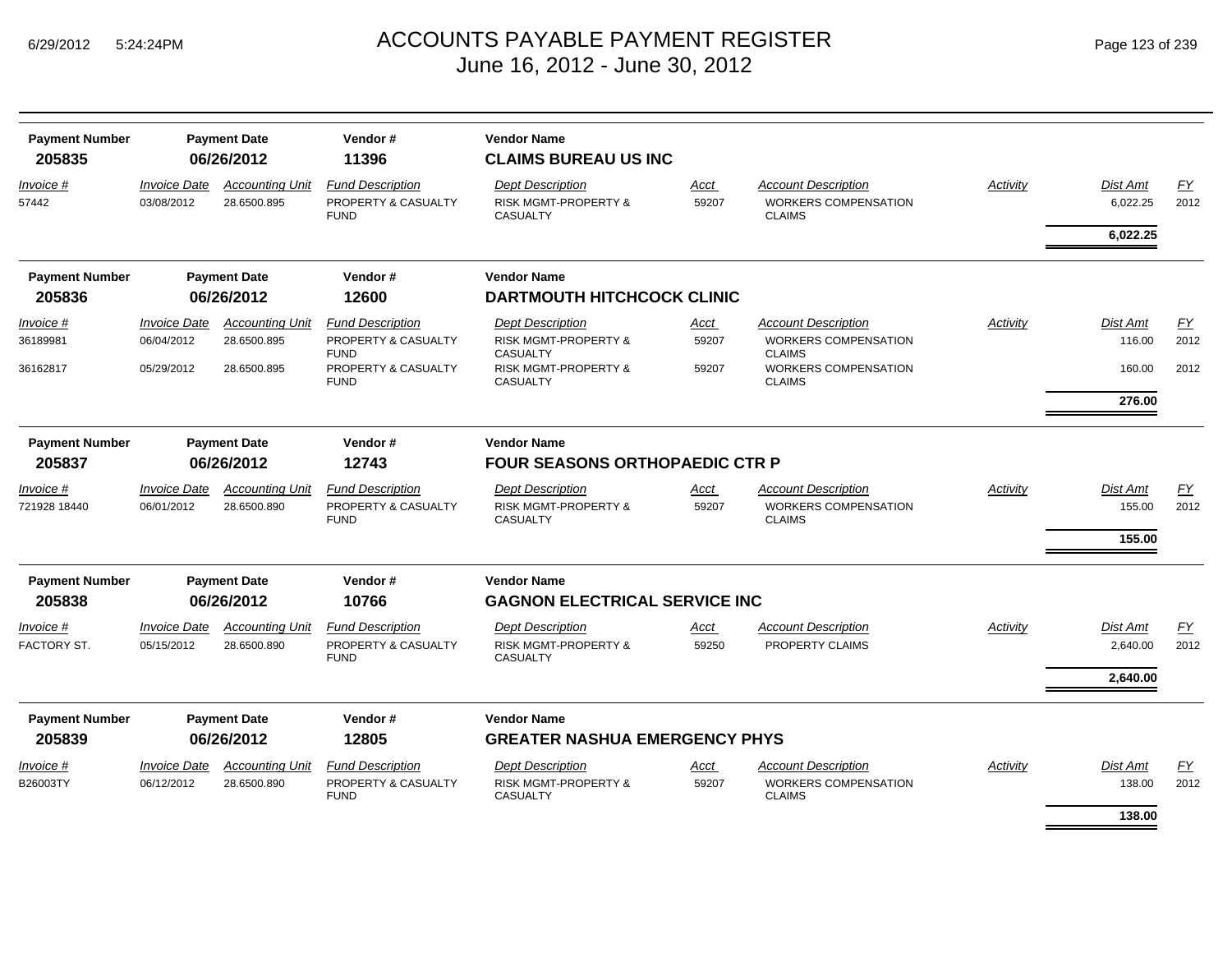| <b>Payment Number</b><br>205840  |                                          | <b>Payment Date</b><br>06/26/2012     | Vendor#<br>13063                                              | <b>Vendor Name</b><br><b>MARVELL PLATE GLASS INC</b>                                                                   |               |                                                                            |          |                                     |            |
|----------------------------------|------------------------------------------|---------------------------------------|---------------------------------------------------------------|------------------------------------------------------------------------------------------------------------------------|---------------|----------------------------------------------------------------------------|----------|-------------------------------------|------------|
| Invoice #<br>3540                | <i><b>Invoice Date</b></i><br>06/13/2012 | <b>Accounting Unit</b><br>28.6500.890 | <b>Fund Description</b><br>PROPERTY & CASUALTY<br><b>FUND</b> | <b>Dept Description</b><br><b>RISK MGMT-PROPERTY &amp;</b><br><b>CASUALTY</b>                                          | Acct<br>59250 | <b>Account Description</b><br>PROPERTY CLAIMS                              | Activity | Dist Amt<br>341.05<br>341.05        | FY<br>2012 |
| <b>Payment Number</b><br>205841  |                                          | <b>Payment Date</b><br>06/26/2012     | Vendor#<br>13136                                              | <b>Vendor Name</b><br><b>NASHUA EYE ASSOC PA</b>                                                                       |               |                                                                            |          |                                     |            |
| Invoice #<br>32018960            | <b>Invoice Date</b><br>03/20/1896        | <b>Accounting Unit</b><br>28.6500.890 | <b>Fund Description</b><br>PROPERTY & CASUALTY<br><b>FUND</b> | <b>Dept Description</b><br><b>RISK MGMT-PROPERTY &amp;</b><br><b>CASUALTY</b>                                          | Acct<br>59207 | <b>Account Description</b><br><b>WORKERS COMPENSATION</b><br><b>CLAIMS</b> | Activity | <b>Dist Amt</b><br>210.00<br>210.00 | EY<br>2012 |
| <b>Payment Number</b>            |                                          | <b>Payment Date</b>                   | Vendor#                                                       | <b>Vendor Name</b>                                                                                                     |               |                                                                            |          |                                     |            |
| 205842                           |                                          | 06/26/2012                            | 13212                                                         | OCCUPATIONAL HEALTH CTRS SOUTH                                                                                         |               |                                                                            |          |                                     |            |
| Invoice #<br>134-1255163447      | <b>Invoice Date</b><br>06/13/2012        | <b>Accounting Unit</b><br>28.6500.890 | <b>Fund Description</b><br>PROPERTY & CASUALTY<br><b>FUND</b> | <b>Dept Description</b><br><b>RISK MGMT-PROPERTY &amp;</b><br><b>CASUALTY</b>                                          | Acct<br>59207 | <b>Account Description</b><br><b>WORKERS COMPENSATION</b><br><b>CLAIMS</b> | Activity | <b>Dist Amt</b><br>235.14<br>235.14 | EY<br>2012 |
| <b>Payment Number</b><br>205843  |                                          | <b>Payment Date</b><br>06/26/2012     | Vendor#<br>10779                                              | <b>Vendor Name</b>                                                                                                     |               |                                                                            |          |                                     |            |
| Invoice #<br>SNBBARRC00<br>18448 | <b>Invoice Date</b><br>06/11/2012        | <b>Accounting Unit</b><br>28.6500.890 | <b>Fund Description</b><br>PROPERTY & CASUALTY<br><b>FUND</b> | <b>ORTHOCARE MEDICAL EQUIPMENT LL</b><br><b>Dept Description</b><br><b>RISK MGMT-PROPERTY &amp;</b><br><b>CASUALTY</b> | Acct<br>59207 | <b>Account Description</b><br><b>WORKERS COMPENSATION</b><br><b>CLAIMS</b> | Activity | Dist Amt<br>46.77<br>46.77          | EY<br>2012 |
| <b>Payment Number</b><br>205844  |                                          | <b>Payment Date</b><br>06/26/2012     | Vendor#<br>13376                                              | <b>Vendor Name</b><br><b>PUBLIC SERVICE OF NH</b>                                                                      |               |                                                                            |          |                                     |            |
| <i>Invoice</i> #<br>296469747    | <i><b>Invoice Date</b></i><br>05/30/2012 | <b>Accounting Unit</b><br>28.6500.890 | <b>Fund Description</b><br>PROPERTY & CASUALTY<br><b>FUND</b> | <b>Dept Description</b><br><b>RISK MGMT-PROPERTY &amp;</b><br><b>CASUALTY</b>                                          | Acct<br>59275 | <b>Account Description</b><br><b>AUTOMOBILE CLAIMS</b>                     | Activity | <b>Dist Amt</b><br>191.23<br>191.23 | EY<br>2012 |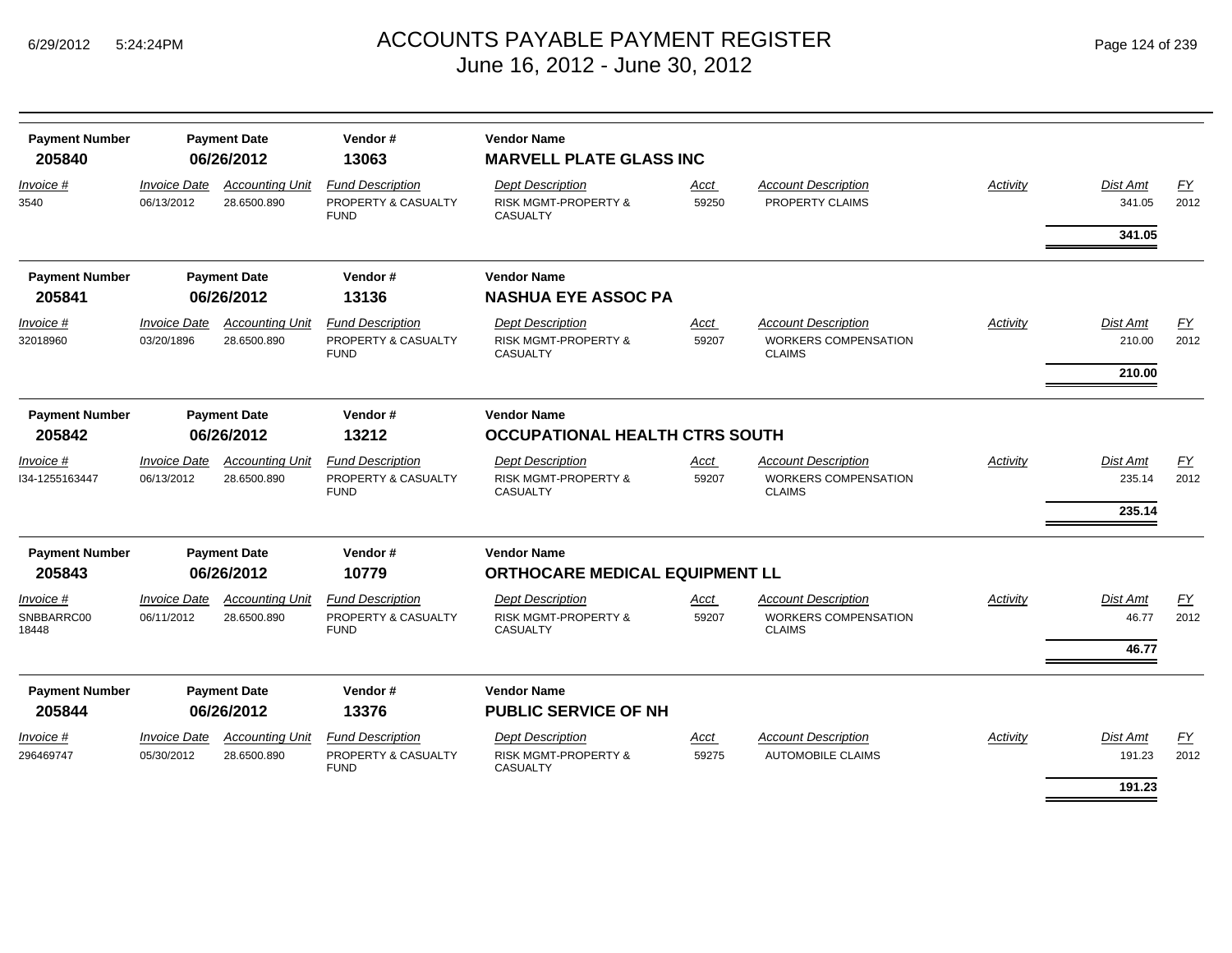| <b>Payment Number</b><br>205845 |                                   | <b>Payment Date</b><br>06/26/2012     | Vendor#<br>11918                                              | <b>Vendor Name</b><br><b>SERVICE MASTER ELITE</b>                             |               |                                                               |                 |                             |                   |
|---------------------------------|-----------------------------------|---------------------------------------|---------------------------------------------------------------|-------------------------------------------------------------------------------|---------------|---------------------------------------------------------------|-----------------|-----------------------------|-------------------|
| Invoice #<br>5289432            | <i>Invoice Date</i><br>05/31/2012 | <b>Accounting Unit</b><br>28.6500.890 | <b>Fund Description</b><br>PROPERTY & CASUALTY<br><b>FUND</b> | <b>Dept Description</b><br><b>RISK MGMT-PROPERTY &amp;</b><br><b>CASUALTY</b> | Acct<br>59225 | <b>Account Description</b><br><b>GENERAL LIABILITY CLAIMS</b> | Activity        | <b>Dist Amt</b><br>2,474.43 | <u>FY</u><br>2012 |
|                                 |                                   |                                       |                                                               |                                                                               |               |                                                               |                 | 2,474.43                    |                   |
| <b>Payment Number</b>           |                                   | <b>Payment Date</b>                   | Vendor#                                                       | <b>Vendor Name</b>                                                            |               |                                                               |                 |                             |                   |
| 205846                          |                                   | 06/26/2012                            | 13597                                                         | <b>SO NH REGIONAL MEDICAL CENTER</b>                                          |               |                                                               |                 |                             |                   |
| Invoice #                       | <i><b>Invoice Date</b></i>        | <b>Accounting Unit</b>                | <b>Fund Description</b>                                       | <b>Dept Description</b>                                                       | Acct          | <b>Account Description</b>                                    | <b>Activity</b> | <b>Dist Amt</b>             | EY                |
| SRN2376216                      | 06/18/2012                        | 28.6500.890                           | PROPERTY & CASUALTY<br><b>FUND</b>                            | <b>RISK MGMT-PROPERTY &amp;</b><br><b>CASUALTY</b>                            | 59207         | <b>WORKERS COMPENSATION</b><br><b>CLAIMS</b>                  |                 | 233.80                      | 2012              |
| SRN2373662                      | 06/15/2012                        | 28.6500.890                           | PROPERTY & CASUALTY<br><b>FUND</b>                            | <b>RISK MGMT-PROPERTY &amp;</b><br><b>CASUALTY</b>                            | 59207         | <b>WORKERS COMPENSATION</b><br><b>CLAIMS</b>                  |                 | 409.89                      | 2012              |
| SRN2373643                      | 06/15/2012                        | 28.6500.890                           | PROPERTY & CASUALTY<br><b>FUND</b>                            | RISK MGMT-PROPERTY &<br><b>CASUALTY</b>                                       | 59207         | <b>WORKERS COMPENSATION</b><br><b>CLAIMS</b>                  |                 | 814.84                      | 2012              |
| SRN23676190                     | 06/18/2012                        | 28.6500.890                           | PROPERTY & CASUALTY<br><b>FUND</b>                            | <b>RISK MGMT-PROPERTY &amp;</b><br>CASUALTY                                   | 59207         | <b>WORKERS COMPENSATION</b><br><b>CLAIMS</b>                  |                 | 872.90                      | 2012              |
|                                 |                                   |                                       |                                                               |                                                                               |               |                                                               |                 | 2,331.43                    |                   |
| <b>Payment Number</b>           |                                   | <b>Payment Date</b>                   | Vendor#                                                       | <b>Vendor Name</b>                                                            |               |                                                               |                 |                             |                   |
| 205847                          |                                   | 06/26/2012                            | 13635                                                         | <b>ST JOSEPHS HOSPITAL</b>                                                    |               |                                                               |                 |                             |                   |
| Invoice #                       | <i><b>Invoice Date</b></i>        | <b>Accounting Unit</b>                | <b>Fund Description</b>                                       | <b>Dept Description</b>                                                       | <u>Acct</u>   | <b>Account Description</b>                                    | Activity        | <b>Dist Amt</b>             | EY                |
| 12122-01472                     | 06/05/2012                        | 28.6500.895                           | PROPERTY & CASUALTY<br><b>FUND</b>                            | <b>RISK MGMT-PROPERTY &amp;</b><br><b>CASUALTY</b>                            | 59207         | <b>WORKERS COMPENSATION</b><br><b>CLAIMS</b>                  |                 | 2,202.00                    | 2012              |
| 12156-00545                     | 06/14/2012                        | 28.6500.890                           | PROPERTY & CASUALTY<br><b>FUND</b>                            | <b>RISK MGMT-PROPERTY &amp;</b><br><b>CASUALTY</b>                            | 59207         | <b>WORKERS COMPENSATION</b><br><b>CLAIMS</b>                  |                 | 1,050.25                    | 2012              |
|                                 |                                   |                                       |                                                               |                                                                               |               |                                                               |                 | 3,252.25                    |                   |
| <b>Payment Number</b>           |                                   | <b>Payment Date</b>                   | Vendor#                                                       | <b>Vendor Name</b>                                                            |               |                                                               |                 |                             |                   |
| 205848                          |                                   | 06/26/2012                            | 13666                                                         | STONERIVER PHARMACY SOLUTIONS                                                 |               |                                                               |                 |                             |                   |
| Invoice #                       | <i><b>Invoice Date</b></i>        | <b>Accounting Unit</b>                | <b>Fund Description</b>                                       | <b>Dept Description</b>                                                       | Acct          | <b>Account Description</b>                                    | Activity        | <b>Dist Amt</b>             | <u>FY</u>         |
| 35283226                        | 06/10/2012                        | 28.6500.890                           | PROPERTY & CASUALTY<br><b>FUND</b>                            | <b>RISK MGMT-PROPERTY &amp;</b><br><b>CASUALTY</b>                            | 59207         | <b>WORKERS COMPENSATION</b><br><b>CLAIMS</b>                  |                 | 120.00                      | 2012              |
|                                 |                                   |                                       |                                                               |                                                                               |               |                                                               |                 | 120.00                      |                   |
| <b>Payment Number</b>           |                                   | <b>Payment Date</b>                   | Vendor#                                                       | <b>Vendor Name</b>                                                            |               |                                                               |                 |                             |                   |
| 205849                          |                                   | 06/26/2012                            | 13372                                                         | <b>PSNH</b>                                                                   |               |                                                               |                 |                             |                   |
| Invoice #                       | Invoice Date                      | <b>Accounting Unit</b>                | <b>Fund Description</b>                                       | <b>Dept Description</b>                                                       | Acct          | <b>Account Description</b>                                    | Activity        | <b>Dist Amt</b>             | <u>FY</u>         |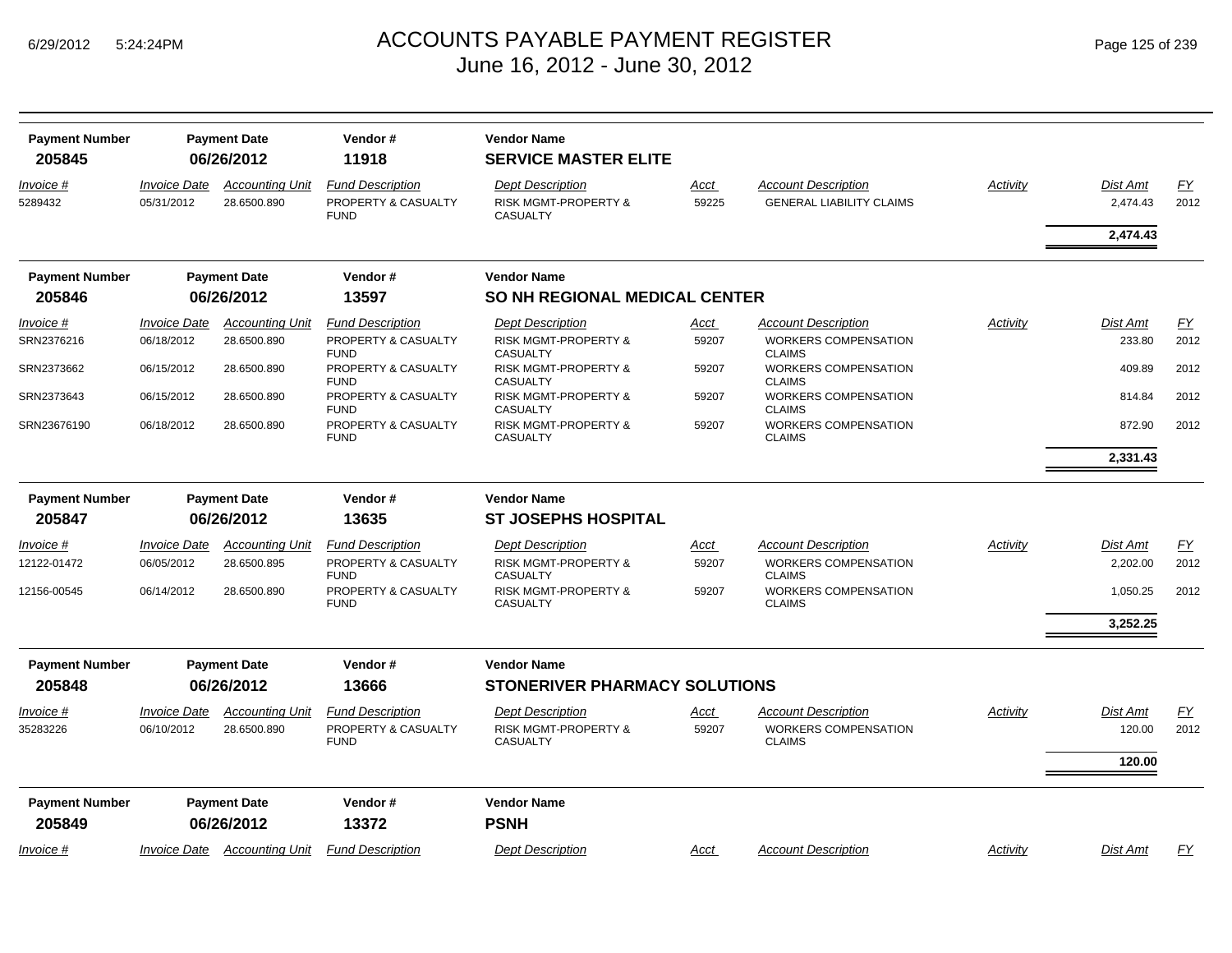|  | Page 126 of 239 |  |  |  |
|--|-----------------|--|--|--|
|--|-----------------|--|--|--|

| <b>Payment Number</b><br>205849 |                                   | <b>Payment Date</b><br>06/26/2012  | Vendor#<br>13372                               | <b>Vendor Name</b><br><b>PSNH</b>                    |                      |                                                         |                 |                   |                   |
|---------------------------------|-----------------------------------|------------------------------------|------------------------------------------------|------------------------------------------------------|----------------------|---------------------------------------------------------|-----------------|-------------------|-------------------|
| Invoice #<br>41545-6908646      | <b>Invoice Date</b><br>06/18/2012 | <b>Accounting Unit</b><br>75.1.500 | <b>Fund Description</b><br><b>GENERAL FUND</b> | <b>Dept Description</b><br><b>WELFARE ASSISTANCE</b> | <u>Acct</u><br>55800 | <b>Account Description</b><br><b>GENERAL ASSISTANCE</b> | <b>Activity</b> | Dist Amt<br>52.59 | <u>FY</u><br>2012 |
|                                 |                                   |                                    |                                                |                                                      |                      |                                                         |                 | 52.59             |                   |
| <b>Payment Number</b><br>205850 |                                   | <b>Payment Date</b><br>06/26/2012  | Vendor#<br>13372                               | <b>Vendor Name</b><br><b>PSNH</b>                    |                      |                                                         |                 |                   |                   |
| Invoice #<br>41526-6908629      | <b>Invoice Date</b><br>06/07/2012 | <b>Accounting Unit</b><br>75.1.500 | <b>Fund Description</b><br><b>GENERAL FUND</b> | <b>Dept Description</b><br><b>WELFARE ASSISTANCE</b> | <u>Acct</u><br>55800 | <b>Account Description</b><br><b>GENERAL ASSISTANCE</b> | <b>Activity</b> | Dist Amt<br>53.05 | EY<br>2012        |
| 41461-6908584                   | 05/11/2012                        | 75.1.500                           | <b>GENERAL FUND</b>                            | <b>WELFARE ASSISTANCE</b>                            | 55800                | <b>GENERAL ASSISTANCE</b>                               |                 | 85.31             | 2012              |
| 39440-6908649                   | 06/19/2012                        | 75.1.500                           | <b>GENERAL FUND</b>                            | <b>WELFARE ASSISTANCE</b>                            | 55800                | <b>GENERAL ASSISTANCE</b>                               |                 | 105.95            | 2012              |
| 38282-4945111                   | 06/15/2012                        | 75.1.500                           | <b>GENERAL FUND</b>                            | WELFARE ASSISTANCE                                   | 55800                | <b>GENERAL ASSISTANCE</b>                               |                 | 100.00            | 2012              |
| 37103-7901201                   | 06/05/2012                        | 75.1.500                           | <b>GENERAL FUND</b>                            | <b>WELFARE ASSISTANCE</b>                            | 55800                | <b>GENERAL ASSISTANCE</b>                               |                 | 98.05             | 2012              |
| 36918-6908638                   | 06/13/2012                        | 75.1.500                           | <b>GENERAL FUND</b>                            | <b>WELFARE ASSISTANCE</b>                            | 55800                | <b>GENERAL ASSISTANCE</b>                               |                 | 180.00            | 2012              |
| 33279-7901231                   | 06/15/2012                        | 75.1.500                           | <b>GENERAL FUND</b>                            | <b>WELFARE ASSISTANCE</b>                            | 55800                | <b>GENERAL ASSISTANCE</b>                               |                 | 42.02             | 2012              |
| 31012-6908630                   | 06/07/2012                        | 75.1.500                           | <b>GENERAL FUND</b>                            | <b>WELFARE ASSISTANCE</b>                            | 55800                | <b>GENERAL ASSISTANCE</b>                               |                 | 280.72            | 2012              |
|                                 |                                   |                                    |                                                |                                                      |                      |                                                         |                 | 945.10            |                   |
| <b>Payment Number</b><br>205851 |                                   | <b>Payment Date</b><br>06/26/2012  | Vendor#<br>12253                               | <b>Vendor Name</b><br><b>188 CONCORD ST LLC</b>      |                      |                                                         |                 |                   |                   |
| Invoice #                       | <b>Invoice Date</b>               | <b>Accounting Unit</b>             | <b>Fund Description</b>                        | <b>Dept Description</b>                              | <u>Acct</u>          | <b>Account Description</b>                              | <b>Activity</b> | Dist Amt          | EY                |
| 41512-4945108                   | 06/14/2012                        | 75.1.500                           | <b>GENERAL FUND</b>                            | <b>WELFARE ASSISTANCE</b>                            | 55810                | RENTAL ASSISTANCE                                       |                 | 315.00            | 2012              |
| 41491-7901222                   | 06/13/2012                        | 75.1.500                           | <b>GENERAL FUND</b>                            | <b>WELFARE ASSISTANCE</b>                            | 55810                | RENTAL ASSISTANCE                                       |                 | 252.00            | 2012              |
| 41450-7901230                   | 06/15/2012                        | 75.1.500                           | <b>GENERAL FUND</b>                            | <b>WELFARE ASSISTANCE</b>                            | 55810                | RENTAL ASSISTANCE                                       |                 | 301.00            | 2012              |
| 41450-7901214                   | 06/08/2012                        | 75.1.500                           | <b>GENERAL FUND</b>                            | <b>WELFARE ASSISTANCE</b>                            | 55810                | RENTAL ASSISTANCE                                       |                 | 301.00            | 2012              |
| 40676-5908304                   | 06/14/2012                        | 75.1.500                           | <b>GENERAL FUND</b>                            | <b>WELFARE ASSISTANCE</b>                            | 55810                | RENTAL ASSISTANCE                                       |                 | 273.00            | 2012              |
| 32920-6908631                   | 06/08/2012                        | 75.1.500                           | <b>GENERAL FUND</b>                            | <b>WELFARE ASSISTANCE</b>                            | 55810                | RENTAL ASSISTANCE                                       |                 | 301.00            | 2012              |
| 32920-4945113                   | 06/15/2012                        | 75.1.500                           | <b>GENERAL FUND</b>                            | <b>WELFARE ASSISTANCE</b>                            | 55810                | <b>RENTAL ASSISTANCE</b>                                |                 | 301.00            | 2012              |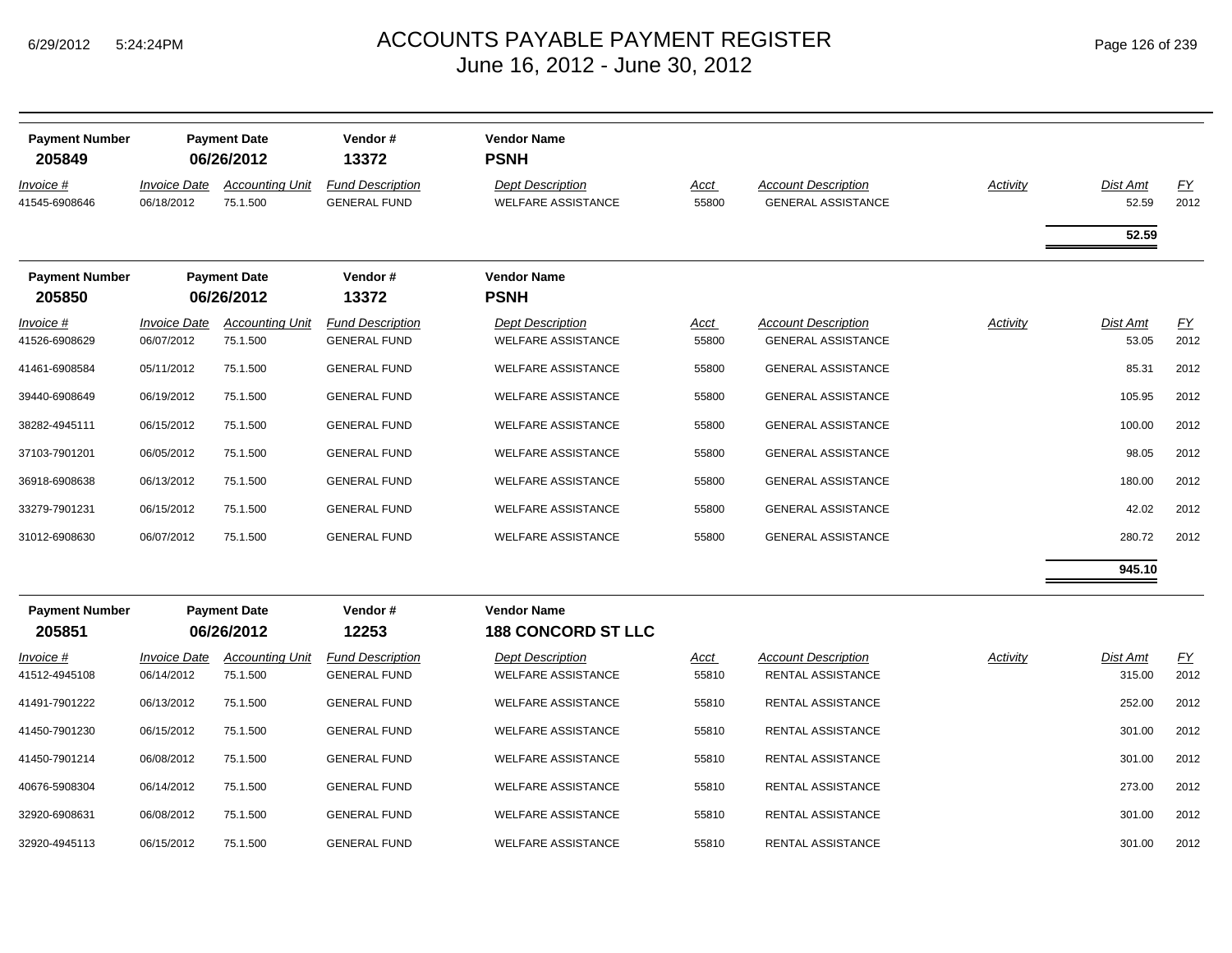|                                 |                                                                                                                                                                                                                                                                              |                                    |                                                |                                                      |                      |                                                        |          | 2,044.00                     |                          |
|---------------------------------|------------------------------------------------------------------------------------------------------------------------------------------------------------------------------------------------------------------------------------------------------------------------------|------------------------------------|------------------------------------------------|------------------------------------------------------|----------------------|--------------------------------------------------------|----------|------------------------------|--------------------------|
| <b>Payment Number</b><br>205852 |                                                                                                                                                                                                                                                                              | <b>Payment Date</b><br>06/26/2012  | Vendor#<br>12254                               | <b>Vendor Name</b><br>23 TO 25 TEMPLE ST REALTY LLC  |                      |                                                        |          |                              |                          |
| Invoice #<br>39411-7901249      | <b>Invoice Date</b><br>06/22/2012                                                                                                                                                                                                                                            | <b>Accounting Unit</b><br>75.1.500 | <b>Fund Description</b><br><b>GENERAL FUND</b> | <b>Dept Description</b><br><b>WELFARE ASSISTANCE</b> | <u>Acct</u><br>55810 | <b>Account Description</b><br>RENTAL ASSISTANCE        | Activity | Dist Amt<br>480.00           | EY<br>2012               |
| 39015-4945134                   | 06/22/2012                                                                                                                                                                                                                                                                   | 75.1.500                           | <b>GENERAL FUND</b>                            | <b>WELFARE ASSISTANCE</b>                            | 55810                | <b>RENTAL ASSISTANCE</b>                               |          | 300.00                       | 2012                     |
| 36907-6908650                   | 06/19/2012                                                                                                                                                                                                                                                                   | 75.1.500                           | <b>GENERAL FUND</b>                            | <b>WELFARE ASSISTANCE</b>                            | 55810                | <b>RENTAL ASSISTANCE</b>                               |          | 240.00                       | 2012                     |
|                                 |                                                                                                                                                                                                                                                                              |                                    |                                                |                                                      |                      |                                                        |          | 1,020.00                     |                          |
| <b>Payment Number</b><br>205853 | <b>Vendor Name</b><br><b>Payment Date</b><br>Vendor#<br>11704<br><b>25 ELM ST REALTY TRUST</b><br>06/26/2012<br><b>Fund Description</b><br><b>Account Description</b><br><b>Invoice Date</b><br><b>Accounting Unit</b><br><b>Dept Description</b><br><b>Acct</b><br>Activity |                                    |                                                |                                                      |                      |                                                        |          |                              |                          |
| Invoice #<br>41496-7901242      | 06/20/2012                                                                                                                                                                                                                                                                   | 75.1.500                           | <b>GENERAL FUND</b>                            | <b>WELFARE ASSISTANCE</b>                            | 55810                | <b>RENTAL ASSISTANCE</b>                               |          | Dist Amt<br>564.93<br>564.93 | EY<br>2012               |
| <b>Payment Number</b><br>205854 |                                                                                                                                                                                                                                                                              | <b>Payment Date</b><br>06/26/2012  | Vendor#<br>12255                               | <b>Vendor Name</b><br>28 - 34 RAILROAD SQUARE LLC    |                      |                                                        |          |                              |                          |
| Invoice #<br>23095-6908644      | <b>Invoice Date</b><br>06/15/2012                                                                                                                                                                                                                                            | <b>Accounting Unit</b><br>75.1.500 | <b>Fund Description</b><br><b>GENERAL FUND</b> | <b>Dept Description</b><br><b>WELFARE ASSISTANCE</b> | Acct<br>55810        | <b>Account Description</b><br><b>RENTAL ASSISTANCE</b> | Activity | Dist Amt<br>450.00<br>450.00 | $\underline{FY}$<br>2012 |
| <b>Payment Number</b><br>205855 |                                                                                                                                                                                                                                                                              | <b>Payment Date</b><br>06/26/2012  | Vendor#<br>11032                               | <b>Vendor Name</b><br>3-5 ALLDS LLC                  |                      |                                                        |          |                              |                          |
| Invoice #<br>41389-4945130      | <b>Invoice Date</b><br>06/22/2012                                                                                                                                                                                                                                            | <b>Accounting Unit</b><br>75.1.500 | <b>Fund Description</b><br><b>GENERAL FUND</b> | <b>Dept Description</b><br><b>WELFARE ASSISTANCE</b> | Acct<br>55810        | <b>Account Description</b><br>RENTAL ASSISTANCE        | Activity | Dist Amt<br>572.65<br>572.65 | EY<br>2012               |
| <b>Payment Number</b><br>205856 |                                                                                                                                                                                                                                                                              | <b>Payment Date</b><br>06/26/2012  | Vendor#<br>12416                               | <b>Vendor Name</b><br><b>PETER BONNETTE</b>          |                      |                                                        |          |                              |                          |
| Invoice #<br>41470-7901237      | <b>Invoice Date</b><br>06/18/2012                                                                                                                                                                                                                                            | <b>Accounting Unit</b><br>75.1.500 | <b>Fund Description</b><br><b>GENERAL FUND</b> | <b>Dept Description</b><br><b>WELFARE ASSISTANCE</b> | <u>Acct</u><br>55810 | <b>Account Description</b><br><b>RENTAL ASSISTANCE</b> | Activity | <b>Dist Amt</b><br>636.50    | EY<br>2012               |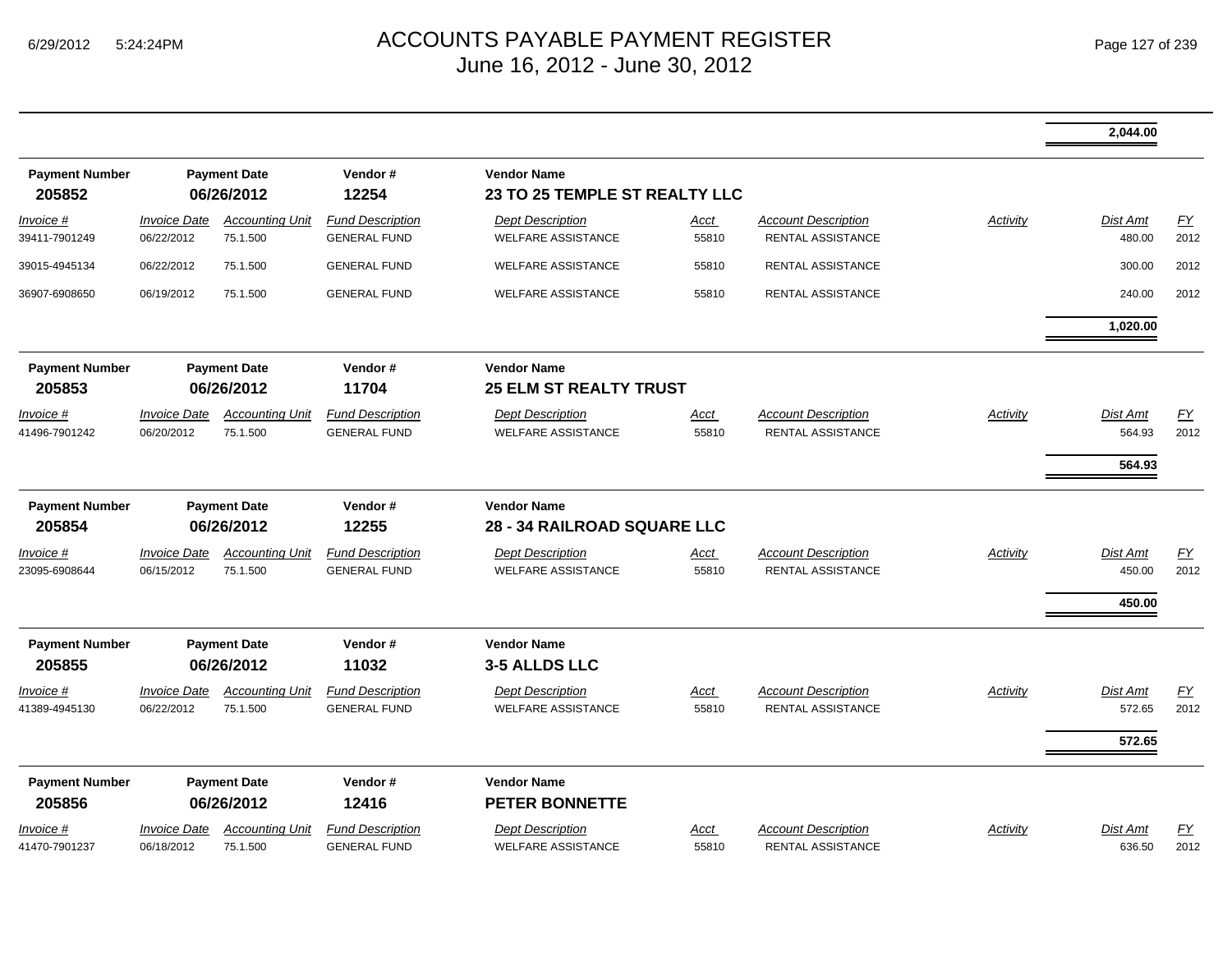|                                   |                                   |                                    |                                                |                                                      |                      |                                                         |                 | 636.50                              |                          |
|-----------------------------------|-----------------------------------|------------------------------------|------------------------------------------------|------------------------------------------------------|----------------------|---------------------------------------------------------|-----------------|-------------------------------------|--------------------------|
| <b>Payment Number</b><br>205857   |                                   | <b>Payment Date</b><br>06/26/2012  | Vendor#<br>12563                               | <b>Vendor Name</b><br><b>COUNTRY BARN MOTEL</b>      |                      |                                                         |                 |                                     |                          |
| Invoice #<br>41490-1946786        | <b>Invoice Date</b><br>06/15/2012 | <b>Accounting Unit</b><br>75.1.500 | <b>Fund Description</b><br><b>GENERAL FUND</b> | <b>Dept Description</b><br><b>WELFARE ASSISTANCE</b> | <u>Acct</u><br>55810 | <b>Account Description</b><br>RENTAL ASSISTANCE         | <b>Activity</b> | Dist Amt<br>114.00                  | EY<br>2012               |
| 41322-7901220                     | 06/12/2012                        | 75.1.500                           | <b>GENERAL FUND</b>                            | <b>WELFARE ASSISTANCE</b>                            | 55810                | RENTAL ASSISTANCE                                       |                 | 259.00                              | 2012                     |
| 39335-5908305                     | 06/14/2012                        | 75.1.500                           | <b>GENERAL FUND</b>                            | <b>WELFARE ASSISTANCE</b>                            | 55810                | <b>RENTAL ASSISTANCE</b>                                |                 | 252.00                              | 2012                     |
|                                   |                                   |                                    |                                                |                                                      |                      |                                                         |                 | 625.00                              |                          |
| <b>Payment Number</b><br>205858   |                                   | <b>Payment Date</b><br>06/26/2012  | Vendor#<br>12577                               | <b>Vendor Name</b><br><b>CREMATION SOCIETY OF NH</b> |                      |                                                         |                 |                                     |                          |
| <u>Invoice #</u><br>40888-1946789 | <b>Invoice Date</b><br>06/19/2012 | <b>Accounting Unit</b><br>75.1.500 | <b>Fund Description</b><br><b>GENERAL FUND</b> | <b>Dept Description</b><br><b>WELFARE ASSISTANCE</b> | <u>Acct</u><br>55800 | <b>Account Description</b><br><b>GENERAL ASSISTANCE</b> | Activity        | Dist Amt<br>750.00<br>750.00        | $\underline{FY}$<br>2012 |
| <b>Payment Number</b><br>205859   |                                   | <b>Payment Date</b><br>06/26/2012  | Vendor#<br>12603                               | <b>Vendor Name</b><br><b>DAVIS FUNERAL HOME</b>      |                      |                                                         |                 |                                     |                          |
| Invoice #<br>40237-1946787        | <b>Invoice Date</b><br>06/18/2012 | <b>Accounting Unit</b><br>75.1.500 | <b>Fund Description</b><br><b>GENERAL FUND</b> | <b>Dept Description</b><br><b>WELFARE ASSISTANCE</b> | Acct<br>55800        | <b>Account Description</b><br><b>GENERAL ASSISTANCE</b> | Activity        | <b>Dist Amt</b><br>750.00<br>750.00 | EY<br>2012               |
| <b>Payment Number</b><br>205860   |                                   | <b>Payment Date</b><br>06/26/2012  | Vendor#<br>12748                               | <b>Vendor Name</b><br><b>FREEDOM APARTMENTS LLC</b>  |                      |                                                         |                 |                                     |                          |
| <u>Invoice #</u><br>41462-4945129 | <b>Invoice Date</b><br>06/21/2012 | <b>Accounting Unit</b><br>75.1.500 | <b>Fund Description</b><br><b>GENERAL FUND</b> | <b>Dept Description</b><br><b>WELFARE ASSISTANCE</b> | <u>Acct</u><br>55810 | <b>Account Description</b><br><b>RENTAL ASSISTANCE</b>  | <b>Activity</b> | Dist Amt<br>637.96                  | EY<br>2012               |
| <b>Payment Number</b><br>205861   |                                   | <b>Payment Date</b><br>06/26/2012  | Vendor#<br>11291                               | <b>Vendor Name</b><br><b>JONATHAN LAVOIE</b>         |                      |                                                         |                 | 637.96                              |                          |
| <u>Invoice #</u><br>41458-4945033 | <b>Invoice Date</b><br>04/30/2012 | <b>Accounting Unit</b><br>75.1.500 | <b>Fund Description</b><br><b>GENERAL FUND</b> | <b>Dept Description</b><br><b>WELFARE ASSISTANCE</b> | <u>Acct</u><br>55810 | <b>Account Description</b><br>RENTAL ASSISTANCE         | Activity        | Dist Amt<br>560.00                  | EY<br>2012               |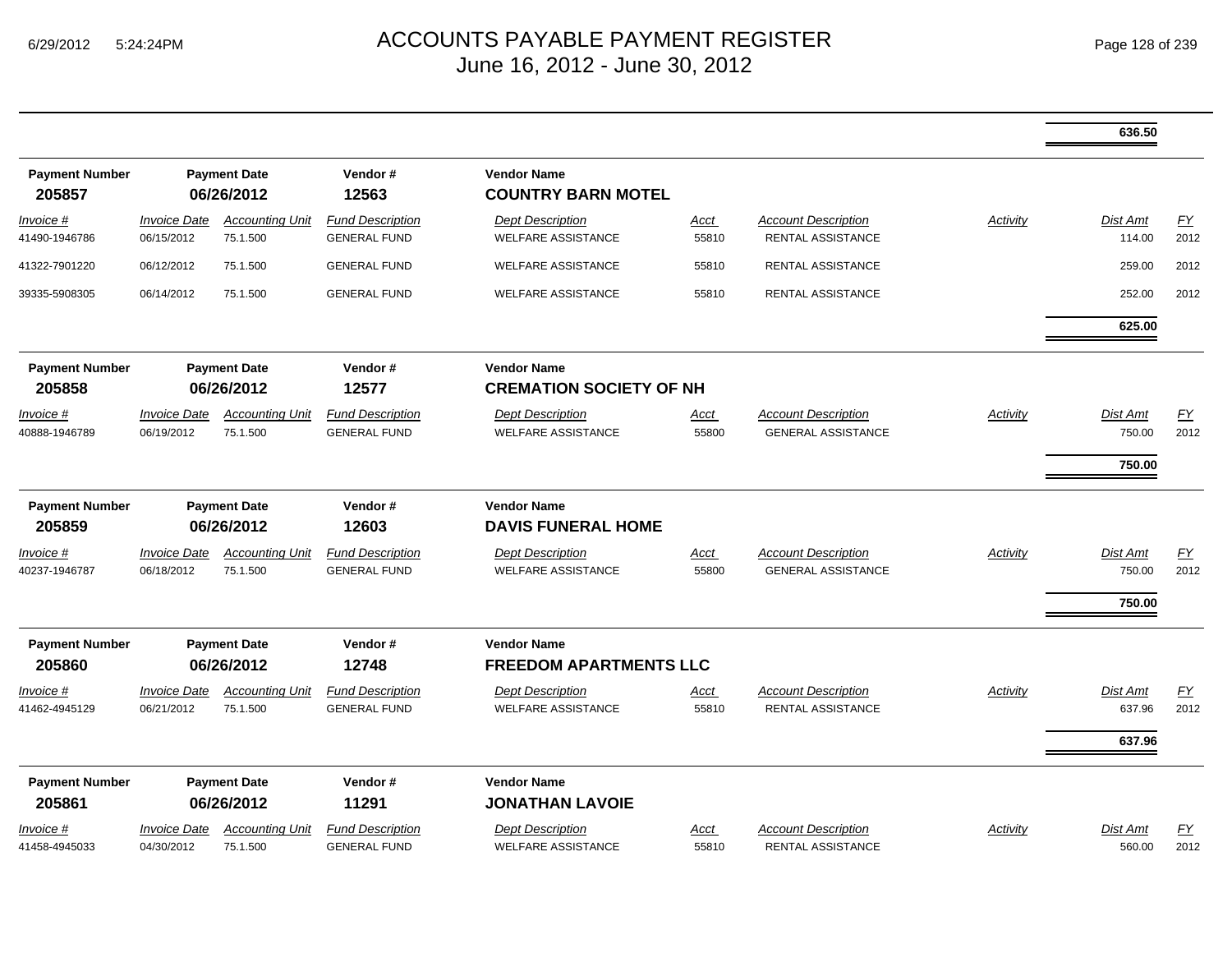|                                 |                                   |                                                       |                                                |                                                          |                      |                                                         |          | 560.00            |            |
|---------------------------------|-----------------------------------|-------------------------------------------------------|------------------------------------------------|----------------------------------------------------------|----------------------|---------------------------------------------------------|----------|-------------------|------------|
| <b>Payment Number</b><br>205862 |                                   | <b>Payment Date</b><br>Vendor#<br>11280<br>06/26/2012 |                                                | <b>Vendor Name</b><br><b>MARKET BASKET ACCT #2589096</b> |                      |                                                         |          |                   |            |
| Invoice #<br>41511-5908271      | <b>Invoice Date</b><br>05/24/2012 | <b>Accounting Unit</b><br>75.1.500                    | <b>Fund Description</b><br><b>GENERAL FUND</b> | <b>Dept Description</b><br><b>WELFARE ASSISTANCE</b>     | <u>Acct</u><br>55800 | <b>Account Description</b><br><b>GENERAL ASSISTANCE</b> | Activity | Dist Amt<br>84.31 | EY<br>2012 |
| 41509-5908270                   | 05/22/2012                        | 75.1.500                                              | <b>GENERAL FUND</b>                            | <b>WELFARE ASSISTANCE</b>                                | 55800                | <b>GENERAL ASSISTANCE</b>                               |          | 60.00             | 2012       |
| 41476-6908572                   | 05/04/2012                        | 75.1.500                                              | <b>GENERAL FUND</b>                            | <b>WELFARE ASSISTANCE</b>                                | 55800                | <b>GENERAL ASSISTANCE</b>                               |          | 90.00             | 2012       |
| 41476-4945064                   | 05/14/2012                        | 75.1.500                                              | <b>GENERAL FUND</b>                            | <b>WELFARE ASSISTANCE</b>                                | 55800                | <b>GENERAL ASSISTANCE</b>                               |          | 88.81             | 2012       |
| 41474-5908247                   | 05/04/2012                        | 75.1.500                                              | <b>GENERAL FUND</b>                            | <b>WELFARE ASSISTANCE</b>                                | 55800                | <b>GENERAL ASSISTANCE</b>                               |          | 75.00             | 2012       |
| 41466-6908605                   | 05/29/2012                        | 75.1.500                                              | <b>GENERAL FUND</b>                            | <b>WELFARE ASSISTANCE</b>                                | 55800                | <b>GENERAL ASSISTANCE</b>                               |          | 121.60            | 2012       |
| 41466-6908604                   | 05/29/2012                        | 75.1.500                                              | <b>GENERAL FUND</b>                            | <b>WELFARE ASSISTANCE</b>                                | 55800                | <b>GENERAL ASSISTANCE</b>                               |          | 18.06             | 2012       |
| 41466-4945080                   | 05/21/2012                        | 75.1.500                                              | <b>GENERAL FUND</b>                            | <b>WELFARE ASSISTANCE</b>                                | 55800                | <b>GENERAL ASSISTANCE</b>                               |          | 17.74             | 2012       |
| 41466-4945079                   | 05/21/2012                        | 75.1.500                                              | <b>GENERAL FUND</b>                            | <b>WELFARE ASSISTANCE</b>                                | 55800                | <b>GENERAL ASSISTANCE</b>                               |          | 121.51            | 2012       |
| 41466-4945060                   | 05/14/2012                        | 75.1.500                                              | <b>GENERAL FUND</b>                            | <b>WELFARE ASSISTANCE</b>                                | 55800                | <b>GENERAL ASSISTANCE</b>                               |          | 16.75             | 2012       |
| 41466-4945059                   | 05/14/2012                        | 75.1.500                                              | <b>GENERAL FUND</b>                            | <b>WELFARE ASSISTANCE</b>                                | 55800                | <b>GENERAL ASSISTANCE</b>                               |          | 121.82            | 2012       |
| 41466-4945031                   | 04/30/2012                        | 75.1.500                                              | <b>GENERAL FUND</b>                            | <b>WELFARE ASSISTANCE</b>                                | 55800                | <b>GENERAL ASSISTANCE</b>                               |          | 15.87             | 2012       |
| 41466-4945030                   | 04/30/2012                        | 75.1.500                                              | <b>GENERAL FUND</b>                            | <b>WELFARE ASSISTANCE</b>                                | 55800                | <b>GENERAL ASSISTANCE</b>                               |          | 120.66            | 2012       |
| 41464-4945027                   | 04/30/2012                        | 75.1.500                                              | <b>GENERAL FUND</b>                            | <b>WELFARE ASSISTANCE</b>                                | 55800                | <b>GENERAL ASSISTANCE</b>                               |          | 85.35             | 2012       |
| 41456-6908610                   | 05/30/2012                        | 75.1.500                                              | <b>GENERAL FUND</b>                            | <b>WELFARE ASSISTANCE</b>                                | 55800                | <b>GENERAL ASSISTANCE</b>                               |          | 15.86             | 2012       |
| 41432-4945062                   | 05/14/2012                        | 75.1.500                                              | <b>GENERAL FUND</b>                            | <b>WELFARE ASSISTANCE</b>                                | 55800                | <b>GENERAL ASSISTANCE</b>                               |          | 21.53             | 2012       |
| 41212-4945047                   | 05/08/2012                        | 75.1.500                                              | <b>GENERAL FUND</b>                            | <b>WELFARE ASSISTANCE</b>                                | 55800                | <b>GENERAL ASSISTANCE</b>                               |          | 30.68             | 2012       |
| 41212-4945046                   | 05/08/2012                        | 75.1.500                                              | <b>GENERAL FUND</b>                            | <b>WELFARE ASSISTANCE</b>                                | 55800                | <b>GENERAL ASSISTANCE</b>                               |          | 245.47            | 2012       |
| 41042-5908245                   | 05/04/2012                        | 75.1.500                                              | <b>GENERAL FUND</b>                            | <b>WELFARE ASSISTANCE</b>                                | 55800                | <b>GENERAL ASSISTANCE</b>                               |          | 33.20             | 2012       |
| 40821-5908279                   | 05/30/2012                        | 75.1.500                                              | <b>GENERAL FUND</b>                            | <b>WELFARE ASSISTANCE</b>                                | 55800                | <b>GENERAL ASSISTANCE</b>                               |          | 49.32             | 2012       |
| 39047-7901144                   | 05/10/2012                        | 75.1.500                                              | <b>GENERAL FUND</b>                            | <b>WELFARE ASSISTANCE</b>                                | 55800                | <b>GENERAL ASSISTANCE</b>                               |          | 44.33             | 2012       |
| 38424-4945053                   | 05/10/2012                        | 75.1.500                                              | <b>GENERAL FUND</b>                            | <b>WELFARE ASSISTANCE</b>                                | 55800                | <b>GENERAL ASSISTANCE</b>                               |          | 37.75             | 2012       |
| 38424-4945052                   | 05/10/2012                        | 75.1.500                                              | <b>GENERAL FUND</b>                            | <b>WELFARE ASSISTANCE</b>                                | 55800                | <b>GENERAL ASSISTANCE</b>                               |          | 155.48            | 2012       |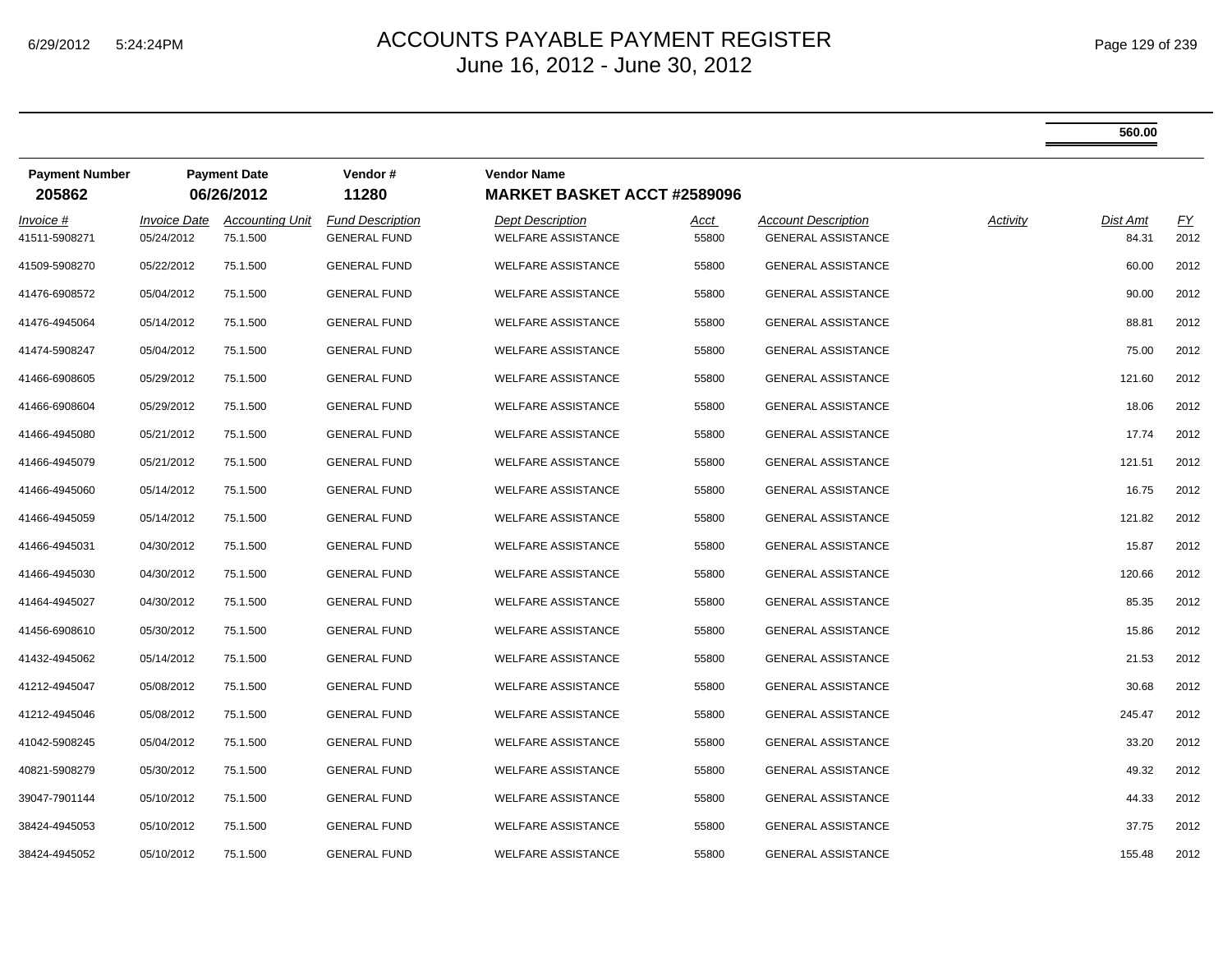|  | Page 130 of 239 |  |  |  |
|--|-----------------|--|--|--|
|--|-----------------|--|--|--|

| <b>Payment Number</b><br>205862   |                                   | <b>Payment Date</b><br>06/26/2012  | Vendor#<br>11280                               | <b>Vendor Name</b><br><b>MARKET BASKET ACCT #2589096</b> |                      |                                                         |                 |                           |                          |
|-----------------------------------|-----------------------------------|------------------------------------|------------------------------------------------|----------------------------------------------------------|----------------------|---------------------------------------------------------|-----------------|---------------------------|--------------------------|
| Invoice #<br>38282-6908567        | <b>Invoice Date</b><br>05/03/2012 | <b>Accounting Unit</b><br>75.1.500 | <b>Fund Description</b><br><b>GENERAL FUND</b> | <b>Dept Description</b><br><b>WELFARE ASSISTANCE</b>     | <u>Acct</u><br>55800 | <b>Account Description</b><br><b>GENERAL ASSISTANCE</b> | <b>Activity</b> | <b>Dist Amt</b><br>124.08 | $\underline{FY}$<br>2012 |
| 37580-6908569                     | 05/03/2012                        | 75.1.500                           | <b>GENERAL FUND</b>                            | <b>WELFARE ASSISTANCE</b>                                | 55800                | <b>GENERAL ASSISTANCE</b>                               |                 | 89.99                     | 2012                     |
| 36943-5908269                     | 05/22/2012                        | 75.1.500                           | <b>GENERAL FUND</b>                            | <b>WELFARE ASSISTANCE</b>                                | 55800                | <b>GENERAL ASSISTANCE</b>                               |                 | 59.35                     | 2012                     |
| 36916-7901169                     | 05/22/2012                        | 75.1.500                           | <b>GENERAL FUND</b>                            | <b>WELFARE ASSISTANCE</b>                                | 55800                | <b>GENERAL ASSISTANCE</b>                               |                 | 20.74                     | 2012                     |
| 36916-7901168                     | 05/22/2012                        | 75.1.500                           | <b>GENERAL FUND</b>                            | <b>WELFARE ASSISTANCE</b>                                | 55800                | <b>GENERAL ASSISTANCE</b>                               |                 | 149.27                    | 2012                     |
| 35993-4945098                     | 05/30/2012                        | 75.1.500                           | <b>GENERAL FUND</b>                            | <b>WELFARE ASSISTANCE</b>                                | 55800                | <b>GENERAL ASSISTANCE</b>                               |                 | 29.63                     | 2012                     |
| 34585-6908561                     | 04/30/2012                        | 75.1.500                           | <b>GENERAL FUND</b>                            | <b>WELFARE ASSISTANCE</b>                                | 55800                | <b>GENERAL ASSISTANCE</b>                               |                 | 18.81                     | 2012                     |
| 34585-6908560                     | 04/30/2012                        | 75.1.500                           | <b>GENERAL FUND</b>                            | <b>WELFARE ASSISTANCE</b>                                | 55800                | <b>GENERAL ASSISTANCE</b>                               |                 | 112.38                    | 2012                     |
| 33824-7901147                     | 05/10/2012                        | 75.1.500                           | <b>GENERAL FUND</b>                            | <b>WELFARE ASSISTANCE</b>                                | 55800                | <b>GENERAL ASSISTANCE</b>                               |                 | 100.00                    | 2012                     |
| 32965-7901141                     | 05/09/2012                        | 75.1.500                           | <b>GENERAL FUND</b>                            | <b>WELFARE ASSISTANCE</b>                                | 55800                | <b>GENERAL ASSISTANCE</b>                               |                 | 40.00                     | 2012                     |
| 32693-7901189                     | 06/01/2012                        | 75.1.500                           | <b>GENERAL FUND</b>                            | <b>WELFARE ASSISTANCE</b>                                | 55800                | <b>GENERAL ASSISTANCE</b>                               |                 | 20.00                     | 2012                     |
| 32693-7901188                     | 06/01/2012                        | 75.1.500                           | <b>GENERAL FUND</b>                            | <b>WELFARE ASSISTANCE</b>                                | 55800                | <b>GENERAL ASSISTANCE</b>                               |                 | 150.00                    | 2012                     |
| 31775-4945040                     | 05/02/2012                        | 75.1.500                           | <b>GENERAL FUND</b>                            | <b>WELFARE ASSISTANCE</b>                                | 55800                | <b>GENERAL ASSISTANCE</b>                               |                 | 13.45                     | 2012                     |
| 31775-4945039                     | 05/02/2012                        | 75.1.500                           | <b>GENERAL FUND</b>                            | <b>WELFARE ASSISTANCE</b>                                | 55800                | <b>GENERAL ASSISTANCE</b>                               |                 | 93.15                     | 2012                     |
|                                   |                                   |                                    |                                                |                                                          |                      |                                                         |                 | 2,691.95                  |                          |
| <b>Payment Number</b><br>205863   |                                   | <b>Payment Date</b><br>06/26/2012  | Vendor#<br>11734                               | <b>Vendor Name</b><br><b>LOUIS MICHAUD</b>               |                      |                                                         |                 |                           |                          |
| Invoice #<br>41355-4945120        | <b>Invoice Date</b><br>06/18/2012 | <b>Accounting Unit</b><br>75.1.500 | <b>Fund Description</b><br><b>GENERAL FUND</b> | <b>Dept Description</b><br><b>WELFARE ASSISTANCE</b>     | <u>Acct</u><br>55810 | <b>Account Description</b><br>RENTAL ASSISTANCE         | <b>Activity</b> | Dist Amt<br>750.00        | EY<br>2012               |
|                                   |                                   |                                    |                                                |                                                          |                      |                                                         |                 | 750.00                    |                          |
| <b>Payment Number</b><br>205864   |                                   | <b>Payment Date</b><br>06/26/2012  | Vendor#<br>11604                               | <b>Vendor Name</b><br><b>VICTOR A PEPI</b>               |                      |                                                         |                 |                           |                          |
| <b>Invoice #</b><br>40089-4945081 | <b>Invoice Date</b><br>05/21/2012 | <b>Accounting Unit</b><br>75.1.500 | <b>Fund Description</b><br><b>GENERAL FUND</b> | <b>Dept Description</b><br><b>WELFARE ASSISTANCE</b>     | Acct<br>55810        | <b>Account Description</b><br>RENTAL ASSISTANCE         | Activity        | <b>Dist Amt</b><br>900.00 | <u>FY</u><br>2012        |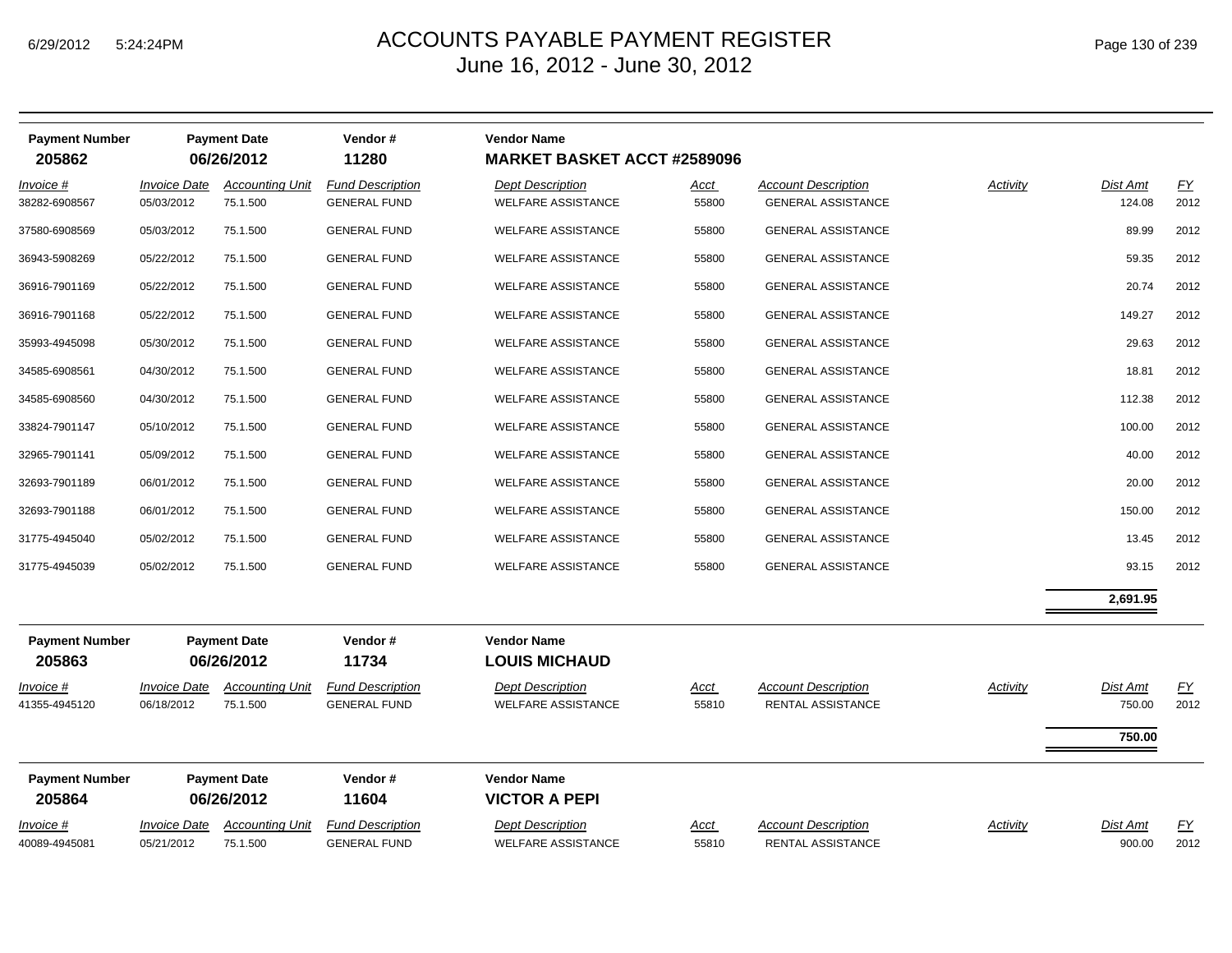٠

|                                        |                                                       |                                         |                                                                    |                                                                    |                      |                                                                             |                     | 900.00                                    |                   |
|----------------------------------------|-------------------------------------------------------|-----------------------------------------|--------------------------------------------------------------------|--------------------------------------------------------------------|----------------------|-----------------------------------------------------------------------------|---------------------|-------------------------------------------|-------------------|
| <b>Payment Number</b><br>205865        |                                                       | <b>Payment Date</b><br>06/26/2012       | Vendor#<br>13610                                                   | <b>Vendor Name</b><br>SOUTHERN NH SERV MNGT CORP                   |                      |                                                                             |                     |                                           |                   |
| Invoice #<br>40377-4945125             | <b>Invoice Date</b><br>06/20/2012                     | <b>Accounting Unit</b><br>75.1.500      | <b>Fund Description</b><br><b>GENERAL FUND</b>                     | <b>Dept Description</b><br><b>WELFARE ASSISTANCE</b>               | Acct<br>55810        | <b>Account Description</b><br><b>RENTAL ASSISTANCE</b>                      | Activity            | <b>Dist Amt</b><br>72.00                  | FY<br>2012        |
|                                        |                                                       |                                         |                                                                    |                                                                    |                      |                                                                             |                     | 72.00                                     |                   |
| <b>Payment Number</b><br>205866        |                                                       | <b>Payment Date</b><br>06/26/2012       | Vendor#<br>13704                                                   | <b>Vendor Name</b><br><b>T31 REAL ESTATE LLC</b>                   |                      |                                                                             |                     |                                           |                   |
| Invoice #<br>41450-7901235             | <b>Invoice Date</b><br>06/15/2012                     | <b>Accounting Unit</b><br>75.1.500      | <b>Fund Description</b><br><b>GENERAL FUND</b>                     | <b>Dept Description</b><br><b>WELFARE ASSISTANCE</b>               | Acct<br>55810        | <b>Account Description</b><br>RENTAL ASSISTANCE                             | Activity            | <b>Dist Amt</b><br>351.00                 | EY<br>2012        |
|                                        |                                                       |                                         |                                                                    |                                                                    |                      |                                                                             |                     | 351.00                                    |                   |
| <b>Payment Number</b><br>205867        |                                                       | <b>Payment Date</b><br>06/27/2012       | Vendor#<br>12026                                                   | <b>Vendor Name</b><br><b>SKY VENTURE NEW HAMPSHIRE LLC</b>         |                      |                                                                             |                     |                                           |                   |
| <i>Invoice</i> #<br><b>BOND REFUND</b> | <b>Invoice Date</b><br>06/27/2012                     | <b>Accounting Unit</b><br><b>BS8400</b> | <b>Fund Description</b><br>AGENCY-DEVELOPER<br><b>ESCROWS</b>      | <b>Dept Description</b><br>AGENCY-BPW ESCROW<br><b>DEPOSITS</b>    | Acct<br>21730        | <b>Account Description</b><br><b>ESCROW DEPOSITS</b>                        | Activity<br>PB-5356 | <b>Dist Amt</b><br>56,160.00<br>56.160.00 | EY<br>2012        |
| <b>Payment Number</b><br>205868        | <b>Payment Date</b><br>Vendor#<br>06/27/2012<br>11419 |                                         | <b>Vendor Name</b><br><b>GRANZ POWER EQUIPMENT</b>                 |                                                                    |                      |                                                                             |                     |                                           |                   |
| Invoice #<br>32817                     | <b>Invoice Date</b><br>06/22/2012                     | <b>Accounting Unit</b><br>TF42.7506     | <b>Fund Description</b><br>ETF CONTRIB-WOODLAWN<br><b>CEMETERY</b> | <b>Dept Description</b><br>ETF CONTRIB-WOODLAWN<br><b>CEMETERY</b> | Acct<br>54280        | <b>Account Description</b><br><b>BUILDING/GROUNDS</b><br><b>MAINTENANCE</b> | Activity            | Dist Amt<br>2.854.14                      | EY<br>2012        |
| 32816                                  | 06/20/2012                                            | TF42.7506                               | ETF CONTRIB-WOODLAWN<br><b>CEMETERY</b>                            | ETF CONTRIB-WOODLAWN<br><b>CEMETERY</b>                            | 54280                | <b>BUILDING/GROUNDS</b><br><b>MAINTENANCE</b>                               |                     | 15,091.98<br>17,946.12                    | 2012              |
|                                        |                                                       |                                         |                                                                    |                                                                    |                      |                                                                             |                     |                                           |                   |
| <b>Payment Number</b><br>205869        |                                                       | <b>Payment Date</b><br>06/27/2012       | Vendor#<br>999000583                                               | <b>Vendor Name</b><br><b>RICHARD FRAGALA</b>                       |                      |                                                                             |                     |                                           |                   |
| <i>Invoice</i> #<br>888767 REFUND      | <b>Invoice Date</b><br>06/27/2012                     | <b>Accounting Unit</b><br>26.4005       | <b>Fund Description</b><br>TRAFFIC VIOLATIONS FUND                 | <b>Dept Description</b><br><b>TRAFFIC VIOLATIONS</b>               | <u>Acct</u><br>45400 | <b>Account Description</b><br><b>TRAFFIC VIOLATIONS</b>                     | Activity            | <b>Dist Amt</b><br>210.00                 | <u>FY</u><br>2012 |
|                                        |                                                       |                                         |                                                                    |                                                                    |                      |                                                                             |                     | 210.00                                    |                   |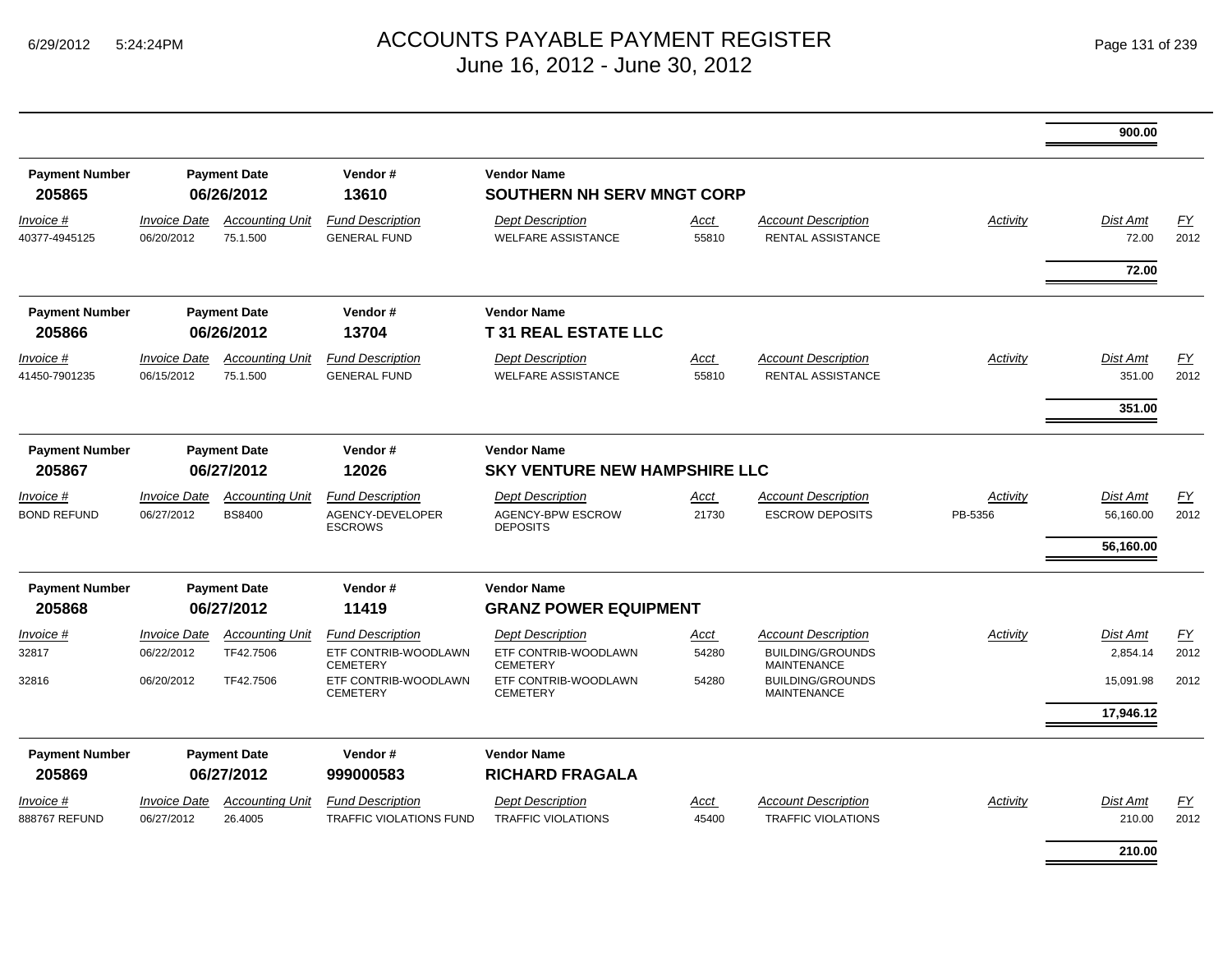| <b>Payment Number</b><br><b>Payment Date</b><br>205870 |                                   | 06/27/2012                              | Vendor#<br>13788                                               | <b>Vendor Name</b><br><b>USBANK</b>             |               | <b>Payee Name</b>                                   | <b>US BANK EQUIPMENT FINANCE</b> |                              |                          |
|--------------------------------------------------------|-----------------------------------|-----------------------------------------|----------------------------------------------------------------|-------------------------------------------------|---------------|-----------------------------------------------------|----------------------------------|------------------------------|--------------------------|
| Invoice #<br>205129877-PREPAY                          | <b>Invoice Date</b><br>06/07/2012 | <b>Accounting Unit</b><br><b>BS1000</b> | <b>Fund Description</b><br><b>GENERAL FUND</b>                 | <b>Dept Description</b><br><b>GENERAL FUND</b>  | Acct<br>14121 | <b>Account Description</b><br>PREPAID EXPENSES      | Activity                         | <b>Dist Amt</b><br>1,385.98  | $\underline{FY}$<br>2012 |
| 205129588-PREPAY                                       | 06/07/2012                        | <b>BS1000</b>                           | <b>GENERAL FUND</b>                                            | <b>GENERAL FUND</b>                             | 14121         | PREPAID EXPENSES                                    |                                  | 376.75                       | 2012                     |
|                                                        |                                   |                                         |                                                                |                                                 |               |                                                     |                                  | 1,762.73                     |                          |
| <b>Payment Number</b><br>205871                        |                                   | <b>Payment Date</b><br>06/27/2012       | Vendor#<br>12768                                               | <b>Vendor Name</b><br><b>GE CAPITAL INC</b>     |               |                                                     |                                  |                              |                          |
| Invoice #<br>57259076-PREPAY                           | <b>Invoice Date</b><br>05/20/2012 | <b>Accounting Unit</b><br><b>BS1000</b> | <b>Fund Description</b><br><b>GENERAL FUND</b>                 | <b>Dept Description</b><br><b>GENERAL FUND</b>  | Acct<br>14121 | <b>Account Description</b><br>PREPAID EXPENSES      | Activity                         | Dist Amt<br>2,488.05         | EY<br>2012               |
|                                                        |                                   |                                         |                                                                |                                                 |               |                                                     |                                  | 2,488.05                     |                          |
| <b>Payment Number</b><br>205872                        |                                   | <b>Payment Date</b><br>06/28/2012       | Vendor#<br>12040                                               | <b>Vendor Name</b><br><b>ROBERT BENNETT</b>     |               |                                                     |                                  |                              |                          |
| Invoice #<br>06/20/12 OFFICIAL                         | <b>Invoice Date</b><br>06/27/2012 | <b>Accounting Unit</b><br>77.1.655      | <b>Fund Description</b><br><b>GENERAL FUND</b>                 | <b>Dept Description</b><br>PARKS & RECREATION   | Acct<br>55642 | <b>Account Description</b><br><b>GAME OFFICIALS</b> | Activity                         | Dist Amt<br>240.00<br>240.00 | EY<br>2012               |
| <b>Payment Number</b><br>205873                        |                                   | <b>Payment Date</b><br>06/28/2012       | Vendor#<br>999000590                                           | <b>Vendor Name</b><br><b>BRIDGET PALUZZI</b>    |               |                                                     |                                  |                              |                          |
| Invoice #<br>2 SUMMER CAMP                             | <b>Invoice Date</b><br>06/20/2012 | <b>Accounting Unit</b><br>77.2503       | <b>Fund Description</b><br>PARKS & REC PROGRAMS<br><b>FUND</b> | <b>Dept Description</b><br>PARKS & REC PROGRAMS | Acct          | <b>Account Description</b><br>44549 9,104 CAMPS     | Activity                         | <b>Dist Amt</b><br>140.00    | <b>FY</b><br>2012        |
|                                                        |                                   |                                         |                                                                |                                                 |               |                                                     |                                  | 140.00                       |                          |
| <b>Payment Number</b><br>205874                        |                                   | <b>Payment Date</b><br>06/28/2012       | Vendor#<br>999000586                                           | <b>Vendor Name</b><br><b>CAITLYN EDWARDS</b>    |               |                                                     |                                  |                              |                          |
| Invoice #<br>SWIM LESSON                               | <b>Invoice Date</b><br>06/20/2012 | <b>Accounting Unit</b><br>77.1.660      | <b>Fund Description</b><br><b>GENERAL FUND</b>                 | <b>Dept Description</b><br>PARKS & RECREATION   | Acct          | <b>Account Description</b><br>44549 9,102 SWIMMING  | Activity                         | Dist Amt<br>20.00            | EY<br>2012               |
| <b>REFUND</b>                                          |                                   |                                         |                                                                |                                                 |               |                                                     |                                  | 20.00                        |                          |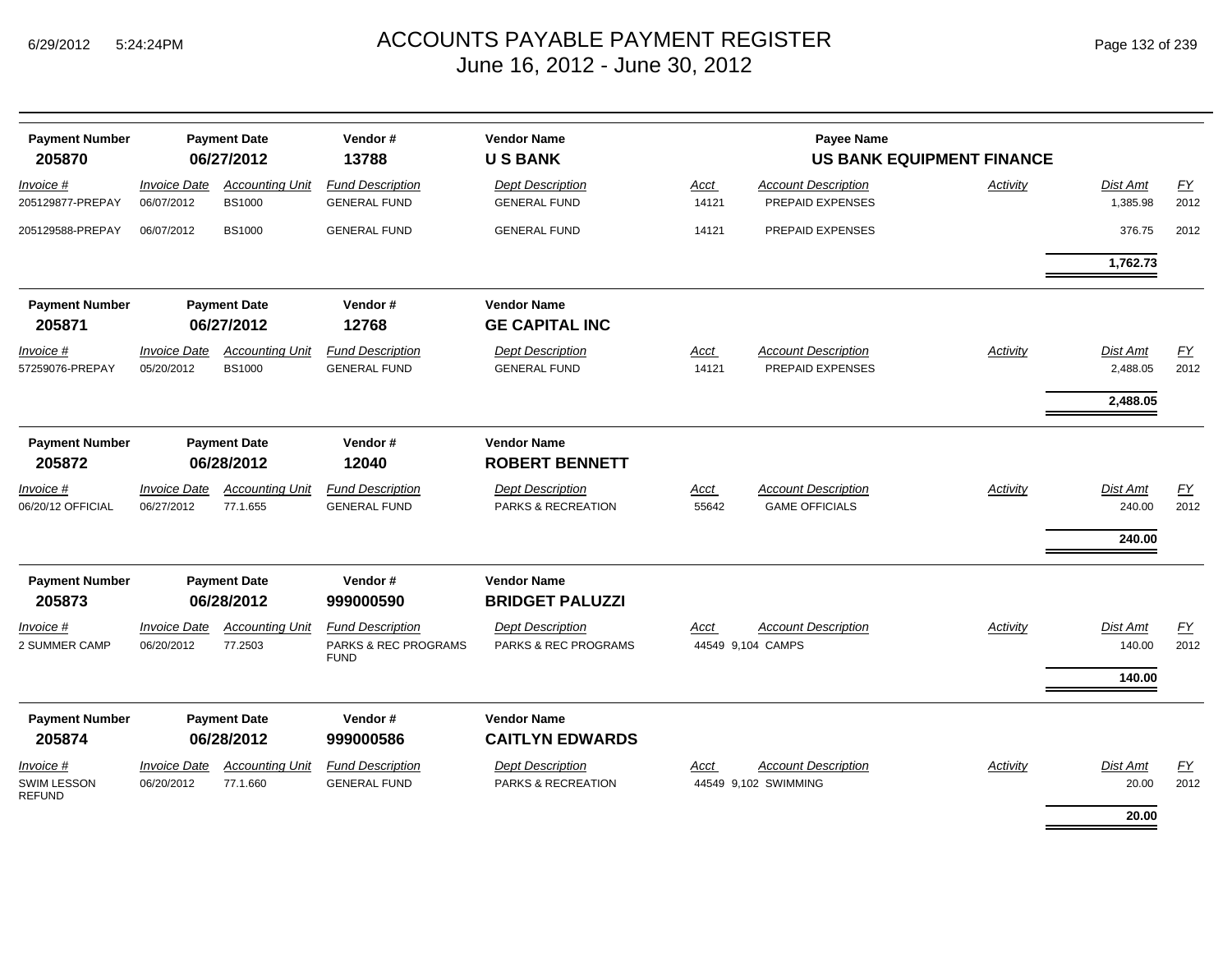| <b>Payment Number</b>            |                                   | <b>Payment Date</b>               | Vendor#                                                    | <b>Vendor Name</b>                                         |             |                                                 |                 |                   |            |
|----------------------------------|-----------------------------------|-----------------------------------|------------------------------------------------------------|------------------------------------------------------------|-------------|-------------------------------------------------|-----------------|-------------------|------------|
| 205875                           |                                   | 06/28/2012                        | 999000589                                                  | <b>DAWN GALGAY</b>                                         |             |                                                 |                 |                   |            |
| Invoice #<br><b>ARCHERY CAMP</b> | <b>Invoice Date</b><br>06/20/2012 | <b>Accounting Unit</b><br>77.2503 | <b>Fund Description</b><br><b>PARKS &amp; REC PROGRAMS</b> | <b>Dept Description</b><br><b>PARKS &amp; REC PROGRAMS</b> | <b>Acct</b> | <b>Account Description</b><br>44549 9,104 CAMPS | <b>Activity</b> | Dist Amt<br>70.00 | EY<br>2012 |
|                                  |                                   |                                   | <b>FUND</b>                                                |                                                            |             |                                                 |                 | 70.00             |            |
| <b>Payment Number</b>            |                                   | <b>Payment Date</b>               | Vendor#                                                    | <b>Vendor Name</b>                                         |             |                                                 |                 |                   |            |
| 205876                           |                                   | 06/28/2012                        | 12038                                                      | <b>CHARLES DEWITT</b>                                      |             |                                                 |                 |                   |            |
| Invoice #                        | <b>Invoice Date</b>               | <b>Accounting Unit</b>            | <b>Fund Description</b>                                    | <b>Dept Description</b>                                    | Acct        | <b>Account Description</b>                      | Activity        | Dist Amt          | EY         |
| 06/26/12 OFFICIAL                | 06/27/2012                        | 77.1.655                          | <b>GENERAL FUND</b>                                        | PARKS & RECREATION                                         | 55642       | <b>GAME OFFICIALS</b>                           |                 | 80.00             | 2012       |
| 06/20/12 OFFICIAL                | 06/27/2012                        | 77.1.655                          | <b>GENERAL FUND</b>                                        | PARKS & RECREATION                                         | 55642       | <b>GAME OFFICIALS</b>                           |                 | 80.00             | 2012       |
|                                  |                                   |                                   |                                                            |                                                            |             |                                                 |                 | 160.00            |            |
| <b>Payment Number</b>            |                                   | <b>Payment Date</b>               | Vendor#                                                    | <b>Vendor Name</b>                                         |             |                                                 |                 |                   |            |
| 205877                           |                                   | 06/28/2012                        | 12037                                                      | <b>DANIEL DUPRANT</b>                                      |             |                                                 |                 |                   |            |
| <u>Invoice #</u>                 | <b>Invoice Date</b>               | <b>Accounting Unit</b>            | <b>Fund Description</b>                                    | <b>Dept Description</b>                                    | Acct        | <b>Account Description</b>                      | Activity        | <b>Dist Amt</b>   | <b>FY</b>  |
| 06/06/12 OFFICIAL                | 06/27/2012                        | 77.1.655                          | <b>GENERAL FUND</b>                                        | PARKS & RECREATION                                         | 55642       | <b>GAME OFFICIALS</b>                           |                 | 200.00            | 2012       |
| 06/20/12 OFFICIAL                | 06/27/2012                        | 77.1.655                          | <b>GENERAL FUND</b>                                        | PARKS & RECREATION                                         | 55642       | <b>GAME OFFICIALS</b>                           |                 | 390.00            | 2012       |
|                                  |                                   |                                   |                                                            |                                                            |             |                                                 |                 | 590.00            |            |
| <b>Payment Number</b>            |                                   | <b>Payment Date</b>               | Vendor#                                                    | <b>Vendor Name</b>                                         |             |                                                 |                 |                   |            |
| 205878                           |                                   | 06/28/2012                        | 12662                                                      | <b>CAMERON DUVAL</b>                                       |             |                                                 |                 |                   |            |
| Invoice #                        | <b>Invoice Date</b>               | <b>Accounting Unit</b>            | <b>Fund Description</b>                                    | <b>Dept Description</b>                                    | Acct        | <b>Account Description</b>                      | Activity        | <b>Dist Amt</b>   | <b>FY</b>  |
| 06/06/12 OFFICIAL                | 06/27/2012                        | 77.1.655                          | <b>GENERAL FUND</b>                                        | PARKS & RECREATION                                         | 55642       | <b>GAME OFFICIALS</b>                           |                 | 280.00            | 2012       |
| 06/20/2012<br><b>OFFICIAL</b>    | 06/27/2012                        | 77.1.655                          | <b>GENERAL FUND</b>                                        | <b>PARKS &amp; RECREATION</b>                              | 55642       | <b>GAME OFFICIALS</b>                           |                 | 240.00            | 2012       |
|                                  |                                   |                                   |                                                            |                                                            |             |                                                 |                 | 520.00            |            |
| <b>Payment Number</b>            |                                   | <b>Payment Date</b>               | Vendor#                                                    | <b>Vendor Name</b>                                         |             |                                                 |                 |                   |            |
| 205879                           |                                   | 06/28/2012                        | 12711                                                      | <b>CHRISTIAN FERLAN</b>                                    |             |                                                 |                 |                   |            |
| Invoice #                        | <b>Invoice Date</b>               | <b>Accounting Unit</b>            | <b>Fund Description</b>                                    | <b>Dept Description</b>                                    | Acct        | <b>Account Description</b>                      | Activity        | <b>Dist Amt</b>   | <u>FY</u>  |
| 06/06/12 OFFICIAL                | 06/27/2012                        | 77.1.655                          | <b>GENERAL FUND</b>                                        | PARKS & RECREATION                                         | 55642       | <b>GAME OFFICIALS</b>                           |                 | 40.00             | 2012       |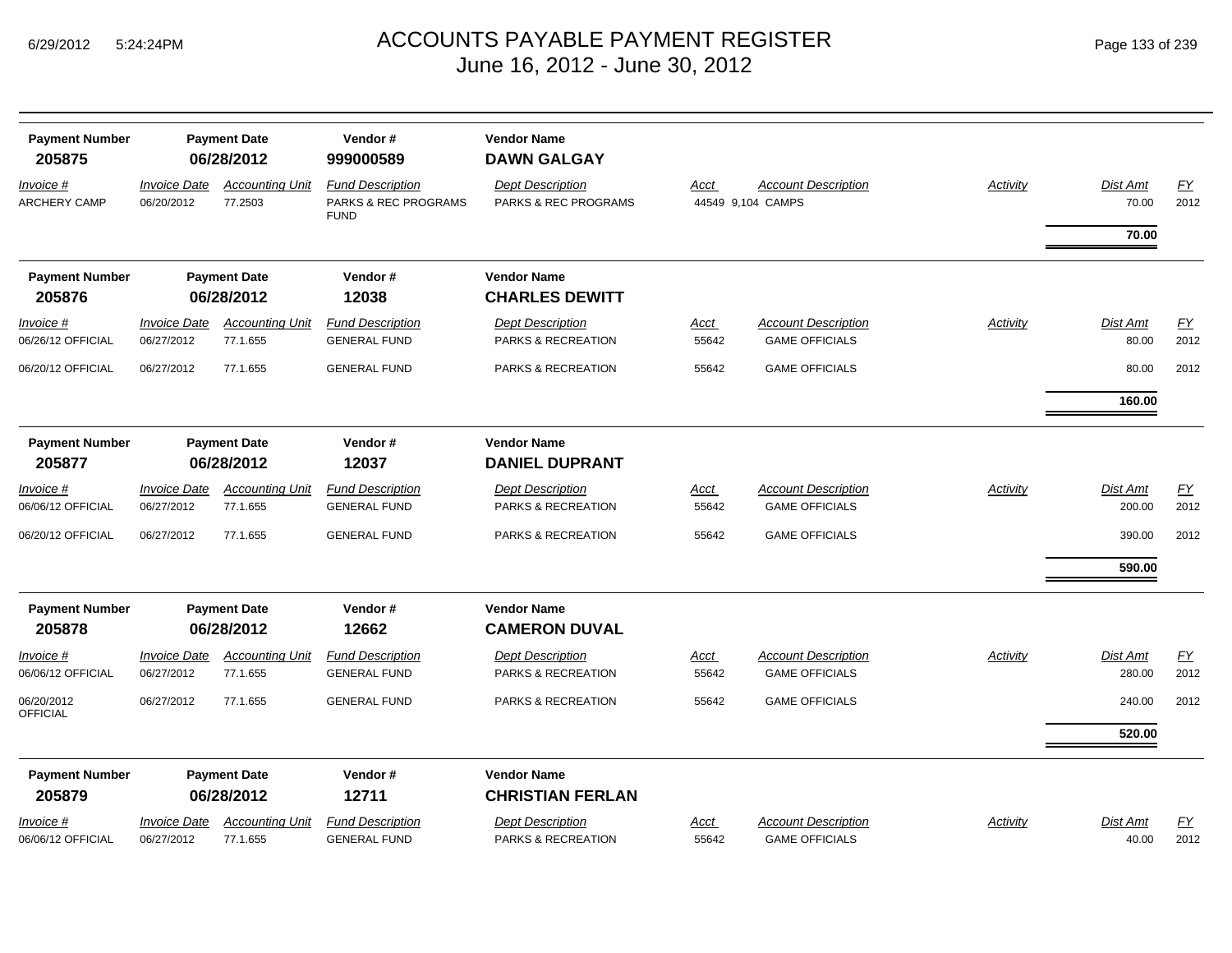| <b>Payment Number</b><br>205879            | <b>Payment Date</b><br>06/28/2012        |                                    | Vendor#<br>12711                               | <b>Vendor Name</b><br><b>CHRISTIAN FERLAN</b> |                      |                                                     |          |                          |                          |
|--------------------------------------------|------------------------------------------|------------------------------------|------------------------------------------------|-----------------------------------------------|----------------------|-----------------------------------------------------|----------|--------------------------|--------------------------|
| Invoice #<br>06/20/2012<br><b>OFFICIAL</b> | <i><b>Invoice Date</b></i><br>06/27/2012 | <b>Accounting Unit</b><br>77.1.655 | <b>Fund Description</b><br><b>GENERAL FUND</b> | <b>Dept Description</b><br>PARKS & RECREATION | <b>Acct</b><br>55642 | <b>Account Description</b><br><b>GAME OFFICIALS</b> | Activity | Dist Amt<br>40.00        | EY<br>2012               |
|                                            |                                          |                                    |                                                |                                               |                      |                                                     |          | 80.00                    |                          |
| <b>Payment Number</b>                      |                                          | <b>Payment Date</b>                | Vendor#                                        | <b>Vendor Name</b>                            |                      |                                                     |          |                          |                          |
| 205880                                     |                                          | 06/28/2012                         | 12712                                          | <b>JOHN FERLAN</b>                            |                      |                                                     |          |                          |                          |
| Invoice #<br>06/06/12 OFFICIAL             | <b>Invoice Date</b><br>06/27/2012        | <b>Accounting Unit</b><br>77.1.655 | <b>Fund Description</b><br><b>GENERAL FUND</b> | <b>Dept Description</b><br>PARKS & RECREATION | Acct<br>55642        | <b>Account Description</b><br><b>GAME OFFICIALS</b> | Activity | <b>Dist Amt</b><br>40.00 | EY<br>2012               |
| 06/26/12 OFFICIAL                          | 06/27/2012                               | 77.1.655                           | <b>GENERAL FUND</b>                            | PARKS & RECREATION                            | 55642                | <b>GAME OFFICIALS</b>                               |          | 90.00                    | 2012                     |
| 06/20/2012<br><b>OFFICIAL</b>              | 06/27/2012                               | 77.1.655                           | <b>GENERAL FUND</b>                            | <b>PARKS &amp; RECREATION</b>                 | 55642                | <b>GAME OFFICIALS</b>                               |          | 40.00                    | 2012                     |
|                                            |                                          |                                    |                                                |                                               |                      |                                                     |          | 170.00                   |                          |
| <b>Payment Number</b>                      | <b>Payment Date</b>                      |                                    | Vendor#                                        | <b>Vendor Name</b>                            |                      |                                                     |          |                          |                          |
| 205881                                     |                                          | 06/28/2012                         | 12036                                          | <b>JASON FERLAN</b>                           |                      |                                                     |          |                          |                          |
| Invoice #<br>06/06/12 OFFICIAL             | <b>Invoice Date</b><br>06/27/2012        | <b>Accounting Unit</b><br>77.1.655 | <b>Fund Description</b><br><b>GENERAL FUND</b> | <b>Dept Description</b><br>PARKS & RECREATION | Acct<br>55642        | <b>Account Description</b><br><b>GAME OFFICIALS</b> | Activity | <b>Dist Amt</b><br>40.00 | <b>FY</b><br>2012        |
| 06/26/12 OFFICIAL                          | 06/27/2012                               | 77.1.655                           | <b>GENERAL FUND</b>                            | PARKS & RECREATION                            | 55642                | <b>GAME OFFICIALS</b>                               |          | 200.00                   | 2012                     |
| 06/20/2012<br><b>OFFICIAL</b>              | 06/27/2012                               | 77.1.655                           | <b>GENERAL FUND</b>                            | PARKS & RECREATION                            | 55642                | <b>GAME OFFICIALS</b>                               |          | 80.00                    | 2012                     |
|                                            |                                          |                                    |                                                |                                               |                      |                                                     |          | 320.00                   |                          |
| <b>Payment Number</b><br>205882            |                                          | <b>Payment Date</b><br>06/28/2012  | Vendor#<br>10984                               | <b>Vendor Name</b><br><b>TERRY FOLTZ</b>      |                      |                                                     |          |                          |                          |
| Invoice #<br>06/06/12 OFFICIAL             | <b>Invoice Date</b><br>06/27/2012        | <b>Accounting Unit</b><br>77.1.655 | <b>Fund Description</b><br><b>GENERAL FUND</b> | <b>Dept Description</b><br>PARKS & RECREATION | <u>Acct</u><br>55642 | <b>Account Description</b><br><b>GAME OFFICIALS</b> | Activity | Dist Amt<br>120.00       | $\underline{FY}$<br>2012 |
| 06/26/12 OFFICIAL                          | 06/27/2012                               | 77.1.655                           | <b>GENERAL FUND</b>                            | PARKS & RECREATION                            | 55642                | <b>GAME OFFICIALS</b>                               |          | 120.00                   | 2012                     |
| 06/20/12 OFFICIAL                          | 06/27/2012                               | 77.1.655                           | <b>GENERAL FUND</b>                            | PARKS & RECREATION                            | 55642                | <b>GAME OFFICIALS</b>                               |          | 90.00                    | 2012                     |
|                                            |                                          |                                    |                                                |                                               |                      |                                                     |          | 330.00                   |                          |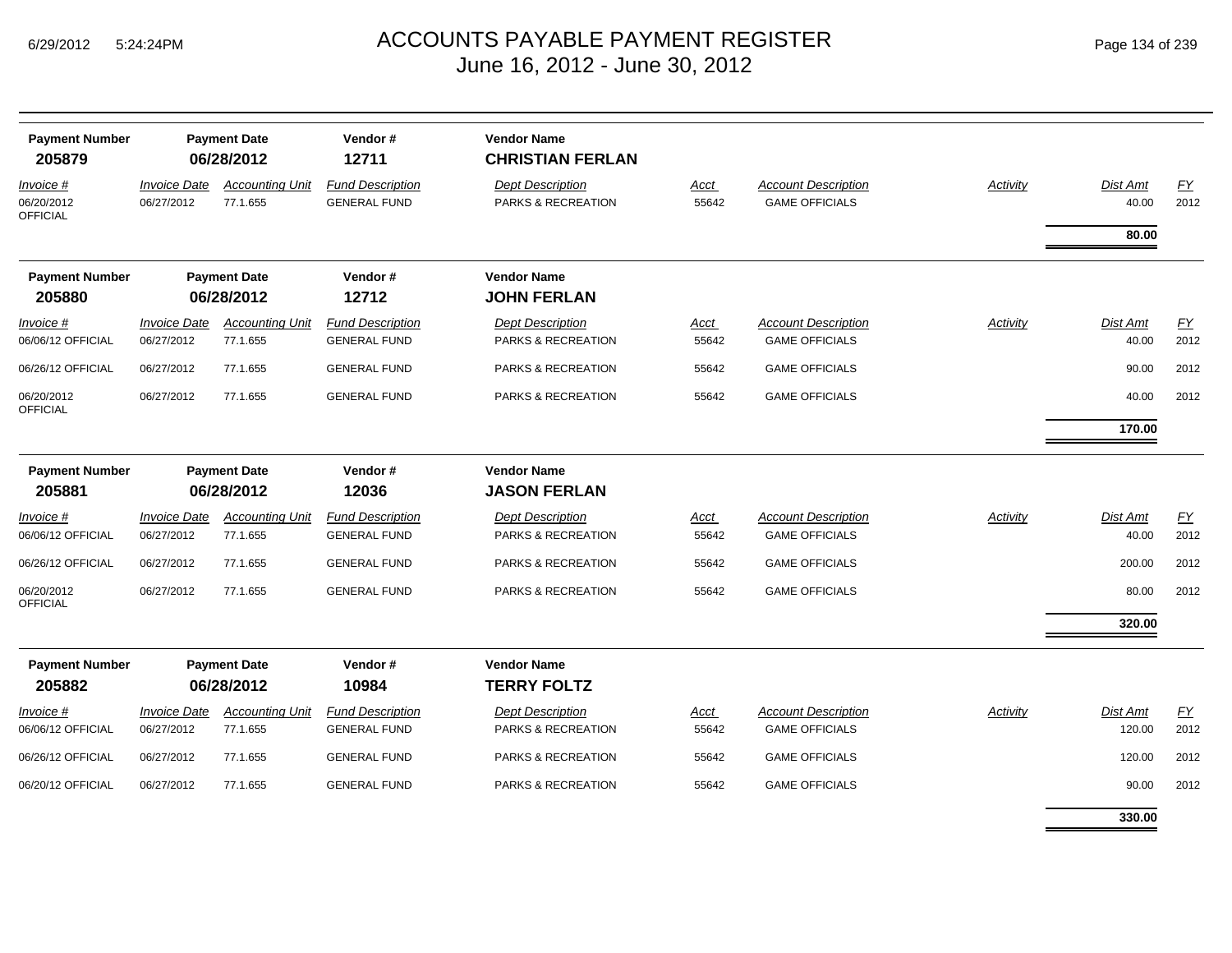| <b>Payment Number</b><br>205883               |                                   | <b>Payment Date</b><br>06/28/2012  | Vendor#<br>12039                                                          | <b>Vendor Name</b><br><b>MARY FONTAINE</b>                 |               |                                                     |          |                                   |                   |
|-----------------------------------------------|-----------------------------------|------------------------------------|---------------------------------------------------------------------------|------------------------------------------------------------|---------------|-----------------------------------------------------|----------|-----------------------------------|-------------------|
| Invoice #<br>06/20/12 OFFICIAL                | <b>Invoice Date</b><br>06/27/2012 | <b>Accounting Unit</b><br>77.1.655 | <b>Fund Description</b><br><b>GENERAL FUND</b>                            | <b>Dept Description</b><br>PARKS & RECREATION              | Acct<br>55642 | <b>Account Description</b><br><b>GAME OFFICIALS</b> | Activity | <b>Dist Amt</b><br>75.00          | EY<br>2012        |
|                                               |                                   |                                    |                                                                           |                                                            |               |                                                     |          | 75.00                             |                   |
| <b>Payment Number</b>                         |                                   | <b>Payment Date</b>                | Vendor#                                                                   | <b>Vendor Name</b>                                         |               |                                                     |          |                                   |                   |
| 205884                                        |                                   | 06/28/2012                         | 999000588                                                                 | <b>JENELINE YOUNG</b>                                      |               |                                                     |          |                                   |                   |
| <i>Invoice</i> #<br>2 SCIENCE CAMP            | <b>Invoice Date</b><br>06/20/2012 | <b>Accounting Unit</b><br>77.2503  | <b>Fund Description</b><br>PARKS & REC PROGRAMS<br><b>FUND</b>            | <b>Dept Description</b><br>PARKS & REC PROGRAMS            | Acct          | <b>Account Description</b><br>44549 9,104 CAMPS     | Activity | Dist Amt<br>300.00<br>300.00      | EY<br>2012        |
|                                               |                                   |                                    |                                                                           |                                                            |               |                                                     |          |                                   |                   |
| <b>Payment Number</b>                         |                                   | <b>Payment Date</b>                | Vendor#                                                                   | <b>Vendor Name</b>                                         |               |                                                     |          |                                   |                   |
| 205885                                        |                                   | 06/28/2012                         | 999000591                                                                 | <b>JOAN ROSS</b>                                           |               |                                                     |          |                                   |                   |
| Invoice #<br><b>SOFTBALL</b><br><b>REFUND</b> | <b>Invoice Date</b><br>06/20/2012 | <b>Accounting Unit</b><br>77.2503  | <b>Fund Description</b><br><b>PARKS &amp; REC PROGRAMS</b><br><b>FUND</b> | <b>Dept Description</b><br><b>PARKS &amp; REC PROGRAMS</b> | Acct          | <b>Account Description</b><br>44549 9,104 CAMPS     | Activity | <b>Dist Amt</b><br>20.00<br>20.00 | <b>FY</b><br>2012 |
| <b>Payment Number</b>                         |                                   | <b>Payment Date</b>                | Vendor#                                                                   | <b>Vendor Name</b>                                         |               |                                                     |          |                                   |                   |
| 205886                                        |                                   | 06/28/2012                         | 999000592                                                                 | <b>JOSCELIN MELLIN</b>                                     |               |                                                     |          |                                   |                   |
| Invoice #<br><b>2 SCIENCE CAMP</b>            | <b>Invoice Date</b><br>06/20/2012 | <b>Accounting Unit</b><br>77.2503  | <b>Fund Description</b><br>PARKS & REC PROGRAMS<br><b>FUND</b>            | <b>Dept Description</b><br><b>PARKS &amp; REC PROGRAMS</b> | Acct          | <b>Account Description</b><br>44549 9,104 CAMPS     | Activity | <b>Dist Amt</b><br>300.00         | EY<br>2012        |
|                                               |                                   |                                    |                                                                           |                                                            |               |                                                     |          | 300.00                            |                   |
| <b>Payment Number</b>                         |                                   | <b>Payment Date</b>                | Vendor#                                                                   | <b>Vendor Name</b>                                         |               |                                                     |          |                                   |                   |
| 205887                                        |                                   | 06/28/2012                         | 10492                                                                     | <b>BRANDON N KARKHANIS</b>                                 |               |                                                     |          |                                   |                   |
| Invoice #                                     | <b>Invoice Date</b>               | <b>Accounting Unit</b>             | <b>Fund Description</b>                                                   | <b>Dept Description</b>                                    | Acct          | <b>Account Description</b>                          | Activity | <b>Dist Amt</b>                   | EY                |
| 06/20/12 OFFICIAL                             | 06/27/2012                        | 77.1.655                           | <b>GENERAL FUND</b>                                                       | PARKS & RECREATION                                         | 55642         | <b>GAME OFFICIALS</b>                               |          | 200.00                            | 2012              |
|                                               |                                   |                                    |                                                                           |                                                            |               |                                                     |          | 200.00                            |                   |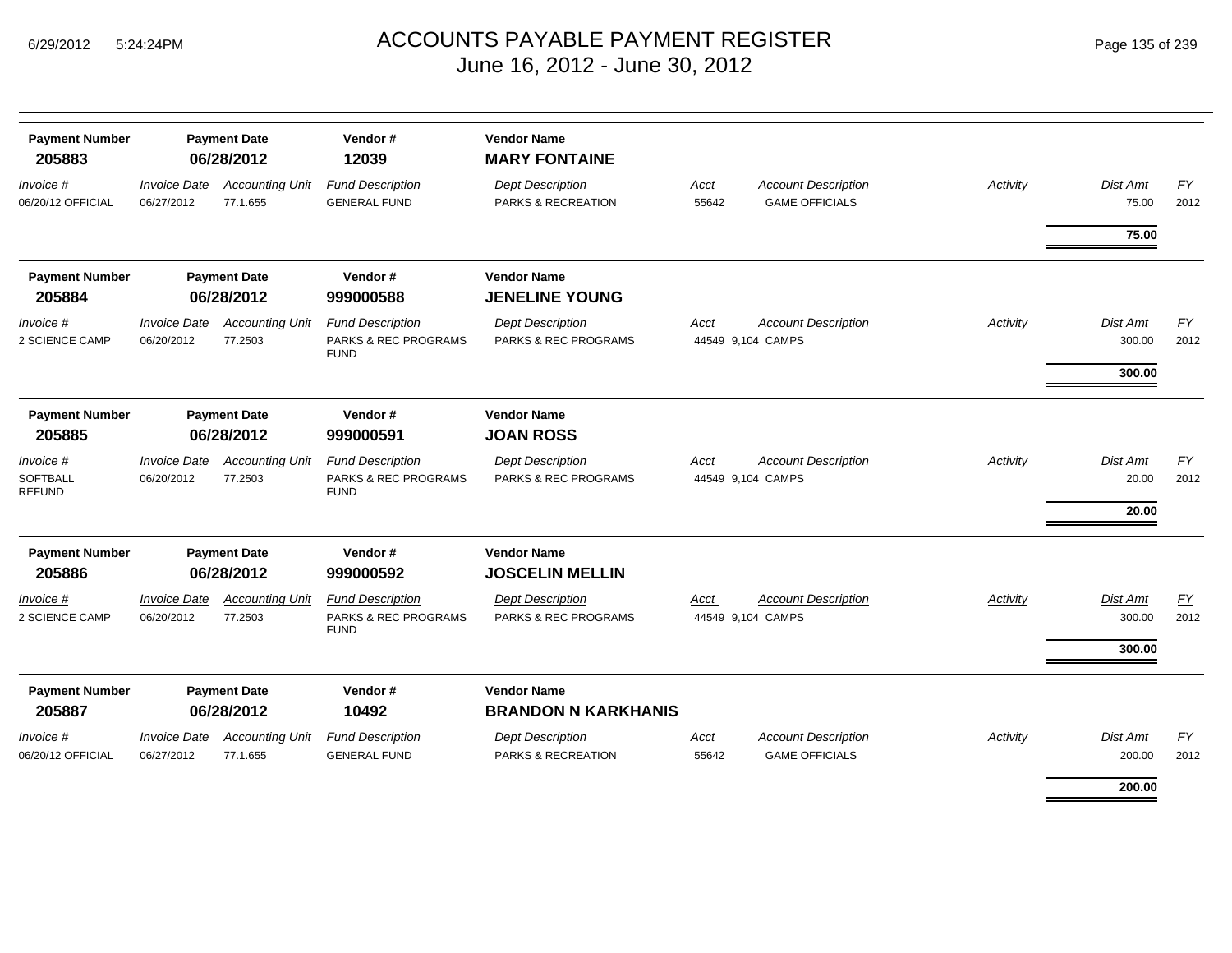*Invoice #*

*Invoice #*

06/06/12 OFFICIAL

06/26/12 OFFICIAL

06/20/12 OFFICIAL

#### $_{\mathsf{M}}$   $\blacksquare$   $\blacksquare$   $\blacksquare$   $\blacksquare$   $\blacksquare$   $\blacksquare$   $\blacksquare$   $\blacksquare$   $\blacksquare$   $\blacksquare$   $\blacksquare$   $\blacksquare$   $\blacksquare$   $\blacksquare$   $\blacksquare$   $\blacksquare$   $\blacksquare$   $\blacksquare$   $\blacksquare$   $\blacksquare$   $\blacksquare$   $\blacksquare$   $\blacksquare$   $\blacksquare$   $\blacksquare$   $\blacksquare$   $\blacksquare$   $\blacksquare$   $\blacksquare$   $\blacksquare$  June 16, 2012 - J

|                                  |                                          |                                    |                                                | June 16, 2012 - June 30, 2012                            |                      |                                                     |          |                    |                   |
|----------------------------------|------------------------------------------|------------------------------------|------------------------------------------------|----------------------------------------------------------|----------------------|-----------------------------------------------------|----------|--------------------|-------------------|
| Payment Number<br>205888         | <b>Payment Date</b><br>06/28/2012        |                                    | Vendor#<br>11312                               | <b>Vendor Name</b><br><b>WILLIAM MANIOTIS</b>            |                      |                                                     |          |                    |                   |
| <u>voice #</u>                   | <b>Invoice Date</b>                      | <b>Accounting Unit</b>             | <b>Fund Description</b>                        | <b>Dept Description</b>                                  | <u>Acct</u>          | <b>Account Description</b>                          | Activity | Dist Amt           | <u>FY</u>         |
| 26/12 OFFICIAL                   | 06/27/2012                               | 77.1.655                           | <b>GENERAL FUND</b>                            | PARKS & RECREATION                                       | 55642                | <b>GAME OFFICIALS</b>                               |          | 90.00              | 2012              |
| 20/12 OFFICIAL                   | 06/27/2012                               | 77.1.655                           | <b>GENERAL FUND</b>                            | PARKS & RECREATION                                       | 55642                | <b>GAME OFFICIALS</b>                               |          | 40.00              | 2012              |
|                                  |                                          |                                    |                                                |                                                          |                      |                                                     |          | 130.00             |                   |
| Payment Number<br>205889         |                                          | <b>Payment Date</b><br>06/28/2012  | Vendor#<br>12043                               | <b>Vendor Name</b><br><b>NICOLE MAZZE</b>                |                      |                                                     |          |                    |                   |
| <u>voice #</u><br>06/12 OFFICIAL | <i><b>Invoice Date</b></i><br>06/27/2012 | <b>Accounting Unit</b><br>77.1.655 | <b>Fund Description</b><br><b>GENERAL FUND</b> | <b>Dept Description</b><br><b>PARKS &amp; RECREATION</b> | <b>Acct</b><br>55642 | <b>Account Description</b><br><b>GAME OFFICIALS</b> | Activity | Dist Amt<br>100.00 | <u>FY</u><br>2012 |
|                                  |                                          |                                    |                                                |                                                          |                      |                                                     |          | 100.00             |                   |
| Payment Number                   |                                          | <b>Payment Date</b>                | Vendor#                                        | <b>Vendor Name</b>                                       |                      |                                                     |          |                    |                   |
| 205890                           |                                          | 06/28/2012                         | 999000593                                      | <b>MIA LONG</b>                                          |                      |                                                     |          |                    |                   |

| <b>Payment Number</b><br>205890                      | <b>Payment Date</b><br>06/28/2012                     |                                    | Vendor#<br>999000593                                                      | <b>Vendor Name</b><br><b>MIA LONG</b>                      |                      |                                                     |          |                              |                   |
|------------------------------------------------------|-------------------------------------------------------|------------------------------------|---------------------------------------------------------------------------|------------------------------------------------------------|----------------------|-----------------------------------------------------|----------|------------------------------|-------------------|
| Invoice #<br><b>BASKETBALL</b><br><b>CAMP REFUND</b> | <b>Invoice Date</b><br>06/20/2012                     | <b>Accounting Unit</b><br>77.2503  | <b>Fund Description</b><br><b>PARKS &amp; REC PROGRAMS</b><br><b>FUND</b> | <b>Dept Description</b><br><b>PARKS &amp; REC PROGRAMS</b> | Acct                 | <b>Account Description</b><br>44549 9,104 CAMPS     | Activity | Dist Amt<br>90.00<br>90.00   | <u>FY</u><br>2012 |
| <b>Payment Number</b><br>205891                      | <b>Payment Date</b><br>Vendor#<br>06/28/2012<br>12041 |                                    | <b>Vendor Name</b><br><b>KYLIE PERKINS</b>                                |                                                            |                      |                                                     |          |                              |                   |
| Invoice #<br>06/26/12 OFFICIAL                       | <i><b>Invoice Date</b></i><br>06/27/2012              | <b>Accounting Unit</b><br>77.1.655 | <b>Fund Description</b><br><b>GENERAL FUND</b>                            | <b>Dept Description</b><br>PARKS & RECREATION              | <b>Acct</b><br>55642 | <b>Account Description</b><br><b>GAME OFFICIALS</b> | Activity | Dist Amt<br>175.00<br>175.00 | <u>FY</u><br>2012 |
| <b>Payment Number</b><br>205892                      |                                                       | <b>Payment Date</b><br>06/28/2012  | Vendor#<br>999000587                                                      | <b>Vendor Name</b><br><b>SIMMI BHADRAN</b>                 |                      |                                                     |          |                              |                   |
| Invoice #<br>SWIM LESSON                             | <b>Invoice Date</b><br>06/20/2012                     | <b>Accounting Unit</b><br>77.1.660 | <b>Fund Description</b><br><b>GENERAL FUND</b>                            | <b>Dept Description</b><br><b>PARKS &amp; RECREATION</b>   | Acct                 | <b>Account Description</b><br>44549 9,102 SWIMMING  | Activity | Dist Amt<br>80.00            | <u>FY</u><br>2012 |

REFUND

**80.00**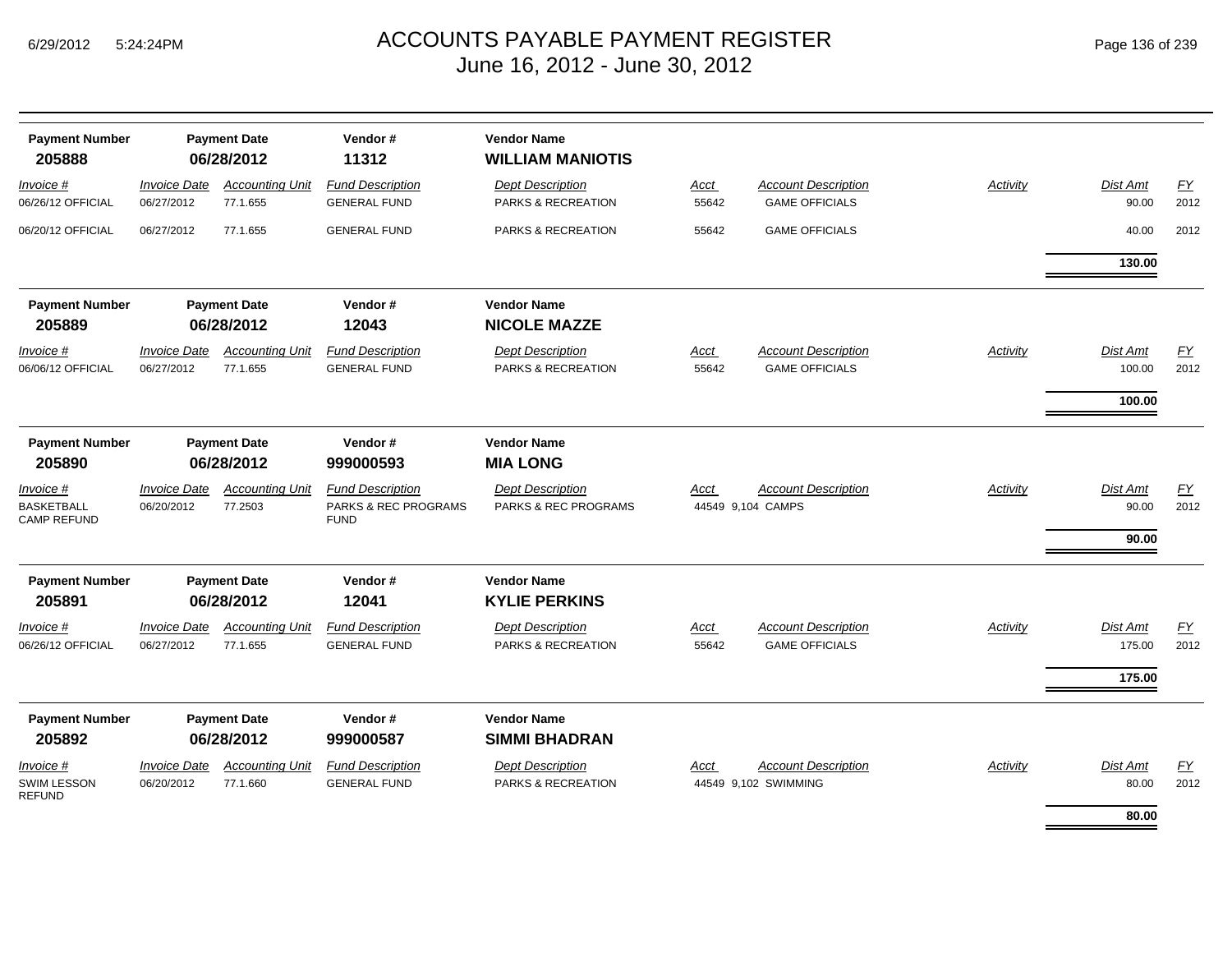| <b>Payment Number</b><br>205893               |                                   | <b>Payment Date</b><br>06/28/2012  | Vendor#<br>13592                                               | <b>Vendor Name</b><br><b>BRUCE SMITH</b>                 |                      |                                                     |          |                           |                   |
|-----------------------------------------------|-----------------------------------|------------------------------------|----------------------------------------------------------------|----------------------------------------------------------|----------------------|-----------------------------------------------------|----------|---------------------------|-------------------|
| Invoice #<br>06/06/12 OFFICIAL                | <b>Invoice Date</b><br>06/27/2012 | <b>Accounting Unit</b><br>77.1.655 | <b>Fund Description</b><br><b>GENERAL FUND</b>                 | <b>Dept Description</b><br><b>PARKS &amp; RECREATION</b> | <u>Acct</u><br>55642 | <b>Account Description</b><br><b>GAME OFFICIALS</b> | Activity | <b>Dist Amt</b><br>240.00 | EY<br>2012        |
| 06/26/12 OFFICIAL                             | 06/27/2012                        | 77.1.655                           | <b>GENERAL FUND</b>                                            | PARKS & RECREATION                                       | 55642                | <b>GAME OFFICIALS</b>                               |          | 210.00                    | 2012              |
| 06/20/12 OFFICIAL                             | 06/27/2012                        | 77.1.655                           | <b>GENERAL FUND</b>                                            | PARKS & RECREATION                                       | 55642                | <b>GAME OFFICIALS</b>                               |          | 80.00                     | 2012              |
|                                               |                                   |                                    |                                                                |                                                          |                      |                                                     |          | 530.00                    |                   |
| <b>Payment Number</b><br>205894               |                                   | <b>Payment Date</b><br>06/28/2012  | Vendor#<br>999000594                                           | <b>Vendor Name</b><br><b>STACY LITTLE</b>                |                      |                                                     |          |                           |                   |
| Invoice #<br>1 SCIENCE CAMP<br><b>REFUND</b>  | <b>Invoice Date</b><br>06/26/2012 | <b>Accounting Unit</b><br>77.2503  | <b>Fund Description</b><br>PARKS & REC PROGRAMS<br><b>FUND</b> | <b>Dept Description</b><br>PARKS & REC PROGRAMS          | Acct                 | <b>Account Description</b><br>44549 9,104 CAMPS     | Activity | Dist Amt<br>150.00        | <u>FY</u><br>2012 |
|                                               |                                   |                                    |                                                                |                                                          |                      |                                                     |          | 150.00                    |                   |
| <b>Payment Number</b><br>205895               |                                   | <b>Payment Date</b><br>06/28/2012  | Vendor#<br>13655                                               | <b>Vendor Name</b><br><b>STEARNS DALE</b>                |                      |                                                     |          |                           |                   |
| Invoice #<br>06/06/12 OFFICIAL                | <b>Invoice Date</b><br>06/27/2012 | <b>Accounting Unit</b><br>77.1.655 | <b>Fund Description</b><br><b>GENERAL FUND</b>                 | <b>Dept Description</b><br>PARKS & RECREATION            | Acct<br>55642        | <b>Account Description</b><br><b>GAME OFFICIALS</b> | Activity | Dist Amt<br>115.00        | <u>FY</u><br>2012 |
| 06/20/12 OFFICIAL                             | 06/27/2012                        | 77.1.655                           | <b>GENERAL FUND</b>                                            | PARKS & RECREATION                                       | 55642                | <b>GAME OFFICIALS</b>                               |          | 85.00                     | 2012              |
|                                               |                                   |                                    |                                                                |                                                          |                      |                                                     |          | 200.00                    |                   |
| <b>Payment Number</b><br>205896               |                                   | <b>Payment Date</b><br>06/28/2012  | Vendor#<br>999000595                                           | <b>Vendor Name</b><br><b>SUSANNA S YEE</b>               |                      |                                                     |          |                           |                   |
| Invoice #<br>2 THEATER CAMP<br><b>REFUNDS</b> | <b>Invoice Date</b><br>06/26/2012 | <b>Accounting Unit</b><br>77.2503  | <b>Fund Description</b><br>PARKS & REC PROGRAMS<br><b>FUND</b> | <b>Dept Description</b><br>PARKS & REC PROGRAMS          | Acct                 | <b>Account Description</b><br>44549 9,104 CAMPS     | Activity | Dist Amt<br>180.00        | EY<br>2012        |
| <b>CHEERLEEDING</b><br><b>CAMP REF</b>        | 06/26/2012                        | 77.2503                            | PARKS & REC PROGRAMS<br><b>FUND</b>                            | PARKS & REC PROGRAMS                                     |                      | 44549 9,104 CAMPS                                   |          | 90.00                     | 2012              |
|                                               |                                   |                                    |                                                                |                                                          |                      |                                                     |          | 270.00                    |                   |
| <b>Payment Number</b><br>205897               |                                   | <b>Payment Date</b><br>06/28/2012  | Vendor#<br>10730                                               | <b>Vendor Name</b><br><b>SARAH VOORHIS</b>               |                      |                                                     |          |                           |                   |
| Invoice #                                     |                                   | Invoice Date Accounting Unit       | <b>Fund Description</b>                                        | <b>Dept Description</b>                                  | <u>Acct</u>          | <b>Account Description</b>                          | Activity | <b>Dist Amt</b>           | EY                |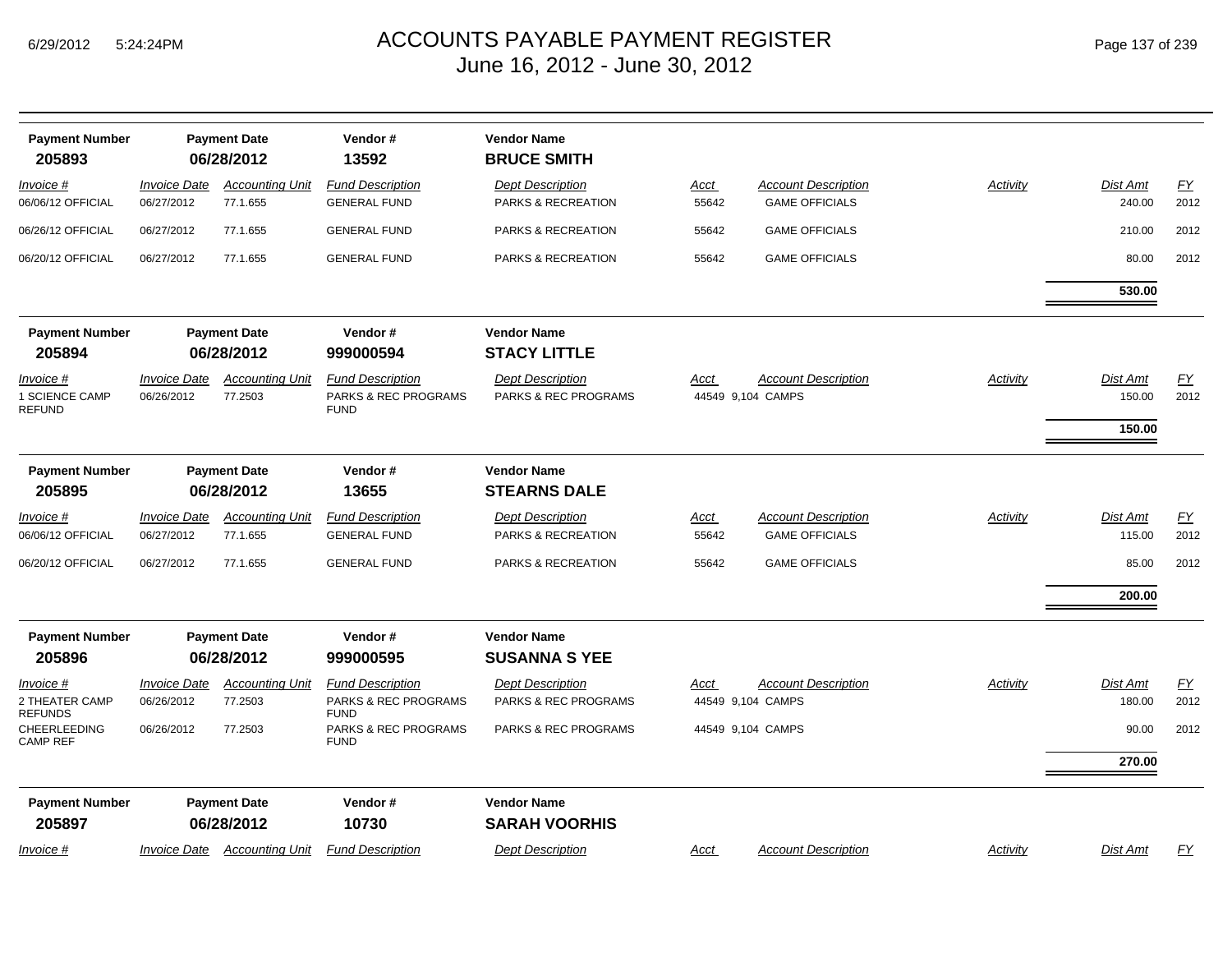| <b>Payment Number</b><br>205897                  | <b>Payment Date</b><br>06/28/2012 |                                     | Vendor#<br>10730                                               | <b>Vendor Name</b><br><b>SARAH VOORHIS</b>                  |                      |                                                                         |          |                              |                   |
|--------------------------------------------------|-----------------------------------|-------------------------------------|----------------------------------------------------------------|-------------------------------------------------------------|----------------------|-------------------------------------------------------------------------|----------|------------------------------|-------------------|
| Invoice #<br>06/06/12 OFFICIAL                   | <b>Invoice Date</b><br>06/27/2012 | <b>Accounting Unit</b><br>77.1.655  | <b>Fund Description</b><br><b>GENERAL FUND</b>                 | <b>Dept Description</b><br>PARKS & RECREATION               | <u>Acct</u><br>55642 | <b>Account Description</b><br><b>GAME OFFICIALS</b>                     | Activity | Dist Amt<br>75.00            | EY<br>2012        |
| 06/20/12 OFFICIAL                                | 06/27/2012                        | 77.1.655                            | <b>GENERAL FUND</b>                                            | PARKS & RECREATION                                          | 55642                | <b>GAME OFFICIALS</b>                                                   |          | 25.00                        | 2012              |
|                                                  |                                   |                                     |                                                                |                                                             |                      |                                                                         |          | 100.00                       |                   |
| <b>Payment Number</b><br>205898                  |                                   | <b>Payment Date</b><br>06/28/2012   | Vendor#<br>13868                                               | <b>Vendor Name</b><br><b>DAVID WEBSTER</b>                  |                      |                                                                         |          |                              |                   |
| Invoice #<br>06/20/12 OFFICIAL                   | <b>Invoice Date</b><br>06/27/2012 | <b>Accounting Unit</b><br>77.1.655  | <b>Fund Description</b><br><b>GENERAL FUND</b>                 | <b>Dept Description</b><br>PARKS & RECREATION               | Acct<br>55642        | <b>Account Description</b><br><b>GAME OFFICIALS</b>                     | Activity | Dist Amt<br>160.00           | <u>FY</u><br>2012 |
| <b>Payment Number</b>                            |                                   | <b>Payment Date</b>                 | Vendor#                                                        | <b>Vendor Name</b>                                          |                      |                                                                         |          | 160.00                       |                   |
| 205899                                           |                                   | 06/28/2012                          | 11892                                                          | THE BEL AIRS                                                |                      |                                                                         |          |                              |                   |
| Invoice #<br>PERFFORM 6/29/12                    | <b>Invoice Date</b><br>05/02/2012 | <b>Accounting Unit</b><br>TF77.7551 | <b>Fund Description</b><br>P&R-SUMMERFUN                       | <b>Dept Description</b><br>P&R-SUMMERFUN                    | Acct<br>55654        | <b>Account Description</b><br><b>CONCERTS</b>                           | Activity | Dist Amt<br>599.00           | EY<br>2012        |
| <b>Payment Number</b>                            |                                   | <b>Payment Date</b>                 | Vendor#                                                        | <b>Vendor Name</b>                                          |                      |                                                                         |          | 599.00                       |                   |
| 205900                                           |                                   | 06/28/2012                          | 14014                                                          | <b>AARON BELANGER</b>                                       |                      |                                                                         |          |                              |                   |
| $Invoice$ #<br><b>CONF</b><br><b>SUBSISTENCE</b> | <b>Invoice Date</b><br>06/18/2012 | <b>Accounting Unit</b><br>50.4025   | <b>Fund Description</b><br>DOJ DRUG FORFEITURE<br><b>FUNDS</b> | <b>Dept Description</b><br><b>DOJ DRUG FORFEITURE FUNDS</b> | Acct<br>55400        | <b>Account Description</b><br><b>CONFERENCES AND</b><br><b>SEMINARS</b> | Activity | Dist Amt<br>664.52<br>664.52 | EY<br>2012        |
| <b>Payment Number</b>                            |                                   | <b>Payment Date</b>                 | Vendor#                                                        | <b>Vendor Name</b>                                          |                      |                                                                         |          |                              |                   |
| 205901                                           |                                   | 06/28/2012                          | 14036                                                          | <b>THOMAS BOLTON</b>                                        |                      |                                                                         |          |                              |                   |
| Invoice #<br>1/17-5/14-TUITION                   | <b>Invoice Date</b><br>06/20/2012 | <b>Accounting Unit</b><br>50.1.635  | <b>Fund Description</b><br><b>GENERAL FUND</b>                 | <b>Dept Description</b><br><b>POLICE</b>                    | <b>Acct</b><br>52800 | <b>Account Description</b><br>EDUCATIONAL ASSISTANCE                    | Activity | Dist Amt<br>900.00           | EY<br>2012        |
| REIMB 1/18/12                                    | 06/19/2012                        | 50.1.500                            | <b>GENERAL FUND</b>                                            | <b>POLICE</b>                                               | 52809                | <b>WELLNESS PROGRAM</b>                                                 |          | 250.00                       | 2012              |
|                                                  |                                   |                                     |                                                                |                                                             |                      |                                                                         |          | 1,150.00                     |                   |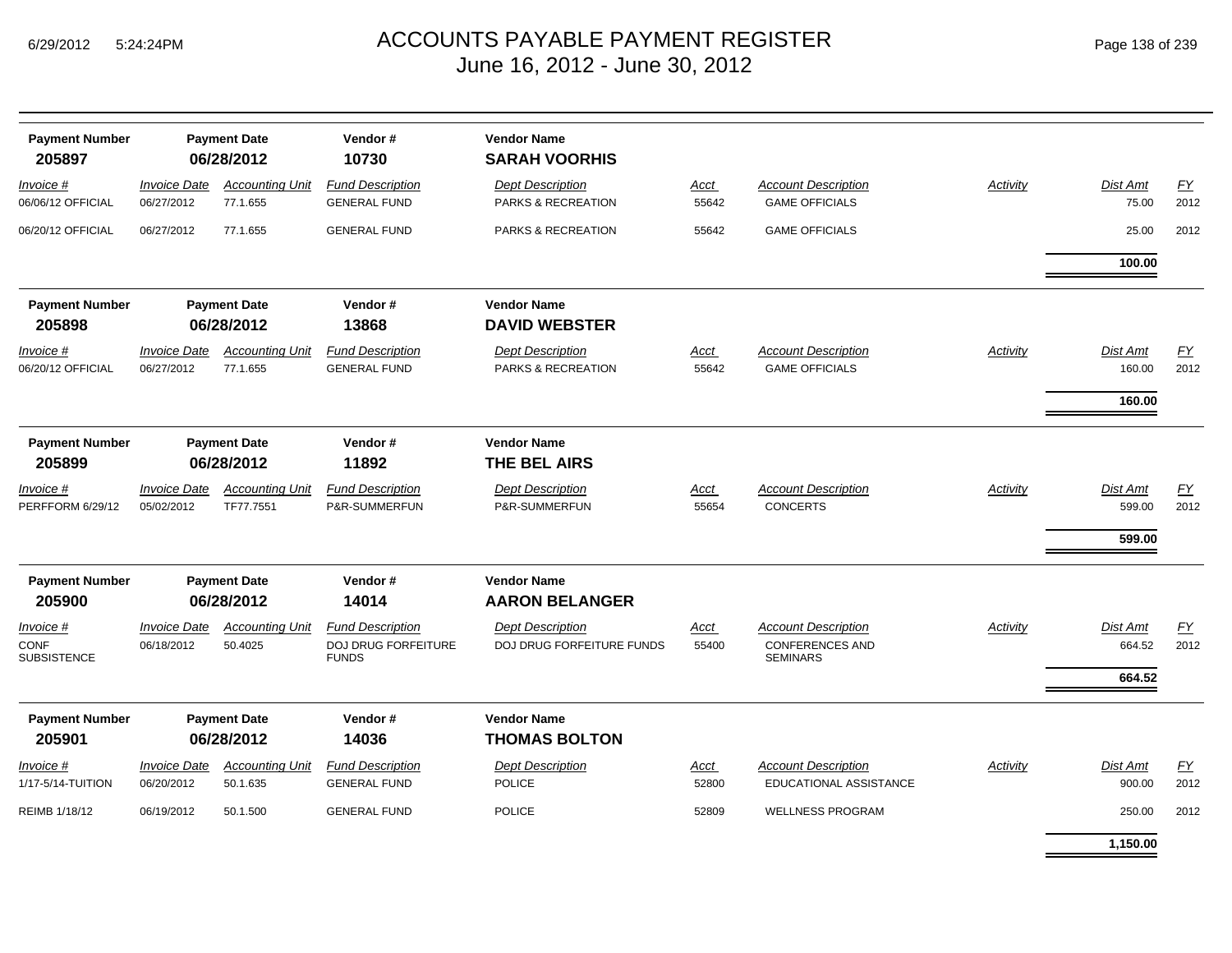| <b>Payment Number</b><br>205902                |                                   | <b>Payment Date</b><br>06/28/2012  | Vendor#<br>14043                               | <b>Vendor Name</b><br><b>FRANCIS BOURGEOIS</b>          |                      |                                                              |                 |                              |                   |
|------------------------------------------------|-----------------------------------|------------------------------------|------------------------------------------------|---------------------------------------------------------|----------------------|--------------------------------------------------------------|-----------------|------------------------------|-------------------|
| Invoice #<br>6/21-FRANCIS<br><b>BOURGEOIS</b>  | <b>Invoice Date</b><br>06/21/2012 | <b>Accounting Unit</b><br>50.1.500 | <b>Fund Description</b><br><b>GENERAL FUND</b> | <b>Dept Description</b><br>POLICE                       | <u>Acct</u><br>61110 | <b>Account Description</b><br>PROTECTIVE CLOTHING            | Activity        | Dist Amt<br>300.13           | <u>FY</u><br>2012 |
|                                                |                                   |                                    |                                                |                                                         |                      |                                                              |                 | 300.13                       |                   |
| <b>Payment Number</b><br>205903                |                                   | <b>Payment Date</b><br>06/28/2012  | Vendor#<br>11959                               | <b>Vendor Name</b><br><b>CHRISTOPHER CARON</b>          |                      |                                                              |                 |                              |                   |
| Invoice #<br>6/2-CHRISTOPHER<br>CARON          | <b>Invoice Date</b><br>06/02/2012 | <b>Accounting Unit</b><br>50.1.500 | <b>Fund Description</b><br><b>GENERAL FUND</b> | <b>Dept Description</b><br><b>POLICE</b>                | <u>Acct</u><br>61107 | <b>Account Description</b><br><b>CLOTHING &amp; UNIFORMS</b> | <b>Activity</b> | Dist Amt<br>431.13           | EY<br>2012        |
|                                                |                                   |                                    |                                                |                                                         |                      |                                                              |                 | 431.13                       |                   |
| <b>Payment Number</b><br>205904                |                                   | <b>Payment Date</b><br>06/28/2012  | Vendor#<br>11965                               | <b>Vendor Name</b><br><b>CERF - CHAPLAINS EMERGENCY</b> |                      |                                                              |                 |                              |                   |
| Invoice #<br>DONATION-INAUG<br><b>URATIION</b> | <b>Invoice Date</b><br>06/21/2012 | <b>Accounting Unit</b><br>07.1.565 | <b>Fund Description</b><br><b>GENERAL FUND</b> | <b>Dept Description</b><br><b>CITY CLERK</b>            | <u>Acct</u><br>53435 | <b>Account Description</b><br><b>ELECTION SERVICES</b>       | <b>Activity</b> | Dist Amt<br>400.00<br>400.00 | EY<br>2012        |
| <b>Payment Number</b>                          |                                   | <b>Payment Date</b>                | Vendor#                                        | <b>Vendor Name</b>                                      |                      |                                                              |                 |                              |                   |
| 205905                                         |                                   | 06/28/2012                         | 14114                                          | <b>NICOLE M CLAY</b>                                    |                      |                                                              |                 |                              |                   |
| Invoice #<br>2/16-17-NICOLE                    | <b>Invoice Date</b><br>06/20/2012 | <b>Accounting Unit</b><br>50.1.500 | <b>Fund Description</b><br><b>GENERAL FUND</b> | <b>Dept Description</b><br><b>POLICE</b>                | <u>Acct</u><br>61107 | <b>Account Description</b><br><b>CLOTHING &amp; UNIFORMS</b> | Activity        | Dist Amt<br>176.75           | EY<br>2012        |
| CLAY<br>2/26-NICOLE CLAY                       | 06/20/2012                        | 50.1.500                           | <b>GENERAL FUND</b>                            | <b>POLICE</b>                                           | 61107                | <b>CLOTHING &amp; UNIFORMS</b>                               |                 | 229.31                       | 2012              |
| 2/16-6/15-NICOLE<br>CLAY                       | 06/20/2012                        | 50.1.500                           | <b>GENERAL FUND</b>                            | <b>POLICE</b>                                           | 61107                | <b>CLOTHING &amp; UNIFORMS</b>                               |                 | 149.94                       | 2012              |
|                                                |                                   |                                    |                                                |                                                         |                      |                                                              |                 | 556.00                       |                   |
| <b>Payment Number</b><br>205906                |                                   | <b>Payment Date</b><br>06/28/2012  | Vendor#<br>14120                               | <b>Vendor Name</b><br><b>JOHN COLANGELO</b>             |                      |                                                              |                 |                              |                   |
| Invoice #<br>6/20-JOHN<br>COLANGELO            | <b>Invoice Date</b><br>06/22/2012 | <b>Accounting Unit</b><br>50.1.500 | <b>Fund Description</b><br><b>GENERAL FUND</b> | <b>Dept Description</b><br><b>POLICE</b>                | Acct<br>55307        | <b>Account Description</b><br><b>MILEAGE REIMBURSEMENTS</b>  | <b>Activity</b> | Dist Amt<br>44.40            | <u>FY</u><br>2012 |
|                                                |                                   |                                    |                                                |                                                         |                      |                                                              |                 | 44.40                        |                   |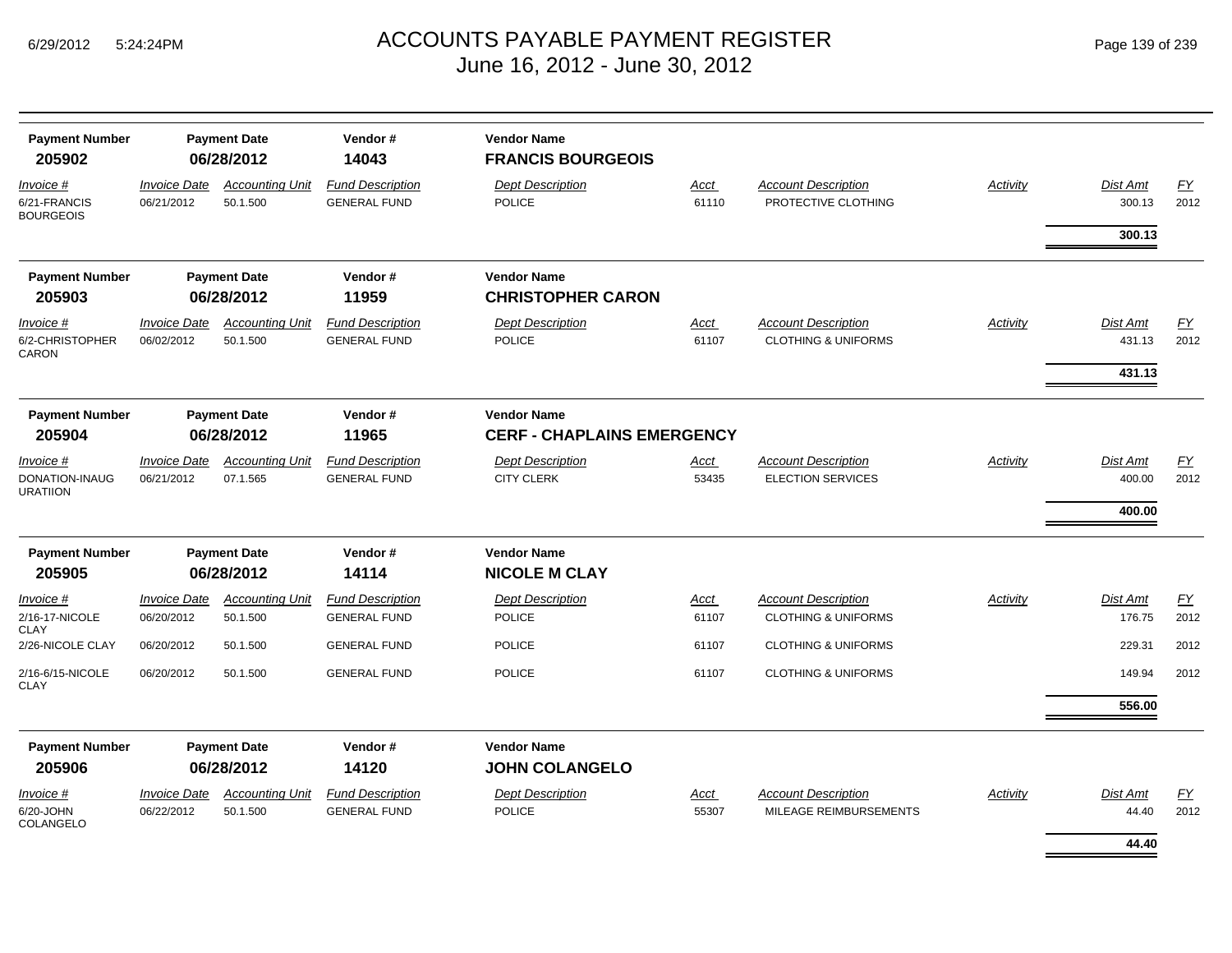|  | Page 140 of 239 |  |  |  |
|--|-----------------|--|--|--|
|--|-----------------|--|--|--|

| <b>Payment Number</b><br>205907          |                                   | <b>Payment Date</b><br>06/28/2012     | Vendor#<br>14122                                                | <b>Vendor Name</b><br><b>MARK COLLINS</b>                              |                      |                                                      |                           |                          |            |
|------------------------------------------|-----------------------------------|---------------------------------------|-----------------------------------------------------------------|------------------------------------------------------------------------|----------------------|------------------------------------------------------|---------------------------|--------------------------|------------|
| Invoice #<br>6/2012-MARK<br>COLLINS      | <b>Invoice Date</b><br>06/22/2012 | <b>Accounting Unit</b><br>82.1.500    | <b>Fund Description</b><br><b>GENERAL FUND</b>                  | <b>Dept Description</b><br>PLANNING & ZONING                           | <u>Acct</u><br>55307 | <b>Account Description</b><br>MILEAGE REIMBURSEMENTS | Activity                  | <b>Dist Amt</b><br>50.51 | EY<br>2012 |
|                                          |                                   |                                       |                                                                 |                                                                        |                      |                                                      |                           | 50.51                    |            |
| <b>Payment Number</b><br>205908          |                                   | <b>Payment Date</b><br>06/28/2012     | Vendor#<br>12607                                                | <b>Vendor Name</b><br><b>DEFELICE CORPORATION</b>                      |                      |                                                      |                           |                          |            |
|                                          |                                   |                                       |                                                                 |                                                                        |                      |                                                      |                           |                          |            |
| <i>Invoice</i> #<br><b>REQUISITION 4</b> | <b>Invoice Date</b><br>05/30/2012 | <b>Accounting Unit</b><br>60.5700     | <b>Fund Description</b><br>CAP PROJECTS-BROAD ST<br><b>PKWY</b> | <b>Dept Description</b><br>CAP PROJECTS-BROAD ST<br><b>PKWY</b>        | <b>Acct</b><br>81700 | <b>Account Description</b><br><b>INFRASTRUCTURE</b>  | Activity<br>1061.60.02.10 | Dist Amt<br>58,935.05    | EY<br>2012 |
| <b>REQUISITION 4</b>                     | 05/30/2012                        | 69.6200.950                           | <b>WASTEWATER FUND</b>                                          | <b>WASTEWATER</b>                                                      | 81700                | <b>INFRASTRUCTURE</b>                                | 1052.69.01.30             | 110,090.00               | 2012       |
| <b>REQUISITION 11</b>                    | 05/30/2012                        | 69.6200.950                           | <b>WASTEWATER FUND</b>                                          | WASTEWATER                                                             | 81700                | <b>INFRASTRUCTURE</b>                                | 1047.69.01.30             | 360,108.54               | 2012       |
| <b>REQUISITION 4</b>                     | 05/30/2012                        | <b>BS1000</b>                         | <b>GENERAL FUND</b>                                             | <b>GENERAL FUND</b>                                                    | 20800                | RETAINAGE PAYABLE                                    |                           | (16,902.50)              | 2012       |
| <b>REQUISITION 11</b>                    | 05/30/2012                        | <b>BS1000</b>                         | <b>GENERAL FUND</b>                                             | <b>GENERAL FUND</b>                                                    | 20800                | RETAINAGE PAYABLE                                    |                           | (22, 303.85)             | 2012       |
|                                          |                                   |                                       |                                                                 |                                                                        |                      |                                                      |                           | 489,927.24               |            |
| <b>Payment Number</b><br>205909          |                                   | <b>Payment Date</b><br>06/28/2012     | Vendor#<br>14172                                                | <b>Vendor Name</b><br><b>SUSAN DESCHENES</b>                           |                      |                                                      |                           |                          |            |
| Invoice #                                | <b>Invoice Date</b>               | <b>Accounting Unit</b>                | <b>Fund Description</b>                                         | <b>Dept Description</b>                                                | Acct                 | <b>Account Description</b>                           | Activity                  | <b>Dist Amt</b>          | FY         |
| 6/2012-SUSAN<br><b>DESCHENES</b>         | 06/20/2012                        | 79.1.500                              | <b>GENERAL FUND</b>                                             | <b>LIBRARY</b>                                                         | 55300                | <b>TRAVEL</b>                                        |                           | 165.13<br>165.13         | 2012       |
| <b>Payment Number</b>                    |                                   | <b>Payment Date</b>                   | Vendor#                                                         | <b>Vendor Name</b>                                                     |                      |                                                      |                           |                          |            |
| 205910                                   |                                   | 06/28/2012                            | 14193                                                           | <b>ROSS DUGAS</b>                                                      |                      |                                                      |                           |                          |            |
| Invoice #<br>6/2012-ROSS<br><b>DUGAS</b> | <b>Invoice Date</b><br>06/22/2012 | <b>Accounting Unit</b><br>28.6500.500 | <b>Fund Description</b><br>PROPERTY & CASUALTY<br><b>FUND</b>   | <b>Dept Description</b><br><b>RISK MGMT-PROPERTY &amp;</b><br>CASUALTY | Acct<br>55307        | <b>Account Description</b><br>MILEAGE REIMBURSEMENTS | Activity                  | <b>Dist Amt</b><br>24.98 | EY<br>2012 |
|                                          |                                   |                                       |                                                                 |                                                                        |                      |                                                      |                           | 24.98                    |            |
| <b>Payment Number</b>                    |                                   | <b>Payment Date</b>                   | Vendor#                                                         | <b>Vendor Name</b>                                                     |                      |                                                      |                           |                          |            |
| 205911                                   |                                   | 06/28/2012                            | 14243                                                           | <b>STEVEN GALIPEAU</b>                                                 |                      |                                                      |                           |                          |            |
| $Invoice$ #                              | <b>Invoice Date</b>               | <b>Accounting Unit</b>                | <b>Fund Description</b>                                         | <b>Dept Description</b>                                                | Acct                 | <b>Account Description</b>                           | Activity                  | <b>Dist Amt</b>          | EY         |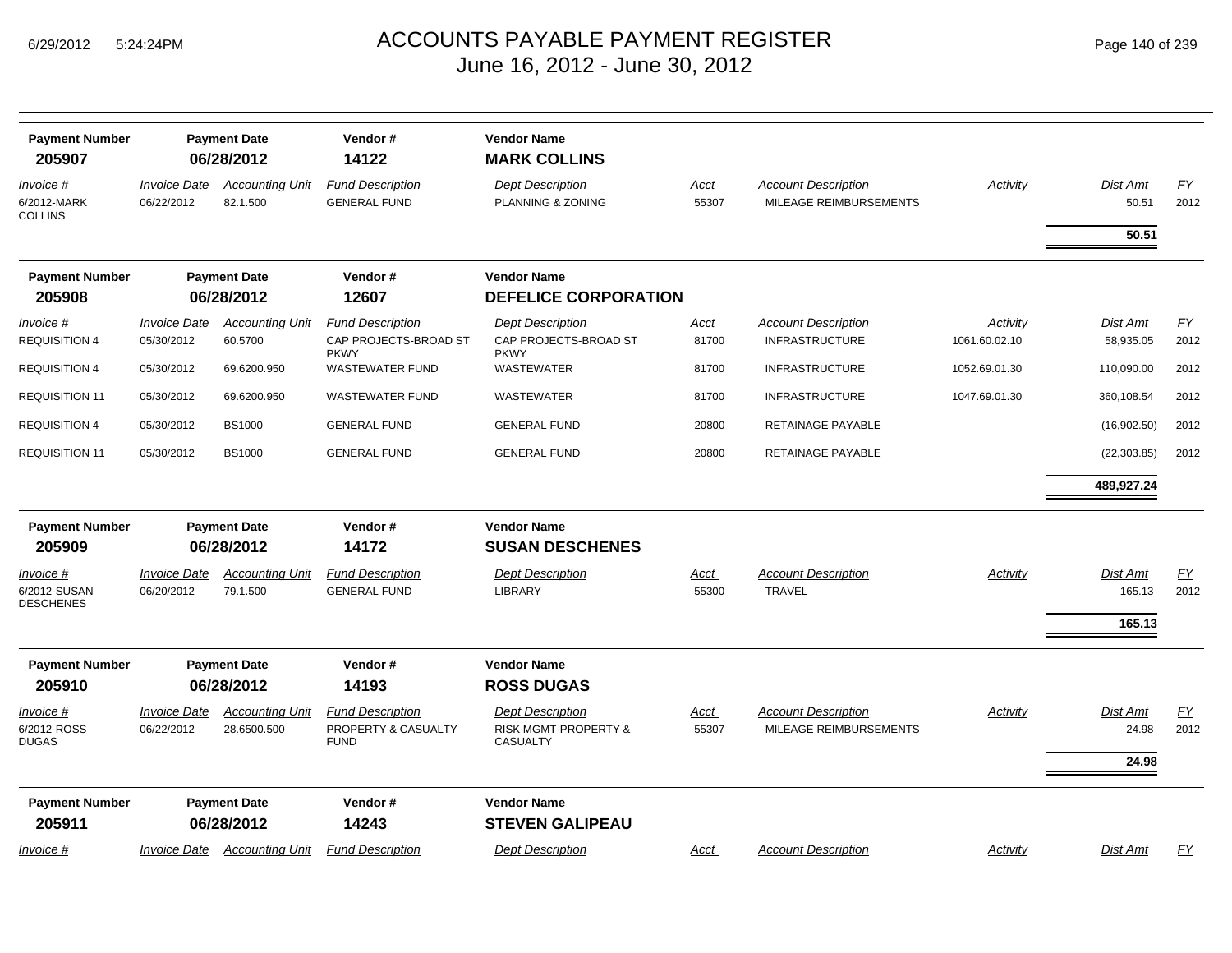| <b>Payment Number</b><br>205911            | <b>Payment Date</b><br>06/28/2012        |                                       | Vendor#<br>14243                                                  | <b>Vendor Name</b><br><b>STEVEN GALIPEAU</b>                      |                      |                                                                         |                 |                    |                          |  |  |
|--------------------------------------------|------------------------------------------|---------------------------------------|-------------------------------------------------------------------|-------------------------------------------------------------------|----------------------|-------------------------------------------------------------------------|-----------------|--------------------|--------------------------|--|--|
| Invoice #<br><b>REIMB CONF</b><br>6/20/12  | <b>Invoice Date</b><br>06/19/2012        | <b>Accounting Unit</b><br>52.1.635    | <b>Fund Description</b><br><b>GENERAL FUND</b>                    | <b>Dept Description</b><br><b>FIRE</b>                            | Acct<br>55400        | <b>Account Description</b><br><b>CONFERENCES AND</b><br><b>SEMINARS</b> | <b>Activity</b> | Dist Amt<br>147.00 | EY<br>2012               |  |  |
|                                            |                                          |                                       |                                                                   |                                                                   |                      |                                                                         |                 | 147.00             |                          |  |  |
| <b>Payment Number</b>                      | <b>Payment Date</b>                      |                                       |                                                                   |                                                                   | Vendor#              | <b>Vendor Name</b>                                                      |                 |                    |                          |  |  |
| 205912                                     | 06/28/2012                               |                                       | 999000585                                                         | <b>GREGORY BRONSON</b>                                            |                      |                                                                         |                 |                    |                          |  |  |
| Invoice #<br>NHRS SUBSIDY<br><b>REFUND</b> | <b>Invoice Date</b><br>06/27/2012        | <b>Accounting Unit</b><br>13.6600.890 | <b>Fund Description</b><br>BENEFITS SELF INSURANCE<br><b>FUND</b> | <b>Dept Description</b><br>BENEFITS SELF INSURANCE<br><b>FUND</b> | Acct                 | <b>Account Description</b><br>59507 5,905 CLAIMS-BC/BS HMO PLAN         | <b>Activity</b> | Dist Amt<br>612.40 | $\underline{FY}$<br>2012 |  |  |
|                                            |                                          |                                       |                                                                   |                                                                   |                      |                                                                         |                 | 612.40             |                          |  |  |
| <b>Payment Number</b>                      |                                          | <b>Payment Date</b>                   | Vendor#                                                           | <b>Vendor Name</b>                                                |                      |                                                                         |                 |                    |                          |  |  |
| 205913                                     | 06/28/2012                               |                                       | 11802                                                             | <b>JOHN HANNIGAN</b>                                              |                      |                                                                         |                 |                    |                          |  |  |
| Invoice #<br>MILEAGE 6/12/12               | <b>Invoice Date</b><br>06/15/2012        | <b>Accounting Unit</b><br>50.1.500    | <b>Fund Description</b><br><b>GENERAL FUND</b>                    | <b>Dept Description</b><br><b>POLICE</b>                          | Acct<br>55307        | <b>Account Description</b><br>MILEAGE REIMBURSEMENTS                    | <b>Activity</b> | Dist Amt<br>44.40  | EY<br>2012               |  |  |
|                                            |                                          |                                       |                                                                   |                                                                   |                      |                                                                         |                 | 44.40              |                          |  |  |
| <b>Payment Number</b>                      | <b>Payment Date</b>                      |                                       |                                                                   |                                                                   | Vendor#              | <b>Vendor Name</b>                                                      |                 |                    |                          |  |  |
| 205914                                     | 06/28/2012                               |                                       | 14315                                                             | <b>SCOTT HUDON</b>                                                |                      |                                                                         |                 |                    |                          |  |  |
| Invoice #<br>CONF<br><b>SUBSISTENCE</b>    | <b>Invoice Date</b><br>06/18/2012        | <b>Accounting Unit</b><br>50.4025     | <b>Fund Description</b><br>DOJ DRUG FORFEITURE<br><b>FUNDS</b>    | <b>Dept Description</b><br>DOJ DRUG FORFEITURE FUNDS              | <b>Acct</b><br>55400 | <b>Account Description</b><br><b>CONFERENCES AND</b><br><b>SEMINARS</b> | Activity        | Dist Amt<br>175.00 | $\underline{FY}$<br>2012 |  |  |
|                                            |                                          |                                       |                                                                   |                                                                   |                      |                                                                         |                 | 175.00             |                          |  |  |
| <b>Payment Number</b><br>205915            | <b>Payment Date</b><br>06/28/2012        |                                       | Vendor#<br>11962                                                  | <b>Vendor Name</b><br><b>REV RICHARD KELLEY</b>                   |                      |                                                                         |                 |                    |                          |  |  |
| Invoice #<br>DONATION-INAUG<br>URATIION    | <i><b>Invoice Date</b></i><br>06/21/2012 | <b>Accounting Unit</b><br>07.1.565    | <b>Fund Description</b><br><b>GENERAL FUND</b>                    | <b>Dept Description</b><br><b>CITY CLERK</b>                      | <b>Acct</b><br>53435 | <b>Account Description</b><br><b>ELECTION SERVICES</b>                  | Activity        | Dist Amt<br>200.00 | EY<br>2012               |  |  |
|                                            |                                          |                                       |                                                                   |                                                                   |                      |                                                                         |                 | 200.00             |                          |  |  |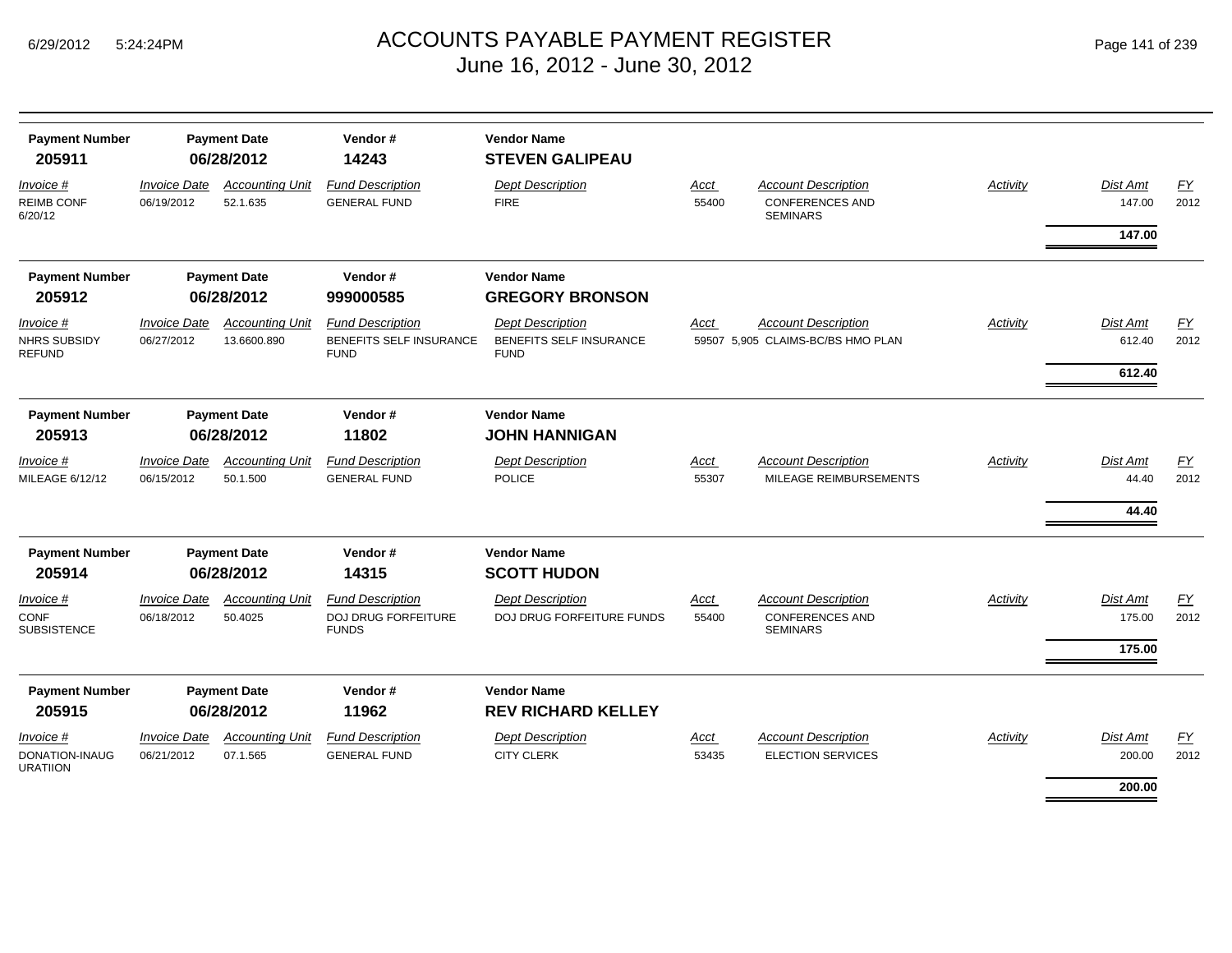| <b>Payment Number</b>                  | Vendor#<br><b>Payment Date</b><br>06/28/2012 |                                    | <b>Vendor Name</b><br><b>LABAS LITHUANIAN AMER BROS</b> |                                             |                      |                                                                         |                 |                           |            |  |  |
|----------------------------------------|----------------------------------------------|------------------------------------|---------------------------------------------------------|---------------------------------------------|----------------------|-------------------------------------------------------------------------|-----------------|---------------------------|------------|--|--|
| 205916<br>Invoice #                    | <b>Invoice Date</b>                          | <b>Accounting Unit</b>             | 11877<br><b>Fund Description</b>                        | <b>Dept Description</b>                     | <u>Acct</u>          | <b>Account Description</b>                                              | Activity        | <b>Dist Amt</b>           | EY         |  |  |
| <b>FALL 2012</b>                       | 06/22/2012                                   | TF79.8050                          | LIBRARY-CHARLES ZYLONIS                                 | LIBRARY-CHARLES ZYLONIS                     | 55650                | <b>ENRICHMENT PROGRAMS</b>                                              |                 | 5,000.00                  | 2012       |  |  |
|                                        |                                              |                                    |                                                         |                                             |                      |                                                                         |                 | 5,000.00                  |            |  |  |
| <b>Payment Number</b>                  |                                              | <b>Payment Date</b>                | Vendor#                                                 | <b>Vendor Name</b>                          |                      |                                                                         |                 |                           |            |  |  |
| 205917                                 |                                              | 06/28/2012                         | 11222                                                   | <b>JONATHAN LEHTO</b>                       |                      |                                                                         |                 |                           |            |  |  |
| Invoice #<br>REIMB 6/14/12             | <b>Invoice Date</b><br>06/15/2012            | <b>Accounting Unit</b><br>50.1.500 | <b>Fund Description</b><br><b>GENERAL FUND</b>          | <b>Dept Description</b><br><b>POLICE</b>    | Acct<br>61107        | <b>Account Description</b><br><b>CLOTHING &amp; UNIFORMS</b>            | Activity        | <b>Dist Amt</b><br>309.55 | EY<br>2012 |  |  |
|                                        |                                              |                                    |                                                         |                                             |                      |                                                                         |                 | 309.55                    |            |  |  |
| <b>Payment Number</b><br>205918        | <b>Payment Date</b><br>06/28/2012            |                                    | Vendor#<br>14406                                        | <b>Vendor Name</b><br><b>DENIS LINEHAN</b>  |                      |                                                                         |                 |                           |            |  |  |
| Invoice #                              | <b>Invoice Date</b>                          | <b>Accounting Unit</b>             | <b>Fund Description</b>                                 | <b>Dept Description</b>                     | <u>Acct</u>          | <b>Account Description</b>                                              | <b>Activity</b> | <b>Dist Amt</b>           | EY         |  |  |
| REIMB 6?13/12                          | 06/18/2012                                   | 50.1.500                           | <b>GENERAL FUND</b>                                     | <b>POLICE</b>                               | 61107                | <b>CLOTHING &amp; UNIFORMS</b>                                          |                 | 305.95                    | 2012       |  |  |
|                                        |                                              |                                    |                                                         |                                             |                      |                                                                         |                 | 305.95                    |            |  |  |
| <b>Payment Number</b>                  | <b>Payment Date</b>                          |                                    | Vendor#                                                 | <b>Vendor Name</b>                          |                      |                                                                         |                 |                           |            |  |  |
| 205919                                 | 06/28/2012                                   |                                    | 14439                                                   | <b>ANGELO MARINO</b>                        |                      |                                                                         |                 |                           |            |  |  |
| Invoice #<br>EXPRPT2012PATRI<br>OT MTG | <b>Invoice Date</b><br>06/17/2012            | <b>Accounting Unit</b><br>32.1.600 | <b>Fund Description</b><br><b>GENERAL FUND</b>          | <b>Dept Description</b><br><b>ASSESSING</b> | <u>Acct</u><br>55400 | <b>Account Description</b><br><b>CONFERENCES AND</b><br><b>SEMINARS</b> | Activity        | <b>Dist Amt</b><br>189.26 | EY<br>2012 |  |  |
|                                        |                                              |                                    |                                                         |                                             |                      |                                                                         |                 | 189.26                    |            |  |  |
| <b>Payment Number</b>                  | <b>Payment Date</b>                          |                                    |                                                         |                                             | Vendor#              | <b>Vendor Name</b>                                                      |                 |                           |            |  |  |
| 205920                                 |                                              | 06/28/2012                         | 14442                                                   | <b>JACLYN MARQUIS</b>                       |                      |                                                                         |                 |                           |            |  |  |
| <u>Invoice #</u>                       | <b>Invoice Date</b>                          | <b>Accounting Unit</b>             | <b>Fund Description</b>                                 | <b>Dept Description</b>                     | Acct                 | <b>Account Description</b>                                              | Activity        | <b>Dist Amt</b>           | EY         |  |  |
| CLOTHINGREIMB0<br>6202012              | 06/20/2012                                   | 50.1.500                           | <b>GENERAL FUND</b>                                     | <b>POLICE</b>                               | 61107                | <b>CLOTHING &amp; UNIFORMS</b>                                          |                 | 51.18                     | 2012       |  |  |
| 6/5-JACLYN<br><b>MARQUIS</b>           | 06/11/2012                                   | 50.1.500                           | <b>GENERAL FUND</b>                                     | <b>POLICE</b>                               | 55307                | MILEAGE REIMBURSEMENTS                                                  |                 | 44.40<br>95.58            | 2012       |  |  |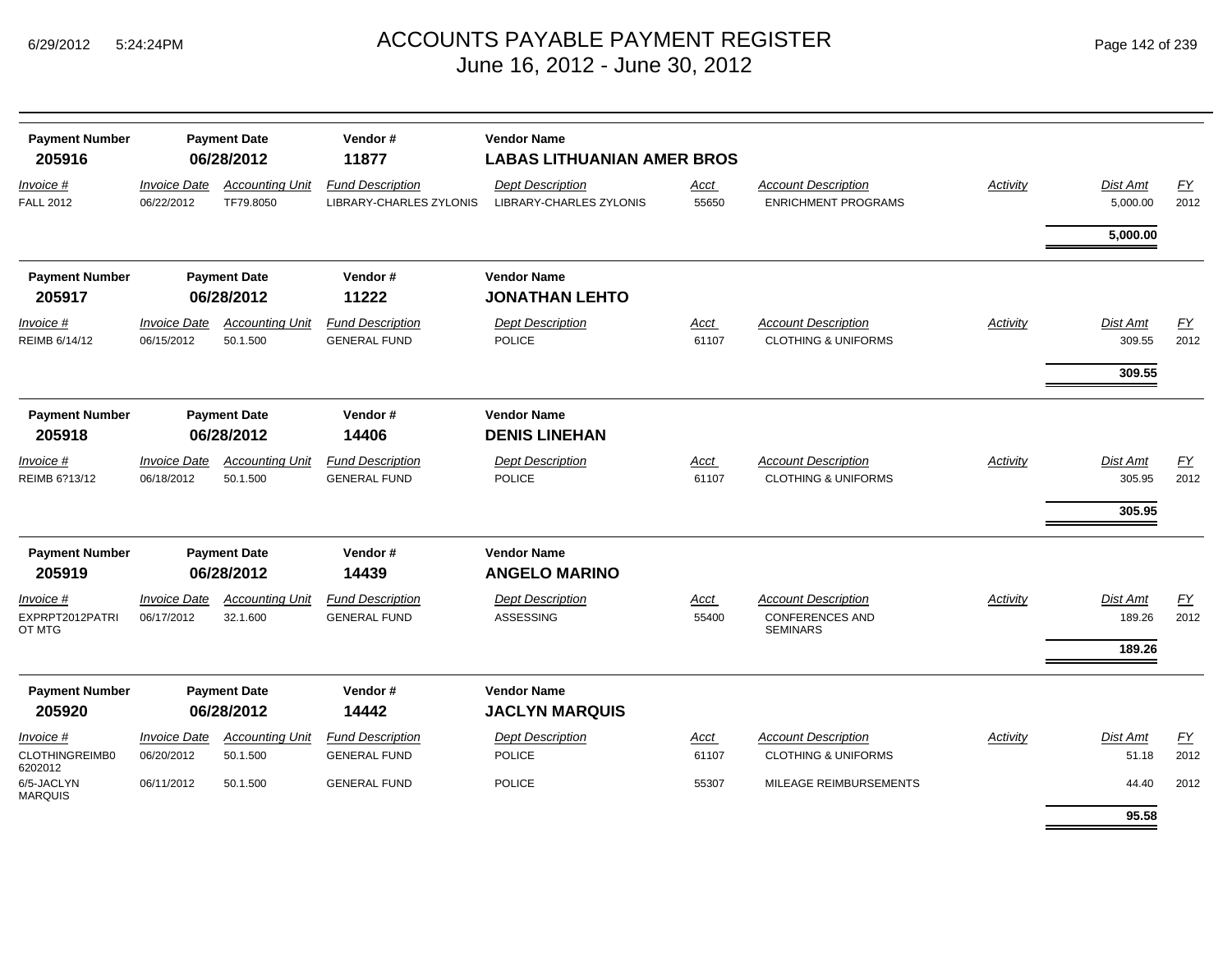|  | Page 143 of 239 |  |  |  |
|--|-----------------|--|--|--|
|--|-----------------|--|--|--|

| <b>Payment Number</b><br>205921                | <b>Payment Date</b><br>06/28/2012 |                                    | Vendor#<br>11960                                                      | <b>Vendor Name</b><br><b>TODD MARTYNY</b>                   |                      |                                                                     |                           |                              |                          |  |  |
|------------------------------------------------|-----------------------------------|------------------------------------|-----------------------------------------------------------------------|-------------------------------------------------------------|----------------------|---------------------------------------------------------------------|---------------------------|------------------------------|--------------------------|--|--|
| Invoice #<br><b>CLOTHINGREIMB0</b><br>6202012  | <b>Invoice Date</b><br>06/20/2012 | <b>Accounting Unit</b><br>50.1.500 | <b>Fund Description</b><br><b>GENERAL FUND</b>                        | <b>Dept Description</b><br><b>POLICE</b>                    | <u>Acct</u><br>61107 | <b>Account Description</b><br><b>CLOTHING &amp; UNIFORMS</b>        | <b>Activity</b>           | Dist Amt<br>760.10           | EY<br>2012               |  |  |
|                                                |                                   |                                    |                                                                       |                                                             |                      |                                                                     |                           | 760.10                       |                          |  |  |
| <b>Payment Number</b>                          | <b>Payment Date</b>               |                                    | Vendor#                                                               | <b>Vendor Name</b>                                          |                      |                                                                     |                           |                              |                          |  |  |
| 205922                                         | 06/28/2012                        |                                    | 10898                                                                 | <b>JAMES MOLONY</b>                                         |                      |                                                                     |                           |                              |                          |  |  |
| Invoice #<br>6/21-JAMES<br><b>MOLONY</b>       | <b>Invoice Date</b><br>06/22/2012 | <b>Accounting Unit</b><br>22.1.500 | <b>Fund Description</b><br><b>GENERAL FUND</b>                        | <b>Dept Description</b><br><b>INFORMATION TECHNOLOGY</b>    | Acct<br>55300        | <b>Account Description</b><br><b>TRAVEL</b>                         | Activity                  | Dist Amt<br>46.62            | FΥ<br>2012               |  |  |
|                                                |                                   |                                    |                                                                       |                                                             |                      |                                                                     |                           | 46.62                        |                          |  |  |
| <b>Payment Number</b><br>205923                | <b>Payment Date</b><br>06/28/2012 |                                    | Vendor#<br>13303                                                      | <b>Vendor Name</b><br><b>PETTY CASH</b>                     |                      |                                                                     |                           |                              |                          |  |  |
| Invoice #<br>6/21-SUSAN<br><b>BIELAWSKI</b>    | <b>Invoice Date</b><br>06/21/2012 | <b>Accounting Unit</b><br>77.2504  | <b>Fund Description</b><br>HOLMAN STADIUM EVENTS<br><b>FUND</b>       | <b>Dept Description</b><br>HOLMAN STADIUM EVENTS            | <b>Acct</b><br>55658 | <b>Account Description</b><br>RECREATION PROGRAM<br><b>SERVICES</b> | Activity                  | Dist Amt<br>100.20<br>100.20 | $\underline{FY}$<br>2012 |  |  |
| <b>Payment Number</b><br>205924                | <b>Payment Date</b><br>06/28/2012 |                                    |                                                                       |                                                             | Vendor#<br>11290     | <b>Vendor Name</b><br><b>JULIANA PORTILLO</b>                       |                           |                              |                          |  |  |
| Invoice #<br>GYMREIMB0620201<br>$\overline{2}$ | <b>Invoice Date</b><br>06/20/2012 | <b>Accounting Unit</b><br>50.1.500 | <b>Fund Description</b><br><b>GENERAL FUND</b>                        | <b>Dept Description</b><br><b>POLICE</b>                    | Acct<br>52809        | <b>Account Description</b><br><b>WELLNESS PROGRAM</b>               | Activity                  | <b>Dist Amt</b><br>200.00    | EY<br>2012               |  |  |
|                                                |                                   |                                    |                                                                       |                                                             |                      |                                                                     |                           | 200.00                       |                          |  |  |
| <b>Payment Number</b>                          | <b>Payment Date</b>               |                                    | Vendor#                                                               | <b>Vendor Name</b>                                          |                      |                                                                     |                           |                              |                          |  |  |
| 205925                                         | 06/28/2012                        |                                    | 12017                                                                 | <b>SHAW'S</b>                                               |                      |                                                                     |                           |                              |                          |  |  |
| <u>Invoice #</u><br>6/22-1645                  | <b>Invoice Date</b><br>06/22/2012 | <b>Accounting Unit</b><br>71.3068  | <b>Fund Description</b><br><b>COMMUNITY SERVICES</b><br><b>GRANTS</b> | <b>Dept Description</b><br><b>COMMUNITY SERVICES GRANTS</b> | <u>Acct</u><br>61917 | <b>Account Description</b><br><b>MEETING EXPENSES</b>               | Activity<br>71.1004.12.01 | Dist Amt<br>44.51            | EY<br>2012               |  |  |
| 6/15/12-8492                                   | 06/15/2012                        | 71.3068                            | <b>COMMUNITY SERVICES</b><br><b>GRANTS</b>                            | <b>COMMUNITY SERVICES GRANTS</b>                            | 61917                | <b>MEETING EXPENSES</b>                                             | 71.1004.12.01             | 82.32<br>126.83              | 2012                     |  |  |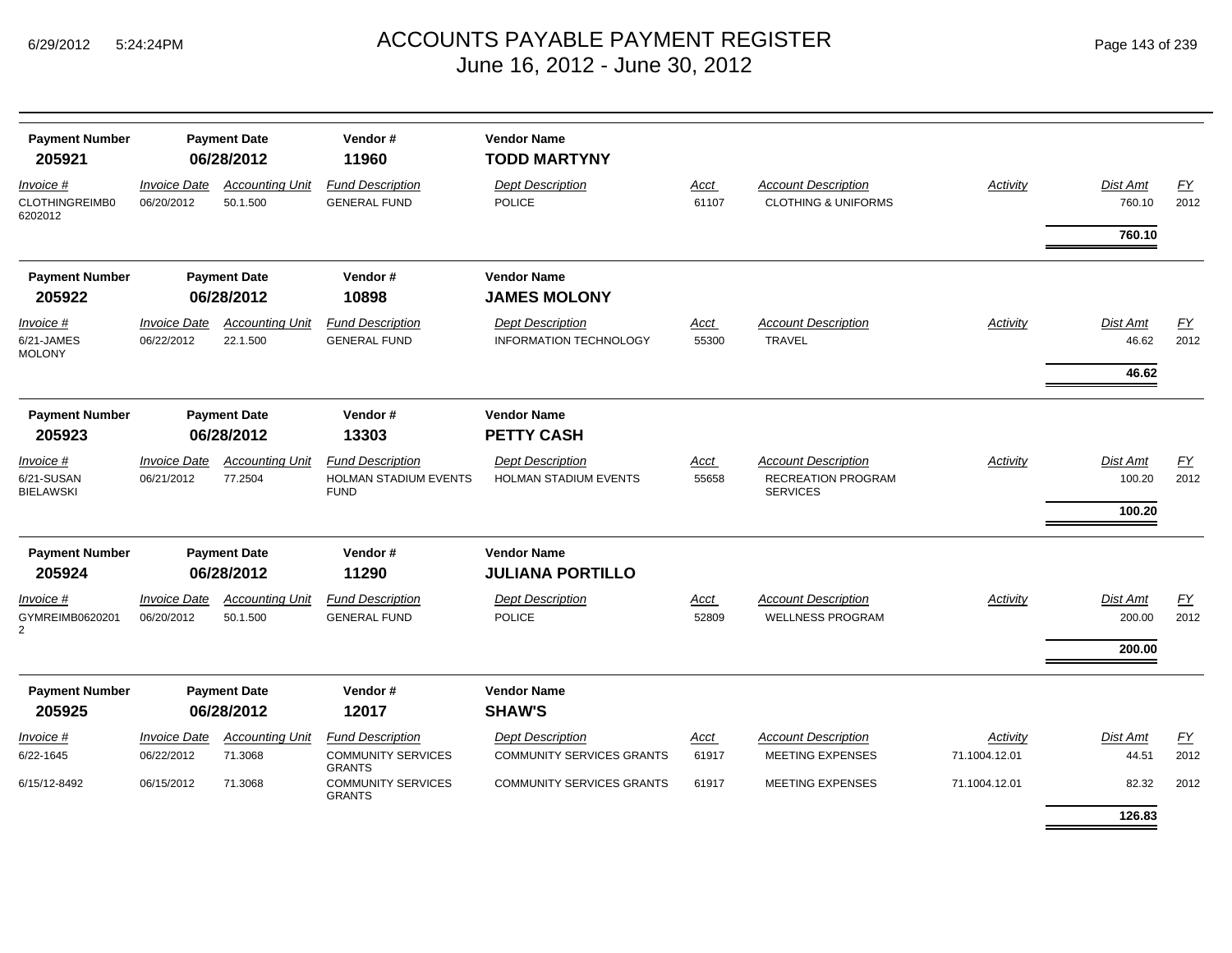| <b>Payment Number</b>                         | <b>Payment Date</b>               |                                         | Vendor#                                          | <b>Vendor Name</b>                                                  |                      |                                                                         |                             |                                   |            |  |  |
|-----------------------------------------------|-----------------------------------|-----------------------------------------|--------------------------------------------------|---------------------------------------------------------------------|----------------------|-------------------------------------------------------------------------|-----------------------------|-----------------------------------|------------|--|--|
| 205926                                        | 06/28/2012                        |                                         | 11212                                            | <b>JILL STANSFIELD</b>                                              |                      |                                                                         |                             |                                   |            |  |  |
| Invoice #<br>023561 6/28/12<br><b>DCAP</b>    | <b>Invoice Date</b><br>06/26/2012 | <b>Accounting Unit</b><br><b>BS1000</b> | <b>Fund Description</b><br><b>GENERAL FUND</b>   | <b>Dept Description</b><br><b>GENERAL FUND</b>                      | Acct<br>21460        | <b>Account Description</b><br>125 DEPENDENT CARE                        | Activity                    | <b>Dist Amt</b><br>96.15<br>96.15 | EY<br>2012 |  |  |
| <b>Payment Number</b><br>205927               | <b>Payment Date</b><br>06/28/2012 |                                         | Vendor#<br>12044                                 | <b>Vendor Name</b><br><b>JESSICA WEYSHAM</b>                        |                      |                                                                         |                             |                                   |            |  |  |
| Invoice #<br>06/21/12 TRAVEL<br><b>REIMB</b>  | <b>Invoice Date</b><br>06/25/2012 | <b>Accounting Unit</b><br>11.1.500      | <b>Fund Description</b><br><b>GENERAL FUND</b>   | <b>Dept Description</b><br><b>HUMAN RESOURCES</b>                   | Acct<br>55400        | <b>Account Description</b><br><b>CONFERENCES AND</b><br><b>SEMINARS</b> | Activity                    | Dist Amt<br>15.82<br>15.82        | EY<br>2012 |  |  |
| <b>Payment Number</b><br>205928               | <b>Payment Date</b><br>06/28/2012 |                                         | Vendor#<br>12022                                 | <b>Vendor Name</b><br><b>LOUISE WOODWORTH</b>                       |                      |                                                                         |                             |                                   |            |  |  |
| Invoice #<br>6/3-9-LOUISE<br><b>WOODWORTH</b> | <b>Invoice Date</b><br>06/11/2012 | <b>Accounting Unit</b><br>86.3120       | <b>Fund Description</b><br><b>TRANSIT GRANTS</b> | <b>Dept Description</b><br><b>GRANT FUNDS-TRANSIT</b>               | Acct<br>55421        | <b>Account Description</b><br><b>TRAINING &amp; CERTIFICATIONS</b>      | Activity<br>86.800.12.10.10 | Dist Amt<br>43.30<br>43.30        | FY<br>2012 |  |  |
| <b>Payment Number</b><br>205929               | <b>Payment Date</b><br>06/28/2012 |                                         |                                                  |                                                                     | Vendor#<br>11928     | <b>Vendor Name</b><br>AMERICAN SOCIETY OF APPRAISERS                    |                             |                                   |            |  |  |
| Invoice #<br>ID 5053                          | <b>Invoice Date</b><br>05/31/2012 | <b>Accounting Unit</b><br>32.1.600      | <b>Fund Description</b><br><b>GENERAL FUND</b>   | <b>Dept Description</b><br><b>ASSESSING</b>                         | Acct<br>55200        | <b>Account Description</b><br><b>DUES AND MEMBERSHIPS</b>               | Activity                    | Dist Amt<br>630.00<br>630.00      | EY<br>2012 |  |  |
| <b>Payment Number</b><br>205930               | <b>Payment Date</b><br>06/28/2012 |                                         | Vendor#<br>13981                                 | <b>Vendor Name</b><br><b>APWA PUBLICATIONS</b>                      |                      | Payee Name<br><b>APWA</b>                                               |                             |                                   |            |  |  |
| Invoice #<br>ID 678244                        | <b>Invoice Date</b><br>06/12/2012 | <b>Accounting Unit</b><br>60.1.665      | <b>Fund Description</b><br><b>GENERAL FUND</b>   | <b>Dept Description</b><br><b>PUBLIC</b><br>WORKS-ADMIN/ENGINEERING | <b>Acct</b><br>55200 | <b>Account Description</b><br><b>DUES AND MEMBERSHIPS</b>               | Activity                    | Dist Amt<br>205.00<br>205.00      | EY<br>2012 |  |  |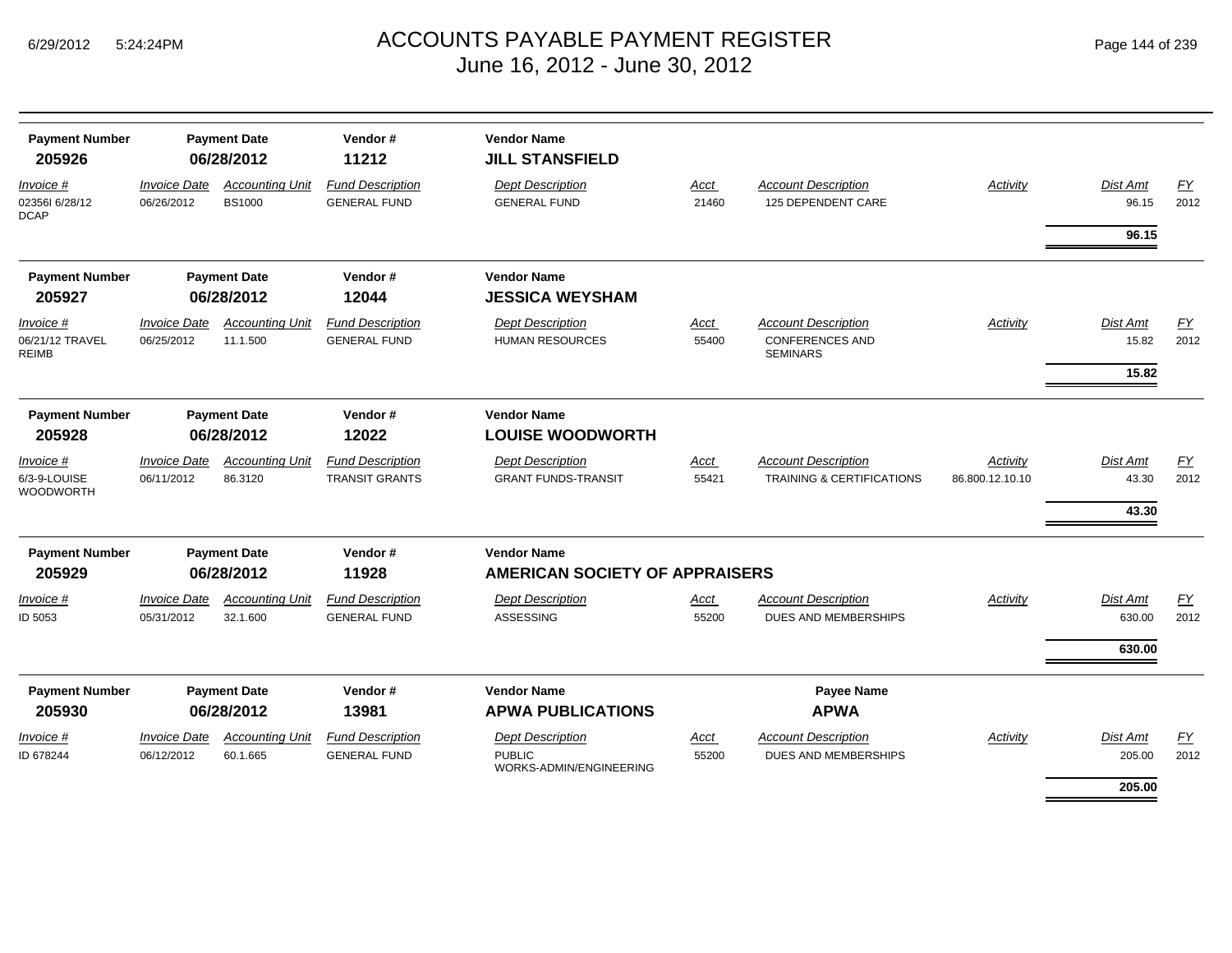| <b>Payment Number</b><br>205931       |                                   | <b>Payment Date</b><br>06/28/2012  | Vendor#<br>11424                               | <b>Vendor Name</b><br>THE CHILDREN'S MUSUEM OF NH           |               |                                                    |                 |                    |            |
|---------------------------------------|-----------------------------------|------------------------------------|------------------------------------------------|-------------------------------------------------------------|---------------|----------------------------------------------------|-----------------|--------------------|------------|
| <i>Invoice</i> #<br>MEMBERSHIP2012    | <b>Invoice Date</b><br>05/15/2012 | <b>Accounting Unit</b><br>79.1.500 | <b>Fund Description</b><br><b>GENERAL FUND</b> | <b>Dept Description</b><br>LIBRARY                          | Acct<br>55200 | <b>Account Description</b><br>DUES AND MEMBERSHIPS | <b>Activity</b> | Dist Amt<br>200.00 | EY<br>2012 |
|                                       |                                   |                                    |                                                |                                                             |               |                                                    |                 | 200.00             |            |
| <b>Payment Number</b><br>205932       |                                   | <b>Payment Date</b><br>06/28/2012  | Vendor#<br>12536                               | <b>Vendor Name</b><br><b>COMCAST CABLE COMMUNICATIONS I</b> |               |                                                    |                 |                    |            |
| Invoice #                             | <b>Invoice Date</b>               | <b>Accounting Unit</b>             | <b>Fund Description</b>                        | <b>Dept Description</b>                                     | <u>Acct</u>   | <b>Account Description</b>                         | Activity        | Dist Amt           | EY         |
| 8773200811012461<br>MAY12             | 05/09/2012                        | 68.6000.692                        | SOLID WASTE FUND                               | <b>SOLID WASTE</b>                                          | 55109         | TELEPHONE-VOICE                                    |                 | 75.48              | 2012       |
| 8773200811012461<br>APR12             | 04/14/2012                        | 68.6000.692                        | SOLID WASTE FUND                               | <b>SOLID WASTE</b>                                          | 55109         | TELEPHONE-VOICE                                    |                 | 75.48              | 2012       |
| 8773200811384480<br>JUN <sub>12</sub> | 06/09/2012                        | 50.1.500                           | <b>GENERAL FUND</b>                            | <b>POLICE</b>                                               | 54849         | <b>TELEPHONE LEASE</b>                             |                 | 129.94             | 2012       |
|                                       |                                   |                                    |                                                |                                                             |               |                                                    |                 | 280.90             |            |
| <b>Payment Number</b>                 |                                   | <b>Payment Date</b>                | Vendor#                                        | <b>Vendor Name</b>                                          |               |                                                    |                 |                    |            |
| 205933                                |                                   | 06/28/2012                         | 10588                                          | <b>DENNIS K BURKE INC</b>                                   |               |                                                    |                 |                    |            |
| Invoice #                             | <b>Invoice Date</b>               | <b>Accounting Unit</b>             | <b>Fund Description</b>                        | <b>Dept Description</b>                                     | Acct          | <b>Account Description</b>                         | Activity        | Dist Amt           | EY         |
| 057820                                | 06/07/2012                        | 77.1.650                           | <b>GENERAL FUND</b>                            | PARKS & RECREATION                                          | 61300         | FUEL, UNLEADED                                     |                 | 2,790.39           | 2012       |
| 56890                                 | 06/04/2012                        | TF42.7506                          | ETF CONTRIB-WOODLAWN<br><b>CEMETERY</b>        | ETF CONTRIB-WOODLAWN<br><b>CEMETERY</b>                     | 61300         | FUEL, UNLEADED                                     |                 | 707.96             | 2012       |
| 56889                                 | 06/04/2012                        | 44.1.720                           | <b>GENERAL FUND</b>                            | EDGEWOOD CEMETERY                                           | 61300         | FUEL, UNLEADED                                     |                 | 474.70             | 2012       |
| 55855                                 | 05/30/2012                        | 69.6200.540                        | <b>WASTEWATER FUND</b>                         | <b>WASTEWATER</b>                                           | 61300         | FUEL, UNLEADED                                     |                 | 832.66             | 2012       |
| 55855                                 | 05/30/2012                        | 69.6200.670                        | <b>WASTEWATER FUND</b>                         | <b>WASTEWATER</b>                                           | 61300         | FUEL, UNLEADED                                     |                 | 832.66             | 2012       |
| 59616                                 | 06/14/2012                        | 61.1.700                           | <b>GENERAL FUND</b>                            | <b>STREETS</b>                                              | 61300         | FUEL, UNLEADED                                     |                 | 18,284.81          | 2012       |
|                                       |                                   |                                    |                                                |                                                             |               |                                                    |                 | 23,923.18          |            |
| <b>Payment Number</b><br>205934       |                                   | <b>Payment Date</b><br>06/28/2012  | Vendor#<br>11198                               | <b>Vendor Name</b><br><b>DIRECTV INC</b>                    |               |                                                    |                 |                    |            |
| Invoice #                             | <b>Invoice Date</b>               | <b>Accounting Unit</b>             | <b>Fund Description</b>                        | <b>Dept Description</b>                                     | Acct          | <b>Account Description</b>                         | Activity        | Dist Amt           | EY         |
| 17987998652<br><b>JUN12</b>           | 06/11/2012                        | 50.1.500                           | <b>GENERAL FUND</b>                            | <b>POLICE</b>                                               | 54849         | <b>TELEPHONE LEASE</b>                             |                 | 11.55              | 2012       |
|                                       |                                   |                                    |                                                |                                                             |               |                                                    |                 | 11.55              |            |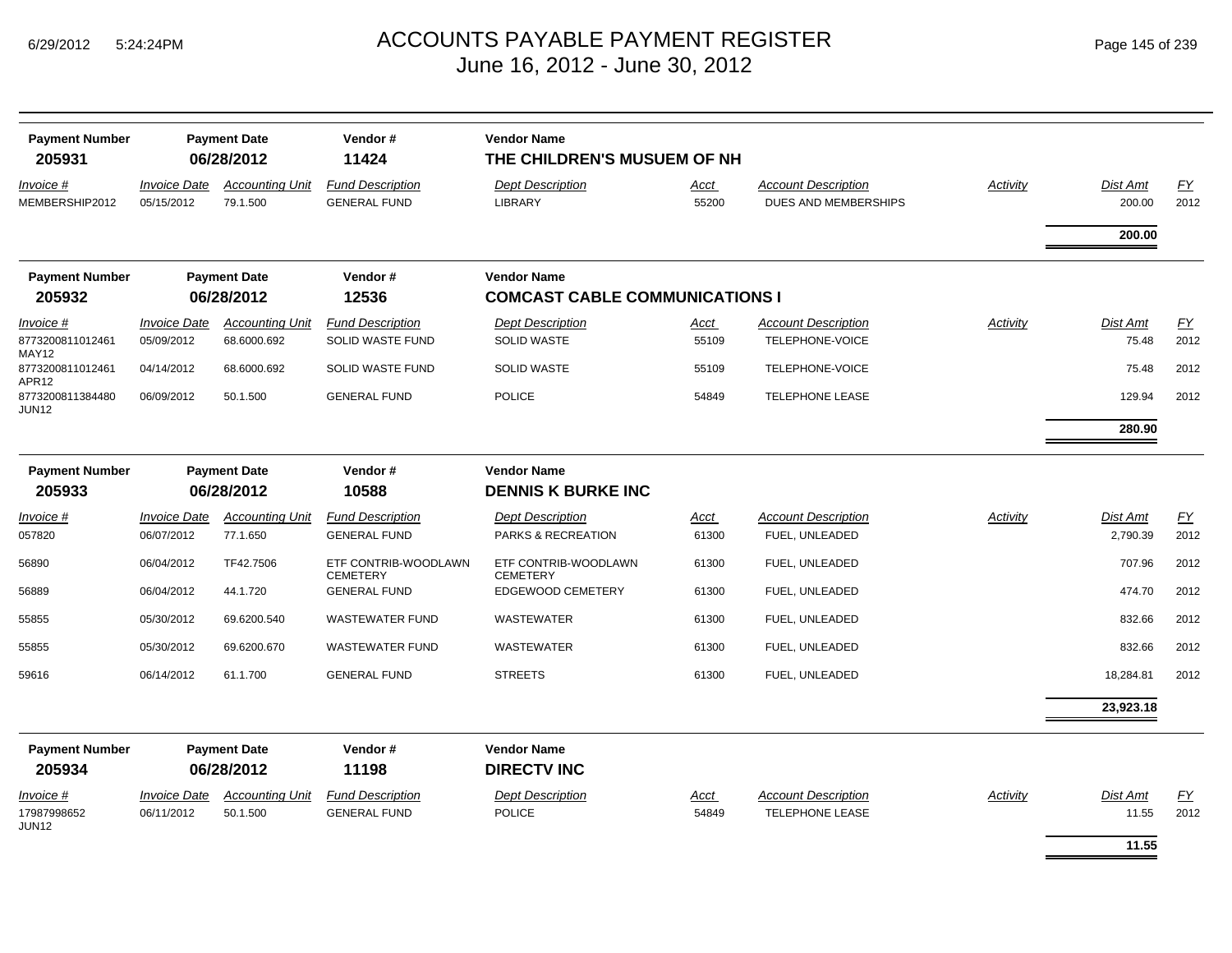| <b>Payment Number</b>     |                            | <b>Payment Date</b>    | Vendor#                   | <b>Vendor Name</b>              |       |                                     |                 |          |           |
|---------------------------|----------------------------|------------------------|---------------------------|---------------------------------|-------|-------------------------------------|-----------------|----------|-----------|
| 205935                    |                            | 06/28/2012             | 14216                     | <b>FAIRPOINT COMMUNICATIONS</b> |       |                                     |                 |          |           |
| Invoice #                 | <b>Invoice Date</b>        | <b>Accounting Unit</b> | <b>Fund Description</b>   | <b>Dept Description</b>         | Acct  | <b>Account Description</b>          | Activity        | Dist Amt | EY        |
| 603 417 2547<br>932-MAY12 | 05/30/2012                 | 91.1.012621            | <b>GENERAL FUND</b>       | <b>SCHOOL</b>                   | 55109 | TELEPHONE-VOICE                     |                 | 170.76   | 2012      |
| 603 417 2547<br>932-MAY12 | 05/30/2012                 | 91.1.032621            | <b>GENERAL FUND</b>       | <b>SCHOOL</b>                   | 55109 | TELEPHONE-VOICE                     |                 | 209.04   | 2012      |
| 603 417 2547<br>932-MAY12 | 05/30/2012                 | 91.1.042621            | <b>GENERAL FUND</b>       | <b>SCHOOL</b>                   | 55109 | TELEPHONE-VOICE                     |                 | 209.04   | 2012      |
| 603 417 2547<br>932-MAY12 | 05/30/2012                 | 91.1.062621            | <b>GENERAL FUND</b>       | <b>SCHOOL</b>                   | 55109 | TELEPHONE-VOICE                     |                 | 53.38    | 2012      |
| 603 417 2547<br>932-MAY12 | 05/30/2012                 | 91.1.092621            | <b>GENERAL FUND</b>       | <b>SCHOOL</b>                   | 55109 | TELEPHONE-VOICE                     |                 | 106.76   | 2012      |
| 603 417 2547<br>932-MAY12 | 05/30/2012                 | 91.1.162621            | <b>GENERAL FUND</b>       | <b>SCHOOL</b>                   | 55109 | TELEPHONE-VOICE                     |                 | 32.00    | 2012      |
| 603 417 2547<br>932-MAY12 | 05/30/2012                 | 20.1.555               | <b>GENERAL FUND</b>       | TELECOMMUNICATIONS              | 55109 | TELEPHONE-VOICE                     |                 | 727.53   | 2012      |
| 136 097 7416<br>7-JUN12   | 06/15/2012                 | 20.1.555               | <b>GENERAL FUND</b>       | TELECOMMUNICATIONS              | 55109 | TELEPHONE-VOICE                     |                 | 32.31    | 2012      |
| 007 301 7008<br>267-JUN12 | 06/12/2012                 | 20.1.555               | <b>GENERAL FUND</b>       | <b>TELECOMMUNICATIONS</b>       | 55109 | TELEPHONE-VOICE                     |                 | 39.99    | 2012      |
| 603 417 2547<br>932-MAY12 | 05/30/2012                 | 69.6200.540            | <b>WASTEWATER FUND</b>    | <b>WASTEWATER</b>               | 55109 | TELEPHONE-VOICE                     |                 | 684.82   | 2012      |
| 603 417 2547<br>932-MAY12 | 05/30/2012                 | 91.3800.231240         | <b>SCHOOL GRANTS FUND</b> | <b>SCHOOL</b>                   | 55109 | TELEPHONE-VOICE                     | 91.03762.231240 | 156.75   | 2012      |
| 603 417 2547<br>932-MAY12 | 05/30/2012                 | 50.1.500               | <b>GENERAL FUND</b>       | <b>POLICE</b>                   | 54849 | <b>TELEPHONE LEASE</b>              |                 | 211.19   | 2012      |
| 603 891 2069<br>698-JUN12 | 06/12/2012                 | 50.1.500               | <b>GENERAL FUND</b>       | <b>POLICE</b>                   | 54849 | <b>TELEPHONE LEASE</b>              |                 | 56.35    | 2012      |
|                           |                            |                        |                           |                                 |       |                                     |                 | 2,689.92 |           |
| <b>Payment Number</b>     |                            | <b>Payment Date</b>    | Vendor#                   | <b>Vendor Name</b>              |       |                                     |                 |          |           |
| 205936                    |                            | 06/28/2012             | 12721                     | <b>FIRST TRANSIT INC</b>        |       |                                     |                 |          |           |
| Invoice #                 | <i><b>Invoice Date</b></i> | <b>Accounting Unit</b> | <b>Fund Description</b>   | <b>Dept Description</b>         | Acct  | <b>Account Description</b>          | Activity        | Dist Amt | EY        |
| 10679284                  | 05/25/2012                 | 86.3120                | <b>TRANSIT GRANTS</b>     | <b>GRANT FUNDS-TRANSIT</b>      | 55699 | OTHER CONTRACTED<br><b>SERVICES</b> | 86.800.12.20.01 | 630.00   | 2012      |
| 10679280                  | 05/25/2012                 | 86.3120                | <b>TRANSIT GRANTS</b>     | <b>GRANT FUNDS-TRANSIT</b>      | 55699 | OTHER CONTRACTED<br><b>SERVICES</b> | 86.800.12.20.01 | 630.00   | 2012      |
|                           |                            |                        |                           |                                 |       |                                     |                 | 1,260.00 |           |
| <b>Payment Number</b>     |                            | <b>Payment Date</b>    | Vendor#                   | <b>Vendor Name</b>              |       |                                     |                 |          |           |
| 205937                    |                            | 06/28/2012             | 11961                     | INT'L COUNCIL OF SHOPPING CTRS  |       |                                     |                 |          |           |
| Invoice #                 | <b>Invoice Date</b>        | <b>Accounting Unit</b> | <b>Fund Description</b>   | <b>Dept Description</b>         | Acct  | <b>Account Description</b>          | Activity        | Dist Amt | <u>FY</u> |
| 1337614 R<br>HOUSTON      | 06/15/2012                 | 82.1.500               | <b>GENERAL FUND</b>       | PLANNING & ZONING               | 55200 | DUES AND MEMBERSHIPS                |                 | 100.00   | 2012      |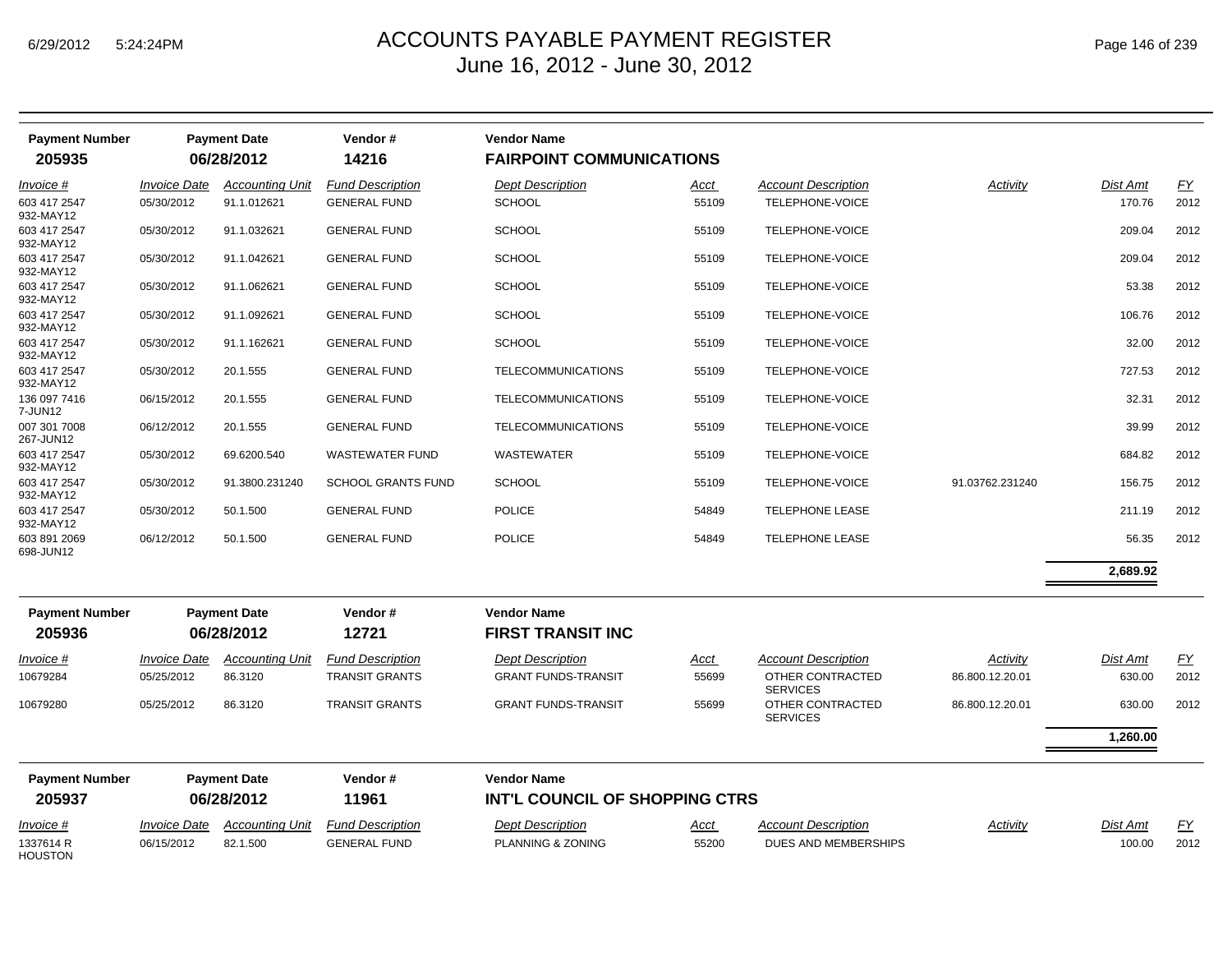|                                              |                                   |                                                                                                |                                                   |                                                        |                      |                                                                     |          | 100.00                     |            |
|----------------------------------------------|-----------------------------------|------------------------------------------------------------------------------------------------|---------------------------------------------------|--------------------------------------------------------|----------------------|---------------------------------------------------------------------|----------|----------------------------|------------|
| <b>Payment Number</b><br>205938              |                                   | <b>Payment Date</b><br>06/28/2012                                                              | Vendor#<br>12020                                  | <b>Vendor Name</b><br><b>MAPHN</b>                     |                      |                                                                     |          |                            |            |
| Invoice #<br>2012-2013-RENEW<br>AL           | <b>Invoice Date</b><br>06/12/2012 | <b>Accounting Unit</b><br>72.1.500                                                             | <b>Fund Description</b><br><b>GENERAL FUND</b>    | <b>Dept Description</b><br><b>COMMUNITY HEALTH</b>     | <b>Acct</b><br>55200 | <b>Account Description</b><br>DUES AND MEMBERSHIPS                  | Activity | Dist Amt<br>50.00          | EY<br>2012 |
|                                              |                                   |                                                                                                |                                                   |                                                        |                      |                                                                     |          | 50.00                      |            |
| <b>Payment Number</b><br>205939              |                                   | <b>Payment Date</b><br>06/28/2012                                                              | Vendor#<br>13153                                  | <b>Vendor Name</b><br>NATIONAL ENVIRONMENTAL HEALTH    |                      | Payee Name<br><b>NHPHA</b>                                          |          |                            |            |
| Invoice #<br><b>NEHA MEMBER</b><br>DUES FY12 | <b>Invoice Date</b><br>05/22/2012 | <b>Accounting Unit</b><br>73.1.500                                                             | <b>Fund Description</b><br><b>GENERAL FUND</b>    | <b>Dept Description</b><br><b>ENVIRONMENTAL HEALTH</b> | Acct<br>55200        | <b>Account Description</b><br>DUES AND MEMBERSHIPS                  | Activity | Dist Amt<br>50.00<br>50.00 | FY<br>2012 |
| <b>Payment Number</b><br>205940              |                                   | <b>Payment Date</b><br>Vendor#<br>06/28/2012<br>13291<br><b>Accounting Unit</b><br>69.6200.500 |                                                   | <b>Vendor Name</b><br>PENNICHUCK WATER WORKS INC       |                      |                                                                     |          |                            |            |
| $Invoice$ #<br>53112                         | <b>Invoice Date</b><br>05/31/2012 |                                                                                                | <b>Fund Description</b><br><b>WASTEWATER FUND</b> | <b>Dept Description</b><br><b>WASTEWATER</b>           | Acct<br>53467        | <b>Account Description</b><br><b>BILLING &amp; MAILING SERVICES</b> | Activity | Dist Amt<br>8,517.60       | EY<br>2012 |
| 43012                                        | 04/30/2012                        | 69.6200.500                                                                                    | <b>WASTEWATER FUND</b>                            | <b>WASTEWATER</b>                                      | 53467                | <b>BILLING &amp; MAILING SERVICES</b>                               |          | 8,512.14                   | 2012       |
|                                              |                                   |                                                                                                |                                                   |                                                        |                      |                                                                     |          | 17,029.74                  |            |
| <b>Payment Number</b><br>205941              |                                   | <b>Payment Date</b><br>06/28/2012                                                              | Vendor#<br>13463                                  | <b>Vendor Name</b><br><b>ROCHETTES OIL SERVICE INC</b> |                      |                                                                     |          |                            |            |
| $Invoice$ #                                  | <b>Invoice Date</b>               | <b>Accounting Unit</b>                                                                         | <b>Fund Description</b>                           | <b>Dept Description</b>                                | Acct                 | <b>Account Description</b>                                          | Activity | <b>Dist Amt</b>            | EY         |
| 136 098 2761<br>5-JUN12                      | 06/15/2012                        | 20.1.555                                                                                       | <b>GENERAL FUND</b>                               | <b>TELECOMMUNICATIONS</b>                              | 55109                | TELEPHONE-VOICE                                                     |          | 32.31                      | 2012       |
| 006 301 3068<br>256-JUN12                    | 06/13/2012                        | 20.1.555                                                                                       | <b>GENERAL FUND</b>                               | <b>TELECOMMUNICATIONS</b>                              | 55109                | TELEPHONE-VOICE                                                     |          | 259.99                     | 2012       |
|                                              |                                   |                                                                                                |                                                   |                                                        |                      |                                                                     |          | 292.30                     |            |
| <b>Payment Number</b>                        |                                   | <b>Payment Date</b>                                                                            | Vendor#                                           | <b>Vendor Name</b>                                     |                      |                                                                     |          |                            |            |
| 205942                                       |                                   | 06/28/2012                                                                                     | 11887                                             | <b>SHATTUCK MALONE OIL CO</b>                          |                      |                                                                     |          |                            |            |
| <u>Invoice #</u>                             | <b>Invoice Date</b>               | <b>Accounting Unit</b>                                                                         | <b>Fund Description</b>                           | <b>Dept Description</b>                                | Acct                 | <b>Account Description</b>                                          | Activity | Dist Amt                   | EY         |
| 4609479                                      | 05/16/2012                        | 68.6000.692                                                                                    | <b>SOLID WASTE FUND</b>                           | <b>SOLID WASTE</b>                                     | 61307                | FUEL. DIESEL                                                        |          | 11,743.43                  | 2012       |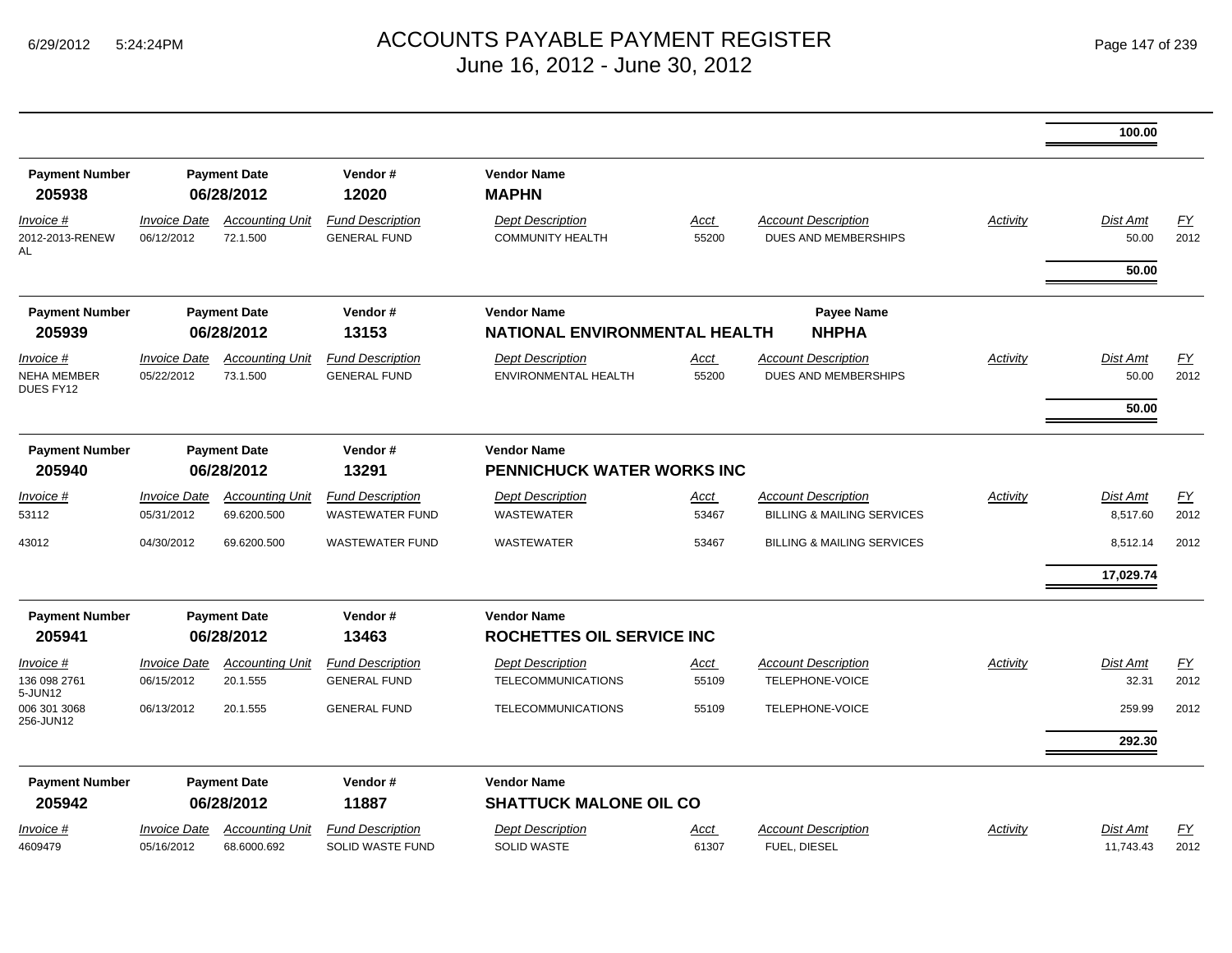| Page 148 of 239 |
|-----------------|
|-----------------|

| <b>Payment Number</b><br>205942 |                                   | <b>Payment Date</b><br>06/28/2012     | Vendor#<br>11887                            | <b>Vendor Name</b><br><b>SHATTUCK MALONE OIL CO</b> |               |                                            |          |                           |                   |
|---------------------------------|-----------------------------------|---------------------------------------|---------------------------------------------|-----------------------------------------------------|---------------|--------------------------------------------|----------|---------------------------|-------------------|
| Invoice #<br>445090             | <b>Invoice Date</b><br>05/30/2012 | <b>Accounting Unit</b><br>68.6000.692 | <b>Fund Description</b><br>SOLID WASTE FUND | <b>Dept Description</b><br><b>SOLID WASTE</b>       | Acct<br>61307 | <b>Account Description</b><br>FUEL, DIESEL | Activity | <b>Dist Amt</b><br>223.89 | <u>FY</u><br>2012 |
| 445979                          | 05/31/2012                        | 68.6000.692                           | SOLID WASTE FUND                            | <b>SOLID WASTE</b>                                  | 61307         | FUEL, DIESEL                               |          | 251.88                    | 2012              |
| 450087                          | 06/04/2012                        | 68.6000.692                           | SOLID WASTE FUND                            | <b>SOLID WASTE</b>                                  | 61307         | FUEL, DIESEL                               |          | 134.19                    | 2012              |
| 452094                          | 06/06/2012                        | 68.6000.692                           | SOLID WASTE FUND                            | <b>SOLID WASTE</b>                                  | 61307         | FUEL, DIESEL                               |          | 150.89                    | 2012              |
| 454088                          | 06/08/2012                        | 68.6000.692                           | SOLID WASTE FUND                            | <b>SOLID WASTE</b>                                  | 61307         | FUEL, DIESEL                               |          | 124.92                    | 2012              |
| 457093                          | 06/11/2012                        | 68.6000.692                           | SOLID WASTE FUND                            | <b>SOLID WASTE</b>                                  | 61307         | FUEL, DIESEL                               |          | 106.78                    | 2012              |
| 459093                          | 06/13/2012                        | 68.6000.692                           | SOLID WASTE FUND                            | <b>SOLID WASTE</b>                                  | 61307         | FUEL, DIESEL                               |          | 186.09                    | 2012              |
| 48158                           | 06/15/2012                        | 68.6000.692                           | SOLID WASTE FUND                            | <b>SOLID WASTE</b>                                  | 61307         | FUEL, DIESEL                               |          | 145.12                    | 2012              |
| 464009                          | 06/18/2012                        | 68.6000.692                           | SOLID WASTE FUND                            | <b>SOLID WASTE</b>                                  | 61307         | FUEL, DIESEL                               |          | 42.17                     | 2012              |
| 440090                          | 05/25/2012                        | 68.6000.692                           | SOLID WASTE FUND                            | <b>SOLID WASTE</b>                                  | 61307         | FUEL, DIESEL                               |          | 180.55                    | 2012              |
| 4609479                         | 05/16/2012                        | 68.6000.540                           | SOLID WASTE FUND                            | <b>SOLID WASTE</b>                                  | 61307         | FUEL, DIESEL                               |          | 10,211.68                 | 2012              |
| 445090                          | 05/30/2012                        | 68.6000.540                           | SOLID WASTE FUND                            | <b>SOLID WASTE</b>                                  | 61307         | FUEL, DIESEL                               |          | 194.69                    | 2012              |
| 445979                          | 05/31/2012                        | 68.6000.540                           | SOLID WASTE FUND                            | <b>SOLID WASTE</b>                                  | 61307         | FUEL, DIESEL                               |          | 219.02                    | 2012              |
| 450087                          | 06/04/2012                        | 68.6000.540                           | SOLID WASTE FUND                            | <b>SOLID WASTE</b>                                  | 61307         | FUEL, DIESEL                               |          | 116.68                    | 2012              |
| 452094                          | 06/06/2012                        | 68.6000.540                           | SOLID WASTE FUND                            | <b>SOLID WASTE</b>                                  | 61307         | FUEL, DIESEL                               |          | 131.21                    | 2012              |
| 454088                          | 06/08/2012                        | 68.6000.540                           | SOLID WASTE FUND                            | <b>SOLID WASTE</b>                                  | 61307         | FUEL, DIESEL                               |          | 108.63                    | 2012              |
| 457093                          | 06/11/2012                        | 68.6000.540                           | SOLID WASTE FUND                            | <b>SOLID WASTE</b>                                  | 61307         | FUEL, DIESEL                               |          | 92.85                     | 2012              |
| 459093                          | 06/13/2012                        | 68.6000.540                           | SOLID WASTE FUND                            | <b>SOLID WASTE</b>                                  | 61307         | FUEL, DIESEL                               |          | 161.82                    | 2012              |
| 48158                           | 06/15/2012                        | 68.6000.540                           | SOLID WASTE FUND                            | <b>SOLID WASTE</b>                                  | 61307         | FUEL, DIESEL                               |          | 126.19                    | 2012              |
| 464009                          | 06/18/2012                        | 68.6000.540                           | SOLID WASTE FUND                            | <b>SOLID WASTE</b>                                  | 61307         | FUEL, DIESEL                               |          | 36.67                     | 2012              |
| 440090                          | 05/25/2012                        | 68.6000.540                           | SOLID WASTE FUND                            | <b>SOLID WASTE</b>                                  | 61307         | FUEL, DIESEL                               |          | 157.00                    | 2012              |
| 4609479                         | 05/16/2012                        | 68.6000.695                           | SOLID WASTE FUND                            | <b>SOLID WASTE</b>                                  | 61307         | FUEL, DIESEL                               |          | 3,574.08                  | 2012              |
| 445090                          | 05/30/2012                        | 68.6000.695                           | SOLID WASTE FUND                            | <b>SOLID WASTE</b>                                  | 61307         | FUEL, DIESEL                               |          | 68.14                     | 2012              |
| 445979                          | 05/31/2012                        | 68.6000.695                           | SOLID WASTE FUND                            | <b>SOLID WASTE</b>                                  | 61307         | FUEL, DIESEL                               |          | 76.66                     | 2012              |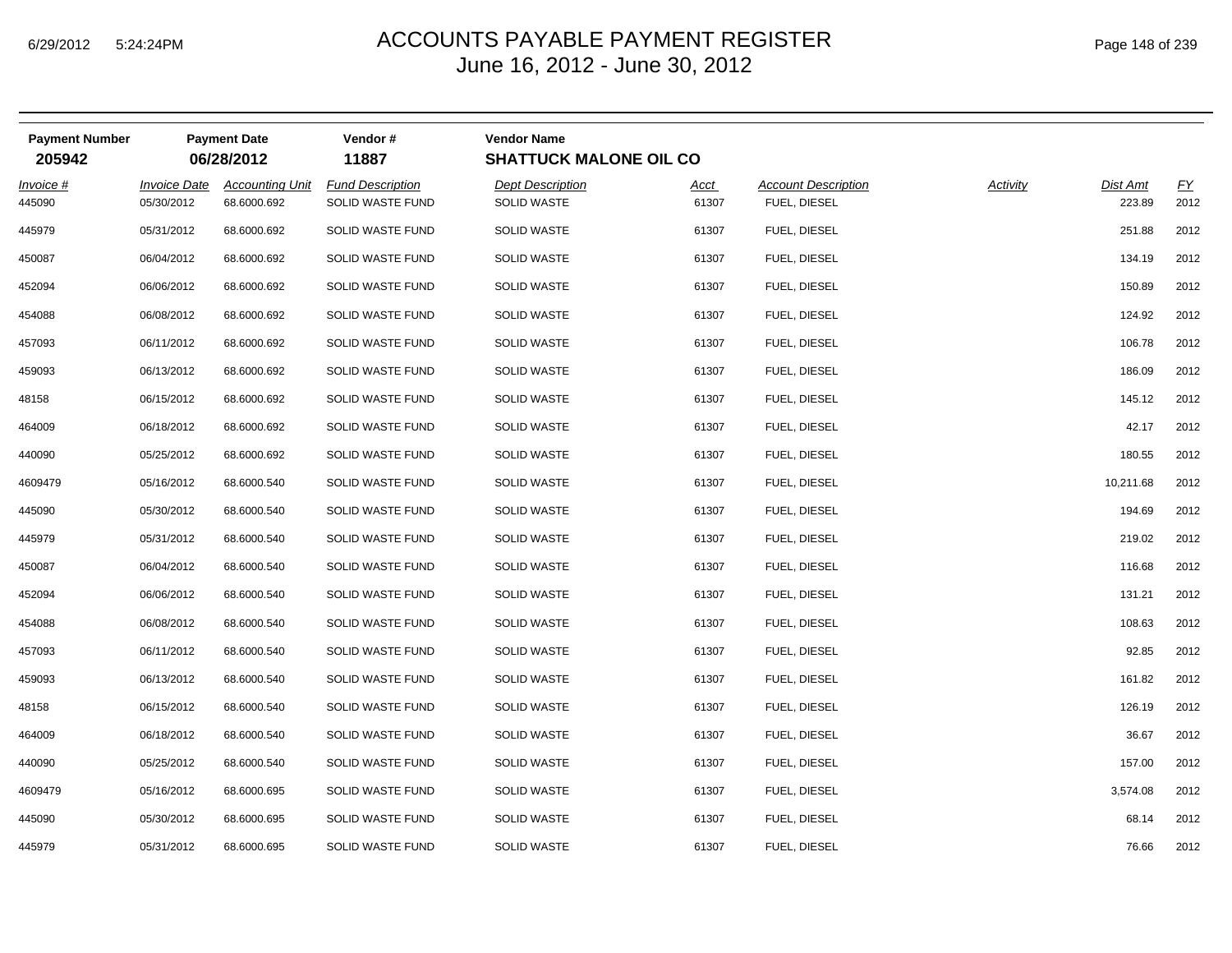| <b>Payment Number</b><br>205942         |                                   | <b>Payment Date</b><br>06/28/2012     | Vendor#<br>11887                               | <b>Vendor Name</b><br><b>SHATTUCK MALONE OIL CO</b>  |                      |                                                   |                 |                                     |                          |
|-----------------------------------------|-----------------------------------|---------------------------------------|------------------------------------------------|------------------------------------------------------|----------------------|---------------------------------------------------|-----------------|-------------------------------------|--------------------------|
| Invoice #<br>450087                     | <b>Invoice Date</b><br>06/04/2012 | <b>Accounting Unit</b><br>68.6000.695 | <b>Fund Description</b><br>SOLID WASTE FUND    | <b>Dept Description</b><br><b>SOLID WASTE</b>        | Acct<br>61307        | <b>Account Description</b><br>FUEL, DIESEL        | Activity        | Dist Amt<br>40.84                   | $\underline{FY}$<br>2012 |
| 452094                                  | 06/06/2012                        | 68.6000.695                           | SOLID WASTE FUND                               | <b>SOLID WASTE</b>                                   | 61307                | FUEL, DIESEL                                      |                 | 45.92                               | 2012                     |
| 454088                                  | 06/08/2012                        | 68.6000.695                           | SOLID WASTE FUND                               | <b>SOLID WASTE</b>                                   | 61307                | FUEL, DIESEL                                      |                 | 38.02                               | 2012                     |
| 457093                                  | 06/11/2012                        | 68.6000.695                           | SOLID WASTE FUND                               | <b>SOLID WASTE</b>                                   | 61307                | FUEL, DIESEL                                      |                 | 32.49                               | 2012                     |
| 459093                                  | 06/13/2012                        | 68.6000.695                           | SOLID WASTE FUND                               | <b>SOLID WASTE</b>                                   | 61307                | FUEL, DIESEL                                      |                 | 56.64                               | 2012                     |
| 48158                                   | 06/15/2012                        | 68.6000.695                           | SOLID WASTE FUND                               | <b>SOLID WASTE</b>                                   | 61307                | FUEL, DIESEL                                      |                 | 44.17                               | 2012                     |
| 464009                                  | 06/18/2012                        | 68.6000.695                           | SOLID WASTE FUND                               | <b>SOLID WASTE</b>                                   | 61307                | FUEL, DIESEL                                      |                 | 12.84                               | 2012                     |
| 440090                                  | 05/25/2012                        | 68.6000.695                           | SOLID WASTE FUND                               | <b>SOLID WASTE</b>                                   | 61307                | FUEL, DIESEL                                      |                 | 54.96                               | 2012                     |
|                                         |                                   |                                       |                                                |                                                      |                      |                                                   |                 | 28,891.11                           |                          |
| <b>Payment Number</b><br>205943         |                                   | <b>Payment Date</b><br>06/28/2012     | Vendor#<br>13718                               | <b>Vendor Name</b><br>THE TELEGRAPH                  |                      |                                                   |                 |                                     |                          |
| Invoice #<br>91032118-THRU<br>6/16/13   | <b>Invoice Date</b><br>05/16/2012 | <b>Accounting Unit</b><br>26.1.500    | <b>Fund Description</b><br><b>GENERAL FUND</b> | <b>Dept Description</b><br><b>FINANCIAL SERVICES</b> | Acct<br>61807        | <b>Account Description</b><br><b>PUBLICATIONS</b> | Activity        | <b>Dist Amt</b><br>195.50<br>195.50 | $\underline{FY}$<br>2012 |
| <b>Payment Number</b><br>205944         |                                   | <b>Payment Date</b><br>06/28/2012     | Vendor#<br>13764                               | <b>Vendor Name</b><br><b>TREASURER STATE OF NH</b>   |                      |                                                   |                 |                                     |                          |
| Invoice #<br>05/01/2011-04/30/20<br>12. | <b>Invoice Date</b><br>06/26/2012 | <b>Accounting Unit</b><br>07.1.565    | <b>Fund Description</b><br><b>GENERAL FUND</b> | <b>Dept Description</b><br><b>CITY CLERK</b>         | Acct<br>42512        | <b>Account Description</b><br><b>DOG LICENSES</b> | Activity        | Dist Amt<br>18,459.50               | EY<br>2012               |
|                                         |                                   |                                       |                                                |                                                      |                      |                                                   |                 | 18,459.50                           |                          |
| <b>Payment Number</b><br>205945         |                                   | <b>Payment Date</b><br>06/28/2012     | Vendor#<br>10955                               | <b>Vendor Name</b><br><b>UCOM</b>                    |                      |                                                   |                 |                                     |                          |
| Invoice #<br>1587681/1006613            | <b>Invoice Date</b><br>06/01/2012 | <b>Accounting Unit</b><br>61.1.685    | <b>Fund Description</b><br><b>GENERAL FUND</b> | <b>Dept Description</b><br><b>STREETS</b>            | <u>Acct</u><br>55118 | <b>Account Description</b><br>TELEPHONE-CELLULAR  | <b>Activity</b> | Dist Amt<br>131.16                  | $\underline{FY}$<br>2012 |
|                                         |                                   |                                       |                                                |                                                      |                      |                                                   |                 | 131.16                              |                          |

۰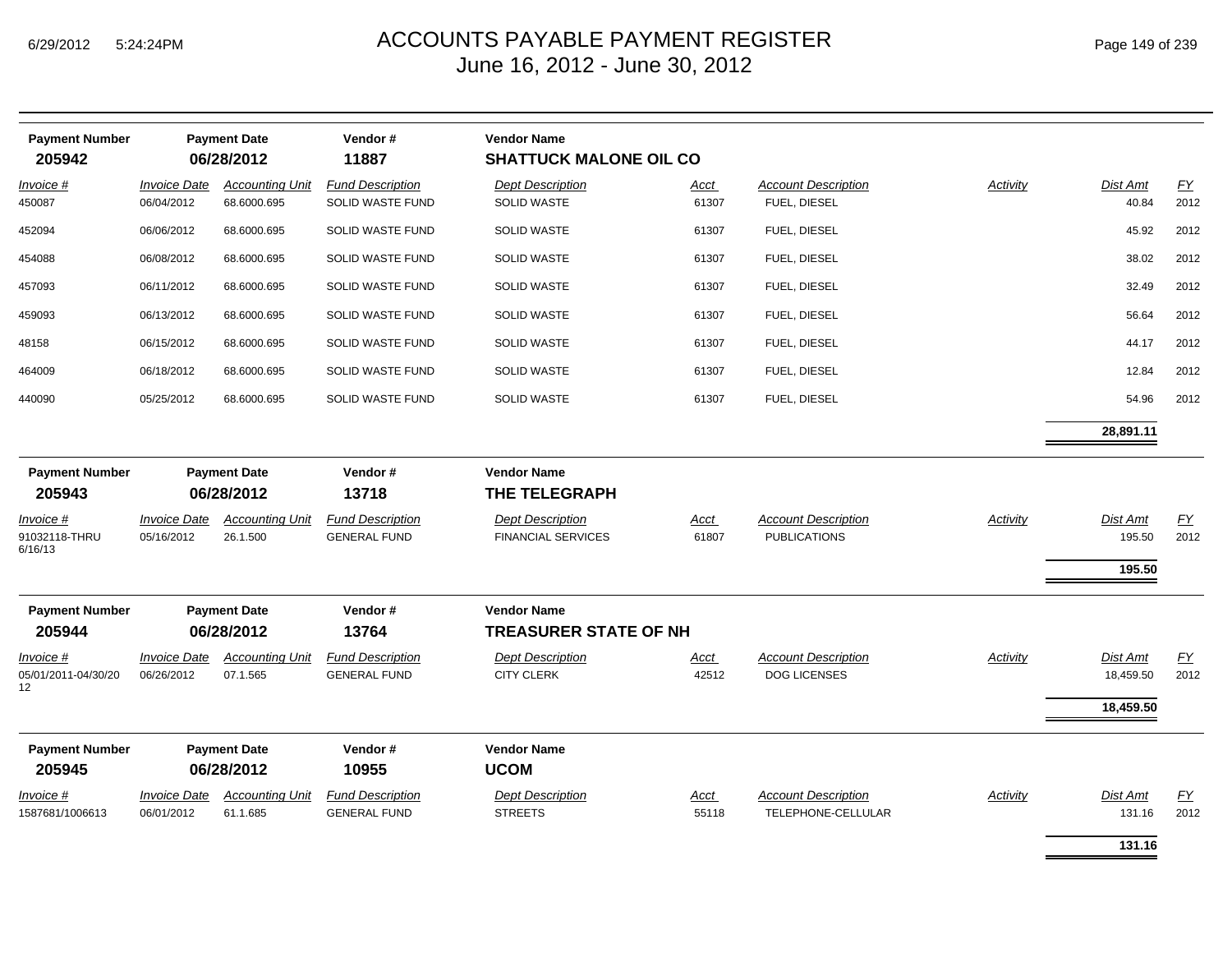| Page 150 of 239 |  |  |  |
|-----------------|--|--|--|
|-----------------|--|--|--|

|                                    |                                          |                                    |                                                | <b>Vendor Name</b>                                       |                      |                                                  |          |                    |                          |
|------------------------------------|------------------------------------------|------------------------------------|------------------------------------------------|----------------------------------------------------------|----------------------|--------------------------------------------------|----------|--------------------|--------------------------|
| <b>Payment Number</b><br>205946    |                                          | <b>Payment Date</b><br>06/28/2012  | Vendor#<br>13798                               | <b>UNION LEADER CORP</b>                                 |                      |                                                  |          |                    |                          |
| Invoice #<br>051219828 604047      | <i><b>Invoice Date</b></i><br>05/31/2012 | <b>Accounting Unit</b><br>30.1.500 | <b>Fund Description</b><br><b>GENERAL FUND</b> | <b>Dept Description</b><br><b>PURCHASING</b>             | <u>Acct</u><br>55500 | <b>Account Description</b><br><b>ADVERTISING</b> | Activity | Dist Amt<br>117.14 | $\underline{FY}$<br>2012 |
| 2130C<br>051219828 604047<br>2130C | 05/31/2012                               | 30.1.500                           | <b>GENERAL FUND</b>                            | <b>PURCHASING</b>                                        | 55500                | <b>ADVERTISING</b>                               |          | (117.14)           | 2012                     |
|                                    |                                          |                                    |                                                |                                                          |                      |                                                  |          | 0.00               |                          |
| <b>Payment Number</b><br>205947    |                                          | <b>Payment Date</b><br>06/28/2012  | Vendor#<br>13801                               | <b>Vendor Name</b><br><b>UNITED PARCEL SERVICE</b>       |                      |                                                  |          |                    |                          |
| Invoice #<br>00002A6E84212         | <b>Invoice Date</b><br>05/26/2012        | <b>Accounting Unit</b><br>52.1.500 | <b>Fund Description</b><br><b>GENERAL FUND</b> | <b>Dept Description</b><br><b>FIRE</b>                   | Acct<br>55607        | <b>Account Description</b><br>POSTAGE & DELIVERY | Activity | Dist Amt<br>40.91  | EY<br>2012               |
|                                    |                                          |                                    |                                                |                                                          |                      |                                                  |          | 40.91              |                          |
| <b>Payment Number</b>              |                                          | <b>Payment Date</b>                | Vendor#                                        | <b>Vendor Name</b>                                       |                      | <b>Payee Name</b>                                |          |                    |                          |
| 205948                             | 06/28/2012                               |                                    | 13833                                          | <b>VERIZON WIRELESS</b>                                  |                      | <b>VERIZON WIRELESS-985557535</b>                |          |                    |                          |
| Invoice #<br>2747421821            | <b>Invoice Date</b><br>04/22/2012        | <b>Accounting Unit</b><br>22.1.545 | <b>Fund Description</b><br><b>GENERAL FUND</b> | <b>Dept Description</b><br><b>INFORMATION TECHNOLOGY</b> | Acct<br>51300        | <b>Account Description</b><br>OVERTIME-REGULAR   | Activity | Dist Amt<br>40.01  | EY<br>2012               |
|                                    |                                          |                                    |                                                |                                                          |                      |                                                  |          | 40.01              |                          |
| <b>Payment Number</b>              |                                          | <b>Payment Date</b>                | Vendor#                                        | <b>Vendor Name</b>                                       |                      |                                                  |          |                    |                          |
| 205949                             |                                          | 06/28/2012                         | 11375                                          | <b>1ST PRIORITY TOWING &amp; RECOVERY</b>                |                      |                                                  |          |                    |                          |
| Invoice #                          | <b>Invoice Date</b>                      | <b>Accounting Unit</b>             | <b>Fund Description</b>                        | <b>Dept Description</b>                                  | <u>Acct</u>          | <b>Account Description</b>                       | Activity | Dist Amt           | EY                       |
| 1241                               | 04/06/2012                               | 50.1.500                           | <b>GENERAL FUND</b>                            | <b>POLICE</b>                                            | 55699                | OTHER CONTRACTED<br><b>SERVICES</b>              |          | 95.00              | 2012                     |
| 1240                               | 04/19/2012                               | 50.1.500                           | <b>GENERAL FUND</b>                            | <b>POLICE</b>                                            | 55699                | OTHER CONTRACTED<br><b>SERVICES</b>              |          | 95.00              | 2012                     |
| 1239                               | 05/02/2012                               | 50.1.500                           | <b>GENERAL FUND</b>                            | <b>POLICE</b>                                            | 55699                | OTHER CONTRACTED<br><b>SERVICES</b>              |          | 95.00              | 2012                     |
| 1237                               | 05/08/2012                               | 50.1.500                           | <b>GENERAL FUND</b>                            | <b>POLICE</b>                                            | 55699                | OTHER CONTRACTED<br><b>SERVICES</b>              |          | 95.00              | 2012                     |
| 1236                               | 05/17/2012                               | 50.1.500                           | <b>GENERAL FUND</b>                            | <b>POLICE</b>                                            | 55699                | OTHER CONTRACTED<br><b>SERVICES</b>              |          | 95.00              | 2012                     |
| 1235                               | 05/23/2012                               | 50.1.500                           | <b>GENERAL FUND</b>                            | <b>POLICE</b>                                            | 55699                | OTHER CONTRACTED<br><b>SERVICES</b>              |          | 125.00             | 2012                     |
| 1233                               | 06/04/2012                               | 50.1.500                           | <b>GENERAL FUND</b>                            | <b>POLICE</b>                                            | 55699                | OTHER CONTRACTED<br><b>SERVICES</b>              |          | 95.00              | 2012                     |
|                                    |                                          |                                    |                                                |                                                          |                      |                                                  |          | 695.00             |                          |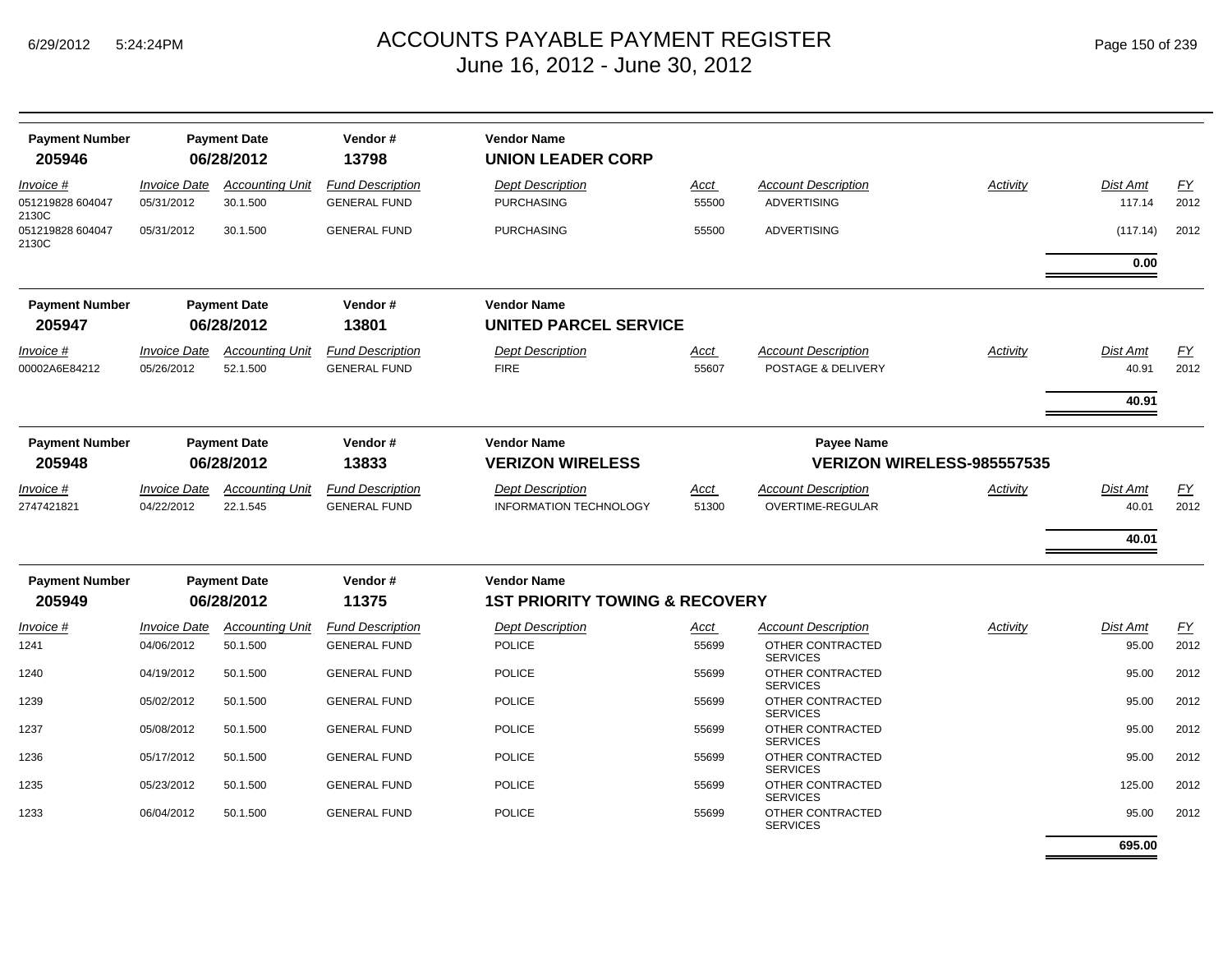| <b>Payment Number</b><br>205950 |                                   | <b>Payment Date</b><br>06/28/2012  | Vendor#<br>13946                               | <b>Vendor Name</b><br><b>AC MOORE INC</b> |                      |                                                              |                                     |                    |            |
|---------------------------------|-----------------------------------|------------------------------------|------------------------------------------------|-------------------------------------------|----------------------|--------------------------------------------------------------|-------------------------------------|--------------------|------------|
| Invoice #<br>1063               | <b>Invoice Date</b><br>06/19/2012 | <b>Accounting Unit</b><br>79.1.750 | <b>Fund Description</b><br><b>GENERAL FUND</b> | <b>Dept Description</b><br><b>LIBRARY</b> | Acct<br>61819        | <b>Account Description</b><br><b>TEEN MEDIA</b>              | Activity                            | Dist Amt<br>15.40  | EY<br>2012 |
|                                 |                                   |                                    |                                                |                                           |                      |                                                              |                                     | 15.40              |            |
| <b>Payment Number</b>           |                                   | <b>Payment Date</b>                | Vendor#                                        | <b>Vendor Name</b>                        |                      |                                                              |                                     |                    |            |
| 205951                          |                                   | 06/28/2012                         | 11849                                          | <b>ACCOUNTEMPS</b>                        |                      |                                                              |                                     |                    |            |
| Invoice #                       | <b>Invoice Date</b>               | <b>Accounting Unit</b>             | <b>Fund Description</b>                        | <b>Dept Description</b>                   | <u>Acct</u>          | <b>Account Description</b>                                   | Activity                            | Dist Amt           | EY         |
| 35731199                        | 06/18/2012                        | 22.5010                            | CAP PROJECTS-INFO<br><b>TECHNOLOGY</b>         | CAPITAL PROJECTS-INFO TECH                | 81342                | <b>COMPUTER SOFTWARE &amp;</b><br><b>HARDWARE</b>            | 1010.22.01.30                       | 862.40             | 2012       |
| 35685194                        | 06/11/2012                        | 22.5010                            | CAP PROJECTS-INFO<br><b>TECHNOLOGY</b>         | CAPITAL PROJECTS-INFO TECH                | 81342                | <b>COMPUTER SOFTWARE &amp;</b><br><b>HARDWARE</b>            | 1010.22.01.30                       | 835.45             | 2012       |
| 35593718                        | 05/28/2012                        | 22.5010                            | CAP PROJECTS-INFO<br><b>TECHNOLOGY</b>         | CAPITAL PROJECTS-INFO TECH                | 81342                | <b>COMPUTER SOFTWARE &amp;</b><br><b>HARDWARE</b>            | 1010.22.01.30                       | 689.92             | 2012       |
|                                 |                                   |                                    |                                                |                                           |                      |                                                              |                                     | 2,387.77           |            |
| <b>Payment Number</b>           |                                   | <b>Payment Date</b>                | Vendor#                                        | <b>Vendor Name</b>                        |                      |                                                              |                                     |                    |            |
| 205952                          |                                   | 06/28/2012                         | 13957                                          | AE MECHANICAL INC                         |                      |                                                              |                                     |                    |            |
| Invoice #                       | <b>Invoice Date</b>               | <b>Accounting Unit</b>             | <b>Fund Description</b>                        | <b>Dept Description</b>                   | <u>Acct</u>          | Account Description                                          | Activity                            | Dist Amt           | <u>FY</u>  |
| 31515                           | 05/29/2012                        | 52.1.720                           | <b>GENERAL FUND</b>                            | <b>FIRE</b>                               | 54243                | <b>HVAC MAINTENANCE</b>                                      |                                     | 232.50             | 2012       |
|                                 |                                   |                                    |                                                |                                           |                      |                                                              |                                     | 232.50             |            |
| <b>Payment Number</b>           |                                   | <b>Payment Date</b>                | Vendor#                                        | <b>Vendor Name</b>                        |                      | <b>Payee Name</b>                                            |                                     |                    |            |
| 205953                          |                                   | 06/28/2012                         | 12288                                          | <b>AFFILIATED COMPUTER SERVICES I</b>     |                      |                                                              | <b>AFFILIATED COMPUTER SERVICES</b> |                    |            |
| Invoice #                       | <b>Invoice Date</b>               | <b>Accounting Unit</b>             | <b>Fund Description</b>                        | <b>Dept Description</b>                   | Acct                 | <b>Account Description</b>                                   | Activity                            | Dist Amt           | EY         |
| 15172765                        | 05/01/2012                        | 22.1.535                           | <b>GENERAL FUND</b>                            | <b>INFORMATION TECHNOLOGY</b>             | 54428                | <b>TECHNOLOGY OPERATIONS</b>                                 |                                     | 20,242.00          | 2012       |
|                                 |                                   |                                    |                                                |                                           |                      |                                                              |                                     | 20,242.00          |            |
| <b>Payment Number</b>           |                                   | <b>Payment Date</b>                | Vendor#                                        | <b>Vendor Name</b>                        |                      |                                                              |                                     |                    |            |
| 205954                          |                                   | 06/28/2012                         | 12298                                          | <b>ALECS SHOE STORE INC</b>               |                      |                                                              |                                     |                    |            |
| Invoice #<br>41652              | <b>Invoice Date</b><br>05/31/2012 | <b>Accounting Unit</b><br>50.1.500 | <b>Fund Description</b><br><b>GENERAL FUND</b> | <b>Dept Description</b><br><b>POLICE</b>  | <u>Acct</u><br>61107 | <b>Account Description</b><br><b>CLOTHING &amp; UNIFORMS</b> | Activity                            | Dist Amt<br>189.90 | EY<br>2012 |
|                                 |                                   |                                    |                                                |                                           |                      |                                                              |                                     |                    |            |
| 21933                           | 05/31/2012                        | 50.1.500                           | <b>GENERAL FUND</b>                            | <b>POLICE</b>                             | 61107                | <b>CLOTHING &amp; UNIFORMS</b>                               |                                     | 69.90              | 2012       |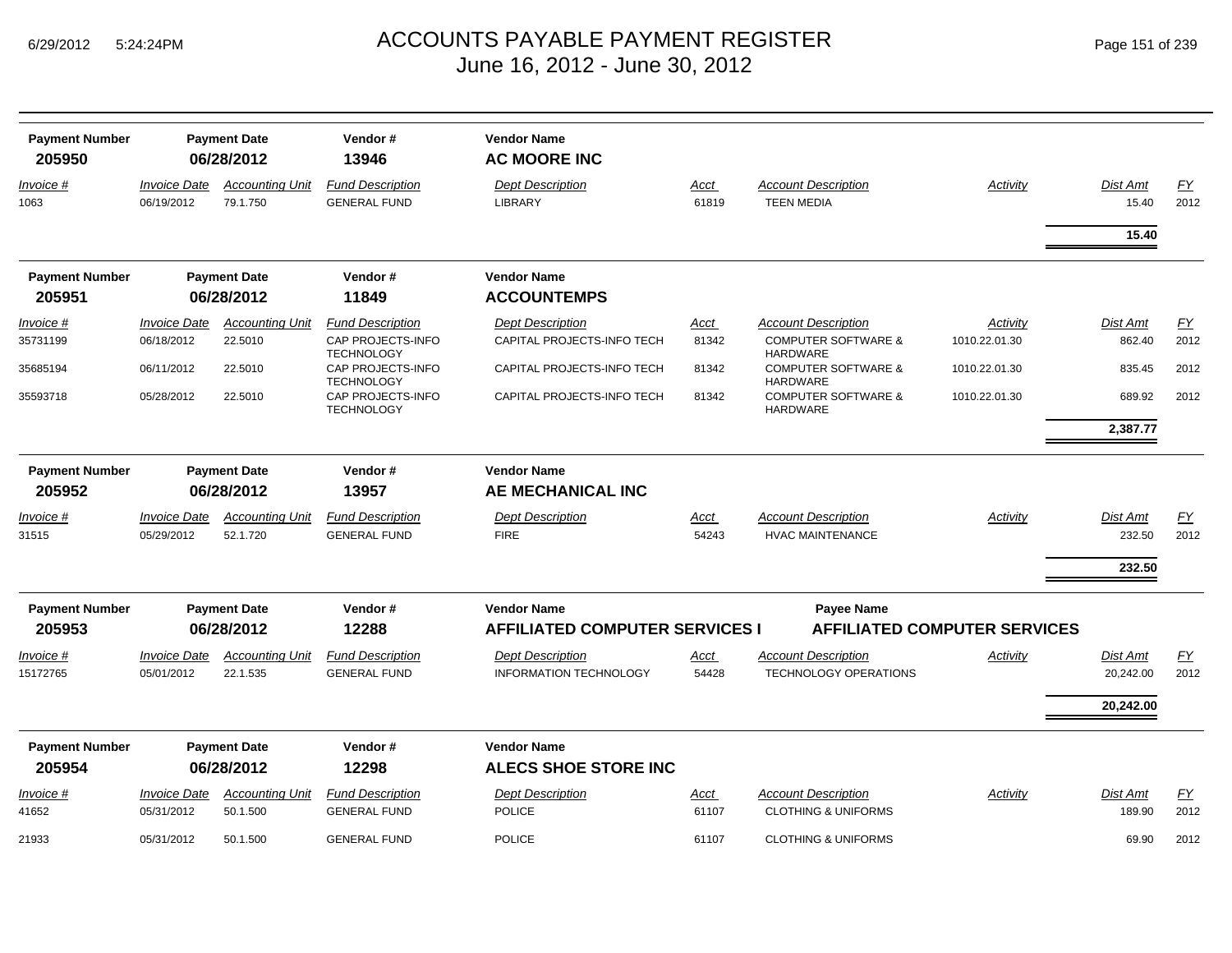| <b>Payment Number</b><br>205954 |                                   | <b>Payment Date</b><br>06/28/2012  | Vendor#<br>12298                               | <b>Vendor Name</b><br><b>ALECS SHOE STORE INC</b> |               |                                                              |          |                    |            |
|---------------------------------|-----------------------------------|------------------------------------|------------------------------------------------|---------------------------------------------------|---------------|--------------------------------------------------------------|----------|--------------------|------------|
| Invoice #<br>21843              | <b>Invoice Date</b><br>05/31/2012 | <b>Accounting Unit</b><br>50.1.500 | <b>Fund Description</b><br><b>GENERAL FUND</b> | <b>Dept Description</b><br><b>POLICE</b>          | Acct<br>61107 | <b>Account Description</b><br><b>CLOTHING &amp; UNIFORMS</b> | Activity | Dist Amt<br>358.20 | EY<br>2012 |
| 80393                           | 05/30/2012                        | 50.1.500                           | <b>GENERAL FUND</b>                            | <b>POLICE</b>                                     | 61107         | <b>CLOTHING &amp; UNIFORMS</b>                               |          | 128.00             | 2012       |
| 66307                           | 05/30/2012                        | 50.1.500                           | <b>GENERAL FUND</b>                            | POLICE                                            | 61107         | <b>CLOTHING &amp; UNIFORMS</b>                               |          | 141.80             | 2012       |
| 66211                           | 05/30/2012                        | 50.1.500                           | <b>GENERAL FUND</b>                            | <b>POLICE</b>                                     | 61107         | <b>CLOTHING &amp; UNIFORMS</b>                               |          | 134.40             | 2012       |
| 41606                           | 05/30/2012                        | 50.1.500                           | <b>GENERAL FUND</b>                            | POLICE                                            | 61107         | <b>CLOTHING &amp; UNIFORMS</b>                               |          | 89.95              | 2012       |
| 41600                           | 05/30/2012                        | 50.1.500                           | <b>GENERAL FUND</b>                            | <b>POLICE</b>                                     | 61107         | <b>CLOTHING &amp; UNIFORMS</b>                               |          | 50.25              | 2012       |
| 21777                           | 05/30/2012                        | 50.1.500                           | <b>GENERAL FUND</b>                            | <b>POLICE</b>                                     | 61107         | <b>CLOTHING &amp; UNIFORMS</b>                               |          | 196.85             | 2012       |
| 21723                           | 05/29/2012                        | 50.1.500                           | <b>GENERAL FUND</b>                            | <b>POLICE</b>                                     | 61107         | <b>CLOTHING &amp; UNIFORMS</b>                               |          | 104.85             | 2012       |
| 21545                           | 05/26/2012                        | 50.1.500                           | <b>GENERAL FUND</b>                            | <b>POLICE</b>                                     | 61107         | <b>CLOTHING &amp; UNIFORMS</b>                               |          | 123.85             | 2012       |
| 80277                           | 05/25/2012                        | 50.1.500                           | <b>GENERAL FUND</b>                            | POLICE                                            | 61107         | <b>CLOTHING &amp; UNIFORMS</b>                               |          | 48.90              | 2012       |
| 41289                           | 05/25/2012                        | 50.1.500                           | <b>GENERAL FUND</b>                            | <b>POLICE</b>                                     | 61107         | <b>CLOTHING &amp; UNIFORMS</b>                               |          | 59.00              | 2012       |
| 21251                           | 05/23/2012                        | 50.1.500                           | <b>GENERAL FUND</b>                            | <b>POLICE</b>                                     | 61107         | <b>CLOTHING &amp; UNIFORMS</b>                               |          | 344.85             | 2012       |
| 21228                           | 05/23/2012                        | 50.1.500                           | <b>GENERAL FUND</b>                            | <b>POLICE</b>                                     | 61107         | <b>CLOTHING &amp; UNIFORMS</b>                               |          | 52.95              | 2012       |
| 21209                           | 05/23/2012                        | 50.1.500                           | <b>GENERAL FUND</b>                            | <b>POLICE</b>                                     | 61107         | <b>CLOTHING &amp; UNIFORMS</b>                               |          | 10.95              | 2012       |
| 21208                           | 05/23/2012                        | 50.1.500                           | <b>GENERAL FUND</b>                            | <b>POLICE</b>                                     | 61107         | <b>CLOTHING &amp; UNIFORMS</b>                               |          | 96.90              | 2012       |
| 80175                           | 05/22/2012                        | 50.1.500                           | <b>GENERAL FUND</b>                            | POLICE                                            | 61107         | <b>CLOTHING &amp; UNIFORMS</b>                               |          | 37.40              | 2012       |
| 41073                           | 05/22/2012                        | 50.1.500                           | <b>GENERAL FUND</b>                            | <b>POLICE</b>                                     | 61107         | <b>CLOTHING &amp; UNIFORMS</b>                               |          | 105.85             | 2012       |
| 21068                           | 05/22/2012                        | 50.1.500                           | <b>GENERAL FUND</b>                            | <b>POLICE</b>                                     | 61107         | <b>CLOTHING &amp; UNIFORMS</b>                               |          | 320.80             | 2012       |
| 65153                           | 05/18/2012                        | 50.1.500                           | <b>GENERAL FUND</b>                            | <b>POLICE</b>                                     | 61107         | <b>CLOTHING &amp; UNIFORMS</b>                               |          | 283.21             | 2012       |
| 20857                           | 05/18/2012                        | 50.1.500                           | <b>GENERAL FUND</b>                            | <b>POLICE</b>                                     | 61107         | <b>CLOTHING &amp; UNIFORMS</b>                               |          | 301.80             | 2012       |
| 20722                           | 05/17/2012                        | 50.1.500                           | <b>GENERAL FUND</b>                            | <b>POLICE</b>                                     | 61107         | <b>CLOTHING &amp; UNIFORMS</b>                               |          | 349.90             | 2012       |
| 20693                           | 05/17/2012                        | 50.1.500                           | <b>GENERAL FUND</b>                            | <b>POLICE</b>                                     | 61107         | <b>CLOTHING &amp; UNIFORMS</b>                               |          | 84.95              | 2012       |
| 40703                           | 05/16/2012                        | 50.1.500                           | <b>GENERAL FUND</b>                            | POLICE                                            | 61107         | <b>CLOTHING &amp; UNIFORMS</b>                               |          | 223.75             | 2012       |
| 40691                           | 05/16/2012                        | 50.1.500                           | <b>GENERAL FUND</b>                            | <b>POLICE</b>                                     | 61107         | <b>CLOTHING &amp; UNIFORMS</b>                               |          | 374.40             | 2012       |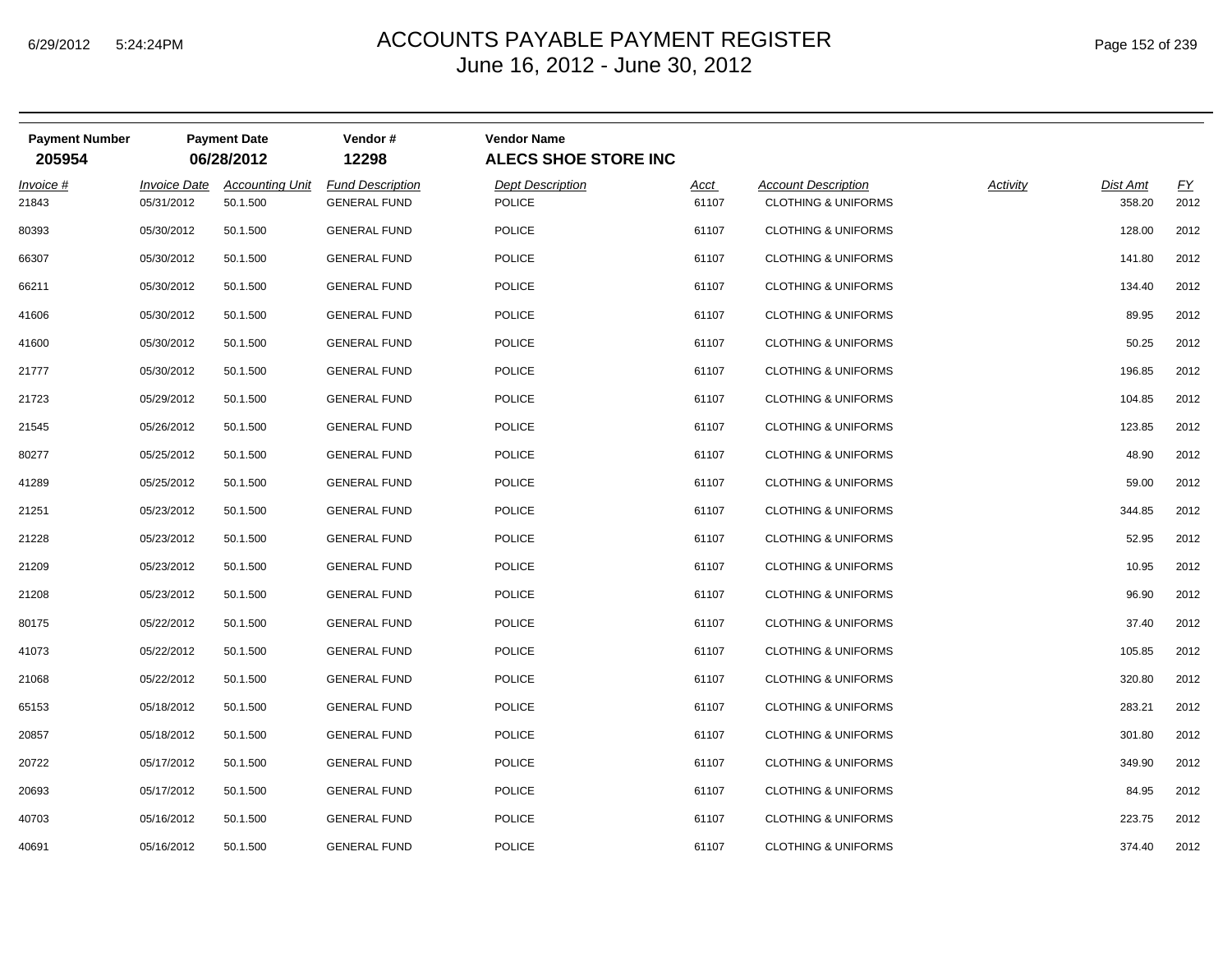#### $_{\mathsf{M}}$   $\blacksquare$   $\blacksquare$   $\blacksquare$   $\blacksquare$   $\blacksquare$   $\blacksquare$   $\blacksquare$   $\blacksquare$   $\blacksquare$   $\blacksquare$   $\blacksquare$   $\blacksquare$   $\blacksquare$   $\blacksquare$   $\blacksquare$   $\blacksquare$   $\blacksquare$   $\blacksquare$   $\blacksquare$   $\blacksquare$   $\blacksquare$   $\blacksquare$   $\blacksquare$   $\blacksquare$   $\blacksquare$   $\blacksquare$   $\blacksquare$   $\blacksquare$   $\blacksquare$   $\blacksquare$  June 16, 2012 - June 30, 2012

| <b>Payment Number</b><br>205954 |                     | <b>Payment Date</b><br>06/28/2012 | Vendor#<br>12298        | <b>Vendor Name</b><br><b>ALECS SHOE STORE INC</b> |             |                                |                 |          |      |
|---------------------------------|---------------------|-----------------------------------|-------------------------|---------------------------------------------------|-------------|--------------------------------|-----------------|----------|------|
| Invoice #                       | <b>Invoice Date</b> | <b>Accounting Unit</b>            | <b>Fund Description</b> | <b>Dept Description</b>                           | <u>Acct</u> | <b>Account Description</b>     | <b>Activity</b> | Dist Amt | EY   |
| 20682                           | 06/16/2012          | 50.1.500                          | <b>GENERAL FUND</b>     | POLICE                                            | 61107       | <b>CLOTHING &amp; UNIFORMS</b> |                 | 63.52    | 2012 |
| 79979                           | 05/15/2012          | 50.1.500                          | <b>GENERAL FUND</b>     | <b>POLICE</b>                                     | 61107       | <b>CLOTHING &amp; UNIFORMS</b> |                 | 148.75   | 2012 |
| 20525                           | 05/15/2012          | 50.1.500                          | <b>GENERAL FUND</b>     | <b>POLICE</b>                                     | 61107       | <b>CLOTHING &amp; UNIFORMS</b> |                 | 147.95   | 2012 |
| 20509                           | 05/15/2012          | 50.1.500                          | <b>GENERAL FUND</b>     | <b>POLICE</b>                                     | 61107       | <b>CLOTHING &amp; UNIFORMS</b> |                 | 254.80   | 2012 |
| 79895                           | 05/11/2012          | 50.1.500                          | <b>GENERAL FUND</b>     | <b>POLICE</b>                                     | 61107       | <b>CLOTHING &amp; UNIFORMS</b> |                 | 119.90   | 2012 |
| 64548                           | 05/11/2012          | 50.1.500                          | <b>GENERAL FUND</b>     | <b>POLICE</b>                                     | 61107       | <b>CLOTHING &amp; UNIFORMS</b> |                 | 174.90   | 2012 |
| 40470                           | 05/11/2012          | 50.1.500                          | <b>GENERAL FUND</b>     | <b>POLICE</b>                                     | 61107       | <b>CLOTHING &amp; UNIFORMS</b> |                 | 184.90   | 2012 |
| 79852                           | 05/10/2012          | 50.1.500                          | <b>GENERAL FUND</b>     | <b>POLICE</b>                                     | 61107       | <b>CLOTHING &amp; UNIFORMS</b> |                 | 64.85    | 2012 |
| 79851                           | 05/10/2012          | 50.1.500                          | <b>GENERAL FUND</b>     | POLICE                                            | 61107       | <b>CLOTHING &amp; UNIFORMS</b> |                 | 50.00    | 2012 |
| 79850                           | 05/10/2012          | 50.1.500                          | <b>GENERAL FUND</b>     | <b>POLICE</b>                                     | 61107       | <b>CLOTHING &amp; UNIFORMS</b> |                 | 63.82    | 2012 |
| 64368                           | 05/10/2012          | 50.1.500                          | <b>GENERAL FUND</b>     | POLICE                                            | 61107       | <b>CLOTHING &amp; UNIFORMS</b> |                 | 57.95    | 2012 |
| 40375                           | 05/10/2012          | 50.1.500                          | <b>GENERAL FUND</b>     | POLICE                                            | 61107       | <b>CLOTHING &amp; UNIFORMS</b> |                 | 35.71    | 2012 |
| 40360                           | 05/10/2012          | 50.1.500                          | <b>GENERAL FUND</b>     | POLICE                                            | 61107       | <b>CLOTHING &amp; UNIFORMS</b> |                 | 186.36   | 2012 |
| 20114                           | 05/10/2012          | 50.1.500                          | <b>GENERAL FUND</b>     | <b>POLICE</b>                                     | 61107       | <b>CLOTHING &amp; UNIFORMS</b> |                 | 166.70   | 2012 |
| 20112                           | 05/10/2012          | 50.1.500                          | <b>GENERAL FUND</b>     | <b>POLICE</b>                                     | 61107       | <b>CLOTHING &amp; UNIFORMS</b> |                 | 286.70   | 2012 |
| 20065                           | 05/09/2012          | 50.1.500                          | <b>GENERAL FUND</b>     | <b>POLICE</b>                                     | 61107       | <b>CLOTHING &amp; UNIFORMS</b> |                 | 91.30    | 2012 |
| 20064                           | 05/09/2012          | 50.1.500                          | <b>GENERAL FUND</b>     | <b>POLICE</b>                                     | 61107       | <b>CLOTHING &amp; UNIFORMS</b> |                 | 114.95   | 2012 |
| 64010                           | 05/05/2012          | 50.1.500                          | <b>GENERAL FUND</b>     | <b>POLICE</b>                                     | 61107       | <b>CLOTHING &amp; UNIFORMS</b> |                 | 306.30   | 2012 |
| 19879                           | 05/05/2012          | 50.1.500                          | <b>GENERAL FUND</b>     | <b>POLICE</b>                                     | 61107       | <b>CLOTHING &amp; UNIFORMS</b> |                 | 121.83   | 2012 |
| 79667                           | 05/03/2012          | 50.1.500                          | <b>GENERAL FUND</b>     | <b>POLICE</b>                                     | 61107       | <b>CLOTHING &amp; UNIFORMS</b> |                 | 210.00   | 2012 |
| 19593                           | 05/03/2012          | 50.1.500                          | <b>GENERAL FUND</b>     | <b>POLICE</b>                                     | 61107       | <b>CLOTHING &amp; UNIFORMS</b> |                 | 178.90   | 2012 |
| 39774                           | 05/01/2012          | 50.1.500                          | <b>GENERAL FUND</b>     | <b>POLICE</b>                                     | 61107       | <b>CLOTHING &amp; UNIFORMS</b> |                 | 84.95    | 2012 |
| 5236                            | 11/17/2011          | 50.1.500                          | <b>GENERAL FUND</b>     | <b>POLICE</b>                                     | 61107       | <b>CLOTHING &amp; UNIFORMS</b> |                 | 90.00    | 2012 |

**7,488.60**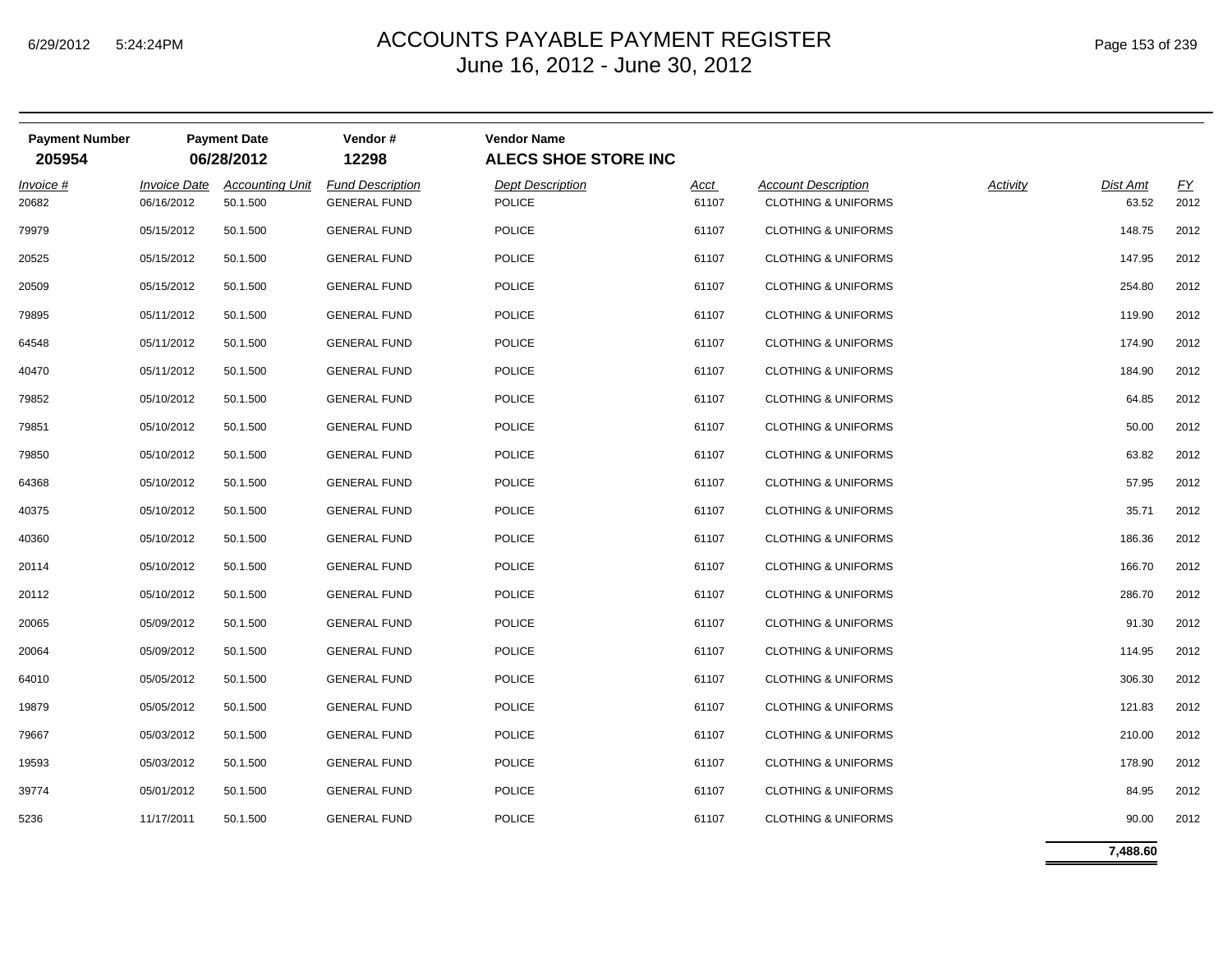| <b>Payment Number</b><br>205955                    |                                   | <b>Payment Date</b><br>06/28/2012       | Vendor#<br>10373                                                         | <b>Vendor Name</b><br>ALI PLUMBING SERVICES CORP        |               |                                                                             |          |                      |                   |
|----------------------------------------------------|-----------------------------------|-----------------------------------------|--------------------------------------------------------------------------|---------------------------------------------------------|---------------|-----------------------------------------------------------------------------|----------|----------------------|-------------------|
| Invoice #                                          | <b>Invoice Date</b><br>06/12/2012 | <b>Accounting Unit</b><br>29.1.720.8162 | <b>Fund Description</b><br><b>GENERAL FUND</b>                           | <b>Dept Description</b><br><b>CITY BUILDINGS</b>        | Acct<br>54280 | <b>Account Description</b><br><b>BUILDING/GROUNDS</b><br><b>MAINTENANCE</b> | Activity | Dist Amt<br>375.00   | <u>FY</u><br>2012 |
|                                                    |                                   |                                         |                                                                          |                                                         |               |                                                                             |          | 375.00               |                   |
| <b>Payment Number</b>                              |                                   | <b>Payment Date</b>                     | Vendor#                                                                  | <b>Vendor Name</b>                                      |               |                                                                             |          |                      |                   |
| 205956                                             |                                   | 06/28/2012                              | 13977                                                                    | <b>JULIE ANDREWS</b>                                    |               |                                                                             |          |                      |                   |
| <i>Invoice</i> #<br>TUITION REIMB                  | <b>Invoice Date</b><br>05/31/2012 | <b>Accounting Unit</b><br>TF79.7546     | <b>Fund Description</b><br><b>LIB-VIRGINIA CARR</b><br><b>BLOOMFIELD</b> | <b>Dept Description</b><br>LIB-VIRGINIA CARR BLOOMFIELD | Acct<br>51607 | <b>Account Description</b><br><b>EDUCATIONAL INCENTIVE</b>                  | Activity | Dist Amt<br>1,422.00 | <u>FY</u><br>2012 |
|                                                    |                                   |                                         |                                                                          |                                                         |               |                                                                             |          | 1,422.00             |                   |
| <b>Payment Number</b>                              |                                   | <b>Payment Date</b>                     | Vendor#                                                                  | <b>Vendor Name</b>                                      |               |                                                                             |          |                      |                   |
| 205957                                             |                                   | 06/28/2012                              | 12343                                                                    | <b>ARCSOURCE INC</b>                                    |               |                                                                             |          |                      |                   |
| Invoice #<br>672509                                | <b>Invoice Date</b><br>05/21/2012 | <b>Accounting Unit</b><br>69.6200.670   | <b>Fund Description</b><br><b>WASTEWATER FUND</b>                        | <b>Dept Description</b><br><b>WASTEWATER</b>            | Acct<br>61166 | <b>Account Description</b><br><b>GASES</b>                                  | Activity | Dist Amt<br>12.11    | EY<br>2012        |
|                                                    |                                   |                                         |                                                                          |                                                         |               |                                                                             |          | 12.11                |                   |
| <b>Payment Number</b>                              |                                   | <b>Payment Date</b>                     | Vendor#                                                                  | <b>Vendor Name</b>                                      |               |                                                                             |          |                      |                   |
| 205958                                             |                                   | 06/28/2012                              | 11780                                                                    | <b>ARIVA DISTRIBUTION INC</b>                           |               |                                                                             |          |                      |                   |
| Invoice #<br>4704757 RI                            | <b>Invoice Date</b><br>05/30/2012 | <b>Accounting Unit</b><br>77.1.500      | <b>Fund Description</b><br><b>GENERAL FUND</b>                           | <b>Dept Description</b><br>PARKS & RECREATION           | Acct<br>61100 | <b>Account Description</b><br>OFFICE SUPPLIES                               | Activity | Dist Amt<br>69.07    | EY<br>2012        |
|                                                    |                                   |                                         |                                                                          |                                                         |               |                                                                             |          | 69.07                |                   |
| <b>Payment Number</b><br>205959                    |                                   | <b>Payment Date</b><br>06/28/2012       | Vendor#<br>13985                                                         | <b>Vendor Name</b><br><b>ERICA ARRINGTON</b>            |               |                                                                             |          |                      |                   |
| <i>Invoice</i> #<br>29791A 6/28/12<br><b>DECAP</b> | <b>Invoice Date</b><br>06/26/2012 | <b>Accounting Unit</b><br><b>BS1000</b> | <b>Fund Description</b><br><b>GENERAL FUND</b>                           | <b>Dept Description</b><br><b>GENERAL FUND</b>          | Acct<br>21460 | <b>Account Description</b><br>125 DEPENDENT CARE                            | Activity | Dist Amt<br>500.00   | EY<br>2012        |
|                                                    |                                   |                                         |                                                                          |                                                         |               |                                                                             |          | 500.00               |                   |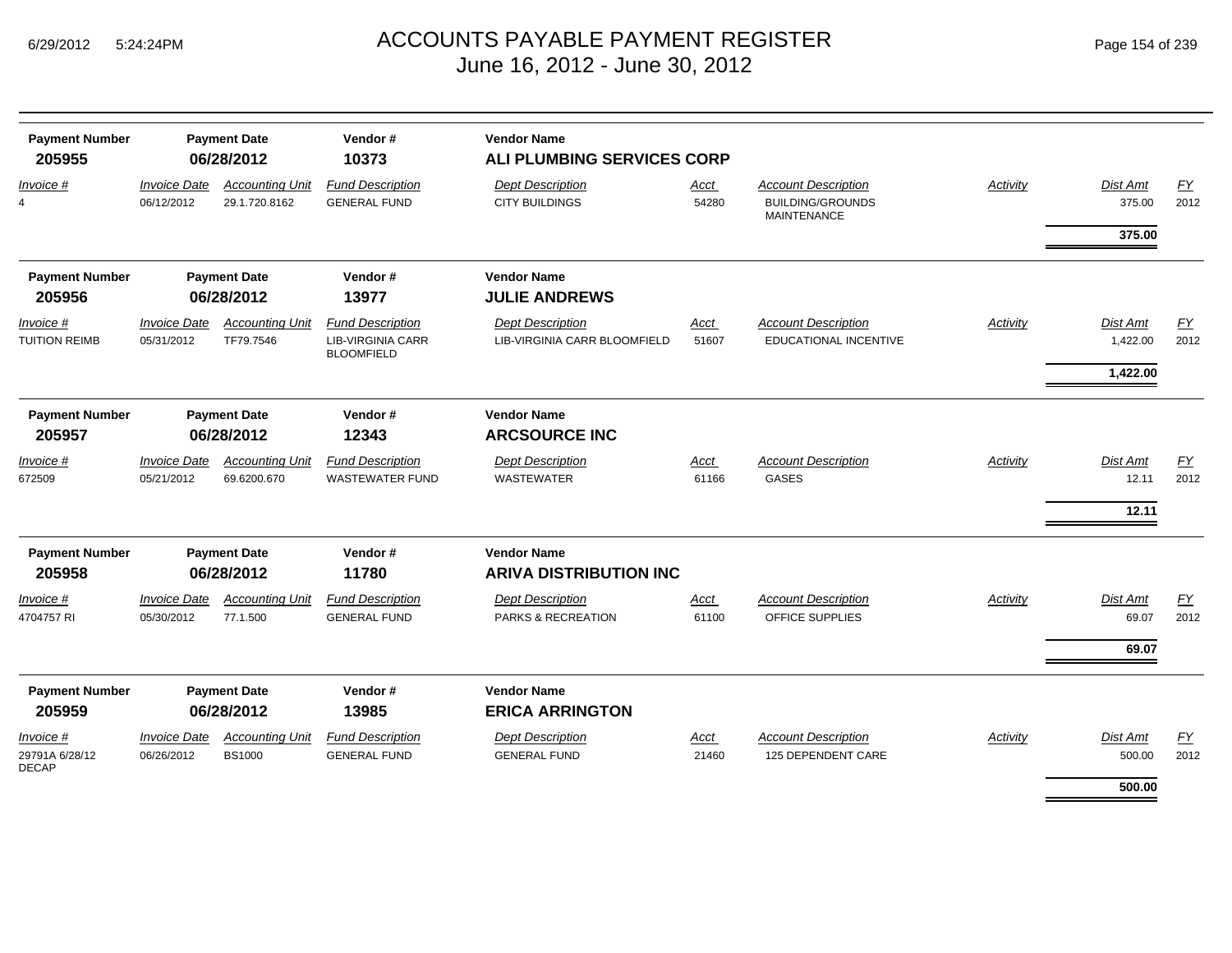| <b>Payment Number</b><br>205960 |                                          | <b>Payment Date</b><br>06/28/2012   | Vendor#<br>12348                                                           | <b>Vendor Name</b><br><b>ASAP SPRINKLER LLC</b>                            |               | <b>Payee Name</b><br><b>ASAP SPRINKLER CORP</b>                             |                 |                                  |                   |
|---------------------------------|------------------------------------------|-------------------------------------|----------------------------------------------------------------------------|----------------------------------------------------------------------------|---------------|-----------------------------------------------------------------------------|-----------------|----------------------------------|-------------------|
| Invoice #<br>04006              | <b>Invoice Date</b><br>04/30/2012        | <b>Accounting Unit</b><br>TF77.7050 | <b>Fund Description</b><br><b>HOLMAN STADIUM</b><br><b>IMPROVEMNTS ETF</b> | <b>Dept Description</b><br><b>HOLMAN STADIUM</b><br><b>IMPROVEMNTS ETF</b> | Acct<br>54280 | <b>Account Description</b><br><b>BUILDING/GROUNDS</b><br><b>MAINTENANCE</b> | <b>Activity</b> | Dist Amt<br>840.00               | <u>FY</u><br>2012 |
|                                 |                                          |                                     |                                                                            |                                                                            |               |                                                                             |                 | 840.00                           |                   |
| <b>Payment Number</b><br>205961 |                                          | <b>Payment Date</b><br>06/28/2012   | Vendor#<br>13994                                                           | <b>Vendor Name</b><br><b>AVITAR ASSOC OF NEW ENGLAND IN</b>                |               |                                                                             |                 |                                  |                   |
| Invoice #                       | <i><b>Invoice Date</b></i>               | <b>Accounting Unit</b>              | <b>Fund Description</b>                                                    | <b>Dept Description</b>                                                    | <u>Acct</u>   | <b>Account Description</b>                                                  | Activity        | Dist Amt                         | <b>FY</b>         |
| 5/31/12                         | 05/21/2012                               | 22.1.535                            | <b>GENERAL FUND</b>                                                        | <b>INFORMATION TECHNOLOGY</b>                                              | 54407         | SOFTWARE MAINTENANCE                                                        |                 | 18,000.00                        | 2012              |
|                                 |                                          |                                     |                                                                            |                                                                            |               |                                                                             |                 | 18,000.00                        |                   |
| <b>Payment Number</b><br>205962 |                                          | <b>Payment Date</b><br>06/28/2012   | Vendor#<br>11109                                                           | <b>Vendor Name</b><br><b>AXCELER</b>                                       |               |                                                                             |                 |                                  |                   |
| Invoice #<br>35136              | <b>Invoice Date</b><br>05/31/2012        | <b>Accounting Unit</b><br>22.1.500  | <b>Fund Description</b><br><b>GENERAL FUND</b>                             | <b>Dept Description</b><br>INFORMATION TECHNOLOGY                          | Acct<br>71228 | <b>Account Description</b><br><b>COMPUTER SOFTWARE</b>                      | Activity        | Dist Amt<br>5,000.00<br>5,000.00 | <u>FY</u><br>2012 |
| <b>Payment Number</b><br>205963 |                                          | <b>Payment Date</b><br>06/28/2012   | Vendor#<br>12380                                                           | <b>Vendor Name</b><br><b>B-B CHAIN INC</b>                                 |               |                                                                             |                 |                                  |                   |
| Invoice #<br>BB20194            | <i><b>Invoice Date</b></i><br>06/15/2012 | <b>Accounting Unit</b><br>61.1.700  | <b>Fund Description</b><br><b>GENERAL FUND</b>                             | <b>Dept Description</b><br><b>STREETS</b>                                  | Acct<br>61799 | <b>Account Description</b><br><b>VEHICLE PARTS &amp; SUPPLIES</b>           | Activity        | Dist Amt<br>223.80<br>223.80     | FY<br>2012        |
| <b>Payment Number</b><br>205964 |                                          | <b>Payment Date</b><br>06/28/2012   | Vendor#<br>12362                                                           | <b>Vendor Name</b><br><b>BAKER &amp; TAYLOR</b>                            |               |                                                                             |                 |                                  |                   |
| Invoice #<br>V78754922          | <b>Invoice Date</b><br>05/30/2012        | <b>Accounting Unit</b><br>79.1.755  | <b>Fund Description</b><br><b>GENERAL FUND</b>                             | <b>Dept Description</b><br><b>LIBRARY</b>                                  | Acct<br>61814 | <b>Account Description</b><br><b>MEDIA</b>                                  | Activity        | Dist Amt<br>18.86                | <u>FY</u><br>2012 |
| V78754921                       | 05/30/2012                               | 79.1.755                            | <b>GENERAL FUND</b>                                                        | <b>LIBRARY</b>                                                             | 61814         | <b>MEDIA</b>                                                                |                 | 8.13                             | 2012              |
| V78754920                       | 05/30/2012                               | 79.1.755                            | <b>GENERAL FUND</b>                                                        | <b>LIBRARY</b>                                                             | 61814         | <b>MEDIA</b>                                                                |                 | 8.87                             | 2012              |
| V78601640                       | 05/25/2012                               | 79.1.755                            | <b>GENERAL FUND</b>                                                        | LIBRARY                                                                    | 61814         | <b>MEDIA</b>                                                                |                 | 12.57                            | 2012              |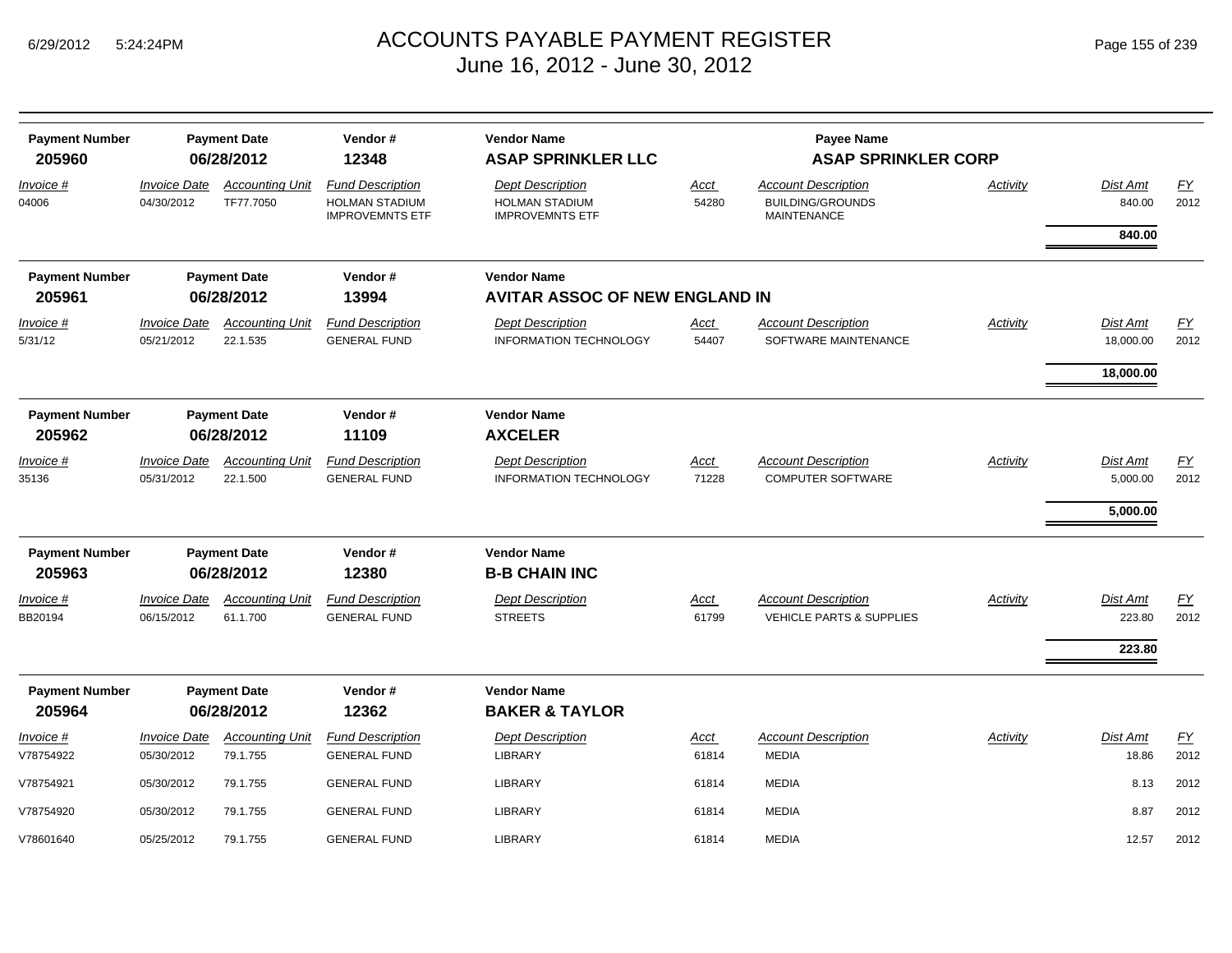| <b>Payment Number</b><br>205964 |                     | <b>Payment Date</b>    | Vendor#<br>12362                            | <b>Vendor Name</b><br><b>BAKER &amp; TAYLOR</b> |       |                            |          |          |      |
|---------------------------------|---------------------|------------------------|---------------------------------------------|-------------------------------------------------|-------|----------------------------|----------|----------|------|
|                                 |                     | 06/28/2012             |                                             |                                                 |       |                            |          |          |      |
| <u>Invoice</u> #                | <b>Invoice Date</b> | <b>Accounting Unit</b> | <b>Fund Description</b>                     | <b>Dept Description</b>                         | Acct  | <b>Account Description</b> | Activity | Dist Amt | EY   |
| V78632560                       | 05/29/2012          | 79.1.755               | <b>GENERAL FUND</b>                         | <b>LIBRARY</b>                                  | 61814 | MEDIA                      |          | 33.95    | 2012 |
| V78601650                       | 05/27/2012          | 79.1.755               | <b>GENERAL FUND</b>                         | <b>LIBRARY</b>                                  | 61814 | <b>MEDIA</b>               |          | 280.00   | 2012 |
| 2312191                         | 05/29/2012          | TF79.8063              | LIBRARY-HENRY STEARNS<br><b>FUND</b>        | LIBRARY-HENRY STEARNS FUND                      | 61807 | <b>PUBLICATIONS</b>        |          | (14.99)  | 2012 |
| 2312190                         | 05/29/2012          | TF79.8063              | LIBRARY-HENRY STEARNS<br><b>FUND</b>        | LIBRARY-HENRY STEARNS FUND                      | 61807 | <b>PUBLICATIONS</b>        |          | (14.42)  | 2012 |
| 2312189                         | 05/29/2012          | TF79.8063              | <b>LIBRARY-HENRY STEARNS</b><br><b>FUND</b> | LIBRARY-HENRY STEARNS FUND                      | 61807 | <b>PUBLICATIONS</b>        |          | (4.19)   | 2012 |
| 2312188                         | 05/29/2012          | TF79.8063              | <b>LIBRARY-HENRY STEARNS</b><br><b>FUND</b> | LIBRARY-HENRY STEARNS FUND                      | 61807 | <b>PUBLICATIONS</b>        |          | (31.49)  | 2012 |
| 3017940158                      | 05/25/2012          | TF79.8063              | <b>LIBRARY-HENRY STEARNS</b><br><b>FUND</b> | LIBRARY-HENRY STEARNS FUND                      | 61807 | <b>PUBLICATIONS</b>        |          | 24.49    | 2012 |
| 3017938703                      | 05/25/2012          | TF79.8063              | LIBRARY-HENRY STEARNS<br><b>FUND</b>        | LIBRARY-HENRY STEARNS FUND                      | 61807 | <b>PUBLICATIONS</b>        |          | 9.79     | 2012 |
| 3017938702                      | 05/25/2012          | TF79.8063              | LIBRARY-HENRY STEARNS<br><b>FUND</b>        | LIBRARY-HENRY STEARNS FUND                      | 61807 | <b>PUBLICATIONS</b>        |          | 10.50    | 2012 |
| 3017938701                      | 05/25/2012          | TF79.8063              | LIBRARY-HENRY STEARNS<br><b>FUND</b>        | LIBRARY-HENRY STEARNS FUND                      | 61807 | <b>PUBLICATIONS</b>        |          | 28.30    | 2012 |
| 3017938700                      | 05/25/2012          | TF79.8063              | LIBRARY-HENRY STEARNS<br><b>FUND</b>        | LIBRARY-HENRY STEARNS FUND                      | 61807 | <b>PUBLICATIONS</b>        |          | 10.49    | 2012 |
| 3017938698                      | 05/25/2012          | TF79.8063              | <b>LIBRARY-HENRY STEARNS</b><br><b>FUND</b> | LIBRARY-HENRY STEARNS FUND                      | 61807 | <b>PUBLICATIONS</b>        |          | 39.37    | 2012 |
| 3017938697                      | 05/25/2012          | TF79.8063              | <b>LIBRARY-HENRY STEARNS</b><br><b>FUND</b> | LIBRARY-HENRY STEARNS FUND                      | 61807 | <b>PUBLICATIONS</b>        |          | 14.40    | 2012 |
| 3017949636                      | 05/31/2012          | TF79.8063              | <b>LIBRARY-HENRY STEARNS</b><br><b>FUND</b> | LIBRARY-HENRY STEARNS FUND                      | 61807 | <b>PUBLICATIONS</b>        |          | 14.96    | 2012 |
| 3017949634                      | 05/31/2012          | TF79.8063              | LIBRARY-HENRY STEARNS<br><b>FUND</b>        | LIBRARY-HENRY STEARNS FUND                      | 61807 | <b>PUBLICATIONS</b>        |          | 41.12    | 2012 |
| 3017949633                      | 05/31/2012          | TF79.8063              | LIBRARY-HENRY STEARNS<br><b>FUND</b>        | LIBRARY-HENRY STEARNS FUND                      | 61807 | <b>PUBLICATIONS</b>        |          | 14.99    | 2012 |
| 3017949632                      | 05/31/2012          | TF79.8063              | <b>LIBRARY-HENRY STEARNS</b><br><b>FUND</b> | LIBRARY-HENRY STEARNS FUND                      | 61807 | <b>PUBLICATIONS</b>        |          | 13.29    | 2012 |
| 3017949631                      | 05/31/2012          | TF79.8063              | <b>LIBRARY-HENRY STEARNS</b><br><b>FUND</b> | LIBRARY-HENRY STEARNS FUND                      | 61807 | <b>PUBLICATIONS</b>        |          | 16.09    | 2012 |
| 3017949630                      | 05/31/2012          | TF79.8063              | LIBRARY-HENRY STEARNS<br><b>FUND</b>        | LIBRARY-HENRY STEARNS FUND                      | 61807 | <b>PUBLICATIONS</b>        |          | 14.43    | 2012 |
| 3017949629                      | 05/31/2012          | TF79.8063              | <b>LIBRARY-HENRY STEARNS</b><br><b>FUND</b> | LIBRARY-HENRY STEARNS FUND                      | 61807 | <b>PUBLICATIONS</b>        |          | 14.00    | 2012 |
| 3017949628                      | 05/31/2012          | TF79.8063              | LIBRARY-HENRY STEARNS<br><b>FUND</b>        | LIBRARY-HENRY STEARNS FUND                      | 61807 | <b>PUBLICATIONS</b>        |          | 11.19    | 2012 |
| 3017949627                      | 05/31/2012          | TF79.8063              | LIBRARY-HENRY STEARNS<br><b>FUND</b>        | LIBRARY-HENRY STEARNS FUND                      | 61807 | <b>PUBLICATIONS</b>        |          | 18.90    | 2012 |
| 3017949626                      | 05/31/2012          | TF79.8063              | LIBRARY-HENRY STEARNS<br><b>FUND</b>        | LIBRARY-HENRY STEARNS FUND                      | 61807 | <b>PUBLICATIONS</b>        |          | 29.98    | 2012 |
| 3017949625                      | 05/31/2012          | TF79.8063              | LIBRARY-HENRY STEARNS<br><b>FUND</b>        | LIBRARY-HENRY STEARNS FUND                      | 61807 | <b>PUBLICATIONS</b>        |          | 56.54    | 2012 |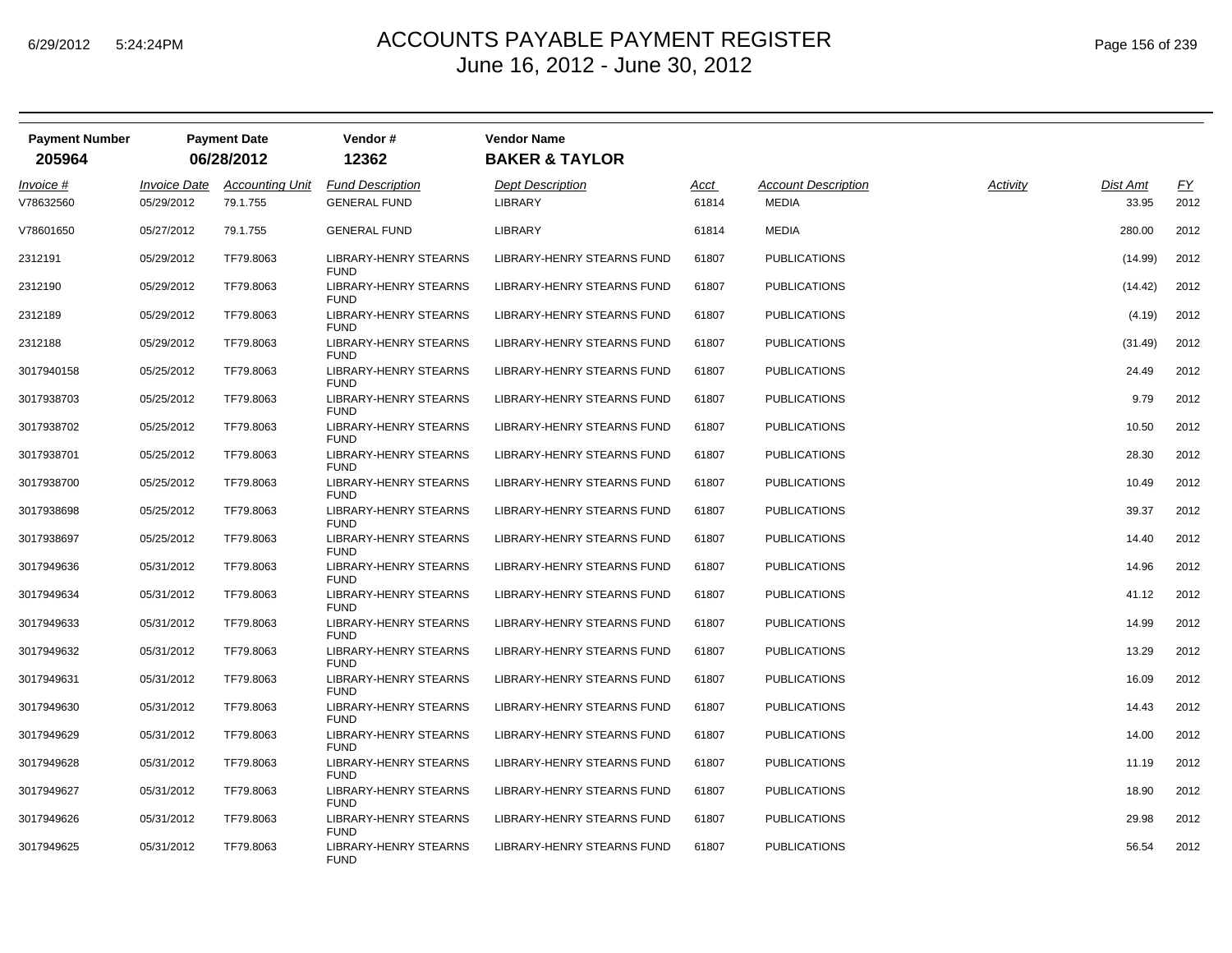| <b>Payment Number</b> |                     | <b>Payment Date</b>    | Vendor#                                     | <b>Vendor Name</b>                |             |                            |          |          |                  |
|-----------------------|---------------------|------------------------|---------------------------------------------|-----------------------------------|-------------|----------------------------|----------|----------|------------------|
| 205964                |                     | 06/28/2012             | 12362                                       | <b>BAKER &amp; TAYLOR</b>         |             |                            |          |          |                  |
| Invoice #             | <b>Invoice Date</b> | <b>Accounting Unit</b> | <b>Fund Description</b>                     | <b>Dept Description</b>           | <u>Acct</u> | <b>Account Description</b> | Activity | Dist Amt | $\underline{FY}$ |
| 3017949624            | 05/31/2012          | TF79.8063              | <b>LIBRARY-HENRY STEARNS</b><br><b>FUND</b> | <b>LIBRARY-HENRY STEARNS FUND</b> | 61807       | <b>PUBLICATIONS</b>        |          | 85.36    | 2012             |
| 3017949623            | 05/31/2012          | TF79.8063              | LIBRARY-HENRY STEARNS<br><b>FUND</b>        | LIBRARY-HENRY STEARNS FUND        | 61807       | <b>PUBLICATIONS</b>        |          | 44.94    | 2012             |
| 3017949621            | 05/31/2012          | TF79.8063              | LIBRARY-HENRY STEARNS<br><b>FUND</b>        | LIBRARY-HENRY STEARNS FUND        | 61807       | <b>PUBLICATIONS</b>        |          | 13.88    | 2012             |
| 3017949620            | 05/31/2012          | TF79.8063              | LIBRARY-HENRY STEARNS<br><b>FUND</b>        | LIBRARY-HENRY STEARNS FUND        | 61807       | <b>PUBLICATIONS</b>        |          | 13.88    | 2012             |
| 3017940157            | 05/25/2012          | TF79.8063              | LIBRARY-HENRY STEARNS<br><b>FUND</b>        | LIBRARY-HENRY STEARNS FUND        | 61807       | <b>PUBLICATIONS</b>        |          | 58.93    | 2012             |
| 3017940156            | 05/25/2012          | TF79.8063              | LIBRARY-HENRY STEARNS<br><b>FUND</b>        | LIBRARY-HENRY STEARNS FUND        | 61807       | <b>PUBLICATIONS</b>        |          | 173.52   | 2012             |
| 3017938724            | 05/25/2012          | TF79.8063              | LIBRARY-HENRY STEARNS<br><b>FUND</b>        | LIBRARY-HENRY STEARNS FUND        | 61807       | <b>PUBLICATIONS</b>        |          | 16.07    | 2012             |
| 3017938723            | 05/25/2012          | TF79.8063              | LIBRARY-HENRY STEARNS<br><b>FUND</b>        | LIBRARY-HENRY STEARNS FUND        | 61807       | <b>PUBLICATIONS</b>        |          | 28.30    | 2012             |
| 3017938722            | 05/25/2012          | TF79.8063              | LIBRARY-HENRY STEARNS<br><b>FUND</b>        | LIBRARY-HENRY STEARNS FUND        | 61807       | <b>PUBLICATIONS</b>        |          | 95.48    | 2012             |
| 3017938721            | 05/25/2012          | TF79.8063              | LIBRARY-HENRY STEARNS<br><b>FUND</b>        | LIBRARY-HENRY STEARNS FUND        | 61807       | <b>PUBLICATIONS</b>        |          | 175.00   | 2012             |
| 3017938720            | 05/25/2012          | TF79.8063              | LIBRARY-HENRY STEARNS<br><b>FUND</b>        | LIBRARY-HENRY STEARNS FUND        | 61807       | <b>PUBLICATIONS</b>        |          | 75.00    | 2012             |
| 30179387179           | 05/25/2012          | TF79.8063              | LIBRARY-HENRY STEARNS<br><b>FUND</b>        | LIBRARY-HENRY STEARNS FUND        | 61807       | <b>PUBLICATIONS</b>        |          | 192.84   | 2012             |
| 30179387178           | 05/25/2012          | TF79.8063              | LIBRARY-HENRY STEARNS<br><b>FUND</b>        | LIBRARY-HENRY STEARNS FUND        | 61807       | <b>PUBLICATIONS</b>        |          | 5.59     | 2012             |
| 3017938717            | 05/25/2012          | TF79.8063              | LIBRARY-HENRY STEARNS<br><b>FUND</b>        | LIBRARY-HENRY STEARNS FUND        | 61807       | <b>PUBLICATIONS</b>        |          | 12.59    | 2012             |
| 3017938716            | 05/25/2012          | TF79.8063              | LIBRARY-HENRY STEARNS<br><b>FUND</b>        | LIBRARY-HENRY STEARNS FUND        | 61807       | <b>PUBLICATIONS</b>        |          | 53.93    | 2012             |
| 3017938715            | 05/25/2012          | TF79.8063              | LIBRARY-HENRY STEARNS<br><b>FUND</b>        | LIBRARY-HENRY STEARNS FUND        | 61807       | <b>PUBLICATIONS</b>        |          | 14.43    | 2012             |
| 3017938714            | 05/25/2012          | TF79.8063              | LIBRARY-HENRY STEARNS<br><b>FUND</b>        | LIBRARY-HENRY STEARNS FUND        | 61807       | <b>PUBLICATIONS</b>        |          | 35.48    | 2012             |
| 3017938713            | 05/25/2012          | TF79.8063              | LIBRARY-HENRY STEARNS<br><b>FUND</b>        | LIBRARY-HENRY STEARNS FUND        | 61807       | PUBLICATIONS               |          | 13.97    | 2012             |
| 3017938712            | 05/25/2012          | TF79.8063              | LIBRARY-HENRY STEARNS<br><b>FUND</b>        | LIBRARY-HENRY STEARNS FUND        | 61807       | <b>PUBLICATIONS</b>        |          | 13.88    | 2012             |
| 3017938711            | 05/25/2012          | TF79.8063              | LIBRARY-HENRY STEARNS<br><b>FUND</b>        | LIBRARY-HENRY STEARNS FUND        | 61807       | <b>PUBLICATIONS</b>        |          | 14.42    | 2012             |
| 3017938710            | 05/25/2012          | TF79.8063              | LIBRARY-HENRY STEARNS<br><b>FUND</b>        | LIBRARY-HENRY STEARNS FUND        | 61807       | <b>PUBLICATIONS</b>        |          | 29.39    | 2012             |
| 3017938709            | 05/25/2012          | TF79.8063              | LIBRARY-HENRY STEARNS<br><b>FUND</b>        | LIBRARY-HENRY STEARNS FUND        | 61807       | <b>PUBLICATIONS</b>        |          | 11.20    | 2012             |
| 3017938708            | 05/25/2012          | TF79.8063              | LIBRARY-HENRY STEARNS<br><b>FUND</b>        | LIBRARY-HENRY STEARNS FUND        | 61807       | <b>PUBLICATIONS</b>        |          | 49.95    | 2012             |
| 3017938707            | 05/25/2012          | TF79.8063              | LIBRARY-HENRY STEARNS<br><b>FUND</b>        | LIBRARY-HENRY STEARNS FUND        | 61807       | <b>PUBLICATIONS</b>        |          | 44.96    | 2012             |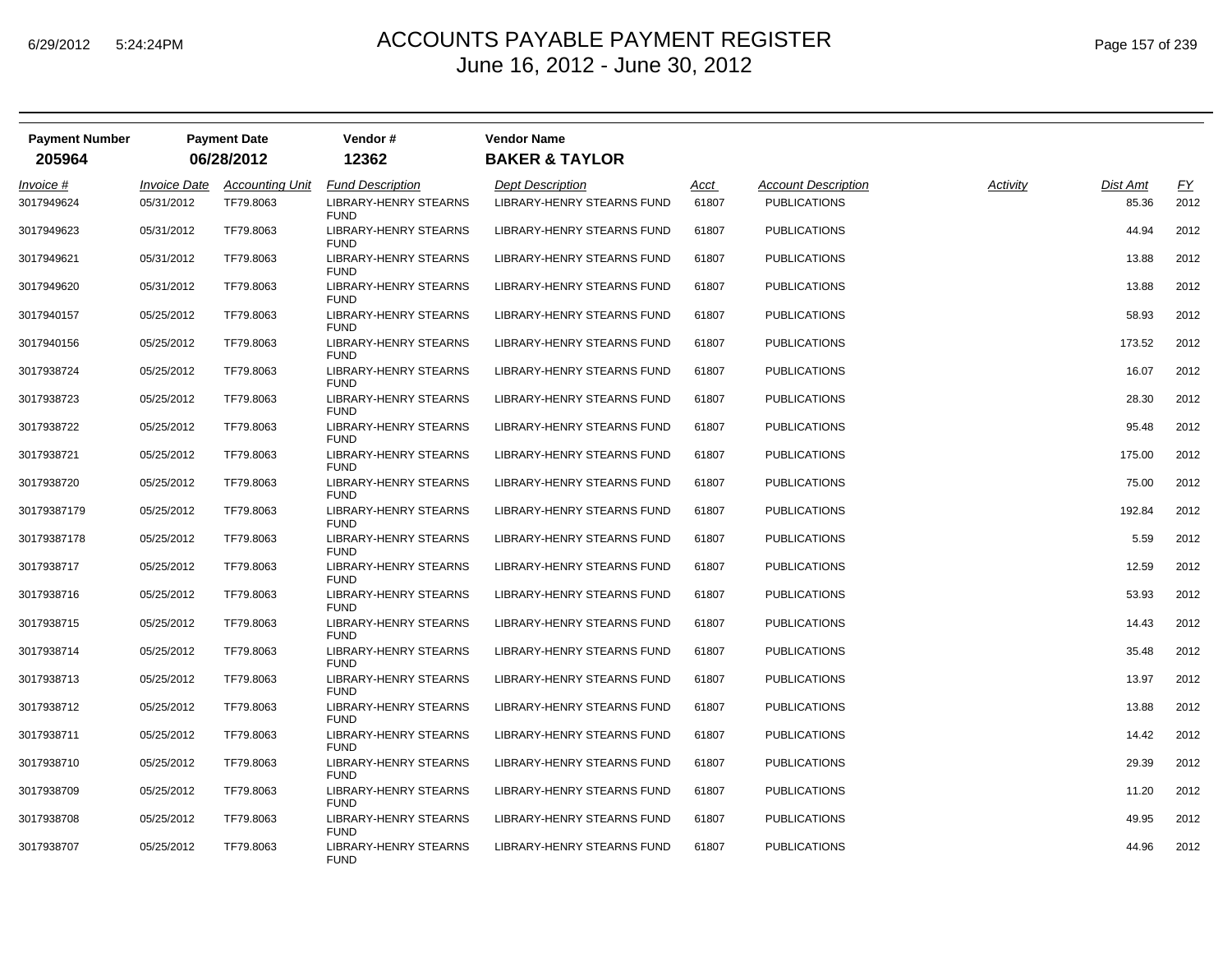| <b>Payment Number</b> |                     | <b>Payment Date</b>    | Vendor#                                     | <b>Vendor Name</b>                |       |                            |          |          |                  |
|-----------------------|---------------------|------------------------|---------------------------------------------|-----------------------------------|-------|----------------------------|----------|----------|------------------|
| 205964                |                     | 06/28/2012             | 12362                                       | <b>BAKER &amp; TAYLOR</b>         |       |                            |          |          |                  |
| Invoice #             | <b>Invoice Date</b> | <b>Accounting Unit</b> | <b>Fund Description</b>                     | <b>Dept Description</b>           | Acct  | <b>Account Description</b> | Activity | Dist Amt | $\underline{FY}$ |
| 3017938706            | 05/25/2012          | TF79.8063              | <b>LIBRARY-HENRY STEARNS</b><br><b>FUND</b> | <b>LIBRARY-HENRY STEARNS FUND</b> | 61807 | <b>PUBLICATIONS</b>        |          | 19.25    | 2012             |
| 3017938705            | 05/25/2012          | TF79.8063              | LIBRARY-HENRY STEARNS<br><b>FUND</b>        | LIBRARY-HENRY STEARNS FUND        | 61807 | <b>PUBLICATIONS</b>        |          | 86.54    | 2012             |
| 3017938704            | 05/25/2012          | TF79.8063              | <b>LIBRARY-HENRY STEARNS</b><br><b>FUND</b> | LIBRARY-HENRY STEARNS FUND        | 61807 | <b>PUBLICATIONS</b>        |          | 43.26    | 2012             |
| 3017938699            | 05/25/2012          | TF79.8063              | LIBRARY-HENRY STEARNS<br><b>FUND</b>        | LIBRARY-HENRY STEARNS FUND        | 61807 | <b>PUBLICATIONS</b>        |          | 65.62    | 2012             |
| 3017938694            | 05/25/2012          | TF79.8063              | LIBRARY-HENRY STEARNS<br><b>FUND</b>        | LIBRARY-HENRY STEARNS FUND        | 61807 | <b>PUBLICATIONS</b>        |          | 61.30    | 2012             |
| 3017940183            | 05/25/2012          | TF79.8063              | LIBRARY-HENRY STEARNS<br><b>FUND</b>        | LIBRARY-HENRY STEARNS FUND        | 61807 | <b>PUBLICATIONS</b>        |          | 186.81   | 2012             |
| 3017940182            | 05/25/2012          | TF79.8063              | LIBRARY-HENRY STEARNS<br><b>FUND</b>        | LIBRARY-HENRY STEARNS FUND        | 61807 | <b>PUBLICATIONS</b>        |          | 10.47    | 2012             |
| 3017940181            | 05/25/2012          | TF79.8063              | <b>LIBRARY-HENRY STEARNS</b><br><b>FUND</b> | LIBRARY-HENRY STEARNS FUND        | 61807 | <b>PUBLICATIONS</b>        |          | 150.56   | 2012             |
| 3017940180            | 05/25/2012          | TF79.8063              | LIBRARY-HENRY STEARNS<br><b>FUND</b>        | LIBRARY-HENRY STEARNS FUND        | 61807 | <b>PUBLICATIONS</b>        |          | 76.65    | 2012             |
| 3017940179            | 05/25/2012          | TF79.8063              | LIBRARY-HENRY STEARNS<br><b>FUND</b>        | LIBRARY-HENRY STEARNS FUND        | 61807 | <b>PUBLICATIONS</b>        |          | 10.46    | 2012             |
| 3017940178            | 05/25/2012          | TF79.8063              | LIBRARY-HENRY STEARNS<br><b>FUND</b>        | LIBRARY-HENRY STEARNS FUND        | 61807 | <b>PUBLICATIONS</b>        |          | 208.15   | 2012             |
| 3017940177            | 05/25/2012          | TF79.8063              | <b>LIBRARY-HENRY STEARNS</b><br><b>FUND</b> | LIBRARY-HENRY STEARNS FUND        | 61807 | <b>PUBLICATIONS</b>        |          | 12.74    | 2012             |
| 3017940176            | 05/25/2012          | TF79.8063              | LIBRARY-HENRY STEARNS<br><b>FUND</b>        | LIBRARY-HENRY STEARNS FUND        | 61807 | <b>PUBLICATIONS</b>        |          | 14.99    | 2012             |
| 3017940175            | 05/25/2012          | TF79.8063              | LIBRARY-HENRY STEARNS<br><b>FUND</b>        | LIBRARY-HENRY STEARNS FUND        | 61807 | <b>PUBLICATIONS</b>        |          | 45.42    | 2012             |
| 3017940174            | 05/25/2012          | TF79.8063              | LIBRARY-HENRY STEARNS<br><b>FUND</b>        | LIBRARY-HENRY STEARNS FUND        | 61807 | <b>PUBLICATIONS</b>        |          | 34.41    | 2012             |
| 3017940173            | 05/25/2012          | TF79.8063              | LIBRARY-HENRY STEARNS<br><b>FUND</b>        | LIBRARY-HENRY STEARNS FUND        | 61807 | <b>PUBLICATIONS</b>        |          | 427.16   | 2012             |
| 3017940172            | 05/25/2012          | TF79.8063              | <b>LIBRARY-HENRY STEARNS</b><br><b>FUND</b> | LIBRARY-HENRY STEARNS FUND        | 61807 | <b>PUBLICATIONS</b>        |          | 98.49    | 2012             |
| 3017940171            | 05/25/2012          | TF79.8063              | LIBRARY-HENRY STEARNS<br><b>FUND</b>        | LIBRARY-HENRY STEARNS FUND        | 61807 | <b>PUBLICATIONS</b>        |          | 48.85    | 2012             |
| 3017940170            | 05/25/2012          | TF79.8063              | LIBRARY-HENRY STEARNS<br><b>FUND</b>        | LIBRARY-HENRY STEARNS FUND        | 61807 | <b>PUBLICATIONS</b>        |          | 98.87    | 2012             |
| 3017940169            | 05/25/2012          | TF79.8063              | LIBRARY-HENRY STEARNS<br><b>FUND</b>        | LIBRARY-HENRY STEARNS FUND        | 61807 | <b>PUBLICATIONS</b>        |          | 136.46   | 2012             |
| 3017940168            | 05/25/2012          | TF79.8063              | LIBRARY-HENRY STEARNS<br><b>FUND</b>        | LIBRARY-HENRY STEARNS FUND        | 61807 | <b>PUBLICATIONS</b>        |          | 27.94    | 2012             |
| 3017940167            | 05/25/2012          | TF79.8063              | LIBRARY-HENRY STEARNS<br><b>FUND</b>        | LIBRARY-HENRY STEARNS FUND        | 61807 | <b>PUBLICATIONS</b>        |          | 15.39    | 2012             |
| 3017940166            | 05/25/2012          | TF79.8063              | LIBRARY-HENRY STEARNS<br><b>FUND</b>        | LIBRARY-HENRY STEARNS FUND        | 61807 | <b>PUBLICATIONS</b>        |          | 135.95   | 2012             |
| 3017940165            | 05/25/2012          | TF79.8063              | <b>LIBRARY-HENRY STEARNS</b><br><b>FUND</b> | LIBRARY-HENRY STEARNS FUND        | 61807 | <b>PUBLICATIONS</b>        |          | 67.53    | 2012             |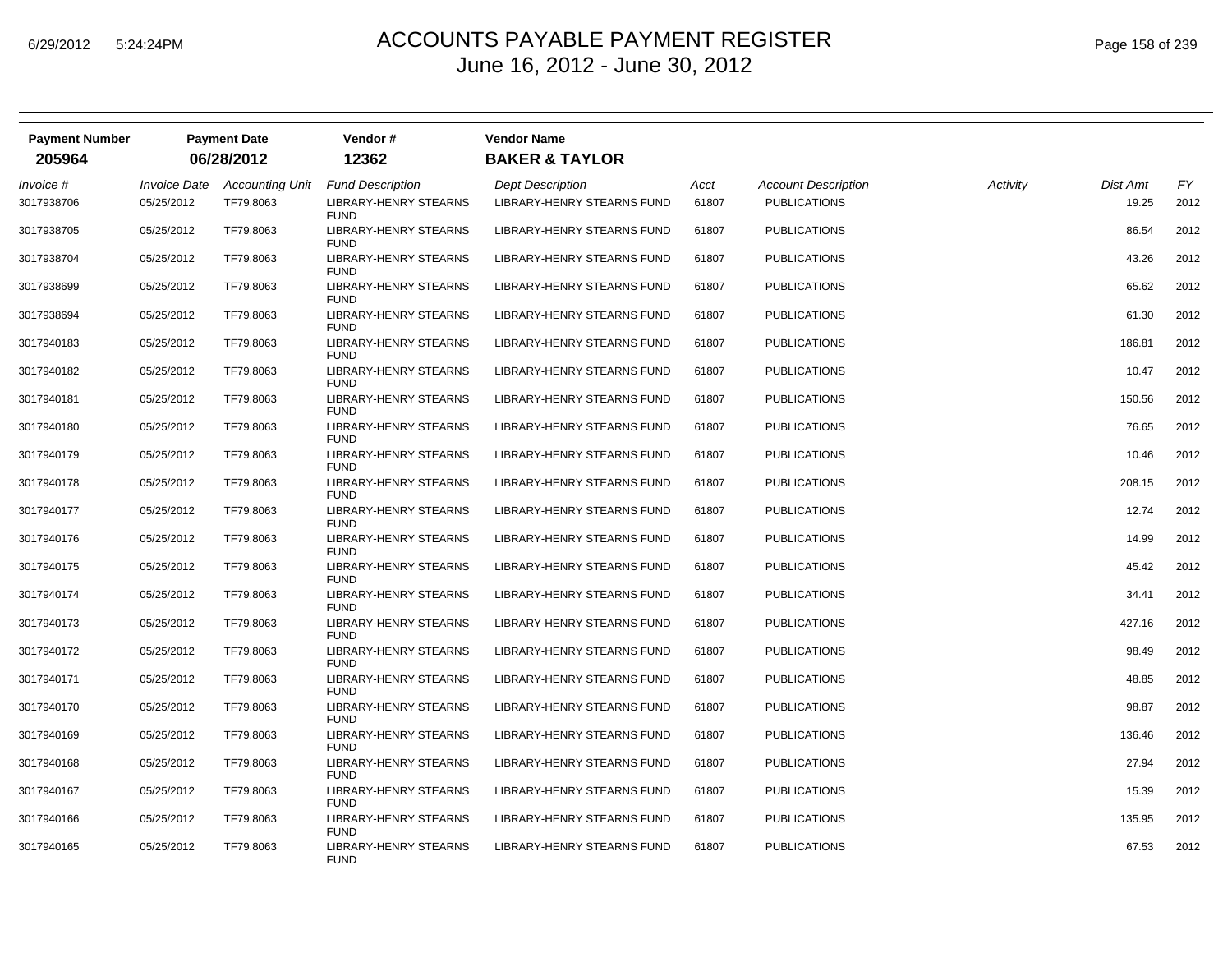| <b>Payment Number</b><br>205964 |                     | <b>Payment Date</b><br>06/28/2012 | Vendor#<br>12362                            | <b>Vendor Name</b><br><b>BAKER &amp; TAYLOR</b> |       |                                                      |          |          |           |
|---------------------------------|---------------------|-----------------------------------|---------------------------------------------|-------------------------------------------------|-------|------------------------------------------------------|----------|----------|-----------|
| Invoice #                       | <b>Invoice Date</b> | <b>Accounting Unit</b>            | <b>Fund Description</b>                     | <b>Dept Description</b>                         | Acct  | <b>Account Description</b>                           | Activity | Dist Amt | <u>FY</u> |
| 3017940164                      | 05/25/2012          | TF79.8063                         | <b>LIBRARY-HENRY STEARNS</b><br><b>FUND</b> | LIBRARY-HENRY STEARNS FUND                      | 61807 | <b>PUBLICATIONS</b>                                  |          | 57.68    | 2012      |
| 3017940163                      | 05/25/2012          | TF79.8063                         | LIBRARY-HENRY STEARNS<br><b>FUND</b>        | LIBRARY-HENRY STEARNS FUND                      | 61807 | <b>PUBLICATIONS</b>                                  |          | 146.75   | 2012      |
| 3017940162                      | 05/25/2012          | TF79.8063                         | LIBRARY-HENRY STEARNS<br><b>FUND</b>        | LIBRARY-HENRY STEARNS FUND                      | 61807 | <b>PUBLICATIONS</b>                                  |          | 79.02    | 2012      |
| 3017940161                      | 05/25/2012          | TF79.8063                         | LIBRARY-HENRY STEARNS<br><b>FUND</b>        | LIBRARY-HENRY STEARNS FUND                      | 61807 | <b>PUBLICATIONS</b>                                  |          | 192.05   | 2012      |
| 3017940160                      | 05/25/2012          | TF79.8063                         | LIBRARY-HENRY STEARNS<br><b>FUND</b>        | LIBRARY-HENRY STEARNS FUND                      | 61807 | <b>PUBLICATIONS</b>                                  |          | 796.35   | 2012      |
| 3017940159                      | 05/25/2012          | TF79.8063                         | LIBRARY-HENRY STEARNS<br><b>FUND</b>        | LIBRARY-HENRY STEARNS FUND                      | 61807 | <b>PUBLICATIONS</b>                                  |          | 95.95    | 2012      |
| 3017938696                      | 05/25/2012          | TF79.8063                         | LIBRARY-HENRY STEARNS<br><b>FUND</b>        | LIBRARY-HENRY STEARNS FUND                      | 61807 | <b>PUBLICATIONS</b>                                  |          | 14.40    | 2012      |
| 3017938695                      | 05/25/2012          | TF79.8063                         | LIBRARY-HENRY STEARNS<br><b>FUND</b>        | LIBRARY-HENRY STEARNS FUND                      | 61807 | <b>PUBLICATIONS</b>                                  |          | 19.43    | 2012      |
| 3017949639                      | 05/31/2012          | TF79.8063                         | LIBRARY-HENRY STEARNS<br><b>FUND</b>        | LIBRARY-HENRY STEARNS FUND                      | 61807 | <b>PUBLICATIONS</b>                                  |          | 13.88    | 2012      |
| 3017949638                      | 05/31/2012          | TF79.8063                         | <b>LIBRARY-HENRY STEARNS</b><br><b>FUND</b> | LIBRARY-HENRY STEARNS FUND                      | 61807 | <b>PUBLICATIONS</b>                                  |          | 13.87    | 2012      |
| 3017949637                      | 05/31/2012          | TF79.8063                         | <b>LIBRARY-HENRY STEARNS</b><br><b>FUND</b> | LIBRARY-HENRY STEARNS FUND                      | 61807 | <b>PUBLICATIONS</b>                                  |          | 15.51    | 2012      |
| 3017949635                      | 05/31/2012          | TF79.8063                         | LIBRARY-HENRY STEARNS<br><b>FUND</b>        | LIBRARY-HENRY STEARNS FUND                      | 61807 | <b>PUBLICATIONS</b>                                  |          | 13.85    | 2012      |
| 3017900087                      | 06/07/2012          | TF79.8063                         | LIBRARY-HENRY STEARNS<br><b>FUND</b>        | LIBRARY-HENRY STEARNS FUND                      | 61807 | <b>PUBLICATIONS</b>                                  |          | 5.59     | 2012      |
| 3017900080                      | 06/07/2012          | TF79.8063                         | LIBRARY-HENRY STEARNS<br><b>FUND</b>        | LIBRARY-HENRY STEARNS FUND                      | 61807 | <b>PUBLICATIONS</b>                                  |          | 14.42    | 2012      |
| 3017874990-999                  | 05/29/2012          | TF79.8063                         | <b>LIBRARY-HENRY STEARNS</b><br><b>FUND</b> | LIBRARY-HENRY STEARNS FUND                      | 61807 | <b>PUBLICATIONS</b>                                  |          | (13.87)  | 2012      |
| 3017874990                      | 05/29/2012          | TF79.8063                         | <b>LIBRARY-HENRY STEARNS</b><br><b>FUND</b> | <b>LIBRARY-HENRY STEARNS FUND</b>               | 61807 | <b>PUBLICATIONS</b>                                  |          | 13.87    | 2012      |
|                                 |                     |                                   |                                             |                                                 |       |                                                      |          | 5,515.13 |           |
| <b>Payment Number</b><br>205965 |                     | <b>Payment Date</b><br>06/28/2012 | Vendor#<br>12379                            | <b>Vendor Name</b><br><b>BATTERIES PLUS</b>     |       |                                                      |          |          |           |
| Invoice #                       | <b>Invoice Date</b> | <b>Accounting Unit</b>            | <b>Fund Description</b>                     | <b>Dept Description</b>                         | Acct  | <b>Account Description</b>                           | Activity | Dist Amt | EY        |
| 222401                          | 05/31/2012          | 52.1.620                          | <b>GENERAL FUND</b>                         | <b>FIRE</b>                                     | 54487 | <b>EQUIPMENT REPAIRS &amp;</b><br><b>MAINTENANCE</b> |          | 116.90   | 2012      |
|                                 |                     |                                   |                                             |                                                 |       |                                                      |          | 116.90   |           |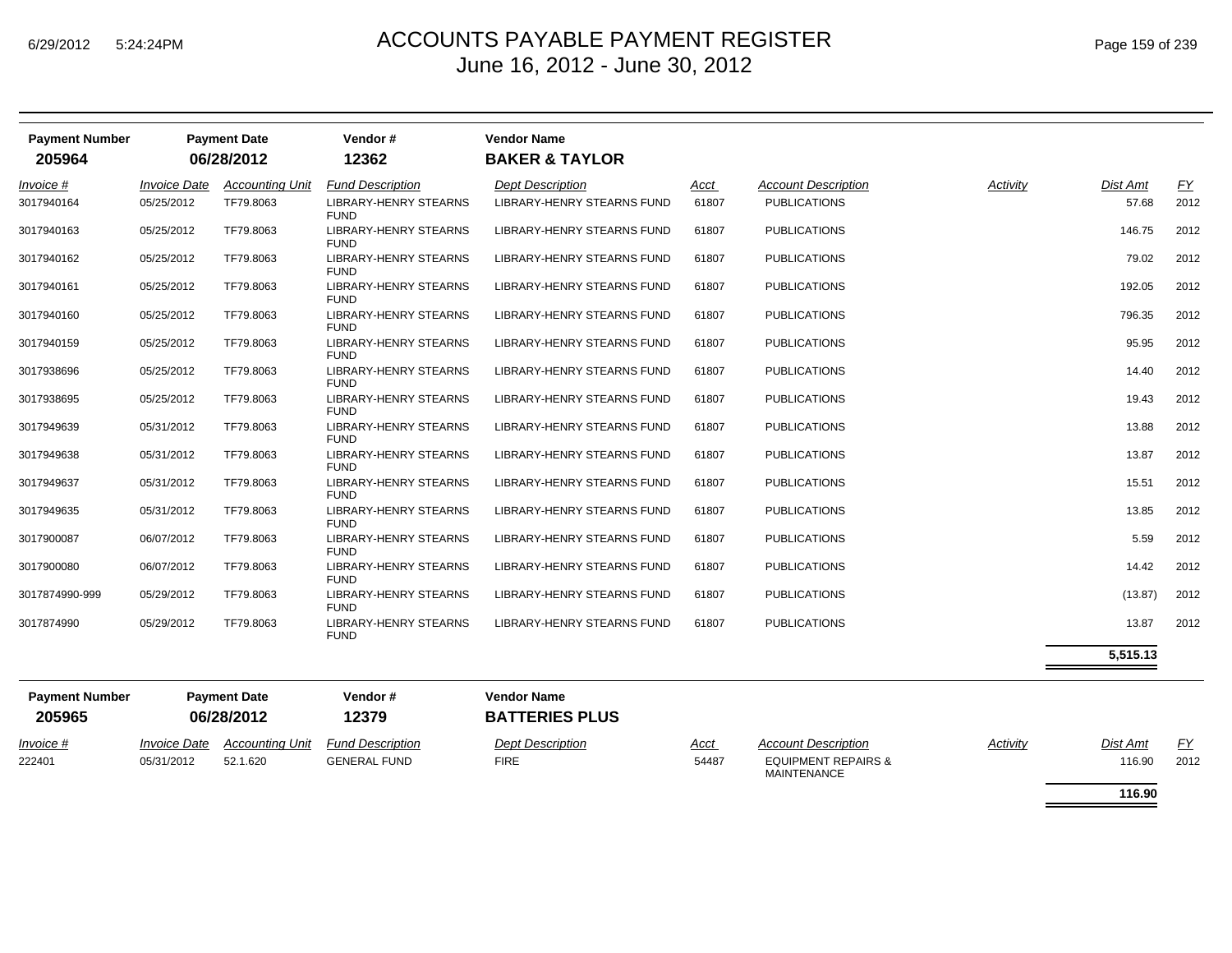| <b>Payment Number</b><br>205966 |                                   | <b>Payment Date</b><br>06/28/2012     | Vendor#<br>14010                                   | <b>Vendor Name</b><br><b>BAYNE PREMIUM LIFT SYSTEMS</b> |                      | <b>Payee Name</b><br><b>BAYNE MACHINE WORKS</b>                                  |          |                              |                   |
|---------------------------------|-----------------------------------|---------------------------------------|----------------------------------------------------|---------------------------------------------------------|----------------------|----------------------------------------------------------------------------------|----------|------------------------------|-------------------|
| Invoice #<br>078448             | <b>Invoice Date</b><br>05/22/2012 | <b>Accounting Unit</b><br>68.6000.692 | <b>Fund Description</b><br><b>SOLID WASTE FUND</b> | <b>Dept Description</b><br>SOLID WASTE                  | Acct<br>54600        | <b>Account Description</b><br><b>VEHICLE REPAIRS &amp;</b><br><b>MAINTENANCE</b> | Activity | Dist Amt<br>69.58            | FY<br>2012        |
|                                 |                                   |                                       |                                                    |                                                         |                      |                                                                                  |          | 69.58                        |                   |
| <b>Payment Number</b><br>205967 |                                   | <b>Payment Date</b><br>06/28/2012     | Vendor#<br>12386                                   | <b>Vendor Name</b><br><b>BEARINGS SPECIALTY CO INC</b>  |                      |                                                                                  |          |                              |                   |
| Invoice #<br>3322526            | <b>Invoice Date</b><br>05/29/2012 | <b>Accounting Unit</b><br>52.1.630    | <b>Fund Description</b><br><b>GENERAL FUND</b>     | <b>Dept Description</b><br><b>FIRE</b>                  | Acct<br>61709        | <b>Account Description</b><br><b>LUBRICANTS</b>                                  | Activity | Dist Amt<br>113.76<br>113.76 | <u>FY</u><br>2012 |
| <b>Payment Number</b><br>205968 |                                   | <b>Payment Date</b><br>06/28/2012     | Vendor#<br>12391                                   | <b>Vendor Name</b><br><b>BELLETETES INC</b>             |                      |                                                                                  |          |                              |                   |
| Invoice #<br>4575966            | <b>Invoice Date</b><br>06/01/2012 | <b>Accounting Unit</b><br>52.1.620    | <b>Fund Description</b><br><b>GENERAL FUND</b>     | <b>Dept Description</b><br><b>FIRE</b>                  | <b>Acct</b><br>61299 | <b>Account Description</b><br>MISCELLANEOUS SUPPLIES                             | Activity | Dist Amt<br>8.36             | EY<br>2012        |
| 4575992                         | 06/01/2012                        | 52.1.620                              | <b>GENERAL FUND</b>                                | <b>FIRE</b>                                             | 61299                | MISCELLANEOUS SUPPLIES                                                           |          | 10.83                        | 2012              |
| 4579916                         | 06/20/2012                        | 52.1.630                              | <b>GENERAL FUND</b>                                | <b>FIRE</b>                                             | 61799                | <b>VEHICLE PARTS &amp; SUPPLIES</b>                                              |          | 2.80                         | 2012              |
| 4573428                         | 05/22/2012                        | 61.1.670                              | <b>GENERAL FUND</b>                                | <b>STREETS</b>                                          | 71025                | SMALL TOOLS                                                                      |          | 11.69                        | 2012              |
| 4575520                         | 05/31/2012                        | 61.1.670                              | <b>GENERAL FUND</b>                                | <b>STREETS</b>                                          | 71025                | <b>SMALL TOOLS</b>                                                               |          | 23.38                        | 2012              |
| 4576335                         | 06/04/2012                        | 61.1.670                              | <b>GENERAL FUND</b>                                | <b>STREETS</b>                                          | 54280                | <b>BUILDING/GROUNDS</b><br><b>MAINTENANCE</b>                                    |          | 19.60                        | 2012              |
| 4575675                         | 05/31/2012                        | 61.1.700                              | <b>GENERAL FUND</b>                                | <b>STREETS</b>                                          | 61299                | MISCELLANEOUS SUPPLIES                                                           |          | 35.99                        | 2012              |
| 4576331                         | 06/04/2012                        | 61.1.700                              | <b>GENERAL FUND</b>                                | <b>STREETS</b>                                          | 61166                | <b>GASES</b>                                                                     |          | 75.67                        | 2012              |
| 4575660                         | 05/31/2012                        | 61.1.675                              | <b>GENERAL FUND</b>                                | <b>STREETS</b>                                          | 61560                | <b>CONSTRUCTION MATERIALS</b>                                                    |          | 7.70                         | 2012              |
| 4575411                         | 05/30/2012                        | 50.1.500                              | <b>GENERAL FUND</b>                                | <b>POLICE</b>                                           | 61799                | VEHICLE PARTS & SUPPLIES                                                         |          | 1.40                         | 2012              |
| 4575597                         | 05/31/2012                        | 50.1.500                              | <b>GENERAL FUND</b>                                | <b>POLICE</b>                                           | 61799                | <b>VEHICLE PARTS &amp; SUPPLIES</b>                                              |          | 1.90                         | 2012              |
| 4576458                         | 06/05/2012                        | 52.1.720                              | <b>GENERAL FUND</b>                                | <b>FIRE</b>                                             | 54280                | <b>BUILDING/GROUNDS</b><br><b>MAINTENANCE</b>                                    |          | 8.99                         | 2012              |
|                                 |                                   |                                       |                                                    |                                                         |                      |                                                                                  |          | 208.31                       |                   |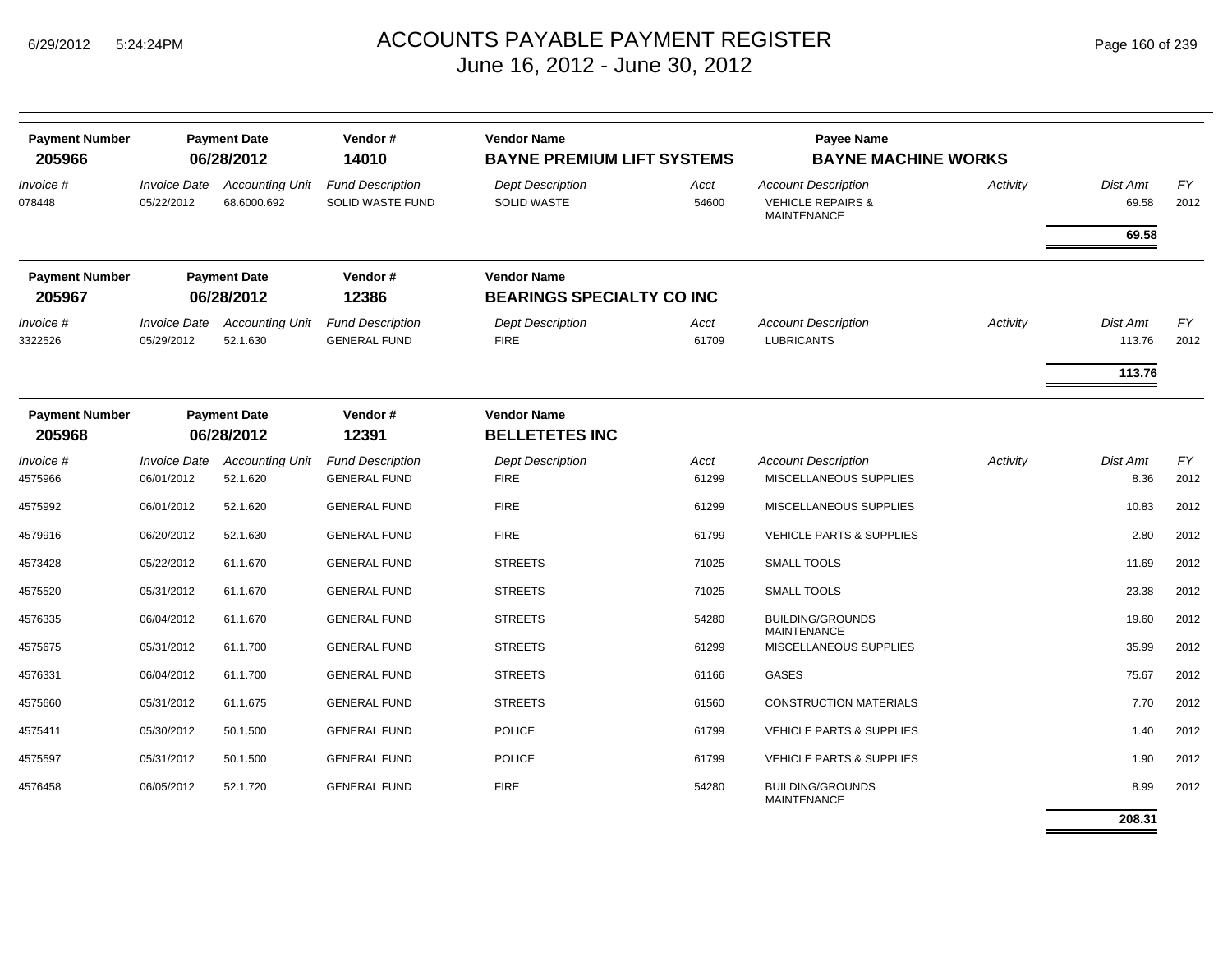| <b>Payment Number</b>                    | <b>Payment Date</b>                | Vendor#<br>12395                               | <b>Vendor Name</b><br><b>BENS UNIFORMS</b> |               |                                                   |          |                    |            |
|------------------------------------------|------------------------------------|------------------------------------------------|--------------------------------------------|---------------|---------------------------------------------------|----------|--------------------|------------|
| <i><b>Invoice Date</b></i><br>05/16/2012 | <b>Accounting Unit</b><br>50.1.500 | <b>Fund Description</b><br><b>GENERAL FUND</b> | Dept Description<br>POLICE                 | Acct<br>61110 | <b>Account Description</b><br>PROTECTIVE CLOTHING | Activity | Dist Amt<br>105.00 | EY<br>2012 |
| 05/09/2012                               | 50.1.500                           | <b>GENERAL FUND</b>                            | <b>POLICE</b>                              | 61107         | <b>CLOTHING &amp; UNIFORMS</b>                    |          | 4.00               | 2012       |
| 03/16/2012                               | 50.1.500                           | <b>GENERAL FUND</b>                            | POLICE                                     | 61107         | <b>CLOTHING &amp; UNIFORMS</b>                    |          | 23.00              | 2012       |
| 05/25/2012                               | 50.1.500                           | <b>GENERAL FUND</b>                            | POLICE                                     | 61107         | <b>CLOTHING &amp; UNIFORMS</b>                    |          | 350.00             | 2012       |
| 05/09/2012                               | 50.1.500                           | <b>GENERAL FUND</b>                            | <b>POLICE</b>                              | 61107         | <b>CLOTHING &amp; UNIFORMS</b>                    |          | 4.00               | 2012       |
| 05/07/2012                               | 50.1.500                           | <b>GENERAL FUND</b>                            | POLICE                                     | 61107         | <b>CLOTHING &amp; UNIFORMS</b>                    |          | 6.00               | 2012       |
| 05/31/2012                               | 50.1.500                           | <b>GENERAL FUND</b>                            | <b>POLICE</b>                              | 61107         | <b>CLOTHING &amp; UNIFORMS</b>                    |          | 103.00             | 2012       |
| 05/31/2012                               | 50.1.500                           | <b>GENERAL FUND</b>                            | <b>POLICE</b>                              | 61107         | <b>CLOTHING &amp; UNIFORMS</b>                    |          | 192.00             | 2012       |
| 05/30/2012                               | 50.1.500                           | <b>GENERAL FUND</b>                            | <b>POLICE</b>                              | 61107         | <b>CLOTHING &amp; UNIFORMS</b>                    |          | 50.00              | 2012       |
| 03/06/2012                               | 50.1.500                           | <b>GENERAL FUND</b>                            | POLICE                                     | 61107         | <b>CLOTHING &amp; UNIFORMS</b>                    |          | 55.00              | 2012       |
| 05/29/2012                               | 50.1.500                           | <b>GENERAL FUND</b>                            | POLICE                                     | 61107         | <b>CLOTHING &amp; UNIFORMS</b>                    |          | 299.00             | 2012       |
| 05/31/2012                               | 50.1.500                           | <b>GENERAL FUND</b>                            | <b>POLICE</b>                              | 61107         | <b>CLOTHING &amp; UNIFORMS</b>                    |          | 274.00             | 2012       |
| 05/30/2012                               | 50.1.500                           | <b>GENERAL FUND</b>                            | POLICE                                     | 61107         | <b>CLOTHING &amp; UNIFORMS</b>                    |          | 100.00             | 2012       |
| 05/29/2012                               | 50.1.500                           | <b>GENERAL FUND</b>                            | <b>POLICE</b>                              | 61107         | <b>CLOTHING &amp; UNIFORMS</b>                    |          | 200.00             | 2012       |
| 05/30/2012                               | 50.1.500                           | <b>GENERAL FUND</b>                            | POLICE                                     | 61107         | <b>CLOTHING &amp; UNIFORMS</b>                    |          | 179.55             | 2012       |
| 05/29/2012                               | 50.1.500                           | <b>GENERAL FUND</b>                            | <b>POLICE</b>                              | 61107         | <b>CLOTHING &amp; UNIFORMS</b>                    |          | 200.00             | 2012       |
| 05/30/2012                               | 50.1.500                           | <b>GENERAL FUND</b>                            | <b>POLICE</b>                              | 61107         | <b>CLOTHING &amp; UNIFORMS</b>                    |          | 70.00              | 2012       |
| 05/29/2012                               | 50.1.500                           | <b>GENERAL FUND</b>                            | POLICE                                     | 61107         | <b>CLOTHING &amp; UNIFORMS</b>                    |          | 535.00             | 2012       |
| 05/09/2012                               | 50.1.500                           | <b>GENERAL FUND</b>                            | <b>POLICE</b>                              | 61107         | <b>CLOTHING &amp; UNIFORMS</b>                    |          | 4.00               | 2012       |
|                                          |                                    |                                                |                                            |               |                                                   |          | 2,753.55           |            |
|                                          |                                    | 06/28/2012                                     |                                            |               |                                                   |          |                    |            |

| <b>Payment Number</b><br>205970 |                            | <b>Payment Date</b><br>06/28/2012 | Vendor #<br>12402       | <b>Vendor Name</b><br><b>BEST FORD</b> |             |                                     |                 |          |      |
|---------------------------------|----------------------------|-----------------------------------|-------------------------|----------------------------------------|-------------|-------------------------------------|-----------------|----------|------|
| Invoice #                       | <i><b>Invoice Date</b></i> | Accountina Unit                   | <b>Fund Description</b> | <b>Dept Description</b>                | <u>Acct</u> | <b>Account Description</b>          | <b>Activity</b> | Dist Amt | FY.  |
| 5024238                         | 03/07/2012                 | 50.1.500                          | <b>GENERAL FUND</b>     | <b>POLICE</b>                          | 61799       | <b>VEHICLE PARTS &amp; SUPPLIES</b> |                 | (28.30)  | 2012 |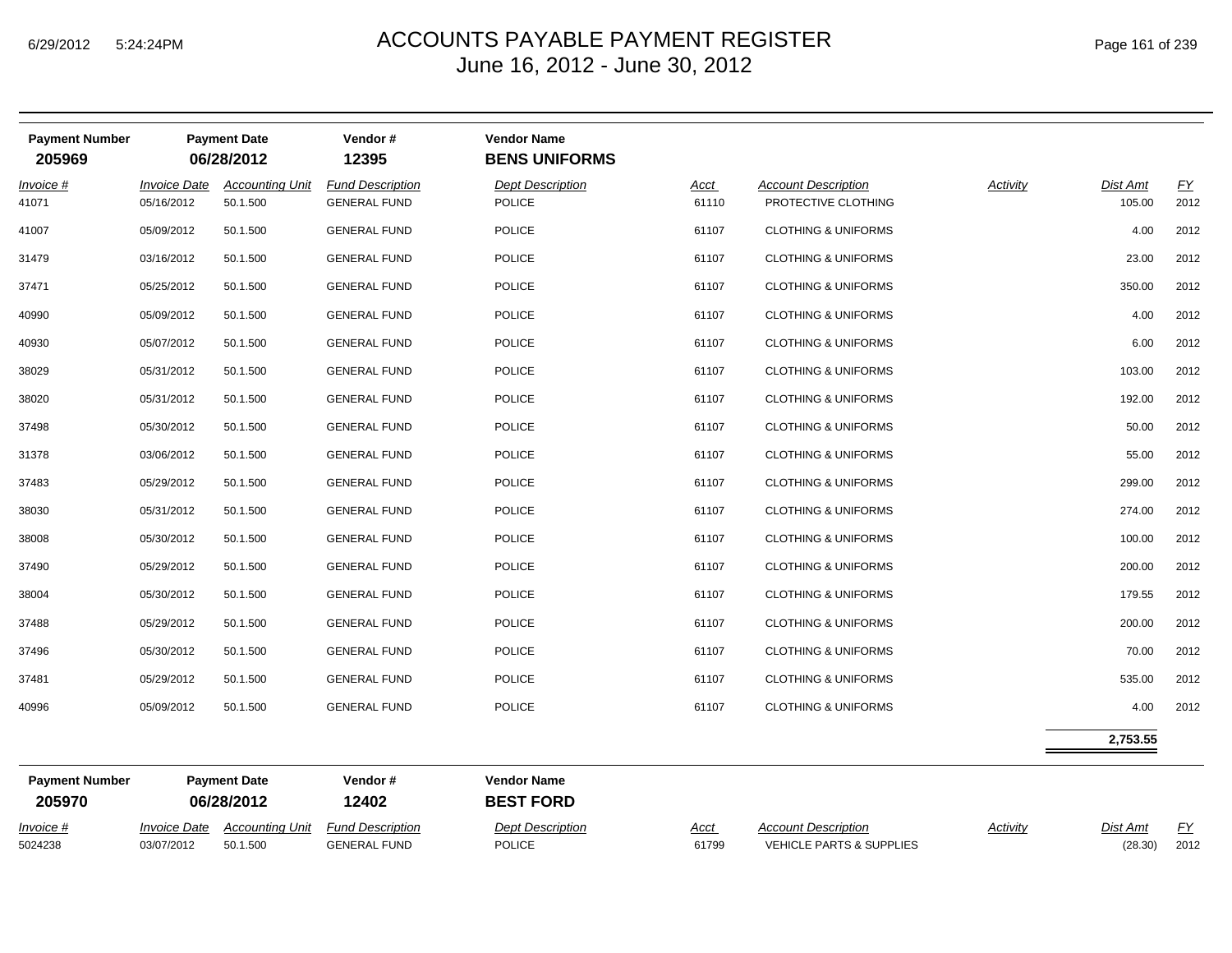| Page 162 of 239 |  |  |  |  |
|-----------------|--|--|--|--|
|-----------------|--|--|--|--|

| <b>Payment Number</b><br>205970             |                                   | <b>Payment Date</b><br>06/28/2012       | Vendor#<br>12402                               | <b>Vendor Name</b><br><b>BEST FORD</b>         |               |                                                                   |                 |                    |            |
|---------------------------------------------|-----------------------------------|-----------------------------------------|------------------------------------------------|------------------------------------------------|---------------|-------------------------------------------------------------------|-----------------|--------------------|------------|
| Invoice #<br>5027463                        | <b>Invoice Date</b><br>05/29/2012 | <b>Accounting Unit</b><br>50.1.500      | <b>Fund Description</b><br><b>GENERAL FUND</b> | <b>Dept Description</b><br><b>POLICE</b>       | Acct<br>61799 | <b>Account Description</b><br><b>VEHICLE PARTS &amp; SUPPLIES</b> | <b>Activity</b> | Dist Amt<br>49.84  | EY<br>2012 |
|                                             |                                   |                                         |                                                |                                                |               |                                                                   |                 | 21.54              |            |
| <b>Payment Number</b>                       |                                   | <b>Payment Date</b>                     | Vendor#                                        | <b>Vendor Name</b>                             |               |                                                                   |                 |                    |            |
| 205971                                      |                                   | 06/28/2012                              | 12404                                          | <b>BILLS WORLD CLASS CLEANING SER</b>          |               |                                                                   |                 |                    |            |
| Invoice #<br><b>JUN12</b>                   | <b>Invoice Date</b><br>06/01/2012 | <b>Accounting Unit</b><br>68.6000.692   | <b>Fund Description</b><br>SOLID WASTE FUND    | <b>Dept Description</b><br><b>SOLID WASTE</b>  | Acct<br>54200 | <b>Account Description</b><br><b>JANITORIAL SERVICES</b>          | Activity        | Dist Amt<br>780.00 | FY<br>2012 |
|                                             |                                   |                                         |                                                |                                                |               |                                                                   |                 | 780.00             |            |
| <b>Payment Number</b><br>205972             |                                   | <b>Payment Date</b><br>06/28/2012       | Vendor#<br>13990                               | <b>Vendor Name</b><br><b>AUBUCHON HARDWARE</b> |               | <b>Payee Name</b><br><b>BLUE TARP FINANCIAL</b>                   |                 |                    |            |
| Invoice #                                   | <b>Invoice Date</b>               | <b>Accounting Unit</b>                  | <b>Fund Description</b>                        | <b>Dept Description</b>                        | Acct          | <b>Account Description</b>                                        | Activity        | Dist Amt           | FY         |
| 198763                                      | 06/21/2012                        | 64.1.705                                | <b>GENERAL FUND</b>                            | <b>TRAFFIC</b>                                 | 61562         | <b>STRIPING MATERIALS</b>                                         |                 | 2,400.00           | 2012       |
|                                             |                                   |                                         |                                                |                                                |               |                                                                   |                 | 2,400.00           |            |
| <b>Payment Number</b>                       |                                   | <b>Payment Date</b>                     | Vendor#                                        | <b>Vendor Name</b>                             |               |                                                                   |                 |                    |            |
| 205973                                      |                                   | 06/28/2012                              | 11214                                          | <b>KATERI BRODEUR</b>                          |               |                                                                   |                 |                    |            |
| Invoice #<br>33232A 6/28/12<br><b>DECAP</b> | <b>Invoice Date</b><br>06/26/2012 | <b>Accounting Unit</b><br><b>BS1000</b> | <b>Fund Description</b><br><b>GENERAL FUND</b> | <b>Dept Description</b><br><b>GENERAL FUND</b> | Acct<br>21460 | <b>Account Description</b><br>125 DEPENDENT CARE                  | Activity        | Dist Amt<br>192.30 | FY<br>2012 |
|                                             |                                   |                                         |                                                |                                                |               |                                                                   |                 | 192.30             |            |
| <b>Payment Number</b><br>205974             |                                   | <b>Payment Date</b><br>06/28/2012       | Vendor#<br>12445                               | <b>Vendor Name</b><br><b>BROWNELLS INC</b>     |               |                                                                   |                 |                    |            |
| <i>Invoice</i> #                            | <b>Invoice Date</b>               | <b>Accounting Unit</b>                  | <b>Fund Description</b>                        | <b>Dept Description</b>                        | Acct          | <b>Account Description</b>                                        | Activity        | <b>Dist Amt</b>    | <u>FY</u>  |
| 07612307.00                                 | 05/31/2012                        | 50.1.500                                | <b>GENERAL FUND</b>                            | <b>POLICE</b>                                  | 71400         | <b>EMERGENCY RESCUE</b><br><b>EQUIPMENT</b>                       |                 | 12.95              | 2012       |
| 07612307.00                                 | 05/31/2012                        | 50.1.500                                | <b>GENERAL FUND</b>                            | <b>POLICE</b>                                  | 71400         | <b>EMERGENCY RESCUE</b><br><b>EQUIPMENT</b>                       |                 | 40.00              | 2012       |
|                                             |                                   |                                         |                                                |                                                |               |                                                                   |                 | 52.95              |            |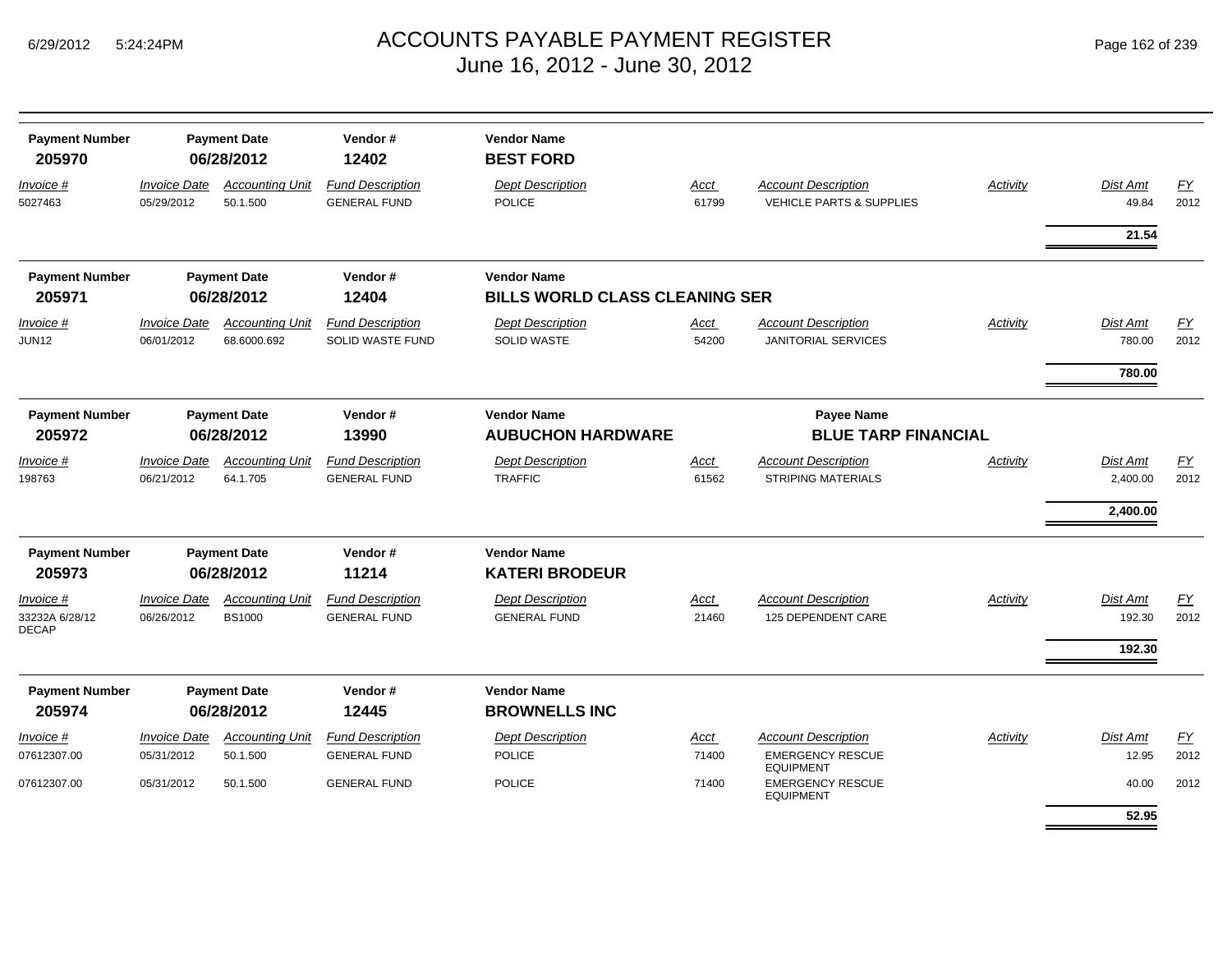| Page 163 of 239 |  |  |
|-----------------|--|--|
|-----------------|--|--|

| <b>Payment Number</b><br>205975 |                                   | <b>Payment Date</b><br>06/28/2012     | Vendor#<br>11547                               | <b>Vendor Name</b><br><b>CALLOGIX INC</b>       |                      |                                                                   |                 |                    |            |
|---------------------------------|-----------------------------------|---------------------------------------|------------------------------------------------|-------------------------------------------------|----------------------|-------------------------------------------------------------------|-----------------|--------------------|------------|
| Invoice #<br>120500519          | <b>Invoice Date</b><br>05/31/2012 | <b>Accounting Unit</b><br>68.6000.692 | <b>Fund Description</b><br>SOLID WASTE FUND    | <b>Dept Description</b><br><b>SOLID WASTE</b>   | Acct<br>61192        | <b>Account Description</b><br>SAFETY SUPPLIES                     | Activity        | Dist Amt<br>160.00 | EY<br>2012 |
|                                 |                                   |                                       |                                                |                                                 |                      |                                                                   |                 | 160.00             |            |
| <b>Payment Number</b><br>205976 |                                   | <b>Payment Date</b><br>06/28/2012     | Vendor#<br>12476                               | <b>Vendor Name</b><br><b>CARPARTS OF NASHUA</b> |                      |                                                                   |                 |                    |            |
| Invoice #<br>D544881            | <b>Invoice Date</b><br>06/16/2012 | <b>Accounting Unit</b><br>50.1.500    | <b>Fund Description</b><br><b>GENERAL FUND</b> | <b>Dept Description</b><br><b>POLICE</b>        | Acct<br>61799        | <b>Account Description</b><br><b>VEHICLE PARTS &amp; SUPPLIES</b> | <b>Activity</b> | Dist Amt<br>9.26   | EY<br>2012 |
| D544872                         | 06/16/2012                        | 50.1.500                              | <b>GENERAL FUND</b>                            | <b>POLICE</b>                                   | 61799                | <b>VEHICLE PARTS &amp; SUPPLIES</b>                               |                 | 10.42              | 2012       |
| D544860                         | 06/16/2012                        | 50.1.500                              | <b>GENERAL FUND</b>                            | <b>POLICE</b>                                   | 61799                | <b>VEHICLE PARTS &amp; SUPPLIES</b>                               |                 | 15.14              | 2012       |
| C58932                          | 05/24/2012                        | 50.1.500                              | <b>GENERAL FUND</b>                            | <b>POLICE</b>                                   | 61799                | <b>VEHICLE PARTS &amp; SUPPLIES</b>                               |                 | (43.00)            | 2012       |
| D544941                         | 06/18/2012                        | 50.1.500                              | <b>GENERAL FUND</b>                            | <b>POLICE</b>                                   | 61799                | <b>VEHICLE PARTS &amp; SUPPLIES</b>                               |                 | 14.34              | 2012       |
| D544939                         | 06/18/2012                        | 50.1.500                              | <b>GENERAL FUND</b>                            | <b>POLICE</b>                                   | 61799                | <b>VEHICLE PARTS &amp; SUPPLIES</b>                               |                 | 28.07              | 2012       |
|                                 |                                   |                                       |                                                |                                                 |                      |                                                                   |                 | 34.23              |            |
| <b>Payment Number</b><br>205977 |                                   | <b>Payment Date</b><br>06/28/2012     | Vendor#<br>11472                               | <b>Vendor Name</b><br><b>TOTALLY PROMOTION</b>  |                      | <b>Payee Name</b><br><b>CASAD COMPANY, INC.</b>                   |                 |                    |            |
| <u>Invoice #</u><br>68598       | <b>Invoice Date</b><br>05/29/2012 | <b>Accounting Unit</b><br>79.1.770    | <b>Fund Description</b><br><b>GENERAL FUND</b> | <b>Dept Description</b><br><b>LIBRARY</b>       | <u>Acct</u><br>61299 | <b>Account Description</b><br>MISCELLANEOUS SUPPLIES              | Activity        | Dist Amt<br>12.15  | EY<br>2012 |
| 68598                           | 05/29/2012                        | 79.1.770                              | <b>GENERAL FUND</b>                            | LIBRARY                                         | 61299                | MISCELLANEOUS SUPPLIES                                            |                 | 302.00             | 2012       |
|                                 |                                   |                                       |                                                |                                                 |                      |                                                                   |                 | 314.15             |            |
| <b>Payment Number</b>           |                                   | <b>Payment Date</b>                   | Vendor#                                        | <b>Vendor Name</b>                              |                      |                                                                   |                 |                    |            |
| 205978                          |                                   | 06/28/2012                            | 12488                                          | <b>CCP INDUSTRIES INC</b>                       |                      |                                                                   |                 |                    |            |
| Invoice #<br>INV00907420        | <b>Invoice Date</b><br>05/30/2012 | <b>Accounting Unit</b><br>44.1.720    | <b>Fund Description</b><br><b>GENERAL FUND</b> | <b>Dept Description</b><br>EDGEWOOD CEMETERY    | Acct<br>61107        | <b>Account Description</b><br><b>CLOTHING &amp; UNIFORMS</b>      | Activity        | Dist Amt<br>21.74  | EY<br>2012 |
| INV00907420                     | 05/30/2012                        | 44.1.720                              | <b>GENERAL FUND</b>                            | EDGEWOOD CEMETERY                               | 61107                | <b>CLOTHING &amp; UNIFORMS</b>                                    |                 | 144.79             | 2012       |
|                                 |                                   |                                       |                                                |                                                 |                      |                                                                   |                 | 166.53             |            |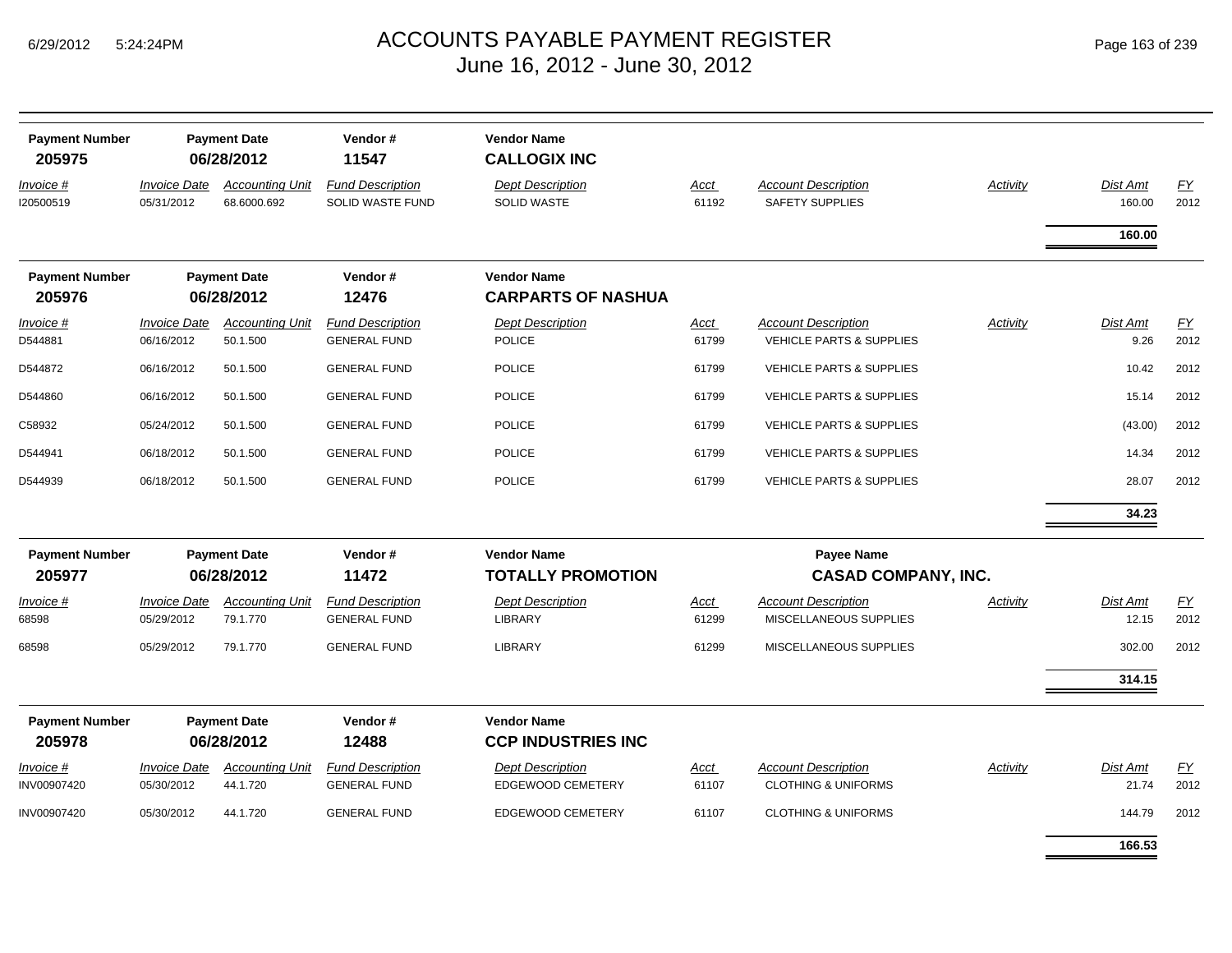| <b>Payment Number</b><br>205979 |                                   | <b>Payment Date</b><br>06/28/2012  | Vendor#<br>12489                                                     | <b>Vendor Name</b><br><b>CDW GOVERNMENT INC</b>       |               | Payee Name<br><b>CDW GOVERNMENT</b>                                              |          |                      |                   |
|---------------------------------|-----------------------------------|------------------------------------|----------------------------------------------------------------------|-------------------------------------------------------|---------------|----------------------------------------------------------------------------------|----------|----------------------|-------------------|
| Invoice #<br>L221664            | <b>Invoice Date</b><br>05/30/2012 | <b>Accounting Unit</b><br>79.1.770 | <b>Fund Description</b><br><b>GENERAL FUND</b>                       | <b>Dept Description</b><br><b>LIBRARY</b>             | Acct<br>54428 | <b>Account Description</b><br><b>TECHNOLOGY OPERATIONS</b>                       | Activity | Dist Amt<br>510.38   | FY<br>2012        |
|                                 |                                   |                                    |                                                                      |                                                       |               |                                                                                  |          | 510.38               |                   |
| <b>Payment Number</b>           |                                   | <b>Payment Date</b>                | Vendor#                                                              | <b>Vendor Name</b>                                    |               |                                                                                  |          |                      |                   |
| 205980                          |                                   | 06/28/2012                         | 12493                                                                | <b>CENTRAL PAPER PRODUCTS CO</b>                      |               |                                                                                  |          |                      |                   |
| Invoice #<br>1178435            | <b>Invoice Date</b><br>06/06/2012 | <b>Accounting Unit</b><br>50.1.500 | <b>Fund Description</b><br><b>GENERAL FUND</b>                       | <b>Dept Description</b><br><b>POLICE</b>              | Acct<br>61428 | <b>Account Description</b><br><b>JANITORIAL SUPPLIES</b>                         | Activity | Dist Amt<br>499.23   | EY<br>2012        |
|                                 |                                   |                                    |                                                                      |                                                       |               |                                                                                  |          | 499.23               |                   |
| <b>Payment Number</b><br>205981 |                                   | <b>Payment Date</b><br>06/28/2012  | Vendor#<br>12497                                                     | <b>Vendor Name</b><br><b>CHADWICK BAROSS INC</b>      |               |                                                                                  |          |                      |                   |
| Invoice #                       | <b>Invoice Date</b>               | <b>Accounting Unit</b>             | <b>Fund Description</b>                                              | <b>Dept Description</b>                               | <b>Acct</b>   | <b>Account Description</b>                                                       | Activity | <b>Dist Amt</b>      | EY                |
| G34471                          | 05/22/2012                        | 68.6000.692                        | <b>SOLID WASTE FUND</b>                                              | <b>SOLID WASTE</b>                                    | 54487         | <b>EQUIPMENT REPAIRS &amp;</b><br><b>MAINTENANCE</b>                             |          | 996.37               | 2012              |
| G34412                          | 05/22/2012                        | 68.6000.540                        | <b>SOLID WASTE FUND</b>                                              | <b>SOLID WASTE</b>                                    | 54600         | <b>VEHICLE REPAIRS &amp;</b><br><b>MAINTENANCE</b>                               |          | 380.98<br>1,377.35   | 2012              |
| <b>Payment Number</b><br>205982 |                                   | <b>Payment Date</b><br>06/28/2012  | Vendor#<br>12502                                                     | <b>Vendor Name</b><br><b>CHELMSFORD AUTO ELECTRIC</b> |               |                                                                                  |          |                      |                   |
| Invoice #<br>25113              | <b>Invoice Date</b><br>06/19/2012 | <b>Accounting Unit</b><br>52.1.625 | <b>Fund Description</b><br><b>GENERAL FUND</b>                       | <b>Dept Description</b><br><b>FIRE</b>                | Acct<br>54600 | <b>Account Description</b><br><b>VEHICLE REPAIRS &amp;</b><br><b>MAINTENANCE</b> | Activity | Dist Amt<br>1,875.00 | FY<br>2012        |
|                                 |                                   |                                    |                                                                      |                                                       |               |                                                                                  |          | 1,875.00             |                   |
| <b>Payment Number</b>           |                                   | <b>Payment Date</b>                | Vendor#                                                              | <b>Vendor Name</b>                                    |               | <b>Payee Name</b>                                                                |          |                      |                   |
| 205983                          |                                   | 06/28/2012                         | 14106                                                                | <b>CINTAS</b>                                         |               | <b>CINTAS DOCUMENT MANAGEMENT</b>                                                |          |                      |                   |
| Invoice #<br>DF21202583         | <b>Invoice Date</b><br>05/31/2012 | <b>Accounting Unit</b><br>26.4010  | <b>Fund Description</b><br><b>MOTOR VEHICLE ADMIN</b><br><b>FUND</b> | <b>Dept Description</b><br>MOTOR VEHICLE ADMIN FUND   | Acct<br>55699 | <b>Account Description</b><br>OTHER CONTRACTED<br><b>SERVICES</b>                | Activity | Dist Amt<br>35.00    | <u>FY</u><br>2012 |
|                                 |                                   |                                    |                                                                      |                                                       |               |                                                                                  |          | 35.00                |                   |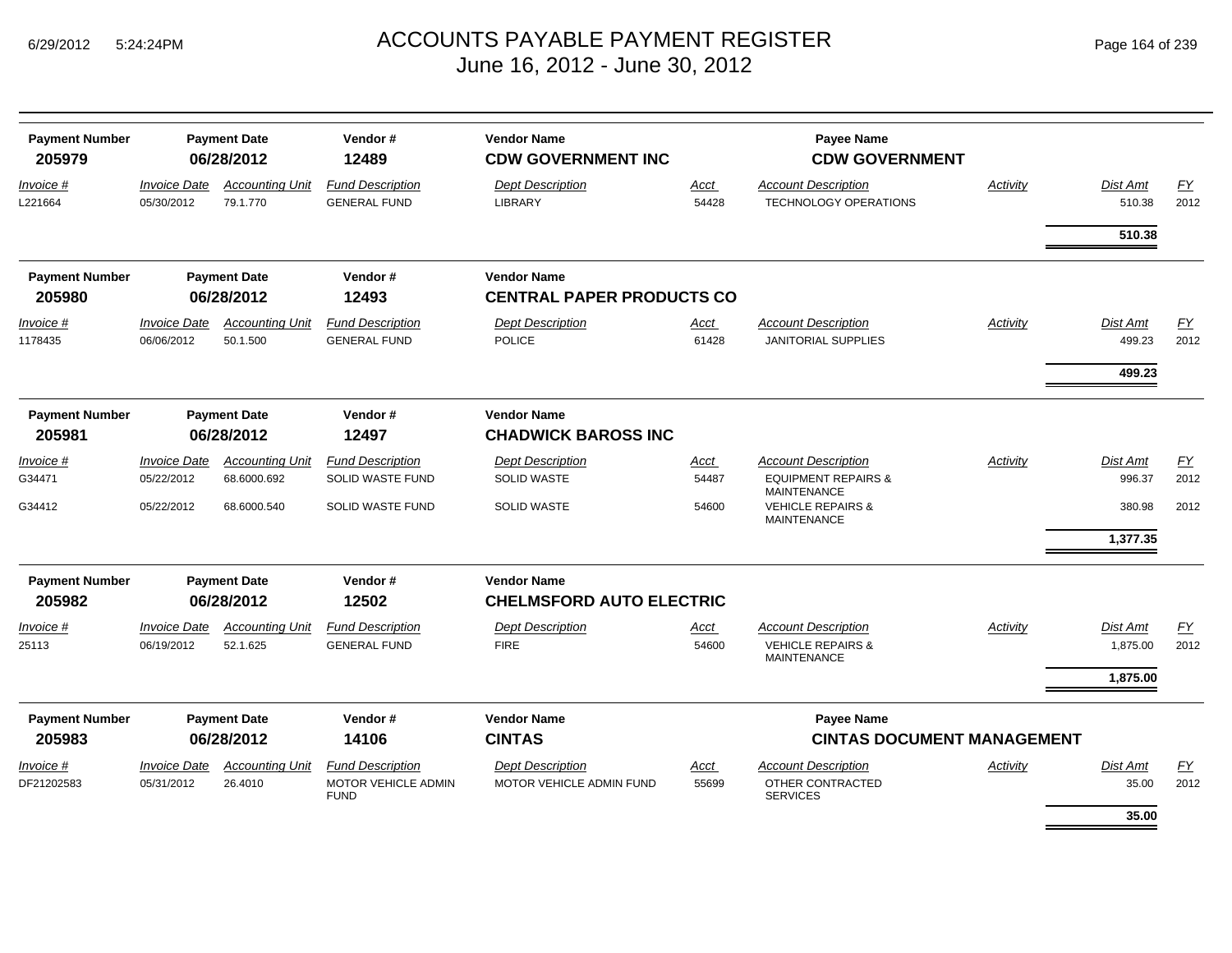| Page 165 of 239 |  |  |  |
|-----------------|--|--|--|
|-----------------|--|--|--|

| <b>Payment Number</b><br>205984 |                                   | <b>Payment Date</b><br>06/28/2012       | Vendor#<br>10332                               | <b>Vendor Name</b><br><b>CINTAS FIRE PROTECTION</b> |                      | <b>Payee Name</b><br><b>CINTAS FAS LOCKBOX-F95</b>                                 |          |                              |                   |
|---------------------------------|-----------------------------------|-----------------------------------------|------------------------------------------------|-----------------------------------------------------|----------------------|------------------------------------------------------------------------------------|----------|------------------------------|-------------------|
| Invoice #<br>OF95001636         | <b>Invoice Date</b><br>06/06/2012 | <b>Accounting Unit</b><br>29.1.720.8162 | <b>Fund Description</b><br><b>GENERAL FUND</b> | <b>Dept Description</b><br><b>CITY BUILDINGS</b>    | Acct<br>54487        | <b>Account Description</b><br><b>EQUIPMENT REPAIRS &amp;</b><br><b>MAINTENANCE</b> | Activity | <b>Dist Amt</b><br>946.75    | <u>FY</u><br>2012 |
| OF95001635                      | 06/06/2012                        | 29.1.720.8163                           | <b>GENERAL FUND</b>                            | <b>CITY BUILDINGS</b>                               | 54487                | <b>EQUIPMENT REPAIRS &amp;</b>                                                     |          | 87.00                        | 2012              |
| OF95001634                      | 06/06/2012                        | 29.1.720.8165                           | <b>GENERAL FUND</b>                            | <b>CITY BUILDINGS</b>                               | 54487                | <b>MAINTENANCE</b><br><b>EQUIPMENT REPAIRS &amp;</b><br><b>MAINTENANCE</b>         |          | 144.90                       | 2012              |
|                                 |                                   |                                         |                                                |                                                     |                      |                                                                                    |          | 1,178.65                     |                   |
| <b>Payment Number</b>           |                                   | <b>Payment Date</b>                     | Vendor#                                        | <b>Vendor Name</b>                                  |                      |                                                                                    |          |                              |                   |
| 205985                          |                                   | 06/28/2012                              | 12045                                          | <b>CLAITOR'S LAW BOOKS &amp;</b>                    |                      |                                                                                    |          |                              |                   |
| Invoice #<br>1411428            | <b>Invoice Date</b><br>05/23/2012 | <b>Accounting Unit</b><br>64.1.705      | <b>Fund Description</b><br><b>GENERAL FUND</b> | <b>Dept Description</b><br><b>TRAFFIC</b>           | Acct<br>61830        | <b>Account Description</b><br><b>SUBSCRIPTIONS</b>                                 | Activity | Dist Amt<br>175.75           | FΥ<br>2012        |
|                                 |                                   |                                         |                                                |                                                     |                      |                                                                                    |          | 175.75                       |                   |
| <b>Payment Number</b><br>205986 |                                   | <b>Payment Date</b><br>06/28/2012       | Vendor#<br>11852                               | <b>Vendor Name</b><br><b>CLIFF'S AUTO REPAIR</b>    |                      |                                                                                    |          |                              |                   |
| Invoice #<br>61912              | <b>Invoice Date</b><br>06/18/2012 | <b>Accounting Unit</b><br>30.1.500      | <b>Fund Description</b><br><b>GENERAL FUND</b> | <b>Dept Description</b><br><b>PURCHASING</b>        | <b>Acct</b><br>54600 | <b>Account Description</b><br><b>VEHICLE REPAIRS &amp;</b><br><b>MAINTENANCE</b>   | Activity | Dist Amt<br>265.00<br>265.00 | <u>FY</u><br>2012 |
| <b>Payment Number</b><br>205987 |                                   | <b>Payment Date</b><br>06/28/2012       | Vendor#<br>12525                               | <b>Vendor Name</b><br>CN WOOD CO INC                |                      |                                                                                    |          |                              |                   |
| Invoice #                       | <b>Invoice Date</b>               | <b>Accounting Unit</b>                  | <b>Fund Description</b>                        | <b>Dept Description</b>                             | Acct                 | <b>Account Description</b>                                                         | Activity | <b>Dist Amt</b>              | EY                |
| 01443493                        | 05/21/2012                        | 69.6200.540                             | <b>WASTEWATER FUND</b>                         | <b>WASTEWATER</b>                                   | 54600                | <b>VEHICLE REPAIRS &amp;</b><br><b>MAINTENANCE</b>                                 |          | 13.16                        | 2012              |
| 01443493                        | 05/21/2012                        | 69.6200.540                             | <b>WASTEWATER FUND</b>                         | <b>WASTEWATER</b>                                   | 54600                | <b>VEHICLE REPAIRS &amp;</b><br><b>MAINTENANCE</b>                                 |          | 834.08                       | 2012              |
| 01443543                        | 05/22/2012                        | 69.6200.540                             | <b>WASTEWATER FUND</b>                         | <b>WASTEWATER</b>                                   | 54600                | <b>VEHICLE REPAIRS &amp;</b><br><b>MAINTENANCE</b>                                 |          | 23.84                        | 2012              |
| 01443543                        | 05/22/2012                        | 69.6200.540                             | <b>WASTEWATER FUND</b>                         | <b>WASTEWATER</b>                                   | 54600                | <b>VEHICLE REPAIRS &amp;</b><br><b>MAINTENANCE</b>                                 |          | 459.60                       | 2012              |
|                                 |                                   |                                         |                                                |                                                     |                      |                                                                                    |          | 1,330.68                     |                   |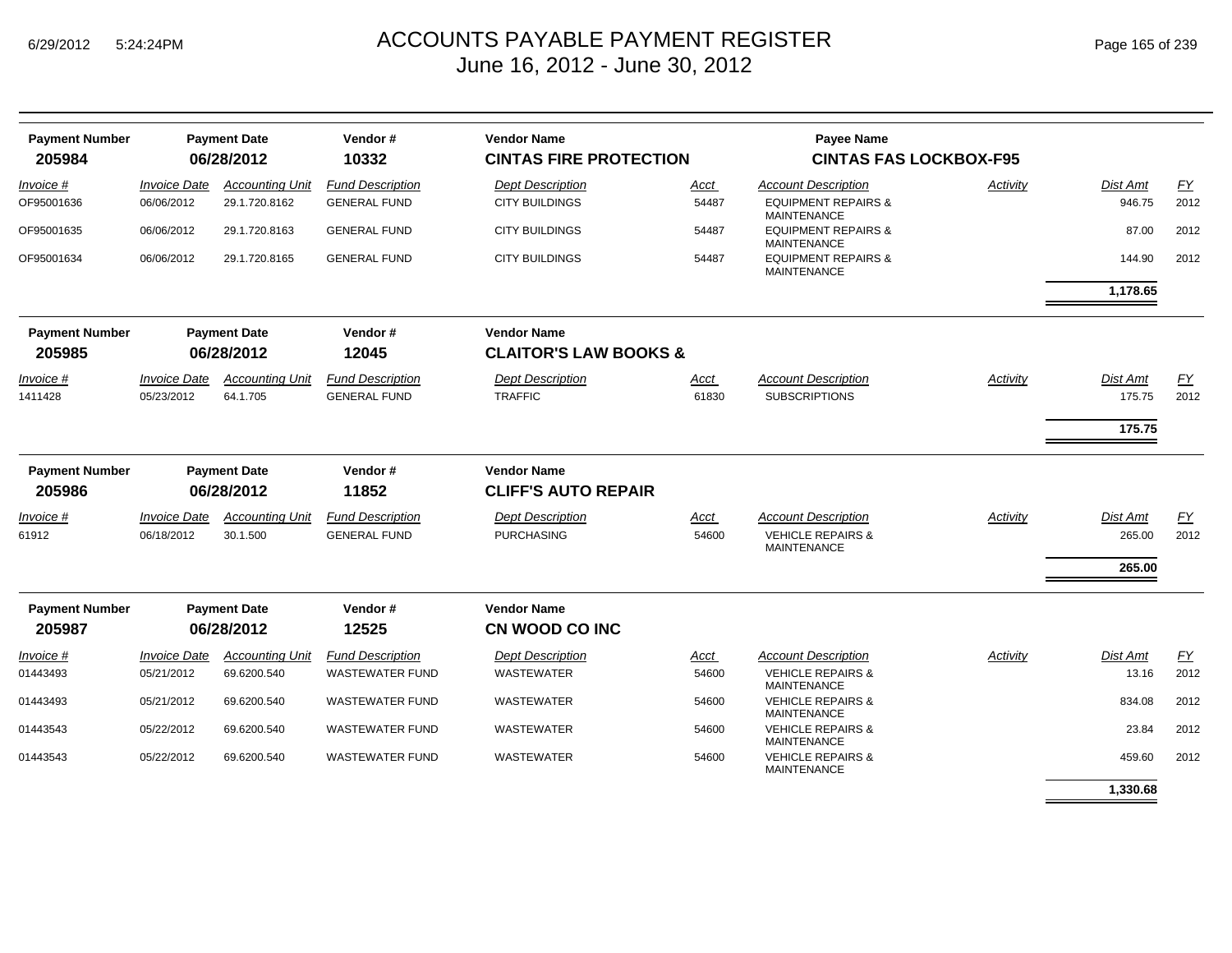| <b>Payment Number</b><br>205988   |                                          | <b>Payment Date</b><br>06/28/2012     | Vendor#<br>12540                                   | <b>Vendor Name</b><br><b>COMPUTER HUT dba IT INSIDERS</b> |                      |                                                                   |                 |                              |                   |
|-----------------------------------|------------------------------------------|---------------------------------------|----------------------------------------------------|-----------------------------------------------------------|----------------------|-------------------------------------------------------------------|-----------------|------------------------------|-------------------|
| <u>Invoice #</u><br>82191         | <i><b>Invoice Date</b></i><br>06/04/2012 | <b>Accounting Unit</b><br>22.1.500    | <b>Fund Description</b><br><b>GENERAL FUND</b>     | <b>Dept Description</b><br>INFORMATION TECHNOLOGY         | <u>Acct</u><br>71221 | <b>Account Description</b><br><b>COMPUTER EQUIPMENT</b>           | <b>Activity</b> | <u>Dist Amt</u><br>8,821.10  | EY<br>2012        |
|                                   |                                          |                                       |                                                    |                                                           |                      |                                                                   |                 | 8,821.10                     |                   |
| <b>Payment Number</b>             |                                          | <b>Payment Date</b>                   | Vendor#                                            | <b>Vendor Name</b>                                        |                      |                                                                   |                 |                              |                   |
| 205989                            |                                          | 06/28/2012                            | 14135                                              | <b>CONTINENTAL PAVING INC</b>                             |                      |                                                                   |                 |                              |                   |
| Invoice #<br>90859MB              | <b>Invoice Date</b><br>05/15/2012        | <b>Accounting Unit</b><br>61.1.675    | <b>Fund Description</b><br><b>GENERAL FUND</b>     | <b>Dept Description</b><br><b>STREETS</b>                 | <u>Acct</u><br>61507 | <b>Account Description</b><br><b>ASPHALT</b>                      | <b>Activity</b> | Dist Amt<br>58.22            | EY<br>2012        |
| 91340MB                           | 05/31/2012                               | 61.1.675                              | <b>GENERAL FUND</b>                                | <b>STREETS</b>                                            | 61507                | <b>ASPHALT</b>                                                    |                 | 175.10                       | 2012              |
|                                   |                                          |                                       |                                                    |                                                           |                      |                                                                   |                 | 233.32                       |                   |
| <b>Payment Number</b><br>205990   |                                          | <b>Payment Date</b><br>06/28/2012     | Vendor#<br>14136                                   | <b>Vendor Name</b><br><b>KERRY CONVERSE</b>               |                      |                                                                   |                 |                              |                   |
| <i>Invoice</i> #<br>REIMB 4/11/12 | <b>Invoice Date</b><br>05/31/2012        | <b>Accounting Unit</b><br>68.6000.692 | <b>Fund Description</b><br><b>SOLID WASTE FUND</b> | <b>Dept Description</b><br><b>SOLID WASTE</b>             | <u>Acct</u><br>55699 | <b>Account Description</b><br>OTHER CONTRACTED<br><b>SERVICES</b> | Activity        | Dist Amt<br>13.95<br>13.95   | EY<br>2012        |
| <b>Payment Number</b><br>205991   |                                          | <b>Payment Date</b><br>06/28/2012     | Vendor#<br>10490                                   | <b>Vendor Name</b><br><b>CONWAY OFFICE PRODUCTS LLC</b>   |                      |                                                                   |                 |                              |                   |
| Invoice #<br>30149A               | <b>Invoice Date</b><br>05/31/2012        | <b>Accounting Unit</b><br>64.1.705    | <b>Fund Description</b><br><b>GENERAL FUND</b>     | <b>Dept Description</b><br><b>TRAFFIC</b>                 | <u>Acct</u><br>71900 | <b>Account Description</b><br><b>OFFICE EQUIPMENT</b>             | Activity        | Dist Amt<br>225.00<br>225.00 | <b>FY</b><br>2012 |
| <b>Payment Number</b>             |                                          | <b>Payment Date</b>                   | Vendor#                                            | <b>Vendor Name</b>                                        |                      |                                                                   |                 |                              |                   |
| 205992                            |                                          | 06/28/2012                            | 12560                                              | <b>CORRIVEAU ROUTHIER INC</b>                             |                      |                                                                   |                 |                              |                   |
| Invoice #                         | <b>Invoice Date</b>                      | <b>Accounting Unit</b>                | <b>Fund Description</b>                            | <b>Dept Description</b>                                   | Acct                 | <b>Account Description</b>                                        | Activity        | Dist Amt                     | EY                |
| 263155                            | 05/24/2012                               | 77.1.660                              | <b>GENERAL FUND</b>                                | PARKS & RECREATION                                        | 54250                | <b>POOL REPAIRS &amp;</b><br><b>MAINTENANCE</b>                   |                 | 29.95                        | 2012              |
| 263054                            | 05/21/2012                               | 77.1.660                              | <b>GENERAL FUND</b>                                | PARKS & RECREATION                                        | 54250                | POOL REPAIRS &<br><b>MAINTENANCE</b>                              |                 | 44.84                        | 2012              |
| 263324                            | 05/31/2012                               | 69.6200.540                           | <b>WASTEWATER FUND</b>                             | <b>WASTEWATER</b>                                         | 54300                | <b>SEWER MAINTENANCE</b>                                          |                 | 82.84                        | 2012              |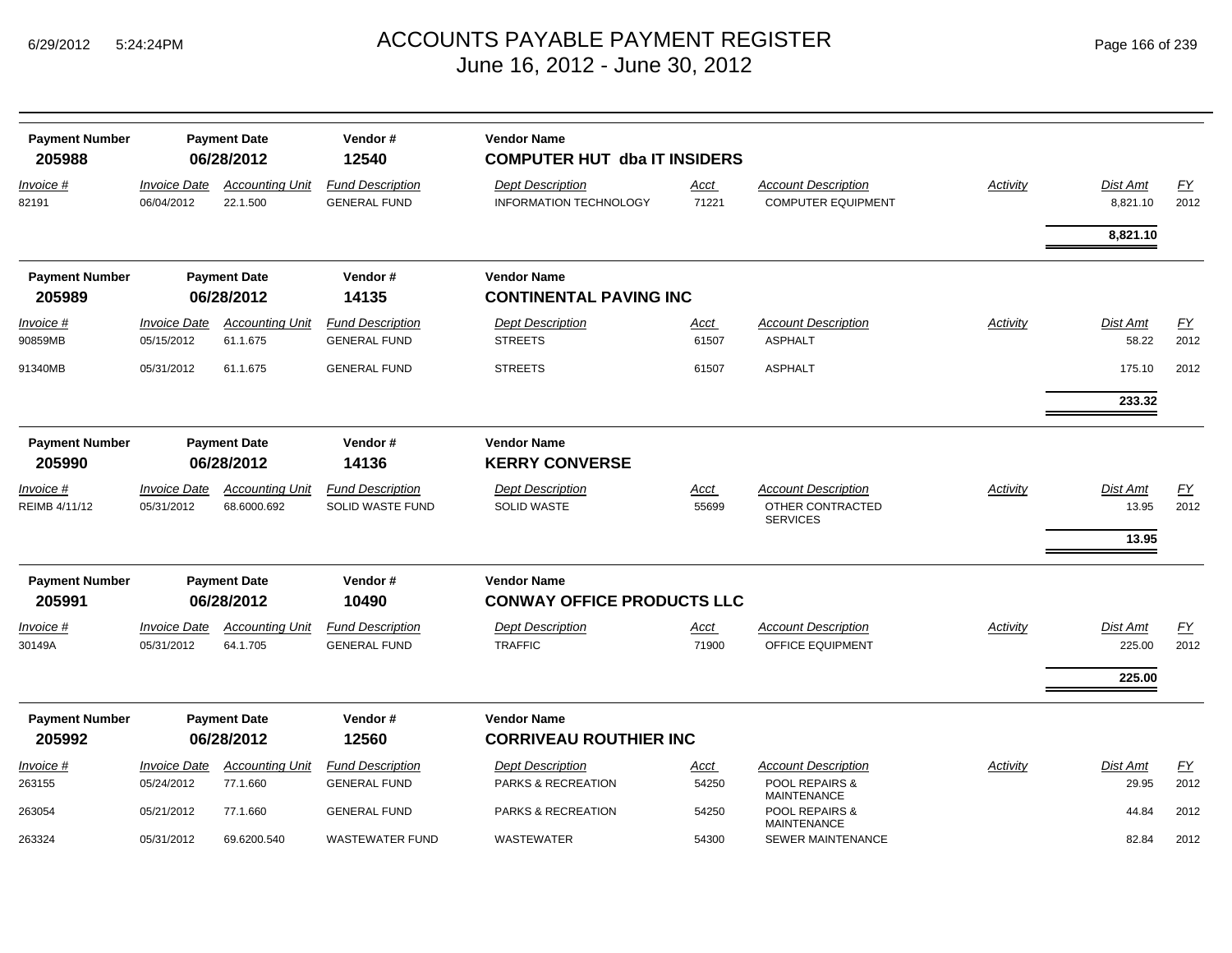| <b>Payment Number</b><br>205992     |                                          | <b>Payment Date</b><br>06/28/2012       | Vendor#<br>12560                                              | <b>Vendor Name</b><br><b>CORRIVEAU ROUTHIER INC</b>                           |                      |                                                                                  |                             |                           |                   |
|-------------------------------------|------------------------------------------|-----------------------------------------|---------------------------------------------------------------|-------------------------------------------------------------------------------|----------------------|----------------------------------------------------------------------------------|-----------------------------|---------------------------|-------------------|
| <i>Invoice</i> #<br>263278          | <b>Invoice Date</b><br>05/30/2012        | <b>Accounting Unit</b><br>69.6200.540   | <b>Fund Description</b><br><b>WASTEWATER FUND</b>             | <b>Dept Description</b><br><b>WASTEWATER</b>                                  | Acct<br>54300        | <b>Account Description</b><br><b>SEWER MAINTENANCE</b>                           | Activity                    | Dist Amt<br>103.80        | <u>FY</u><br>2012 |
| 263271                              | 05/30/2012                               | 69.6200.540                             | <b>WASTEWATER FUND</b>                                        | <b>WASTEWATER</b>                                                             | 54300                | <b>SEWER MAINTENANCE</b>                                                         |                             | 54.00                     | 2012              |
| 263243                              | 05/29/2012                               | 69.6200.540                             | <b>WASTEWATER FUND</b>                                        | WASTEWATER                                                                    | 54300                | <b>SEWER MAINTENANCE</b>                                                         |                             | 95.80                     | 2012              |
|                                     |                                          |                                         |                                                               |                                                                               |                      |                                                                                  |                             | 411.23                    |                   |
| <b>Payment Number</b><br>205993     |                                          | <b>Payment Date</b><br>06/28/2012       | Vendor#<br>10818                                              | <b>Vendor Name</b><br><b>COMPUTER SCIENCE CORP</b>                            |                      | <b>Payee Name</b><br><b>CSC CYBERTEK CORP</b>                                    |                             |                           |                   |
| <i>Invoice</i> #<br>6208023169      | <i><b>Invoice Date</b></i><br>01/27/2012 | <b>Accounting Unit</b><br>28.6500.500   | <b>Fund Description</b><br>PROPERTY & CASUALTY<br><b>FUND</b> | <b>Dept Description</b><br><b>RISK MGMT-PROPERTY &amp;</b><br><b>CASUALTY</b> | Acct<br>71228        | <b>Account Description</b><br><b>COMPUTER SOFTWARE</b>                           | Activity                    | Dist Amt<br>33.00         | FY<br>2012        |
| 6208023703                          | 03/30/2012                               | 28.6500.500                             | PROPERTY & CASUALTY<br><b>FUND</b>                            | <b>RISK MGMT-PROPERTY &amp;</b><br><b>CASUALTY</b>                            | 71228                | <b>COMPUTER SOFTWARE</b>                                                         |                             | 874.50<br>907.50          | 2012              |
| <b>Payment Number</b>               |                                          | <b>Payment Date</b>                     | Vendor#                                                       | <b>Vendor Name</b>                                                            |                      |                                                                                  |                             |                           |                   |
| 205994                              |                                          | 06/28/2012                              | 12593                                                         | <b>D &amp; R TOWING INC</b>                                                   |                      |                                                                                  |                             |                           |                   |
| Invoice #<br>170470                 | <b>Invoice Date</b><br>06/09/2012        | <b>Accounting Unit</b><br>86.3120       | <b>Fund Description</b><br><b>TRANSIT GRANTS</b>              | <b>Dept Description</b><br><b>GRANT FUNDS-TRANSIT</b>                         | Acct<br>54600        | <b>Account Description</b><br><b>VEHICLE REPAIRS &amp;</b><br><b>MAINTENANCE</b> | Activity<br>86.800.12.30.01 | Dist Amt<br>247.50        | EY<br>2012        |
| 170723                              | 05/23/2012                               | 26.4005                                 | <b>TRAFFIC VIOLATIONS FUND</b>                                | <b>TRAFFIC VIOLATIONS</b>                                                     | 45400                | <b>TRAFFIC VIOLATIONS</b>                                                        |                             | 125.00                    | 2012              |
| 170694                              | 05/23/2012                               | 26.4005                                 | <b>TRAFFIC VIOLATIONS FUND</b>                                | <b>TRAFFIC VIOLATIONS</b>                                                     | 45400                | <b>TRAFFIC VIOLATIONS</b>                                                        |                             | 125.00                    | 2012              |
|                                     |                                          |                                         |                                                               |                                                                               |                      |                                                                                  |                             | 497.50                    |                   |
| <b>Payment Number</b><br>205995     |                                          | <b>Payment Date</b><br>06/28/2012       | Vendor#<br>14164                                              | <b>Vendor Name</b><br><b>PATRICIA DAVIDSON</b>                                |                      |                                                                                  |                             |                           |                   |
| Invoice #<br>12857A 6/28/12<br>DCAP | <b>Invoice Date</b><br>06/26/2012        | <b>Accounting Unit</b><br><b>BS1000</b> | <b>Fund Description</b><br><b>GENERAL FUND</b>                | <b>Dept Description</b><br><b>GENERAL FUND</b>                                | <u>Acct</u><br>21460 | <b>Account Description</b><br>125 DEPENDENT CARE                                 | Activity                    | <b>Dist Amt</b><br>192.30 | EY<br>2012        |
|                                     |                                          |                                         |                                                               |                                                                               |                      |                                                                                  |                             | 192.30                    |                   |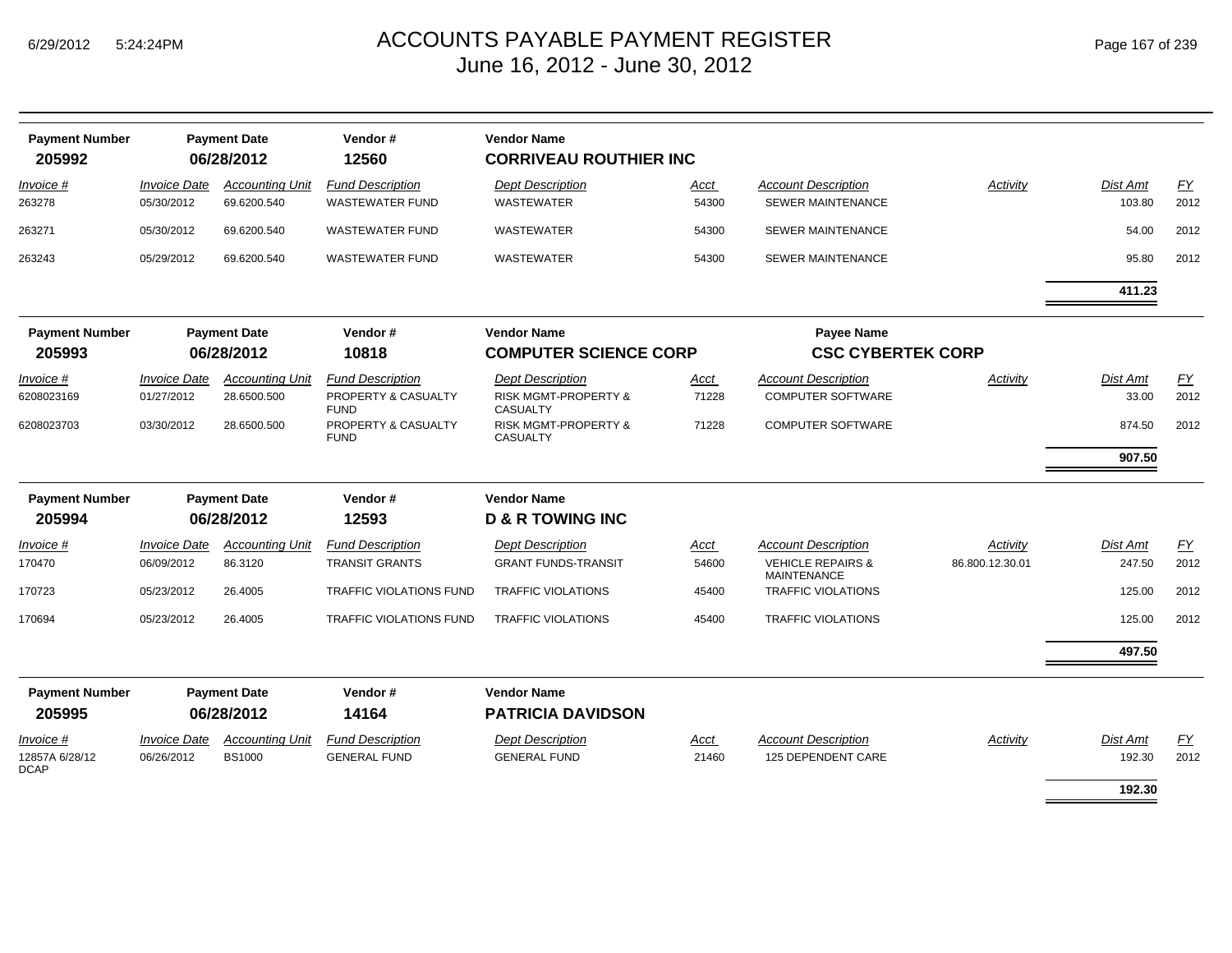| <b>Payment Number</b><br>205996 |                                   | <b>Payment Date</b><br>06/28/2012     | Vendor#<br>12609                               | <b>Vendor Name</b><br><b>DELL MARKETING LP</b>           |                      |                                                         |                 |                            |            |
|---------------------------------|-----------------------------------|---------------------------------------|------------------------------------------------|----------------------------------------------------------|----------------------|---------------------------------------------------------|-----------------|----------------------------|------------|
| <u>Invoice #</u><br>XFT22NC26   | <b>Invoice Date</b><br>06/04/2012 | <b>Accounting Unit</b><br>22.1.545    | <b>Fund Description</b><br><b>GENERAL FUND</b> | <b>Dept Description</b><br><b>INFORMATION TECHNOLOGY</b> | <u>Acct</u><br>71221 | <b>Account Description</b><br><b>COMPUTER EQUIPMENT</b> | <b>Activity</b> | Dist Amt<br>17,951.20      | EY<br>2012 |
| XFRX5MF27                       | 05/30/2012                        | 22.1.545                              | <b>GENERAL FUND</b>                            | INFORMATION TECHNOLOGY                                   | 71221                | <b>COMPUTER EQUIPMENT</b>                               |                 | 17,492.16                  | 2012       |
| XFRWJNNJ9                       | 05/29/2012                        | 50.1.500                              | <b>GENERAL FUND</b>                            | <b>POLICE</b>                                            | 71221                | <b>COMPUTER EQUIPMENT</b>                               |                 | 7,831.44                   | 2012       |
| XFRXPJT25                       | 05/31/2012                        | 50.1.500                              | <b>GENERAL FUND</b>                            | <b>POLICE</b>                                            | 71221                | <b>COMPUTER EQUIPMENT</b>                               |                 | 109.84                     | 2012       |
|                                 |                                   |                                       |                                                |                                                          |                      |                                                         |                 | 43,384.64                  |            |
| <b>Payment Number</b><br>205997 |                                   | <b>Payment Date</b><br>06/28/2012     | Vendor#<br>12617                               | <b>Vendor Name</b><br>DEPENDABLE LOCK SERVICE INC        |                      |                                                         |                 |                            |            |
| <u>Invoice #</u><br>42946       | <b>Invoice Date</b><br>06/19/2012 | <b>Accounting Unit</b><br>50.1.500    | <b>Fund Description</b><br><b>GENERAL FUND</b> | <b>Dept Description</b><br><b>POLICE</b>                 | <u>Acct</u><br>61799 | <b>Account Description</b><br>VEHICLE PARTS & SUPPLIES  | Activity        | Dist Amt<br>28.00          | EY<br>2012 |
| 42870                           | 05/30/2012                        | 50.1.500                              | <b>GENERAL FUND</b>                            | <b>POLICE</b>                                            | 61799                | <b>VEHICLE PARTS &amp; SUPPLIES</b>                     |                 | 30.00                      | 2012       |
|                                 |                                   |                                       |                                                |                                                          |                      |                                                         |                 | 58.00                      |            |
| <b>Payment Number</b><br>205998 |                                   | <b>Payment Date</b><br>06/28/2012     | Vendor#<br>11309                               | <b>Vendor Name</b><br><b>DIVERS COVE LLC</b>             |                      |                                                         |                 |                            |            |
| Invoice #<br>27744              | <b>Invoice Date</b><br>06/11/2012 | <b>Accounting Unit</b><br>52.1.500    | <b>Fund Description</b><br><b>GENERAL FUND</b> | <b>Dept Description</b><br><b>FIRE</b>                   | <u>Acct</u><br>55607 | <b>Account Description</b><br>POSTAGE & DELIVERY        | Activity        | Dist Amt<br>35.00<br>35.00 | EY<br>2012 |
| <b>Payment Number</b><br>205999 |                                   | <b>Payment Date</b><br>06/28/2012     | Vendor#<br>12633                               | <b>Vendor Name</b><br><b>DOCULYNX INC</b>                |                      |                                                         |                 |                            |            |
| <u>Invoice #</u><br>A307263     | <b>Invoice Date</b><br>05/31/2012 | <b>Accounting Unit</b><br>91.1.012320 | <b>Fund Description</b><br><b>GENERAL FUND</b> | <b>Dept Description</b><br><b>SCHOOL</b>                 | <u>Acct</u><br>53628 | <b>Account Description</b><br><b>CONTRACT SERVICES</b>  | Activity        | Dist Amt<br>96.92          | EY<br>2012 |
| A307263                         | 05/31/2012                        | 69.6200.500                           | <b>WASTEWATER FUND</b>                         | WASTEWATER                                               | 54828                | PHOTOCOPIER LEASE                                       |                 | 27.68                      | 2012       |
| A307263                         | 05/31/2012                        | 68.6000.500                           | <b>SOLID WASTE FUND</b>                        | <b>SOLID WASTE</b>                                       | 54828                | PHOTOCOPIER LEASE                                       |                 | 24.83                      | 2012       |
| A307263                         | 05/31/2012                        | 26.1.500                              | <b>GENERAL FUND</b>                            | <b>FINANCIAL SERVICES</b>                                | 53479                | MICROFILM, MICROFICHE                                   |                 | 578.85                     | 2012       |
|                                 |                                   |                                       |                                                |                                                          |                      |                                                         |                 | 728.28                     |            |

۰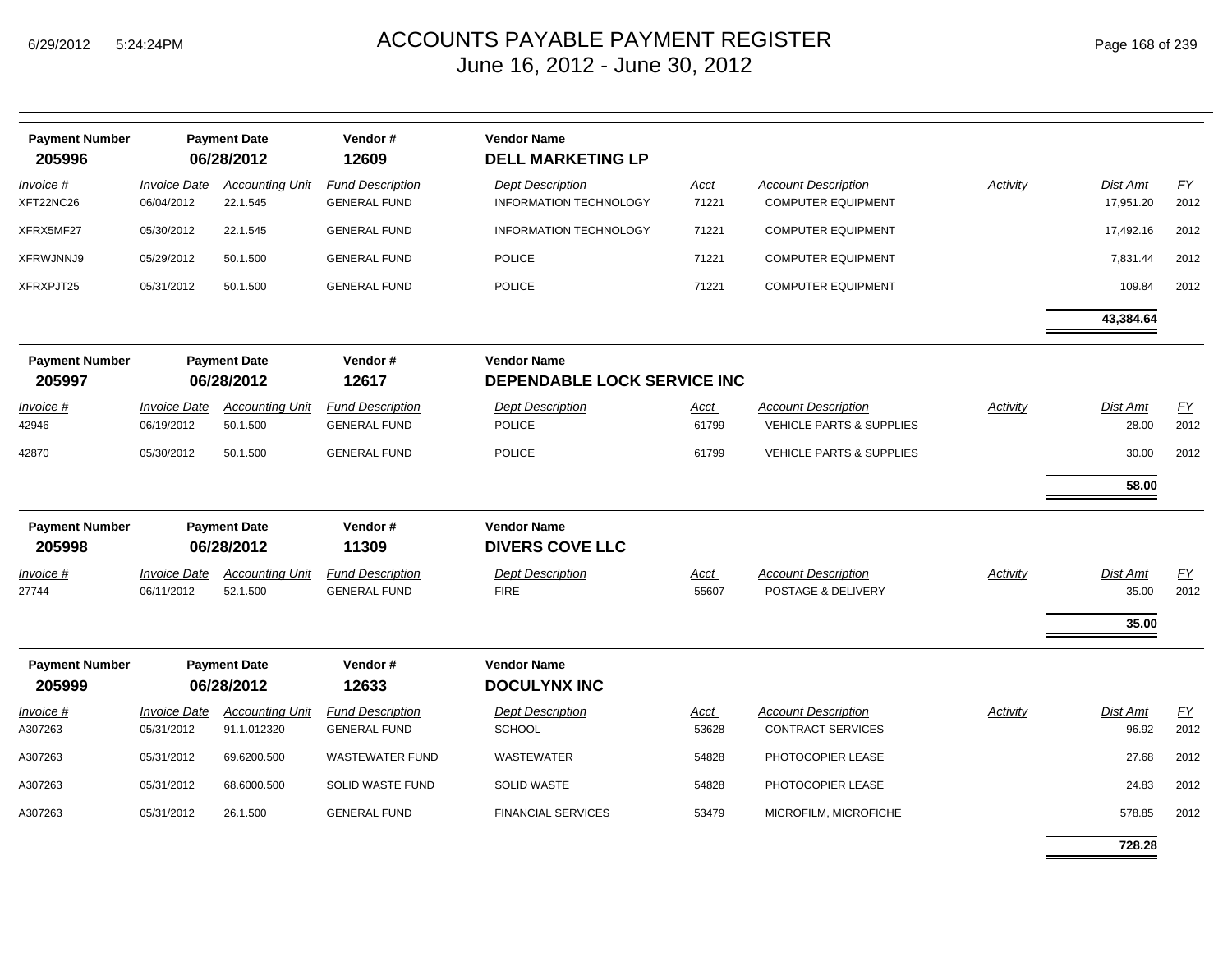| <b>Payment Number</b><br>206000 |                                          | <b>Payment Date</b><br>06/28/2012  | Vendor#<br>12638                               | <b>Vendor Name</b><br>DONOVAN EQUIPMENT CO INC |                      |                                                                                  |                 |                   |                          |
|---------------------------------|------------------------------------------|------------------------------------|------------------------------------------------|------------------------------------------------|----------------------|----------------------------------------------------------------------------------|-----------------|-------------------|--------------------------|
| <u>Invoice #</u><br>650082      | <i><b>Invoice Date</b></i><br>05/30/2012 | <b>Accounting Unit</b><br>61.1.700 | <b>Fund Description</b><br><b>GENERAL FUND</b> | <b>Dept Description</b><br><b>STREETS</b>      | <u>Acct</u><br>54600 | <b>Account Description</b><br><b>VEHICLE REPAIRS &amp;</b><br><b>MAINTENANCE</b> | <b>Activity</b> | Dist Amt<br>14.70 | $\underline{FY}$<br>2012 |
|                                 |                                          |                                    |                                                |                                                |                      |                                                                                  |                 | 14.70             |                          |
| <b>Payment Number</b>           |                                          | <b>Payment Date</b>                | Vendor#                                        | <b>Vendor Name</b>                             |                      |                                                                                  |                 |                   |                          |
| 206001                          |                                          | 06/28/2012                         | 11717                                          | <b>JASON W DUFOE</b>                           |                      |                                                                                  |                 |                   |                          |
| Invoice #                       | <i><b>Invoice Date</b></i>               | <b>Accounting Unit</b>             | <b>Fund Description</b>                        | <b>Dept Description</b>                        | <u>Acct</u>          | <b>Account Description</b>                                                       | <b>Activity</b> | <b>Dist Amt</b>   | EY                       |
| 33240A 6/28/2012<br>DCAP        | 06/26/2012                               | <b>BS1000</b>                      | <b>GENERAL FUND</b>                            | <b>GENERAL FUND</b>                            | 21460                | 125 DEPENDENT CARE                                                               |                 | 192.30            | 2012                     |
|                                 |                                          |                                    |                                                |                                                |                      |                                                                                  |                 | 192.30            |                          |
| <b>Payment Number</b>           |                                          | <b>Payment Date</b>                | Vendor#                                        | <b>Vendor Name</b>                             |                      |                                                                                  |                 |                   |                          |
| 206002                          |                                          | 06/28/2012                         | 14193                                          | <b>ROSS DUGAS</b>                              |                      |                                                                                  |                 |                   |                          |
| Invoice #                       | <b>Invoice Date</b>                      | <b>Accounting Unit</b>             | <b>Fund Description</b>                        | <b>Dept Description</b>                        | <u>Acct</u>          | <b>Account Description</b>                                                       | Activity        | Dist Amt          | $\underline{FY}$         |
| 32168A 6/28/12<br><b>DCAP</b>   | 06/26/2012                               | <b>BS1000</b>                      | <b>GENERAL FUND</b>                            | <b>GENERAL FUND</b>                            | 21460                | 125 DEPENDENT CARE                                                               |                 | 2,340.00          | 2012                     |
|                                 |                                          |                                    |                                                |                                                |                      |                                                                                  |                 | 2,340.00          |                          |
| <b>Payment Number</b>           |                                          | <b>Payment Date</b>                | Vendor#                                        | <b>Vendor Name</b>                             |                      |                                                                                  |                 |                   |                          |
| 206003                          |                                          | 06/28/2012                         | 14195                                          | <b>DUNKIN DONUTS</b>                           |                      |                                                                                  |                 |                   |                          |
| Invoice #                       | <i><b>Invoice Date</b></i>               | <b>Accounting Unit</b>             | <b>Fund Description</b>                        | <b>Dept Description</b>                        | <u>Acct</u>          | <b>Account Description</b>                                                       | <b>Activity</b> | Dist Amt          | $\underline{FY}$         |
| 13944                           | 06/18/2012                               | 50.1.635                           | <b>GENERAL FUND</b>                            | <b>POLICE</b>                                  | 55400                | <b>CONFERENCES AND</b><br><b>SEMINARS</b>                                        |                 | 11.98             | 2012                     |
| 13943                           | 03/19/2012                               | 50.1.635                           | <b>GENERAL FUND</b>                            | <b>POLICE</b>                                  | 55400                | <b>CONFERENCES AND</b><br><b>SEMINARS</b>                                        |                 | 14.97             | 2012                     |
|                                 |                                          |                                    |                                                |                                                |                      |                                                                                  |                 | 26.95             |                          |
| <b>Payment Number</b>           |                                          | <b>Payment Date</b>                | Vendor#                                        | <b>Vendor Name</b>                             |                      |                                                                                  |                 |                   |                          |
| 206004                          |                                          | 06/28/2012                         | 14198                                          | <b>DWIGHT DAMON ASSOC</b>                      |                      |                                                                                  |                 |                   |                          |
| Invoice #                       | <i><b>Invoice Date</b></i>               | <b>Accounting Unit</b>             | <b>Fund Description</b>                        | <b>Dept Description</b>                        | <u>Acct</u>          | <b>Account Description</b>                                                       | Activity        | <b>Dist Amt</b>   | EY                       |
| 6/16/12-ROBIE<br>PARK           | 06/16/2012                               | TF77.7551                          | P&R-SUMMERFUN                                  | P&R-SUMMERFUN                                  | 55650                | <b>ENRICHMENT PROGRAMS</b>                                                       |                 | 300.00            | 2012                     |
| 6/9/12-GREELEY<br>PARK          | 06/09/2012                               | TF77.7551                          | P&R-SUMMERFUN                                  | P&R-SUMMERFUN                                  | 55650                | <b>ENRICHMENT PROGRAMS</b>                                                       |                 | 600.00            | 2012                     |
|                                 |                                          |                                    |                                                |                                                |                      |                                                                                  |                 | 900.00            |                          |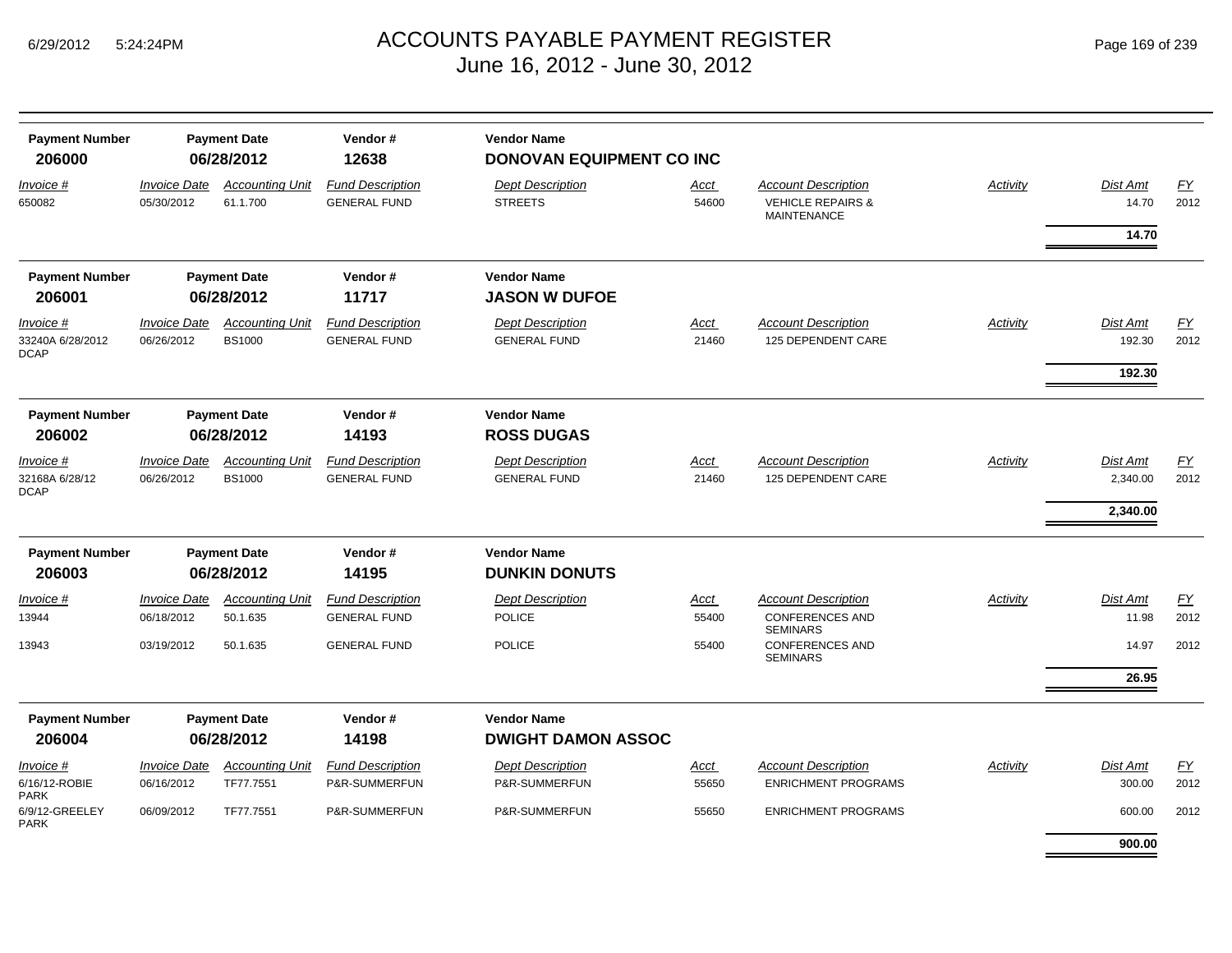| <b>Payment Number</b><br>206005 |                                   | <b>Payment Date</b><br>06/28/2012     | Vendor#<br>12696                                  | <b>Vendor Name</b><br><b>EVERETT J PRESCOTT INC</b> |               | <b>Payee Name</b><br>E J PRESCOTT INC                                              |                           |                       |            |
|---------------------------------|-----------------------------------|---------------------------------------|---------------------------------------------------|-----------------------------------------------------|---------------|------------------------------------------------------------------------------------|---------------------------|-----------------------|------------|
| Invoice #<br>4533420            | Invoice Date<br>05/22/2012        | <b>Accounting Unit</b><br>69.6200.950 | <b>Fund Description</b><br><b>WASTEWATER FUND</b> | <b>Dept Description</b><br><b>WASTEWATER</b>        | Acct<br>81700 | <b>Account Description</b><br><b>INFRASTRUCTURE</b>                                | Activity<br>1043.69.01.30 | Dist Amt<br>19,595.95 | EY<br>2012 |
|                                 |                                   |                                       |                                                   |                                                     |               |                                                                                    |                           | 19,595.95             |            |
| <b>Payment Number</b><br>206006 |                                   | <b>Payment Date</b><br>06/28/2012     | Vendor#<br>12667                                  | <b>Vendor Name</b><br><b>EASTERN ANALYTICAL INC</b> |               |                                                                                    |                           |                       |            |
| Invoice #                       | <i><b>Invoice Date</b></i>        | <b>Accounting Unit</b>                | <b>Fund Description</b>                           | <b>Dept Description</b>                             | Acct          | <b>Account Description</b>                                                         | Activity                  | Dist Amt              | EY         |
| 111633                          | 05/25/2012                        | 69.6200.670                           | <b>WASTEWATER FUND</b>                            | <b>WASTEWATER</b>                                   | 53107         | ARCHITECT/ENGINEERING<br><b>SERVICES</b>                                           |                           | 65.00                 | 2012       |
|                                 |                                   |                                       |                                                   |                                                     |               |                                                                                    |                           | 65.00                 |            |
| <b>Payment Number</b>           |                                   | <b>Payment Date</b>                   | Vendor#                                           | <b>Vendor Name</b>                                  |               |                                                                                    |                           |                       |            |
| 206007                          |                                   | 06/28/2012                            | 11439                                             | <b>ELECTRICAL SUPPLY OF MILFORD</b>                 |               |                                                                                    |                           |                       |            |
| Invoice #<br>010248059-01       | <b>Invoice Date</b><br>05/15/2012 | <b>Accounting Unit</b><br>52.1.620    | <b>Fund Description</b><br><b>GENERAL FUND</b>    | <b>Dept Description</b><br><b>FIRE</b>              | Acct<br>54487 | <b>Account Description</b><br><b>EQUIPMENT REPAIRS &amp;</b><br><b>MAINTENANCE</b> | Activity                  | Dist Amt<br>81.00     | EY<br>2012 |
| 010247973-01                    | 05/10/2012                        | 52.1.620                              | <b>GENERAL FUND</b>                               | <b>FIRE</b>                                         | 54487         | <b>EQUIPMENT REPAIRS &amp;</b><br><b>MAINTENANCE</b>                               |                           | 198.21                | 2012       |
|                                 |                                   |                                       |                                                   |                                                     |               |                                                                                    |                           | 279.21                |            |
| <b>Payment Number</b>           |                                   | <b>Payment Date</b>                   | Vendor#                                           | <b>Vendor Name</b>                                  |               |                                                                                    |                           |                       |            |
| 206008                          |                                   | 06/28/2012                            | 11584                                             | <b>EVIDENT CRIME SCENE PRODUCTS</b>                 |               |                                                                                    |                           |                       |            |
| Invoice #                       | <b>Invoice Date</b>               | <b>Accounting Unit</b>                | <b>Fund Description</b>                           | <b>Dept Description</b>                             | <b>Acct</b>   | <b>Account Description</b>                                                         | Activity                  | <b>Dist Amt</b>       | EY         |
| 68766A                          | 05/29/2012                        | 50.1.500                              | <b>GENERAL FUND</b>                               | <b>POLICE</b>                                       | 61185         | <b>CRIME SCENE/EVIDENCE</b><br><b>SUPPLIES</b>                                     |                           | 59.00                 | 2012       |
| 68766A                          | 05/29/2012                        | 50.1.500                              | <b>GENERAL FUND</b>                               | <b>POLICE</b>                                       | 61185         | <b>CRIME SCENE/EVIDENCE</b><br><b>SUPPLIES</b>                                     |                           | 323.00                | 2012       |
|                                 |                                   |                                       |                                                   |                                                     |               |                                                                                    |                           | 382.00                |            |
| <b>Payment Number</b>           |                                   | <b>Payment Date</b>                   | Vendor#                                           | <b>Vendor Name</b>                                  |               |                                                                                    |                           |                       |            |
| 206009                          |                                   | 06/28/2012                            | 12698                                             | <b>FW WEBB CO</b>                                   |               |                                                                                    |                           |                       |            |
| Invoice #<br>36570544           | <b>Invoice Date</b><br>05/31/2012 | <b>Accounting Unit</b><br>61.1.670    | <b>Fund Description</b><br><b>GENERAL FUND</b>    | <b>Dept Description</b><br><b>STREETS</b>           | Acct<br>54280 | <b>Account Description</b><br><b>BUILDING/GROUNDS</b>                              | Activity                  | Dist Amt<br>313.62    | EY<br>2012 |
|                                 |                                   |                                       |                                                   |                                                     |               | <b>MAINTENANCE</b>                                                                 |                           | 313.62                |            |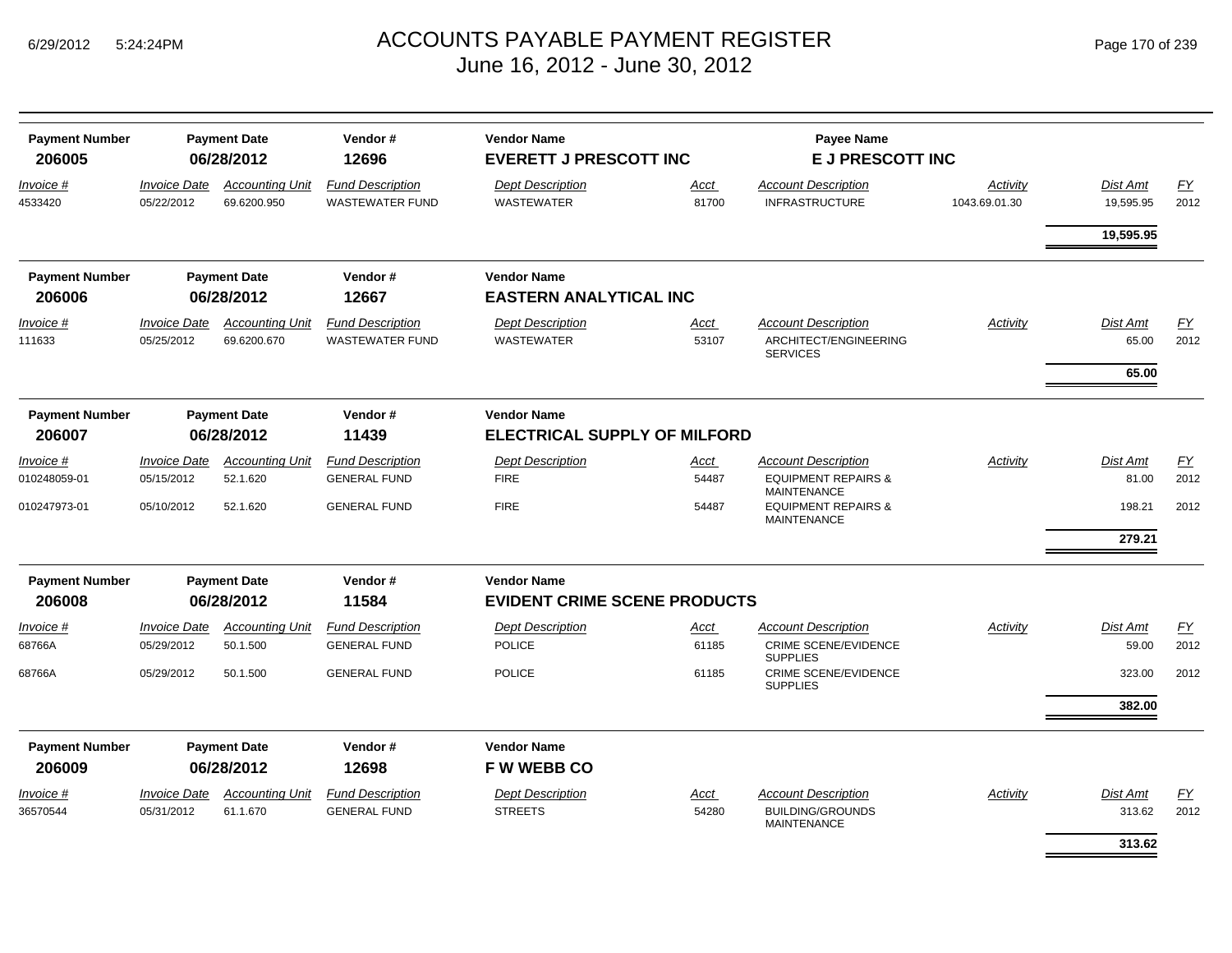| Page 171 of 239 |  |  |  |  |
|-----------------|--|--|--|--|
|-----------------|--|--|--|--|

| <b>Payment Number</b><br>206010 |                            | <b>Payment Date</b><br>06/28/2012 | Vendor#<br>14222        | <b>Vendor Name</b><br><b>FASTENAL CO</b>       |       |                                                    |          |          |      |
|---------------------------------|----------------------------|-----------------------------------|-------------------------|------------------------------------------------|-------|----------------------------------------------------|----------|----------|------|
| Invoice #                       | <b>Invoice Date</b>        | <b>Accounting Unit</b>            | <b>Fund Description</b> | <b>Dept Description</b>                        | Acct  | <b>Account Description</b>                         | Activity | Dist Amt | EY   |
| <b>NHNAS86533</b>               | 05/29/2012                 | 61.1.700                          | <b>GENERAL FUND</b>     | <b>STREETS</b>                                 | 61299 | MISCELLANEOUS SUPPLIES                             |          | 7.63     | 2012 |
|                                 |                            |                                   |                         |                                                |       |                                                    |          |          |      |
|                                 |                            |                                   |                         |                                                |       |                                                    |          | 7.63     |      |
| <b>Payment Number</b>           |                            | <b>Payment Date</b>               | Vendor#                 | <b>Vendor Name</b>                             |       |                                                    |          |          |      |
| 206011                          |                            | 06/28/2012                        | 12716                   | <b>FIMBEL PAUNET CORP</b>                      |       |                                                    |          |          |      |
| Invoice #                       | <b>Invoice Date</b>        | <b>Accounting Unit</b>            | <b>Fund Description</b> | <b>Dept Description</b>                        | Acct  | <b>Account Description</b>                         | Activity | Dist Amt | EY   |
| 73779                           | 05/29/2012                 | TF77.7050                         | <b>HOLMAN STADIUM</b>   | <b>HOLMAN STADIUM</b>                          | 54280 | <b>BUILDING/GROUNDS</b>                            |          | 212.50   | 2012 |
|                                 |                            |                                   | <b>IMPROVEMNTS ETF</b>  | <b>IMPROVEMNTS ETF</b>                         |       | <b>MAINTENANCE</b>                                 |          |          |      |
|                                 |                            |                                   |                         |                                                |       |                                                    |          | 212.50   |      |
| <b>Payment Number</b>           |                            | <b>Payment Date</b>               | Vendor#                 | <b>Vendor Name</b>                             |       |                                                    |          |          |      |
| 206012                          |                            | 06/28/2012                        | 12718                   | FIRE TECH & SAFETY OF NEW ENGL                 |       |                                                    |          |          |      |
| Invoice #                       | <i><b>Invoice Date</b></i> | <b>Accounting Unit</b>            | <b>Fund Description</b> | <b>Dept Description</b>                        | Acct  | <b>Account Description</b>                         | Activity | Dist Amt | EY   |
| 123997                          | 04/25/2012                 | 52.1.625                          | <b>GENERAL FUND</b>     | <b>FIRE</b>                                    | 71432 | FIRE APPARATUS EQUIPMENT                           |          | 200.00   | 2012 |
| 123724                          | 04/12/2012                 | 52.1.625                          | <b>GENERAL FUND</b>     | <b>FIRE</b>                                    | 71432 | FIRE APPARATUS EQUIPMENT                           |          | 2,200.00 | 2012 |
|                                 |                            |                                   |                         |                                                |       |                                                    |          | 2,400.00 |      |
| <b>Payment Number</b>           |                            | <b>Payment Date</b>               | Vendor#                 | <b>Vendor Name</b>                             |       |                                                    |          |          |      |
| 206013                          |                            | 06/28/2012                        | 12750                   | <b>FREIGHTLINER OF NH INC</b>                  |       |                                                    |          |          |      |
| Invoice #                       | <b>Invoice Date</b>        | <b>Accounting Unit</b>            | <b>Fund Description</b> | <b>Dept Description</b>                        | Acct  | <b>Account Description</b>                         | Activity | Dist Amt | EY   |
| 350908                          | 05/21/2012                 | 68.6000.540                       | SOLID WASTE FUND        | <b>SOLID WASTE</b>                             | 54600 | <b>VEHICLE REPAIRS &amp;</b><br><b>MAINTENANCE</b> |          | 110.14   | 2012 |
| 350430                          | 05/15/2012                 | 68.6000.540                       | SOLID WASTE FUND        | <b>SOLID WASTE</b>                             | 54600 | <b>VEHICLE REPAIRS &amp;</b><br><b>MAINTENANCE</b> |          | 47.75    | 2012 |
| 69314                           | 04/30/2012                 | 68.6000.540                       | SOLID WASTE FUND        | <b>SOLID WASTE</b>                             | 54600 | <b>VEHICLE REPAIRS &amp;</b><br><b>MAINTENANCE</b> |          | 243.42   | 2012 |
| 352505                          | 06/08/2012                 | 68.6000.540                       | <b>SOLID WASTE FUND</b> | <b>SOLID WASTE</b>                             | 54600 | <b>VEHICLE REPAIRS &amp;</b><br><b>MAINTENANCE</b> |          | (110.14) | 2012 |
|                                 |                            |                                   |                         |                                                |       |                                                    |          | 291.17   |      |
| <b>Payment Number</b>           |                            | <b>Payment Date</b>               | Vendor#<br>12023        | <b>Vendor Name</b><br><b>FRIZZHOME GARDENS</b> |       |                                                    |          |          |      |
| 206014                          |                            | 06/28/2012                        |                         |                                                |       |                                                    |          |          |      |
| Invoice #                       | <b>Invoice Date</b>        | <b>Accounting Unit</b>            | <b>Fund Description</b> | <b>Dept Description</b>                        | Acct  | <b>Account Description</b>                         | Activity | Dist Amt | EY   |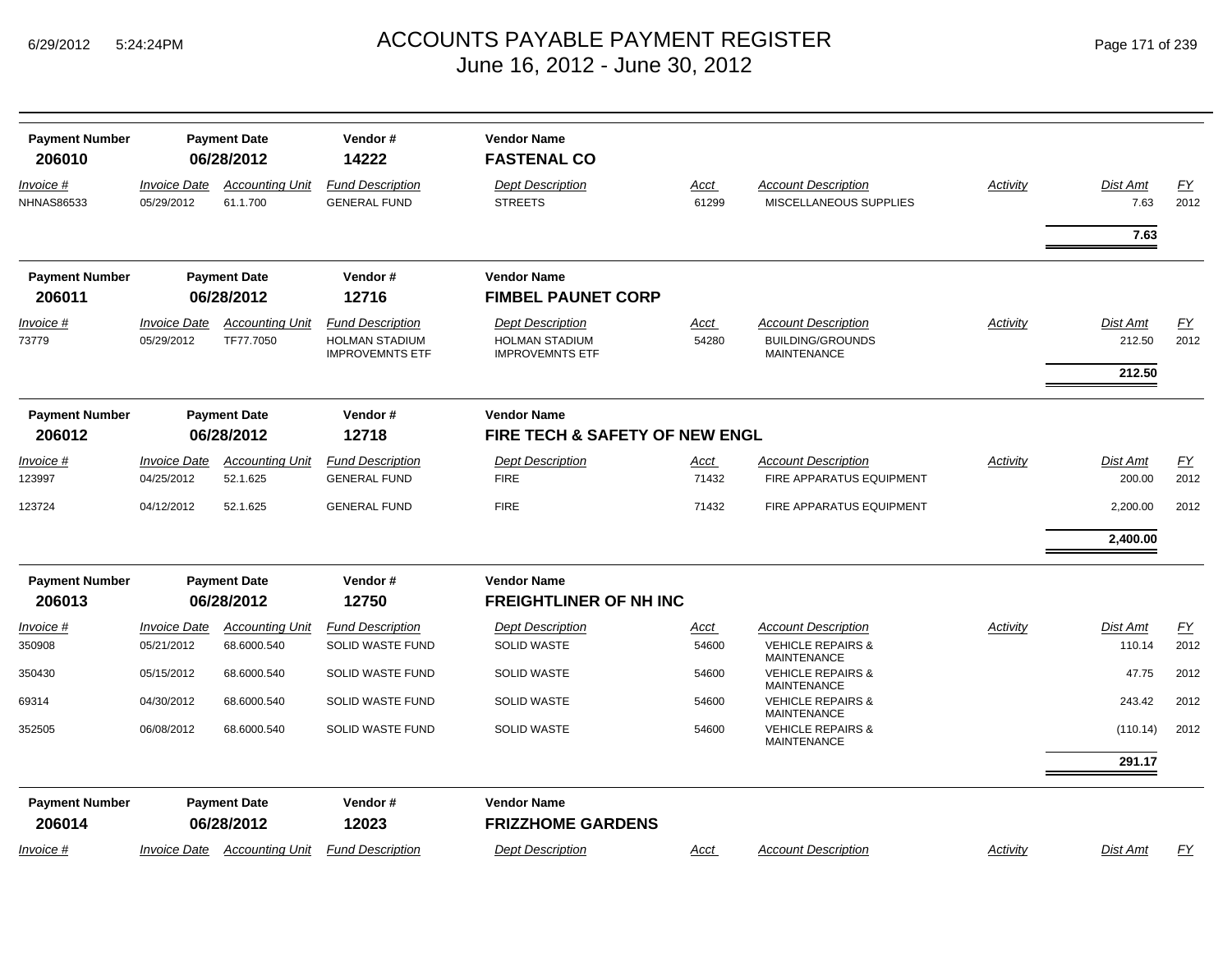|  | Page 172 of 239 |  |  |  |
|--|-----------------|--|--|--|
|--|-----------------|--|--|--|

| <b>Payment Number</b><br>206014 |                                   | <b>Payment Date</b><br>06/28/2012     | Vendor#<br>12023                                                       | <b>Vendor Name</b><br><b>FRIZZHOME GARDENS</b>               |               |                                                          |          |                    |                   |
|---------------------------------|-----------------------------------|---------------------------------------|------------------------------------------------------------------------|--------------------------------------------------------------|---------------|----------------------------------------------------------|----------|--------------------|-------------------|
| Invoice #<br>6/4/2012           | <b>Invoice Date</b><br>06/11/2012 | <b>Accounting Unit</b><br>42.1.720    | <b>Fund Description</b><br><b>GENERAL FUND</b>                         | <b>Dept Description</b><br>WOODLAWN CEMETERY                 | Acct<br>61549 | <b>Account Description</b><br><b>GREENHOUSE SUPPLIES</b> | Activity | Dist Amt<br>268.72 | EY<br>2012        |
| 6/4/2012                        | 06/11/2012                        | 42.1.720                              | <b>GENERAL FUND</b>                                                    | WOODLAWN CEMETERY                                            | 61535         | GRAVEL/LOAM                                              |          | 277.21             | 2012              |
|                                 |                                   |                                       |                                                                        |                                                              |               |                                                          |          | 545.93             |                   |
| <b>Payment Number</b>           |                                   | <b>Payment Date</b>                   | Vendor#                                                                | <b>Vendor Name</b>                                           |               | <b>Payee Name</b>                                        |          |                    |                   |
| 206015                          |                                   | 06/28/2012                            | 12698                                                                  | <b>FWWEBBCO</b>                                              |               | <b>FW WEBB COMPANY</b>                                   |          |                    |                   |
| Invoice #                       | <b>Invoice Date</b>               | <b>Accounting Unit</b>                | <b>Fund Description</b>                                                | <b>Dept Description</b>                                      | Acct          | <b>Account Description</b>                               | Activity | Dist Amt           | FY                |
| 36871811                        | 05/31/2012                        | 77.1.650                              | <b>GENERAL FUND</b>                                                    | PARKS & RECREATION                                           | 54280         | <b>BUILDING/GROUNDS</b><br><b>MAINTENANCE</b>            |          | 67.23              | 2012              |
| 36864847                        | 05/30/2012                        | 77.1.650                              | <b>GENERAL FUND</b>                                                    | PARKS & RECREATION                                           | 54280         | <b>BUILDING/GROUNDS</b><br>MAINTENANCE                   |          | 2.20               | 2012              |
|                                 |                                   |                                       |                                                                        |                                                              |               |                                                          |          | 69.43              |                   |
| <b>Payment Number</b><br>206016 | <b>Payment Date</b><br>06/28/2012 |                                       | Vendor#<br>12753                                                       | <b>Vendor Name</b><br><b>G H BERLIN LUBRICANTS</b>           |               |                                                          |          |                    |                   |
|                                 |                                   |                                       |                                                                        |                                                              |               |                                                          |          |                    |                   |
| Invoice #<br>1701972            | <b>Invoice Date</b><br>05/23/2012 | <b>Accounting Unit</b><br>68.6000.692 | <b>Fund Description</b><br>SOLID WASTE FUND                            | <b>Dept Description</b><br><b>SOLID WASTE</b>                | Acct<br>61307 | <b>Account Description</b><br>FUEL, DIESEL               | Activity | Dist Amt<br>530.00 | <b>FY</b><br>2012 |
| 1699835                         | 05/14/2012                        | 50.1.500                              | <b>GENERAL FUND</b>                                                    | <b>POLICE</b>                                                | 61799         | VEHICLE PARTS & SUPPLIES                                 |          | 924.09             | 2012              |
| 1701121                         | 05/21/2012                        | 50.1.500                              | <b>GENERAL FUND</b>                                                    | <b>POLICE</b>                                                | 61799         | <b>VEHICLE PARTS &amp; SUPPLIES</b>                      |          | 924.09             | 2012              |
|                                 |                                   |                                       |                                                                        |                                                              |               |                                                          |          | 2,378.18           |                   |
| <b>Payment Number</b>           |                                   | <b>Payment Date</b>                   | Vendor#                                                                | <b>Vendor Name</b>                                           |               | <b>Payee Name</b>                                        |          |                    |                   |
| 206017                          |                                   | 06/28/2012                            | 14241                                                                  | <b>GALE GROUP INC</b>                                        |               | <b>GALE</b>                                              |          |                    |                   |
| <i>Invoice</i> #<br>96110756    | <b>Invoice Date</b><br>05/31/2012 | <b>Accounting Unit</b><br>TF79.8063   | <b>Fund Description</b><br><b>LIBRARY-HENRY STEARNS</b><br><b>FUND</b> | <b>Dept Description</b><br><b>LIBRARY-HENRY STEARNS FUND</b> | Acct<br>61807 | <b>Account Description</b><br><b>PUBLICATIONS</b>        | Activity | Dist Amt<br>47.23  | <u>FY</u><br>2012 |
|                                 |                                   |                                       |                                                                        |                                                              |               |                                                          |          | 47.23              |                   |
| <b>Payment Number</b><br>206018 |                                   | <b>Payment Date</b><br>06/28/2012     | Vendor#<br>12761                                                       | <b>Vendor Name</b><br><b>GARDNER FULTON &amp; WAUGH PLLC</b> |               |                                                          |          |                    |                   |
| Invoice #                       | <i><b>Invoice Date</b></i>        | <b>Accounting Unit</b>                | <b>Fund Description</b>                                                | <b>Dept Description</b>                                      | <u>Acct</u>   | <b>Account Description</b>                               | Activity | Dist Amt           | <u>FY</u>         |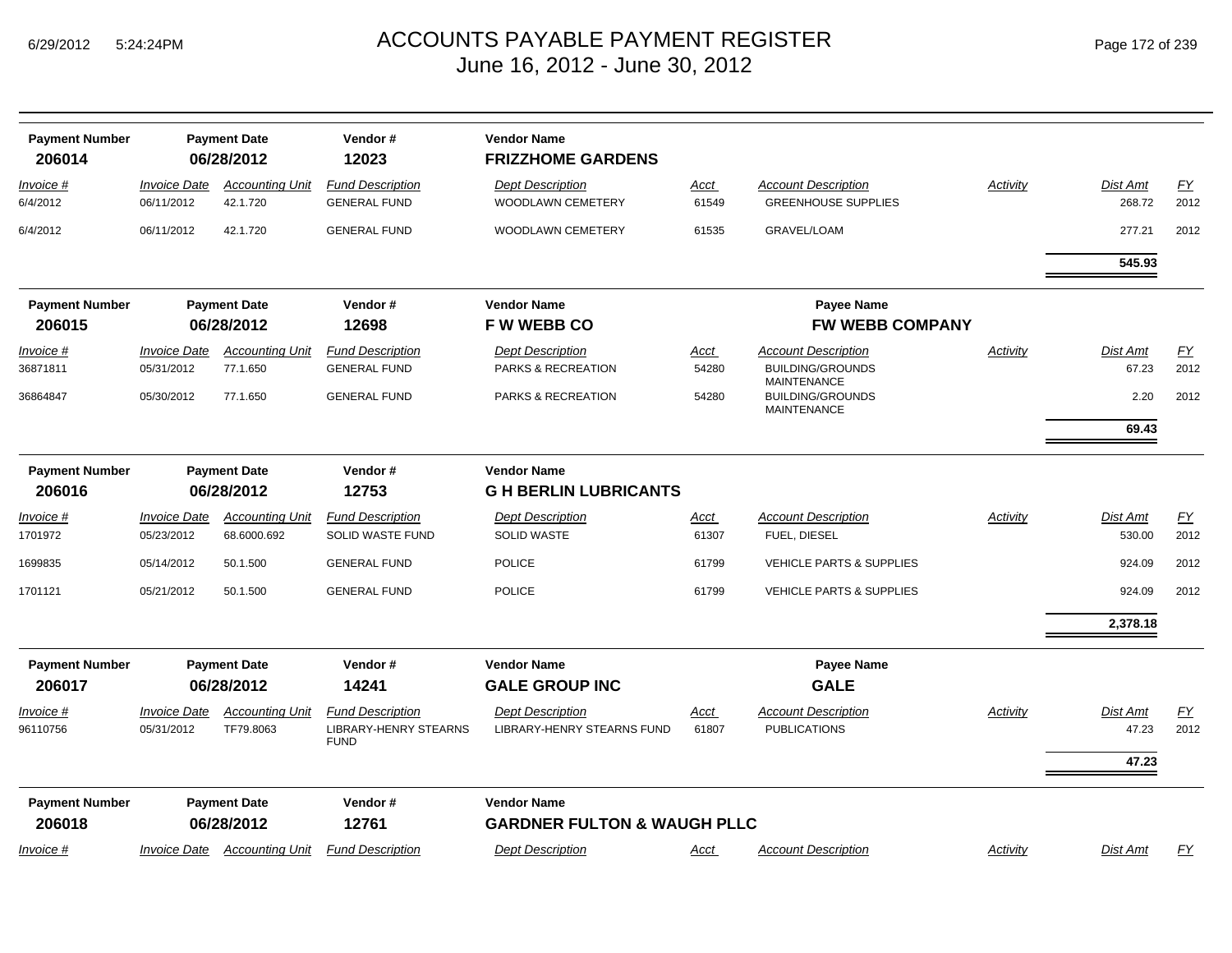| <b>Payment Number</b><br>206018 |                                   | <b>Payment Date</b><br>06/28/2012       | Vendor#<br>12761                                 | <b>Vendor Name</b><br><b>GARDNER FULTON &amp; WAUGH PLLC</b> |                      |                                                                   |                             |                                     |                          |  |
|---------------------------------|-----------------------------------|-----------------------------------------|--------------------------------------------------|--------------------------------------------------------------|----------------------|-------------------------------------------------------------------|-----------------------------|-------------------------------------|--------------------------|--|
| Invoice #<br>12238              | <b>Invoice Date</b><br>06/07/2012 | <b>Accounting Unit</b><br><b>BS1000</b> | <b>Fund Description</b><br><b>GENERAL FUND</b>   | <b>Dept Description</b><br><b>GENERAL FUND</b>               | Acct                 | <b>Account Description</b><br>11500 8,130 Overlay-Other           | Activity                    | <b>Dist Amt</b><br>1,478.49         | <b>FY</b><br>2012        |  |
|                                 |                                   |                                         |                                                  |                                                              |                      |                                                                   |                             | 1,478.49                            |                          |  |
| <b>Payment Number</b><br>206019 | <b>Payment Date</b><br>06/28/2012 |                                         | Vendor#<br>12773                                 | <b>Vendor Name</b><br><b>GEORGE'S APPAREL</b>                |                      |                                                                   |                             |                                     |                          |  |
| Invoice #<br>4909               | <b>Invoice Date</b><br>05/17/2012 | <b>Accounting Unit</b><br>50.1.500      | <b>Fund Description</b><br><b>GENERAL FUND</b>   | <b>Dept Description</b><br><b>POLICE</b>                     | <u>Acct</u><br>61107 | <b>Account Description</b><br><b>CLOTHING &amp; UNIFORMS</b>      | <b>Activity</b>             | <b>Dist Amt</b><br>296.45<br>296.45 | EY<br>2012               |  |
| <b>Payment Number</b><br>206020 | <b>Payment Date</b><br>06/28/2012 |                                         | Vendor#<br>14253                                 | <b>Vendor Name</b><br><b>ROBERT GIGGI</b>                    |                      |                                                                   |                             |                                     |                          |  |
| Invoice #<br>REIMB 6/10/12      | <b>Invoice Date</b><br>06/25/2012 | <b>Accounting Unit</b><br>50.1.500      | <b>Fund Description</b><br><b>GENERAL FUND</b>   | <b>Dept Description</b><br><b>POLICE</b>                     | <u>Acct</u><br>61107 | <b>Account Description</b><br><b>CLOTHING &amp; UNIFORMS</b>      | Activity                    | Dist Amt<br>173.22<br>173.22        | <b>FY</b><br>2012        |  |
| <b>Payment Number</b><br>206021 | <b>Payment Date</b><br>06/28/2012 |                                         | Vendor#<br>12776                                 | <b>Vendor Name</b><br><b>GILLIG LLC</b>                      |                      |                                                                   |                             |                                     |                          |  |
| Invoice #<br>4820750            | <b>Invoice Date</b><br>05/29/2012 | <b>Accounting Unit</b><br>86.3120       | <b>Fund Description</b><br><b>TRANSIT GRANTS</b> | <b>Dept Description</b><br><b>GRANT FUNDS-TRANSIT</b>        | Acct<br>61799        | <b>Account Description</b><br><b>VEHICLE PARTS &amp; SUPPLIES</b> | Activity<br>86.800.12.30.01 | Dist Amt<br>24.93<br>24.93          | EY<br>2012               |  |
| <b>Payment Number</b><br>206022 | <b>Payment Date</b><br>06/28/2012 |                                         | Vendor#<br>10853                                 | <b>Vendor Name</b><br><b>GRAINGER</b>                        |                      |                                                                   |                             |                                     |                          |  |
| Invoice #<br>9840581111         | <b>Invoice Date</b><br>05/30/2012 | <b>Accounting Unit</b><br>86.3120       | <b>Fund Description</b><br><b>TRANSIT GRANTS</b> | <b>Dept Description</b><br><b>GRANT FUNDS-TRANSIT</b>        | <b>Acct</b><br>61799 | <b>Account Description</b><br><b>VEHICLE PARTS &amp; SUPPLIES</b> | Activity<br>86.800.12.30.01 | Dist Amt<br>14.40                   | $\underline{FY}$<br>2012 |  |
| 9835781619                      | 05/23/2012                        | 69.6200.670                             | <b>WASTEWATER FUND</b>                           | WASTEWATER                                                   | 61428                | JANITORIAL SUPPLIES                                               |                             | 184.86                              | 2012                     |  |
| 9835781619                      | 05/23/2012                        | 69.6200.670                             | <b>WASTEWATER FUND</b>                           | WASTEWATER                                                   | 61299                | MISCELLANEOUS SUPPLIES                                            |                             | 248.88                              | 2012                     |  |
| 9840166137                      | 05/30/2012                        | 69.6200.670                             | <b>WASTEWATER FUND</b>                           | <b>WASTEWATER</b>                                            | 54487                | <b>EQUIPMENT REPAIRS &amp;</b><br><b>MAINTENANCE</b>              |                             | 5.92                                | 2012                     |  |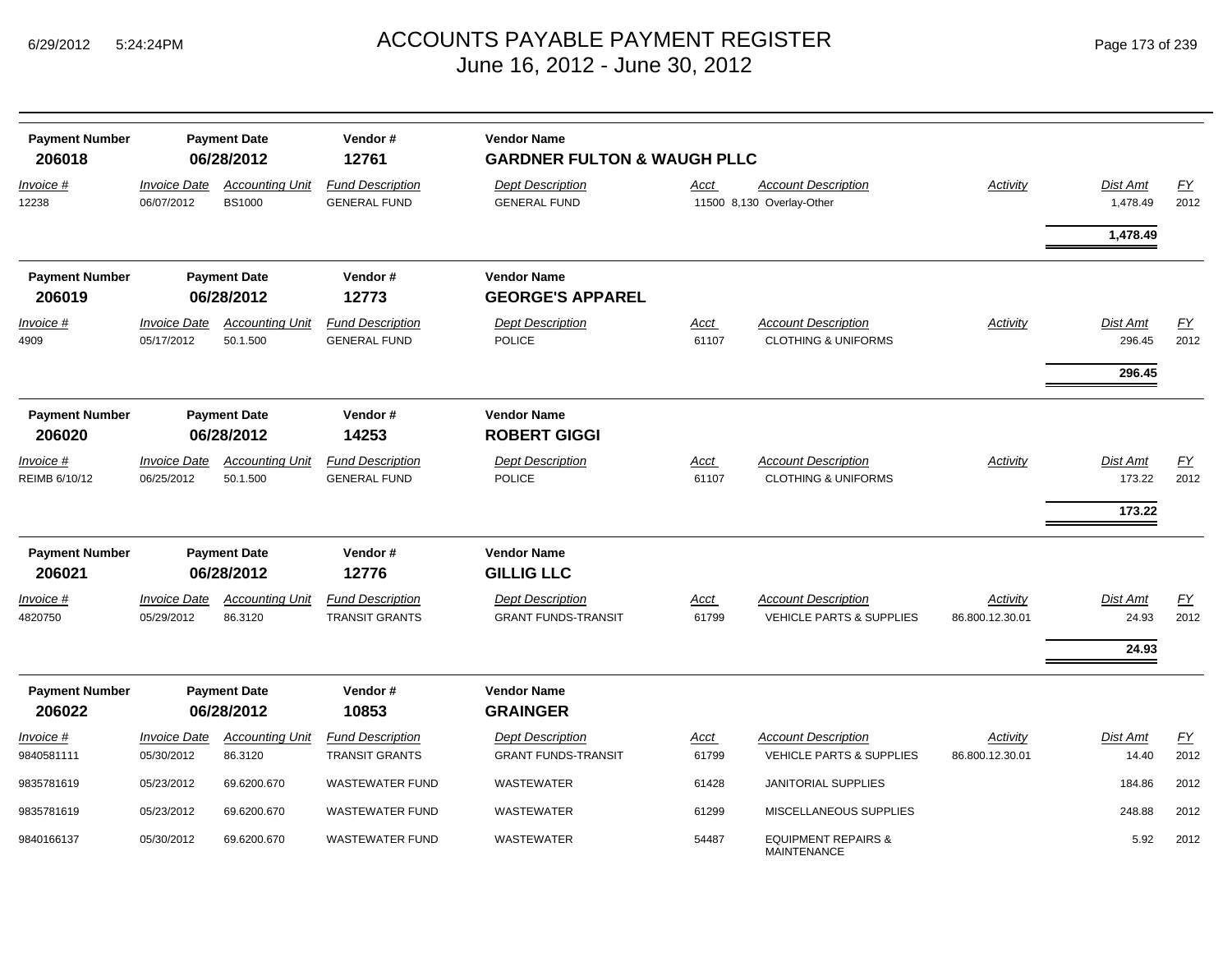| Page 174 of 239 |  |  |  |  |
|-----------------|--|--|--|--|
|-----------------|--|--|--|--|

| <b>Payment Number</b><br>206022 |                                   | <b>Payment Date</b><br>06/28/2012     | Vendor#<br>10853                                            | <b>Vendor Name</b><br><b>GRAINGER</b>                       |                      |                                                                                    |                           |                                         |                   |
|---------------------------------|-----------------------------------|---------------------------------------|-------------------------------------------------------------|-------------------------------------------------------------|----------------------|------------------------------------------------------------------------------------|---------------------------|-----------------------------------------|-------------------|
| Invoice #<br>9840166129         | <b>Invoice Date</b><br>05/30/2012 | <b>Accounting Unit</b><br>69.6200.670 | <b>Fund Description</b><br><b>WASTEWATER FUND</b>           | <b>Dept Description</b><br>WASTEWATER                       | Acct<br>54487        | <b>Account Description</b><br><b>EQUIPMENT REPAIRS &amp;</b><br><b>MAINTENANCE</b> | <b>Activity</b>           | <b>Dist Amt</b><br>125.20               | FY<br>2012        |
| 9840391461                      | 05/30/2012                        | 66.1.500                              | <b>GENERAL FUND</b>                                         | <b>PARKING LOTS</b>                                         | 61107                | <b>CLOTHING &amp; UNIFORMS</b>                                                     |                           | 78.84                                   | 2012              |
|                                 |                                   |                                       |                                                             |                                                             |                      |                                                                                    |                           | 658.10                                  |                   |
| <b>Payment Number</b><br>206023 | <b>Payment Date</b><br>06/28/2012 |                                       | Vendor#<br>12800                                            | <b>Vendor Name</b><br><b>GRANITE STATE STAMPS INC</b>       |                      |                                                                                    |                           |                                         |                   |
|                                 | <b>Invoice Date</b>               | <b>Accounting Unit</b>                | <b>Fund Description</b>                                     |                                                             |                      |                                                                                    | <b>Activity</b>           | <b>Dist Amt</b>                         | EY                |
| <u>Invoice #</u><br>426352      | 05/30/2012                        | 50.1.500                              | <b>GENERAL FUND</b>                                         | <b>Dept Description</b><br><b>POLICE</b>                    | <u>Acct</u><br>61100 | <b>Account Description</b><br>OFFICE SUPPLIES                                      |                           | 31.74                                   | 2012              |
|                                 |                                   |                                       |                                                             |                                                             |                      |                                                                                    |                           | 31.74                                   |                   |
| <b>Payment Number</b><br>206024 | <b>Payment Date</b><br>06/28/2012 |                                       | Vendor#<br>12811                                            | <b>Vendor Name</b><br><b>GRESSCO LTD</b>                    |                      |                                                                                    |                           |                                         |                   |
| Invoice #<br>IN038272           | <b>Invoice Date</b><br>06/11/2012 | <b>Accounting Unit</b><br>79.1.770    | <b>Fund Description</b><br><b>GENERAL FUND</b>              | <b>Dept Description</b><br>LIBRARY                          | Acct<br>61299        | <b>Account Description</b><br>MISCELLANEOUS SUPPLIES                               | <b>Activity</b>           | <b>Dist Amt</b><br>5,262.56<br>5,262.56 | <u>FY</u><br>2012 |
| <b>Payment Number</b>           |                                   | <b>Payment Date</b>                   | Vendor#                                                     | <b>Vendor Name</b>                                          |                      |                                                                                    |                           |                                         |                   |
| 206025                          |                                   | 06/28/2012                            | 10248                                                       | <b>HAGE HODES PA</b>                                        |                      |                                                                                    |                           |                                         |                   |
| Invoice #<br>24252              | <b>Invoice Date</b><br>06/04/2012 | <b>Accounting Unit</b><br>95.1010     | <b>Fund Description</b><br><b>GF-PRIOR YEAR EXPENSES</b>    | <b>Dept Description</b><br><b>OVERLAY-PRIOR YEAR</b>        | Acct<br>94100        | <b>Account Description</b><br>PRIOR YEAR ENCUMBRANCES                              | Activity                  | <b>Dist Amt</b><br>350.00               | <u>FY</u><br>2012 |
|                                 |                                   |                                       |                                                             |                                                             |                      |                                                                                    |                           | 350.00                                  |                   |
| <b>Payment Number</b>           |                                   | <b>Payment Date</b>                   | Vendor#                                                     | <b>Vendor Name</b>                                          |                      |                                                                                    |                           |                                         |                   |
| 206026                          |                                   | 06/28/2012                            | 12826                                                       | <b>HARBOR HOMES INC</b>                                     |                      |                                                                                    |                           |                                         |                   |
| <u>Invoice #</u><br>MAY12       | <b>Invoice Date</b><br>06/13/2012 | <b>Accounting Unit</b><br>71.3068     | <b>Fund Description</b><br><b>COMMUNITY SERVICES</b>        | <b>Dept Description</b><br><b>COMMUNITY SERVICES GRANTS</b> | <u>Acct</u><br>55699 | <b>Account Description</b><br>OTHER CONTRACTED                                     | Activity<br>71.1006.12.01 | <b>Dist Amt</b><br>733.00               | EY<br>2012        |
| MAY12                           | 06/13/2012                        | 71.3068                               | <b>GRANTS</b><br><b>COMMUNITY SERVICES</b><br><b>GRANTS</b> | <b>COMMUNITY SERVICES GRANTS</b>                            | 55699                | <b>SERVICES</b><br>OTHER CONTRACTED<br><b>SERVICES</b>                             | 71.1006.12.01             | 2,120.00                                | 2012              |
| MAY12                           | 06/13/2012                        | 71.3068                               | <b>COMMUNITY SERVICES</b><br><b>GRANTS</b>                  | <b>COMMUNITY SERVICES GRANTS</b>                            | 55699                | OTHER CONTRACTED<br><b>SERVICES</b>                                                | 71.1006.12.01             | 22,472.00                               | 2012              |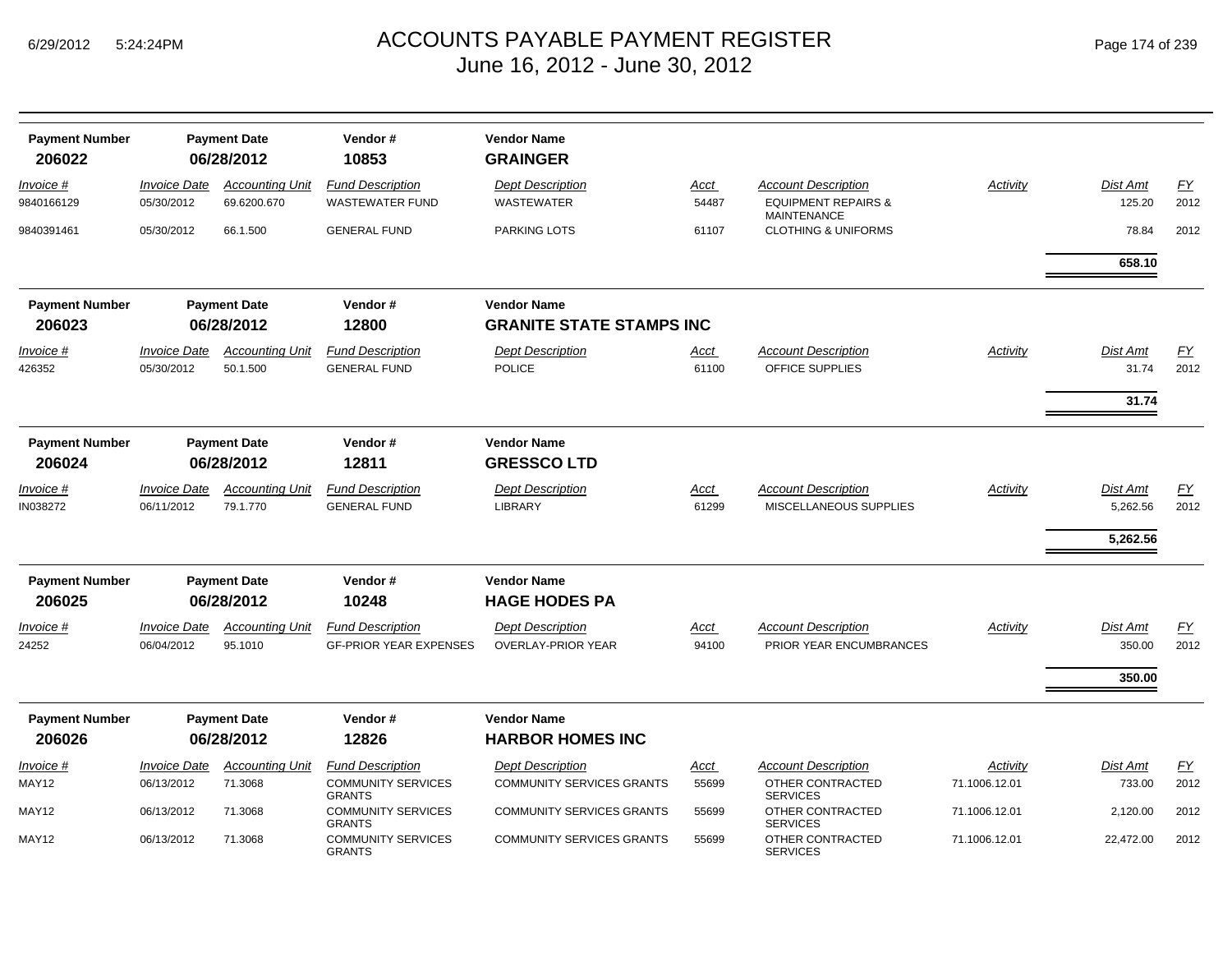|                                 |                                   |                                     |                                                                    |                                                                    |                      |                                                      |               | 25,325.00                 |            |
|---------------------------------|-----------------------------------|-------------------------------------|--------------------------------------------------------------------|--------------------------------------------------------------------|----------------------|------------------------------------------------------|---------------|---------------------------|------------|
| <b>Payment Number</b><br>206027 |                                   | <b>Payment Date</b><br>06/28/2012   | Vendor#<br>12827                                                   | <b>Vendor Name</b><br><b>HARDY DORIC INC</b>                       |                      |                                                      |               |                           |            |
| Invoice #<br>8105               | <b>Invoice Date</b><br>05/23/2012 | <b>Accounting Unit</b><br>TF42.7506 | <b>Fund Description</b><br>ETF CONTRIB-WOODLAWN<br><b>CEMETERY</b> | <b>Dept Description</b><br>ETF CONTRIB-WOODLAWN<br><b>CEMETERY</b> | <u>Acct</u><br>61299 | <b>Account Description</b><br>MISCELLANEOUS SUPPLIES | Activity      | <b>Dist Amt</b><br>585.00 | EY<br>2012 |
|                                 |                                   |                                     |                                                                    |                                                                    |                      |                                                      |               | 585.00                    |            |
| <b>Payment Number</b>           | <b>Payment Date</b>               |                                     | Vendor#                                                            | <b>Vendor Name</b>                                                 |                      |                                                      |               |                           |            |
| 206028                          | 06/28/2012                        |                                     | 12841                                                              | <b>HAYNER SWANSON INC</b>                                          |                      |                                                      |               |                           |            |
| Invoice #                       | <i><b>Invoice Date</b></i>        | <b>Accounting Unit</b>              | <b>Fund Description</b>                                            | <b>Dept Description</b>                                            | Acct                 | <b>Account Description</b>                           | Activity      | <b>Dist Amt</b>           | FY         |
| 10260                           | 04/30/2012                        | 60.5700                             | CAP PROJECTS-BROAD ST<br><b>PKWY</b>                               | CAP PROJECTS-BROAD ST<br><b>PKWY</b>                               | 81700                | <b>INFRASTRUCTURE</b>                                | 1061.60.05.65 | 3,125.00                  | 2012       |
| 10265                           | 04/30/2012                        | 60.5700                             | CAP PROJECTS-BROAD ST<br><b>PKWY</b>                               | CAP PROJECTS-BROAD ST<br><b>PKWY</b>                               | 81700                | <b>INFRASTRUCTURE</b>                                | 1061.60.05.65 | 7,650.00                  | 2012       |
| 10261                           | 04/30/2012                        | 60.5700                             | CAP PROJECTS-BROAD ST<br><b>PKWY</b>                               | CAP PROJECTS-BROAD ST<br><b>PKWY</b>                               | 81700                | <b>INFRASTRUCTURE</b>                                | 1061.60.05.65 | 440.76                    | 2012       |
| 10262                           | 04/30/2012                        | 60.5700                             | CAP PROJECTS-BROAD ST<br><b>PKWY</b>                               | CAP PROJECTS-BROAD ST<br><b>PKWY</b>                               | 81700                | <b>INFRASTRUCTURE</b>                                | 1061.60.02.10 | 14,212.00                 | 2012       |
| 10264                           | 04/30/2012                        | 60.5700                             | CAP PROJECTS-BROAD ST<br><b>PKWY</b>                               | CAP PROJECTS-BROAD ST<br><b>PKWY</b>                               | 81700                | <b>INFRASTRUCTURE</b>                                | 1061.60.05.65 | 19,553.20                 | 2012       |
| 10263                           | 04/30/2012                        | 60.5700                             | CAP PROJECTS-BROAD ST<br><b>PKWY</b>                               | CAP PROJECTS-BROAD ST<br><b>PKWY</b>                               | 81700                | <b>INFRASTRUCTURE</b>                                | 1061.60.05.65 | 7,227.15                  | 2012       |
|                                 |                                   |                                     |                                                                    |                                                                    |                      |                                                      |               | 52,208.11                 |            |
| <b>Payment Number</b>           |                                   | <b>Payment Date</b>                 | Vendor#                                                            | <b>Vendor Name</b>                                                 |                      |                                                      |               |                           |            |
| 206029                          |                                   | 06/28/2012                          | 12842                                                              | <b>HAZEN &amp; SAWYER PC</b>                                       |                      |                                                      |               |                           |            |
| Invoice #                       | <i><b>Invoice Date</b></i>        | <b>Accounting Unit</b>              | <b>Fund Description</b>                                            | <b>Dept Description</b>                                            | Acct                 | <b>Account Description</b>                           | Activity      | <b>Dist Amt</b>           | EY         |
| 0000010                         | 04/05/2012                        | 69.6200.950                         | <b>WASTEWATER FUND</b>                                             | <b>WASTEWATER</b>                                                  | 81700                | <b>INFRASTRUCTURE</b>                                | 1043.69.01.30 | 6,412.59                  | 2012       |
|                                 |                                   |                                     |                                                                    |                                                                    |                      |                                                      |               | 6,412.59                  |            |
|                                 |                                   |                                     |                                                                    |                                                                    |                      |                                                      |               |                           |            |
| <b>Payment Number</b><br>206030 |                                   | <b>Payment Date</b><br>06/28/2012   | Vendor#<br>12846                                                   | <b>Vendor Name</b><br><b>HEATING SPECIALTIES OF NH INC</b>         |                      |                                                      |               |                           |            |
| Invoice #                       | <i><b>Invoice Date</b></i>        | <b>Accounting Unit</b>              | <b>Fund Description</b>                                            | <b>Dept Description</b>                                            | Acct                 | <b>Account Description</b>                           | Activity      | <b>Dist Amt</b>           | FY         |
| B46786                          | 05/10/2012                        | 29.1.720.8162                       | <b>GENERAL FUND</b>                                                | <b>CITY BUILDINGS</b>                                              | 54280                | <b>BUILDING/GROUNDS</b><br><b>MAINTENANCE</b>        |               | 9.12                      | 2012       |
| B 46774                         | 05/08/2012                        | 29.1.720.8162                       | <b>GENERAL FUND</b>                                                | <b>CITY BUILDINGS</b>                                              | 54280                | <b>BUILDING/GROUNDS</b><br><b>MAINTENANCE</b>        |               | 151.30                    | 2012       |
| B 46907                         | 05/30/2012                        | 29.1.720.8167                       | <b>GENERAL FUND</b>                                                | <b>CITY BUILDINGS</b>                                              | 54243                | <b>HVAC MAINTENANCE</b>                              |               | 18.74                     | 2012       |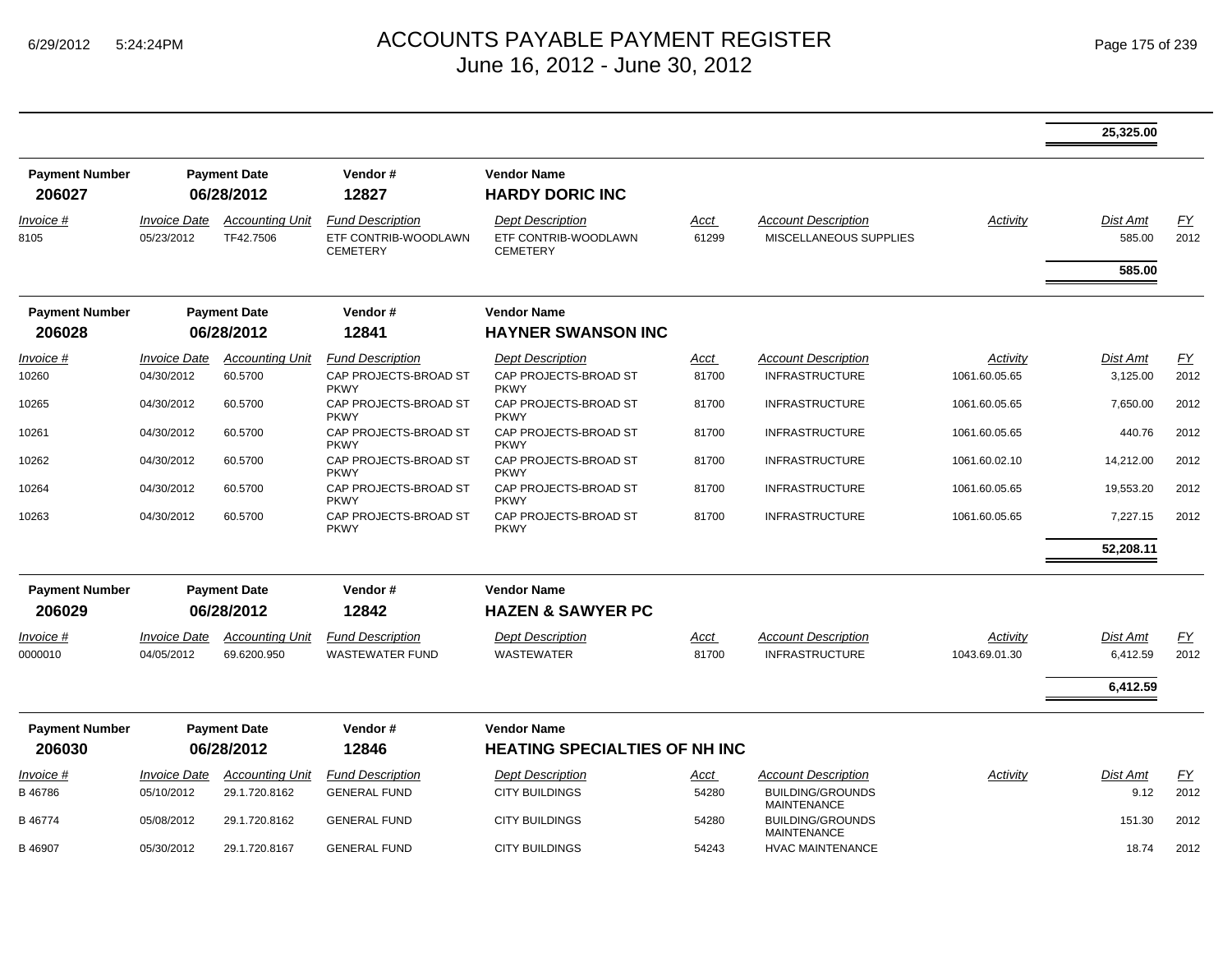| <b>Payment Number</b><br>206030 |                                   | Vendor#<br><b>Vendor Name</b><br><b>Payment Date</b><br>12846<br>06/28/2012<br><b>HEATING SPECIALTIES OF NH INC</b> |                                                                 |                                                                 |                      |                                                       |                                       |                    |            |
|---------------------------------|-----------------------------------|---------------------------------------------------------------------------------------------------------------------|-----------------------------------------------------------------|-----------------------------------------------------------------|----------------------|-------------------------------------------------------|---------------------------------------|--------------------|------------|
| <u>Invoice</u> #<br>B46884      | <b>Invoice Date</b><br>05/23/2012 | <b>Accounting Unit</b><br>29.1.720.8167                                                                             | <b>Fund Description</b><br><b>GENERAL FUND</b>                  | <b>Dept Description</b><br><b>CITY BUILDINGS</b>                | <u>Acct</u><br>54243 | <b>Account Description</b><br><b>HVAC MAINTENANCE</b> | Activity                              | Dist Amt<br>62.88  | EY<br>2012 |
| B 46860                         | 05/21/2012                        | 29.1.720.8167                                                                                                       | <b>GENERAL FUND</b>                                             | <b>CITY BUILDINGS</b>                                           | 54243                | <b>HVAC MAINTENANCE</b>                               |                                       | 161.28             | 2012       |
|                                 |                                   |                                                                                                                     |                                                                 |                                                                 |                      |                                                       |                                       | 403.32             |            |
| <b>Payment Number</b>           |                                   | <b>Payment Date</b>                                                                                                 | Vendor#                                                         | <b>Vendor Name</b>                                              |                      |                                                       |                                       |                    |            |
| 206031                          |                                   | 06/28/2012                                                                                                          | 14303                                                           | HILLSBOROUGH COUNTY REGISTRY O                                  |                      |                                                       |                                       |                    |            |
| Invoice #                       | <b>Invoice Date</b>               | <b>Accounting Unit</b>                                                                                              | <b>Fund Description</b>                                         | <b>Dept Description</b>                                         | Acct                 | <b>Account Description</b>                            | Activity                              | <b>Dist Amt</b>    | EY         |
| 443 WW 6/1/12                   | 06/01/2012                        | 26.1.580                                                                                                            | <b>GENERAL FUND</b>                                             | <b>FINANCIAL SERVICES</b>                                       | 41307                | TAX REDEMPTIONS-INTEREST<br>& COSTS                   |                                       | 152.90             | 2012       |
| 578 TAX 6/1/2012                | 06/01/2012                        | 26.1.580                                                                                                            | <b>GENERAL FUND</b>                                             | <b>FINANCIAL SERVICES</b>                                       | 41307                | TAX REDEMPTIONS-INTEREST<br>& COSTS                   |                                       | 194.70             | 2012       |
|                                 |                                   |                                                                                                                     |                                                                 |                                                                 |                      |                                                       |                                       | 347.60             |            |
| <b>Payment Number</b>           |                                   | <b>Payment Date</b>                                                                                                 | Vendor#                                                         | <b>Vendor Name</b>                                              |                      |                                                       |                                       |                    |            |
| 206032                          |                                   | 06/28/2012                                                                                                          | 10964                                                           | <b>HL TURNER GROUP INC</b>                                      |                      |                                                       |                                       |                    |            |
| Invoice #<br>20073              | <b>Invoice Date</b><br>09/30/2011 | <b>Accounting Unit</b><br>60.5700                                                                                   | <b>Fund Description</b><br>CAP PROJECTS-BROAD ST<br><b>PKWY</b> | <b>Dept Description</b><br>CAP PROJECTS-BROAD ST<br><b>PKWY</b> | <u>Acct</u><br>81700 | <b>Account Description</b><br><b>INFRASTRUCTURE</b>   | Activity<br>1061.60.04.50             | Dist Amt<br>536.10 | EY<br>2012 |
| 19965                           | 07/29/2011                        | 60.5700                                                                                                             | CAP PROJECTS-BROAD ST<br><b>PKWY</b>                            | CAP PROJECTS-BROAD ST<br><b>PKWY</b>                            | 81700                | <b>INFRASTRUCTURE</b>                                 | 1061.60.04.50                         | 1,697.65           | 2012       |
|                                 |                                   |                                                                                                                     |                                                                 |                                                                 |                      |                                                       |                                       | 2,233.75           |            |
| <b>Payment Number</b>           |                                   | <b>Payment Date</b>                                                                                                 | Vendor#                                                         | <b>Vendor Name</b>                                              |                      | Payee Name                                            |                                       |                    |            |
| 206033                          |                                   | 06/28/2012                                                                                                          | 14309                                                           | <b>HOME DEPOT CREDIT SERVICES</b>                               |                      |                                                       | <b>HOME DEPOT CREDIT SERVICE 3065</b> |                    |            |
| Invoice #                       | <i><b>Invoice Date</b></i>        | <b>Accounting Unit</b>                                                                                              | <b>Fund Description</b>                                         | <b>Dept Description</b>                                         | Acct                 | <b>Account Description</b>                            | Activity                              | Dist Amt           | EY         |
| 3054629                         | 06/15/2012                        | 44.1.720                                                                                                            | <b>GENERAL FUND</b>                                             | <b>EDGEWOOD CEMETERY</b>                                        | 61499                | <b>GENERAL BUILDING SUPPLIES</b>                      |                                       | 22.71              | 2012       |
|                                 |                                   |                                                                                                                     |                                                                 |                                                                 |                      |                                                       |                                       | 22.71              |            |
| <b>Payment Number</b>           |                                   | <b>Payment Date</b>                                                                                                 | Vendor#                                                         | <b>Vendor Name</b>                                              |                      | Payee Name                                            |                                       |                    |            |
| 206034                          |                                   | 06/28/2012                                                                                                          | 14309                                                           | <b>HOME DEPOT CREDIT SERVICES</b>                               |                      |                                                       | <b>HOME DEPOT CREDIT SERVICE 3073</b> |                    |            |
| Invoice #                       | <i><b>Invoice Date</b></i>        | <b>Accounting Unit</b>                                                                                              | <b>Fund Description</b>                                         | <b>Dept Description</b>                                         | Acct                 | <b>Account Description</b>                            | Activity                              | <b>Dist Amt</b>    | EY         |
| 3995600                         | 06/15/2012                        | 50.1.500                                                                                                            | <b>GENERAL FUND</b>                                             | <b>POLICE</b>                                                   | 61799                | <b>VEHICLE PARTS &amp; SUPPLIES</b>                   |                                       | 9.48               | 2012       |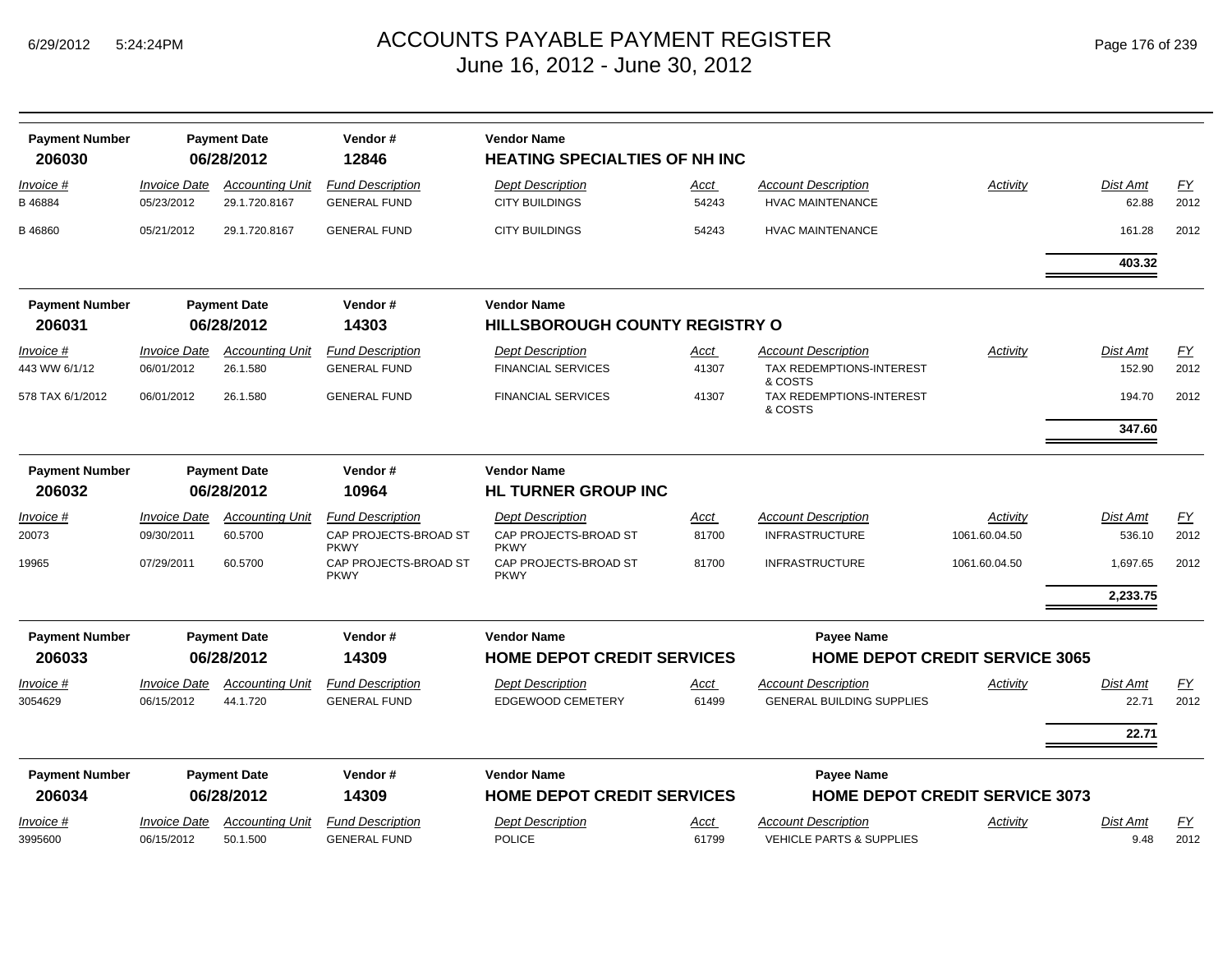|                                 |                                   |                                       |                                                                 |                                                       |                                                    |                                                                                    |                 | 9.48                      |                          |
|---------------------------------|-----------------------------------|---------------------------------------|-----------------------------------------------------------------|-------------------------------------------------------|----------------------------------------------------|------------------------------------------------------------------------------------|-----------------|---------------------------|--------------------------|
| <b>Payment Number</b><br>206035 |                                   | <b>Payment Date</b><br>06/28/2012     | Vendor#<br>14318                                                | <b>Vendor Name</b><br><b>HUDSON SMALL ENGINE</b>      |                                                    |                                                                                    |                 |                           |                          |
| $Invoice$ #<br>3056             | <b>Invoice Date</b><br>06/11/2012 | <b>Accounting Unit</b><br>77.1.650    | <b>Fund Description</b><br><b>GENERAL FUND</b>                  | <b>Dept Description</b><br>PARKS & RECREATION         | <b>Acct</b><br>54487                               | <b>Account Description</b><br><b>EQUIPMENT REPAIRS &amp;</b><br><b>MAINTENANCE</b> | Activity        | Dist Amt<br>70.00         | EY<br>2012               |
|                                 |                                   |                                       |                                                                 |                                                       |                                                    |                                                                                    |                 | 70.00                     |                          |
| <b>Payment Number</b><br>206036 | <b>Payment Date</b><br>06/28/2012 |                                       | Vendor#<br>11219                                                | <b>Vendor Name</b><br><b>HUNTER SYSTEMS GROUP INC</b> |                                                    |                                                                                    |                 |                           |                          |
| Invoice #<br><b>HSG-5306</b>    | <b>Invoice Date</b><br>05/16/2012 | <b>Accounting Unit</b><br>50.1.500    | <b>Fund Description</b><br><b>GENERAL FUND</b>                  | <b>Dept Description</b><br><b>POLICE</b>              | <u>Acct</u><br>71228                               | <b>Account Description</b><br><b>COMPUTER SOFTWARE</b>                             | Activity        | Dist Amt<br>3,094.95      | EY<br>2012               |
|                                 |                                   |                                       |                                                                 |                                                       |                                                    |                                                                                    |                 | 3,094.95                  |                          |
| <b>Payment Number</b><br>206037 | <b>Payment Date</b><br>06/28/2012 |                                       | Vendor#<br>12892                                                |                                                       | <b>Vendor Name</b><br><b>INFORMATION TODAY INC</b> |                                                                                    |                 |                           |                          |
| Invoice #<br>1430810-B1         | <b>Invoice Date</b><br>06/01/2012 | <b>Accounting Unit</b><br>TF79.8063   | <b>Fund Description</b><br>LIBRARY-HENRY STEARNS<br><b>FUND</b> | <b>Dept Description</b><br>LIBRARY-HENRY STEARNS FUND | Acct<br>61807                                      | <b>Account Description</b><br><b>PUBLICATIONS</b>                                  | Activity        | <b>Dist Amt</b><br>253.55 | EY<br>2012               |
|                                 |                                   |                                       |                                                                 |                                                       |                                                    |                                                                                    |                 | 253.55                    |                          |
| <b>Payment Number</b><br>206038 |                                   | <b>Payment Date</b><br>06/28/2012     | Vendor#<br>10925                                                | <b>Vendor Name</b><br><b>JF MCDERMOTT CORP</b>        |                                                    |                                                                                    |                 |                           |                          |
| Invoice #<br>55098              | <b>Invoice Date</b><br>05/25/2012 | <b>Accounting Unit</b><br>69.6200.540 | <b>Fund Description</b><br><b>WASTEWATER FUND</b>               | <b>Dept Description</b><br><b>WASTEWATER</b>          | <b>Acct</b><br>54300                               | <b>Account Description</b><br><b>SEWER MAINTENANCE</b>                             | <b>Activity</b> | Dist Amt<br>30.00         | $\underline{FY}$<br>2012 |
| 55098                           | 05/25/2012                        | 69.6200.540                           | <b>WASTEWATER FUND</b>                                          | <b>WASTEWATER</b>                                     | 54300                                              | <b>SEWER MAINTENANCE</b>                                                           |                 | 626.00                    | 2012                     |
|                                 |                                   |                                       |                                                                 |                                                       |                                                    |                                                                                    |                 | 656.00                    |                          |
| <b>Payment Number</b><br>206039 |                                   | <b>Payment Date</b><br>06/28/2012     | Vendor#<br>12906                                                | <b>Vendor Name</b><br><b>J LAWRENCE HALL INC</b>      |                                                    |                                                                                    |                 |                           |                          |
| Invoice #<br>55827              | <b>Invoice Date</b><br>05/31/2012 | <b>Accounting Unit</b><br>57.1.620    | <b>Fund Description</b><br><b>GENERAL FUND</b>                  | <b>Dept Description</b><br>CITYWIDE COMMUNICATIONS    | Acct<br>54243                                      | <b>Account Description</b><br><b>HVAC MAINTENANCE</b>                              | Activity        | <b>Dist Amt</b><br>255.00 | EY<br>2012               |
|                                 |                                   |                                       |                                                                 |                                                       |                                                    |                                                                                    |                 | 255.00                    |                          |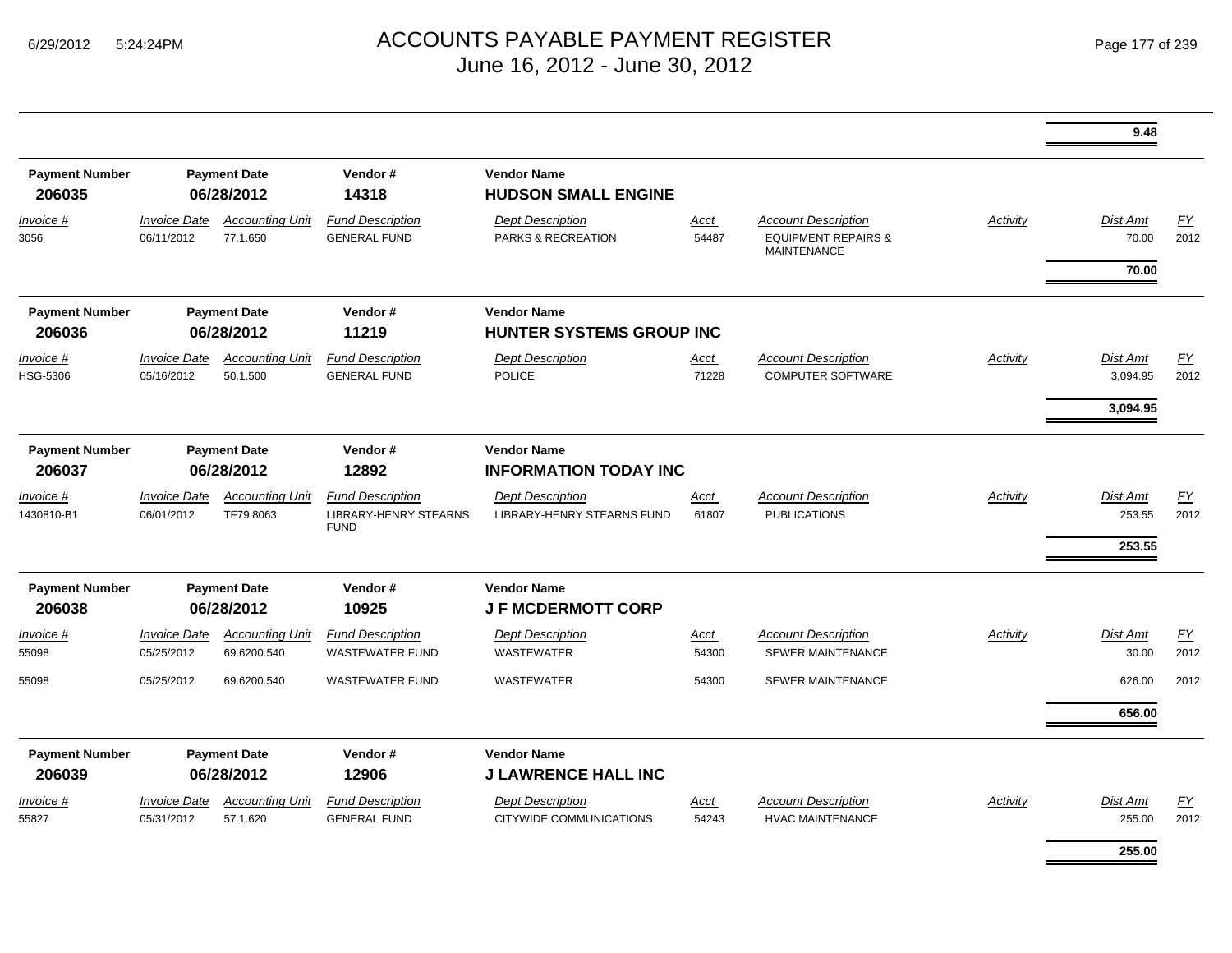| <b>Payment Number</b><br>206040            | <b>Payment Date</b><br>06/28/2012 |                                         | Vendor#<br>12907                                                | <b>Vendor Name</b><br><b>JP PEST SERVICES</b>         |                      |                                                                   |                 |                              |                          |  |  |
|--------------------------------------------|-----------------------------------|-----------------------------------------|-----------------------------------------------------------------|-------------------------------------------------------|----------------------|-------------------------------------------------------------------|-----------------|------------------------------|--------------------------|--|--|
| <u>Invoice #</u><br>1024071                | <b>Invoice Date</b><br>05/29/2012 | <b>Accounting Unit</b><br>52.1.720      | <b>Fund Description</b><br><b>GENERAL FUND</b>                  | <b>Dept Description</b><br><b>FIRE</b>                | Acct<br>54228        | <b>Account Description</b><br>PEST CONTROL SERVICES               | <b>Activity</b> | Dist Amt<br>85.00            | EY<br>2012               |  |  |
| 1024002                                    | 05/25/2012                        | 52.1.720                                | <b>GENERAL FUND</b>                                             | <b>FIRE</b>                                           | 54228                | PEST CONTROL SERVICES                                             |                 | 85.00                        | 2012                     |  |  |
|                                            |                                   |                                         |                                                                 |                                                       |                      |                                                                   |                 | 170.00                       |                          |  |  |
| <b>Payment Number</b><br>206041            | <b>Payment Date</b><br>06/28/2012 |                                         | Vendor#<br>14337                                                | <b>Vendor Name</b><br><b>JACK YOUNG CO INC</b>        |                      |                                                                   |                 |                              |                          |  |  |
| Invoice #<br>168641                        | <b>Invoice Date</b><br>05/29/2012 | <b>Accounting Unit</b><br>52.1.630      | <b>Fund Description</b><br><b>GENERAL FUND</b>                  | <b>Dept Description</b><br><b>FIRE</b>                | Acct<br>61799        | <b>Account Description</b><br><b>VEHICLE PARTS &amp; SUPPLIES</b> | Activity        | Dist Amt<br>73.76            | EY<br>2012               |  |  |
|                                            |                                   |                                         |                                                                 |                                                       |                      |                                                                   |                 | 73.76                        |                          |  |  |
| <b>Payment Number</b><br>206042            | <b>Payment Date</b><br>06/28/2012 |                                         | Vendor#<br>12908                                                | <b>Vendor Name</b><br><b>JACKS PIZZA</b>              |                      |                                                                   |                 |                              |                          |  |  |
| <b>Invoice #</b><br>13547                  | <b>Invoice Date</b><br>05/26/2012 | <b>Accounting Unit</b><br>50.1.500      | <b>Fund Description</b><br><b>GENERAL FUND</b>                  | <b>Dept Description</b><br><b>POLICE</b>              | Acct<br>61907        | <b>Account Description</b><br>PRISONER MEALS                      | <b>Activity</b> | Dist Amt<br>4.00             | EY<br>2012               |  |  |
| 13546                                      | 04/21/2012                        | 50.1.500                                | <b>GENERAL FUND</b>                                             | <b>POLICE</b>                                         | 61907                | PRISONER MEALS                                                    |                 | 4.00                         | 2012                     |  |  |
|                                            |                                   |                                         |                                                                 |                                                       |                      |                                                                   |                 | 8.00                         |                          |  |  |
| <b>Payment Number</b><br>206043            |                                   | <b>Payment Date</b><br>06/28/2012       | Vendor#<br>11213                                                | <b>Vendor Name</b><br><b>AMANDA JAGENTENFL</b>        |                      |                                                                   |                 |                              |                          |  |  |
| Invoice #<br>33256A 6/28/12<br><b>DCAP</b> | <b>Invoice Date</b><br>06/26/2012 | <b>Accounting Unit</b><br><b>BS1000</b> | <b>Fund Description</b><br><b>GENERAL FUND</b>                  | <b>Dept Description</b><br><b>GENERAL FUND</b>        | <b>Acct</b><br>21460 | <b>Account Description</b><br>125 DEPENDENT CARE                  | Activity        | Dist Amt<br>192.31<br>192.31 | $\underline{FY}$<br>2012 |  |  |
| <b>Payment Number</b>                      |                                   | <b>Payment Date</b>                     | Vendor#                                                         | <b>Vendor Name</b>                                    |                      |                                                                   |                 |                              |                          |  |  |
| 206044                                     |                                   | 06/28/2012                              | 12911                                                           | JAN PRO CLEANING SYSTEMS NORTH                        |                      |                                                                   |                 |                              |                          |  |  |
| Invoice #<br>17528                         | <b>Invoice Date</b><br>06/11/2012 | <b>Accounting Unit</b><br>31.2506       | <b>Fund Description</b><br>HUNT BLDG FACILITY<br><b>RENTALS</b> | <b>Dept Description</b><br>HUNT BLDG FACILITY RENTALS | Acct<br>44590        | <b>Account Description</b><br><b>FACILITIES RENTAL</b>            | Activity        | Dist Amt<br>100.00           | $\underline{FY}$<br>2012 |  |  |
| 17452                                      | 06/01/2012                        | 64.1.705                                | <b>GENERAL FUND</b>                                             | <b>TRAFFIC</b>                                        | 54200                | <b>JANITORIAL SERVICES</b>                                        |                 | 235.00                       | 2012                     |  |  |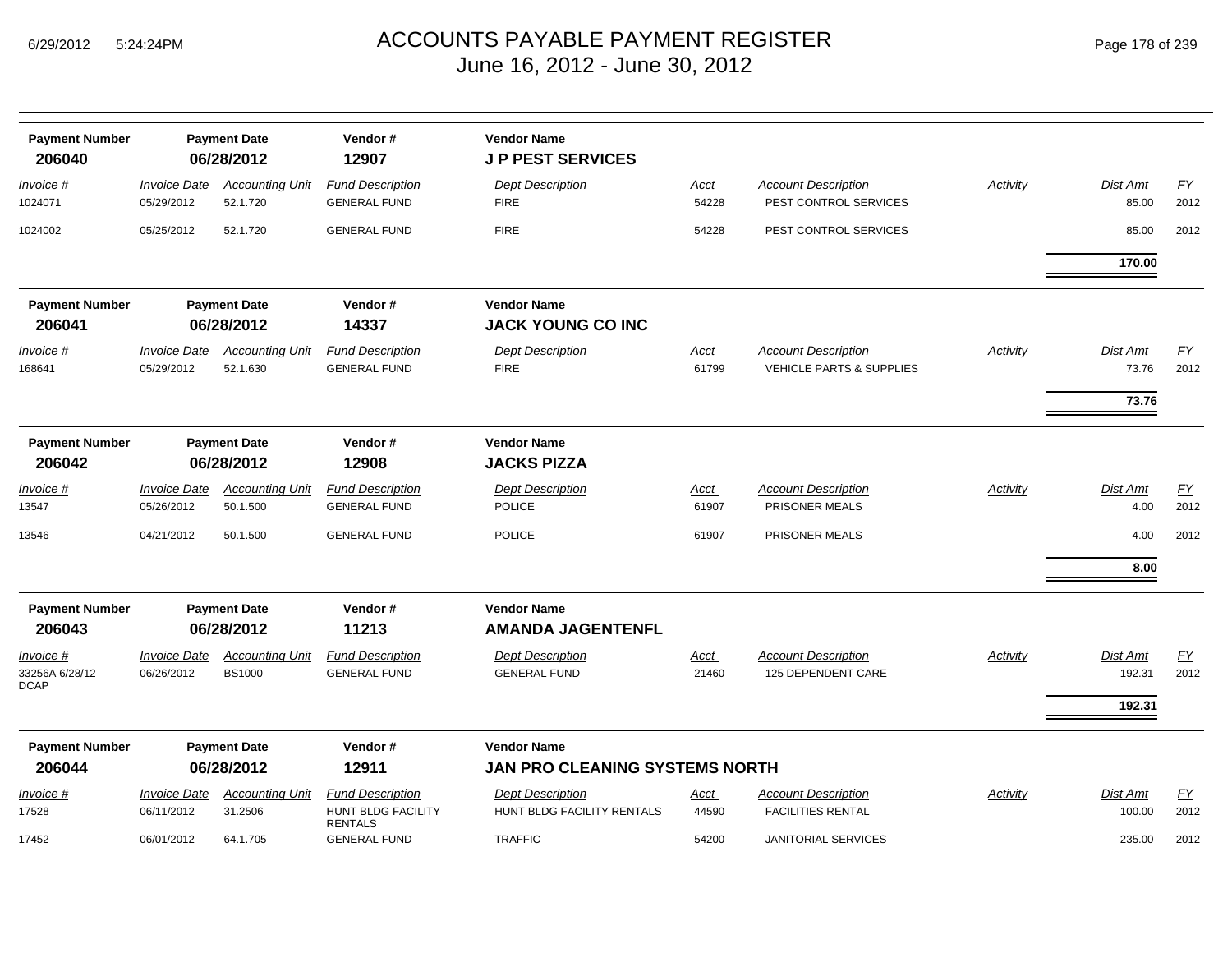|                                             |                                                       |                                         |                                                        |                                                        |               |                                                                                    |                           | 335.00                                  |                   |
|---------------------------------------------|-------------------------------------------------------|-----------------------------------------|--------------------------------------------------------|--------------------------------------------------------|---------------|------------------------------------------------------------------------------------|---------------------------|-----------------------------------------|-------------------|
| <b>Payment Number</b><br>206045             |                                                       | <b>Payment Date</b><br>06/28/2012       | Vendor#<br>12954                                       | <b>Vendor Name</b><br><b>KERRY FIRE PROTECTION INC</b> |               |                                                                                    |                           |                                         |                   |
| Invoice #<br>4636                           | <b>Invoice Date</b><br>06/13/2012                     | <b>Accounting Unit</b><br>52.1.620      | <b>Fund Description</b><br><b>GENERAL FUND</b>         | <b>Dept Description</b><br><b>FIRE</b>                 | Acct<br>54487 | <b>Account Description</b><br><b>EQUIPMENT REPAIRS &amp;</b><br><b>MAINTENANCE</b> | Activity                  | <b>Dist Amt</b><br>161.80               | EY<br>2012        |
| 4640                                        | 06/15/2012                                            | 50.1.500                                | <b>GENERAL FUND</b>                                    | <b>POLICE</b>                                          | 55699         | OTHER CONTRACTED<br><b>SERVICES</b>                                                |                           | 200.00                                  | 2012              |
|                                             |                                                       |                                         |                                                        |                                                        |               |                                                                                    |                           | 361.80                                  |                   |
| <b>Payment Number</b><br>206046             | <b>Payment Date</b><br>06/28/2012                     |                                         | Vendor#<br>14364                                       | <b>Vendor Name</b><br><b>JAMES W KIRK</b>              |               |                                                                                    |                           |                                         |                   |
| Invoice #<br>20190A 06/28/12<br><b>DCAP</b> | <b>Invoice Date</b><br>06/26/2012                     | <b>Accounting Unit</b><br><b>BS1000</b> | <b>Fund Description</b><br><b>GENERAL FUND</b>         | <b>Dept Description</b><br><b>GENERAL FUND</b>         | Acct<br>21460 | <b>Account Description</b><br>125 DEPENDENT CARE                                   | Activity                  | <b>Dist Amt</b><br>1,682.50<br>1,682.50 | EY<br>2012        |
| <b>Payment Number</b><br>206047             | Vendor#<br><b>Payment Date</b><br>06/28/2012<br>14379 |                                         | <b>Vendor Name</b><br><b>LYNNE LAMONTAGNE</b>          |                                                        |               |                                                                                    |                           |                                         |                   |
| Invoice #<br>12865A 6/14/12<br><b>DCAP</b>  | <b>Invoice Date</b><br>06/26/2012                     | <b>Accounting Unit</b><br><b>BS1000</b> | <b>Fund Description</b><br><b>GENERAL FUND</b>         | <b>Dept Description</b><br><b>GENERAL FUND</b>         | Acct<br>21460 | <b>Account Description</b><br>125 DEPENDENT CARE                                   | Activity                  | Dist Amt<br>200.00<br>200.00            | EY<br>2012        |
| <b>Payment Number</b><br>206048             |                                                       | <b>Payment Date</b><br>06/28/2012       | Vendor#<br>12982                                       | <b>Vendor Name</b><br><b>LANGUAGE LINE SERVICES</b>    |               |                                                                                    |                           |                                         |                   |
| Invoice #<br>2957181                        | <b>Invoice Date</b><br>05/31/2012                     | <b>Accounting Unit</b><br>20.1.555      | <b>Fund Description</b><br><b>GENERAL FUND</b>         | <b>Dept Description</b><br><b>TELECOMMUNICATIONS</b>   | Acct<br>55109 | <b>Account Description</b><br><b>TELEPHONE-VOICE</b>                               | Activity                  | <b>Dist Amt</b><br>107.12               | EY<br>2012        |
|                                             |                                                       |                                         |                                                        |                                                        |               |                                                                                    |                           | 107.12                                  |                   |
| <b>Payment Number</b><br>206049             |                                                       | <b>Payment Date</b><br>06/28/2012       | Vendor#<br>999000584                                   | <b>Vendor Name</b><br>LEE TANYA & DADS ABATEMENT       |               |                                                                                    |                           |                                         |                   |
| Invoice #<br>130 DADS                       | <b>Invoice Date</b><br>06/18/2012                     | <b>Accounting Unit</b><br>84.3090       | <b>Fund Description</b><br><b>URBAN PROGRAM GRANTS</b> | <b>Dept Description</b><br><b>URBAN PROGRAM GRANTS</b> | Acct<br>69025 | <b>Account Description</b><br><b>HOUSING PROGRAM</b><br><b>ACTIVITIES</b>          | Activity<br>1018.84.01.30 | Dist Amt<br>12,600.00                   | <u>FY</u><br>2012 |
|                                             |                                                       |                                         |                                                        |                                                        |               |                                                                                    |                           | 12.600.00                               |                   |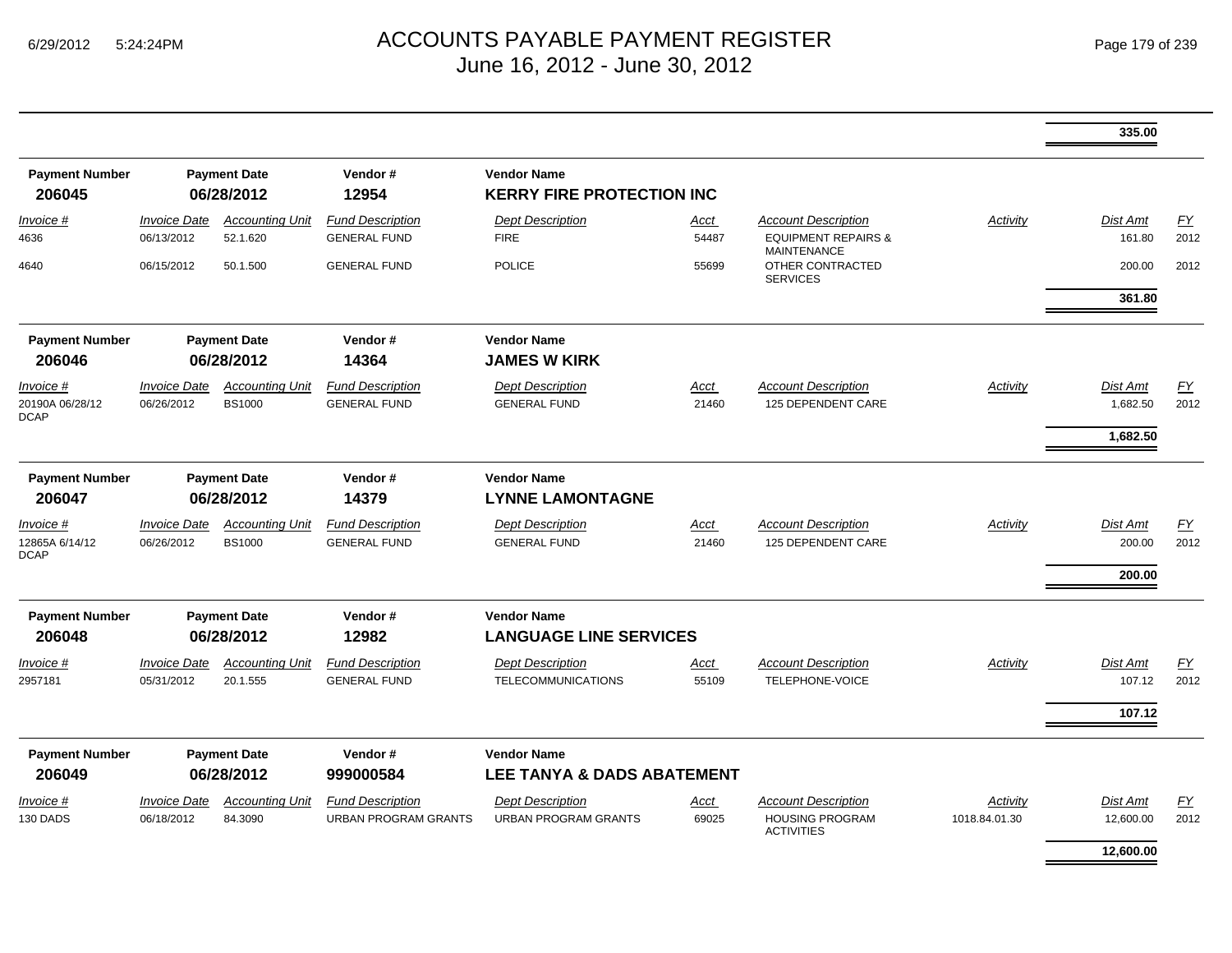| <b>Payment Number</b>       |                                          | <b>Payment Date</b>                   | Vendor#                                                          | <b>Vendor Name</b>                                     |                      |                                                                           |          |                                     |            |
|-----------------------------|------------------------------------------|---------------------------------------|------------------------------------------------------------------|--------------------------------------------------------|----------------------|---------------------------------------------------------------------------|----------|-------------------------------------|------------|
| 206050                      | 06/28/2012                               |                                       | 13012                                                            | <b>LIBERTY INTNL TRUCKS OF NH LLC</b>                  |                      |                                                                           |          |                                     |            |
| Invoice #<br>4743           | <i><b>Invoice Date</b></i><br>05/17/2012 | <b>Accounting Unit</b><br>68.6000.540 | <b>Fund Description</b><br><b>SOLID WASTE FUND</b>               | <b>Dept Description</b><br><b>SOLID WASTE</b>          | Acct<br>54600        | Account Description<br><b>VEHICLE REPAIRS &amp;</b><br><b>MAINTENANCE</b> | Activity | <b>Dist Amt</b><br>295.00<br>295.00 | EY<br>2012 |
| <b>Payment Number</b>       |                                          | <b>Payment Date</b>                   | Vendor#                                                          | <b>Vendor Name</b>                                     |                      |                                                                           |          |                                     |            |
| 206051                      |                                          | 06/28/2012                            | 12021                                                            | <b>LILIBETH SEQUERA</b>                                |                      |                                                                           |          |                                     |            |
| Invoice #<br>6/12-MATERIALS | <b>Invoice Date</b><br>06/12/2012        | <b>Accounting Unit</b><br>79.4090     | <b>Fund Description</b><br>LIB-LOST/DAMAGED BOOK<br><b>FINES</b> | <b>Dept Description</b><br>LIB-LOST/DAMAGED BOOK FINES | <u>Acct</u><br>45440 | <b>Account Description</b><br><b>LIBRARY BOOK FINES</b>                   | Activity | <b>Dist Amt</b><br>420.00           | EY<br>2012 |
|                             |                                          |                                       |                                                                  |                                                        |                      |                                                                           |          | 420.00                              |            |
| <b>Payment Number</b>       |                                          | <b>Payment Date</b>                   | Vendor#                                                          | <b>Vendor Name</b>                                     |                      |                                                                           |          |                                     |            |
| 206052                      |                                          | 06/28/2012                            | 13035                                                            | <b>M &amp; M ELECTRICAL SUPPLY CO INC</b>              |                      |                                                                           |          |                                     |            |
| Invoice #                   | <b>Invoice Date</b>                      | <b>Accounting Unit</b>                | <b>Fund Description</b>                                          | <b>Dept Description</b>                                | Acct                 | <b>Account Description</b>                                                | Activity | <b>Dist Amt</b>                     | EY         |
| R24454                      | 06/01/2012                               | 69.6200.670                           | <b>WASTEWATER FUND</b>                                           | <b>WASTEWATER</b>                                      | 54487                | <b>EQUIPMENT REPAIRS &amp;</b><br><b>MAINTENANCE</b>                      |          | 17.59                               | 2012       |
| R24357                      | 05/31/2012                               | 69.6200.670                           | <b>WASTEWATER FUND</b>                                           | <b>WASTEWATER</b>                                      | 54487                | <b>EQUIPMENT REPAIRS &amp;</b><br><b>MAINTENANCE</b>                      |          | 721.74                              | 2012       |
| R24356                      | 05/31/2012                               | 69.6200.670                           | <b>WASTEWATER FUND</b>                                           | <b>WASTEWATER</b>                                      | 54487                | <b>EQUIPMENT REPAIRS &amp;</b><br><b>MAINTENANCE</b>                      |          | 182.97                              | 2012       |
| R24072                      | 05/21/2012                               | 69.6200.670                           | <b>WASTEWATER FUND</b>                                           | <b>WASTEWATER</b>                                      | 54487                | <b>EQUIPMENT REPAIRS &amp;</b><br><b>MAINTENANCE</b>                      |          | 103.45                              | 2012       |
|                             |                                          |                                       |                                                                  |                                                        |                      |                                                                           |          | 1,025.75                            |            |
| <b>Payment Number</b>       |                                          | <b>Payment Date</b>                   | Vendor#                                                          | <b>Vendor Name</b>                                     |                      |                                                                           |          |                                     |            |
| 206053                      |                                          | 06/28/2012                            | 13036                                                            | <b>M &amp; N SPORTS LLC</b>                            |                      |                                                                           |          |                                     |            |
| Invoice #                   | <i><b>Invoice Date</b></i>               | <b>Accounting Unit</b>                | <b>Fund Description</b>                                          | <b>Dept Description</b>                                | Acct                 | <b>Account Description</b>                                                | Activity | <b>Dist Amt</b>                     | EY         |
| 17788-999                   | 05/23/2012                               | 77.2503                               | PARKS & REC PROGRAMS<br><b>FUND</b>                              | PARKS & REC PROGRAMS                                   | 61128                | RECREATIONAL SUPPLIES                                                     |          | (937.50)                            | 2012       |
| 17787-999                   | 05/23/2012                               | 77.2503                               | PARKS & REC PROGRAMS<br><b>FUND</b>                              | <b>PARKS &amp; REC PROGRAMS</b>                        | 61128                | RECREATIONAL SUPPLIES                                                     |          | (695.10)                            | 2012       |
| 17786-999                   | 05/23/2012                               | 77.2503                               | PARKS & REC PROGRAMS<br><b>FUND</b>                              | PARKS & REC PROGRAMS                                   | 61128                | RECREATIONAL SUPPLIES                                                     |          | (519.60)                            | 2012       |
| 17923                       | 06/25/2012                               | 77.2503                               | PARKS & REC PROGRAMS<br><b>FUND</b>                              | <b>PARKS &amp; REC PROGRAMS</b>                        | 61128                | RECREATIONAL SUPPLIES                                                     |          | 3,500.00                            | 2012       |
| 17788                       | 05/23/2012                               | 77.2503                               | PARKS & REC PROGRAMS<br><b>FUND</b>                              | PARKS & REC PROGRAMS                                   | 61128                | RECREATIONAL SUPPLIES                                                     |          | 937.50                              | 2012       |
| 17787                       | 05/23/2012                               | 77.2503                               | PARKS & REC PROGRAMS<br><b>FUND</b>                              | PARKS & REC PROGRAMS                                   | 61128                | RECREATIONAL SUPPLIES                                                     |          | 695.10                              | 2012       |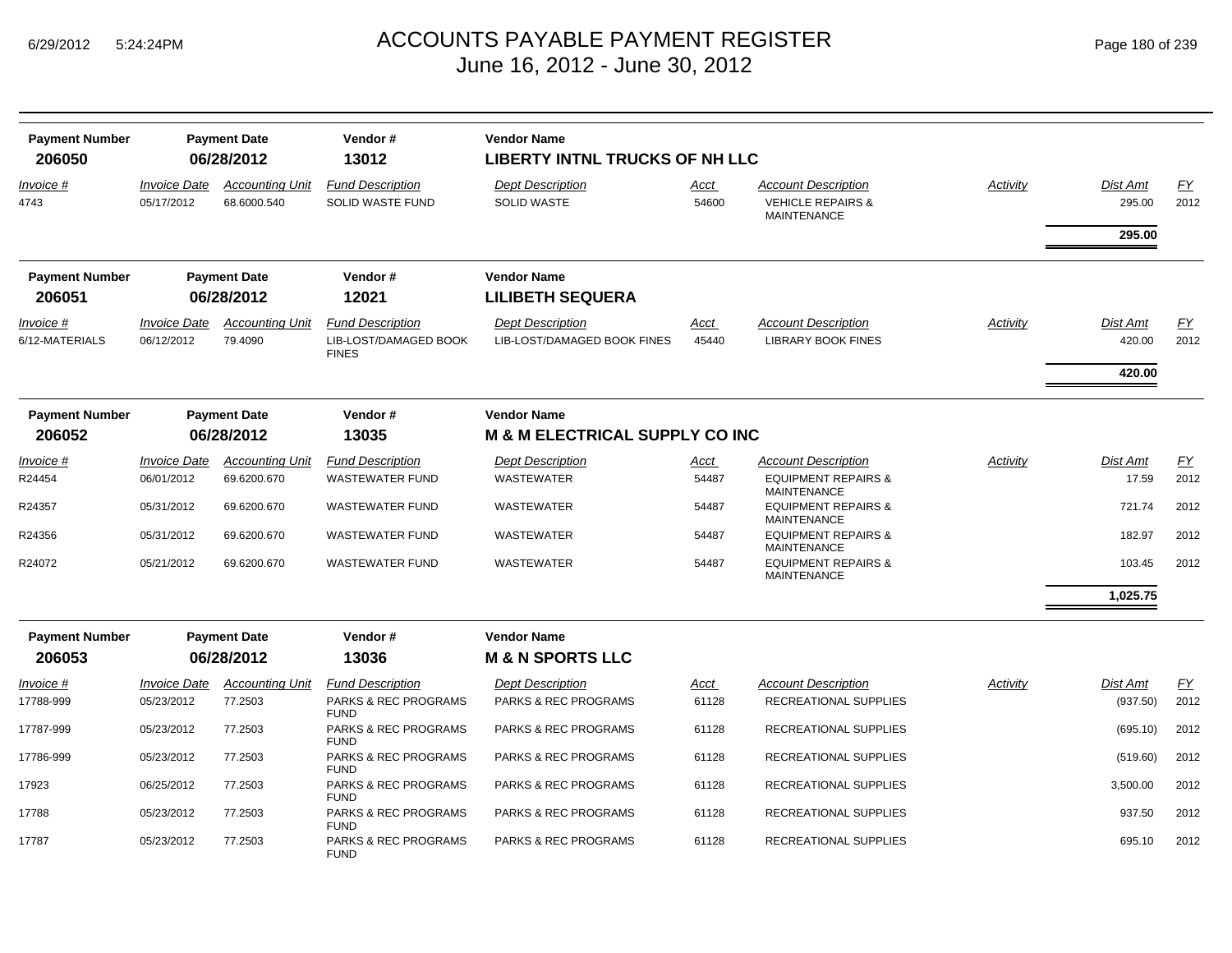| <b>Payment Number</b><br>206053 |                                   | <b>Payment Date</b><br>06/28/2012  | Vendor#<br>13036                                                         | <b>Vendor Name</b><br><b>M &amp; N SPORTS LLC</b>                        |                      |                                                                                    |                           |                                  |            |
|---------------------------------|-----------------------------------|------------------------------------|--------------------------------------------------------------------------|--------------------------------------------------------------------------|----------------------|------------------------------------------------------------------------------------|---------------------------|----------------------------------|------------|
| Invoice #<br>17786              | <b>Invoice Date</b><br>05/23/2012 | <b>Accounting Unit</b><br>77.2503  | <b>Fund Description</b><br>PARKS & REC PROGRAMS<br><b>FUND</b>           | <b>Dept Description</b><br>PARKS & REC PROGRAMS                          | Acct<br>61128        | <b>Account Description</b><br>RECREATIONAL SUPPLIES                                | Activity                  | Dist Amt<br>519.60<br>3,500.00   | EY<br>2012 |
| <b>Payment Number</b><br>206054 |                                   | <b>Payment Date</b><br>06/28/2012  | Vendor#<br>13039                                                         | <b>Vendor Name</b><br><b>MAC MULKIN CHEVROLET INC</b>                    |                      |                                                                                    |                           |                                  |            |
| Invoice #<br>373320             | <b>Invoice Date</b><br>06/13/2012 | <b>Accounting Unit</b><br>50.1.500 | <b>Fund Description</b><br><b>GENERAL FUND</b>                           | <b>Dept Description</b><br><b>POLICE</b>                                 | Acct<br>61799        | <b>Account Description</b><br><b>VEHICLE PARTS &amp; SUPPLIES</b>                  | Activity                  | Dist Amt<br>22.68<br>22.68       | EY<br>2012 |
| <b>Payment Number</b><br>206055 |                                   | <b>Payment Date</b><br>06/28/2012  | Vendor#<br>14428                                                         | <b>Vendor Name</b><br><b>MAFFEES GARAGE INC</b>                          |                      |                                                                                    |                           |                                  |            |
| Invoice #<br>42958              | <b>Invoice Date</b><br>05/15/2012 | <b>Accounting Unit</b><br>44.1.720 | <b>Fund Description</b><br><b>GENERAL FUND</b>                           | <b>Dept Description</b><br><b>EDGEWOOD CEMETERY</b>                      | Acct<br>61705        | <b>Account Description</b><br><b>TIRES</b>                                         | Activity                  | Dist Amt<br>398.30               | FY<br>2012 |
| 42958                           | 05/15/2012                        | 44.1.720                           | <b>GENERAL FUND</b>                                                      | <b>EDGEWOOD CEMETERY</b>                                                 | 54600                | <b>VEHICLE REPAIRS &amp;</b><br><b>MAINTENANCE</b>                                 |                           | 128.80<br>527.10                 | 2012       |
| <b>Payment Number</b><br>206056 |                                   | <b>Payment Date</b><br>06/28/2012  | Vendor#<br>13060                                                         | <b>Vendor Name</b><br><b>MARSHALL SIGNS INC</b>                          |                      |                                                                                    |                           |                                  |            |
| Invoice #<br>12-11663           | <b>Invoice Date</b><br>05/18/2012 | <b>Accounting Unit</b><br>81.3080  | <b>Fund Description</b><br><b>COMMUNITY DEVELOPMENT</b><br><b>GRANTS</b> | <b>Dept Description</b><br><b>COMMUNITY DEVELOPMENT</b><br><b>GRANTS</b> | <u>Acct</u><br>61299 | <b>Account Description</b><br>MISCELLANEOUS SUPPLIES                               | Activity<br>1038.81.01.30 | Dist Amt<br>1,580.00<br>1,580.00 | EY<br>2012 |
| <b>Payment Number</b>           |                                   | <b>Payment Date</b>                | Vendor#                                                                  | <b>Vendor Name</b>                                                       |                      |                                                                                    |                           |                                  |            |
| 206057                          |                                   | 06/28/2012                         | 13067                                                                    | <b>MAYNARD &amp; LESIEUR INC</b>                                         |                      |                                                                                    |                           |                                  |            |
| Invoice #<br>39289              | <b>Invoice Date</b><br>05/31/2012 | <b>Accounting Unit</b><br>42.1.720 | <b>Fund Description</b><br><b>GENERAL FUND</b>                           | <b>Dept Description</b><br>WOODLAWN CEMETERY                             | <u>Acct</u><br>54487 | <b>Account Description</b><br><b>EQUIPMENT REPAIRS &amp;</b><br><b>MAINTENANCE</b> | Activity                  | Dist Amt<br>20.00                | EY<br>2012 |
| 38576                           | 05/21/2012                        | 42.1.720                           | <b>GENERAL FUND</b>                                                      | <b>WOODLAWN CEMETERY</b>                                                 | 54487                | <b>EQUIPMENT REPAIRS &amp;</b><br><b>MAINTENANCE</b>                               |                           | 22.70                            | 2012       |
| 39409                           | 06/01/2012                        | 52.1.630                           | <b>GENERAL FUND</b>                                                      | <b>FIRE</b>                                                              | 61705                | <b>TIRES</b>                                                                       |                           | 35.00                            | 2012       |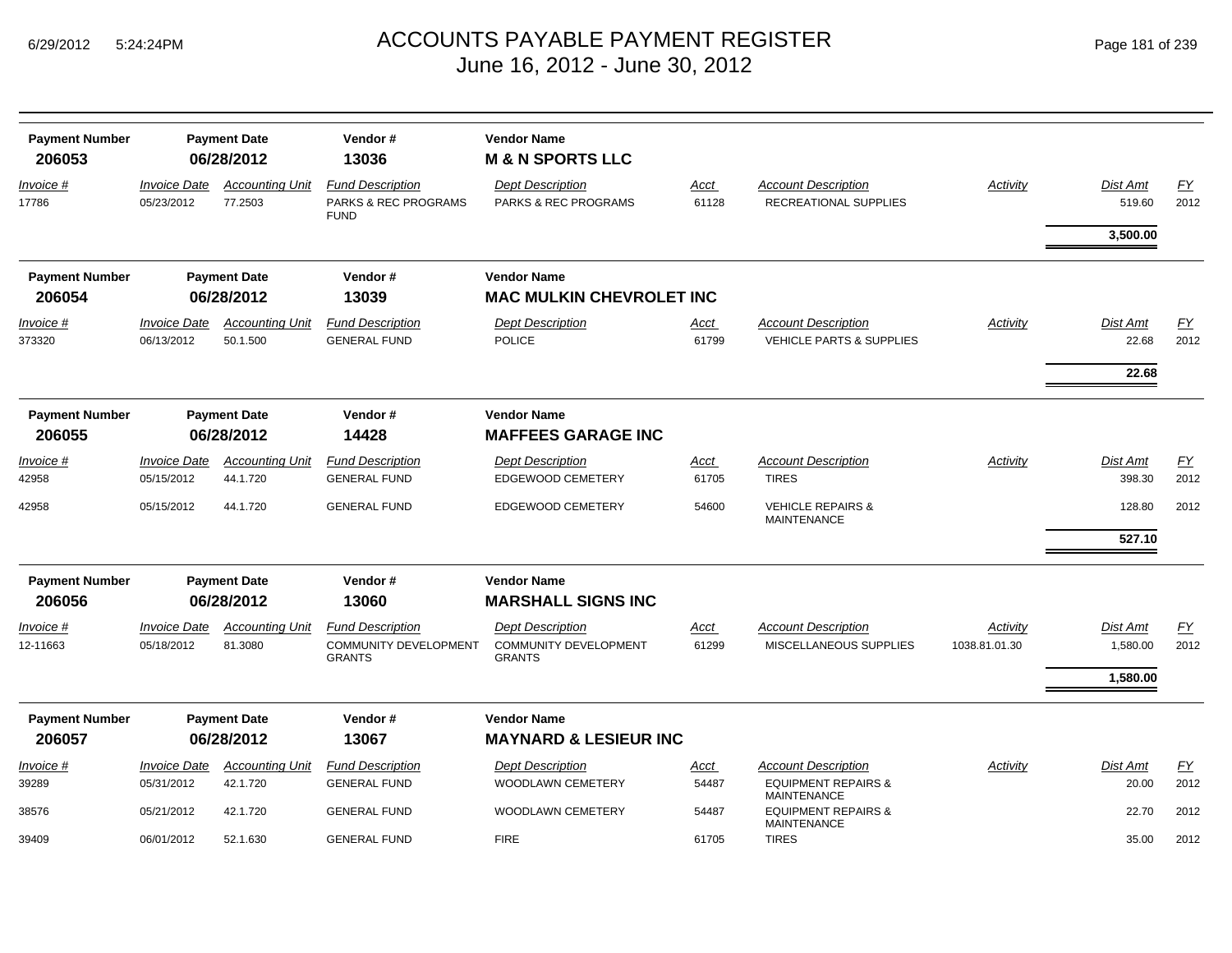|                                       |                                   |                                       |                                                                                |                                                                  |                      |                                                                                    |                 | 77.70                        |            |
|---------------------------------------|-----------------------------------|---------------------------------------|--------------------------------------------------------------------------------|------------------------------------------------------------------|----------------------|------------------------------------------------------------------------------------|-----------------|------------------------------|------------|
| <b>Payment Number</b><br>206058       |                                   | <b>Payment Date</b><br>06/28/2012     | Vendor#<br>13067                                                               | <b>Vendor Name</b><br><b>MAYNARD &amp; LESIEUR INC</b>           |                      |                                                                                    |                 |                              |            |
| <i>Invoice</i> #<br>39338             | <b>Invoice Date</b><br>05/31/2012 | <b>Accounting Unit</b><br>68.6000.540 | <b>Fund Description</b><br>SOLID WASTE FUND                                    | <b>Dept Description</b><br><b>SOLID WASTE</b>                    | Acct<br>61705        | <b>Account Description</b><br><b>TIRES</b>                                         | Activity        | Dist Amt<br>875.00           | EY<br>2012 |
| 39339                                 | 05/31/2012                        | 68.6000.540                           | SOLID WASTE FUND                                                               | <b>SOLID WASTE</b>                                               | 61705                | <b>TIRES</b>                                                                       |                 | 350.00                       | 2012       |
|                                       |                                   |                                       |                                                                                |                                                                  |                      |                                                                                    |                 | 1,225.00                     |            |
| <b>Payment Number</b><br>206059       |                                   | <b>Payment Date</b><br>06/28/2012     | Vendor#<br>14451                                                               | <b>Vendor Name</b><br><b>MCDEVITT TRUCKS INC</b>                 |                      |                                                                                    |                 |                              |            |
| Invoice #<br>1112897M                 | <b>Invoice Date</b><br>05/22/2012 | <b>Accounting Unit</b><br>68.6000.540 | <b>Fund Description</b><br><b>SOLID WASTE FUND</b>                             | <b>Dept Description</b><br><b>SOLID WASTE</b>                    | Acct<br>61705        | <b>Account Description</b><br><b>TIRES</b>                                         | Activity        | Dist Amt<br>248.62<br>248.62 | EY<br>2012 |
| <b>Payment Number</b><br>206060       |                                   | <b>Payment Date</b><br>06/28/2012     | Vendor#<br>13080                                                               | <b>Vendor Name</b><br><b>JIM MCLEAN</b>                          |                      |                                                                                    |                 |                              |            |
| <i>Invoice</i> #<br>06/20-6/26 TAPING | <b>Invoice Date</b><br>06/26/2012 | <b>Accounting Unit</b><br>22.2505     | <b>Fund Description</b><br><b>GOVT &amp; EDUCATION</b><br><b>CHANNELS FUND</b> | <b>Dept Description</b><br><b>GOV'T &amp; EDUCATION CHANNELS</b> | Acct<br>53470        | <b>Account Description</b><br><b>VIDEOGRAPHY SERVICES</b>                          | Activity        | Dist Amt<br>212.50<br>212.50 | EY<br>2012 |
| <b>Payment Number</b><br>206061       |                                   | <b>Payment Date</b><br>06/28/2012     | Vendor#<br>13081                                                               | <b>Vendor Name</b><br><b>MCMASTER CARR SUPPLY CO</b>             |                      | <b>Payee Name</b><br><b>MCMASTER-CARR</b>                                          |                 |                              |            |
| <i>Invoice</i> #<br>27770948          | <b>Invoice Date</b><br>05/30/2012 | <b>Accounting Unit</b><br>69.6200.670 | <b>Fund Description</b><br><b>WASTEWATER FUND</b>                              | <b>Dept Description</b><br><b>WASTEWATER</b>                     | <u>Acct</u><br>54487 | <b>Account Description</b><br><b>EQUIPMENT REPAIRS &amp;</b><br><b>MAINTENANCE</b> | Activity        | Dist Amt<br>20.13            | EY<br>2012 |
| 26992872                              | 05/18/2012                        | 69.6200.670                           | <b>WASTEWATER FUND</b>                                                         | WASTEWATER                                                       | 54487                | <b>EQUIPMENT REPAIRS &amp;</b><br><b>MAINTENANCE</b>                               |                 | 58.59                        | 2012       |
| 26870425                              | 05/17/2012                        | 69.6200.670                           | <b>WASTEWATER FUND</b>                                                         | WASTEWATER                                                       | 54487                | <b>EQUIPMENT REPAIRS &amp;</b><br><b>MAINTENANCE</b>                               |                 | 151.18<br>229.90             | 2012       |
| <b>Payment Number</b><br>206062       |                                   | <b>Payment Date</b><br>06/28/2012     | Vendor#<br>14464                                                               | <b>Vendor Name</b><br><b>PAUL MENARD</b>                         |                      |                                                                                    |                 |                              |            |
| <u>Invoice #</u>                      |                                   | <b>Invoice Date Accounting Unit</b>   | <b>Fund Description</b>                                                        | <b>Dept Description</b>                                          | <u>Acct</u>          | <b>Account Description</b>                                                         | <b>Activity</b> | Dist Amt                     | <u>FY</u>  |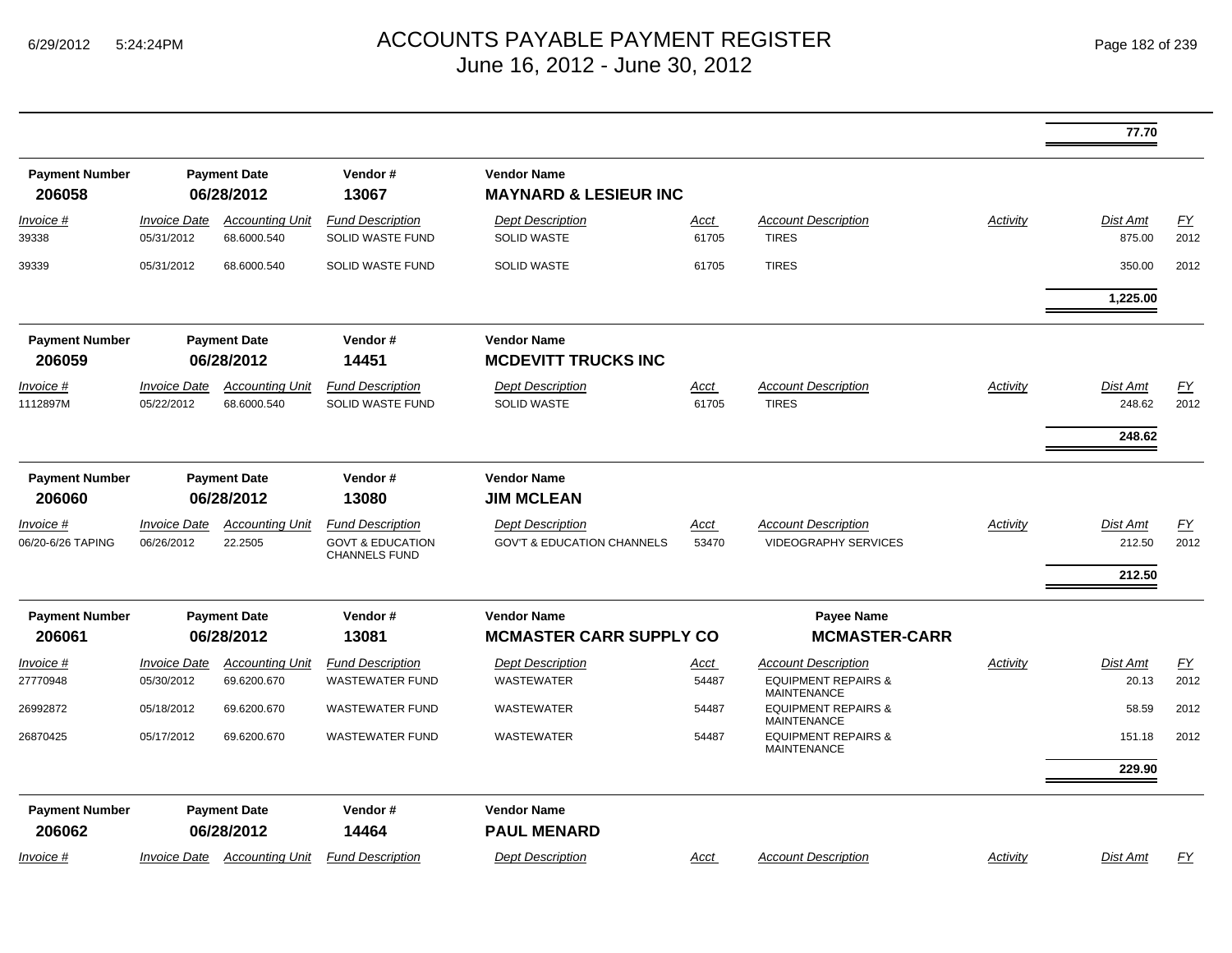| <b>Payment Number</b><br>206062              |                                   | <b>Payment Date</b><br>06/28/2012       | Vendor#<br>14464                               | <b>Vendor Name</b><br><b>PAUL MENARD</b>          |                      |                                                                             |          |                              |                   |
|----------------------------------------------|-----------------------------------|-----------------------------------------|------------------------------------------------|---------------------------------------------------|----------------------|-----------------------------------------------------------------------------|----------|------------------------------|-------------------|
| Invoice #<br>11227A 6/28/12<br><b>DCAP</b>   | <b>Invoice Date</b><br>06/26/2012 | <b>Accounting Unit</b><br><b>BS1000</b> | <b>Fund Description</b><br><b>GENERAL FUND</b> | <b>Dept Description</b><br><b>GENERAL FUND</b>    | <b>Acct</b><br>21460 | <b>Account Description</b><br>125 DEPENDENT CARE                            | Activity | Dist Amt<br>192.31<br>192.31 | <u>FY</u><br>2012 |
| <b>Payment Number</b><br>206063              |                                   | <b>Payment Date</b><br>06/28/2012       | Vendor#<br>10952                               | <b>Vendor Name</b><br>THE METRO GROUP             |                      |                                                                             |          |                              |                   |
| Invoice #<br>PI 321397                       | <b>Invoice Date</b><br>05/31/2012 | <b>Accounting Unit</b><br>50.1.500      | <b>Fund Description</b><br><b>GENERAL FUND</b> | <b>Dept Description</b><br><b>POLICE</b>          | Acct<br>54280        | <b>Account Description</b><br><b>BUILDING/GROUNDS</b><br><b>MAINTENANCE</b> | Activity | Dist Amt<br>175.00           | EY<br>2012        |
|                                              |                                   |                                         |                                                |                                                   |                      |                                                                             |          | 175.00                       |                   |
| <b>Payment Number</b><br>206064              |                                   | <b>Payment Date</b><br>06/28/2012       | Vendor#<br>999000582                           | <b>Vendor Name</b><br><b>MICHAEL MORIARTY</b>     |                      |                                                                             |          |                              |                   |
| Invoice #<br>45,154-PARKING<br><b>REFUND</b> | <b>Invoice Date</b><br>06/11/2012 | <b>Accounting Unit</b><br><b>BS1000</b> | <b>Fund Description</b><br><b>GENERAL FUND</b> | <b>Dept Description</b><br><b>GENERAL FUND</b>    | Acct<br>12421        | <b>Account Description</b><br>A/R LEASED PARKING                            | Activity | Dist Amt<br>45.00            | EY<br>2012        |
|                                              |                                   |                                         |                                                |                                                   |                      |                                                                             |          | 45.00                        |                   |
| <b>Payment Number</b><br>206065              |                                   | <b>Payment Date</b><br>06/28/2012       | Vendor#<br>13106                               | <b>Vendor Name</b><br><b>MINUTEMAN TRUCKS INC</b> |                      |                                                                             |          |                              |                   |
| Invoice #<br>924322                          | <b>Invoice Date</b><br>05/16/2012 | <b>Accounting Unit</b><br>52.1.630      | <b>Fund Description</b><br><b>GENERAL FUND</b> | <b>Dept Description</b><br><b>FIRE</b>            | Acct<br>61799        | <b>Account Description</b><br><b>VEHICLE PARTS &amp; SUPPLIES</b>           | Activity | Dist Amt<br>129.97           | EY<br>2012        |
| 925771                                       | 06/05/2012                        | 52.1.630                                | <b>GENERAL FUND</b>                            | <b>FIRE</b>                                       | 61799                | <b>VEHICLE PARTS &amp; SUPPLIES</b>                                         |          | 2,688.21                     | 2012              |
| 925994                                       | 06/01/2012                        | 52.1.630                                | <b>GENERAL FUND</b>                            | <b>FIRE</b>                                       | 61799                | <b>VEHICLE PARTS &amp; SUPPLIES</b>                                         |          | 1,136.51                     | 2012              |
| 925841                                       | 05/31/2012                        | 52.1.630                                | <b>GENERAL FUND</b>                            | <b>FIRE</b>                                       | 61799                | <b>VEHICLE PARTS &amp; SUPPLIES</b>                                         |          | 146.92                       | 2012              |
| 925591                                       | 05/30/2012                        | 52.1.630                                | <b>GENERAL FUND</b>                            | <b>FIRE</b>                                       | 61799                | <b>VEHICLE PARTS &amp; SUPPLIES</b>                                         |          | 522.07                       | 2012              |
| 927252                                       | 06/13/2012                        | 52.1.630                                | <b>GENERAL FUND</b>                            | <b>FIRE</b>                                       | 54600                | <b>VEHICLE REPAIRS &amp;</b><br><b>MAINTENANCE</b>                          |          | 3,195.93                     | 2012              |
|                                              |                                   |                                         |                                                |                                                   |                      |                                                                             |          | 7,819.61                     |                   |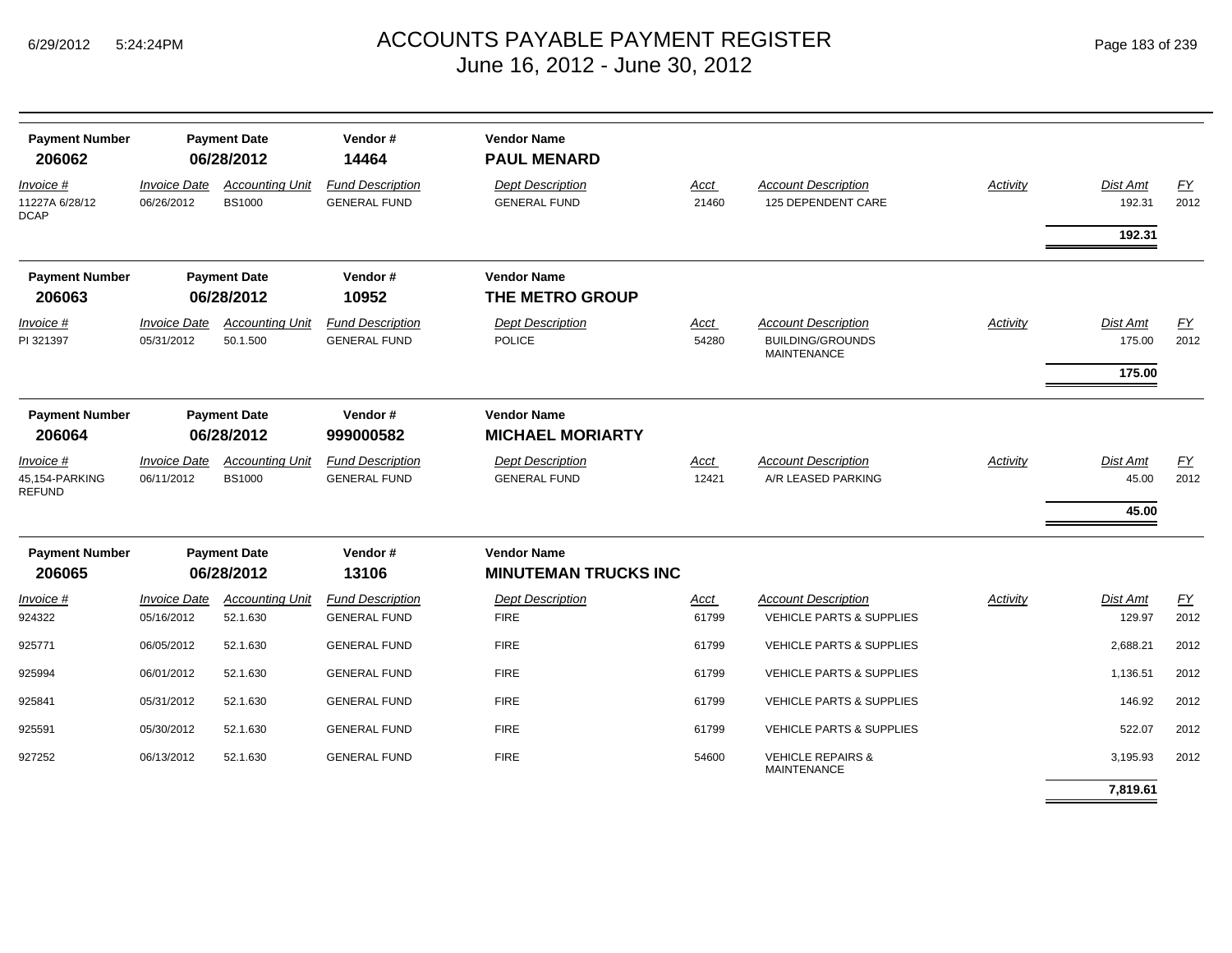| <b>Payment Number</b><br>206066            |                                          | <b>Payment Date</b><br>06/28/2012       | Vendor#<br>11210                               | <b>Vendor Name</b><br><b>ARCHIE S MOBLEY III</b> |               |                                                    |                 |                          |            |
|--------------------------------------------|------------------------------------------|-----------------------------------------|------------------------------------------------|--------------------------------------------------|---------------|----------------------------------------------------|-----------------|--------------------------|------------|
| Invoice #<br>32368A 6/28/12<br><b>DCAP</b> | <i><b>Invoice Date</b></i><br>06/26/2012 | <b>Accounting Unit</b><br><b>BS1000</b> | <b>Fund Description</b><br><b>GENERAL FUND</b> | <b>Dept Description</b><br><b>GENERAL FUND</b>   | Acct<br>21460 | <b>Account Description</b><br>125 DEPENDENT CARE   | Activity        | <b>Dist Amt</b><br>96.15 | EY<br>2012 |
|                                            |                                          |                                         |                                                |                                                  |               |                                                    |                 | 96.15                    |            |
| <b>Payment Number</b><br>206067            |                                          | <b>Payment Date</b><br>06/28/2012       | Vendor#<br>12015                               | <b>Vendor Name</b><br><b>BRIAN MORRISSEY</b>     |               |                                                    |                 |                          |            |
| Invoice #                                  | <i><b>Invoice Date</b></i>               | <b>Accounting Unit</b>                  | <b>Fund Description</b>                        | <b>Dept Description</b>                          | Acct          | <b>Account Description</b>                         | <b>Activity</b> | <b>Dist Amt</b>          | <u>FY</u>  |
| 6/20-6/24 2012                             | 06/14/2012                               | 52.1.635                                | <b>GENERAL FUND</b>                            | <b>FIRE</b>                                      | 55400         | <b>CONFERENCES AND</b><br><b>SEMINARS</b>          |                 | 147.00                   | 2012       |
|                                            |                                          |                                         |                                                |                                                  |               |                                                    |                 | 147.00                   |            |
| <b>Payment Number</b>                      |                                          | <b>Payment Date</b>                     | Vendor#                                        | <b>Vendor Name</b>                               |               |                                                    |                 |                          |            |
| 206068                                     |                                          | 06/28/2012                              | 13131                                          | <b>NAPA AUTO PARTS</b>                           |               |                                                    |                 |                          |            |
| Invoice #                                  | <b>Invoice Date</b>                      | <b>Accounting Unit</b>                  | <b>Fund Description</b>                        | <b>Dept Description</b>                          | <u>Acct</u>   | <b>Account Description</b>                         | Activity        | <b>Dist Amt</b>          | EY         |
| 836637                                     | 06/05/2012                               | 61.1.700                                | <b>GENERAL FUND</b>                            | <b>STREETS</b>                                   | 54600         | <b>VEHICLE REPAIRS &amp;</b><br><b>MAINTENANCE</b> |                 | 15.27                    | 2012       |
| 836406                                     | 06/04/2012                               | 61.1.700                                | <b>GENERAL FUND</b>                            | <b>STREETS</b>                                   | 54600         | <b>VEHICLE REPAIRS &amp;</b><br><b>MAINTENANCE</b> |                 | 9.98                     | 2012       |
| 836079                                     | 06/01/2012                               | 61.1.700                                | <b>GENERAL FUND</b>                            | <b>STREETS</b>                                   | 54600         | <b>VEHICLE REPAIRS &amp;</b><br><b>MAINTENANCE</b> |                 | 2.46                     | 2012       |
| 835779                                     | 05/30/2012                               | 61.1.700                                | <b>GENERAL FUND</b>                            | <b>STREETS</b>                                   | 54600         | <b>VEHICLE REPAIRS &amp;</b><br><b>MAINTENANCE</b> |                 | (2.88)                   | 2012       |
| 835836                                     | 05/30/2012                               | 61.1.700                                | <b>GENERAL FUND</b>                            | <b>STREETS</b>                                   | 54600         | <b>VEHICLE REPAIRS &amp;</b><br><b>MAINTENANCE</b> |                 | 25.98                    | 2012       |
|                                            |                                          |                                         |                                                |                                                  |               |                                                    |                 | 50.81                    |            |
| <b>Payment Number</b>                      |                                          | <b>Payment Date</b>                     | Vendor#                                        | <b>Vendor Name</b>                               |               |                                                    |                 |                          |            |
| 206069                                     |                                          | 06/28/2012                              | 13131                                          | <b>NAPA AUTO PARTS</b>                           |               |                                                    |                 |                          |            |
| Invoice #                                  | <b>Invoice Date</b>                      | <b>Accounting Unit</b>                  | <b>Fund Description</b>                        | <b>Dept Description</b>                          | <u>Acct</u>   | <b>Account Description</b>                         | Activity        | <b>Dist Amt</b>          | FY         |
| 835943                                     | 05/31/2012                               | 68.6000.540                             | SOLID WASTE FUND                               | <b>SOLID WASTE</b>                               | 55699         | OTHER CONTRACTED<br><b>SERVICES</b>                |                 | 94.49                    | 2012       |
| 835944                                     | 05/31/2012                               | 68.6000.540                             | SOLID WASTE FUND                               | <b>SOLID WASTE</b>                               | 55699         | OTHER CONTRACTED<br><b>SERVICES</b>                |                 | 189.00                   | 2012       |
| 835805                                     | 05/30/2012                               | 68.6000.540                             | SOLID WASTE FUND                               | <b>SOLID WASTE</b>                               | 55699         | OTHER CONTRACTED<br><b>SERVICES</b>                |                 | 1.65                     | 2012       |
| 834627                                     | 05/21/2012                               | 68.6000.540                             | SOLID WASTE FUND                               | <b>SOLID WASTE</b>                               | 55699         | OTHER CONTRACTED<br><b>SERVICES</b>                |                 | 121.38                   | 2012       |
| 833977                                     | 05/16/2012                               | 68.6000.540                             | SOLID WASTE FUND                               | <b>SOLID WASTE</b>                               | 55699         | OTHER CONTRACTED<br><b>SERVICES</b>                |                 | 54.91                    | 2012       |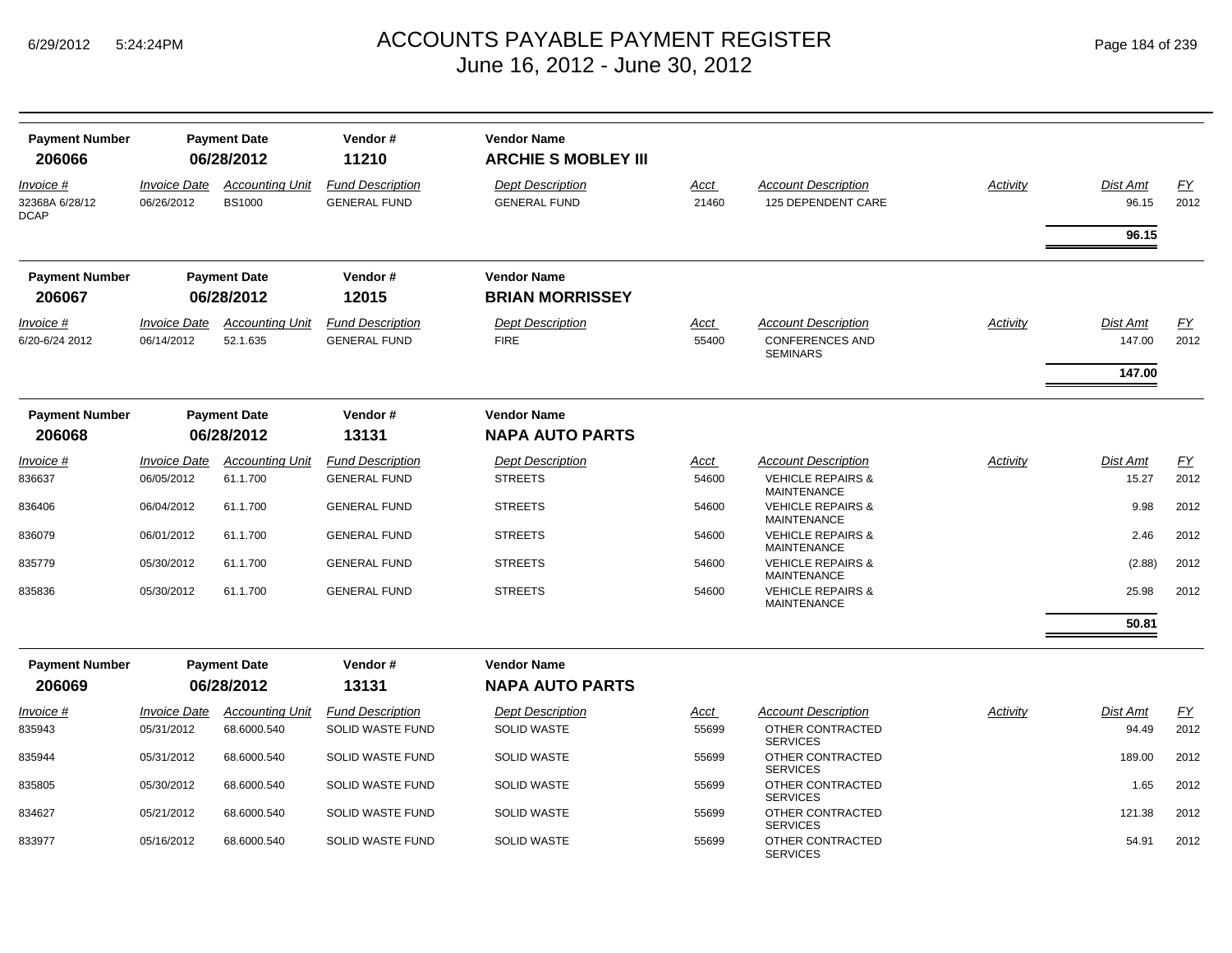|  | Page 185 of 239 |  |  |  |
|--|-----------------|--|--|--|
|--|-----------------|--|--|--|

| <b>Payment Number</b><br>206069 |                                   | <b>Payment Date</b><br>06/28/2012     | Vendor#<br>13131                                   | <b>Vendor Name</b><br><b>NAPA AUTO PARTS</b>  |               |                                                                                  |                 |                   |                   |
|---------------------------------|-----------------------------------|---------------------------------------|----------------------------------------------------|-----------------------------------------------|---------------|----------------------------------------------------------------------------------|-----------------|-------------------|-------------------|
| Invoice #<br>833975             | <b>Invoice Date</b><br>05/16/2012 | <b>Accounting Unit</b><br>68.6000.540 | <b>Fund Description</b><br><b>SOLID WASTE FUND</b> | <b>Dept Description</b><br>SOLID WASTE        | Acct<br>55699 | <b>Account Description</b><br>OTHER CONTRACTED                                   | <b>Activity</b> | Dist Amt<br>60.29 | <b>FY</b><br>2012 |
| 833978                          | 05/16/2012                        | 68.6000.540                           | SOLID WASTE FUND                                   | <b>SOLID WASTE</b>                            | 55699         | <b>SERVICES</b><br>OTHER CONTRACTED<br><b>SERVICES</b>                           |                 | 28.08             | 2012              |
|                                 |                                   |                                       |                                                    |                                               |               |                                                                                  |                 | 549.80            |                   |
| <b>Payment Number</b><br>206070 |                                   | <b>Payment Date</b><br>06/28/2012     | Vendor#<br>13131                                   | <b>Vendor Name</b><br><b>NAPA AUTO PARTS</b>  |               |                                                                                  |                 |                   |                   |
|                                 |                                   |                                       |                                                    |                                               |               |                                                                                  |                 |                   |                   |
| Invoice #<br>836642             | <b>Invoice Date</b><br>06/05/2012 | <b>Accounting Unit</b><br>69.6200.670 | <b>Fund Description</b><br><b>WASTEWATER FUND</b>  | <b>Dept Description</b><br><b>WASTEWATER</b>  | Acct<br>54600 | <b>Account Description</b><br><b>VEHICLE REPAIRS &amp;</b><br><b>MAINTENANCE</b> | Activity        | Dist Amt<br>24.51 | FY<br>2012        |
| 835966                          | 05/31/2012                        | 69.6200.670                           | <b>WASTEWATER FUND</b>                             | <b>WASTEWATER</b>                             | 54487         | <b>EQUIPMENT REPAIRS &amp;</b><br><b>MAINTENANCE</b>                             |                 | 4.04              | 2012              |
| 835913                          | 05/31/2012                        | 69.6200.670                           | <b>WASTEWATER FUND</b>                             | <b>WASTEWATER</b>                             | 54487         | <b>EQUIPMENT REPAIRS &amp;</b><br><b>MAINTENANCE</b>                             |                 | 386.00            | 2012              |
|                                 |                                   |                                       |                                                    |                                               |               |                                                                                  |                 | 414.55            |                   |
| <b>Payment Number</b><br>206071 |                                   | <b>Payment Date</b><br>06/28/2012     | Vendor#<br>13131                                   | <b>Vendor Name</b><br><b>NAPA AUTO PARTS</b>  |               |                                                                                  |                 |                   |                   |
| Invoice #<br>835765             | <b>Invoice Date</b><br>05/30/2012 | <b>Accounting Unit</b><br>77.1.690    | <b>Fund Description</b><br><b>GENERAL FUND</b>     | <b>Dept Description</b><br>PARKS & RECREATION | Acct<br>61799 | <b>Account Description</b><br><b>VEHICLE PARTS &amp; SUPPLIES</b>                | Activity        | Dist Amt<br>9.09  | EY<br>2012        |
| 836080                          | 06/01/2012                        | 77.1.690                              | <b>GENERAL FUND</b>                                | PARKS & RECREATION                            | 61799         | <b>VEHICLE PARTS &amp; SUPPLIES</b>                                              |                 | 115.97            | 2012              |
|                                 |                                   |                                       |                                                    |                                               |               |                                                                                  |                 | 125.06            |                   |
| <b>Payment Number</b><br>206072 |                                   | <b>Payment Date</b><br>06/28/2012     | Vendor#<br>13131                                   | <b>Vendor Name</b><br><b>NAPA AUTO PARTS</b>  |               |                                                                                  |                 |                   |                   |
| <i>Invoice</i> #                | <b>Invoice Date</b>               | <b>Accounting Unit</b>                | <b>Fund Description</b>                            | <b>Dept Description</b>                       | Acct          | <b>Account Description</b>                                                       | Activity        | Dist Amt          | FΥ                |
| 836650                          | 06/05/2012                        | 86.3120                               | <b>TRANSIT GRANTS</b>                              | <b>GRANT FUNDS-TRANSIT</b>                    | 61799         | <b>VEHICLE PARTS &amp; SUPPLIES</b>                                              | 86.800.12.30.05 | 14.07             | 2012              |
| 836363                          | 06/04/2012                        | 86.3120                               | <b>TRANSIT GRANTS</b>                              | <b>GRANT FUNDS-TRANSIT</b>                    | 61799         | <b>VEHICLE PARTS &amp; SUPPLIES</b>                                              | 86.800.12.30.02 | 38.94             | 2012              |
| 836074                          | 06/01/2012                        | 86.3120                               | <b>TRANSIT GRANTS</b>                              | <b>GRANT FUNDS-TRANSIT</b>                    | 61799         | <b>VEHICLE PARTS &amp; SUPPLIES</b>                                              | 86.800.12.30.02 | 61.11             | 2012              |
|                                 |                                   |                                       |                                                    |                                               |               |                                                                                  |                 | 114.12            |                   |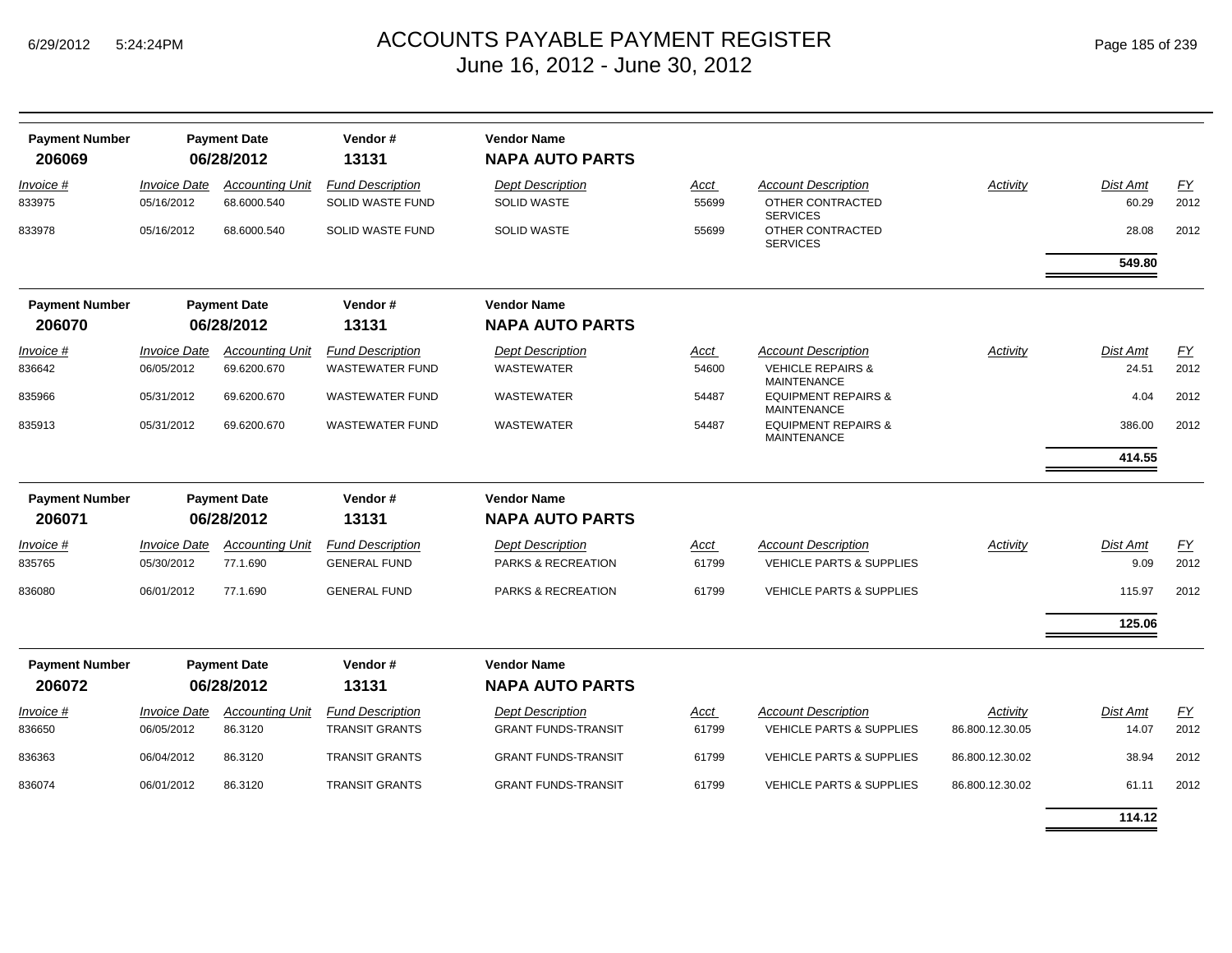| <b>Payment Number</b> |                     | <b>Payment Date</b>    | Vendor#                 | <b>Vendor Name</b>                      |             |                                                      |          |           |           |
|-----------------------|---------------------|------------------------|-------------------------|-----------------------------------------|-------------|------------------------------------------------------|----------|-----------|-----------|
| 206073                |                     | 06/28/2012             | 13137                   | <b>NASHUA FARMERS EXCHANGE INC</b>      |             |                                                      |          |           |           |
| Invoice #             | <b>Invoice Date</b> | <b>Accounting Unit</b> | <b>Fund Description</b> | <b>Dept Description</b>                 | Acct        | <b>Account Description</b>                           | Activity | Dist Amt  | <u>FY</u> |
| 479-0014              | 05/31/2012          | 77.1.650               | <b>GENERAL FUND</b>     | PARKS & RECREATION                      | 54280       | <b>BUILDING/GROUNDS</b>                              |          | 334.32    | 2012      |
|                       |                     |                        |                         |                                         |             | <b>MAINTENANCE</b>                                   |          |           |           |
|                       |                     |                        |                         |                                         |             |                                                      |          | 334.32    |           |
| <b>Payment Number</b> |                     | <b>Payment Date</b>    | Vendor#                 | <b>Vendor Name</b>                      |             |                                                      |          |           |           |
| 206074                |                     | 06/28/2012             | 13144                   | <b>NASHUA OUTDOOR POWER EQUIPMENT</b>   |             |                                                      |          |           |           |
| <u>Invoice</u> #      | <b>Invoice Date</b> | <b>Accounting Unit</b> | <b>Fund Description</b> | <b>Dept Description</b>                 | <u>Acct</u> | <b>Account Description</b>                           | Activity | Dist Amt  | <u>FY</u> |
| 374266                | 06/15/2012          | 42.1.720               | <b>GENERAL FUND</b>     | WOODLAWN CEMETERY                       | 54487       | <b>EQUIPMENT REPAIRS &amp;</b><br><b>MAINTENANCE</b> |          | 277.27    | 2012      |
| 373590                | 06/08/2012          | 42.1.720               | <b>GENERAL FUND</b>     | WOODLAWN CEMETERY                       | 54487       | <b>EQUIPMENT REPAIRS &amp;</b><br><b>MAINTENANCE</b> |          | 17.54     | 2012      |
| 373116                | 06/02/2012          | 42.1.720               | <b>GENERAL FUND</b>     | <b>WOODLAWN CEMETERY</b>                | 54487       | <b>EQUIPMENT REPAIRS &amp;</b><br><b>MAINTENANCE</b> |          | 121.05    | 2012      |
| 371665                | 05/19/2012          | 42.1.720               | <b>GENERAL FUND</b>     | <b>WOODLAWN CEMETERY</b>                | 54487       | <b>EQUIPMENT REPAIRS &amp;</b><br><b>MAINTENANCE</b> |          | 59.97     | 2012      |
| 373584                | 06/08/2012          | 66.1.500               | <b>GENERAL FUND</b>     | <b>PARKING LOTS</b>                     | 54600       | <b>VEHICLE REPAIRS &amp;</b><br><b>MAINTENANCE</b>   |          | 60.19     | 2012      |
|                       |                     |                        |                         |                                         |             |                                                      |          | 536.02    |           |
| <b>Payment Number</b> |                     | <b>Payment Date</b>    | Vendor#                 | <b>Vendor Name</b>                      |             |                                                      |          |           |           |
| 206075                |                     | 06/28/2012             | 10885                   | <b>NASHUA REGION SOLID WASTE MGT</b>    |             |                                                      |          |           |           |
| Invoice #             | <b>Invoice Date</b> | <b>Accounting Unit</b> | <b>Fund Description</b> | <b>Dept Description</b>                 | Acct        | <b>Account Description</b>                           | Activity | Dist Amt  | <u>FY</u> |
| 227                   | 07/01/2011          | 09.1.510               | <b>GENERAL FUND</b>     | <b>CIVIC &amp; COMMUNITY ACTIVITIES</b> | 55214       | NASHUA REGIONAL SOLID<br><b>WASTE</b>                |          | 30,509.00 | 2012      |
|                       |                     |                        |                         |                                         |             |                                                      |          | 30,509.00 |           |
| <b>Payment Number</b> |                     | <b>Payment Date</b>    | Vendor#                 | <b>Vendor Name</b>                      |             |                                                      |          |           |           |
| 206076                |                     | 06/28/2012             | 13151                   | <b>NASHUA WALLPAPER &amp; PAINT CO</b>  |             |                                                      |          |           |           |
| Invoice #             | <b>Invoice Date</b> | <b>Accounting Unit</b> | <b>Fund Description</b> | <b>Dept Description</b>                 | Acct        | <b>Account Description</b>                           | Activity | Dist Amt  | FY        |
| 223419                | 06/08/2012          | 77.1.650               | <b>GENERAL FUND</b>     | <b>PARKS &amp; RECREATION</b>           | 54280       | <b>BUILDING/GROUNDS</b><br><b>MAINTENANCE</b>        |          | 11.97     | 2012      |
| 223426                | 06/08/2012          | 77.1.650               | <b>GENERAL FUND</b>     | PARKS & RECREATION                      | 54280       | <b>BUILDING/GROUNDS</b><br><b>MAINTENANCE</b>        |          | 23.94     | 2012      |
| 223434                | 06/08/2012          | 77.1.650               | <b>GENERAL FUND</b>     | PARKS & RECREATION                      | 54280       | <b>BUILDING/GROUNDS</b><br><b>MAINTENANCE</b>        |          | 7.99      | 2012      |
| 223349                | 06/06/2012          | 77.1.650               | <b>GENERAL FUND</b>     | PARKS & RECREATION                      | 54280       | <b>BUILDING/GROUNDS</b><br><b>MAINTENANCE</b>        |          | 23.94     | 2012      |
| 223286                | 06/04/2012          | 77.1.660               | <b>GENERAL FUND</b>     | <b>PARKS &amp; RECREATION</b>           | 54250       | <b>POOL REPAIRS &amp;</b><br><b>MAINTENANCE</b>      |          | 179.96    | 2012      |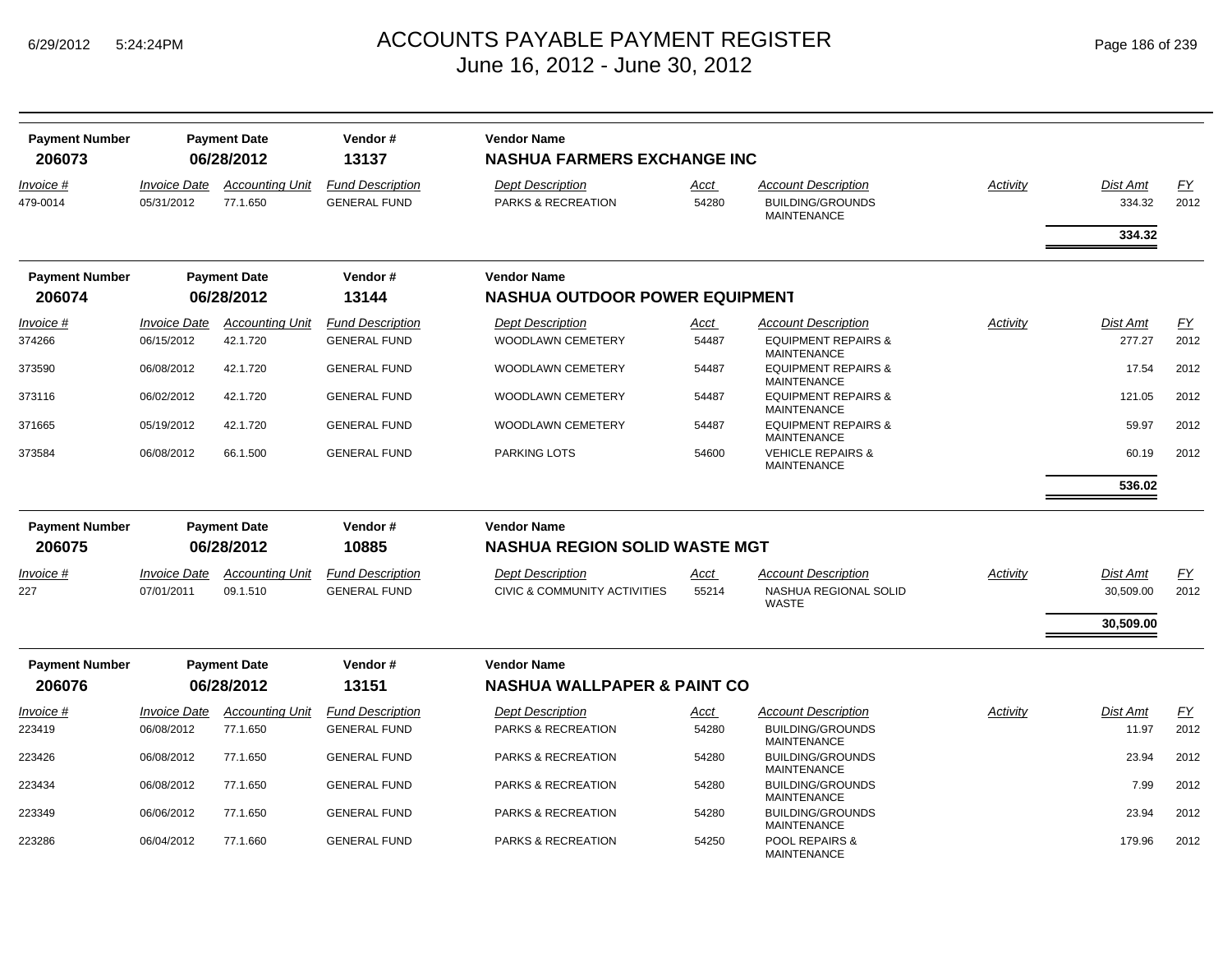|                                 |                                   |                                    |                                                |                                                             |               |                                                         |               | 247.80                      |            |
|---------------------------------|-----------------------------------|------------------------------------|------------------------------------------------|-------------------------------------------------------------|---------------|---------------------------------------------------------|---------------|-----------------------------|------------|
| <b>Payment Number</b><br>206077 |                                   | <b>Payment Date</b><br>06/28/2012  | Vendor#<br>14520                               | <b>Vendor Name</b><br><b>NETWORK HARDWARE RESALE</b>        |               |                                                         |               |                             |            |
| Invoice #<br>370686             | <b>Invoice Date</b><br>05/31/2012 | <b>Accounting Unit</b><br>22.1.535 | <b>Fund Description</b><br><b>GENERAL FUND</b> | <b>Dept Description</b><br><b>INFORMATION TECHNOLOGY</b>    | Acct<br>71221 | <b>Account Description</b><br><b>COMPUTER EQUIPMENT</b> | Activity      | <b>Dist Amt</b><br>5,363.50 | EY<br>2012 |
|                                 |                                   |                                    |                                                |                                                             |               |                                                         |               | 5,363.50                    |            |
| <b>Payment Number</b><br>206078 |                                   | <b>Payment Date</b><br>06/28/2012  | Vendor#<br>11293                               | <b>Vendor Name</b><br><b>NEW ENGLAND MICROSCOPE SERVICE</b> |               |                                                         |               |                             |            |
| Invoice #                       | <b>Invoice Date</b>               | <b>Accounting Unit</b>             | <b>Fund Description</b>                        | <b>Dept Description</b>                                     | Acct          | <b>Account Description</b>                              | Activity      | <b>Dist Amt</b>             | EY         |
| 2263                            | 05/29/2012                        | 72.1.500                           | <b>GENERAL FUND</b>                            | <b>COMMUNITY HEALTH</b>                                     | 54487         | <b>EQUIPMENT REPAIRS &amp;</b><br><b>MAINTENANCE</b>    |               | 150.00                      | 2012       |
|                                 |                                   |                                    |                                                |                                                             |               |                                                         |               | 150.00                      |            |
| <b>Payment Number</b>           |                                   | <b>Payment Date</b>                | Vendor#                                        | <b>Vendor Name</b>                                          |               |                                                         |               |                             |            |
| 206079                          |                                   | 06/28/2012                         | 11473                                          | <b>NEW ENGLAND PAPER &amp; SUPPLY</b>                       |               |                                                         |               |                             |            |
| Invoice #                       | <b>Invoice Date</b>               | <b>Accounting Unit</b>             | <b>Fund Description</b>                        | <b>Dept Description</b>                                     | Acct          | <b>Account Description</b>                              | Activity      | <b>Dist Amt</b>             | EY         |
| 11287                           | 05/25/2012                        | 52.1.720                           | <b>GENERAL FUND</b>                            | <b>FIRE</b>                                                 | 61428         | <b>JANITORIAL SUPPLIES</b>                              |               | 172.99                      | 2012       |
|                                 |                                   |                                    |                                                |                                                             |               |                                                         |               | 172.99                      |            |
| <b>Payment Number</b>           |                                   | <b>Payment Date</b>                | Vendor#                                        | <b>Vendor Name</b>                                          |               |                                                         |               |                             |            |
| 206080                          |                                   | 06/28/2012                         | 13180                                          | <b>NH BRAGG &amp; SONS INC</b>                              |               |                                                         |               |                             |            |
| Invoice #                       | <b>Invoice Date</b>               | <b>Accounting Unit</b>             | <b>Fund Description</b>                        | <b>Dept Description</b>                                     | Acct          | <b>Account Description</b>                              | Activity      | <b>Dist Amt</b>             | EY         |
| 267054-03                       | 05/31/2012                        | 61.1.670                           | <b>GENERAL FUND</b>                            | <b>STREETS</b>                                              | 71025         | <b>SMALL TOOLS</b>                                      |               | 238.23                      | 2012       |
| 267054-01                       | 05/25/2012                        | 61.1.670                           | <b>GENERAL FUND</b>                            | <b>STREETS</b>                                              | 71025         | <b>SMALL TOOLS</b>                                      |               | 50.46                       | 2012       |
|                                 |                                   |                                    |                                                |                                                             |               |                                                         |               | 288.69                      |            |
| <b>Payment Number</b>           |                                   | <b>Payment Date</b>                | Vendor#                                        | <b>Vendor Name</b>                                          |               |                                                         |               |                             |            |
| 206081                          |                                   | 06/28/2012                         | 13183                                          | NH MEDICAL DENTAL SUPPLY LLC                                |               |                                                         |               |                             |            |
| Invoice #                       | <b>Invoice Date</b>               | <b>Accounting Unit</b>             | <b>Fund Description</b>                        | <b>Dept Description</b>                                     | Acct          | <b>Account Description</b>                              | Activity      | Dist Amt                    | <u>FY</u>  |
| 24411                           | 05/31/2012                        | 72.3070                            | <b>COMMUNITY HEALTH</b><br><b>GRANTS FUND</b>  | <b>COMMUNITY HEALTH GRANTS</b><br><b>FUND</b>               | 61142         | <b>MEDICAL SUPPLIES</b>                                 | 72.1003.12.01 | 86.25                       | 2012       |
|                                 |                                   |                                    |                                                |                                                             |               |                                                         |               | 86.25                       |            |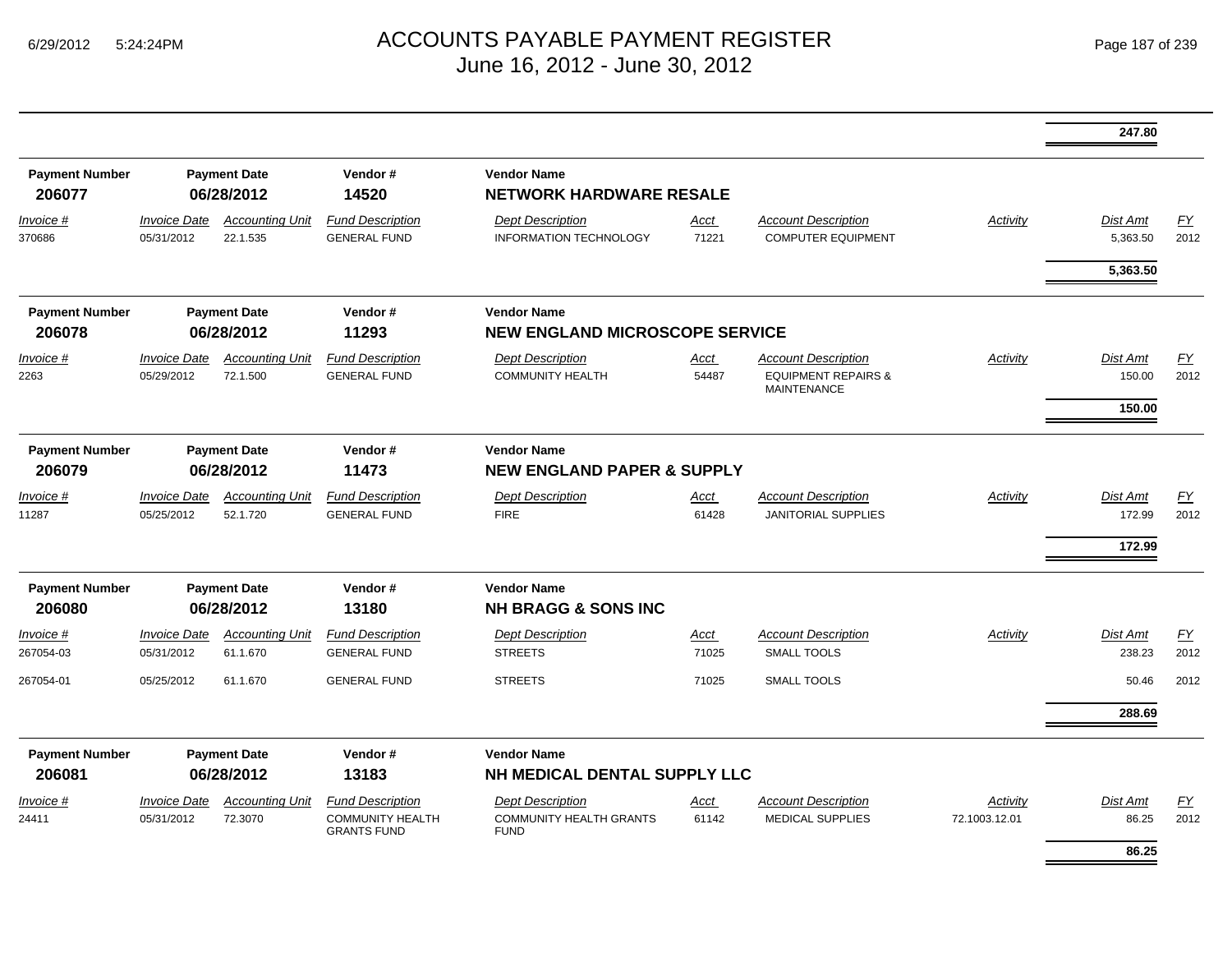| <b>Payment Number</b><br>206082 |                                   | <b>Payment Date</b><br>06/28/2012     | Vendor#<br>13189                                                  | <b>Vendor Name</b><br><b>NORMAN E DAY INC</b>               |               |                                                                                 |                             |                           |                   |
|---------------------------------|-----------------------------------|---------------------------------------|-------------------------------------------------------------------|-------------------------------------------------------------|---------------|---------------------------------------------------------------------------------|-----------------------------|---------------------------|-------------------|
| Invoice #<br>15156              | <b>Invoice Date</b><br>05/31/2012 | <b>Accounting Unit</b><br>50.1.500    | <b>Fund Description</b><br><b>GENERAL FUND</b>                    | <b>Dept Description</b><br><b>POLICE</b>                    | Acct<br>54280 | <b>Account Description</b><br><b>BUILDING/GROUNDS</b><br><b>MAINTENANCE</b>     | <b>Activity</b>             | <b>Dist Amt</b><br>834.00 | EY<br>2012        |
|                                 |                                   |                                       |                                                                   |                                                             |               |                                                                                 |                             | 834.00                    |                   |
| <b>Payment Number</b>           |                                   | <b>Payment Date</b>                   | Vendor#                                                           | <b>Vendor Name</b>                                          |               |                                                                                 |                             |                           |                   |
| 206083                          |                                   | 06/28/2012                            | 12025                                                             | <b>NORTHEAST LAWSON USER GROUP</b>                          |               |                                                                                 |                             |                           |                   |
| Invoice #<br>NELUG2012          | <b>Invoice Date</b><br>06/26/2012 | <b>Accounting Unit</b><br>22.5010     | <b>Fund Description</b><br>CAP PROJECTS-INFO<br><b>TECHNOLOGY</b> | <b>Dept Description</b><br>CAPITAL PROJECTS-INFO TECH       | Acct<br>81342 | <b>Account Description</b><br><b>COMPUTER SOFTWARE &amp;</b><br><b>HARDWARE</b> | Activity<br>1010.22.01.30   | <b>Dist Amt</b><br>250.00 | <u>FY</u><br>2012 |
|                                 |                                   |                                       |                                                                   |                                                             |               |                                                                                 |                             | 250.00                    |                   |
| <b>Payment Number</b><br>206084 |                                   | <b>Payment Date</b><br>06/28/2012     | Vendor#<br>13195                                                  | <b>Vendor Name</b><br><b>NORTHERN BUS SALES INC</b>         |               |                                                                                 |                             |                           |                   |
| Invoice #<br>2352               | <b>Invoice Date</b><br>05/02/2012 | <b>Accounting Unit</b><br>86.3120     | <b>Fund Description</b><br><b>TRANSIT GRANTS</b>                  | <b>Dept Description</b><br><b>GRANT FUNDS-TRANSIT</b>       | Acct<br>61799 | <b>Account Description</b><br><b>VEHICLE PARTS &amp; SUPPLIES</b>               | Activity<br>86.800.12.30.02 | <b>Dist Amt</b><br>434.47 | EY<br>2012        |
| 011955-10121                    | 06/06/2012                        | 86.3120                               | <b>TRANSIT GRANTS</b>                                             | <b>GRANT FUNDS-TRANSIT</b>                                  | 61799         | <b>VEHICLE PARTS &amp; SUPPLIES</b>                                             | 86.800.12.30.02             | 85.36                     | 2012              |
| 012055-10421                    | 06/15/2012                        | 86.3120                               | <b>TRANSIT GRANTS</b>                                             | <b>GRANT FUNDS-TRANSIT</b>                                  | 61799         | <b>VEHICLE PARTS &amp; SUPPLIES</b>                                             | 86.800.12.30.01             | 134.64                    | 2012              |
|                                 |                                   |                                       |                                                                   |                                                             |               |                                                                                 |                             | 654.47                    |                   |
| <b>Payment Number</b><br>206085 |                                   | <b>Payment Date</b><br>06/28/2012     | Vendor#<br>13204                                                  | <b>Vendor Name</b><br><b>NRRA (NORTHEAST RESOURCE RECOV</b> |               |                                                                                 |                             |                           |                   |
| Invoice #<br>24236              | <b>Invoice Date</b><br>06/01/2012 | <b>Accounting Unit</b><br>68.6000.695 | <b>Fund Description</b><br>SOLID WASTE FUND                       | <b>Dept Description</b><br><b>SOLID WASTE</b>               | Acct<br>55400 | <b>Account Description</b><br><b>CONFERENCES AND</b><br><b>SEMINARS</b>         | Activity                    | <b>Dist Amt</b><br>250.00 | FΥ<br>2012        |
|                                 |                                   |                                       |                                                                   |                                                             |               |                                                                                 |                             | 250.00                    |                   |
| <b>Payment Number</b>           |                                   | <b>Payment Date</b>                   | Vendor#                                                           | <b>Vendor Name</b>                                          |               |                                                                                 |                             |                           |                   |
| 206086                          |                                   | 06/28/2012                            | 13209                                                             | <b>NYTECH SUPPLY CO</b>                                     |               |                                                                                 |                             |                           |                   |
| $Invoice$ #<br>C40511217        | <b>Invoice Date</b><br>05/31/2012 | <b>Accounting Unit</b><br>50.1.500    | <b>Fund Description</b><br><b>GENERAL FUND</b>                    | <b>Dept Description</b><br><b>POLICE</b>                    | Acct<br>61799 | <b>Account Description</b><br><b>VEHICLE PARTS &amp; SUPPLIES</b>               | Activity                    | <b>Dist Amt</b><br>30.74  | EY<br>2012        |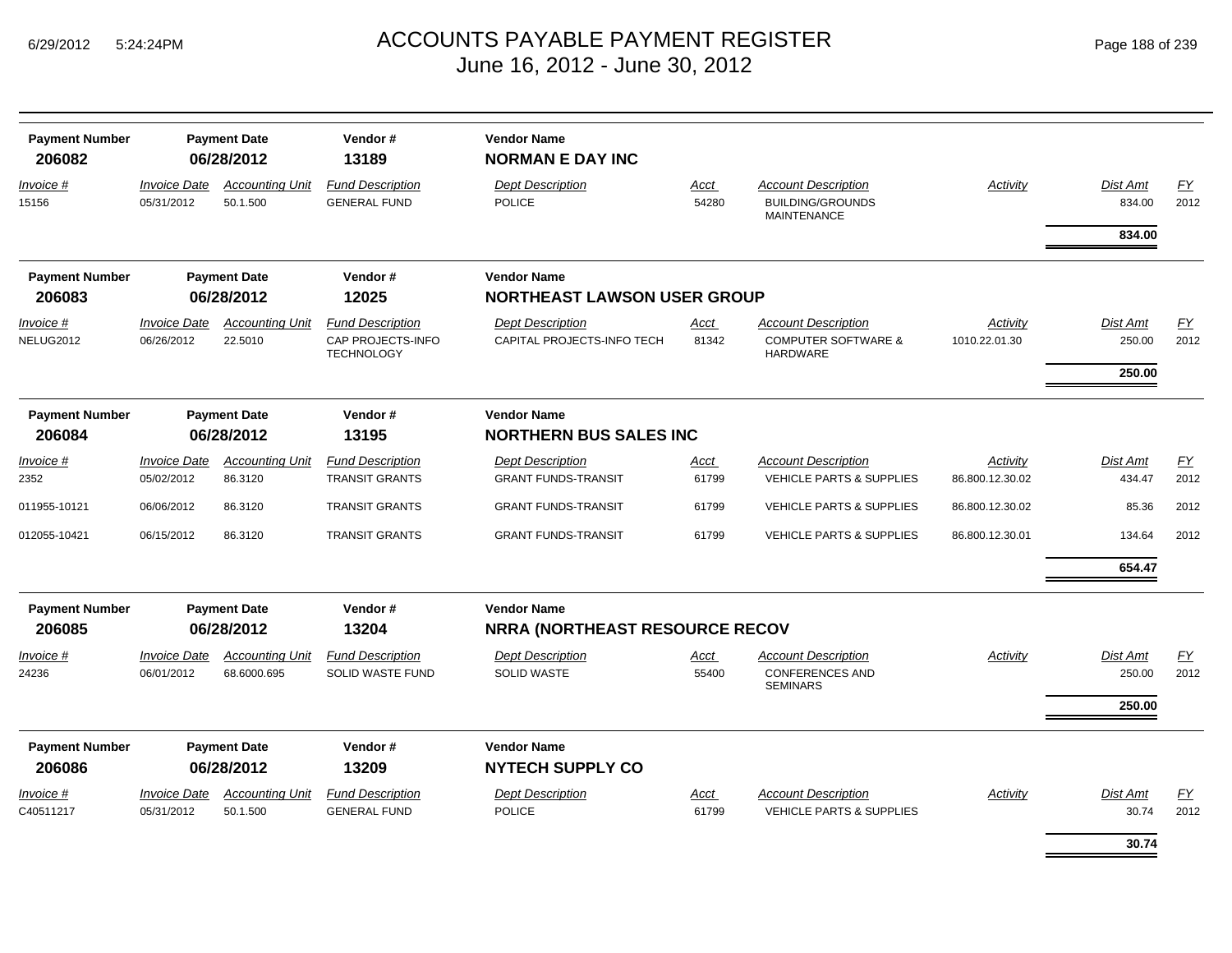| <b>Payment Number</b><br>206087 |                                   | <b>Payment Date</b><br>06/28/2012   | Vendor#<br>11442                                                               | <b>Vendor Name</b><br>TIM O'NEIL                                 |                      |                                                                             |                 |                              |                          |
|---------------------------------|-----------------------------------|-------------------------------------|--------------------------------------------------------------------------------|------------------------------------------------------------------|----------------------|-----------------------------------------------------------------------------|-----------------|------------------------------|--------------------------|
| Invoice #<br>06/20-6/26 TAPING  | <b>Invoice Date</b><br>06/26/2012 | <b>Accounting Unit</b><br>22.2505   | <b>Fund Description</b><br><b>GOVT &amp; EDUCATION</b><br><b>CHANNELS FUND</b> | <b>Dept Description</b><br><b>GOV'T &amp; EDUCATION CHANNELS</b> | Acct<br>53470        | <b>Account Description</b><br>VIDEOGRAPHY SERVICES                          | Activity        | Dist Amt<br>162.50<br>162.50 | $\underline{FY}$<br>2012 |
| <b>Payment Number</b>           |                                   | <b>Payment Date</b>                 | Vendor#                                                                        | <b>Vendor Name</b>                                               |                      |                                                                             |                 |                              |                          |
| 206088                          |                                   | 06/28/2012                          | 13211                                                                          | <b>OCCUPATIONAL DRUG TESTING LLC</b>                             |                      |                                                                             |                 |                              |                          |
| Invoice #<br>13586              | <b>Invoice Date</b><br>05/31/2012 | <b>Accounting Unit</b><br>07.1.565  | <b>Fund Description</b><br><b>GENERAL FUND</b>                                 | <b>Dept Description</b><br><b>CITY CLERK</b>                     | <u>Acct</u><br>55699 | <b>Account Description</b><br>OTHER CONTRACTED                              | Activity        | <b>Dist Amt</b><br>195.00    | $\underline{FY}$<br>2012 |
| 13491                           | 04/30/2012                        | 52.1.500                            | <b>GENERAL FUND</b>                                                            | <b>FIRE</b>                                                      | 68337                | <b>SERVICES</b><br>NEW HIRE APPLICATION<br><b>EXPENSES</b>                  |                 | 420.00                       | 2012                     |
|                                 |                                   |                                     |                                                                                |                                                                  |                      |                                                                             |                 | 615.00                       |                          |
| <b>Payment Number</b><br>206089 |                                   | <b>Payment Date</b><br>06/28/2012   | Vendor#<br>13221                                                               | <b>Vendor Name</b><br><b>OMEGA INDUSTRIAL SUPPLY INC</b>         |                      |                                                                             |                 |                              |                          |
| Invoice #<br>SI24041            | Invoice Date<br>05/15/2012        | <b>Accounting Unit</b><br>61.1.670  | <b>Fund Description</b><br><b>GENERAL FUND</b>                                 | <b>Dept Description</b><br><b>STREETS</b>                        | <u>Acct</u><br>61299 | <b>Account Description</b><br>MISCELLANEOUS SUPPLIES                        | <b>Activity</b> | Dist Amt<br>88.15            | EY<br>2012               |
| SI24041                         | 05/15/2012                        | 61.1.670                            | <b>GENERAL FUND</b>                                                            | <b>STREETS</b>                                                   | 61299                | MISCELLANEOUS SUPPLIES                                                      |                 | 990.00                       | 2012                     |
|                                 |                                   |                                     |                                                                                |                                                                  |                      |                                                                             |                 | 1,078.15                     |                          |
| <b>Payment Number</b><br>206090 |                                   | <b>Payment Date</b><br>06/28/2012   | Vendor#<br>10938                                                               | <b>Vendor Name</b><br><b>PALMER &amp; SICARD INC</b>             |                      |                                                                             |                 |                              |                          |
| Invoice #<br>6582               | <b>Invoice Date</b><br>05/22/2012 | <b>Accounting Unit</b><br>TF79.7546 | <b>Fund Description</b><br><b>LIB-VIRGINIA CARR</b><br><b>BLOOMFIELD</b>       | <b>Dept Description</b><br>LIB-VIRGINIA CARR BLOOMFIELD          | Acct<br>54280        | <b>Account Description</b><br><b>BUILDING/GROUNDS</b><br><b>MAINTENANCE</b> | Activity        | <b>Dist Amt</b><br>25,000.00 | <u>FY</u><br>2012        |
| 6582                            | 05/22/2012                        | 29.5000                             | CAP PROJECTS-GEN GOVT<br><b>BLDGS</b>                                          | CAPITAL PROJECTS-CITY BLDGS                                      | 81200                | <b>BUILDINGS AND</b><br><b>IMPROVEMENTS</b>                                 | 1002.79.01.30   | 76,420.00                    | 2012                     |
| 6582                            | 05/22/2012                        | <b>BS1000</b>                       | <b>GENERAL FUND</b>                                                            | <b>GENERAL FUND</b>                                              | 20800                | RETAINAGE PAYABLE                                                           |                 | (10, 142.00)                 | 2012                     |
|                                 |                                   |                                     |                                                                                |                                                                  |                      |                                                                             |                 | 91,278.00                    |                          |
| <b>Payment Number</b><br>206091 |                                   | <b>Payment Date</b><br>06/28/2012   | Vendor#<br>13262                                                               | <b>Vendor Name</b><br><b>PARK CONSTRUCTION CORP</b>              |                      |                                                                             |                 |                              |                          |
| Invoice #                       | Invoice Date                      | <b>Accounting Unit</b>              | <b>Fund Description</b>                                                        | <b>Dept Description</b>                                          | <u>Acct</u>          | <b>Account Description</b>                                                  | Activity        | Dist Amt                     | EY                       |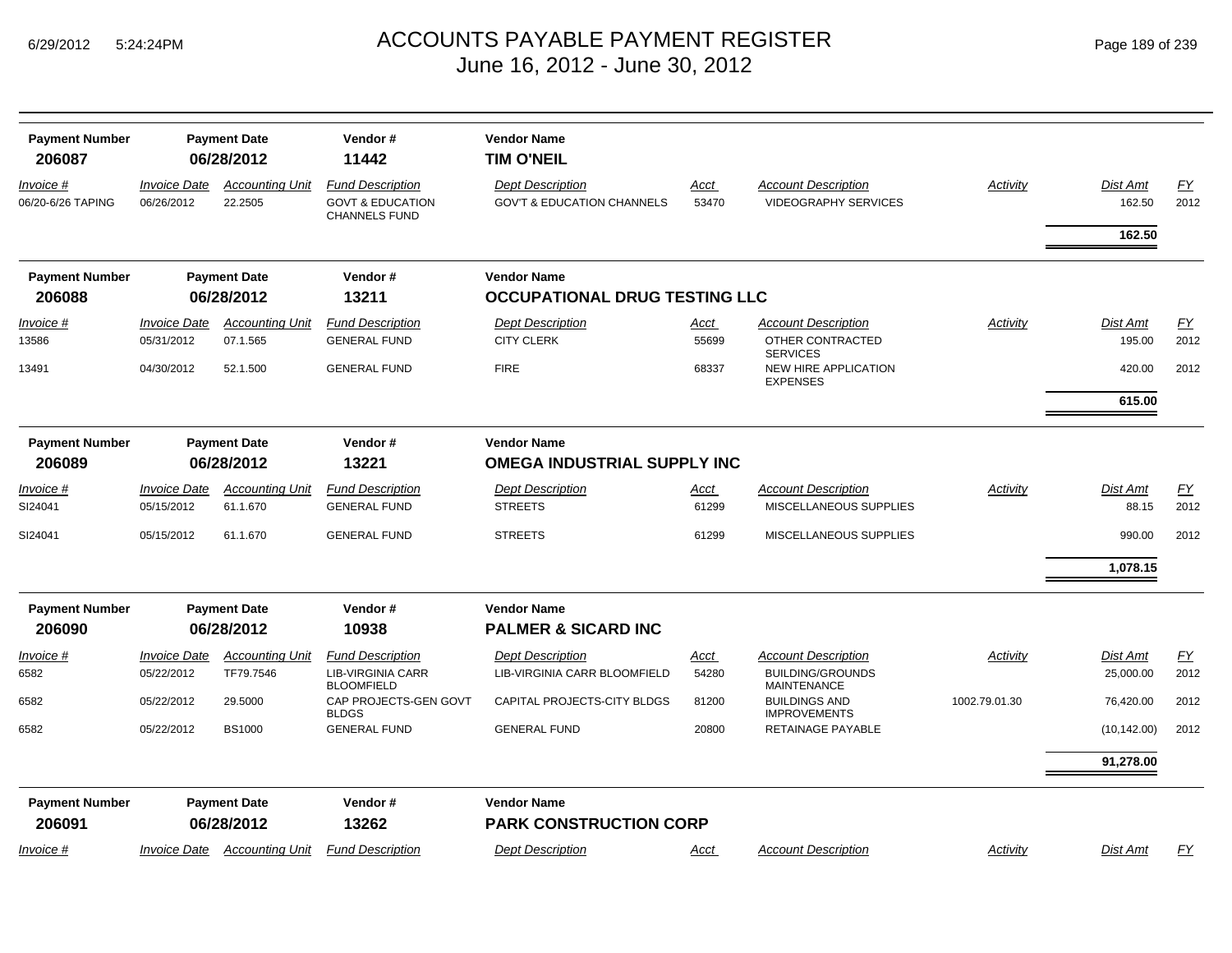| <b>Payment Number</b><br>206091      |                                   | <b>Payment Date</b><br>06/28/2012       | Vendor#<br>13262                                | <b>Vendor Name</b><br><b>PARK CONSTRUCTION CORP</b>  |               |                                                                           |          |                   |                   |
|--------------------------------------|-----------------------------------|-----------------------------------------|-------------------------------------------------|------------------------------------------------------|---------------|---------------------------------------------------------------------------|----------|-------------------|-------------------|
| Invoice #<br>C77514<br>RETAINAGE REL | <b>Invoice Date</b><br>05/25/2012 | <b>Accounting Unit</b><br><b>BS1000</b> | <b>Fund Description</b><br><b>GENERAL FUND</b>  | <b>Dept Description</b><br><b>GENERAL FUND</b>       | Acct<br>20850 | <b>Account Description</b><br><b>RETAINAGE INTEREST</b><br><b>PAYABLE</b> | Activity | Dist Amt<br>68.88 | <u>FY</u><br>2012 |
| C77514<br>RETAINAGE REL              | 05/25/2012                        | <b>BS1000</b>                           | <b>GENERAL FUND</b>                             | <b>GENERAL FUND</b>                                  | 20800         | RETAINAGE PAYABLE                                                         |          | 28,251.68         | 2012              |
|                                      |                                   |                                         |                                                 |                                                      |               |                                                                           |          | 28,320.56         |                   |
| <b>Payment Number</b>                |                                   | <b>Payment Date</b>                     | Vendor#                                         | <b>Vendor Name</b>                                   |               |                                                                           |          |                   |                   |
| 206092                               |                                   | 06/28/2012                              | 13265                                           | <b>PARTAC PEAT CORPORATION</b>                       |               |                                                                           |          |                   |                   |
| <i>Invoice</i> #                     | <b>Invoice Date</b>               | <b>Accounting Unit</b>                  | <b>Fund Description</b>                         | <b>Dept Description</b>                              | Acct          | <b>Account Description</b>                                                | Activity | Dist Amt          | FΥ                |
| 2012-22544                           | 05/30/2012                        | TF77.7050                               | <b>HOLMAN STADIUM</b><br><b>IMPROVEMNTS ETF</b> | <b>HOLMAN STADIUM</b><br><b>IMPROVEMNTS ETF</b>      | 54280         | <b>BUILDING/GROUNDS</b><br><b>MAINTENANCE</b>                             |          | 485.50            | 2012              |
|                                      |                                   |                                         |                                                 |                                                      |               |                                                                           |          | 485.50            |                   |
| <b>Payment Number</b>                |                                   | <b>Payment Date</b>                     | Vendor#                                         | <b>Vendor Name</b>                                   |               |                                                                           |          |                   |                   |
| 206093                               |                                   | 06/28/2012                              | 13276                                           | <b>PEABODY SUPPLY CO</b>                             |               |                                                                           |          |                   |                   |
| <i>Invoice</i> #                     | <b>Invoice Date</b>               | <b>Accounting Unit</b>                  | <b>Fund Description</b>                         | <b>Dept Description</b>                              | <u>Acct</u>   | <b>Account Description</b>                                                | Activity | Dist Amt          | <u>FY</u>         |
| 964417                               | 05/01/2012                        | 77.1.650                                | <b>GENERAL FUND</b>                             | PARKS & RECREATION                                   | 54280         | <b>BUILDING/GROUNDS</b><br><b>MAINTENANCE</b>                             |          | 54.25             | 2012              |
| 967061                               | 05/10/2012                        | 77.1.650                                | <b>GENERAL FUND</b>                             | PARKS & RECREATION                                   | 54280         | <b>BUILDING/GROUNDS</b><br><b>MAINTENANCE</b>                             |          | 34.08             | 2012              |
| 967062                               | 05/10/2012                        | 77.1.650                                | <b>GENERAL FUND</b>                             | PARKS & RECREATION                                   | 54280         | <b>BUILDING/GROUNDS</b><br><b>MAINTENANCE</b>                             |          | 25.82             | 2012              |
| 932146                               | 02/09/2012                        | 69.6200.670                             | <b>WASTEWATER FUND</b>                          | <b>WASTEWATER</b>                                    | 54487         | <b>EQUIPMENT REPAIRS &amp;</b><br><b>MAINTENANCE</b>                      |          | 18.02             | 2012              |
| 918869                               | 01/10/2012                        | 69.6200.670                             | <b>WASTEWATER FUND</b>                          | WASTEWATER                                           | 54487         | <b>EQUIPMENT REPAIRS &amp;</b><br><b>MAINTENANCE</b>                      |          | 88.46             | 2012              |
| 918083                               | 01/09/2012                        | 69.6200.670                             | <b>WASTEWATER FUND</b>                          | WASTEWATER                                           | 54487         | <b>EQUIPMENT REPAIRS &amp;</b><br><b>MAINTENANCE</b>                      |          | 45.89             | 2012              |
| 918082                               | 01/09/2012                        | 69.6200.670                             | <b>WASTEWATER FUND</b>                          | WASTEWATER                                           | 54487         | <b>EQUIPMENT REPAIRS &amp;</b><br><b>MAINTENANCE</b>                      |          | 344.92            | 2012              |
|                                      |                                   |                                         |                                                 |                                                      |               |                                                                           |          | 611.44            |                   |
| <b>Payment Number</b><br>206094      |                                   | <b>Payment Date</b><br>06/28/2012       | Vendor#<br>13297                                | <b>Vendor Name</b><br>PERMA LINE CORP OF NEW ENGLAND |               |                                                                           |          |                   |                   |
| Invoice #                            | <b>Invoice Date</b>               | <b>Accounting Unit</b>                  | <b>Fund Description</b>                         | <b>Dept Description</b>                              | Acct          | <b>Account Description</b>                                                | Activity | Dist Amt          | <u>FY</u>         |
| 134190                               | 05/29/2012                        | 64.1.705                                | <b>GENERAL FUND</b>                             | <b>TRAFFIC</b>                                       | 61542         | <b>SIGNS</b>                                                              |          | 470.05            | 2012              |
| 134219                               | 05/29/2012                        | 64.1.705                                | <b>GENERAL FUND</b>                             | <b>TRAFFIC</b>                                       | 61542         | <b>SIGNS</b>                                                              |          | 39.75             | 2012              |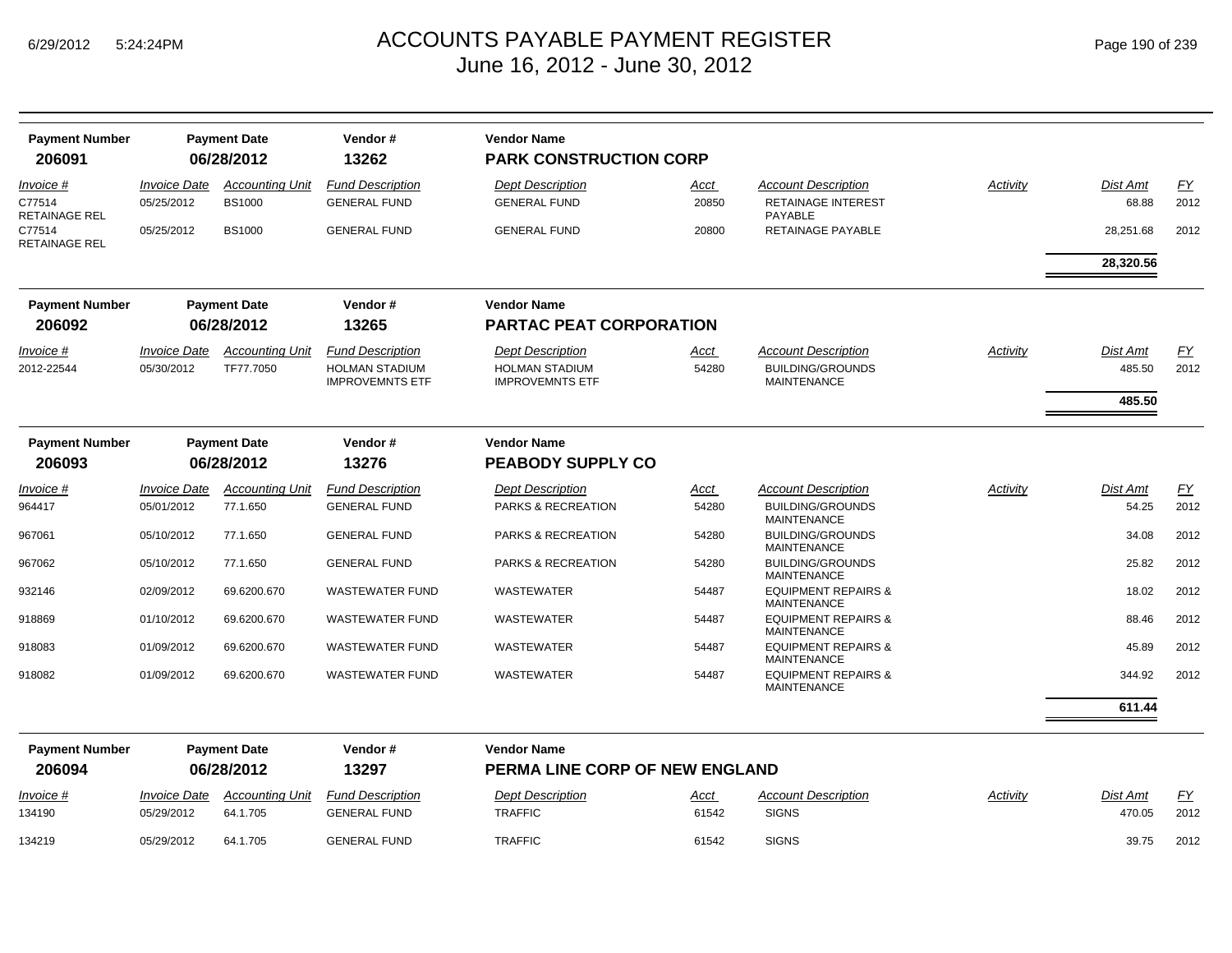|                                               |                                          |                                         |                                                   |                                                    |                      |                                                                                  |          | 509.80                       |                   |
|-----------------------------------------------|------------------------------------------|-----------------------------------------|---------------------------------------------------|----------------------------------------------------|----------------------|----------------------------------------------------------------------------------|----------|------------------------------|-------------------|
| <b>Payment Number</b><br>206095               |                                          | <b>Payment Date</b><br>06/28/2012       | Vendor#<br>12019                                  | <b>Vendor Name</b><br><b>MANUELA PERRY</b>         |                      |                                                                                  |          |                              |                   |
| Invoice #<br>6/1/12-MANUELA<br>PERRY          | <b>Invoice Date</b><br>06/18/2012        | <b>Accounting Unit</b><br>03.1.500      | <b>Fund Description</b><br><b>GENERAL FUND</b>    | <b>Dept Description</b><br>LEGAL                   | <b>Acct</b><br>55614 | <b>Account Description</b><br>FILING AND RECORDING FEES                          | Activity | Dist Amt<br>25.00            | EY<br>2012        |
|                                               |                                          |                                         |                                                   |                                                    |                      |                                                                                  |          | 25.00                        |                   |
| <b>Payment Number</b><br>206096               |                                          | <b>Payment Date</b><br>06/28/2012       | Vendor#<br>13319                                  | <b>Vendor Name</b><br><b>PINE MOTOR PARTS</b>      |                      |                                                                                  |          |                              |                   |
| Invoice #<br>88176B                           | <b>Invoice Date</b><br>06/08/2012        | <b>Accounting Unit</b><br>69.6200.540   | <b>Fund Description</b><br><b>WASTEWATER FUND</b> | <b>Dept Description</b><br><b>WASTEWATER</b>       | Acct<br>54600        | <b>Account Description</b><br><b>VEHICLE REPAIRS &amp;</b><br><b>MAINTENANCE</b> | Activity | Dist Amt<br>180.23           | EY<br>2012        |
| 87007B                                        | 05/21/2012                               | 69.6200.670                             | <b>WASTEWATER FUND</b>                            | WASTEWATER                                         | 54487                | <b>EQUIPMENT REPAIRS &amp;</b><br><b>MAINTENANCE</b>                             |          | 32.97<br>213.20              | 2012              |
| <b>Payment Number</b><br>206097               |                                          | <b>Payment Date</b><br>06/28/2012       | Vendor#<br>13322                                  | <b>Vendor Name</b><br>PITNEY BOWES GLOBAL FIN SRVS |                      |                                                                                  |          |                              |                   |
| Invoice #<br>1912601-JN12                     | <b>Invoice Date</b><br>06/13/2012        | <b>Accounting Unit</b><br>79.1.500      | <b>Fund Description</b><br><b>GENERAL FUND</b>    | <b>Dept Description</b><br>LIBRARY                 | Acct<br>55607        | <b>Account Description</b><br>POSTAGE & DELIVERY                                 | Activity | Dist Amt<br>286.44<br>286.44 | <u>FY</u><br>2012 |
| <b>Payment Number</b><br>206098               |                                          | <b>Payment Date</b><br>06/28/2012       | Vendor#<br>13354                                  | <b>Vendor Name</b><br>PRINTGRAPHICS OF MAINE       |                      |                                                                                  |          |                              |                   |
| Invoice #<br>34118                            | <b>Invoice Date</b><br>05/21/2012        | <b>Accounting Unit</b><br>69.6200.500   | <b>Fund Description</b><br><b>WASTEWATER FUND</b> | <b>Dept Description</b><br><b>WASTEWATER</b>       | <u>Acct</u><br>53467 | <b>Account Description</b><br><b>BILLING &amp; MAILING SERVICES</b>              | Activity | Dist Amt<br>363.79           | EY<br>2012        |
| 34090                                         | 05/09/2012                               | 69.6200.500                             | <b>WASTEWATER FUND</b>                            | WASTEWATER                                         | 53467                | <b>BILLING &amp; MAILING SERVICES</b>                                            |          | 2,953.32                     | 2012              |
|                                               |                                          |                                         |                                                   |                                                    |                      |                                                                                  |          | 3,317.11                     |                   |
| <b>Payment Number</b><br>206099               |                                          | <b>Payment Date</b><br>06/28/2012       | Vendor#<br>13322                                  | <b>Vendor Name</b><br>PITNEY BOWES GLOBAL FIN SRVS |                      | Payee Name<br><b>PURCHASE POWER</b>                                              |          |                              |                   |
| Invoice #<br>20163021866<br>JUN <sub>12</sub> | <i><b>Invoice Date</b></i><br>06/03/2012 | <b>Accounting Unit</b><br><b>BS1000</b> | <b>Fund Description</b><br><b>GENERAL FUND</b>    | <b>Dept Description</b><br><b>GENERAL FUND</b>     | Acct<br>14144        | <b>Account Description</b><br>PREPAID POSTAGE METER                              | Activity | Dist Amt<br>6,000.00         | FΥ<br>2012        |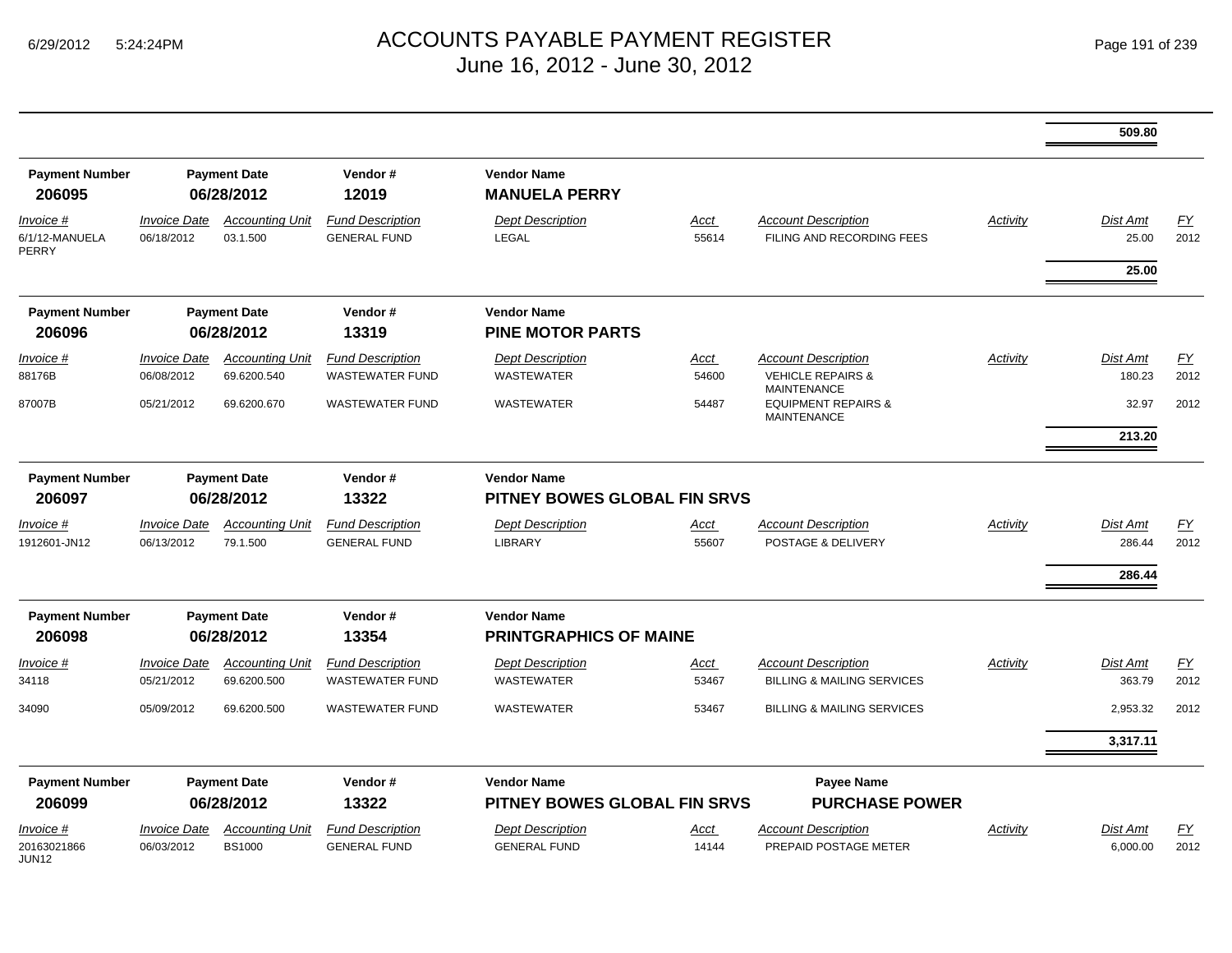|                                 |                                          |                                       |                                                                       |                                                             |                      |                                                              |                           | 6,000.00                     |              |
|---------------------------------|------------------------------------------|---------------------------------------|-----------------------------------------------------------------------|-------------------------------------------------------------|----------------------|--------------------------------------------------------------|---------------------------|------------------------------|--------------|
| <b>Payment Number</b><br>206100 |                                          | <b>Payment Date</b><br>06/28/2012     | Vendor#<br>10623                                                      | <b>Vendor Name</b><br><b>QRST'S</b>                         |                      |                                                              |                           |                              |              |
| Invoice #<br>2012-2285          | <b>Invoice Date</b><br>06/12/2012        | <b>Accounting Unit</b><br>57.1.620    | <b>Fund Description</b><br><b>GENERAL FUND</b>                        | <b>Dept Description</b><br>CITYWIDE COMMUNICATIONS          | Acct<br>61107        | <b>Account Description</b><br><b>CLOTHING &amp; UNIFORMS</b> | <b>Activity</b>           | <b>Dist Amt</b><br>601.00    | EY<br>2012   |
|                                 |                                          |                                       |                                                                       |                                                             |                      |                                                              |                           | 601.00                       |              |
| <b>Payment Number</b><br>206101 |                                          | <b>Payment Date</b><br>06/28/2012     | Vendor#<br>13417                                                      | <b>Vendor Name</b><br><b>REDIMIX COMPANIES INC</b>          |                      |                                                              |                           |                              |              |
| Invoice #<br>77133              | <b>Invoice Date</b><br>05/30/2012        | <b>Accounting Unit</b><br>61.1.675    | <b>Fund Description</b><br><b>GENERAL FUND</b>                        | <b>Dept Description</b><br><b>STREETS</b>                   | <b>Acct</b><br>61560 | <b>Account Description</b><br><b>CONSTRUCTION MATERIALS</b>  | Activity                  | Dist Amt<br>860.50           | EY<br>2012   |
|                                 |                                          |                                       |                                                                       |                                                             |                      |                                                              |                           | 860.50                       |              |
| <b>Payment Number</b><br>206102 | <b>Payment Date</b><br>06/28/2012        |                                       | Vendor#<br>13431                                                      | <b>Vendor Name</b><br><b>RESOURCE MANAGEMENT INC</b>        |                      |                                                              |                           |                              |              |
| Invoice #<br>15254              | <i><b>Invoice Date</b></i><br>05/31/2012 | <b>Accounting Unit</b><br>69.6200.670 | <b>Fund Description</b><br><b>WASTEWATER FUND</b>                     | <b>Dept Description</b><br><b>WASTEWATER</b>                | Acct<br>54221        | <b>Account Description</b><br><b>DISPOSAL SERVICES</b>       | Activity                  | <b>Dist Amt</b><br>19,831.79 | EY<br>2012   |
|                                 |                                          |                                       |                                                                       |                                                             |                      |                                                              |                           | 19,831.79                    |              |
| <b>Payment Number</b><br>206103 | <b>Payment Date</b><br>06/28/2012        |                                       | Vendor#<br>13447                                                      | <b>Vendor Name</b><br><b>RILEYS SPORT SHOP INC</b>          |                      |                                                              |                           |                              |              |
| Invoice #                       | <b>Invoice Date</b>                      | <b>Accounting Unit</b>                | <b>Fund Description</b>                                               | <b>Dept Description</b>                                     | Acct                 | <b>Account Description</b>                                   | Activity                  | Dist Amt                     | EY           |
| 24378<br>24378                  | 05/13/2012<br>05/13/2012                 | 50.3050<br>50.1.500                   | POLICE GRANTS FUND<br><b>GENERAL FUND</b>                             | POLICE GRANTS FUND<br><b>POLICE</b>                         | 61110<br>61110       | PROTECTIVE CLOTHING<br>PROTECTIVE CLOTHING                   | 50.1005.10.01             | 1,875.00<br>1,875.00         | 2012<br>2012 |
|                                 |                                          |                                       |                                                                       |                                                             |                      |                                                              |                           | 3,750.00                     |              |
| <b>Payment Number</b>           |                                          | <b>Payment Date</b>                   | Vendor#                                                               | <b>Vendor Name</b>                                          |                      |                                                              |                           |                              |              |
| 206104                          |                                          | 06/28/2012                            | 13453                                                                 | <b>RIVIER COLLEGE</b>                                       |                      |                                                              |                           |                              |              |
| Invoice #<br>6/8-CONFERENCE     | <b>Invoice Date</b><br>06/12/2012        | <b>Accounting Unit</b><br>71.3068     | <b>Fund Description</b><br><b>COMMUNITY SERVICES</b><br><b>GRANTS</b> | <b>Dept Description</b><br><b>COMMUNITY SERVICES GRANTS</b> | Acct<br>61917        | <b>Account Description</b><br><b>MEETING EXPENSES</b>        | Activity<br>71.1001.12.01 | Dist Amt<br>297.00           | EY<br>2012   |
|                                 |                                          |                                       |                                                                       |                                                             |                      |                                                              |                           | 297.00                       |              |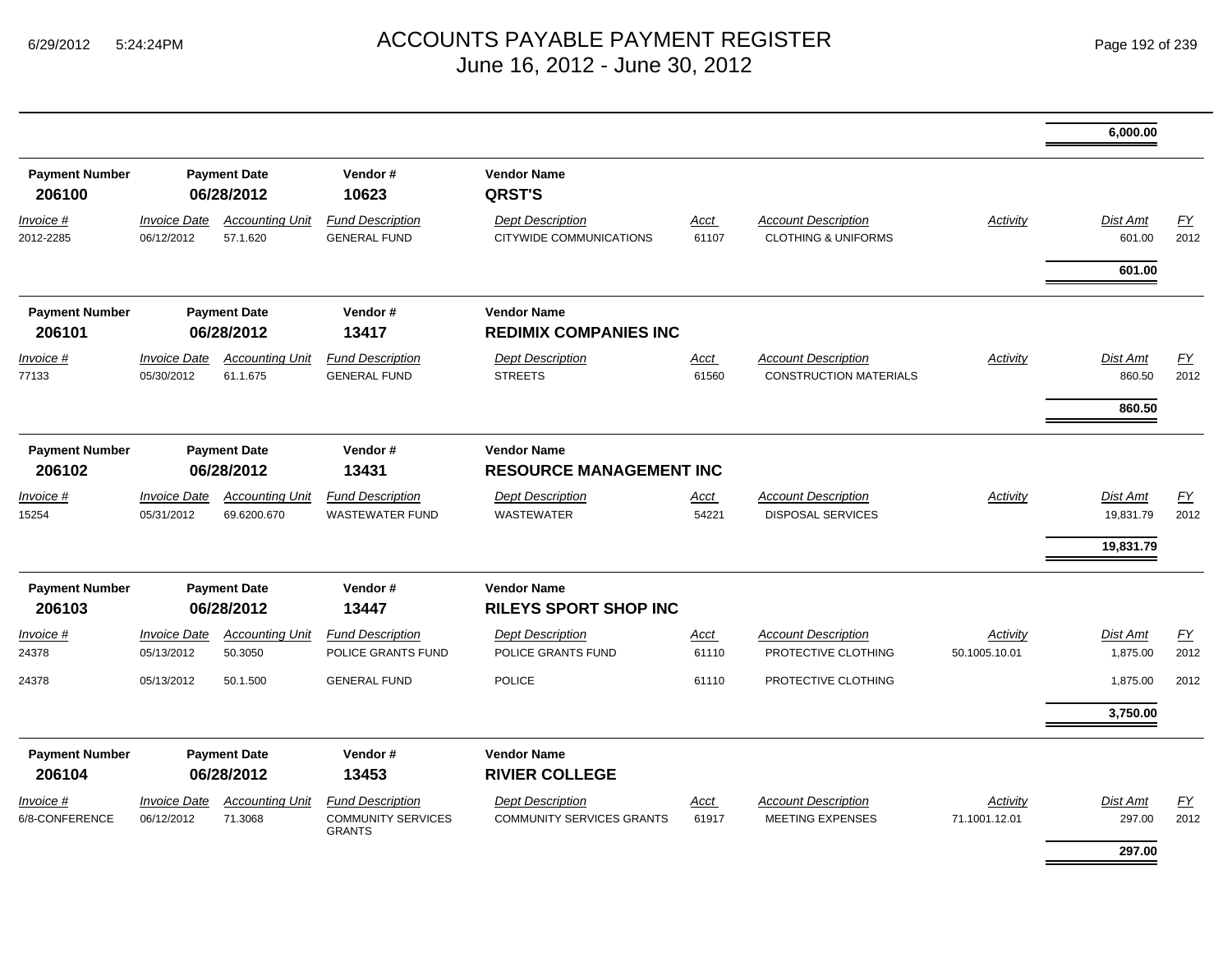| Page 193 of 239 |  |
|-----------------|--|
|-----------------|--|

| <b>Payment Number</b><br>206105 |                                   | <b>Payment Date</b><br>06/28/2012  | Vendor#<br>13501                               | <b>Vendor Name</b><br><b>SAM'S CLUB</b>          |                      | <b>Payee Name</b><br><b>SAM'S CLUB DIRECT-0860</b>                        |          |                   |                   |
|---------------------------------|-----------------------------------|------------------------------------|------------------------------------------------|--------------------------------------------------|----------------------|---------------------------------------------------------------------------|----------|-------------------|-------------------|
|                                 | <b>Invoice Date</b>               | <b>Accounting Unit</b>             | <b>Fund Description</b>                        | <b>Dept Description</b>                          |                      | <b>Account Description</b>                                                | Activity | <b>Dist Amt</b>   | $\underline{FY}$  |
| Invoice #<br>1696               | 06/18/2012                        | 71.1.500                           | <b>GENERAL FUND</b>                            | <b>COMMUNITY SERVICES</b>                        | <u>Acct</u><br>68318 | <b>COMMUNITY HEALTH</b><br><b>IMPROVEMENT PLAN</b>                        |          | 123.76            | 2012              |
| 1676                            | 06/19/2012                        | 79.1.750                           | <b>GENERAL FUND</b>                            | <b>LIBRARY</b>                                   | 61816                | <b>CHILDREN'S MEDIA</b>                                                   |          | 63.05             | 2012              |
|                                 |                                   |                                    |                                                |                                                  |                      |                                                                           |          | 186.81            |                   |
| <b>Payment Number</b>           |                                   | <b>Payment Date</b>                | Vendor#                                        | <b>Vendor Name</b>                               |                      |                                                                           |          |                   |                   |
| 206106                          | 06/28/2012                        |                                    | 13504                                          | <b>SANEL AUTO PARTS CO</b>                       |                      |                                                                           |          |                   |                   |
| Invoice #                       | <b>Invoice Date</b>               | <b>Accounting Unit</b>             | <b>Fund Description</b>                        | <b>Dept Description</b>                          | <u>Acct</u>          | <b>Account Description</b>                                                | Activity | <b>Dist Amt</b>   | <u>FY</u>         |
| 02LX3404                        | 05/22/2012                        | 68.6000.540                        | SOLID WASTE FUND                               | <b>SOLID WASTE</b>                               | 55699                | OTHER CONTRACTED<br><b>SERVICES</b>                                       |          | 16.06             | 2012              |
| 02LT7732                        | 05/16/2012                        | 68.6000.540                        | SOLID WASTE FUND                               | <b>SOLID WASTE</b>                               | 55699                | OTHER CONTRACTED<br><b>SERVICES</b>                                       |          | 152.68            | 2012              |
| 02LZ5420                        | 05/25/2012                        | 68.6000.540                        | SOLID WASTE FUND                               | <b>SOLID WASTE</b>                               | 54600                | <b>VEHICLE REPAIRS &amp;</b><br><b>MAINTENANCE</b>                        |          | 47.77             | 2012              |
|                                 |                                   |                                    |                                                |                                                  |                      |                                                                           |          | 216.51            |                   |
| <b>Payment Number</b><br>206107 |                                   | <b>Payment Date</b><br>06/28/2012  | Vendor#<br>13504                               | <b>Vendor Name</b><br><b>SANEL AUTO PARTS CO</b> |                      |                                                                           |          |                   |                   |
| Invoice #                       | <b>Invoice Date</b>               | <b>Accounting Unit</b>             | <b>Fund Description</b>                        | <b>Dept Description</b>                          | Acct                 | <b>Account Description</b>                                                | Activity | <b>Dist Amt</b>   | <u>FY</u>         |
| 02MA8562                        | 05/30/2012                        | 52.1.630                           | <b>GENERAL FUND</b>                            | <b>FIRE</b>                                      | 61799                | <b>VEHICLE PARTS &amp; SUPPLIES</b>                                       |          | 8.81              | 2012              |
| 02MA1386                        | 05/29/2012                        | 52.1.630                           | <b>GENERAL FUND</b>                            | <b>FIRE</b>                                      | 61799                | <b>VEHICLE PARTS &amp; SUPPLIES</b>                                       |          | 45.23             | 2012              |
|                                 |                                   |                                    |                                                |                                                  |                      |                                                                           |          | 54.04             |                   |
| <b>Payment Number</b>           |                                   | <b>Payment Date</b>                | Vendor#                                        | <b>Vendor Name</b>                               |                      |                                                                           |          |                   |                   |
| 206108                          |                                   | 06/28/2012                         | 13504                                          | <b>SANEL AUTO PARTS CO</b>                       |                      |                                                                           |          |                   |                   |
| Invoice #<br>02LZ5837           | <b>Invoice Date</b><br>05/25/2012 | <b>Accounting Unit</b><br>61.1.700 | <b>Fund Description</b><br><b>GENERAL FUND</b> | <b>Dept Description</b><br><b>STREETS</b>        | Acct<br>54600        | <b>Account Description</b><br><b>VEHICLE REPAIRS &amp;</b><br>MAINTENANCE | Activity | Dist Amt<br>43.04 | <u>FY</u><br>2012 |
|                                 |                                   |                                    |                                                |                                                  |                      |                                                                           |          | 43.04             |                   |
| <b>Payment Number</b>           |                                   | <b>Payment Date</b>                | Vendor#                                        | <b>Vendor Name</b>                               |                      |                                                                           |          |                   |                   |
| 206109                          |                                   | 06/28/2012                         | 13504                                          | <b>SANEL AUTO PARTS CO</b>                       |                      |                                                                           |          |                   |                   |
| <u>Invoice #</u>                | <b>Invoice Date</b>               | <b>Accounting Unit</b>             | <b>Fund Description</b>                        | <b>Dept Description</b>                          | <u>Acct</u>          | <b>Account Description</b>                                                | Activity | <b>Dist Amt</b>   | EY                |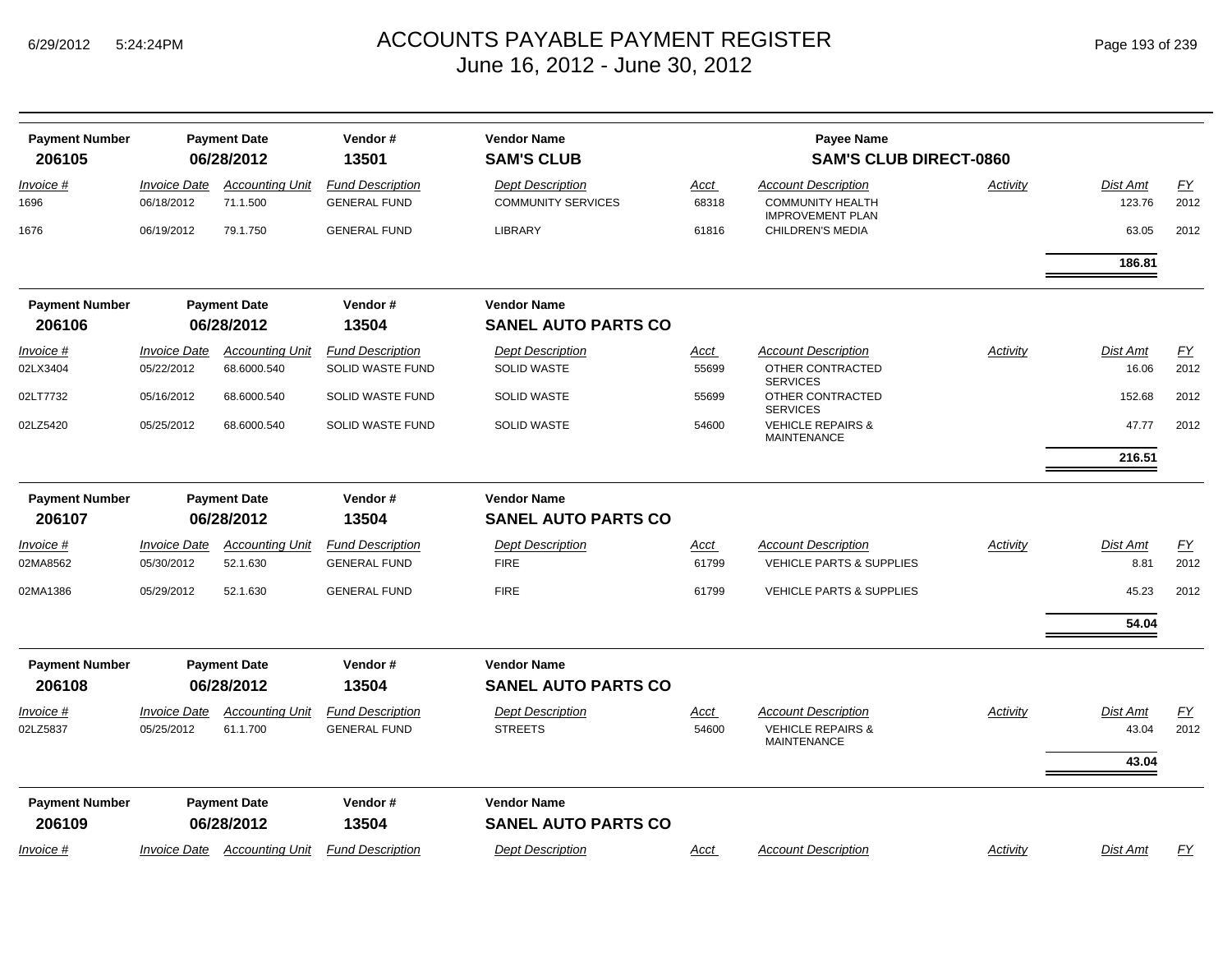|  | Page 194 of 239 |  |  |  |
|--|-----------------|--|--|--|
|--|-----------------|--|--|--|

| <b>Payment Number</b><br>206109         |                                   | <b>Payment Date</b><br>06/28/2012  | Vendor#<br>13504                                                  | <b>Vendor Name</b><br><b>SANEL AUTO PARTS CO</b>                   |                      |                                                                          |                           |                                  |                          |
|-----------------------------------------|-----------------------------------|------------------------------------|-------------------------------------------------------------------|--------------------------------------------------------------------|----------------------|--------------------------------------------------------------------------|---------------------------|----------------------------------|--------------------------|
| Invoice #<br>02LZ5403                   | <b>Invoice Date</b><br>05/25/2012 | <b>Accounting Unit</b><br>77.1.690 | <b>Fund Description</b><br><b>GENERAL FUND</b>                    | <b>Dept Description</b><br>PARKS & RECREATION                      | Acct<br>61799        | <b>Account Description</b><br><b>VEHICLE PARTS &amp; SUPPLIES</b>        | Activity                  | Dist Amt<br>39.99                | EY<br>2012               |
| 02LX3101                                | 05/22/2012                        | 77.1.690                           | <b>GENERAL FUND</b>                                               | PARKS & RECREATION                                                 | 61799                | <b>VEHICLE PARTS &amp; SUPPLIES</b>                                      |                           | 92.93                            | 2012                     |
| <b>Payment Number</b><br>206110         |                                   | <b>Payment Date</b><br>06/28/2012  | Vendor#<br>13595                                                  | <b>Vendor Name</b><br><b>SNAP ON TOOLS</b>                         |                      |                                                                          |                           | 132.92                           |                          |
| Invoice #<br>196974                     | <b>Invoice Date</b><br>06/12/2012 | <b>Accounting Unit</b><br>50.1.500 | <b>Fund Description</b><br><b>GENERAL FUND</b>                    | <b>Dept Description</b><br><b>POLICE</b>                           | Acct<br>71025        | <b>Account Description</b><br><b>SMALL TOOLS</b>                         | Activity                  | Dist Amt<br>343.30<br>343.30     | EY<br>2012               |
| <b>Payment Number</b><br>206111         |                                   | <b>Payment Date</b><br>06/28/2012  | Vendor#<br>13608                                                  | <b>Vendor Name</b><br>SOUTHERN NH HIV AIDS TASK FORC               |                      |                                                                          |                           |                                  |                          |
| <u>Invoice #</u><br>2252                | <b>Invoice Date</b><br>05/31/2012 | <b>Accounting Unit</b><br>09.1.505 | <b>Fund Description</b><br><b>GENERAL FUND</b>                    | <b>Dept Description</b><br><b>CIVIC &amp; COMMUNITY ACTIVITIES</b> | Acct<br>56362        | <b>Account Description</b><br>SNH TASK FORCE ON HIV                      | Activity                  | Dist Amt<br>3,562.50<br>3,562.50 | EY<br>2012               |
| <b>Payment Number</b><br>206112         | <b>Payment Date</b><br>06/28/2012 |                                    | Vendor#<br>11519                                                  | <b>Vendor Name</b><br><b>STANLEY IRON WORKS INC</b>                |                      |                                                                          |                           |                                  |                          |
| Invoice #<br>6/6-FIRE RESCUE            | <b>Invoice Date</b><br>06/06/2012 | <b>Accounting Unit</b><br>52.1.620 | <b>Fund Description</b><br><b>GENERAL FUND</b>                    | <b>Dept Description</b><br><b>FIRE</b>                             | Acct<br>61699        | <b>Account Description</b><br><b>EQUIPMENT MAINT SUPPLIES</b>            | <b>Activity</b>           | Dist Amt<br>575.00               | <u>FY</u><br>2012        |
|                                         |                                   |                                    |                                                                   |                                                                    |                      |                                                                          |                           | 575.00                           |                          |
| <b>Payment Number</b>                   |                                   | <b>Payment Date</b>                | Vendor#                                                           | <b>Vendor Name</b>                                                 |                      |                                                                          |                           |                                  |                          |
| 206113                                  |                                   | 06/28/2012                         | 11963                                                             | STAPLES BUSINESS ADVANTAGE                                         |                      |                                                                          |                           |                                  |                          |
| Invoice #<br>3174213047PAYBA<br>CK DISC | <b>Invoice Date</b><br>05/03/2012 | <b>Accounting Unit</b><br>22.5010  | <b>Fund Description</b><br>CAP PROJECTS-INFO<br><b>TECHNOLOGY</b> | <b>Dept Description</b><br>CAPITAL PROJECTS-INFO TECH              | <u>Acct</u><br>81342 | <b>Account Description</b><br><b>COMPUTER SOFTWARE &amp;</b><br>HARDWARE | Activity<br>1010.22.01.30 | Dist Amt<br>0.65                 | $\underline{FY}$<br>2012 |
| 3176408747                              | 06/14/2012                        | 72.3070                            | <b>COMMUNITY HEALTH</b><br><b>GRANTS FUND</b>                     | <b>COMMUNITY HEALTH GRANTS</b><br><b>FUND</b>                      | 61100                | OFFICE SUPPLIES                                                          | 72.1007.12.01             | 90.85                            | 2012                     |
| 3174060081PAYBA<br>CK DISC              | 04/28/2012                        | 07.1.565                           | <b>GENERAL FUND</b>                                               | <b>CITY CLERK</b>                                                  | 61100                | OFFICE SUPPLIES                                                          |                           | 0.79                             | 2012                     |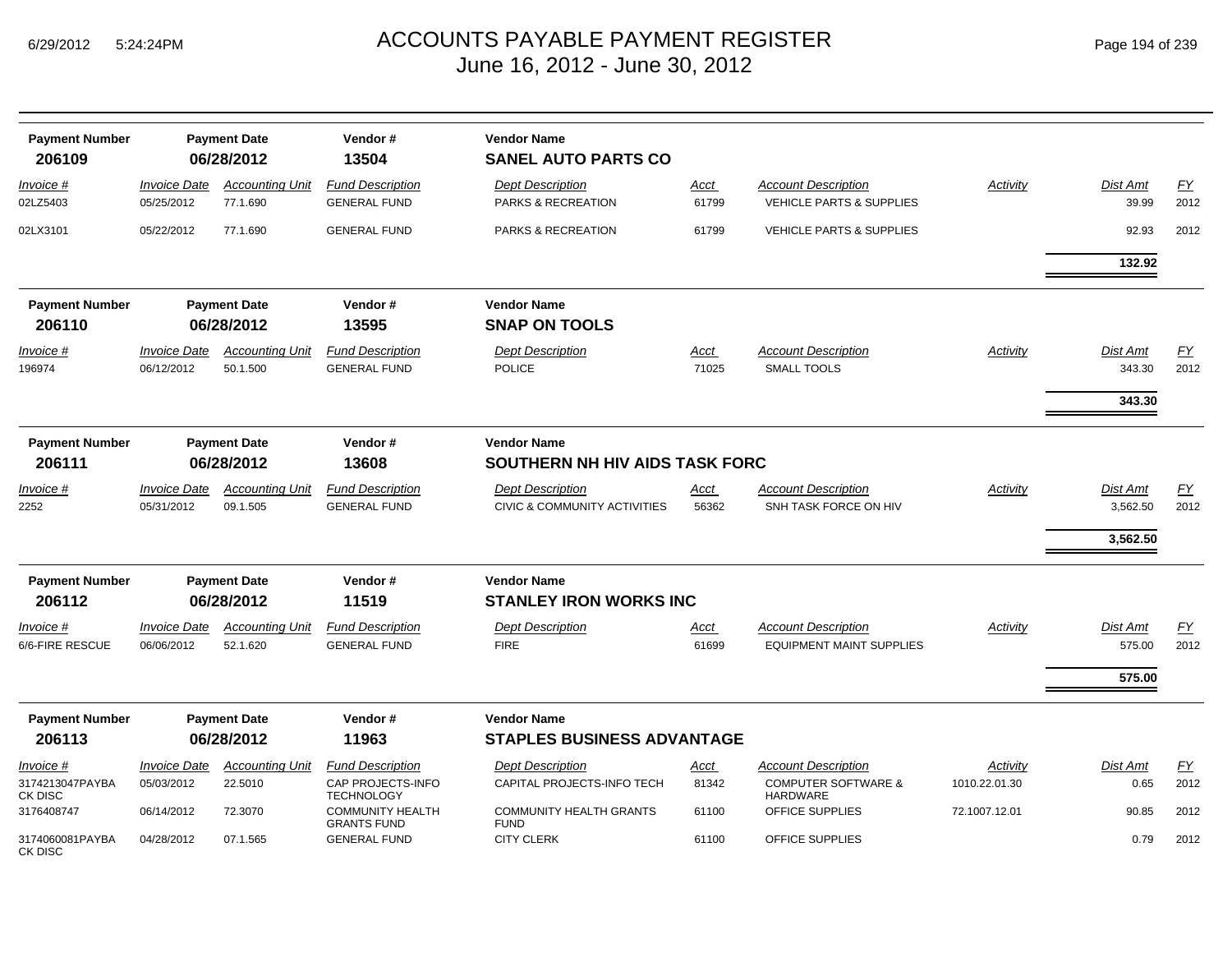| <b>Payment Number</b>                 |                                   | <b>Payment Date</b>                | Vendor#                                        | <b>Vendor Name</b>                                |               |                                                      |                 |                  |            |
|---------------------------------------|-----------------------------------|------------------------------------|------------------------------------------------|---------------------------------------------------|---------------|------------------------------------------------------|-----------------|------------------|------------|
| 206113                                |                                   | 06/28/2012                         | 11963                                          | <b>STAPLES BUSINESS ADVANTAGE</b>                 |               |                                                      |                 |                  |            |
| Invoice #<br>3174523970PAYBA          | <b>Invoice Date</b><br>05/10/2012 | <b>Accounting Unit</b><br>11.1.500 | <b>Fund Description</b><br><b>GENERAL FUND</b> | <b>Dept Description</b><br><b>HUMAN RESOURCES</b> | Acct<br>61100 | Account Description<br>OFFICE SUPPLIES               | Activity        | Dist Amt<br>0.92 | EY<br>2012 |
| CK DISC<br>3174560068PAYBA<br>CK DISC | 05/11/2012                        | 26.1.575                           | <b>GENERAL FUND</b>                            | <b>FINANCIAL SERVICES</b>                         | 61100         | OFFICE SUPPLIES                                      |                 | 0.65             | 2012       |
| 3176090927                            | 06/07/2012                        | 26.1.590                           | <b>GENERAL FUND</b>                            | <b>FINANCIAL SERVICES</b>                         | 61100         | OFFICE SUPPLIES                                      |                 | (23.88)          | 2012       |
| 3174523969PAYBA<br>CK DISC            | 05/10/2012                        | 86.3120                            | <b>TRANSIT GRANTS</b>                          | <b>GRANT FUNDS-TRANSIT</b>                        | 61100         | OFFICE SUPPLIES                                      | 86.800.12.10.10 | 0.67             | 2012       |
| 3174213040PAYBA<br>CK DISC            | 05/03/2012                        | 86.3120                            | <b>TRANSIT GRANTS</b>                          | <b>GRANT FUNDS-TRANSIT</b>                        | 61100         | OFFICE SUPPLIES                                      | 86.800.12.10.10 | 0.83             | 2012       |
| 3174451499                            | 05/02/2012                        | 42.1.720                           | <b>GENERAL FUND</b>                            | <b>WOODLAWN CEMETERY</b>                          | 61100         | OFFICE SUPPLIES                                      |                 | 45.50            | 2012       |
| 3174451499                            | 05/02/2012                        | 42.1.720                           | <b>GENERAL FUND</b>                            | WOODLAWN CEMETERY                                 | 54487         | <b>EQUIPMENT REPAIRS &amp;</b><br><b>MAINTENANCE</b> |                 | 33.49            | 2012       |
| 3174130785PAYBA<br><b>CK DISC</b>     | 05/01/2012                        | 60.1.500                           | <b>GENERAL FUND</b>                            | <b>PUBLIC</b><br>WORKS-ADMIN/ENGINEERING          | 61100         | <b>OFFICE SUPPLIES</b>                               |                 | 0.59             | 2012       |
| 3174130784PAYBA<br>CK DISC            | 05/01/2012                        | 60.1.500                           | <b>GENERAL FUND</b>                            | <b>PUBLIC</b><br>WORKS-ADMIN/ENGINEERING          | 61100         | OFFICE SUPPLIES                                      |                 | 1.43             | 2012       |
| 3175675423                            | 05/26/2012                        | 66.1.500                           | <b>GENERAL FUND</b>                            | <b>PARKING LOTS</b>                               | 61100         | OFFICE SUPPLIES                                      |                 | 9.99             | 2012       |
| 3175675422                            | 05/26/2012                        | 66.1.500                           | <b>GENERAL FUND</b>                            | <b>PARKING LOTS</b>                               | 61100         | <b>OFFICE SUPPLIES</b>                               |                 | (19.98)          | 2012       |
| 3175157411                            | 05/24/2012                        | 66.1.500                           | <b>GENERAL FUND</b>                            | PARKING LOTS                                      | 61100         | OFFICE SUPPLIES                                      |                 | 140.06           | 2012       |
| 3176408748                            | 06/14/2012                        | 71.1.500                           | <b>GENERAL FUND</b>                            | <b>COMMUNITY SERVICES</b>                         | 68318         | <b>COMMUNITY HEALTH</b><br><b>IMPROVEMENT PLAN</b>   |                 | 100.73           | 2012       |
| 3174130780PAYBA<br>CK DISC            | 05/01/2012                        | 71.1.500                           | <b>GENERAL FUND</b>                            | <b>COMMUNITY SERVICES</b>                         | 68318         | <b>COMMUNITY HEALTH</b><br><b>IMPROVEMENT PLAN</b>   |                 | 0.50             | 2012       |
| 3174130787PAYBA<br>CK DISC            | 05/01/2012                        | 71.1.500                           | <b>GENERAL FUND</b>                            | <b>COMMUNITY SERVICES</b>                         | 61100         | OFFICE SUPPLIES                                      |                 | 1.67             | 2012       |
| 3174130786PAYBA<br>CK DISC            | 05/01/2012                        | 71.1.500                           | <b>GENERAL FUND</b>                            | <b>COMMUNITY SERVICES</b>                         | 61100         | OFFICE SUPPLIES                                      |                 | 1.30             | 2012       |
| 3175130476                            | 05/23/2012                        | TF77.7052                          | MINE FALLS PARK ETF                            | MINE FALLS PARK ETF                               | 53999         | OTHER PROFESSIONAL<br><b>SERVICES</b>                |                 | 15.72            | 2012       |
| 3175130475                            | 05/23/2012                        | TF77.7052                          | MINE FALLS PARK ETF                            | MINE FALLS PARK ETF                               | 53999         | OTHER PROFESSIONAL<br><b>SERVICES</b>                |                 | (43.74)          | 2012       |
| 3173527732PAYBA<br>CK DISC            | 04/26/2012                        | 81.1.500                           | <b>GENERAL FUND</b>                            | <b>COMMUNITY DEVELOPMENT</b>                      | 61650         | <b>COPIER SUPPLIES</b>                               |                 | 0.94             | 2012       |
| 3173527732PAYBA<br>CK DISC            | 04/26/2012                        | 81.1.500                           | <b>GENERAL FUND</b>                            | <b>COMMUNITY DEVELOPMENT</b>                      | 61100         | OFFICE SUPPLIES                                      |                 | 0.94             | 2012       |
| 3176408749                            | 06/14/2012                        | 18.1.500                           | <b>GENERAL FUND</b>                            | OTHER GENERAL GOV'T                               | 45960         | <b>VENDOR DISCOUNTS</b>                              |                 | (10.98)          | 2012       |
| 3175702122                            | 05/30/2012                        | 18.1.500                           | <b>GENERAL FUND</b>                            | OTHER GENERAL GOV'T                               | 45960         | <b>VENDOR DISCOUNTS</b>                              |                 | (9.45)           | 2012       |
| 3175702123                            | 05/30/2012                        | 18.1.500                           | <b>GENERAL FUND</b>                            | OTHER GENERAL GOV'T                               | 45960         | <b>VENDOR DISCOUNTS</b>                              |                 | (8.75)           | 2012       |
| 3175675425                            | 05/26/2012                        | 18.1.500                           | <b>GENERAL FUND</b>                            | OTHER GENERAL GOV'T                               | 45960         | <b>VENDOR DISCOUNTS</b>                              |                 | (7.80)           | 2012       |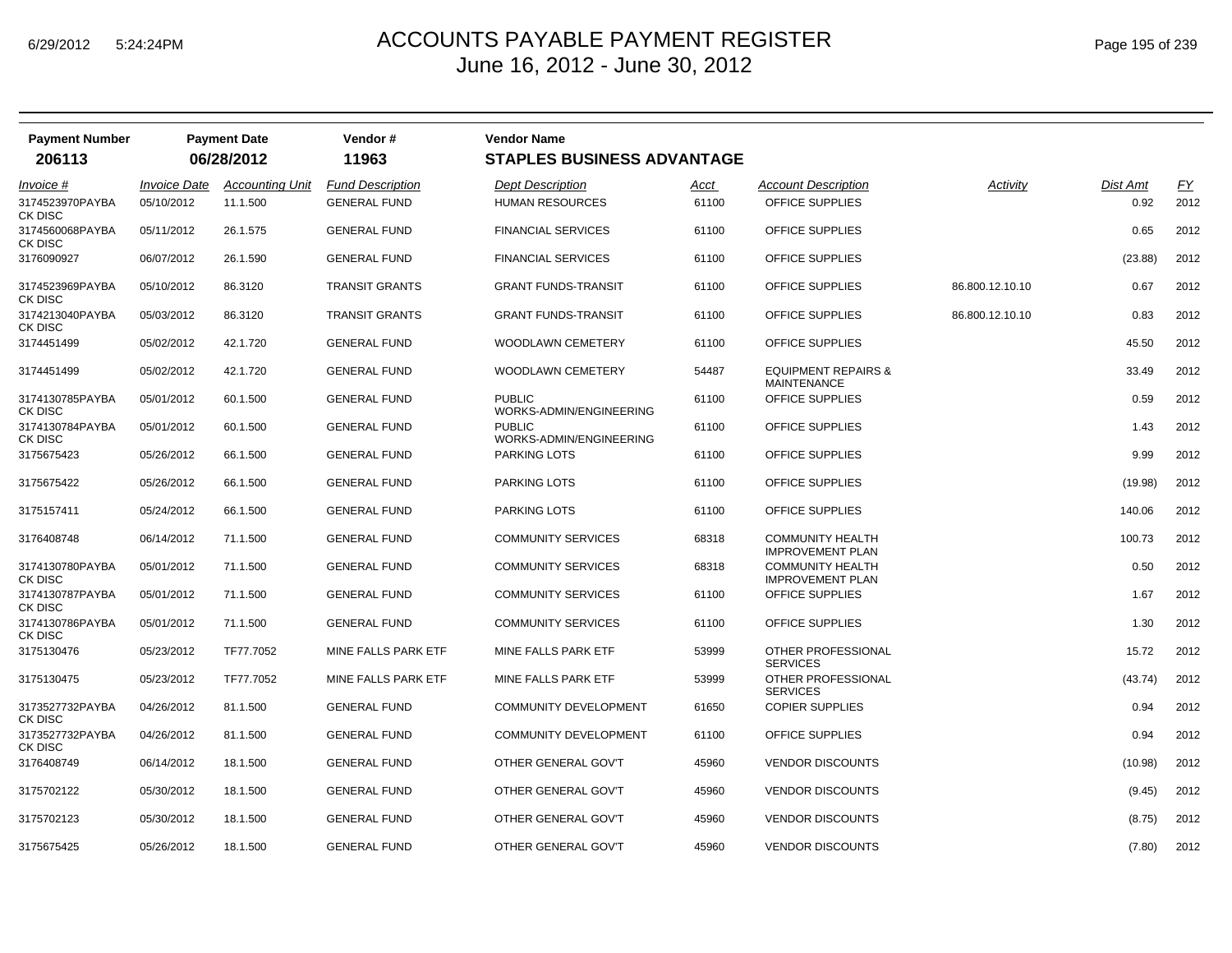|  | Page 196 of 239 |  |  |  |
|--|-----------------|--|--|--|
|--|-----------------|--|--|--|

| <b>Payment Number</b><br>206113              |                                          | <b>Payment Date</b><br>06/28/2012  | Vendor#<br>11963                               | <b>Vendor Name</b><br><b>STAPLES BUSINESS ADVANTAGE</b> |               |                                                  |          |                   |                   |
|----------------------------------------------|------------------------------------------|------------------------------------|------------------------------------------------|---------------------------------------------------------|---------------|--------------------------------------------------|----------|-------------------|-------------------|
| Invoice #<br>3175702118                      | <i><b>Invoice Date</b></i><br>05/30/2012 | <b>Accounting Unit</b><br>22.1.500 | <b>Fund Description</b><br><b>GENERAL FUND</b> | <b>Dept Description</b><br>INFORMATION TECHNOLOGY       | Acct<br>71221 | Account Description<br><b>COMPUTER EQUIPMENT</b> | Activity | Dist Amt<br>36.39 | <u>FY</u><br>2012 |
| 3175198721                                   | 05/25/2012                               | 22.1.500                           | <b>GENERAL FUND</b>                            | <b>INFORMATION TECHNOLOGY</b>                           | 71221         | <b>COMPUTER EQUIPMENT</b>                        |          | (39.98)           | 2012              |
| 3175702118                                   | 05/30/2012                               | 22.1.500                           | <b>GENERAL FUND</b>                            | <b>INFORMATION TECHNOLOGY</b>                           | 61100         | OFFICE SUPPLIES                                  |          | 27.88             | 2012              |
| 3174213047PAYBA<br>CK DISC                   | 05/03/2012                               | 22.1.500                           | <b>GENERAL FUND</b>                            | INFORMATION TECHNOLOGY                                  | 61100         | OFFICE SUPPLIES                                  |          | 0.65              | 2012              |
| 3174213058PAYBA<br>CK DISC                   | 05/03/2012                               | 26.1.500                           | <b>GENERAL FUND</b>                            | <b>FINANCIAL SERVICES</b>                               | 61100         | OFFICE SUPPLIES                                  |          | 0.13              | 2012              |
| 3175675425                                   | 05/26/2012                               | 28.6500.500                        | PROPERTY & CASUALTY<br><b>FUND</b>             | <b>RISK MGMT-PROPERTY &amp;</b><br><b>CASUALTY</b>      | 61192         | <b>SAFETY SUPPLIES</b>                           |          | 259.99            | 2012              |
| 3176408749                                   | 06/14/2012                               | 50.1.500                           | <b>GENERAL FUND</b>                            | <b>POLICE</b>                                           | 61650         | <b>COPIER SUPPLIES</b>                           |          | 194.40            | 2012              |
| 3174130783PAYBA                              | 05/01/2012                               | 50.1.500                           | <b>GENERAL FUND</b>                            | <b>POLICE</b>                                           | 61650         | <b>COPIER SUPPLIES</b>                           |          | 4.40              | 2012              |
| CK DISC<br>3175702123                        | 05/30/2012                               | 50.1.500                           | <b>GENERAL FUND</b>                            | <b>POLICE</b>                                           | 61650         | <b>COPIER SUPPLIES</b>                           |          | 291.60            | 2012              |
| 3176408749                                   | 06/14/2012                               | 50.1.500                           | <b>GENERAL FUND</b>                            | <b>POLICE</b>                                           | 61100         | OFFICE SUPPLIES                                  |          | 171.44            | 2012              |
| 3175702122                                   | 05/30/2012                               | 50.1.500                           | <b>GENERAL FUND</b>                            | <b>POLICE</b>                                           | 61100         | OFFICE SUPPLIES                                  |          | 315.00            | 2012              |
| 3174213062PAYBA<br>CK DISC                   | 05/03/2012                               | 50.1.500                           | <b>GENERAL FUND</b>                            | <b>POLICE</b>                                           | 61100         | OFFICE SUPPLIES                                  |          | 10.78             | 2012              |
| 3174213060PAYBA<br>CK DISC                   | 05/03/2012                               | 50.1.500                           | <b>GENERAL FUND</b>                            | <b>POLICE</b>                                           | 61100         | OFFICE SUPPLIES                                  |          | 6.27              | 2012              |
| 3174130779PAYBA<br>CK DISC                   | 05/01/2012                               | 50.1.500                           | <b>GENERAL FUND</b>                            | <b>POLICE</b>                                           | 61100         | OFFICE SUPPLIES                                  |          | 5.63              | 2012              |
| 3173187191PAYBA                              | 04/19/2012                               | 50.1.500                           | <b>GENERAL FUND</b>                            | <b>POLICE</b>                                           | 61100         | OFFICE SUPPLIES                                  |          | 6.09              | 2012              |
| CK DISC<br>3175702121                        | 05/30/2012                               | 50.1.500                           | <b>GENERAL FUND</b>                            | <b>POLICE</b>                                           | 61100         | OFFICE SUPPLIES                                  |          | 40.97             | 2012              |
| 3174523964PAYBA                              | 05/10/2012                               | 52.1.500                           | <b>GENERAL FUND</b>                            | <b>FIRE</b>                                             | 61100         | OFFICE SUPPLIES                                  |          | 0.45              | 2012              |
| <b>CK DISC</b><br>3174496912PAYBA<br>CK DISC | 05/09/2012                               | 52.1.500                           | <b>GENERAL FUND</b>                            | <b>FIRE</b>                                             | 61100         | OFFICE SUPPLIES                                  |          | 0.60              | 2012              |
| 3174249983PAYBA<br>CK DISC                   | 05/04/2012                               | 52.1.500                           | <b>GENERAL FUND</b>                            | <b>FIRE</b>                                             | 61100         | OFFICE SUPPLIES                                  |          | 0.37              | 2012              |
| 3174130782PAYBA<br>CK DISC                   | 05/01/2012                               | 52.1.500                           | <b>GENERAL FUND</b>                            | <b>FIRE</b>                                             | 61100         | OFFICE SUPPLIES                                  |          | 1.87              | 2012              |
| 3174130781PAYBA<br>CK DISC                   | 05/01/2012                               | 52.1.500                           | <b>GENERAL FUND</b>                            | <b>FIRE</b>                                             | 61100         | OFFICE SUPPLIES                                  |          | 0.29              | 2012              |
| 3175675424                                   | 05/26/2012                               | 52.1.500                           | <b>GENERAL FUND</b>                            | <b>FIRE</b>                                             | 61100         | OFFICE SUPPLIES                                  |          | 107.88            | 2012              |
| 3174523965                                   | 05/10/2012                               | 52.1.500                           | <b>GENERAL FUND</b>                            | <b>FIRE</b>                                             | 61100         | OFFICE SUPPLIES                                  |          | 116.47            | 2012              |
| 3174523966PAYBA<br>CK DISC                   | 05/10/2012                               | 52.1.720                           | <b>GENERAL FUND</b>                            | <b>FIRE</b>                                             | 71800         | <b>FURNITURE &amp; FIXTURES</b>                  |          | 0.65              | 2012              |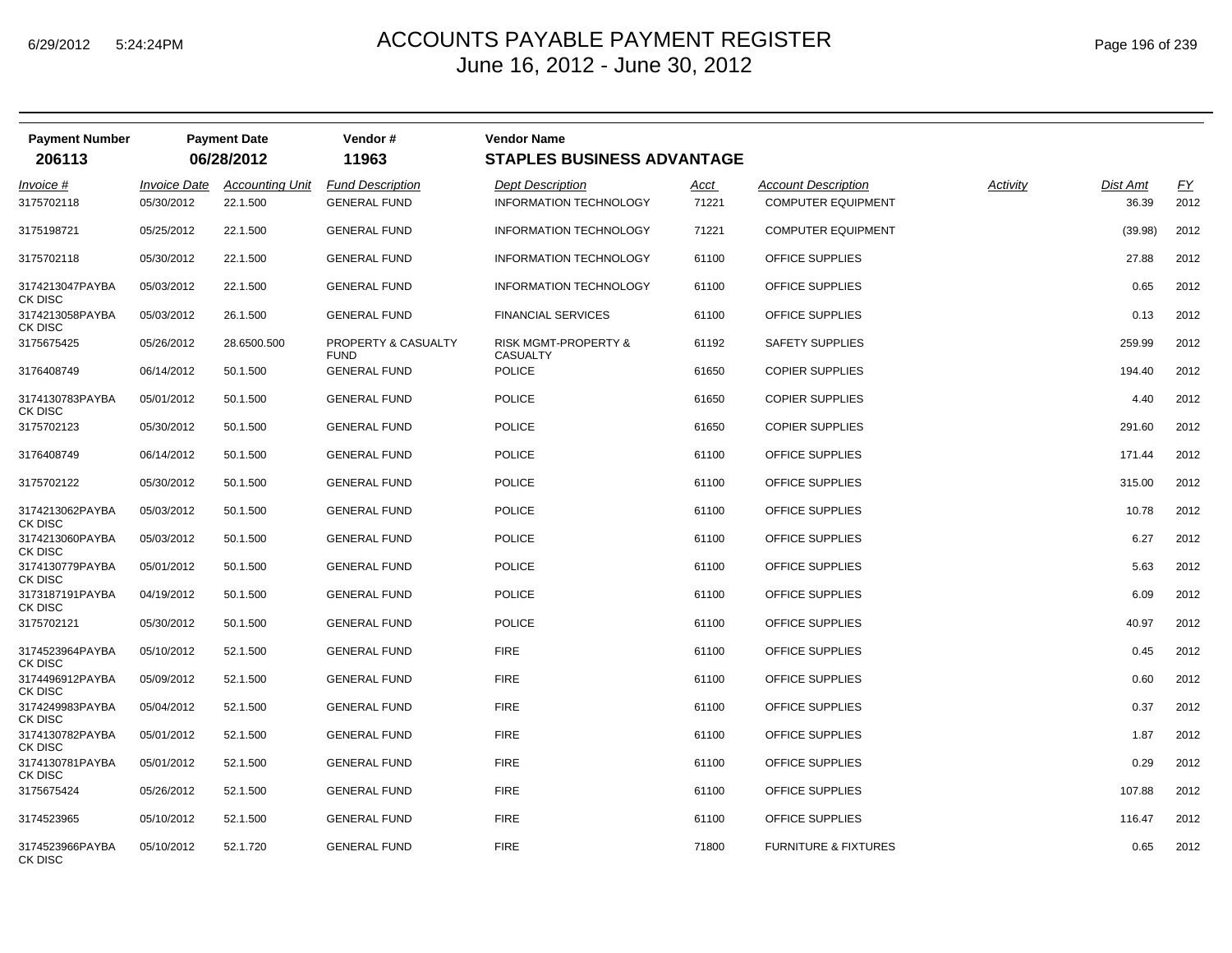| <b>Payment Number</b><br><b>Payment Date</b><br>206113<br>06/28/2012 |                                   |                                         | Vendor#<br>11963                                  | <b>Vendor Name</b><br><b>STAPLES BUSINESS ADVANTAGE</b> |                      |                                                                   |                 |                            |                          |  |  |
|----------------------------------------------------------------------|-----------------------------------|-----------------------------------------|---------------------------------------------------|---------------------------------------------------------|----------------------|-------------------------------------------------------------------|-----------------|----------------------------|--------------------------|--|--|
| Invoice #<br>3173090213PAYBA                                         | <b>Invoice Date</b><br>04/14/2012 | <b>Accounting Unit</b><br>52.1.720      | <b>Fund Description</b><br><b>GENERAL FUND</b>    | <b>Dept Description</b><br><b>FIRE</b>                  | Acct<br>71800        | <b>Account Description</b><br><b>FURNITURE &amp; FIXTURES</b>     | <b>Activity</b> | Dist Amt<br>16.97          | EY<br>2012               |  |  |
| CK DISC<br>3173090213PAYBA<br>CK DISC                                | 04/14/2012                        | 52.1.720                                | <b>GENERAL FUND</b>                               | <b>FIRE</b>                                             | 54828                | PHOTOCOPIER LEASE                                                 |                 | 16.97                      | 2012                     |  |  |
|                                                                      |                                   |                                         |                                                   |                                                         |                      |                                                                   |                 | 1,917.80                   |                          |  |  |
| <b>Payment Number</b><br>206114                                      |                                   | <b>Payment Date</b><br>06/28/2012       | Vendor#<br>13652                                  | <b>Vendor Name</b><br><b>STATIONERS INC</b>             |                      |                                                                   |                 |                            |                          |  |  |
| Invoice #<br>84097-0                                                 | <b>Invoice Date</b><br>05/25/2012 | <b>Accounting Unit</b><br>50.1.500      | <b>Fund Description</b><br><b>GENERAL FUND</b>    | <b>Dept Description</b><br><b>POLICE</b>                | <u>Acct</u><br>61100 | <b>Account Description</b><br>OFFICE SUPPLIES                     | Activity        | Dist Amt<br>56.23          | EY<br>2012               |  |  |
| 84097-0                                                              | 05/25/2012                        | 50.1.500                                | <b>GENERAL FUND</b>                               | <b>POLICE</b>                                           | 61100                | OFFICE SUPPLIES                                                   |                 | 45.00                      | 2012                     |  |  |
| 84107-0                                                              | 05/30/2012                        | 50.1.500                                | <b>GENERAL FUND</b>                               | <b>POLICE</b>                                           | 61100                | OFFICE SUPPLIES                                                   |                 | 11.23                      | 2012                     |  |  |
| 84107-0                                                              | 05/30/2012                        | 50.1.500                                | <b>GENERAL FUND</b>                               | POLICE                                                  | 61100                | OFFICE SUPPLIES                                                   |                 | 45.00                      | 2012                     |  |  |
|                                                                      |                                   |                                         |                                                   |                                                         |                      |                                                                   |                 | 157.46                     |                          |  |  |
| <b>Payment Number</b><br>206115                                      | <b>Payment Date</b><br>06/28/2012 |                                         |                                                   |                                                         | Vendor#<br>13681     | <b>Vendor Name</b><br><b>SUMMIT TITLE SERVICES</b>                |                 |                            |                          |  |  |
| Invoice #<br>6/11/12                                                 | <b>Invoice Date</b><br>06/11/2012 | <b>Accounting Unit</b><br><b>BS6200</b> | <b>Fund Description</b><br><b>WASTEWATER FUND</b> | <b>Dept Description</b><br><b>WASTEWATER</b>            | Acct<br>21775        | <b>Account Description</b><br><b>BILLING OVERPAYMENTS</b>         | Activity        | Dist Amt<br>10.68<br>10.68 | EY<br>2012               |  |  |
| <b>Payment Number</b><br>206116                                      |                                   | <b>Payment Date</b><br>06/28/2012       | Vendor#<br>13757                                  | <b>Vendor Name</b><br><b>TOWERS MOTOR PARTS CORP</b>    |                      |                                                                   |                 |                            |                          |  |  |
| Invoice #<br>683730                                                  | <b>Invoice Date</b><br>06/14/2012 | <b>Accounting Unit</b><br>50.1.500      | <b>Fund Description</b><br><b>GENERAL FUND</b>    | <b>Dept Description</b><br><b>POLICE</b>                | <u>Acct</u><br>61799 | <b>Account Description</b><br><b>VEHICLE PARTS &amp; SUPPLIES</b> | <b>Activity</b> | Dist Amt<br>8.60<br>8.60   | $\underline{FY}$<br>2012 |  |  |
| <b>Payment Number</b><br>206117                                      |                                   | <b>Payment Date</b><br>06/28/2012       | Vendor#<br>13773                                  | <b>Vendor Name</b><br><b>TRUE BLUE CLEANERS</b>         |                      |                                                                   |                 |                            |                          |  |  |
| Invoice #                                                            | <b>Invoice Date</b>               | <b>Accounting Unit</b>                  | <b>Fund Description</b>                           | <b>Dept Description</b>                                 | Acct                 | <b>Account Description</b>                                        | <b>Activity</b> | Dist Amt                   | <u>FY</u>                |  |  |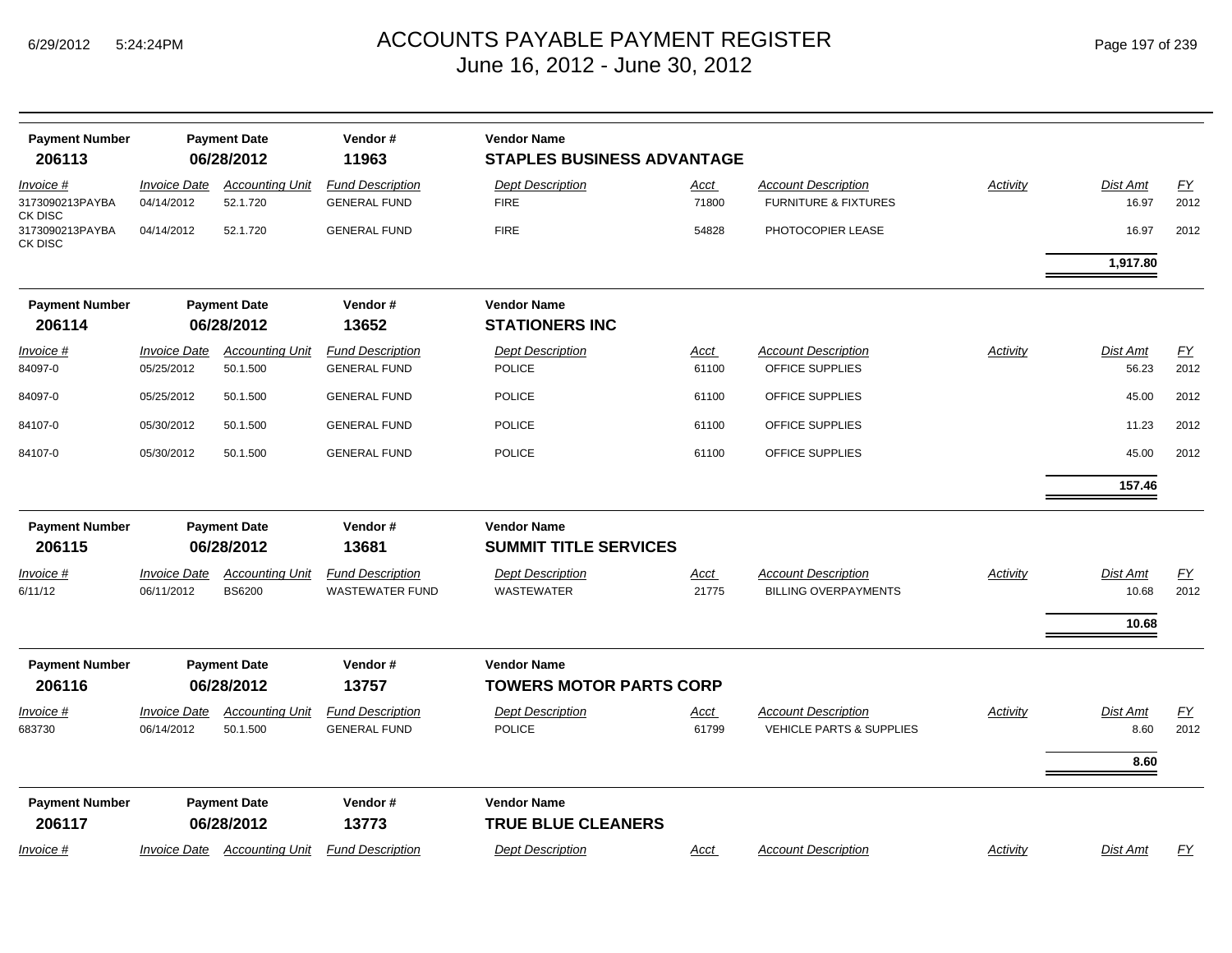| <b>Payment Number</b><br>206117 |                     | <b>Payment Date</b><br>06/28/2012                                                                                                             | Vendor#<br>13773        | <b>Vendor Name</b><br><b>TRUE BLUE CLEANERS</b> |                                        |                                                                           |               |                                         |           |
|---------------------------------|---------------------|-----------------------------------------------------------------------------------------------------------------------------------------------|-------------------------|-------------------------------------------------|----------------------------------------|---------------------------------------------------------------------------|---------------|-----------------------------------------|-----------|
| Invoice #                       | <b>Invoice Date</b> | <b>Accounting Unit</b>                                                                                                                        | <b>Fund Description</b> | <b>Dept Description</b>                         | Acct                                   | <b>Account Description</b>                                                | Activity      | Dist Amt                                | <u>FY</u> |
| 88010                           | 06/11/2012          | 52.1.625                                                                                                                                      | <b>GENERAL FUND</b>     | <b>FIRE</b>                                     | 55699                                  | OTHER CONTRACTED<br><b>SERVICES</b>                                       |               | 22.62                                   | 2012      |
| 87999                           | 06/11/2012          | 52.1.625                                                                                                                                      | <b>GENERAL FUND</b>     | <b>FIRE</b>                                     | 55699                                  | OTHER CONTRACTED<br><b>SERVICES</b>                                       |               | 30.16                                   | 2012      |
| 87969                           | 06/11/2012          | 52.1.625                                                                                                                                      | <b>GENERAL FUND</b>     | <b>FIRE</b>                                     | 55699                                  | OTHER CONTRACTED<br><b>SERVICES</b>                                       |               | 22.62                                   | 2012      |
| 87967                           | 06/11/2012          | 52.1.625                                                                                                                                      | <b>GENERAL FUND</b>     | <b>FIRE</b>                                     | 55699                                  | OTHER CONTRACTED<br><b>SERVICES</b>                                       |               | 22.62                                   | 2012      |
| 84017                           | 06/04/2012          | 52.1.625                                                                                                                                      | <b>GENERAL FUND</b>     | <b>FIRE</b>                                     | 55699                                  | OTHER CONTRACTED<br><b>SERVICES</b>                                       |               | 22.62                                   | 2012      |
| 84014                           | 06/04/2012          | 52.1.625                                                                                                                                      | <b>GENERAL FUND</b>     | <b>FIRE</b>                                     | 55699                                  | OTHER CONTRACTED<br><b>SERVICES</b>                                       |               | 22.62                                   | 2012      |
| 83958                           | 06/04/2012          | 52.1.625                                                                                                                                      | <b>GENERAL FUND</b>     | <b>FIRE</b>                                     | 55699                                  | OTHER CONTRACTED<br><b>SERVICES</b>                                       |               | 15.08                                   | 2012      |
| 83957                           | 06/04/2012          | 52.1.625                                                                                                                                      | <b>GENERAL FUND</b>     | <b>FIRE</b>                                     | 55699                                  | OTHER CONTRACTED<br><b>SERVICES</b>                                       |               | 22.62                                   | 2012      |
| 83903                           | 06/04/2012          | 52.1.625                                                                                                                                      | <b>GENERAL FUND</b>     | <b>FIRE</b>                                     | 55699                                  | OTHER CONTRACTED<br><b>SERVICES</b>                                       |               | 11.74                                   | 2012      |
| 83901                           | 06/04/2012          | 52.1.625                                                                                                                                      | <b>GENERAL FUND</b>     | <b>FIRE</b>                                     | 55699                                  | OTHER CONTRACTED<br><b>SERVICES</b>                                       |               | 22.62                                   | 2012      |
| 80964                           | 05/31/2012          | 52.1.625                                                                                                                                      | <b>GENERAL FUND</b>     | <b>FIRE</b>                                     | 55699                                  | OTHER CONTRACTED<br><b>SERVICES</b>                                       |               | 22.62                                   | 2012      |
| 80963                           | 05/31/2012          | 52.1.625                                                                                                                                      | <b>GENERAL FUND</b>     | <b>FIRE</b>                                     | 55699                                  | OTHER CONTRACTED<br><b>SERVICES</b>                                       |               | 30.16                                   | 2012      |
| 80952                           | 05/31/2012          | 52.1.625                                                                                                                                      | <b>GENERAL FUND</b>     | <b>FIRE</b>                                     | 55699                                  | OTHER CONTRACTED<br><b>SERVICES</b>                                       |               | 30.16                                   | 2012      |
| 78703                           | 05/24/2012          | 52.1.625                                                                                                                                      | <b>GENERAL FUND</b>     | <b>FIRE</b>                                     | 55699                                  | OTHER CONTRACTED<br><b>SERVICES</b>                                       |               | 15.08                                   | 2012      |
|                                 |                     |                                                                                                                                               |                         |                                                 |                                        |                                                                           |               | 313.34                                  |           |
| <b>Payment Number</b><br>206118 |                     | <b>Payment Date</b><br>06/28/2012                                                                                                             | Vendor#<br>13797        | <b>Vendor Name</b><br>UNIFIRST CORPORATION      |                                        |                                                                           |               |                                         |           |
|                                 |                     | $\mathbf{L}$ and $\mathbf{L}$ and $\mathbf{L}$ are assumed in the set of $\mathbf{L}$ and $\mathbf{L}$ are assumed in the set of $\mathbf{L}$ |                         | Dear December 1977                              | $\mathbf{A}$ $\mathbf{A}$ $\mathbf{A}$ | $\mathbf{A}$ and a second $\mathbf{B}$ and a second order of $\mathbf{A}$ | $A = A$ . $A$ | $\mathbf{D}^{\star}$ . And $\mathbf{A}$ |           |

| Invoice #   | <i><b>Invoice Date</b></i> | <b>Accounting Unit</b> | <b>Fund Description</b> | <b>Dept Description</b> | <u>Acct</u> | <b>Account Description</b>     | Activity | <b>Dist Amt</b> | <u>FY</u> |
|-------------|----------------------------|------------------------|-------------------------|-------------------------|-------------|--------------------------------|----------|-----------------|-----------|
| 044 4001755 | 06/08/2012                 | 68.6000.540            | SOLID WASTE FUND        | <b>SOLID WASTE</b>      | 61110       | PROTECTIVE CLOTHING            |          | 125.31          | 2012      |
| 044 3998755 | 06/01/2012                 | 68.6000.540            | SOLID WASTE FUND        | <b>SOLID WASTE</b>      | 61110       | PROTECTIVE CLOTHING            |          | 125.31          | 2012      |
| 044 3992679 | 05/18/2012                 | 68.6000.540            | SOLID WASTE FUND        | <b>SOLID WASTE</b>      | 61110       | PROTECTIVE CLOTHING            |          | 125.31          | 2012      |
| 044 3997743 | 05/31/2012                 | 69.6200.540            | <b>WASTEWATER FUND</b>  | WASTEWATER              | 61107       | <b>CLOTHING &amp; UNIFORMS</b> |          | 45.95           | 2012      |
| 044 3994727 | 05/17/2012                 | 69.6200.540            | WASTEWATER FUND         | WASTEWATER              | 61107       | <b>CLOTHING &amp; UNIFORMS</b> |          | 45.95           | 2012      |
| 044 3991689 | 05/17/2012                 | 69.6200.540            | WASTEWATER FUND         | WASTEWATER              | 61107       | <b>CLOTHING &amp; UNIFORMS</b> |          | 45.95           | 2012      |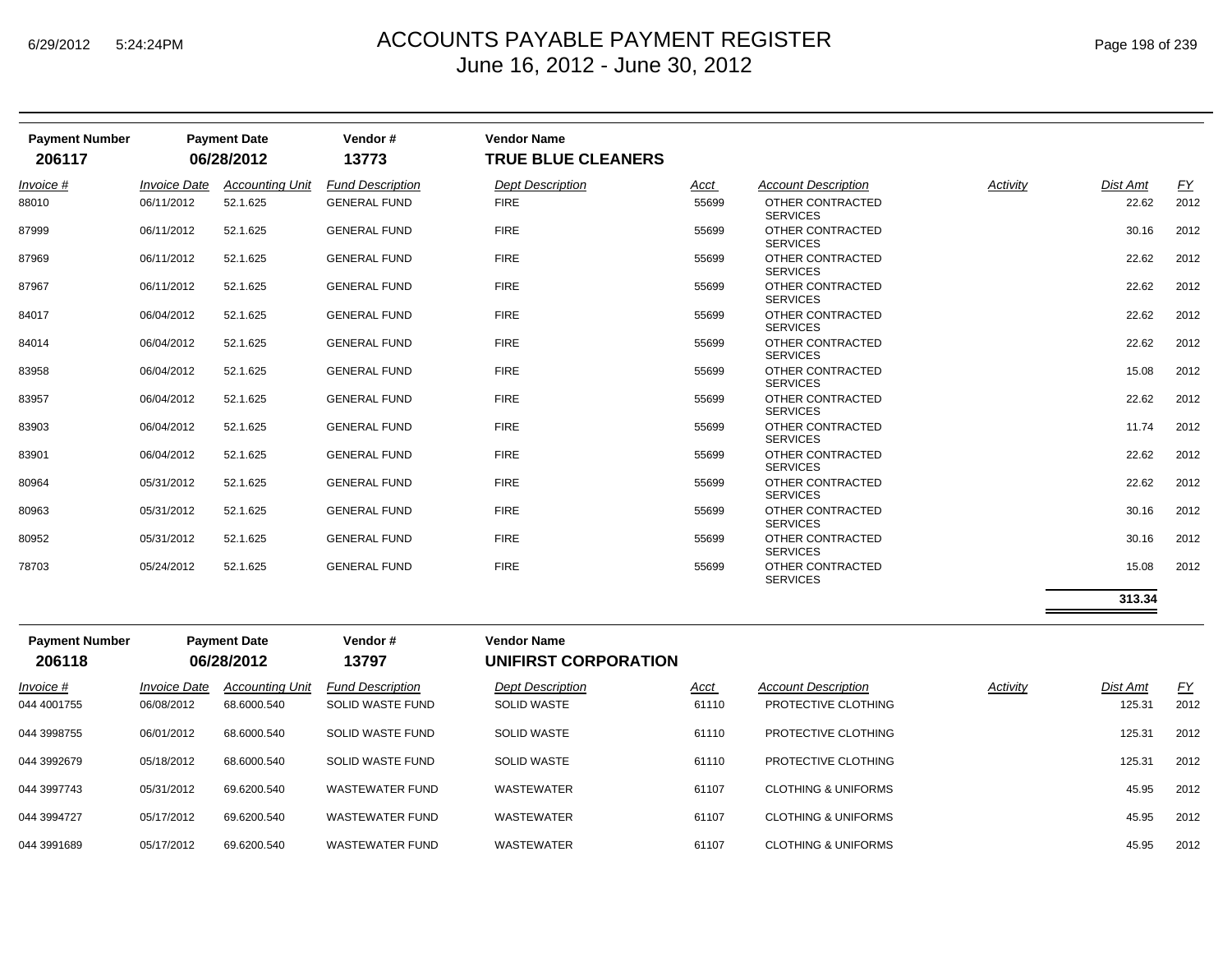| <b>Payment Number</b><br>206118 |                                   | <b>Payment Date</b><br>06/28/2012     | Vendor#<br>13797                                  | <b>Vendor Name</b><br><b>UNIFIRST CORPORATION</b>         |                      |                                                                     |          |                      |            |
|---------------------------------|-----------------------------------|---------------------------------------|---------------------------------------------------|-----------------------------------------------------------|----------------------|---------------------------------------------------------------------|----------|----------------------|------------|
| Invoice #<br>044 3997743        | <b>Invoice Date</b><br>05/31/2012 | <b>Accounting Unit</b><br>69.6200.670 | <b>Fund Description</b><br><b>WASTEWATER FUND</b> | <b>Dept Description</b><br><b>WASTEWATER</b>              | <u>Acct</u><br>61107 | <b>Account Description</b><br><b>CLOTHING &amp; UNIFORMS</b>        | Activity | Dist Amt<br>232.42   | EY<br>2012 |
| 044 3994727                     | 05/17/2012                        | 69.6200.670                           | <b>WASTEWATER FUND</b>                            | <b>WASTEWATER</b>                                         | 61107                | <b>CLOTHING &amp; UNIFORMS</b>                                      |          | 242.37               | 2012       |
| 044 3991689                     | 05/17/2012                        | 69.6200.670                           | <b>WASTEWATER FUND</b>                            | WASTEWATER                                                | 61107                | <b>CLOTHING &amp; UNIFORMS</b>                                      |          | 232.42               | 2012       |
| 044 3998662                     | 06/01/2012                        | 61.1.670                              | <b>GENERAL FUND</b>                               | <b>STREETS</b>                                            | 61107                | <b>CLOTHING &amp; UNIFORMS</b>                                      |          | 294.96               | 2012       |
| 044 3998424                     | 06/01/2012                        | 61.1.670                              | <b>GENERAL FUND</b>                               | <b>STREETS</b>                                            | 61107                | <b>CLOTHING &amp; UNIFORMS</b>                                      |          | 265.39               | 2012       |
| 044 3995394                     | 05/25/2012                        | 61.1.670                              | <b>GENERAL FUND</b>                               | <b>STREETS</b>                                            | 61107                | <b>CLOTHING &amp; UNIFORMS</b>                                      |          | 262.06               | 2012       |
| 044 3995621                     | 05/25/2012                        | 61.1.670                              | <b>GENERAL FUND</b>                               | <b>STREETS</b>                                            | 61107                | <b>CLOTHING &amp; UNIFORMS</b>                                      |          | 294.96               | 2012       |
|                                 |                                   |                                       |                                                   |                                                           |                      |                                                                     |          | 2,338.36             |            |
| <b>Payment Number</b><br>206119 |                                   | <b>Payment Date</b><br>06/28/2012     | Vendor#<br>13804                                  | <b>Vendor Name</b><br>UNITED SITE SERVICES NORTHEAST      |                      |                                                                     |          |                      |            |
|                                 |                                   |                                       |                                                   |                                                           |                      |                                                                     |          |                      |            |
| Invoice #<br>114-623938         | <b>Invoice Date</b><br>05/30/2012 | <b>Accounting Unit</b><br>52.1.625    | <b>Fund Description</b><br><b>GENERAL FUND</b>    | <b>Dept Description</b><br><b>FIRE</b>                    | <u>Acct</u><br>55699 | <b>Account Description</b><br>OTHER CONTRACTED<br><b>SERVICES</b>   | Activity | Dist Amt<br>54.97    | EY<br>2012 |
| 114-519695                      | 04/01/2012                        | 66.1.500                              | <b>GENERAL FUND</b>                               | PARKING LOTS                                              | 61299                | MISCELLANEOUS SUPPLIES                                              |          | 54.97                | 2012       |
| 114-575098                      | 05/02/2012                        | 66.1.500                              | <b>GENERAL FUND</b>                               | PARKING LOTS                                              | 61299                | MISCELLANEOUS SUPPLIES                                              |          | 54.97                | 2012       |
|                                 |                                   |                                       |                                                   |                                                           |                      |                                                                     |          | 164.91               |            |
| <b>Payment Number</b><br>206120 |                                   | <b>Payment Date</b><br>06/28/2012     | Vendor#<br>13816                                  | <b>Vendor Name</b><br><b>USDA APHIS WILDLIFE SERVICES</b> |                      |                                                                     |          |                      |            |
| Invoice #<br>BD723312-027       | <b>Invoice Date</b><br>05/29/2012 | <b>Accounting Unit</b><br>68.6000.692 | <b>Fund Description</b><br>SOLID WASTE FUND       | <b>Dept Description</b><br><b>SOLID WASTE</b>             | <u>Acct</u><br>53999 | <b>Account Description</b><br>OTHER PROFESSIONAL<br><b>SERVICES</b> | Activity | Dist Amt<br>5,441.65 | EY<br>2012 |
|                                 |                                   |                                       |                                                   |                                                           |                      |                                                                     |          | 5,441.65             |            |
| <b>Payment Number</b><br>206121 |                                   | <b>Payment Date</b><br>06/28/2012     | Vendor#<br>11371                                  | <b>Vendor Name</b><br><b>USP OF NEW ENGLAND</b>           |                      |                                                                     |          |                      |            |
| <u>Invoice #</u><br>18839911    | <b>Invoice Date</b><br>05/31/2012 | <b>Accounting Unit</b><br>61.1.700    | <b>Fund Description</b><br><b>GENERAL FUND</b>    | <b>Dept Description</b><br><b>STREETS</b>                 | <u>Acct</u><br>61299 | <b>Account Description</b><br>MISCELLANEOUS SUPPLIES                | Activity | Dist Amt<br>9.90     | EY<br>2012 |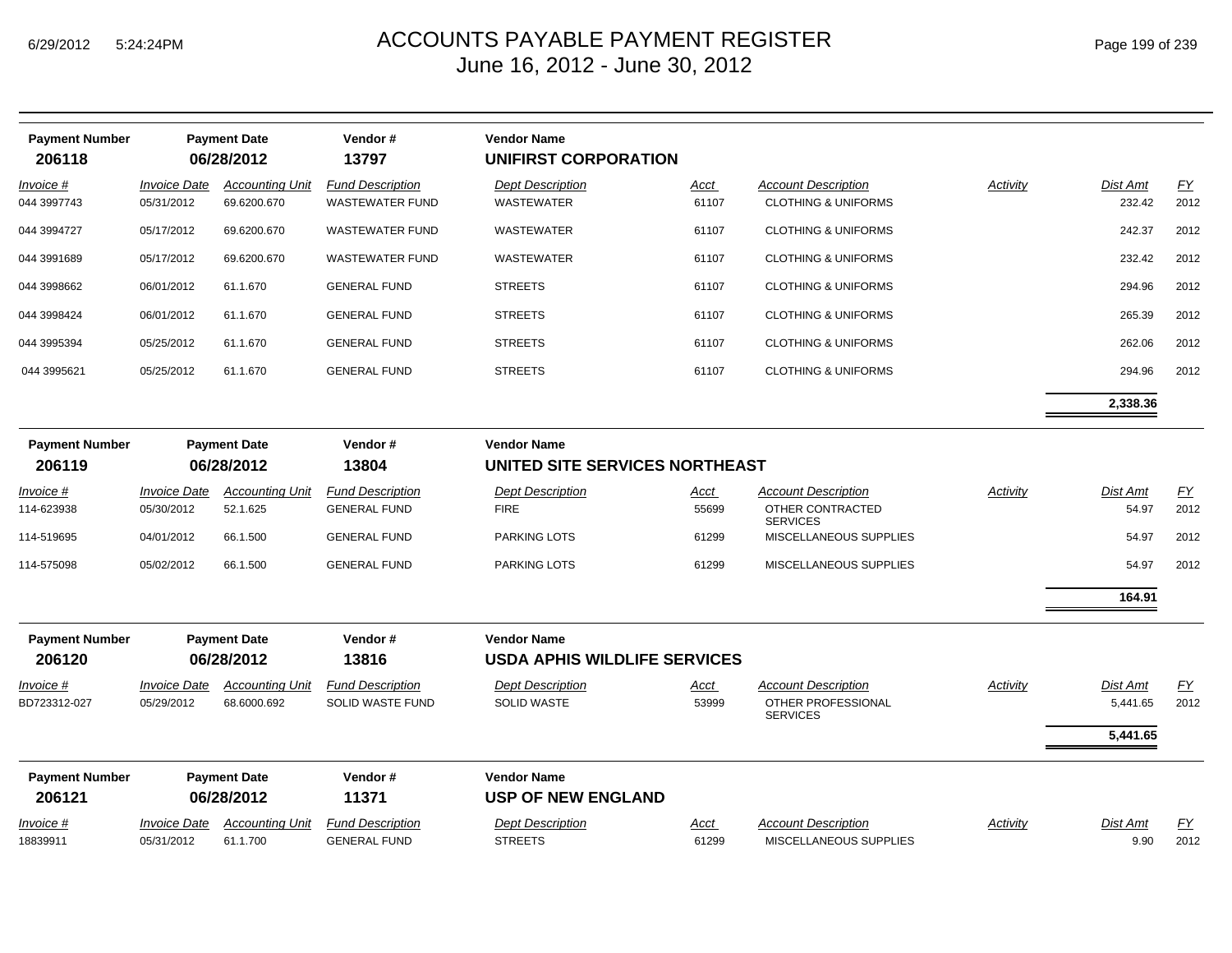| <b>Payment Number</b><br>206121     |                                   | <b>Payment Date</b><br>06/28/2012  | Vendor#<br>11371                                                               | <b>Vendor Name</b><br><b>USP OF NEW ENGLAND</b>                  |               |                                                           |               |                           |            |
|-------------------------------------|-----------------------------------|------------------------------------|--------------------------------------------------------------------------------|------------------------------------------------------------------|---------------|-----------------------------------------------------------|---------------|---------------------------|------------|
| Invoice #<br>18839893               | <b>Invoice Date</b><br>05/25/2012 | <b>Accounting Unit</b><br>61.1.700 | <b>Fund Description</b><br><b>GENERAL FUND</b>                                 | <b>Dept Description</b><br><b>STREETS</b>                        | Acct<br>61299 | <b>Account Description</b><br>MISCELLANEOUS SUPPLIES      | Activity      | Dist Amt<br>39.60         | EY<br>2012 |
|                                     |                                   |                                    |                                                                                |                                                                  |               |                                                           |               | 49.50                     |            |
| <b>Payment Number</b>               |                                   | <b>Payment Date</b>                | Vendor#                                                                        | <b>Vendor Name</b>                                               |               |                                                           |               |                           |            |
| 206122                              |                                   | 06/28/2012                         | 13824                                                                          | <b>VANASSE HANGEN BRUSTLIN INC</b>                               |               |                                                           |               |                           |            |
| Invoice #                           | <b>Invoice Date</b>               | <b>Accounting Unit</b>             | <b>Fund Description</b>                                                        | <b>Dept Description</b>                                          | Acct          | <b>Account Description</b>                                | Activity      | <b>Dist Amt</b>           | EY         |
| 0147855-13                          | 05/12/2012                        | 60.5200                            | <b>CAPITAL</b><br>PROJECTS-STREETS                                             | CAPITAL<br>PROJECTS-ENGINEERING                                  | 81700         | <b>INFRASTRUCTURE</b>                                     | 1072.64.01.30 | 40,020.27                 | 2012       |
| 014784-3                            | 05/12/2012                        | 60.5700                            | CAP PROJECTS-BROAD ST<br><b>PKWY</b>                                           | CAP PROJECTS-BROAD ST<br><b>PKWY</b>                             | 81700         | <b>INFRASTRUCTURE</b>                                     | 1061.60.04.60 | 749.74                    | 2012       |
|                                     |                                   |                                    |                                                                                |                                                                  |               |                                                           |               | 40,770.01                 |            |
| <b>Payment Number</b>               |                                   | <b>Payment Date</b>                | Vendor#                                                                        | <b>Vendor Name</b>                                               |               | <b>Payee Name</b>                                         |               |                           |            |
| 206123                              | 06/28/2012                        |                                    | 12157                                                                          | <b><i>VWR SCIENTIFIC PRODUCTS</i></b>                            |               | <b><i>VWR INTERNATIONAL</i></b>                           |               |                           |            |
| Invoice #                           | <b>Invoice Date</b>               | <b>Accounting Unit</b>             | <b>Fund Description</b>                                                        | <b>Dept Description</b>                                          | Acct          | <b>Account Description</b>                                | Activity      | Dist Amt                  | EY         |
| 8050549370                          | 05/22/2012                        | 69.6200.670                        | <b>WASTEWATER FUND</b>                                                         | <b>WASTEWATER</b>                                                | 61149         | <b>LABORATORY SUPPLIES</b>                                |               | 240.83                    | 2012       |
|                                     |                                   |                                    |                                                                                |                                                                  |               |                                                           |               | 240.83                    |            |
| <b>Payment Number</b>               |                                   | <b>Payment Date</b>                | Vendor#                                                                        | <b>Vendor Name</b>                                               |               |                                                           |               |                           |            |
| 206124                              |                                   | 06/28/2012                         | 11933                                                                          | <b>FRANK J WALLENT</b>                                           |               |                                                           |               |                           |            |
| Invoice #<br>06/20-6/26 TAPING      | <b>Invoice Date</b><br>06/26/2012 | <b>Accounting Unit</b><br>22.2505  | <b>Fund Description</b><br><b>GOVT &amp; EDUCATION</b><br><b>CHANNELS FUND</b> | <b>Dept Description</b><br><b>GOV'T &amp; EDUCATION CHANNELS</b> | Acct<br>53470 | <b>Account Description</b><br><b>VIDEOGRAPHY SERVICES</b> | Activity      | <b>Dist Amt</b><br>212.50 | EY<br>2012 |
|                                     |                                   |                                    |                                                                                |                                                                  |               |                                                           |               | 212.50                    |            |
|                                     |                                   |                                    |                                                                                |                                                                  |               |                                                           |               |                           |            |
| <b>Payment Number</b>               |                                   | <b>Payment Date</b>                | Vendor#                                                                        | <b>Vendor Name</b>                                               |               |                                                           |               |                           |            |
| 206125                              |                                   | 06/28/2012                         | 13906                                                                          | <b>SCOTT WOODBURY</b>                                            |               |                                                           |               |                           |            |
| Invoice #                           | <b>Invoice Date</b>               | <b>Accounting Unit</b>             | <b>Fund Description</b>                                                        | <b>Dept Description</b>                                          | Acct          | <b>Account Description</b>                                | Activity      | <b>Dist Amt</b>           | EY         |
| <b>BATHROOM</b><br>RENOVATIONS-1    | 05/29/2012                        | 79.4090                            | LIB-LOST/DAMAGED BOOK<br><b>FINES</b>                                          | LIB-LOST/DAMAGED BOOK FINES                                      | 54280         | <b>BUILDING/GROUNDS</b><br><b>MAINTENANCE</b>             |               | 2,500.00                  | 2012       |
| BATHROOM<br><b>RENOVATIONS</b>      | 05/29/2012                        | 79.4090                            | LIB-LOST/DAMAGED BOOK<br><b>FINES</b>                                          | LIB-LOST/DAMAGED BOOK FINES                                      | 54280         | <b>BUILDING/GROUNDS</b><br><b>MAINTENANCE</b>             |               | 400.00                    | 2012       |
| <b>MENS BATHROOM</b><br><b>DOOR</b> | 06/19/2012                        | 79.1.720                           | <b>GENERAL FUND</b>                                                            | <b>LIBRARY</b>                                                   | 54280         | <b>BUILDING/GROUNDS</b><br><b>MAINTENANCE</b>             |               | 215.00                    | 2012       |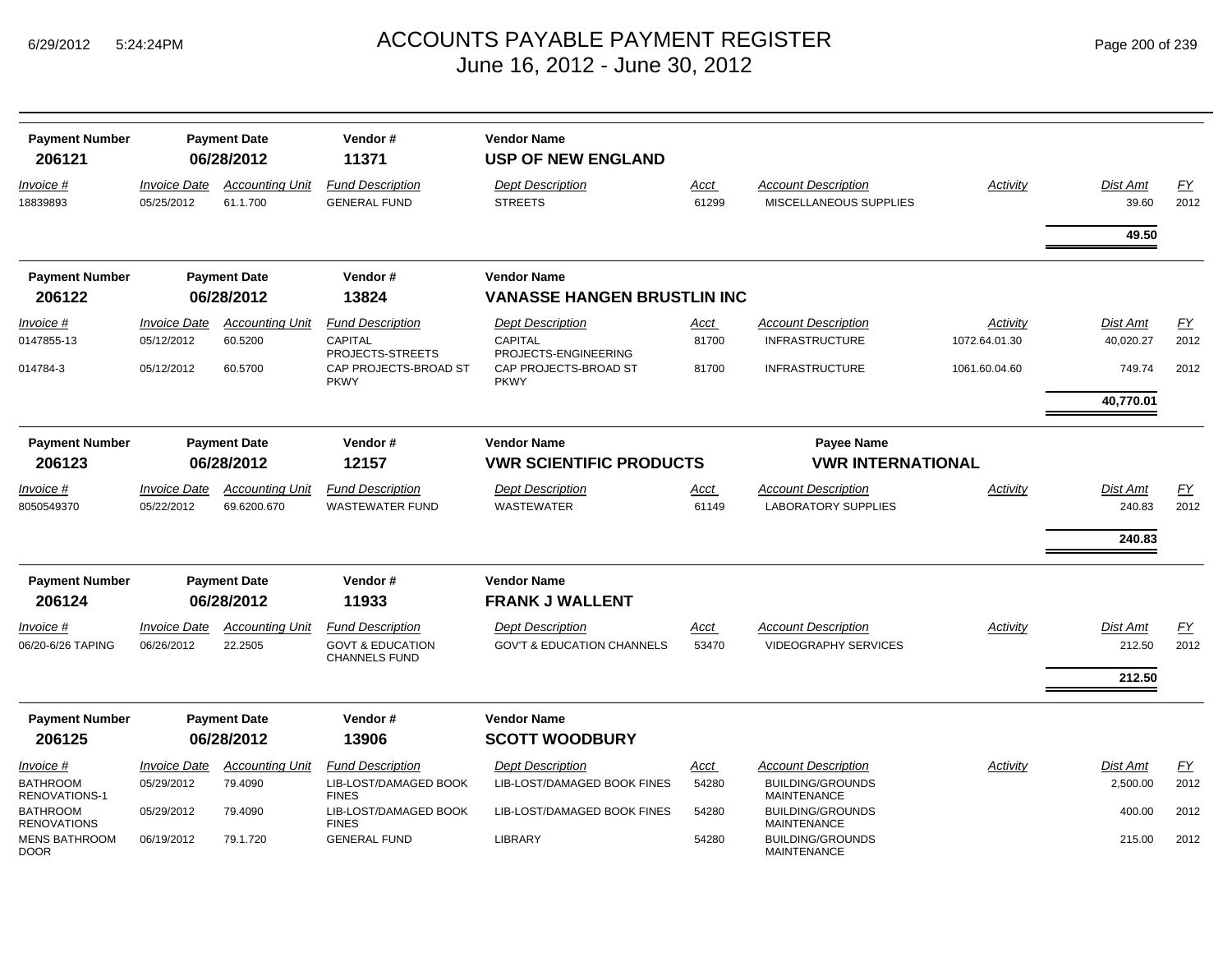|                                 |                                          |                                          |                                                                          |                                                                          |                      |                                                                      |                             | 3,115.00                    |                   |
|---------------------------------|------------------------------------------|------------------------------------------|--------------------------------------------------------------------------|--------------------------------------------------------------------------|----------------------|----------------------------------------------------------------------|-----------------------------|-----------------------------|-------------------|
| <b>Payment Number</b><br>206126 | <b>Payment Date</b><br>06/28/2012        |                                          | Vendor#<br>12727                                                         | <b>Vendor Name</b><br><b>FLEET SERVICES</b>                              |                      | Payee Name<br><b>WRIGHT EXPRESS</b>                                  |                             |                             |                   |
| Invoice #<br>29546433           | <b>Invoice Date</b><br>05/31/2012        | <b>Accounting Unit</b><br>50.1.500       | <b>Fund Description</b><br><b>GENERAL FUND</b>                           | <b>Dept Description</b><br><b>POLICE</b>                                 | Acct<br>61300        | <b>Account Description</b><br>FUEL, UNLEADED                         | Activity                    | <b>Dist Amt</b><br>1,237.25 | EY<br>2012        |
|                                 |                                          |                                          |                                                                          |                                                                          |                      |                                                                      |                             | 1,237.25                    |                   |
| <b>Payment Number</b><br>206127 |                                          | <b>Payment Date</b><br>06/28/2012        | Vendor#<br>10961                                                         | <b>Vendor Name</b><br><b>WRIGHT-PIERCE</b>                               |                      |                                                                      |                             |                             |                   |
| Invoice #<br>83199              | <b>Invoice Date</b><br>05/25/2012        | <b>Accounting Unit</b><br>69.6200.950    | <b>Fund Description</b><br><b>WASTEWATER FUND</b>                        | <b>Dept Description</b><br><b>WASTEWATER</b>                             | <b>Acct</b><br>81700 | <b>Account Description</b><br><b>INFRASTRUCTURE</b>                  | Activity<br>1053.69.01.30   | Dist Amt<br>2,651.16        | EY<br>2012        |
|                                 |                                          |                                          |                                                                          |                                                                          |                      |                                                                      |                             | 2,651.16                    |                   |
| <b>Payment Number</b><br>206128 |                                          | <b>Payment Date</b><br>06/28/2012        | Vendor#<br>12844                                                         | <b>Vendor Name</b><br><b>HEALTH EDCO</b>                                 |                      | Payee Name<br><b>WRS GROUP LTD</b>                                   |                             |                             |                   |
| Invoice #<br>964639             | <i><b>Invoice Date</b></i><br>05/18/2012 | <b>Accounting Unit</b><br>72.3070        | <b>Fund Description</b><br><b>COMMUNITY HEALTH</b><br><b>GRANTS FUND</b> | <b>Dept Description</b><br><b>COMMUNITY HEALTH GRANTS</b><br><b>FUND</b> | Acct<br>61135        | <b>Account Description</b><br><b>EDUCATIONAL SUPPLIES</b>            | Activity<br>72.1002.12.01   | Dist Amt<br>19.00           | EY<br>2012        |
| 964639                          | 05/18/2012                               | 72.3070                                  | <b>COMMUNITY HEALTH</b><br><b>GRANTS FUND</b>                            | <b>COMMUNITY HEALTH GRANTS</b><br><b>FUND</b>                            | 61135                | <b>EDUCATIONAL SUPPLIES</b>                                          | 72.1002.12.01               | 108.15<br>127.15            | 2012              |
|                                 |                                          |                                          |                                                                          |                                                                          |                      |                                                                      |                             |                             |                   |
| <b>Payment Number</b><br>206129 |                                          | <b>Payment Date</b><br>06/28/2012        | Vendor#<br>11061                                                         | <b>Vendor Name</b><br><b>PETTY CASH SCHOOLS</b>                          |                      | Payee Name<br><b>BROAD ST PETTY CASH</b>                             |                             |                             |                   |
| Invoice #<br>670                | <b>Invoice Date</b><br>06/19/2012        | <b>Accounting Unit</b><br>91.1.122410    | <b>Fund Description</b><br><b>GENERAL FUND</b>                           | <b>Dept Description</b><br><b>SCHOOL</b>                                 | Acct<br>61100        | <b>Account Description</b><br>OFFICE SUPPLIES                        | Activity                    | <b>Dist Amt</b><br>5.75     | <u>FY</u><br>2012 |
|                                 |                                          |                                          |                                                                          |                                                                          |                      |                                                                      |                             | 5.75                        |                   |
| <b>Payment Number</b><br>206130 |                                          | <b>Payment Date</b><br>06/28/2012        | Vendor#<br>10568                                                         | <b>Vendor Name</b><br><b>NORTH COUNTRY EDUCATION SERVIC</b>              |                      |                                                                      |                             |                             |                   |
| $Invoice$ #<br>2186MT           | <b>Invoice Date</b><br>06/22/2012        | <b>Accounting Unit</b><br>91.3800.992200 | <b>Fund Description</b><br><b>SCHOOL GRANTS FUND</b>                     | <b>Dept Description</b><br><b>SCHOOL</b>                                 | Acct<br>53607        | <b>Account Description</b><br>PROGRAM IMPROVEMENT<br><b>SERVICES</b> | Activity<br>91.03511.992200 | <b>Dist Amt</b><br>200.00   | EY<br>2012        |
|                                 |                                          |                                          |                                                                          |                                                                          |                      |                                                                      |                             | 200.00                      |                   |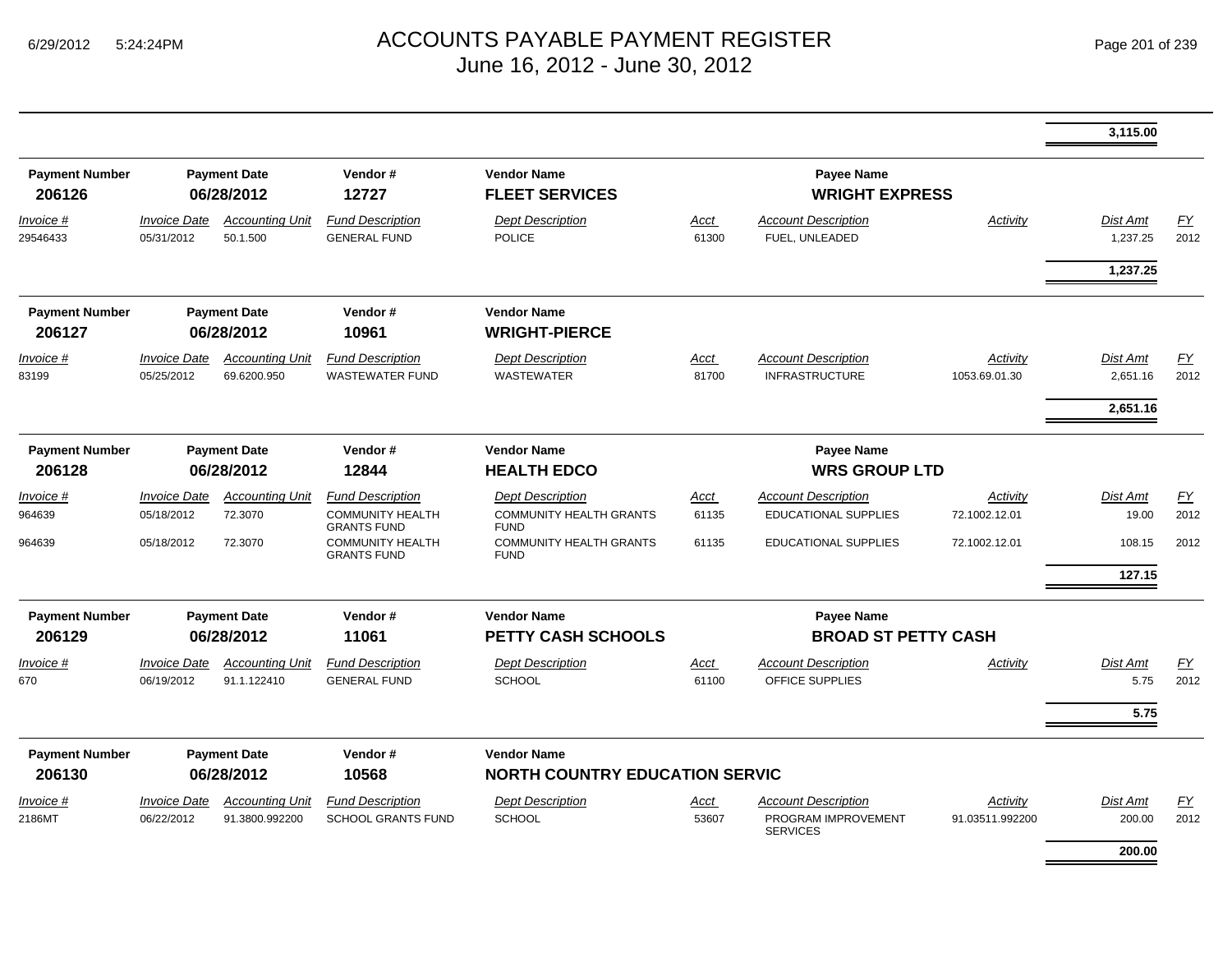| <b>Payment Number</b><br>206131 |                                   | <b>Payment Date</b><br>06/28/2012        | Vendor#<br>13808                                     | <b>Vendor Name</b>                                   | UNUM LIFE INSURANCE CO OF AMER |                                                           |                             |                      |                   |  |  |  |  |
|---------------------------------|-----------------------------------|------------------------------------------|------------------------------------------------------|------------------------------------------------------|--------------------------------|-----------------------------------------------------------|-----------------------------|----------------------|-------------------|--|--|--|--|
|                                 |                                   |                                          |                                                      |                                                      |                                |                                                           |                             |                      |                   |  |  |  |  |
| Invoice #<br>134208-001 7 JULY  | <b>Invoice Date</b><br>06/15/2012 | <b>Accounting Unit</b><br>91.1.992322    | <b>Fund Description</b><br><b>GENERAL FUND</b>       | <b>Dept Description</b><br><b>SCHOOL</b>             | <u>Acct</u><br>52300           | <b>Account Description</b><br><b>BENEFITS</b>             | Activity                    | Dist Amt<br>1,424.68 | EY<br>2012        |  |  |  |  |
| 134208-001 7 JULY               | 06/15/2012                        | 91.1.992322                              | <b>GENERAL FUND</b>                                  | <b>SCHOOL</b>                                        | 52300                          | <b>BENEFITS</b>                                           |                             | 1,827.25             | 2012              |  |  |  |  |
|                                 |                                   |                                          |                                                      |                                                      |                                |                                                           |                             | 3,251.93             |                   |  |  |  |  |
| <b>Payment Number</b><br>206132 |                                   | <b>Payment Date</b><br>06/28/2012        | Vendor#<br>13808                                     | <b>Vendor Name</b><br>UNUM LIFE INSURANCE CO OF AMER |                                | Payee Name<br><b>UNUM LIFE INSURANCE</b>                  |                             |                      |                   |  |  |  |  |
| Invoice #<br>E0372920-JUNE      | <b>Invoice Date</b><br>06/20/2012 | <b>Accounting Unit</b><br>91.1.992322    | <b>Fund Description</b><br><b>GENERAL FUND</b>       | <b>Dept Description</b><br>SCHOOL                    | <u>Acct</u><br>52300           | <b>Account Description</b><br><b>BENEFITS</b>             | Activity                    | Dist Amt<br>1,431.84 | <u>FY</u><br>2012 |  |  |  |  |
|                                 |                                   |                                          |                                                      |                                                      |                                |                                                           |                             | 1,431.84             |                   |  |  |  |  |
| <b>Payment Number</b>           |                                   | <b>Payment Date</b>                      | Vendor#                                              | <b>Vendor Name</b>                                   |                                |                                                           |                             |                      |                   |  |  |  |  |
| 206133                          | 06/28/2012<br>11239               |                                          |                                                      | <b>ABACUS IN-HOME TUTORING INC</b>                   |                                |                                                           |                             |                      |                   |  |  |  |  |
| <u>Invoice #</u><br>969         | <b>Invoice Date</b><br>06/14/2012 | <b>Accounting Unit</b><br>91.3800.231271 | <b>Fund Description</b><br>SCHOOL GRANTS FUND        | <b>Dept Description</b><br><b>SCHOOL</b>             | <u>Acct</u><br>53600           | <b>Account Description</b><br><b>INSTRUCTION SERVICES</b> | Activity<br>91.03762.231271 | Dist Amt<br>747.50   | <u>FY</u><br>2012 |  |  |  |  |
| 970                             | 06/14/2012                        | 91.3800.231271                           | <b>SCHOOL GRANTS FUND</b>                            | SCHOOL                                               | 53600                          | <b>INSTRUCTION SERVICES</b>                               | 91.03762.231271             | 97.50                | 2012              |  |  |  |  |
|                                 |                                   |                                          |                                                      |                                                      |                                |                                                           |                             | 845.00               |                   |  |  |  |  |
| <b>Payment Number</b><br>206134 |                                   | <b>Payment Date</b><br>06/28/2012        | Vendor#<br>13946                                     | <b>Vendor Name</b><br><b>AC MOORE INC</b>            |                                | Payee Name<br><b>AC MOORE</b>                             |                             |                      |                   |  |  |  |  |
| Invoice #<br>5576               | <b>Invoice Date</b><br>05/31/2012 | <b>Accounting Unit</b><br>91.1.031102    | <b>Fund Description</b><br><b>GENERAL FUND</b>       | <b>Dept Description</b><br>SCHOOL                    | Acct<br>61135                  | <b>Account Description</b><br><b>EDUCATIONAL SUPPLIES</b> | Activity                    | Dist Amt<br>169.27   | EY<br>2012        |  |  |  |  |
| 76                              | 05/15/2012                        | 91.1.031102                              | <b>GENERAL FUND</b>                                  | <b>SCHOOL</b>                                        | 61135                          | EDUCATIONAL SUPPLIES                                      |                             | 83.35                | 2012              |  |  |  |  |
|                                 |                                   |                                          |                                                      |                                                      |                                |                                                           |                             | 252.62               |                   |  |  |  |  |
| <b>Payment Number</b><br>206135 |                                   | <b>Payment Date</b><br>06/28/2012        | Vendor#<br>12277                                     | <b>Vendor Name</b><br><b>ACES</b>                    |                                |                                                           |                             |                      |                   |  |  |  |  |
| Invoice #<br>1093694            | <b>Invoice Date</b><br>06/19/2012 | <b>Accounting Unit</b><br>91.3800.231271 | <b>Fund Description</b><br><b>SCHOOL GRANTS FUND</b> | <b>Dept Description</b><br>SCHOOL                    | Acct<br>53600                  | <b>Account Description</b><br><b>INSTRUCTION SERVICES</b> | Activity<br>91.03762.231271 | Dist Amt<br>1,171.10 | EY<br>2012        |  |  |  |  |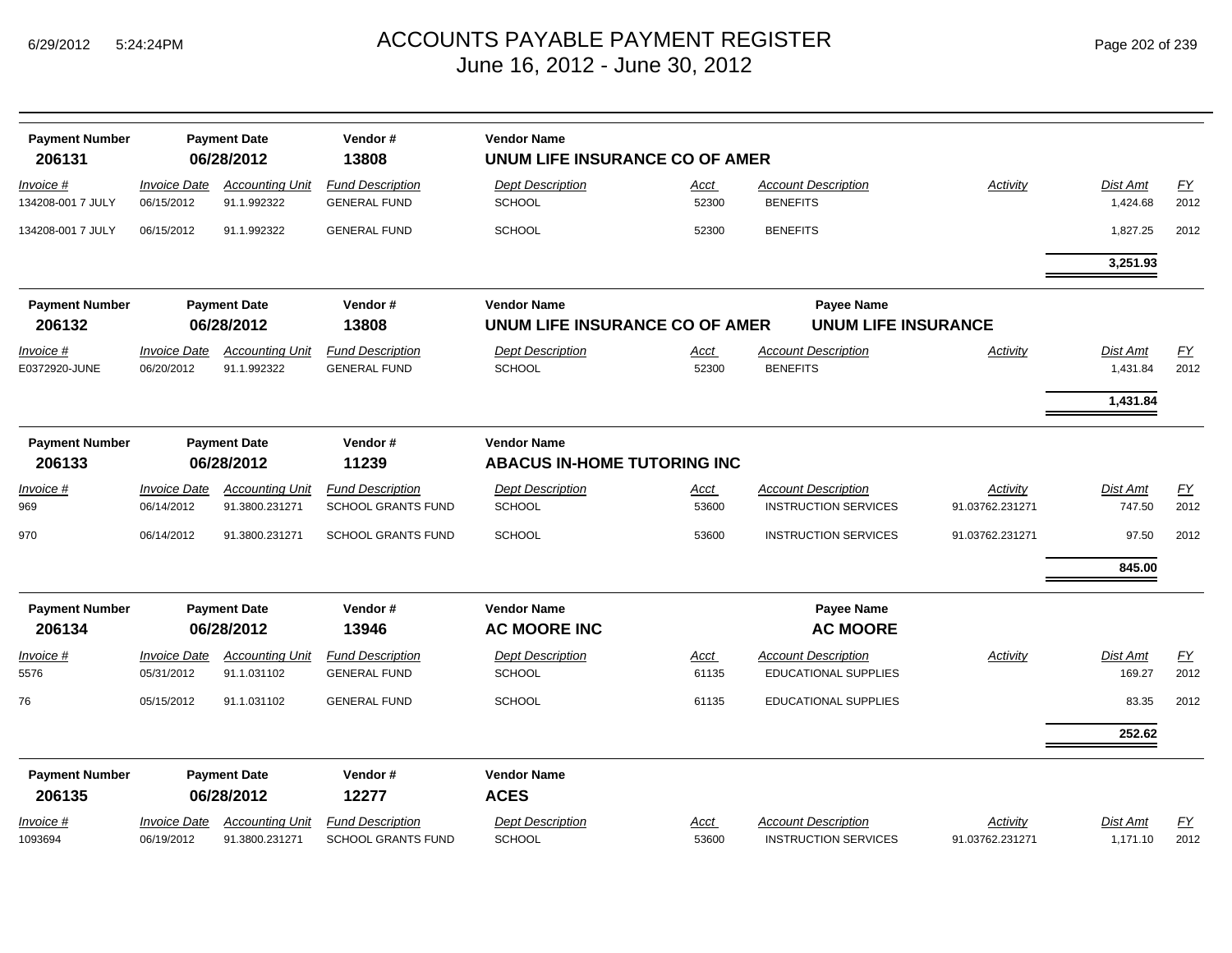|                                 |                                   |                                          |                                                 |                                            |                      |                                                           |          | 1,171.10             |            |
|---------------------------------|-----------------------------------|------------------------------------------|-------------------------------------------------|--------------------------------------------|----------------------|-----------------------------------------------------------|----------|----------------------|------------|
| <b>Payment Number</b><br>206136 |                                   | <b>Payment Date</b><br>06/28/2012        | Vendor#<br>13964                                | <b>Vendor Name</b><br><b>SUSAN ALMEIDA</b> |                      |                                                           |          |                      |            |
| Invoice #<br>MILES-APR          | <b>Invoice Date</b><br>06/25/2012 | <b>Accounting Unit</b><br>91.2222.991490 | <b>Fund Description</b><br>AFTER SCHOOL PROGRAM | <b>Dept Description</b><br><b>SCHOOL</b>   | <b>Acct</b><br>61299 | <b>Account Description</b><br>MISCELLANEOUS SUPPLIES      | Activity | Dist Amt<br>156.27   | EY<br>2012 |
| MILES-MAY                       | 06/25/2012                        | 91.2222.991490                           | AFTER SCHOOL PROGRAM                            | <b>SCHOOL</b>                              | 61299                | MISCELLANEOUS SUPPLIES                                    |          | 356.27               | 2012       |
|                                 |                                   |                                          |                                                 |                                            |                      |                                                           |          | 512.54               |            |
| <b>Payment Number</b><br>206137 |                                   | <b>Payment Date</b><br>06/28/2012        | Vendor#<br>12267                                | <b>Vendor Name</b><br><b>AMY MCCARTNEY</b> |                      |                                                           |          |                      |            |
| Invoice #<br>6/4/12-6/17/12     | <b>Invoice Date</b><br>06/26/2012 | <b>Accounting Unit</b><br>91.1.022160    | <b>Fund Description</b><br><b>GENERAL FUND</b>  | <b>Dept Description</b><br><b>SCHOOL</b>   | <u>Acct</u><br>53614 | <b>Account Description</b><br>PUPIL SUPPORT SERVICES      | Activity | Dist Amt<br>3,408.95 | EY<br>2012 |
| 6/4/12-6/17/12-1                | 06/26/2012                        | 91.2257.022190                           | SPECIAL ED LOCAL                                | <b>SCHOOL</b>                              | 53628                | <b>CONTRACT SERVICES</b>                                  |          | 3,377.05             | 2012       |
|                                 |                                   |                                          |                                                 |                                            |                      |                                                           |          | 6,786.00             |            |
| <b>Payment Number</b>           |                                   | <b>Payment Date</b>                      | Vendor#                                         | <b>Vendor Name</b>                         |                      |                                                           |          |                      |            |
| 206138                          |                                   | 06/28/2012                               | 13980                                           | <b>APPLE COMPUTER INC</b>                  |                      |                                                           |          |                      |            |
| Invoice #<br>9995880246         | <b>Invoice Date</b><br>05/22/2012 | <b>Accounting Unit</b><br>91.1.031160    | <b>Fund Description</b><br><b>GENERAL FUND</b>  | <b>Dept Description</b><br><b>SCHOOL</b>   | Acct<br>61135        | <b>Account Description</b><br><b>EDUCATIONAL SUPPLIES</b> | Activity | Dist Amt<br>1,592.00 | EY<br>2012 |
|                                 |                                   |                                          |                                                 |                                            |                      |                                                           |          | 1,592.00             |            |
| <b>Payment Number</b><br>206139 |                                   | <b>Payment Date</b><br>06/28/2012        | Vendor#<br>11449                                | <b>Vendor Name</b><br><b>APPLE INC</b>     |                      |                                                           |          |                      |            |
| <u>Invoice #</u><br>9996866240  | <b>Invoice Date</b><br>06/02/2012 | <b>Accounting Unit</b><br>91.1.071160    | <b>Fund Description</b><br><b>GENERAL FUND</b>  | <b>Dept Description</b><br><b>SCHOOL</b>   | <u>Acct</u><br>71999 | <b>Account Description</b><br>MISCELLANEOUS EQUIPMENT     | Activity | Dist Amt<br>145.00   | EY<br>2012 |
|                                 |                                   |                                          |                                                 |                                            |                      |                                                           |          | 145.00               |            |
| <b>Payment Number</b>           |                                   | <b>Payment Date</b>                      | Vendor#                                         | <b>Vendor Name</b>                         |                      |                                                           |          |                      |            |
| 206140                          |                                   | 06/28/2012                               | 11449                                           | <b>APPLE INC</b>                           |                      |                                                           |          |                      |            |
| <u>Invoice #</u><br>9995928871  | <b>Invoice Date</b><br>05/22/2012 | <b>Accounting Unit</b><br>91.1.031160    | <b>Fund Description</b><br><b>GENERAL FUND</b>  | <b>Dept Description</b><br><b>SCHOOL</b>   | <u>Acct</u><br>71221 | <b>Account Description</b><br><b>COMPUTER EQUIPMENT</b>   | Activity | Dist Amt<br>1,199.95 | EY<br>2012 |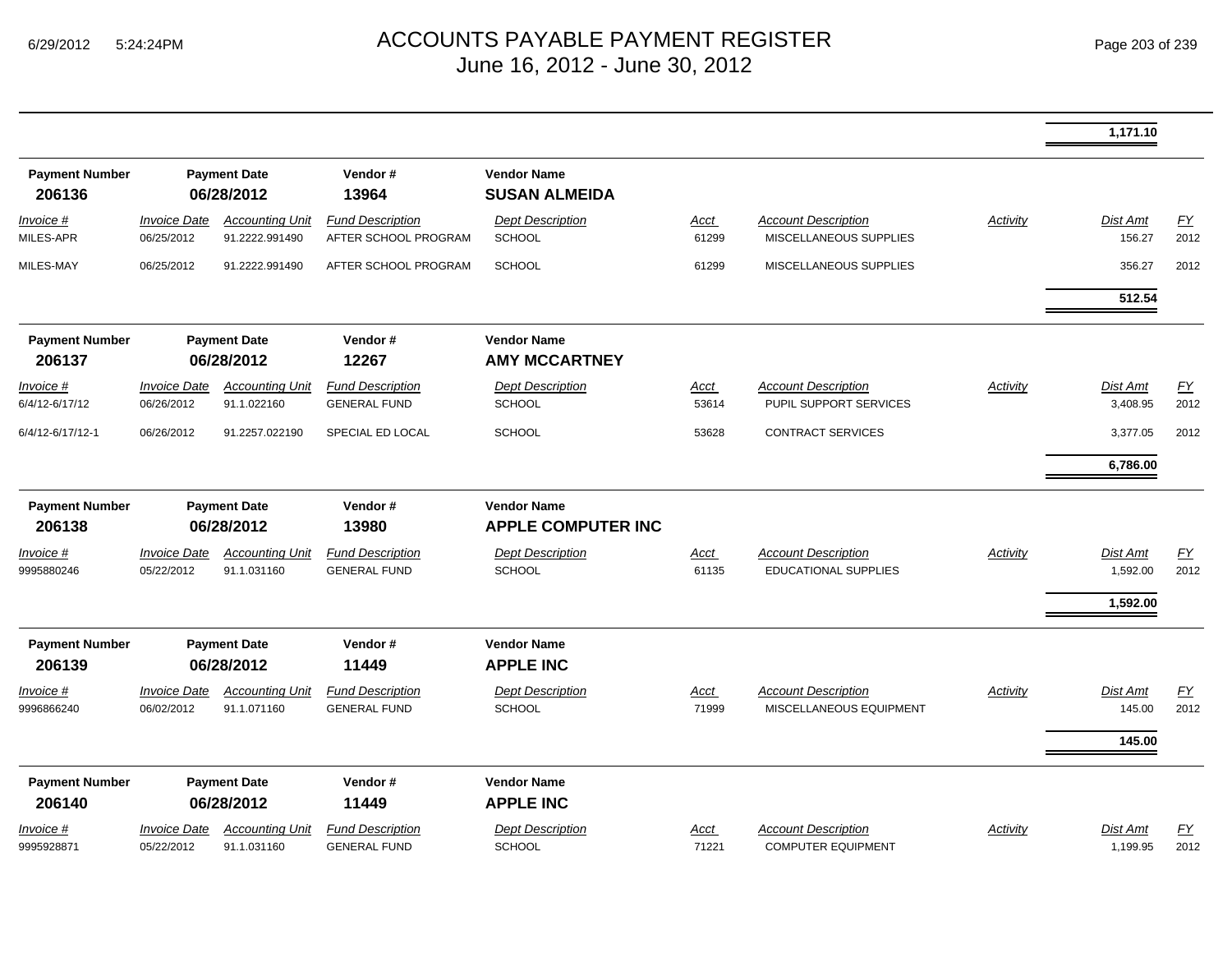| <b>Payment Number</b><br>206140 |                                   | <b>Payment Date</b><br>06/28/2012     | Vendor#<br>11449                               | <b>Vendor Name</b><br><b>APPLE INC</b>                |                      |                                                                                    |                 |                           |            |
|---------------------------------|-----------------------------------|---------------------------------------|------------------------------------------------|-------------------------------------------------------|----------------------|------------------------------------------------------------------------------------|-----------------|---------------------------|------------|
| Invoice #<br>9995454908         | <b>Invoice Date</b><br>06/01/2012 | <b>Accounting Unit</b><br>91.1.071160 | <b>Fund Description</b><br><b>GENERAL FUND</b> | <b>Dept Description</b><br><b>SCHOOL</b>              | Acct<br>71999        | <b>Account Description</b><br>MISCELLANEOUS EQUIPMENT                              | Activity        | <b>Dist Amt</b><br>195.00 | EY<br>2012 |
| 9996678065                      | 05/31/2012                        | 91.1.071160                           | <b>GENERAL FUND</b>                            | <b>SCHOOL</b>                                         | 71999                | MISCELLANEOUS EQUIPMENT                                                            |                 | 500.00                    | 2012       |
| 9996884109                      | 06/02/2012                        | 91.1.191160                           | <b>GENERAL FUND</b>                            | <b>SCHOOL</b>                                         | 61135                | <b>EDUCATIONAL SUPPLIES</b>                                                        |                 | 1,497.00                  | 2012       |
|                                 |                                   |                                       |                                                |                                                       |                      |                                                                                    |                 | 3,391.95                  |            |
| <b>Payment Number</b>           |                                   | <b>Payment Date</b>                   | Vendor#<br>11128                               | <b>Vendor Name</b><br><b>THOMAS ARRIA</b>             |                      |                                                                                    |                 |                           |            |
| 206141                          |                                   | 06/28/2012                            |                                                |                                                       |                      |                                                                                    |                 |                           |            |
| Invoice #<br>MILES-MAY          | <b>Invoice Date</b><br>06/18/2012 | <b>Accounting Unit</b><br>91.1.012338 | <b>Fund Description</b><br><b>GENERAL FUND</b> | <b>Dept Description</b><br><b>SCHOOL</b>              | <u>Acct</u><br>55307 | <b>Account Description</b><br>MILEAGE REIMBURSEMENTS                               | <b>Activity</b> | Dist Amt<br>343.44        | EY<br>2012 |
|                                 |                                   |                                       |                                                |                                                       |                      |                                                                                    |                 |                           |            |
|                                 |                                   |                                       |                                                |                                                       |                      |                                                                                    |                 | 343.44                    |            |
| <b>Payment Number</b>           |                                   | <b>Payment Date</b>                   | Vendor#                                        | <b>Vendor Name</b>                                    |                      |                                                                                    |                 |                           |            |
| 206142                          |                                   | 06/28/2012                            | 12347                                          | <b>ASAP FIRE &amp; SAFETY CORP</b>                    |                      |                                                                                    |                 |                           |            |
| Invoice #<br>56073              | <b>Invoice Date</b><br>06/18/2012 | <b>Accounting Unit</b><br>91.1.041300 | <b>Fund Description</b><br><b>GENERAL FUND</b> | <b>Dept Description</b><br><b>SCHOOL</b>              | Acct<br>54487        | <b>Account Description</b><br><b>EQUIPMENT REPAIRS &amp;</b><br><b>MAINTENANCE</b> | Activity        | <b>Dist Amt</b><br>450.00 | EY<br>2012 |
|                                 |                                   |                                       |                                                |                                                       |                      |                                                                                    |                 | 450.00                    |            |
| <b>Payment Number</b><br>206143 |                                   | <b>Payment Date</b><br>06/28/2012     | Vendor#<br>12358                               | <b>Vendor Name</b><br><b>B &amp; S LOCKSMITHS INC</b> |                      |                                                                                    |                 |                           |            |
| Invoice #                       | <i><b>Invoice Date</b></i>        | <b>Accounting Unit</b>                | <b>Fund Description</b>                        | <b>Dept Description</b>                               | Acct                 | <b>Account Description</b>                                                         | Activity        | Dist Amt                  | EY         |
| 22801                           | 06/11/2012                        | 91.1.222620                           | <b>GENERAL FUND</b>                            | <b>SCHOOL</b>                                         | 61299                | MISCELLANEOUS SUPPLIES                                                             |                 | 79.98                     | 2012       |
| 22771                           | 06/06/2012                        | 91.1.222620                           | <b>GENERAL FUND</b>                            | <b>SCHOOL</b>                                         | 61299                | MISCELLANEOUS SUPPLIES                                                             |                 | 16.72                     | 2012       |
| 22715                           | 06/01/2012                        | 91.1.222620                           | <b>GENERAL FUND</b>                            | <b>SCHOOL</b>                                         | 61299                | MISCELLANEOUS SUPPLIES                                                             |                 | 178.75                    | 2012       |
| 22672                           | 05/29/2012                        | 91.1.222620                           | <b>GENERAL FUND</b>                            | <b>SCHOOL</b>                                         | 61299                | MISCELLANEOUS SUPPLIES                                                             |                 | 185.83                    | 2012       |
| 22633                           | 05/22/2012                        | 91.1.222620                           | <b>GENERAL FUND</b>                            | <b>SCHOOL</b>                                         | 61299                | MISCELLANEOUS SUPPLIES                                                             |                 | 15.80                     | 2012       |
| 22600                           | 05/18/2012                        | 91.1.222620                           | <b>GENERAL FUND</b>                            | <b>SCHOOL</b>                                         | 61299                | MISCELLANEOUS SUPPLIES                                                             |                 | 126.43                    | 2012       |
| 22562                           | 05/14/2012                        | 91.1.222620                           | <b>GENERAL FUND</b>                            | SCHOOL                                                | 61299                | MISCELLANEOUS SUPPLIES                                                             |                 | 142.51                    | 2012       |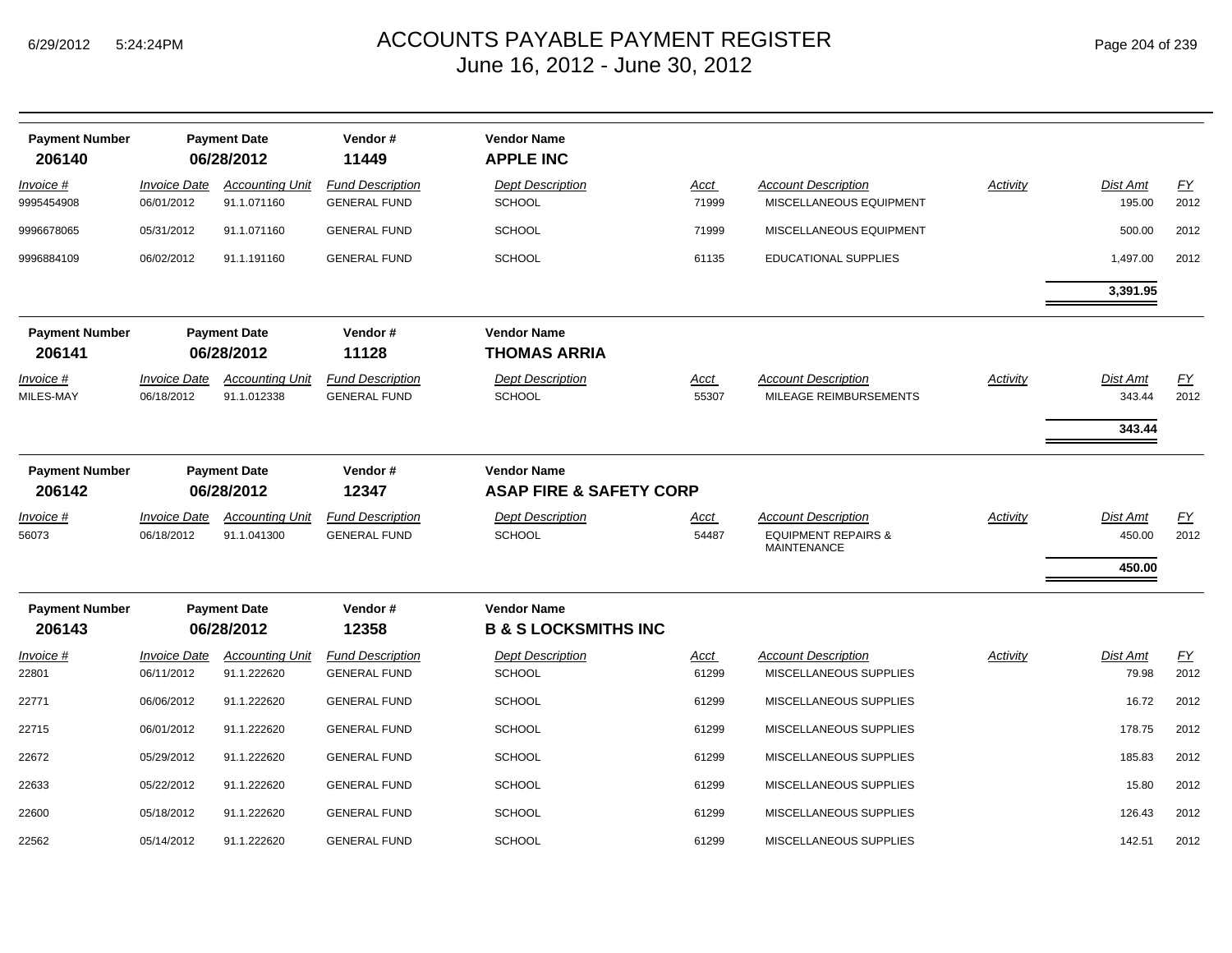| <b>Payment Number</b><br>206143 | <b>Payment Date</b><br>06/28/2012 |                                       | Vendor#<br>12358                               | <b>Vendor Name</b><br><b>B &amp; S LOCKSMITHS INC</b> |               |                                                      |                 |                   |            |
|---------------------------------|-----------------------------------|---------------------------------------|------------------------------------------------|-------------------------------------------------------|---------------|------------------------------------------------------|-----------------|-------------------|------------|
| Invoice #<br>22754              | Invoice Date<br>06/05/2012        | <b>Accounting Unit</b><br>91.1.222620 | <b>Fund Description</b><br><b>GENERAL FUND</b> | <b>Dept Description</b><br><b>SCHOOL</b>              | Acct<br>61299 | <b>Account Description</b><br>MISCELLANEOUS SUPPLIES | <b>Activity</b> | Dist Amt<br>29.08 | EY<br>2012 |
|                                 |                                   |                                       |                                                |                                                       |               |                                                      |                 | 775.10            |            |
| <b>Payment Number</b><br>206144 |                                   | <b>Payment Date</b><br>06/28/2012     | Vendor#<br>11942                               | <b>Vendor Name</b><br><b>BARBARA MELANSON</b>         |               |                                                      |                 |                   |            |
| <i>Invoice</i> #                | <i><b>Invoice Date</b></i>        | <b>Accounting Unit</b>                | <b>Fund Description</b>                        | <b>Dept Description</b>                               | <b>Acct</b>   | <b>Account Description</b>                           | Activity        | Dist Amt          | EY         |
| MILES-MAY-2                     | 06/22/2012                        | 91.1.992700                           | <b>GENERAL FUND</b>                            | <b>SCHOOL</b>                                         | 55690         | REGULAR TRANSPORTATION<br><b>SERVICES</b>            |                 | 96.57             | 2012       |
| MILES-MAY                       | 06/22/2012                        | 91.1.992700                           | <b>GENERAL FUND</b>                            | <b>SCHOOL</b>                                         | 55690         | REGULAR TRANSPORTATION<br><b>SERVICES</b>            |                 | 71.04             | 2012       |
|                                 |                                   |                                       |                                                |                                                       |               |                                                      |                 | 167.61            |            |
| <b>Payment Number</b>           |                                   | <b>Payment Date</b>                   | Vendor#                                        | <b>Vendor Name</b>                                    |               |                                                      |                 |                   |            |
| 206145                          |                                   | 06/28/2012                            | 12369                                          | <b>BARNES &amp; NOBLE INC</b>                         |               |                                                      |                 |                   |            |
| Invoice #                       | <b>Invoice Date</b>               | <b>Accounting Unit</b>                | <b>Fund Description</b>                        | <b>Dept Description</b>                               | Acct          | <b>Account Description</b>                           | <b>Activity</b> | Dist Amt          | <b>FY</b>  |
| 2323218                         | 05/15/2012                        | 91.1.061105                           | <b>GENERAL FUND</b>                            | <b>SCHOOL</b>                                         | 61135         | EDUCATIONAL SUPPLIES                                 |                 | 195.65            | 2012       |
| 2337457                         | 06/04/2012                        | 91.1.061160                           | <b>GENERAL FUND</b>                            | <b>SCHOOL</b>                                         | 61135         | <b>EDUCATIONAL SUPPLIES</b>                          |                 | 1,994.16          | 2012       |
| 2337459                         | 06/04/2012                        | 91.1.992212                           | <b>GENERAL FUND</b>                            | <b>SCHOOL</b>                                         | 61875         | <b>BOOKS</b>                                         |                 | 929.50            | 2012       |
| 2336418                         | 06/01/2012                        | 91.1.992212                           | <b>GENERAL FUND</b>                            | <b>SCHOOL</b>                                         | 61875         | <b>BOOKS</b>                                         |                 | 520.00            | 2012       |
| 2336417                         | 06/01/2012                        | 91.1.992212                           | <b>GENERAL FUND</b>                            | <b>SCHOOL</b>                                         | 61875         | <b>BOOKS</b>                                         |                 | 892.90            | 2012       |
| 2333380                         | 05/29/2012                        | 91.1.181160                           | <b>GENERAL FUND</b>                            | <b>SCHOOL</b>                                         | 61135         | <b>EDUCATIONAL SUPPLIES</b>                          |                 | 737.88            | 2012       |
| 2323220                         | 05/15/2012                        | 91.1.191160                           | <b>GENERAL FUND</b>                            | <b>SCHOOL</b>                                         | 61135         | <b>EDUCATIONAL SUPPLIES</b>                          |                 | 362.80            | 2012       |
|                                 |                                   |                                       |                                                |                                                       |               |                                                      |                 | 5,632.89          |            |
| <b>Payment Number</b>           |                                   | <b>Payment Date</b>                   | Vendor#                                        | <b>Vendor Name</b>                                    |               |                                                      |                 |                   |            |
| 206146                          |                                   | 06/28/2012                            | 12391                                          | <b>BELLETETES INC</b>                                 |               |                                                      |                 |                   |            |
| Invoice #                       | <b>Invoice Date</b>               | <b>Accounting Unit</b>                | <b>Fund Description</b>                        | <b>Dept Description</b>                               | Acct          | <b>Account Description</b>                           | Activity        | Dist Amt          | EY         |
| 4572220                         | 05/17/2012                        | 91.1.222620                           | <b>GENERAL FUND</b>                            | <b>SCHOOL</b>                                         | 61299         | MISCELLANEOUS SUPPLIES                               |                 | 26.43             | 2012       |
|                                 |                                   |                                       |                                                |                                                       |               |                                                      |                 | 26.43             |            |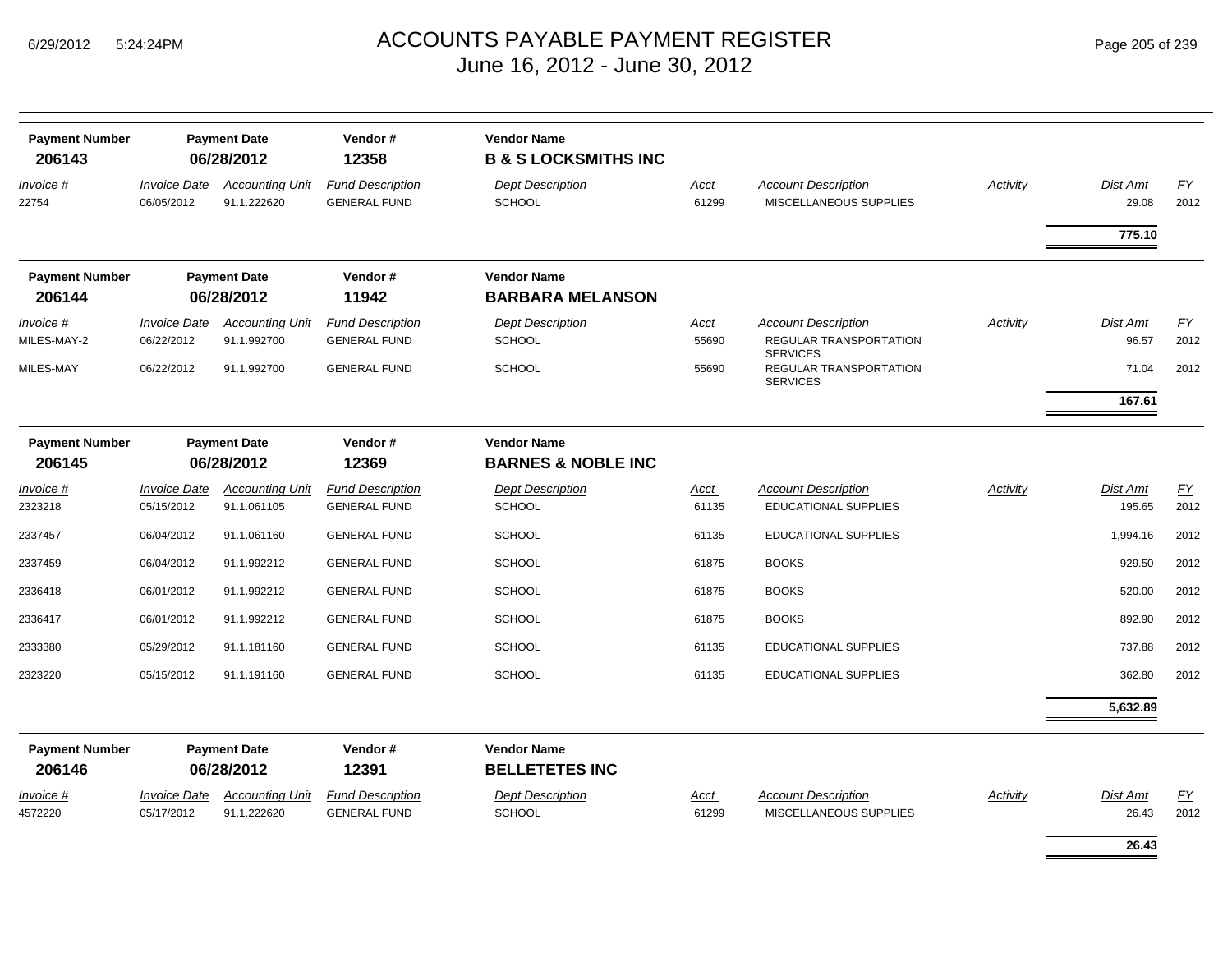| <b>Payment Number</b><br>206147 |                                   | <b>Payment Date</b><br>06/28/2012        | Vendor#<br>12401                                  | <b>Vendor Name</b><br><b>BEST BUY GOV &amp; EDUCATION</b> |               | Payee Name<br><b>BEST BUY ADVANTAGE ACCOUNT</b>       |                 |                    |            |
|---------------------------------|-----------------------------------|------------------------------------------|---------------------------------------------------|-----------------------------------------------------------|---------------|-------------------------------------------------------|-----------------|--------------------|------------|
| Invoice #<br>911741             | <b>Invoice Date</b><br>06/08/2012 | <b>Accounting Unit</b><br>91.2207.991600 | <b>Fund Description</b><br>ADULT ED/CONTINUING ED | <b>Dept Description</b><br><b>SCHOOL</b>                  | Acct<br>71999 | <b>Account Description</b><br>MISCELLANEOUS EQUIPMENT | Activity        | Dist Amt<br>249.99 | FY<br>2012 |
|                                 |                                   |                                          |                                                   |                                                           |               |                                                       |                 | 249.99             |            |
| <b>Payment Number</b>           |                                   | <b>Payment Date</b>                      | Vendor#                                           | <b>Vendor Name</b>                                        |               | Payee Name                                            |                 |                    |            |
| 206148                          |                                   | 06/28/2012                               | 11061                                             | <b>PETTY CASH SCHOOLS</b>                                 |               | <b>BIRCH HILL SCHOOL PETTY CASH</b>                   |                 |                    |            |
| Invoice #<br>634-642            | <b>Invoice Date</b><br>06/22/2012 | <b>Accounting Unit</b><br>91.1.111160    | <b>Fund Description</b><br><b>GENERAL FUND</b>    | <b>Dept Description</b><br><b>SCHOOL</b>                  | Acct<br>55607 | <b>Account Description</b><br>POSTAGE & DELIVERY      | Activity        | Dist Amt<br>7.80   | EY<br>2012 |
| 634-642                         | 06/22/2012                        | 91.1.111215                              | <b>GENERAL FUND</b>                               | <b>SCHOOL</b>                                             | 61135         | <b>EDUCATIONAL SUPPLIES</b>                           |                 | 106.98             | 2012       |
|                                 |                                   |                                          |                                                   |                                                           |               |                                                       |                 | 114.78             |            |
| <b>Payment Number</b>           |                                   | <b>Payment Date</b>                      | Vendor#                                           | <b>Vendor Name</b>                                        |               |                                                       |                 |                    |            |
| 206149                          |                                   | 06/28/2012                               | 10793                                             | <b>BK SYSTEMS INC</b>                                     |               |                                                       |                 |                    |            |
| Invoice #                       | <b>Invoice Date</b>               | <b>Accounting Unit</b>                   | <b>Fund Description</b>                           | <b>Dept Description</b>                                   | Acct          | <b>Account Description</b>                            | Activity        | Dist Amt           | EY         |
| 20775                           | 06/07/2012                        | 91.1.222620                              | <b>GENERAL FUND</b>                               | <b>SCHOOL</b>                                             | 53628         | <b>CONTRACT SERVICES</b>                              |                 | 282.00             | 2012       |
|                                 |                                   |                                          |                                                   |                                                           |               |                                                       |                 | 282.00             |            |
| <b>Payment Number</b>           |                                   | <b>Payment Date</b>                      | Vendor#                                           | <b>Vendor Name</b>                                        |               |                                                       |                 |                    |            |
| 206150                          |                                   | 06/28/2012                               | 11783                                             | <b>BLAINE WINDOW HARDWARE INC</b>                         |               |                                                       |                 |                    |            |
| <u>Invoice #</u>                | <b>Invoice Date</b>               | <b>Accounting Unit</b>                   | <b>Fund Description</b>                           | <b>Dept Description</b>                                   | Acct          | <b>Account Description</b>                            | <b>Activity</b> | Dist Amt           | <u>FY</u>  |
| 1215836801                      | 06/07/2012                        | 91.1.222620                              | <b>GENERAL FUND</b>                               | <b>SCHOOL</b>                                             | 61299         | <b>MISCELLANEOUS SUPPLIES</b>                         |                 | 187.07             | 2012       |
|                                 |                                   |                                          |                                                   |                                                           |               |                                                       |                 | 187.07             |            |
| <b>Payment Number</b><br>206151 |                                   | <b>Payment Date</b><br>06/28/2012        | Vendor#<br>13990                                  | <b>Vendor Name</b><br><b>AUBUCHON HARDWARE</b>            |               | Payee Name<br><b>BLUE TARP FINANCIAL</b>              |                 |                    |            |
| Invoice #                       | <b>Invoice Date</b>               | <b>Accounting Unit</b>                   | <b>Fund Description</b>                           | <b>Dept Description</b>                                   | Acct          | <b>Account Description</b>                            | Activity        | Dist Amt           | EY         |
| 198378                          | 04/26/2012                        | 91.1.222620                              | <b>GENERAL FUND</b>                               | <b>SCHOOL</b>                                             | 61299         | MISCELLANEOUS SUPPLIES                                |                 | 301.93             | 2012       |
|                                 |                                   |                                          |                                                   |                                                           |               |                                                       |                 | 301.93             |            |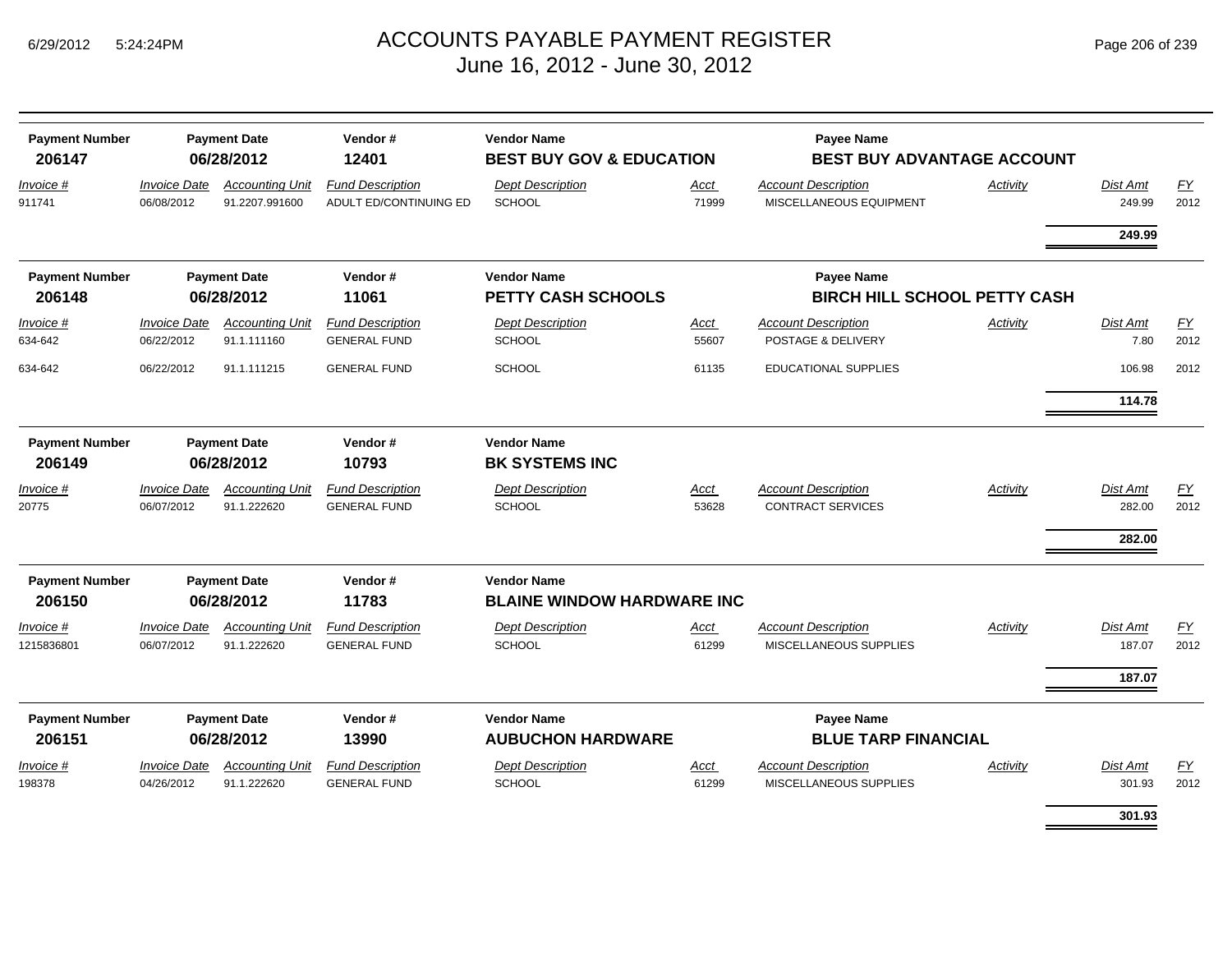| <b>Payment Number</b><br>206152 |                                                       | <b>Payment Date</b><br>06/28/2012        | Vendor#<br>12476                               | <b>Vendor Name</b><br><b>CARPARTS OF NASHUA</b>        |                      |                                                           |                 |                         |                          |
|---------------------------------|-------------------------------------------------------|------------------------------------------|------------------------------------------------|--------------------------------------------------------|----------------------|-----------------------------------------------------------|-----------------|-------------------------|--------------------------|
| Invoice #<br>542420             | <b>Invoice Date</b><br>05/31/2012                     | <b>Accounting Unit</b><br>91.1.041300    | <b>Fund Description</b><br><b>GENERAL FUND</b> | <b>Dept Description</b><br><b>SCHOOL</b>               | Acct<br>61135        | <b>Account Description</b><br><b>EDUCATIONAL SUPPLIES</b> | Activity        | <b>Dist Amt</b><br>4.44 | EY<br>2012               |
| 535694                          | 04/16/2012                                            | 91.1.041300                              | <b>GENERAL FUND</b>                            | <b>SCHOOL</b>                                          | 61135                | <b>EDUCATIONAL SUPPLIES</b>                               |                 | 12.43                   | 2012                     |
| 538974                          | 05/07/2012                                            | 91.1.041300                              | <b>GENERAL FUND</b>                            | <b>SCHOOL</b>                                          | 61135                | <b>EDUCATIONAL SUPPLIES</b>                               |                 | 6.25                    | 2012                     |
|                                 |                                                       |                                          |                                                |                                                        |                      |                                                           |                 | 23.12                   |                          |
| <b>Payment Number</b><br>206153 |                                                       | <b>Payment Date</b><br>06/28/2012        | Vendor#<br>14086                               | <b>Vendor Name</b><br>THE CARROLL CENTER FOR THE BLI   |                      |                                                           |                 |                         |                          |
| Invoice #                       | <b>Invoice Date</b>                                   | <b>Accounting Unit</b>                   | <b>Fund Description</b>                        | <b>Dept Description</b>                                | Acct                 | <b>Account Description</b>                                | Activity        | Dist Amt                | EY                       |
| 1206004                         | 06/11/2012                                            | 91.3800.022190                           | SCHOOL GRANTS FUND                             | <b>SCHOOL</b>                                          | 53628                | <b>CONTRACT SERVICES</b>                                  | 91.03952.022190 | 3,207.52                | 2012                     |
| 1205029                         | 05/26/2012                                            | 91.3800.022190                           | <b>SCHOOL GRANTS FUND</b>                      | <b>SCHOOL</b>                                          | 53628                | <b>CONTRACT SERVICES</b>                                  | 91.03952.022190 | 3,011.52                | 2012                     |
|                                 |                                                       |                                          |                                                |                                                        |                      |                                                           |                 | 6,219.04                |                          |
| <b>Payment Number</b>           | <b>Payment Date</b><br>Vendor#<br>06/28/2012<br>12477 |                                          | <b>Vendor Name</b>                             |                                                        |                      |                                                           |                 |                         |                          |
| 206154                          |                                                       |                                          |                                                | <b>CARTRIDGE WORLD NASHUA</b>                          |                      |                                                           |                 |                         |                          |
| <b>Invoice #</b><br>50027       | <b>Invoice Date</b><br>06/06/2012                     | <b>Accounting Unit</b><br>91.1.071160    | <b>Fund Description</b><br><b>GENERAL FUND</b> | <b>Dept Description</b><br><b>SCHOOL</b>               | <u>Acct</u><br>61135 | <b>Account Description</b><br><b>EDUCATIONAL SUPPLIES</b> | Activity        | Dist Amt<br>47.96       | $\underline{FY}$<br>2012 |
|                                 |                                                       |                                          |                                                |                                                        |                      |                                                           |                 | 47.96                   |                          |
|                                 |                                                       |                                          |                                                |                                                        |                      |                                                           |                 |                         |                          |
| <b>Payment Number</b><br>206155 |                                                       | <b>Payment Date</b><br>06/28/2012        | Vendor#<br>12493                               | <b>Vendor Name</b><br><b>CENTRAL PAPER PRODUCTS CO</b> |                      |                                                           |                 |                         |                          |
| Invoice #<br>1177835            | <b>Invoice Date</b><br>06/04/2012                     | <b>Accounting Unit</b><br>91.1.222620    | <b>Fund Description</b><br><b>GENERAL FUND</b> | <b>Dept Description</b><br><b>SCHOOL</b>               | <b>Acct</b><br>61428 | <b>Account Description</b><br><b>JANITORIAL SUPPLIES</b>  | Activity        | Dist Amt<br>1,733.76    | $\underline{FY}$<br>2012 |
|                                 |                                                       |                                          |                                                |                                                        |                      |                                                           |                 | 1,733.76                |                          |
| <b>Payment Number</b>           |                                                       | <b>Payment Date</b>                      | Vendor#                                        | <b>Vendor Name</b>                                     |                      |                                                           |                 |                         |                          |
| 206156                          |                                                       | 06/28/2012                               | 12514                                          | <b>CLARK ASSOC</b>                                     |                      |                                                           |                 |                         |                          |
| Invoice #<br>04/01-06/15        | <b>Invoice Date</b><br>06/25/2012                     | <b>Accounting Unit</b><br>91.2257.022190 | <b>Fund Description</b><br>SPECIAL ED LOCAL    | <b>Dept Description</b><br><b>SCHOOL</b>               | <u>Acct</u><br>53628 | <b>Account Description</b><br><b>CONTRACT SERVICES</b>    | <b>Activity</b> | Dist Amt<br>642.00      | $\underline{FY}$<br>2012 |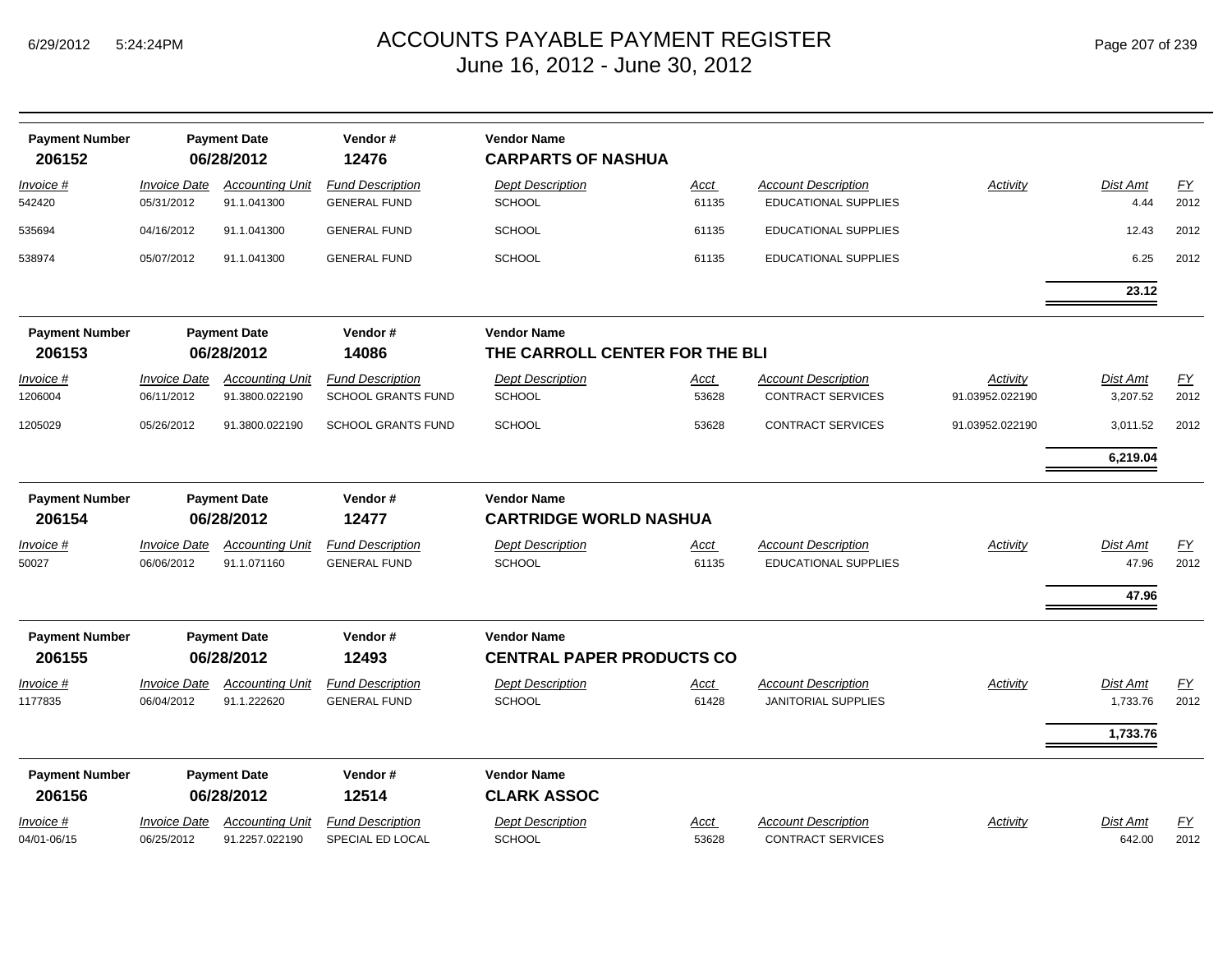| <b>Payment Number</b><br>206156            |                                                       | <b>Payment Date</b><br>06/28/2012        | Vendor#<br>12514                               | <b>Vendor Name</b><br><b>CLARK ASSOC</b>                   |                      |                                                                                    |                 |                              |            |
|--------------------------------------------|-------------------------------------------------------|------------------------------------------|------------------------------------------------|------------------------------------------------------------|----------------------|------------------------------------------------------------------------------------|-----------------|------------------------------|------------|
| Invoice #<br>06/11-06/15                   | <b>Invoice Date</b><br>06/22/2012                     | <b>Accounting Unit</b><br>91.2257.022190 | <b>Fund Description</b><br>SPECIAL ED LOCAL    | <b>Dept Description</b><br><b>SCHOOL</b>                   | Acct<br>53628        | <b>Account Description</b><br><b>CONTRACT SERVICES</b>                             | Activity        | Dist Amt<br>14,033.75        | EY<br>2012 |
| <b>JUN-12</b>                              | 06/08/2012                                            | 91.2257.022190                           | SPECIAL ED LOCAL                               | <b>SCHOOL</b>                                              | 53628                | CONTRACT SERVICES                                                                  |                 | 32,616.75                    | 2012       |
|                                            |                                                       |                                          |                                                |                                                            |                      |                                                                                    |                 | 47,292.50                    |            |
| <b>Payment Number</b><br>206157            |                                                       | <b>Payment Date</b><br>06/28/2012        | Vendor#<br>11967                               | <b>Vendor Name</b><br><b>CLAUDIA DIONNE</b>                |                      |                                                                                    |                 |                              |            |
| Invoice #<br><b>MILEAGE</b><br>JAN-JUN2012 | <b>Invoice Date</b><br>06/27/2012                     | <b>Accounting Unit</b><br>91.1.122410    | <b>Fund Description</b><br><b>GENERAL FUND</b> | <b>Dept Description</b><br><b>SCHOOL</b>                   | Acct<br>61100        | <b>Account Description</b><br>OFFICE SUPPLIES                                      | <b>Activity</b> | Dist Amt<br>32.02<br>32.02   | EY<br>2012 |
| <b>Payment Number</b><br>206158            | Vendor#<br><b>Payment Date</b><br>12540<br>06/28/2012 |                                          |                                                | <b>Vendor Name</b><br><b>COMPUTER HUT dba IT INSIDERS</b>  |                      |                                                                                    |                 |                              |            |
| Invoice #<br>82256                         | <b>Invoice Date</b><br>06/11/2012                     | <b>Accounting Unit</b><br>91.1.222620    | <b>Fund Description</b><br><b>GENERAL FUND</b> | <b>Dept Description</b><br><b>SCHOOL</b>                   | <u>Acct</u><br>54487 | <b>Account Description</b><br><b>EQUIPMENT REPAIRS &amp;</b><br><b>MAINTENANCE</b> | Activity        | Dist Amt<br>150.00<br>150.00 | EY<br>2012 |
| <b>Payment Number</b><br>206159            |                                                       | <b>Payment Date</b><br>06/28/2012        | Vendor#<br>11049                               | <b>Vendor Name</b><br><b>CONNECTICUT VALLEY BIO SUPPLY</b> |                      |                                                                                    |                 |                              |            |
| Invoice #<br>544036                        | <b>Invoice Date</b><br>06/06/2012                     | <b>Accounting Unit</b><br>91.1.031113    | <b>Fund Description</b><br><b>GENERAL FUND</b> | <b>Dept Description</b><br><b>SCHOOL</b>                   | Acct<br>61135        | <b>Account Description</b><br>EDUCATIONAL SUPPLIES                                 | Activity        | Dist Amt<br>185.52           | EY<br>2012 |
|                                            |                                                       |                                          |                                                |                                                            |                      |                                                                                    |                 | 185.52                       |            |
| <b>Payment Number</b><br>206160            |                                                       | <b>Payment Date</b><br>06/28/2012        | Vendor#<br>12560                               | <b>Vendor Name</b><br><b>CORRIVEAU ROUTHIER INC</b>        |                      |                                                                                    |                 |                              |            |
| Invoice #<br>263414                        | <b>Invoice Date</b><br>06/04/2012                     | <b>Accounting Unit</b><br>91.1.222630    | <b>Fund Description</b><br><b>GENERAL FUND</b> | <b>Dept Description</b><br><b>SCHOOL</b>                   | Acct<br>61599        | <b>Account Description</b><br><b>GROUNDS MAINTENANCE</b><br><b>SUPPLIES</b>        | <b>Activity</b> | Dist Amt<br>25.96            | EY<br>2012 |
|                                            |                                                       |                                          |                                                |                                                            |                      |                                                                                    |                 | 25.96                        |            |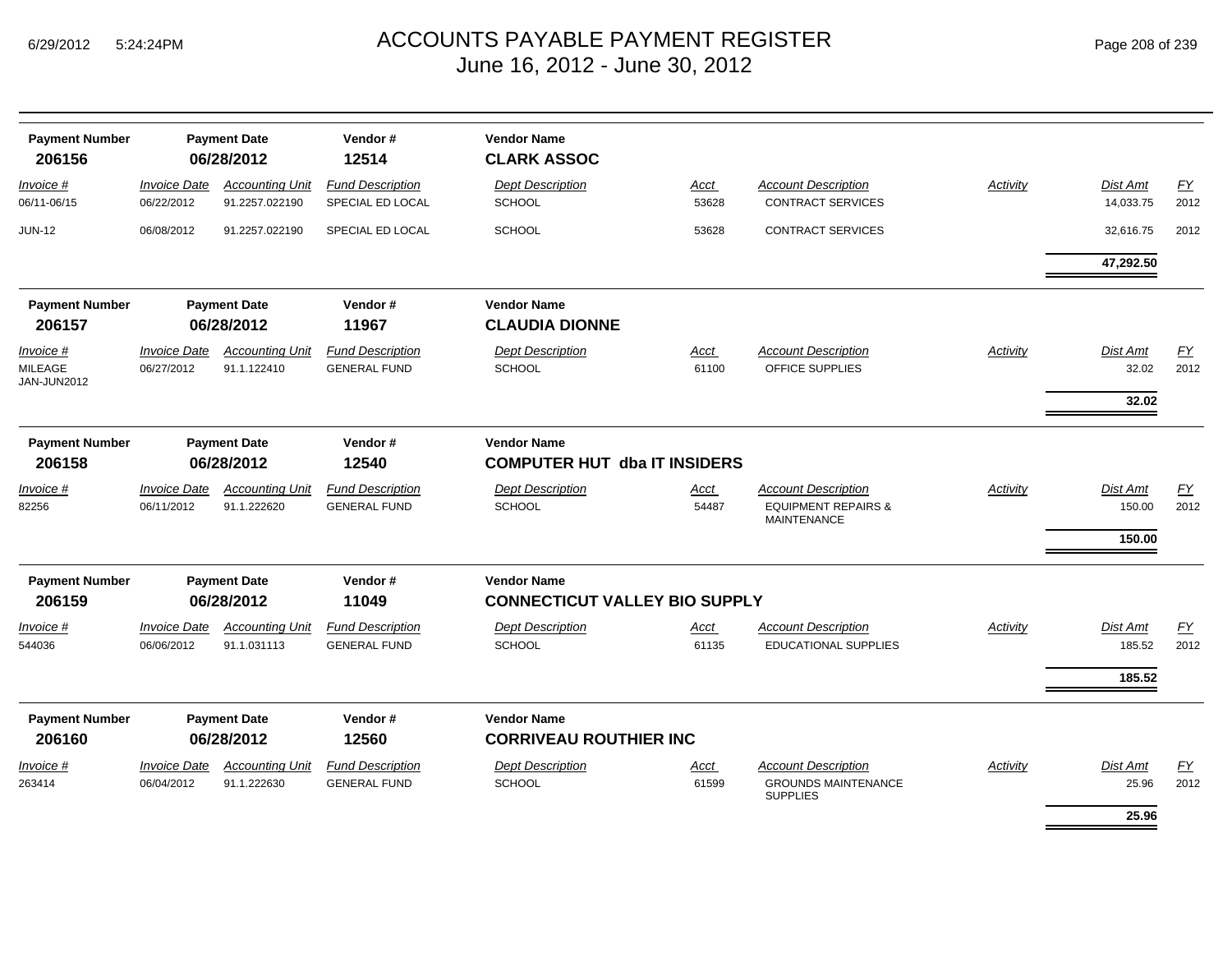|  | Page 209 of 239 |  |  |  |
|--|-----------------|--|--|--|
|--|-----------------|--|--|--|

| <b>Payment Number</b><br>206161 | <b>Payment Date</b><br>06/28/2012 |                                          | Vendor#<br>14143                                     | <b>Vendor Name</b><br><b>MARIE COTE</b>                     |                      |                                                                                |                             |                                     |            |
|---------------------------------|-----------------------------------|------------------------------------------|------------------------------------------------------|-------------------------------------------------------------|----------------------|--------------------------------------------------------------------------------|-----------------------------|-------------------------------------|------------|
| Invoice #<br>MILES-JUN          | <b>Invoice Date</b><br>06/21/2012 | <b>Accounting Unit</b><br>91.3800.992212 | <b>Fund Description</b><br><b>SCHOOL GRANTS FUND</b> | <b>Dept Description</b><br><b>SCHOOL</b>                    | Acct<br>55300        | <b>Account Description</b><br><b>TRAVEL</b>                                    | Activity<br>91.03262.992212 | <b>Dist Amt</b><br>258.85           | FY<br>2012 |
|                                 |                                   |                                          |                                                      |                                                             |                      |                                                                                |                             | 258.85                              |            |
| <b>Payment Number</b><br>206162 |                                   | <b>Payment Date</b><br>06/28/2012        | Vendor#<br>12570                                     | <b>Vendor Name</b><br><b>CPO SCIENCE</b>                    |                      |                                                                                |                             |                                     |            |
| Invoice #<br>202500882284       | <b>Invoice Date</b><br>05/31/2012 | <b>Accounting Unit</b><br>91.1.041160    | <b>Fund Description</b><br><b>GENERAL FUND</b>       | <b>Dept Description</b><br>SCHOOL                           | <b>Acct</b><br>61135 | <b>Account Description</b><br><b>EDUCATIONAL SUPPLIES</b>                      | Activity                    | Dist Amt<br>20.16                   | EY<br>2012 |
|                                 |                                   |                                          |                                                      |                                                             |                      |                                                                                |                             | 20.16                               |            |
| <b>Payment Number</b><br>206163 |                                   | <b>Payment Date</b><br>06/28/2012        | Vendor#<br>14147                                     | <b>Vendor Name</b><br><b>SALLY CRATEAU</b>                  |                      |                                                                                |                             |                                     |            |
| Invoice #<br>MILES-JUNE         | <b>Invoice Date</b><br>06/22/2012 | <b>Accounting Unit</b><br>91.1.992700    | <b>Fund Description</b><br><b>GENERAL FUND</b>       | <b>Dept Description</b><br><b>SCHOOL</b>                    | Acct<br>55690        | <b>Account Description</b><br><b>REGULAR TRANSPORTATION</b><br><b>SERVICES</b> | <b>Activity</b>             | <b>Dist Amt</b><br>391.60<br>391.60 | EY<br>2012 |
| <b>Payment Number</b><br>206164 |                                   | <b>Payment Date</b><br>06/28/2012        | Vendor#<br>12590                                     | <b>Vendor Name</b><br><b>CUSTOM COMPUTER SPECIALIST INC</b> |                      |                                                                                |                             |                                     |            |
| Invoice #<br>10000135           | <b>Invoice Date</b><br>02/01/2012 | <b>Accounting Unit</b><br>91.1.992225    | <b>Fund Description</b><br><b>GENERAL FUND</b>       | <b>Dept Description</b><br>SCHOOL                           | Acct<br>71221        | <b>Account Description</b><br><b>COMPUTER EQUIPMENT</b>                        | Activity                    | <b>Dist Amt</b><br>2,648.74         | EY<br>2012 |
|                                 |                                   |                                          |                                                      |                                                             |                      |                                                                                |                             | 2,648.74                            |            |
| <b>Payment Number</b><br>206165 |                                   | <b>Payment Date</b><br>06/28/2012        | Vendor#<br>14174                                     | <b>Vendor Name</b><br><b>ALLAN DICHARD</b>                  |                      |                                                                                |                             |                                     |            |
| Invoice #<br>MILES-MAY          | <b>Invoice Date</b><br>06/21/2012 | <b>Accounting Unit</b><br>91.1.222610    | <b>Fund Description</b><br><b>GENERAL FUND</b>       | <b>Dept Description</b><br><b>SCHOOL</b>                    | Acct<br>55307        | <b>Account Description</b><br>MILEAGE REIMBURSEMENTS                           | Activity                    | Dist Amt<br>134.73                  | EY<br>2012 |
|                                 |                                   |                                          |                                                      |                                                             |                      |                                                                                |                             | 134.73                              |            |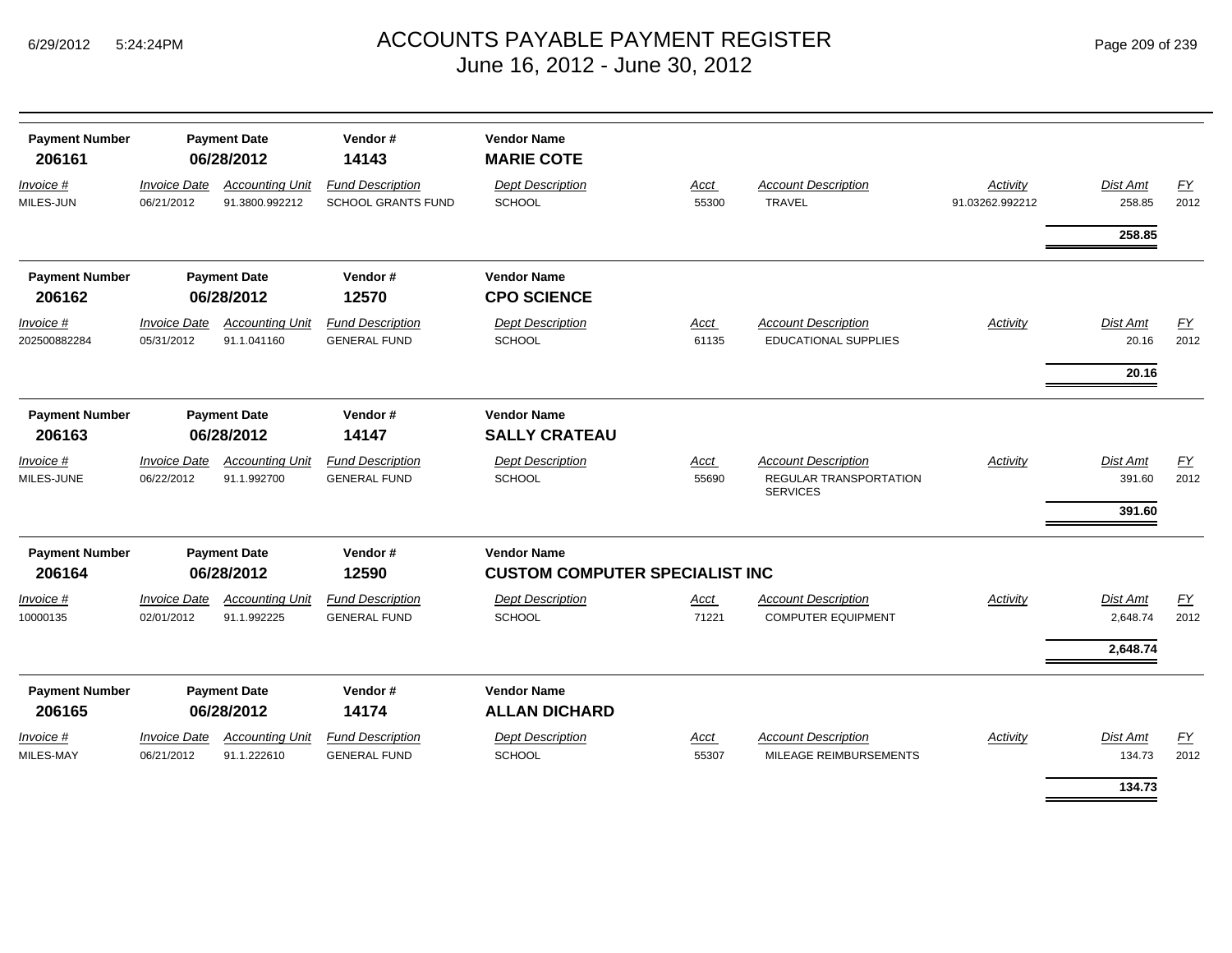| <b>Payment Number</b><br>206166 | <b>Payment Date</b><br>06/28/2012 |                                       | Vendor#<br><b>Vendor Name</b><br>11941         |                                                           | <b>DONNA M SUTHERLAND</b> |                                                                         |                 |                            |                          |  |  |  |
|---------------------------------|-----------------------------------|---------------------------------------|------------------------------------------------|-----------------------------------------------------------|---------------------------|-------------------------------------------------------------------------|-----------------|----------------------------|--------------------------|--|--|--|
| Invoice #<br>MILES-APRIL        | <b>Invoice Date</b><br>06/22/2012 | <b>Accounting Unit</b><br>91.1.992700 | <b>Fund Description</b><br><b>GENERAL FUND</b> | <b>Dept Description</b><br>SCHOOL                         | <u>Acct</u><br>55690      | <b>Account Description</b><br>REGULAR TRANSPORTATION<br><b>SERVICES</b> | Activity        | <b>Dist Amt</b><br>335.78  | EY<br>2012               |  |  |  |
| MILES-MARCH                     | 06/22/2012                        | 91.1.992700                           | <b>GENERAL FUND</b>                            | <b>SCHOOL</b>                                             | 55690                     | REGULAR TRANSPORTATION<br><b>SERVICES</b>                               |                 | 873.02<br>1,208.80         | 2012                     |  |  |  |
| <b>Payment Number</b><br>206167 |                                   | <b>Payment Date</b><br>06/28/2012     | Vendor#<br>14189                               | <b>Vendor Name</b><br><b>KATHLEEN DROLET</b>              |                           |                                                                         |                 |                            |                          |  |  |  |
| Invoice #<br>MILES-MAY          | <b>Invoice Date</b><br>06/26/2012 | <b>Accounting Unit</b><br>91.1.012320 | <b>Fund Description</b><br><b>GENERAL FUND</b> | <b>Dept Description</b><br><b>SCHOOL</b>                  | <u>Acct</u><br>55307      | Account Description<br>MILEAGE REIMBURSEMENTS                           | Activity        | Dist Amt<br>68.49<br>68.49 | <u>FY</u><br>2012        |  |  |  |
| <b>Payment Number</b><br>206168 | <b>Payment Date</b><br>06/28/2012 |                                       | Vendor#<br>14197                               | <b>Vendor Name</b><br><b>MARIANNE DUSTIN</b>              |                           |                                                                         |                 |                            |                          |  |  |  |
| Invoice #<br>MILES-JUN          | <b>Invoice Date</b><br>06/25/2012 | <b>Accounting Unit</b><br>91.1.041300 | <b>Fund Description</b><br><b>GENERAL FUND</b> | <b>Dept Description</b><br><b>SCHOOL</b>                  | <b>Acct</b><br>55307      | <b>Account Description</b><br>MILEAGE REIMBURSEMENTS                    | <b>Activity</b> | Dist Amt<br>34.97          | $\underline{FY}$<br>2012 |  |  |  |
| MILES-MAY                       | 06/25/2012                        | 91.1.041300                           | <b>GENERAL FUND</b>                            | <b>SCHOOL</b>                                             | 55307                     | MILEAGE REIMBURSEMENTS                                                  |                 | 29.69<br>64.66             | 2012                     |  |  |  |
| <b>Payment Number</b><br>206169 |                                   | <b>Payment Date</b><br>06/28/2012     | Vendor#<br>14200                               | <b>Vendor Name</b><br><b>JENNIFER DYER</b>                |                           |                                                                         |                 |                            |                          |  |  |  |
| Invoice #<br>MILES-MAY          | <b>Invoice Date</b><br>06/22/2012 | <b>Accounting Unit</b><br>91.1.992322 | <b>Fund Description</b><br><b>GENERAL FUND</b> | <b>Dept Description</b><br><b>SCHOOL</b>                  | Acct<br>55307             | <b>Account Description</b><br>MILEAGE REIMBURSEMENTS                    | Activity        | <b>Dist Amt</b><br>54.95   | $\underline{FY}$<br>2012 |  |  |  |
| MILES-JUNE                      | 06/22/2012                        | 91.1.992322                           | <b>GENERAL FUND</b>                            | <b>SCHOOL</b>                                             | 55307                     | MILEAGE REIMBURSEMENTS                                                  |                 | 22.48                      | 2012                     |  |  |  |
|                                 |                                   |                                       |                                                |                                                           |                           |                                                                         |                 | 77.43                      |                          |  |  |  |
| <b>Payment Number</b><br>206170 |                                   | <b>Payment Date</b><br>06/28/2012     | Vendor#<br>11685                               | <b>Vendor Name</b><br><b>EDUCATIONAL MATERIALS CENTER</b> |                           |                                                                         |                 |                            |                          |  |  |  |
| $Invoice$ #<br>2503             | <b>Invoice Date</b><br>06/06/2012 | <b>Accounting Unit</b><br>91.1.992212 | <b>Fund Description</b><br><b>GENERAL FUND</b> | <b>Dept Description</b><br><b>SCHOOL</b>                  | <u>Acct</u><br>61875      | <b>Account Description</b><br><b>BOOKS</b>                              | Activity        | Dist Amt<br>3.635.28       | EY<br>2012               |  |  |  |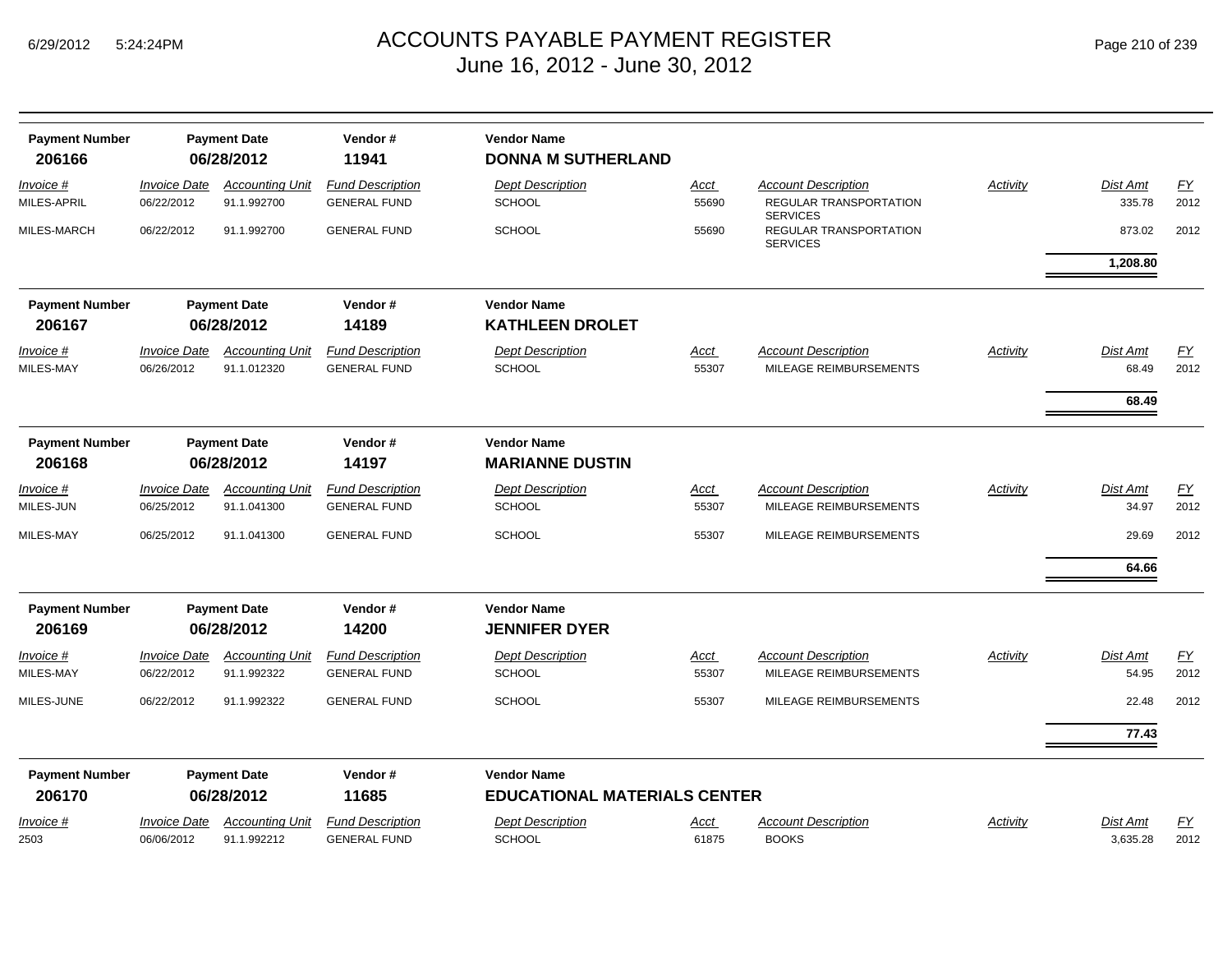|                                 |                                   |                                                                                                                                                    |                                                |                                            |                      |                                                           |                 | 3,635.28           |            |
|---------------------------------|-----------------------------------|----------------------------------------------------------------------------------------------------------------------------------------------------|------------------------------------------------|--------------------------------------------|----------------------|-----------------------------------------------------------|-----------------|--------------------|------------|
| <b>Payment Number</b><br>206171 |                                   | <b>Payment Date</b><br>06/28/2012                                                                                                                  | Vendor#<br>11968                               | <b>Vendor Name</b><br><b>ELAINE FALLON</b> |                      |                                                           |                 |                    |            |
| Invoice #<br>PV-21512           | <b>Invoice Date</b><br>06/22/2012 | <b>Accounting Unit</b><br>91.1.201160                                                                                                              | <b>Fund Description</b><br><b>GENERAL FUND</b> | <b>Dept Description</b><br><b>SCHOOL</b>   | <b>Acct</b><br>61135 | <b>Account Description</b><br><b>EDUCATIONAL SUPPLIES</b> | Activity        | Dist Amt<br>100.00 | EY<br>2012 |
|                                 |                                   |                                                                                                                                                    |                                                |                                            |                      |                                                           |                 | 100.00             |            |
| <b>Payment Number</b><br>206172 |                                   | Vendor#<br>Payee Name<br><b>Payment Date</b><br><b>Vendor Name</b><br>06/28/2012<br>11061<br><b>PETTY CASH SCHOOLS</b><br><b>ELM ST PETTY CASH</b> |                                                |                                            |                      |                                                           |                 |                    |            |
| Invoice #                       | <b>Invoice Date</b>               | <b>Accounting Unit</b>                                                                                                                             | <b>Fund Description</b>                        | <b>Dept Description</b>                    | <u>Acct</u>          | <b>Account Description</b>                                | <b>Activity</b> | Dist Amt           | EY         |
| 201                             | 06/22/2012                        | 91.1.051160                                                                                                                                        | <b>GENERAL FUND</b>                            | <b>SCHOOL</b>                              | 61135                | EDUCATIONAL SUPPLIES                                      |                 | 3.59               | 2012       |
|                                 |                                   |                                                                                                                                                    |                                                |                                            |                      |                                                           |                 | 3.59               |            |
|                                 |                                   |                                                                                                                                                    |                                                |                                            |                      |                                                           |                 |                    |            |
| <b>Payment Number</b>           |                                   | <b>Payment Date</b>                                                                                                                                | Vendor#                                        | <b>Vendor Name</b>                         |                      |                                                           |                 |                    |            |
| 206173                          | 06/28/2012                        |                                                                                                                                                    | 11362                                          | <b>EPSON ACCESSORIES INC</b>               |                      |                                                           |                 |                    |            |
| <u>Invoice #</u>                | <b>Invoice Date</b>               | <b>Accounting Unit</b>                                                                                                                             | <b>Fund Description</b>                        | <b>Dept Description</b>                    | <u>Acct</u>          | <b>Account Description</b>                                | Activity        | Dist Amt           | <b>FY</b>  |
| WB-016648268                    | 05/17/2012                        | 91.1.061135                                                                                                                                        | <b>GENERAL FUND</b>                            | <b>SCHOOL</b>                              | 61135                | EDUCATIONAL SUPPLIES                                      |                 | 471.12             | 2012       |
| WB-016724014                    | 05/30/2012                        | 91.1.061135                                                                                                                                        | <b>GENERAL FUND</b>                            | <b>SCHOOL</b>                              | 61135                | <b>EDUCATIONAL SUPPLIES</b>                               |                 | 21.15              | 2012       |
| WB-016724014                    | 05/30/2012                        | 91.1.061160                                                                                                                                        | <b>GENERAL FUND</b>                            | <b>SCHOOL</b>                              | 61135                | <b>EDUCATIONAL SUPPLIES</b>                               |                 | 449.97             | 2012       |
|                                 |                                   |                                                                                                                                                    |                                                |                                            |                      |                                                           |                 | 942.24             |            |
| <b>Payment Number</b>           |                                   | <b>Payment Date</b>                                                                                                                                | Vendor#                                        | <b>Vendor Name</b>                         |                      | <b>Payee Name</b>                                         |                 |                    |            |
| 206174                          |                                   | 06/28/2012                                                                                                                                         | 11061                                          | <b>PETTY CASH SCHOOLS</b>                  |                      | <b>FAIRGROUNDS MIDDLE SCH PETTY C</b>                     |                 |                    |            |
| <u>Invoice #</u>                | <b>Invoice Date</b>               | <b>Accounting Unit</b>                                                                                                                             | <b>Fund Description</b>                        | <b>Dept Description</b>                    | <u>Acct</u>          | <b>Account Description</b>                                | Activity        | Dist Amt           | EY         |
| 153-154                         | 06/22/2012                        | 91.1.061160                                                                                                                                        | <b>GENERAL FUND</b>                            | <b>SCHOOL</b>                              | 55607                | POSTAGE & DELIVERY                                        |                 | 45.00              | 2012       |
| 153-154                         | 06/22/2012                        | 91.1.062120                                                                                                                                        | <b>GENERAL FUND</b>                            | <b>SCHOOL</b>                              | 61135                | EDUCATIONAL SUPPLIES                                      |                 | 8.49               | 2012       |
|                                 |                                   |                                                                                                                                                    |                                                |                                            |                      |                                                           |                 | 53.49              |            |
| <b>Payment Number</b>           |                                   | <b>Payment Date</b>                                                                                                                                | Vendor#                                        | <b>Vendor Name</b>                         |                      |                                                           |                 |                    |            |
| 206175                          |                                   | 06/28/2012                                                                                                                                         | 12720                                          | <b>FIRST CHURCH</b>                        |                      |                                                           |                 |                    |            |
| <u>Invoice #</u>                | <u> Invoice Date</u>              | <b>Accounting Unit</b>                                                                                                                             | <b>Fund Description</b>                        | <b>Dept Description</b>                    | <b>Acct</b>          | <b>Account Description</b>                                | Activity        | <b>Dist Amt</b>    | EY         |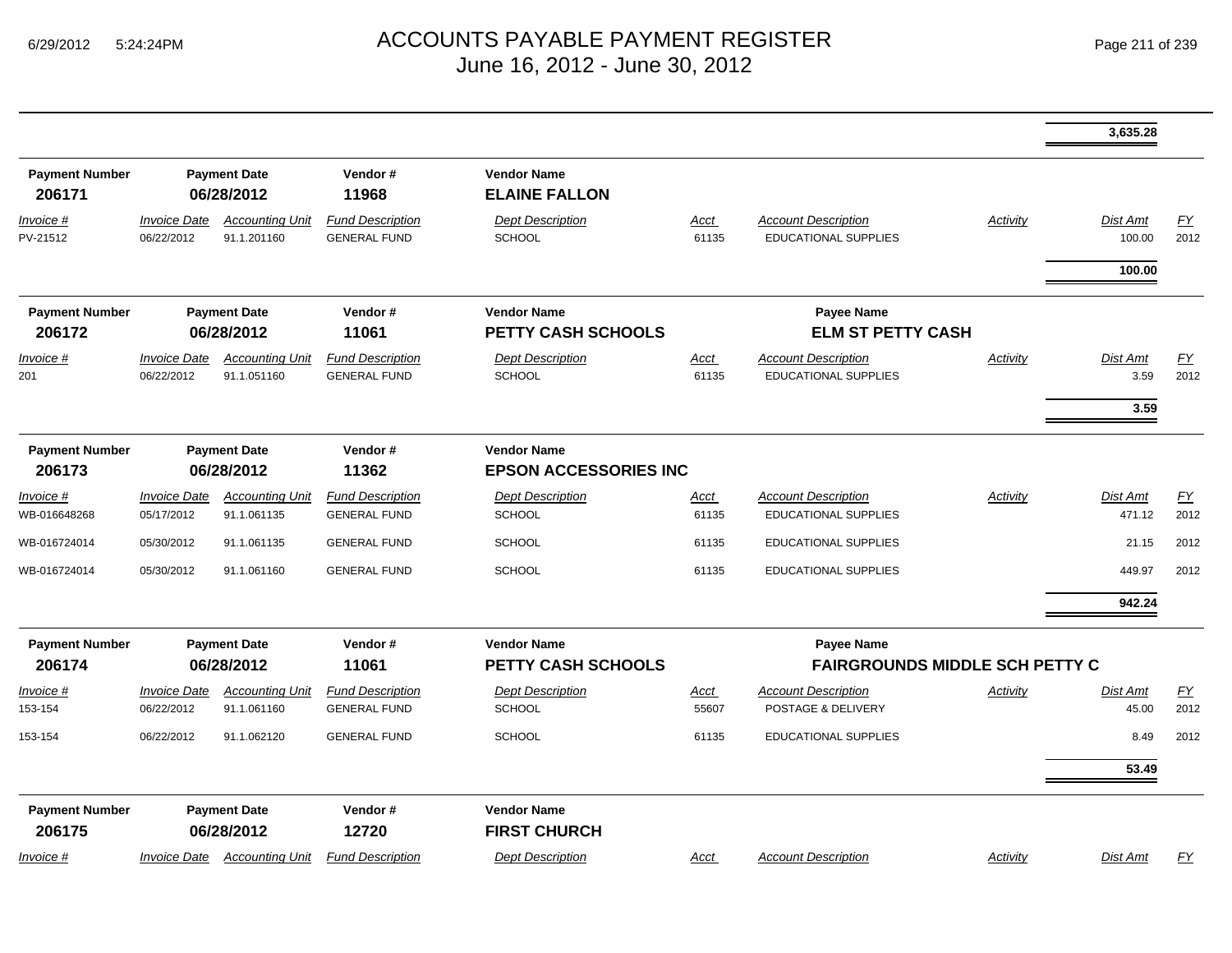| <b>Payment Number</b><br>206175 | <b>Payment Date</b><br>06/28/2012 |                        | Vendor#<br>12720          | <b>Vendor Name</b><br><b>FIRST CHURCH</b> |       |                                                  |                 |                 |           |
|---------------------------------|-----------------------------------|------------------------|---------------------------|-------------------------------------------|-------|--------------------------------------------------|-----------------|-----------------|-----------|
| Invoice #                       | <i><b>Invoice Date</b></i>        | <b>Accounting Unit</b> | <b>Fund Description</b>   | <b>Dept Description</b>                   | Acct  | <b>Account Description</b>                       | Activity        | Dist Amt        | <u>FY</u> |
| <b>JULY 2012</b>                | 06/27/2012                        | 91.3800.231240         | <b>SCHOOL GRANTS FUND</b> | <b>SCHOOL</b>                             | 54807 | <b>BUILDING RENTAL</b>                           | 91.03762.231240 | 239.67          | 2012      |
| <b>JULY 2012</b>                | 06/27/2012                        | 91.3800.231249         | <b>SCHOOL GRANTS FUND</b> | <b>SCHOOL</b>                             | 54807 | <b>BUILDING RENTAL</b>                           | 91.03762.231249 | 3,284.33        | 2012      |
|                                 |                                   |                        |                           |                                           |       |                                                  |                 | 3,524.00        |           |
| <b>Payment Number</b>           |                                   | <b>Payment Date</b>    | Vendor#                   | <b>Vendor Name</b>                        |       |                                                  |                 |                 |           |
| 206176                          |                                   | 06/28/2012             | 14227                     | <b>FIRST STUDENT INC</b>                  |       |                                                  |                 |                 |           |
| Invoice #                       | <b>Invoice Date</b>               | <b>Accounting Unit</b> | <b>Fund Description</b>   | <b>Dept Description</b>                   | Acct  | <b>Account Description</b>                       | Activity        | <b>Dist Amt</b> | FY        |
| 17746225                        | 06/05/2012                        | 91.1.012338            | <b>GENERAL FUND</b>       | <b>SCHOOL</b>                             | 55690 | <b>REGULAR TRANSPORTATION</b><br><b>SERVICES</b> |                 | 48.30           | 2012      |
| 17746226                        | 06/05/2012                        | 91.1.012338            | <b>GENERAL FUND</b>       | <b>SCHOOL</b>                             | 55690 | REGULAR TRANSPORTATION<br><b>SERVICES</b>        |                 | 48.30           | 2012      |
| 17746227                        | 06/05/2012                        | 91.1.012338            | <b>GENERAL FUND</b>       | <b>SCHOOL</b>                             | 55690 | REGULAR TRANSPORTATION<br><b>SERVICES</b>        |                 | 48.30           | 2012      |
| 17746221                        | 06/05/2012                        | 91.1.031429            | <b>GENERAL FUND</b>       | <b>SCHOOL</b>                             | 55690 | REGULAR TRANSPORTATION<br><b>SERVICES</b>        |                 | 114.95          | 2012      |
| 17746223                        | 06/05/2012                        | 91.1.031449            | <b>GENERAL FUND</b>       | <b>SCHOOL</b>                             | 55690 | REGULAR TRANSPORTATION<br><b>SERVICES</b>        |                 | 129.90          | 2012      |
| 17746231                        | 06/05/2012                        | 91.1.031451            | <b>GENERAL FUND</b>       | <b>SCHOOL</b>                             | 55690 | <b>REGULAR TRANSPORTATION</b><br><b>SERVICES</b> |                 | 96.27           | 2012      |
| 17746231                        | 06/05/2012                        | 91.1.031452            | <b>GENERAL FUND</b>       | <b>SCHOOL</b>                             | 55690 | REGULAR TRANSPORTATION<br><b>SERVICES</b>        |                 | 96.28           | 2012      |
| 17746220                        | 06/05/2012                        | 91.1.031457            | <b>GENERAL FUND</b>       | <b>SCHOOL</b>                             | 55690 | REGULAR TRANSPORTATION<br><b>SERVICES</b>        |                 | 120.45          | 2012      |
| 17746215                        | 06/05/2012                        | 91.1.041449            | <b>GENERAL FUND</b>       | <b>SCHOOL</b>                             | 55690 | REGULAR TRANSPORTATION<br><b>SERVICES</b>        |                 | 295.53          | 2012      |
| 17746217                        | 06/05/2012                        | 91.1.041451            | <b>GENERAL FUND</b>       | <b>SCHOOL</b>                             | 55690 | <b>REGULAR TRANSPORTATION</b><br><b>SERVICES</b> |                 | 93.83           | 2012      |
| 17746217                        | 06/05/2012                        | 91.1.041452            | <b>GENERAL FUND</b>       | <b>SCHOOL</b>                             | 55690 | REGULAR TRANSPORTATION<br><b>SERVICES</b>        |                 | 93.84           | 2012      |
| 17746216                        | 06/05/2012                        | 91.1.041474            | <b>GENERAL FUND</b>       | <b>SCHOOL</b>                             | 55690 | REGULAR TRANSPORTATION<br><b>SERVICES</b>        |                 | 160.68          | 2012      |
| 17746230                        | 06/05/2012                        | 91.1.051431            | <b>GENERAL FUND</b>       | <b>SCHOOL</b>                             | 55690 | REGULAR TRANSPORTATION<br><b>SERVICES</b>        |                 | 118.10          | 2012      |
| 17746228                        | 06/05/2012                        | 91.1.061478            | <b>GENERAL FUND</b>       | <b>SCHOOL</b>                             | 55690 | REGULAR TRANSPORTATION<br><b>SERVICES</b>        |                 | 128.35          | 2012      |
| 17746229                        | 06/05/2012                        | 91.1.071478            | <b>GENERAL FUND</b>       | <b>SCHOOL</b>                             | 55690 | <b>REGULAR TRANSPORTATION</b><br><b>SERVICES</b> |                 | 131.53          | 2012      |
| 17746157                        | 06/10/2012                        | 91.1.992700            | <b>GENERAL FUND</b>       | <b>SCHOOL</b>                             | 55690 | REGULAR TRANSPORTATION<br><b>SERVICES</b>        |                 | 65,344.32       | 2012      |
| 17746256                        | 06/05/2012                        | 91.1.992700            | <b>GENERAL FUND</b>       | <b>SCHOOL</b>                             | 55690 | <b>REGULAR TRANSPORTATION</b><br><b>SERVICES</b> |                 | 854.91          | 2012      |
| 17746232                        | 06/05/2012                        | 91.1.992700            | <b>GENERAL FUND</b>       | <b>SCHOOL</b>                             | 55690 | REGULAR TRANSPORTATION<br><b>SERVICES</b>        |                 | 53.53           | 2012      |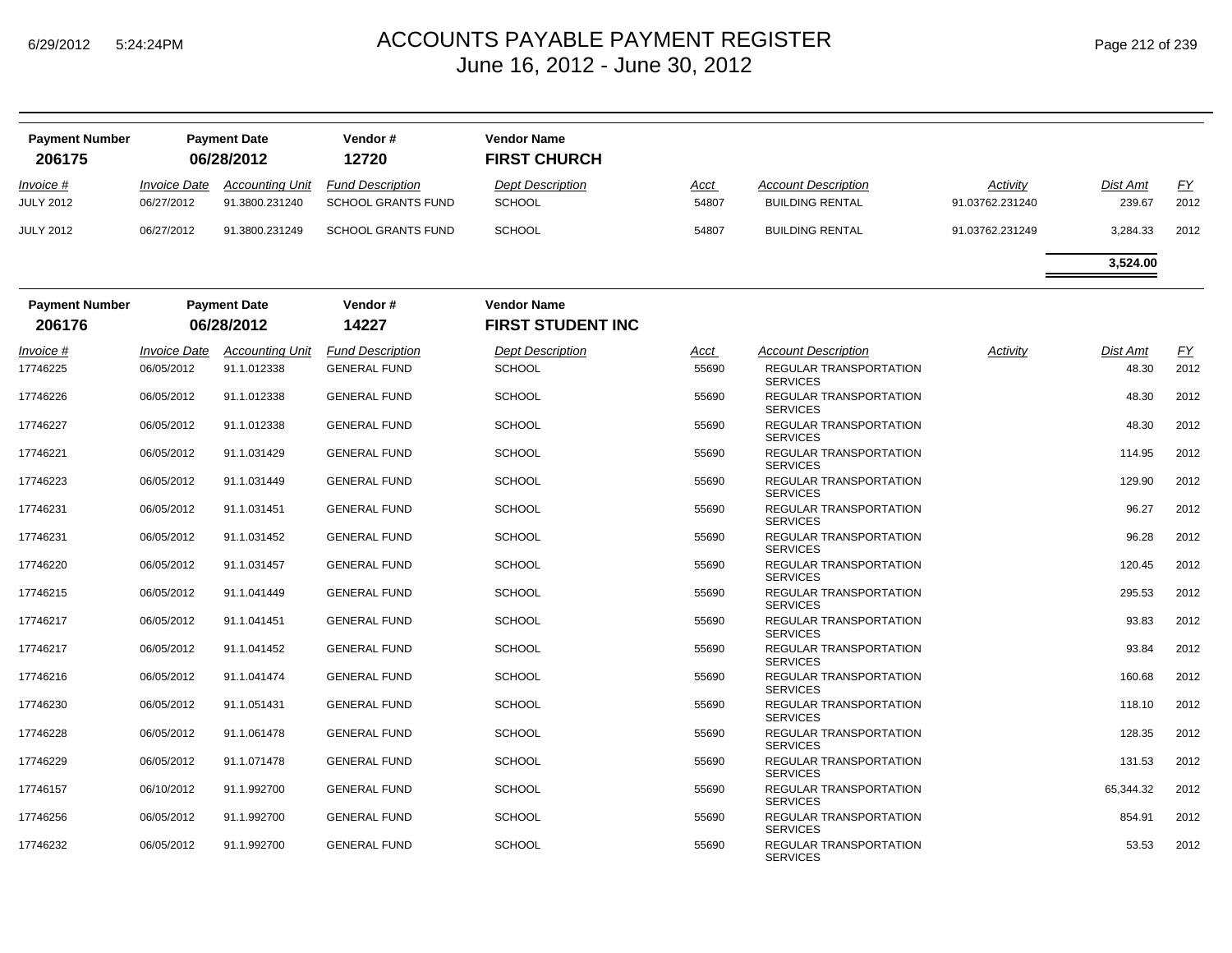| Page 213 of 239 |  |  |  |
|-----------------|--|--|--|
|-----------------|--|--|--|

| <b>Payment Number</b>           |                                   | <b>Payment Date</b>                      | Vendor#                                         | <b>Vendor Name</b>                                     |                      |                                                                                |          |                                   |            |
|---------------------------------|-----------------------------------|------------------------------------------|-------------------------------------------------|--------------------------------------------------------|----------------------|--------------------------------------------------------------------------------|----------|-----------------------------------|------------|
| 206176                          |                                   | 06/28/2012                               | 14227                                           | <b>FIRST STUDENT INC</b>                               |                      |                                                                                |          |                                   |            |
| Invoice #<br>17746158           | <b>Invoice Date</b><br>06/10/2012 | <b>Accounting Unit</b><br>91.1.992700    | <b>Fund Description</b><br><b>GENERAL FUND</b>  | <b>Dept Description</b><br><b>SCHOOL</b>               | Acct<br>55690        | <b>Account Description</b><br><b>REGULAR TRANSPORTATION</b><br><b>SERVICES</b> | Activity | Dist Amt<br>65,344.32             | FY<br>2012 |
| 17746207                        | 06/05/2012                        | 91.1.171407                              | <b>GENERAL FUND</b>                             | <b>SCHOOL</b>                                          | 61135                | EDUCATIONAL SUPPLIES                                                           |          | 50.00                             | 2012       |
|                                 |                                   |                                          |                                                 |                                                        |                      |                                                                                |          | 133,371.69                        |            |
| <b>Payment Number</b><br>206177 | <b>Payment Date</b><br>06/28/2012 |                                          | Vendor#<br>12735                                | <b>Vendor Name</b><br><b>FOLLETT LIBRARY RESOURCES</b> |                      |                                                                                |          |                                   |            |
| <i>Invoice</i> #                | <b>Invoice Date</b>               | <b>Accounting Unit</b>                   | <b>Fund Description</b>                         | <b>Dept Description</b>                                | Acct                 | <b>Account Description</b>                                                     | Activity | Dist Amt                          | FY         |
| 588364F-5                       | 06/06/2012                        | 91.1.052220                              | <b>GENERAL FUND</b>                             | <b>SCHOOL</b>                                          | 61814                | <b>MEDIA</b>                                                                   |          | 285.95                            | 2012       |
|                                 |                                   |                                          |                                                 |                                                        |                      |                                                                                |          | 285.95                            |            |
| <b>Payment Number</b><br>206178 | <b>Payment Date</b><br>06/28/2012 |                                          | Vendor#<br>12751                                | <b>Vendor Name</b><br><b>FREY SCIENTIFIC</b>           |                      |                                                                                |          |                                   |            |
| Invoice #<br>202500883914       | <b>Invoice Date</b><br>06/06/2012 | <b>Accounting Unit</b><br>91.1.051113    | <b>Fund Description</b><br><b>GENERAL FUND</b>  | <b>Dept Description</b><br><b>SCHOOL</b>               | <u>Acct</u><br>61135 | <b>Account Description</b><br><b>EDUCATIONAL SUPPLIES</b>                      | Activity | <b>Dist Amt</b><br>92.96<br>92.96 | EY<br>2012 |
| <b>Payment Number</b><br>206179 |                                   | <b>Payment Date</b><br>06/28/2012        | Vendor#<br>14247                                | <b>Vendor Name</b><br><b>GARELICK FARMS LYNN</b>       |                      |                                                                                |          |                                   |            |
| Invoice #<br>9564117            | <b>Invoice Date</b><br>06/09/2012 | <b>Accounting Unit</b><br>91.2222.991490 | <b>Fund Description</b><br>AFTER SCHOOL PROGRAM | <b>Dept Description</b><br><b>SCHOOL</b>               | <u>Acct</u><br>61299 | <b>Account Description</b><br>MISCELLANEOUS SUPPLIES                           | Activity | Dist Amt<br>31.49                 | EY<br>2012 |
| 9564119                         | 06/09/2012                        | 91.2222.991490                           | AFTER SCHOOL PROGRAM                            | <b>SCHOOL</b>                                          | 61299                | MISCELLANEOUS SUPPLIES                                                         |          | 22.95                             | 2012       |
| 9564120                         | 06/09/2012                        | 91.2222.991490                           | AFTER SCHOOL PROGRAM                            | <b>SCHOOL</b>                                          | 61299                | MISCELLANEOUS SUPPLIES                                                         |          | 11.00                             | 2012       |
| 9564113                         | 06/09/2012                        | 91.2222.991490                           | AFTER SCHOOL PROGRAM                            | <b>SCHOOL</b>                                          | 61299                | MISCELLANEOUS SUPPLIES                                                         |          | 22.00                             | 2012       |
|                                 |                                   |                                          |                                                 |                                                        |                      |                                                                                |          | 87.44                             |            |
| <b>Payment Number</b><br>206180 |                                   | <b>Payment Date</b><br>06/28/2012        | Vendor#<br>11966                                | <b>Vendor Name</b><br><b>GARY BLOOM SALES</b>          |                      |                                                                                |          |                                   |            |
| Invoice #                       | <b>Invoice Date</b>               | <b>Accounting Unit</b>                   | <b>Fund Description</b>                         | <b>Dept Description</b>                                | <u>Acct</u>          | <b>Account Description</b>                                                     | Activity | Dist Amt                          | EY         |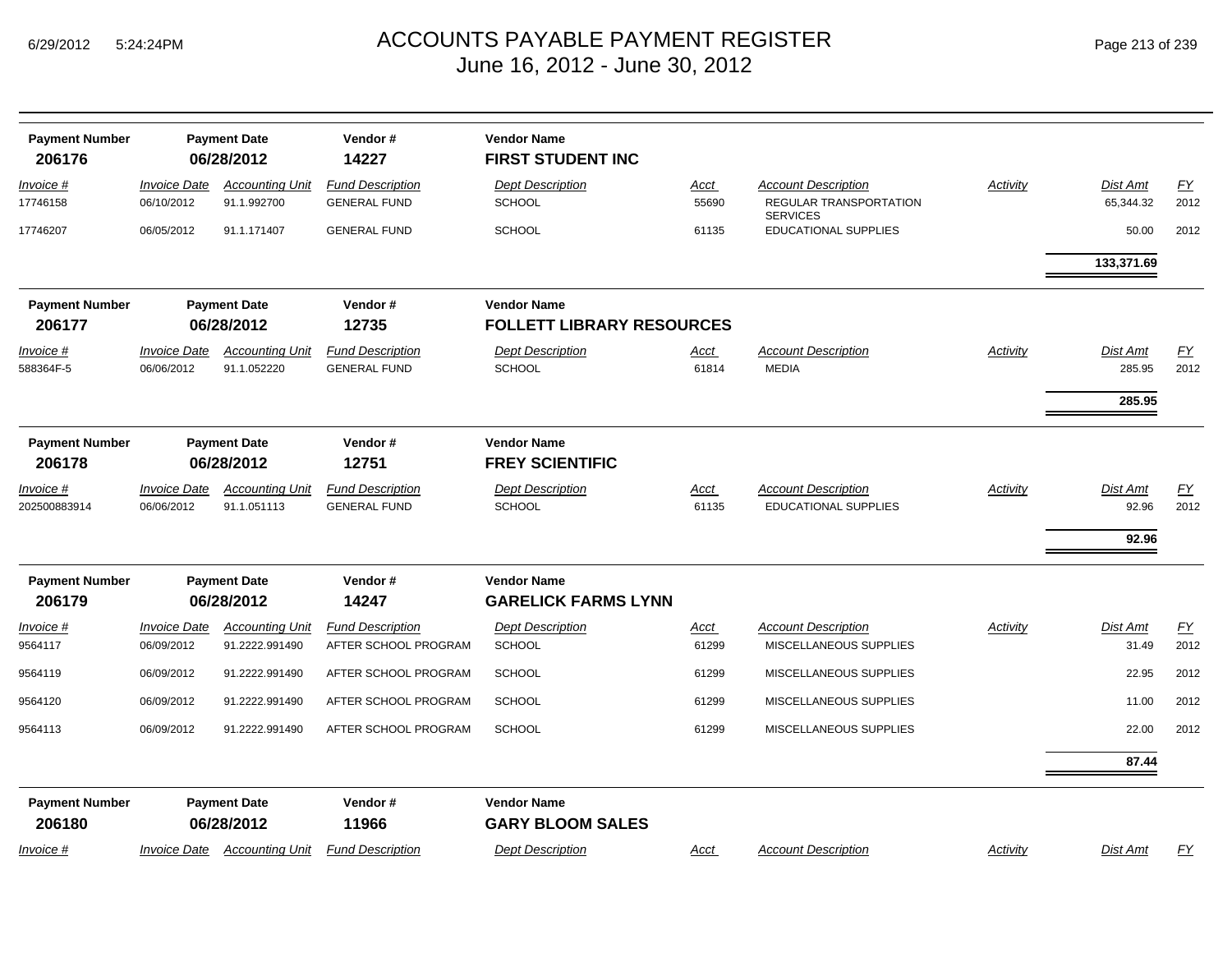| Page 214 of 239 |  |  |  |  |
|-----------------|--|--|--|--|
|-----------------|--|--|--|--|

| <b>Payment Number</b><br>206180 | <b>Payment Date</b><br>06/28/2012 |                                          | Vendor#<br>11966                                                           | <b>Vendor Name</b><br><b>GARY BLOOM SALES</b> |                      |                                                                                    |                 |                            |                          |
|---------------------------------|-----------------------------------|------------------------------------------|----------------------------------------------------------------------------|-----------------------------------------------|----------------------|------------------------------------------------------------------------------------|-----------------|----------------------------|--------------------------|
| <u>Invoice #</u><br>23666       | <b>Invoice Date</b><br>06/20/2012 | <b>Accounting Unit</b><br>91.1.041300    | <b>Fund Description</b><br><b>GENERAL FUND</b>                             | <b>Dept Description</b><br>SCHOOL             | <u>Acct</u><br>54487 | <b>Account Description</b><br><b>EQUIPMENT REPAIRS &amp;</b><br><b>MAINTENANCE</b> | <b>Activity</b> | <b>Dist Amt</b><br>475.00  | EY<br>2012               |
|                                 |                                   |                                          |                                                                            |                                               |                      |                                                                                    |                 | 475.00                     |                          |
| <b>Payment Number</b><br>206181 | <b>Payment Date</b><br>06/28/2012 |                                          | Vendor#<br><b>Vendor Name</b><br>12771<br><b>GENERAL LINEN SERVICE INC</b> |                                               |                      |                                                                                    |                 |                            |                          |
| $Invoice$ #<br>920396           | <b>Invoice Date</b><br>06/11/2012 | <b>Accounting Unit</b><br>91.2247.041387 | <b>Fund Description</b><br><b>CULINARY ARTS</b>                            | <b>Dept Description</b><br>SCHOOL             | <u>Acct</u><br>61135 | <b>Account Description</b><br><b>EDUCATIONAL SUPPLIES</b>                          | <b>Activity</b> | Dist Amt<br>42.00<br>42.00 | $\underline{FY}$<br>2012 |
| <b>Payment Number</b><br>206182 | <b>Payment Date</b><br>06/28/2012 |                                          | Vendor#<br>14259                                                           | <b>Vendor Name</b><br><b>JENNIFER GOODWIN</b> |                      |                                                                                    |                 |                            |                          |
| Invoice #<br>MILES-JUN          | <b>Invoice Date</b><br>06/30/2012 | <b>Accounting Unit</b><br>91.1.992322    | <b>Fund Description</b><br><b>GENERAL FUND</b>                             | <b>Dept Description</b><br><b>SCHOOL</b>      | <u>Acct</u><br>55307 | <b>Account Description</b><br>MILEAGE REIMBURSEMENTS                               | <b>Activity</b> | Dist Amt<br>13.04<br>13.04 | <u>FY</u><br>2012        |
| <b>Payment Number</b><br>206183 |                                   | <b>Payment Date</b><br>06/28/2012        | Vendor#<br>10853                                                           | <b>Vendor Name</b><br><b>GRAINGER</b>         |                      |                                                                                    |                 |                            |                          |
| Invoice #<br>9823571436         | <b>Invoice Date</b><br>05/09/2012 | <b>Accounting Unit</b><br>91.1.222620    | <b>Fund Description</b><br><b>GENERAL FUND</b>                             | <b>Dept Description</b><br><b>SCHOOL</b>      | Acct<br>61421        | <b>Account Description</b><br>SUPPLIES, HVAC                                       | Activity        | Dist Amt<br>141.12         | <u>FY</u><br>2012        |
| 9841408686                      | 05/31/2012                        | 91.1.222620                              | <b>GENERAL FUND</b>                                                        | <b>SCHOOL</b>                                 | 61421                | SUPPLIES, HVAC                                                                     |                 | 680.00                     | 2012                     |
| 9839438695                      | 05/29/2012                        | 91.1.222620                              | <b>GENERAL FUND</b>                                                        | <b>SCHOOL</b>                                 | 61421                | SUPPLIES, HVAC                                                                     |                 | 106.80                     | 2012                     |
| 9835123556                      | 05/23/2012                        | 91.1.222620                              | <b>GENERAL FUND</b>                                                        | <b>SCHOOL</b>                                 | 61421                | SUPPLIES, HVAC                                                                     |                 | 48.17                      | 2012                     |
| 805942695                       | 05/16/2012                        | 91.1.222620                              | <b>GENERAL FUND</b>                                                        | <b>SCHOOL</b>                                 | 61421                | SUPPLIES, HVAC                                                                     |                 | 126.50                     | 2012                     |
| 9828168105                      | 05/15/2012                        | 91.1.222620                              | <b>GENERAL FUND</b>                                                        | <b>SCHOOL</b>                                 | 61421                | SUPPLIES, HVAC                                                                     |                 | 355.54                     | 2012                     |
| 9828531187                      | 05/15/2012                        | 91.1.222620                              | <b>GENERAL FUND</b>                                                        | <b>SCHOOL</b>                                 | 61421                | SUPPLIES, HVAC                                                                     |                 | (163.92)                   | 2012                     |
| 9531988143                      | 05/18/2012                        | 91.1.222620                              | <b>GENERAL FUND</b>                                                        | <b>SCHOOL</b>                                 | 61421                | SUPPLIES, HVAC                                                                     |                 | 675.00                     | 2012                     |
| 9845382424                      | 06/05/2012                        | 91.1.222620                              | <b>GENERAL FUND</b>                                                        | <b>SCHOOL</b>                                 | 61421                | SUPPLIES, HVAC                                                                     |                 | 1,211.40                   | 2012                     |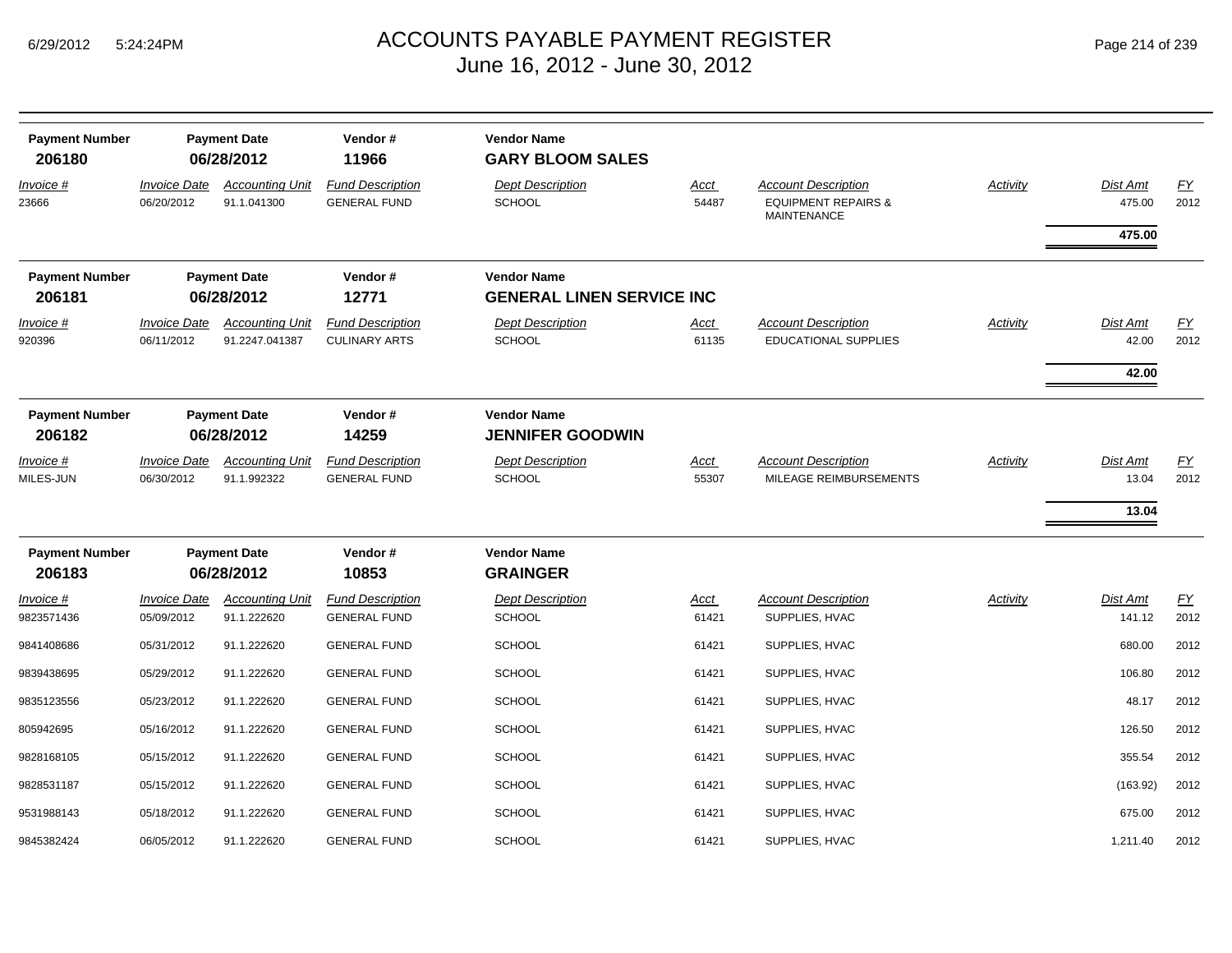| <b>Payment Number</b><br>206183 |                                   | <b>Payment Date</b><br>06/28/2012     | Vendor#<br>10853                               | <b>Vendor Name</b><br><b>GRAINGER</b>        |                      |                                                                                    |                 |                             |            |
|---------------------------------|-----------------------------------|---------------------------------------|------------------------------------------------|----------------------------------------------|----------------------|------------------------------------------------------------------------------------|-----------------|-----------------------------|------------|
| Invoice #<br>9835123549         | <b>Invoice Date</b><br>05/23/2012 | <b>Accounting Unit</b><br>91.1.222620 | <b>Fund Description</b><br><b>GENERAL FUND</b> | <b>Dept Description</b><br><b>SCHOOL</b>     | <u>Acct</u><br>61421 | <b>Account Description</b><br>SUPPLIES, HVAC                                       | <b>Activity</b> | Dist Amt<br>93.30           | EY<br>2012 |
| 9835123564                      | 05/23/2012                        | 91.1.222620                           | <b>GENERAL FUND</b>                            | <b>SCHOOL</b>                                | 61421                | SUPPLIES, HVAC                                                                     |                 | 16.36                       | 2012       |
| 9839172088                      | 05/29/2012                        | 91.1.222620                           | <b>GENERAL FUND</b>                            | <b>SCHOOL</b>                                | 61421                | SUPPLIES, HVAC                                                                     |                 | 73.08                       | 2012       |
| 9840610977                      | 05/30/2012                        | 91.1.222620                           | <b>GENERAL FUND</b>                            | <b>SCHOOL</b>                                | 61421                | SUPPLIES, HVAC                                                                     |                 | 300.00                      | 2012       |
|                                 |                                   |                                       |                                                |                                              |                      |                                                                                    |                 | 3,663.35                    |            |
| <b>Payment Number</b><br>206184 | <b>Payment Date</b><br>06/28/2012 |                                       | Vendor#<br>12801                               | <b>Vendor Name</b><br><b>RICHARD NESMITH</b> |                      |                                                                                    |                 |                             |            |
| <u>Invoice #</u><br>4789        | <b>Invoice Date</b><br>04/09/2012 | <b>Accounting Unit</b><br>91.1.041300 | <b>Fund Description</b><br><b>GENERAL FUND</b> | <b>Dept Description</b><br><b>SCHOOL</b>     | <u>Acct</u><br>54487 | <b>Account Description</b><br><b>EQUIPMENT REPAIRS &amp;</b><br><b>MAINTENANCE</b> | <b>Activity</b> | <u>Dist Amt</u><br>1,786.05 | EY<br>2012 |
|                                 |                                   |                                       |                                                |                                              |                      |                                                                                    |                 | 1,786.05                    |            |
| <b>Payment Number</b>           | <b>Payment Date</b>               |                                       | Vendor#                                        | <b>Vendor Name</b>                           |                      | Payee Name                                                                         |                 |                             |            |
| 206185                          |                                   | 06/28/2012                            | 11124                                          | <b>GREENE RUBBER COMPANY</b>                 |                      | <b>GREEN RUBBER COMPANY INC</b>                                                    |                 |                             |            |
| Invoice #<br>219458             | <b>Invoice Date</b><br>06/01/2012 | <b>Accounting Unit</b><br>91.1.222620 | <b>Fund Description</b><br><b>GENERAL FUND</b> | <b>Dept Description</b><br><b>SCHOOL</b>     | <u>Acct</u><br>61414 | <b>Account Description</b><br>SUPPLIES, PLUMBING                                   | Activity        | Dist Amt<br>1,264.88        | EY<br>2012 |
|                                 |                                   |                                       |                                                |                                              |                      |                                                                                    |                 | 1,264.88                    |            |
| <b>Payment Number</b><br>206186 |                                   | <b>Payment Date</b><br>06/28/2012     | Vendor#<br>14287                               | <b>Vendor Name</b><br><b>HANNAFORD</b>       |                      |                                                                                    |                 |                             |            |
| <u>Invoice #</u><br>1235        | <b>Invoice Date</b><br>06/11/2012 | <b>Accounting Unit</b><br>91.1.031340 | <b>Fund Description</b><br><b>GENERAL FUND</b> | <b>Dept Description</b><br><b>SCHOOL</b>     | <u>Acct</u><br>61135 | <b>Account Description</b><br><b>EDUCATIONAL SUPPLIES</b>                          | Activity        | Dist Amt<br>74.65           | EY<br>2012 |
| 2352                            | 06/07/2012                        | 91.1.031340                           | <b>GENERAL FUND</b>                            | <b>SCHOOL</b>                                | 61135                | <b>EDUCATIONAL SUPPLIES</b>                                                        |                 | 367.15                      | 2012       |
| 9063                            | 05/30/2012                        | 91.1.041300                           | <b>GENERAL FUND</b>                            | <b>SCHOOL</b>                                | 61135                | <b>EDUCATIONAL SUPPLIES</b>                                                        |                 | 26.67                       | 2012       |
| 9218                            | 04/30/2012                        | 91.1.041300                           | <b>GENERAL FUND</b>                            | <b>SCHOOL</b>                                | 61135                | <b>EDUCATIONAL SUPPLIES</b>                                                        |                 | 30.12                       | 2012       |
| 2873                            | 06/11/2012                        | 91.1.041300                           | <b>GENERAL FUND</b>                            | <b>SCHOOL</b>                                | 61135                | <b>EDUCATIONAL SUPPLIES</b>                                                        |                 | 47.54                       | 2012       |
| 3396                            | 06/11/2012                        | 91.1.041340                           | <b>GENERAL FUND</b>                            | <b>SCHOOL</b>                                | 61135                | <b>EDUCATIONAL SUPPLIES</b>                                                        |                 | 63.99                       | 2012       |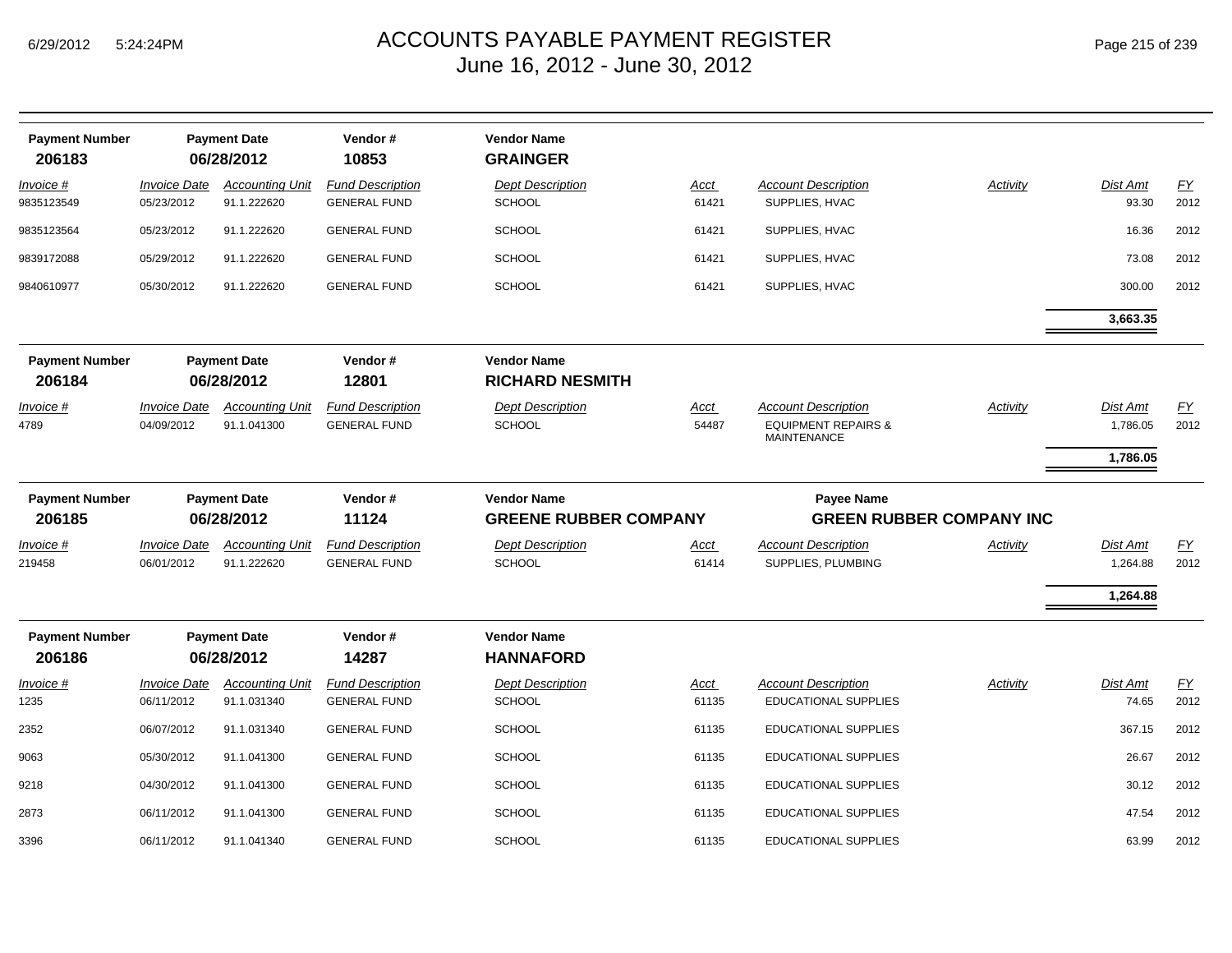| <b>Payment Number</b><br>206186 |                                   | <b>Payment Date</b><br>06/28/2012     | Vendor#<br>14287                               | <b>Vendor Name</b><br><b>HANNAFORD</b>           |               |                                                              |          |                            |                   |
|---------------------------------|-----------------------------------|---------------------------------------|------------------------------------------------|--------------------------------------------------|---------------|--------------------------------------------------------------|----------|----------------------------|-------------------|
| Invoice #<br>0179               | <b>Invoice Date</b><br>05/03/2012 | <b>Accounting Unit</b><br>91.1.041370 | <b>Fund Description</b><br><b>GENERAL FUND</b> | <b>Dept Description</b><br><b>SCHOOL</b>         | Acct<br>61135 | <b>Account Description</b><br><b>EDUCATIONAL SUPPLIES</b>    | Activity | Dist Amt<br>49.64          | EY<br>2012        |
|                                 |                                   |                                       |                                                |                                                  |               |                                                              |          | 659.76                     |                   |
| <b>Payment Number</b><br>206187 |                                   | <b>Payment Date</b><br>06/28/2012     | Vendor#<br>14292                               | <b>Vendor Name</b><br><b>MICHAEL HARRINGTON</b>  |               |                                                              |          |                            |                   |
| Invoice #<br>10512-03           | <b>Invoice Date</b><br>01/05/2012 | <b>Accounting Unit</b><br>91.1.041437 | <b>Fund Description</b><br><b>GENERAL FUND</b> | <b>Dept Description</b><br>SCHOOL                | Acct<br>55642 | <b>Account Description</b><br><b>GAME OFFICIALS</b>          | Activity | Dist Amt<br>60.00<br>60.00 | EY<br>2012        |
| <b>Payment Number</b><br>206188 |                                   | <b>Payment Date</b><br>06/28/2012     | Vendor#<br>14296                               | <b>Vendor Name</b><br><b>CHARLES HEALEY</b>      |               |                                                              |          |                            |                   |
| Invoice #<br>MILES-APR/MAY      | <b>Invoice Date</b><br>06/22/2012 | <b>Accounting Unit</b><br>91.1.992322 | <b>Fund Description</b><br><b>GENERAL FUND</b> | <b>Dept Description</b><br>SCHOOL                | Acct<br>55307 | <b>Account Description</b><br>MILEAGE REIMBURSEMENTS         | Activity | Dist Amt<br>38.30          | EY<br>2012        |
| MILES-MAR/APR                   | 06/22/2012                        | 91.1.992322                           | <b>GENERAL FUND</b>                            | SCHOOL                                           | 55307         | MILEAGE REIMBURSEMENTS                                       |          | 45.51                      | 2012              |
| MILES-JAN/FEB                   | 06/22/2012                        | 91.1.992322                           | <b>GENERAL FUND</b>                            | SCHOOL                                           | 55307         | MILEAGE REIMBURSEMENTS                                       |          | 54.95                      | 2012              |
| MILES-NOV/JAN                   | 06/22/2012                        | 91.1.992322                           | <b>GENERAL FUND</b>                            | SCHOOL                                           | 55307         | MILEAGE REIMBURSEMENTS                                       |          | 33.02                      | 2012              |
| MILES-SPET/NOV                  | 06/22/2012                        | 91.1.992322                           | <b>GENERAL FUND</b>                            | <b>SCHOOL</b>                                    | 55307         | MILEAGE REIMBURSEMENTS                                       |          | 66.05                      | 2012              |
| MILES-JUL/AUG                   | 06/22/2012                        | 91.1.992322                           | <b>GENERAL FUND</b>                            | SCHOOL                                           | 55307         | MILEAGE REIMBURSEMENTS                                       |          | 54.11                      | 2012              |
|                                 |                                   |                                       |                                                |                                                  |               |                                                              |          | 291.94                     |                   |
| <b>Payment Number</b><br>206189 |                                   | <b>Payment Date</b><br>06/28/2012     | Vendor#<br>11096                               | <b>Vendor Name</b><br><b>HILLYARD/MANCHESTER</b> |               |                                                              |          |                            |                   |
| Invoice #<br>700029903          | <b>Invoice Date</b><br>05/29/2012 | <b>Accounting Unit</b><br>91.1.222620 | <b>Fund Description</b><br><b>GENERAL FUND</b> | <b>Dept Description</b><br>SCHOOL                | Acct<br>54487 | <b>Account Description</b><br><b>EQUIPMENT REPAIRS &amp;</b> | Activity | Dist Amt<br>11.00          | <u>FY</u><br>2012 |

| $Invoice$ # | <i><b>Invoice Date</b></i> | <b>Accounting Unit</b> | <b>Fund Description</b> | <b>Dept Description</b> | <u>Acct</u> | <b>Account Description</b>                           | Activity | Dist Amt | <u>FY</u> |
|-------------|----------------------------|------------------------|-------------------------|-------------------------|-------------|------------------------------------------------------|----------|----------|-----------|
| 700029903   | 05/29/2012                 | 91.1.222620            | <b>GENERAL FUND</b>     | <b>SCHOOL</b>           | 54487       | <b>EQUIPMENT REPAIRS &amp;</b><br>MAINTENANCE        |          | 11.00    | 2012      |
| 700028308   | 05/17/2012                 | 91.1.222620            | <b>GENERAL FUND</b>     | <b>SCHOOL</b>           | 54487       | <b>EQUIPMENT REPAIRS &amp;</b><br>MAINTENANCE        |          | 5.50     | 2012      |
| 700028309   | 05/17/2012                 | 91.1.222620            | <b>GENERAL FUND</b>     | <b>SCHOOL</b>           | 54487       | <b>EQUIPMENT REPAIRS &amp;</b><br><b>MAINTENANCE</b> |          | 852.50   | 2012      |
| 700028077   | 05/16/2012                 | 91.1.222620            | <b>GENERAL FUND</b>     | <b>SCHOOL</b>           | 54487       | <b>EQUIPMENT REPAIRS &amp;</b><br>MAINTENANCE        |          | 236.20   | 2012      |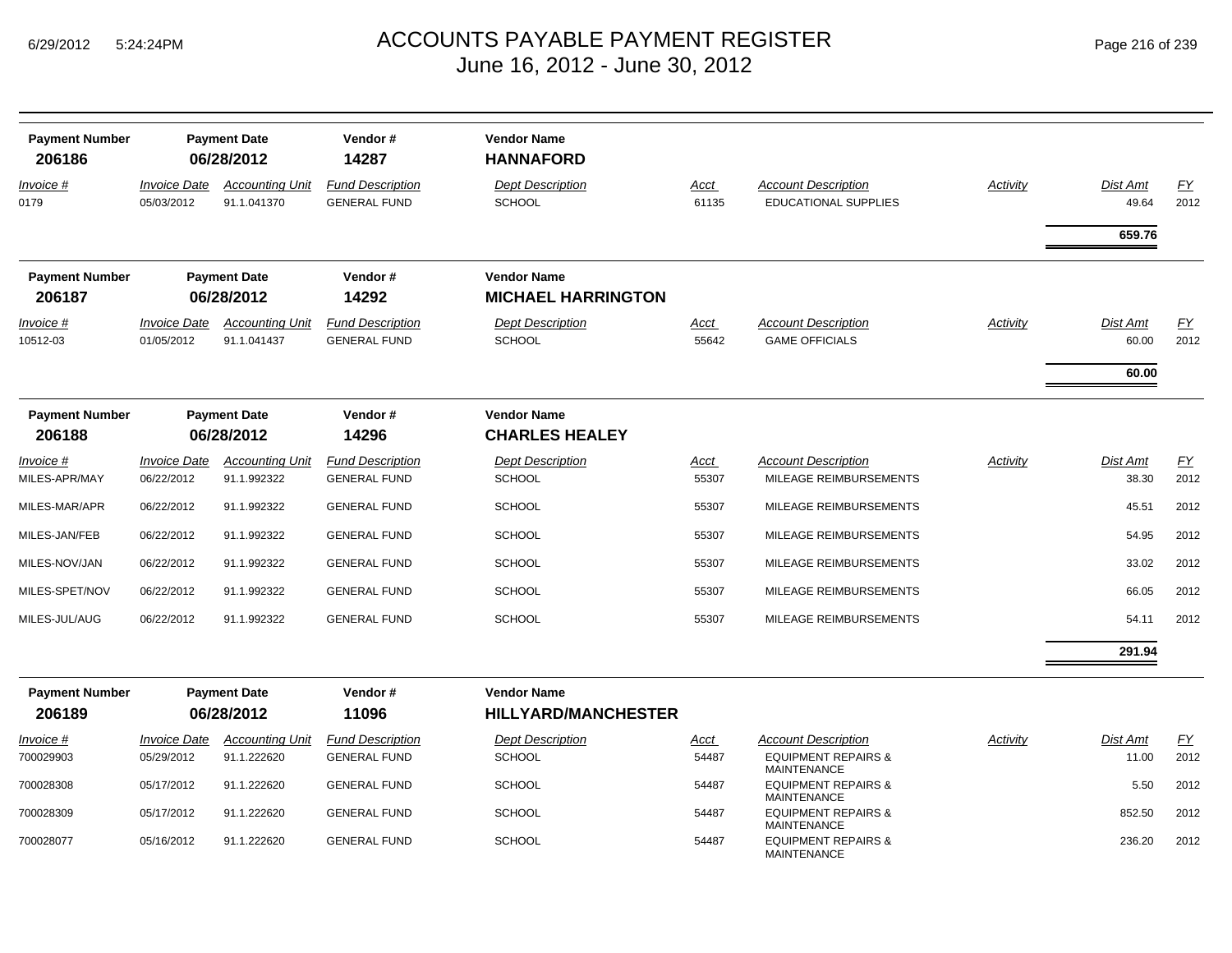| Page 217 of 239 |
|-----------------|
|-----------------|

| <b>Payment Number</b>      |                                   | <b>Payment Date</b>                   | Vendor#                                        | <b>Vendor Name</b>                       |               |                                                           |                                  |                    |                  |
|----------------------------|-----------------------------------|---------------------------------------|------------------------------------------------|------------------------------------------|---------------|-----------------------------------------------------------|----------------------------------|--------------------|------------------|
| 206189                     |                                   | 06/28/2012                            | 11096                                          | <b>HILLYARD/MANCHESTER</b>               |               |                                                           |                                  |                    |                  |
| Invoice #                  | <i><b>Invoice Date</b></i>        | <b>Accounting Unit</b>                | <b>Fund Description</b>                        | <b>Dept Description</b>                  | Acct          | <b>Account Description</b>                                | Activity                         | Dist Amt           | FY               |
| 700030777                  | 06/04/2012                        | 91.1.222620                           | <b>GENERAL FUND</b>                            | <b>SCHOOL</b>                            | 54487         | <b>EQUIPMENT REPAIRS &amp;</b><br><b>MAINTENANCE</b>      |                                  | 127.50             | 2012             |
| 700031794                  | 06/25/2012                        | 91.1.222620                           | <b>GENERAL FUND</b>                            | <b>SCHOOL</b>                            | 54487         | <b>EQUIPMENT REPAIRS &amp;</b><br><b>MAINTENANCE</b>      |                                  | 271.75             | 2012             |
|                            |                                   |                                       |                                                |                                          |               |                                                           |                                  | 1,504.45           |                  |
| <b>Payment Number</b>      |                                   | <b>Payment Date</b>                   | Vendor#                                        | <b>Vendor Name</b>                       |               | <b>Payee Name</b>                                         |                                  |                    |                  |
| 206190                     |                                   | 06/28/2012                            | 14309                                          | <b>HOME DEPOT CREDIT SERVICES</b>        |               |                                                           | <b>HOME DEPOT CREDIT SERVICE</b> |                    |                  |
| Invoice #<br>12963/6011138 | <b>Invoice Date</b><br>06/12/2012 | <b>Accounting Unit</b><br>91.1.031370 | <b>Fund Description</b><br><b>GENERAL FUND</b> | <b>Dept Description</b><br><b>SCHOOL</b> | Acct<br>61135 | <b>Account Description</b><br><b>EDUCATIONAL SUPPLIES</b> | Activity                         | Dist Amt<br>237.71 | EY<br>2012       |
| 304015                     | 06/08/2012                        | 91.1.061375                           | <b>GENERAL FUND</b>                            | <b>SCHOOL</b>                            | 61135         | <b>EDUCATIONAL SUPPLIES</b>                               |                                  | 700.40             | 2012             |
|                            |                                   |                                       |                                                |                                          |               |                                                           |                                  | 938.11             |                  |
| <b>Payment Number</b>      |                                   | <b>Payment Date</b>                   | Vendor#                                        | <b>Vendor Name</b>                       |               |                                                           |                                  |                    |                  |
| 206191                     |                                   | 06/28/2012                            | 12899                                          | <b>INTERIM HEALTH CARE</b>               |               |                                                           |                                  |                    |                  |
| Invoice #                  | <b>Invoice Date</b>               | <b>Accounting Unit</b>                | <b>Fund Description</b>                        | <b>Dept Description</b>                  | Acct          | <b>Account Description</b>                                | Activity                         | Dist Amt           | $\underline{FY}$ |
| 39498631                   | 06/08/2012                        | 91.3800.022190                        | <b>SCHOOL GRANTS FUND</b>                      | <b>SCHOOL</b>                            | 53628         | <b>CONTRACT SERVICES</b>                                  | 91.03952.022190                  | 585.00             | 2012             |
| 3949863                    | 06/08/2012                        | 91.3800.022190                        | <b>SCHOOL GRANTS FUND</b>                      | <b>SCHOOL</b>                            | 53628         | <b>CONTRACT SERVICES</b>                                  | 91.03952.022190                  | 575.75             | 2012             |
|                            |                                   |                                       |                                                |                                          |               |                                                           |                                  | 1,160.75           |                  |
| <b>Payment Number</b>      |                                   | <b>Payment Date</b>                   | Vendor#                                        | <b>Vendor Name</b>                       |               |                                                           |                                  |                    |                  |
| 206192                     |                                   | 06/28/2012                            | 14333                                          | <b>BATTERY SPECIALISTS OF NH LLC</b>     |               |                                                           |                                  |                    |                  |
| Invoice #                  | <b>Invoice Date</b>               | <b>Accounting Unit</b>                | <b>Fund Description</b>                        | <b>Dept Description</b>                  | Acct          | <b>Account Description</b>                                | Activity                         | Dist Amt           | EY               |
| 1905905901000587           | 05/30/2012                        | 91.1.222620                           | <b>GENERAL FUND</b>                            | <b>SCHOOL</b>                            | 61407         | SUPPLIES, ELECTRICAL                                      |                                  | 157.79             | 2012             |
| 190590200843               | 05/13/2012                        | 91.1.222620                           | <b>GENERAL FUND</b>                            | <b>SCHOOL</b>                            | 61407         | SUPPLIES, ELECTRICAL                                      |                                  | 221.60             | 2012             |
| 1905901000150              | 04/15/2012                        | 91.1.222620                           | <b>GENERAL FUND</b>                            | <b>SCHOOL</b>                            | 61407         | SUPPLIES, ELECTRICAL                                      |                                  | 698.85             | 2012             |
|                            |                                   |                                       |                                                |                                          |               |                                                           |                                  | 1,078.24           |                  |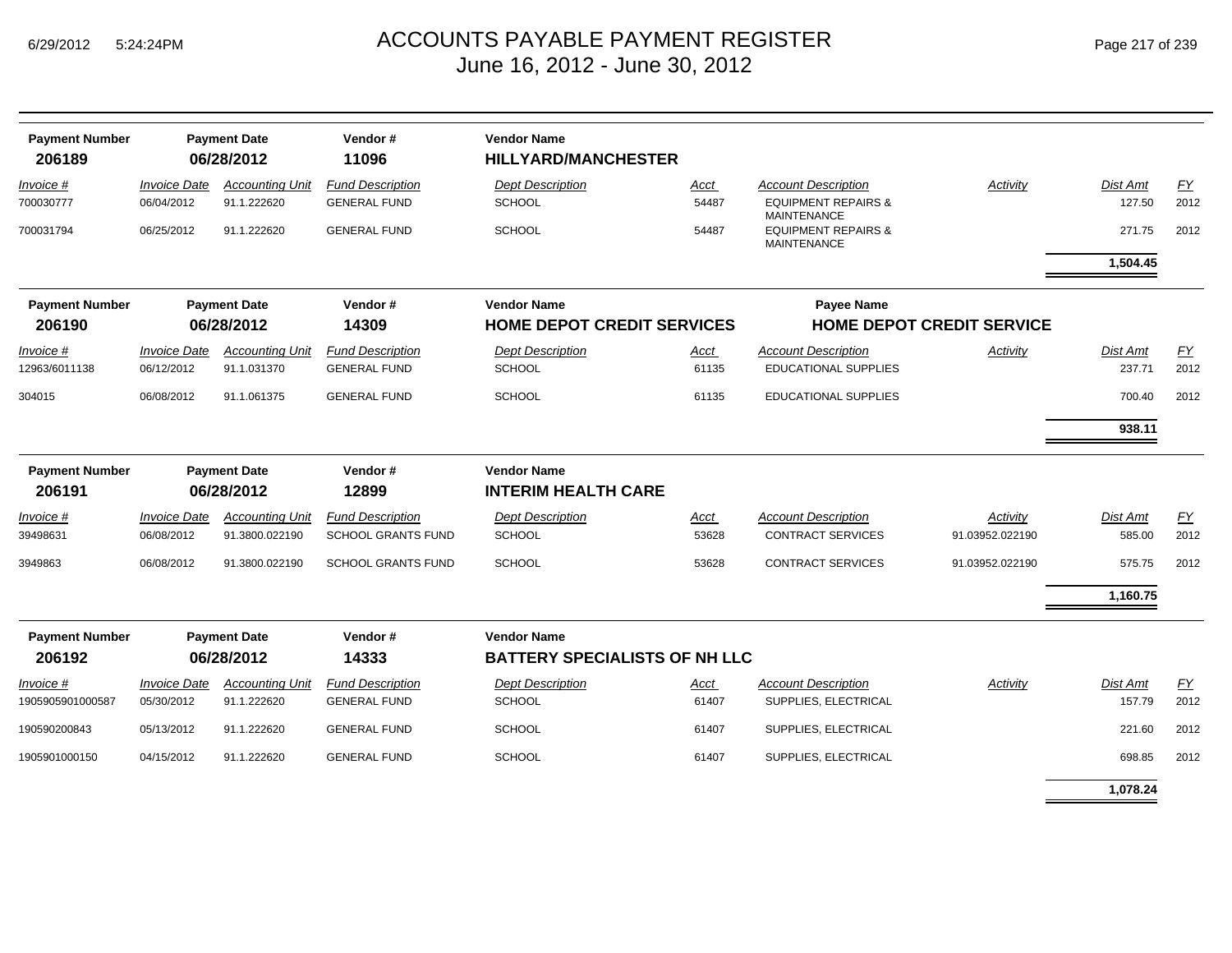| <b>Payment Number</b><br>206193 |                                   | <b>Payment Date</b><br>06/28/2012     | Vendor#<br>12907                               | <b>Vendor Name</b><br><b>J P PEST SERVICES</b>             |                      |                                                                         |          |                                  |                   |
|---------------------------------|-----------------------------------|---------------------------------------|------------------------------------------------|------------------------------------------------------------|----------------------|-------------------------------------------------------------------------|----------|----------------------------------|-------------------|
| Invoice #<br>1037180            | <b>Invoice Date</b><br>06/07/2012 | <b>Accounting Unit</b><br>91.1.222620 | <b>Fund Description</b><br><b>GENERAL FUND</b> | <b>Dept Description</b><br><b>SCHOOL</b>                   | <b>Acct</b><br>53628 | <b>Account Description</b><br><b>CONTRACT SERVICES</b>                  | Activity | Dist Amt<br>100.00               | EY<br>2012        |
| 1036543                         | 06/05/2012                        | 91.1.222620                           | <b>GENERAL FUND</b>                            | <b>SCHOOL</b>                                              | 53628                | <b>CONTRACT SERVICES</b>                                                |          | 1,401.00                         | 2012              |
|                                 |                                   |                                       |                                                |                                                            |                      |                                                                         |          | 1,501.00                         |                   |
| <b>Payment Number</b><br>206194 | <b>Payment Date</b><br>06/28/2012 |                                       | Vendor#<br>10985                               | <b>Vendor Name</b><br><b>J S C TRANSPORTATION SVCS INC</b> |                      |                                                                         |          |                                  |                   |
| Invoice #<br>1776               | <b>Invoice Date</b><br>06/01/2012 | <b>Accounting Unit</b><br>91.1.992700 | <b>Fund Description</b><br><b>GENERAL FUND</b> | <b>Dept Description</b><br><b>SCHOOL</b>                   | Acct<br>55690        | <b>Account Description</b><br>REGULAR TRANSPORTATION<br><b>SERVICES</b> | Activity | Dist Amt<br>455.00<br>455.00     | FY<br>2012        |
| <b>Payment Number</b><br>206195 |                                   | <b>Payment Date</b><br>06/28/2012     | Vendor#<br>12910                               | <b>Vendor Name</b><br><b>JACKSON LEWIS LLP</b>             |                      |                                                                         |          |                                  |                   |
| Invoice #<br>5918995            | <b>Invoice Date</b><br>06/22/2012 | <b>Accounting Unit</b><br>91.1.012320 | <b>Fund Description</b><br><b>GENERAL FUND</b> | <b>Dept Description</b><br><b>SCHOOL</b>                   | Acct<br>53128        | <b>Account Description</b><br><b>LEGAL SERVICES</b>                     | Activity | Dist Amt<br>1,301.00<br>1,301.00 | <b>FY</b><br>2012 |
| <b>Payment Number</b><br>206196 | <b>Payment Date</b><br>06/28/2012 |                                       | Vendor#<br>11324                               | <b>Vendor Name</b><br><b>DON JALBERT</b>                   |                      |                                                                         |          |                                  |                   |
| Invoice #<br>MILES-JUNE         | <b>Invoice Date</b><br>06/26/2012 | <b>Accounting Unit</b><br>91.1.041300 | <b>Fund Description</b><br><b>GENERAL FUND</b> | <b>Dept Description</b><br><b>SCHOOL</b>                   | <b>Acct</b><br>55307 | <b>Account Description</b><br>MILEAGE REIMBURSEMENTS                    | Activity | Dist Amt<br>48.29<br>48.29       | <u>FY</u><br>2012 |
| <b>Payment Number</b><br>206197 |                                   | <b>Payment Date</b><br>06/28/2012     | Vendor#<br>11970                               | <b>Vendor Name</b><br><b>JEN GREER</b>                     |                      |                                                                         |          |                                  |                   |
| Invoice #<br><b>MAY-12</b>      | <b>Invoice Date</b><br>06/22/2012 | <b>Accounting Unit</b><br>91.1.031160 | <b>Fund Description</b><br><b>GENERAL FUND</b> | <b>Dept Description</b><br><b>SCHOOL</b>                   | Acct<br>61135        | <b>Account Description</b><br><b>EDUCATIONAL SUPPLIES</b>               | Activity | Dist Amt<br>43.00                | EY<br>2012        |
| <b>MAY-12</b>                   | 06/22/2012                        | 91.1.031160                           | <b>GENERAL FUND</b>                            | <b>SCHOOL</b>                                              | 61135                | <b>EDUCATIONAL SUPPLIES</b>                                             |          | 67.98                            | 2012              |
|                                 |                                   |                                       |                                                |                                                            |                      |                                                                         |          | 110.98                           |                   |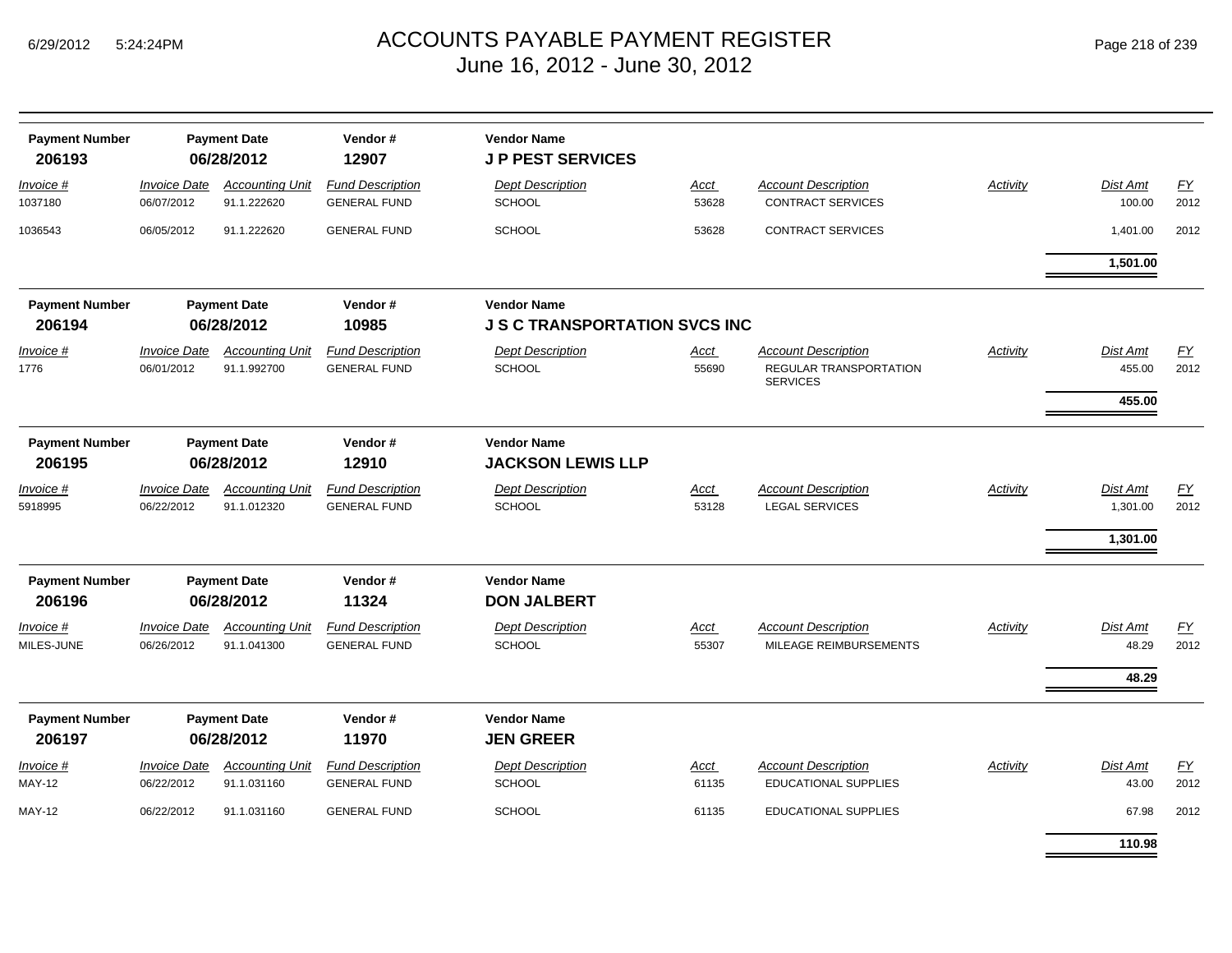| Page 219 of 239 |  |  |  |  |
|-----------------|--|--|--|--|
|-----------------|--|--|--|--|

| <b>Payment Number</b><br>206198 |                                   | <b>Payment Date</b><br>06/28/2012        | Vendor#<br>14358                                     | <b>Vendor Name</b><br><b>KEYSTONE BATTERY</b> |                      |                                                           |                             |                    |                  |
|---------------------------------|-----------------------------------|------------------------------------------|------------------------------------------------------|-----------------------------------------------|----------------------|-----------------------------------------------------------|-----------------------------|--------------------|------------------|
| Invoice #<br>12361              | <b>Invoice Date</b><br>06/06/2012 | <b>Accounting Unit</b><br>91.1.222620    | <b>Fund Description</b><br><b>GENERAL FUND</b>       | <b>Dept Description</b><br><b>SCHOOL</b>      | <b>Acct</b><br>61407 | <b>Account Description</b><br>SUPPLIES, ELECTRICAL        | <b>Activity</b>             | Dist Amt<br>247.16 | EY<br>2012       |
|                                 |                                   |                                          |                                                      |                                               |                      |                                                           |                             | 247.16             |                  |
| <b>Payment Number</b>           |                                   | <b>Payment Date</b>                      | Vendor#                                              | <b>Vendor Name</b>                            |                      |                                                           |                             |                    |                  |
| 206199                          |                                   | 06/28/2012                               | 11951                                                | <b>BRENT KINCAID</b>                          |                      |                                                           |                             |                    |                  |
| Invoice #<br>$6 - 4 - 12$       | <b>Invoice Date</b><br>06/04/2012 | <b>Accounting Unit</b><br>91.1.012320    | <b>Fund Description</b><br><b>GENERAL FUND</b>       | <b>Dept Description</b><br><b>SCHOOL</b>      | <b>Acct</b><br>53628 | <b>Account Description</b><br><b>CONTRACT SERVICES</b>    | Activity                    | Dist Amt<br>200.00 | EY<br>2012       |
|                                 |                                   |                                          |                                                      |                                               |                      |                                                           |                             | 200.00             |                  |
| <b>Payment Number</b>           |                                   | <b>Payment Date</b>                      | Vendor#                                              | <b>Vendor Name</b>                            |                      |                                                           |                             |                    |                  |
| 206200                          |                                   | 06/28/2012                               | 14369                                                | <b>CARMEN KOSOW</b>                           |                      |                                                           |                             |                    |                  |
| Invoice #                       | <b>Invoice Date</b>               | <b>Accounting Unit</b>                   | <b>Fund Description</b>                              | <b>Dept Description</b>                       | Acct                 | <b>Account Description</b>                                | Activity                    | Dist Amt           | $\underline{FY}$ |
| MILES-MAY                       | 06/22/2012                        | 91.1.992322                              | <b>GENERAL FUND</b>                                  | <b>SCHOOL</b>                                 | 55307                | MILEAGE REIMBURSEMENTS                                    |                             | 27.48              | 2012             |
| MILES-JUNE                      | 06/22/2012                        | 91.1.992322                              | <b>GENERAL FUND</b>                                  | SCHOOL                                        | 55307                | MILEAGE REIMBURSEMENTS                                    |                             | 21.93              | 2012             |
|                                 |                                   |                                          |                                                      |                                               |                      |                                                           |                             | 49.41              |                  |
| <b>Payment Number</b>           |                                   | <b>Payment Date</b>                      | Vendor#                                              | <b>Vendor Name</b>                            |                      |                                                           |                             |                    |                  |
| 206201                          |                                   | 06/28/2012                               | 14371                                                | <b>ALLISON KRONES</b>                         |                      |                                                           |                             |                    |                  |
| Invoice #                       | <b>Invoice Date</b>               | <b>Accounting Unit</b>                   | <b>Fund Description</b>                              | <b>Dept Description</b>                       | <b>Acct</b>          | <b>Account Description</b>                                | <b>Activity</b>             | Dist Amt           | EY               |
| PV-51612                        | 06/22/2012                        | 91.1.041160                              | <b>GENERAL FUND</b>                                  | <b>SCHOOL</b>                                 | 55400                | <b>CONFERENCES AND</b><br><b>SEMINARS</b>                 |                             | 554.87             | 2012             |
|                                 |                                   |                                          |                                                      |                                               |                      |                                                           |                             | 554.87             |                  |
| <b>Payment Number</b>           |                                   | <b>Payment Date</b>                      | Vendor#                                              | <b>Vendor Name</b>                            |                      |                                                           |                             |                    |                  |
| 206202                          |                                   | 06/28/2012                               | 14377                                                | <b>LAKESHORE LEARNING MATERIALS</b>           |                      |                                                           |                             |                    |                  |
| Invoice #<br>1927980612         | <b>Invoice Date</b><br>06/07/2012 | <b>Accounting Unit</b><br>91.3800.231249 | <b>Fund Description</b><br><b>SCHOOL GRANTS FUND</b> | <b>Dept Description</b><br>SCHOOL             | Acct<br>61135        | <b>Account Description</b><br><b>EDUCATIONAL SUPPLIES</b> | Activity<br>91.03762.231249 | Dist Amt<br>255.76 | FY<br>2012       |
|                                 |                                   |                                          |                                                      |                                               |                      |                                                           |                             | 255.76             |                  |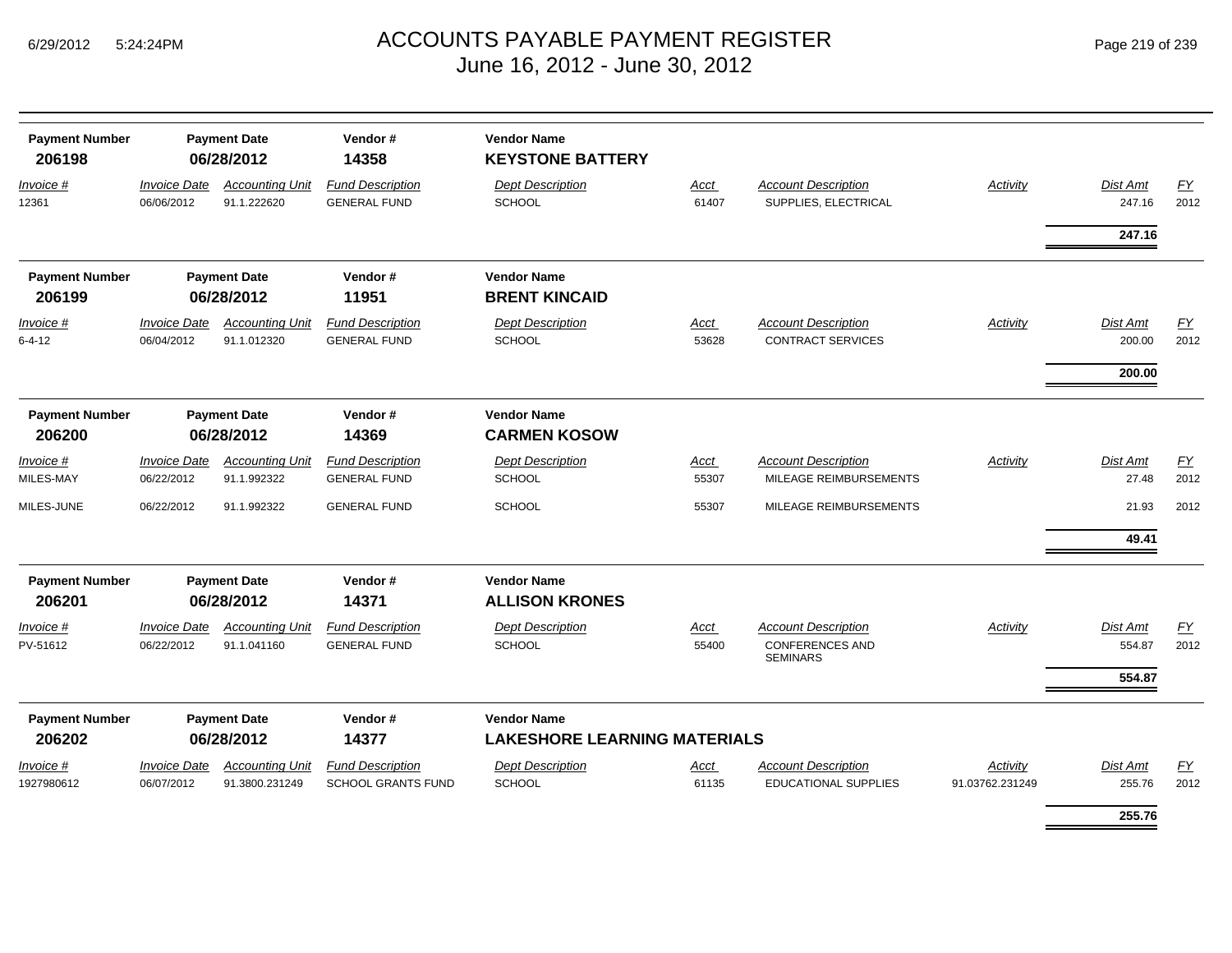3054085 06/05/2012 91.1.222630

3054170 06/06/2012 91.1.222630

*Invoice #*

*Invoice #*

| <b>Vendor Name</b><br>Payment Number<br><b>Payment Date</b><br>Vendor#<br>12985<br>206203<br>06/28/2012<br><b>LARCHMONT IRRIGATION</b><br><b>Fund Description</b><br><b>Invoice Date</b><br><b>Dept Description</b><br><b>Account Description</b><br>Activity<br><b>Accounting Unit</b><br><b>Acct</b><br>06/05/2012<br>91.1.222630<br><b>GENERAL FUND</b><br><b>SCHOOL</b><br>61599<br><b>GROUNDS MAINTENANCE</b><br><b>SUPPLIES</b> | <u>FY</u><br>Dist Amt                      |
|---------------------------------------------------------------------------------------------------------------------------------------------------------------------------------------------------------------------------------------------------------------------------------------------------------------------------------------------------------------------------------------------------------------------------------------|--------------------------------------------|
| <u>voice #</u><br>54085                                                                                                                                                                                                                                                                                                                                                                                                               |                                            |
| SCHOOL<br><b>GROUNDS MAINTENANCE</b><br>06/06/2012<br>91.1.222630<br><b>GENERAL FUND</b><br>61599<br>54170<br><b>SUPPLIES</b>                                                                                                                                                                                                                                                                                                         | 874.25<br>2012<br>117.00<br>2012<br>991.25 |
| <b>Vendor Name</b><br>Payment Number<br><b>Payment Date</b><br>Vendor#<br>14393<br><b>LEARNING CYCLES LLC</b><br>206204<br>06/28/2012                                                                                                                                                                                                                                                                                                 |                                            |
| <b>Fund Description</b><br><b>Dept Description</b><br><b>Invoice Date</b><br><b>Account Description</b><br>Activity<br><b>Accounting Unit</b><br>Acct<br><u>voice #</u><br><b>GENERAL FUND</b><br>SCHOOL<br><b>EDUCATIONAL SUPPLIES</b><br>-1403<br>06/05/2012<br>91.1.061111<br>61135                                                                                                                                                | FY<br>Dist Amt<br>2012<br>5,867.40         |
| SCHOOL<br>06/05/2012<br>91.1.071111<br><b>GENERAL FUND</b><br>61875<br><b>BOOKS</b><br>$-1400$<br>SCHOOL<br><b>EDUCATIONAL SUPPLIES</b><br>06/05/2012<br>91.1.071111<br><b>GENERAL FUND</b><br>61135<br>$-1401$                                                                                                                                                                                                                       | 294.00<br>2012<br>2012<br>357.00           |
| 91.1.071111<br><b>GENERAL FUND</b><br>SCHOOL<br><b>EDUCATIONAL SUPPLIES</b><br>06/05/2012<br>61135<br>$-1402$                                                                                                                                                                                                                                                                                                                         | 955.50<br>2012<br>7,473.90                 |
| <b>Vendor Name</b><br>Vendor#<br>Payment Number<br><b>Payment Date</b>                                                                                                                                                                                                                                                                                                                                                                |                                            |

| Invoice #                       | <b>Invoice Date</b>               | <b>Accounting Unit</b>                | <b>Fund Description</b>                        | <b>Dept Description</b>                       | Acct          | <b>Account Description</b>                                | Activity | <b>Dist Amt</b>           | EY         |
|---------------------------------|-----------------------------------|---------------------------------------|------------------------------------------------|-----------------------------------------------|---------------|-----------------------------------------------------------|----------|---------------------------|------------|
| <b>Payment Number</b><br>206207 |                                   | <b>Payment Date</b><br>06/28/2012     | Vendor#<br>13005                               | <b>Vendor Name</b><br>LEVESQUES SEW & VAC INC |               |                                                           |          |                           |            |
|                                 |                                   |                                       |                                                |                                               |               |                                                           |          | 228.90                    |            |
| Invoice #<br>76905              | <b>Invoice Date</b><br>06/07/2012 | <b>Accounting Unit</b><br>91.1.061345 | <b>Fund Description</b><br><b>GENERAL FUND</b> | <b>Dept Description</b><br><b>SCHOOL</b>      | Acct<br>61135 | <b>Account Description</b><br><b>EDUCATIONAL SUPPLIES</b> | Activity | <b>Dist Amt</b><br>228.90 | EY<br>2012 |
| <b>Payment Number</b><br>206206 |                                   | <b>Payment Date</b><br>06/28/2012     | Vendor#<br>11730                               | <b>Vendor Name</b><br><b>LEARNING SEED</b>    |               |                                                           |          |                           |            |
|                                 |                                   |                                       |                                                |                                               |               |                                                           |          | 149.00                    |            |
| Invoice #<br>84007              | <b>Invoice Date</b><br>06/06/2012 | <b>Accounting Unit</b><br>91.1.992212 | <b>Fund Description</b><br><b>GENERAL FUND</b> | <b>Dept Description</b><br><b>SCHOOL</b>      | Acct<br>61830 | <b>Account Description</b><br><b>SUBSCRIPTIONS</b>        | Activity | <b>Dist Amt</b><br>149.00 | EY<br>2012 |
| <b>Payment Number</b><br>206205 |                                   | <b>Payment Date</b><br>06/28/2012     | Vendor#<br>11509                               | <b>Vendor Name</b><br><b>LEARNING FORWARD</b> |               |                                                           |          |                           |            |
|                                 |                                   |                                       |                                                |                                               |               |                                                           |          | 7,473.90                  |            |
| 12-1402                         | 06/05/2012                        | 91.1.071111                           | <b>GENERAL FUND</b>                            | SCHOOL                                        | 61135         | <b>EDUCATIONAL SUPPLIES</b>                               |          | 955.50                    | 2012       |
| 12-1401                         | 06/05/2012                        | 91.1.071111                           | <b>GENERAL FUND</b>                            | <b>SCHOOL</b>                                 | 61135         | <b>EDUCATIONAL SUPPLIES</b>                               |          | 357.00                    | 2012       |
| 12-1400                         | 06/05/2012                        | 91.1.071111                           | <b>GENERAL FUND</b>                            | <b>SCHOOL</b>                                 | 61875         | <b>BOOKS</b>                                              |          | 294.00                    | 2012       |
| 12-1403                         | 06/05/2012                        | 91.1.061111                           | <b>GENERAL FUND</b>                            | <b>SCHOOL</b>                                 | 61135         | <b>EDUCATIONAL SUPPLIES</b>                               |          | 5,867.40                  | 2012       |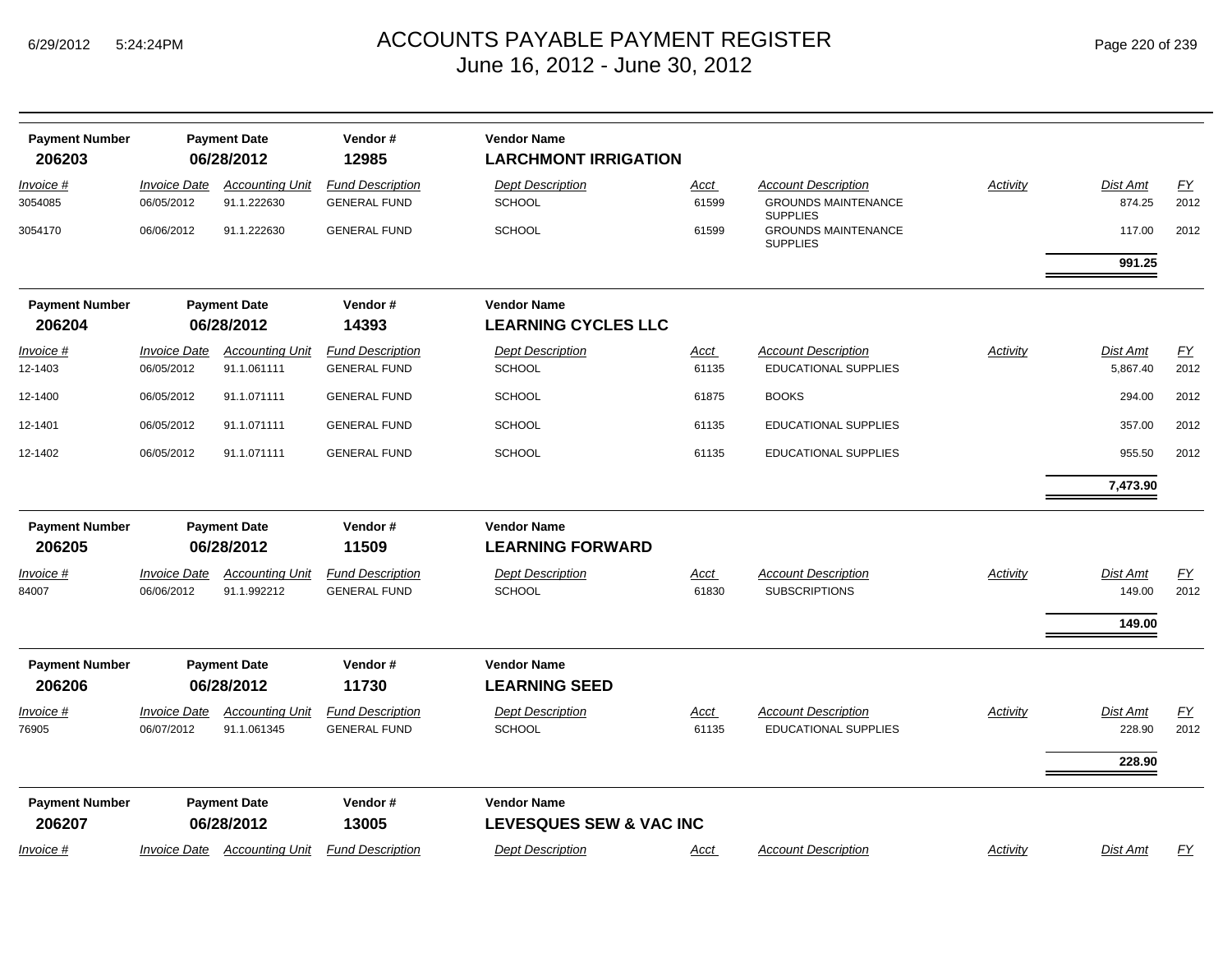| Page 221 of 239 |  |  |
|-----------------|--|--|
|-----------------|--|--|

| <b>Payment Number</b><br>206207 |                                   | <b>Payment Date</b><br>06/28/2012     | Vendor#<br>13005                               | <b>Vendor Name</b><br><b>LEVESQUES SEW &amp; VAC INC</b>        |               |                                                           |                 |                          |                          |
|---------------------------------|-----------------------------------|---------------------------------------|------------------------------------------------|-----------------------------------------------------------------|---------------|-----------------------------------------------------------|-----------------|--------------------------|--------------------------|
| Invoice #<br>13926              | <b>Invoice Date</b><br>06/04/2012 | <b>Accounting Unit</b><br>91.1.061345 | <b>Fund Description</b><br><b>GENERAL FUND</b> | <b>Dept Description</b><br>SCHOOL                               | Acct<br>61135 | <b>Account Description</b><br><b>EDUCATIONAL SUPPLIES</b> | Activity        | Dist Amt<br>199.98       | EY<br>2012               |
| 13925                           | 06/04/2012                        | 91.1.061345                           | <b>GENERAL FUND</b>                            | <b>SCHOOL</b>                                                   | 54487         | <b>EQUIPMENT REPAIRS &amp;</b><br><b>MAINTENANCE</b>      |                 | 447.50                   | 2012                     |
|                                 |                                   |                                       |                                                |                                                                 |               |                                                           |                 | 647.48                   |                          |
| <b>Payment Number</b><br>206208 |                                   | <b>Payment Date</b><br>06/28/2012     | Vendor#<br>11415                               | <b>Vendor Name</b><br><b>LINGUISYSTEMS</b>                      |               |                                                           |                 |                          |                          |
| Invoice #<br>2689996            | <b>Invoice Date</b><br>06/08/2012 | <b>Accounting Unit</b><br>91.1.022150 | <b>Fund Description</b><br><b>GENERAL FUND</b> | <b>Dept Description</b><br><b>SCHOOL</b>                        | Acct<br>61249 | <b>Account Description</b><br><b>TESTING MATERIALS</b>    | <b>Activity</b> | Dist Amt<br>2,563.50     | $\underline{FY}$<br>2012 |
|                                 |                                   |                                       |                                                |                                                                 |               |                                                           |                 | 2,563.50                 |                          |
| <b>Payment Number</b><br>206209 |                                   | <b>Payment Date</b><br>06/28/2012     | Vendor#<br>13035                               | <b>Vendor Name</b><br><b>M &amp; M ELECTRICAL SUPPLY CO INC</b> |               |                                                           |                 |                          |                          |
| Invoice #<br>24758              | <b>Invoice Date</b><br>06/11/2012 | <b>Accounting Unit</b><br>91.1.031300 | <b>Fund Description</b><br><b>GENERAL FUND</b> | <b>Dept Description</b><br><b>SCHOOL</b>                        | Acct<br>61135 | <b>Account Description</b><br><b>EDUCATIONAL SUPPLIES</b> | Activity        | Dist Amt<br>1,934.90     | EY<br>2012               |
| 24759                           | 06/11/2012                        | 91.1.031300                           | <b>GENERAL FUND</b>                            | <b>SCHOOL</b>                                                   | 61135         | <b>EDUCATIONAL SUPPLIES</b>                               |                 | 315.15                   | 2012                     |
|                                 |                                   |                                       |                                                |                                                                 |               |                                                           |                 | 2,250.05                 |                          |
| <b>Payment Number</b><br>206210 |                                   | <b>Payment Date</b><br>06/28/2012     | Vendor#<br>13052                               | <b>Vendor Name</b><br><b>MANSFIELD PAPER CO INC</b>             |               |                                                           |                 |                          |                          |
| Invoice #<br>533093             | <b>Invoice Date</b><br>05/16/2012 | <b>Accounting Unit</b><br>91.1.041300 | <b>Fund Description</b><br><b>GENERAL FUND</b> | <b>Dept Description</b><br><b>SCHOOL</b>                        | Acct<br>61135 | <b>Account Description</b><br><b>EDUCATIONAL SUPPLIES</b> | Activity        | <b>Dist Amt</b><br>69.25 | EY<br>2012               |
| 533554                          | 05/18/2012                        | 91.1.041300                           | <b>GENERAL FUND</b>                            | <b>SCHOOL</b>                                                   | 61135         | <b>EDUCATIONAL SUPPLIES</b>                               |                 | 140.00                   | 2012                     |
| 533092                          | 05/16/2012                        | 91.1.041300                           | <b>GENERAL FUND</b>                            | <b>SCHOOL</b>                                                   | 61135         | EDUCATIONAL SUPPLIES                                      |                 | 371.75                   | 2012                     |
|                                 |                                   |                                       |                                                |                                                                 |               |                                                           |                 | 581.00                   |                          |
| <b>Payment Number</b><br>206211 |                                   | <b>Payment Date</b><br>06/28/2012     | Vendor#<br>11152                               | <b>Vendor Name</b><br><b>SARAH MARANDOS</b>                     |               |                                                           |                 |                          |                          |
| Invoice #                       | <b>Invoice Date</b>               | <b>Accounting Unit</b>                | <b>Fund Description</b>                        | <b>Dept Description</b>                                         | Acct          | <b>Account Description</b>                                | Activity        | Dist Amt                 | <u>FY</u>                |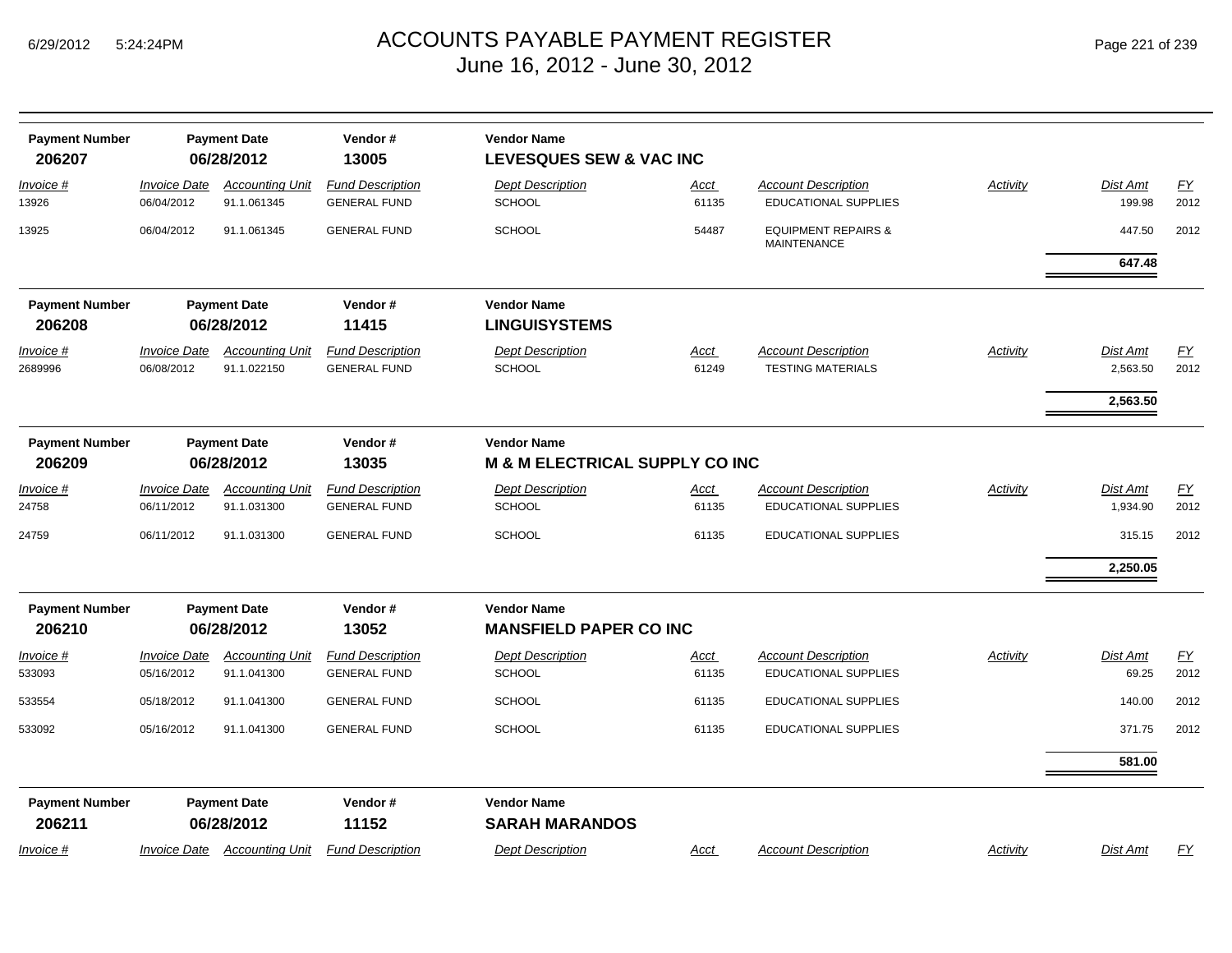| <b>Payment Number</b><br>206211 |                                   | <b>Payment Date</b><br>06/28/2012        | Vendor#<br>11152                                     | <b>Vendor Name</b><br><b>SARAH MARANDOS</b>              |                      |                                                                      |                             |                              |            |
|---------------------------------|-----------------------------------|------------------------------------------|------------------------------------------------------|----------------------------------------------------------|----------------------|----------------------------------------------------------------------|-----------------------------|------------------------------|------------|
| Invoice #<br>MILES-MAY-2        | Invoice Date<br>06/22/2012        | <b>Accounting Unit</b><br>91.1.992322    | <b>Fund Description</b><br><b>GENERAL FUND</b>       | <b>Dept Description</b><br><b>SCHOOL</b>                 | Acct<br>55307        | <b>Account Description</b><br>MILEAGE REIMBURSEMENTS                 | <b>Activity</b>             | Dist Amt<br>32.75            | EY<br>2012 |
| MILES-JUNE                      | 06/22/2012                        | 91.1.992322                              | <b>GENERAL FUND</b>                                  | <b>SCHOOL</b>                                            | 55307                | MILEAGE REIMBURSEMENTS                                               |                             | 56.61                        | 2012       |
| MILES-MAY                       | 06/26/2012                        | 91.3800.992210                           | <b>SCHOOL GRANTS FUND</b>                            | <b>SCHOOL</b>                                            | 55300                | <b>TRAVEL</b>                                                        | 91.03501.992210             | 89.91                        | 2012       |
|                                 |                                   |                                          |                                                      |                                                          |                      |                                                                      |                             | 179.27                       |            |
| <b>Payment Number</b><br>206212 |                                   | <b>Payment Date</b><br>06/28/2012        | Vendor#<br>11969                                     | <b>Vendor Name</b><br><b>MARIE COLEMAN</b>               |                      |                                                                      |                             |                              |            |
| Invoice #<br><b>GCRWT6002</b>   | <b>Invoice Date</b><br>06/22/2012 | <b>Accounting Unit</b><br>91.1.991160    | <b>Fund Description</b><br><b>GENERAL FUND</b>       | <b>Dept Description</b><br><b>SCHOOL</b>                 | Acct<br>52800        | <b>Account Description</b><br>EDUCATIONAL ASSISTANCE                 | Activity                    | Dist Amt<br>498.00<br>498.00 | EY<br>2012 |
| <b>Payment Number</b><br>206213 |                                   | <b>Payment Date</b><br>06/28/2012        | Vendor#<br>11284                                     | <b>Vendor Name</b><br><b>MARK PROULX</b>                 |                      |                                                                      |                             |                              |            |
| Invoice #<br>05/21-06/02        | <b>Invoice Date</b><br>06/18/2012 | <b>Accounting Unit</b><br>91.3800.042212 | <b>Fund Description</b><br><b>SCHOOL GRANTS FUND</b> | <b>Dept Description</b><br><b>SCHOOL</b>                 | <u>Acct</u><br>53607 | <b>Account Description</b><br>PROGRAM IMPROVEMENT<br><b>SERVICES</b> | Activity<br>91.03902.042212 | Dist Amt<br>540.00<br>540.00 | EY<br>2012 |
| <b>Payment Number</b><br>206214 |                                   | <b>Payment Date</b><br>06/28/2012        | Vendor#<br>11280                                     | <b>Vendor Name</b><br><b>MARKET BASKET ACCT #2589096</b> |                      |                                                                      |                             |                              |            |
| Invoice #<br>100259-124         | <b>Invoice Date</b><br>06/06/2012 | <b>Accounting Unit</b><br>91.1.031340    | <b>Fund Description</b><br><b>GENERAL FUND</b>       | <b>Dept Description</b><br><b>SCHOOL</b>                 | <u>Acct</u><br>61135 | <b>Account Description</b><br><b>EDUCATIONAL SUPPLIES</b>            | Activity                    | Dist Amt<br>232.80           | EY<br>2012 |
| 195139-137                      | 06/06/2012                        | 91.1.031340                              | <b>GENERAL FUND</b>                                  | <b>SCHOOL</b>                                            | 61135                | <b>EDUCATIONAL SUPPLIES</b>                                          |                             | 40.04                        | 2012       |
| 186825-137                      | 06/03/2012                        | 91.1.031340                              | <b>GENERAL FUND</b>                                  | <b>SCHOOL</b>                                            | 61135                | EDUCATIONAL SUPPLIES                                                 |                             | 106.50                       | 2012       |
| 101070-131                      | 06/04/2012                        | 91.1.041300                              | <b>GENERAL FUND</b>                                  | <b>SCHOOL</b>                                            | 61135                | <b>EDUCATIONAL SUPPLIES</b>                                          |                             | 62.98                        | 2012       |
| 103929-139                      | 06/08/2012                        | 91.1.041340                              | <b>GENERAL FUND</b>                                  | <b>SCHOOL</b>                                            | 61135                | EDUCATIONAL SUPPLIES                                                 |                             | 36.78                        | 2012       |
| 172450-119                      | 06/05/2012                        | 91.1.051345                              | <b>GENERAL FUND</b>                                  | <b>SCHOOL</b>                                            | 61135                | <b>EDUCATIONAL SUPPLIES</b>                                          |                             | 29.00                        | 2012       |
| 157629                          | 06/06/2012                        | 91.1.071345                              | <b>GENERAL FUND</b>                                  | <b>SCHOOL</b>                                            | 61135                | <b>EDUCATIONAL SUPPLIES</b>                                          |                             | 36.56                        | 2012       |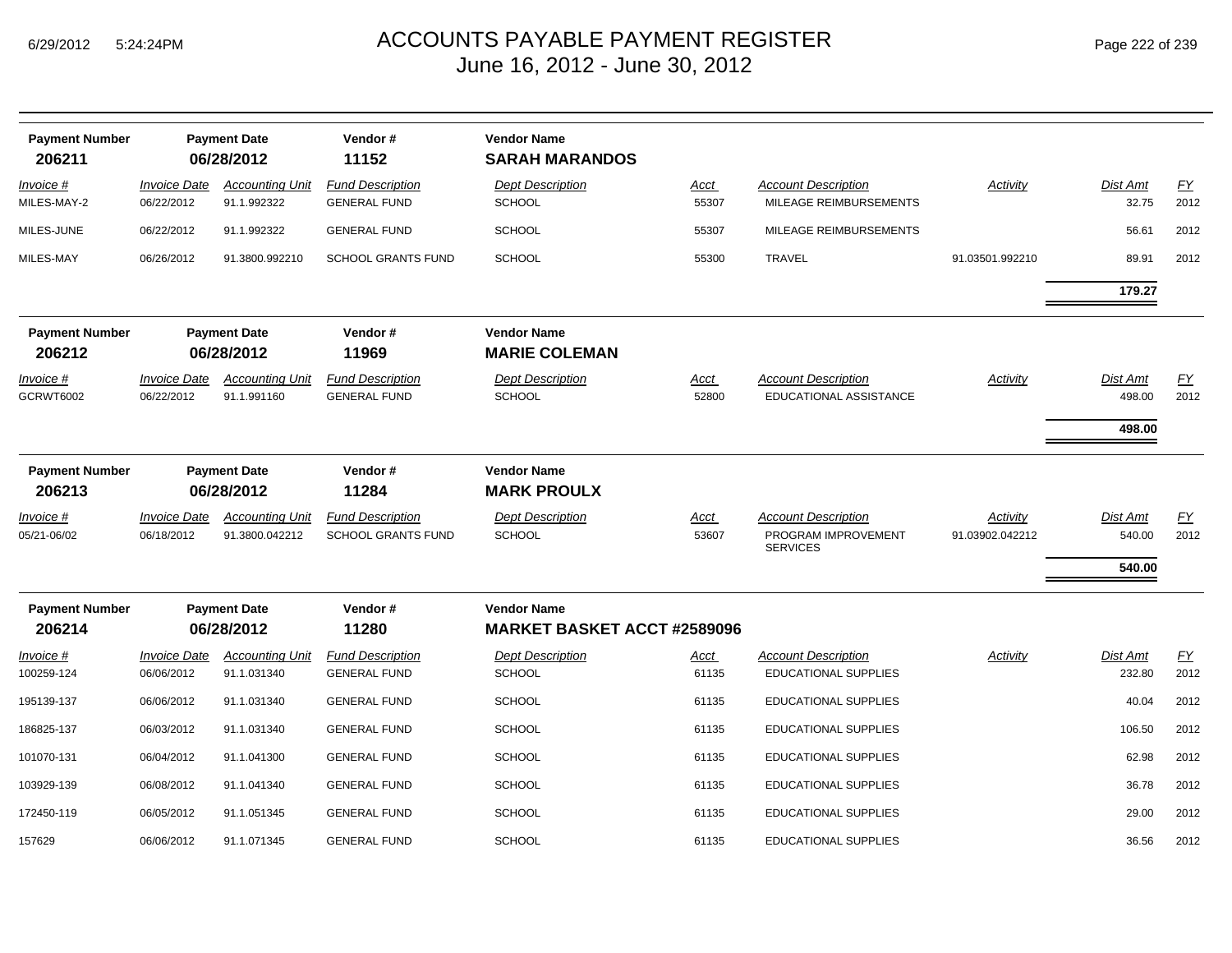**Payment Number Payment Date Vendor # Vendor Name**

| 206214                          |                                   | 06/28/2012                            | 11280                                          | <b>MARKET BASKET ACCT #2589096</b>                     |                      |                                                           |                 |                              |            |
|---------------------------------|-----------------------------------|---------------------------------------|------------------------------------------------|--------------------------------------------------------|----------------------|-----------------------------------------------------------|-----------------|------------------------------|------------|
| Invoice #<br>1585849-72         | <b>Invoice Date</b><br>06/07/2012 | <b>Accounting Unit</b><br>91.1.071345 | <b>Fund Description</b><br><b>GENERAL FUND</b> | <b>Dept Description</b><br><b>SCHOOL</b>               | <u>Acct</u><br>61135 | <b>Account Description</b><br><b>EDUCATIONAL SUPPLIES</b> | <b>Activity</b> | Dist Amt<br>7.47             | EY<br>2012 |
| 168320-72                       | 06/03/2012                        | 91.1.071345                           | <b>GENERAL FUND</b>                            | SCHOOL                                                 | 61135                | EDUCATIONAL SUPPLIES                                      |                 | 38.23                        | 2012       |
| 158771-135                      | 06/07/2012                        | 91.2222.991490                        | AFTER SCHOOL PROGRAM                           | <b>SCHOOL</b>                                          | 61299                | MISCELLANEOUS SUPPLIES                                    |                 | 58.85                        | 2012       |
| 157814-135                      | 06/06/2012                        | 91.2222.991490                        | AFTER SCHOOL PROGRAM                           | <b>SCHOOL</b>                                          | 61299                | MISCELLANEOUS SUPPLIES                                    |                 | 9.07                         | 2012       |
| 100077-150                      | 06/06/2012                        | 91.2222.991490                        | AFTER SCHOOL PROGRAM                           | <b>SCHOOL</b>                                          | 61299                | MISCELLANEOUS SUPPLIES                                    |                 | 35.66                        | 2012       |
| 103855-084                      | 06/08/2012                        | 91.2222.991490                        | AFTER SCHOOL PROGRAM                           | <b>SCHOOL</b>                                          | 61299                | MISCELLANEOUS SUPPLIES                                    |                 | 37.75                        | 2012       |
| 106345-103                      | 06/07/2012                        | 91.2222.991490                        | AFTER SCHOOL PROGRAM                           | <b>SCHOOL</b>                                          | 61299                | MISCELLANEOUS SUPPLIES                                    |                 | 80.87                        | 2012       |
| 100267-116                      | 06/06/2012                        | 91.2222.991490                        | AFTER SCHOOL PROGRAM                           | <b>SCHOOL</b>                                          | 61299                | MISCELLANEOUS SUPPLIES                                    |                 | 74.25                        | 2012       |
|                                 |                                   |                                       |                                                |                                                        |                      |                                                           |                 | 886.81                       |            |
| <b>Payment Number</b><br>206215 |                                   | <b>Payment Date</b><br>06/28/2012     | Vendor#<br>11245                               | <b>Vendor Name</b><br><b>ELIZABETH MATTHEWS</b>        |                      |                                                           |                 |                              |            |
| Invoice #<br>MILES-MAY          | <b>Invoice Date</b><br>06/22/2012 | <b>Accounting Unit</b><br>91.1.992322 | <b>Fund Description</b><br><b>GENERAL FUND</b> | <b>Dept Description</b><br><b>SCHOOL</b>               | Acct<br>55307        | <b>Account Description</b><br>MILEAGE REIMBURSEMENTS      | <b>Activity</b> | Dist Amt<br>169.83<br>169.83 | EY<br>2012 |
| <b>Payment Number</b><br>206216 |                                   | <b>Payment Date</b><br>06/28/2012     | Vendor#<br>13067                               | <b>Vendor Name</b><br><b>MAYNARD &amp; LESIEUR INC</b> |                      |                                                           |                 |                              |            |
| Invoice #<br>39868              | <b>Invoice Date</b><br>06/07/2012 | <b>Accounting Unit</b><br>91.1.222620 | <b>Fund Description</b><br><b>GENERAL FUND</b> | <b>Dept Description</b><br><b>SCHOOL</b>               | Acct<br>81500        | <b>Account Description</b><br><b>VEHICLES</b>             | Activity        | Dist Amt<br>2,295.00         | EY<br>2012 |
| 39759                           | 06/06/2012                        | 91.1.222620                           | <b>GENERAL FUND</b>                            | <b>SCHOOL</b>                                          | 81500                | <b>VEHICLES</b>                                           |                 | 149.00                       | 2012       |
|                                 |                                   |                                       |                                                |                                                        |                      |                                                           |                 | 2,444.00                     |            |
| <b>Payment Number</b><br>206217 |                                   | <b>Payment Date</b><br>06/28/2012     | Vendor#<br>10952                               | <b>Vendor Name</b><br>THE METRO GROUP                  |                      |                                                           |                 |                              |            |
| $Invoice$ #<br>PI 321917        | <b>Invoice Date</b><br>05/23/2012 | <b>Accounting Unit</b><br>91.1.222620 | <b>Fund Description</b><br><b>GENERAL FUND</b> | <b>Dept Description</b><br><b>SCHOOL</b>               | <b>Acct</b><br>61421 | <b>Account Description</b><br>SUPPLIES, HVAC              | Activity        | <b>Dist Amt</b><br>177.00    | EY<br>2012 |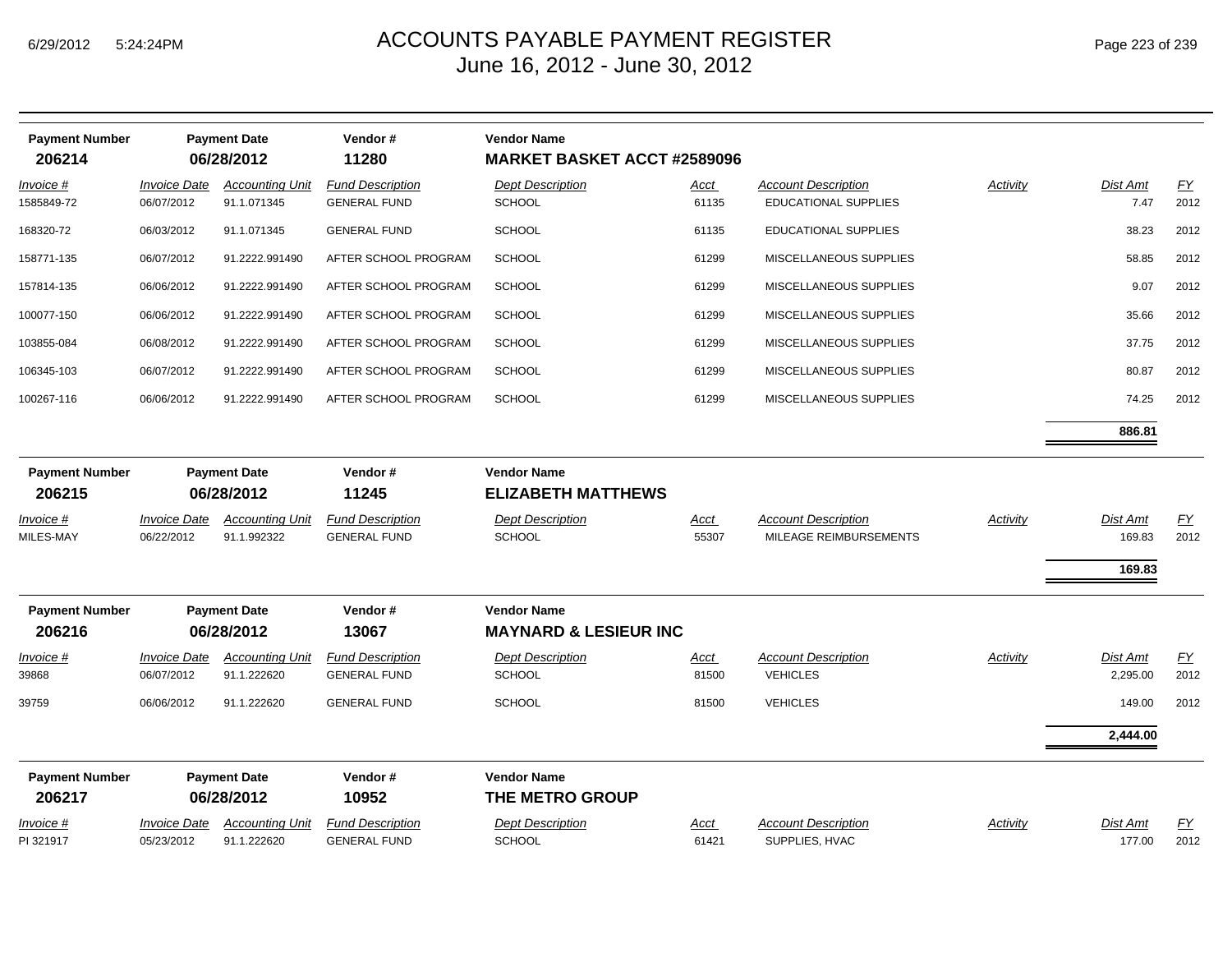|                                 |                                                      |                                       |                                                |                                                             |                      |                                                                                  |          | 177.00                    |                   |
|---------------------------------|------------------------------------------------------|---------------------------------------|------------------------------------------------|-------------------------------------------------------------|----------------------|----------------------------------------------------------------------------------|----------|---------------------------|-------------------|
| <b>Payment Number</b><br>206218 |                                                      | <b>Payment Date</b><br>06/28/2012     | Vendor#<br>13119                               | <b>Vendor Name</b><br><b>MULTI STATE BILLING SERVICES L</b> |                      |                                                                                  |          |                           |                   |
| Invoice #<br>NH127111           | <b>Invoice Date</b><br>06/12/2012                    | <b>Accounting Unit</b><br>91.1.022332 | <b>Fund Description</b><br><b>GENERAL FUND</b> | <b>Dept Description</b><br><b>SCHOOL</b>                    | Acct<br>53628        | <b>Account Description</b><br><b>CONTRACT SERVICES</b>                           | Activity | Dist Amt<br>2,843.04      | FY<br>2012        |
| NH127161                        | 06/19/2012                                           | 91.1.022332                           | <b>GENERAL FUND</b>                            | <b>SCHOOL</b>                                               | 53628                | <b>CONTRACT SERVICES</b>                                                         |          | 2,063.88                  | 2012              |
| NH126824                        | 05/22/2012                                           | 91.1.022332                           | <b>GENERAL FUND</b>                            | <b>SCHOOL</b>                                               | 53628                | <b>CONTRACT SERVICES</b>                                                         |          | 3,708.94                  | 2012              |
| NH126989                        | 06/05/2012                                           | 91.1.022332                           | <b>GENERAL FUND</b>                            | <b>SCHOOL</b>                                               | 53628                | <b>CONTRACT SERVICES</b>                                                         |          | 3,328.56                  | 2012              |
| NH126956                        | 05/31/2012                                           | 91.1.022332                           | <b>GENERAL FUND</b>                            | <b>SCHOOL</b>                                               | 53628                | <b>CONTRACT SERVICES</b>                                                         |          | 2,675.95                  | 2012              |
|                                 |                                                      |                                       |                                                |                                                             |                      |                                                                                  |          | 14,620.37                 |                   |
| <b>Payment Number</b>           |                                                      | <b>Payment Date</b>                   | Vendor#                                        | <b>Vendor Name</b>                                          |                      |                                                                                  |          |                           |                   |
| 206219                          |                                                      | 06/28/2012                            | 13131                                          | <b>NAPA AUTO PARTS</b>                                      |                      |                                                                                  |          |                           |                   |
| Invoice #<br>838686             | <b>Invoice Date</b><br>06/20/2012                    | <b>Accounting Unit</b><br>91.1.222620 | <b>Fund Description</b><br><b>GENERAL FUND</b> | <b>Dept Description</b><br><b>SCHOOL</b>                    | <u>Acct</u><br>54600 | <b>Account Description</b><br><b>VEHICLE REPAIRS &amp;</b><br><b>MAINTENANCE</b> | Activity | <b>Dist Amt</b><br>9.81   | <u>FY</u><br>2012 |
| 838335                          | 06/18/2012                                           | 91.1.222620                           | <b>GENERAL FUND</b>                            | <b>SCHOOL</b>                                               | 54600                | <b>VEHICLE REPAIRS &amp;</b><br><b>MAINTENANCE</b>                               |          | 125.58                    | 2012              |
|                                 |                                                      |                                       |                                                |                                                             |                      |                                                                                  |          | 135.39                    |                   |
| <b>Payment Number</b>           | Vendor#<br><b>Vendor Name</b><br><b>Payment Date</b> |                                       |                                                |                                                             |                      |                                                                                  |          |                           |                   |
| 206220                          |                                                      | 06/28/2012                            | 13144                                          | <b>NASHUA OUTDOOR POWER EQUIPMENT</b>                       |                      |                                                                                  |          |                           |                   |
| <u>Invoice</u> #<br>373443      | <b>Invoice Date</b><br>06/07/2012                    | <b>Accounting Unit</b><br>91.1.031370 | <b>Fund Description</b><br><b>GENERAL FUND</b> | <b>Dept Description</b><br><b>SCHOOL</b>                    | <u>Acct</u><br>61135 | <b>Account Description</b><br><b>EDUCATIONAL SUPPLIES</b>                        | Activity | <b>Dist Amt</b><br>433.96 | <u>FY</u><br>2012 |
| 373380                          | 06/06/2012                                           | 91.1.222630                           | <b>GENERAL FUND</b>                            | <b>SCHOOL</b>                                               | 61599                | <b>GROUNDS MAINTENANCE</b><br><b>SUPPLIES</b>                                    |          | 32.22                     | 2012              |
| 373194                          | 06/04/2012                                           | 91.1.222630                           | <b>GENERAL FUND</b>                            | <b>SCHOOL</b>                                               | 61599                | <b>GROUNDS MAINTENANCE</b><br><b>SUPPLIES</b>                                    |          | 150.06                    | 2012              |
| 373246                          | 06/05/2012                                           | 91.1.222630                           | <b>GENERAL FUND</b>                            | <b>SCHOOL</b>                                               | 61599                | <b>GROUNDS MAINTENANCE</b><br><b>SUPPLIES</b>                                    |          | 5.60                      | 2012              |
|                                 |                                                      |                                       |                                                |                                                             |                      |                                                                                  |          | 621.84                    |                   |
| <b>Payment Number</b><br>206221 |                                                      | <b>Payment Date</b><br>06/28/2012     | Vendor#<br>14513                               | <b>Vendor Name</b><br><b>NATIONWIDE SALES &amp; SERVICE</b> |                      |                                                                                  |          |                           |                   |
| Invoice #                       | <b>Invoice Date</b>                                  | <b>Accounting Unit</b>                | <b>Fund Description</b>                        | <b>Dept Description</b>                                     | Acct                 | <b>Account Description</b>                                                       | Activity | Dist Amt                  | EY                |
|                                 |                                                      |                                       |                                                |                                                             |                      |                                                                                  |          |                           |                   |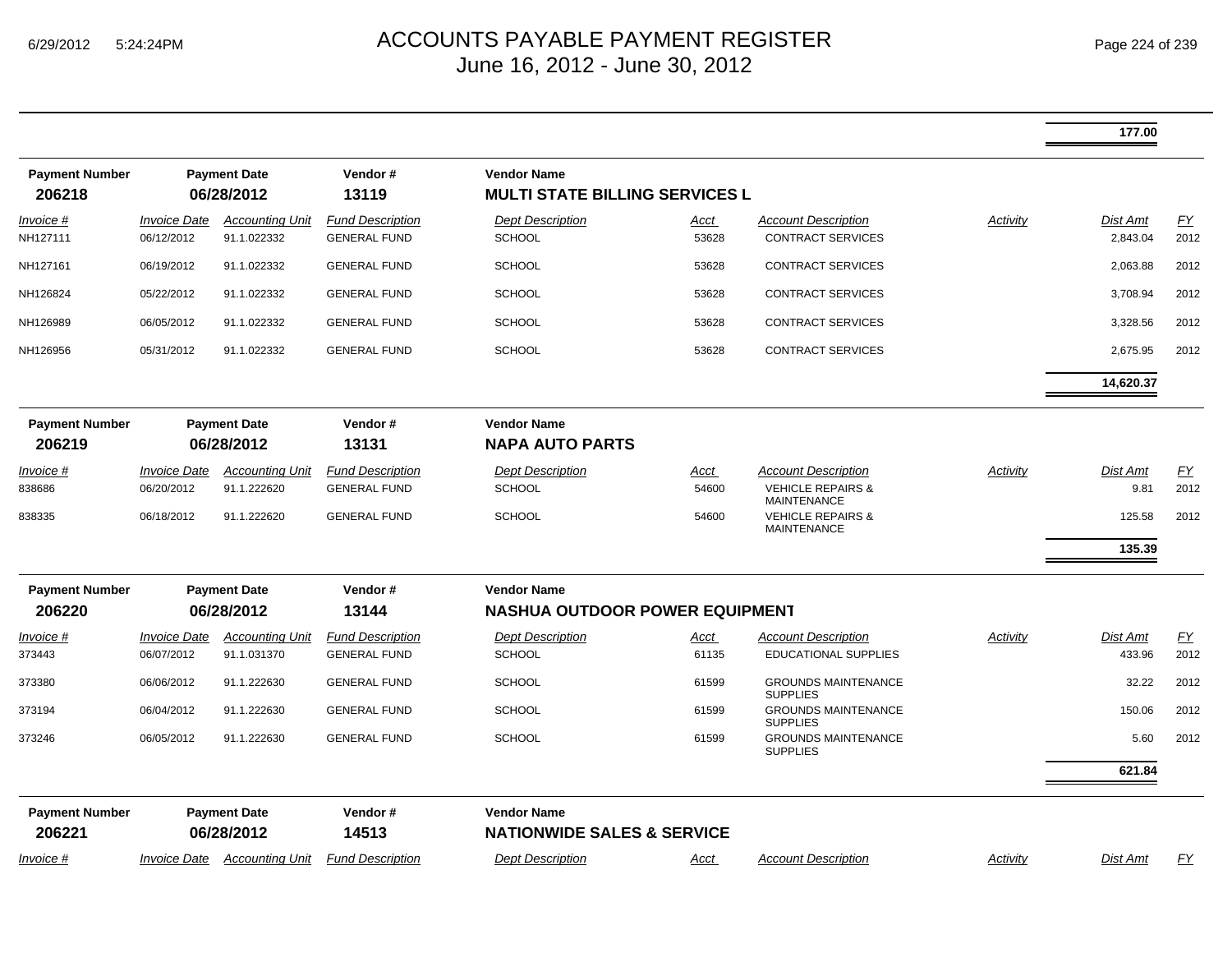| <b>Payment Number</b><br>206221        |                                   | <b>Payment Date</b><br>06/28/2012        | Vendor#<br>14513                                     | <b>Vendor Name</b><br><b>NATIONWIDE SALES &amp; SERVICE</b> |                      |                                                             |                             |                             |                          |
|----------------------------------------|-----------------------------------|------------------------------------------|------------------------------------------------------|-------------------------------------------------------------|----------------------|-------------------------------------------------------------|-----------------------------|-----------------------------|--------------------------|
| Invoice #<br>174625                    | <b>Invoice Date</b><br>05/23/2012 | <b>Accounting Unit</b><br>91.1.222620    | <b>Fund Description</b><br><b>GENERAL FUND</b>       | <b>Dept Description</b><br>SCHOOL                           | <b>Acct</b><br>61428 | <b>Account Description</b><br><b>JANITORIAL SUPPLIES</b>    | Activity                    | <b>Dist Amt</b><br>1,653.00 | <u>FY</u><br>2012        |
|                                        |                                   |                                          |                                                      |                                                             |                      |                                                             |                             | 1,653.00                    |                          |
| <b>Payment Number</b>                  |                                   | <b>Payment Date</b>                      | Vendor#                                              | <b>Vendor Name</b>                                          |                      |                                                             |                             |                             |                          |
| 206222                                 |                                   | 06/28/2012                               | 14554                                                | <b>NORTH CENTER FOOD SERVICE</b>                            |                      |                                                             |                             |                             |                          |
| Invoice #<br>3744640                   | <b>Invoice Date</b><br>06/06/2012 | <b>Accounting Unit</b><br>91.1.041340    | <b>Fund Description</b><br><b>GENERAL FUND</b>       | <b>Dept Description</b><br>SCHOOL                           | Acct<br>61135        | <b>Account Description</b><br><b>EDUCATIONAL SUPPLIES</b>   | Activity                    | <b>Dist Amt</b><br>441.43   | EY<br>2012               |
|                                        |                                   |                                          |                                                      |                                                             |                      |                                                             |                             | 441.43                      |                          |
| <b>Payment Number</b><br>206223        |                                   | <b>Payment Date</b><br>06/28/2012        | Vendor#<br>10343                                     | <b>Vendor Name</b><br><b>OCE IMAGISTICS INC</b>             |                      |                                                             |                             |                             |                          |
| Invoice #<br>77227A                    | <b>Invoice Date</b><br>06/07/2012 | <b>Accounting Unit</b><br>91.1.061160    | <b>Fund Description</b><br><b>GENERAL FUND</b>       | <b>Dept Description</b><br><b>SCHOOL</b>                    | Acct<br>61135        | <b>Account Description</b><br><b>EDUCATIONAL SUPPLIES</b>   | Activity                    | <b>Dist Amt</b><br>1,103.00 | <u>FY</u><br>2012        |
|                                        |                                   |                                          |                                                      |                                                             |                      |                                                             |                             | 1,103.00                    |                          |
| <b>Payment Number</b>                  |                                   | <b>Payment Date</b>                      | Vendor#                                              | <b>Vendor Name</b>                                          |                      |                                                             |                             |                             |                          |
| 206224                                 |                                   | 06/28/2012                               | 13239                                                | <b>OXFORD LEARNING</b>                                      |                      |                                                             |                             |                             |                          |
| Invoice #<br>MAY512                    | <b>Invoice Date</b><br>06/20/2012 | <b>Accounting Unit</b><br>91.3800.231271 | <b>Fund Description</b><br><b>SCHOOL GRANTS FUND</b> | <b>Dept Description</b><br><b>SCHOOL</b>                    | Acct<br>53600        | <b>Account Description</b><br><b>INSTRUCTION SERVICES</b>   | Activity<br>91.03762.231271 | Dist Amt<br>7,425.00        | EY<br>2012               |
|                                        |                                   |                                          |                                                      |                                                             |                      |                                                             |                             | 7,425.00                    |                          |
| <b>Payment Number</b><br>206225        |                                   | <b>Payment Date</b><br>06/28/2012        | Vendor#<br>12014                                     | <b>Vendor Name</b><br><b>JOSEPH PARZYCH</b>                 |                      |                                                             |                             |                             |                          |
| Invoice #<br>HUMAN<br><b>RESOURCES</b> | <b>Invoice Date</b><br>06/26/2012 | <b>Accounting Unit</b><br>91.1.991160    | <b>Fund Description</b><br><b>GENERAL FUND</b>       | <b>Dept Description</b><br>SCHOOL                           | Acct<br>52800        | <b>Account Description</b><br><b>EDUCATIONAL ASSISTANCE</b> | Activity                    | <b>Dist Amt</b><br>538.00   | $\underline{FY}$<br>2012 |
|                                        |                                   |                                          |                                                      |                                                             |                      |                                                             |                             | 538.00                      |                          |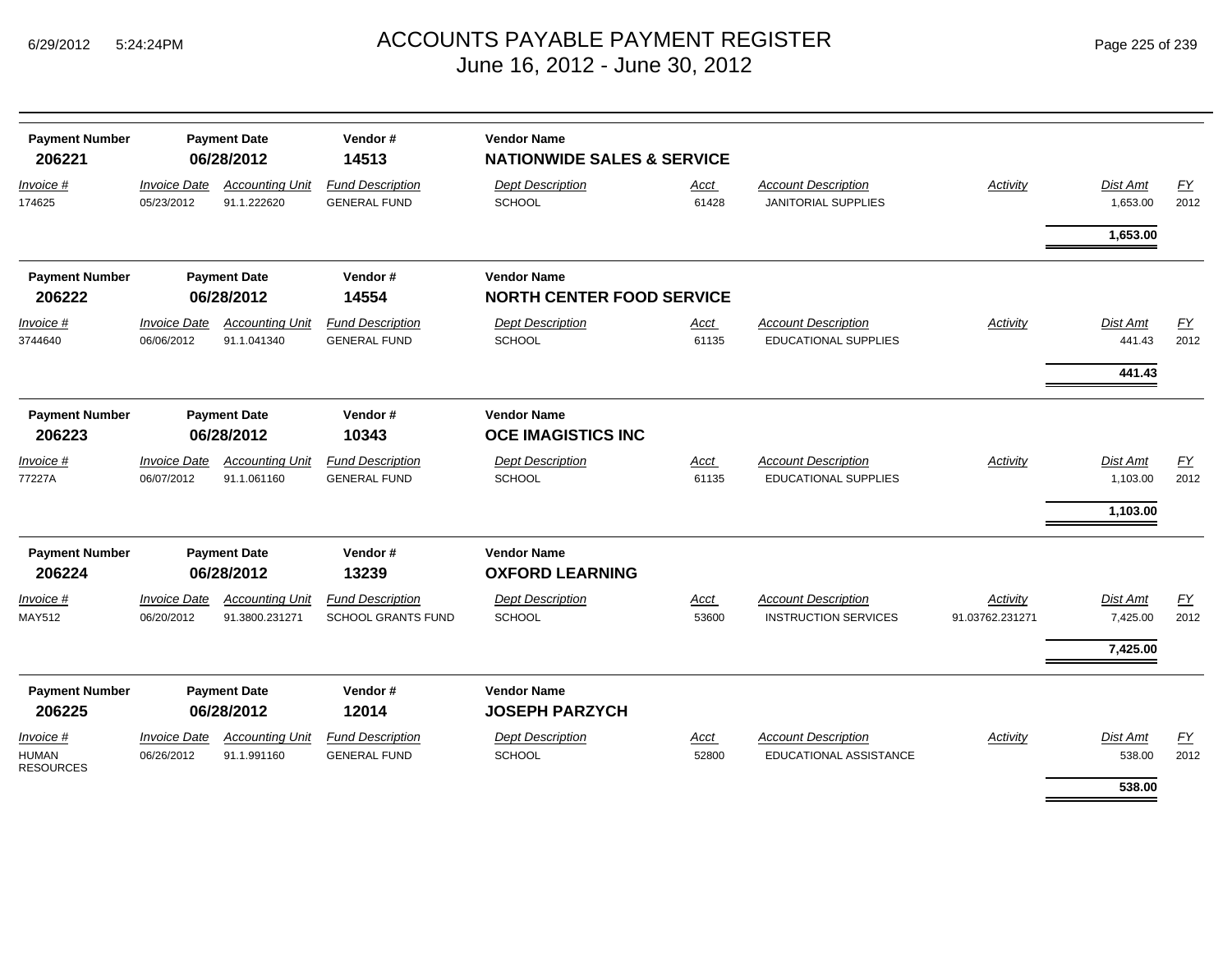|  | Page 226 of 239 |  |  |  |
|--|-----------------|--|--|--|
|--|-----------------|--|--|--|

| <b>Payment Number</b><br>206226 | <b>Payment Date</b><br>06/28/2012 |                                       | Vendor#<br>10364                               | <b>Vendor Name</b><br><b>TERESA PAWLETKO</b>   |                      |                                                       |                 |                          |            |  |
|---------------------------------|-----------------------------------|---------------------------------------|------------------------------------------------|------------------------------------------------|----------------------|-------------------------------------------------------|-----------------|--------------------------|------------|--|
| Invoice #<br>2012-88            | <b>Invoice Date</b><br>06/10/2010 | <b>Accounting Unit</b><br>91.1.022190 | <b>Fund Description</b><br><b>GENERAL FUND</b> | <b>Dept Description</b><br><b>SCHOOL</b>       | Acct<br>53614        | <b>Account Description</b><br>PUPIL SUPPORT SERVICES  | <b>Activity</b> | Dist Amt<br>441.00       | EY<br>2012 |  |
|                                 |                                   |                                       |                                                |                                                |                      |                                                       |                 | 441.00                   |            |  |
| <b>Payment Number</b><br>206227 |                                   | <b>Payment Date</b><br>06/28/2012     | Vendor#<br>13273                               | <b>Vendor Name</b><br><b>PAXTON PATTERSON</b>  |                      |                                                       |                 |                          |            |  |
| Invoice #                       | <b>Invoice Date</b>               | <b>Accounting Unit</b>                | <b>Fund Description</b>                        | <b>Dept Description</b>                        | <b>Acct</b>          | <b>Account Description</b>                            | Activity        | <b>Dist Amt</b>          | EY         |  |
| 269032                          | 06/05/2012                        | 91.1.071375                           | <b>GENERAL FUND</b>                            | <b>SCHOOL</b>                                  | 61135                | <b>EDUCATIONAL SUPPLIES</b>                           |                 | 759.22                   | 2012       |  |
|                                 |                                   |                                       |                                                |                                                |                      |                                                       |                 | 759.22                   |            |  |
| <b>Payment Number</b><br>206228 |                                   | <b>Payment Date</b><br>06/28/2012     | Vendor#<br>13276                               | <b>Vendor Name</b><br><b>PEABODY SUPPLY CO</b> |                      |                                                       |                 |                          |            |  |
| Invoice #                       | <b>Invoice Date</b>               | <b>Accounting Unit</b>                | <b>Fund Description</b>                        | <b>Dept Description</b>                        | <u>Acct</u>          | <b>Account Description</b>                            | Activity        | Dist Amt                 | EY         |  |
| 977993                          | 06/08/2012                        | 91.1.222620                           | <b>GENERAL FUND</b>                            | <b>SCHOOL</b>                                  | 61414                | SUPPLIES, PLUMBING                                    |                 | 140.28                   | 2012       |  |
| 977519                          | 06/07/2012                        | 91.1.222620                           | <b>GENERAL FUND</b>                            | <b>SCHOOL</b>                                  | 61414                | SUPPLIES, PLUMBING                                    |                 | 84.40                    | 2012       |  |
| 977072                          | 06/06/2012                        | 91.1.222620                           | <b>GENERAL FUND</b>                            | <b>SCHOOL</b>                                  | 61414                | SUPPLIES, PLUMBING                                    |                 | 116.11                   | 2012       |  |
| 977520                          | 06/07/2012                        | 91.1.222620                           | <b>GENERAL FUND</b>                            | <b>SCHOOL</b>                                  | 61414                | SUPPLIES, PLUMBING                                    |                 | 30.02                    | 2012       |  |
|                                 |                                   |                                       |                                                |                                                |                      |                                                       |                 | 370.81                   |            |  |
| <b>Payment Number</b><br>206229 |                                   | <b>Payment Date</b><br>06/28/2012     | Vendor#<br>13298                               | <b>Vendor Name</b><br><b>PERMA-BOUND</b>       |                      |                                                       |                 |                          |            |  |
| $Invoice$ #<br>1486368-00       | <b>Invoice Date</b><br>06/04/2012 | <b>Accounting Unit</b><br>91.1.162220 | <b>Fund Description</b><br><b>GENERAL FUND</b> | <b>Dept Description</b><br><b>SCHOOL</b>       | <u>Acct</u><br>61814 | <b>Account Description</b><br><b>MEDIA</b>            | Activity        | Dist Amt<br>121.88       | EY<br>2012 |  |
|                                 |                                   |                                       |                                                |                                                |                      |                                                       |                 | 121.88                   |            |  |
| <b>Payment Number</b>           |                                   | <b>Payment Date</b>                   | Vendor#                                        | <b>Vendor Name</b>                             |                      | Payee Name                                            |                 |                          |            |  |
| 206230                          |                                   | 06/28/2012                            | 13310                                          | <b>PHONAK INC</b>                              |                      | <b>PHONAK, LLC</b>                                    |                 |                          |            |  |
| $Invoice$ #<br>5195406792       | <b>Invoice Date</b><br>04/23/2012 | <b>Accounting Unit</b><br>91.1.022150 | <b>Fund Description</b><br><b>GENERAL FUND</b> | <b>Dept Description</b><br><b>SCHOOL</b>       | <u>Acct</u><br>71999 | <b>Account Description</b><br>MISCELLANEOUS EQUIPMENT | Activity        | <b>Dist Amt</b><br>18.39 | EY<br>2012 |  |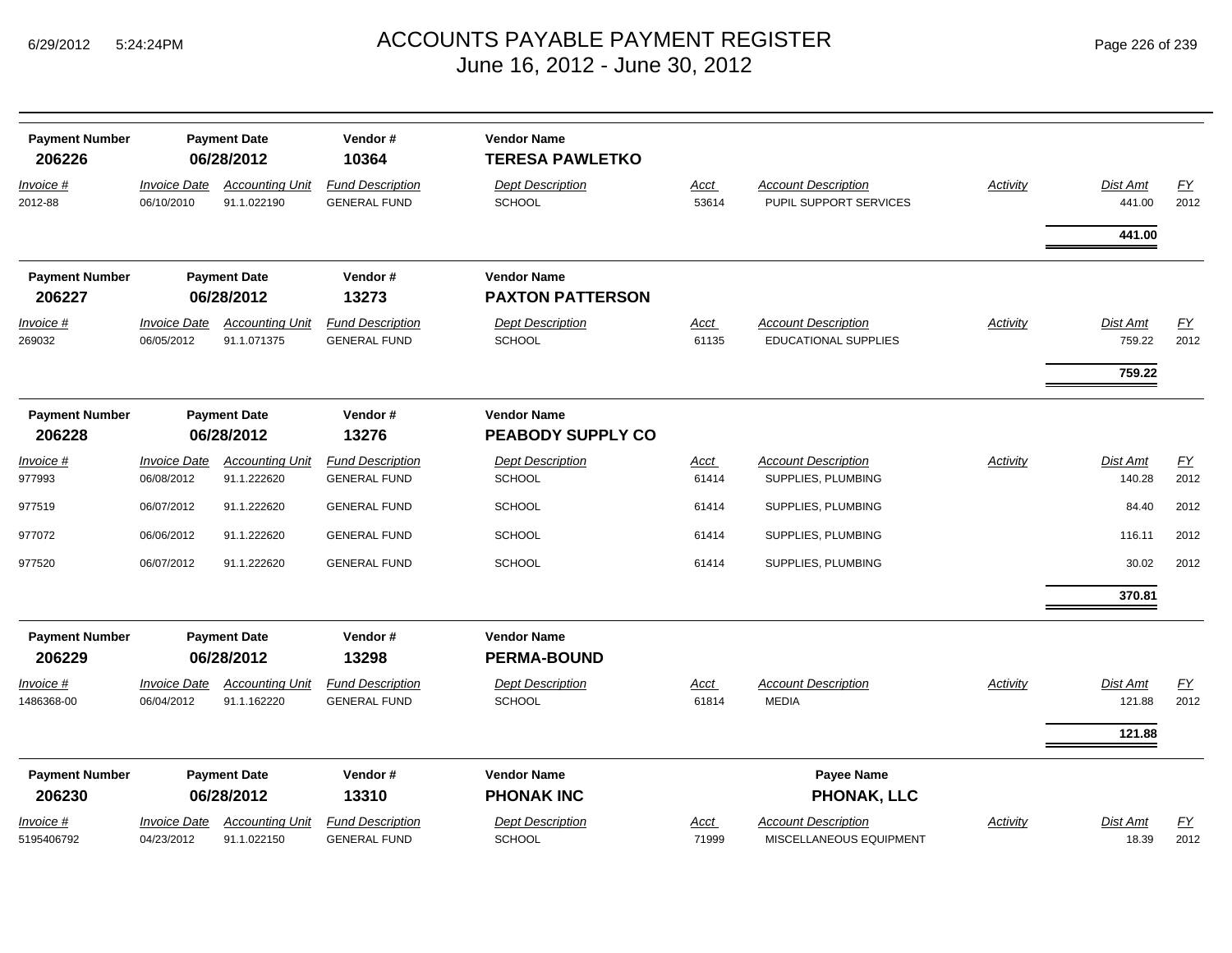| <b>Payment Number</b><br>206230 | <b>Payment Date</b><br>06/28/2012 |                                       | Vendor#<br>13310                               | <b>Vendor Name</b><br><b>PHONAK INC</b>          |                      | <b>Payee Name</b><br><b>PHONAK, LLC</b>                   |                 |                              |            |
|---------------------------------|-----------------------------------|---------------------------------------|------------------------------------------------|--------------------------------------------------|----------------------|-----------------------------------------------------------|-----------------|------------------------------|------------|
| Invoice #<br>5195483791         | <b>Invoice Date</b><br>05/10/2012 | <b>Accounting Unit</b><br>91.1.022150 | <b>Fund Description</b><br><b>GENERAL FUND</b> | <b>Dept Description</b><br><b>SCHOOL</b>         | <b>Acct</b><br>71999 | <b>Account Description</b><br>MISCELLANEOUS EQUIPMENT     | <b>Activity</b> | Dist Amt<br>(600.00)         | EY<br>2012 |
| 5195409241                      | 04/23/2012                        | 91.1.022150                           | <b>GENERAL FUND</b>                            | <b>SCHOOL</b>                                    | 71999                | MISCELLANEOUS EQUIPMENT                                   |                 | (600.00)                     | 2012       |
| 5195340302                      | 04/05/2012                        | 91.1.022150                           | <b>GENERAL FUND</b>                            | <b>SCHOOL</b>                                    | 71999                | MISCELLANEOUS EQUIPMENT                                   |                 | 100.00                       | 2012       |
| 5195335527                      | 04/04/2012                        | 91.1.022150                           | <b>GENERAL FUND</b>                            | <b>SCHOOL</b>                                    | 71999                | MISCELLANEOUS EQUIPMENT                                   |                 | 1,293.39                     | 2012       |
| 5195383828                      | 04/17/2012                        | 91.1.022150                           | <b>GENERAL FUND</b>                            | <b>SCHOOL</b>                                    | 71999                | MISCELLANEOUS EQUIPMENT                                   |                 | 600.00                       | 2012       |
| 5195406792-1                    | 04/23/2012                        | 91.1.022150                           | <b>GENERAL FUND</b>                            | <b>SCHOOL</b>                                    | 71999                | MISCELLANEOUS EQUIPMENT                                   |                 | 581.61                       | 2012       |
| 5195612342                      | 06/13/2012                        | 91.1.022150                           | <b>GENERAL FUND</b>                            | <b>SCHOOL</b>                                    | 71999                | MISCELLANEOUS EQUIPMENT                                   |                 | (600.00)                     | 2012       |
| 5195612276                      | 06/13/2012                        | 91.1.022150                           | <b>GENERAL FUND</b>                            | <b>SCHOOL</b>                                    | 71999                | MISCELLANEOUS EQUIPMENT                                   |                 | (675.00)                     | 2012       |
|                                 |                                   |                                       |                                                |                                                  |                      |                                                           |                 | 118.39                       |            |
| <b>Payment Number</b><br>206231 |                                   | <b>Payment Date</b><br>06/28/2012     | Vendor#<br>13323                               | <b>Vendor Name</b><br><b>PITSCO INC</b>          |                      |                                                           |                 |                              |            |
| <u>Invoice #</u><br>512367-2    | <b>Invoice Date</b><br>06/08/2012 | <b>Accounting Unit</b><br>91.1.071375 | <b>Fund Description</b><br><b>GENERAL FUND</b> | <b>Dept Description</b><br><b>SCHOOL</b>         | Acct<br>61135        | <b>Account Description</b><br>EDUCATIONAL SUPPLIES        | <b>Activity</b> | Dist Amt<br>0.70             | EY<br>2012 |
| 512367-2                        | 06/08/2012                        | 91.1.071375                           | <b>GENERAL FUND</b>                            | <b>SCHOOL</b>                                    | 61135                | EDUCATIONAL SUPPLIES                                      |                 | 13.90                        | 2012       |
| 512367-1                        | 05/31/2012                        | 91.1.071375                           | <b>GENERAL FUND</b>                            | SCHOOL                                           | 61135                | <b>EDUCATIONAL SUPPLIES</b>                               |                 | 1,154.63                     | 2012       |
|                                 |                                   |                                       |                                                |                                                  |                      |                                                           |                 | 1,169.23                     |            |
| <b>Payment Number</b><br>206232 |                                   | <b>Payment Date</b><br>06/28/2012     | Vendor#<br>11841                               | <b>Vendor Name</b><br><b>POSITIVE ACTION INC</b> |                      |                                                           |                 |                              |            |
| Invoice #<br>44646              | <b>Invoice Date</b><br>05/24/2012 | <b>Accounting Unit</b><br>91.1.151160 | <b>Fund Description</b><br><b>GENERAL FUND</b> | <b>Dept Description</b><br><b>SCHOOL</b>         | <b>Acct</b><br>61135 | <b>Account Description</b><br><b>EDUCATIONAL SUPPLIES</b> | <b>Activity</b> | Dist Amt<br>858.00<br>858.00 | EY<br>2012 |
| <b>Payment Number</b><br>206233 |                                   | <b>Payment Date</b><br>06/28/2012     | Vendor#<br>13355                               | <b>Vendor Name</b><br>PRO AV SYSTEMS INC         |                      |                                                           |                 |                              |            |
| Invoice #                       |                                   | <b>Invoice Date Accounting Unit</b>   | <b>Fund Description</b>                        | <b>Dept Description</b>                          | Acct                 | <b>Account Description</b>                                | Activity        | Dist Amt                     | <b>FY</b>  |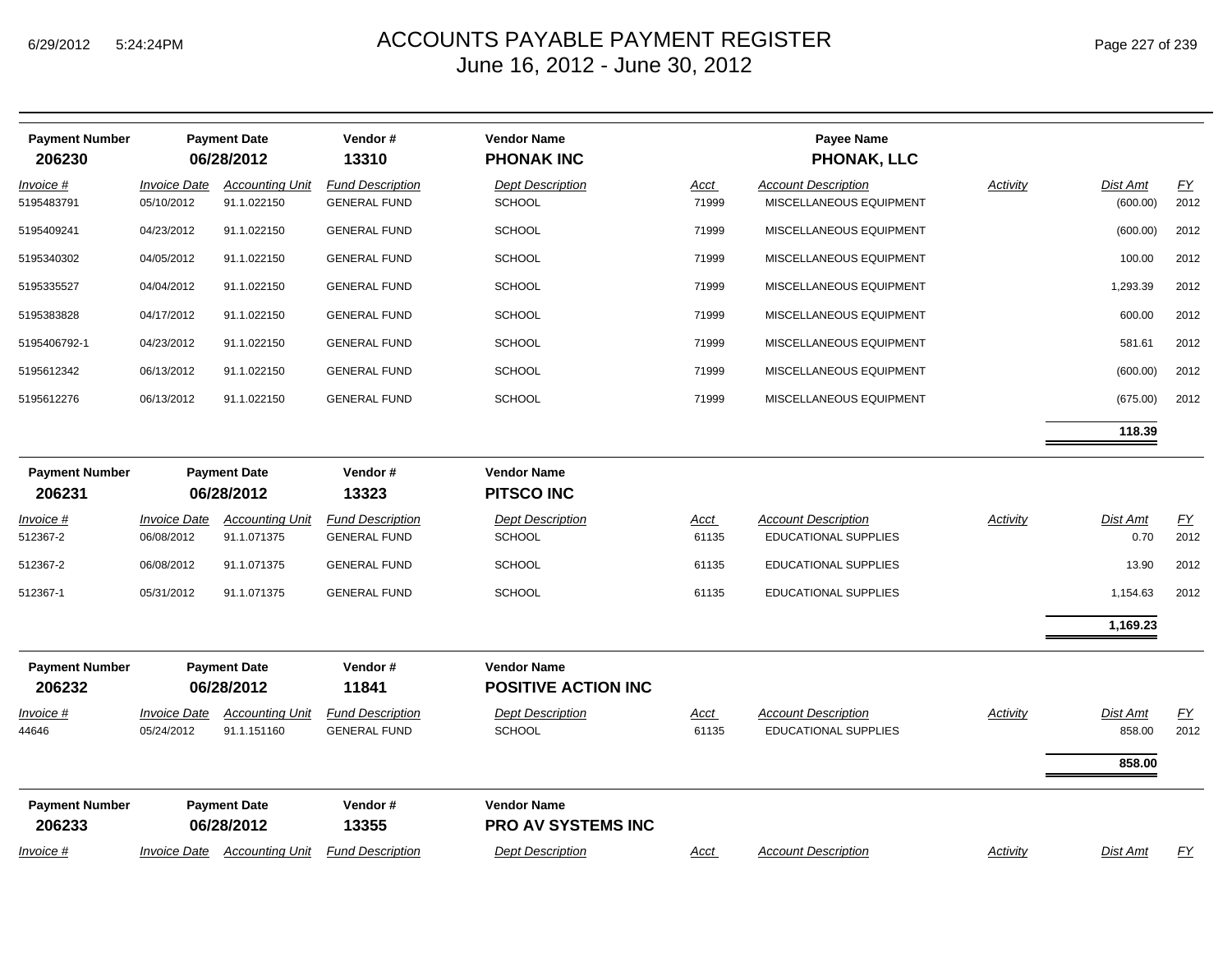| <b>Payment Number</b><br>206233 |                                          | <b>Payment Date</b><br>06/28/2012     | Vendor#<br>13355                               | <b>Vendor Name</b><br><b>PRO AV SYSTEMS INC</b> |               |                                                       |                 |                           |            |
|---------------------------------|------------------------------------------|---------------------------------------|------------------------------------------------|-------------------------------------------------|---------------|-------------------------------------------------------|-----------------|---------------------------|------------|
| Invoice #<br>17064              | <i><b>Invoice Date</b></i><br>06/07/2012 | <b>Accounting Unit</b><br>91.1.071160 | <b>Fund Description</b><br><b>GENERAL FUND</b> | <b>Dept Description</b><br><b>SCHOOL</b>        | Acct<br>71999 | <b>Account Description</b><br>MISCELLANEOUS EQUIPMENT | Activity        | <b>Dist Amt</b><br>589.00 | EY<br>2012 |
|                                 |                                          |                                       |                                                |                                                 |               |                                                       |                 | 589.00                    |            |
| <b>Payment Number</b>           |                                          | <b>Payment Date</b>                   | Vendor#                                        | <b>Vendor Name</b>                              |               |                                                       |                 |                           |            |
| 206234                          |                                          | 06/28/2012                            | 13369                                          | THE PROVIDER ENTERPRISES INC                    |               |                                                       |                 |                           |            |
| Invoice #                       | <i><b>Invoice Date</b></i>               | <b>Accounting Unit</b>                | <b>Fund Description</b>                        | Dept Description                                | Acct          | <b>Account Description</b>                            | Activity        | Dist Amt                  | EY         |
| 28429                           | 06/18/2012                               | 91.1.992700                           | <b>GENERAL FUND</b>                            | <b>SCHOOL</b>                                   | 55690         | <b>REGULAR TRANSPORTATION</b><br><b>SERVICES</b>      |                 | 806.00                    | 2012       |
| 28432                           | 06/18/2012                               | 91.1.992700                           | <b>GENERAL FUND</b>                            | <b>SCHOOL</b>                                   | 55690         | REGULAR TRANSPORTATION<br><b>SERVICES</b>             |                 | 806.00                    | 2012       |
| 28559                           | 06/19/2012                               | 91.1.992700                           | <b>GENERAL FUND</b>                            | <b>SCHOOL</b>                                   | 55690         | <b>REGULAR TRANSPORTATION</b><br><b>SERVICES</b>      |                 | 5,630.00                  | 2012       |
| 28558                           | 06/19/2012                               | 91.1.992700                           | <b>GENERAL FUND</b>                            | <b>SCHOOL</b>                                   | 55690         | REGULAR TRANSPORTATION<br><b>SERVICES</b>             |                 | 20,380.00                 | 2012       |
| 28557                           | 06/19/2012                               | 91.1.992700                           | <b>GENERAL FUND</b>                            | <b>SCHOOL</b>                                   | 55690         | REGULAR TRANSPORTATION<br><b>SERVICES</b>             |                 | 1,815.00                  | 2012       |
| 28431                           | 06/18/2012                               | 91.1.992700                           | <b>GENERAL FUND</b>                            | <b>SCHOOL</b>                                   | 55690         | <b>REGULAR TRANSPORTATION</b><br><b>SERVICES</b>      |                 | 1,209.00                  | 2012       |
| 28430                           | 06/18/2012                               | 91.1.992700                           | <b>GENERAL FUND</b>                            | <b>SCHOOL</b>                                   | 55690         | REGULAR TRANSPORTATION<br><b>SERVICES</b>             |                 | 1,108.25                  | 2012       |
|                                 |                                          |                                       |                                                |                                                 |               |                                                       |                 | 31,754.25                 |            |
| <b>Payment Number</b>           |                                          | <b>Payment Date</b>                   | Vendor#                                        | <b>Vendor Name</b>                              |               |                                                       |                 |                           |            |
| 206235                          |                                          | 06/28/2012                            | 11772                                          | <b>QED FOUNDATION</b>                           |               |                                                       |                 |                           |            |
| Invoice #                       | <i><b>Invoice Date</b></i>               | <b>Accounting Unit</b>                | <b>Fund Description</b>                        | <b>Dept Description</b>                         | Acct          | <b>Account Description</b>                            | Activity        | <b>Dist Amt</b>           | EY         |
| 198                             | 01/20/2012                               | 91.3800.042219                        | <b>SCHOOL GRANTS FUND</b>                      | <b>SCHOOL</b>                                   | 55300         | <b>TRAVEL</b>                                         | 91.03468.042219 | 460.00                    | 2012       |
|                                 |                                          |                                       |                                                |                                                 |               |                                                       |                 | 460.00                    |            |
| <b>Payment Number</b>           |                                          | <b>Payment Date</b>                   | Vendor#                                        | <b>Vendor Name</b>                              |               |                                                       |                 |                           |            |
| 206236                          |                                          | 06/28/2012                            | 13403                                          | <b>RAYMOND J LEVESQUE &amp; SONS</b>            |               |                                                       |                 |                           |            |
| Invoice #                       | <i><b>Invoice Date</b></i>               | <b>Accounting Unit</b>                | <b>Fund Description</b>                        | <b>Dept Description</b>                         | <u>Acct</u>   | <b>Account Description</b>                            | Activity        | Dist Amt                  | EY         |
| 10011                           | 04/12/2012                               | 91.1.222620                           | <b>GENERAL FUND</b>                            | <b>SCHOOL</b>                                   | 54600         | <b>VEHICLE REPAIRS &amp;</b><br><b>MAINTENANCE</b>    |                 | 289.75                    | 2012       |
|                                 |                                          |                                       |                                                |                                                 |               |                                                       |                 | 289.75                    |            |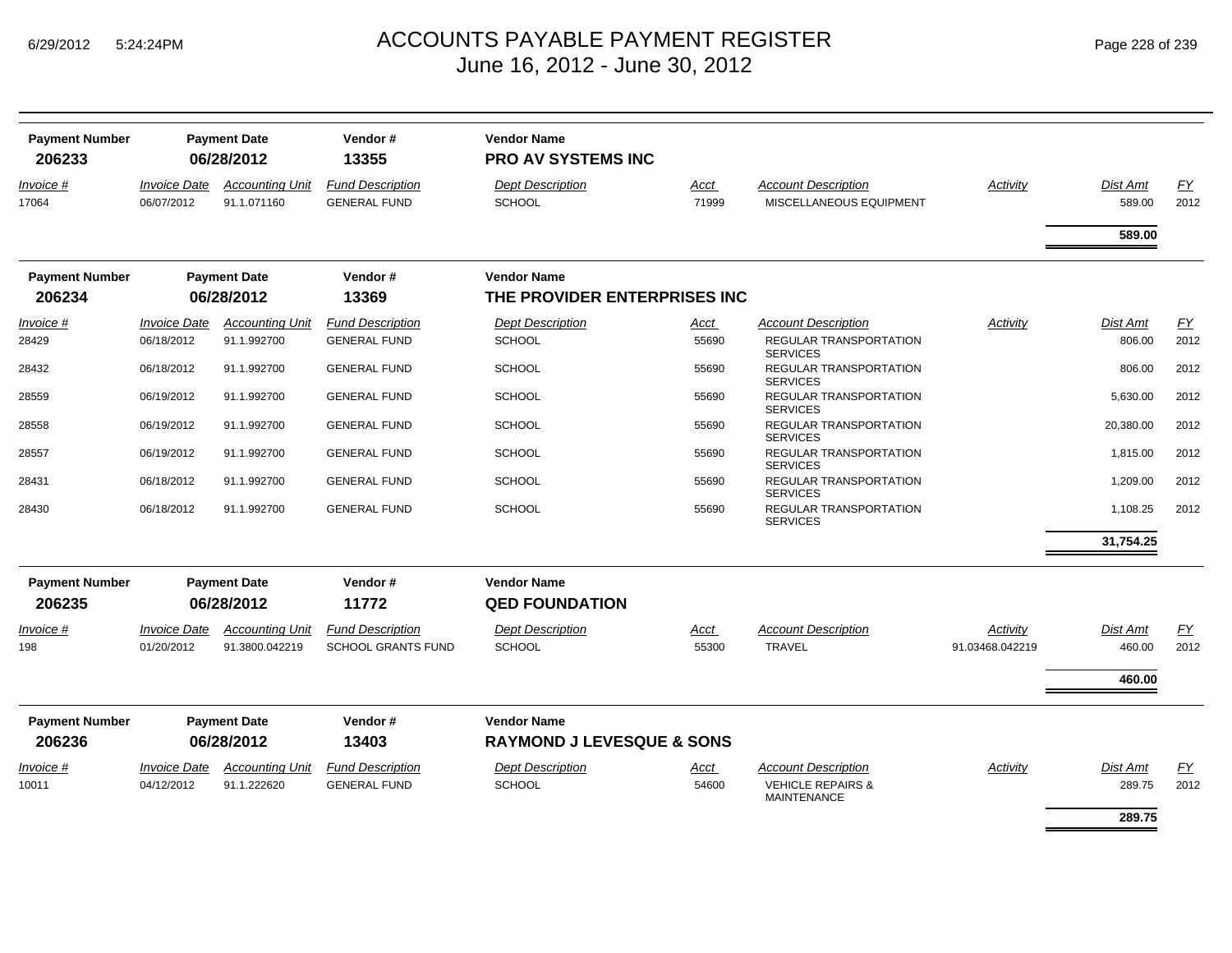| <b>Payment Number</b><br>206237 |                                          | <b>Payment Date</b><br>06/28/2012     | Vendor#<br>13410                               | <b>Vendor Name</b><br><b>REALLY GOOD STUFF INC</b> |               |                                                                                  |                 |                                   |                   |
|---------------------------------|------------------------------------------|---------------------------------------|------------------------------------------------|----------------------------------------------------|---------------|----------------------------------------------------------------------------------|-----------------|-----------------------------------|-------------------|
| Invoice #<br>3869899            | <b>Invoice Date</b><br>06/04/2012        | <b>Accounting Unit</b><br>91.1.161119 | <b>Fund Description</b><br><b>GENERAL FUND</b> | <b>Dept Description</b><br>SCHOOL                  | Acct<br>61135 | <b>Account Description</b><br>EDUCATIONAL SUPPLIES                               | Activity        | <b>Dist Amt</b><br>1.15           | EY<br>2012        |
| 3869899                         | 06/04/2012                               | 91.1.161119                           | <b>GENERAL FUND</b>                            | <b>SCHOOL</b>                                      | 61135         | EDUCATIONAL SUPPLIES                                                             |                 | 171.64                            | 2012              |
|                                 |                                          |                                       |                                                |                                                    |               |                                                                                  |                 | 172.79                            |                   |
| <b>Payment Number</b>           |                                          | <b>Payment Date</b>                   | Vendor#                                        | <b>Vendor Name</b>                                 |               |                                                                                  |                 |                                   |                   |
| 206238                          |                                          | 06/28/2012                            | 11733                                          | <b>ROYAL FIREWORKS PUBLISHING INC</b>              |               |                                                                                  |                 |                                   |                   |
| Invoice #<br>55341              | <b>Invoice Date</b><br>06/05/2012        | <b>Accounting Unit</b><br>91.1.061160 | <b>Fund Description</b><br><b>GENERAL FUND</b> | <b>Dept Description</b><br>SCHOOL                  | Acct<br>61135 | <b>Account Description</b><br><b>EDUCATIONAL SUPPLIES</b>                        | Activity        | <b>Dist Amt</b><br>165.00         | FY<br>2012        |
|                                 |                                          |                                       |                                                |                                                    |               |                                                                                  |                 | 165.00                            |                   |
| <b>Payment Number</b>           |                                          | <b>Payment Date</b>                   | Vendor#                                        | <b>Vendor Name</b>                                 |               |                                                                                  |                 |                                   |                   |
| 206239                          |                                          | 06/28/2012                            | 11036                                          | <b>S G TORRICE CO INC</b>                          |               |                                                                                  |                 |                                   |                   |
| Invoice #<br>170107             | <b>Invoice Date</b><br>05/31/2012        | <b>Accounting Unit</b><br>91.1.222620 | <b>Fund Description</b><br><b>GENERAL FUND</b> | <b>Dept Description</b><br>SCHOOL                  | Acct<br>61421 | <b>Account Description</b><br>SUPPLIES, HVAC                                     | Activity        | <b>Dist Amt</b><br>18.16<br>18.16 | <u>FY</u><br>2012 |
| <b>Payment Number</b><br>206240 |                                          | <b>Payment Date</b><br>06/28/2012     | Vendor#<br>13504                               | <b>Vendor Name</b><br><b>SANEL AUTO PARTS CO</b>   |               |                                                                                  |                 |                                   |                   |
| Invoice #<br>2MD0153            | <i><b>Invoice Date</b></i><br>06/04/2012 | <b>Accounting Unit</b><br>91.1.222620 | <b>Fund Description</b><br><b>GENERAL FUND</b> | <b>Dept Description</b><br><b>SCHOOL</b>           | Acct<br>54600 | <b>Account Description</b><br><b>VEHICLE REPAIRS &amp;</b><br><b>MAINTENANCE</b> | <b>Activity</b> | <b>Dist Amt</b><br>21.07          | EY<br>2012        |
|                                 |                                          |                                       |                                                |                                                    |               |                                                                                  |                 | 21.07                             |                   |
| <b>Payment Number</b><br>206241 |                                          | <b>Payment Date</b><br>06/28/2012     | Vendor#<br>13508                               | <b>Vendor Name</b><br><b>SARGENT WELCH</b>         |               |                                                                                  |                 |                                   |                   |
| <u>Invoice #</u><br>48982282    | <b>Invoice Date</b><br>06/06/2012        | <b>Accounting Unit</b><br>91.1.041160 | <b>Fund Description</b><br><b>GENERAL FUND</b> | <b>Dept Description</b><br><b>SCHOOL</b>           | Acct<br>61135 | <b>Account Description</b><br><b>EDUCATIONAL SUPPLIES</b>                        | Activity        | Dist Amt<br>94.83                 | EY<br>2012        |
|                                 |                                          |                                       |                                                |                                                    |               |                                                                                  |                 | 94.83                             |                   |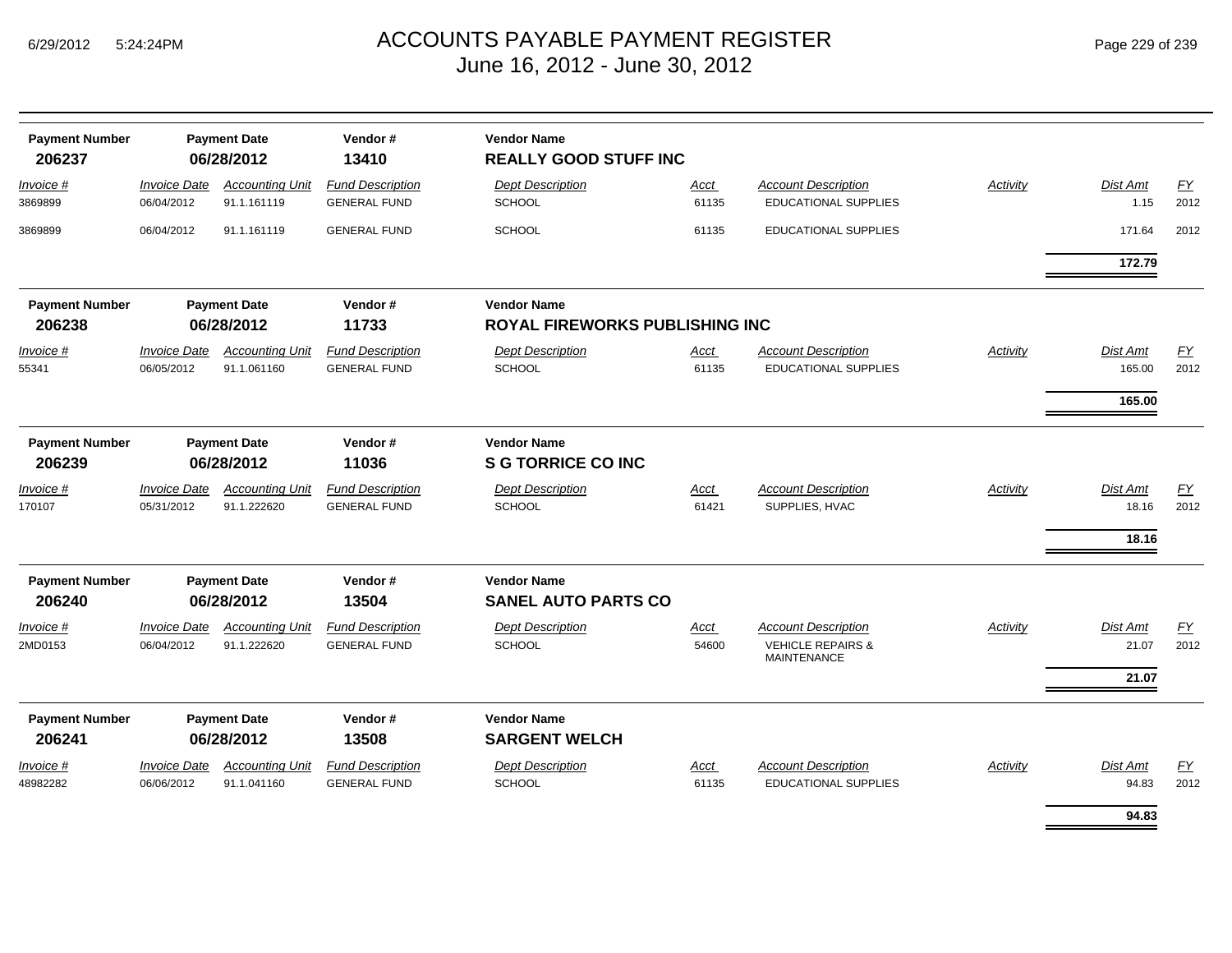| <b>Payment Number</b><br>206242 |                                          | <b>Payment Date</b><br>06/28/2012     | Vendor#<br>13526                               | <b>Vendor Name</b><br><b>SCHOOL SPECIALTY</b> |               |                                                      |          |                   |            |
|---------------------------------|------------------------------------------|---------------------------------------|------------------------------------------------|-----------------------------------------------|---------------|------------------------------------------------------|----------|-------------------|------------|
| Invoice #<br>208108292997       | <i><b>Invoice Date</b></i><br>06/07/2012 | <b>Accounting Unit</b><br>91.1.052114 | <b>Fund Description</b><br><b>GENERAL FUND</b> | <b>Dept Description</b><br><b>SCHOOL</b>      | Acct<br>61299 | <b>Account Description</b><br>MISCELLANEOUS SUPPLIES | Activity | Dist Amt<br>35.00 | EY<br>2012 |
| 208108283210                    | 06/06/2012                               | 91.1.061102                           | <b>GENERAL FUND</b>                            | <b>SCHOOL</b>                                 | 61135         | EDUCATIONAL SUPPLIES                                 |          | 249.71            | 2012       |
| 208108283212                    | 06/06/2012                               | 91.1.061102                           | <b>GENERAL FUND</b>                            | <b>SCHOOL</b>                                 | 61135         | EDUCATIONAL SUPPLIES                                 |          | 462.14            | 2012       |
| 208108349096                    | 06/19/2012                               | 91.1.061160                           | <b>GENERAL FUND</b>                            | <b>SCHOOL</b>                                 | 61135         | <b>EDUCATIONAL SUPPLIES</b>                          |          | (21.36)           | 2012       |
| 208108298717                    | 06/09/2012                               | 91.1.061160                           | <b>GENERAL FUND</b>                            | <b>SCHOOL</b>                                 | 61135         | <b>EDUCATIONAL SUPPLIES</b>                          |          | 190.57            | 2012       |
| 208108292999                    | 06/07/2012                               | 91.1.061160                           | <b>GENERAL FUND</b>                            | <b>SCHOOL</b>                                 | 61135         | EDUCATIONAL SUPPLIES                                 |          | 2,417.32          | 2012       |
| 208108293002                    | 06/07/2012                               | 91.1.061160                           | <b>GENERAL FUND</b>                            | <b>SCHOOL</b>                                 | 61135         | EDUCATIONAL SUPPLIES                                 |          | 242.63            | 2012       |
| 208108293000                    | 06/07/2012                               | 91.1.061210                           | <b>GENERAL FUND</b>                            | <b>SCHOOL</b>                                 | 61135         | EDUCATIONAL SUPPLIES                                 |          | 232.18            | 2012       |
| 208108293001                    | 06/07/2012                               | 91.1.061210                           | <b>GENERAL FUND</b>                            | <b>SCHOOL</b>                                 | 61135         | EDUCATIONAL SUPPLIES                                 |          | 232.16            | 2012       |
| 208108293006                    | 06/07/2012                               | 91.1.071160                           | <b>GENERAL FUND</b>                            | <b>SCHOOL</b>                                 | 61135         | <b>EDUCATIONAL SUPPLIES</b>                          |          | 1.24              | 2012       |
| 208108293009                    | 06/07/2012                               | 91.1.071160                           | <b>GENERAL FUND</b>                            | <b>SCHOOL</b>                                 | 61135         | EDUCATIONAL SUPPLIES                                 |          | 1,573.90          | 2012       |
| 208108265482                    | 06/04/2012                               | 91.1.071160                           | <b>GENERAL FUND</b>                            | <b>SCHOOL</b>                                 | 61135         | EDUCATIONAL SUPPLIES                                 |          | 2,231.70          | 2012       |
| 208108276438                    | 06/05/2012                               | 91.1.071160                           | <b>GENERAL FUND</b>                            | <b>SCHOOL</b>                                 | 61135         | EDUCATIONAL SUPPLIES                                 |          | 5.31              | 2012       |
| 208108265483                    | 06/04/2012                               | 91.1.071160                           | <b>GENERAL FUND</b>                            | <b>SCHOOL</b>                                 | 61135         | EDUCATIONAL SUPPLIES                                 |          | 2,483.32          | 2012       |
| 208108265480                    | 06/04/2012                               | 91.1.071160                           | <b>GENERAL FUND</b>                            | <b>SCHOOL</b>                                 | 61135         | EDUCATIONAL SUPPLIES                                 |          | 14.85             | 2012       |
| 208108276437                    | 06/05/2012                               | 91.1.071160                           | <b>GENERAL FUND</b>                            | <b>SCHOOL</b>                                 | 61135         | EDUCATIONAL SUPPLIES                                 |          | 790.32            | 2012       |
| 208108265479                    | 06/04/2012                               | 91.1.071160                           | <b>GENERAL FUND</b>                            | <b>SCHOOL</b>                                 | 61135         | <b>EDUCATIONAL SUPPLIES</b>                          |          | 351.79            | 2012       |
| 208108276436                    | 06/05/2012                               | 91.1.071160                           | <b>GENERAL FUND</b>                            | <b>SCHOOL</b>                                 | 61135         | EDUCATIONAL SUPPLIES                                 |          | 76.68             | 2012       |
| 208108293005                    | 06/07/2012                               | 91.1.071345                           | <b>GENERAL FUND</b>                            | <b>SCHOOL</b>                                 | 61135         | <b>EDUCATIONAL SUPPLIES</b>                          |          | 256.67            | 2012       |
| 208108293007                    | 06/07/2012                               | 91.1.091102                           | <b>GENERAL FUND</b>                            | <b>SCHOOL</b>                                 | 61135         | EDUCATIONAL SUPPLIES                                 |          | 41.82             | 2012       |
| 208108283220                    | 06/06/2012                               | 91.1.091102                           | <b>GENERAL FUND</b>                            | <b>SCHOOL</b>                                 | 61135         | EDUCATIONAL SUPPLIES                                 |          | 957.14            | 2012       |
| 208108265481                    | 06/04/2012                               | 91.1.091117                           | <b>GENERAL FUND</b>                            | <b>SCHOOL</b>                                 | 61135         | EDUCATIONAL SUPPLIES                                 |          | 202.57            | 2012       |
| 208108276434                    | 06/05/2012                               | 91.1.091117                           | <b>GENERAL FUND</b>                            | <b>SCHOOL</b>                                 | 61135         | <b>EDUCATIONAL SUPPLIES</b>                          |          | 208.83            | 2012       |
| 208108213111                    | 05/22/2012                               | 91.1.091124                           | <b>GENERAL FUND</b>                            | <b>SCHOOL</b>                                 | 61135         | EDUCATIONAL SUPPLIES                                 |          | 202.50            | 2012       |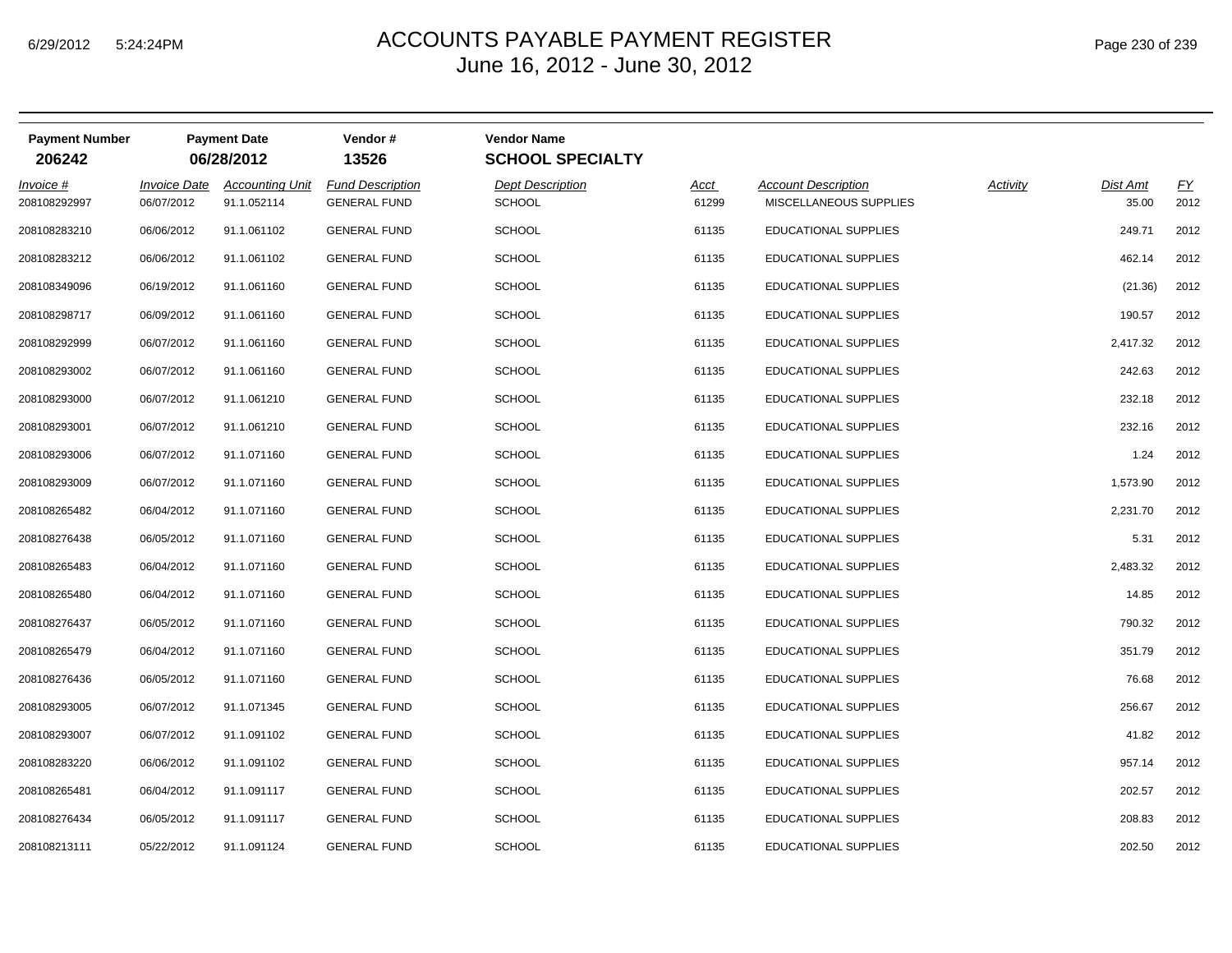| Page 231 of 239 |  |  |  |
|-----------------|--|--|--|
|-----------------|--|--|--|

| <b>Payment Number</b><br>206242 |                                   | <b>Payment Date</b><br>06/28/2012     | Vendor#<br>13526                               | <b>Vendor Name</b><br><b>SCHOOL SPECIALTY</b> |               |                                               |          |                   |                   |
|---------------------------------|-----------------------------------|---------------------------------------|------------------------------------------------|-----------------------------------------------|---------------|-----------------------------------------------|----------|-------------------|-------------------|
| Invoice #<br>208108297652       | <b>Invoice Date</b><br>06/08/2012 | <b>Accounting Unit</b><br>91.1.091160 | <b>Fund Description</b><br><b>GENERAL FUND</b> | <b>Dept Description</b><br><b>SCHOOL</b>      | Acct<br>61100 | <b>Account Description</b><br>OFFICE SUPPLIES | Activity | Dist Amt<br>42.68 | <u>FY</u><br>2012 |
| 208108293003                    | 06/07/2012                        | 91.1.091160                           | <b>GENERAL FUND</b>                            | SCHOOL                                        | 61100         | OFFICE SUPPLIES                               |          | 346.94            | 2012              |
| 208108276440                    | 06/05/2012                        | 91.1.091210                           | <b>GENERAL FUND</b>                            | <b>SCHOOL</b>                                 | 61135         | EDUCATIONAL SUPPLIES                          |          | 30.38             | 2012              |
| 208108265485                    | 06/04/2012                        | 91.1.091210                           | <b>GENERAL FUND</b>                            | <b>SCHOOL</b>                                 | 61135         | <b>EDUCATIONAL SUPPLIES</b>                   |          | 53.68             | 2012              |
| 208108292998                    | 06/07/2012                        | 91.1.102410                           | <b>GENERAL FUND</b>                            | <b>SCHOOL</b>                                 | 61100         | OFFICE SUPPLIES                               |          | 142.64            | 2012              |
| 208108283213                    | 06/06/2012                        | 91.1.111119                           | <b>GENERAL FUND</b>                            | <b>SCHOOL</b>                                 | 61135         | <b>EDUCATIONAL SUPPLIES</b>                   |          | 12.14             | 2012              |
| 208108297653                    | 06/08/2012                        | 91.1.132410                           | <b>GENERAL FUND</b>                            | <b>SCHOOL</b>                                 | 61100         | OFFICE SUPPLIES                               |          | 659.24            | 2012              |
| 208108298718                    | 06/09/2012                        | 91.1.132410                           | <b>GENERAL FUND</b>                            | <b>SCHOOL</b>                                 | 61100         | OFFICE SUPPLIES                               |          | 159.77            | 2012              |
| 208108293008                    | 06/07/2012                        | 91.1.132410                           | <b>GENERAL FUND</b>                            | SCHOOL                                        | 61100         | OFFICE SUPPLIES                               |          | 142.42            | 2012              |
| 208108283198                    | 06/06/2012                        | 91.1.201112                           | <b>GENERAL FUND</b>                            | <b>SCHOOL</b>                                 | 61135         | <b>EDUCATIONAL SUPPLIES</b>                   |          | 24.73             | 2012              |
| 208108283205                    | 06/06/2012                        | 91.1.201120                           | <b>GENERAL FUND</b>                            | <b>SCHOOL</b>                                 | 61135         | <b>EDUCATIONAL SUPPLIES</b>                   |          | 118.63            | 2012              |
| 208108283198                    | 06/06/2012                        | 91.1.201160                           | <b>GENERAL FUND</b>                            | <b>SCHOOL</b>                                 | 61135         | <b>EDUCATIONAL SUPPLIES</b>                   |          | 1,789.23          | 2012              |
| 208108283206                    | 06/06/2012                        | 91.1.201210                           | <b>GENERAL FUND</b>                            | <b>SCHOOL</b>                                 | 61249         | <b>TESTING MATERIALS</b>                      |          | 59.88             | 2012              |
| 208108265478                    | 06/04/2012                        | 91.1.161102                           | <b>GENERAL FUND</b>                            | <b>SCHOOL</b>                                 | 61135         | EDUCATIONAL SUPPLIES                          |          | 88.87             | 2012              |
| 208108283202                    | 06/06/2012                        | 91.1.161108                           | <b>GENERAL FUND</b>                            | SCHOOL                                        | 61135         | <b>EDUCATIONAL SUPPLIES</b>                   |          | 17.78             | 2012              |
| 208108265477                    | 06/04/2012                        | 91.1.161117                           | <b>GENERAL FUND</b>                            | <b>SCHOOL</b>                                 | 61135         | <b>EDUCATIONAL SUPPLIES</b>                   |          | 114.67            | 2012              |
| 208108265476                    | 06/04/2012                        | 91.1.161122                           | <b>GENERAL FUND</b>                            | <b>SCHOOL</b>                                 | 61135         | EDUCATIONAL SUPPLIES                          |          | 207.99            | 2012              |
|                                 |                                   |                                       |                                                |                                               |               |                                               |          | 17,450.66         |                   |

| <b>Payment Number</b> | <b>Payment Date</b>        |                        | Vendor #                  | <b>Vendor Name</b>      | Pavee Name              |                            |                 |          |      |  |
|-----------------------|----------------------------|------------------------|---------------------------|-------------------------|-------------------------|----------------------------|-----------------|----------|------|--|
| 206243                | 06/28/2012                 |                        | 11287                     | <b>NURSES PRN INC</b>   | <b>SILVER TOUCH HHC</b> |                            |                 |          |      |  |
| Invoice #             | <i><b>Invoice Date</b></i> | <b>Accounting Unit</b> | <b>Fund Description</b>   | <b>Dept Description</b> | <u>Acct</u>             | <b>Account Description</b> | Activity        | Dist Amt | FY   |  |
| 447868                | 06/14/2012                 | 91.3800.022190         | <b>SCHOOL GRANTS FUND</b> | <b>SCHOOL</b>           | 53628                   | <b>CONTRACT SERVICES</b>   | 91.03952.022190 | 337.50   | 2012 |  |

**337.50**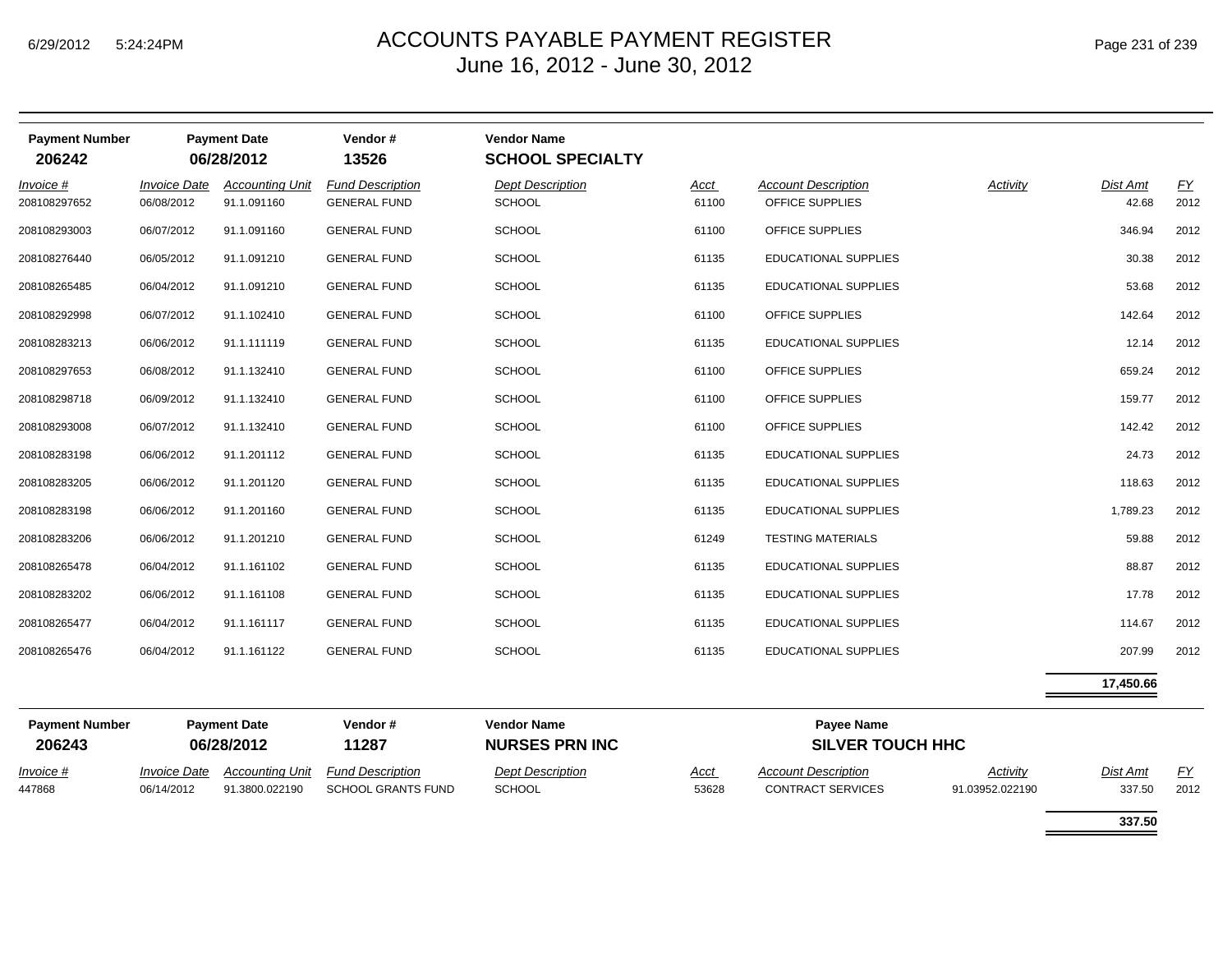| <b>Payment Number</b>             | <b>Payment Date</b>               |                                                     | Vendor#                                                 | <b>Vendor Name</b>                                                  |                      |                                                           |          |                   |                          |
|-----------------------------------|-----------------------------------|-----------------------------------------------------|---------------------------------------------------------|---------------------------------------------------------------------|----------------------|-----------------------------------------------------------|----------|-------------------|--------------------------|
| 206244<br>Invoice #<br>MILES-JUNE | <b>Invoice Date</b><br>06/22/2012 | 06/28/2012<br><b>Accounting Unit</b><br>91.1.041160 | 13632<br><b>Fund Description</b><br><b>GENERAL FUND</b> | <b>ST GERMAIN IRENE</b><br><b>Dept Description</b><br><b>SCHOOL</b> | <u>Acct</u><br>55307 | <b>Account Description</b><br>MILEAGE REIMBURSEMENTS      | Activity | Dist Amt<br>23.31 | EY<br>2012               |
|                                   |                                   |                                                     |                                                         |                                                                     |                      |                                                           |          | 23.31             |                          |
| <b>Payment Number</b><br>206245   |                                   | <b>Payment Date</b><br>06/28/2012                   | Vendor#<br>11963                                        | <b>Vendor Name</b><br><b>STAPLES BUSINESS ADVANTAGE</b>             |                      |                                                           |          |                   |                          |
| Invoice #<br>3176064604           | <b>Invoice Date</b><br>06/06/2012 | <b>Accounting Unit</b><br>91.1.031160               | <b>Fund Description</b><br><b>GENERAL FUND</b>          | <b>Dept Description</b><br><b>SCHOOL</b>                            | Acct<br>61135        | <b>Account Description</b><br><b>EDUCATIONAL SUPPLIES</b> | Activity | Dist Amt<br>25.97 | $\underline{FY}$<br>2012 |
| 3176064602                        | 06/06/2012                        | 91.1.031160                                         | <b>GENERAL FUND</b>                                     | <b>SCHOOL</b>                                                       | 61135                | <b>EDUCATIONAL SUPPLIES</b>                               |          | 13.54             | 2012                     |
| 3176383021                        | 06/13/2012                        | 91.1.031160                                         | <b>GENERAL FUND</b>                                     | <b>SCHOOL</b>                                                       | 61135                | <b>EDUCATIONAL SUPPLIES</b>                               |          | 56.48             | 2012                     |
| 3176685013                        | 06/17/2012                        | 91.1.031160                                         | <b>GENERAL FUND</b>                                     | <b>SCHOOL</b>                                                       | 61135                | EDUCATIONAL SUPPLIES                                      |          | 23.65             | 2012                     |
| 3174462385                        | 05/06/2012                        | 91.1.031160                                         | <b>GENERAL FUND</b>                                     | <b>SCHOOL</b>                                                       | 61135                | <b>EDUCATIONAL SUPPLIES</b>                               |          | 8.68              | 2012                     |
| 3175130472                        | 05/23/2012                        | 91.1.031160                                         | <b>GENERAL FUND</b>                                     | <b>SCHOOL</b>                                                       | 61135                | <b>EDUCATIONAL SUPPLIES</b>                               |          | (15.08)           | 2012                     |
| 3175130472                        | 05/23/2012                        | 91.1.031160                                         | <b>GENERAL FUND</b>                                     | <b>SCHOOL</b>                                                       | 61135                | EDUCATIONAL SUPPLIES                                      |          | 502.65            | 2012                     |
| 3176124555                        | 06/08/2012                        | 91.1.061160                                         | <b>GENERAL FUND</b>                                     | <b>SCHOOL</b>                                                       | 61100                | OFFICE SUPPLIES                                           |          | (6.27)            | 2012                     |
| 3176124555                        | 06/08/2012                        | 91.1.061160                                         | <b>GENERAL FUND</b>                                     | <b>SCHOOL</b>                                                       | 61100                | OFFICE SUPPLIES                                           |          | 209.00            | 2012                     |
| 3176124554                        | 06/08/2012                        | 91.1.061160                                         | <b>GENERAL FUND</b>                                     | <b>SCHOOL</b>                                                       | 61100                | OFFICE SUPPLIES                                           |          | (9.07)            | 2012                     |
| 3176124554                        | 06/08/2012                        | 91.1.061160                                         | <b>GENERAL FUND</b>                                     | <b>SCHOOL</b>                                                       | 61100                | OFFICE SUPPLIES                                           |          | 302.45            | 2012                     |
| 3176348401                        | 06/10/2012                        | 91.1.071160                                         | <b>GENERAL FUND</b>                                     | <b>SCHOOL</b>                                                       | 61135                | <b>EDUCATIONAL SUPPLIES</b>                               |          | 76.12             | 2012                     |
| 3176090925                        | 06/07/2012                        | 91.1.071160                                         | <b>GENERAL FUND</b>                                     | <b>SCHOOL</b>                                                       | 61135                | EDUCATIONAL SUPPLIES                                      |          | 64.75             | 2012                     |
| 3176090926                        | 06/07/2012                        | 91.1.071345                                         | <b>GENERAL FUND</b>                                     | <b>SCHOOL</b>                                                       | 61135                | <b>EDUCATIONAL SUPPLIES</b>                               |          | 5.00              | 2012                     |
| 3176090926                        | 06/07/2012                        | 91.1.071345                                         | <b>GENERAL FUND</b>                                     | <b>SCHOOL</b>                                                       | 61135                | EDUCATIONAL SUPPLIES                                      |          | 6.99              | 2012                     |
| 3176124553                        | 06/08/2012                        | 91.1.071345                                         | <b>GENERAL FUND</b>                                     | <b>SCHOOL</b>                                                       | 61135                | <b>EDUCATIONAL SUPPLIES</b>                               |          | 43.78             | 2012                     |
| 3176064607                        | 06/06/2012                        | 91.1.091119                                         | <b>GENERAL FUND</b>                                     | <b>SCHOOL</b>                                                       | 61135                | EDUCATIONAL SUPPLIES                                      |          | 176.14            | 2012                     |
| 3176333148                        | 06/09/2012                        | 91.1.091120                                         | <b>GENERAL FUND</b>                                     | <b>SCHOOL</b>                                                       | 61135                | <b>EDUCATIONAL SUPPLIES</b>                               |          | 84.16             | 2012                     |
| 3176792992                        | 06/22/2012                        | 91.1.132410                                         | <b>GENERAL FUND</b>                                     | <b>SCHOOL</b>                                                       | 61100                | OFFICE SUPPLIES                                           |          | (79.53)           | 2012                     |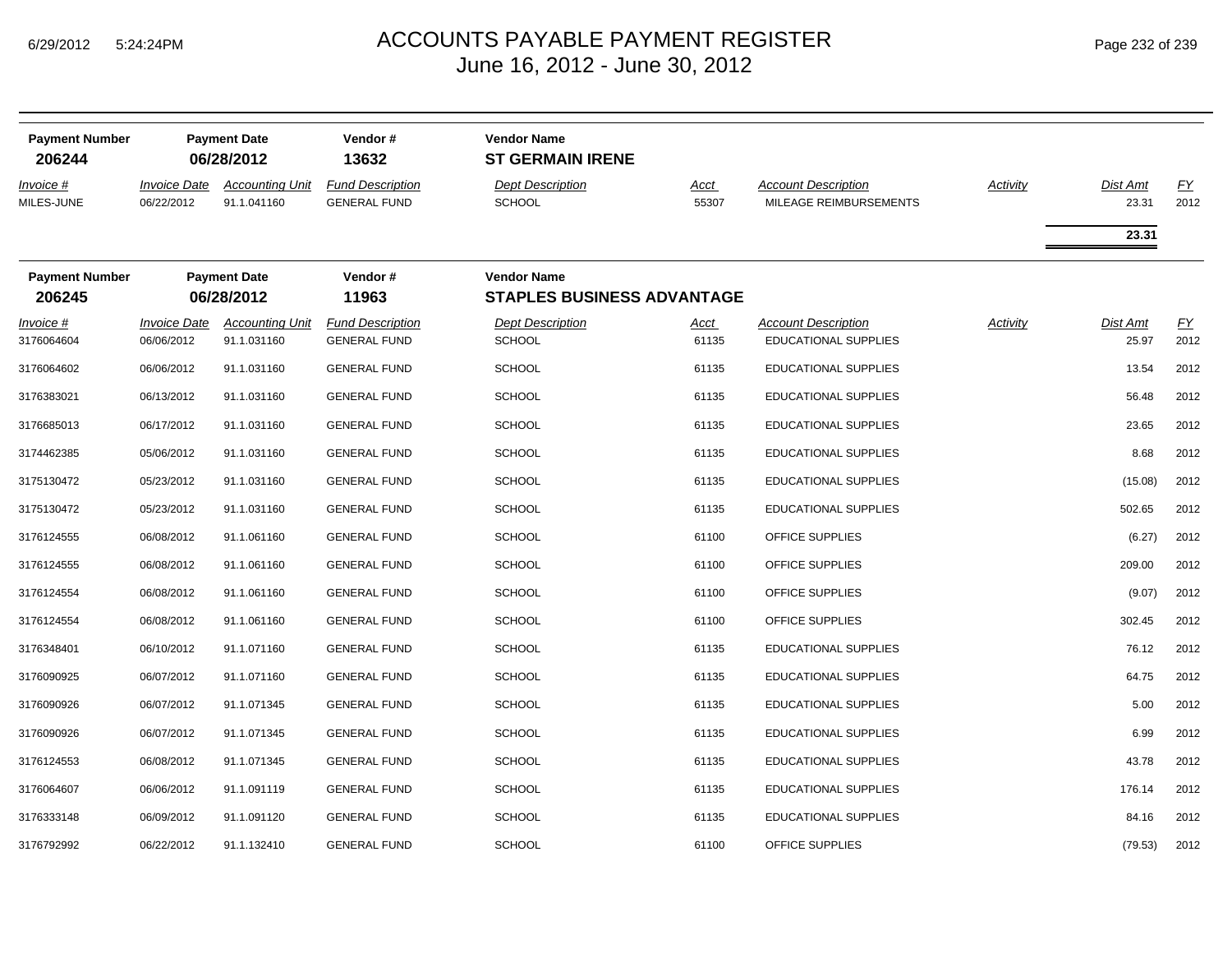| <b>Payment Number</b><br>206245 |                                                                             | <b>Payment Date</b><br>06/28/2012     | Vendor#<br>11963                               | <b>Vendor Name</b><br><b>STAPLES BUSINESS ADVANTAGE</b> |                                                |                                                           |          |                          |                   |
|---------------------------------|-----------------------------------------------------------------------------|---------------------------------------|------------------------------------------------|---------------------------------------------------------|------------------------------------------------|-----------------------------------------------------------|----------|--------------------------|-------------------|
| Invoice #<br>3176792995         | <i><b>Invoice Date</b></i><br>06/22/2012                                    | <b>Accounting Unit</b><br>91.1.132410 | <b>Fund Description</b><br><b>GENERAL FUND</b> | <b>Dept Description</b><br><b>SCHOOL</b>                | <u>Acct</u><br>61100                           | <b>Account Description</b><br>OFFICE SUPPLIES             | Activity | Dist Amt<br>(12.09)      | EY<br>2012        |
| 3176792996                      | 06/22/2012                                                                  | 91.1.132410                           | <b>GENERAL FUND</b>                            | <b>SCHOOL</b>                                           | 61100                                          | OFFICE SUPPLIES                                           |          | (15.69)                  | 2012              |
| 3176064608                      | 06/06/2012                                                                  | 91.1.172410                           | <b>GENERAL FUND</b>                            | <b>SCHOOL</b>                                           | 61100                                          | OFFICE SUPPLIES                                           |          | 22.67                    | 2012              |
|                                 |                                                                             |                                       |                                                |                                                         |                                                |                                                           |          | 1,484.30                 |                   |
| <b>Payment Number</b><br>206246 |                                                                             | <b>Payment Date</b><br>06/28/2012     | Vendor#<br>13715                               | <b>Vendor Name</b><br><b>TEACHERS DISCOVERY</b>         |                                                |                                                           |          |                          |                   |
| Invoice #<br>P032345301011      | <b>Invoice Date</b><br>06/06/2012                                           | <b>Accounting Unit</b><br>91.1.061115 | <b>Fund Description</b><br><b>GENERAL FUND</b> | <b>Dept Description</b><br><b>SCHOOL</b>                | <u>Acct</u><br>61135                           | <b>Account Description</b><br><b>EDUCATIONAL SUPPLIES</b> | Activity | Dist Amt<br>69.40        | EY<br>2012        |
|                                 |                                                                             |                                       |                                                |                                                         |                                                |                                                           |          | 69.40                    |                   |
| <b>Payment Number</b><br>206247 |                                                                             | <b>Payment Date</b><br>06/28/2012     | Vendor#<br>13721                               | <b>Vendor Name</b><br><b>TERMINIX</b>                   |                                                |                                                           |          |                          |                   |
| Invoice #<br>315188369          | <i><b>Invoice Date</b></i><br>05/15/2012                                    | <b>Accounting Unit</b><br>91.1.222620 | <b>Fund Description</b><br><b>GENERAL FUND</b> | <b>Dept Description</b><br><b>SCHOOL</b>                | <u>Acct</u><br>53628                           | <b>Account Description</b><br><b>CONTRACT SERVICES</b>    | Activity | <b>Dist Amt</b><br>45.00 | <u>FY</u><br>2012 |
| 315175660                       | 05/09/2012                                                                  | 91.1.222620                           | <b>GENERAL FUND</b>                            | <b>SCHOOL</b>                                           | 53628                                          | <b>CONTRACT SERVICES</b>                                  |          | 15.00                    | 2012              |
| 315173926                       | 05/08/2012                                                                  | 91.1.222620                           | <b>GENERAL FUND</b>                            | <b>SCHOOL</b>                                           | 53628                                          | <b>CONTRACT SERVICES</b>                                  |          | 45.00                    | 2012              |
| 315199814                       | 05/23/2012                                                                  | 91.1.222620                           | <b>GENERAL FUND</b>                            | <b>SCHOOL</b>                                           | 53628                                          | <b>CONTRACT SERVICES</b>                                  |          | 37.00                    | 2012              |
| 315204923                       | 05/29/2012                                                                  | 91.1.222620                           | <b>GENERAL FUND</b>                            | SCHOOL                                                  | 53628                                          | <b>CONTRACT SERVICES</b>                                  |          | 15.00                    | 2012              |
| 31598051                        | 05/22/2012                                                                  | 91.1.222620                           | <b>GENERAL FUND</b>                            | <b>SCHOOL</b>                                           | 53628                                          | <b>CONTRACT SERVICES</b>                                  |          | 60.00                    | 2012              |
| 315389430                       | 06/08/2012                                                                  | 91.1.222620                           | <b>GENERAL FUND</b>                            | <b>SCHOOL</b>                                           | 53628                                          | <b>CONTRACT SERVICES</b>                                  |          | 15.00                    | 2012              |
| 315327477                       | 06/06/2012                                                                  | 91.1.222620                           | <b>GENERAL FUND</b>                            | <b>SCHOOL</b>                                           | 53628                                          | <b>CONTRACT SERVICES</b>                                  |          | 15.00                    | 2012              |
|                                 |                                                                             |                                       |                                                |                                                         |                                                |                                                           |          | 247.00                   |                   |
| <b>Payment Number</b><br>206248 | <b>Payment Date</b><br>Vendor#<br><b>Vendor Name</b><br>06/28/2012<br>11647 |                                       | <b>MEISELL HARDWARE SPECIALTIES</b>            |                                                         | Payee Name<br><b>THETA INDUSTRIAL PRODUCTS</b> |                                                           |          |                          |                   |
| Invoice #                       |                                                                             |                                       | Invoice Date Accounting Unit Fund Description  | <b>Dept Description</b>                                 | Acct                                           | <b>Account Description</b>                                | Activity | Dist Amt                 | FY                |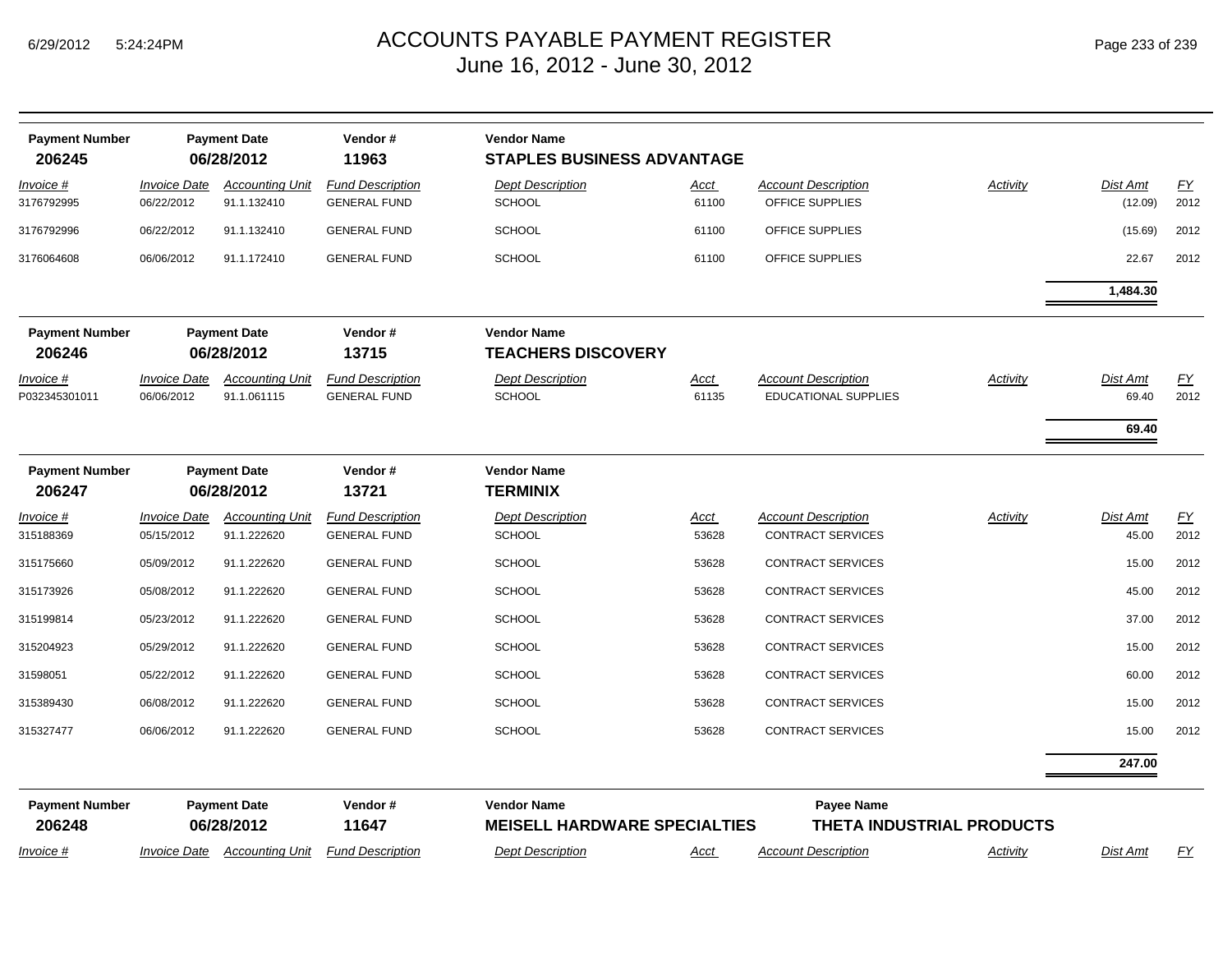| <b>Payment Number</b>           | <b>Payment Date</b>               |                                       | Vendor#<br><b>Vendor Name</b>                  |                                                   | <b>Payee Name</b>                      |                                                                         |                             |                                   |            |  |  |  |
|---------------------------------|-----------------------------------|---------------------------------------|------------------------------------------------|---------------------------------------------------|----------------------------------------|-------------------------------------------------------------------------|-----------------------------|-----------------------------------|------------|--|--|--|
| 206248                          |                                   | 06/28/2012                            | 11647                                          | <b>MEISELL HARDWARE SPECIALTIES</b>               |                                        | THETA INDUSTRIAL PRODUCTS                                               |                             |                                   |            |  |  |  |
| Invoice #<br>2242625001         | <b>Invoice Date</b><br>05/31/2012 | <b>Accounting Unit</b><br>91.1.071375 | <b>Fund Description</b><br><b>GENERAL FUND</b> | <b>Dept Description</b><br><b>SCHOOL</b>          | Acct<br>61135                          | <b>Account Description</b><br><b>EDUCATIONAL SUPPLIES</b>               | Activity                    | Dist Amt<br>(0.05)                | EY<br>2012 |  |  |  |
| 2242625001                      | 05/31/2012                        | 91.1.071375                           | <b>GENERAL FUND</b>                            | <b>SCHOOL</b>                                     | 61135                                  | <b>EDUCATIONAL SUPPLIES</b>                                             |                             | 324.06                            | 2012       |  |  |  |
|                                 |                                   |                                       |                                                |                                                   |                                        |                                                                         |                             | 324.01                            |            |  |  |  |
| <b>Payment Number</b><br>206249 |                                   | <b>Payment Date</b><br>06/28/2012     | Vendor#<br>13753                               | <b>Vendor Name</b><br><b>TOTAL AIR SUPPLY INC</b> |                                        |                                                                         |                             |                                   |            |  |  |  |
| Invoice #<br>20751              | <b>Invoice Date</b><br>06/04/2012 | <b>Accounting Unit</b><br>91.1.222620 | <b>Fund Description</b><br><b>GENERAL FUND</b> | <b>Dept Description</b><br>SCHOOL                 | Acct<br>61414                          | <b>Account Description</b><br>SUPPLIES, PLUMBING                        | Activity                    | <b>Dist Amt</b><br>5.82<br>5.82   | EY<br>2012 |  |  |  |
| <b>Payment Number</b><br>206250 | <b>Payment Date</b><br>06/28/2012 |                                       |                                                |                                                   | Vendor#<br><b>Vendor Name</b><br>11237 |                                                                         | <b>UNIVERSITY OF OREGON</b> |                                   |            |  |  |  |
| Invoice #<br>12-10841-S         | <b>Invoice Date</b><br>06/02/2012 | <b>Accounting Unit</b><br>91.1.992212 | <b>Fund Description</b><br><b>GENERAL FUND</b> | <b>Dept Description</b><br>SCHOOL                 | Acct<br>61135                          | <b>Account Description</b><br><b>EDUCATIONAL SUPPLIES</b>               | Activity                    | <b>Dist Amt</b><br>56.00<br>56.00 | EY<br>2012 |  |  |  |
| <b>Payment Number</b><br>206251 |                                   | <b>Payment Date</b><br>06/28/2012     | Vendor#<br>11354                               | <b>Vendor Name</b><br><b>MIGUEL URENA</b>         |                                        |                                                                         |                             |                                   |            |  |  |  |
| Invoice #<br>MILES-JUNE         | <b>Invoice Date</b><br>06/22/2012 | <b>Accounting Unit</b><br>91.1.992700 | <b>Fund Description</b><br><b>GENERAL FUND</b> | <b>Dept Description</b><br><b>SCHOOL</b>          | Acct<br>55690                          | <b>Account Description</b><br>REGULAR TRANSPORTATION<br><b>SERVICES</b> | Activity                    | Dist Amt<br>23.09<br>23.09        | EY<br>2012 |  |  |  |
| <b>Payment Number</b><br>206252 |                                   | <b>Payment Date</b><br>06/28/2012     | Vendor#<br>13857                               | <b>Vendor Name</b><br><b>WAL-MART</b>             |                                        |                                                                         |                             |                                   |            |  |  |  |
| Invoice #<br>TR32922            | <b>Invoice Date</b><br>06/13/2012 | <b>Accounting Unit</b><br>91.1.031300 | <b>Fund Description</b><br><b>GENERAL FUND</b> | <b>Dept Description</b><br><b>SCHOOL</b>          | Acct<br>61135                          | <b>Account Description</b><br><b>EDUCATIONAL SUPPLIES</b>               | Activity                    | Dist Amt<br>158.64                | FY<br>2012 |  |  |  |
| TR32162                         | 06/05/2012                        | 91.1.041210                           | <b>GENERAL FUND</b>                            | <b>SCHOOL</b>                                     | 61135                                  | <b>EDUCATIONAL SUPPLIES</b>                                             |                             | 283.79                            | 2012       |  |  |  |
| 15352                           | 06/15/2012                        | 91.1.041300                           | <b>GENERAL FUND</b>                            | <b>SCHOOL</b>                                     | 61135                                  | <b>EDUCATIONAL SUPPLIES</b>                                             |                             | 415.49                            | 2012       |  |  |  |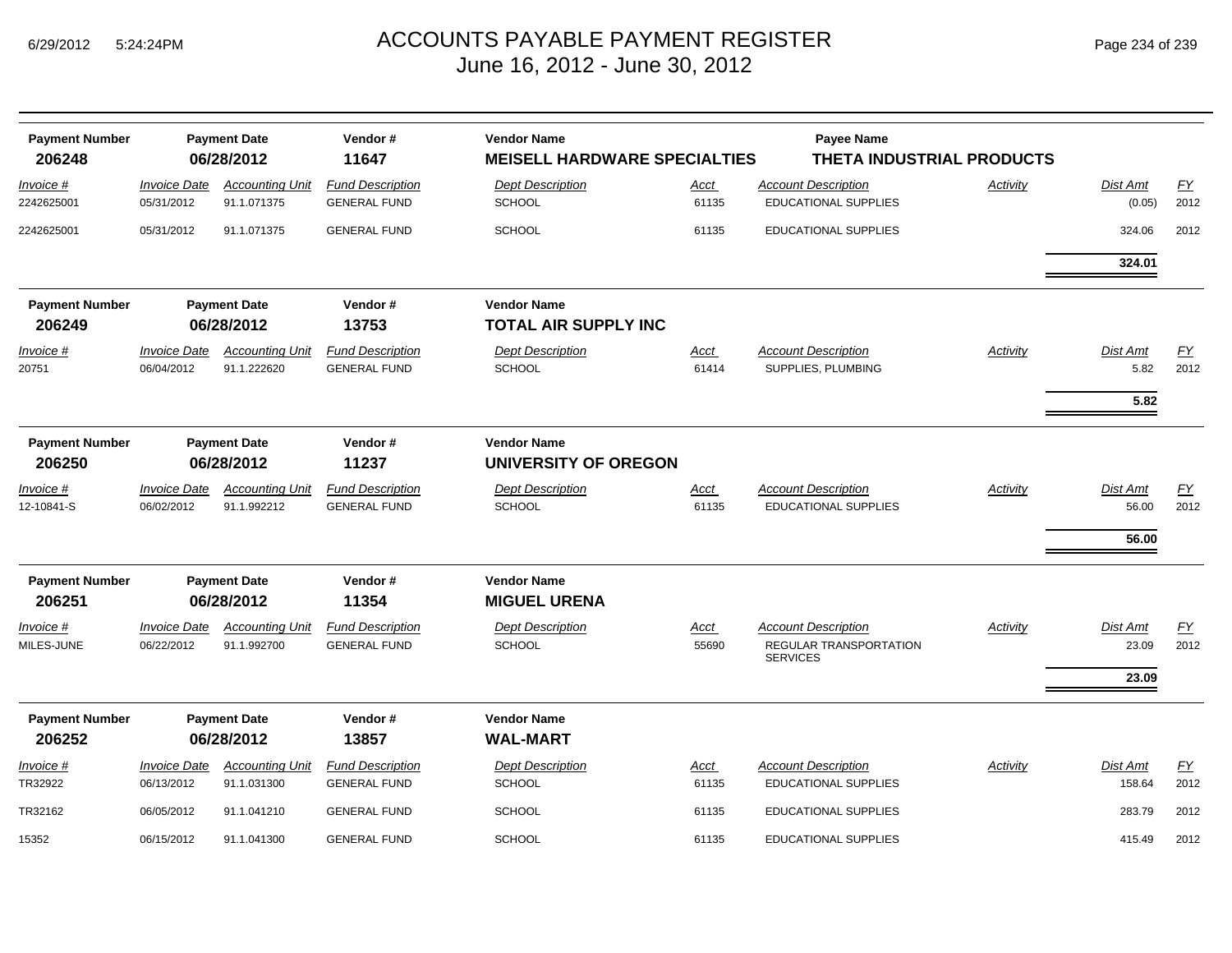| <b>Payment Number</b><br>206252 |                                   | <b>Payment Date</b><br>06/28/2012     | Vendor#<br>13857                               | <b>Vendor Name</b><br><b>WAL-MART</b>               |                      |                                                           |                 |                           |            |
|---------------------------------|-----------------------------------|---------------------------------------|------------------------------------------------|-----------------------------------------------------|----------------------|-----------------------------------------------------------|-----------------|---------------------------|------------|
| $Invoice$ #<br>15227            | <b>Invoice Date</b><br>06/15/2012 | <b>Accounting Unit</b><br>91.1.041300 | <b>Fund Description</b><br><b>GENERAL FUND</b> | <b>Dept Description</b><br><b>SCHOOL</b>            | <u>Acct</u><br>61135 | <b>Account Description</b><br><b>EDUCATIONAL SUPPLIES</b> | <b>Activity</b> | <b>Dist Amt</b><br>343.52 | EY<br>2012 |
| 5470                            | 06/20/2012                        | 91.3800.991260                        | <b>SCHOOL GRANTS FUND</b>                      | <b>SCHOOL</b>                                       | 61875                | <b>BOOKS</b>                                              | 91.03772.991260 | 82.20<br>1,283.64         | 2012       |
| <b>Payment Number</b><br>206253 |                                   | <b>Payment Date</b><br>06/28/2012     | Vendor#<br>11943                               | <b>Vendor Name</b><br><b>CLIFFORD S WAMPLER</b>     |                      |                                                           |                 |                           |            |
| Invoice #<br>50112-03           | <b>Invoice Date</b><br>05/01/2012 | <b>Accounting Unit</b><br>91.1.041451 | <b>Fund Description</b><br><b>GENERAL FUND</b> | <b>Dept Description</b><br>SCHOOL                   | Acct<br>55642        | <b>Account Description</b><br><b>GAME OFFICIALS</b>       | Activity        | Dist Amt<br>40.00         | EY<br>2012 |
| 50112-03                        | 05/01/2012                        | 91.1.041452                           | <b>GENERAL FUND</b>                            | <b>SCHOOL</b>                                       | 55642                | <b>GAME OFFICIALS</b>                                     |                 | 40.00<br>80.00            | 2012       |
| <b>Payment Number</b><br>206254 | <b>Payment Date</b><br>06/28/2012 |                                       | Vendor#<br>11072                               | <b>Vendor Name</b><br><b>WARD'S NATURAL SCIENCE</b> |                      |                                                           |                 |                           |            |
| Invoice #<br>1312-318-00        | <b>Invoice Date</b><br>06/08/2012 | <b>Accounting Unit</b><br>91.1.041160 | <b>Fund Description</b><br><b>GENERAL FUND</b> | <b>Dept Description</b><br>SCHOOL                   | Acct<br>61135        | <b>Account Description</b><br>EDUCATIONAL SUPPLIES        | Activity        | Dist Amt<br>247.28        | EY<br>2012 |
| <b>Payment Number</b><br>206255 |                                   | <b>Payment Date</b><br>06/28/2012     | Vendor#<br>13864                               | <b>Vendor Name</b><br><b>WB MASON CO INC</b>        |                      |                                                           |                 | 247.28                    |            |
| Invoice #<br>105638647          | <b>Invoice Date</b><br>06/08/2012 | <b>Accounting Unit</b><br>91.1.041160 | <b>Fund Description</b><br><b>GENERAL FUND</b> | <b>Dept Description</b><br><b>SCHOOL</b>            | <b>Acct</b><br>61100 | <b>Account Description</b><br>OFFICE SUPPLIES             | Activity        | Dist Amt<br>2,177.25      | EY<br>2012 |
| 105596718                       | 06/06/2012                        | 91.1.061160                           | <b>GENERAL FUND</b>                            | <b>SCHOOL</b>                                       | 61100                | OFFICE SUPPLIES                                           |                 | 1,886.95                  | 2012       |
| 105568201                       | 06/05/2012                        | 91.1.101160                           | <b>GENERAL FUND</b>                            | <b>SCHOOL</b>                                       | 61135                | <b>EDUCATIONAL SUPPLIES</b>                               |                 | 343.06                    | 2012       |
| 105666990                       | 06/11/2012                        | 91.1.161160                           | <b>GENERAL FUND</b>                            | <b>SCHOOL</b>                                       | 61135                | <b>EDUCATIONAL SUPPLIES</b>                               |                 | 1,190.23                  | 2012       |
|                                 |                                   |                                       |                                                |                                                     |                      |                                                           |                 | 5,597.49                  |            |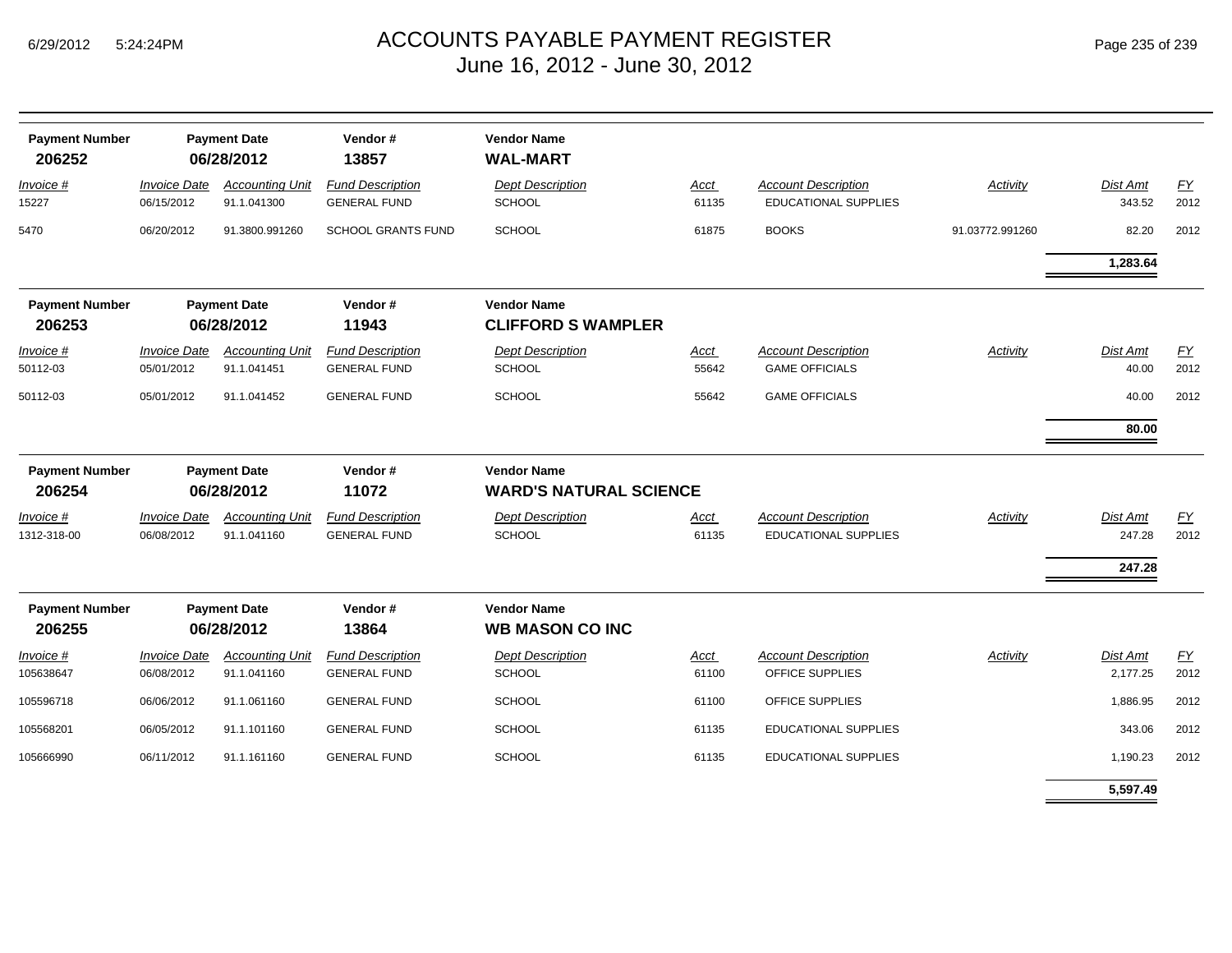| Page 236 of 239 |  |
|-----------------|--|
|-----------------|--|

| <b>Payment Number</b>            |                                          | <b>Payment Date</b>                   | Vendor#                                        | <b>Vendor Name</b>                                      |                      |                                                        |          |                   |                   |
|----------------------------------|------------------------------------------|---------------------------------------|------------------------------------------------|---------------------------------------------------------|----------------------|--------------------------------------------------------|----------|-------------------|-------------------|
| 206256                           |                                          | 06/28/2012                            | 11364                                          | <b>SUSAN WILBORG</b>                                    |                      |                                                        |          |                   |                   |
| Invoice #<br>MILES-JUNE          | <i><b>Invoice Date</b></i><br>06/22/2012 | <b>Accounting Unit</b><br>91.1.041160 | <b>Fund Description</b><br><b>GENERAL FUND</b> | <b>Dept Description</b><br><b>SCHOOL</b>                | <u>Acct</u><br>55307 | <b>Account Description</b><br>MILEAGE REIMBURSEMENTS   | Activity | Dist Amt<br>48.62 | EY<br>2012        |
| MILES-MAY                        | 06/22/2012                               | 91.1.041160                           | <b>GENERAL FUND</b>                            | <b>SCHOOL</b>                                           | 55307                | MILEAGE REIMBURSEMENTS                                 |          | 13.32             | 2012              |
|                                  |                                          |                                       |                                                |                                                         |                      |                                                        |          | 61.94             |                   |
| <b>Payment Number</b>            |                                          | <b>Payment Date</b>                   | Vendor#                                        | <b>Vendor Name</b>                                      |                      |                                                        |          |                   |                   |
| 206257                           |                                          | 06/28/2012                            | 999000577                                      | <b>CATHERINE BRIDEAU</b>                                |                      |                                                        |          |                   |                   |
| Invoice #                        | <b>Invoice Date</b>                      | <b>Accounting Unit</b>                | <b>Fund Description</b>                        | <b>Dept Description</b>                                 | <u>Acct</u>          | <b>Account Description</b>                             | Activity | Dist Amt          | <u>FY</u>         |
| 44303-TAX<br><b>REFUND</b>       | 06/25/2012                               | 26.1.580                              | <b>GENERAL FUND</b>                            | <b>FINANCIAL SERVICES</b>                               | 41300                | <b>INTEREST ON TAXES</b>                               |          | 15.33             | 2012              |
| 44303-TAX<br><b>REFUND</b>       | 06/25/2012                               | <b>BS1000</b>                         | <b>GENERAL FUND</b>                            | <b>GENERAL FUND</b>                                     |                      | 11200 2,011 PROPERTY TAX RECEIVABLE<br>2011            |          | 421.50            | 2012              |
|                                  |                                          |                                       |                                                |                                                         |                      |                                                        |          | 436.83            |                   |
| <b>Payment Number</b>            |                                          | <b>Payment Date</b>                   | Vendor#                                        | <b>Vendor Name</b>                                      |                      |                                                        |          |                   |                   |
| 206258                           |                                          | 06/28/2012                            | 999000576                                      | <b>CLAIRE YOUNG</b>                                     |                      |                                                        |          |                   |                   |
| Invoice #                        | <i><b>Invoice Date</b></i>               | <b>Accounting Unit</b>                | <b>Fund Description</b>                        | <b>Dept Description</b>                                 | <u>Acct</u>          | <b>Account Description</b>                             | Activity | Dist Amt          | $\underline{FY}$  |
| 44283-TAX<br>REFUND              | 06/25/2012                               | 26.1.580                              | <b>GENERAL FUND</b>                            | <b>FINANCIAL SERVICES</b>                               | 41300                | <b>INTEREST ON TAXES</b>                               |          | 13.86             | 2012              |
| 44283-TAX<br><b>REFUND</b>       | 06/25/2012                               | <b>BS1000</b>                         | <b>GENERAL FUND</b>                            | <b>GENERAL FUND</b>                                     |                      | 11200 2,011 PROPERTY TAX RECEIVABLE<br>2011            |          | 427.79            | 2012              |
|                                  |                                          |                                       |                                                |                                                         |                      |                                                        |          | 441.65            |                   |
| <b>Payment Number</b>            |                                          | <b>Payment Date</b>                   | Vendor#                                        | <b>Vendor Name</b>                                      |                      |                                                        |          |                   |                   |
| 206259                           |                                          | 06/28/2012                            | 999000579                                      | <b>DAVID &amp; JOANN WEDDLE</b>                         |                      |                                                        |          |                   |                   |
| Invoice #<br>44330-TAX<br>REFUND | <b>Invoice Date</b><br>06/25/2012        | <b>Accounting Unit</b><br>26.1.580    | <b>Fund Description</b><br><b>GENERAL FUND</b> | <b>Dept Description</b><br><b>FINANCIAL SERVICES</b>    | <u>Acct</u><br>41300 | <b>Account Description</b><br><b>INTEREST ON TAXES</b> | Activity | Dist Amt<br>15.82 | <u>FY</u><br>2012 |
| 44330-TAX<br><b>REFUND</b>       | 06/25/2012                               | <b>BS1000</b>                         | <b>GENERAL FUND</b>                            | <b>GENERAL FUND</b>                                     | 11200 2.011          | PROPERTY TAX RECEIVABLE<br>2011                        |          | 421.50            | 2012              |
|                                  |                                          |                                       |                                                |                                                         |                      |                                                        |          | 437.32            |                   |
| <b>Payment Number</b><br>206260  |                                          | <b>Payment Date</b><br>06/28/2012     | Vendor#<br>999000580                           | <b>Vendor Name</b><br><b>DEBORA &amp; DOUGLAS MILLS</b> |                      |                                                        |          |                   |                   |
| Invoice #                        | <b>Invoice Date</b>                      | <b>Accounting Unit</b>                | <b>Fund Description</b>                        | <b>Dept Description</b>                                 | <u>Acct</u>          | <b>Account Description</b>                             | Activity | Dist Amt          | <u>FY</u>         |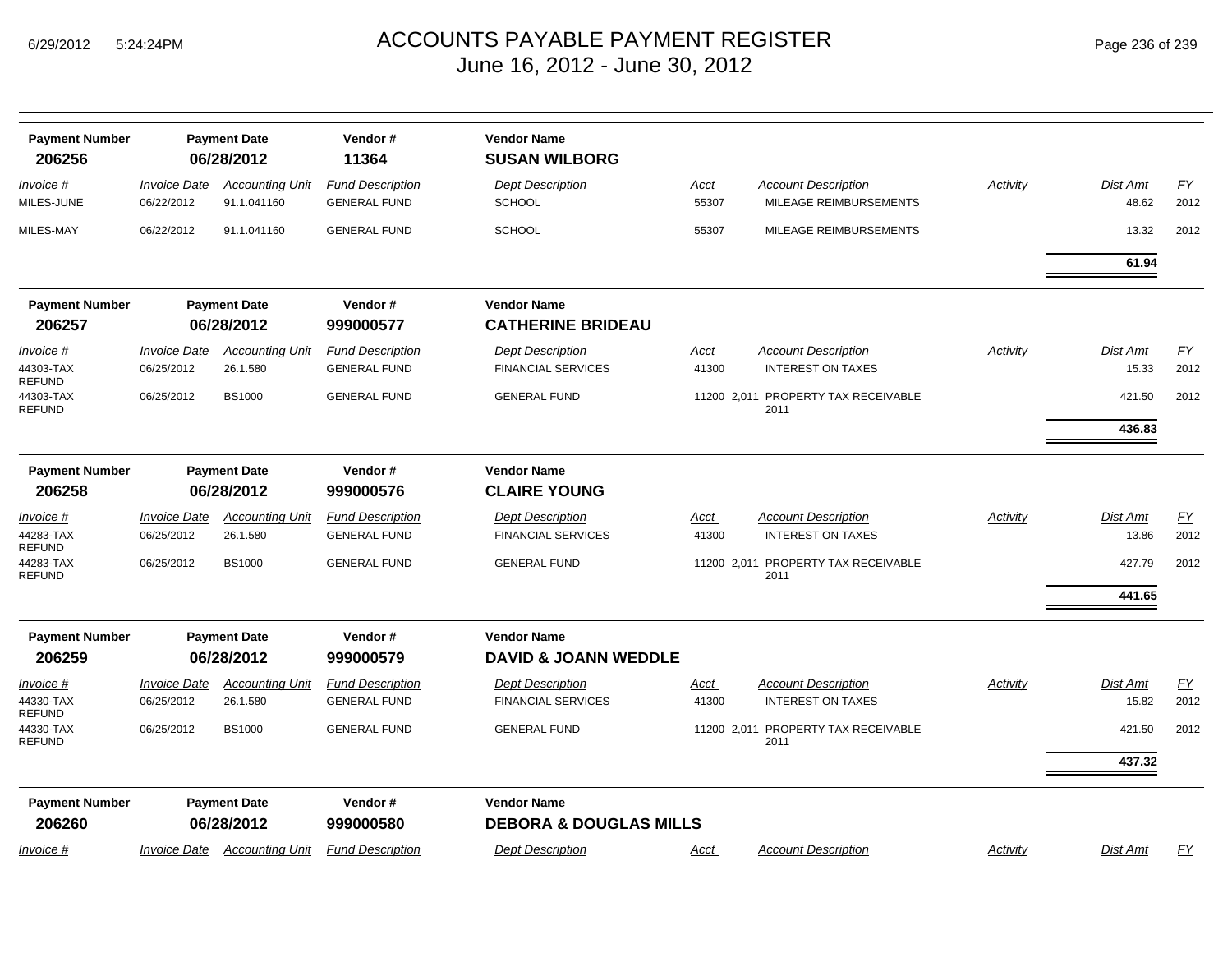| <b>Payment Number</b><br>206260             |                                   | <b>Payment Date</b><br>06/28/2012       | Vendor#<br>999000580                           | <b>Vendor Name</b><br><b>DEBORA &amp; DOUGLAS MILLS</b> |               |                                                                           |                 |                          |            |
|---------------------------------------------|-----------------------------------|-----------------------------------------|------------------------------------------------|---------------------------------------------------------|---------------|---------------------------------------------------------------------------|-----------------|--------------------------|------------|
| Invoice #<br>45960-TAX                      | <b>Invoice Date</b><br>06/25/2012 | <b>Accounting Unit</b><br>26.1.580      | <b>Fund Description</b><br><b>GENERAL FUND</b> | <b>Dept Description</b><br><b>FINANCIAL SERVICES</b>    | Acct<br>41300 | <b>Account Description</b><br><b>INTEREST ON TAXES</b>                    | <b>Activity</b> | <b>Dist Amt</b><br>6.33  | EY<br>2012 |
| <b>REFUND</b><br>45960-TAX<br><b>REFUND</b> | 06/25/2012                        | <b>BS1000</b>                           | <b>GENERAL FUND</b>                            | <b>GENERAL FUND</b>                                     |               | 11200 2,011 PROPERTY TAX RECEIVABLE<br>2011                               |                 | 205.51                   | 2012       |
|                                             |                                   |                                         |                                                |                                                         |               |                                                                           |                 | 211.84                   |            |
| <b>Payment Number</b>                       |                                   | <b>Payment Date</b>                     | Vendor#                                        | <b>Vendor Name</b>                                      |               |                                                                           |                 |                          |            |
| 206261                                      |                                   | 06/28/2012                              | 999000578                                      | <b>DOROTHY CESTRONE</b>                                 |               |                                                                           |                 |                          |            |
| Invoice #<br>44310-TAX                      | <b>Invoice Date</b><br>06/25/2012 | <b>Accounting Unit</b><br>26.1.580      | <b>Fund Description</b><br><b>GENERAL FUND</b> | <b>Dept Description</b><br><b>FINANCIAL SERVICES</b>    | Acct<br>41300 | <b>Account Description</b><br><b>INTEREST ON TAXES</b>                    | Activity        | <b>Dist Amt</b><br>14.35 | EY<br>2012 |
| <b>REFUND</b><br>44310-TAX<br><b>REFUND</b> | 06/25/2012                        | <b>BS1000</b>                           | <b>GENERAL FUND</b>                            | <b>GENERAL FUND</b>                                     |               | 11200 2,011 PROPERTY TAX RECEIVABLE<br>2011                               |                 | 421.50                   | 2012       |
| <b>Payment Number</b><br>206262             |                                   | <b>Payment Date</b><br>06/28/2012       | Vendor#<br>999000573                           | <b>Vendor Name</b><br><b>NANCI RENEY</b>                |               |                                                                           |                 | 435.85                   |            |
| Invoice #<br>1,466-TAX REFUND               | <b>Invoice Date</b><br>06/25/2012 | <b>Accounting Unit</b><br>26.1.580      | <b>Fund Description</b><br><b>GENERAL FUND</b> | <b>Dept Description</b><br><b>FINANCIAL SERVICES</b>    | Acct<br>41300 | <b>Account Description</b><br><b>INTEREST ON TAXES</b>                    | Activity        | <b>Dist Amt</b><br>24.09 | EY<br>2012 |
| 1,466-TAX REFUND                            | 06/25/2012                        | <b>BS1000</b>                           | <b>GENERAL FUND</b>                            | <b>GENERAL FUND</b>                                     |               | 11200 2,011 PROPERTY TAX RECEIVABLE<br>2011                               |                 | 666.85                   | 2012       |
|                                             |                                   |                                         |                                                |                                                         |               |                                                                           |                 | 690.94                   |            |
| <b>Payment Number</b>                       |                                   | <b>Payment Date</b>                     | Vendor#                                        | <b>Vendor Name</b>                                      |               |                                                                           |                 |                          |            |
| 206263                                      |                                   | 06/28/2012                              | 999000581                                      | <b>NH HOUSING FINANCE AUTHORITY</b>                     |               |                                                                           |                 |                          |            |
| Invoice #<br>43195-TAX<br><b>REFUND</b>     | <b>Invoice Date</b><br>06/25/2012 | <b>Accounting Unit</b><br><b>BS1000</b> | <b>Fund Description</b><br><b>GENERAL FUND</b> | <b>Dept Description</b><br><b>GENERAL FUND</b>          | Acct          | <b>Account Description</b><br>11200 2,012 PROPERTY TAX RECEIVABLE<br>2012 | Activity        | Dist Amt<br>1,931.34     | EY<br>2012 |
|                                             |                                   |                                         |                                                |                                                         |               |                                                                           |                 | 1,931.34                 |            |
| <b>Payment Number</b><br>206264             |                                   | <b>Payment Date</b><br>06/28/2012       | Vendor#<br>999000574                           | <b>Vendor Name</b><br><b>TRIANGLE CREDIT UNION</b>      |               |                                                                           |                 |                          |            |
| Invoice #<br>29,286-TAX<br><b>REFUND</b>    | Invoice Date<br>06/25/2012        | <b>Accounting Unit</b><br>26.1.580      | <b>Fund Description</b><br><b>GENERAL FUND</b> | <b>Dept Description</b><br><b>FINANCIAL SERVICES</b>    | Acct<br>41300 | <b>Account Description</b><br><b>INTEREST ON TAXES</b>                    | Activity        | <b>Dist Amt</b><br>75.24 | FY<br>2012 |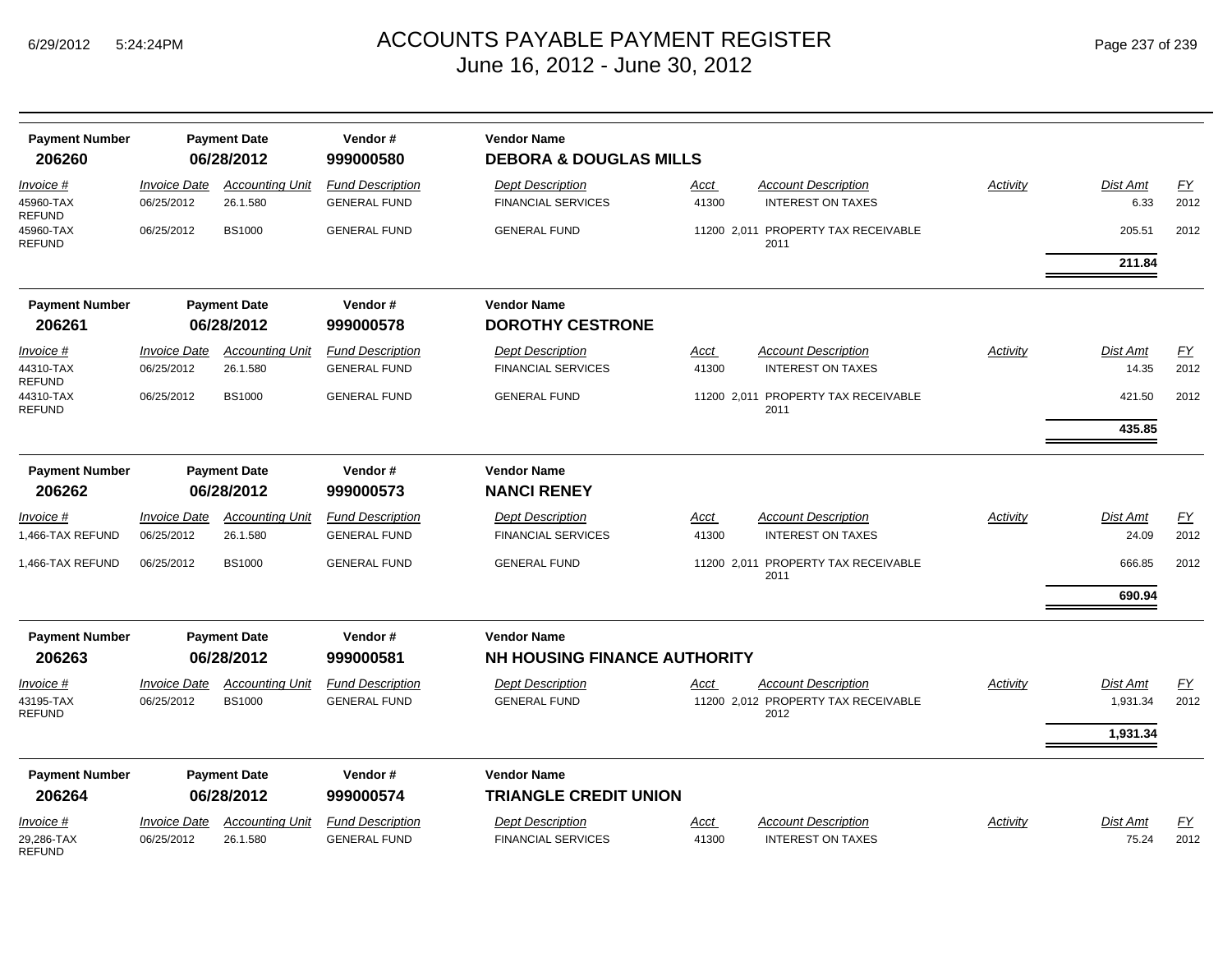| <b>Payment Number</b><br>206264                 | <b>Payment Date</b><br>06/28/2012 |                                         | Vendor#<br>999000574                                                      | <b>Vendor Name</b><br><b>TRIANGLE CREDIT UNION</b>   |                           |                                                                           |          |                              |                          |
|-------------------------------------------------|-----------------------------------|-----------------------------------------|---------------------------------------------------------------------------|------------------------------------------------------|---------------------------|---------------------------------------------------------------------------|----------|------------------------------|--------------------------|
| <i>Invoice</i> #<br>29,286-TAX<br>REFUND        | <b>Invoice Date</b><br>06/25/2012 | <b>Accounting Unit</b><br><b>BS1000</b> | <b>Fund Description</b><br><b>GENERAL FUND</b>                            | <b>Dept Description</b><br><b>GENERAL FUND</b>       | Acct                      | <b>Account Description</b><br>11200 2,011 PROPERTY TAX RECEIVABLE<br>2011 | Activity | <b>Dist Amt</b><br>2,338.16  | <u>FY</u><br>2012        |
|                                                 |                                   |                                         |                                                                           |                                                      |                           |                                                                           |          | 2,413.40                     |                          |
| <b>Payment Number</b>                           |                                   | <b>Payment Date</b>                     | Vendor#                                                                   | <b>Vendor Name</b>                                   |                           |                                                                           |          |                              |                          |
| 206265                                          |                                   | 06/28/2012                              | 999000575                                                                 | <b>YVES &amp; WILEEN LANGLOIS</b>                    |                           |                                                                           |          |                              |                          |
| <i>Invoice</i> #<br>44,241-TAX<br><b>REFUND</b> | <b>Invoice Date</b><br>06/25/2012 | <b>Accounting Unit</b><br>26.1.580      | <b>Fund Description</b><br><b>GENERAL FUND</b>                            | <b>Dept Description</b><br><b>FINANCIAL SERVICES</b> | Acct<br>41300             | <b>Account Description</b><br><b>INTEREST ON TAXES</b>                    | Activity | <b>Dist Amt</b><br>15.33     | <u>FY</u><br>2012        |
| 44,241-TAX<br>REFUND                            | 06/25/2012                        | <b>BS1000</b>                           | <b>GENERAL FUND</b>                                                       | <b>GENERAL FUND</b>                                  |                           | 11200 2,011 PROPERTY TAX RECEIVABLE<br>2011                               |          | 421.50                       | 2012                     |
|                                                 |                                   |                                         |                                                                           |                                                      |                           |                                                                           |          | 436.83                       |                          |
| <b>Payment Number</b>                           | <b>Payment Date</b>               |                                         | Vendor#                                                                   | <b>Vendor Name</b>                                   |                           | <b>Payee Name</b>                                                         |          |                              |                          |
| 206266                                          | 06/29/2012<br>999000592           |                                         | <b>JOSCELIN MELLIN</b>                                                    |                                                      | <b>JOCELYN HADDAD</b>     |                                                                           |          |                              |                          |
| Invoice #<br>2 SCIENCE CAMP                     | <b>Invoice Date</b><br>06/20/2012 | <b>Accounting Unit</b><br>77.2503       | <b>Fund Description</b><br><b>PARKS &amp; REC PROGRAMS</b><br><b>FUND</b> | <b>Dept Description</b><br>PARKS & REC PROGRAMS      | Acct<br>44549 9,104 CAMPS | <b>Account Description</b>                                                | Activity | Dist Amt<br>300.00<br>300.00 | $\underline{FY}$<br>2012 |
| <b>Payment Number</b>                           |                                   | <b>Payment Date</b>                     | Vendor#                                                                   | <b>Vendor Name</b>                                   |                           |                                                                           |          |                              |                          |
| 206267                                          |                                   | 06/29/2012                              | 999000596                                                                 | <b>SUSAN MCNAMMEE</b>                                |                           |                                                                           |          |                              |                          |
| Invoice #<br>2 THEATER CAMP<br><b>REFUNDS</b>   | <b>Invoice Date</b><br>06/26/2012 | <b>Accounting Unit</b><br>77.2503       | <b>Fund Description</b><br>PARKS & REC PROGRAMS<br><b>FUND</b>            | <b>Dept Description</b><br>PARKS & REC PROGRAMS      | Acct<br>44549 9,104 CAMPS | <b>Account Description</b>                                                | Activity | Dist Amt<br>180.00           | EY<br>2012               |
|                                                 |                                   |                                         |                                                                           |                                                      |                           |                                                                           |          | 180.00                       |                          |
| <b>Payment Number</b>                           |                                   | <b>Payment Date</b>                     | Vendor#                                                                   | <b>Vendor Name</b>                                   |                           |                                                                           |          |                              |                          |
| 206268                                          |                                   | 06/29/2012                              | 999000595                                                                 | <b>SUSANNA S YEE</b>                                 |                           |                                                                           |          |                              |                          |
| Invoice #<br>CHEERLEEDING<br><b>CAMP REF</b>    | <b>Invoice Date</b><br>06/26/2012 | <b>Accounting Unit</b><br>77.2503       | <b>Fund Description</b><br>PARKS & REC PROGRAMS<br><b>FUND</b>            | <b>Dept Description</b><br>PARKS & REC PROGRAMS      | Acct<br>44549 9,104 CAMPS | <b>Account Description</b>                                                | Activity | Dist Amt<br>90.00            | EY<br>2012               |
|                                                 |                                   |                                         |                                                                           |                                                      |                           |                                                                           |          | 90.00                        |                          |